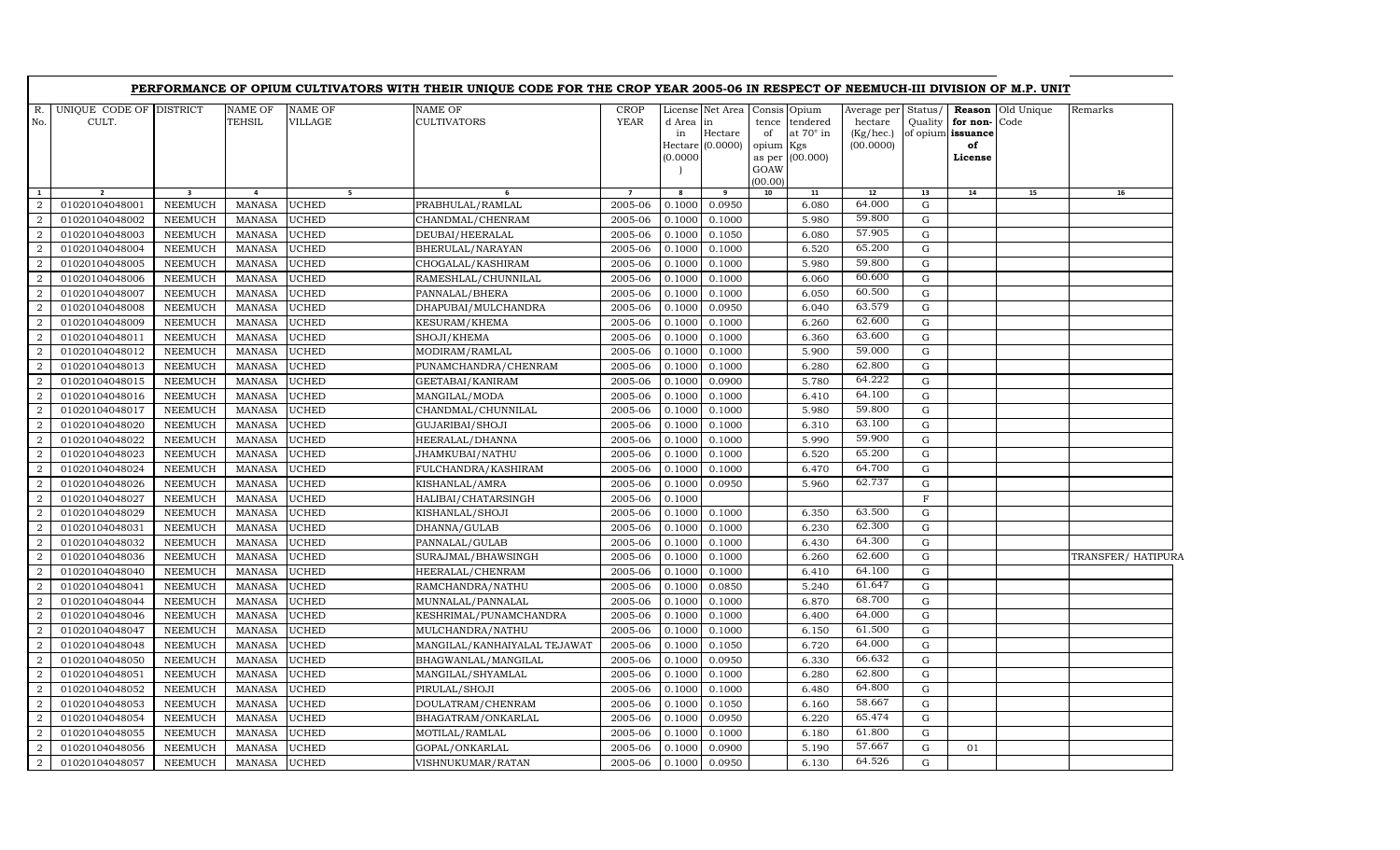| $R$ .<br>No.   | UNIQUE CODE OF DISTRICT<br>CULT. |                | NAME OF<br><b>TEHSIL</b> | <b>NAME OF</b><br>VILLAGE | <b>NAME OF</b><br><b>CULTIVATORS</b> | <b>CROP</b><br><b>YEAR</b> | d Area<br>in<br>(0.0000) | License Net Area Consis Opium<br>lin<br>Hectare<br>Hectare (0.0000) | tence<br>of<br>opium Kgs<br>as per<br>GOAW | tendered<br>at $70^\circ$ in<br>(00.000) | Average per Status/<br>hectare<br>(Kg/hec.)<br>(00.0000) |              | Quality for non-Code<br>of opium issuance<br>of<br>License | <b>Reason</b> Old Unique | Remarks                        |
|----------------|----------------------------------|----------------|--------------------------|---------------------------|--------------------------------------|----------------------------|--------------------------|---------------------------------------------------------------------|--------------------------------------------|------------------------------------------|----------------------------------------------------------|--------------|------------------------------------------------------------|--------------------------|--------------------------------|
|                |                                  |                |                          |                           |                                      |                            |                          |                                                                     | (00.00)                                    |                                          |                                                          |              |                                                            |                          |                                |
| 2              | 01020104048059                   | <b>NEEMUCH</b> | MANASA                   | <b>UCHED</b>              | BABULAL/CHENRAM                      | 2005-06                    | 0.1000                   | 0.1000                                                              |                                            | 5.980                                    | 59.800                                                   | G            |                                                            |                          |                                |
| $\overline{2}$ | 01020104048065                   | <b>NEEMUCH</b> | <b>MANASA</b>            | <b>UCHED</b>              | SAMRATHMAL/BAGDIRAM                  | 2005-06                    | 0.1000                   | 0.1000                                                              |                                            | 6.910                                    | 69.100                                                   | G            |                                                            |                          |                                |
| $\overline{2}$ | 01020104048066                   | <b>NEEMUCH</b> | <b>MANASA</b>            | <b>UCHED</b>              | TEJA/SHOJI                           | 2005-06                    | 0.1000                   | 0.1000                                                              |                                            | 6.590                                    | 65.900                                                   | G            |                                                            |                          |                                |
| $\overline{2}$ | 01020104048067                   | <b>NEEMUCH</b> | <b>MANASA</b>            | <b>UCHED</b>              | BAHADUR/MANSINGH                     | 2005-06                    | 0.1000                   | 0.1050                                                              |                                            | 6.700                                    | 63.810                                                   | G            |                                                            |                          |                                |
| 2              | 01020104048068                   | <b>NEEMUCH</b> | <b>MANASA</b>            | <b>UCHED</b>              | MANSINGH/SHOJI                       | 2005-06                    | 0.1000                   | 0.1000                                                              |                                            | 6.450                                    | 64.500                                                   | G            |                                                            |                          |                                |
| 2              | 01020104048070                   | <b>NEEMUCH</b> | <b>MANASA</b>            | <b>UCHED</b>              | HAJARILAL/BHAWSINGH                  | 2005-06                    | 0.1000                   | 0.1000                                                              |                                            | 6.580                                    | 65.800                                                   | G            |                                                            |                          |                                |
| 2              | 01020104048073                   | <b>NEEMUCH</b> | <b>MANASA</b>            | <b>UCHED</b>              | SHYAMLAL/SHOJI                       | 2005-06                    | 0.1000                   | 0.1000                                                              |                                            | 6.750                                    | 67.500                                                   | G            |                                                            |                          |                                |
| 2              | 01020104048079                   | <b>NEEMUCH</b> | <b>MANASA</b>            | <b>UCHED</b>              | GUJRIBAI/BIHARI                      | 2005-06                    | 0.1000                   | 0.1000                                                              |                                            | 6.210                                    | 62.100                                                   | G            |                                                            |                          |                                |
| $\overline{2}$ | 01020104048080                   | <b>NEEMUCH</b> | <b>MANASA</b>            | <b>UCHED</b>              | GHANSHYAM/PRABHULAL                  | 2005-06                    | 0.1000                   | 0.0950                                                              |                                            | 6.160                                    | 64.842                                                   | G            |                                                            |                          |                                |
| 2              | 01020104048081                   | <b>NEEMUCH</b> | <b>MANASA</b>            | <b>UCHED</b>              | GHANSHYAM/BHERU                      | $2005 - 06$                | 0.1000                   | 0.0950                                                              |                                            | 6.130                                    | 64.526                                                   | G            |                                                            |                          |                                |
| 2              | 01020104048082                   | <b>NEEMUCH</b> | <b>MANASA</b>            | <b>UCHED</b>              | TULSIRAM/BHANWARLAL                  | 2005-06                    | 0.1000                   | 0.1000                                                              |                                            | 6.070                                    | 60.700                                                   | G            |                                                            |                          |                                |
| $\overline{2}$ | 01020104048083                   | <b>NEEMUCH</b> | <b>MANASA</b>            | <b>UCHED</b>              | SHAMBHULAL/CHOGMAL                   | 2005-06                    | 0.1000                   | 0.1000                                                              |                                            | 6.100                                    | 61.000                                                   | ${\rm G}$    |                                                            |                          |                                |
| 2              | 01020104048084                   | <b>NEEMUCH</b> | <b>MANASA</b>            | <b>UCHED</b>              | LAXMINARAYAN/HEERALAL                | 2005-06                    | 0.1000                   | 0.1050                                                              |                                            | 6.070                                    | 57.810                                                   | G            |                                                            |                          |                                |
| $\overline{2}$ | 01020104048085                   | <b>NEEMUCH</b> | <b>MANASA</b>            | <b>UCHED</b>              | MADANLAL/BHANWARLAL                  | 2005-06                    | 0.1000                   | 0.1000                                                              |                                            | 6.650                                    | 66.500                                                   | G            |                                                            |                          |                                |
| 2              | 01020104048086                   | NEEMUCH        | <b>MANASA</b>            | <b>UCHED</b>              | BHAGWAN/BHANWARLAL                   | 2005-06                    | 0.1000                   | 0.1000                                                              |                                            | 5.890                                    | 58.900                                                   | G            |                                                            |                          |                                |
| $\overline{2}$ | 01020104048090                   | <b>NEEMUCH</b> | <b>MANASA</b>            | <b>UCHED</b>              | KOSHALYABAI/UDAIRAM                  | 2005-06                    | 0.1000                   | 0.0950                                                              |                                            | 5.820                                    | 61.263                                                   | G            |                                                            |                          |                                |
| 2              | 01020104048093                   | <b>NEEMUCH</b> | <b>MANASA</b>            | <b>UCHED</b>              | BHOLARAM/HABUJI                      | 2005-06                    | 0.1000                   | 0.0950                                                              |                                            | 6.080                                    | 64.000                                                   | G            |                                                            |                          |                                |
| 2              | 01020104048095                   | NEEMUCH        | <b>MANASA</b>            | <b>UCHED</b>              | MANOHARLAL/PANNALAL                  | 2005-06                    | 0.1000                   | 0.0950                                                              |                                            | 6.140                                    | 64.632                                                   | G            |                                                            |                          |                                |
| $\overline{2}$ | 01020104048097                   | <b>NEEMUCH</b> | <b>MANASA</b>            | <b>UCHED</b>              | PRAHALAD/VARDICHANDRA                | 2005-06                    | 0.1000                   | 0.1000                                                              |                                            | 6.020                                    | 60.200                                                   | $\mathbf G$  |                                                            |                          |                                |
| $\overline{2}$ | 01020104048098                   | <b>NEEMUCH</b> | <b>MANASA</b>            | <b>UCHED</b>              | RAMNIWAS/BHONA                       | 2005-06                    | 0.1000                   | 0.0950                                                              |                                            | 5.660                                    | 59.579                                                   | G            |                                                            |                          |                                |
| $\overline{2}$ | 01020104048104                   | <b>NEEMUCH</b> | <b>MANASA</b>            | <b>UCHED</b>              | KANA/TEKA                            | 2005-06                    | 0.1000                   | 0.0950                                                              |                                            | 5.900                                    | 62.105                                                   | G            |                                                            |                          |                                |
| 2              | 01020104048106                   | <b>NEEMUCH</b> | <b>MANASA</b>            | <b>UCHED</b>              | LALCHANDRA/HEERALAL                  | 2005-06                    | 0.1000                   | 0.1000                                                              |                                            | 6.000                                    | 60.000                                                   | G            |                                                            |                          |                                |
| $\overline{a}$ | 01020104048107                   | <b>NEEMUCH</b> | <b>MANASA</b>            | <b>UCHED</b>              | KARULAL/KESHURAM                     | 2005-06                    | 0.1000                   | 0.1000                                                              |                                            | 6.550                                    | 65.500                                                   | ${\rm G}$    |                                                            |                          |                                |
| $\overline{2}$ | 01020104048109                   | <b>NEEMUCH</b> | <b>MANASA</b>            | <b>UCHED</b>              | RAMIBAI/PANNALAL                     | 2005-06                    | 0.1000                   | 0.1000                                                              |                                            | 5.970                                    | 59.700                                                   | $\mathbf G$  |                                                            |                          |                                |
| $\overline{2}$ | 01020104048110                   | <b>NEEMUCH</b> | <b>MANASA</b>            | <b>UCHED</b>              | SEETABAI/VARDA                       | 2005-06                    | 0.1000                   | 0.1000                                                              |                                            | 6.050                                    | 60.500                                                   | G            |                                                            |                          |                                |
| $\overline{2}$ | 01020104048042                   | <b>NEEMUCH</b> | <b>MANASA</b>            | <b>UCHED</b>              | JAGDISH/SHOBHARAM                    | 2005-06                    | 0.1000                   | 0.1000                                                              |                                            | 6.670                                    | 66.700                                                   | G            |                                                            |                          |                                |
| 2              | 01020104048049                   | <b>NEEMUCH</b> | <b>MANASA</b>            | <b>UCHED</b>              | MANGILAL/KANHAIYALAL GOYAL           | 2005-06                    | 0.1000                   | 0.0900                                                              |                                            | 5.730                                    | 63.667                                                   | G            |                                                            |                          |                                |
| 2              | 01020104048030                   | <b>NEEMUCH</b> | <b>MANASA</b>            | <b>UCHED</b>              | SEETABAI/BABRU                       | 2005-06                    | 0.1000                   | 0.0900                                                              |                                            | 4.570                                    | 50.778                                                   | G            | 04                                                         |                          |                                |
| $\overline{2}$ | 01020104048045                   | <b>NEEMUCH</b> | <b>MANASA</b>            | <b>UCHED</b>              | JAGDISH/HEERALAL                     | 2005-06                    | 0.1000                   | 0.1000                                                              |                                            | 6.400                                    | 64.000                                                   | G            |                                                            |                          |                                |
| 2              | 01020104048088                   | <b>NEEMUCH</b> | <b>MANASA</b>            | <b>UCHED</b>              | CHANDMAL/BHUWANILAL                  | 2005-06                    | 0.1000                   | 0.1000                                                              |                                            | 6.380                                    | 63.800                                                   | G            |                                                            |                          |                                |
| $\overline{2}$ | 01020104048096                   | <b>NEEMUCH</b> | <b>MANASA</b>            | <b>UCHED</b>              | JAYCHANDRA/VARDICHANDRA              | 2005-06                    | 0.1000                   | 0.1000                                                              |                                            | 6.230                                    | 62.300                                                   | G            |                                                            |                          |                                |
| $\overline{2}$ | 01020104048113                   | <b>NEEMUCH</b> | <b>MANASA</b>            | <b>UCHED</b>              | DASHRATH/ONKAR                       | 2005-06                    | 0.1000                   | 0.1000                                                              |                                            | 5.700                                    | 57.000                                                   | G            |                                                            |                          |                                |
| 2              | 01020104048114                   | <b>NEEMUCH</b> | <b>MANASA</b>            | <b>UCHED</b>              | BADAMIBAI/MANGU                      | 2005-06                    | 0.1000                   | 0.0950                                                              |                                            | 6.190                                    | 65.158                                                   | G            |                                                            |                          |                                |
| $\overline{2}$ | 01020104048115                   | <b>NEEMUCH</b> | <b>MANASA</b>            | <b>UCHED</b>              | LAXMINARAYAN/FULCHAND                | 2005-06                    | 0.1000                   | 0.1000                                                              |                                            | 6.280                                    | 62.800                                                   | G            |                                                            |                          |                                |
| $\overline{2}$ | 01020104048116                   | <b>NEEMUCH</b> | <b>MANASA</b>            | <b>UCHED</b>              | CHOTHMAL/FULCHAND                    | 2005-06                    | 0.1000                   | 0.1000                                                              |                                            | 6.320                                    | 63.200<br>60.632                                         | G            |                                                            |                          |                                |
| $\overline{2}$ | 01020104048117                   | <b>NEEMUCH</b> | <b>MANASA</b>            | <b>UCHED</b>              | KANWARLAL/FULCHAND                   | 2005-06                    | 0.1000                   | 0.0950                                                              |                                            | 5.760                                    | 61.000                                                   | $\mathbf{G}$ |                                                            |                          |                                |
| 2              | 01020104048039                   | <b>NEEMUCH</b> | <b>MANASA</b>            | <b>UCHED</b>              | HEMIBAI/MANGILAL                     | 2005-06                    | 0.1000                   | 0.1000                                                              |                                            | 6.100                                    | 59.900                                                   | G            |                                                            |                          |                                |
| $\overline{a}$ | 01020104048119                   | <b>NEEMUCH</b> | <b>MANASA</b>            | <b>UCHED</b>              | RAJARAM / DHANNALAL                  | 2005-06                    | 0.1000                   | 0.1000                                                              |                                            | 5.990                                    | 59.300                                                   | G            |                                                            |                          |                                |
| $\overline{2}$ | 01020104048038                   | <b>NEEMUCH</b> | <b>MANASA</b>            | <b>UCHED</b>              | CHOSARBAI/KHETA                      | 2005-06                    | 0.1000                   | 0.1000                                                              |                                            | 5.930                                    | 63.400                                                   | G            |                                                            | 01020104049024           |                                |
| 2              | 01020104048037                   | <b>NEEMUCH</b> | <b>MANASA</b>            | <b>UCHED</b>              | HEERA/PRATAP                         | 2005-06                    | 0.1000                   | 0.1000                                                              |                                            | 6.340                                    |                                                          | G            |                                                            |                          | 0102010404902TRANSFER/HATIPURA |
| $\overline{2}$ | 01020104048033                   | <b>NEEMUCH</b> | MANASA                   | <b>UCHED</b>              | LAXMAN/BHAWSINGH                     | 2005-06                    | 0.1000                   |                                                                     |                                            |                                          |                                                          | $\mathbf F$  |                                                            | 01020104049024           |                                |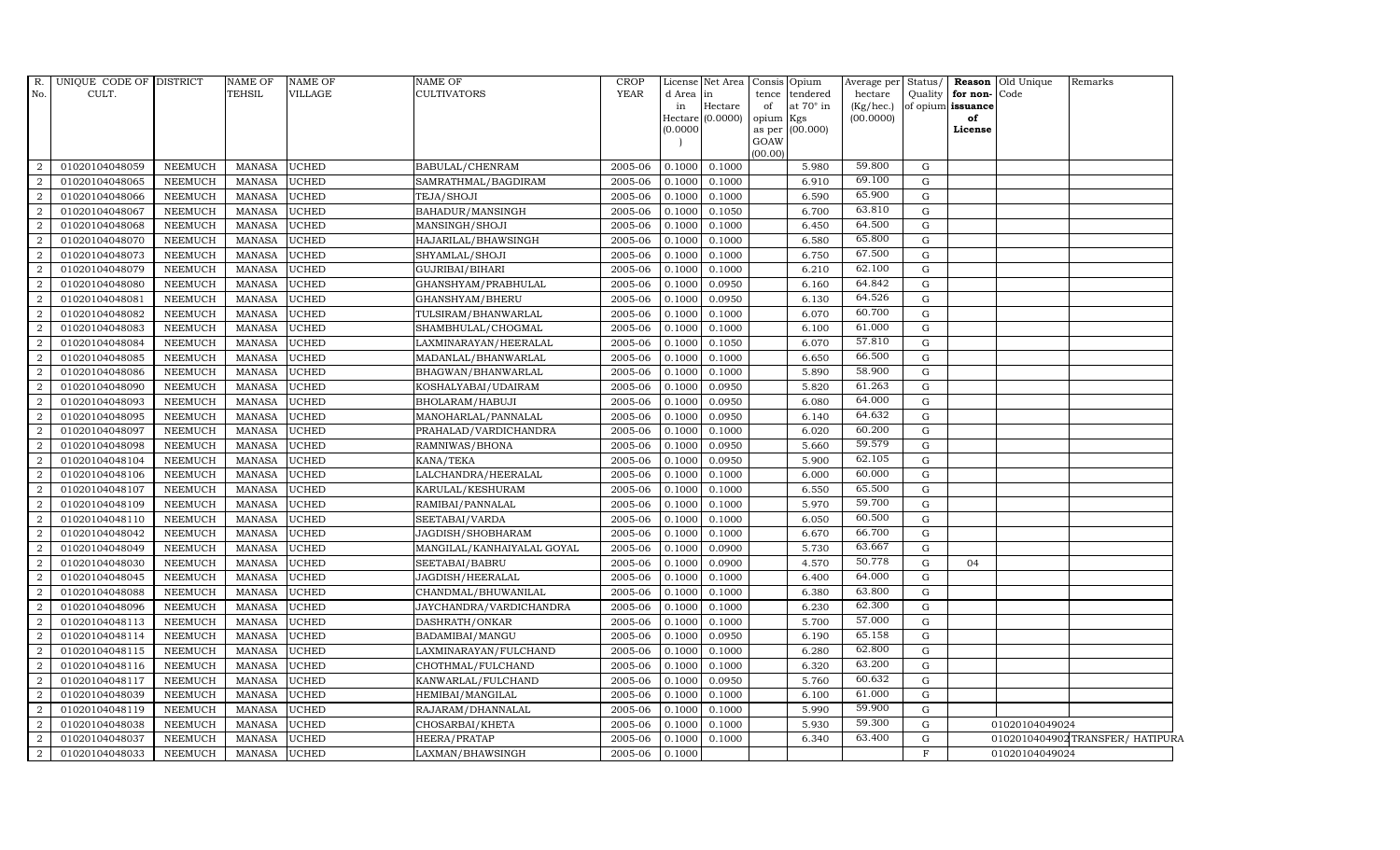| R.               | UNIQUE CODE OF DISTRICT |                | <b>NAME OF</b> | <b>NAME OF</b>   | <b>NAME OF</b>               | CROP    |           | License Net Area   Consis   Opium |                 |                  | Average per | Status/     | Reason            | Old Unique     | Remarks |
|------------------|-------------------------|----------------|----------------|------------------|------------------------------|---------|-----------|-----------------------------------|-----------------|------------------|-------------|-------------|-------------------|----------------|---------|
| No.              | CULT.                   |                | <b>TEHSIL</b>  | <b>VILLAGE</b>   | <b>CULTIVATORS</b>           | YEAR    | d Area in |                                   |                 | tence tendered   | hectare     | Quality     | for non-          | Code           |         |
|                  |                         |                |                |                  |                              |         | in        | Hectare                           | of              | at $70^\circ$ in | (Kg/hec.)   |             | of opium issuance |                |         |
|                  |                         |                |                |                  |                              |         |           | Hectare (0.0000)                  | opium Kgs       |                  | (00.0000)   |             | of                |                |         |
|                  |                         |                |                |                  |                              |         | (0.0000)  |                                   |                 | as per (00.000)  |             |             | License           |                |         |
|                  |                         |                |                |                  |                              |         |           |                                   | GOAW<br>(00.00) |                  |             |             |                   |                |         |
| $\overline{2}$   | 01020104048075          | <b>NEEMUCH</b> | <b>MANASA</b>  | <b>UCHED</b>     | GANGARAM/AMRA MATA VARDIBAI  | 2005-06 | 0.1000    |                                   |                 |                  |             | $\mathbf F$ |                   | 01020104051172 |         |
| $\overline{2}$   | 01020104048122          | <b>NEEMUCH</b> | <b>MANASA</b>  | <b>UCHED</b>     | MADANLAL/LAXMAN              | 2005-06 | 0.1000    |                                   |                 |                  |             | F           |                   | 01020104051178 |         |
| 3                | 01020104068002          | <b>NEEMUCH</b> | <b>MANASA</b>  | <b>TUMDA</b>     | KISHAN SINGH/SHIV SINGH      | 2005-06 | 0.1000    | 0.0950                            |                 | 5.960            | 62.737      | G           |                   |                |         |
| 3                | 01020104068003          | <b>NEEMUCH</b> | <b>MANASA</b>  | <b>TUMDA</b>     | KALAVATI BAI/BAPU SINGH      | 2005-06 | 0.1000    | 0.1000                            |                 | 6.360            | 63.600      | $\mathbf G$ |                   |                |         |
| 3                | 01020104068004          | <b>NEEMUCH</b> | <b>MANASA</b>  | TUMDA            | KALA BAI/RAM/SINGH           | 2005-06 | 0.1000    | 0.1000                            |                 | 5.990            | 59.900      | G           |                   |                |         |
| 3                | 01020104068005          | <b>NEEMUCH</b> | <b>MANASA</b>  | TUMDA            | KARAN SINGH/LAL SINGH        | 2005-06 | 0.1000    | 0.0950                            |                 | 6.190            | 65.158      | $\mathbf G$ |                   |                |         |
| 3                | 01020104068006          | <b>NEEMUCH</b> | MANASA         | TUMDA            | SAJJANSINGH/DEVISINGH        | 2005-06 | 0.1000    | 0.1000                            |                 | 6.440            | 64.400      | ${\rm G}$   |                   |                |         |
| 3                | 01020104068007          | <b>NEEMUCH</b> | <b>MANASA</b>  | TUMDA            | <b>UDAY SINGH/DEVI SINGH</b> | 2005-06 | 0.1000    | 0.1000                            |                 | 5.620            | 56.200      | $\mathbf G$ | 05                |                |         |
| 3                | 01020104068011          | <b>NEEMUCH</b> | <b>MANASA</b>  | TUMDA            | MOHANLAL/KHEMCHAND           | 2005-06 | 0.1000    | 0.1000                            |                 | 5.770            | 57.700      | ${\rm G}$   |                   |                |         |
| 3                | 01020104068012          | <b>NEEMUCH</b> | <b>MANASA</b>  | <b>TUMDA</b>     | MADAN SINGH/SHIV SINGH       | 2005-06 | 0.1000    | 0.0950                            |                 | 5.730            | 60.316      | $\mathbf G$ |                   |                |         |
| 3                | 01020104068014          | <b>NEEMUCH</b> | <b>MANASA</b>  | TUMDA            | NAJARI BAI/GOBAR SINGH       | 2005-06 | 0.1000    | 0.1000                            |                 | 6.350            | 63.500      | G           |                   |                |         |
| 3                | 01020104068015          | <b>NEEMUCH</b> | <b>MANASA</b>  | <b>TUMDA</b>     | RATAN SINGH/ BHUVANI SINGH   | 2005-06 | 0.1000    | 0.1000                            |                 | 5.930            | 59.300      | $\mathbf G$ | 05                |                |         |
| 3                | 01020104068017          | <b>NEEMUCH</b> | <b>MANASA</b>  | <b>TUMDA</b>     | MOHANSINGH/ DEVISINGH        | 2005-06 | 0.1000    | 0.1000                            |                 | 5.630            | 56.300      | G           | 05                |                |         |
| 3                | 01020104068019          | <b>NEEMUCH</b> | <b>MANASA</b>  | <b>TUMDA</b>     | BHAWAR SINGH / BHUWANI SINGH | 2005-06 | 0.1000    | 0.1000                            |                 | 6.110            | 61.100      | $\mathbf G$ |                   |                |         |
| 3                | 01020104068020          | <b>NEEMUCH</b> | <b>MANASA</b>  | TUMDA            | DULE SINGH/BHAVANI SINGH     | 2005-06 | 0.1000    | 0.1000                            |                 | 6.480            | 64.800      | G           |                   |                |         |
| 3                | 01020104068022          | <b>NEEMUCH</b> | <b>MANASA</b>  | <b>TUMDA</b>     | KHUMAN SINGH/KISHAN SINGH    | 2005-06 | 0.1000    | 0.1000                            |                 | 6.220            | 62.200      | $\mathbf G$ |                   |                |         |
| 3                | 01020104068023          | <b>NEEMUCH</b> | MANASA         | TUMDA            | GITA BAI/MANGILAL            | 2005-06 | 0.1000    | 0.1000                            |                 | 6.480            | 64.800      | G           |                   |                |         |
| 3                | 01020104068033          | <b>NEEMUCH</b> | <b>MANASA</b>  | <b>TUMDA</b>     | BHOPALSINGH/KISHANSINGH      | 2005-06 | 0.1000    | 0.1000                            |                 | 6.360            | 63.600      | $\mathbf G$ |                   |                |         |
| 3                | 01020104068034          | <b>NEEMUCH</b> | <b>MANASA</b>  | <b>TUMDA</b>     | BHERUSINGH/GOVINDSINGH       | 2005-06 | 0.1000    | 0.1000                            |                 | 6.550            | 65.500      | $\mathbf G$ |                   |                |         |
| 3                | 01020104068024          | <b>NEEMUCH</b> | <b>MANASA</b>  | TUMDA            | <b>JADAV BAI/KISHOR</b>      | 2005-06 | 0.1000    | 0.1000                            |                 | 6.130            | 61.300      | G           |                   |                |         |
| 3                | 01020104068013          | <b>NEEMUCH</b> | <b>MANASA</b>  | TUMDA            | AMAR SINGH/KACHRU SINGH      | 2005-06 | 0.1000    | 0.1000                            |                 | 6.060            | 60.600      | $\mathbf G$ |                   |                |         |
| 3                | 01020104078005          | <b>NEEMUCH</b> | MANASA         | <b>SOJAWAS</b>   | BHAGAT SINGH/BAPU SINGH      | 2005-06 | 0.1000    | 0.0900                            |                 | 6.060            | 67.333      | $\mathbf G$ |                   |                |         |
| 3                | 01020104078007          | <b>NEEMUCH</b> | <b>MANASA</b>  | <b>SOJAWAS</b>   | BHOPAL SINGH/KHUMAN SINGH    | 2005-06 | 0.1000    | 0.0950                            |                 | 5.970            | 62.842      | $\mathbf G$ |                   |                |         |
| 3                | 01020104078009          | <b>NEEMUCH</b> | <b>MANASA</b>  | <b>SOJAWAS</b>   | ARJUNSINGH/RAMSINGH          | 2005-06 | 0.1000    | 0.1000                            |                 | 7.130            | 71.300      | $\mathbf G$ |                   |                |         |
| 3                | 01020104078010          | <b>NEEMUCH</b> | <b>MANASA</b>  | <b>SOJAWAS</b>   | FATEHSINGH/SARTANSINGH       | 2005-06 | 0.1000    | 0.1000                            |                 | 6.670            | 66.700      | $\mathbf G$ |                   |                |         |
| 3                | 01020104078012          | <b>NEEMUCH</b> | <b>MANASA</b>  | SOJAWAS          | GOBAR SINGH/LAL SINGH        | 2005-06 | 0.1000    | 0.0950                            |                 | 6.290            | 66.211      | $\mathbf G$ |                   |                |         |
| 3                | 01020104078002          | <b>NEEMUCH</b> | <b>MANASA</b>  | <b>SOJAWAS</b>   | NIRBHAY SINGH/GIRVAR SINGH   | 2005-06 | 0.1000    | 0.0950                            |                 | 6.250            | 65.789      | $\mathbf G$ |                   |                |         |
| 3                | 01020104078011          | <b>NEEMUCH</b> | <b>MANASA</b>  | SOJAWAS          | DHAPUBAI/CHITARSINGH         | 2005-06 | 0.1000    | 0.1000                            |                 | 6.430            | 64.300      | G           |                   |                |         |
| 3                | 01020104078017          | <b>NEEMUCH</b> | <b>MANASA</b>  | <b>SOJAWAS</b>   | KHUMAN SINGH/LAL SINGH       | 2005-06 | 0.1000    | 0.1000                            |                 | 6.320            | 63.200      | $\mathbf G$ |                   |                |         |
| 3                | 01020104078008          | <b>NEEMUCH</b> | <b>MANASA</b>  | <b>SOJAWAS</b>   | SAJJAN SINGH/KHUMAN SINGH    | 2005-06 | 0.1000    | 0.1000                            |                 | 6.120            | 61.200      | G           |                   |                |         |
| $\mathbf{3}$     | 01020104078006          | <b>NEEMUCH</b> | <b>MANASA</b>  | <b>SOJAWAS</b>   | VINODSINGH/GOBARSINGH        | 2005-06 | 0.1000    | 0.0950                            |                 | 6.460            | 68.000      | $\mathbf G$ |                   |                |         |
| 3                | 01020104078018          | <b>NEEMUCH</b> | <b>MANASA</b>  | <b>SOJAWAS</b>   | BAPUSINGH/NATHUSINGH         | 2005-06 | 0.1000    | 0.0900                            |                 | 5.850            | 65.000      | ${\rm G}$   |                   |                |         |
| $\overline{2}$   | 01020104062005          | <b>NEEMUCH</b> | <b>MANASA</b>  | <b>SHESHPURA</b> | AMBALAL/RODA                 | 2005-06 | 0.1000    | 0.1000                            |                 | 6.360            | 63.600      | G           |                   |                |         |
| $\overline{2}$   | 01020104062007          | <b>NEEMUCH</b> | <b>MANASA</b>  | <b>SHESHPURA</b> | DEUBAI/PRABHULAL             | 2005-06 | 0.1000    | 0.1000                            |                 | 6.750            | 67.500      | $\mathbf G$ |                   |                |         |
| 2                | 01020104062008          | <b>NEEMUCH</b> | <b>MANASA</b>  | <b>SHESHPURA</b> | VAJERAM/NATHU                | 2005-06 | 0.1000    | 0.1000                            |                 | 6.630            | 66.300      | $\mathbf G$ |                   |                |         |
| $\overline{2}$   | 01020104062012          | <b>NEEMUCH</b> | <b>MANASA</b>  | <b>SHESHPURA</b> | MULCHANDRA/KESHURAM          | 2005-06 | 0.1000    | 0.0950                            |                 | 6.190            | 65.158      | $\mathbf G$ |                   |                |         |
| $\overline{2}$   | 01020104062017          | <b>NEEMUCH</b> | MANASA         | <b>SHESHPURA</b> | LAXMINARAYAN/JETRAM          | 2005-06 | 0.1000    | 0.1000                            |                 | 7.070            | 70.700      | ${\rm G}$   |                   |                |         |
| $\overline{2}$   | 01020104062022          | <b>NEEMUCH</b> | <b>MANASA</b>  | <b>SHESHPURA</b> | BADRILAL/KANHAIYALAL         | 2005-06 | 0.1000    | 0.1000                            |                 | 7.000            | 70.000      | G           |                   |                |         |
| $\boldsymbol{2}$ | 01020104062023          | <b>NEEMUCH</b> | <b>MANASA</b>  | <b>SHESHPURA</b> | SHAMBHULAL/PURALAL           | 2005-06 | 0.1000    | 0.0900                            |                 | 6.010            | 66.778      | $\mathbf G$ |                   |                |         |
| 2                | 01020104062027          | <b>NEEMUCH</b> | <b>MANASA</b>  | <b>SHESHPURA</b> | RAMCHANDRA/MOTILAL           | 2005-06 | 0.1000    | 0.1000                            |                 | 6.950            | 69.500      | G           |                   |                |         |
| $\overline{a}$   | 01020104062028          | <b>NEEMUCH</b> |                | MANASA SHESHPURA | DEVILAL/VARDICHANDRA         | 2005-06 | 0.1000    | 0.0950                            |                 | 6.470            | 68.105      | G           |                   |                |         |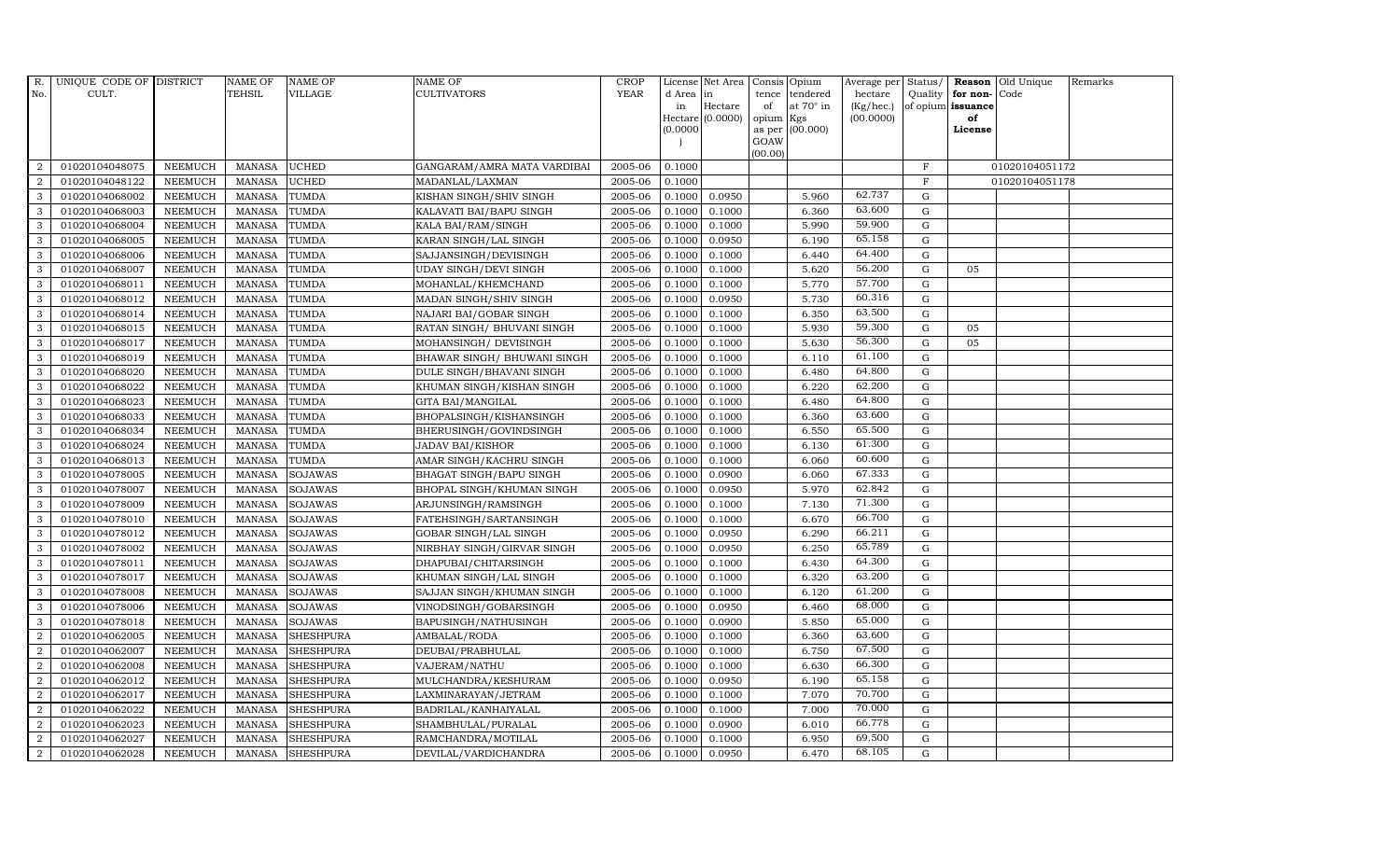| R.             | UNIQUE CODE OF DISTRICT |                | <b>NAME OF</b> | <b>NAME OF</b>     | NAME OF                      | <b>CROP</b> |           | License Net Area |                 | Consis Opium    | Average per | Status/     |                   | Reason Old Unique | Remarks                  |
|----------------|-------------------------|----------------|----------------|--------------------|------------------------------|-------------|-----------|------------------|-----------------|-----------------|-------------|-------------|-------------------|-------------------|--------------------------|
| No.            | CULT.                   |                | <b>TEHSIL</b>  | VILLAGE            | CULTIVATORS                  | <b>YEAR</b> | d Area in |                  | tence           | tendered        | hectare     | Quality     | for non-Code      |                   |                          |
|                |                         |                |                |                    |                              |             | in        | Hectare          | of              | at 70° in       | (Kg/hec.)   |             | of opium issuance |                   |                          |
|                |                         |                |                |                    |                              |             | (0.0000)  | Hectare (0.0000) | opium<br>as per | Kgs<br>(00.000) | (00.0000)   |             | of<br>License     |                   |                          |
|                |                         |                |                |                    |                              |             |           |                  | GOAW            |                 |             |             |                   |                   |                          |
|                |                         |                |                |                    |                              |             |           |                  | (00.00)         |                 |             |             |                   |                   |                          |
| $\overline{2}$ | 01020104062031          | <b>NEEMUCH</b> | MANASA         | <b>SHESHPURA</b>   | MADANLAL/BHAGIRATH           | 2005-06     | 0.1000    | 0.1000           |                 | 6.160           | 61.600      | G           |                   |                   |                          |
| $\overline{2}$ | 01020104062037          | <b>NEEMUCH</b> | <b>MANASA</b>  | <b>SHESHPURA</b>   | RAMCHANDR/GANESH             | 2005-06     | 0.1000    | 0.1000           |                 | 5.740           | 57.400      | $\mathbf G$ |                   |                   |                          |
| 2              | 01020104062046          | <b>NEEMUCH</b> | <b>MANASA</b>  | <b>SHESHPURA</b>   | JAMUNABAI/NANDA              | 2005-06     | 0.1000    | 0.1000           |                 | 6.770           | 67.700      | G           |                   |                   |                          |
| $\sqrt{2}$     | 01020104062051          | <b>NEEMUCH</b> | <b>MANASA</b>  | <b>SHESHPURA</b>   | PRABHUBAI/BAPULAL            | 2005-06     | 0.1000    | 0.1000           |                 | 6.460           | 64.600      | ${\rm G}$   |                   |                   |                          |
| $\overline{a}$ | 01020104062053          | <b>NEEMUCH</b> | <b>MANASA</b>  | <b>SHESHPURA</b>   | CHAGANLAL/BHAGIRATH          | 2005-06     | 0.1000    | 0.0950           |                 | 6.920           | 72.842      | ${\rm G}$   |                   |                   |                          |
| $\overline{2}$ | 01020104062056          | <b>NEEMUCH</b> | <b>MANASA</b>  | <b>SHESHPURA</b>   | BAPULAL/TULSIRAM             | 2005-06     | 0.1000    | 0.0950           |                 | 6.800           | 71.579      | G           |                   |                   |                          |
| 2              | 01020104062063          | <b>NEEMUCH</b> | <b>MANASA</b>  | <b>SHESHPURA</b>   | VARDICHANDRA/BHAGATRAM       | 2005-06     | 0.1000    | 0.0950           |                 | 6.830           | 71.895      | $\mathbf G$ |                   |                   |                          |
| 2              | 01020104062064          | <b>NEEMUCH</b> | <b>MANASA</b>  | <b>SHESHPURA</b>   | BHERU/UDA                    | 2005-06     | 0.1000    | 0.1000           |                 | 6.270           | 62.700      | $\mathbf G$ |                   |                   |                          |
| $\overline{2}$ | 01020104062067          | <b>NEEMUCH</b> | <b>MANASA</b>  | <b>SHESHPURA</b>   | HEERALAL/BHAGATRAM           | 2005-06     | 0.1000    | 0.1000           |                 | 6.720           | 67.200      | $\mathbf G$ |                   |                   |                          |
| $\overline{a}$ | 01020104062071          | <b>NEEMUCH</b> | <b>MANASA</b>  | <b>SHESHPURA</b>   | BADRILAL/RAMPRASAD           | 2005-06     | 0.1000    | 0.1000           |                 | 6.580           | 65.800      | $\mathbf G$ |                   |                   |                          |
| $\overline{2}$ | 01020104062050          | <b>NEEMUCH</b> | <b>MANASA</b>  | <b>SHESHPURA</b>   | KISHANLAL/BHUWANILAL         | 2005-06     | 0.1000    | 0.1000           |                 | 5.420           | 54.200      | ${\rm G}$   | 04                |                   | <b>ISSUED ON 2009-10</b> |
| $\overline{2}$ | 01020104062073          | <b>NEEMUCH</b> | <b>MANASA</b>  | <b>SHESHPURA</b>   | BHAGWAN/BAGDIRAM             | 2005-06     | 0.1000    | 0.0950           |                 | 6.570           | 69.158      | $\mathbf G$ |                   |                   |                          |
| $\overline{2}$ | 01020104062004          | <b>NEEMUCH</b> | <b>MANASA</b>  | <b>SHESHPURA</b>   | PURALAL/PYARCHANDRA          | 2005-06     | 0.1000    | 0.0900           |                 | 5.680           | 63.111      | $\mathbf G$ |                   |                   |                          |
| $\overline{2}$ | 01020104062034          | <b>NEEMUCH</b> | <b>MANASA</b>  | <b>SHESHPURA</b>   | PANNALAL/NARSINGH            | 2005-06     | 0.1000    | 0.0950           |                 | 5.210           | 54.842      | G           | 04                |                   |                          |
| $\overline{2}$ | 01020104062011          | <b>NEEMUCH</b> | <b>MANASA</b>  | <b>SHESHPURA</b>   | NIRBHAYRAM/BHAGATRAM         | 2005-06     | 0.1000    | 0.0900           |                 | 5.630           | 62.556      | $\mathbf G$ | 05                |                   | <b>ISSUED ON 2009-10</b> |
| $\mathbf{3}$   | 01020104073001          | <b>NEEMUCH</b> | <b>MANASA</b>  | <b>SEMLI ANTRI</b> | CHAN SINGH/SAJJAN SINGH      | 2005-06     | 0.1000    | 0.1000           |                 | 5.280           | 52.800      | G           | 04                |                   |                          |
| 3              | 01020104073002          | <b>NEEMUCH</b> | <b>MANASA</b>  | <b>SEMLI ANTRI</b> | FULSINGH/NAVALSINGH          | 2005-06     | 0.1000    | 0.0950           |                 | 5.900           | 62.105      | G           |                   |                   |                          |
| 3              | 01020104073010          | <b>NEEMUCH</b> | <b>MANASA</b>  | <b>SEMLI ANTRI</b> | BHAWARLAL/BHONA              | 2005-06     | 0.1000    | 0.0950           |                 | 5.930           | 62.421      | $\mathbf G$ |                   |                   |                          |
| 3              | 01020104073024          | <b>NEEMUCH</b> | <b>MANASA</b>  | <b>SEMLI ANTRI</b> | DHAN SINGH/BHAWAR SINGH      | 2005-06     | 0.1000    | 0.1000           |                 | 5.230           | 52.300      | $\mathbf G$ | 04                |                   |                          |
| 3              | 01020104073030          | <b>NEEMUCH</b> | <b>MANASA</b>  | <b>SEMLI ANTRI</b> | MADAN SINGH/BAHADUR SINGH    | 2005-06     | 0.1000    | 0.1000           |                 | 5.150           | 51.500      | $\mathbf G$ | 04                |                   |                          |
| $\mathbf{3}$   | 01020104073031          | <b>NEEMUCH</b> | <b>MANASA</b>  | <b>SEMLI ANTRI</b> | JAGDISH/BASNTILAL            | 2005-06     | 0.1000    | 0.0950           |                 | 6.000           | 63.158      | G           |                   |                   |                          |
| 3              | 01020104073036          | <b>NEEMUCH</b> | <b>MANASA</b>  | SEMLI ANTRI        | KOMALKUMAR/PRABHULAL         | 2005-06     | 0.1000    | 0.0950           |                 | 5.760           | 60.632      | G           |                   |                   |                          |
| 3              | 01020104073038          | <b>NEEMUCH</b> | <b>MANASA</b>  | <b>SEMLI ANTRI</b> | RAMDAYAL/BASANTILAL          | 2005-06     | 0.1000    | 0.0950           |                 | 5.480           | 57.684      | G           |                   |                   |                          |
| 3              | 01020104073039          | <b>NEEMUCH</b> | <b>MANASA</b>  | <b>SEMLI ANTRI</b> | PARVAT SINGH/SHITAL SINGH    | 2005-06     | 0.1000    | 0.1000           |                 | 6.060           | 60.600      | $\mathbf G$ |                   |                   |                          |
| 3              | 01020104073040          | <b>NEEMUCH</b> | <b>MANASA</b>  | <b>SEMLI ANTRI</b> | BHAWAR SINGH/LAL SINGH       | 2005-06     | 0.1000    | 0.1000           |                 | 7.080           | 70.800      | G           |                   |                   |                          |
| 3              | 01020104073047          | <b>NEEMUCH</b> | <b>MANASA</b>  | <b>SEMLI ANTRI</b> | NANURAM/BASANTILAL           | 2005-06     | 0.1000    | 0.1000           |                 | 5.760           | 57.600      | G           |                   |                   |                          |
| $\overline{a}$ | 01020104056001          | <b>NEEMUCH</b> | <b>MANASA</b>  | <b>SARSI</b>       | KANWARLAL/BHUWANIRAM         | 2005-06     | 0.1000    | 0.1000           |                 | 6.790           | 67.900      | G           |                   |                   |                          |
| 2              | 01020104056002          | <b>NEEMUCH</b> | <b>MANASA</b>  | <b>SARSI</b>       | RATANLAL/BHERU               | 2005-06     | 0.1000    | 0.0900           |                 | 5.750           | 63.889      | G           |                   |                   |                          |
| 2              | 01020104056004          | <b>NEEMUCH</b> | <b>MANASA</b>  | <b>SARSI</b>       | BHUWANIRAM/KALU              | 2005-06     | 0.1000    | 0.0850           |                 | 5.790           | 68.118      | $\mathbf G$ |                   |                   |                          |
| $\sqrt{2}$     | 01020104056005          | <b>NEEMUCH</b> | <b>MANASA</b>  | <b>SARSI</b>       | RAMESHWAR/GENDMAL            | 2005-06     | 0.1000    | 0.1000           |                 | 6.780           | 67.800      | $\mathbf G$ |                   |                   |                          |
| 2              | 01020104056006          | <b>NEEMUCH</b> | <b>MANASA</b>  | <b>SARSI</b>       | KARULAL/BHUWANIRAM RAWAT     | 2005-06     | 0.1000    | 0.0950           |                 | 6.540           | 68.842      | G           |                   |                   |                          |
| $\overline{a}$ | 01020104056007          | <b>NEEMUCH</b> | <b>MANASA</b>  | <b>SARSI</b>       | CHAGANIBAI/JAGANNATH         | 2005-06     | 0.1000    | 0.1000           |                 | 6.610           | 66.100      | ${\rm G}$   |                   |                   |                          |
| $\overline{a}$ | 01020104056008          | <b>NEEMUCH</b> | <b>MANASA</b>  | <b>SARSI</b>       | BANSHILAL/BHUWANIRAM         | 2005-06     | 0.1000    | 0.1000           |                 | 6.550           | 65.500      | $\mathbf G$ |                   |                   |                          |
| $\overline{2}$ | 01020104056009          | <b>NEEMUCH</b> | <b>MANASA</b>  | <b>SARSI</b>       | KANHAIYALAL/BHUWANIRAM RAWAT | 2005-06     | 0.1000    | 0.0950           |                 | 6.300           | 66.316      | $\mathbf G$ |                   |                   |                          |
| $\overline{2}$ | 01020104056010          | <b>NEEMUCH</b> | <b>MANASA</b>  | <b>SARSI</b>       | BADRILAL/HARLAL              | 2005-06     | 0.1000    | 0.0950           |                 | 6.290           | 66.211      | $\mathbf G$ |                   |                   |                          |
| $\overline{a}$ | 01020104056014          | <b>NEEMUCH</b> | <b>MANASA</b>  | <b>SARSI</b>       | KAILASHCHANDRA/BHONILAL      | 2005-06     | 0.1000    | 0.1000           |                 | 6.200           | 62.000      | G           |                   |                   |                          |
| $\overline{2}$ | 01020104056015          | <b>NEEMUCH</b> | <b>MANASA</b>  | <b>SARSI</b>       | RAMESHCHANDRA/BHERULAL       | 2005-06     | 0.1000    | 0.0850           |                 | 5.850           | 68.824      | ${\rm G}$   |                   |                   |                          |
| $\overline{a}$ | 01020104056017          | <b>NEEMUCH</b> | <b>MANASA</b>  | <b>SARSI</b>       | DHANNALAL/BHANWARLAL         | 2005-06     | 0.1000    | 0.0950           |                 | 6.800           | 71.579      | G           |                   |                   |                          |
| 2              | 01020104056018          | <b>NEEMUCH</b> | <b>MANASA</b>  | <b>SARSI</b>       | KISHORE/CHUNNILAL            | 2005-06     | 0.1000    | 0.0900           |                 | 6.690           | 74.333      | $\mathbf G$ |                   |                   |                          |
| 2              | 01020104056019          | <b>NEEMUCH</b> | <b>MANASA</b>  | <b>SARSI</b>       | MANGILAL/BHANWARLAL          | 2005-06     | 0.1000    | 0.0900           |                 | 6.400           | 71.111      | $\mathbf G$ |                   |                   |                          |
| $\overline{a}$ | 01020104056026          | <b>NEEMUCH</b> | MANASA         | <b>SARSI</b>       | KARULAL/BHUWANILAL KACHAWA   | 2005-06     | 0.1000    | 0.1000           |                 | 6.740           | 67.400      | G           |                   |                   |                          |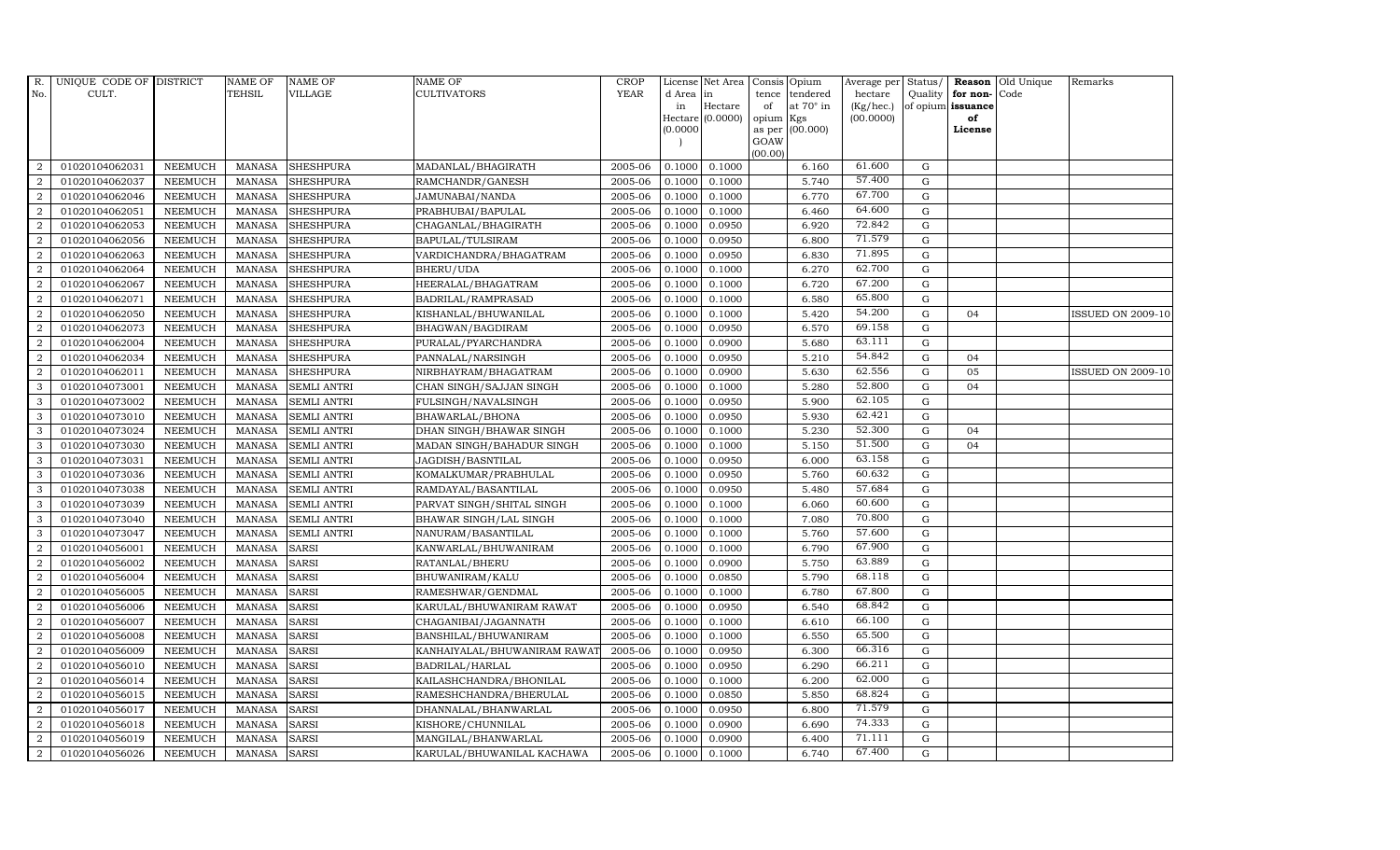| R.             | UNIQUE CODE OF DISTRICT |                | <b>NAME OF</b> | <b>NAME OF</b> | <b>NAME OF</b>           | <b>CROP</b> |          | License Net Area   |           | Consis Opium    | Average per | Status/     | <b>Reason</b>     | Old Unique | Remarks                  |
|----------------|-------------------------|----------------|----------------|----------------|--------------------------|-------------|----------|--------------------|-----------|-----------------|-------------|-------------|-------------------|------------|--------------------------|
| No.            | CULT.                   |                | <b>TEHSIL</b>  | VILLAGE        | <b>CULTIVATORS</b>       | <b>YEAR</b> | d Area   | in                 | tence     | tendered        | hectare     | Quality     | for non-          | Code       |                          |
|                |                         |                |                |                |                          |             | in       | Hectare            | of        | at 70° in       | (Kg/hec.)   |             | of opium issuance |            |                          |
|                |                         |                |                |                |                          |             | (0.0000) | $Hectare (0.0000)$ | opium Kgs | as per (00.000) | (00.0000)   |             | of<br>License     |            |                          |
|                |                         |                |                |                |                          |             |          |                    | GOAW      |                 |             |             |                   |            |                          |
|                |                         |                |                |                |                          |             |          |                    | (00.00)   |                 |             |             |                   |            |                          |
| 2              | 01020104056027          | <b>NEEMUCH</b> | <b>MANASA</b>  | <b>SARSI</b>   | BHAGWANSINGH/BHANWARLAL  | 2005-06     | 0.1000   | 0.0950             |           | 6.280           | 66.105      | G           |                   |            |                          |
| 2              | 01020104056028          | <b>NEEMUCH</b> | <b>MANASA</b>  | <b>SARSI</b>   | GANGARAM/DAYARAM         | 2005-06     | 0.1000   | 0.0950             |           | 6.160           | 64.842      | ${\rm G}$   |                   |            |                          |
| 2              | 01020104056029          | <b>NEEMUCH</b> | <b>MANASA</b>  | <b>SARSI</b>   | SURESH/DOULATRAM         | 2005-06     | 0.1000   | 0.0950             |           | 6.840           | 72.000      | G           |                   |            |                          |
| $\overline{2}$ | 01020104056030          | <b>NEEMUCH</b> | <b>MANASA</b>  | <b>SARSI</b>   | TULSIRAM/PRABHULAL       | 2005-06     | 0.1000   | 0.0950             |           | 5.810           | 61.158      | $\mathbf G$ |                   |            |                          |
| 2              | 01020104056033          | <b>NEEMUCH</b> | <b>MANASA</b>  | <b>SARSI</b>   | MOHANLAL/BHUWANILAL      | 2005-06     | 0.1000   | 0.0950             |           | 6.230           | 65.579      | ${\rm G}$   |                   |            |                          |
| 2              | 01020104056040          | <b>NEEMUCH</b> | <b>MANASA</b>  | <b>SARSI</b>   | MAHENDRAKUMAR/BASANTILAL | 2005-06     | 0.1000   | 0.1000             |           | 6.260           | 62.600      | ${\rm G}$   |                   |            |                          |
| 2              | 01020104056038          | <b>NEEMUCH</b> | <b>MANASA</b>  | <b>SARSI</b>   | JHUNALAL/KHYALIRAM       | 2005-06     | 0.1000   | 0.0950             |           | 6.610           | 69.579      | ${\rm G}$   |                   |            |                          |
| 2              | 01020104056022          | NEEMUCH        | <b>MANASA</b>  | <b>SARSI</b>   | NANALAL/SITARAM          | 2005-06     | 0.1000   | 0.1000             |           | 6.660           | 66.600      | $\mathbf G$ |                   |            |                          |
| $\overline{2}$ | 01020104056041          | <b>NEEMUCH</b> | <b>MANASA</b>  | <b>SARSI</b>   | KARULAL/NANDLAL          | 2005-06     | 0.1000   | 0.1000             |           | 6.310           | 63.100      | G           |                   |            |                          |
| 2              | 01020104056023          | <b>NEEMUCH</b> | <b>MANASA</b>  | <b>SARSI</b>   | MOHANIBAI/BAPULAL        | 2005-06     | 0.1000   | 0.1000             |           | 5.310           | 53.100      | ${\rm G}$   | 04                |            |                          |
| $\overline{2}$ | 01020104056042          | <b>NEEMUCH</b> | <b>MANASA</b>  | <b>SARSI</b>   | BHURIBAI/BHAGIRATH       | 2005-06     | 0.1000   |                    |           |                 |             | $\mathbb N$ |                   |            |                          |
| 2              | 01020104056043          | <b>NEEMUCH</b> | <b>MANASA</b>  | <b>SARSI</b>   | NARAYANIBAI/RAMSINGH     | 2005-06     | 0.1000   | 0.1000             |           | 6.460           | 64.600      | $\mathbf G$ |                   |            |                          |
| 2              | 01020104056034          | <b>NEEMUCH</b> | <b>MANASA</b>  | <b>SARSI</b>   | RAMCHANDRA/GENDMAL       | 2005-06     | 0.1000   | 0.1000             |           | 6.450           | 64.500      | $\mathbf G$ |                   |            |                          |
| $\overline{2}$ | 01020104056044          | <b>NEEMUCH</b> | <b>MANASA</b>  | <b>SARSI</b>   | SURAJMAL/RAMLAL          | 2005-06     | 0.1000   | 0.1000             |           | 6.650           | 66.500      | G           |                   |            |                          |
| $\overline{2}$ | 01020104060003          | <b>NEEMUCH</b> | <b>MANASA</b>  | <b>SANDIYA</b> | RAMCHANDRA/GHASI         | 2005-06     | 0.1000   | 0.1000             |           | 5.510           | 55.100      | ${\rm G}$   | 04                |            | <b>ISSUED ON 2009-10</b> |
| $\overline{2}$ | 01020104060010          | <b>NEEMUCH</b> | <b>MANASA</b>  | <b>SANDIYA</b> | SHIVLAL/DHANNA           | 2005-06     | 0.1000   | 0.1000             |           | 6.020           | 60.200      | ${\rm G}$   |                   |            |                          |
| 2              | 01020104060012          | <b>NEEMUCH</b> | <b>MANASA</b>  | <b>SANDIYA</b> | MUKANDAS/KISHANDAS       | 2005-06     | 0.1000   | 0.1000             |           | 6.400           | 64.000      | G           |                   |            |                          |
| 2              | 01020104060029          | NEEMUCH        | <b>MANASA</b>  | <b>SANDIYA</b> | JHANAKBAI/BHAWANISHANKAR | 2005-06     | 0.1000   | 0.0950             |           | 5.460           | 57.474      | $\mathbf G$ |                   |            |                          |
| 2              | 01020104060036          | <b>NEEMUCH</b> | <b>MANASA</b>  | <b>SANDIYA</b> | RAMCHANDRA/JAGANNATH     | 2005-06     | 0.1000   | 0.0950             |           | 5.690           | 59.895      | $\mathbf G$ |                   |            |                          |
| 2              | 01020104060041          | <b>NEEMUCH</b> | <b>MANASA</b>  | <b>SANDIYA</b> | MANOHARLAL/LAXMINARAYAN  | 2005-06     | 0.1000   | 0.0900             |           | 6.620           | 73.556      | $\mathbf G$ |                   |            |                          |
| 2              | 01020104060050          | <b>NEEMUCH</b> | <b>MANASA</b>  | <b>SANDIYA</b> | CHANDMAL/MANGILAL        | 2005-06     | 0.1000   | 0.0950             |           | 6.110           | 64.316      | ${\rm G}$   |                   |            | TRANSFER/ CHUKNI         |
| 2              | 01020104060008          | <b>NEEMUCH</b> | <b>MANASA</b>  | <b>SANDIYA</b> | MANGILAL/KISHANLAL       | 2005-06     | 0.1000   | 0.1050             |           | 6.330           | 60.286      | $\mathbf G$ |                   |            |                          |
| 2              | 01020104060007          | <b>NEEMUCH</b> | <b>MANASA</b>  | <b>SANDIYA</b> | MOTYABAI/KISHANDAS       | 2005-06     | 0.1000   | 0.1000             |           | 6.000           | 60.000      | G           |                   |            |                          |
| 2              | 01020104060011          | <b>NEEMUCH</b> | <b>MANASA</b>  | <b>SANDIYA</b> | DINESHCHANDRA/MANGILAL   | 2005-06     | 0.1000   | 0.1000             |           | 5.670           | 56.700      | $\mathbf G$ | 05                |            | <b>ISSUED ON 2009-10</b> |
| $\overline{2}$ | 01020104060023          | NEEMUCH        | <b>MANASA</b>  | <b>SANDIYA</b> | KAILASHCHAND/BHERULAL    | 2005-06     | 0.1000   | 0.1050             |           | 6.030           | 57.429      | $\mathbf G$ |                   |            |                          |
| $\overline{2}$ | 01020104060033          | <b>NEEMUCH</b> | <b>MANASA</b>  | <b>SANDIYA</b> | KANHAIYALAL/KACHRU       | 2005-06     | 0.1000   | 0.1000             |           | 5.930           | 59.300      | ${\rm G}$   |                   |            |                          |
| 3              | 01020104064002          | <b>NEEMUCH</b> | <b>MANASA</b>  | <b>SAMIYA</b>  | SHOBARAM/SHANKARLAL      | 2005-06     | 0.1000   | 0.1000             |           | 6.800           | 68.000      | G           |                   |            |                          |
| 3              | 01020104064004          | <b>NEEMUCH</b> | <b>MANASA</b>  | <b>SAMIYA</b>  | NAGU SINGH/RATANLAL      | 2005-06     | 0.1000   | 0.1000             |           | 7.300           | 73.000      | $\mathbf G$ |                   |            |                          |
| 3              | 01020104064008          | <b>NEEMUCH</b> | <b>MANASA</b>  | <b>SAMIYA</b>  | NATHU/KUKA               | 2005-06     | 0.1000   | 0.1000             |           | 7.290           | 72.900      | $\mathbf G$ |                   |            |                          |
| 3              | 01020104064011          | <b>NEEMUCH</b> | <b>MANASA</b>  | <b>SAMIYA</b>  | BHERULAL/NANDRAM         | 2005-06     | 0.1000   | 0.1000             |           | 7.020           | 70.200      | $\mathbf G$ |                   |            |                          |
| 3              | 01020104064012          | <b>NEEMUCH</b> | <b>MANASA</b>  | <b>SAMIYA</b>  | KACHRULALKALU JI         | 2005-06     | 0.1000   | 0.1000             |           | 6.470           | 64.700      | G           |                   |            |                          |
| 3              | 01020104064013          | <b>NEEMUCH</b> | <b>MANASA</b>  | <b>SAMIYA</b>  | JUJHAR SINGH/KAVARLAL    | 2005-06     | 0.1000   | 0.0950             |           | 6.330           | 66.632      | ${\rm G}$   |                   |            |                          |
| 3              | 01020104064014          | NEEMUCH        | <b>MANASA</b>  | <b>SAMIYA</b>  | MANGILAL/KUKA            | 2005-06     | 0.1000   | 0.1000             |           | 6.830           | 68.300      | ${\rm G}$   |                   |            |                          |
| 3              | 01020104064007          | <b>NEEMUCH</b> | <b>MANASA</b>  | <b>SAMIYA</b>  | BAGDIRAM/BHAVARLAL       | 2005-06     | 0.1000   | 0.1000             |           | 6.600           | 66.000      | $\mathbf G$ |                   |            |                          |
| 3              | 01020104080014          | <b>NEEMUCH</b> | <b>MANASA</b>  | <b>RUPAWAS</b> | FAKIRCHAND/DEVA          | 2005-06     | 0.1000   | 0.0950             |           | 5.190           | 54.632      | $\mathbf G$ | 04                |            | <b>ISSUED ON 2016-17</b> |
| 3              | 01020104080006          | <b>NEEMUCH</b> | <b>MANASA</b>  | <b>RUPAWAS</b> | MANGILAL/RAMLAL          | 2005-06     | 0.1000   | 0.1000             |           | 6.170           | 61.700      | ${\rm G}$   |                   |            |                          |
| 3              | 01020104080007          | <b>NEEMUCH</b> | <b>MANASA</b>  | <b>RUPAWAS</b> | MOHANLAL/RATANLAL        | 2005-06     | 0.1000   | 0.0950             |           | 5.940           | 62.526      | ${\rm G}$   |                   |            |                          |
| 3              | 01020104080014          | NEEMUCH        | <b>MANASA</b>  | <b>RUPAWAS</b> | BADRILAL/SEVA            | 2005-06     | 0.1000   | 0.0900             |           | 5.970           | 66.333      | ${\rm G}$   |                   |            |                          |
| 3              | 01020104080028          | <b>NEEMUCH</b> | <b>MANASA</b>  | <b>RUPAWAS</b> | BHAGIRATH/KARULAL        | 2005-06     | 0.1000   | 0.0950             |           | 5.510           | 58.000      | $\mathbf G$ | 05                |            | <b>ISSUED ON 2009-10</b> |
| 3              | 01020104080018          | <b>NEEMUCH</b> | <b>MANASA</b>  | <b>RUPAWAS</b> | MANGILAL/KARULAL         | 2005-06     | 0.1000   | 0.0950             |           | 5.970           | 62.842      | G           |                   |            |                          |
| 3              | 01020104080023          | <b>NEEMUCH</b> | MANASA         | <b>RUPAWAS</b> | RAMCHANDRA/NARAYAN       | 2005-06     | 0.1000   | 0.0950             |           | 6.490           | 68.316      | G           |                   |            |                          |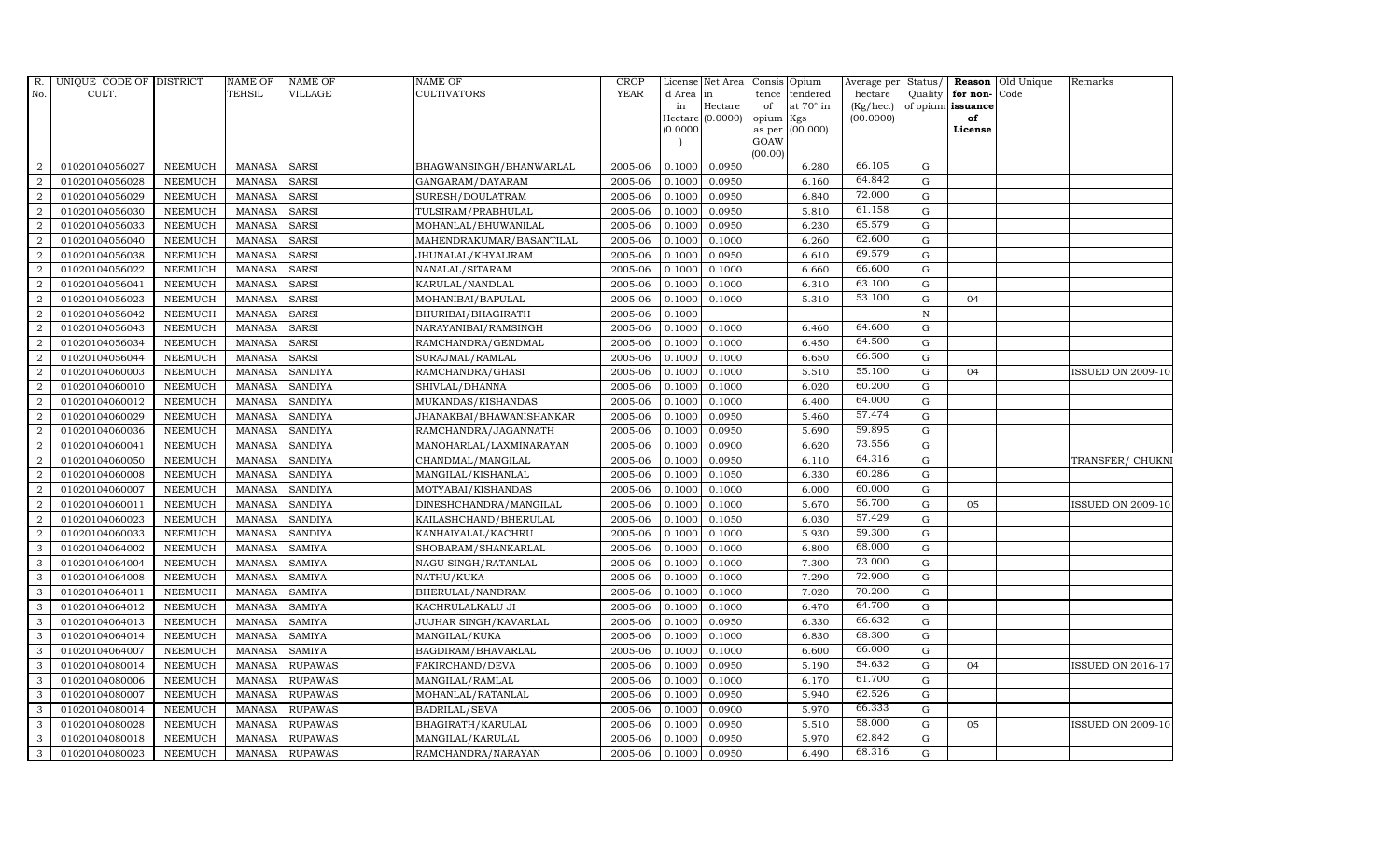| R.             | UNIQUE CODE OF DISTRICT |                | <b>NAME OF</b> | <b>NAME OF</b>      | <b>NAME OF</b>              | CROP        |            | License Net Area | Consis Opium   |                  | Average per | Status/     | Reason            | Old Unique    | Remarks                  |
|----------------|-------------------------|----------------|----------------|---------------------|-----------------------------|-------------|------------|------------------|----------------|------------------|-------------|-------------|-------------------|---------------|--------------------------|
| No.            | CULT.                   |                | TEHSIL         | <b>VILLAGE</b>      | <b>CULTIVATORS</b>          | <b>YEAR</b> | d Area lin |                  | tence          | tendered         | hectare     | Quality     | for non-          | Code          |                          |
|                |                         |                |                |                     |                             |             | in         | Hectare          | of             | at $70^\circ$ in | (Kg/hec.)   |             | of opium issuance |               |                          |
|                |                         |                |                |                     |                             |             |            | Hectare (0.0000) | opium Kgs      |                  | (00.0000)   |             | of                |               |                          |
|                |                         |                |                |                     |                             |             | (0.0000)   |                  | as per<br>GOAW | (00.000)         |             |             | License           |               |                          |
|                |                         |                |                |                     |                             |             |            |                  | (00.00)        |                  |             |             |                   |               |                          |
| 3              | 01020104080028          | <b>NEEMUCH</b> | <b>MANASA</b>  | <b>RUPAWAS</b>      | DHANRAJ/HARLAL              | 2005-06     | 0.1000     | 0.0900           |                | 5.750            | 63.889      | $\mathbf G$ |                   |               |                          |
| 3              | 01020104080012          | <b>NEEMUCH</b> | <b>MANASA</b>  | <b>RUPAWAS</b>      | HIRALAL/ KARULAL            | 2005-06     | 0.1000     | 0.0950           |                | 5.530            | 58.211      | $\mathbf G$ | 05                |               | <b>ISSUED ON 2009-10</b> |
| 3              | 01020104080019          | <b>NEEMUCH</b> | <b>MANASA</b>  | <b>RUPAWAS</b>      | AMRATRAM/RAMLAL             | 2005-06     | 0.1000     | 0.0900           |                | 5.780            | 64.222      | $\mathbf G$ |                   |               |                          |
| 3              | 01020104080030          | <b>NEEMUCH</b> | <b>MANASA</b>  | <b>RUPAWAS</b>      | SUNDARLAL/RAMLAL            | 2005-06     | 0.1000     | 0.0900           |                | 5.650            | 62.778      | $\mathbf G$ |                   |               |                          |
| 3              | 01020104080013          | <b>NEEMUCH</b> | <b>MANASA</b>  | <b>RUPAWAS</b>      | BHURIBAI/MOHANLAL           | 2005-06     | 0.1000     | 0.1000           |                | 6.040            | 60.400      | ${\rm G}$   |                   |               |                          |
| $\mathbf{3}$   | 01020104080021          | <b>NEEMUCH</b> | <b>MANASA</b>  | <b>RUPAWAS</b>      | SHIVNARAYAN/MOHANLAL        | 2005-06     | 0.1000     | 0.0950           |                | 5.740            | 60.421      | ${\rm G}$   |                   |               |                          |
| 3              | 01020104080020          | <b>NEEMUCH</b> | MANASA         | <b>RUPAWAS</b>      | BHERULAL/LALAJI             | 2005-06     | 0.1000     | 0.0800           |                | 4.280            | 53.500      | $\mathbf G$ | 04                | 1020104092181 |                          |
| $\overline{1}$ | 01020104008009          | <b>NEEMUCH</b> | MANASA         | <b>RAWATPURA</b>    | RAMLAL/KANWARLAL            | 2005-06     | 0.1000     | 0.1050           |                | 6.470            | 61.619      | $\mathbf G$ |                   |               |                          |
|                | 01020104008013          | <b>NEEMUCH</b> | <b>MANASA</b>  | <b>RAWATPURA</b>    | BAPULAL/BHANWARLAL          | 2005-06     | 0.1000     | 0.1000           |                | 6.330            | 63.300      | $\mathbf G$ |                   |               |                          |
|                | 01020104008016          | <b>NEEMUCH</b> | <b>MANASA</b>  | <b>RAWATPURA</b>    | CHAINRAM/DHURA              | 2005-06     | 0.1000     | 0.0850           |                | 5.170            | 60.824      | $\mathbf G$ |                   |               |                          |
| $\overline{1}$ | 01020104008022          | <b>NEEMUCH</b> | <b>MANASA</b>  | <b>RAWATPURA</b>    | <b>JANI BAI/GABBA</b>       | 2005-06     | 0.1000     | 0.1000           |                | 6.680            | 66.800      | ${\rm G}$   |                   |               |                          |
| $\overline{1}$ | 01020104008004          | <b>NEEMUCH</b> | MANASA         | <b>RAWATPURA</b>    | NANDUBAI/GASHI              | 2005-06     | 0.1000     | 0.1000           |                | 6.470            | 64.700      | ${\rm G}$   |                   |               | NAME CHANGE              |
| $\overline{1}$ | 01020104008025          | <b>NEEMUCH</b> | MANASA         | <b>RAWATPURA</b>    | LAKKHA/ONKAR                | 2005-06     | 0.1000     | 0.1000           |                | 6.450            | 64.500      | $\mathbf G$ |                   |               |                          |
| 3              | 01020104085009          | <b>NEEMUCH</b> | <b>MANASA</b>  | <b>RAISINGHPURA</b> | KAMLA BAI/BAPU SINGH        | 2005-06     | 0.1000     | 0.1000           |                | 6.590            | 65.900      | $\mathbf G$ |                   |               |                          |
| 3              | 01020104085003          | <b>NEEMUCH</b> | <b>MANASA</b>  | <b>RAISINGHPURA</b> | BHAWAR SINGH./MOTI SINGH    | 2005-06     | 0.1000     | 0.1000           |                | 6.170            | 61.700      | $\mathbf G$ |                   |               |                          |
| 3              | 01020104085005          | <b>NEEMUCH</b> | <b>MANASA</b>  | <b>RAISINGHPURA</b> | <b>GULAB BAI/PREM SINGH</b> | 2005-06     | 0.1000     | 0.1000           |                | 6.410            | 64.100      | $\mathbf G$ |                   |               |                          |
| 3              | 01020104085015          | <b>NEEMUCH</b> | <b>MANASA</b>  | <b>RAISINGHPURA</b> | NAHAR SINGH/DEVI SINGH      | 2005-06     | 0.1000     | 0.1000           |                | 6.550            | 65.500      | G           |                   |               |                          |
| 3              | 01020104085010          | <b>NEEMUCH</b> | MANASA         | <b>RAISINGHPURA</b> | NANI BAI/RAM SINGH          | 2005-06     | 0.1000     | 0.0900           |                | 5.970            | 66.333      | $\mathbf G$ |                   |               |                          |
| 3              | 01020104085012          | <b>NEEMUCH</b> | <b>MANASA</b>  | <b>RAISINGHPURA</b> | BHERULAL/BHAGWAN            | 2005-06     | 0.1000     | 0.0950           |                | 7.260            | 76.421      | $\mathbf G$ |                   |               |                          |
| 3              | 01020104085015          | <b>NEEMUCH</b> | <b>MANASA</b>  | <b>RAISINGHPURA</b> | BHARAT SINGH/RUP SINGH      | 2005-06     | 0.1000     | 0.0950           |                | 6.300            | 66.316      | $\mathbf G$ |                   |               |                          |
| $\mathbf{3}$   | 01020104085017          | <b>NEEMUCH</b> | <b>MANASA</b>  | <b>RAISINGHPURA</b> | SAJJAN BAI/BHERU SINGH      | 2005-06     | 0.1000     | 0.1000           |                | 6.310            | 63.100      | ${\rm G}$   |                   |               |                          |
| 3              | 01020104085019          | <b>NEEMUCH</b> | <b>MANASA</b>  | <b>RAISINGHPURA</b> | DHAPU BAI/BAHADUR SINGH     | 2005-06     | 0.1000     | 0.0850           |                | 5.140            | 60.471      | G           |                   |               |                          |
| $\mathbf{3}$   | 01020104085031          | <b>NEEMUCH</b> | <b>MANASA</b>  | <b>RAISINGHPURA</b> | PRAKASH SINGH/SAJJAN SINGH  | 2005-06     | 0.1000     | 0.0950           |                | 6.550            | 68.947      | $\mathbf G$ |                   |               |                          |
| 3              | 01020104085026          | <b>NEEMUCH</b> | <b>MANASA</b>  | <b>RAISINGHPURA</b> | BALVANT SINGH/AMAR SINGH    | 2005-06     | 0.1000     | 0.0950           |                | 6.100            | 64.211      | $\mathbf G$ |                   |               |                          |
| 3              | 01020104085029          | <b>NEEMUCH</b> | <b>MANASA</b>  | <b>RAISINGHPURA</b> | MADHU SINGH/NAHAR SINGH     | 2005-06     | 0.1000     | 0.0900           |                | 5.730            | 63.667      | $\mathbf G$ |                   |               |                          |
| 3              | 01020104085035          | <b>NEEMUCH</b> | <b>MANASA</b>  | <b>RAISINGHPURA</b> | KANHEYALAL/AMARA            | 2005-06     | 0.1000     | 0.1000           |                | 6.850            | 68.500      | ${\rm G}$   |                   |               |                          |
| 3              | 01020104085033          | <b>NEEMUCH</b> | <b>MANASA</b>  | <b>RAISINGHPURA</b> | MOTISINGH/RUPSINGH          | 2005-06     | 0.1000     | 0.1000           |                | 5.900            | 59.000      | $\mathbf G$ |                   |               |                          |
| 3              | 01020104085034          | <b>NEEMUCH</b> | MANASA         | <b>RAISINGHPURA</b> | BHAVRBAI/ISHVARSINGH        | 2005-06     | 0.1000     | 0.1000           |                | 6.340            | 63.400      | $\mathbf G$ |                   |               |                          |
| 3              | 01020104085046          | <b>NEEMUCH</b> | <b>MANASA</b>  | <b>RAISINGHPURA</b> | UDAY SINGH/BHAWAR SINGH     | 2005-06     | 0.1000     | 0.1000           |                | 6.220            | 62.200      | G           |                   |               |                          |
| 3              | 01020104085040          | <b>NEEMUCH</b> | <b>MANASA</b>  | <b>RAISINGHPURA</b> | BHAWAR SINGH/BHUVANI SINGH  | 2005-06     | 0.1000     | 0.0900           |                | 5.700            | 63.333      | $\mathbf G$ |                   |               |                          |
| 3              | 01020104085044          | <b>NEEMUCH</b> | <b>MANASA</b>  | RAISINGHPURA        | BHOPALSINGH/MANSINGH        | 2005-06     | 0.1000     | 0.0950           |                | 6.190            | 65.158      | ${\rm G}$   |                   |               |                          |
| 3              | 01020104085046          | <b>NEEMUCH</b> | <b>MANASA</b>  | RAISINGHPURA        | KALURAM/.MANGILAL           | 2005-06     | 0.1000     | 0.0900           |                | 5.940            | 66.000      | $\mathbf G$ |                   |               |                          |
| $\mathbf{3}$   | 01020104085050          | <b>NEEMUCH</b> | MANASA         | <b>RAISINGHPURA</b> | RUP SINGH/BHERU SINGH       | 2005-06     | 0.1000     | 0.0950           |                | 6.380            | 67.158      | $\mathbf G$ |                   |               |                          |
| 3              | 01020104085052          | <b>NEEMUCH</b> | <b>MANASA</b>  | <b>RAISINGHPURA</b> | DHAPU BAI/BHAWAR SINGH      | 2005-06     | 0.1000     | 0.1000           |                | 6.140            | 61.400      | $\mathbf G$ |                   |               |                          |
| 3              | 01020104085028          | <b>NEEMUCH</b> | <b>MANASA</b>  | <b>RAISINGHPURA</b> | DEVI SINGH/BHUVANI SINGH    | 2005-06     | 0.1000     | 0.0950           |                | 5.960            | 62.737      | $\mathbf G$ |                   |               |                          |
| 3              | 01020104085001          | <b>NEEMUCH</b> | <b>MANASA</b>  | RAISINGHPURA        | RADHESHYAM/NANDRAMDAS       | 2005-06     | 0.1000     | 0.0950           |                | 6.190            | 65.158      | ${\rm G}$   |                   |               |                          |
| 3              | 01020104085011          | <b>NEEMUCH</b> | <b>MANASA</b>  | <b>RAISINGHPURA</b> | SURAJBAI/BHERUSINGH         | 2005-06     | 0.1000     | 0.0950           |                | 6.160            | 64.842      | $\mathbf G$ |                   |               | NAME CHANGE              |
| $\mathbf{3}$   | 01020104085030          | <b>NEEMUCH</b> | MANASA         | <b>RAISINGHPURA</b> | GOVIND SINGH/DEVI SINGH     | 2005-06     | 0.1000     | 0.0950           |                | 5.930            | 62.421      | $\mathbf G$ |                   |               |                          |
| 3              | 01020104085030          | <b>NEEMUCH</b> | <b>MANASA</b>  | <b>RAISINGHPURA</b> | MANGILAL/AMRA               | 2005-06     | 0.1000     | 0.0950           |                | 6.240            | 65.684      | $\mathbf G$ |                   |               |                          |
| 3              | 01020104086004          | <b>NEEMUCH</b> | <b>MANASA</b>  | PRATAPPURA          | SHARDA BAI/KISHANLAL        | 2005-06     | 0.1000     | 0.0950           |                | 6.080            | 64.000      | G           |                   |               |                          |
| 3              | 01020104086005          | <b>NEEMUCH</b> |                | MANASA PRATAPPURA   | MANGI BAI/BHAWARLAL         | 2005-06     | 0.1000     | 0.0950           |                | 5.800            | 61.053      | ${\rm G}$   |                   |               |                          |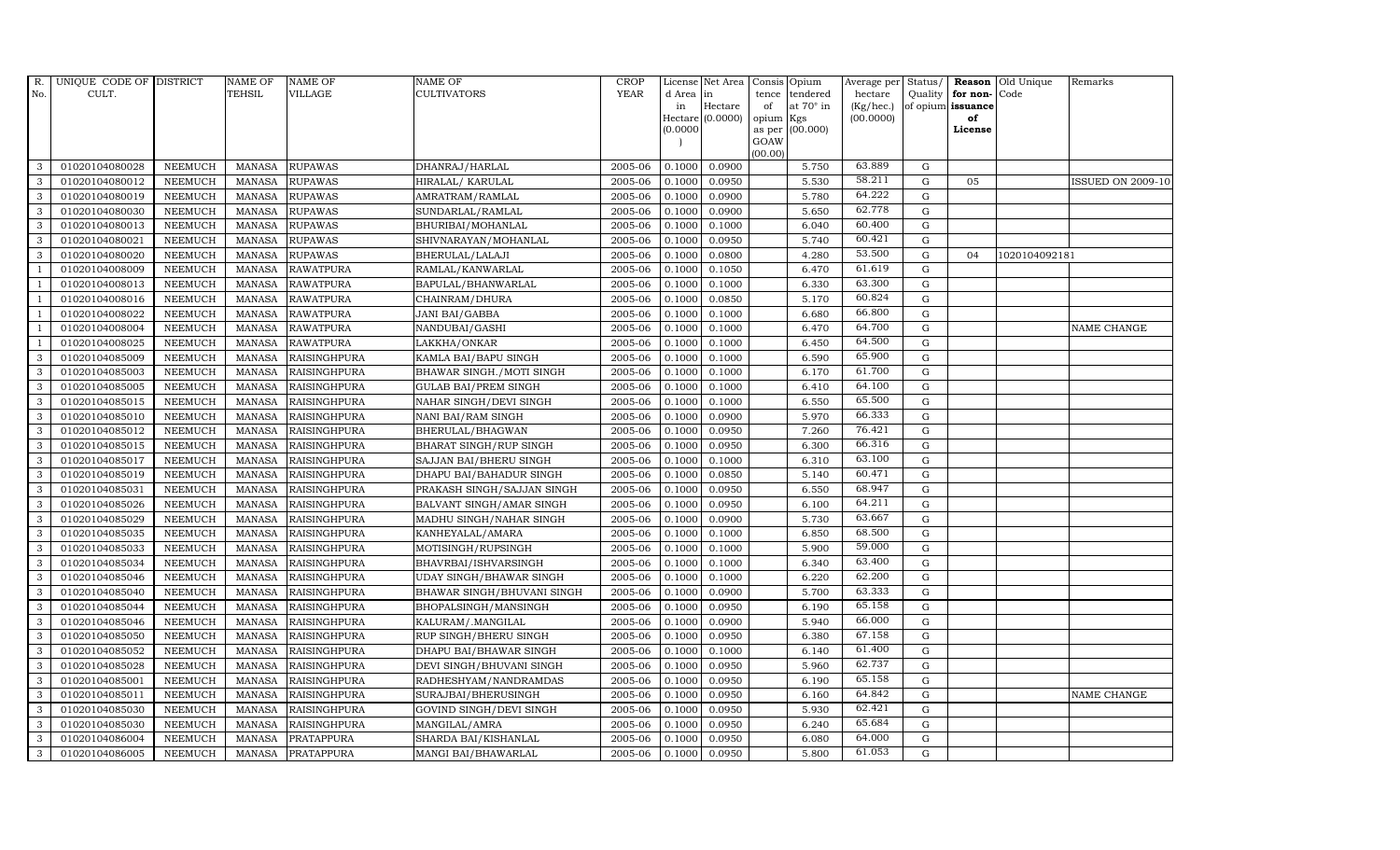| R.             | UNIQUE CODE OF DISTRICT |                | <b>NAME OF</b> | <b>NAME OF</b>    | NAME OF                  | <b>CROP</b> |           | License Net Area   |                | Consis Opium     | Average per Status/ |             |                   | Reason Old Unique | Remarks           |
|----------------|-------------------------|----------------|----------------|-------------------|--------------------------|-------------|-----------|--------------------|----------------|------------------|---------------------|-------------|-------------------|-------------------|-------------------|
| No.            | CULT.                   |                | <b>TEHSIL</b>  | <b>VILLAGE</b>    | CULTIVATORS              | <b>YEAR</b> | d Area in |                    | tence          | tendered         | hectare             |             | Quality for non-  | Code              |                   |
|                |                         |                |                |                   |                          |             | in        | Hectare            | of             | at $70^\circ$ in | (Kg/hec.)           |             | of opium issuance |                   |                   |
|                |                         |                |                |                   |                          |             |           | Hectare $(0.0000)$ | opium          | Kgs              | (00.0000)           |             | of                |                   |                   |
|                |                         |                |                |                   |                          |             | (0.0000)  |                    | as per<br>GOAW | (00.000)         |                     |             | License           |                   |                   |
|                |                         |                |                |                   |                          |             |           |                    | (00.00)        |                  |                     |             |                   |                   |                   |
| 3              | 01020104086006          | <b>NEEMUCH</b> | <b>MANASA</b>  | PRATAPPURA        | BHERULAL/GULAB           | 2005-06     | 0.1000    | 0.1000             |                | 6.420            | 64.200              | G           |                   |                   |                   |
| 3              | 01020104086060          | <b>NEEMUCH</b> | <b>MANASA</b>  | PRATAPPURA        | <b>JAMNA BAI/OKARLAL</b> | 2005-06     | 0.1000    | 0.1000             |                | 6.600            | 66.000              | $\mathbf G$ |                   |                   |                   |
| 3              | 01020104086012          | <b>NEEMUCH</b> | <b>MANASA</b>  | PRATAPPURA        | BANSHILAL/ONKARLAL       | 2005-06     | 0.1000    | 0.0950             |                | 6.410            | 67.474              | G           |                   |                   |                   |
| 3              | 01020104086013          | <b>NEEMUCH</b> | <b>MANASA</b>  | PRATAPPURA        | BALKISHAN/NANDLAL        | 2005-06     | 0.1000    | 0.1000             |                | 6.890            | 68.900              | G           |                   |                   |                   |
| 3              | 01020104086014          | <b>NEEMUCH</b> | <b>MANASA</b>  | PRATAPPURA        | BHAGATRAM/.BALU          | 2005-06     | 0.1000    | 0.1000             |                | 5.990            | 59.900              | G           |                   |                   |                   |
| 3              | 01020104086015          | <b>NEEMUCH</b> | <b>MANASA</b>  | PRATAPPURA        | SHYAMLAL/ONKARLAL        | 2005-06     | 0.1000    | 0.0950             |                | 6.610            | 69.579              | G           |                   |                   |                   |
| 3              | 01020104086020          | <b>NEEMUCH</b> | <b>MANASA</b>  | PRATAPPURA        | JASVANTLAL/NANDLAL       | 2005-06     | 0.1000    | 0.1000             |                | 7.340            | 73.400              | G           |                   |                   |                   |
| 3              | 01020104086025          | <b>NEEMUCH</b> | <b>MANASA</b>  | PRATAPPURA        | DURGASHANKAR/BHAWARLAL   | 2005-06     | 0.1000    | 0.0900             |                | 5.890            | 65.444              | $\mathbf G$ |                   |                   |                   |
| 3              | 01020104086029          | <b>NEEMUCH</b> | <b>MANASA</b>  | PRATAPPURA        | BAPULAL/GOPAL            | 2005-06     | 0.1000    | 0.0900             |                | 5.720            | 63.556              | G           |                   |                   |                   |
| 3              | 01020104086036          | <b>NEEMUCH</b> | <b>MANASA</b>  | <b>PRATAPPURA</b> | RAMKISHAN/RATANLAL       | 2005-06     | 0.1000    | 0.0900             |                | 5.760            | 64.000              | G           |                   |                   |                   |
| 3              | 01020104086023          | <b>NEEMUCH</b> | <b>MANASA</b>  | PRATAPPURA        | SALAGRAM/NANURAM         | 2005-06     | 0.1000    | 0.1000             |                | 5.700            | 57.000              | G           | 05                |                   |                   |
| 3              | 01020104086047          | <b>NEEMUCH</b> | <b>MANASA</b>  | PRATAPPURA        | MOHANLAL/RAMLAL          | 2005-06     | 0.1000    | 0.1000             |                | 6.570            | 65.700              | G           |                   |                   |                   |
| 3              | 01020104086043          | <b>NEEMUCH</b> | <b>MANASA</b>  | <b>PRATAPPURA</b> | BHAVRIBAI/DEVILAL        | 2005-06     | 0.1000    | 0.0950             |                | 6.520            | 68.632              | $\mathbf G$ |                   |                   |                   |
| 3              | 01020104086023          | <b>NEEMUCH</b> | <b>MANASA</b>  | PRATAPPURA        | BHAWARLAL/SALAGRAM       | 2005-06     | 0.1000    | 0.0850             |                | 5.940            | 69.882              | G           |                   |                   |                   |
| 3              | 01020104086009          | <b>NEEMUCH</b> | <b>MANASA</b>  | PRATAPPURA        | MANGILAL/TULSIRAM        | 2005-06     | 0.1000    | 0.0950             |                | 6.540            | 68.842              | G           |                   |                   |                   |
| 3              | 01020104086055          | <b>NEEMUCH</b> | <b>MANASA</b>  | PRATAPPURA        | AMBALAL/HIRALAL          | 2005-06     | 0.1000    | 0.0950             |                | 6.450            | 67.895              | G           |                   |                   |                   |
| 3              | 01020104086038          | <b>NEEMUCH</b> | <b>MANASA</b>  | PRATAPPURA        | LAXMINARAYAN/RATANLAL    | 2005-06     | 0.1000    | 0.0900             |                | 4.780            | 53.111              | G           | 04                |                   |                   |
| 3              | 01020104086054          | <b>NEEMUCH</b> | <b>MANASA</b>  | <b>PRATAPPURA</b> | AMBALAL/GAMER            | 2005-06     | 0.1000    | 0.1000             |                | 6.210            | 62.100              | G           |                   |                   |                   |
| 3              | 01020104086018          | <b>NEEMUCH</b> | <b>MANASA</b>  | PRATAPPURA        | TARACHAND/BHAWARLAL      | 2005-06     | 0.1000    | 0.0900             |                | 5.450            | 60.556              | $\mathbf G$ | 05                |                   |                   |
| 3              | 01020104086033          | <b>NEEMUCH</b> | <b>MANASA</b>  | PRATAPPURA        | MADANLAL/RATANLAL        | 2005-06     | 0.1000    | 0.0900             |                | 6.390            | 71.000              | $\mathbf G$ |                   | 01020104093092    |                   |
| 3              | 01020104086003          | <b>NEEMUCH</b> | <b>MANASA</b>  | PRATAPPURA        | RAMESHCHAND/LAXMINARAYAN | 2005-06     | 0.1000    | 0.0800             |                | 5.470            | 68.375              | G           |                   | 01020104092186    |                   |
| 3              | 01020104086030          | <b>NEEMUCH</b> | <b>MANASA</b>  | PRATAPPURA        | PARASRAM/JAGANNATH       | 2005-06     | 0.1000    | 0.0950             |                | 6.030            | 63.474              | G           |                   | 01020104092191    |                   |
| 3              | 01020104086001          | <b>NEEMUCH</b> | <b>MANASA</b>  | PRATAPPURA        | MANGILAL/KISHANLAL       | 2005-06     | 0.1000    | 0.1000             |                | 6.430            | 64.300              | G           |                   | 01020104098015    |                   |
| $\mathbf{1}$   | 01020104012002          | <b>NEEMUCH</b> | <b>MANASA</b>  | <b>POKHARDA</b>   | SHOJI/MEGHA              | 2005-06     | 0.1000    | 0.1000             |                | 6.490            | 64.900              | $\mathbf G$ |                   |                   |                   |
|                | 01020104012004          | <b>NEEMUCH</b> | <b>MANASA</b>  | POKHARDA          | CHUNNIBAI/ONKARLAL       | 2005-06     | 0.1000    | 0.1050             |                | 6.740            | 64.190              | G           |                   |                   |                   |
| -1             | 01020104012007          | <b>NEEMUCH</b> | <b>MANASA</b>  | <b>POKHARDA</b>   | SHYAMLAL/SHOLA           | 2005-06     | 0.1000    | 0.0950             |                | 6.040            | 63.579              | G           |                   |                   |                   |
| $\overline{1}$ | 01020104012025          | <b>NEEMUCH</b> | <b>MANASA</b>  | <b>POKHARDA</b>   | MUSTAK/MOHHAMAD          | 2005-06     | 0.1000    | 0.1000             |                | 6.420            | 64.200              | G           |                   |                   |                   |
| $\overline{1}$ | 01020104012026          | <b>NEEMUCH</b> | <b>MANASA</b>  | POKHARDA          | MOHAN/BHAGGA             | 2005-06     | 0.1000    | 0.0950             |                | 5.980            | 62.947              | G           |                   |                   |                   |
| $\overline{1}$ | 01020104012003          | <b>NEEMUCH</b> | <b>MANASA</b>  | <b>POKHARDA</b>   | SAJJANBAI/KHEMRAJ        | 2005-06     | 0.1000    | 0.0950             |                | 5.970            | 62.842              | $\mathbf G$ |                   |                   |                   |
|                | 01020104012006          | <b>NEEMUCH</b> | <b>MANASA</b>  | POKHARDA          | BANSILAL/MANGILAL        | 2005-06     | 0.1000    | 0.1000             |                | 6.250            | 62.500              | $\mathbf G$ |                   |                   |                   |
| -1             | 01020104012019          | <b>NEEMUCH</b> | <b>MANASA</b>  | <b>POKHARDA</b>   | VAJJIBAI/SUKHA           | 2005-06     | 0.1000    | 0.0900             |                | 5.010            | 55.667              | G           | 04                |                   | ISSUED ON 2009-10 |
|                | 01020104012029          | <b>NEEMUCH</b> | <b>MANASA</b>  | <b>POKHARDA</b>   | SABUDI BAI/NANDLAL       | 2005-06     | 0.1000    | 0.0950             |                | 6.670            | 70.211              | G           |                   |                   |                   |
| $\overline{1}$ | 01020104012009          | <b>NEEMUCH</b> | <b>MANASA</b>  | POKHARDA          | BHURALAL/BHAGGA          | 2005-06     | 0.1000    | 0.1000             |                | 5.450            | 54.500              | G           | 04                |                   |                   |
| $\overline{1}$ | 01020104012010          | <b>NEEMUCH</b> | <b>MANASA</b>  | <b>POKHARDA</b>   | DURGA/HARJI              | 2005-06     | 0.1000    | 0.1000             |                | 6.190            | 61.900              | $\mathbf G$ |                   |                   |                   |
|                | 01020104012015          | <b>NEEMUCH</b> | <b>MANASA</b>  | <b>POKHARDA</b>   | KAILASIBAI/BHAWRLAL      | 2005-06     | 0.1000    | 0.0950             |                | 5.710            | 60.105              | $\mathbf G$ |                   |                   |                   |
| $\overline{1}$ | 01020104012023          | <b>NEEMUCH</b> | <b>MANASA</b>  | <b>POKHARDA</b>   | VALLIBAI/MANSHA          | 2005-06     | 0.1000    | 0.0950             |                | 5.930            | 62.421              | G           |                   |                   |                   |
|                | 01020104012018          | <b>NEEMUCH</b> | <b>MANASA</b>  | <b>POKHARDA</b>   | JANIBAI/NATHU            | 2005-06     | 0.1000    | 0.0950             |                | 2.390            | 25.158              | G           | 04                |                   |                   |
| $\overline{1}$ | 01020104015003          | <b>NEEMUCH</b> | <b>MANASA</b>  | PIPLON            | RUGHNATH/LAXMICHAND      | 2005-06     | 0.1000    | 0.0850             |                | 5.690            | 66.941              | G           |                   |                   |                   |
| $\overline{1}$ | 01020104015010          | <b>NEEMUCH</b> | <b>MANASA</b>  | PIPLON            | <b>BALIBAI MANGILAL</b>  | 2005-06     | 0.1000    | 0.1000             |                | 7.160            | 71.600              | G           |                   |                   |                   |
|                | 01020104015014          | <b>NEEMUCH</b> | <b>MANASA</b>  | PIPLON            | RAMCHANDRA/KANHAIYALAL   | 2005-06     | 0.1000    | 0.0900             |                | 6.830            | 75.889              | $\mathbf G$ |                   |                   |                   |
| $\mathbf{1}$   | 01020104015015          | <b>NEEMUCH</b> | MANASA         | <b>PIPLON</b>     | BAGDIRAM/MANGILAL        | 2005-06     | 0.1000    | 0.0900             |                | 5.900            | 65.556              | G           |                   |                   |                   |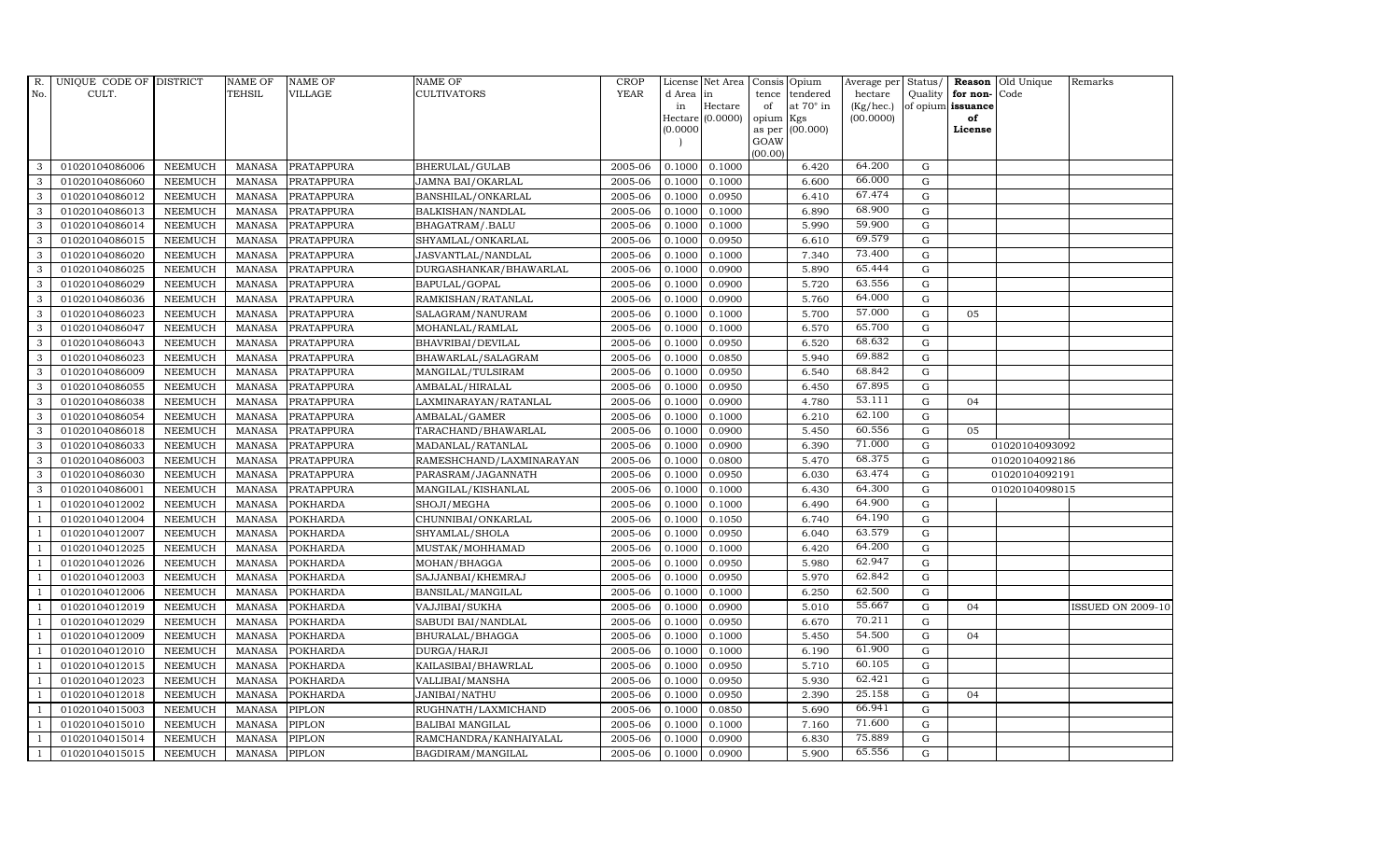| R.             | UNIQUE CODE OF DISTRICT |                | <b>NAME OF</b> | <b>NAME OF</b>       | NAME OF                      | <b>CROP</b> |           | License Net Area |         | Consis Opium           | Average per | Status/     |                   | <b>Reason</b> Old Unique | Remarks |
|----------------|-------------------------|----------------|----------------|----------------------|------------------------------|-------------|-----------|------------------|---------|------------------------|-------------|-------------|-------------------|--------------------------|---------|
| No.            | CULT.                   |                | TEHSIL         | VILLAGE              | CULTIVATORS                  | <b>YEAR</b> | d Area in |                  | tence   | tendered               | hectare     | Quality     | for non-Code      |                          |         |
|                |                         |                |                |                      |                              |             | in        | Hectare          | of      | at $70^\circ$ in       | (Kg/hec.)   |             | of opium issuance |                          |         |
|                |                         |                |                |                      |                              |             | (0.0000)  | Hectare (0.0000) | opium   | Kgs<br>as per (00.000) | (00.0000)   |             | of<br>License     |                          |         |
|                |                         |                |                |                      |                              |             |           |                  | GOAW    |                        |             |             |                   |                          |         |
|                |                         |                |                |                      |                              |             |           |                  | (00.00) |                        |             |             |                   |                          |         |
|                | 01020104015019          | <b>NEEMUCH</b> | MANASA         | PIPLON               | BHERULAL/KALU                | 2005-06     | 0.1000    |                  |         |                        |             | $\mathbb N$ |                   |                          |         |
| -1             | 01020104015026          | <b>NEEMUCH</b> | <b>MANASA</b>  | <b>PIPLON</b>        | BAPULAL/MANGILAL             | 2005-06     | 0.1000    | 0.0950           |         | 7.090                  | 74.632      | $\mathbf G$ |                   |                          |         |
|                | 01020104015027          | <b>NEEMUCH</b> | <b>MANASA</b>  | <b>PIPLON</b>        | SHIVLAL/VARDICHAND           | 2005-06     | 0.1000    | 0.1000           |         | 6.730                  | 67.300      | G           |                   |                          |         |
|                | 01020104015029          | <b>NEEMUCH</b> | <b>MANASA</b>  | <b>PIPLON</b>        | SURESH/MANGILAL              | 2005-06     | 0.1000    | 0.0950           |         | 6.970                  | 73.368      | ${\rm G}$   |                   |                          |         |
| $\mathbf{1}$   | 01020104015030          | <b>NEEMUCH</b> | <b>MANASA</b>  | <b>PIPLON</b>        | DEVILAL/BHAGIRATH            | 2005-06     | 0.1000    | 0.1000           |         | 7.310                  | 73.100      | ${\rm G}$   |                   |                          |         |
| $\overline{1}$ | 01020104015031          | <b>NEEMUCH</b> | <b>MANASA</b>  | <b>PIPLON</b>        | GANESHRAM/RUGHNATH           | 2005-06     | 0.1000    | 0.0950           |         | 6.480                  | 68.211      | G           |                   |                          |         |
| $\overline{1}$ | 01020104015032          | <b>NEEMUCH</b> | <b>MANASA</b>  | PIPLON               | HAJARILAL/VARDA              | 2005-06     | 0.1000    | 0.1000           |         | 7.020                  | 70.200      | $\mathbf G$ |                   |                          |         |
| $\overline{1}$ | 01020104015037          | <b>NEEMUCH</b> | <b>MANASA</b>  | PIPLON               | KASHI/PARTHA                 | 2005-06     | 0.1000    | 0.1000           |         | 6.070                  | 60.700      | $\mathbf G$ |                   |                          |         |
|                | 01020104015045          | <b>NEEMUCH</b> | <b>MANASA</b>  | PIPLON               | KANHAIYALAL/KALU             | 2005-06     | 0.1000    | 0.1000           |         | 6.430                  | 64.300      | G           |                   |                          |         |
| $\overline{1}$ | 01020104015022          | <b>NEEMUCH</b> | <b>MANASA</b>  | PIPLON               | GHISALAL/RAMCHANDRA          | 2005-06     | 0.1000    | 0.1050           |         | 7.080                  | 67.429      | G           |                   |                          |         |
| -1             | 01020104015060          | <b>NEEMUCH</b> | <b>MANASA</b>  | <b>PIPLON</b>        | PANNALAL/BHAGIRATH           | 2005-06     | 0.1000    | 0.1000           |         | 7.230                  | 72.300      | ${\rm G}$   |                   |                          |         |
| $\overline{1}$ | 01020104015061          | <b>NEEMUCH</b> | <b>MANASA</b>  | PIPLON               | KAVARI BAI/MATA VARDI BAI    | 2005-06     | 0.1000    | 0.0950           |         | 6.320                  | 66.526      | $\mathbf G$ |                   |                          |         |
| $\overline{1}$ | 01020104015024          | <b>NEEMUCH</b> | <b>MANASA</b>  | PIPLON               | HARISHANKAR/BADRILAL         | 2005-06     | 0.1000    | 0.1000           |         | 6.550                  | 65.500      | $\mathbf G$ |                   |                          |         |
|                | 01020104015062          | <b>NEEMUCH</b> | <b>MANASA</b>  | <b>PIPLON</b>        | BAPULAL/DEVA                 | 2005-06     | 0.1000    | 0.1000           |         | 6.380                  | 63.800      | G           |                   |                          |         |
|                | 01020104015016          | <b>NEEMUCH</b> | <b>MANASA</b>  | PIPLON               | DHANNA/AMRA                  | 2005-06     | 0.1000    | 0.0950           |         | 6.770                  | 71.263      | ${\rm G}$   |                   |                          |         |
| $\overline{1}$ | 01020104015064          | <b>NEEMUCH</b> | <b>MANASA</b>  | PIPLON               | MANGILAL/MOTILAL             | 2005-06     | 0.1000    | 0.1000           |         | 7.550                  | 75.500      | G           |                   | 01020104010205           |         |
| 3              | 01020104071001          | <b>NEEMUCH</b> | <b>MANASA</b>  | PIPLIYAKHURD         | BAPULAL/RUGHNATH             | 2005-06     | 0.1000    | 0.1000           |         | 4.710                  | 47.100      | G           | 04                |                          |         |
| $\mathbf{3}$   | 01020104071002          | <b>NEEMUCH</b> | <b>MANASA</b>  | PIPLIYAKHURD         | <b>BHULI BAI/JAGANNATH</b>   | 2005-06     | 0.1000    | 0.0950           |         | 4.140                  | 43.579      | G           | 04                |                          |         |
| 3              | 01020104071005          | <b>NEEMUCH</b> | <b>MANASA</b>  | PIPLIYAKHURD         | SITARAM/KACHRU               | 2005-06     | 0.1000    | 0.1050           |         | 6.480                  | 61.714      | $\mathbf G$ |                   |                          |         |
| 3              | 01020104071006          | <b>NEEMUCH</b> | <b>MANASA</b>  | PIPLIYAKHURD         | NATHU/LALA                   | 2005-06     | 0.1000    | 0.0950           |         | 6.350                  | 66.842      | $\mathbf G$ |                   |                          |         |
| $\mathbf{3}$   | 01020104071025          | <b>NEEMUCH</b> | <b>MANASA</b>  | PIPLIYAKHURD         | HIRALAL/GANGARAM             | 2005-06     | 0.1000    | 0.0950           |         | 4.820                  | 50.737      | G           | 04                |                          |         |
| 3              | 01020104071013          | <b>NEEMUCH</b> | <b>MANASA</b>  | PIPLIYAKHURD         | KARULAL/KHEMRAJ              | 2005-06     | 0.1000    | 0.0950           |         | 5.420                  | 57.053      | G           | 05                |                          |         |
| $\mathbf{3}$   | 01020104071003          | <b>NEEMUCH</b> | MANASA         | PIPLIYAKHURD         | SUNDER BAI/RATANLAL          | 2005-06     | 0.1000    | 0.0850           |         | 5.320                  | 62.588      | G           |                   | 01020104089165           |         |
| 3              | 01020104071006          | <b>NEEMUCH</b> | <b>MANASA</b>  | PIPLIYAKHURD         | SAMRATH/NATHULAL             | 2005-06     | 0.1000    | 0.0950           |         | 5.990                  | 63.053      | $\mathbf G$ |                   | 01020104089124           |         |
| $\sqrt{2}$     | 01020104051003          | <b>NEEMUCH</b> | <b>MANASA</b>  | PIPLIYA RAOJI        | AMBALAL/FAKIRCHANDRA         | 2005-06     | 0.1000    | 0.0950           |         | 6.180                  | 65.053      | G           |                   |                          |         |
| $\overline{2}$ | 01020104051009          | <b>NEEMUCH</b> | <b>MANASA</b>  | PIPLIYA RAOJI        | AMRITRAM/GOKUL               | 2005-06     | 0.1000    | 0.1000           |         | 6.410                  | 64.100      | G           |                   |                          |         |
| $\overline{a}$ | 01020104051011          | <b>NEEMUCH</b> | <b>MANASA</b>  | PIPLIYA RAOJI        | CHATARBHUJ/MATHURALAL        | 2005-06     | 0.1000    | 0.0950           |         | 6.340                  | 66.737      | ${\rm G}$   |                   |                          |         |
| 2              | 01020104051014          | <b>NEEMUCH</b> | <b>MANASA</b>  | PIPLIYA RAOJI        | HARIRAM/BHUWANA              | 2005-06     | 0.1000    | 0.1000           |         | 5.710                  | 57.100      | G           |                   |                          |         |
| 2              | 01020104051017          | <b>NEEMUCH</b> | <b>MANASA</b>  | PIPLIYA RAOJI        | BABLIBAI/SHIVNARAYAN         | 2005-06     | 0.1000    | 0.1000           |         | 6.860                  | 68.600      | $\mathbf G$ |                   |                          |         |
| $\sqrt{2}$     | 01020104051019          | <b>NEEMUCH</b> | <b>MANASA</b>  | PIPLIYA RAOJI        | BAGDIRAM/PEMA                | 2005-06     | 0.1000    | 0.1000           |         | 5.760                  | 57.600      | $\mathbf G$ |                   |                          |         |
| 2              | 01020104051020          | <b>NEEMUCH</b> | <b>MANASA</b>  | PIPLIYA RAOJI        | RATANLAL/NANALAL             | 2005-06     | 0.1000    | 0.1000           |         | 6.590                  | 65.900      | G           |                   |                          |         |
| $\overline{a}$ | 01020104051021          | <b>NEEMUCH</b> | <b>MANASA</b>  | PIPLIYA RAOJI        | JANKILAL/BHONA               | 2005-06     | 0.1000    | 0.1000           |         | 6.410                  | 64.100      | ${\rm G}$   |                   |                          |         |
| $\overline{a}$ | 01020104051026          | <b>NEEMUCH</b> | <b>MANASA</b>  | PIPLIYA RAOJI        | RADHESHYAM/RAMNATH           | 2005-06     | 0.1000    | 0.1000           |         | 5.880                  | 58.800      | $\mathbf G$ |                   |                          |         |
| 2              | 01020104051028          | <b>NEEMUCH</b> | <b>MANASA</b>  | PIPLIYA RAOJI        | AMRA/DALLA                   | 2005-06     | 0.1000    | 0.0950           |         | 6.060                  | 63.789      | $\mathbf G$ |                   |                          |         |
| $\overline{2}$ | 01020104051029          | <b>NEEMUCH</b> | <b>MANASA</b>  | PIPLIYA RAOJI        | MANGU/DHANNA                 | 2005-06     | 0.1000    | 0.0950           |         | 6.690                  | 70.421      | $\mathbf G$ |                   |                          |         |
| $\overline{a}$ | 01020104051032          | <b>NEEMUCH</b> | <b>MANASA</b>  | PIPLIYA RAOJI        | MANNALAL/JORAWARMAL          | 2005-06     | 0.1000    | 0.0900           |         | 5.700                  | 63.333      | G           |                   |                          |         |
| $\overline{2}$ | 01020104051033          | <b>NEEMUCH</b> | <b>MANASA</b>  | PIPLIYA RAOJI        | GOPALKRISHNA/CHANDRASHEKHAR  | 2005-06     | 0.1000    | 0.0950           |         | 6.500                  | 68.421      | $\mathbf G$ |                   |                          |         |
| $\overline{a}$ | 01020104051034          | <b>NEEMUCH</b> | <b>MANASA</b>  | PIPLIYA RAOJI        | KISHANNATH/SHANKARLAL        | 2005-06     | 0.1000    | 0.1050           |         | 5.590                  | 53.238      | ${\rm G}$   | 04                |                          |         |
| 2              | 01020104051036          | <b>NEEMUCH</b> | <b>MANASA</b>  | PIPLIYA RAOJI        | UDA/DHANNA                   | 2005-06     | 0.1000    | 0.1000           |         | 6.590                  | 65.900      | G           |                   |                          |         |
| 2              | 01020104051037          | <b>NEEMUCH</b> | <b>MANASA</b>  | PIPLIYA RAOJI        | GANESHLAL/PANNALAL           | 2005-06     | 0.1000    | 0.0950           |         | 6.310                  | 66.421      | G           |                   |                          |         |
| $\overline{a}$ | 01020104051044          | <b>NEEMUCH</b> |                | MANASA PIPLIYA RAOJI | MANJUKUMARI/RANJEETSINGH URF | 2005-06     | 0.1000    | 0.1000           |         | 6.280                  | 62.800      | G           |                   |                          |         |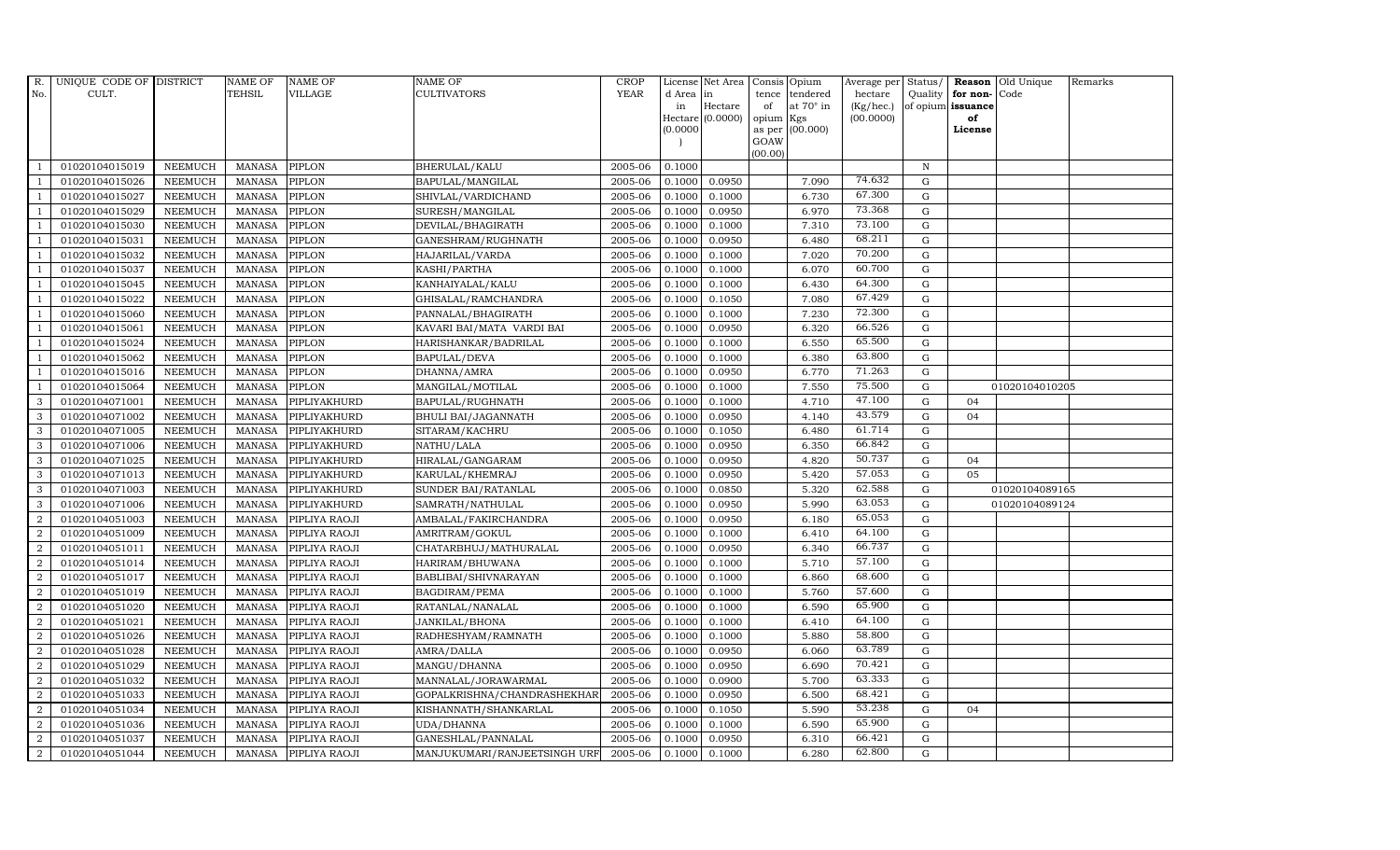| R.               | UNIQUE CODE OF DISTRICT |                | <b>NAME OF</b> | <b>NAME OF</b> | NAME OF                  | <b>CROP</b> |           | License Net Area   |                 | Consis Opium     | Average per Status/ |             |                   | Reason Old Unique | Remarks                  |
|------------------|-------------------------|----------------|----------------|----------------|--------------------------|-------------|-----------|--------------------|-----------------|------------------|---------------------|-------------|-------------------|-------------------|--------------------------|
| No.              | CULT.                   |                | <b>TEHSIL</b>  | VILLAGE        | CULTIVATORS              | <b>YEAR</b> | d Area in |                    | tence           | tendered         | hectare             |             | Quality for non-  | Code              |                          |
|                  |                         |                |                |                |                          |             | in        | Hectare            | of              | at $70^\circ$ in | (Kg/hec.)           |             | of opium issuance |                   |                          |
|                  |                         |                |                |                |                          |             | (0.0000)  | Hectare $(0.0000)$ | opium<br>as per | Kgs<br>(00.000)  | (00.0000)           |             | of<br>License     |                   |                          |
|                  |                         |                |                |                |                          |             |           |                    | GOAW            |                  |                     |             |                   |                   |                          |
|                  |                         |                |                |                |                          |             |           |                    | (00.00)         |                  |                     |             |                   |                   |                          |
| 2                | 01020104051045          | <b>NEEMUCH</b> | <b>MANASA</b>  | PIPLIYA RAOJI  | RAMSINGH/NANDSINGH       | 2005-06     | 0.1000    | 0.1000             |                 | 6.060            | 60.600              | G           |                   |                   |                          |
| $\overline{2}$   | 01020104051046          | <b>NEEMUCH</b> | <b>MANASA</b>  | PIPLIYA RAOJI  | BHERULAL/BHANWARLAL      | 2005-06     | 0.1000    | 0.1000             |                 | 6.330            | 63.300              | $\mathbf G$ |                   |                   |                          |
| 2                | 01020104051049          | <b>NEEMUCH</b> | <b>MANASA</b>  | PIPLIYA RAOJI  | BHIMA/KISHNA             | 2005-06     | 0.1000    | 0.1000             |                 | 6.490            | 64.900              | G           |                   |                   |                          |
| $\overline{2}$   | 01020104051051          | <b>NEEMUCH</b> | <b>MANASA</b>  | PIPLIYA RAOJI  | RAMESHWAR/HEERALAL       | 2005-06     | 0.1000    | 0.1000             |                 | 6.830            | 68.300              | G           |                   |                   |                          |
| $\overline{2}$   | 01020104051053          | <b>NEEMUCH</b> | <b>MANASA</b>  | PIPLIYA RAOJI  | OM/MANGILAL              | 2005-06     | 0.1000    | 0.1000             |                 | 6.560            | 65.600              | G           |                   |                   |                          |
| $\overline{2}$   | 01020104051058          | <b>NEEMUCH</b> | <b>MANASA</b>  | PIPLIYA RAOJI  | MANGILAL/GHASI           | 2005-06     | 0.1000    | 0.1000             |                 | 6.360            | 63.600              | G           |                   |                   |                          |
| $\overline{2}$   | 01020104051059          | <b>NEEMUCH</b> | <b>MANASA</b>  | PIPLIYA RAOJI  | RUPCHANDRA/FAKIRCHANDRA  | 2005-06     | 0.1000    | 0.1000             |                 | 6.080            | 60.800              | G           |                   |                   |                          |
| $\overline{2}$   | 01020104051063          | <b>NEEMUCH</b> | <b>MANASA</b>  | PIPLIYA RAOJI  | DHANRAJ/LALA             | 2005-06     | 0.1000    | 0.0950             |                 | 6.190            | 65.158              | $\mathbf G$ |                   |                   |                          |
| $\overline{2}$   | 01020104051067          | <b>NEEMUCH</b> | <b>MANASA</b>  | PIPLIYA RAOJI  | DINESHKUMAR/GANESHRAM    | 2005-06     | 0.1000    | 0.0900             |                 | 5.800            | 64.444              | G           |                   |                   |                          |
| $\overline{2}$   | 01020104051068          | <b>NEEMUCH</b> | <b>MANASA</b>  | PIPLIYA RAOJI  | RATANLAL/SHANKARJI       | 2005-06     | 0.1000    | 0.1000             |                 | 6.410            | 64.100              | G           |                   |                   |                          |
| $\overline{2}$   | 01020104051071          | <b>NEEMUCH</b> | <b>MANASA</b>  | PIPLIYA RAOJI  | RAJESHKUMAR/MANOHARLAL   | 2005-06     | 0.1000    | 0.1000             |                 | 6.280            | 62.800              | G           |                   |                   |                          |
| $\overline{2}$   | 01020104051074          | <b>NEEMUCH</b> | <b>MANASA</b>  | PIPLIYA RAOJI  | HIMMATSINGH/BHERUSINGH   | 2005-06     | 0.1000    | 0.0950             |                 | 6.160            | 64.842              | G           |                   |                   |                          |
| $\overline{2}$   | 01020104051076          | <b>NEEMUCH</b> | <b>MANASA</b>  | PIPLIYA RAOJI  | BHAGATRAM/GIRDHARI       | 2005-06     | 0.1000    | 0.1050             |                 | 6.360            | 60.571              | $\mathbf G$ |                   |                   |                          |
| $\overline{2}$   | 01020104051078          | <b>NEEMUCH</b> | <b>MANASA</b>  | PIPLIYA RAOJI  | GANPATLAL/MANGILAL       | 2005-06     | 0.1000    | 0.1000             |                 | 5.510            | 55.100              | G           | 04                |                   | <b>ISSUED ON 2016-17</b> |
| $\overline{2}$   | 01020104051079          | <b>NEEMUCH</b> | <b>MANASA</b>  | PIPLIYA RAOJI  | SAMRATHSINGH/KALYANSINGH | 2005-06     | 0.1000    | 0.1000             |                 | 6.400            | 64.000              | G           |                   |                   |                          |
| $\overline{2}$   | 01020104051080          | <b>NEEMUCH</b> | <b>MANASA</b>  | PIPLIYA RAOJI  | SHANTILAL/CHATARBHUJ     | 2005-06     | 0.1000    | 0.0950             |                 | 6.260            | 65.895              | G           |                   |                   |                          |
| $\overline{2}$   | 01020104051082          | <b>NEEMUCH</b> | <b>MANASA</b>  | PIPLIYA RAOJI  | BIHARI/PARTHI            | 2005-06     | 0.1000    | 0.1000             |                 | 6.380            | 63.800              | G           |                   |                   |                          |
| $\overline{2}$   | 01020104051084          | <b>NEEMUCH</b> | MANASA         | PIPLIYA RAOJI  | RAJMAL/GORA              | 2005-06     | 0.1000    | 0.0950             |                 | 5.990            | 63.053              | G           |                   |                   |                          |
| $\overline{2}$   | 01020104051085          | <b>NEEMUCH</b> | <b>MANASA</b>  | PIPLIYA RAOJI  | CHOUSARBAI/GABBA         | 2005-06     | 0.1000    | 0.0900             |                 | 5.940            | 66.000              | G           |                   |                   |                          |
| $\overline{2}$   | 01020104051086          | <b>NEEMUCH</b> | <b>MANASA</b>  | PIPLIYA RAOJI  | SURAJMAL/NATHU           | 2005-06     | 0.1000    | 0.0950             |                 | 5.780            | 60.842              | G           |                   |                   |                          |
| $\overline{2}$   | 01020104051087          | <b>NEEMUCH</b> | <b>MANASA</b>  | PIPLIYA RAOJI  | CHAGANLAL/UDA            | 2005-06     | 0.1000    | 0.1000             |                 | 6.490            | 64.900              | G           |                   |                   |                          |
| $\boldsymbol{2}$ | 01020104051089          | <b>NEEMUCH</b> | <b>MANASA</b>  | PIPLIYA RAOJI  | CHOUSARBAI/RAMA          | 2005-06     | 0.1000    | 0.1000             |                 | 6.350            | 63.500              | G           |                   |                   |                          |
| $\overline{2}$   | 01020104051091          | <b>NEEMUCH</b> | <b>MANASA</b>  | PIPLIYA RAOJI  | <b>BHONA/HEERA</b>       | 2005-06     | 0.1000    | 0.1000             |                 | 6.610            | 66.100              | G           |                   |                   |                          |
| $\overline{2}$   | 01020104051092          | <b>NEEMUCH</b> | <b>MANASA</b>  | PIPLIYA RAOJI  | RATAN/HEERA              | 2005-06     | 0.1000    | 0.1000             |                 | 6.560            | 65.600              | $\mathbf G$ |                   |                   |                          |
| $\overline{2}$   | 01020104051093          | <b>NEEMUCH</b> | <b>MANASA</b>  | PIPLIYA RAOJI  | MANNA/HEERA              | 2005-06     | 0.1000    | 0.1000             |                 | 6.130            | 61.300              | G           |                   |                   |                          |
| $\overline{2}$   | 01020104051094          | <b>NEEMUCH</b> | <b>MANASA</b>  | PIPLIYA RAOJI  | GANGARAM/HEERA           | 2005-06     | 0.1000    | 0.1000             |                 | 6.380            | 63.800              | G           |                   |                   |                          |
| $\overline{2}$   | 01020104051095          | <b>NEEMUCH</b> | <b>MANASA</b>  | PIPLIYA RAOJI  | KESHYA/BHAWSINGH         | 2005-06     | 0.1000    | 0.1000             |                 | 6.170            | 61.700              | G           |                   |                   |                          |
| $\overline{2}$   | 01020104051096          | <b>NEEMUCH</b> | <b>MANASA</b>  | PIPLIYA RAOJI  | JAGDISH/NATHU            | 2005-06     | 0.1000    | 0.0900             |                 | 5.560            | 61.778              | G           |                   |                   |                          |
| $\overline{2}$   | 01020104051098          | <b>NEEMUCH</b> | <b>MANASA</b>  | PIPLIYA RAOJI  | SHYAMLAL/NATHU           | 2005-06     | 0.1000    | 0.0950             |                 | 6.560            | 69.053              | $\mathbf G$ |                   |                   |                          |
| $\overline{2}$   | 01020104051099          | <b>NEEMUCH</b> | <b>MANASA</b>  | PIPLIYA RAOJI  | SABUBAI/GORULAL          | 2005-06     | 0.1000    | 0.1000             |                 | 6.290            | 62.900              | G           |                   |                   |                          |
| $\overline{2}$   | 01020104051100          | <b>NEEMUCH</b> | <b>MANASA</b>  | PIPLIYA RAOJI  | RODILAL/MANGILAL         | 2005-06     | 0.1000    | 0.1000             |                 | 6.000            | 60.000              | G           |                   |                   |                          |
| $\overline{2}$   | 01020104051101          | <b>NEEMUCH</b> | <b>MANASA</b>  | PIPLIYA RAOJI  | BIHARI/UDA               | 2005-06     | 0.1000    | 0.1000             |                 | 6.460            | 64.600              | G           |                   |                   |                          |
| $\overline{2}$   | 01020104051104          | <b>NEEMUCH</b> | <b>MANASA</b>  | PIPLIYA RAOJI  | RADHESHYAM/MANGILAL      | 2005-06     | 0.1000    | 0.0950             |                 | 6.130            | 64.526              | G           |                   |                   |                          |
| 2                | 01020104051106          | <b>NEEMUCH</b> | <b>MANASA</b>  | PIPLIYA RAOJI  | <b>BANSHILAL/RUPA</b>    | 2005-06     | 0.1000    | 0.1000             |                 | 6.990            | 69.900              | $\mathbf G$ |                   |                   |                          |
| $\overline{2}$   | 01020104051108          | <b>NEEMUCH</b> | <b>MANASA</b>  | PIPLIYA RAOJI  | SHANIBAI/BHERULAL        | 2005-06     | 0.1000    | 0.0950             |                 | 6.450            | 67.895              | $\mathbf G$ |                   |                   |                          |
| $\overline{2}$   | 01020104051110          | <b>NEEMUCH</b> | <b>MANASA</b>  | PIPLIYA RAOJI  | NANIBAI/RATANLAL         | 2005-06     | 0.1000    | 0.0900             |                 | 5.650            | 62.778              | G           |                   |                   |                          |
| $\overline{2}$   | 01020104051114          | <b>NEEMUCH</b> | <b>MANASA</b>  | PIPLIYA RAOJI  | CHOGALAL/BHERA           | 2005-06     | 0.1000    | 0.0950             |                 | 6.310            | 66.421              | G           |                   |                   |                          |
| $\overline{2}$   | 01020104051115          | <b>NEEMUCH</b> | <b>MANASA</b>  | PIPLIYA RAOJI  | GANPAT/KESHURAM          | 2005-06     | 0.1000    | 0.1000             |                 | 6.270            | 62.700              | G           |                   |                   |                          |
| 2                | 01020104051117          | <b>NEEMUCH</b> | <b>MANASA</b>  | PIPLIYA RAOJI  | GANESHNATH/KALUNATH      | 2005-06     | 0.1000    | 0.1000             |                 | 6.110            | 61.100              | G           |                   |                   |                          |
| $\overline{2}$   | 01020104051122          | <b>NEEMUCH</b> | <b>MANASA</b>  | PIPLIYA RAOJI  | RAMESHCHANDRA/RAMNARAYAN | 2005-06     | 0.1000    | 0.0900             |                 | 6.740            | 74.889              | $\mathbf G$ |                   |                   |                          |
| $\overline{2}$   | 01020104051123          | <b>NEEMUCH</b> | MANASA         | PIPLIYA RAOJI  | GIRDHARI/KALU            | 2005-06     | 0.1000    | 0.1000             |                 | 6.240            | 62.400              | G           |                   |                   |                          |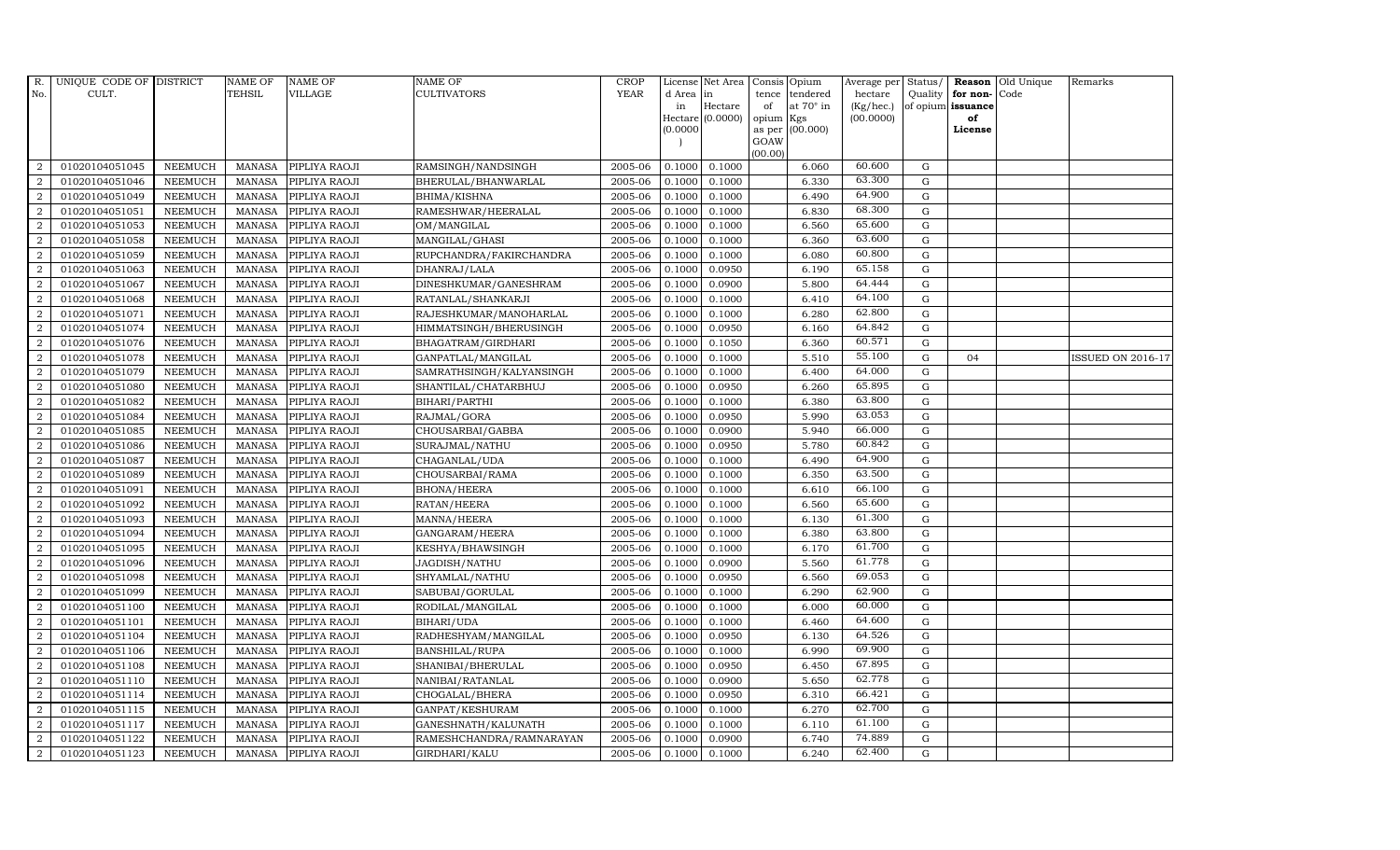| $R_{\cdot}$<br>No. | UNIQUE CODE OF DISTRICT<br>CULT. |                | NAME OF<br>TEHSIL | NAME OF<br>VILLAGE | <b>NAME OF</b><br><b>CULTIVATORS</b> | <b>CROP</b><br><b>YEAR</b> | d Area in | License Net Area   Consis   Opium | tence          |                       | Average per<br>hectare | Status/     |                                   | Reason Old Unique | Remarks                  |
|--------------------|----------------------------------|----------------|-------------------|--------------------|--------------------------------------|----------------------------|-----------|-----------------------------------|----------------|-----------------------|------------------------|-------------|-----------------------------------|-------------------|--------------------------|
|                    |                                  |                |                   |                    |                                      |                            | in        | Hectare                           | of             | tendered<br>at 70° in | (Kg/hec.)              | Quality     | for non-Code<br>of opium issuance |                   |                          |
|                    |                                  |                |                   |                    |                                      |                            |           | Hectare (0.0000)                  | opium          | Kgs                   | (00.0000)              |             | of                                |                   |                          |
|                    |                                  |                |                   |                    |                                      |                            | (0.0000)  |                                   | as per<br>GOAW | (00.000)              |                        |             | License                           |                   |                          |
|                    |                                  |                |                   |                    |                                      |                            |           |                                   | (00.00)        |                       |                        |             |                                   |                   |                          |
| 2                  | 01020104051124                   | NEEMUCH        | MANASA            | PIPLIYA RAOJI      | GANGABAI/NANURAM                     | 2005-06                    |           | 0.1000 0.1000                     |                | 6.440                 | 64.400                 | G           |                                   |                   |                          |
| $\overline{2}$     | 01020104051125                   | <b>NEEMUCH</b> | <b>MANASA</b>     | PIPLIYA RAOJI      | BHAGWATIBAI/RAMGOPAL                 | 2005-06                    | 0.1000    | 0.0950                            |                | 5.880                 | 61.895                 | $\mathbf G$ |                                   |                   |                          |
| 2                  | 01020104051128                   | <b>NEEMUCH</b> | <b>MANASA</b>     | PIPLIYA RAOJI      | KHEMRAJ/RAMA                         | 2005-06                    | 0.1000    | 0.0900                            |                | 5.890                 | 65.444                 | G           |                                   |                   |                          |
| $\boldsymbol{2}$   | 01020104051130                   | <b>NEEMUCH</b> | <b>MANASA</b>     | PIPLIYA RAOJI      | DAMARLAL/PEMA                        | 2005-06                    | 0.1000    | 0.0950                            |                | 6.220                 | 65.474                 | ${\rm G}$   |                                   |                   |                          |
| $\overline{2}$     | 01020104051131                   | <b>NEEMUCH</b> | <b>MANASA</b>     | PIPLIYA RAOJI      | NANDLAL/MOHANLAL                     | 2005-06                    | 0.1000    | 0.1000                            |                | 6.510                 | 65.100                 | G           |                                   |                   | NAME CHANGE              |
| $\overline{2}$     | 01020104051143                   | <b>NEEMUCH</b> | <b>MANASA</b>     | PIPLIYA RAOJI      | SURATRAM/LALJI                       | 2005-06                    | 0.1000    | 0.1000                            |                | 6.360                 | 63.600                 | G           |                                   |                   |                          |
| $\overline{2}$     | 01020104051152                   | <b>NEEMUCH</b> | <b>MANASA</b>     | PIPLIYA RAOJI      | LACHHIRAM/PYARCHANDRA                | 2005-06                    | 0.1000    |                                   |                |                       |                        | $\mathbf F$ |                                   |                   |                          |
| $\overline{2}$     | 01020104051153                   | <b>NEEMUCH</b> | <b>MANASA</b>     | PIPLIYA RAOJI      | CHATRA/BHAWSINGH                     | 2005-06                    | 0.1000    | 0.1000                            |                | 6.030                 | 60.300                 | G           |                                   |                   |                          |
| $\overline{2}$     | 01020104051155                   | <b>NEEMUCH</b> | <b>MANASA</b>     | PIPLIYA RAOJI      | TAMMUBAI/GIRDHARI                    | 2005-06                    | 0.1000    | 0.1000                            |                | 6.540                 | 65.400                 | G           |                                   |                   |                          |
| $\overline{2}$     | 01020104051157                   | <b>NEEMUCH</b> | <b>MANASA</b>     | PIPLIYA RAOJI      | GANGARAM/BHAVSINGH                   | 2005-06                    | 0.1000    | 0.1000                            |                | 6.050                 | 60.500                 | ${\rm G}$   |                                   |                   |                          |
| $\overline{2}$     | 01020104051158                   | <b>NEEMUCH</b> | <b>MANASA</b>     | PIPLIYA RAOJI      | TEJA/DHANNA                          | 2005-06                    | 0.1000    | 0.0950                            |                | 6.140                 | 64.632                 | G           |                                   |                   |                          |
| $\overline{2}$     | 01020104051160                   | <b>NEEMUCH</b> | <b>MANASA</b>     | PIPLIYA RAOJI      | BAHANWARLAL/GOVINDRAM                | 2005-06                    | 0.1000    | 0.1000                            |                | 6.410                 | 64.100                 | G           |                                   |                   |                          |
| $\overline{2}$     | 01020104051161                   | <b>NEEMUCH</b> | <b>MANASA</b>     | PIPLIYA RAOJI      | BANSHILAL/BALUJI                     | 2005-06                    | 0.1000    | 0.1000                            |                | 6.260                 | 62.600                 | G           |                                   |                   |                          |
| $\overline{2}$     | 01020104051163                   | <b>NEEMUCH</b> | <b>MANASA</b>     | PIPLIYA RAOJI      | BABULAL/DHANRAJ                      | 2005-06                    | 0.1000    | 0.1000                            |                | 5.990                 | 59.900                 | G           |                                   |                   | TRANSFER/ AKHEPUR        |
| $\overline{2}$     | 01020104051022                   | <b>NEEMUCH</b> | <b>MANASA</b>     | PIPLIYA RAOJI      | KANCHANBAI/PRABHULAL                 | 2005-06                    | 0.1000    | 0.1050                            |                | 6.740                 | 64.190                 | ${\rm G}$   |                                   |                   |                          |
| $\overline{2}$     | 01020104051102                   | <b>NEEMUCH</b> | <b>MANASA</b>     | PIPLIYA RAOJI      | SURESHCHANDRA/CHATARBHUJ             | 2005-06                    | 0.1000    | 0.1000                            |                | 6.960                 | 69.600                 | G           |                                   |                   |                          |
| $\overline{2}$     | 01020104051043                   | <b>NEEMUCH</b> | <b>MANASA</b>     | PIPLIYA RAOJI      | <b>BAGDU/HEMA</b>                    | 2005-06                    | 0.1000    | 0.0950                            |                | 6.010                 | 63.263                 | $\mathbf G$ |                                   |                   |                          |
| $\overline{2}$     | 01020104051077                   | <b>NEEMUCH</b> | MANASA            | PIPLIYA RAOJI      | RADHESHYAM/SHANKARJI                 | 2005-06                    | 0.1000    | 0.0900                            |                | 5.990                 | 66.556                 | G           |                                   |                   |                          |
| $\overline{2}$     | 01020104051030                   | <b>NEEMUCH</b> | <b>MANASA</b>     | PIPLIYA RAOJI      | GENDKUNWAR/SAJJANSINGH               | 2005-06                    | 0.1000    | 0.1000                            |                | 5.600                 | 56.000                 | ${\rm G}$   | 05                                |                   | <b>ISSUED ON 2009-10</b> |
| $\overline{2}$     | 01020104051073                   | <b>NEEMUCH</b> | <b>MANASA</b>     | PIPLIYA RAOJI      | SHYAMLAL/KARULAL                     | 2005-06                    | 0.1000    | 0.1000                            |                | 6.580                 | 65.800                 | $\mathbf G$ |                                   |                   |                          |
| $\overline{2}$     | 01020104051081                   | <b>NEEMUCH</b> | <b>MANASA</b>     | PIPLIYA RAOJI      | PRAHALAD/GANESHLAL                   | 2005-06                    | 0.1000    | 0.0950                            |                | 5.980                 | 62.947                 | G           |                                   |                   |                          |
| $\overline{2}$     | 01020104051112                   | <b>NEEMUCH</b> | <b>MANASA</b>     | PIPLIYA RAOJI      | MANGILAL/HEERALAL                    | 2005-06                    | 0.1000    | 0.1000                            |                | 6.190                 | 61.900                 | ${\rm G}$   |                                   |                   |                          |
| $\overline{a}$     | 01020104051118                   | <b>NEEMUCH</b> | MANASA            | PIPLIYA RAOJI      | MANKUNWARBAI/KALULAL                 | 2005-06                    | 0.1000    | 0.1000                            |                | 6.450                 | 64.500                 | G           |                                   |                   |                          |
| $\boldsymbol{2}$   | 01020104051164                   | <b>NEEMUCH</b> | <b>MANASA</b>     | PIPLIYA RAOJI      | SHANTIBAI/MOHANLAL                   | 2005-06                    | 0.1000    | 0.0950                            |                | 6.190                 | 65.158                 | ${\rm G}$   |                                   |                   | NAME CHANGE              |
| $\boldsymbol{2}$   | 01020104051165                   | <b>NEEMUCH</b> | <b>MANASA</b>     | PIPLIYA RAOJI      | FATEHSINGH/MANAKCHAND                | 2005-06                    | 0.1000    | 0.0950                            |                | 5.710                 | 60.105                 | ${\rm G}$   |                                   |                   |                          |
| $\overline{2}$     | 01020104051167                   | <b>NEEMUCH</b> | MANASA            | PIPLIYA RAOJI      | BHAGULAL/KISHAN PATIDAR              | 2005-06                    | 0.1000    | 0.0950                            |                | 6.320                 | 66.526                 | G           |                                   |                   |                          |
| $\overline{2}$     | 01020104051169                   | <b>NEEMUCH</b> | <b>MANASA</b>     | PIPLIYA RAOJI      | CHATRA/KISHNA                        | 2005-06                    | 0.1000    | 0.1050                            |                | 6.140                 | 58.476                 | ${\rm G}$   |                                   |                   |                          |
| $\overline{2}$     | 01020104051174                   | <b>NEEMUCH</b> | <b>MANASA</b>     | PIPLIYA RAOJI      | PYARBAI/MOHANLAL                     | 2005-06                    | 0.1000    | 0.0950                            |                | 5.810                 | 61.158                 | G           |                                   |                   | NAME CHANGE              |
| $\overline{2}$     | 01020104051177                   | <b>NEEMUCH</b> | <b>MANASA</b>     | PIPLIYA RAOJI      | KANYABAI/LAXMINARAYAN                | 2005-06                    | 0.1000    | 0.1000                            |                | 6.380                 | 63.800                 | ${\rm G}$   |                                   |                   | NAME CHANGE              |
| $\boldsymbol{2}$   | 01020104051012                   | <b>NEEMUCH</b> | <b>MANASA</b>     | PIPLIYA RAOJI      | JHAMKUBAI/PRATAP                     | 2005-06                    | 0.1000    | 0.1000                            |                | 6.070                 | 60.700                 | ${\rm G}$   |                                   |                   |                          |
| $\overline{2}$     | 01020104051013                   | <b>NEEMUCH</b> | <b>MANASA</b>     | PIPLIYA RAOJI      | DAMARLAL/SHANKARLAL                  | 2005-06                    | 0.1000    | 0.0850                            |                | 5.350                 | 62.941                 | G           |                                   |                   |                          |
| $\overline{2}$     | 01020104051138                   | <b>NEEMUCH</b> | <b>MANASA</b>     | PIPLIYA RAOJI      | SWAROOPKUNWAR/KALYANSINGH            | 2005-06                    | 0.1000    | 0.1000                            |                | 6.070                 | 60.700<br>59.529       | G           |                                   |                   |                          |
| $\overline{2}$     | 01020104051109                   | <b>NEEMUCH</b> | <b>MANASA</b>     | PIPLIYA RAOJI      | NEMICHANDRA/MANMAL                   | 2005-06                    | 0.1000    | 0.0850                            |                | 5.060                 |                        | G           |                                   |                   |                          |
| $\overline{2}$     | 01020104051147                   | <b>NEEMUCH</b> | <b>MANASA</b>     | PIPLIYA RAOJI      | MANGILAL/SHANKARLAL NAYAK            | 2005-06                    | 0.1000    | 0.0900                            |                | 5.430                 | 60.333                 | $\mathbf G$ |                                   |                   |                          |
| $\overline{2}$     | 01020104051181                   | <b>NEEMUCH</b> | <b>MANASA</b>     | PIPLIYA RAOJI      | PARASRAM/RAMA                        | 2005-06                    | 0.1000    | 0.1000                            |                | 6.550                 | 65.500<br>66.700       | $\mathbf G$ |                                   | 01020104050088    |                          |
| $\overline{1}$     | 01020104014002                   | <b>NEEMUCH</b> | <b>MANASA</b>     | PAROT PIPLIYA      | BAGDIRAM/BHERULAL                    | 2005-06                    | 0.1000    | 0.1000                            |                | 6.670                 | 67.579                 | G           |                                   |                   |                          |
| $\overline{1}$     | 01020104014003                   | <b>NEEMUCH</b> | <b>MANASA</b>     | PAROT PIPLIYA      | AMRITRAM/HAJARI                      | 2005-06                    | 0.1000    | 0.0950                            |                | 6.420                 | 59.700                 | G           |                                   |                   |                          |
| $\overline{1}$     | 01020104014005                   | <b>NEEMUCH</b> | <b>MANASA</b>     | PAROT PIPLIYA      | BABULAL/KESHURAM                     | 2005-06                    | 0.1000    | 0.1000                            |                | 5.970                 | 69.333                 | ${\rm G}$   | 05                                |                   |                          |
| $\overline{1}$     | 01020104014012                   | <b>NEEMUCH</b> | <b>MANASA</b>     | PAROT PIPLIYA      | BASANTIBAI/KACHRU                    | 2005-06                    | 0.1000    | 0.1050                            |                | 7.280                 | 57.524                 | $\mathbf G$ |                                   |                   |                          |
|                    | 01020104014018                   | <b>NEEMUCH</b> | <b>MANASA</b>     | PAROT PIPLIYA      | KAMLIBAI/BANSI                       | 2005-06                    | 0.1000    | 0.1050                            |                | 6.040                 | 69.500                 | $\mathbf G$ |                                   |                   |                          |
| $\mathbf{1}$       | 01020104014023                   | <b>NEEMUCH</b> | <b>MANASA</b>     | PAROT PIPLIYA      | DALLUBAI/RADHESHYAM                  | 2005-06                    | 0.1000    | 0.1000                            |                | 6.950                 |                        | G           |                                   |                   |                          |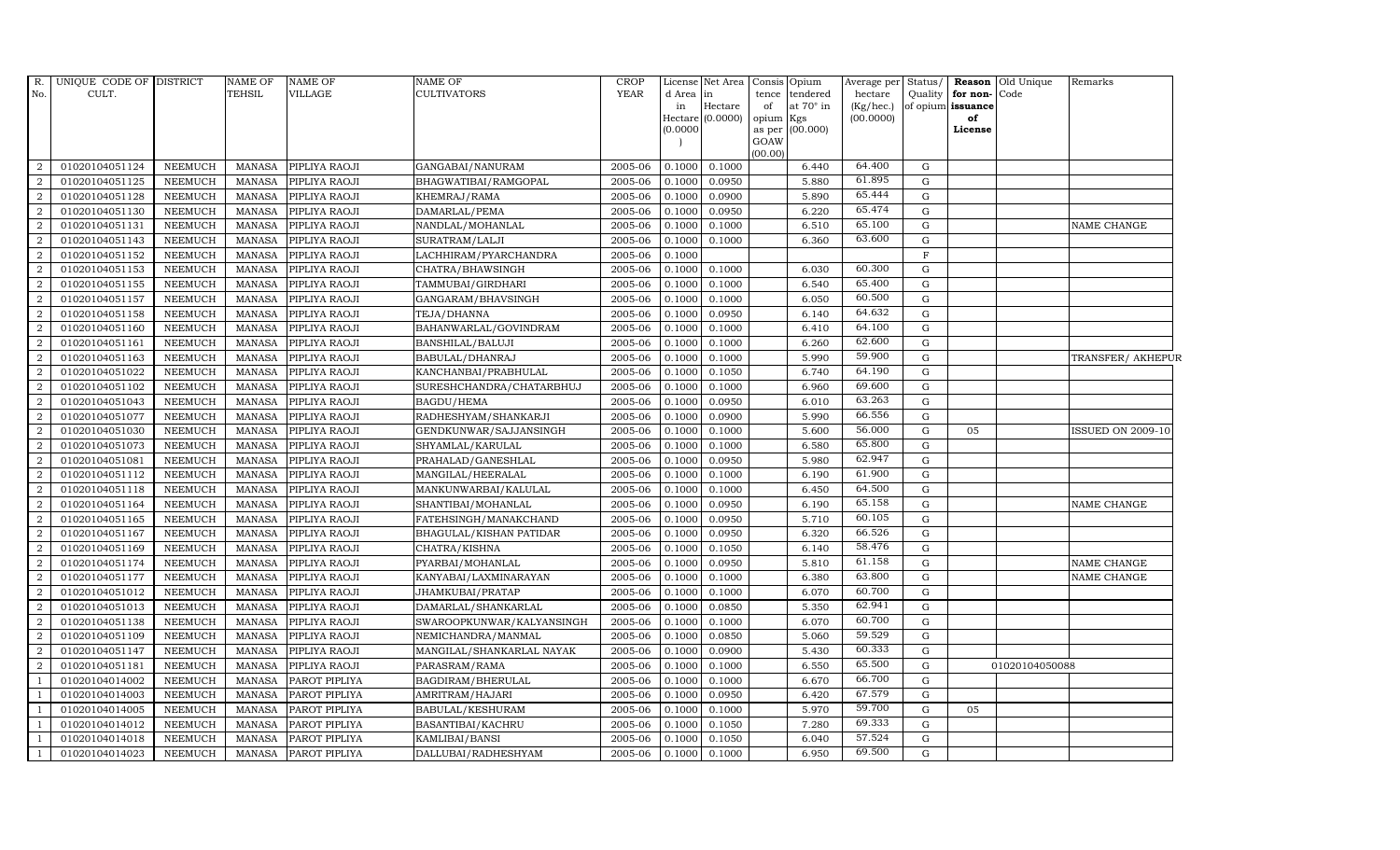| R.             | UNIQUE CODE OF DISTRICT |                | <b>NAME OF</b>  | <b>NAME OF</b> | <b>NAME OF</b>           | CROP        |            | License Net Area |                     | Consis Opium | Average per | Status/      | Reason            | Old Unique | Remarks                  |
|----------------|-------------------------|----------------|-----------------|----------------|--------------------------|-------------|------------|------------------|---------------------|--------------|-------------|--------------|-------------------|------------|--------------------------|
| No.            | CULT.                   |                | TEHSIL          | <b>VILLAGE</b> | <b>CULTIVATORS</b>       | <b>YEAR</b> | d Area lin |                  | tence               | tendered     | hectare     | Quality      | for non-          | Code       |                          |
|                |                         |                |                 |                |                          |             | in         | Hectare          | of                  | at 70° in    | (Kg/hec.)   |              | of opium issuance |            |                          |
|                |                         |                |                 |                |                          |             | (0.0000)   | Hectare (0.0000) | opium Kgs<br>as per | (00.000)     | (00.0000)   |              | of<br>License     |            |                          |
|                |                         |                |                 |                |                          |             |            |                  | GOAW                |              |             |              |                   |            |                          |
|                |                         |                |                 |                |                          |             |            |                  | (00.00)             |              |             |              |                   |            |                          |
|                | 01020104014009          | <b>NEEMUCH</b> | <b>MANASA</b>   | PAROT PIPLIYA  | GHISALAL/DHANNA          | 2005-06     | 0.1000     | 0.1000           |                     | 7.410        | 74.100      | ${\rm G}$    |                   |            |                          |
|                | 01020104014024          | <b>NEEMUCH</b> | <b>MANASA</b>   | PAROT PIPLIYA  | KANHAIYALAL/NANALAL      | 2005-06     | 0.1000     | 0.1000           |                     | 6.350        | 63.500      | ${\rm G}$    |                   |            |                          |
|                | 01020104014022          | <b>NEEMUCH</b> | <b>MANASA</b>   | PAROT PIPLIYA  | KANHAIYALAL/PYARJI       | 2005-06     | 0.1000     | 0.1050           |                     | 5.395        | 51.381      | $\mathbf{I}$ | 02                |            | <b>ISSUED ON 2009-10</b> |
|                | 01020104014001          | <b>NEEMUCH</b> | <b>MANASA</b>   | PAROT PIPLIYA  | GHISALAL/JAGANNATH       | 2005-06     | 0.1000     | 0.1050           |                     | 6.510        | 62.000      | $\mathbf G$  |                   |            |                          |
|                | 01020104014006          | <b>NEEMUCH</b> | $\mbox{MANASA}$ | PAROT PIPLIYA  | RADHESHYAM/DHANNA        | 2005-06     | 0.1000     | 0.1000           |                     | 6.710        | 67.100      | $\mathbf G$  |                   |            |                          |
| $\overline{1}$ | 01020104027091          | <b>NEEMUCH</b> | <b>MANASA</b>   | PARDA-II       | SUNDERLAL/NANALAL        | 2005-06     | 0.1000     | 0.1000           |                     | 6.290        | 62.900      | ${\rm G}$    |                   |            |                          |
| $\overline{1}$ | 01020104027092          | <b>NEEMUCH</b> | <b>MANASA</b>   | PARDA-II       | OKARLAL/BHUVANA          | 2005-06     | 0.1000     | 0.0950           |                     | 5.790        | 60.947      | ${\rm G}$    |                   |            |                          |
| $\overline{1}$ | 01020104027094          | <b>NEEMUCH</b> | <b>MANASA</b>   | PARDA-II       | GANGARAM/GOKUL           | 2005-06     | 0.1000     | 0.1000           |                     | 6.760        | 67.600      | G            |                   |            |                          |
|                | 01020104027101          | <b>NEEMUCH</b> | <b>MANASA</b>   | PARDA-II       | MATHURALAL/BHONA         | 2005-06     | 0.1000     | 0.0950           |                     | 5.520        | 58.105      | $\mathbf G$  |                   |            |                          |
|                | 01020104027105          | <b>NEEMUCH</b> | <b>MANASA</b>   | PARDA-II       | SAVITRI BAI/KANHEYALAL   | 2005-06     | 0.1000     | 0.0950           |                     | 5.910        | 62.211      | $\mathbf G$  |                   |            |                          |
| -1             | 01020104027110          | <b>NEEMUCH</b> | <b>MANASA</b>   | PARDA-II       | MANGILAL/NATHU           | 2005-06     | 0.1000     | 0.1000           |                     | 5.330        | 53.300      | ${\rm G}$    | 04                |            | <b>ISSUED ON 2016-17</b> |
|                | 01020104027114          | <b>NEEMUCH</b> | <b>MANASA</b>   | PARDA-II       | JAGANNATH/BHERULAL       | 2005-06     | 0.1000     | 0.1000           |                     | 5.430        | 54.300      | $\mathbf G$  | 04                |            | <b>ISSUED ON 2016-17</b> |
| $\overline{1}$ | 01020104027117          | <b>NEEMUCH</b> | <b>MANASA</b>   | PARDA-II       | SEVA/CHAMPA              | 2005-06     | 0.1000     | 0.0950           |                     | 5.170        | 54.421      | $\mathbf G$  | 04                |            |                          |
|                | 01020104027122          | <b>NEEMUCH</b> | <b>MANASA</b>   | PARDA-II       | <b>AKBAR/FIDA HUSAIN</b> | 2005-06     | 0.1000     | 0.0950           |                     | 6.020        | 63.368      | $\mathbf G$  |                   |            |                          |
|                | 01020104027125          | <b>NEEMUCH</b> | <b>MANASA</b>   | PARDA-II       | DEVILAL/KANHEYALAL       | 2005-06     | 0.1000     | 0.0950           |                     | 4.910        | 51.684      | $\mathbf G$  | 04                |            |                          |
| $\overline{1}$ | 01020104027127          | <b>NEEMUCH</b> | <b>MANASA</b>   | PARDA-II       | UDAYRAM/KHUMAN SINGH     | 2005-06     | 0.1000     | 0.1000           |                     | 7.190        | 71.900      | $\mathbf G$  |                   |            |                          |
| -1             | 01020104027134          | <b>NEEMUCH</b> | <b>MANASA</b>   | PARDA-II       | BABULAL/MANGILAL         | 2005-06     | 0.1000     | 0.0950           |                     | 5.140        | 54.105      | ${\rm G}$    | 04                |            | <b>ISSUED ON 2016-17</b> |
| $\overline{1}$ | 01020104027141          | <b>NEEMUCH</b> | MANASA          | PARDA-II       | DAYARAM/CHHAGANLAL       | 2005-06     | 0.1000     | 0.1000           |                     | 6.210        | 62.100      | $\mathbf G$  |                   |            |                          |
|                | 01020104027157          | <b>NEEMUCH</b> | <b>MANASA</b>   | PARDA-II       | MOHANLAL/BHANWARLAL      | 2005-06     | 0.1000     | 0.1000           |                     | 6.630        | 66.300      | $\mathbf G$  |                   |            |                          |
|                | 01020104027159          | <b>NEEMUCH</b> | <b>MANASA</b>   | PARDA-II       | BHERU/MEGHA              | 2005-06     | 0.1000     | 0.1000           |                     | 5.500        | 55.000      | $\mathbf G$  | 04                |            | <b>ISSUED ON 2016-17</b> |
| $\overline{1}$ | 01020104027160          | <b>NEEMUCH</b> | <b>MANASA</b>   | PARDA-II       | KAWARLAL/UDAYRAM         | 2005-06     | 0.1000     | 0.1000           |                     | 6.950        | 69.500      | $\mathbf G$  |                   |            |                          |
|                | 01020104027163          | <b>NEEMUCH</b> | <b>MANASA</b>   | PARDA-II       | BHAGUBAI/CHAGANLAL       | 2005-06     | 0.1000     | 0.1000           |                     | 5.660        | 56.600      | ${\rm G}$    |                   |            |                          |
| $\overline{1}$ | 01020104027164          | <b>NEEMUCH</b> | MANASA          | PARDA-II       | KACHRULAL/RUPA           | 2005-06     | 0.1000     | 0.1050           |                     | 6.550        | 62.381      | $\mathbf G$  |                   |            |                          |
|                | 01020104027165          | <b>NEEMUCH</b> | <b>MANASA</b>   | PARDA-II       | RAMI BAI/VARDICHAND      | 2005-06     | 0.1000     | 0.1000           |                     | 5.590        | 55.900      | $\mathbf G$  | 04                |            | <b>ISSUED ON 2016-17</b> |
|                | 01020104027167          | <b>NEEMUCH</b> | <b>MANASA</b>   | PARDA-II       | LILA BAI/RATANLAL        | 2005-06     | 0.1000     | 0.1000           |                     | 5.990        | 59.900      | $\mathbf G$  |                   |            |                          |
| $\overline{1}$ | 01020104027168          | <b>NEEMUCH</b> | <b>MANASA</b>   | PARDA-II       | GHISALAL/CHHAGANLAL      | 2005-06     | 0.1000     | 0.1050           |                     | 6.310        | 60.095      | ${\rm G}$    |                   |            |                          |
| -1             | 01020104027175          | <b>NEEMUCH</b> | <b>MANASA</b>   | PARDA-II       | KALU/AMRA                | 2005-06     | 0.1000     | 0.0950           |                     | 6.150        | 64.737      | $\mathbf G$  |                   |            |                          |
| $\overline{1}$ | 01020104027191          | <b>NEEMUCH</b> | MANASA          | PARDA-II       | BABULAL/MANGILAL KHATI   | 2005-06     | 0.1000     | 0.1000           |                     | 5.630        | 56.300      | $\mathbf G$  | 05                |            |                          |
|                | 01020104027182          | <b>NEEMUCH</b> | <b>MANASA</b>   | PARDA-II       | JAYCHAND/RATAN           | 2005-06     | 0.1000     | 0.1000           |                     | 5.980        | 59.800      | $\mathbf G$  |                   |            |                          |
|                | 01020104027083          | <b>NEEMUCH</b> | <b>MANASA</b>   | PARDA-II       | MOHANLAL/BANSILAL        | 2005-06     | 0.1000     | 0.1050           |                     | 6.510        | 62.000      | $\mathbf G$  |                   |            |                          |
|                | 01020104027100          | <b>NEEMUCH</b> | MANASA          | PARDA-II       | GANPAT/GABURLAL          | 2005-06     | 0.1000     | 0.0950           |                     | 5.830        | 61.368      | ${\rm G}$    |                   |            |                          |
|                | 01020104027155          | <b>NEEMUCH</b> | <b>MANASA</b>   | PARDA-II       | HANSRAJ/PURALAL          | 2005-06     | 0.1000     | 0.1000           |                     | 6.210        | 62.100      | $\mathbf G$  |                   |            |                          |
| $\overline{1}$ | 01020104027102          | <b>NEEMUCH</b> | <b>MANASA</b>   | PARDA-II       | ONKAR/KESHURAM           | 2005-06     | 0.1000     | 0.1000           |                     | 5.050        | 50.500      | ${\rm G}$    | 04                |            |                          |
| $\overline{1}$ | 01020104027044          | <b>NEEMUCH</b> | <b>MANASA</b>   | PARDA-II       | SHYAMLAL/SHANKARLAL      | 2005-06     | 0.1000     | 0.0950           |                     | 6.140        | 64.632      | $\mathbf G$  |                   |            |                          |
|                | 01020104027085          | <b>NEEMUCH</b> | <b>MANASA</b>   | PARDA-II       | MANGIBAI/SATAYNARAYAN    | 2005-06     | 0.1000     | 0.1000           |                     | 6.210        | 62.100      | $\mathbf G$  |                   |            |                          |
| $\overline{1}$ | 01020104027078          | <b>NEEMUCH</b> | <b>MANASA</b>   | PARDA-II       | VISHNULAL/BALMUKUND      | 2005-06     | 0.1000     | 0.1000           |                     | 5.940        | 59.400      | $\mathbf G$  |                   |            |                          |
|                | 01020104027028          | <b>NEEMUCH</b> | <b>MANASA</b>   | PARDA-II       | NARAYANIBAI/NANDA        | 2005-06     | 0.1000     | 0.0950           |                     | 5.730        | 60.316      | ${\rm G}$    |                   |            |                          |
| $\overline{1}$ | 01020104027119          | <b>NEEMUCH</b> | <b>MANASA</b>   | PARDA-II       | KANHAIYALAL/AMRAJI       | 2005-06     | 0.1000     | 0.0950           |                     | 5.980        | 62.947      | ${\rm G}$    |                   |            |                          |
| $\overline{1}$ | 01020104027089          | <b>NEEMUCH</b> | <b>MANASA</b>   | PARDA-II       | KACHRULAL/PYARCHAND      | 2005-06     | 0.1000     | 0.1000           |                     | 5.980        | 59.800      | $\mathbf G$  |                   |            |                          |
|                | 01020104027020          | <b>NEEMUCH</b> | <b>MANASA</b>   | PARDA-II       | AMARLAL/BHANWARLAL       | 2005-06     | 0.1000     | 0.1000           |                     | 6.150        | 61.500      | $\mathbf G$  |                   |            |                          |
| $\mathbf{1}$   | 01020104027103          | <b>NEEMUCH</b> | MANASA PARDA-II |                | PUSHPABAI/MANOHARLAL     | 2005-06     | 0.1000     | 0.1050           |                     | 5.690        | 54.190      | G            | 04                |            |                          |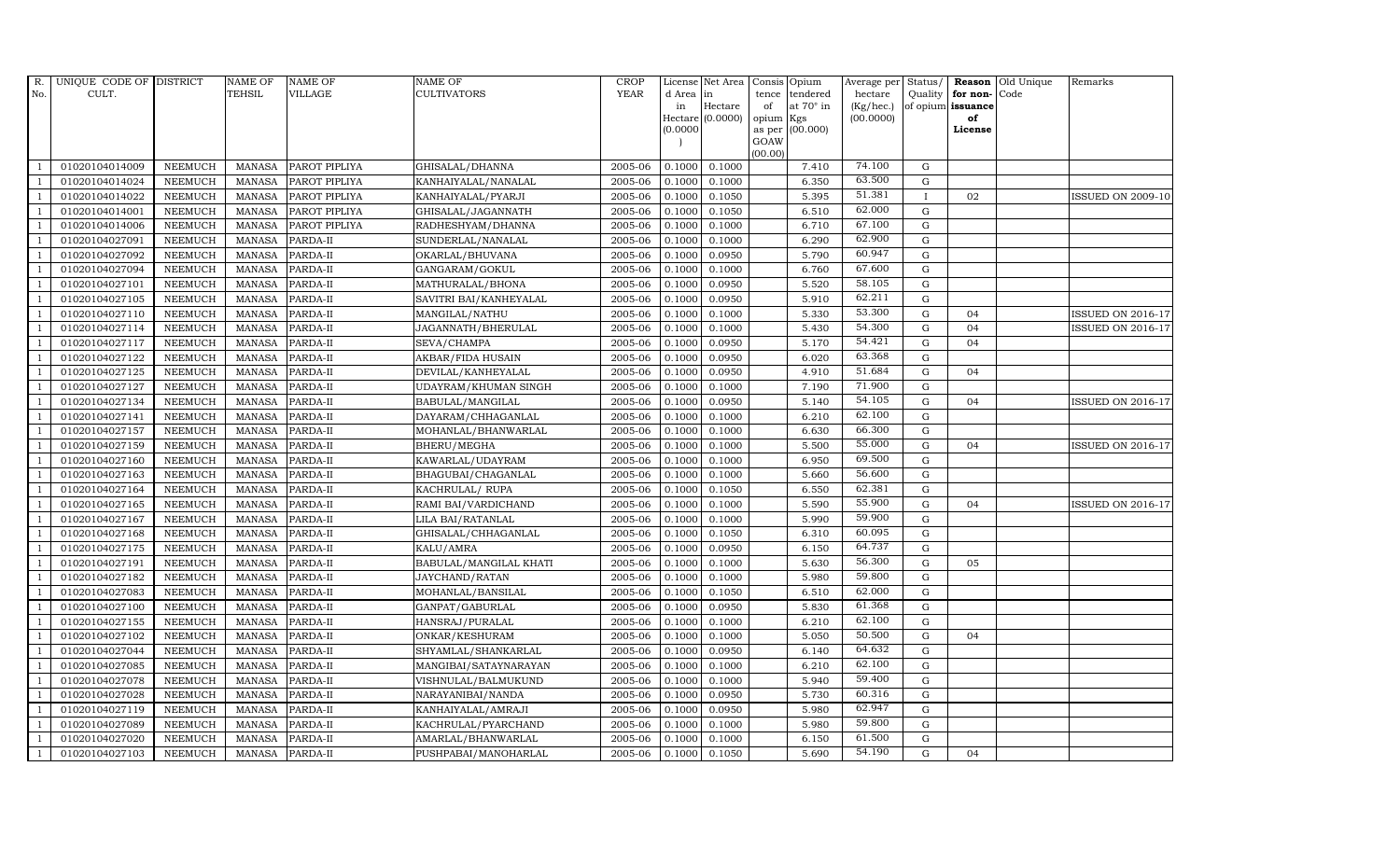| R.                       | UNIQUE CODE OF DISTRICT |                | <b>NAME OF</b>  | <b>NAME OF</b> | <b>NAME OF</b>             | <b>CROP</b> |           | License Net Area   | Consis Opium        |                  | Average per Status/ |              |                   | <b>Reason</b> Old Unique | Remarks                        |
|--------------------------|-------------------------|----------------|-----------------|----------------|----------------------------|-------------|-----------|--------------------|---------------------|------------------|---------------------|--------------|-------------------|--------------------------|--------------------------------|
| No.                      | CULT.                   |                | <b>TEHSIL</b>   | <b>VILLAGE</b> | <b>CULTIVATORS</b>         | <b>YEAR</b> | d Area in |                    |                     | tence tendered   | hectare             | Quality      | for non-Code      |                          |                                |
|                          |                         |                |                 |                |                            |             | in        | Hectare            | of                  | at $70^\circ$ in | (Kg/hec.)           |              | of opium issuance |                          |                                |
|                          |                         |                |                 |                |                            |             | 0.0000    | $Hectare (0.0000)$ | opium Kgs<br>as per | (00.000)         | (00.0000)           |              | of<br>License     |                          |                                |
|                          |                         |                |                 |                |                            |             |           |                    | GOAW                |                  |                     |              |                   |                          |                                |
|                          |                         |                |                 |                |                            |             |           |                    | (00.00)             |                  |                     |              |                   |                          |                                |
|                          | 01020104027130          | <b>NEEMUCH</b> | <b>MANASA</b>   | PARDA-II       | SURAJMAL/BHERULAL          | 2005-06     | 0.1000    | 0.1000             |                     | 5.260            | 52.600              | G            | 04                |                          |                                |
|                          | 01020104027142          | <b>NEEMUCH</b> | <b>MANASA</b>   | PARDA-II       | GIRIJAPRASAD/CHHAGANLAL    | 2005-06     | 0.1000    | 0.1050             |                     | 6.100            | 58.095              | ${\bf G}$    |                   |                          |                                |
| $\overline{1}$           | 01020104027074          | <b>NEEMUCH</b> | <b>MANASA</b>   | PARDA-II       | UMESHCHAND/NANALAL         | 2005-06     | 0.1000    | 0.1000             |                     | 6.120            | 61.200              | $\mathbf G$  |                   |                          |                                |
|                          | 01020104027174          | <b>NEEMUCH</b> | <b>MANASA</b>   | PARDA-II       | KACHRIBAI/MOHANLAL         | 2005-06     | 0.1000    | 0.1000             |                     | 5.960            | 59.600              | $\mathbf G$  |                   |                          | <b>NAME CHANGE</b>             |
| $\overline{1}$           | 01020104027002          | <b>NEEMUCH</b> | $\mbox{MANASA}$ | PARDA-I        | GABUR/MODA                 | 2005-06     | 0.1000    | 0.1000             |                     | 6.360            | 63.600              | $\mathbf G$  |                   |                          |                                |
| $\overline{1}$           | 01020104027004          | <b>NEEMUCH</b> | <b>MANASA</b>   | PARDA-I        | RAMLAL/KANA                | 2005-06     | 0.1000    | 0.1000             |                     | 6.180            | 61.800              | $\mathbf G$  |                   |                          |                                |
| $\overline{1}$           | 01020104027005          | <b>NEEMUCH</b> | <b>MANASA</b>   | PARDA-I        | DHAPUBAI/BABRU             | 2005-06     | 0.1000    | 0.1000             |                     | 7.310            | 73.100              | $\mathbf G$  |                   |                          | NAME CHANGE                    |
| $\overline{1}$           | 01020104027006          | <b>NEEMUCH</b> | <b>MANASA</b>   | PARDA-I        | SURAJ BAI/BHERULAL         | 2005-06     | 0.1000    | 0.1000             |                     | 7.590            | 75.900              | G            |                   |                          |                                |
|                          | 01020104027008          | <b>NEEMUCH</b> | <b>MANASA</b>   | PARDA-I        | CHHAGANIBAI/NARAYAN        | 2005-06     | 0.1000    | 0.1000             |                     | 6.560            | 65.600              | $\mathbf G$  |                   |                          |                                |
|                          | 01020104027011          | NEEMUCH        | <b>MANASA</b>   | PARDA-I        | SALAGRAM/PURAJI            | 2005-06     | 0.1000    | 0.1000             |                     | 7.580            | 75.800              | ${\rm G}$    |                   |                          |                                |
| -1                       | 01020104027016          | <b>NEEMUCH</b> | <b>MANASA</b>   | PARDA-I        | BANSHILAL/JAGANNATH        | 2005-06     | 0.1000    | 0.1000             |                     | 6.370            | 63.700              | $\mathbf G$  |                   |                          |                                |
| $\overline{\phantom{a}}$ | 01020104027022          | <b>NEEMUCH</b> | <b>MANASA</b>   | PARDA-I        | PRABHULAL/GHASI            | 2005-06     | 0.1000    | 0.1000             |                     | 7.760            | 77.600              | ${\bf G}$    |                   |                          |                                |
| $\overline{1}$           | 01020104027041          | <b>NEEMUCH</b> | <b>MANASA</b>   | PARDA-I        | KISHNA/AMRA                | 2005-06     | 0.1000    | 0.1000             |                     | 6.220            | 62.200              | G            |                   |                          |                                |
|                          | 01020104027047          | <b>NEEMUCH</b> | <b>MANASA</b>   | PARDA-I        | RAMCHANDRA/HEERA           | 2005-06     | 0.1000    | 0.0950             |                     | 5.860            | 61.684              | $\mathbf G$  | 05                |                          | <b>ISSUED ON 2009-10</b>       |
|                          | 01020104027048          | NEEMUCH        | <b>MANASA</b>   | PARDA-I        | RATANLAL/RADHAKISHAN       | 2005-06     | 0.1000    | 0.1000             |                     | 7.210            | 72.100              | G            |                   |                          |                                |
| $\overline{1}$           | 01020104027051          | <b>NEEMUCH</b> | <b>MANASA</b>   | PARDA-I        | HARIRAM/KALU               | 2005-06     | 0.1000    | 0.1000             |                     | 5.680            | 56.800              | $\mathbf G$  |                   |                          |                                |
| -1                       | 01020104027053          | <b>NEEMUCH</b> | <b>MANASA</b>   | PARDA-I        | KANHEYALAL/NARAYAN         | 2005-06     | 0.1000    | 0.1000             |                     | 6.000            | 60.000              | $\mathbf G$  |                   |                          |                                |
| $\overline{1}$           | 01020104027054          | <b>NEEMUCH</b> | MANASA          | PARDA-I        | NATHU/NAVAL                | 2005-06     | 0.1000    | 0.1050             |                     | 6.970            | 66.381              | ${\rm G}$    |                   |                          |                                |
|                          | 01020104027055          | <b>NEEMUCH</b> | <b>MANASA</b>   | PARDA-I        | BHAVARLAL/KISHANA          | 2005-06     | 0.1000    | 0.0950             |                     | 6.380            | 67.158              | $\mathbf G$  |                   |                          |                                |
|                          | 01020104027056          | NEEMUCH        | <b>MANASA</b>   | PARDA-I        | SEVARAM/MANNA              | 2005-06     | 0.1000    | 0.0950             |                     | 6.970            | 73.368              | ${\bf G}$    |                   |                          |                                |
| $\overline{1}$           | 01020104027058          | <b>NEEMUCH</b> | <b>MANASA</b>   | PARDA-I        | RAMCHANDRA/BHERULAL        | 2005-06     | 0.1000    | 0.1000             |                     | 6.500            | 65.000              | $\mathbf G$  |                   |                          |                                |
|                          | 01020104027059          | <b>NEEMUCH</b> | <b>MANASA</b>   | PARDA-I        | MANNALAL/RATANLAL          | 2005-06     | 0.1000    | 0.0950             |                     | 6.540            | 68.842              | $\mathbf G$  |                   |                          |                                |
| $\overline{1}$           | 01020104027066          | <b>NEEMUCH</b> | <b>MANASA</b>   | PARDA-I        | KAILASH/PRABHULAL          | 2005-06     | 0.1000    | 0.1000             |                     | 7.090            | 70.900              | ${\rm G}$    |                   |                          |                                |
|                          | 01020104027067          | <b>NEEMUCH</b> | <b>MANASA</b>   | PARDA-I        | RADHAKISHAN/BHAGIRATH      | 2005-06     | 0.1000    | 0.1000             |                     | 6.050            | 60.500              | $\mathbf G$  |                   |                          |                                |
|                          | 01020104027068          | NEEMUCH        | <b>MANASA</b>   | PARDA-I        | KARULAL/BHAGIRATH          | 2005-06     | 0.1000    | 0.1000             |                     | 6.460            | 64.600              | $\mathbf G$  |                   |                          |                                |
| $\overline{1}$           | 01020104027070          | <b>NEEMUCH</b> | <b>MANASA</b>   | PARDA-I        | RAJMAL/HEERALAL            | 2005-06     | 0.1000    | 0.1000             |                     | 7.420            | 74.200              | $\mathbf G$  |                   |                          |                                |
| -1                       | 01020104027071          | <b>NEEMUCH</b> | <b>MANASA</b>   | PARDA-I        | GIRJASHANKAR/BHERULAL      | 2005-06     | 0.1000    | 0.0900             |                     | 5.290            | 58.778              | $\mathbf G$  |                   |                          |                                |
| $\overline{1}$           | 01020104027072          | <b>NEEMUCH</b> | <b>MANASA</b>   | PARDA-I        | SATYANARAYAN/NANALAL       | 2005-06     | 0.1000    | 0.1000             |                     | 6.020            | 60.200              | ${\rm G}$    |                   |                          |                                |
|                          | 01020104027077          | <b>NEEMUCH</b> | <b>MANASA</b>   | PARDA-I        | GHANSHYAM/NANALAL          | 2005-06     | 0.1000    | 0.1000             |                     | 6.260            | 62.600              | ${\rm G}$    |                   |                          |                                |
|                          | 01020104027082          | <b>NEEMUCH</b> | <b>MANASA</b>   | PARDA-I        | KANHEYALAL/HIRALAL         | 2005-06     | 0.1000    | 0.1000             |                     | 6.890            | 68.900              | $\mathbf G$  |                   |                          |                                |
|                          | 01020104027201          | <b>NEEMUCH</b> | <b>MANASA</b>   | PARDA-I        | BANSHILAL/NANALAL          | 2005-06     | 0.1000    | 0.1000             |                     | 6.090            | 60.900              | ${\rm G}$    |                   |                          |                                |
|                          | 01020104027001          | <b>NEEMUCH</b> | <b>MANASA</b>   | PARDA-I        | KESHURAM/GOKUL             | 2005-06     | 0.1000    | 0.0950             |                     | 5.800            | 61.053              | $\mathbf G$  |                   |                          |                                |
| $\overline{1}$           | 01020104027124          | <b>NEEMUCH</b> | <b>MANASA</b>   | PARDA-I        | SATYANARAYAN/JHAMAKLAL     | 2005-06     | 0.1000    | 0.1000             |                     | 5.300            | 53.000              | ${\rm G}$    | 04                |                          | <b>ISSUED ON 2016-17</b>       |
| $\overline{1}$           | 01020104027208          | <b>NEEMUCH</b> | <b>MANASA</b>   | PARDA-I        | GHISALAL/BALMUKUND         | 2005-06     | 0.1000    | 0.0950             |                     | 5.650            | 59.474              | $\mathbf G$  |                   |                          |                                |
|                          | 01020104027023          | <b>NEEMUCH</b> | <b>MANASA</b>   | PARDA-I        | NANIBAI/NARAYAN            | 2005-06     | 0.1000    |                    |                     |                  |                     | $\mathbf{f}$ |                   |                          |                                |
| $\overline{1}$           | 01020104027196          | <b>NEEMUCH</b> | <b>MANASA</b>   | PARDA-I        | KANHEYALAL/NANDLAL, CHAMAR | 2005-06     | 0.1000    | 0.0950             |                     | 5.160            | 54.316              | ${\rm G}$    | 04                |                          |                                |
| $\overline{1}$           | 01020104027209          | <b>NEEMUCH</b> | <b>MANASA</b>   | PARDA-I        | KISHAN DAS/BALMUKAND DAS   | 2005-06     | 0.1000    | 0.1000             |                     | 3.570            | 35.700              | $\mathbf G$  | 04                | 1020104029062            |                                |
| $\overline{1}$           | 01020104027210          | <b>NEEMUCH</b> | <b>MANASA</b>   | PARDA-I        | BHAWARLAL/NATHU            | 2005-06     | 0.1000    | 0.1000             |                     | 5.710            | 57.100              | ${\bf G}$    |                   | 01020104021030           |                                |
| $\overline{1}$           | 01020104027176          | <b>NEEMUCH</b> | <b>MANASA</b>   | PARDA-I        | KACHRU/KANA                | 2005-06     | 0.1000    | 0.1000             |                     | 6.280            | 62.800              | $\mathbf G$  |                   | 01020104010191           |                                |
|                          | 01020104027095          | <b>NEEMUCH</b> | <b>MANASA</b>   | PARDA-I        | HARIRAM/CHUNNILAL          | 2005-06     | 0.1000    | 0.1000             |                     | 5.580            | 55.800              | G            | 04                |                          | 102010403102 ISSUED ON 2016-17 |
| $\mathbf{1}$             | 01020104027019          | <b>NEEMUCH</b> | MANASA          | PARDA-I        | MODIRAM/PRABHU DAS         | 2005-06     | 0.1000    | 0.1000             |                     | 5.840            | 58.400              | G            |                   | 01020104031041           |                                |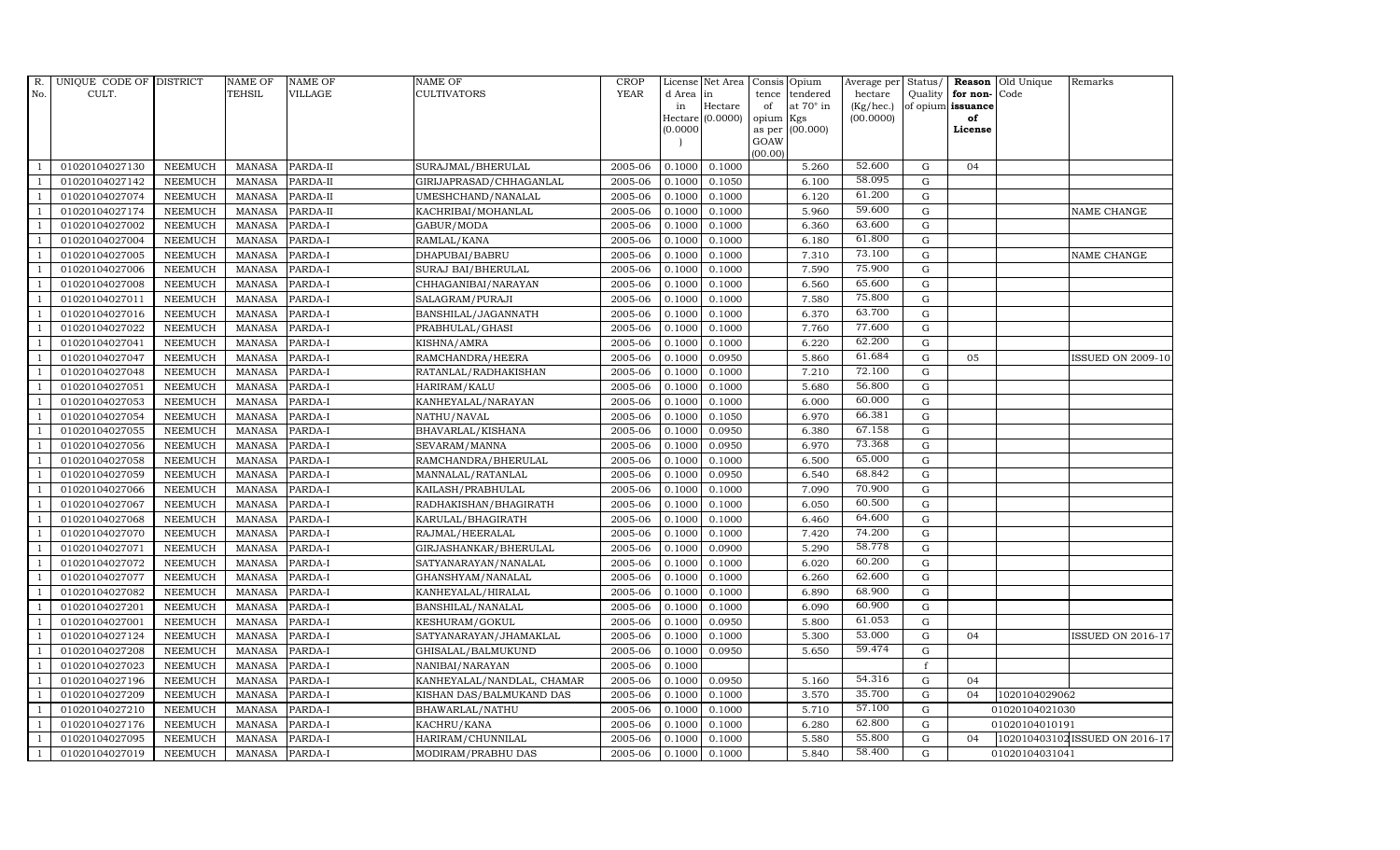| R.           | UNIQUE CODE OF DISTRICT |                | <b>NAME OF</b> | <b>NAME OF</b>           | <b>NAME OF</b>               | CROP        |           | License Net Area   Consis   Opium |           |                 | Average per | Status/     | Reason            | Old Unique    | Remarks    |
|--------------|-------------------------|----------------|----------------|--------------------------|------------------------------|-------------|-----------|-----------------------------------|-----------|-----------------|-------------|-------------|-------------------|---------------|------------|
| No.          | CULT.                   |                | <b>TEHSIL</b>  | <b>VILLAGE</b>           | <b>CULTIVATORS</b>           | <b>YEAR</b> | d Area in |                                   |           | tence tendered  | hectare     | Quality     | for non-          | Code          |            |
|              |                         |                |                |                          |                              |             | in        | Hectare                           | of        | at 70° in       | (Kg/hec.)   |             | of opium issuance |               |            |
|              |                         |                |                |                          |                              |             |           | Hectare (0.0000)                  | opium Kgs |                 | (00.0000)   |             | of                |               |            |
|              |                         |                |                |                          |                              |             | (0.0000)  |                                   | GOAW      | as per (00.000) |             |             | License           |               |            |
|              |                         |                |                |                          |                              |             |           |                                   | (00.00)   |                 |             |             |                   |               |            |
|              | 01020104027116          | <b>NEEMUCH</b> | MANASA         | PARDA-I                  | SATYANARAYAN/SHANKARLAL      | 2005-06     | 0.1000    | 0.1050                            |           | 5.630           | 53.619      | $\mathbf G$ | 04                | 1020104025084 |            |
| 3            | 01020104084001          | <b>NEEMUCH</b> | MANASA         | <b>NALKHEDA</b>          | CHAGANLAL URF SAJJAN/NANURAM | 2005-06     | 0.1000    | 0.1000                            |           | 6.530           | 65.300      | G           |                   |               |            |
| 3            | 01020104084008          | <b>NEEMUCH</b> | <b>MANASA</b>  | <b>NALKHEDA</b>          | RAMDAYAL/BHAWARLAL           | 2005-06     | 0.1000    | 0.0750                            |           | 5.120           | 68.267      | G           |                   |               |            |
| 3            | 01020104084017          | <b>NEEMUCH</b> | <b>MANASA</b>  | <b>NALKHEDA</b>          | BAPULAL/NARAYAN              | 2005-06     | 0.1000    | 0.1000                            |           | 6.240           | 62.400      | $\mathbf G$ |                   |               |            |
| 3            | 01020104084026          | <b>NEEMUCH</b> | <b>MANASA</b>  | <b>NALKHEDA</b>          | MOHANLAL/RAMCHANDRA          | 2005-06     | 0.1000    | 0.1000                            |           | 6.060           | 60.600      | $\mathbf G$ |                   |               |            |
| 3            | 01020104084038          | <b>NEEMUCH</b> | MANASA         | <b>NALKHEDA</b>          | UDAYRAM/BHAWANIRAM           | 2005-06     | 0.1000    | 0.1000                            |           | 6.920           | 69.200      | ${\rm G}$   |                   |               |            |
| 3            | 01020104084042          | <b>NEEMUCH</b> | MANASA         | <b>NALKHEDA</b>          | NIRBHAYRAM/BHUVANIRAM        | 2005-06     | 0.1000    | 0.1000                            |           | 7.670           | 76.700      | ${\rm G}$   |                   |               |            |
| 3            | 01020104084047          | <b>NEEMUCH</b> | <b>MANASA</b>  | <b>NALKHEDA</b>          | ISHVARLAL/BHAWARLAL          | 2005-06     | 0.1000    | 0.1000                            |           | 7.190           | 71.900      | $\mathbf G$ |                   |               |            |
| 3            | 01020104084048          | <b>NEEMUCH</b> | <b>MANASA</b>  | <b>NALKHEDA</b>          | RADHESHYAM/RAMCHANDRA        | 2005-06     | 0.1000    | 0.1000                            |           | 7.020           | 70.200      | $\mathbf G$ |                   |               |            |
| 3            | 01020104084016          | <b>NEEMUCH</b> | <b>MANASA</b>  | <b>NALKHEDA</b>          | UDAYRAM/PYARCHAND            | 2005-06     | 0.1000    | 0.0950                            |           | 6.620           | 69.684      | $\mathbf G$ |                   |               |            |
| 3            | 01020104084051          | <b>NEEMUCH</b> | <b>MANASA</b>  | <b>NALKHEDA</b>          | MANOHARLAL/KACHRU            | 2005-06     | 0.1000    | 0.1000                            |           | 5.950           | 59.500      | $\mathbf G$ |                   |               |            |
| 3            | 01020104084052          | <b>NEEMUCH</b> | MANASA         | <b>NALKHEDA</b>          | DEVILAL/ BHAWARLAL           | 2005-06     | 0.1000    | 0.1000                            |           | 6.190           | 61.900      | $\mathbf G$ |                   |               |            |
| 3            | 01020104084053          | <b>NEEMUCH</b> | <b>MANASA</b>  | <b>NALKHEDA</b>          | BHARAT SINGH/BHUR SINGH      | 2005-06     | 0.1000    | 0.0900                            |           | 5.940           | 66.000      | G           |                   |               |            |
| 3            | 01020104084055          | <b>NEEMUCH</b> | <b>MANASA</b>  | <b>NALKHEDA</b>          | DEVILAL/UDAYRAM              | 2005-06     | 0.1000    | 0.1000                            |           | 6.660           | 66.600      | $\mathbf G$ |                   |               |            |
| 3            | 01020104084054          | <b>NEEMUCH</b> | <b>MANASA</b>  | <b>NALKHEDA</b>          | KANHEYALAL/BHAWARLAL         | 2005-06     | 0.1000    | 0.0900                            |           | 5.800           | 64.444      | ${\rm G}$   |                   |               |            |
| $\mathbf{3}$ | 01020104084056          | <b>NEEMUCH</b> | <b>MANASA</b>  | <b>NALKHEDA</b>          | KAVARLAL/RAMNARAYAN          | 2005-06     | 0.1000    | 0.1000                            |           | 6.970           | 69.700      | $\mathbf G$ |                   |               |            |
| 3            | 01020104084057          | <b>NEEMUCH</b> | MANASA         | <b>NALKHEDA</b>          | RATANLAL/DOULATRAM           | 2005-06     | 0.1000    | 0.1000                            |           | 6.880           | 68.800      | G           |                   |               |            |
| 3            | 01020104084058          | <b>NEEMUCH</b> | <b>MANASA</b>  | <b>NALKHEDA</b>          | BHANWARLAL/NANURAM           | 2005-06     | 0.1000    | 0.1000                            |           | 6.780           | 67.800      | $\mathbf G$ |                   |               |            |
| 3            | 01020104084027          | <b>NEEMUCH</b> | <b>MANASA</b>  | <b>NALKHEDA</b>          | UDAYLAL/BHAVANISHANKAR       | 2005-06     | 0.1000    | 0.1000                            |           | 7.120           | 71.200      | $\mathbf G$ |                   |               |            |
| 3            | 01020104084045          | <b>NEEMUCH</b> | <b>MANASA</b>  | <b>NALKHEDA</b>          | ANANDILAL/NANDLAL            | 2005-06     | 0.1000    |                                   |           |                 |             | N           |                   |               |            |
| 3            | 01020104084012          | <b>NEEMUCH</b> | <b>MANASA</b>  | <b>NALKHEDA</b>          | SHANKARLAL/PYARCHAND         | 2005-06     | 0.1000    | 0.0850                            |           | 5.340           | 62.824      | $\mathbf G$ |                   |               |            |
| 3            | 01020104084004          | <b>NEEMUCH</b> | MANASA         | <b>NALKHEDA</b>          | DHAPUBAI/KANHAIYALAL         | 2005-06     | 0.1000    | 0.0900                            |           | 5.910           | 65.667      | $\mathbf G$ |                   |               | NAMECHANGE |
| 3            | 01020104084049          | <b>NEEMUCH</b> | <b>MANASA</b>  | <b>NALKHEDA</b>          | AMBALAL/BHONA                | 2005-06     | 0.1000    | 0.0850                            |           | 5.410           | 63.647      | $\mathbf G$ |                   |               |            |
| 3            | 01020104084064          | <b>NEEMUCH</b> | <b>MANASA</b>  | <b>NALKHEDA</b>          | HARISHANKAR/BHAWAR           | 2005-06     | 0.1000    | 0.0900                            |           | 5.340           | 59.333      | $\mathbf G$ |                   |               |            |
| 3            | 01020104084039          | <b>NEEMUCH</b> | <b>MANASA</b>  | <b>NALKHEDA</b>          | SATYANARAYAN/NATHULAL        | 2005-06     | 0.1000    | 0.1000                            |           | 7.210           | 72.100      | G           |                   |               |            |
| 3            | 01020104084063          | <b>NEEMUCH</b> | <b>MANASA</b>  | <b>NALKHEDA</b>          | BAJJIBAI/RAMNARAYN           | 2005-06     | 0.1000    | 0.0900                            |           | 6.150           | 68.333      | $\mathbf G$ |                   |               |            |
| 3            | 01020104084002          | <b>NEEMUCH</b> | MANASA         | <b>NALKHEDA</b>          | INDRAMAL/NANDLAL             | 2005-06     | 0.1000    | 0.0950                            |           | 6.940           | 73.053      | $\mathbf G$ |                   |               |            |
| $\mathbf{3}$ | 01020104084065          | <b>NEEMUCH</b> | <b>MANASA</b>  | <b>NALKHEDA</b>          | MANGILAL/BAPULAL             | 2005-06     | 0.1000    | 0.0850                            |           | 5.570           | 65.529      | G           |                   |               |            |
| 3            | 01020104084066          | <b>NEEMUCH</b> | <b>MANASA</b>  | <b>NALKHEDA</b>          | AMBALAL/RATANLAL             | 2005-06     | 0.1000    | 0.1000                            |           | 6.720           | 67.200      | $\mathbf G$ |                   |               |            |
| 3            | 01020104084035          | <b>NEEMUCH</b> | <b>MANASA</b>  | <b>NALKHEDA</b>          | KESHURAM/MANGILAL            | 2005-06     | 0.1000    | 0.1000                            |           | 7.080           | 70.800      | G           |                   |               |            |
| $\mathbf{3}$ | 01020104084030          | <b>NEEMUCH</b> | <b>MANASA</b>  | <b>NALKHEDA</b>          | BHAWARLAL/KESHARIMAL         | 2005-06     | 0.1000    | 0.0900                            |           | 5.440           | 60.444      | G           |                   |               |            |
| 3            | 01020104084067          | <b>NEEMUCH</b> | <b>MANASA</b>  | <b>NALKHEDA</b>          | SHANTI BAI/RAMESHWAR         | 2005-06     | 0.1000    | 0.0850                            |           | 5.790           | 68.118      | ${\rm G}$   |                   |               |            |
| 3            | 01020104084040          | <b>NEEMUCH</b> | <b>MANASA</b>  | <b>NALKHEDA</b>          | NANDLAL/GHASI                | 2005-06     | 0.1000    | 0.1000                            |           | 6.880           | 68.800      | G           |                   |               |            |
| 3            | 01020104084007          | <b>NEEMUCH</b> | <b>MANASA</b>  | <b>NALKHEDA</b>          | MOHANLAL/PARASRAM            | 2005-06     | 0.1000    | 0.1000                            |           | 6.660           | 66.600      | $\mathbf G$ |                   |               |            |
| 3            | 01020104084069          | <b>NEEMUCH</b> | <b>MANASA</b>  | <b>NALKHEDA</b>          | AMBALAL/DEVILAL              | 2005-06     | 0.1000    | 0.1000                            |           | 6.030           | 60.300      | $\mathbf G$ |                   |               |            |
| $\mathbf{3}$ | 01020104084070          | <b>NEEMUCH</b> | <b>MANASA</b>  | <b>NALKHEDA</b>          | BAPULAL/NANURAM              | 2005-06     | 0.1000    | 0.1000                            |           | 6.600           | 66.000      | $\mathbf G$ |                   |               |            |
| 3            | 01020104074001          | <b>NEEMUCH</b> | <b>MANASA</b>  | MOKHAMPURA KANCHI        | <b>BHAWARLAL/RUPA JI</b>     | 2005-06     | 0.1000    | 0.1000                            |           | 6.370           | 63.700      | ${\rm G}$   |                   |               |            |
| 3            | 01020104074002          | <b>NEEMUCH</b> | <b>MANASA</b>  | MOKHAMPURA KANCHI        | BADRILAL/KARULAL             | 2005-06     | 0.1000    | 0.0900                            |           | 6.110           | 67.889      | G           |                   |               |            |
| 3            | 01020104074004          | <b>NEEMUCH</b> | <b>MANASA</b>  | MOKHAMPURA KANCHI        | CHUNNILAL/KASHIRAM           | 2005-06     | 0.1000    | 0.1000                            |           | 6.440           | 64.400      | $\mathbf G$ |                   |               |            |
| 3            | 01020104074005          | <b>NEEMUCH</b> | <b>MANASA</b>  | MOKHAMPURA KANCHI        | BHERULAL/SEVA JI             | 2005-06     | 0.1000    | 0.0900                            |           | 6.210           | 69.000      | G           |                   |               |            |
| $\mathbf{3}$ | 01020104074006          | <b>NEEMUCH</b> |                | MANASA MOKHAMPURA KANCHI | SAMPAT BAI/BHAWARLAL         | 2005-06     |           | $0.1000$ 0.1000                   |           | 6.820           | 68.200      | G           |                   |               |            |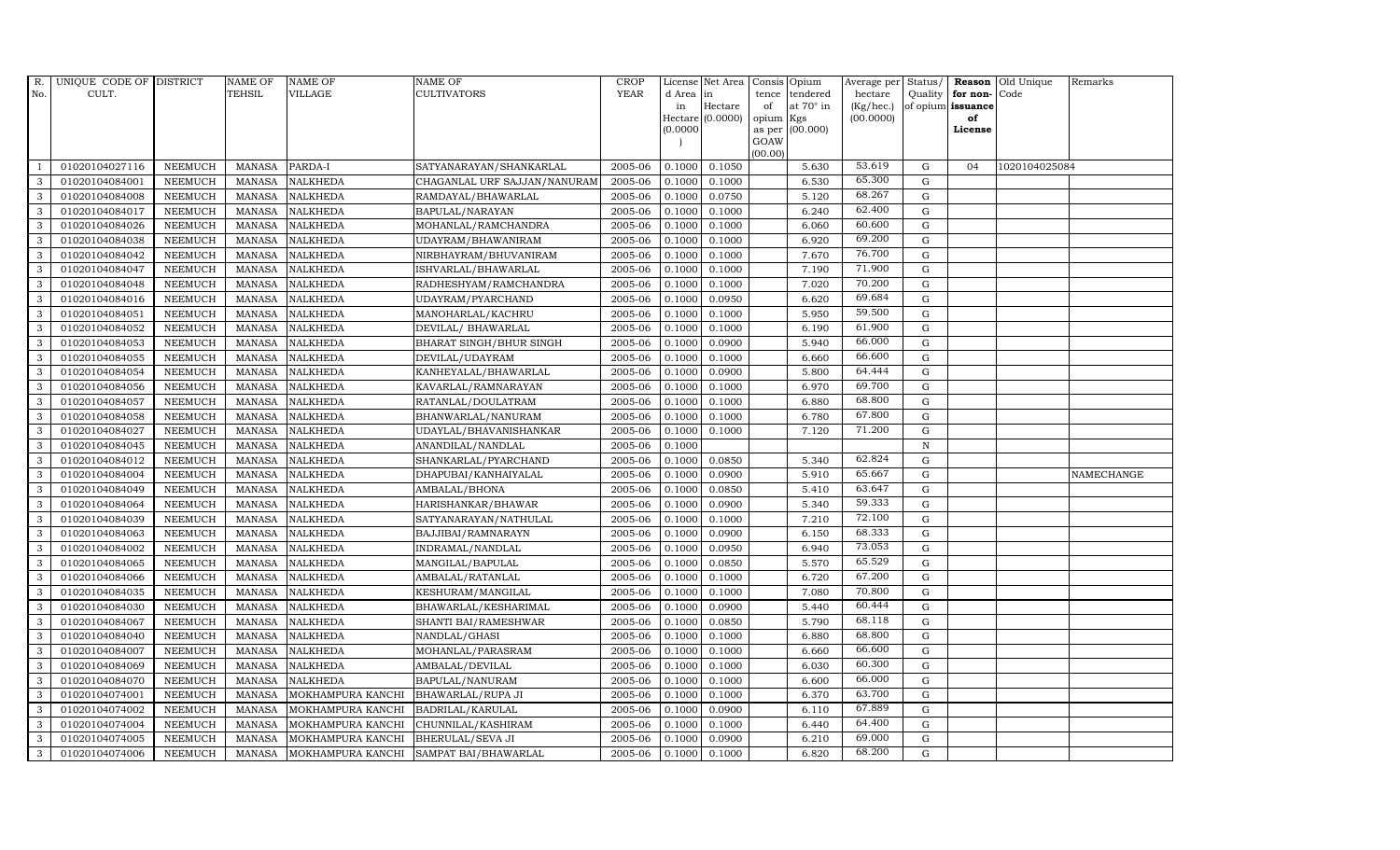| <b>YEAR</b><br>CULT.<br><b>TEHSIL</b><br>VILLAGE<br>CULTIVATORS<br>No.<br>d Area in<br>tence                                                         | tendered<br>hectare           |              |                   | Remarks                  |
|------------------------------------------------------------------------------------------------------------------------------------------------------|-------------------------------|--------------|-------------------|--------------------------|
|                                                                                                                                                      |                               | Quality      | for non-Code      |                          |
| Hectare<br>in<br>of                                                                                                                                  | (Kg/hec.)<br>at $70^\circ$ in |              | of opium issuance |                          |
| Hectare $(0.0000)$<br>opium Kgs<br>(0.0000)                                                                                                          | (00.0000)<br>as per (00.000)  |              | of<br>License     |                          |
| GOAW                                                                                                                                                 |                               |              |                   |                          |
| (00.00)                                                                                                                                              |                               |              |                   |                          |
| 01020104074007<br>2005-06<br>0.1000<br>0.1000<br>3<br>NEEMUCH<br>MANASA<br>MOKHAMPURA KANCHI<br><b>MOHAN BAI/BHONA</b>                               | 59.500<br>5.950               | G            |                   |                          |
| 3<br>01020104074009<br>2005-06<br><b>NEEMUCH</b><br>MANASA<br>MOKHAMPURA KANCHI<br><b>BHULI BAI/BHAGWAN</b><br>0.1000<br>0.1000                      | 59.900<br>5.990               | G            |                   |                          |
| 3<br>01020104074012<br><b>NEEMUCH</b><br><b>MANASA</b><br>MOKHAMPURA KANCHI<br>NARAYAN/CHATURBHUJ<br>2005-06<br>0.1000<br>0.1000                     | 63.400<br>6.340               | G            |                   |                          |
| 3<br>01020104074017<br><b>NEEMUCH</b><br><b>MANASA</b><br>MOKHAMPURA KANCHI<br>2005-06<br>0.1000<br>0.1000<br>53.01<br>BASANTILAL/GANGARAM           | 48.100<br>4.810               |              | 02                |                          |
| 3<br>01020104074018<br><b>NEEMUCH</b><br><b>MANASA</b><br>2005-06<br>MOKHAMPURA KANCHI<br>BHERULAL/NANDA<br>0.1000<br>0.1000                         | 59.900<br>5.990               | G            |                   |                          |
| 3<br><b>NEEMUCH</b><br><b>MANASA</b><br>2005-06<br>0.1000<br>01020104074021<br>MOKHAMPURA KANCHI<br>JANI BAI/BHAGATRAM MALTU JI<br>0.1000            | 59.300<br>5.930               | G            |                   |                          |
| $\mathbf{3}$<br>2005-06<br>01020104074030<br><b>NEEMUCH</b><br><b>MANASA</b><br>0.1000<br>0.1000<br>MOKHAMPURA KANCHI<br>MOHANI BAI/RAMKUVAR         | 60.200<br>6.020               | G            |                   |                          |
| $\mathbf{3}$<br>01020104074041<br><b>NEEMUCH</b><br>MOKHAMPURA KANCHI<br>2005-06<br>0.1000<br><b>MANASA</b><br>RAMSUKHI BAI/KISHANLAL<br>0.1000      | 57.100<br>5.710               | G            | 05                |                          |
| <b>NEEMUCH</b><br><b>MANASA</b><br>2005-06<br>0.1050<br>3<br>01020104074015<br>MOKHAMPURA KANCHI<br>MOHANBAI/HIRALAL<br>0.1000                       | 59.905<br>6.290               | G            |                   |                          |
| $\overline{2}$<br>01020104044003<br><b>MANASA</b><br>2005-06<br><b>NEEMUCH</b><br>MOKHAMPURA (MAHAGA VIJAYSINGH/ROOPSINGH<br>0.1000<br>0.1000        | 76.500<br>7.650               | G            |                   |                          |
| $\overline{2}$<br><b>NEEMUCH</b><br><b>MANASA</b><br>2005-06<br>01020104044015<br>MOKHAMPURA (MAHAGA BHAGATSINGH / RUGHNATHSINGH<br>0.1000<br>0.1000 | 58.700<br>5.870               | G            |                   |                          |
| 2<br>01020104044016<br><b>NEEMUCH</b><br>2005-06<br>0.1000<br>MANASA<br>MOKHAMPURA (MAHAGA NARENDRASINGH/SHAMBHUSINGH<br>0.1000                      | 62.600<br>6.260               | G            |                   |                          |
| $\overline{2}$<br>01020104044018<br><b>NEEMUCH</b><br>MOKHAMPURA (MAHAGA UMMEDSINGH/BHUWANISINGH<br>2005-06<br>0.0950<br><b>MANASA</b><br>0.1000     | 62.737<br>5.960               | G            |                   |                          |
| $\overline{2}$<br>01020104044022<br><b>NEEMUCH</b><br><b>MANASA</b><br>MOKHAMPURA (MAHAGA SHARWANSINGH/SWAROOPSINGH<br>2005-06<br>0.1000<br>0.1000   | 62.600<br>6.260               | G            |                   |                          |
| $\overline{2}$<br>01020104044023<br><b>NEEMUCH</b><br><b>MANASA</b><br>2005-06<br>0.1000<br>MOKHAMPURA (MAHAGA VAKTAWARSINGH/RATANSINGH<br>0.1000    | 62.700<br>6.270               | G            |                   |                          |
| 2<br>01020104044028<br><b>NEEMUCH</b><br><b>MANASA</b><br>MOKHAMPURA (MAHAGA GHISALAL/AMRITRAM<br>2005-06<br>0.1000<br>0.1000                        | 60.400<br>6.040               | G            |                   |                          |
| 2<br>01020104044036<br><b>NEEMUCH</b><br><b>MANASA</b><br>MOKHAMPURA (MAHAGA UMMEDSINGH/GUMANSINGH<br>2005-06<br>0.1000<br>0.1000                    | 69.700<br>6.970               | G            |                   |                          |
| 2<br>01020104044040<br><b>NEEMUCH</b><br><b>MANASA</b><br>MOKHAMPURA (MAHAGA GANGARAM/RAMNIWAS<br>2005-06<br>0.1000<br>0.1000                        | 69.000<br>6.900               | G            |                   |                          |
| $\overline{2}$<br>01020104044044<br><b>NEEMUCH</b><br><b>MANASA</b><br>MOKHAMPURA (MAHAGA GOVINDSINGH/UMMEDSINGH<br>2005-06<br>0.1000<br>0.0950      | 62.632<br>5.950               | G            |                   |                          |
| $\overline{2}$<br>01020104044045<br><b>NEEMUCH</b><br><b>MANASA</b><br>MOKHAMPURA (MAHAGA MAGNIRAM/SURATRAM<br>2005-06<br>0.1000<br>0.1000           | 63.700<br>6.370               | G            |                   |                          |
| 2<br>01020104044046<br><b>NEEMUCH</b><br><b>MANASA</b><br>MOKHAMPURA (MAHAGA UDAIRAM/SURATRAM<br>2005-06<br>0.1000<br>0.1000                         | 65.100<br>6.510               | G            |                   |                          |
| $\overline{a}$<br>01020104044049<br><b>NEEMUCH</b><br><b>MANASA</b><br>MOKHAMPURA (MAHAGA RAMDAYAL/KARULAL<br>2005-06<br>0.1000<br>0.1000            | 73.000<br>7.300               | G            |                   |                          |
| $\overline{a}$<br>01020104044051<br><b>NEEMUCH</b><br>MANASA<br>MOKHAMPURA (MAHAGA HEERALAL/JAGANNATH<br>2005-06<br>0.1000<br>0.0900                 | 62.667<br>5.640               | G            |                   |                          |
| 2<br>01020104044034<br>2005-06<br><b>NEEMUCH</b><br><b>MANASA</b><br>MOKHAMPURA (MAHAGA SATYANARAYAN/RAMNIWAS<br>0.1000<br>0.1000                    | 64.500<br>6.450               | $\mathbf G$  |                   |                          |
| $\overline{2}$<br>01020104044014<br><b>NEEMUCH</b><br><b>MANASA</b><br>MOKHAMPURA (MAHAGA FULCHAND/BHONA<br>2005-06<br>0.1000<br>0.1000              | 69.800<br>6.980               | G            |                   |                          |
| $\overline{2}$<br>01020104044001<br><b>NEEMUCH</b><br><b>MANASA</b><br>MOKHAMPURA (MAHAGA KESHURAM/SEVA<br>2005-06<br>0.1000                         |                               | N            |                   |                          |
| 0.0950<br>2<br>01020104044012<br><b>NEEMUCH</b><br><b>MANASA</b><br>MOKHAMPURA (MAHAGA MOHANLAL/KASHIRAM<br>2005-06<br>0.1000                        | 62.737<br>5.960               | G            |                   |                          |
| 01020104016002<br>2005-06<br><sup>1</sup><br><b>NEEMUCH</b><br><b>MANASA</b><br>MOKALPURA<br>KACHRU/HEERALAL<br>0.1000<br>0.1000                     | 56.700<br>5.670               | G            |                   |                          |
| 01020104016003<br><b>NEEMUCH</b><br><b>MANASA</b><br><b>MOKALPURA</b><br>GITA BAI/LAKHMICHAND<br>2005-06<br>0.1000<br>0.1000<br>$\overline{1}$       | 61.500<br>6.150               | G            |                   |                          |
| $\overline{1}$<br>01020104016007<br><b>NEEMUCH</b><br><b>MANASA</b><br><b>MOKALPURA</b><br>2005-06<br>0.1000<br>RAMRATAN/JAGANNATH<br>0.1000         | 58.400<br>5.840               | G            |                   |                          |
| 01020104016005<br><b>NEEMUCH</b><br><b>MANASA</b><br><b>MOKALPURA</b><br>2005-06<br>0.1000<br>0.1050<br>SHYAMLAL/BHAGGA<br>$\overline{1}$            | 61.524<br>6.460               | G            |                   |                          |
| 01020104016009<br>2005-06<br><b>NEEMUCH</b><br><b>MANASA</b><br><b>MOKALPURA</b><br>NANIBAI/BAGDIRAM<br>0.1000<br>0.1050<br>-1                       | 70.571<br>7.410               | G            |                   |                          |
| 01020104016001<br><b>NEEMUCH</b><br>2005-06<br>0.1050<br>$\overline{1}$<br><b>MANASA</b><br>MOKALPURA<br>DHAPUBAI/MANGILAL<br>0.1000                 | 59.143<br>6.210               | G            |                   |                          |
| 2005-06<br>$\overline{2}$<br>01020104053003<br><b>NEEMUCH</b><br><b>MANASA</b><br><b>MANASA</b><br>RAMIBAI/KALU<br>0.1000<br>0.1000                  | 47.960<br>4.796               | $\mathbf{I}$ | 02                | <b>ISSUED ON 2009-10</b> |
| $\overline{2}$<br>01020104053005<br><b>NEEMUCH</b><br><b>MANASA</b><br><b>MANASA</b><br>2005-06<br>0.0900<br>NANDLAL/RODA<br>0.1000                  | 71.222<br>6.410               | G            |                   | NAME CHANGE              |
| $\overline{2}$<br>01020104053013<br><b>NEEMUCH</b><br><b>MANASA</b><br><b>MANASA</b><br>CHAGANLAL/NARAYAN<br>2005-06<br>0.1000<br>0.1000             | 37.050<br>3.705               | $\mathbf{I}$ | 02                | <b>ISSUED ON 2009-10</b> |
| $\overline{2}$<br>01020104053016<br><b>MANASA</b><br>2005-06<br><b>NEEMUCH</b><br><b>MANASA</b><br>GHANSHYAM/MANGILAL<br>0.1000<br>0.1000            | 51.110<br>5.111               | $\mathbf{I}$ | 02                | <b>ISSUED ON 2009-10</b> |
| $\overline{a}$<br>01020104053032<br><b>NEEMUCH</b><br>2005-06<br>0.1000<br>0.1000<br><b>MANASA</b><br>MANASA<br>REKHABAI/RODILAL                     | 74.900<br>7.490               | G            |                   |                          |
| 2<br>01020104053042<br><b>MANASA</b><br>2005-06<br><b>NEEMUCH</b><br><b>MANASA</b><br>MANGILAL/BHERULAL<br>0.1000<br>0.1000                          | 68.500<br>6.850               | G            |                   |                          |
| $\overline{2}$<br>01020104053039<br><b>NEEMUCH</b><br><b>MANASA</b><br><b>MANASA</b><br>BAGDIRAM/RATANLAL<br>2005-06<br>0.0950<br>0.1000             | 71.789<br>6.820               | G            |                   |                          |
| $\overline{a}$<br>01020104053034<br><b>NEEMUCH</b><br>MANASA<br><b>MANASA</b><br>BHERULAL/NANALAL<br>2005-06<br>0.1000<br>0.1000                     | 69.900<br>6.990               | G            |                   |                          |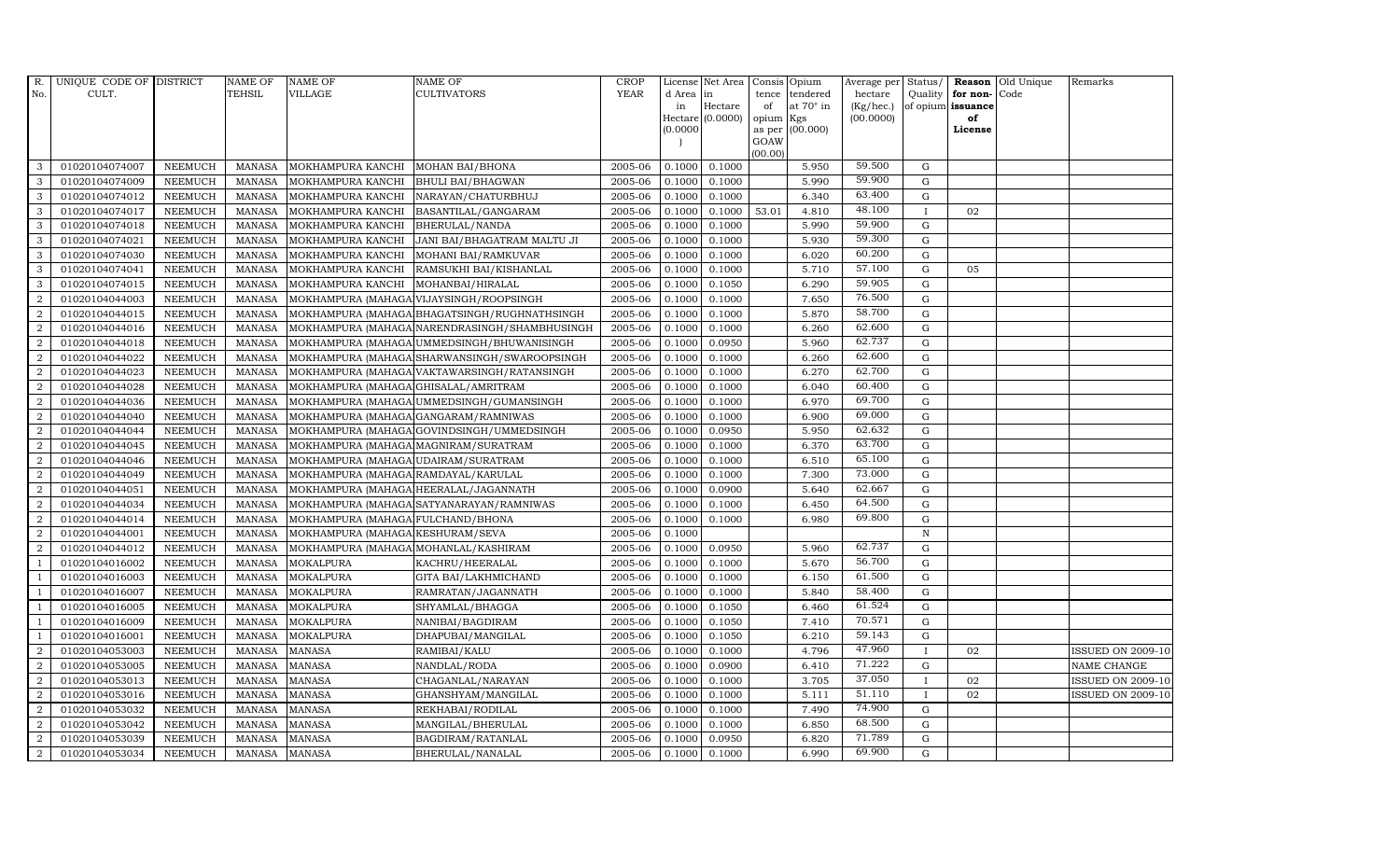| R.             | UNIQUE CODE OF DISTRICT |                | <b>NAME OF</b> | <b>NAME OF</b> | <b>NAME OF</b>                 | CROP        |           | License Net Area | Consis Opium |                  | Average per Status/ |              |                   | <b>Reason</b> Old Unique | Remarks                        |
|----------------|-------------------------|----------------|----------------|----------------|--------------------------------|-------------|-----------|------------------|--------------|------------------|---------------------|--------------|-------------------|--------------------------|--------------------------------|
| No.            | CULT.                   |                | <b>TEHSIL</b>  | <b>VILLAGE</b> | <b>CULTIVATORS</b>             | <b>YEAR</b> | d Area in |                  |              | tence tendered   | hectare             | Quality      | for non-Code      |                          |                                |
|                |                         |                |                |                |                                |             | in        | Hectare          | of           | at $70^\circ$ in | (Kg/hec.)           |              | of opium issuance |                          |                                |
|                |                         |                |                |                |                                |             | 0.0000    | Hectare (0.0000) | opium Kgs    | as per (00.000)  | (00.0000)           |              | of<br>License     |                          |                                |
|                |                         |                |                |                |                                |             |           |                  | GOAW         |                  |                     |              |                   |                          |                                |
|                |                         |                |                |                |                                |             |           |                  | (00.00)      |                  |                     |              |                   |                          |                                |
| $\overline{2}$ | 01020104053002          | <b>NEEMUCH</b> | <b>MANASA</b>  | <b>MANASA</b>  | RADHABAI/BHUWANIRAM            | 2005-06     | 0.1000    | 0.0950           |              | 5.920            | 62.316              | G            |                   |                          |                                |
| $\overline{2}$ | 01020104053014          | <b>NEEMUCH</b> | <b>MANASA</b>  | <b>MANASA</b>  | RAMCHANDRA/MANGILAL            | 2005-06     | 0.1000    |                  |              |                  |                     | $\mathbb N$  |                   |                          |                                |
| 2              | 01020104053043          | <b>NEEMUCH</b> | <b>MANASA</b>  | <b>MANASA</b>  | RAMESHWAR/MANGILAL             | 2005-06     | 0.1000    | 0.1000           |              | 5.860            | 58.600              | $\mathbf G$  | 05                |                          | <b>ISSUED ON 2009-10</b>       |
| $\overline{2}$ | 01020104053020          | <b>NEEMUCH</b> | <b>MANASA</b>  | <b>MANASA</b>  | RUGHNATH/SUKHLAL               | 2005-06     | 0.1000    | 0.1000           |              | 6.490            | 64.900              | $\mathbf G$  |                   |                          |                                |
| 2              | 01020104053001          | <b>NEEMUCH</b> | <b>MANASA</b>  | <b>MANASA</b>  | SHANTIBAI/SUKHLAL              | 2005-06     | 0.1000    | 0.1000           |              | 6.530            | 65.300              | $\mathbf G$  |                   |                          |                                |
| $\overline{2}$ | 01020104053037          | <b>NEEMUCH</b> | <b>MANASA</b>  | <b>MANASA</b>  | JANNATBAI/ABDUL AJIZ           | 2005-06     | 0.1000    |                  |              |                  |                     | $\mathbf N$  |                   |                          |                                |
| $\overline{a}$ | 01020104053009          | <b>NEEMUCH</b> | <b>MANASA</b>  | <b>MANASA</b>  | JAGDISH/BHANWARLAL             | 2005-06     | 0.1000    | 0.0950           |              | 6.240            | 65.684              | $\mathbf G$  |                   |                          |                                |
| 2              | 01020104053006          | <b>NEEMUCH</b> | <b>MANASA</b>  | <b>MANASA</b>  | JUGALKISHORE/HEMRAJ            | 2005-06     | 0.1000    |                  |              |                  |                     | $\, {\rm N}$ |                   | 01020104020214           |                                |
| 2              | 01020104053035          | <b>NEEMUCH</b> | <b>MANASA</b>  | <b>MANASA</b>  | KHEMRAJ/KALU                   | 2005-06     | 0.1000    | 0.0900           |              | 5.930            | 65.889              | $\mathbf G$  |                   | 01020104020213           |                                |
| $\overline{2}$ | 01020104053024          | NEEMUCH        | <b>MANASA</b>  | <b>MANASA</b>  | REKHABAI/KAILASH               | 2005-06     | 0.1000    | 0.1000           |              | 5.620            | 56.200              | ${\rm G}$    |                   | 01020104010243           |                                |
| $\overline{2}$ | 01020104053044          | <b>NEEMUCH</b> | <b>MANASA</b>  | <b>MANASA</b>  | MULCHANDRA/GAMERA              | 2005-06     | 0.1000    | 0.1000           |              | 5.590            | 55.900              | $\mathbf G$  | 0 <sub>4</sub>    |                          | 102010401024 ISSUED ON 2009-10 |
| $\overline{a}$ | 01020104047118          | <b>NEEMUCH</b> | <b>MANASA</b>  | MAHAGARH-II    | RAMNARAYAN/MANNALAL            | 2005-06     | 0.1000    | 0.1000           |              | 6.290            | 62.900              | $\mathbf G$  |                   |                          |                                |
| $\overline{2}$ | 01020104047120          | <b>NEEMUCH</b> | <b>MANASA</b>  | MAHAGARH-II    | DULICHANDRA/KISHANLAL          | 2005-06     | 0.1000    | 0.1000           |              | 6.530            | 65.300              | G            |                   |                          |                                |
| 2              | 01020104047122          | <b>NEEMUCH</b> | <b>MANASA</b>  | MAHAGARH-II    | PRABHULAL/KACHRU               | 2005-06     | 0.1000    | 0.0950           |              | 6.130            | 64.526              | $\mathbf G$  |                   |                          |                                |
| $\overline{a}$ | 01020104047123          | NEEMUCH        | <b>MANASA</b>  | MAHAGARH-II    | OMPRAKASH/DAYASHANKAR          | 2005-06     | 0.1000    | 0.0950           |              | 5.880            | 61.895              | $\mathbf G$  |                   |                          |                                |
| $\overline{a}$ | 01020104047125          | <b>NEEMUCH</b> | <b>MANASA</b>  | MAHAGARH-II    | AJABNOOR/IBRAHIM               | 2005-06     | 0.1000    | 0.1000           |              | 6.440            | 64.400              | $\mathbf G$  |                   |                          |                                |
| $\overline{a}$ | 01020104047126          | <b>NEEMUCH</b> | <b>MANASA</b>  | MAHAGARH-II    | SHABBIRHUSSAIN/VAJIRMOHANNAL   | 2005-06     | 0.1000    | 0.0950           |              | 6.820            | 71.789              | $\mathbf G$  |                   |                          |                                |
| $\overline{2}$ | 01020104047127          | <b>NEEMUCH</b> | MANASA         | MAHAGARH-II    | JAYCHANDRA/KISHAN PURBIYA      | 2005-06     | 0.1000    | 0.1050           |              | 6.820            | 64.952              | ${\rm G}$    |                   |                          |                                |
| $\overline{2}$ | 01020104047129          | <b>NEEMUCH</b> | <b>MANASA</b>  | MAHAGARH-II    | MARIYAMBAI/SULEMAN             | 2005-06     | 0.1000    | 0.1000           |              | 6.860            | 68.600              | $\mathbf G$  |                   |                          |                                |
| $\overline{2}$ | 01020104047130          | <b>NEEMUCH</b> | <b>MANASA</b>  | MAHAGARH-II    | LAXMINARAYAN/MANGILAL          | 2005-06     | 0.1000    | 0.1000           |              | 6.640            | 66.400              | ${\bf G}$    |                   |                          |                                |
| $\overline{2}$ | 01020104047131          | <b>NEEMUCH</b> | <b>MANASA</b>  | MAHAGARH-II    | MOHANLAL/RAMNARAYAN CHOTA      | 2005-06     | 0.1000    | 0.1000           |              | 6.880            | 68.800              | $\mathbf G$  |                   |                          |                                |
| $\overline{2}$ | 01020104047132          | <b>NEEMUCH</b> | <b>MANASA</b>  | MAHAGARH-II    | DEVILAL/RAMNARAYAN             | 2005-06     | 0.1000    | 0.1050           |              | 7.270            | 69.238              | $\mathbf G$  |                   |                          |                                |
| $\overline{a}$ | 01020104047134          | <b>NEEMUCH</b> | MANASA         | MAHAGARH-II    | SHAMBHU/KACHRULAL              | 2005-06     | 0.1000    | 0.1000           |              | 6.730            | 67.300              | ${\rm G}$    |                   |                          |                                |
| 2              | 01020104047135          | <b>NEEMUCH</b> | <b>MANASA</b>  | MAHAGARH-II    | RAJARAM / RAMNARAYAN           | 2005-06     | 0.1000    | 0.1000           |              | 6.630            | 66.300              | $\mathbf G$  |                   |                          |                                |
| $\overline{2}$ | 01020104047136          | NEEMUCH        | <b>MANASA</b>  | MAHAGARH-II    | IQBALHUSSAIN/SHABBIR           | 2005-06     | 0.1000    | 0.1000           |              | 6.910            | 69.100              | $\mathbf G$  |                   |                          |                                |
| 2              | 01020104047141          | <b>NEEMUCH</b> | <b>MANASA</b>  | MAHAGARH-II    | LAL MOHAMMAD/VALI MOHAMMAD     | 2005-06     | 0.1000    | 0.1000           |              | 6.670            | 66.700              | $\mathbf G$  |                   |                          |                                |
| 2              | 01020104047143          | <b>NEEMUCH</b> | <b>MANASA</b>  | MAHAGARH-II    | RAMNATH/DEVA                   | 2005-06     | 0.1000    | 0.0950           |              | 6.580            | 69.263              | $\mathbf G$  |                   |                          |                                |
| $\overline{a}$ | 01020104047148          | <b>NEEMUCH</b> | <b>MANASA</b>  | MAHAGARH-II    | FULSINGH/BADARSINGH            | 2005-06     | 0.1000    | 0.1000           |              | 6.630            | 66.300              | ${\rm G}$    |                   |                          |                                |
| $\overline{2}$ | 01020104047149          | <b>NEEMUCH</b> | <b>MANASA</b>  | MAHAGARH-II    | KARULAL/BHANWARLAL             | 2005-06     | 0.1000    | 0.1000           |              | 6.120            | 61.200              | ${\rm G}$    |                   |                          |                                |
| $\overline{2}$ | 01020104047150          | <b>NEEMUCH</b> | <b>MANASA</b>  | MAHAGARH-II    | NABINOOR/VAJIRKHAN             | 2005-06     | 0.1000    | 0.1000           |              | 6.690            | 66.900              | $\mathbf G$  |                   |                          |                                |
| $\overline{2}$ | 01020104047151          | <b>NEEMUCH</b> | MANASA         | MAHAGARH-II    | RAISMOHAMMAD/IMAMBAKSH         | 2005-06     | 0.1000    | 0.1000           |              | 6.400            | 64.000              | ${\rm G}$    |                   |                          |                                |
| $\overline{2}$ | 01020104047152          | <b>NEEMUCH</b> | <b>MANASA</b>  | MAHAGARH-II    | BHUWANISHANKAR/ONKARLAL        | 2005-06     | 0.1000    | 0.0950           |              | 6.100            | 64.211              | $\mathbf G$  |                   |                          |                                |
| $\overline{a}$ | 01020104047158          | <b>NEEMUCH</b> | <b>MANASA</b>  | MAHAGARH-II    | OMPRAKASH/BHANWARLAL           | 2005-06     | 0.1000    | 0.1000           |              | 6.610            | 66.100              | ${\rm G}$    |                   |                          |                                |
| 2              | 01020104047159          | <b>NEEMUCH</b> | <b>MANASA</b>  | MAHAGARH-II    | NANHEKHAN/NATHUKHAN            | 2005-06     | 0.1000    | 0.0950           |              | 6.190            | 65.158              | $\mathbf G$  |                   |                          |                                |
| 2              | 01020104047167          | <b>NEEMUCH</b> | <b>MANASA</b>  | MAHAGARH-II    | RAMNATH/KASHIRAM               | 2005-06     | 0.1000    | 0.0950           |              | 6.170            | 64.947              | $\mathbf G$  |                   |                          |                                |
| $\overline{a}$ | 01020104047169          | <b>NEEMUCH</b> | <b>MANASA</b>  | MAHAGARH-II    | AMRITRAM/GANGARAM              | 2005-06     | 0.1000    | 0.1000           |              | 6.900            | 69.000              | ${\rm G}$    |                   |                          |                                |
| 2              | 01020104047170          | <b>NEEMUCH</b> | <b>MANASA</b>  | MAHAGARH-II    | BHARATRAM/NANALAL              | 2005-06     | 0.1000    | 0.1000           |              | 6.560            | 65.600              | $\mathbf G$  |                   |                          |                                |
| $\overline{a}$ | 01020104047173          | <b>NEEMUCH</b> | <b>MANASA</b>  | MAHAGARH-II    | PRATAPBAI/PRATAPSINGH          | 2005-06     | 0.1000    | 0.1000           |              | 5.900            | 59.000              | ${\rm G}$    |                   |                          |                                |
| $\overline{2}$ | 01020104047174          | <b>NEEMUCH</b> | <b>MANASA</b>  | MAHAGARH-II    | SAJJANSINGH/LALSINGH           | 2005-06     | 0.1000    | 0.1000           |              | 6.410            | 64.100              | $\mathbf G$  |                   |                          |                                |
| 2              | 01020104047179          | <b>NEEMUCH</b> | <b>MANASA</b>  | MAHAGARH-II    | GAFURKHAN/SHABUDDIN            | 2005-06     | 0.1000    | 0.1000           |              | 5.530            | 55.300              | G            | 04                |                          | <b>ISSUED ON 2009-10</b>       |
| $\overline{a}$ | 01020104047183          | <b>NEEMUCH</b> | MANASA         | MAHAGARH-II    | SAJJANBAI/BHERULAL BALAI(PUTRA | 2005-06     | 0.1000    | 0.1000           |              | 6.460            | 64.600              | G            |                   |                          |                                |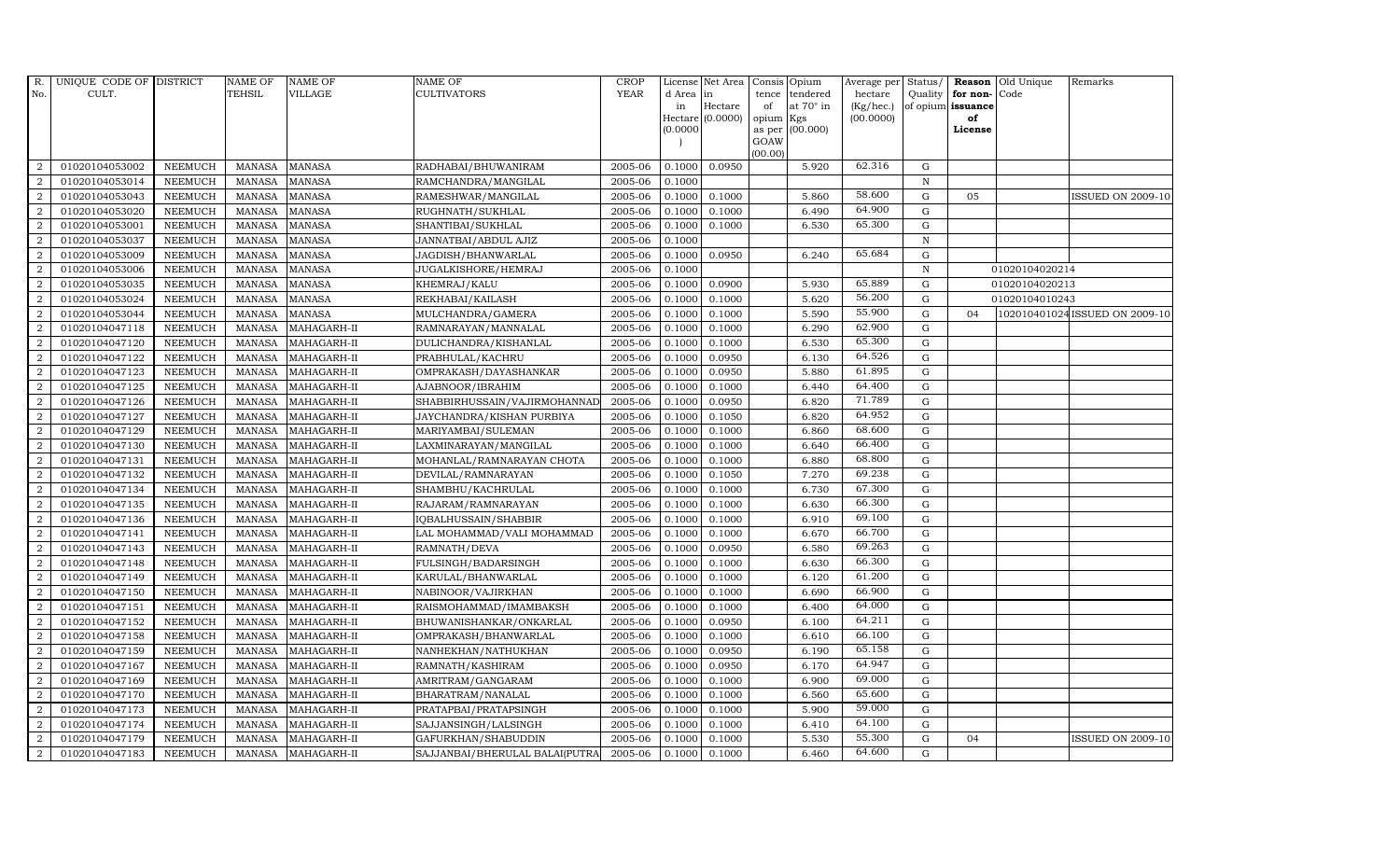| R.             | UNIQUE CODE OF DISTRICT |                | NAME OF       | <b>NAME OF</b>         | NAME OF                   | CROP        |          | License Net Area | Consis Opium |                  | Average per | Status/ |                      | <b>Reason</b> Old Unique | Remarks                        |
|----------------|-------------------------|----------------|---------------|------------------------|---------------------------|-------------|----------|------------------|--------------|------------------|-------------|---------|----------------------|--------------------------|--------------------------------|
| No.            | CULT.                   |                | TEHSIL        | <b>VILLAGE</b>         | <b>CULTIVATORS</b>        | <b>YEAR</b> | d Area   | in               | tence        | tendered         | hectare     |         | Quality for non-Code |                          |                                |
|                |                         |                |               |                        |                           |             | in       | Hectare          | of           | at $70^\circ$ in | (Kg/hec.)   |         | of opium issuance    |                          |                                |
|                |                         |                |               |                        |                           |             | (0.0000) | Hectare (0.0000) | opium Kgs    | as per (00.000)  | (00.0000)   |         | of<br>License        |                          |                                |
|                |                         |                |               |                        |                           |             |          |                  | GOAW         |                  |             |         |                      |                          |                                |
|                |                         |                |               |                        |                           |             |          |                  | (00.00)      |                  |             |         |                      |                          |                                |
| 2              | 01020104047180          | <b>NEEMUCH</b> | <b>MANASA</b> | MAHAGARH-II            | DAULATSINGH//MADHAWSINGH  | 2005-06     | 0.1000   | 0.1000           |              | 6.200            | 62.000      | G       |                      |                          |                                |
| 2              | 01020104047188          | <b>NEEMUCH</b> | <b>MANASA</b> | MAHAGARH-II            | MANKUNWAR/FAKIRCHANDRA    | 2005-06     | 0.1000   | 0.1000           |              | 6.030            | 60.300      | G       |                      |                          | <b>NAME CHANGE</b>             |
| 2              | 01020104047191          | <b>NEEMUCH</b> | <b>MANASA</b> | MAHAGARH-II            | RAMESHWAR/KANHAIYALAL     | 2005-06     | 0.1000   | 0.1000           |              | 6.110            | 61.100      | G       |                      |                          |                                |
| $\overline{2}$ | 01020104047201          | <b>NEEMUCH</b> | <b>MANASA</b> | MAHAGARH-II            | SHIVLAL/KISHANLAL         | 2005-06     | 0.1000   | 0.1050           |              | 6.540            | 62.286      | G       |                      |                          |                                |
| $\overline{2}$ | 01020104047203          | <b>NEEMUCH</b> | <b>MANASA</b> | MAHAGARH-II            | RAMPRASAD/KANHAIYALAL     | 2005-06     | 0.1000   | 0.0950           |              | 6.550            | 68.947      | G       |                      |                          |                                |
| $\overline{a}$ | 01020104047206          | <b>NEEMUCH</b> | <b>MANASA</b> | MAHAGARH-II            | BABULAL/BHERULAL          | 2005-06     | 0.1000   | 0.1000           |              | 6.660            | 66.600      | G       |                      |                          |                                |
| $\overline{a}$ | 01020104047139          | NEEMUCH        | <b>MANASA</b> | MAHAGARH-II            | NARBADABAI/DEVILAL        | 2005-06     | 0.1000   | 0.1000           |              | 6.820            | 68.200      | G       |                      |                          |                                |
| 2              | 01020104047161          | <b>NEEMUCH</b> | <b>MANASA</b> | MAHAGARH-II            | RAMPRATAP/FAKIRCHANDRA    | 2005-06     | 0.1000   | 0.0950           |              | 5.880            | 61.895      | G       |                      |                          |                                |
| $\overline{2}$ | 01020104047221          | <b>NEEMUCH</b> | <b>MANASA</b> | MAHAGARH-II            | GULABBAI/LAXMANSINGH      | 2005-06     | 0.1000   | 0.0950           |              | 6.450            | 67.895      | G       |                      |                          |                                |
| 2              | 01020104047223          | <b>NEEMUCH</b> | <b>MANASA</b> | MAHAGARH-II            | RAMKANYABAI/RAMGOPAL      | 2005-06     | 0.1000   | 0.1000           |              | 6.870            | 68.700      | G       |                      |                          |                                |
| $\overline{2}$ | 01020104047227          | <b>NEEMUCH</b> | <b>MANASA</b> | MAHAGARH-II            | MADANSINGH/BALWANTSINGH   | 2005-06     | 0.1000   | 0.1000           |              | 5.860            | 58.600      | G       |                      |                          |                                |
| 2              | 01020104047228          | <b>NEEMUCH</b> | <b>MANASA</b> | MAHAGARH-II            | MANGILAL/NANURAM BALAI    | 2005-06     | 0.1000   | 0.1000           |              | 6.550            | 65.500      | G       |                      |                          |                                |
| 2              | 01020104047229          | <b>NEEMUCH</b> | <b>MANASA</b> | MAHAGARH-II            | OMPRAKASH/RAMNARAYAN      | 2005-06     | 0.1000   | 0.1000           |              | 6.600            | 66.000      | G       |                      |                          |                                |
| $\overline{2}$ | 01020104047230          | <b>NEEMUCH</b> | <b>MANASA</b> | MAHAGARH-II            | KANHAIYALAL/KARUJI        | 2005-06     | 0.1000   | 0.1000           |              | 6.640            | 66.400      | G       |                      |                          |                                |
| $\overline{2}$ | 01020104047231          | <b>NEEMUCH</b> | <b>MANASA</b> | $\textsf{MAHAGARH-II}$ | MANGILAL/BHURAJI          | 2005-06     | 0.1000   | 0.0850           |              | 5.940            | 69.882      | G       |                      |                          |                                |
| $\overline{2}$ | 01020104047232          | <b>NEEMUCH</b> | <b>MANASA</b> | MAHAGARH-II            | VIMALKUNWAR/KARANSINGH    | 2005-06     | 0.1000   | 0.1000           |              | 5.910            | 59.100      | G       |                      |                          |                                |
| 2              | 01020104047233          | <b>NEEMUCH</b> | <b>MANASA</b> | MAHAGARH-II            | RAMRATAN/KALURAM          | 2005-06     | 0.1000   | 0.1000           |              | 6.770            | 67.700      | G       |                      |                          |                                |
| 2              | 01020104047234          | <b>NEEMUCH</b> | <b>MANASA</b> | MAHAGARH-II            | RAMNIWAS/LAXMINARAYAN     | 2005-06     | 0.1000   | 0.1000           |              | 5.980            | 59.800      | G       |                      |                          |                                |
| $\overline{2}$ | 01020104047099          | <b>NEEMUCH</b> | <b>MANASA</b> | MAHAGARH-II            | BABULAL/KANHAIYALAL       | 2005-06     | 0.1000   | 0.1000           |              | 6.480            | 64.800      | G       |                      |                          |                                |
| $\overline{2}$ | 01020104047242          | <b>NEEMUCH</b> | <b>MANASA</b> | MAHAGARH-II            | OMPRAKASH/KHIMAJI         | 2005-06     | 0.1000   | 0.1000           |              | 7.100            | 71.000      | G       |                      |                          |                                |
| $\overline{2}$ | 01020104047244          | <b>NEEMUCH</b> | <b>MANASA</b> | MAHAGARH-II            | RAMESHCHANDRA/NANDLAL     | 2005-06     | 0.1000   | 0.1000           |              | 6.870            | 68.700      | G       |                      |                          |                                |
| 2              | 01020104047073          | <b>NEEMUCH</b> | <b>MANASA</b> | MAHAGARH-II            | GANIMOHAMMAD/VALIMOHAMMAD | 2005-06     | 0.1000   | 0.0950           |              | 6.610            | 69.579      | G       |                      |                          |                                |
| $\overline{a}$ | 01020104047032          | <b>NEEMUCH</b> | <b>MANASA</b> | MAHAGARH-II            | BADRILAL/MANGILAL         | 2005-06     | 0.1000   | 0.1000           |              | 5.220            | 52.200      | G       | 04                   |                          |                                |
| 2              | 01020104047245          | <b>NEEMUCH</b> | <b>MANASA</b> | MAHAGARH-II            | MANGILAL/NANURAM PATIDAR  | 2005-06     | 0.1000   | 0.1000           |              | 6.810            | 68.100      | G       |                      |                          |                                |
| $\overline{2}$ | 01020104047107          | <b>NEEMUCH</b> | <b>MANASA</b> | MAHAGARH-II            | MOHANLAL/RAMNARAYAN BADA  | 2005-06     | 0.1000   | 0.0950           |              | 5.950            | 62.632      | G       |                      |                          |                                |
| $\overline{2}$ | 01020104047039          | <b>NEEMUCH</b> | <b>MANASA</b> | MAHAGARH-II            | RADHESHYAM/RAMCHANDRA     | 2005-06     | 0.1000   | 0.1000           |              | 6.950            | 69.500      | G       |                      |                          |                                |
| $\overline{2}$ | 01020104047138          | <b>NEEMUCH</b> | <b>MANASA</b> | MAHAGARH-II            | GANESHRAM/KANWARLAL       | 2005-06     | 0.1000   | 0.1000           |              | 7.090            | 70.900      | G       |                      |                          |                                |
| $\overline{a}$ | 01020104047133          | <b>NEEMUCH</b> | <b>MANASA</b> | MAHAGARH-II            | RAJMAL/RAMCHANDRA         | 2005-06     | 0.1000   | 0.0950           |              | 6.420            | 67.579      | G       |                      |                          |                                |
| 2              | 01020104047038          | <b>NEEMUCH</b> | <b>MANASA</b> | MAHAGARH-II            | SHANTIBAI/RAMSUKH         | 2005-06     | 0.1000   | 0.0950           |              | 6.910            | 72.737      | G       |                      |                          |                                |
| $\overline{2}$ | 01020104047140          | <b>NEEMUCH</b> | <b>MANASA</b> | MAHAGARH-II            | ANUSIYABAI/GHISALAL       | 2005-06     | 0.1000   | 0.0900           |              | 5.560            | 61.778      | G       |                      |                          |                                |
| $\overline{a}$ | 01020104047172          | <b>NEEMUCH</b> | <b>MANASA</b> | MAHAGARH-II            | PANNALAL/KACHRU           | 2005-06     | 0.1000   | 0.1000           |              | 6.370            | 63.700      | G       |                      |                          |                                |
| $\overline{2}$ | 01020104047080          | <b>NEEMUCH</b> | <b>MANASA</b> | MAHAGARH-II            | RAMESHCHANDRA/MANGILAL    | 2005-06     | 0.1000   | 0.0950           |              | 5.060            | 53.263      | G       | 04                   |                          |                                |
| $\overline{a}$ | 01020104047029          | <b>NEEMUCH</b> | <b>MANASA</b> | MAHAGARH-II            | RAMPRASAD/PRABHULAL       | 2005-06     | 0.1000   | 0.0950           |              | 6.110            | 64.316      | G       |                      |                          |                                |
| $\overline{2}$ | 01020104047137          | <b>NEEMUCH</b> | <b>MANASA</b> | MAHAGARH-II            | SANTOSH/RAMCHANDRA        | 2005-06     | 0.1000   | 0.0950           |              | 6.290            | 66.211      | G       |                      |                          |                                |
| 2              | 01020104047235          | <b>NEEMUCH</b> | <b>MANASA</b> | MAHAGARH-II            | NANDUBAI/RAMESHWAR        | 2005-06     | 0.1000   | 0.1000           |              | 6.210            | 62.100      | G       |                      |                          |                                |
| $\overline{2}$ | 01020104047205          | <b>NEEMUCH</b> | <b>MANASA</b> | MAHAGARH-II            | SAJJANBAI/RAMCHANDRA      | 2005-06     | 0.1000   | 0.1000           |              | 6.710            | 67.100      | G       |                      |                          |                                |
| 2              | 01020104047024          | <b>NEEMUCH</b> | <b>MANASA</b> | MAHAGARH-II            | FAKIRBAI/GABBULAL         | 2005-06     | 0.1000   | 0.0950           |              | 6.360            | 66.947      | G       |                      |                          | 0102010404609 TRANSFER/LODKIYA |
| $\overline{a}$ | 01020104047043          | <b>NEEMUCH</b> | <b>MANASA</b> | MAHAGARH-II            | BHANWARLAL/DHANNA         | 2005-06     | 0.1000   | 0.0950           |              | 6.220            | 65.474      | G       |                      | 01020104093098           |                                |
| 2              | 01020104047096          | <b>NEEMUCH</b> | <b>MANASA</b> | MAHAGARH-II            | AHMEDNOOR/ABDULJI         | 2005-06     | 0.1000   | 0.0800           |              | 5.560            | 69.500      | G       |                      | 01010102240300           |                                |
| 2              | 01020104047002          | <b>NEEMUCH</b> | <b>MANASA</b> | MAHAGARH-I             | IBRAHIM KHAN/VAJIR KHAN   | 2005-06     | 0.1000   | 0.1000           |              | 7.970            | 79.700      | G       |                      |                          |                                |
| $\overline{a}$ | 01020104047003          | <b>NEEMUCH</b> | MANASA        | MAHAGARH-I             | KESHARBAI/UDAIRAM         | 2005-06     | 0.1000   | 0.1000           |              | 6.440            | 64.400      | G       |                      |                          |                                |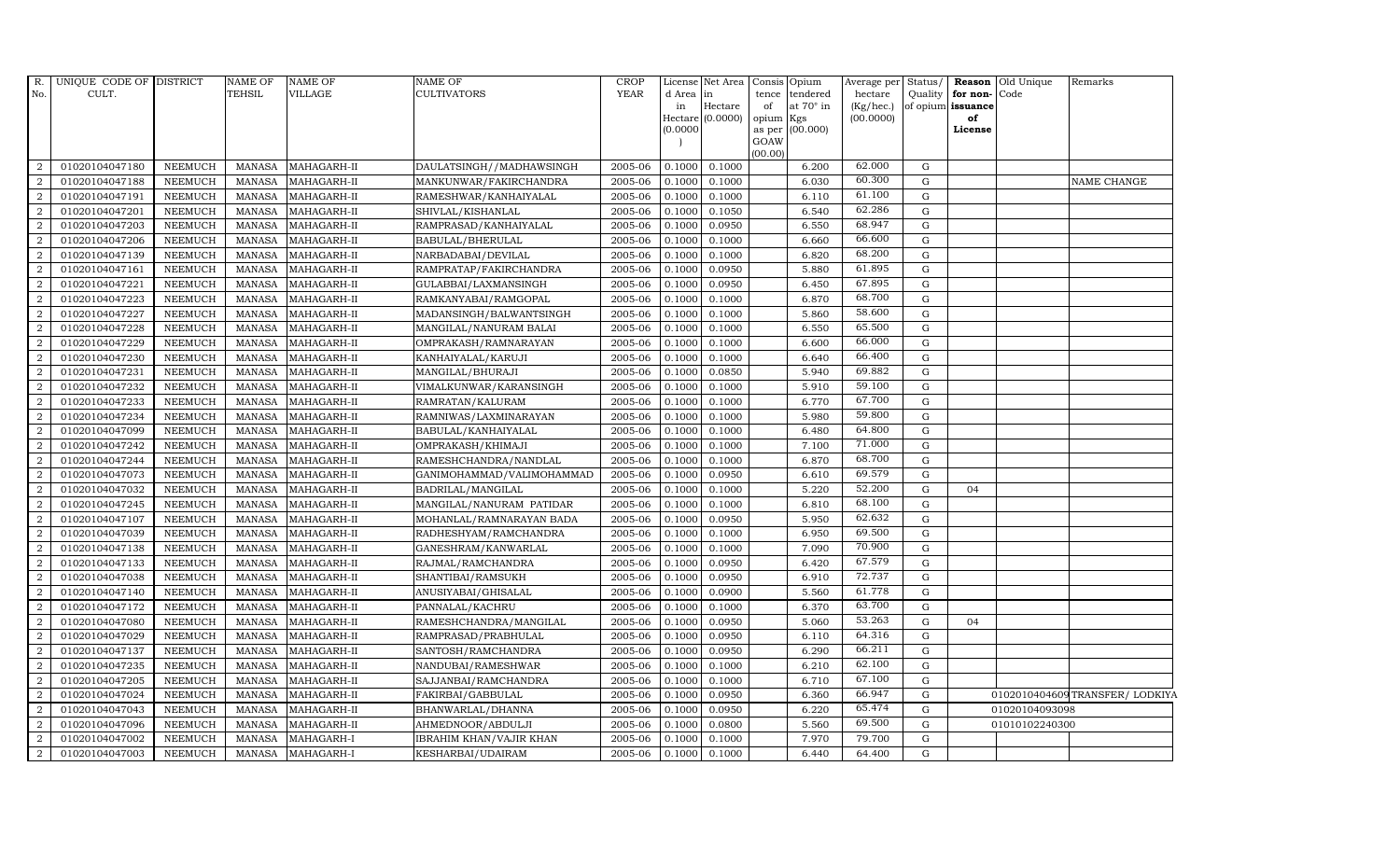| R.             | UNIQUE CODE OF DISTRICT |                | <b>NAME OF</b> | <b>NAME OF</b> | <b>NAME OF</b>             | CROP        |            | License Net Area | Consis         | Opium            | Average per | Status/      |                   | <b>Reason</b> Old Unique | Remarks                  |
|----------------|-------------------------|----------------|----------------|----------------|----------------------------|-------------|------------|------------------|----------------|------------------|-------------|--------------|-------------------|--------------------------|--------------------------|
| No.            | CULT.                   |                | <b>TEHSIL</b>  | <b>VILLAGE</b> | <b>CULTIVATORS</b>         | <b>YEAR</b> | d Area  in |                  | tence          | tendered         | hectare     | Quality      | for non-Code      |                          |                          |
|                |                         |                |                |                |                            |             | in         | Hectare          | of             | at $70^\circ$ in | (Kg/hec.)   |              | of opium issuance |                          |                          |
|                |                         |                |                |                |                            |             | 0.0000     | Hectare (0.0000) | opium          | Kgs<br>(00.000)  | (00.0000)   |              | of<br>License     |                          |                          |
|                |                         |                |                |                |                            |             |            |                  | as per<br>GOAW |                  |             |              |                   |                          |                          |
|                |                         |                |                |                |                            |             |            |                  | (00.00)        |                  |             |              |                   |                          |                          |
| $\overline{2}$ | 01020104047004          | <b>NEEMUCH</b> | <b>MANASA</b>  | MAHAGARH-I     | SHAMBHULAL/MANGILAL        | 2005-06     | 0.1000     | 0.1000           |                | 6.700            | 67.000      | G            |                   |                          |                          |
| $\overline{2}$ | 01020104047009          | <b>NEEMUCH</b> | <b>MANASA</b>  | MAHAGARH-I     | RAMPRASAD/RAMLAL           | 2005-06     | 0.1000     | 0.1000           |                | 6.390            | 63.900      | G            |                   |                          |                          |
| 2              | 01020104047010          | <b>NEEMUCH</b> | <b>MANASA</b>  | MAHAGARH-I     | GODAVRIBAI/SHIVLAL         | 2005-06     | 0.1000     | 0.0950           |                | 4.940            | 52.000      | $\mathbf{I}$ | 02                |                          | <b>ISSUED ON 2009-10</b> |
| $\overline{2}$ | 01020104047012          | <b>NEEMUCH</b> | <b>MANASA</b>  | MAHAGARH-I     | MOHANLAL/HAMERA            | 2005-06     | 0.1000     | 0.0950           |                | 6.010            | 63.263      | G            |                   |                          |                          |
| $\overline{2}$ | 01020104047013          | <b>NEEMUCH</b> | <b>MANASA</b>  | MAHAGARH-I     | GOVERDHANSINGH/CHENRAM     | 2005-06     | 0.1000     | 0.1000           |                | 6.470            | 64.700      | G            |                   |                          |                          |
| $\overline{a}$ | 01020104047018          | <b>NEEMUCH</b> | <b>MANASA</b>  | MAHAGARH-I     | KANHAIYALAL/MANGILAL       | 2005-06     | 0.1000     | 0.0950           |                | 5.980            | 62.947      | G            |                   |                          |                          |
| $\overline{a}$ | 01020104047020          | <b>NEEMUCH</b> | <b>MANASA</b>  | MAHAGARH-I     | NANDLAL/DHANRAJ            | 2005-06     | 0.1000     |                  |                |                  |             | $\mathbf F$  |                   |                          |                          |
| 2              | 01020104047023          | <b>NEEMUCH</b> | <b>MANASA</b>  | MAHAGARH-I     | PARASMAL/RAJMAL            | 2005-06     | 0.1000     | 0.1000           |                | 6.840            | 68.400      | G            |                   |                          | NAME CHANGE              |
| $\overline{2}$ | 01020104047025          | <b>NEEMUCH</b> | <b>MANASA</b>  | MAHAGARH-I     | KALURAM/SALAGRAM           | 2005-06     | 0.1000     | 0.1000           |                | 6.670            | 66.700      | G            |                   |                          |                          |
| $\overline{2}$ | 01020104047026          | <b>NEEMUCH</b> | <b>MANASA</b>  | MAHAGARH-I     | JARILAL/BHUWANIRAM         | 2005-06     | 0.1000     | 0.1000           |                | 5.860            | 58.600      | ${\rm G}$    |                   |                          |                          |
| $\overline{a}$ | 01020104047028          | <b>NEEMUCH</b> | <b>MANASA</b>  | MAHAGARH-I     | RAMLAL/GOPAL               | 2005-06     | 0.1000     | 0.1000           |                | 5.970            | 59.700      | G            |                   |                          |                          |
| $\overline{a}$ | 01020104047033          | <b>NEEMUCH</b> | <b>MANASA</b>  | MAHAGARH-I     | <b>BADRILAL/NATHU TELI</b> | 2005-06     | 0.1000     | 0.0950           | 65.11          | 5.062            | 53.284      | $\mathbf{I}$ | 02                |                          | <b>ISSUED ON 2009-10</b> |
| $\overline{2}$ | 01020104047034          | <b>NEEMUCH</b> | <b>MANASA</b>  | MAHAGARH-I     | JANAKILAL/RAMNIWAS         | 2005-06     | 0.1000     | 0.1000           |                | 6.350            | 63.500      | G            |                   |                          |                          |
| $\overline{2}$ | 01020104047037          | <b>NEEMUCH</b> | <b>MANASA</b>  | MAHAGARH-I     | MANGIBAI/RAMNARAYAN        | 2005-06     | 0.1000     | 0.1000           |                | 6.100            | 61.000      | G            |                   |                          |                          |
| $\overline{2}$ | 01020104047041          | NEEMUCH        | <b>MANASA</b>  | MAHAGARH-I     | DAMARLAL/BHUWANI           | 2005-06     | 0.1000     | 0.1000           |                | 6.760            | 67.600      | G            |                   |                          |                          |
| 2              | 01020104047042          | <b>NEEMUCH</b> | <b>MANASA</b>  | MAHAGARH-I     | BHANWARLAL/RATANLAL        | 2005-06     | 0.1000     | 0.0950           |                | 6.420            | 67.579      | G            |                   |                          |                          |
| 2              | 01020104047044          | <b>NEEMUCH</b> | <b>MANASA</b>  | MAHAGARH-I     | NARAMDABAI/GULABCHANDRA    | 2005-06     | 0.1000     | 0.1000           |                | 6.110            | 61.100      | G            | 09                |                          |                          |
| $\overline{a}$ | 01020104047045          | <b>NEEMUCH</b> | <b>MANASA</b>  | MAHAGARH-I     | BHUWANISINGH/CHENSINGH     | 2005-06     | 0.1000     | 0.1000           |                | 4.830            | 48.300      | G            | 04                |                          | <b>ISSUED ON 2016-17</b> |
| $\overline{2}$ | 01020104047046          | <b>NEEMUCH</b> | <b>MANASA</b>  | MAHAGARH-I     | SHIVNARAYAN/PRABHULAL      | 2005-06     | 0.1000     | 0.0900           |                | 6.130            | 68.111      | G            |                   |                          |                          |
| $\overline{2}$ | 01020104047047          | NEEMUCH        | <b>MANASA</b>  | MAHAGARH-I     | ISHAKH MOHAMMAD/VAJIR KHAN | 2005-06     | 0.1000     | 0.0950           |                | 6.120            | 64.421      | ${\rm G}$    |                   |                          |                          |
| 2              | 01020104047049          | <b>NEEMUCH</b> | <b>MANASA</b>  | MAHAGARH-I     | BHUWANISHANKAR/BHERUBAKSH  | 2005-06     | 0.1000     | 0.1000           |                | 5.970            | 59.700      | G            |                   |                          |                          |
| 2              | 01020104047058          | <b>NEEMUCH</b> | <b>MANASA</b>  | MAHAGARH-I     | RATANLAL/BHUWANIRAM        | 2005-06     | 0.1000     | 0.1000           |                | 5.610            | 56.100      | G            | 05                |                          | <b>ISSUED ON 2009-10</b> |
| $\overline{2}$ | 01020104047059          | <b>NEEMUCH</b> | <b>MANASA</b>  | MAHAGARH-I     | FAKIRCHANDRA/NANURAM       | 2005-06     | 0.1000     | 0.1000           |                | 5.290            | 52.900      | G            | 04                |                          | <b>ISSUED ON 2016-17</b> |
| 2              | 01020104047060          | <b>NEEMUCH</b> | <b>MANASA</b>  | MAHAGARH-I     | JAGDISHCHANDRA/GOPAL       | 2005-06     | 0.1000     | 0.1000           |                | 5.840            | 58.400      | G            |                   |                          |                          |
| $\overline{2}$ | 01020104047062          | <b>NEEMUCH</b> | <b>MANASA</b>  | MAHAGARH-I     | DINESHKUMAR/RAMESHWAR      | 2005-06     | 0.1000     | 0.0950           |                | 6.370            | 67.053      | G            |                   |                          |                          |
| 2              | 01020104047063          | <b>NEEMUCH</b> | <b>MANASA</b>  | MAHAGARH-I     | SHARIF KHAN/NANHE KHAN     | 2005-06     | 0.1000     | 0.0950           |                | 6.200            | 65.263      | G            |                   |                          |                          |
| 2              | 01020104047064          | <b>NEEMUCH</b> | <b>MANASA</b>  | MAHAGARH-I     | BHANWARLAL/BHUWANISHANKAR  | 2005-06     | 0.1000     | 0.1000           |                | 5.940            | 59.400      | G            |                   |                          |                          |
| $\overline{a}$ | 01020104047067          | <b>NEEMUCH</b> | <b>MANASA</b>  | MAHAGARH-I     | GOVERDHANSINGH/PRATAPSINGH | 2005-06     | 0.1000     | 0.1000           |                | 5.760            | 57.600      | G            | 05                |                          | <b>ISSUED ON 2009-10</b> |
| 2              | 01020104047070          | <b>NEEMUCH</b> | <b>MANASA</b>  | MAHAGARH-I     | GOPALSINGH/BHUWANISHINGH   | 2005-06     | 0.1000     | 0.1000           |                | 6.480            | 64.800      | G            |                   |                          |                          |
| $\overline{2}$ | 01020104047071          | <b>NEEMUCH</b> | <b>MANASA</b>  | MAHAGARH-I     | AHMADNOOR/MOHAMMAD         | 2005-06     | 0.1000     | 0.0950           |                | 6.350            | 66.842      | G            |                   |                          |                          |
| $\overline{a}$ | 01020104047075          | <b>NEEMUCH</b> | <b>MANASA</b>  | MAHAGARH-I     | ABDUL KARIM/VAJIR MOHAMMAD | 2005-06     | 0.1000     | 0.0900           |                | 6.220            | 69.111      | G            |                   |                          |                          |
| $\overline{2}$ | 01020104047076          | <b>NEEMUCH</b> | <b>MANASA</b>  | MAHAGARH-I     | KALLUKHAN/NANHEKHAN        | 2005-06     | 0.1000     | 0.0950           |                | 5.290            | 55.684      | $\mathbf G$  | 04                |                          | <b>ISSUED ON 2009-10</b> |
| $\overline{a}$ | 01020104047078          | <b>NEEMUCH</b> | <b>MANASA</b>  | MAHAGARH-I     | OMPRAKASH/CHAMPALAL        | 2005-06     | 0.1000     | 0.1000           |                | 6.600            | 66.000      | $\mathbf G$  |                   |                          |                          |
| 2              | 01020104047083          | <b>NEEMUCH</b> | <b>MANASA</b>  | MAHAGARH-I     | SHIVRAJSINGH/RATANSINGH    | 2005-06     | 0.1000     | 0.1000           |                | 4.062            | 40.620      | $\mathbf{I}$ | 02                |                          | <b>ISSUED ON 2009-10</b> |
| 2              | 01020104047085          | <b>NEEMUCH</b> | <b>MANASA</b>  | MAHAGARH-I     | GHANSHYAM/CHAMPALAL        | 2005-06     | 0.1000     | 0.1000           |                | 6.530            | 65.300      | G            |                   |                          |                          |
| $\overline{a}$ | 01020104047087          | <b>NEEMUCH</b> | <b>MANASA</b>  | MAHAGARH-I     | RAMESHWAR/BHERULAL         | 2005-06     | 0.1000     | 0.1000           |                | 6.480            | 64.800      | G            |                   |                          |                          |
| 2              | 01020104047089          | <b>NEEMUCH</b> | <b>MANASA</b>  | MAHAGARH-I     | PRAKASHCHANDRA/UDAJI       | 2005-06     | 0.1000     | 0.0900           |                | 6.440            | 71.556      | G            |                   |                          |                          |
| $\overline{a}$ | 01020104047090          | <b>NEEMUCH</b> | <b>MANASA</b>  | MAHAGARH-I     | MUNNALAL/RATANLAL          | 2005-06     | 0.1000     | 0.0950           |                | 5.890            | 62.000      | $\mathbf G$  |                   |                          |                          |
| $\overline{2}$ | 01020104047092          | <b>NEEMUCH</b> | <b>MANASA</b>  | MAHAGARH-I     | MOHANLAL/HEERALAL          | 2005-06     | 0.1000     | 0.1000           |                | 6.860            | 68.600      | G            |                   |                          |                          |
| 2              | 01020104047095          | <b>NEEMUCH</b> | <b>MANASA</b>  | MAHAGARH-I     | BALARAM/RAMNIWAS           | 2005-06     | 0.1000     | 0.1000           |                | 6.370            | 63.700      | G            |                   |                          |                          |
| $\overline{a}$ | 01020104047100          | <b>NEEMUCH</b> | MANASA         | MAHAGARH-I     | BANSHILAL/KANWARLAL        | 2005-06     | 0.1000     | 0.0950           |                | 5.368            | 56.505      | $\mathbf{I}$ | 02                |                          | <b>ISSUED ON 2009-10</b> |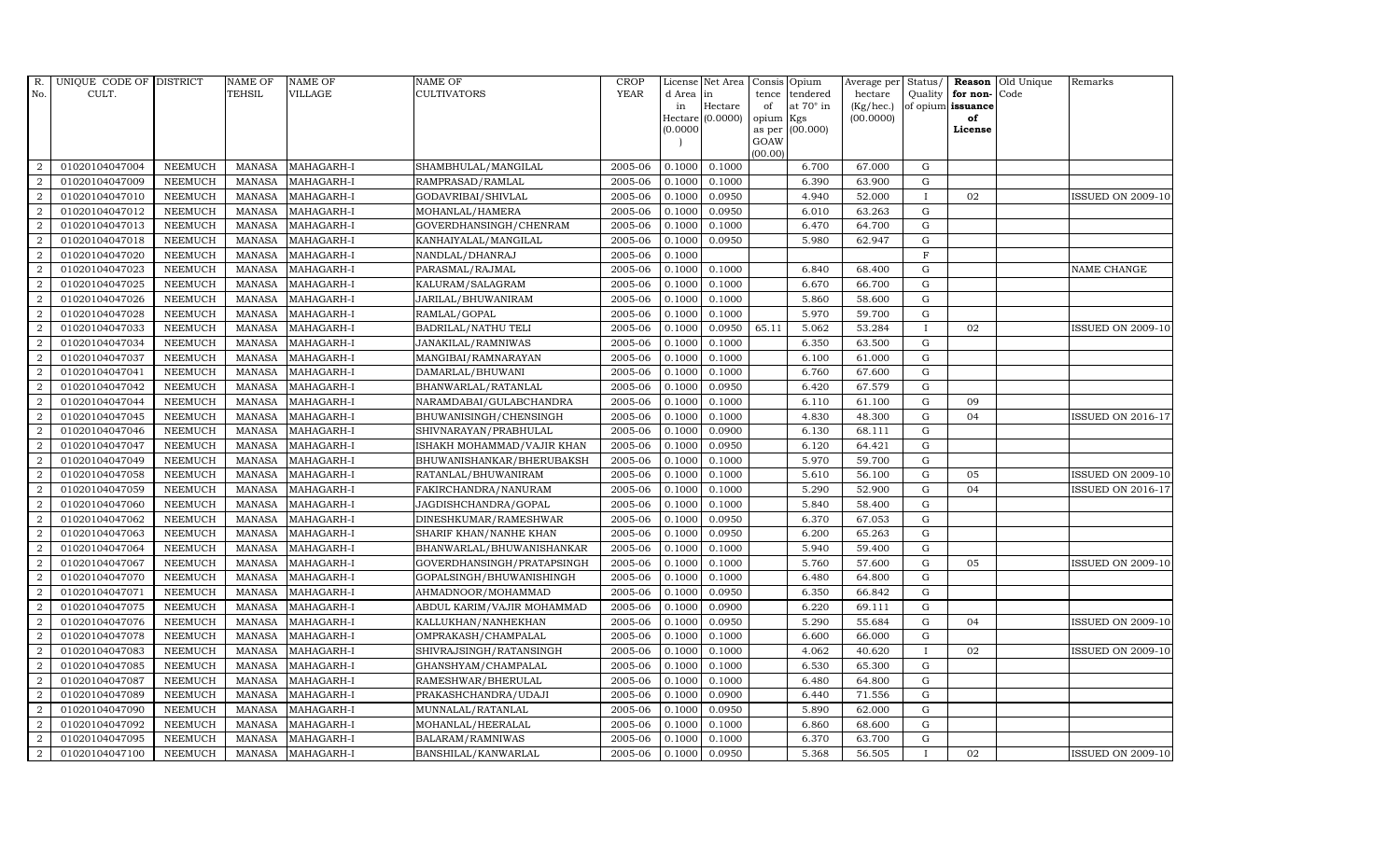| R.               | UNIQUE CODE OF DISTRICT |                | <b>NAME OF</b> | <b>NAME OF</b> | NAME OF                     | CROP        |           | License Net Area            | Consis          | Opium                   | Average per            | Status/     |                         | Reason Old Unique | Remarks                  |
|------------------|-------------------------|----------------|----------------|----------------|-----------------------------|-------------|-----------|-----------------------------|-----------------|-------------------------|------------------------|-------------|-------------------------|-------------------|--------------------------|
| No.              | CULT.                   |                | <b>TEHSIL</b>  | <b>VILLAGE</b> | CULTIVATORS                 | <b>YEAR</b> | d Area in |                             | tence           | tendered                | hectare                | Quality     | for non-                | Code              |                          |
|                  |                         |                |                |                |                             |             | in        | Hectare<br>Hectare (0.0000) | of              | at $70^\circ$ in<br>Kgs | (Kg/hec.)<br>(00.0000) |             | of opium issuance<br>of |                   |                          |
|                  |                         |                |                |                |                             |             | (0.0000)  |                             | opium<br>as per | (00.000)                |                        |             | License                 |                   |                          |
|                  |                         |                |                |                |                             |             |           |                             | GOAW            |                         |                        |             |                         |                   |                          |
|                  |                         |                |                |                |                             |             |           |                             | (00.00)         |                         |                        |             |                         |                   |                          |
| 2                | 01020104047102          | <b>NEEMUCH</b> | <b>MANASA</b>  | MAHAGARH-I     | SATYANARAYAN/KANHAIYALAL    | 2005-06     | 0.1000    | 0.1000                      |                 | 6.790                   | 67.900                 | G           |                         |                   |                          |
| $\overline{2}$   | 01020104047103          | <b>NEEMUCH</b> | <b>MANASA</b>  | MAHAGARH-I     | RAMESHCHANDRA/BADRILAL      | 2005-06     | 0.1000    | 0.0950                      |                 | 6.130                   | 64.526                 | G           |                         |                   |                          |
| 2                | 01020104047108          | <b>NEEMUCH</b> | <b>MANASA</b>  | MAHAGARH-I     | RAJMAL/LAXMINARAYAN         | 2005-06     | 0.1000    | 0.0950                      |                 | 6.130                   | 64.526                 | G           |                         |                   |                          |
| $\overline{2}$   | 01020104047110          | <b>NEEMUCH</b> | <b>MANASA</b>  | MAHAGARH-I     | SURESHCHANDRA/RAMPRATAP     | 2005-06     | 0.1000    | 0.1000                      |                 | 6.190                   | 61.900                 | G           |                         |                   |                          |
| 2                | 01020104047113          | <b>NEEMUCH</b> | <b>MANASA</b>  | MAHAGARH-I     | GHISALAL/KANHAIYALAL        | 2005-06     | 0.1000    | 0.1000                      |                 | 7.140                   | 71.400                 | G           |                         |                   |                          |
| 2                | 01020104047208          | <b>NEEMUCH</b> | <b>MANASA</b>  | MAHAGARH-I     | KHUSHALSINGH/KARANSINGH     | 2005-06     | 0.1000    | 0.0950                      |                 | 5.300                   | 55.789                 | G           | 04                      |                   | ISSUED ON 2009-10        |
| 2                | 01020104047210          | <b>NEEMUCH</b> | <b>MANASA</b>  | MAHAGARH-I     | BHANWARLAL/NARAYAN          | 2005-06     | 0.1000    | 0.1000                      |                 | 6.220                   | 62.200                 | G           |                         |                   |                          |
| 2                | 01020104047211          | <b>NEEMUCH</b> | <b>MANASA</b>  | MAHAGARH-I     | BHAGWATIBAI/KANHAIYALAL     | 2005-06     | 0.1000    | 0.0950                      |                 | 6.060                   | 63.789                 | G           |                         |                   |                          |
| $\overline{2}$   | 01020104047213          | <b>NEEMUCH</b> | <b>MANASA</b>  | MAHAGARH-I     | SHAMBHUSINGH/DHANSINGH      | 2005-06     | 0.1000    | 0.1000                      |                 | 5.880                   | 58.800                 | G           |                         |                   |                          |
| $\overline{2}$   | 01020104047214          | <b>NEEMUCH</b> | <b>MANASA</b>  | MAHAGARH-I     | DEVILAL/BHERULAL            | 2005-06     | 0.1000    | 0.1000                      |                 | 6.040                   | 60.400                 | G           |                         |                   |                          |
| 2                | 01020104047001          | <b>NEEMUCH</b> | <b>MANASA</b>  | MAHAGARH-I     | KANWARLAL/BHUWANIRAM        | 2005-06     | 0.1000    | 0.0950                      |                 | 6.600                   | 69.474                 | G           |                         |                   |                          |
| $\boldsymbol{2}$ | 01020104047106          | <b>NEEMUCH</b> | <b>MANASA</b>  | MAHAGARH-I     | PRAHALADSINGH/MANGUSINGH    | 2005-06     | 0.1000    | 0.1000                      |                 | 6.030                   | 60.300                 | G           |                         |                   |                          |
| 2                | 01020104047119          | <b>NEEMUCH</b> | <b>MANASA</b>  | MAHAGARH-I     | BALARAM/ONKARLAL            | 2005-06     | 0.1000    | 0.1000                      |                 | 6.730                   | 67.300                 | G           |                         |                   |                          |
| 2                | 01020104047147          | <b>NEEMUCH</b> | <b>MANASA</b>  | MAHAGARH-I     | SUSHILABAI/RAMNIWAS         | 2005-06     | 0.1000    | 0.0950                      |                 | 6.260                   | 65.895                 | $\mathbf G$ |                         |                   |                          |
| $\boldsymbol{2}$ | 01020104047005          | <b>NEEMUCH</b> | <b>MANASA</b>  | MAHAGARH-I     | BHAGIRATH/DHANRAJ           | 2005-06     | 0.1000    | 0.0950                      |                 | 6.190                   | 65.158                 | G           |                         |                   |                          |
| 2                | 01020104047215          | <b>NEEMUCH</b> | <b>MANASA</b>  | MAHAGARH-I     | DHANSINGH/GOKULSINGH        | 2005-06     | 0.1000    | 0.1000                      |                 | 6.340                   | 63.400                 | G           |                         |                   |                          |
| 2                | 01020104047082          | <b>NEEMUCH</b> | <b>MANASA</b>  | MAHAGARH-I     | KANHAIYALAL/KACHRU          | 2005-06     | 0.1000    | 0.1050                      |                 | 6.490                   | 61.810                 | G           |                         |                   |                          |
| 3                | 01020104083018          | <b>NEEMUCH</b> | <b>MANASA</b>  | LUMDI          | BHAGWANLAL/RAMKISHAN        | 2005-06     | 0.1000    | 0.1000                      |                 | 5.730                   | 57.300                 | G           | 05                      |                   | <b>ISSUED ON 2009-10</b> |
| 3                | 01020104083038          | <b>NEEMUCH</b> | <b>MANASA</b>  | LUMDI          | AMRATLAL/MANGILAL           | 2005-06     | 0.1000    | 0.0950                      |                 | 5.780                   | 60.842                 | G           |                         |                   |                          |
| $\mathcal{E}$    | 01020104083017          | <b>NEEMUCH</b> | <b>MANASA</b>  | LUMDI          | DEVILAL/RAMA CHARAN         | 2005-06     | 0.1000    | 0.1000                      |                 | 6.510                   | 65.100                 | G           |                         |                   |                          |
| 3                | 01020104083022          | <b>NEEMUCH</b> | <b>MANASA</b>  | LUMDI          | RODILAL/KESHURAM            | 2005-06     | 0.1000    | 0.1000                      |                 | 6.380                   | 63.800                 | G           |                         |                   |                          |
| 3                | 01020104083004          | <b>NEEMUCH</b> | <b>MANASA</b>  | LUMDI          | KOMAL DAS/KACHARU DAS       | 2005-06     | 0.1000    | 0.0950                      |                 | 5.700                   | 60.000                 | G           | 05                      |                   | <b>ISSUED ON 2009-10</b> |
| 3                | 01020104083049          | <b>NEEMUCH</b> | <b>MANASA</b>  | LUMDI          | SURESH KUMAR/DUWARKADAS     | 2005-06     | 0.1000    | 0.0950                      |                 | 5.730                   | 60.316                 | G           | 05                      |                   | <b>ISSUED ON 2009-10</b> |
| 3                | 01020104083011          | <b>NEEMUCH</b> | <b>MANASA</b>  | LUMDI          | KARULAL/HARLAL              | 2005-06     | 0.1000    | 0.1000                      |                 | 5.980                   | 59.800                 | G           |                         |                   |                          |
| 3                | 01020104083026          | <b>NEEMUCH</b> | <b>MANASA</b>  | LUMDI          | DURGA BAI/RAMCHANDRA        | 2005-06     | 0.1000    | 0.0950                      |                 | 6.420                   | 67.579                 | G           |                         |                   |                          |
| 3                | 01020104083002          | <b>NEEMUCH</b> | <b>MANASA</b>  | LUMDI          | KAVARLAL/GOBAR JI           | 2005-06     | 0.1000    | 0.0950                      |                 | 5.810                   | 61.158                 | G           |                         |                   |                          |
| 3                | 01020104083023          | <b>NEEMUCH</b> | <b>MANASA</b>  | LUMDI          | MOHAN BAI/BHAWARLAL         | 2005-06     | 0.1000    | 0.0950                      |                 | 5.500                   | 57.895                 | G           |                         |                   |                          |
| $\mathbf{3}$     | 01020104083032          | <b>NEEMUCH</b> | <b>MANASA</b>  | LUMDI          | KAVERI BAI/DHANNA           | 2005-06     | 0.1000    | 0.1000                      |                 | 5.450                   | 54.500                 | G           | 04                      |                   |                          |
| 3                | 01020104083029          | <b>NEEMUCH</b> | <b>MANASA</b>  | LUMDI          | <b>BAGDI BAI/JAGANNATH</b>  | 2005-06     | 0.1000    | 0.1000                      |                 | 5.440                   | 54.400                 | $\mathbf G$ | 04                      |                   | <b>ISSUED ON 2016-17</b> |
| $\overline{2}$   | 01020104046001          | <b>NEEMUCH</b> | <b>MANASA</b>  | LODKIYA        | HARDARIBAI/SALAGRAM         | 2005-06     | 0.1000    | 0.1000                      |                 | 6.080                   | 60.800                 | G           |                         |                   |                          |
| $\overline{2}$   | 01020104046002          | <b>NEEMUCH</b> | <b>MANASA</b>  | LODKIYA        | MANGILAL/FAKIRCHANDRA CHOTA | 2005-06     | 0.1000    | 0.0950                      |                 | 5.930                   | 62.421                 | G           |                         |                   |                          |
| 2                | 01020104046006          | <b>NEEMUCH</b> | <b>MANASA</b>  | LODKIYA        | MEGHRAJ/NANDLAL             | 2005-06     | 0.1000    | 0.0800                      |                 | 4.730                   | 59.125                 | G           |                         |                   |                          |
| $\overline{2}$   | 01020104046007          | <b>NEEMUCH</b> | <b>MANASA</b>  | <b>ODKIYA</b>  | GYARASIBAI/VARDA            | 2005-06     | 0.1000    | 0.0900                      |                 | 5.000                   | 55.556                 | G           | 04                      |                   | <b>ISSUED ON 2009-10</b> |
| 2                | 01020104046020          | <b>NEEMUCH</b> | <b>MANASA</b>  | LODKIYA        | VARDICHANDRA/NANDA          | 2005-06     | 0.1000    | 0.1000                      |                 | 6.330                   | 63.300                 | $\mathbf G$ |                         |                   |                          |
| 2                | 01020104046029          | <b>NEEMUCH</b> | <b>MANASA</b>  | LODKIYA        | RAMCHANDRA/SALAGRAM         | 2005-06     | 0.1000    | 0.0950                      |                 | 6.320                   | 66.526                 | $\mathbf G$ |                         |                   |                          |
| $\overline{2}$   | 01020104046035          | <b>NEEMUCH</b> | <b>MANASA</b>  | <b>ODKIYA</b>  | NANDA/BHERA LAD             | 2005-06     | 0.1000    | 0.0950                      |                 | 5.960                   | 62.737                 | G           |                         |                   |                          |
| 2                | 01020104046038          | <b>NEEMUCH</b> | <b>MANASA</b>  | LODKIYA        | DEVILAL/LAXMINARAYAN        | 2005-06     | 0.1000    | 0.0900                      |                 | 5.120                   | 56.889                 | G           | 05                      |                   | <b>ISSUED ON 2009-10</b> |
| $\overline{2}$   | 01020104046044          | <b>NEEMUCH</b> | <b>MANASA</b>  | <b>ODKIYA</b>  | BAGDIRAM/NANDLAL            | 2005-06     | 0.1000    | 0.0950                      |                 | 5.830                   | 61.368                 | G           |                         |                   |                          |
| 2                | 01020104046045          | <b>NEEMUCH</b> | <b>MANASA</b>  | LODKIYA        | RAMLAL/RAMCHANDRA           | 2005-06     | 0.1000    | 0.1000                      |                 | 5.170                   | 51.700                 | G           | 04                      |                   |                          |
| 2                | 01020104046048          | <b>NEEMUCH</b> | <b>MANASA</b>  | LODKIYA        | NALINIRANJAN/SHYAMSUNDER    | 2005-06     | 0.1000    | 0.0950                      |                 | 5.850                   | 61.579                 | $\mathbf G$ |                         |                   |                          |
| $\overline{2}$   | 01020104046049          | <b>NEEMUCH</b> | MANASA         | <b>LODKIYA</b> | MADANLAL/BHANWARLAL         | 2005-06     | 0.1000    | 0.1000                      |                 | 6.730                   | 67.300                 | G           |                         |                   |                          |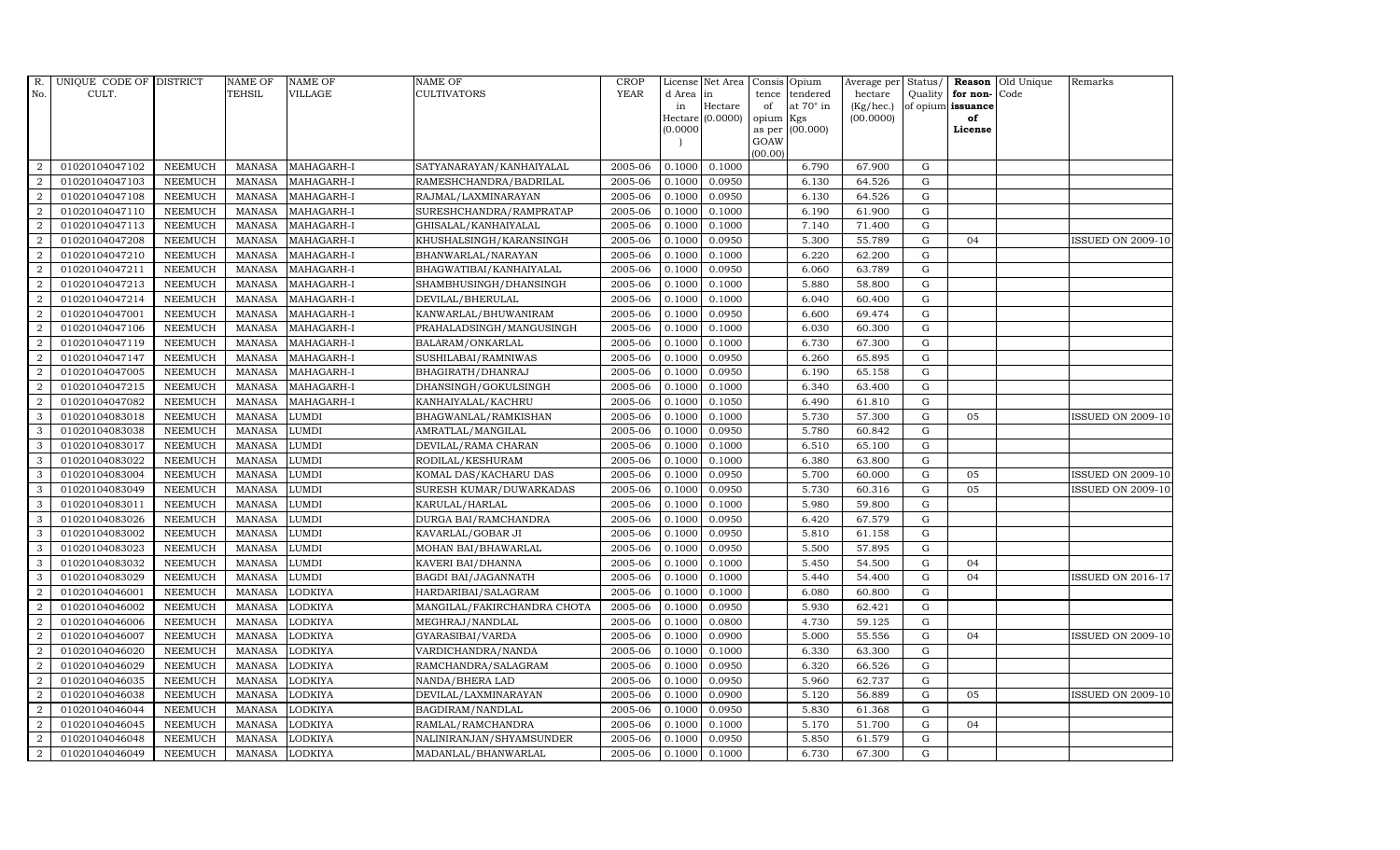| $\overline{R}$ . | UNIQUE CODE OF DISTRICT |                | <b>NAME OF</b> | NAME OF         | <b>NAME OF</b>              | <b>CROP</b> |          | License Net Area Consis Opium |           |                   | Average per Status/ |             |                   | Reason Old Unique | Remarks                        |  |
|------------------|-------------------------|----------------|----------------|-----------------|-----------------------------|-------------|----------|-------------------------------|-----------|-------------------|---------------------|-------------|-------------------|-------------------|--------------------------------|--|
| No.              | CULT.                   |                | <b>TEHSIL</b>  | VILLAGE         | <b>CULTIVATORS</b>          | <b>YEAR</b> | d Area   | in                            | tence     | tendered          | hectare             | Quality     | for non-Code      |                   |                                |  |
|                  |                         |                |                |                 |                             |             | in       | Hectare                       | of        | at 70° in         | (Kg/hec.)           |             | of opium issuance |                   |                                |  |
|                  |                         |                |                |                 |                             |             | (0.0000) | Hectare (0.0000)              | opium Kgs | as per $(00.000)$ | (00.0000)           |             | of<br>License     |                   |                                |  |
|                  |                         |                |                |                 |                             |             |          |                               | GOAW      |                   |                     |             |                   |                   |                                |  |
|                  |                         |                |                |                 |                             |             |          |                               | (00.00)   |                   |                     |             |                   |                   |                                |  |
| 2                | 01020104046052          | NEEMUCH        | MANASA         | LODKIYA         | BAGDIRAM/MANSINGH           | 2005-06     | 0.1000   | 0.0950                        |           | 5.640             | 59.368              | G           |                   |                   |                                |  |
| 2                | 01020104046053          | <b>NEEMUCH</b> | MANASA         | LODKIYA         | MADANLAL/NANDLAL            | 2005-06     | 0.1000   | 0.1000                        |           | 6.130             | 61.300              | G           |                   |                   |                                |  |
| $\overline{2}$   | 01020104046056          | <b>NEEMUCH</b> | <b>MANASA</b>  | LODKIYA         | CHAGANLAL/HEERALAL          | 2005-06     | 0.1000   | 0.1000                        |           | 6.060             | 60.600              | G           |                   |                   |                                |  |
| $\overline{2}$   | 01020104046058          | NEEMUCH        | <b>MANASA</b>  | LODKIYA         | HULASMAL/HEERALAL           | 2005-06     | 0.1000   | 0.0900                        |           | 5.990             | 66.556              | G           |                   |                   |                                |  |
| 2                | 01020104046060          | <b>NEEMUCH</b> | <b>MANASA</b>  | <b>LODKIYA</b>  | TULSIRAM/BAPULAL            | 2005-06     | 0.1000   | 0.0950                        |           | 5.290             | 55.684              | G           | 04                |                   |                                |  |
| 2                | 01020104046063          | <b>NEEMUCH</b> | <b>MANASA</b>  | LODKIYA         | KAILASHCHANDRA/FAKIRCHANDRA | 2005-06     | 0.1000   | 0.0950                        |           | 6.180             | 65.053              | G           |                   |                   |                                |  |
| 2                | 01020104046064          | NEEMUCH        | <b>MANASA</b>  | LODKIYA         | VISHNULAL/BHANWARLAL        | 2005-06     | 0.1000   | 0.1000                        |           | 5.950             | 59.500              | G           |                   |                   |                                |  |
| 2                | 01020104046067          | <b>NEEMUCH</b> | <b>MANASA</b>  | LODKIYA         | RATANLAL/BAGDIRAM           | 2005-06     | 0.1000   | 0.0900                        |           | 5.570             | 61.889              | G           |                   |                   |                                |  |
| $\overline{2}$   | 01020104046068          | <b>NEEMUCH</b> | <b>MANASA</b>  | LODKIYA         | KARULAL/BHERULAL            | 2005-06     | 0.1000   | 0.1000                        |           | 6.350             | 63.500              | G           |                   |                   |                                |  |
| $\overline{a}$   | 01020104046075          | NEEMUCH        | <b>MANASA</b>  | LODKIYA         | BHAGWANTIBAI/NANURAM        | 2005-06     | 0.1000   | 0.0950                        |           | 4.740             | 49.895              | G           | 04                |                   |                                |  |
| 2                | 01020104046077          | NEEMUCH        | <b>MANASA</b>  | LODKIYA         | BANSHILAL/KESHURAM          | 2005-06     | 0.1000   | 0.1050                        |           | 6.300             | 60.000              | G           |                   |                   |                                |  |
| $\overline{2}$   | 01020104046078          | <b>NEEMUCH</b> | <b>MANASA</b>  | LODKIYA         | BHAGWANLAL/BAPULAL          | 2005-06     | 0.1000   | 0.0900                        |           | 5.230             | 58.111              | ${\rm G}$   |                   |                   |                                |  |
| $\overline{2}$   | 01020104046079          | NEEMUCH        | <b>MANASA</b>  | LODKIYA         | SHYAMSUNDER/BHIMSEN         | 2005-06     | 0.1000   | 0.1000                        |           | 5.470             | 54.700              | G           | 04                |                   |                                |  |
| 2                | 01020104046086          | <b>NEEMUCH</b> | <b>MANASA</b>  | LODKIYA         | KISHANLAL/BHERA             | 2005-06     | 0.1000   | 0.0900                        |           | 5.080             | 56.444              | G           | 05                |                   | <b>ISSUED ON 2009-10</b>       |  |
| $\overline{a}$   | 01020104046087          | <b>NEEMUCH</b> | <b>MANASA</b>  | LODKIYA         | KASTURIBAI/MOHANLAL         | 2005-06     | 0.1000   | 0.0950                        |           | 6.120             | 64.421              | G           |                   |                   | NAME CHANGE                    |  |
| $\overline{2}$   | 01020104046093          | NEEMUCH        | <b>MANASA</b>  | LODKIYA         | RADHESHYAM/NATHULAL         | 2005-06     | 0.1000   | 0.1000                        |           | 6.200             | 62.000              | G           |                   |                   |                                |  |
| 2                | 01020104046015          | <b>NEEMUCH</b> | <b>MANASA</b>  | LODKIYA         | MATHURALAL/BHERA            | 2005-06     | 0.1000   | 0.1000                        |           | 5.240             | 52.400              | G           | 04                |                   |                                |  |
| $\overline{2}$   | 01020104046036          | NEEMUCH        | <b>MANASA</b>  | LODKIYA         | LAXMINARAYAN/NANURAM        | 2005-06     | 0.1000   | 0.0950                        |           | 6.520             | 68.632              | G           |                   |                   |                                |  |
| $\overline{2}$   | 01020104046095          | <b>NEEMUCH</b> | <b>MANASA</b>  | LODKIYA         | CHATARBHUJ/KISHANLAL        | 2005-06     | 0.1000   | 0.1050                        |           | 7.490             | 71.333              | G           |                   |                   |                                |  |
| $\overline{2}$   | 01020104046028          | <b>NEEMUCH</b> | <b>MANASA</b>  | LODKIYA         | RUKMANIBAI/MANGILAL         | 2005-06     | 0.1000   | 0.0900                        |           | 5.590             | 62.111              | G           |                   |                   |                                |  |
| 2                | 01020104046090          | NEEMUCH        | <b>MANASA</b>  | LODKIYA         | SATYANARAYAN/RAMCHANDRA     | 2005-06     | 0.1000   | 0.1000                        |           | 6.100             | 61.000              | G           |                   |                   |                                |  |
| 2                | 01020104046025          | <b>NEEMUCH</b> | <b>MANASA</b>  | LODKIYA         | BAGDURAM/KASHIRAM           | 2005-06     | 0.1000   | 0.0900                        |           | 5.640             | 62.667              | G           |                   |                   | TRANSFER/ GANGNIA KHEDI        |  |
| 2                | 01020104046071          | <b>NEEMUCH</b> | <b>MANASA</b>  | LODKIYA         | RUKMANBAI/KACHRU            | 2005-06     | 0.1000   | 0.0900                        |           | 6.120             | 68.000              | G           |                   |                   |                                |  |
| $\overline{2}$   | 01020104046100          | <b>NEEMUCH</b> | <b>MANASA</b>  | LODKIYA         | BHANWARLAL/KISHANLAL        | 2005-06     | 0.1000   | 0.0950                        |           | 5.970             | 62.842              | G           |                   |                   |                                |  |
| $\overline{2}$   | 01020104046074          | <b>NEEMUCH</b> | <b>MANASA</b>  | LODKIYA         | RUGHNATH/BHERULAL           | 2005-06     | 0.1000   | 0.1000                        |           | 5.080             | 50.800              | $\mathbf G$ | 04                |                   |                                |  |
| 2                | 01020104046057          | NEEMUCH        | <b>MANASA</b>  | LODKIYA         | TULSIRAM/SURAJMAL           | 2005-06     | 0.1000   | 0.0950                        |           | 5.630             | 59.263              | G           |                   |                   |                                |  |
| 2                | 01020104046043          | NEEMUCH        | <b>MANASA</b>  | <b>LODKIYA</b>  | JAGDISHCHANDRA/BHERULAL     | 2005-06     | 0.1000   | 0.0850                        |           | 5.220             | 61.412              | G           |                   |                   |                                |  |
| $\overline{2}$   | 01020104046033          | NEEMUCH        | <b>MANASA</b>  | LODKIYA         | DEVILAL/BHANWARLAL          | 2005-06     | 0.1000   | 0.1000                        |           | 5.720             | 57.200              | G           |                   |                   |                                |  |
| 2                | 01020104046046          | <b>NEEMUCH</b> | <b>MANASA</b>  | LODKIYA         | BHAGATRAM/RAMCHANDRA        | 2005-06     | 0.1000   | 0.1000                        |           | 5.310             | 53.100              | $\mathbf G$ | 04                |                   |                                |  |
| $\overline{2}$   | 01020104046101          | <b>NEEMUCH</b> | <b>MANASA</b>  | LODKIYA         | SOHNIBAI/PREMCHANDRA        | 2005-06     | 0.1000   | 0.1000                        |           | 5.520             | 55.200              | G           | 04                |                   |                                |  |
| $\overline{2}$   | 01020104046010          | <b>NEEMUCH</b> | <b>MANASA</b>  | LODKIYA         | RAMNARAYAN/DALLA            | 2005-06     | 0.1000   | 0.1000                        |           | 5.690             | 56.900              | G           |                   |                   |                                |  |
| 2                | 01020104046084          | <b>NEEMUCH</b> | <b>MANASA</b>  | LODKIYA         | KARULAL/MANGILAL BALAI      | 2005-06     | 0.1000   | 0.0950                        |           | 5.600             | 58.947              | G           |                   |                   |                                |  |
| 2                | 01020104046092          | <b>NEEMUCH</b> | <b>MANASA</b>  | LODKIYA         | SATYANARAYAN/PYARCHANDRA    | 2005-06     | 0.1000   | 0.0950                        |           | 5.720             | 60.211              | G           |                   |                   |                                |  |
| 3                | 01020104070002          | <b>NEEMUCH</b> | <b>MANASA</b>  | <b>KUNDWASA</b> | SHANKARLAL/KACHRU           | 2005-06     | 0.1000   | 0.0950                        |           | 6.530             | 68.737              | G           |                   |                   |                                |  |
| 3                | 01020104070004          | <b>NEEMUCH</b> | <b>MANASA</b>  | <b>KUNDWASA</b> | BHAGIRATH/KACHRU            | 2005-06     | 0.1000   | 0.0950                        |           | 6.730             | 70.842              | G           |                   |                   |                                |  |
| 3                | 01020104070018          | <b>NEEMUCH</b> | <b>MANASA</b>  | KUNDWASA        | SATYANARAYAN/NANALAL        | 2005-06     | 0.1000   | 0.1000                        |           | 5.750             | 57.500              | G           |                   |                   |                                |  |
| 3                | 01020104070011          | <b>NEEMUCH</b> | <b>MANASA</b>  | <b>KUNDWASA</b> | SHAMBHULAL/HIRALAL          | 2005-06     | 0.1000   | 0.1000                        |           | 7.280             | 72.800              | G           |                   |                   |                                |  |
| $\mathbf{3}$     | 01020104070012          | NEEMUCH        | <b>MANASA</b>  | <b>KUNDWASA</b> | BAGDIRAM/NANALAL            | 2005-06     | 0.1000   | 0.1000                        |           | 7.840             | 78.400              | G           |                   |                   |                                |  |
| 3                | 01020104070014          | <b>NEEMUCH</b> | <b>MANASA</b>  | <b>KUNDWASA</b> | BAGDIRAM/KISHAN             | 2005-06     | 0.1000   | 0.0950                        |           | 5.560             | 58.526              | G           | 05                |                   | ISSUED 2009-10/TRANSFER KHEJDI |  |
| 3                | 01020104070019          | <b>NEEMUCH</b> | <b>MANASA</b>  | <b>KUNDWASA</b> | PYARIBAI/KACHRU             | 2005-06     | 0.1000   | 0.1000                        |           | 5.900             | 59.000              | G           |                   | 01020104027206    |                                |  |
| 3                | 01020104063001          | <b>NEEMUCH</b> | <b>MANASA</b>  | <b>KUNDLA</b>   | RAMLAL/BHUVANA              | 2005-06     | 0.1000   | 0.1000                        |           | 7.540             | 75.400              | G           |                   |                   |                                |  |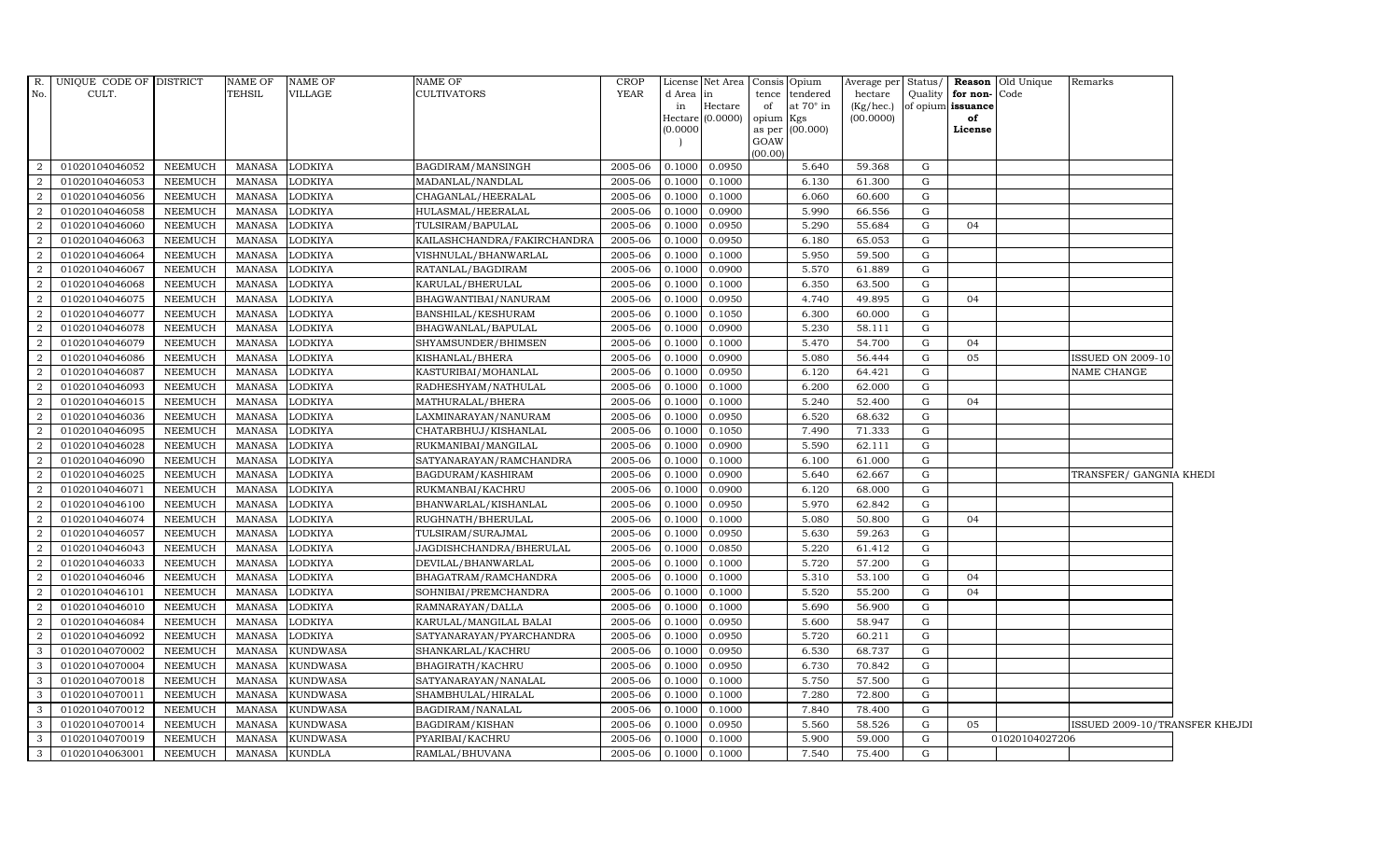| R.           | UNIQUE CODE OF DISTRICT |                | <b>NAME OF</b> | <b>NAME OF</b> | <b>NAME OF</b>         | CROP        |           | License Net Area Consis Opium |           |                  | Average per | Status/      | Reason            | Old Unique | Remarks               |
|--------------|-------------------------|----------------|----------------|----------------|------------------------|-------------|-----------|-------------------------------|-----------|------------------|-------------|--------------|-------------------|------------|-----------------------|
| No.          | CULT.                   |                | <b>TEHSIL</b>  | <b>VILLAGE</b> | <b>CULTIVATORS</b>     | <b>YEAR</b> | d Area in |                               | tence     | tendered         | hectare     | Quality      | for non-          | Code       |                       |
|              |                         |                |                |                |                        |             | in        | Hectare                       | of        | at $70^\circ$ in | (Kg/hec.)   |              | of opium issuance |            |                       |
|              |                         |                |                |                |                        |             |           | Hectare (0.0000)              | opium Kgs |                  | (00.0000)   |              | of                |            |                       |
|              |                         |                |                |                |                        |             | (0.0000)  |                               | GOAW      | as per (00.000)  |             |              | License           |            |                       |
|              |                         |                |                |                |                        |             |           |                               | (00.00)   |                  |             |              |                   |            |                       |
| 3            | 01020104063004          | <b>NEEMUCH</b> | MANASA         | <b>KUNDLA</b>  | KISHANLAL/NANURAM      | 2005-06     | 0.1000    | 0.1000                        |           | 5.820            | 58.200      | $\mathbf G$  |                   |            |                       |
| 3            | 01020104063006          | <b>NEEMUCH</b> | MANASA         | <b>KUNDLA</b>  | TULSIRAM/LADU JI       | 2005-06     | 0.1000    | 0.1000                        |           | 6.130            | 61.300      | $\mathbf G$  |                   |            |                       |
| 3            | 01020104063007          | <b>NEEMUCH</b> | <b>MANASA</b>  | <b>KUNDLA</b>  | RODI SINGH/NATHU       | 2005-06     | 0.1000    | 0.1000                        |           | 6.158            | 61.580      | $\mathbf{I}$ | 02                |            | <b>ISSUED 2007-08</b> |
| 3            | 01020104063009          | <b>NEEMUCH</b> | <b>MANASA</b>  | <b>KUNDLA</b>  | DEVILAL/BHAWARLAL      | 2005-06     | 0.1000    | 0.1000                        |           | 6.350            | 63.500      | $\mathbf G$  |                   |            |                       |
| 3            | 01020104063018          | <b>NEEMUCH</b> | <b>MANASA</b>  | <b>KUNDLA</b>  | SONI BAI/BHAWARLAL     | 2005-06     | 0.1000    | 0.1000                        |           | 6.480            | 64.800      | ${\rm G}$    |                   |            |                       |
| $\mathbf{3}$ | 01020104063019          | <b>NEEMUCH</b> | MANASA         | <b>KUNDLA</b>  | RAMSINGH/DHANNA        | 2005-06     | 0.1000    | 0.1000                        |           | 7.110            | 71.100      | $\mathbf G$  |                   |            |                       |
| 3            | 01020104063020          | <b>NEEMUCH</b> | <b>MANASA</b>  | <b>KUNDLA</b>  | BIHARILAL/BHERULAL     | 2005-06     | 0.1000    | 0.1050                        |           | 7.410            | 70.571      | $\mathbf G$  |                   |            |                       |
| 3            | 01020104063023          | <b>NEEMUCH</b> | <b>MANASA</b>  | <b>KUNDLA</b>  | KAVARLAL/KALU          | 2005-06     | 0.1000    | 0.1000                        |           | 6.800            | 68.000      | $\mathbf G$  |                   |            |                       |
| 3            | 01020104063025          | <b>NEEMUCH</b> | <b>MANASA</b>  | <b>KUNDLA</b>  | SHIVNARAYAN/RAMLAL     | 2005-06     | 0.1000    | 0.1000                        |           | 6.440            | 64.400      | $\mathbf G$  |                   |            |                       |
| 3            | 01020104063027          | <b>NEEMUCH</b> | <b>MANASA</b>  | <b>KUNDLA</b>  | LAXMINARAYAN/RUPAJI    | 2005-06     | 0.1000    | 0.1000                        |           | 3.180            | 31.800      | $\mathbf G$  | 04                |            |                       |
| 3            | 01020104063028          | <b>NEEMUCH</b> | <b>MANASA</b>  | <b>KUNDLA</b>  | ABHAYSINGH/KACHRULAL   | 2005-06     | 0.1000    | 0.1000                        |           | 6.770            | 67.700      | ${\rm G}$    |                   |            |                       |
| 3            | 01020104063033          | <b>NEEMUCH</b> | <b>MANASA</b>  | <b>KUNDLA</b>  | BHAGWAN / MANGILAL     | 2005-06     | 0.1000    | 0.1000                        |           | 6.510            | 65.100      | $\mathbf G$  |                   |            |                       |
| 3            | 01020104063046          | <b>NEEMUCH</b> | <b>MANASA</b>  | <b>KUNDLA</b>  | RADHESHYAM/KACHRULAL   | 2005-06     | 0.1000    | 0.1000                        |           | 6.080            | 60.800      | $\mathbf G$  |                   |            |                       |
| 3            | 01020104063042          | <b>NEEMUCH</b> | <b>MANASA</b>  | <b>KUNDLA</b>  | GATTUBAI/MANGILAL      | 2005-06     | 0.1000    | 0.1000                        |           | 6.250            | 62.500      | G            |                   |            |                       |
| 3            | 01020104063043          | <b>NEEMUCH</b> | <b>MANASA</b>  | <b>KUNDLA</b>  | GOBAR SINGH/SHANKARLAL | 2005-06     | 0.1000    | 0.1000                        |           | 6.250            | 62.500      | G            |                   |            |                       |
| 3            | 01020104063046          | <b>NEEMUCH</b> | <b>MANASA</b>  | <b>KUNDLA</b>  | MANGILAL/RATANLAL      | 2005-06     | 0.1000    | 0.0950                        |           | 6.150            | 64.737      | ${\rm G}$    |                   |            |                       |
| 3            | 01020104063047          | <b>NEEMUCH</b> | <b>MANASA</b>  | <b>KUNDLA</b>  | TULSIRAM/BHERULAL      | 2005-06     | 0.1000    | 0.0900                        |           | 4.440            | 49.333      | G            | 04                |            |                       |
| 3            | 01020104063048          | <b>NEEMUCH</b> | MANASA         | <b>KUNDLA</b>  | DEVILAL/NARAYAN        | 2005-06     | 0.1000    | 0.0950                        |           | 6.000            | 63.158      | G            |                   |            |                       |
| 3            | 01020104063049          | <b>NEEMUCH</b> | <b>MANASA</b>  | <b>KUNDLA</b>  | <b>BALU/NANURAM</b>    | 2005-06     | 0.1000    | 0.1000                        |           | 6.690            | 66.900      | $\mathbf G$  |                   |            |                       |
| 3            | 01020104063058          | <b>NEEMUCH</b> | <b>MANASA</b>  | <b>KUNDLA</b>  | RODMAL/KACHRULAL       | 2005-06     | 0.1000    | 0.0950                        |           | 6.290            | 66.211      | $\mathbf G$  |                   |            |                       |
| $\mathbf{3}$ | 01020104063059          | <b>NEEMUCH</b> | <b>MANASA</b>  | <b>KUNDLA</b>  | GANESHRAM/VARDA        | 2005-06     | 0.1000    | 0.1000                        |           | 6.330            | 63.300      | ${\rm G}$    |                   |            |                       |
| 3            | 01020104063060          | <b>NEEMUCH</b> | <b>MANASA</b>  | <b>KUNDLA</b>  | NARAYAN SINGH/BHRULAL  | 2005-06     | 0.1000    | 0.1000                        |           | 6.398            | 63.980      | $\mathbf{I}$ | 02                |            | <b>ISSUED 2007-08</b> |
| $\mathbf{3}$ | 01020104063062          | <b>NEEMUCH</b> | <b>MANASA</b>  | <b>KUNDLA</b>  | SHRILAL/MOTILAL        | 2005-06     | 0.1000    | 0.1050                        |           | 6.650            | 63.333      | G            |                   |            |                       |
| 3            | 01020104063063          | <b>NEEMUCH</b> | <b>MANASA</b>  | <b>KUNDLA</b>  | JUJHAR/BAGDIRAM        | 2005-06     | 0.1000    | 0.1000                        |           | 6.370            | 63.700      | $\mathbf G$  |                   |            |                       |
| 3            | 01020104063068          | NEEMUCH        | <b>MANASA</b>  | <b>KUNDLA</b>  | BANSHILAL/BHERULAL     | 2005-06     | 0.1000    | 0.1000                        |           | 6.930            | 69.300      | $\mathbf G$  |                   |            |                       |
| 3            | 01020104063070          | <b>NEEMUCH</b> | <b>MANASA</b>  | <b>KUNDLA</b>  | RAMCHANDR/KISHANLAL    | 2005-06     | 0.1000    | 0.1000                        |           | 6.160            | 61.600      | G            |                   |            |                       |
| 3            | 01020104063072          | <b>NEEMUCH</b> | <b>MANASA</b>  | <b>KUNDLA</b>  | RADHESHYAM/RAMLAL      | 2005-06     | 0.1000    | 0.0950                        |           | 5.920            | 62.316      | ${\rm G}$    |                   |            |                       |
| 3            | 01020104063076          | <b>NEEMUCH</b> | <b>MANASA</b>  | <b>KUNDLA</b>  | RAMSINGH/KISHANLAL     | 2005-06     | 0.1000    | 0.1000                        |           | 6.480            | 64.800      | $\mathbf G$  |                   |            |                       |
| 3            | 01020104063078          | <b>NEEMUCH</b> | <b>MANASA</b>  | <b>KUNDLA</b>  | MOTILAL/GIRDHARI       | 2005-06     | 0.1000    | 0.1000                        |           | 6.130            | 61.300      | $\mathbf G$  |                   |            |                       |
| 3            | 01020104063081          | <b>NEEMUCH</b> | <b>MANASA</b>  | <b>KUNDLA</b>  | BHERULAL/KHIMA         | 2005-06     | 0.1000    | 0.1000                        |           | 6.410            | 64.100      | $\mathbf G$  |                   |            |                       |
| 3            | 01020104063084          | <b>NEEMUCH</b> | <b>MANASA</b>  | <b>KUNDLA</b>  | GHANSHAYAM/BAPULAL     | 2005-06     | 0.1000    | 0.0950                        |           | 6.670            | 70.211      | G            |                   |            |                       |
| 3            | 01020104063086          | <b>NEEMUCH</b> | <b>MANASA</b>  | <b>KUNDLA</b>  | BAPULAL/RAMLAL BADA    | 2005-06     | 0.1000    | 0.1000                        |           | 6.710            | 67.100      | ${\rm G}$    |                   |            |                       |
| 3            | 01020104063088          | <b>NEEMUCH</b> | MANASA         | <b>KUNDLA</b>  | CHANDRI BAI/MANGILAL   | 2005-06     | 0.1000    | 0.1000                        |           | 6.660            | 66.600      | $\mathbf G$  |                   |            |                       |
| 3            | 01020104063090          | <b>NEEMUCH</b> | <b>MANASA</b>  | <b>KUNDLA</b>  | SHANKAR/KACHRU         | 2005-06     | 0.1000    | 0.1000                        |           | 6.850            | 68.500      | $\mathbf G$  |                   |            |                       |
| 3            | 01020104063095          | <b>NEEMUCH</b> | <b>MANASA</b>  | <b>KUNDLA</b>  | MOHANLAL/DOLA          | 2005-06     | 0.1000    | 0.0900                        |           | 5.890            | 65.444      | $\mathbf G$  |                   |            |                       |
| 3            | 01020104063101          | <b>NEEMUCH</b> | <b>MANASA</b>  | <b>KUNDLA</b>  | <b>BHONA/KALU</b>      | 2005-06     | 0.1000    | 0.1000                        |           | 5.940            | 59.400      | ${\rm G}$    |                   |            |                       |
| 3            | 01020104063103          | <b>NEEMUCH</b> | <b>MANASA</b>  | <b>KUNDLA</b>  | MADHU/NANDA            | 2005-06     | 0.1000    | 0.1000                        |           | 6.740            | 67.400      | ${\rm G}$    |                   |            |                       |
| 3            | 01020104063106          | <b>NEEMUCH</b> | <b>MANASA</b>  | <b>KUNDLA</b>  | <b>JUJHAR/VARDA</b>    | 2005-06     | 0.1000    | 0.1050                        |           | 7.090            | 67.524      | $\mathbf G$  |                   |            |                       |
| 3            | 01020104063109          | <b>NEEMUCH</b> | <b>MANASA</b>  | <b>KUNDLA</b>  | BHAWARI BAI/MOHANLAL   | 2005-06     | 0.1000    | 0.1000                        |           | 6.670            | 66.700      | $\mathbf G$  |                   |            |                       |
| 3            | 01020104063111          | <b>NEEMUCH</b> | <b>MANASA</b>  | <b>KUNDLA</b>  | GANGARAM/RUPA JI       | 2005-06     | 0.1000    | 0.0950                        |           | 5.080            | 53.474      | $\mathbf G$  | 04                |            |                       |
| 3            | 01020104063136          | <b>NEEMUCH</b> | MANASA KUNDLA  |                | MANGILAL/PYARA         | 2005-06     | 0.1000    | 0.1000                        |           | 6.420            | 64.200      | G            |                   |            |                       |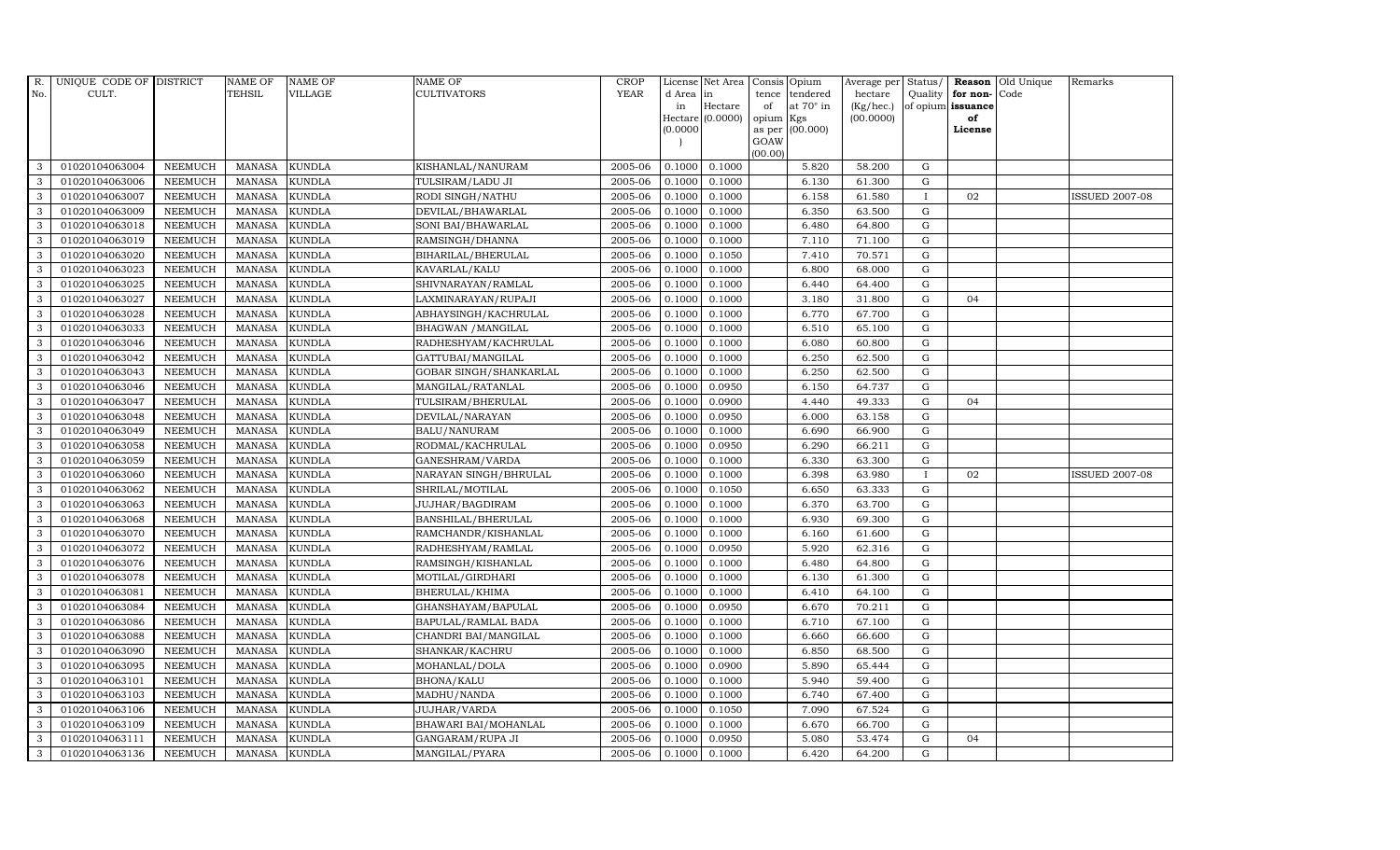| R.             | UNIQUE CODE OF DISTRICT |                | NAME OF       | <b>NAME OF</b>         | <b>NAME OF</b>               | CROP        |           | License Net Area Consis Opium |                     |                  | Average per     | Status/     | Reason            | Old Unique     | Remarks                  |
|----------------|-------------------------|----------------|---------------|------------------------|------------------------------|-------------|-----------|-------------------------------|---------------------|------------------|-----------------|-------------|-------------------|----------------|--------------------------|
| No.            | CULT.                   |                | <b>TEHSIL</b> | <b>VILLAGE</b>         | <b>CULTIVATORS</b>           | <b>YEAR</b> | d Area in |                               | tence               | tendered         | hectare         | Quality     | for non-          | Code           |                          |
|                |                         |                |               |                        |                              |             | in        | Hectare                       | of                  | at $70^\circ$ in | $(Kg/$ hec. $)$ |             | of opium issuance |                |                          |
|                |                         |                |               |                        |                              |             | (0.0000)  | Hectare (0.0000)              | opium Kgs<br>as per | (00.000)         | (00.0000)       |             | of<br>License     |                |                          |
|                |                         |                |               |                        |                              |             |           |                               | GOAW                |                  |                 |             |                   |                |                          |
|                |                         |                |               |                        |                              |             |           |                               | (00.00)             |                  |                 |             |                   |                |                          |
| 3              | 01020104063126          | <b>NEEMUCH</b> | MANASA        | <b>KUNDLA</b>          | RADHESHYAM/NARAYAN DANGI     | 2005-06     | 0.1000    | 0.0950                        |                     | 6.540            | 68.842          | G           |                   |                |                          |
| 3              | 01020104063135          | <b>NEEMUCH</b> | <b>MANASA</b> | <b>KUNDLA</b>          | RATANLAL/AMARAJI             | 2005-06     | 0.1000    | 0.1000                        |                     | 7.290            | 72.900          | ${\rm G}$   |                   |                |                          |
| 3              | 01020104063115          | <b>NEEMUCH</b> | <b>MANASA</b> | <b>KUNDLA</b>          | FAKIRCHAND/DEVILAL           | 2005-06     | 0.1000    | 0.1000                        |                     | 5.940            | 59.400          | $\mathbf G$ |                   |                |                          |
| 3              | 01020104063137          | <b>NEEMUCH</b> | <b>MANASA</b> | <b>KUNDLA</b>          | <b>BHAGU BAI/AMARA</b>       | 2005-06     | 0.1000    | 0.1050                        |                     | 5.920            | 56.381          | $\mathbf G$ | 05                |                |                          |
| 3              | 01020104063054          | <b>NEEMUCH</b> | <b>MANASA</b> | <b>KUNDLA</b>          | BAGDIRAM/NANURAM             | 2005-06     | 0.1000    | 0.1000                        |                     | 5.780            | 57.800          | $\mathbf G$ |                   |                |                          |
| 3              | 01020104063077          | <b>NEEMUCH</b> | <b>MANASA</b> | <b>KUNDLA</b>          | MOHANSINGH/RODSINGH          | 2005-06     | 0.1000    | 0.1000                        |                     | 6.030            | 60.300          | $\mathbf G$ |                   |                |                          |
| 3              | 01020104063071          | <b>NEEMUCH</b> | MANASA        | <b>KUNDLA</b>          | JUJHAR SINGH/MOHANLAL        | 2005-06     | 0.1000    | 0.1000                        |                     | 6.140            | 61.400          | ${\bf G}$   |                   |                |                          |
| 3              | 01020104063074          | <b>NEEMUCH</b> | <b>MANASA</b> | <b>KUNDLA</b>          | NARSINGH/KALU                | 2005-06     | 0.1000    | 0.0950                        |                     | 6.900            | 72.632          | G           |                   |                |                          |
| 3              | 01020104063145          | <b>NEEMUCH</b> | <b>MANASA</b> | <b>KUNDLA</b>          | GIRIJA KUNWAR/MAHENDRA SINGH | 2005-06     | 0.1000    | 0.1000                        |                     | 6.510            | 65.100          | $\mathbf G$ |                   | 01020104072019 |                          |
| 3              | 01020104063146          | <b>NEEMUCH</b> | <b>MANASA</b> | <b>KUNDLA</b>          | RUGHANATH/LADU               | 2005-06     | 0.1000    | 0.0950                        |                     | 6.610            | 69.579          | $\mathbf G$ |                   | 01020104072027 |                          |
| 3              | 01020104063017          | <b>NEEMUCH</b> | <b>MANASA</b> | <b>KUNDLA</b>          | RAMKUVARJI/HIRAJI            | 2005-06     | 0.1000    | 0.0950                        |                     | 6.880            | 72.421          | $\mathbf G$ |                   | 01020104072033 |                          |
| $\mathbf{3}$   | 01020104063121          | <b>NEEMUCH</b> | <b>MANASA</b> | <b>KUNDLA</b>          | BAPULAL/RAMLALCHOTA          | 2005-06     | 0.1000    | 0.1000                        |                     | 6.680            | 66.800          | ${\bf G}$   |                   | 01020104090052 |                          |
| $\mathbf{3}$   | 01020104063008          | <b>NEEMUCH</b> | <b>MANASA</b> | <b>KUNDLA</b>          | BASANTILAL/BHAWARLAL         | 2005-06     | 0.1000    | 0.0950                        |                     | 5.930            | 62.421          | $\mathbf G$ |                   | 01020104064015 |                          |
| 3              | 01020104063013          | <b>NEEMUCH</b> | <b>MANASA</b> | <b>KUNDLA</b>          | TULSIRAM/KISHANLAL           | 2005-06     | 0.1000    | 0.1000                        |                     | 6.260            | 62.600          | $\mathbf G$ | 05                | 1020104064016  |                          |
|                | 01020104006001          | <b>NEEMUCH</b> | <b>MANASA</b> | <b>KUNDALIYA</b>       | BHANWARLAL/NANDLAL           | 2005-06     | 0.1000    | 0.1000                        |                     | 6.480            | 64.800          | $\mathbf G$ |                   |                |                          |
| -1             | 01020104006003          | <b>NEEMUCH</b> | <b>MANASA</b> | <b>KUNDALIYA</b>       | PRITHVIRAJ/PYARA             | 2005-06     | 0.1000    | 0.1000                        |                     | 5.610            | 56.100          | G           | 05                |                | <b>ISSUED ON 2009-10</b> |
| -1             | 01020104006004          | <b>NEEMUCH</b> | <b>MANASA</b> | <b>KUNDALIYA</b>       | MANGILAL/NANDA               | 2005-06     | 0.1000    | 0.1050                        |                     | 6.720            | 64.000          | G           |                   |                |                          |
| $\overline{1}$ | 01020104006016          | <b>NEEMUCH</b> | <b>MANASA</b> | <b>KUNDALIYA</b>       | RAMESHCHANDRA/NATHULAL       | 2005-06     | 0.1000    | 0.0950                        |                     | 7.380            | 77.684          | $\mathbf G$ |                   |                |                          |
| $\overline{1}$ | 01020104006010          | <b>NEEMUCH</b> | <b>MANASA</b> | <b>KUNDALIYA</b>       | DHAPUBAI/BHAGWAN             | 2005-06     | 0.1000    | 0.0950                        |                     | 6.520            | 68.632          | $\mathbf G$ |                   |                |                          |
|                | 01020104006011          | <b>NEEMUCH</b> | <b>MANASA</b> | <b>KUNDALIYA</b>       | KESHURAM/MOTI                | 2005-06     | 0.1000    | 0.0950                        |                     | 6.770            | 71.263          | $\mathbf G$ |                   |                |                          |
| $\overline{1}$ | 01020104006012          | <b>NEEMUCH</b> | <b>MANASA</b> | <b>KUNDALIYA</b>       | KANWARLAL/RUPA               | 2005-06     | 0.1000    | 0.1000                        |                     | 6.680            | 66.800          | ${\rm G}$   |                   |                |                          |
| $\overline{1}$ | 01020104006013          | <b>NEEMUCH</b> | <b>MANASA</b> | <b>KUNDALIYA</b>       | PURNASHANKAR/MADHOLAL        | 2005-06     | 0.1000    | 0.1000                        |                     | 6.440            | 64.400          | $\mathbf G$ |                   |                |                          |
| $\overline{1}$ | 01020104006015          | <b>NEEMUCH</b> | MANASA        | <b>KUNDALIYA</b>       | PANNALAL/RUPA                | 2005-06     | 0.1000    | 0.1000                        |                     | 6.800            | 68.000          | ${\rm G}$   |                   |                |                          |
| $\overline{1}$ | 01020104006017          | <b>NEEMUCH</b> | <b>MANASA</b> | <b>KUNDALIYA</b>       | RUKMANIBAI/MADHOLAL          | 2005-06     | 0.1000    | 0.1000                        |                     | 6.100            | 61.000          | $\mathbf G$ |                   |                |                          |
|                | 01020104006022          | <b>NEEMUCH</b> | <b>MANASA</b> | <b>KUNDALIYA</b>       | LAXMAN/PRATHAVIRAJ           | 2005-06     | 0.1000    | 0.0950                        |                     | 7.590            | 79.895          | G           |                   |                |                          |
| $\overline{1}$ | 01020104022001          | <b>NEEMUCH</b> | <b>MANASA</b> | KULTHANA BUJURG        | BHANWARLAL/HAJARILAL         | 2005-06     | 0.1000    | 0.0950                        |                     | 6.090            | 64.105          | ${\rm G}$   |                   |                |                          |
| $\overline{1}$ | 01020104022002          | <b>NEEMUCH</b> | <b>MANASA</b> | KULTHANA BUJURG        | SHRILAL/HAJARILAL            | 2005-06     | 0.1000    | 0.1000                        |                     | 6.580            | 65.800          | ${\rm G}$   |                   |                |                          |
|                | 01020104022003          | <b>NEEMUCH</b> | <b>MANASA</b> | <b>KULTHANA BUJURG</b> | NANALAL/BHERULAL             | 2005-06     | 0.1000    | 0.1000                        |                     | 7.290            | 72.900          | $\mathbf G$ |                   |                |                          |
| -1             | 01020104022004          | <b>NEEMUCH</b> | MANASA        | KULTHANA BUJURG        | LABHCHAND/GHISALAL           | 2005-06     | 0.1000    | 0.0950                        |                     | 6.490            | 68.316          | ${\rm G}$   |                   |                |                          |
|                | 01020104022005          | <b>NEEMUCH</b> | <b>MANASA</b> | <b>KULTHANA BUJURG</b> | MODIRAM/BHERULAL             | 2005-06     | 0.1000    | 0.1000                        |                     | 6.310            | 63.100          | $\mathbf G$ |                   |                |                          |
|                | 01020104022006          | <b>NEEMUCH</b> | <b>MANASA</b> | <b>KULTHANA BUJURG</b> | BANSHILAL/AMARCHAND          | 2005-06     | 0.1000    | 0.1000                        |                     | 6.500            | 65.000          | G           |                   |                |                          |
| $\overline{1}$ | 01020104022007          | <b>NEEMUCH</b> | <b>MANASA</b> | KULTHANA BUJURG        | MATAHRALAL/ SHOLA            | 2005-06     | 0.1000    | 0.0950                        |                     | 6.710            | 70.632          | ${\rm G}$   |                   |                |                          |
| $\overline{1}$ | 01020104022008          | <b>NEEMUCH</b> | <b>MANASA</b> | KULTHANA BUJURG        | SHANKARLAL/MYACHAND          | 2005-06     | 0.1000    | 0.1000                        |                     | 6.380            | 63.800          | $\mathbf G$ |                   |                |                          |
| $\overline{1}$ | 01020104022010          | <b>NEEMUCH</b> | MANASA        | KULTHANA BUJURG        | GOPAL/KANHEYALAL             | 2005-06     | 0.1000    | 0.1000                        |                     | 6.190            | 61.900          | $\mathbf G$ |                   |                |                          |
| $\overline{1}$ | 01020104022011          | <b>NEEMUCH</b> | <b>MANASA</b> | <b>KULTHANA BUJURG</b> | CHHAGANIBAI/NANDLAL          | 2005-06     | 0.1000    | 0.0950                        |                     | 6.070            | 63.895          | $\mathbf G$ |                   |                |                          |
|                | 01020104022012          | <b>NEEMUCH</b> | <b>MANASA</b> | KULTHANA BUJURG        | MOTILAL/JAIRAM               | 2005-06     | 0.1000    | 0.1000                        |                     | 6.210            | 62.100          | $\mathbf G$ |                   |                |                          |
| $\overline{1}$ | 01020104022015          | <b>NEEMUCH</b> | <b>MANASA</b> | <b>KULTHANA BUJURG</b> | GHISALAL/PYARCHANDRA         | 2005-06     | 0.1000    | 0.0950                        |                     | 6.070            | 63.895          | ${\rm G}$   |                   |                |                          |
| $\mathbf{1}$   | 01020104022017          | <b>NEEMUCH</b> | <b>MANASA</b> | KULTHANA BUJURG        | RAMESH/PRITHVIRAJ            | 2005-06     | 0.1000    | 0.1000                        |                     | 6.930            | 69.300          | ${\rm G}$   |                   |                |                          |
| $\overline{1}$ | 01020104022018          | <b>NEEMUCH</b> | MANASA        | KULTHANA BUJURG        | PARMANAND/ PYARCHAND         | 2005-06     | 0.1000    | 0.0900                        |                     | 5.410            | 60.111          | $\mathbf G$ |                   |                |                          |
| $\overline{1}$ | 01020104022019          | <b>NEEMUCH</b> | <b>MANASA</b> | KULTHANA BUJURG        | NANDLAL/JAYRAM               | 2005-06     | 0.1000    | 0.0950                        |                     | 5.370            | 56.526          | $\mathbf G$ | 05                |                | <b>ISSUED ON 2009-10</b> |
| $\mathbf{1}$   | 01020104022025          | <b>NEEMUCH</b> |               | MANASA KULTHANA BUJURG | NATHULAL/DAMARSI             | 2005-06     | 0.1000    | 0.1000                        |                     | 5.740            | 57.400          | G           | 05                |                | <b>ISSUED ON 2009-10</b> |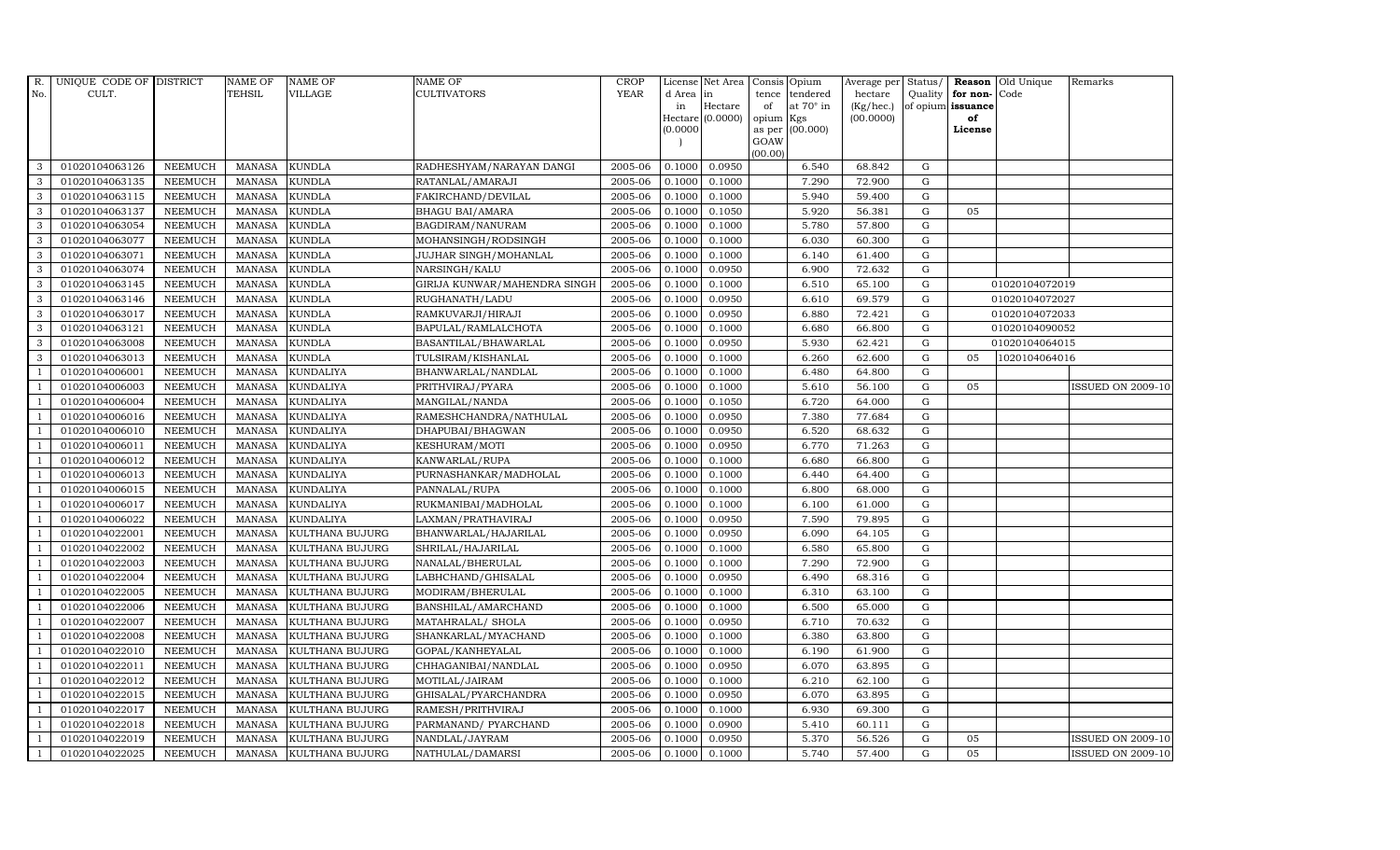| R.  | UNIQUE CODE OF DISTRICT |                | <b>NAME OF</b> | <b>NAME OF</b>   | NAME OF                      | <b>CROP</b> |           | License Net Area   |                 | Consis Opium     | Average per Status/ |             |                   | Reason Old Unique | Remarks                  |
|-----|-------------------------|----------------|----------------|------------------|------------------------------|-------------|-----------|--------------------|-----------------|------------------|---------------------|-------------|-------------------|-------------------|--------------------------|
| No. | CULT.                   |                | <b>TEHSIL</b>  | <b>VILLAGE</b>   | CULTIVATORS                  | <b>YEAR</b> | d Area in |                    | tence           | tendered         | hectare             |             | Quality for non-  | Code              |                          |
|     |                         |                |                |                  |                              |             | in        | Hectare            | of              | at $70^\circ$ in | (Kg/hec.)           |             | of opium issuance |                   |                          |
|     |                         |                |                |                  |                              |             | (0.0000)  | Hectare $(0.0000)$ | opium<br>as per | Kgs<br>(00.000)  | (00.0000)           |             | of<br>License     |                   |                          |
|     |                         |                |                |                  |                              |             |           |                    | GOAW            |                  |                     |             |                   |                   |                          |
|     |                         |                |                |                  |                              |             |           |                    | (00.00)         |                  |                     |             |                   |                   |                          |
|     | 01020104022016          | <b>NEEMUCH</b> | <b>MANASA</b>  | KULTHANA BUJURG  | KISHANLAL/NARAYAN            | 2005-06     | 0.1000    | 0.1000             |                 | 6.750            | 67.500              | G           |                   |                   |                          |
| 3   | 01020104094002          | <b>NEEMUCH</b> | <b>MANASA</b>  | KHUSHALPURA      | SAMAND BAI/KISHAN            | 2005-06     | 0.1000    | 0.1050             |                 | 7.260            | 69.143              | $\mathbf G$ |                   |                   |                          |
| 3   | 01020104094003          | <b>NEEMUCH</b> | <b>MANASA</b>  | KHUSHALPURA      | BHAWARLAL/AMARA              | 2005-06     | 0.1000    | 0.1000             |                 | 6.870            | 68.700              | G           |                   |                   |                          |
| 3   | 01020104094004          | <b>NEEMUCH</b> | <b>MANASA</b>  | KHUSHALPURA      | MANGILAL/BHERA               | 2005-06     | 0.1000    | 0.0900             |                 | 5.800            | 64.444              | G           |                   |                   |                          |
| 3   | 01020104094006          | <b>NEEMUCH</b> | <b>MANASA</b>  | KHUSHALPURA      | RAMCHANDRA/RAMLAL            | 2005-06     | 0.1000    | 0.0900             |                 | 5.400            | 60.000              | G           |                   |                   |                          |
| 3   | 01020104094023          | <b>NEEMUCH</b> | <b>MANASA</b>  | KHUSHALPURA      | HULASI BAI/BHERA             | 2005-06     | 0.1000    | 0.1000             |                 | 6.570            | 65.700              | G           |                   |                   |                          |
| 3   | 01020104094026          | <b>NEEMUCH</b> | <b>MANASA</b>  | KHUSHALPURA      | PRABHU/GOPAL                 | 2005-06     | 0.1000    | 0.1000             |                 | 6.640            | 66.400              | G           |                   |                   |                          |
| 3   | 01020104094027          | <b>NEEMUCH</b> | <b>MANASA</b>  | KHUSHALPURA      | BABULAL/MANGU DAS            | 2005-06     | 0.1000    | 0.1000             |                 | 5.930            | 59.300              | $\mathbf G$ |                   |                   |                          |
| 3   | 01020104094028          | <b>NEEMUCH</b> | <b>MANASA</b>  | KHUSHALPURA      | KAMERI BAI/CHATARBHUJ        | 2005-06     | 0.1000    | 0.0950             |                 | 6.190            | 65.158              | G           |                   |                   |                          |
| 3   | 01020104094015          | <b>NEEMUCH</b> | <b>MANASA</b>  | KHUSHALPURA      | DALU/AMRA                    | 2005-06     | 0.1000    | 0.0950             |                 | 6.170            | 64.947              | G           |                   |                   |                          |
| 3   | 01020104094013          | <b>NEEMUCH</b> | <b>MANASA</b>  | KHUSHALPURA      | SHANKARLAL/GOPAL             | 2005-06     | 0.1000    | 0.0950             |                 | 6.790            | 71.474              | G           |                   |                   |                          |
| 3   | 01020104094017          | <b>NEEMUCH</b> | <b>MANASA</b>  | KHUSHALPURA      | RADHA BAI/KANIRAM            | 2005-06     | 0.1000    | 0.1000             |                 | 1.990            | 19.900              | G           | 04                | 1020104065047     |                          |
| 3   | 01020104081004          | <b>NEEMUCH</b> | <b>MANASA</b>  | <b>KHETPALIA</b> | KESHRIMAL/DHANRAJ            | 2005-06     | 0.1000    | 0.0900             |                 | 5.910            | 65.667              | $\mathbf G$ |                   |                   |                          |
| 3   | 01020104081005          | <b>NEEMUCH</b> | <b>MANASA</b>  | <b>KHETPALIA</b> | KACHARULAL/BHUVANA           | 2005-06     | 0.1000    | 0.1000             |                 | 5.260            | 52.600              | G           | 04                |                   | <b>ISSUED ON 2016-17</b> |
| 3   | 01020104081009          | <b>NEEMUCH</b> | <b>MANASA</b>  | <b>KHETPALIA</b> | LALSINGH/PANNALAL            | 2005-06     | 0.1000    | 0.1000             |                 | 6.110            | 61.100              | G           |                   |                   |                          |
| 3   | 01020104081011          | <b>NEEMUCH</b> | <b>MANASA</b>  | <b>KHETPALIA</b> | RANGLAL/KACHRU               | 2005-06     | 0.1000    | 0.0950             |                 | 6.890            | 72.526              | G           |                   |                   |                          |
| 3   | 01020104081012          | <b>NEEMUCH</b> | <b>MANASA</b>  | <b>KHETPALIA</b> | MOHANLAL/RAMLAL              | 2005-06     | 0.1000    | 0.1000             |                 | 6.550            | 65.500              | G           |                   |                   |                          |
| 3   | 01020104081015          | <b>NEEMUCH</b> | <b>MANASA</b>  | <b>KHETPALIA</b> | RAMPRASAD/DEVILAL            | 2005-06     | 0.1000    | 0.1000             |                 | 6.550            | 65.500              | G           |                   |                   |                          |
| 3   | 01020104081017          | <b>NEEMUCH</b> | <b>MANASA</b>  | <b>KHETPALIA</b> | SHAMBHULAL/SEVA              | 2005-06     | 0.1000    | 0.0950             |                 | 6.060            | 63.789              | G           |                   |                   |                          |
| 3   | 01020104081024          | <b>NEEMUCH</b> | <b>MANASA</b>  | <b>KHETPALIA</b> | PANNALAL/RATANLAL            | 2005-06     | 0.1000    | 0.1000             |                 | 6.090            | 60.900              | G           |                   |                   |                          |
| 3   | 01020104081027          | <b>NEEMUCH</b> | <b>MANASA</b>  | <b>KHETPALIA</b> | BHANVARLAL/RAMLAL            | 2005-06     | 0.1000    | 0.1000             |                 | 5.900            | 59.000              | G           |                   |                   |                          |
| 3   | 01020104081037          | <b>NEEMUCH</b> | <b>MANASA</b>  | KHETPALIA        | SHIVNARAYAN/PURALAL          | 2005-06     | 0.1000    | 0.1000             |                 | 5.920            | 59.200              | G           |                   |                   |                          |
| 3   | 01020104081038          | <b>NEEMUCH</b> | <b>MANASA</b>  | <b>KHETPALIA</b> | LALSINGH/HEMRAJ              | 2005-06     | 0.1000    | 0.1000             |                 | 6.160            | 61.600              | G           |                   |                   |                          |
| 3   | 01020104081014          | <b>NEEMUCH</b> | <b>MANASA</b>  | <b>KHETPALIA</b> | PURALAL/GULAB                | 2005-06     | 0.1000    | 0.1000             |                 | 5.910            | 59.100              | $\mathbf G$ |                   |                   |                          |
| 3   | 01020104087001          | <b>NEEMUCH</b> | <b>MANASA</b>  | <b>KHEMPURA</b>  | HARISINGH/KACHRUSINGH        | 2005-06     | 0.1000    | 0.1000             |                 | 6.910            | 69.100              | G           |                   |                   |                          |
| 3   | 01020104087002          | <b>NEEMUCH</b> | <b>MANASA</b>  | <b>KHEMPURA</b>  | BHAWAR SINGH/BHERU SINGH     | 2005-06     | 0.1000    | 0.1000             |                 | 6.760            | 67.600              | G           |                   |                   |                          |
| 3   | 01020104087006          | <b>NEEMUCH</b> | <b>MANASA</b>  | <b>KHEMPURA</b>  | MAN SINGH/KISHOR SINGH       | 2005-06     | 0.1000    | 0.0950             |                 | 6.220            | 65.474              | G           |                   |                   |                          |
| 3   | 01020104087009          | <b>NEEMUCH</b> | <b>MANASA</b>  | <b>KHEMPURA</b>  | GHISALAL/BHUVANA             | 2005-06     | 0.1000    | 0.1000             |                 | 6.940            | 69.400              | G           |                   |                   |                          |
| 3   | 01020104087012          | <b>NEEMUCH</b> | <b>MANASA</b>  | <b>KHEMPURA</b>  | KHUSHAL BAI/PRABHULAL        | 2005-06     | 0.1000    | 0.1000             |                 | 7.180            | 71.800              | $\mathbf G$ |                   |                   |                          |
| 3   | 01020104087014          | <b>NEEMUCH</b> | <b>MANASA</b>  | <b>KHEMPURA</b>  | ISHVARSINGH/BHERUSINGH       | 2005-06     | 0.1000    | 0.0950             |                 | 6.880            | 72.421              | G           |                   |                   |                          |
| 3   | 01020104087016          | <b>NEEMUCH</b> | <b>MANASA</b>  | <b>KHEMPURA</b>  | MADANLAL/RAMLAL              | 2005-06     | 0.1000    | 0.0950             |                 | 6.330            | 66.632              | G           |                   |                   |                          |
| 3   | 01020104087018          | <b>NEEMUCH</b> | <b>MANASA</b>  | <b>KHEMPURA</b>  | VINOD SINGH/DEVI SINGH       | 2005-06     | 0.1000    | 0.1000             |                 | 6.770            | 67.700              | G           |                   |                   |                          |
| 3   | 01020104087019          | <b>NEEMUCH</b> | <b>MANASA</b>  | <b>KHEMPURA</b>  | BHAWAR BAI/RAM SINGH         | 2005-06     | 0.1000    | 0.1000             |                 | 6.880            | 68.800              | G           |                   |                   |                          |
| 3   | 01020104087020          | <b>NEEMUCH</b> | <b>MANASA</b>  | <b>KHEMPURA</b>  | SUKHIBAI/BABULAL             | 2005-06     | 0.1000    | 0.0950             |                 | 6.700            | 70.526              | G           |                   |                   |                          |
| 3   | 01020104087021          | <b>NEEMUCH</b> | <b>MANASA</b>  | <b>KHEMPURA</b>  | <b>BHARAT SINGH/LALSINGH</b> | 2005-06     | 0.1000    | 0.0950             |                 | 6.460            | 68.000              | $\mathbf G$ |                   |                   |                          |
| 3   | 01020104087022          | <b>NEEMUCH</b> | <b>MANASA</b>  | <b>KHEMPURA</b>  | NANDLAL/LAXMINARAYAN         | 2005-06     | 0.1000    | 0.1000             |                 | 6.790            | 67.900              | G           |                   |                   |                          |
| 3   | 01020104087023          | <b>NEEMUCH</b> | <b>MANASA</b>  | <b>KHEMPURA</b>  | DASHRATH SINGH/KALU SINGH    | 2005-06     | 0.1000    | 0.0950             |                 | 6.240            | 65.684              | G           |                   |                   |                          |
| 3   | 01020104087024          | <b>NEEMUCH</b> | <b>MANASA</b>  | <b>KHEMPURA</b>  | KRISHN GOPAL/MANGILAL        | 2005-06     | 0.1000    | 0.1000             |                 | 7.000            | 70.000              | G           |                   |                   |                          |
| 3   | 01020104087029          | <b>NEEMUCH</b> | <b>MANASA</b>  | <b>KHEMPURA</b>  | LAXMAN SINGH/HARI SINGH      | 2005-06     | 0.1000    | 0.1000             |                 | 6.960            | 69.600              | G           |                   |                   |                          |
| 3   | 01020104087030          | <b>NEEMUCH</b> | <b>MANASA</b>  | <b>KHEMPURA</b>  | DEVILAL/NANDA                | 2005-06     | 0.1000    | 0.0950             |                 | 6.580            | 69.263              | $\mathbf G$ |                   |                   |                          |
| 3   | 01020104087032          | <b>NEEMUCH</b> | MANASA         | <b>KHEMPURA</b>  | LALSINGH/KISHOR SINGH        | 2005-06     | 0.1000    | 0.0950             |                 | 6.430            | 67.684              | G           |                   |                   |                          |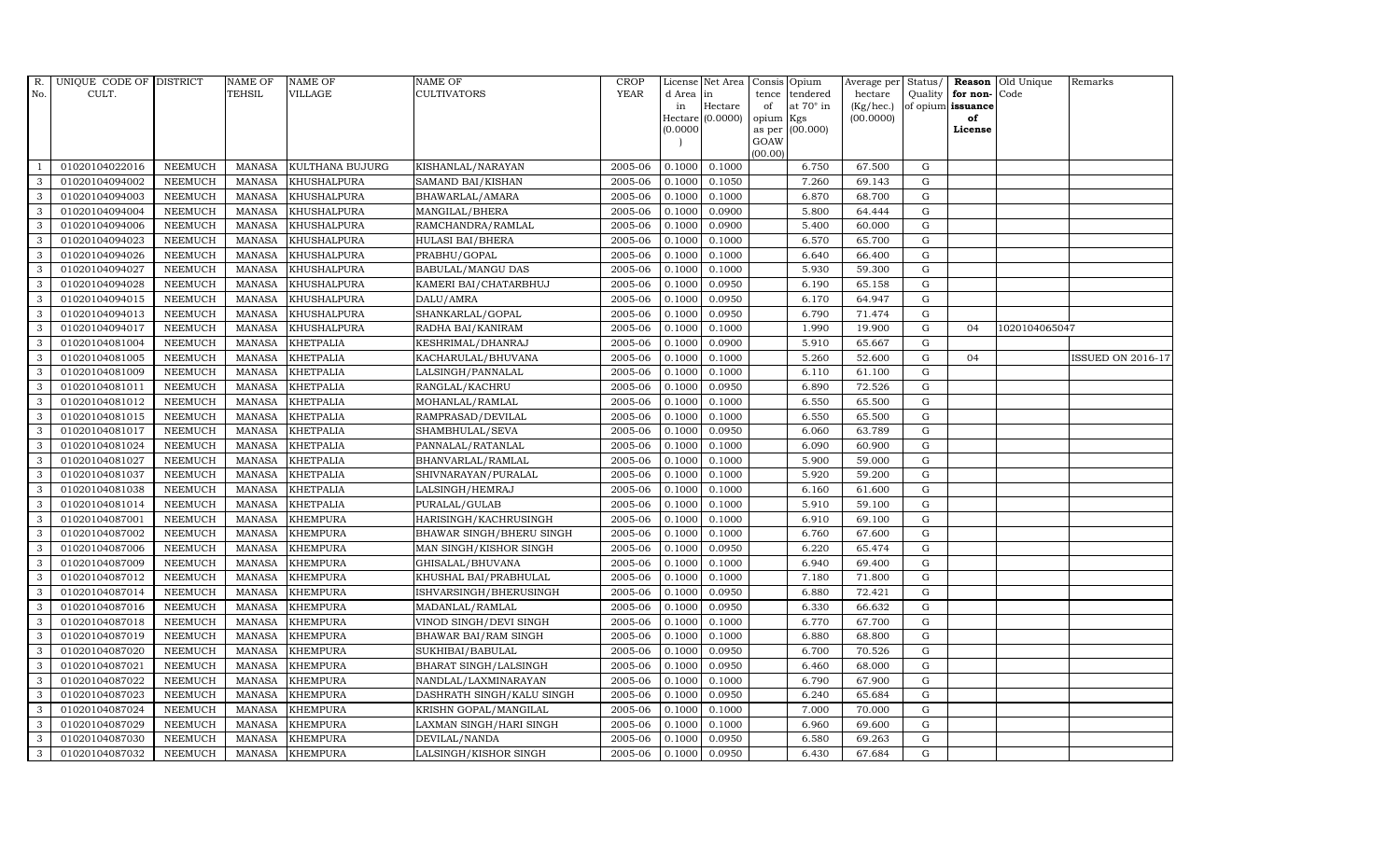|                | R. UNIQUE CODE OF DISTRICT |                 | <b>NAME OF</b> | NAME OF       | <b>NAME OF</b>           | CROP    |           |                  | License Net Area Consis Opium | Average per | Status/   |                   | Reason Old Unique | Remarks                          |  |
|----------------|----------------------------|-----------------|----------------|---------------|--------------------------|---------|-----------|------------------|-------------------------------|-------------|-----------|-------------------|-------------------|----------------------------------|--|
| No.            | CULT.                      |                 | <b>TEHSIL</b>  | VILLAGE       | <b>CULTIVATORS</b>       | YEAR    | d Area in |                  | tendered<br>tence             | hectare     | Quality   | for non-Code      |                   |                                  |  |
|                |                            |                 |                |               |                          |         | in        | Hectare          | at $70^\circ$ in<br>of        | (Kg/hec.)   |           | of opium issuance |                   |                                  |  |
|                |                            |                 |                |               |                          |         |           | Hectare (0.0000) | opium Kgs                     | (00.0000)   |           | of                |                   |                                  |  |
|                |                            |                 |                |               |                          |         | (0.0000)  |                  | as per (00.000)<br>GOAW       |             |           | License           |                   |                                  |  |
|                |                            |                 |                |               |                          |         |           |                  | (00.00)                       |             |           |                   |                   |                                  |  |
| $\mathbf{3}$   | 01020104087034             | NEEMUCH         | <b>MANASA</b>  | KHEMPURA      | DEUBAI/PATI RAMLAL       | 2005-06 | 0.1000    | 0.1000           | 6.430                         | 64.300      | G         |                   |                   |                                  |  |
|                | 01020104010001             | <b>NEEMUCH</b>  | <b>MANASA</b>  | <b>KHEDLI</b> | RAM SINGH/KISHOR SINGH   | 2005-06 | 0.1000    | 0.0950           | 6.490                         | 68.316      | G         |                   |                   |                                  |  |
|                | 01020104010003             | <b>NEEMUCH</b>  | <b>MANASA</b>  | <b>KHEDLI</b> | LALURAM/NARAYAN          | 2005-06 | 0.1000    | 0.1000           | 7.060                         | 70.600      | G         |                   |                   |                                  |  |
|                | 01020104010005             | NEEMUCH         | <b>MANASA</b>  | KHEDLI        | YASHODABAI/BHONIRAM      | 2005-06 | 0.1000    | 0.1000           | 6.650                         | 66.500      | G         |                   |                   |                                  |  |
|                | 01020104010006             | NEEMUCH         | <b>MANASA</b>  | <b>KHEDLI</b> | NATHULAL/GOKUL           | 2005-06 | 0.1000    | 0.1000           | 8.080                         | 80.800      | G         |                   |                   |                                  |  |
| $\overline{1}$ | 01020104010009             | ${\tt NEEMUCH}$ | <b>MANASA</b>  | KHEDLI        | PYARA/NARAYAN            | 2005-06 | 0.1000    | 0.1000           | 5.890                         | 58.900      | G         | 05                |                   | <b>ISSUED ON 2009-10</b>         |  |
| $\overline{1}$ | 01020104010011             | ${\tt NEEMUCH}$ | <b>MANASA</b>  | KHEDLI        | PRABHULAL/MODIRAM        | 2005-06 | 0.1000    | 0.1000           | 6.120                         | 61.200      | G         | 05                |                   | <b>ISSUED ON 2009-10</b>         |  |
|                | 01020104010013             | <b>NEEMUCH</b>  | <b>MANASA</b>  | KHEDLI        | NATHURAM/DUDHA           | 2005-06 | 0.1000    | 0.1000           | 6.580                         | 65.800      | G         |                   |                   |                                  |  |
|                | 01020104010016             | <b>NEEMUCH</b>  | <b>MANASA</b>  | <b>KHEDLI</b> | NARAMDABAI/NARAYAN       | 2005-06 | 0.1000    | 0.1000           | 5.540                         | 55.400      | G         | 04                |                   | <b>ISSUED ON 2016-17</b>         |  |
|                | 01020104010017             | NEEMUCH         | <b>MANASA</b>  | KHEDLI        | RAM SINGH/NATHU SINGH    | 2005-06 | 0.1000    | 0.1000           | 5.830                         | 58.300      | G         | 05                |                   | <b>ISSUED ON 2009-10</b>         |  |
| -1             | 01020104010018             | <b>NEEMUCH</b>  | <b>MANASA</b>  | <b>KHEDLI</b> | DULESINGH/NATHUSINGH     | 2005-06 | 0.1000    | 0.1000           | 5.960                         | 59.600      | G         | 05                |                   | <b>ISSUED ON 2009-10</b>         |  |
| $\overline{1}$ | 01020104010019             | <b>NEEMUCH</b>  | <b>MANASA</b>  | <b>KHEDLI</b> | RUKMANIBAI/GORILAL       | 2005-06 | 0.1000    | 0.1000           | 6.540                         | 65.400      | G         |                   |                   |                                  |  |
| $\overline{1}$ | 01020104010020             | NEEMUCH         | <b>MANASA</b>  | KHEDLI        | AMARSINGH/PRATAPSINGH    | 2005-06 | 0.1000    | 0.1000           | 6.290                         | 62.900      | G         |                   |                   |                                  |  |
|                | 01020104010027             | <b>NEEMUCH</b>  | <b>MANASA</b>  | <b>KHEDLI</b> | JAMNASHANKAR / NARAYAN   | 2005-06 | 0.1000    | 0.0950           | 6.570                         | 69.158      | G         |                   |                   |                                  |  |
|                | 01020104010028             | NEEMUCH         | <b>MANASA</b>  | <b>KHEDLI</b> | RAMKISHAN/DOULATRAM      | 2005-06 | 0.1000    | 0.0950           | 5.550                         | 58.421      | G         | 05                |                   | <b>ISSUED ON 2009-10</b>         |  |
|                | 01020104010030             | NEEMUCH         | <b>MANASA</b>  | KHEDLI        | RUPABAI/BHURALAL         | 2005-06 | 0.1000    | 0.1000           | 6.710                         | 67.100      | G         |                   |                   |                                  |  |
| $\overline{1}$ | 01020104010032             | NEEMUCH         | <b>MANASA</b>  | <b>KHEDLI</b> | KANHAIYALAL/HOLAJI       | 2005-06 | 0.1000    | 0.1000           | 40.65<br>3.802                | 38.020      | G         | 04                |                   | WATER AMAGE PANALTY 4.70% Opium  |  |
| $\overline{1}$ | 01020104010035             | <b>NEEMUCH</b>  | <b>MANASA</b>  | <b>KHEDLI</b> | AMARSINGH/DALUSINGH      | 2005-06 | 0.1000    | 0.1000           | 6.060                         | 60.600      | G         |                   |                   |                                  |  |
|                | 01020104010036             | NEEMUCH         | <b>MANASA</b>  | <b>KHEDLI</b> | BADRINATH/NATHUNATH      | 2005-06 | 0.1000    | 0.1000           | 5.650                         | 56.500      | G         | 05                |                   | <b>ISSUED ON 2009-10</b>         |  |
|                | 01020104010037             | <b>NEEMUCH</b>  | <b>MANASA</b>  | KHEDLI        | JUJHARSINGH/PRITHVISINGH | 2005-06 | 0.1000    | 0.1000           | 6.450                         | 64.500      | G         |                   |                   |                                  |  |
|                | 01020104010038             | NEEMUCH         | <b>MANASA</b>  | KHEDLI        | PURANSINGH/VIJAYSINGH    | 2005-06 | 0.1000    | 0.1000           | 7.320                         | 73.200      | G         |                   |                   |                                  |  |
|                | 01020104010039             | NEEMUCH         | <b>MANASA</b>  | <b>KHEDLI</b> | MADANSINGH/PRITHVISINGH  | 2005-06 | 0.1000    | 0.1000           | 6.790                         | 67.900      | G         |                   |                   |                                  |  |
|                | 01020104010040             | NEEMUCH         | <b>MANASA</b>  | KHEDLI        | PRITHVIRAJ/GAMERLAL      | 2005-06 | 0.1000    | 0.1000           | 5.820                         | 58.200      | G         | 05                |                   | <b>ISSUED ON 2009-10</b>         |  |
| $\overline{1}$ | 01020104010041             | <b>NEEMUCH</b>  | MANASA         | <b>KHEDLI</b> | SHAMBHUSINGH/DEVISINGH   | 2005-06 | 0.1000    | 0.1000           | 5.870                         | 58.700      | G         | 05                |                   | <b>ISSUED ON 2009-10</b>         |  |
|                | 01020104010043             | NEEMUCH         | <b>MANASA</b>  | KHEDLI        | MANGUSINGH/HAMERSINGH    | 2005-06 | 0.1000    | 0.1000           | 5.730                         | 57.300      | G         | 05                |                   | <b>ISSUED ON 2009-10</b>         |  |
|                | 01020104010045             | <b>NEEMUCH</b>  | <b>MANASA</b>  | <b>KHEDLI</b> | RAJKUNWARBAI/GOPALSINGH  | 2005-06 | 0.1000    | 0.1000           | 5.120                         | 51.200      | G         | 04                |                   | ISSUED ON 2016-17                |  |
|                | 01020104010046             | <b>NEEMUCH</b>  | <b>MANASA</b>  | <b>KHEDLI</b> | MULCHAND/MOHANLAL        | 2005-06 | 0.1000    | 0.0950           | 7.190                         | 75.684      | G         |                   |                   |                                  |  |
| $\overline{1}$ | 01020104010047             | NEEMUCH         | <b>MANASA</b>  | <b>KHEDLI</b> | VIKRAM/RAMSINGH          | 2005-06 | 0.1000    | 0.1000           | 6.190                         | 61.900      | G         |                   |                   |                                  |  |
|                | 01020104010049             | <b>NEEMUCH</b>  | <b>MANASA</b>  | <b>KHEDLI</b> | HARISINGH/JORAWARSINGH   | 2005-06 | 0.1000    | 0.0950           | 5.660                         | 59.579      | G         | 05                |                   | <b>ISSUED ON 2009-10</b>         |  |
|                | 01020104010050             | <b>NEEMUCH</b>  | <b>MANASA</b>  | <b>KHEDLI</b> | BHERUSINGH/GOPALSINGH    | 2005-06 | 0.1000    | 0.1000           | 6.510                         | 65.100      | G         |                   |                   |                                  |  |
|                | 01020104010051             | <b>NEEMUCH</b>  | <b>MANASA</b>  | KHEDLI        | MANGILAL/GOGA            | 2005-06 | 0.1000    | 0.1000           | 6.560                         | 65.600      | G         |                   |                   |                                  |  |
|                | 01020104010052             | NEEMUCH         | <b>MANASA</b>  | KHEDLI        | DEUBAI/JAMNALAL          | 2005-06 | 0.1000    | 0.0950           | 5.920                         | 62.316      | G         |                   |                   |                                  |  |
|                | 01020104010053             | <b>NEEMUCH</b>  | <b>MANASA</b>  | <b>KHEDLI</b> | HARI SINGH/SARDAR SINGH  | 2005-06 | 0.1000    | 0.0950           | 5.940                         | 62.526      | G         |                   |                   |                                  |  |
| $\overline{1}$ | 01020104010056             | <b>NEEMUCH</b>  | <b>MANASA</b>  | KHEDLI        | HARISINGH/NAWALSINGH     | 2005-06 | 0.100     | 0.1000           | 6.370                         | 63.700      | G         |                   |                   |                                  |  |
|                | 01020104010057             | NEEMUCH         | <b>MANASA</b>  | KHEDLI        | PRATAPSINGH/MADHOSINGH   | 2005-06 | 0.1000    | 0.1000           | 5.970                         | 59.700      | G         |                   |                   |                                  |  |
|                | 01020104010058             | <b>NEEMUCH</b>  | <b>MANASA</b>  | KHEDLI        | UMRAOKUNWAR/BHURASINGH   | 2005-06 | 0.1000    | 0.0950           | 5.390                         | 56.737      | ${\rm G}$ | 05                |                   | <b>ISSUED ON 2016-17</b>         |  |
|                | 01020104010062             | NEEMUCH         | <b>MANASA</b>  | <b>KHEDLI</b> | GATTUBAI/NATHULAL        | 2005-06 | 0.1000    | 0.1000           | 4.900                         | 49.000      | G         | 04                |                   | <b>ISSUED ON 2016-17</b>         |  |
|                | 01020104010064             | NEEMUCH         | <b>MANASA</b>  | KHEDLI        | DEVILAL/MANGILAL         | 2005-06 | 0.1000    | 0.1000           | 5.010                         | 50.100      | G         | 04                |                   | ISSUED ON 2016-17                |  |
| $\overline{1}$ | 01020104010065             | <b>NEEMUCH</b>  | <b>MANASA</b>  | KHEDLI        | SUNDER/BHANWARLAL        | 2005-06 | 0.1000    | 0.0950           | 6.340                         | 66.737      | G         |                   |                   |                                  |  |
|                | 01020104010066             | NEEMUCH         | <b>MANASA</b>  | KHEDLI        | GHISIBAI/PARTHA          | 2005-06 | 0.1000    | 0.0950           | 3.693<br>36.12                | 38.874      | G         | 04                |                   | WATER AMAGE PANALTY 13.76% opium |  |
|                | 01020104010071             | NEEMUCH         | <b>MANASA</b>  | <b>KHEDLI</b> | KANHAIYALAL/LALURAM      | 2005-06 | 0.1000    | 0.1000           | 5.470                         | 54.700      | G         | 04                |                   | <b>ISSUED ON 2016-17</b>         |  |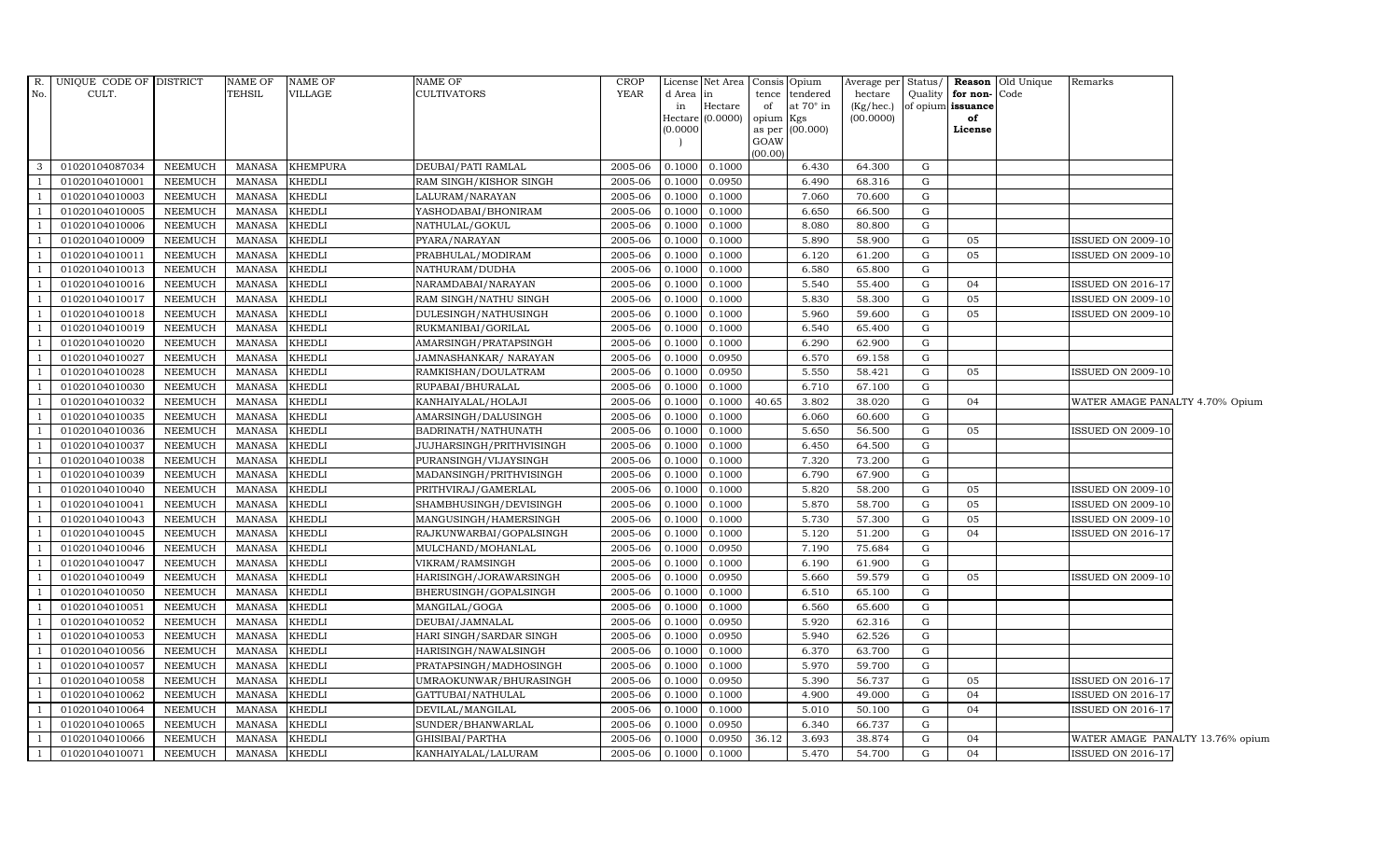| R.                       | UNIQUE CODE OF DISTRICT |                | <b>NAME OF</b> | <b>NAME OF</b>   | <b>NAME OF</b>            | <b>CROP</b> |                 | License Net Area Consis |                 | Opium                        | Average per Status/  |              |                                           | <b>Reason</b> Old Unique | Remarks                         |  |
|--------------------------|-------------------------|----------------|----------------|------------------|---------------------------|-------------|-----------------|-------------------------|-----------------|------------------------------|----------------------|--------------|-------------------------------------------|--------------------------|---------------------------------|--|
| No.                      | CULT.                   |                | <b>TEHSIL</b>  | VILLAGE          | <b>CULTIVATORS</b>        | <b>YEAR</b> | d Area in<br>in | Hectare                 | tence<br>of     | tendered<br>at $70^\circ$ in | hectare<br>(Kg/hec.) |              | Quality for non-Code<br>of opium issuance |                          |                                 |  |
|                          |                         |                |                |                  |                           |             |                 | Hectare (0.0000)        | opium Kgs       |                              | (00.0000)            |              | of                                        |                          |                                 |  |
|                          |                         |                |                |                  |                           |             | (0.0000)        |                         |                 | as per (00.000)              |                      |              | License                                   |                          |                                 |  |
|                          |                         |                |                |                  |                           |             |                 |                         | GOAW<br>(00.00) |                              |                      |              |                                           |                          |                                 |  |
|                          | 01020104010074          | <b>NEEMUCH</b> | <b>MANASA</b>  | <b>KHEDLI</b>    | MADANSINGH/NAVALSINGH     | 2005-06     | 0.1000          | 0.1000                  |                 | 5.000                        | 50.000               | G            | 04                                        |                          | <b>ISSUED ON 2016-17</b>        |  |
|                          | 01020104010075          | <b>NEEMUCH</b> | <b>MANASA</b>  | <b>KHEDLI</b>    | MOHANLAL/PYARA MEGHWAL    | 2005-06     | 0.1000          | 0.1000                  |                 | 6.600                        | 66.000               | G            |                                           |                          |                                 |  |
|                          | 01020104010076          | <b>NEEMUCH</b> | <b>MANASA</b>  | <b>KHEDLI</b>    | SOHANLAL/LALURAM          | 2005-06     | 0.1000          | 0.1000                  |                 | 6.160                        | 61.600               | G            |                                           |                          |                                 |  |
|                          | 01020104010077          | <b>NEEMUCH</b> | <b>MANASA</b>  | <b>KHEDLI</b>    | BAPUSINGH/DHULSINGH       | 2005-06     | 0.1000          | 0.0950                  |                 | 5.600                        | 58.947               | G            | 05                                        |                          | <b>ISSUED ON 2009-10</b>        |  |
| -1                       | 01020104010078          | <b>NEEMUCH</b> | <b>MANASA</b>  | <b>KHEDLI</b>    | BHERULAL/MANGILAL         | 2005-06     | 0.1000          | 0.1000                  |                 | 5.520                        | 55.200               | ${\rm G}$    | 04                                        |                          | ISSUED ON 2016-17               |  |
| $\overline{1}$           | 01020104010080          | <b>NEEMUCH</b> | <b>MANASA</b>  | <b>KHEDLI</b>    | NANALAL/KALU DHOBI        | 2005-06     | 0.1000          | 0.1000                  |                 | 6.260                        | 62.600               | G            |                                           |                          |                                 |  |
| $\overline{1}$           | 01020104010082          | <b>NEEMUCH</b> | <b>MANASA</b>  | <b>KHEDLI</b>    | RAMIBAI/NANURAM BHIL      | 2005-06     | 0.1000          | 0.0950                  |                 | 5.890                        | 62.000               | $\mathbf G$  | 05                                        |                          | ISSUED ON 2009-10               |  |
| -1                       | 01020104010083          | <b>NEEMUCH</b> | <b>MANASA</b>  | <b>KHEDLI</b>    | KHUMANSINGH/NAWALSINGH    | 2005-06     | 0.1000          | 0.1000                  | 44.01           | 3.401                        | 34.010               | $\mathbf{I}$ | 02                                        |                          |                                 |  |
|                          | 01020104010084          | <b>NEEMUCH</b> | <b>MANASA</b>  | <b>KHEDLI</b>    | PRABHULAL/BHAWANILAL      | 2005-06     | 0.1000          | 0.1000                  |                 | 5.900                        | 59.000               | G            | 05                                        |                          | ISSUED ON 2009-10               |  |
|                          | 01020104010085          | <b>NEEMUCH</b> | <b>MANASA</b>  | <b>KHEDLI</b>    | NAHARSINGH/GULABSINGH     | 2005-06     | 0.1000          | 0.1000                  |                 | 5.230                        | 52.300               | $\mathbf G$  | 04                                        |                          | ISSUED ON 2016-17               |  |
| $\overline{1}$           | 01020104010088          | <b>NEEMUCH</b> | <b>MANASA</b>  | <b>KHEDLI</b>    | NANDA/SHANKARNATH         | 2005-06     | 0.1000          | 0.1000                  |                 | 5.230                        | 52.300               | G            | 04                                        |                          | <b>ISSUED ON 2016-17</b>        |  |
|                          | 01020104010091          | <b>NEEMUCH</b> | <b>MANASA</b>  | <b>KHEDLI</b>    | HEERABAI/VIJAYRAM         | 2005-06     | 0.1000          | 0.1000                  |                 | 5.630                        | 56.300               | G            | 05                                        |                          | ISSUED ON 2009-10               |  |
|                          | 01020104010092          | <b>NEEMUCH</b> | <b>MANASA</b>  | <b>KHEDLI</b>    | MANGILAL/KALU DHOBI       | 2005-06     | 0.1000          | 0.1000                  |                 | 5.680                        | 56.800               | G            | 05                                        |                          | ISSUED ON 2009-10               |  |
|                          | 01020104010094          | <b>NEEMUCH</b> | <b>MANASA</b>  | <b>KHEDLI</b>    | VISHNUKUMAR/MANGILAL      | 2005-06     | 0.1000          | 0.1000                  |                 | 6.140                        | 61.400               | $\mathbf G$  |                                           |                          |                                 |  |
|                          | 01020104010095          | <b>NEEMUCH</b> | <b>MANASA</b>  | <b>KHEDLI</b>    | GISHIBAI/NANALAL          | 2005-06     | 0.1000          | 0.1000                  |                 | 6.710                        | 67.100               | ${\rm G}$    |                                           |                          |                                 |  |
| $\overline{\phantom{0}}$ | 01020104010096          | <b>NEEMUCH</b> | MANASA         | <b>KHEDLI</b>    | MOHANLAL/MADHUJI          | 2005-06     | 0.1000          | 0.1000                  |                 | 6.000                        | 60.000               | G            | 05                                        |                          | ISSUED ON 2009-10               |  |
| $\overline{1}$           | 01020104010097          | <b>NEEMUCH</b> | <b>MANASA</b>  | <b>KHEDLI</b>    | MODIRAM/MADHUJI           | 2005-06     | 0.1000          | 0.0950                  |                 | 5.120                        | 53.895               | $\mathbf G$  | 04                                        |                          | ISSUED ON 2016-17               |  |
| $\overline{1}$           | 01020104010099          | <b>NEEMUCH</b> | <b>MANASA</b>  | <b>KHEDLI</b>    | RAMCHANDRA/SHANKARLALJI   | 2005-06     | 0.1000          | 0.1000                  |                 | 5.900                        | 59.000               | G            | 05                                        |                          | ISSUED ON 2009-10               |  |
| $\overline{\phantom{0}}$ | 01020104010105          | <b>NEEMUCH</b> | <b>MANASA</b>  | <b>KHEDLI</b>    | NARAYAN/TEKA              | 2005-06     | 0.1000          | 0.1000                  |                 | 5.530                        | 55.300               | G            | 04                                        |                          | ISSUED ON 2016-17               |  |
|                          | 01020104010106          | <b>NEEMUCH</b> | <b>MANASA</b>  | <b>KHEDLI</b>    | RAJKUMAR/SUKHLAL          | 2005-06     | 0.1000          | 0.1000                  |                 | 6.990                        | 69.900               | G            |                                           |                          |                                 |  |
| $\overline{\phantom{0}}$ | 01020104010107          | <b>NEEMUCH</b> | MANASA         | <b>KHEDLI</b>    | GIRJAKUNWAR/NARENDRASINGH | 2005-06     | 0.1000          | 0.1000                  |                 | 5.900                        | 59.000               | G            | 05                                        |                          | <b>ISSUED ON 2009-10</b>        |  |
| $\overline{1}$           | 01020104010108          | <b>NEEMUCH</b> | <b>MANASA</b>  | <b>KHEDLI</b>    | CHUNNILAL/HUKHMA          | 2005-06     | 0.1000          | 0.1000                  |                 | 5.950                        | 59.500               | $\mathbf G$  |                                           |                          |                                 |  |
|                          | 01020104010115          | <b>NEEMUCH</b> | <b>MANASA</b>  | <b>KHEDLI</b>    | DEVA/GANGARAM             | 2005-06     | 0.1000          | 0.1000                  |                 | 7.080                        | 70.800               | G            |                                           |                          | TRANSFER/ GOTHDA                |  |
|                          | 01020104010120          | <b>NEEMUCH</b> | <b>MANASA</b>  | <b>KHEDLI</b>    | <b>BHULIBAI/BOTLAL</b>    | 2005-06     | 0.1000          | 0.1000                  |                 | 5.700                        | 57.000               | G            | 05                                        |                          | <b>ISSUED ON 2009-10</b>        |  |
|                          | 01020104010124          | <b>NEEMUCH</b> | <b>MANASA</b>  | <b>KHEDLI</b>    | TULSIRAM/MODIRAM          | 2005-06     | 0.1000          | 0.0950                  |                 | 7.490                        | 78.842               | G            |                                           |                          |                                 |  |
|                          | 01020104010137          | <b>NEEMUCH</b> | <b>MANASA</b>  | <b>KHEDLI</b>    | VINAYKUMAR/SHOBHAGMAL     | 2005-06     | 0.1000          | 0.1000                  | 42.58           | 4.536                        | 45.360               | G            | 04                                        |                          | WATER AMAGE PANALTY 0.84% opium |  |
| $\overline{1}$           | 01020104010206          | <b>NEEMUCH</b> | <b>MANASA</b>  | <b>KHEDLI</b>    | JAMNABAI/BOTLAL           | 2005-06     | 0.1000          | 0.1000                  |                 | 6.600                        | 66.000               | G            |                                           |                          |                                 |  |
|                          | 01020104010079          | <b>NEEMUCH</b> | <b>MANASA</b>  | <b>KHEDLI</b>    | SHAKTI/SOHANLAL           | 2005-06     | 0.1000          | 0.1000                  |                 | 6.350                        | 63.500               | G            |                                           |                          |                                 |  |
| $\overline{1}$           | 01020104010087          | <b>NEEMUCH</b> | <b>MANASA</b>  | <b>KHEDLI</b>    | NANURAM/BHUWANA           | 2005-06     | 0.1000          | 0.1000                  |                 | 6.670                        | 66.700               | $\mathbf G$  |                                           |                          |                                 |  |
|                          | 01020104010277          | <b>NEEMUCH</b> | <b>MANASA</b>  | <b>KHEDLI</b>    | RATANLAL/BHANWARLAL       | 2005-06     | 0.1000          | 0.1000                  |                 | 5.480                        | 54.800               | G            | 04                                        |                          | ISSUED ON 2016-17               |  |
|                          | 01020104010279          | <b>NEEMUCH</b> | <b>MANASA</b>  | <b>KHEDLI</b>    | GANGA BAI/GULABCHAND      | 2005-06     | 0.1000          | 0.0950                  |                 | 6.470                        | 68.105               | $\mathbf G$  |                                           |                          |                                 |  |
| $\overline{1}$           | 01020104010280          | <b>NEEMUCH</b> | <b>MANASA</b>  | <b>KHEDLI</b>    | DHARU/BALU                | 2005-06     | 0.1000          | 0.0950                  |                 | 4.670                        | 49.158               | $\mathbf G$  | 04                                        |                          |                                 |  |
| $\overline{1}$           | 01020104010281          | <b>NEEMUCH</b> | <b>MANASA</b>  | <b>KHEDLI</b>    | RAMCHANDRA/GOBARLAL       | 2005-06     | 0.1000          | 0.0950                  |                 | 7.000                        | 73.684               | G            |                                           |                          |                                 |  |
| $\overline{1}$           | 01020104010282          | <b>NEEMUCH</b> | <b>MANASA</b>  | <b>KHEDLI</b>    | BHANWARSINGH/SERISNHG     | 2005-06     | 0.1000          | 0.1000                  |                 | 5.150                        | 51.500               | G            | 04                                        |                          | 102010411300 ISSUED ON 2016-17  |  |
| $\overline{2}$           | 01020104036001          | <b>NEEMUCH</b> | <b>MANASA</b>  | KHEDI CHANDRAWAT | SAMPATLAL/PRITHVIRAJ      | 2005-06     | 0.1000          | 0.1000                  |                 | 6.540                        | 65.400               | G            |                                           |                          |                                 |  |
| $\overline{2}$           | 01020104036002          | <b>NEEMUCH</b> | <b>MANASA</b>  | KHEDI CHANDRAWAT | BIHARI/MEGHA              | 2005-06     | 0.1000          | 0.1000                  |                 | 6.850                        | 68.500               | $\mathbf G$  |                                           |                          |                                 |  |
| 2                        | 01020104036004          | <b>NEEMUCH</b> | <b>MANASA</b>  | KHEDI CHANDRAWAT | MANNALAL/BHAWSINGH        | 2005-06     | 0.1000          | 0.1000                  |                 | 6.200                        | 62.000               | G            |                                           |                          | NAME CHANGE                     |  |
| 2                        | 01020104036005          | NEEMUCH        | <b>MANASA</b>  | KHEDI CHANDRAWAT | SHOJI/GABBA               | 2005-06     | 0.1000          | 0.0950                  |                 | 6.370                        | 67.053               | G            |                                           |                          |                                 |  |
| 2                        | 01020104036006          | <b>NEEMUCH</b> | <b>MANASA</b>  | KHEDI CHANDRAWAT | JAYSINGH/RAMSINGH         | 2005-06     | 0.1000          | 0.1000                  |                 | 6.860                        | 68.600               | G            |                                           |                          |                                 |  |
| $\overline{2}$           | 01020104036015          | <b>NEEMUCH</b> | <b>MANASA</b>  | KHEDI CHANDRAWAT | SHOLA/NAGGA               | 2005-06     | 0.1000          | 0.0950                  |                 | 6.360                        | 66.947               | G            |                                           |                          |                                 |  |
| $\overline{a}$           | 01020104036016          | <b>NEEMUCH</b> | <b>MANASA</b>  | KHEDI CHANDRAWAT | DALLA/RAMA                | 2005-06     | 0.1000          | 0.1000                  |                 | 6.570                        | 65.700               | G            |                                           |                          |                                 |  |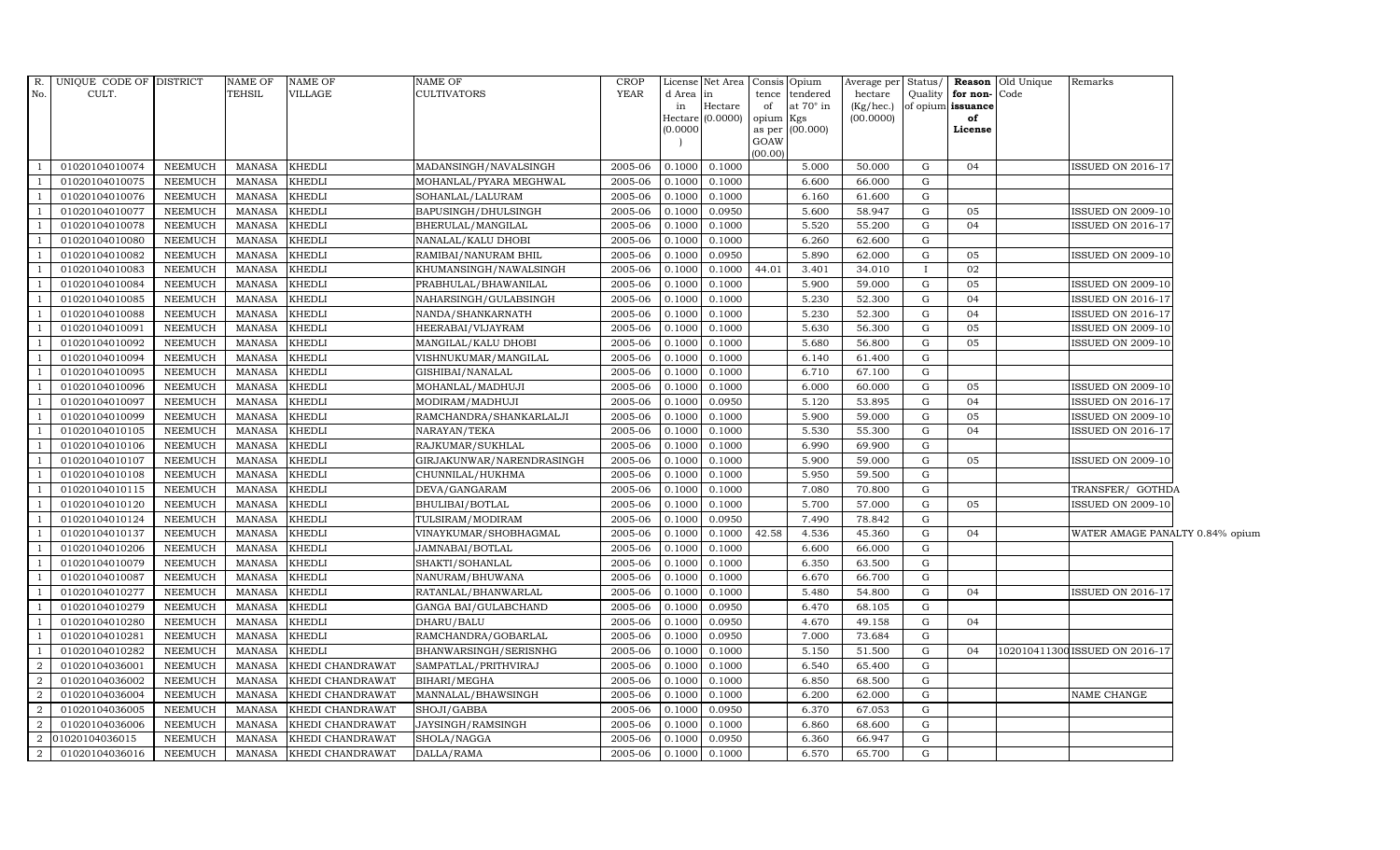| R.               | UNIQUE CODE OF DISTRICT |                | <b>NAME OF</b> | <b>NAME OF</b>   | NAME OF                    | CROP        |           | License Net Area |                | Consis Opium     | Average per |             | Status/ Reason    | Old Unique     | Remarks                  |
|------------------|-------------------------|----------------|----------------|------------------|----------------------------|-------------|-----------|------------------|----------------|------------------|-------------|-------------|-------------------|----------------|--------------------------|
| No.              | CULT.                   |                | TEHSIL         | <b>VILLAGE</b>   | <b>CULTIVATORS</b>         | <b>YEAR</b> | d Area in |                  | tence          | tendered         | hectare     | Quality     | for non-          | Code           |                          |
|                  |                         |                |                |                  |                            |             | in        | Hectare          | of             | at $70^\circ$ in | (Kg/hec.)   |             | of opium issuance |                |                          |
|                  |                         |                |                |                  |                            |             |           | Hectare (0.0000) | opium          | Kgs              | (00.0000)   |             | of                |                |                          |
|                  |                         |                |                |                  |                            |             | (0.0000)  |                  | as per<br>GOAW | (00.000)         |             |             | License           |                |                          |
|                  |                         |                |                |                  |                            |             |           |                  | (00.00)        |                  |             |             |                   |                |                          |
| $\overline{2}$   | 01020104036017          | <b>NEEMUCH</b> | <b>MANASA</b>  | KHEDI CHANDRAWAT | CHATARU/BIHARI             | 2005-06     | 0.1000    | 0.1000           |                | 7.250            | 72.500      | ${\rm G}$   |                   |                |                          |
| $\overline{a}$   | 01020104036019          | <b>NEEMUCH</b> | <b>MANASA</b>  | KHEDI CHANDRAWAT | NATHU/BIHARI               | 2005-06     | 0.1000    | 0.1000           |                | 6.280            | 62.800      | ${\rm G}$   |                   |                |                          |
| 2                | 01020104036029          | <b>NEEMUCH</b> | <b>MANASA</b>  | KHEDI CHANDRAWAT | MOHANSINGH/HAJARI          | 2005-06     | 0.1000    | 0.0950           |                | 6.280            | 66.105      | G           |                   |                |                          |
| $\overline{2}$   | 01020104036032          | <b>NEEMUCH</b> | <b>MANASA</b>  | KHEDI CHANDRAWAT | DALLA/MANGILAL             | 2005-06     | 0.1000    | 0.0950           |                | 6.320            | 66.526      | $\mathbf G$ |                   |                |                          |
| $\overline{2}$   | 01020104036037          | <b>NEEMUCH</b> | <b>MANASA</b>  | KHEDI CHANDRAWAT | RUPA/BHAGGA                | 2005-06     | 0.1000    | 0.0950           |                | 6.560            | 69.053      | G           |                   |                |                          |
| $\overline{2}$   | 01020104036038          | <b>NEEMUCH</b> | <b>MANASA</b>  | KHEDI CHANDRAWAT | DALSINGH/NATHU             | 2005-06     | 0.1000    | 0.0950           |                | 6.470            | 68.105      | ${\rm G}$   |                   |                |                          |
| $\overline{a}$   | 01020104036041          | NEEMUCH        | <b>MANASA</b>  | KHEDI CHANDRAWAT | BANSHILAL/MANGILAL         | 2005-06     | 0.1000    | 0.1000           |                | 6.360            | 63.600      | ${\rm G}$   |                   |                |                          |
| $\overline{2}$   | 01020104036042          | <b>NEEMUCH</b> | <b>MANASA</b>  | KHEDI CHANDRAWAT | BANSHI/SHOJI               | 2005-06     | 0.1000    | 0.1000           |                | 6.560            | 65.600      | G           |                   |                |                          |
| $\overline{2}$   | 01020104036043          | <b>NEEMUCH</b> | <b>MANASA</b>  | KHEDI CHANDRAWAT | <b>BALLA/RUPA</b>          | 2005-06     | 0.1000    | 0.1000           |                | 6.560            | 65.600      | $\mathbf G$ |                   |                |                          |
| $\boldsymbol{2}$ | 01020104036044          | <b>NEEMUCH</b> | <b>MANASA</b>  | KHEDI CHANDRAWAT | SURAJMAL/DHANNA            | 2005-06     | 0.1000    | 0.0950           |                | 6.060            | 63.789      | ${\rm G}$   |                   |                |                          |
| $\overline{2}$   | 01020104036045          | <b>NEEMUCH</b> | <b>MANASA</b>  | KHEDI CHANDRAWAT | GOMA/MEGHA                 | 2005-06     | 0.1000    | 0.1000           |                | 6.540            | 65.400      | G           |                   |                |                          |
| 2                | 01020104036046          | <b>NEEMUCH</b> | <b>MANASA</b>  | KHEDI CHANDRAWAT | HEERA/BHAWSINGH            | 2005-06     | 0.1000    | 0.0950           |                | 6.280            | 66.105      | ${\rm G}$   |                   |                |                          |
| $\overline{2}$   | 01020104036052          | <b>NEEMUCH</b> | <b>MANASA</b>  | KHEDI CHANDRAWAT | PIRU/RATNA                 | 2005-06     | 0.1000    | 0.0950           |                | 6.110            | 64.316      | G           |                   |                |                          |
| $\overline{2}$   | 01020104036053          | <b>NEEMUCH</b> | <b>MANASA</b>  | KHEDI CHANDRAWAT | SADDA/TEJA                 | 2005-06     | 0.1000    | 0.0950           |                | 6.440            | 67.789      | ${\rm G}$   |                   |                |                          |
| $\overline{2}$   | 01020104036055          | NEEMUCH        | <b>MANASA</b>  | KHEDI CHANDRAWAT | KESHURAM/BHAWSINGH         | 2005-06     | 0.1000    | 0.0950           |                | 5.980            | 62.947      | ${\rm G}$   |                   |                |                          |
| $\overline{2}$   | 01020104036060          | <b>NEEMUCH</b> | <b>MANASA</b>  | KHEDI CHANDRAWAT | <b>BHERU/DEVA</b>          | 2005-06     | 0.1000    | 0.0950           |                | 5.930            | 62.421      | G           |                   |                |                          |
| 2                | 01020104036048          | <b>NEEMUCH</b> | <b>MANASA</b>  | KHEDI CHANDRAWAT | BHERULAL/HAJARI            | 2005-06     | 0.1000    | 0.1000           |                | 6.070            | 60.700      | G           |                   |                |                          |
| $\overline{2}$   | 01020104036039          | <b>NEEMUCH</b> | <b>MANASA</b>  | KHEDI CHANDRAWAT | GORA/BHERA                 | 2005-06     | 0.1000    | 0.1000           |                | 6.560            | 65.600      | G           |                   |                |                          |
| $\overline{2}$   | 01020104036030          | <b>NEEMUCH</b> | <b>MANASA</b>  | KHEDI CHANDRAWAT | MEGHA/SABBA                | 2005-06     | 0.1000    | 0.0900           |                | 5.850            | 65.000      | ${\rm G}$   |                   |                |                          |
| $\overline{2}$   | 01020104036040          | <b>NEEMUCH</b> | <b>MANASA</b>  | KHEDI CHANDRAWAT | MANNA/SHOJI                | 2005-06     | 0.1000    | 0.0950           |                | 6.360            | 66.947      | ${\rm G}$   |                   |                |                          |
| $\overline{2}$   | 01020104036025          | <b>NEEMUCH</b> | <b>MANASA</b>  | KHEDI CHANDRAWAT | AMARSINGH/JEEVAJI          | 2005-06     | 0.1000    | 0.1000           |                | 6.310            | 63.100      | G           |                   |                |                          |
| 2                | 01020104036065          | <b>NEEMUCH</b> | <b>MANASA</b>  | KHEDI CHANDRAWAT | MANKUNWARBAI/BANSHILAL     | 2005-06     | 0.1000    | 0.0950           |                | 6.200            | 65.263      | ${\rm G}$   |                   | 01020104034090 |                          |
| 3                | 01020104075001          | NEEMUCH        | <b>MANASA</b>  | KHEDI            | SUNDARBAI/KAVARLAL         | 2005-06     | 0.1000    | 0.0950           |                | 6.522            | 68.653      | ${\rm G}$   |                   |                |                          |
| 3                | 01020104075007          | <b>NEEMUCH</b> | <b>MANASA</b>  | <b>KHEDI</b>     | AMRATRAM/GANESHRAM         | 2005-06     | 0.1000    | 0.0900           |                | 5.690            | 63.222      | $\mathbf G$ |                   |                |                          |
| 3                | 01020104075016          | <b>NEEMUCH</b> | <b>MANASA</b>  | KHEDI            | RODILAL/MANGILAL           | 2005-06     | 0.1000    | 0.0950           |                | 5.720            | 60.211      | ${\rm G}$   |                   |                |                          |
| 3                | 01020104075022          | <b>NEEMUCH</b> | <b>MANASA</b>  | KHEDI            | BHAGATRAM/NATHURAM         | 2005-06     | 0.1000    | 0.1000           |                | 6.050            | 60.500      | G           |                   |                |                          |
| 3                | 1020104075040           | <b>NEEMUCH</b> | <b>MANASA</b>  | <b>KHEDI</b>     | SUKHLAL/RAMLAL BADA        | 2005-06     | 0.1000    | 0.1000           |                | 6.250            | 62.500      | ${\rm G}$   |                   |                |                          |
| $\mathbf{3}$     | 01020104075027          | NEEMUCH        | <b>MANASA</b>  | KHEDI            | NANURAM/UDA                | 2005-06     | 0.1000    | 0.0950           |                | 5.750            | 60.526      | $\mathbf G$ |                   |                |                          |
| 3                | 01020104075033          | <b>NEEMUCH</b> | <b>MANASA</b>  | <b>KHEDI</b>     | NARMDA BAI/BAPULAL         | 2005-06     | 0.1000    | 0.0950           |                | 6.610            | 69.579      | $\mathbf G$ |                   |                |                          |
| 3                | 01020104075012          | <b>NEEMUCH</b> | <b>MANASA</b>  | KHEDI            | SUKHLAL/RAMLAL CHOTA       | 2005-06     | 0.1000    | 0.0950           |                | 6.210            | 65.368      | ${\rm G}$   |                   |                |                          |
| 3                | 01020104075031          | <b>NEEMUCH</b> | <b>MANASA</b>  | KHEDI            | RATANLAL/GOPAL             | 2005-06     | 0.1000    | 0.1000           |                | 6.380            | 63.800      | ${\rm G}$   |                   |                |                          |
| 3                | 01020104075011          | <b>NEEMUCH</b> | <b>MANASA</b>  | <b>KHEDI</b>     | BHARATRAM/BAPULAL          | 2005-06     | 0.1000    | 0.0950           |                | 6.400            | 67.368      | ${\rm G}$   |                   |                |                          |
| 3                | 01020104075043          | <b>NEEMUCH</b> | <b>MANASA</b>  | KHEDI            | UDAYLAL/DEVRAM             | 2005-06     | 0.1000    | 0.1000           |                | 6.170            | 61.700      | ${\rm G}$   |                   |                |                          |
| $\overline{1}$   | 01020104031002          | <b>NEEMUCH</b> | <b>MANASA</b>  | KHEDAMODI        | BHANWARLAL/NONDRAM         | 2005-06     | 0.1000    | 0.1000           |                | 5.020            | 50.200      | $\mathbf G$ | 04                |                | <b>ISSUED ON 2016-17</b> |
| $\overline{1}$   | 01020104031004          | <b>NEEMUCH</b> | <b>MANASA</b>  | KHEDAMODI        | GISHALAL/CHUNILAL          | 2005-06     | 0.1000    | 0.1000           |                | 5.680            | 56.800      | $\mathbf G$ | 05                |                |                          |
| $\overline{1}$   | 01020104031005          | <b>NEEMUCH</b> | <b>MANASA</b>  | KHEDAMODI        | PYARCHAND/LAKHMA           | 2005-06     | 0.1000    | 0.1000           |                | 5.160            | 51.600      | G           | 04                |                | <b>ISSUED ON 2016-17</b> |
| $\overline{1}$   | 01020104031006          | <b>NEEMUCH</b> | <b>MANASA</b>  | KHEDAMODI        | MOHALAL/GHISA              | 2005-06     | 0.1000    | 0.1000           |                | 5.290            | 52.900      | G           | 04                |                | <b>ISSUED ON 2016-17</b> |
| $\overline{1}$   | 01020104031012          | <b>NEEMUCH</b> | <b>MANASA</b>  | KHEDAMODI        | RADHESHYAM / NARAYAN KHATI | 2005-06     | 0.1000    | 0.0950           |                | 5.860            | 61.684      | ${\rm G}$   | 05                |                |                          |
| $\overline{1}$   | 01020104031016          | <b>NEEMUCH</b> | <b>MANASA</b>  | <b>KHEDAMODI</b> | MANGILAL/GANGARAM          | 2005-06     | 0.1000    | 0.1000           |                | 4.730            | 47.300      | $\mathbf G$ | 04                |                | <b>ISSUED ON 2016-17</b> |
| $\overline{1}$   | 01020104031017          | <b>NEEMUCH</b> | <b>MANASA</b>  | KHEDAMODI        | BHARATSINGH/JAYSINGH       | 2005-06     | 0.1000    | 0.1000           |                | 5.540            | 55.400      | $\mathbf G$ | 04                |                | <b>ISSUED ON 2016-17</b> |
| $\mathbf{1}$     | 01020104031018          | <b>NEEMUCH</b> | MANASA         | <b>KHEDAMODI</b> | MANOHARSINGH/FATEHSINGH    | 2005-06     | 0.1000    | 0.1000           |                | 5.470            | 54.700      | G           | 04                |                |                          |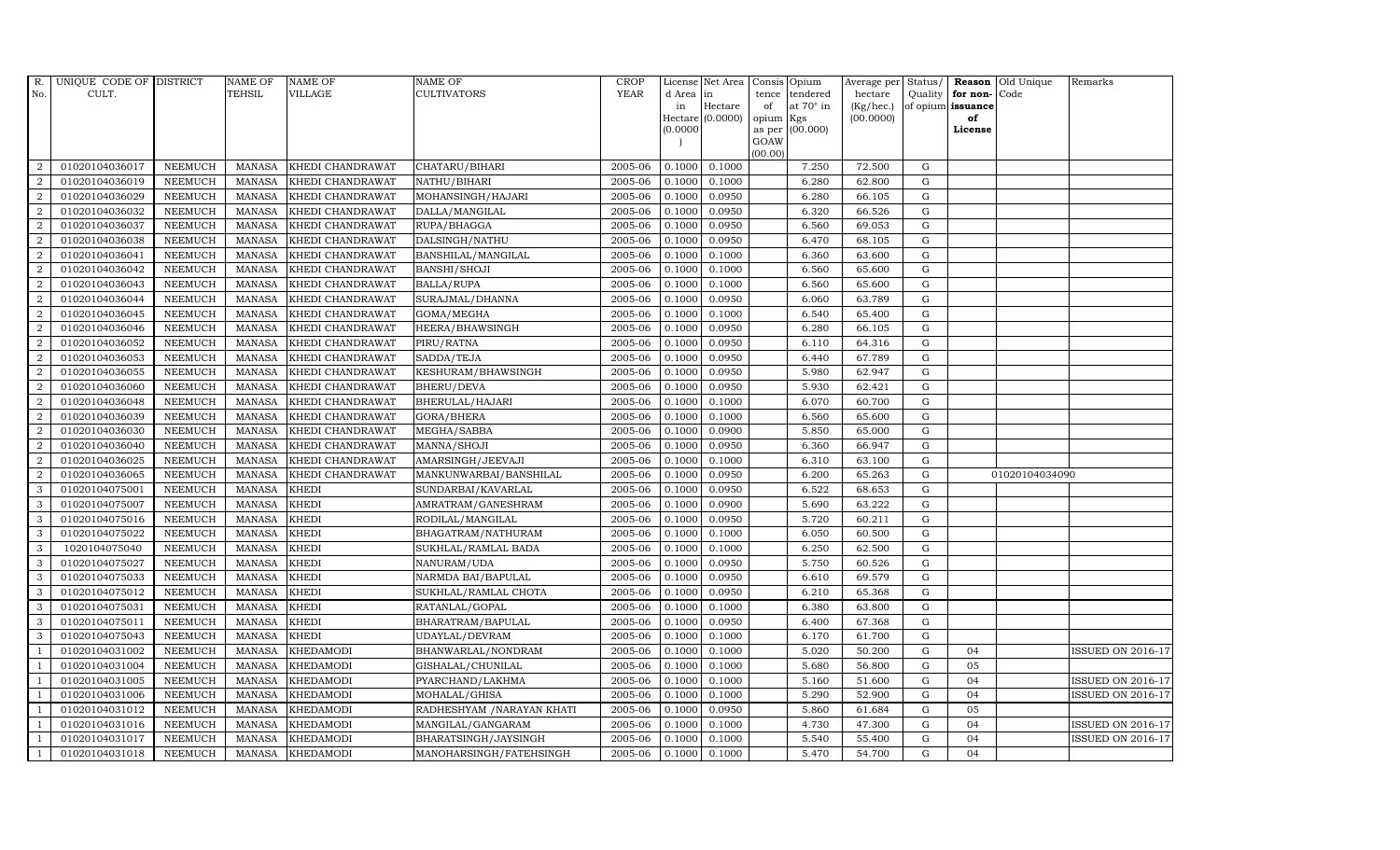| $R_{\cdot}$  | UNIQUE CODE OF DISTRICT |                | <b>NAME OF</b> | NAME OF          | <b>NAME OF</b>            | CROP        |          | License Net Area Consis |                     | Opium     | Average per | Status/   |                   | Reason Old Unique | Remarks                        |  |
|--------------|-------------------------|----------------|----------------|------------------|---------------------------|-------------|----------|-------------------------|---------------------|-----------|-------------|-----------|-------------------|-------------------|--------------------------------|--|
| No.          | CULT.                   |                | <b>TEHSIL</b>  | VILLAGE          | <b>CULTIVATORS</b>        | <b>YEAR</b> | d Area   | in                      | tence               | tendered  | hectare     | Quality   | for non-Code      |                   |                                |  |
|              |                         |                |                |                  |                           |             | in       | Hectare                 | of                  | at 70° in | (Kg/hec.)   |           | of opium issuance |                   |                                |  |
|              |                         |                |                |                  |                           |             | (0.0000) | Hectare (0.0000)        | opium Kgs<br>as per | (00.000)  | (00.0000)   |           | of<br>License     |                   |                                |  |
|              |                         |                |                |                  |                           |             |          |                         | GOAW                |           |             |           |                   |                   |                                |  |
|              |                         |                |                |                  |                           |             |          |                         | (00.00)             |           |             |           |                   |                   |                                |  |
|              | 01020104031022          | NEEMUCH        | MANASA         | <b>KHEDAMODI</b> | BHURALAL/CHUNNILAL        | 2005-06     | 0.1000   | 0.1000                  |                     | 6.850     | 68.500      | G         |                   |                   | TRANSFER/KANJARA1              |  |
|              | 01020104031026          | <b>NEEMUCH</b> | <b>MANASA</b>  | KHEDAMODI        | MANGILAL/BHERA            | 2005-06     | 0.1000   | 0.1000                  |                     | 6.090     | 60.900      | G         |                   |                   | TRANSFER/KHEDLI                |  |
| - 1          | 01020104031007          | <b>NEEMUCH</b> | <b>MANASA</b>  | <b>KHEDAMODI</b> | SHOBHARAM/NARAYAN         | 2005-06     | 0.1000   | 0.1000                  |                     | 5.720     | 57.200      | G         | 05                |                   |                                |  |
|              | 01020104031014          | <b>NEEMUCH</b> | <b>MANASA</b>  | <b>KHEDAMODI</b> | PANKUNWARBAI/RAMSINGH     | 2005-06     | 0.1000   | 0.1000                  | 38.04               | 3.284     | 32.840      |           | 02                |                   | ISSUED 2018-19/TRANSFER KHEDLI |  |
|              | 01020104031027          | <b>NEEMUCH</b> | <b>MANASA</b>  | <b>KHEDAMODI</b> | SURESH/YAMUNASHANKAR      | 2005-06     | 0.1000   | 0.0950                  |                     | 5.400     | 56.842      | G         |                   |                   | TRANSFER/KANJARA1              |  |
| $\mathbf{3}$ | 01020104066001          | <b>NEEMUCH</b> | <b>MANASA</b>  | <b>KHANKHEDI</b> | NARAYAN/KASHIRAM          | 2005-06     | 0.1000   | 0.1000                  |                     | 6.700     | 67.000      | G         |                   |                   |                                |  |
| 3            | 01020104066002          | NEEMUCH        | <b>MANASA</b>  | KHANKHEDI        | BHERULAL/KANIRAM          | 2005-06     | 0.1000   | 0.1000                  |                     | 6.740     | 67.400      | G         |                   |                   |                                |  |
| 3            | 01020104066004          | <b>NEEMUCH</b> | <b>MANASA</b>  | <b>KHANKHEDI</b> | KAVARLAL/RADHU            | 2005-06     | 0.1000   | 0.0950                  |                     | 6.670     | 70.211      | G         |                   |                   |                                |  |
| 3            | 01020104066006          | <b>NEEMUCH</b> | <b>MANASA</b>  | <b>KHANKHEDI</b> | MOHANLAL/KACHARU          | 2005-06     | 0.1000   | 0.1000                  |                     | 6.910     | 69.100      | G         |                   |                   |                                |  |
| 3            | 01020104066007          | NEEMUCH        | <b>MANASA</b>  | KHANKHEDI        | BALMUKAND/FAKIRCHAND      | 2005-06     | 0.1000   | 0.1000                  |                     | 6.720     | 67.200      | G         |                   |                   |                                |  |
| 3            | 01020104066008          | <b>NEEMUCH</b> | <b>MANASA</b>  | <b>KHANKHEDI</b> | BHAGATRAM/KACHARU         | 2005-06     | 0.1000   | 0.1000                  |                     | 7.430     | 74.300      | G         |                   |                   |                                |  |
| 3            | 01020104066010          | <b>NEEMUCH</b> | <b>MANASA</b>  | KHANKHEDI        | LAXMINARAYAN/UDAYLAL      | 2005-06     | 0.1000   | 0.1000                  |                     | 5.930     | 59.300      | G         |                   |                   |                                |  |
| 3            | 01020104066015          | <b>NEEMUCH</b> | <b>MANASA</b>  | <b>KHANKHEDI</b> | KAVARLAL/SITARAM          | 2005-06     | 0.1000   | 0.1000                  |                     | 6.460     | 64.600      | G         |                   |                   |                                |  |
| 3            | 01020104091105          | <b>NEEMUCH</b> | <b>MANASA</b>  | <b>KHANKHEDI</b> | GENDMAL/NANDA             | 2005-06     | 0.1000   | 0.0950                  |                     | 5.870     | 61.789      | G         |                   |                   |                                |  |
| 3            | 01020104066017          | NEEMUCH        | <b>MANASA</b>  | KHANKHEDI        | KELASH/NARAYAN            | 2005-06     | 0.1000   | 0.1000                  |                     | 7.040     | 70.400      | G         |                   |                   |                                |  |
| 3            | 01020104066021          | NEEMUCH        | <b>MANASA</b>  | <b>KHANKHEDI</b> | NANDLAL/MANGILAL          | 2005-06     | 0.1000   | 0.1000                  |                     | 6.070     | 60.700      | G         |                   |                   |                                |  |
| 3            | 01020104066023          | NEEMUCH        | <b>MANASA</b>  | KHANKHEDI        | MADANLAL/TULSIRAM         | 2005-06     | 0.1000   | 0.1000                  |                     | 7.000     | 70.000      | G         |                   |                   |                                |  |
| $\mathbf{3}$ | 01020104066026          | NEEMUCH        | <b>MANASA</b>  | KHANKHEDI        | BANSHILAL/SHIVNARAYAN     | 2005-06     | 0.1000   | 0.1000                  |                     | 7.390     | 73.900      | G         |                   |                   |                                |  |
| 3            | 01020104066027          | <b>NEEMUCH</b> | MANASA         | <b>KHANKHEDI</b> | LAXMICHAND/BADRILAL       | 2005-06     | 0.1000   | 0.1000                  |                     | 6.980     | 69.800      | G         |                   |                   |                                |  |
| 3            | 01020104066029          | NEEMUCH        | <b>MANASA</b>  | KHANKHEDI        | RADHESHYAM/MOTILAL        | 2005-06     | 0.1000   | 0.1000                  |                     | 6.970     | 69.700      | G         |                   |                   |                                |  |
| 3            | 01020104066033          | <b>NEEMUCH</b> | <b>MANASA</b>  | <b>KHANKHEDI</b> | MADANLAL/SATYANARAYAN     | 2005-06     | 0.1000   | 0.1000                  |                     | 6.830     | 68.300      | G         |                   |                   |                                |  |
| 3            | 01020104066034          | NEEMUCH        | <b>MANASA</b>  | KHANKHEDI        | SATYANARAYN/CHITARLAL     | 2005-06     | 0.1000   | 0.1000                  |                     | 6.690     | 66.900      | G         |                   |                   |                                |  |
| 3            | 01020104066036          | NEEMUCH        | <b>MANASA</b>  | KHANKHEDI        | SHIVPRASAD/KANHEYALAL     | 2005-06     | 0.1000   | 0.1000                  |                     | 7.180     | 71.800      | G         |                   |                   |                                |  |
| 3            | 01020104066037          | <b>NEEMUCH</b> | <b>MANASA</b>  | KHANKHEDI        | DINESH/KANHYALAL          | 2005-06     | 0.1000   | 0.1000                  |                     | 6.990     | 69.900      | ${\rm G}$ |                   |                   |                                |  |
| 3            | 01020104066038          | NEEMUCH        | <b>MANASA</b>  | <b>KHANKHEDI</b> | PRAHLAD/KAVARLAL          | 2005-06     | 0.1000   | 0.0950                  |                     | 6.090     | 64.105      | G         |                   |                   |                                |  |
| 3            | 01020104066041          | NEEMUCH        | <b>MANASA</b>  | <b>KHANKHEDI</b> | PRAHLADDAS/MATHURADAS     | 2005-06     | 0.1000   | 0.0950                  |                     | 6.750     | 71.053      | G         |                   |                   |                                |  |
| 3            | 01020104066042          | NEEMUCH        | <b>MANASA</b>  | <b>KHANKHEDI</b> | LAXMINARAYAN/MATHURADAS   | 2005-06     | 0.1000   | 0.1000                  |                     | 6.970     | 69.700      | G         |                   |                   |                                |  |
| 3            | 01020104066043          | NEEMUCH        | <b>MANASA</b>  | KHANKHEDI        | KISHANLAL/BANSHILAL       | 2005-06     | 0.1000   | 0.1000                  |                     | 6.590     | 65.900      | G         |                   |                   |                                |  |
| 3            | 01020104066044          | <b>NEEMUCH</b> | <b>MANASA</b>  | <b>KHANKHEDI</b> | MADAN/MOHANLAL            | $2005 - 06$ | 0.1000   | 0.0950                  |                     | 8.440     | 88.842      | G         |                   |                   |                                |  |
| 3            | 01020104066047          | <b>NEEMUCH</b> | <b>MANASA</b>  | KHANKHEDI        | SURESH/HIRALAL            | 2005-06     | 0.1000   | 0.0950                  |                     | 6.790     | 71.474      | G         |                   |                   |                                |  |
| 3            | 01020104066052          | NEEMUCH        | <b>MANASA</b>  | <b>KHANKHEDI</b> | DEVICHAND/CHUNNILAL       | 2005-06     | 0.1000   | 0.1000                  |                     | 5.760     | 57.600      | G         |                   |                   |                                |  |
| 3            | 01020104066053          | <b>NEEMUCH</b> | <b>MANASA</b>  | <b>KHANKHEDI</b> | SHIVNARAYAN/NANURAM       | 2005-06     | 0.1000   | 0.1000                  |                     | 6.080     | 60.800      | G         |                   |                   |                                |  |
| 3            | 01020104066057          | <b>NEEMUCH</b> | <b>MANASA</b>  | <b>KHANKHEDI</b> | KANHEYALAL/RAMRATAN       | 2005-06     | 0.1000   | 0.1000                  |                     | 6.350     | 63.500      | G         |                   |                   |                                |  |
| 3            | 01020104066055          | <b>NEEMUCH</b> | <b>MANASA</b>  | <b>KHANKHEDI</b> | KELASH/RADHESHYAM         | 2005-06     | 0.1000   | 0.1000                  |                     | 6.320     | 63.200      | G         |                   |                   |                                |  |
| 3            | 01020104066059          | <b>NEEMUCH</b> | <b>MANASA</b>  | <b>KHANKHEDI</b> | JAGDISH/KANHEYALAL        | 2005-06     | 0.1000   | 0.1000                  |                     | 7.030     | 70.300      | G         |                   |                   |                                |  |
| 3            | 01020104066057          | NEEMUCH        | <b>MANASA</b>  | <b>KHANKHEDI</b> | BANSHILAL/DEVILAL         | 2005-06     | 0.1000   | 0.1000                  |                     | 7.240     | 72.400      | G         |                   |                   |                                |  |
| 3            | 01020104066058          | <b>NEEMUCH</b> | <b>MANASA</b>  | <b>KHANKHEDI</b> | RAMESH/DEVILAL            | 2005-06     | 0.1000   | 0.1000                  |                     | 7.310     | 73.100      | G         |                   |                   |                                |  |
| 3            | 01020104066062          | NEEMUCH        | <b>MANASA</b>  | KHANKHEDI        | BANSHILAL/RAMNATH         | 2005-06     | 0.1000   | 0.0950                  |                     | 6.410     | 67.474      | G         |                   |                   |                                |  |
| 3            | 01020104066060          | <b>NEEMUCH</b> | <b>MANASA</b>  | KHANKHEDI        | SATYANARAYAN/KAVARLALVYAS | 2005-06     | 0.1000   | 0.1000                  |                     | 6.450     | 64.500      | G         |                   |                   |                                |  |
| 3            | 01020104066061          | <b>NEEMUCH</b> | <b>MANASA</b>  | <b>KHANKHEDI</b> | KAVARLAL/DHANRAJ          | 2005-06     | 0.1000   | 0.1000                  |                     | 6.610     | 66.100      | G         |                   |                   |                                |  |
| 3            | 01020104066071          | NEEMUCH        | <b>MANASA</b>  | <b>KHANKHEDI</b> | GOVINDRAM/GANPAT          | 2005-06     | 0.1000   | 0.0950                  |                     | 6.860     | 72.211      | G         |                   |                   |                                |  |
|              |                         |                |                |                  |                           |             |          |                         |                     |           |             |           |                   |                   |                                |  |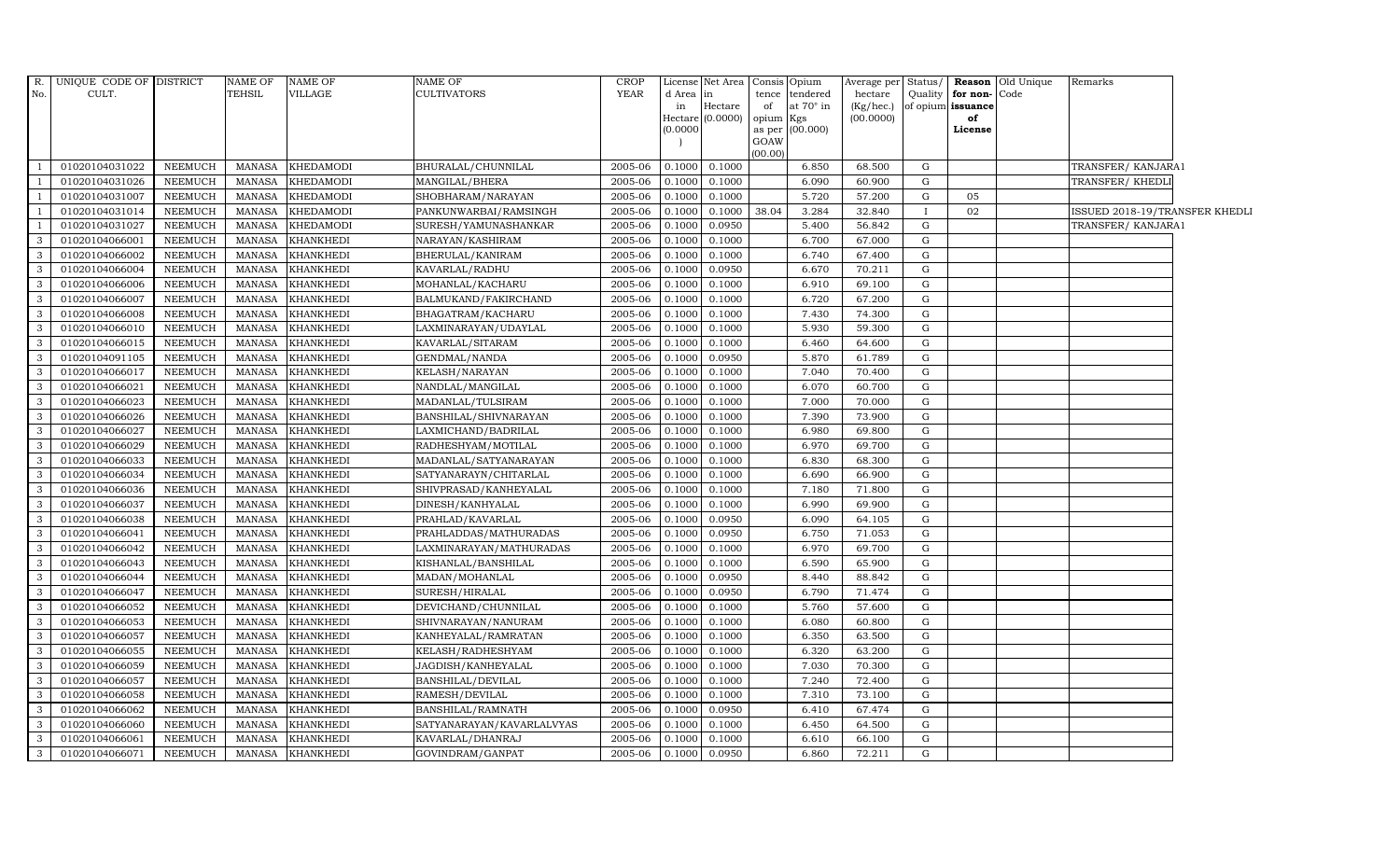| R.           | UNIQUE CODE OF DISTRICT |                | <b>NAME OF</b> | <b>NAME OF</b>   | NAME OF                  | <b>CROP</b> |           | License Net Area |                 | Consis Opium     | Average per | Status/     |                   | Reason Old Unique | Remarks    |
|--------------|-------------------------|----------------|----------------|------------------|--------------------------|-------------|-----------|------------------|-----------------|------------------|-------------|-------------|-------------------|-------------------|------------|
| No.          | CULT.                   |                | TEHSIL         | VILLAGE          | CULTIVATORS              | <b>YEAR</b> | d Area in |                  | tence           | tendered         | hectare     | Quality     | for non-Code      |                   |            |
|              |                         |                |                |                  |                          |             | in        | Hectare          | of              | at $70^\circ$ in | (Kg/hec.)   |             | of opium issuance |                   |            |
|              |                         |                |                |                  |                          |             | (0.0000)  | Hectare (0.0000) | opium<br>as per | Kgs<br>(00.000)  | (00.0000)   |             | of<br>License     |                   |            |
|              |                         |                |                |                  |                          |             |           |                  | GOAW            |                  |             |             |                   |                   |            |
|              |                         |                |                |                  |                          |             |           |                  | (00.00)         |                  |             |             |                   |                   |            |
| 3            | 01020104066063          | <b>NEEMUCH</b> | MANASA         | <b>KHANKHEDI</b> | HIRALAL/GANPAT           | 2005-06     | 0.1000    | 0.1000           |                 | 7.000            | 70.000      | G           |                   |                   |            |
| 3            | 01020104066064          | <b>NEEMUCH</b> | <b>MANASA</b>  | <b>KHANKHEDI</b> | CHAMPALAL/GANPAT         | 2005-06     | 0.1000    | 0.0950           |                 | 6.880            | 72.421      | $\mathbf G$ |                   |                   |            |
| 3            | 01020104066074          | <b>NEEMUCH</b> | <b>MANASA</b>  | <b>KHANKHEDI</b> | SHAMBHU DAYAL/MOHAN      | 2005-06     | 0.1000    | 0.1000           |                 | 6.770            | 67.700      | G           |                   |                   |            |
| 3            | 01020104066072          | <b>NEEMUCH</b> | <b>MANASA</b>  | <b>KHANKHEDI</b> | RAMDAYAL/SURAJMAL        | 2005-06     | 0.1000    | 0.1000           |                 | 7.250            | 72.500      | G           |                   |                   |            |
| 3            | 01020104066073          | <b>NEEMUCH</b> | <b>MANASA</b>  | <b>KHANKHEDI</b> | MOHANLAL/ NANDRAM        | 2005-06     | 0.1000    | 0.1000           |                 | 7.100            | 71.000      | ${\rm G}$   |                   |                   |            |
| $\mathbf{3}$ | 01020104066077          | NEEMUCH        | <b>MANASA</b>  | <b>KHANKHEDI</b> | BANSHILAL/LAXMINARAYAN   | 2005-06     | 0.1000    | 0.1000           |                 | 6.940            | 69.400      | G           |                   |                   |            |
| 3            | 01020104066075          | <b>NEEMUCH</b> | <b>MANASA</b>  | <b>KHANKHEDI</b> | MANGILAL/RAMCHANDRA      | 2005-06     | 0.1000    | 0.1000           |                 | 6.970            | 69.700      | $\mathbf G$ |                   |                   |            |
| 3            | 01020104066076          | <b>NEEMUCH</b> | <b>MANASA</b>  | <b>KHANKHEDI</b> | PRABHULAL/FAKIRCHAND     | 2005-06     | 0.1000    | 0.0950           |                 | 5.800            | 61.053      | G           |                   |                   |            |
| 3            | 01020104066077          | <b>NEEMUCH</b> | <b>MANASA</b>  | <b>KHANKHEDI</b> | DINESH/SHIVPRASAD        | 2005-06     | 0.1000    | 0.0950           |                 | 6.200            | 65.263      | G           |                   |                   |            |
| 3            | 01020104066078          | <b>NEEMUCH</b> | <b>MANASA</b>  | <b>KHANKHEDI</b> | SURESH/SHIVPRASAD        | 2005-06     | 0.1000    | 0.0950           |                 | 6.430            | 67.684      | G           |                   |                   |            |
| $\mathbf{3}$ | 01020104066087          | <b>NEEMUCH</b> | <b>MANASA</b>  | <b>KHANKHEDI</b> | RAJESH/JUGALKISHOR       | 2005-06     | 0.1000    | 0.1000           |                 | 6.790            | 67.900      | ${\rm G}$   |                   |                   |            |
| 3            | 01020104066082          | <b>NEEMUCH</b> | <b>MANASA</b>  | <b>KHANKHEDI</b> | RAMESH/FAKIRCHAND        | 2005-06     | 0.1000    | 0.1050           |                 | 7.030            | 66.952      | $\mathbf G$ |                   |                   |            |
| $\mathbf{3}$ | 01020104066083          | <b>NEEMUCH</b> | <b>MANASA</b>  | <b>KHANKHEDI</b> | SHIVPRASAD/FAKIRCHAND    | 2005-06     | 0.1000    | 0.1000           |                 | 6.460            | 64.600      | $\mathbf G$ |                   |                   |            |
| 3            | 01020104066095          | <b>NEEMUCH</b> | <b>MANASA</b>  | <b>KHANKHEDI</b> | RAMPRATAP/BHAGATRAM      | 2005-06     | 0.1000    | 0.1000           |                 | 6.510            | 65.100      | G           |                   |                   |            |
| 3            | 01020104066088          | <b>NEEMUCH</b> | <b>MANASA</b>  | <b>KHANKHEDI</b> | BAGDIRAM/NARAYAN         | 2005-06     | 0.1000    | 0.0950           |                 | 6.550            | 68.947      | ${\rm G}$   |                   |                   |            |
| $\mathbf{3}$ | 01020104066090          | <b>NEEMUCH</b> | <b>MANASA</b>  | <b>KHANKHEDI</b> | GOPAL/MOHANLAL PUROHIT   | 2005-06     | 0.1000    | 0.0950           |                 | 5.990            | 63.053      | ${\rm G}$   |                   |                   |            |
| 3            | 01020104066095          | <b>NEEMUCH</b> | <b>MANASA</b>  | <b>KHANKHEDI</b> | SURESHCHAND/RAMNATH      | 2005-06     | 0.1000    | 0.1000           |                 | 6.870            | 68.700      | G           |                   |                   |            |
| $\mathbf{3}$ | 01020104066097          | <b>NEEMUCH</b> | <b>MANASA</b>  | <b>KHANKHEDI</b> | MANGILAL/BHERULAL        | 2005-06     | 0.1000    | 0.1000           |                 | 6.300            | 63.000      | $\mathbf G$ |                   |                   |            |
| 3            | 01020104066100          | <b>NEEMUCH</b> | <b>MANASA</b>  | <b>KHANKHEDI</b> | MOHANLAL/RAMCHANDRA      | 2005-06     | 0.1000    | 0.1000           |                 | 7.210            | 72.100      | $\mathbf G$ |                   |                   |            |
| 3            | 01020104066102          | <b>NEEMUCH</b> | <b>MANASA</b>  | <b>KHANKHEDI</b> | KELASH/KRISHNKANT        | 2005-06     | 0.1000    | 0.0950           |                 | 6.690            | 70.421      | $\mathbf G$ |                   |                   |            |
| 3            | 01020104066103          | <b>NEEMUCH</b> | <b>MANASA</b>  | <b>KHANKHEDI</b> | GOPAL/MOHANLAL VYAS      | 2005-06     | 0.1000    | 0.1000           |                 | 6.470            | 64.700      | G           |                   |                   |            |
| 3            | 01020104066104          | <b>NEEMUCH</b> | <b>MANASA</b>  | KHANKHEDI        | FAKIRCHAND/SHANKARLAL    | 2005-06     | 0.1000    | 0.0950           |                 | 5.750            | 60.526      | ${\rm G}$   |                   |                   |            |
| $\mathbf{3}$ | 01020104066105          | <b>NEEMUCH</b> | <b>MANASA</b>  | <b>KHANKHEDI</b> | GORISHANKAR/KARULAL      | 2005-06     | 0.1000    | 0.0950           |                 | 7.090            | 74.632      | G           |                   |                   |            |
| 3            | 01020104066106          | <b>NEEMUCH</b> | <b>MANASA</b>  | <b>KHANKHEDI</b> | <b>BALARAM/NARAYAN</b>   | 2005-06     | 0.1000    | 0.0950           |                 | 6.940            | 73.053      | $\mathbf G$ |                   |                   |            |
| 3            | 01020104066123          | <b>NEEMUCH</b> | <b>MANASA</b>  | <b>KHANKHEDI</b> | PURSHOTAM DAS/BHUVAN DAS | 2005-06     | 0.1000    | 0.0900           |                 | 6.240            | 69.333      | G           |                   |                   |            |
| 3            | 01020104066118          | <b>NEEMUCH</b> | <b>MANASA</b>  | <b>KHANKHEDI</b> | SOHAN BAI/KANHEYALAL     | 2005-06     | 0.1000    | 0.1000           |                 | 6.450            | 64.500      | G           |                   |                   |            |
| 3            | 01020104066121          | <b>NEEMUCH</b> | <b>MANASA</b>  | KHANKHEDI        | KANHYALAL/KARUJI         | 2005-06     | 0.1000    | 0.0950           |                 | 6.610            | 69.579      | ${\rm G}$   |                   |                   |            |
| 3            | 01020104066127          | <b>NEEMUCH</b> | <b>MANASA</b>  | <b>KHANKHEDI</b> | RAMNIVAS/GANESHRAM       | 2005-06     | 0.1000    | 0.1000           |                 | 6.400            | 64.000      | G           |                   |                   | NAMECHANGE |
| 3            | 01020104066125          | <b>NEEMUCH</b> | <b>MANASA</b>  | <b>KHANKHEDI</b> | RADHESHYAM/RAMNATH       | 2005-06     | 0.1000    | 0.1000           |                 | 6.670            | 66.700      | $\mathbf G$ |                   |                   |            |
| 3            | 01020104066126          | <b>NEEMUCH</b> | <b>MANASA</b>  | <b>KHANKHEDI</b> | TULSIRAM/RADHU           | 2005-06     | 0.1000    | 0.1000           |                 | 7.560            | 75.600      | $\mathbf G$ |                   |                   |            |
| 3            | 01020104066132          | <b>NEEMUCH</b> | <b>MANASA</b>  | <b>KHANKHEDI</b> | KAVERI BAI/MATHURA DAS   | 2005-06     | 0.1000    | 0.1000           |                 | 6.950            | 69.500      | G           |                   |                   |            |
| 3            | 01020104066128          | <b>NEEMUCH</b> | <b>MANASA</b>  | <b>KHANKHEDI</b> | KANHYALAL/SHIVLAL        | 2005-06     | 0.1000    | 0.1000           |                 | 6.990            | 69.900      | ${\rm G}$   |                   |                   |            |
| 3            | 01020104066116          | <b>NEEMUCH</b> | <b>MANASA</b>  | <b>KHANKHEDI</b> | BAPULAL/LAXMINARAYAN     | 2005-06     | 0.1000    | 0.1000           |                 | 6.610            | 66.100      | $\mathbf G$ |                   |                   |            |
| 3            | 01020104066139          | <b>NEEMUCH</b> | <b>MANASA</b>  | <b>KHANKHEDI</b> | BAPULAL/RAMCHAND         | 2005-06     | 0.1000    | 0.0950           |                 | 6.400            | 67.368      | $\mathbf G$ |                   |                   |            |
| 3            | 01020104066134          | <b>NEEMUCH</b> | <b>MANASA</b>  | <b>KHANKHEDI</b> | GANPAT/NANDLAL           | 2005-06     | 0.1000    | 0.1000           |                 | 7.280            | 72.800      | $\mathbf G$ |                   |                   |            |
| 3            | 01020104066116          | <b>NEEMUCH</b> | <b>MANASA</b>  | <b>KHANKHEDI</b> | HANGAMI BAI/RADHAKISHAN  | 2005-06     | 0.1000    | 0.0950           |                 | 5.770            | 60.737      | ${\rm G}$   |                   |                   |            |
| $\mathbf{3}$ | 01020104066142          | <b>NEEMUCH</b> | <b>MANASA</b>  | <b>KHANKHEDI</b> | BAPULAL/KANHEYALAL       | 2005-06     | 0.1000    | 0.1000           |                 | 7.160            | 71.600      | ${\rm G}$   |                   |                   |            |
| 3            | 01020104066140          | <b>NEEMUCH</b> | <b>MANASA</b>  | <b>KHANKHEDI</b> | KISHOR/RADHAKISHAN       | 2005-06     | 0.1000    | 0.1000           |                 | 6.510            | 65.100      | ${\rm G}$   |                   |                   |            |
| 3            | 01020104066141          | <b>NEEMUCH</b> | <b>MANASA</b>  | <b>KHANKHEDI</b> | NATHULAL/BHONIRAM        | 2005-06     | 0.1000    | 0.1000           |                 | 6.730            | 67.300      | $\mathbf G$ |                   |                   |            |
| 3            | 01020104066150          | <b>NEEMUCH</b> | <b>MANASA</b>  | <b>KHANKHEDI</b> | RAMESH/NARAYAN           | 2005-06     | 0.1000    | 0.1000           |                 | 6.700            | 67.000      | $\mathbf G$ |                   |                   |            |
| 3            | 01020104066143          | <b>NEEMUCH</b> | MANASA         | <b>KHANKHEDI</b> | RADHESHYAM/PRABHULAL     | 2005-06     | 0.1000    | 0.0900           |                 | 6.380            | 70.889      | G           |                   |                   |            |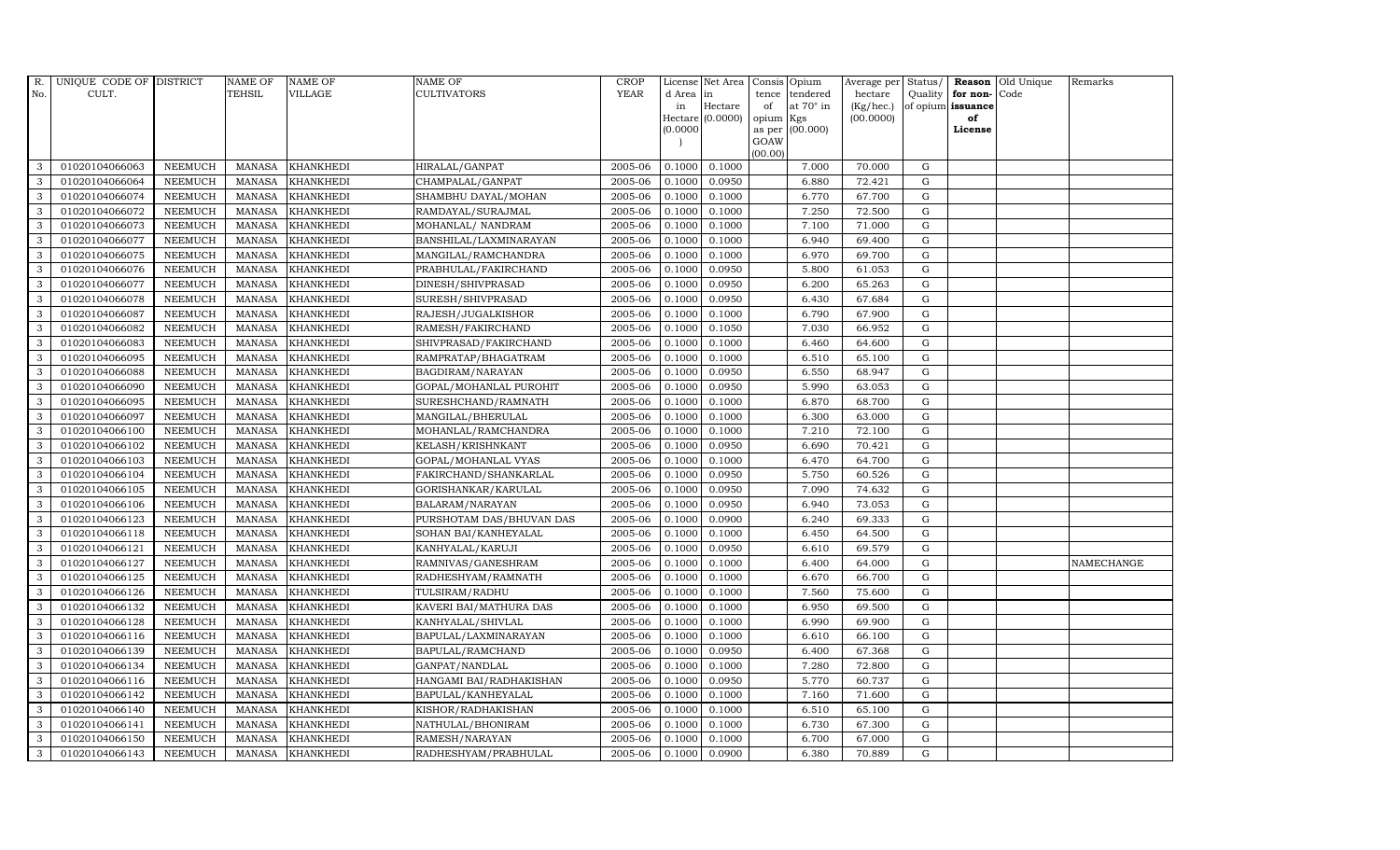| R.           | UNIQUE CODE OF DISTRICT |                | <b>NAME OF</b> | <b>NAME OF</b>   | NAME OF                       | <b>CROP</b> |           | License Net Area |                 | Consis Opium     | Average per | Status/     |                   | Reason Old Unique | Remarks           |
|--------------|-------------------------|----------------|----------------|------------------|-------------------------------|-------------|-----------|------------------|-----------------|------------------|-------------|-------------|-------------------|-------------------|-------------------|
| No.          | CULT.                   |                | <b>TEHSIL</b>  | VILLAGE          | CULTIVATORS                   | <b>YEAR</b> | d Area in |                  | tence           | tendered         | hectare     | Quality     | for non-Code      |                   |                   |
|              |                         |                |                |                  |                               |             | in        | Hectare          | of              | at $70^\circ$ in | (Kg/hec.)   |             | of opium issuance |                   |                   |
|              |                         |                |                |                  |                               |             | (0.0000)  | Hectare (0.0000) | opium<br>as per | Kgs<br>(00.000)  | (00.0000)   |             | of<br>License     |                   |                   |
|              |                         |                |                |                  |                               |             |           |                  | GOAW            |                  |             |             |                   |                   |                   |
|              |                         |                |                |                  |                               |             |           |                  | (00.00)         |                  |             |             |                   |                   |                   |
| 3            | 01020104066148          | <b>NEEMUCH</b> | MANASA         | <b>KHANKHEDI</b> | DASHRATH/MANGILAL             | 2005-06     | 0.1000    | 0.1050           |                 | 6.040            | 57.524      | G           |                   |                   |                   |
| 3            | 01020104066152          | <b>NEEMUCH</b> | <b>MANASA</b>  | <b>KHANKHEDI</b> | BIHARI DAS/NARAYAN DAS        | 2005-06     | 0.1000    | 0.1000           |                 | 6.590            | 65.900      | $\mathbf G$ |                   |                   |                   |
| 3            | 01020104066124          | <b>NEEMUCH</b> | <b>MANASA</b>  | <b>KHANKHEDI</b> | RUKMANI BAI/TULSIRAM          | 2005-06     | 0.1000    | 0.1000           |                 | 6.680            | 66.800      | G           |                   |                   |                   |
| 3            | 01020104066151          | <b>NEEMUCH</b> | <b>MANASA</b>  | <b>KHANKHEDI</b> | SUGANABAI/MOHANLAL            | 2005-06     | 0.1000    | 0.1000           |                 | 6.690            | 66.900      | ${\rm G}$   |                   |                   |                   |
| 3            | 01020104066099          | <b>NEEMUCH</b> | <b>MANASA</b>  | <b>KHANKHEDI</b> | BANSHILAL/CHAMPALAL           | 2005-06     | 0.1000    | 0.1000           |                 | 6.950            | 69.500      | ${\rm G}$   |                   |                   |                   |
| 3            | 01020104066114          | <b>NEEMUCH</b> | <b>MANASA</b>  | <b>KHANKHEDI</b> | NANDKISHOR/KISHANLAL          | 2005-06     | 0.1000    | 0.1000           |                 | 7.180            | 71.800      | G           |                   |                   |                   |
| 3            | 01020104066005          | <b>NEEMUCH</b> | <b>MANASA</b>  | <b>KHANKHEDI</b> | KAMALA BAI/RAMLAL             | 2005-06     | 0.1000    | 0.1000           |                 | 6.100            | 61.000      | $\mathbf G$ |                   |                   |                   |
| 3            | 01020104066039          | <b>NEEMUCH</b> | <b>MANASA</b>  | <b>KHANKHEDI</b> | SATYANARAYAN/KAVARLAL PUROHIT | 2005-06     | 0.1000    | 0.0950           |                 | 6.130            | 64.526      | $\mathbf G$ |                   |                   |                   |
| 3            | 01020104066114          | <b>NEEMUCH</b> | <b>MANASA</b>  | <b>KHANKHEDI</b> | LILABAI/BADRILAL              | 2005-06     | 0.1000    | 0.1000           |                 | 6.870            | 68.700      | G           |                   |                   |                   |
| 3            | 01020104066085          | <b>NEEMUCH</b> | <b>MANASA</b>  | <b>KHANKHEDI</b> | KANHEYALAL/NARAYAN NAI        | 2005-06     | 0.1000    | 0.0950           |                 | 6.530            | 68.737      | G           |                   |                   |                   |
| $\mathbf{3}$ | 01020104066167          | <b>NEEMUCH</b> | <b>MANASA</b>  | <b>KHANKHEDI</b> | <b>BHAGYA / BHERA</b>         | 2005-06     | 0.1000    | 0.0950           |                 | 5.900            | 62.105      | ${\rm G}$   |                   |                   |                   |
| 3            | 01020104066066          | <b>NEEMUCH</b> | <b>MANASA</b>  | <b>KHANKHEDI</b> | KISHANLAL/NARAYAN             | 2005-06     | 0.1000    | 0.0950           |                 | 6.420            | 67.579      | $\mathbf G$ |                   | 01020104089240    |                   |
| $\mathbf{3}$ | 01020104066067          | <b>NEEMUCH</b> | <b>MANASA</b>  | <b>KHANKHEDI</b> | HARISHANKAR/NARAYAN           | 2005-06     | 0.1000    | 0.0950           |                 | 6.740            | 70.947      | $\mathbf G$ |                   | 01020104089241    |                   |
| 3            | 01020104066135          | <b>NEEMUCH</b> | <b>MANASA</b>  | <b>KHANKHEDI</b> | KANHYALAL/UDAYRAM             | 2005-06     | 0.1000    | 0.0950           |                 | 5.910            | 62.211      | G           |                   | 01020104089244    |                   |
| 3            | 01020104091001          | <b>NEEMUCH</b> | <b>MANASA</b>  | <b>KHAJURI</b>   | SHIVNARAYAN/BHAWARLAL         | 2005-06     | 0.1000    | 0.0950           |                 | 5.800            | 61.053      | ${\rm G}$   |                   |                   |                   |
| $\mathbf{3}$ | 01020104091003          | <b>NEEMUCH</b> | <b>MANASA</b>  | <b>KHAJURI</b>   | FAKIRCHAND/DEV JI             | 2005-06     | 0.1000    | 0.1000           |                 | 6.820            | 68.200      | G           |                   |                   |                   |
| 3            | 01020104091004          | <b>NEEMUCH</b> | <b>MANASA</b>  | <b>KHAJURI</b>   | KACHRULAL/SHANKARLAL          | 2005-06     | 0.1000    | 0.1000           |                 | 6.510            | 65.100      | G           |                   |                   |                   |
| $\mathbf{3}$ | 01020104091005          | <b>NEEMUCH</b> | <b>MANASA</b>  | <b>KHAJURI</b>   | <b>BHULI BAI/SITARAM</b>      | 2005-06     | 0.1000    | 0.1000           |                 | 6.940            | 69.400      | $\mathbf G$ |                   |                   |                   |
| 3            | 01020104091006          | <b>NEEMUCH</b> | <b>MANASA</b>  | <b>KHAJURI</b>   | AYODHYA BAI/DHULA JI          | 2005-06     | 0.1000    | 0.1000           |                 | 6.830            | 68.300      | $\mathbf G$ |                   |                   |                   |
| 3            | 01020104091008          | <b>NEEMUCH</b> | <b>MANASA</b>  | <b>KHAJURI</b>   | GANGARAM/MULCHAND             | 2005-06     | 0.1000    | 0.1000           |                 | 6.710            | 67.100      | $\mathbf G$ |                   |                   |                   |
| 3            | 01020104091009          | <b>NEEMUCH</b> | <b>MANASA</b>  | <b>KHAJURI</b>   | KANHEYALAL/NIRBHAYRAM         | 2005-06     | 0.1000    | 0.1000           |                 | 6.490            | 64.900      | G           |                   |                   |                   |
| 3            | 01020104091010          | <b>NEEMUCH</b> | <b>MANASA</b>  | <b>KHAJURI</b>   | OKARLAL/NIRBHAYRAM            | 2005-06     | 0.1000    | 0.1000           |                 | 6.470            | 64.700      | G           |                   |                   |                   |
| $\mathbf{3}$ | 01020104091011          | <b>NEEMUCH</b> | <b>MANASA</b>  | <b>KHAJURI</b>   | GANGARAM/DHANNA               | 2005-06     | 0.1000    | 0.0950           |                 | 6.360            | 66.947      | G           |                   |                   |                   |
| 3            | 01020104091012          | <b>NEEMUCH</b> | <b>MANASA</b>  | <b>KHAJURI</b>   | <b>BABRU/NATHU</b>            | 2005-06     | 0.1000    | 0.1000           |                 | 6.750            | 67.500      | $\mathbf G$ |                   |                   | <b>NAMECHANGE</b> |
| 3            | 01020104091013          | <b>NEEMUCH</b> | <b>MANASA</b>  | <b>KHAJURI</b>   | DHAPU BAI/BHUVANA             | 2005-06     | 0.1000    | 0.0950           |                 | 6.240            | 65.684      | G           |                   |                   |                   |
| 3            | 01020104091016          | <b>NEEMUCH</b> | <b>MANASA</b>  | <b>KHAJURI</b>   | MULCHAND/BANSHILAL            | 2005-06     | 0.1000    | 0.1000           |                 | 7.120            | 71.200      | G           |                   |                   |                   |
| 3            | 01020104091018          | <b>NEEMUCH</b> | <b>MANASA</b>  | <b>KHAJURI</b>   | KHIMA/NANURAM                 | 2005-06     | 0.1000    | 0.1000           |                 | 6.730            | 67.300      | G           |                   |                   |                   |
| 3            | 01020104091020          | <b>NEEMUCH</b> | <b>MANASA</b>  | <b>KHAJURI</b>   | MOHANLAL/BHERU                | 2005-06     | 0.1000    | 0.1000           |                 | 6.420            | 64.200      | G           |                   |                   |                   |
| 3            | 01020104091022          | <b>NEEMUCH</b> | <b>MANASA</b>  | <b>KHAJURI</b>   | DEVILAL/RAMPRATAP             | 2005-06     | 0.1000    | 0.1000           |                 | 6.720            | 67.200      | $\mathbf G$ |                   |                   |                   |
| 3            | 01020104091023          | <b>NEEMUCH</b> | <b>MANASA</b>  | <b>KHAJURI</b>   | NAJARI BAI/BHAGWAN            | 2005-06     | 0.1000    | 0.0900           |                 | 6.000            | 66.667      | $\mathbf G$ |                   |                   |                   |
| 3            | 01020104091025          | <b>NEEMUCH</b> | <b>MANASA</b>  | <b>KHAJURI</b>   | KANHEYALAL/AMARCHAND          | 2005-06     | 0.1000    | 0.0950           |                 | 6.490            | 68.316      | G           |                   |                   |                   |
| 3            | 01020104091028          | <b>NEEMUCH</b> | <b>MANASA</b>  | <b>KHAJURI</b>   | OKARLAL//BADRILAL             | 2005-06     | 0.1000    | 0.0950           |                 | 5.860            | 61.684      | ${\rm G}$   |                   |                   |                   |
| 3            | 01020104091029          | <b>NEEMUCH</b> | <b>MANASA</b>  | <b>KHAJURI</b>   | RAMCHAND/RATANLAL             | 2005-06     | 0.1000    | 0.0950           |                 | 5.950            | 62.632      | G           |                   |                   |                   |
| 3            | 01020104091032          | <b>NEEMUCH</b> | <b>MANASA</b>  | <b>KHAJURI</b>   | RUKMANI BAI/KACHRU            | 2005-06     | 0.1000    | 0.0900           |                 | 6.060            | 67.333      | $\mathbf G$ |                   |                   |                   |
| 3            | 01020104091035          | <b>NEEMUCH</b> | <b>MANASA</b>  | <b>KHAJURI</b>   | SHETAN SINGH/DHUL SINGH       | 2005-06     | 0.1000    | 0.0950           |                 | 6.240            | 65.684      | $\mathbf G$ |                   |                   |                   |
| 3            | 01020104091036          | <b>NEEMUCH</b> | <b>MANASA</b>  | <b>KHAJURI</b>   | SURESH CHANDR/KANHEYALAL      | 2005-06     | 0.1000    | 0.1000           |                 | 5.960            | 59.600      | ${\rm G}$   |                   |                   |                   |
| $\mathbf{3}$ | 01020104091040          | <b>NEEMUCH</b> | <b>MANASA</b>  | <b>KHAJURI</b>   | BHAWARLAL/TULSIRAM            | 2005-06     | 0.1000    | 0.1000           |                 | 6.490            | 64.900      | ${\rm G}$   |                   |                   |                   |
| 3            | 01020104091041          | <b>NEEMUCH</b> | <b>MANASA</b>  | <b>KHAJURI</b>   | RAMKISHAN/MANGILAL            | 2005-06     | 0.1000    | 0.1000           |                 | 6.550            | 65.500      | G           |                   |                   |                   |
| 3            | 01020104091043          | <b>NEEMUCH</b> | <b>MANASA</b>  | <b>KHAJURI</b>   | JAMUNALAL/NANDLAL             | 2005-06     | 0.1000    | 0.0950           |                 | 6.090            | 64.105      | $\mathbf G$ |                   |                   |                   |
| 3            | 01020104091046          | <b>NEEMUCH</b> | <b>MANASA</b>  | <b>KHAJURI</b>   | GANPATLAL/RAMESHWAR           | 2005-06     | 0.1000    | 0.0950           |                 | 6.210            | 65.368      | $\mathbf G$ |                   |                   |                   |
| 3            | 01020104091047          | <b>NEEMUCH</b> | MANASA KHAJURI |                  | PRATAP/RAMA                   | 2005-06     | 0.1000    | 0.1000           |                 | 6.570            | 65.700      | G           |                   |                   |                   |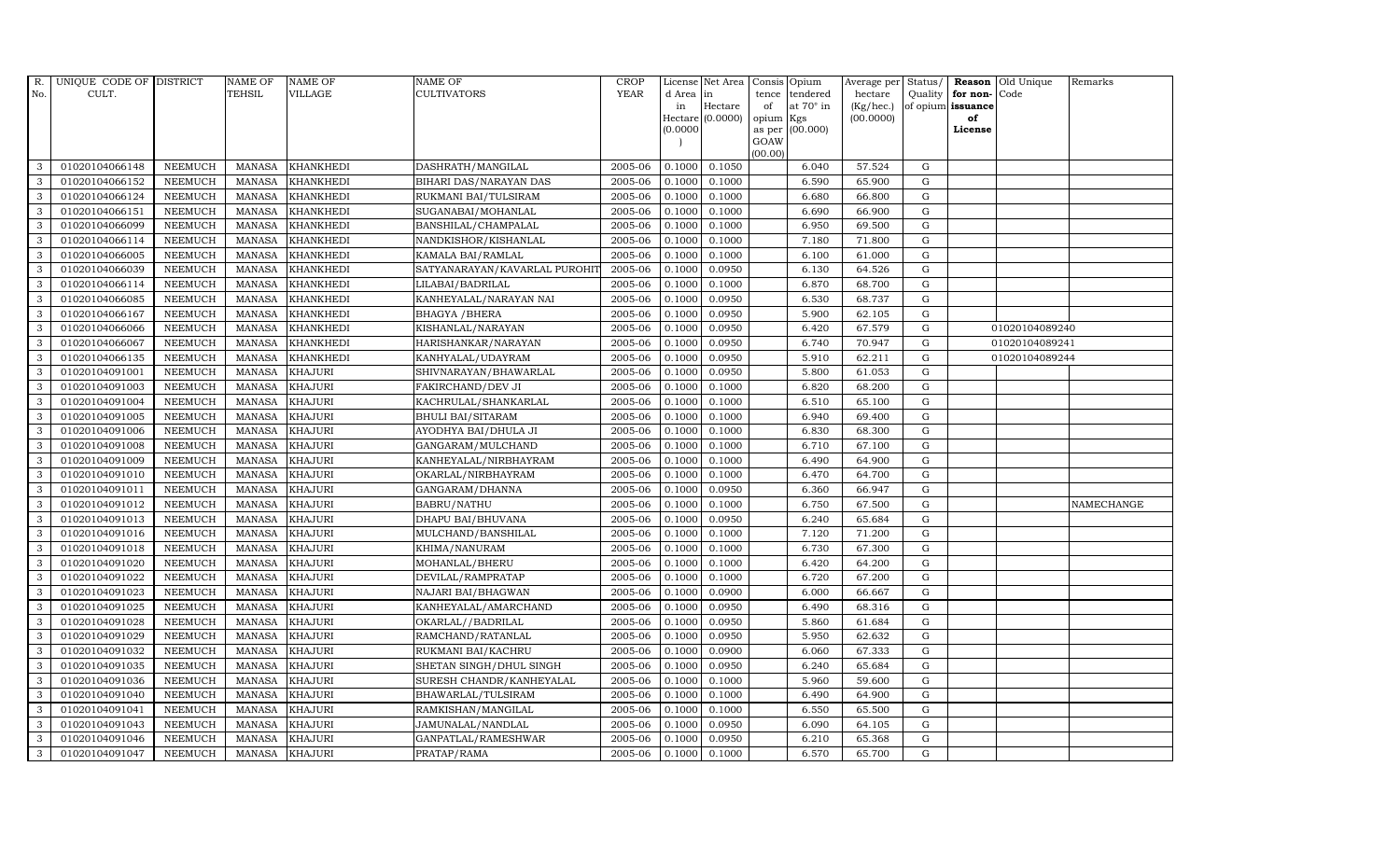| R.           | UNIQUE CODE OF DISTRICT |                | <b>NAME OF</b> | <b>NAME OF</b> | NAME OF                      | <b>CROP</b> |           | License Net Area | Consis          | Opium            | Average per  | Status/     |                   | Reason Old Unique | Remarks |
|--------------|-------------------------|----------------|----------------|----------------|------------------------------|-------------|-----------|------------------|-----------------|------------------|--------------|-------------|-------------------|-------------------|---------|
| No.          | CULT.                   |                | TEHSIL         | VILLAGE        | CULTIVATORS                  | <b>YEAR</b> | d Area in |                  | tence           | tendered         | hectare      | Quality     | for non-Code      |                   |         |
|              |                         |                |                |                |                              |             | in        | Hectare          | of              | at $70^\circ$ in | $(Kg/$ hec.) |             | of opium issuance |                   |         |
|              |                         |                |                |                |                              |             | (0.0000)  | Hectare (0.0000) | opium<br>as per | Kgs<br>(00.000)  | (00.0000)    |             | of<br>License     |                   |         |
|              |                         |                |                |                |                              |             |           |                  | GOAW            |                  |              |             |                   |                   |         |
|              |                         |                |                |                |                              |             |           |                  | (00.00)         |                  |              |             |                   |                   |         |
| 3            | 01020104091050          | <b>NEEMUCH</b> | <b>MANASA</b>  | <b>KHAJURI</b> | PRABHULAL/RATANLAL           | 2005-06     | 0.1000    | 0.1000           |                 | 6.520            | 65.200       | G           |                   |                   |         |
| 3            | 01020104091051          | <b>NEEMUCH</b> | <b>MANASA</b>  | <b>KHAJURI</b> | NANDLAL/MANGILAL             | 2005-06     | 0.1000    | 0.1000           |                 | 6.820            | 68.200       | G           |                   |                   |         |
| 3            | 01020104091053          | <b>NEEMUCH</b> | <b>MANASA</b>  | <b>KHAJURI</b> | KALU SINGH/NARAYAN           | 2005-06     | 0.1000    | 0.0950           |                 | 6.500            | 68.421       | $\mathbf G$ |                   |                   |         |
| 3            | 01020104091054          | <b>NEEMUCH</b> | <b>MANASA</b>  | <b>KHAJURI</b> | <b>BAPU SINGH/DHUL SINGH</b> | 2005-06     | 0.1000    | 0.0950           |                 | 6.650            | 70.000       | $\mathbf G$ |                   |                   |         |
| 3            | 01020104091055          | <b>NEEMUCH</b> | MANASA         | <b>KHAJURI</b> | MATHURALAL/MANGILAL          | 2005-06     | 0.1000    | 0.1000           |                 | 6.440            | 64.400       | $\mathbf G$ |                   |                   |         |
| 3            | 01020104091056          | <b>NEEMUCH</b> | <b>MANASA</b>  | <b>KHAJURI</b> | SHIVNARAYAN/AMAR JI          | 2005-06     | 0.1000    | 0.0950           |                 | 7.680            | 80.842       | ${\rm G}$   |                   |                   |         |
| 3            | 01020104091057          | <b>NEEMUCH</b> | <b>MANASA</b>  | <b>KHAJURI</b> | PRABHULAL/KACHRU             | 2005-06     | 0.1000    | 0.0950           |                 | 6.880            | 72.421       | G           |                   |                   |         |
| 3            | 01020104091058          | <b>NEEMUCH</b> | <b>MANASA</b>  | <b>KHAJURI</b> | HARLAL/KACHRU                | 2005-06     | 0.1000    | 0.0950           |                 | 6.670            | 70.211       | G           |                   |                   |         |
| 3            | 01020104091060          | <b>NEEMUCH</b> | <b>MANASA</b>  | <b>KHAJURI</b> | RAMPARSAD/NANDLAL            | 2005-06     | 0.1000    | 0.0950           |                 | 6.590            | 69.368       | $\mathbf G$ |                   |                   |         |
| 3            | 01020104091061          | <b>NEEMUCH</b> | <b>MANASA</b>  | KHAJURI        | PRABHULAL/BHAWAR             | 2005-06     | 0.1000    | 0.1000           |                 | 6.850            | 68.500       | $\mathbf G$ |                   |                   |         |
| 3            | 01020104091063          | <b>NEEMUCH</b> | <b>MANASA</b>  | <b>KHAJURI</b> | MUKESH KUMAR/RAMESHWAR       | 2005-06     | 0.1000    | 0.0950           |                 | 6.160            | 64.842       | G           |                   |                   |         |
| 3            | 01020104091064          | <b>NEEMUCH</b> | <b>MANASA</b>  | <b>KHAJURI</b> | KAILASHCHAND/MOHANLAL        | 2005-06     | 0.1000    | 0.0950           |                 | 6.190            | 65.158       | ${\rm G}$   |                   |                   |         |
| 3            | 01020104091066          | <b>NEEMUCH</b> | <b>MANASA</b>  | <b>KHAJURI</b> | BAPULAL/BHUVANIRAM           | 2005-06     | 0.1000    | 0.1000           |                 | 6.800            | 68.000       | G           |                   |                   |         |
| 3            | 01020104091067          | <b>NEEMUCH</b> | <b>MANASA</b>  | <b>KHAJURI</b> | RAJENDR KUMAR/MANGILAL       | 2005-06     | 0.1000    | 0.0950           |                 | 6.110            | 64.316       | $\mathbf G$ |                   |                   |         |
| 3            | 01020104091068          | <b>NEEMUCH</b> | <b>MANASA</b>  | <b>KHAJURI</b> | DEU BAI/SHANKARLAL           | 2005-06     | 0.1000    | 0.0950           |                 | 5.840            | 61.474       | $\mathbf G$ |                   |                   |         |
| 3            | 01020104091070          | <b>NEEMUCH</b> | <b>MANASA</b>  | <b>KHAJURI</b> | MULCHAND/RATANLAL            | 2005-06     | 0.1000    | 0.0900           |                 | 5.830            | 64.778       | G           |                   |                   |         |
| 3            | 01020104091074          | <b>NEEMUCH</b> | <b>MANASA</b>  | <b>KHAJURI</b> | PRAKASH CHAND/KACHRU         | 2005-06     | 0.1000    | 0.0950           |                 | 6.450            | 67.895       | G           |                   |                   |         |
| $\mathbf{3}$ | 01020104091076          | <b>NEEMUCH</b> | <b>MANASA</b>  | <b>KHAJURI</b> | SALAGRAM/BHUVANIRAM          | 2005-06     | 0.1000    | 0.0900           |                 | 6.040            | 67.111       | G           |                   |                   |         |
| 3            | 01020104091077          | <b>NEEMUCH</b> | <b>MANASA</b>  | <b>KHAJURI</b> | LABHCHAND/HARLAL             | 2005-06     | 0.1000    | 0.1000           |                 | 6.320            | 63.200       | $\mathbf G$ |                   |                   |         |
| 3            | 01020104091079          | NEEMUCH        | <b>MANASA</b>  | <b>KHAJURI</b> | GHISALAL/UDAA                | 2005-06     | 0.1000    | 0.0950           |                 | 6.450            | 67.895       | $\mathbf G$ |                   |                   |         |
| 3            | 01020104091080          | NEEMUCH        | <b>MANASA</b>  | <b>KHAJURI</b> | KARULAL/DEVA                 | 2005-06     | 0.1000    | 0.0900           |                 | 5.530            | 61.444       | G           |                   |                   |         |
| 3            | 01020104091083          | <b>NEEMUCH</b> | <b>MANASA</b>  | <b>KHAJURI</b> | CHENRAM/KALURAM              | 2005-06     | 0.1000    | 0.0900           |                 | 5.960            | 66.222       | G           |                   |                   |         |
| 3            | 01020104091085          | NEEMUCH        | <b>MANASA</b>  | <b>KHAJURI</b> | RAJARAM/BABRU                | 2005-06     | 0.1000    | 0.1000           |                 | 6.350            | 63.500       | $\mathbf G$ |                   |                   |         |
| 3            | 01020104091086          | <b>NEEMUCH</b> | <b>MANASA</b>  | <b>KHAJURI</b> | PRAKASHCHANDR/NATHULAL       | 2005-06     | 0.1000    | 0.0950           |                 | 6.070            | 63.895       | G           |                   |                   |         |
| 3            | 01020104091087          | <b>NEEMUCH</b> | <b>MANASA</b>  | <b>KHAJURI</b> | MADANLAL/SHANKARLAL          | 2005-06     | 0.1000    | 0.1000           |                 | 6.350            | 63.500       | $\mathbf G$ |                   |                   |         |
| 3            | 01020104091095          | <b>NEEMUCH</b> | <b>MANASA</b>  | <b>KHAJURI</b> | RAMPRASAD/BHUVANA            | 2005-06     | 0.1000    | 0.1000           |                 | 6.840            | 68.400       | G           |                   |                   |         |
| 3            | 01020104091098          | <b>NEEMUCH</b> | <b>MANASA</b>  | <b>KHAJURI</b> | MODIRAM/GULAB                | 2005-06     | 0.1000    | 0.1000           |                 | 6.410            | 64.100       | ${\rm G}$   |                   |                   |         |
| 3            | 01020104091101          | <b>NEEMUCH</b> | <b>MANASA</b>  | <b>KHAJURI</b> | DYASHANKAR/HARLAL            | 2005-06     | 0.1000    | 0.1000           |                 | 6.180            | 61.800       | G           |                   |                   |         |
| 3            | 01020104091103          | <b>NEEMUCH</b> | <b>MANASA</b>  | <b>KHAJURI</b> | BANSHILAL/RAMPRATAP          | 2005-06     | 0.1000    | 0.0900           |                 | 5.940            | 66.000       | $\mathbf G$ |                   |                   |         |
| 3            | 01020104091071          | <b>NEEMUCH</b> | <b>MANASA</b>  | <b>KHAJURI</b> | MULCHAND/TULSIRAM            | 2005-06     | 0.1000    | 0.1000           |                 | 6.500            | 65.000       | $\mathbf G$ |                   |                   |         |
| 3            | 01020104091109          | <b>NEEMUCH</b> | <b>MANASA</b>  | <b>KHAJURI</b> | LAXMINARAYN/NANURAM          | 2005-06     | 0.1000    | 0.1000           |                 | 6.260            | 62.600       | ${\rm G}$   |                   |                   |         |
| 3            | 01020104091110          | <b>NEEMUCH</b> | <b>MANASA</b>  | <b>KHAJURI</b> | PUSHKAR/LAXMINARAYAN         | 2005-06     | 0.1000    | 0.0950           |                 | 6.060            | 63.789       | ${\rm G}$   |                   |                   |         |
| 3            | 01020104091033          | <b>NEEMUCH</b> | <b>MANASA</b>  | <b>KHAJURI</b> | BANSHILAL/BHUVANILAL         | 2005-06     | 0.1000    | 0.1000           |                 | 6.650            | 66.500       | G           |                   |                   |         |
| 3            | 01020104091045          | <b>NEEMUCH</b> | <b>MANASA</b>  | <b>KHAJURI</b> | HARISH CHAND/BANSHILAL       | 2005-06     | 0.1000    | 0.0950           |                 | 6.180            | 65.053       | G           |                   |                   |         |
| 3            | 01020104091052          | <b>NEEMUCH</b> | <b>MANASA</b>  | <b>KHAJURI</b> | MANOHARLAL/HARISHCHAND       | 2005-06     | 0.1000    | 0.0950           |                 | 6.440            | 67.789       | $\mathbf G$ |                   |                   |         |
| 3            | 01020104091119          | <b>NEEMUCH</b> | <b>MANASA</b>  | <b>KHAJURI</b> | SHYMABAI/BASANTILAL          | 2005-06     | 0.1000    | 0.1000           |                 | 6.590            | 65.900       | G           |                   |                   |         |
| 3            | 01020104091027          | <b>NEEMUCH</b> | <b>MANASA</b>  | <b>KHAJURI</b> | NANDLAL/CHHOTELAL            | 2005-06     | 0.1000    | 0.1000           |                 | 6.640            | 66.400       | G           |                   |                   |         |
| 3            | 01020104091034          | <b>NEEMUCH</b> | <b>MANASA</b>  | <b>KHAJURI</b> | SHAMBHULAL/BAGDIRAM          | 2005-06     | 0.1000    | 0.1000           |                 | 6.920            | 69.200       | G           |                   |                   |         |
| 3            | 01020104091099          | <b>NEEMUCH</b> | <b>MANASA</b>  | <b>KHAJURI</b> | RAMNARAYAN/BHAWARLAL         | 2005-06     | 0.1000    | 0.0950           |                 | 6.090            | 64.105       | $\mathbf G$ |                   | 01020104086051    |         |
|              | 01020104026116          | <b>NEEMUCH</b> | <b>MANASA</b>  | KANJARDA-II    | BALURAM/CHAMPA               | 2005-06     | 0.1000    | 0.1000           |                 | 6.340            | 63.400       | G           |                   |                   |         |
|              |                         | <b>NEEMUCH</b> | MANASA         | KANJARDA-II    | ONKARLAL/NATHULAL            | 2005-06     | 0.1000    | 0.1000           |                 | 7.120            | 71.200       | G           |                   |                   |         |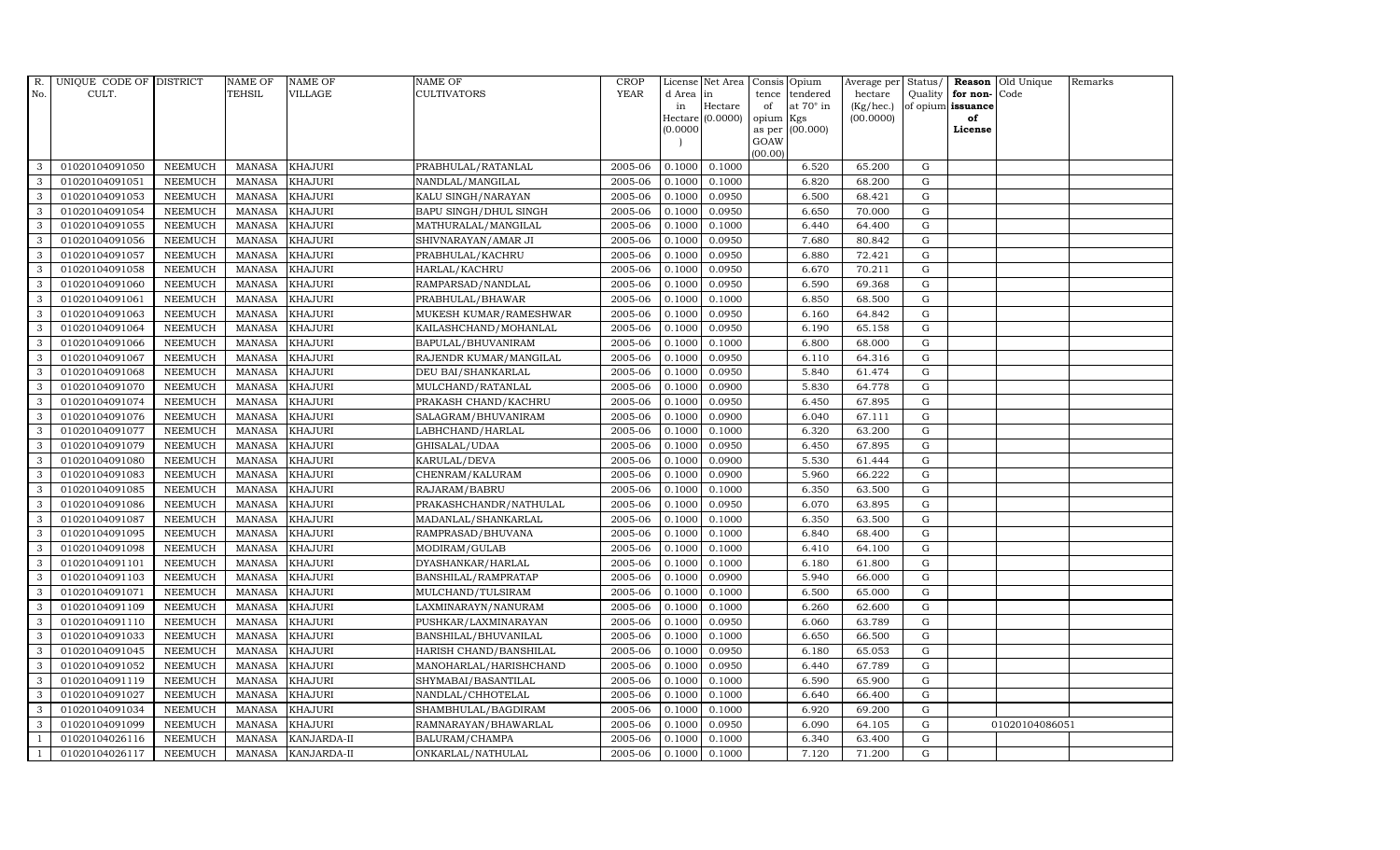| R.             | UNIQUE CODE OF DISTRICT |                | <b>NAME OF</b> | <b>NAME OF</b>     | <b>NAME OF</b>               | <b>CROP</b> |           | License Net Area   Consis   Opium |           |                 | Average per Status/ |             |                         | <b>Reason</b> Old Unique | Remarks                  |
|----------------|-------------------------|----------------|----------------|--------------------|------------------------------|-------------|-----------|-----------------------------------|-----------|-----------------|---------------------|-------------|-------------------------|--------------------------|--------------------------|
| No.            | CULT.                   |                | <b>TEHSIL</b>  | <b>VILLAGE</b>     | <b>CULTIVATORS</b>           | <b>YEAR</b> | d Area in |                                   |           | tence tendered  | hectare             |             | Quality   for non- Code |                          |                          |
|                |                         |                |                |                    |                              |             | in        | Hectare                           | of        | at 70° in       | (Kg/hec.)           |             | of opium issuance       |                          |                          |
|                |                         |                |                |                    |                              |             | 0.0000    | Hectare $(0.0000)$                | opium Kgs | as per (00.000) | (00.0000)           |             | of<br>License           |                          |                          |
|                |                         |                |                |                    |                              |             |           |                                   | GOAW      |                 |                     |             |                         |                          |                          |
|                |                         |                |                |                    |                              |             |           |                                   | (00.00)   |                 |                     |             |                         |                          |                          |
|                | 01020104026118          | <b>NEEMUCH</b> | MANASA         | <b>KANJARDA-II</b> | MEGHA/KASHIRAM               | 2005-06     | 0.1000    | 0.1000                            |           | 5.560           | 55.600              | G           | 04                      |                          | <b>ISSUED ON 2016-17</b> |
| -1             | 01020104026119          | <b>NEEMUCH</b> | <b>MANASA</b>  | KANJARDA-II        | GANGARAM/HEERA               | 2005-06     | 0.1000    | 0.1000                            |           | 6.870           | 68.700              | $\mathbf G$ |                         |                          |                          |
|                | 01020104026120          | <b>NEEMUCH</b> | <b>MANASA</b>  | KANJARDA-II        | BANSHILAL/GOPI               | 2005-06     | 0.1000    | 0.1000                            |           | 7.410           | 74.100              | G           |                         |                          |                          |
|                | 01020104026121          | <b>NEEMUCH</b> | <b>MANASA</b>  | KANJARDA-II        | MEGHRAJ/PRITHVIRAJ           | 2005-06     | 0.1000    | 0.1000                            |           | 5.960           | 59.600              | $\mathbf G$ |                         |                          |                          |
| $\overline{1}$ | 01020104026122          | <b>NEEMUCH</b> | <b>MANASA</b>  | KANJARDA-II        | HARLAL/KASHIRAM              | 2005-06     | 0.1000    | 0.1000                            |           | 6.420           | 64.200              | ${\bf G}$   |                         |                          |                          |
| $\overline{1}$ | 01020104026123          | <b>NEEMUCH</b> | <b>MANASA</b>  | KANJARDA-II        | AMARTIBAI/MANGILAL           | 2005-06     | 0.1000    | 0.1000                            |           | 6.660           | 66.600              | $\mathbf G$ |                         |                          |                          |
| $\overline{1}$ | 01020104026124          | <b>NEEMUCH</b> | <b>MANASA</b>  | KANJARDA-II        | MODIRAM/MYACHAND             | 2005-06     | 0.1000    | 0.0950                            |           | 5.700           | 60.000              | ${\bf G}$   |                         |                          |                          |
| $\overline{1}$ | 01020104026126          | <b>NEEMUCH</b> | <b>MANASA</b>  | KANJARDA-II        | HARKU BAI/ BHANWAR LAL       | 2005-06     | 0.1000    | 0.1000                            |           | 7.300           | 73.000              | $\mathbf G$ |                         |                          | NAME CHANGE              |
|                | 01020104026127          | <b>NEEMUCH</b> | <b>MANASA</b>  | KANJARDA-II        | AMARCHAND/MOHANLAL           | 2005-06     | 0.1000    | 0.1000                            |           | 7.160           | 71.600              | $\mathbf G$ |                         |                          |                          |
| $\overline{1}$ | 01020104026128          | <b>NEEMUCH</b> | <b>MANASA</b>  | KANJARDA-II        | CHHAGANLAL/MOHANLAL          | 2005-06     | 0.1000    | 0.0950                            |           | 6.720           | 70.737              | ${\rm G}$   |                         |                          |                          |
| -1             | 01020104026129          | <b>NEEMUCH</b> | <b>MANASA</b>  | KANJARDA-II        | JANIBAI/NANDARAM             | 2005-06     | 0.1000    | 0.1000                            |           | 5.880           | 58.800              | G           |                         |                          | NAME CHANGE              |
| $\overline{1}$ | 01020104026130          | <b>NEEMUCH</b> | <b>MANASA</b>  | KANJARDA-II        | BHIMRAJ/JALAM                | 2005-06     | 0.1000    | 0.1000                            |           | 6.290           | 62.900              | $\mathbf G$ |                         |                          |                          |
| $\overline{1}$ | 01020104026131          | <b>NEEMUCH</b> | <b>MANASA</b>  | KANJARDA-II        | MANGILAL/JAGANNATH           | 2005-06     | 0.1000    | 0.1000                            |           | 6.450           | 64.500              | G           |                         |                          |                          |
|                | 01020104026133          | <b>NEEMUCH</b> | <b>MANASA</b>  | KANJARDA-II        | PRABHULAL/NARAYAN            | 2005-06     | 0.1000    | 0.1000                            |           | 5.860           | 58.600              | $\mathbf G$ | 05                      |                          |                          |
|                | 01020104026134          | <b>NEEMUCH</b> | <b>MANASA</b>  | KANJARDA-II        | NANDLAL/GHISALAL             | 2005-06     | 0.1000    | 0.1000                            |           | 6.540           | 65.400              | $\mathbf G$ |                         |                          |                          |
| $\overline{1}$ | 01020104026135          | <b>NEEMUCH</b> | <b>MANASA</b>  | KANJARDA-II        | RAMCHAND/PANNALAL            | 2005-06     | 0.1000    | 0.1000                            |           | 7.290           | 72.900              | G           |                         |                          |                          |
| $\overline{1}$ | 01020104026136          | <b>NEEMUCH</b> | <b>MANASA</b>  | KANJARDA-II        | KASHIBAI/MATHURALAL          | 2005-06     | 0.1000    | 0.1000                            |           | 6.330           | 63.300              | $\mathbf G$ |                         |                          |                          |
| $\overline{1}$ | 01020104026137          | <b>NEEMUCH</b> | MANASA         | <b>KANJARDA-II</b> | NATHULAL/KISHANA             | 2005-06     | 0.1000    | 0.1000                            |           | 6.540           | 65.400              | $\mathbf G$ |                         |                          |                          |
|                | 01020104026138          | <b>NEEMUCH</b> | <b>MANASA</b>  | KANJARDA-II        | SUKHLAL/RAMLAL               | 2005-06     | 0.1000    | 0.1000                            |           | 6.240           | 62.400              | $\mathbf G$ |                         |                          |                          |
| $\overline{1}$ | 01020104026139          | <b>NEEMUCH</b> | <b>MANASA</b>  | KANJARDA-II        | SHANTILAL/DEVILAL            | 2005-06     | 0.1000    | 0.1000                            |           | 5.840           | 58.400              | $\mathbf G$ |                         |                          |                          |
| $\overline{1}$ | 01020104026140          | <b>NEEMUCH</b> | <b>MANASA</b>  | KANJARDA-II        | ABDUL SATTAR/ MOHAMMAD HUSAI | 2005-06     | 0.1000    | 0.0950                            |           | 6.310           | 66.421              | $\mathbf G$ |                         |                          |                          |
| $\overline{1}$ | 01020104026141          | <b>NEEMUCH</b> | <b>MANASA</b>  | KANJARDA-II        | BHAGIRATH/KHEMRAJ            | 2005-06     | 0.1000    | 0.1000                            |           | 6.870           | 68.700              | ${\rm G}$   |                         |                          |                          |
| $\overline{1}$ | 01020104026142          | <b>NEEMUCH</b> | MANASA         | <b>KANJARDA-II</b> | KAILASHCHANDR/DOLATRAM       | 2005-06     | 0.1000    | 0.1000                            |           | 6.800           | 68.000              | G           |                         |                          |                          |
|                | 01020104026143          | <b>NEEMUCH</b> | <b>MANASA</b>  | KANJARDA-II        | RAMCHANDRA/BALU              | 2005-06     | 0.1000    | 0.1000                            |           | 6.400           | 64.000              | $\mathbf G$ |                         |                          |                          |
|                | 01020104026144          | <b>NEEMUCH</b> | <b>MANASA</b>  | KANJARDA-II        | MANGILAL/KHEMAJI             | 2005-06     | 0.1000    | 0.1000                            |           | 6.460           | 64.600              | ${\rm G}$   |                         |                          |                          |
| -1             | 01020104026146          | <b>NEEMUCH</b> | <b>MANASA</b>  | KANJARDA-II        | MOTILAL/BALU                 | 2005-06     | 0.1000    | 0.1000                            |           | 6.750           | 67.500              | G           |                         |                          |                          |
| -1             | 01020104026147          | <b>NEEMUCH</b> | <b>MANASA</b>  | KANJARDA-II        | NANDKISHOR/KACHRULAL         | 2005-06     | 0.1000    | 0.1050                            |           | 5.980           | 56.952              | ${\rm G}$   | 05                      |                          |                          |
| $\overline{1}$ | 01020104026148          | <b>NEEMUCH</b> | <b>MANASA</b>  | KANJARDA-II        | MADHO/ KAWARLAL              | 2005-06     | 0.1000    | 0.1000                            |           | 6.680           | 66.800              | G           |                         |                          |                          |
| $\overline{1}$ | 01020104026149          | <b>NEEMUCH</b> | <b>MANASA</b>  | KANJARDA-II        | BANSILAL/GOBARLAL            | 2005-06     | 0.1000    | 0.1000                            |           | 6.030           | 60.300              | $\mathbf G$ |                         |                          |                          |
|                | 01020104026151          | NEEMUCH        | <b>MANASA</b>  | KANJARDA-II        | MOTILAL/DEVILAL              | 2005-06     | 0.1000    | 0.1000                            |           | 6.830           | 68.300              | $\mathbf G$ |                         |                          |                          |
| $\overline{1}$ | 01020104026152          | <b>NEEMUCH</b> | <b>MANASA</b>  | KANJARDA-II        | MANGIBAI/AMARCHAND           | 2005-06     | 0.1000    | 0.0900                            |           | 5.840           | 64.889              | G           | 05                      |                          |                          |
| -1             | 01020104026153          | <b>NEEMUCH</b> | <b>MANASA</b>  | KANJARDA-II        | GORILAL/ JADAVCHAND          | 2005-06     | 0.1000    | 0.1000                            |           | 6.050           | 60.500              | $\mathbf G$ |                         |                          |                          |
| $\overline{1}$ | 01020104026155          | <b>NEEMUCH</b> | <b>MANASA</b>  | KANJARDA-II        | MODA/HEERA                   | 2005-06     | 0.1000    | 0.1000                            |           | 6.110           | 61.100              | ${\rm G}$   | 05                      |                          |                          |
| $\overline{1}$ | 01020104026157          | <b>NEEMUCH</b> | <b>MANASA</b>  | KANJARDA-II        | KISANLAL/CHUNNILAL           | 2005-06     | 0.1000    | 0.0950                            |           | 6.230           | 65.579              | $\mathbf G$ |                         |                          |                          |
|                | 01020104026160          | <b>NEEMUCH</b> | <b>MANASA</b>  | KANJARDA-II        | NANDLAL/NARAYAN              | 2005-06     | 0.1000    | 0.0950                            |           | 4.930           | 51.895              | $\mathbf G$ | 04                      |                          | <b>ISSUED ON 2016-17</b> |
| $\overline{1}$ | 01020104026161          | <b>NEEMUCH</b> | <b>MANASA</b>  | KANJARDA-II        | CHHAGANLAL/BHAWARLAL         | 2005-06     | 0.1000    | 0.1000                            |           | 5.260           | 52.600              | G           | 04                      |                          |                          |
| $\overline{1}$ | 01020104026162          | <b>NEEMUCH</b> | <b>MANASA</b>  | KANJARDA-II        | AMARCHAND/BABRU              | 2005-06     | 0.1000    | 0.0950                            |           | 5.950           | 62.632              | G           | 05                      |                          |                          |
| $\overline{1}$ | 01020104026165          | <b>NEEMUCH</b> | <b>MANASA</b>  | KANJARDA-II        | GHISALAL/MODA                | 2005-06     | 0.1000    | 0.1000                            |           | 5.490           | 54.900              | $\mathbf G$ | 04                      |                          | <b>ISSUED ON 2016-17</b> |
| $\overline{1}$ | 01020104026166          | <b>NEEMUCH</b> | <b>MANASA</b>  | KANJARDA-II        | HAGAMIBAI/NATHU              | 2005-06     | 0.1000    | 0.1000                            |           | 6.250           | 62.500              | $\mathbf G$ | 05                      |                          |                          |
|                | 01020104026168          | <b>NEEMUCH</b> | <b>MANASA</b>  | KANJARDA-II        | GHISALAL/NARAYAN             | 2005-06     | 0.1000    | 0.1000                            |           | 6.520           | 65.200              | G           |                         |                          |                          |
| $\mathbf{1}$   | 01020104026170          | NEEMUCH        |                | MANASA KANJARDA-II | GANGARAM/NARAYAN             | 2005-06     | 0.1000    | 0.0900                            |           | 6.560           | 72.889              | G           |                         |                          |                          |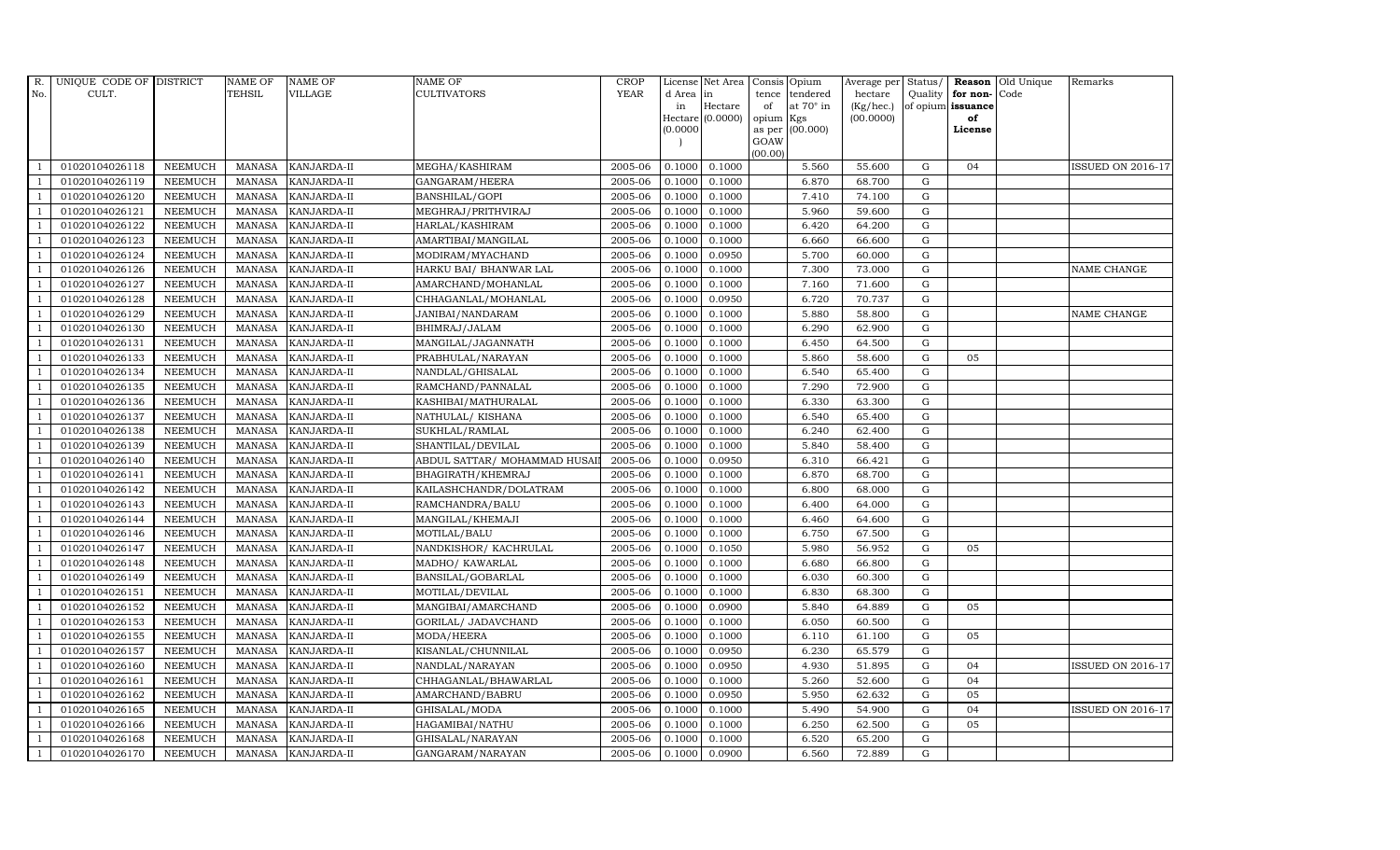| R.             | UNIQUE CODE OF DISTRICT |                | <b>NAME OF</b> | <b>NAME OF</b>     | NAME OF               | <b>CROP</b> |           | License Net Area |                 | Consis Opium     | Average per | Status/     |                   | Reason Old Unique | Remarks                  |
|----------------|-------------------------|----------------|----------------|--------------------|-----------------------|-------------|-----------|------------------|-----------------|------------------|-------------|-------------|-------------------|-------------------|--------------------------|
| No.            | CULT.                   |                | <b>TEHSIL</b>  | VILLAGE            | CULTIVATORS           | <b>YEAR</b> | d Area in |                  | tence           | tendered         | hectare     | Quality     | for non-Code      |                   |                          |
|                |                         |                |                |                    |                       |             | in        | Hectare          | of              | at $70^\circ$ in | (Kg/hec.)   |             | of opium issuance |                   |                          |
|                |                         |                |                |                    |                       |             | (0.0000)  | Hectare (0.0000) | opium<br>as per | Kgs<br>(00.000)  | (00.0000)   |             | of<br>License     |                   |                          |
|                |                         |                |                |                    |                       |             |           |                  | GOAW            |                  |             |             |                   |                   |                          |
|                |                         |                |                |                    |                       |             |           |                  | (00.00)         |                  |             |             |                   |                   |                          |
|                | 01020104026172          | <b>NEEMUCH</b> | MANASA         | <b>KANJARDA-II</b> | NANDLAL/GOBARLAL      | 2005-06     | 0.1000    | 0.0950           |                 | 6.650            | 70.000      | G           |                   |                   |                          |
| -1             | 01020104026173          | <b>NEEMUCH</b> | <b>MANASA</b>  | KANJARDA-II        | TANKU BAI/ RUPI BAI   | 2005-06     | 0.1000    | 0.1000           |                 | 6.390            | 63.900      | $\mathbf G$ |                   |                   |                          |
|                | 01020104026174          | <b>NEEMUCH</b> | <b>MANASA</b>  | KANJARDA-II        | BHERULAL/NARAYAN      | 2005-06     | 0.1000    | 0.1000           |                 | 5.930            | 59.300      | G           |                   |                   |                          |
|                | 01020104026175          | <b>NEEMUCH</b> | <b>MANASA</b>  | KANJARDA-II        | HARJU BAI/ MODIRAM    | 2005-06     | 0.1000    | 0.1000           |                 | 6.310            | 63.100      | ${\rm G}$   |                   |                   |                          |
| $\overline{1}$ | 01020104026176          | <b>NEEMUCH</b> | <b>MANASA</b>  | KANJARDA-II        | RAMLAL/PYARA          | 2005-06     | 0.1000    | 0.1000           |                 | 6.320            | 63.200      | ${\rm G}$   |                   |                   |                          |
| $\overline{1}$ | 01020104026177          | NEEMUCH        | <b>MANASA</b>  | KANJARDA-II        | PANNALAL/BHANWARLAL   | 2005-06     | 0.1000    | 0.1000           |                 | 6.370            | 63.700      | G           |                   |                   |                          |
| $\overline{1}$ | 01020104026178          | <b>NEEMUCH</b> | <b>MANASA</b>  | <b>KANJARDA-II</b> | KANWARLAL/KALU        | 2005-06     | 0.1000    | 0.1050           |                 | 5.390            | 51.333      | $\mathbf G$ | 04                |                   | <b>ISSUED ON 2016-17</b> |
| $\overline{1}$ | 01020104026179          | <b>NEEMUCH</b> | <b>MANASA</b>  | KANJARDA-II        | RUKMANIBAI/LALURAM    | 2005-06     | 0.1000    | 0.1000           |                 | 6.360            | 63.600      | $\mathbf G$ |                   |                   |                          |
|                | 01020104026180          | <b>NEEMUCH</b> | <b>MANASA</b>  | KANJARDA-II        | MODIRAM/HARLAL        | 2005-06     | 0.1000    | 0.1000           |                 | 6.490            | 64.900      | G           |                   |                   |                          |
| $\overline{1}$ | 01020104026181          | <b>NEEMUCH</b> | <b>MANASA</b>  | KANJARDA-II        | NATHULAL/NANDLAL      | 2005-06     | 0.1000    | 0.1000           |                 | 4.930            | 49.300      | ${\rm G}$   | 04                |                   | <b>ISSUED ON 2016-17</b> |
| -1             | 01020104026182          | <b>NEEMUCH</b> | <b>MANASA</b>  | KANJARDA-II        | NONDRAM/GORILAL       | 2005-06     | 0.1000    | 0.1000           |                 | 6.070            | 60.700      | ${\rm G}$   |                   |                   |                          |
| $\overline{1}$ | 01020104026183          | <b>NEEMUCH</b> | <b>MANASA</b>  | KANJARDA-II        | JAGANNATH/CHAGAN      | 2005-06     | 0.1000    | 0.1000           |                 | 6.680            | 66.800      | $\mathbf G$ |                   |                   |                          |
| $\overline{1}$ | 01020104026184          | <b>NEEMUCH</b> | <b>MANASA</b>  | KANJARDA-II        | MOTYABAI/MEGHRAJ      | 2005-06     | 0.1000    | 0.1000           |                 | 6.140            | 61.400      | $\mathbf G$ |                   |                   |                          |
|                | 01020104026185          | <b>NEEMUCH</b> | <b>MANASA</b>  | KANJARDA-II        | GORILAL/MODA          | 2005-06     | 0.1000    | 0.0950           |                 | 5.620            | 59.158      | $\mathbf G$ |                   |                   |                          |
|                | 01020104026186          | <b>NEEMUCH</b> | <b>MANASA</b>  | KANJARDA-II        | BHOLIBAI/NANDA        | 2005-06     | 0.1000    | 0.1000           |                 | 6.040            | 60.400      | $\mathbf G$ | 05                |                   |                          |
| $\overline{1}$ | 01020104026188          | <b>NEEMUCH</b> | <b>MANASA</b>  | KANJARDA-II        | PYARCHAND/UDAJI       | 2005-06     | 0.1000    | 0.1000           |                 | 6.700            | 67.000      | G           |                   |                   |                          |
| $\overline{1}$ | 01020104026191          | <b>NEEMUCH</b> | <b>MANASA</b>  | KANJARDA-II        | GORILAL/GANGARAM      | 2005-06     | 0.1000    | 0.0950           |                 | 5.340            | 56.211      | G           | 05                |                   |                          |
| $\overline{1}$ | 01020104026192          | <b>NEEMUCH</b> | <b>MANASA</b>  | KANJARDA-II        | GHISIBAI/GHISALAL     | 2005-06     | 0.1000    | 0.1000           |                 | 6.160            | 61.600      | $\mathbf G$ |                   |                   |                          |
|                | 01020104026193          | <b>NEEMUCH</b> | <b>MANASA</b>  | KANJARDA-II        | GHISALAL/LAKHMA       | 2005-06     | 0.1000    | 0.1000           |                 | 5.230            | 52.300      | $\mathbf G$ | 04                |                   | <b>ISSUED ON 2016-17</b> |
|                | 01020104026194          | <b>NEEMUCH</b> | <b>MANASA</b>  | KANJARDA-II        | NONDRAM/ONKARLAL      | 2005-06     | 0.1000    | 0.1050           |                 | 5.470            | 52.095      | $\mathbf G$ | 04                |                   | <b>ISSUED ON 2016-17</b> |
| $\overline{1}$ | 01020104026195          | <b>NEEMUCH</b> | <b>MANASA</b>  | KANJARDA-II        | LALURAM/RAMA          | 2005-06     | 0.1000    | 0.1000           |                 | 6.880            | 68.800      | G           |                   |                   |                          |
| $\overline{1}$ | 01020104026196          | <b>NEEMUCH</b> | <b>MANASA</b>  | KANJARDA-II        | LAHARMAL/PYARCHAND    | 2005-06     | 0.1000    | 0.1000           |                 | 6.500            | 65.000      | ${\rm G}$   |                   |                   |                          |
| $\overline{1}$ | 01020104026198          | <b>NEEMUCH</b> | <b>MANASA</b>  | KANJARDA-II        | MADHOLAL/NONDRAM      | 2005-06     | 0.1000    | 0.1000           |                 | 6.020            | 60.200      | G           |                   |                   |                          |
|                | 01020104026199          | <b>NEEMUCH</b> | <b>MANASA</b>  | KANJARDA-II        | MANGILAL/BHURALAL     | 2005-06     | 0.1000    | 0.1000           |                 | 4.980            | 49.800      | $\mathbf G$ | 04                |                   | <b>ISSUED ON 2016-17</b> |
| $\overline{1}$ | 01020104026200          | <b>NEEMUCH</b> | <b>MANASA</b>  | KANJARDA-II        | NANDLAL/MODA          | 2005-06     | 0.1000    | 0.1000           |                 | 4.930            | 49.300      | G           | 04                |                   |                          |
| -1             | 01020104026201          | <b>NEEMUCH</b> | <b>MANASA</b>  | KANJARDA-II        | SHANKARLAL/MODA       | 2005-06     | 0.1000    | 0.1000           |                 | 6.320            | 63.200      | G           |                   |                   |                          |
|                | 01020104026203          | <b>NEEMUCH</b> | <b>MANASA</b>  | KANJARDA-II        | BHAWANILAL/CHUNNILAL  | 2005-06     | 0.1000    | 0.1050           |                 | 5.160            | 49.143      | ${\rm G}$   | 04                |                   | <b>ISSUED ON 2016-17</b> |
| $\overline{1}$ | 01020104026206          | <b>NEEMUCH</b> | <b>MANASA</b>  | KANJARDA-II        | BHURALAL/GANGARAM     | 2005-06     | 0.1000    | 0.0950           |                 | 6.920            | 72.842      | G           |                   |                   |                          |
| $\overline{1}$ | 01020104026207          | <b>NEEMUCH</b> | <b>MANASA</b>  | KANJARDA-II        | MOTI/MODA             | 2005-06     | 0.1000    | 0.0950           |                 | 6.490            | 68.316      | $\mathbf G$ |                   |                   |                          |
|                | 01020104026208          | <b>NEEMUCH</b> | <b>MANASA</b>  | KANJARDA-II        | PRABHULAL/NANALAL     | 2005-06     | 0.1000    | 0.1000           |                 | 6.380            | 63.800      | $\mathbf G$ |                   |                   |                          |
| $\overline{1}$ | 01020104026209          | <b>NEEMUCH</b> | <b>MANASA</b>  | KANJARDA-II        | LALUARM/BHANWARLAL    | 2005-06     | 0.1000    | 0.0950           |                 | 6.220            | 65.474      | G           |                   |                   |                          |
|                | 01020104026210          | <b>NEEMUCH</b> | <b>MANASA</b>  | KANJARDA-II        | MANGILAL/GORILAL      | 2005-06     | 0.1000    | 0.1000           |                 | 6.630            | 66.300      | ${\bf G}$   |                   |                   |                          |
| $\overline{1}$ | 01020104026211          | <b>NEEMUCH</b> | <b>MANASA</b>  | KANJARDA-II        | GHISALAL/HARLAL       | 2005-06     | 0.1000    | 0.1000           |                 | 5.490            | 54.900      | $\mathbf G$ | 04                |                   |                          |
| $\overline{1}$ | 01020104026212          | <b>NEEMUCH</b> | <b>MANASA</b>  | KANJARDA-II        | CHATRIBAI/GHISALAL    | 2005-06     | 0.1000    | 0.1000           |                 | 6.020            | 60.200      | $\mathbf G$ |                   |                   |                          |
|                | 01020104026213          | <b>NEEMUCH</b> | <b>MANASA</b>  | KANJARDA-II        | RADHESHYAM/GORILAL    | 2005-06     | 0.1000    | 0.0950           |                 | 7.080            | 74.526      | $\mathbf G$ |                   |                   |                          |
| $\overline{1}$ | 01020104026214          | <b>NEEMUCH</b> | <b>MANASA</b>  | KANJARDA-II        | JADAVCHAND/GOKUL      | 2005-06     | 0.1000    | 0.1000           |                 | 7.330            | 73.300      | ${\rm G}$   |                   |                   |                          |
| $\overline{1}$ | 01020104026215          | <b>NEEMUCH</b> | <b>MANASA</b>  | KANJARDA-II        | NANIBAI/NANDLAL KHATI | 2005-06     | 0.1000    | 0.1000           |                 | 6.670            | 66.700      | ${\rm G}$   |                   |                   |                          |
| 1              | 01020104026216          | <b>NEEMUCH</b> | <b>MANASA</b>  | KANJARDA-II        | NANALAL/DOULA         | 2005-06     | 0.1000    | 0.1000           |                 | 6.780            | 67.800      | ${\rm G}$   |                   |                   |                          |
| $\overline{1}$ | 01020104026217          | <b>NEEMUCH</b> | <b>MANASA</b>  | KANJARDA-II        | PRABHULAL/GHISALAL    | 2005-06     | 0.1000    | 0.1000           |                 | 4.420            | 44.200      | $\mathbf G$ | 04                |                   |                          |
|                | 01020104026218          | <b>NEEMUCH</b> | <b>MANASA</b>  | KANJARDA-II        | JAGANNATH/GORILAL     | 2005-06     | 0.1000    | 0.1000           |                 | 5.930            | 59.300      | G           |                   |                   |                          |
| $\mathbf{1}$   | 01020104026219          | <b>NEEMUCH</b> | MANASA         | KANJARDA-II        | RAMKISHAN/HARLAL      | 2005-06     | 0.1000    | 0.1000           |                 | 5.770            | 57.700      | G           | 05                |                   |                          |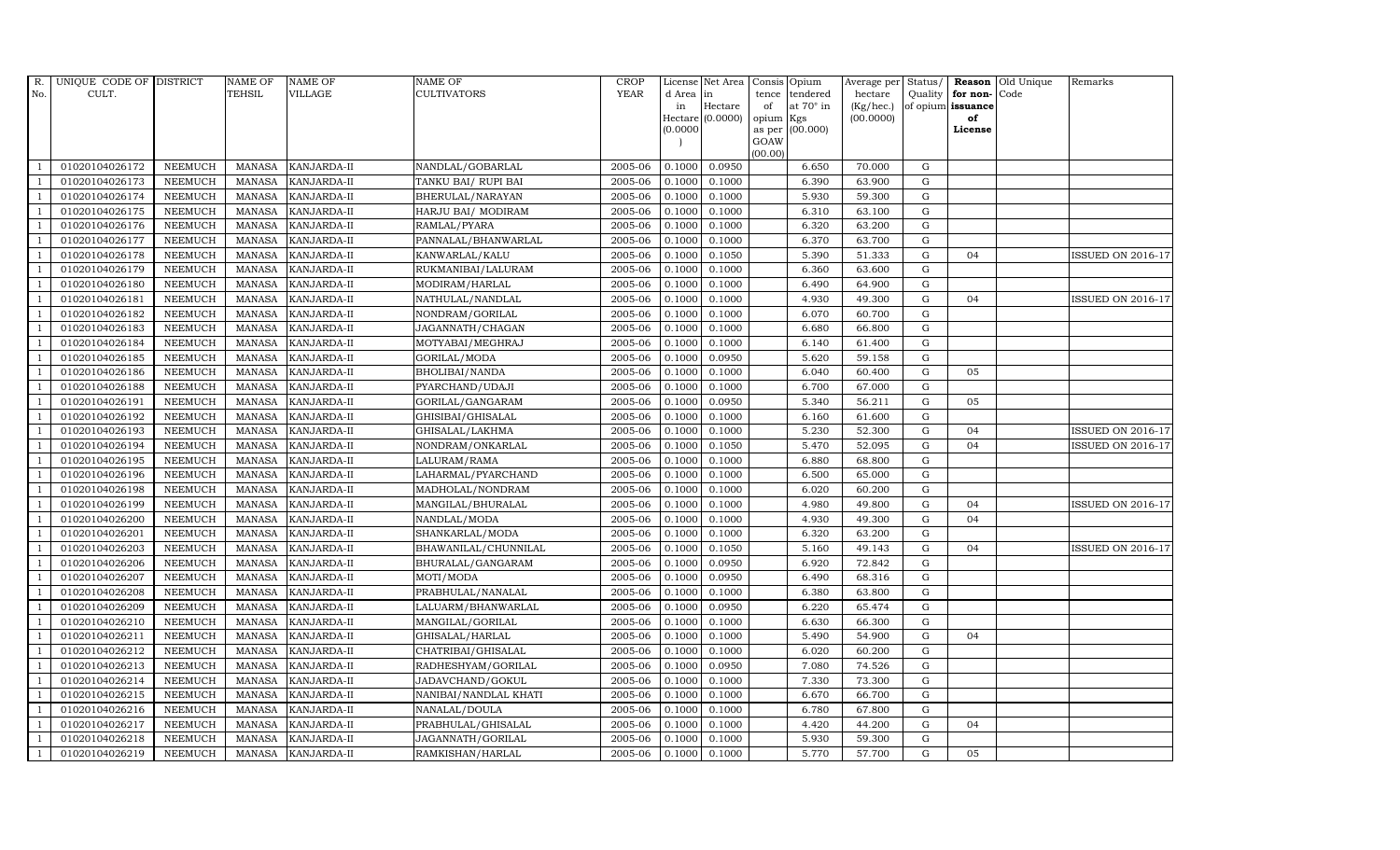|                | R. UNIQUE CODE OF DISTRICT |                 | NAME OF       | <b>NAME OF</b>     | NAME OF                   | <b>CROP</b> |                     | License Net Area Consis Opium |           |                   |           |         |                   | Average per Status/ <b>Reason</b> Old Unique | Remarks                         |                                                 |
|----------------|----------------------------|-----------------|---------------|--------------------|---------------------------|-------------|---------------------|-------------------------------|-----------|-------------------|-----------|---------|-------------------|----------------------------------------------|---------------------------------|-------------------------------------------------|
| No.            | CULT.                      |                 | <b>TEHSIL</b> | <b>VILLAGE</b>     | <b>CULTIVATORS</b>        | YEAR        | d Area              | in                            |           | tence tendered    | hectare   | Quality | for non-Code      |                                              |                                 |                                                 |
|                |                            |                 |               |                    |                           |             | in                  | Hectare                       | of        | at $70^\circ$ in  | (Kg/hec.) |         | of opium issuance |                                              |                                 |                                                 |
|                |                            |                 |               |                    |                           |             | Hectare<br>(0.0000) | (0.0000)                      | opium Kgs | as per $(00.000)$ | (00.0000) |         | of<br>License     |                                              |                                 |                                                 |
|                |                            |                 |               |                    |                           |             |                     |                               | GOAW      |                   |           |         |                   |                                              |                                 |                                                 |
|                |                            |                 |               |                    |                           |             |                     |                               | (00.00)   |                   |           |         |                   |                                              |                                 |                                                 |
| $\mathbf{1}$   | 01020104026220             | <b>NEEMUCH</b>  | MANASA        | KANJARDA-II        | SHANTILAL/BHAWARLAL       | 2005-06     | 0.1000              | 0.1000                        |           | 6.150             | 61.500    | G       |                   |                                              |                                 |                                                 |
| $\mathbf{1}$   | 01020104026221             | <b>NEEMUCH</b>  | <b>MANASA</b> | KANJARDA-II        | KANHEYALAL/CHUNNILAL      | 2005-06     | 0.1000              | 0.0950                        | 40.92     | 3.865             | 40.684    | G       | 04                |                                              |                                 | WATER AMAGE PANALTY 4.16% opiumI/ISSUED 2018-19 |
| $\overline{1}$ | 01020104026222             | <b>NEEMUCH</b>  | <b>MANASA</b> | KANJARDA-II        | NATHULAL/KASHIRAM         | 2005-06     | 0.1000              | 0.1000                        |           | 6.920             | 69.200    | G       |                   |                                              |                                 |                                                 |
| $\mathbf{1}$   | 01020104026223             | <b>NEEMUCH</b>  | <b>MANASA</b> | KANJARDA-II        | NANDLAL/NARAYAN           | 2005-06     | 0.1000              | 0.1000                        |           | 6.210             | 62.100    | G       |                   |                                              |                                 |                                                 |
| $\mathbf{1}$   | 01020104026228             | <b>NEEMUCH</b>  | MANASA        | KANJARDA-II        | BADRILAL/GANGARAM         | 2005-06     | 0.1000              | 0.1000                        |           | 5.980             | 59.800    | G       |                   |                                              |                                 |                                                 |
| $\mathbf{1}$   | 01020104026230             | <b>NEEMUCH</b>  | <b>MANASA</b> | KANJARDA-II        | NANDLAL/MODA JI INTABDIYA | 2005-06     | 0.1000              |                               |           |                   |           | F       |                   |                                              |                                 |                                                 |
| $\mathbf{1}$   | 01020104026232             | NEEMUCH         | <b>MANASA</b> | KANJARDA-II        | KAWARLAL/ BHURALAL        | 2005-06     | 0.1000              | 0.1000                        |           | 5.670             | 56.700    | G       | 05                |                                              |                                 |                                                 |
| $\mathbf{1}$   | 01020104026233             | <b>NEEMUCH</b>  | <b>MANASA</b> | KANJARDA-II        | NARAYAN/GORILAL           | 2005-06     | 0.1000              | 0.1000                        |           | 6.640             | 66.400    | G       |                   |                                              |                                 |                                                 |
| $\mathbf{1}$   | 01020104026234             | <b>NEEMUCH</b>  | <b>MANASA</b> | KANJARDA-II        | BHONIRAM/BHERULAL         | 2005-06     | 0.1000              | 0.1000                        |           | 6.040             | 60.400    | G       |                   |                                              |                                 |                                                 |
| $\mathbf{1}$   | 01020104026235             | <b>NEEMUCH</b>  | <b>MANASA</b> | KANJARDA-II        | DEVILAL/GORILAL           | 2005-06     | 0.1000              | 0.1000                        |           | 5.740             | 57.400    | G       | 05                |                                              |                                 |                                                 |
| $\mathbf{1}$   | 01020104026236             | <b>NEEMUCH</b>  | <b>MANASA</b> | KANJARDA-II        | GHANSHYAM/GORILAL         | 2005-06     | 0.1000              | 0.1000                        |           | 5.560             | 55.600    | G       | 04                |                                              |                                 |                                                 |
| $\mathbf{1}$   | 01020104026239             | <b>NEEMUCH</b>  | <b>MANASA</b> | KANJARDA-II        | HARIRAM/MOTILAL           | 2005-06     | 0.1000              | 0.1000                        |           | 6.480             | 64.800    | G       |                   |                                              |                                 |                                                 |
| $\mathbf{1}$   | 01020104026241             | <b>NEEMUCH</b>  | <b>MANASA</b> | KANJARDA-II        | GOPAL/BHAWARLAL           | 2005-06     | 0.1000              | 0.1000                        |           | 4.160             | 41.600    | G       | 04                |                                              | ISSUED ON 2016-17               |                                                 |
| $\mathbf{1}$   | 01020104026244             | <b>NEEMUCH</b>  | <b>MANASA</b> | KANJARDA-II        | KANHEYALAL/GORILAL        | 2005-06     | 0.1000              | 0.1000                        |           | 6.690             | 66.900    | G       |                   |                                              |                                 |                                                 |
| $\overline{1}$ | 01020104026245             | <b>NEEMUCH</b>  | <b>MANASA</b> | KANJARDA-II        | GHISALAL/KALU             | 2005-06     | 0.1000              | 0.0950                        |           | 7.690             | 80.947    | G       |                   |                                              |                                 |                                                 |
| $\mathbf{1}$   | 01020104026246             | NEEMUCH         | <b>MANASA</b> | KANJARDA-II        | NANDUBAI/SEVARAM          | 2005-06     | 0.1000              | 0.0950                        |           | 6.930             | 72.947    | G       |                   |                                              |                                 |                                                 |
| 1              | 01020104026249             | NEEMUCH         | <b>MANASA</b> | KANJARDA-II        | MAGNIBAI/NATHULAL         | 2005-06     | 0.1000              | 0.1000                        |           | 4.670             | 46.700    | G       | 04                |                                              | <b>ISSUED ON 2016-17</b>        |                                                 |
| $\mathbf{1}$   | 01020104026256             | <b>NEEMUCH</b>  | <b>MANASA</b> | KANJARDA-II        | SHANTILAL/GHISALAL        | 2005-06     | 0.1000              | 0.1000                        |           | 6.120             | 61.200    | G       |                   |                                              |                                 |                                                 |
| $\overline{1}$ | 01020104026257             | <b>NEEMUCH</b>  | <b>MANASA</b> | KANJARDA-II        | GORILAL/DOLA              | 2005-06     | 0.1000              | 0.1000                        |           | 5.640             | 56.400    | G       | 05                |                                              |                                 |                                                 |
| $\mathbf{1}$   | 01020104026258             | <b>NEEMUCH</b>  | <b>MANASA</b> | KANJARDA-II        | NARAYAN/HUKMA             | 2005-06     | 0.1000              | 0.1000                        |           | 5.870             | 58.700    | G       | 05                |                                              |                                 |                                                 |
| $\mathbf{1}$   | 01020104026260             | <b>NEEMUCH</b>  | <b>MANASA</b> | KANJARDA-II        | NANALAL/MODA CHOUDHARY    | 2005-06     | 0.1000              | 0.0950                        |           | 7.080             | 74.526    | G       |                   |                                              |                                 |                                                 |
| $\mathbf{1}$   | 01020104026261             | <b>NEEMUCH</b>  | <b>MANASA</b> | KANJARDA-II        | BHANWARLAL/NANDA          | 2005-06     | 0.1000              | 0.1000                        |           | 7.110             | 71.100    | G       |                   |                                              |                                 |                                                 |
| <sup>1</sup>   | 01020104026263             | NEEMUCH         | <b>MANASA</b> | KANJARDA-II        | BABULAL/NANDRAM           | 2005-06     | 0.1000              | 0.0850                        |           | 4.620             | 54.353    | G       | 04                |                                              | <b>ISSUED ON 2016-17</b>        |                                                 |
| $\mathbf{1}$   | 01020104026264             | <b>NEEMUCH</b>  | <b>MANASA</b> | KANJARDA-II        | PRAKASH/GOBAR             | 2005-06     | 0.1000              | 0.0850                        |           | 5.060             | 59.529    | G       |                   |                                              |                                 |                                                 |
| $\overline{1}$ | 01020104026265             | <b>NEEMUCH</b>  | <b>MANASA</b> | KANJARDA-II        | RAMPRASAD./GORILAL        | 2005-06     | 0.1000              | 0.1000                        |           | 5.910             | 59.100    | G       | 05                |                                              |                                 |                                                 |
| $\mathbf{1}$   | 01020104026197             | NEEMUCH         | <b>MANASA</b> | KANJARDA-II        | RATANLAL/MADHOLAL         | 2005-06     | 0.1000              | 0.0950                        | 40.11     | 3.358             | 35.347    | G       | 04                |                                              | WATER AMEGE PANALTY 5.78% Opium |                                                 |
| $\mathbf{1}$   | 01020104026267             | <b>NEEMUCH</b>  | <b>MANASA</b> | KANJARDA-II        | RAMESH/BHAVARLAL          | 2005-06     | 0.1000              | 0.0850                        |           | 4.340             | 51.059    | G       | 04                |                                              | ISSUED ON 2016-17               |                                                 |
| $\mathbf{1}$   | 01020104026268             | NEEMUCH         | <b>MANASA</b> | KANJARDA-II        | PRAHLAD/RAMSUKH           | 2005-06     | 0.1000              | 0.1000                        |           | 6.460             | 64.600    | G       |                   |                                              |                                 |                                                 |
| $\mathbf{1}$   | 01020104026269             | NEEMUCH         | <b>MANASA</b> | KANJARDA-II        | GOPAL/RAMCHAND            | 2005-06     | 0.1000              | 0.0950                        |           | 5.060             | 53.263    | G       | 04                |                                              | <b>ISSUED ON 2016-17</b>        |                                                 |
| $\mathbf{1}$   | 01020104026270             | <b>NEEMUCH</b>  | <b>MANASA</b> | KANJARDA-II        | NATHULAL/BHANWARLAL       | 2005-06     | 0.1000              | 0.1050                        |           | 6.280             | 59.810    | G       |                   |                                              |                                 |                                                 |
| $\mathbf{1}$   | 01020104026271             | NEEMUCH         | <b>MANASA</b> | KANJARDA-II        | KANA/BHANWARLAL           | 2005-06     | 0.1000              | 0.1000                        |           | 5.610             | 56.100    | G       | 05                |                                              |                                 |                                                 |
| $\overline{1}$ | 01020104026272             | <b>NEEMUCH</b>  | <b>MANASA</b> | KANJARDA-II        | PRABHULAL/KISHANA         | $2005 - 06$ | 0.1000              | 0.0950                        |           | 5.180             | 54.526    | G       | 04                |                                              | ISSUED ON 2016-17               |                                                 |
| $\mathbf{1}$   | 01020104026273             | NEEMUCH         | <b>MANASA</b> | KANJARDA-II        | KAMALA BAI/MANGILAL       | 2005-06     | 0.1000              | 0.1000                        |           | 5.780             | 57.800    | G       |                   |                                              |                                 |                                                 |
| $\mathbf{1}$   | 01020104026274             | <b>NEEMUCH</b>  | <b>MANASA</b> | KANJARDA-II        | YUVRAJ/NARAYAN            | 2005-06     | 0.1000              | 0.1000                        |           | 5.590             | 55.900    | G       | 04                |                                              | ISSUED ON 2016-17               |                                                 |
| $\mathbf{1}$   | 01020104026277             | <b>NEEMUCH</b>  | <b>MANASA</b> | KANJARDA-II        | BHANWARLAL/BALU           | 2005-06     | 0.1000              | 0.1000                        |           | 5.910             | 59.100    | G       | 05                |                                              |                                 |                                                 |
| $\mathbf{1}$   | 01020104026284             | <b>NEEMUCH</b>  | <b>MANASA</b> | KANJARDA-II        | BHANWARLAL/SITARAM        | 2005-06     | 0.1000              | 0.0950                        |           | 5.450             | 57.368    | G       | 05                |                                              |                                 |                                                 |
| $\mathbf{1}$   | 01020104026285             | <b>NEEMUCH</b>  | <b>MANASA</b> | KANJARDA-II        | SUNDARBAI/MANGILAL        | 2005-06     | 0.1000              | 0.1000                        |           | 5.120             | 51.200    | G       | 04                |                                              | ISSUED ON 2016-17               |                                                 |
| $\mathbf{1}$   | 01020104026287             | <b>NEEMUCH</b>  | <b>MANASA</b> | KANJARDA-II        | RAMESHCHANDRA/MOTILAL     | 2005-06     | 0.1000              | 0.0950                        |           | 6.570             | 69.158    | G       |                   |                                              |                                 |                                                 |
| $\mathbf{1}$   | 01020104026288             | <b>NEEMUCH</b>  | <b>MANASA</b> | KANJARDA-II        | DEVIKISHAN/POKHARLAL      | 2005-06     | 0.1000              | 0.1000                        |           | 6.540             | 65.400    | G       |                   |                                              |                                 |                                                 |
| $\mathbf{1}$   | 01020104026289             | NEEMUCH         | <b>MANASA</b> | KANJARDA-II        | PRAKASH/JHAMKULAL         | 2005-06     | 0.1000              | 0.1000                        |           | 6.140             | 61.400    | G       |                   |                                              |                                 |                                                 |
| $\mathbf{1}$   | 01020104026291             | ${\tt NEEMUCH}$ | MANASA        | <b>KANJARDA-II</b> | KAILASH/RAMCHANDRA        | 2005-06     | 0.1000              | 0.0950                        |           | 5.250             | 55.263    | G       | 04                |                                              | <b>ISSUED ON 2016-17</b>        |                                                 |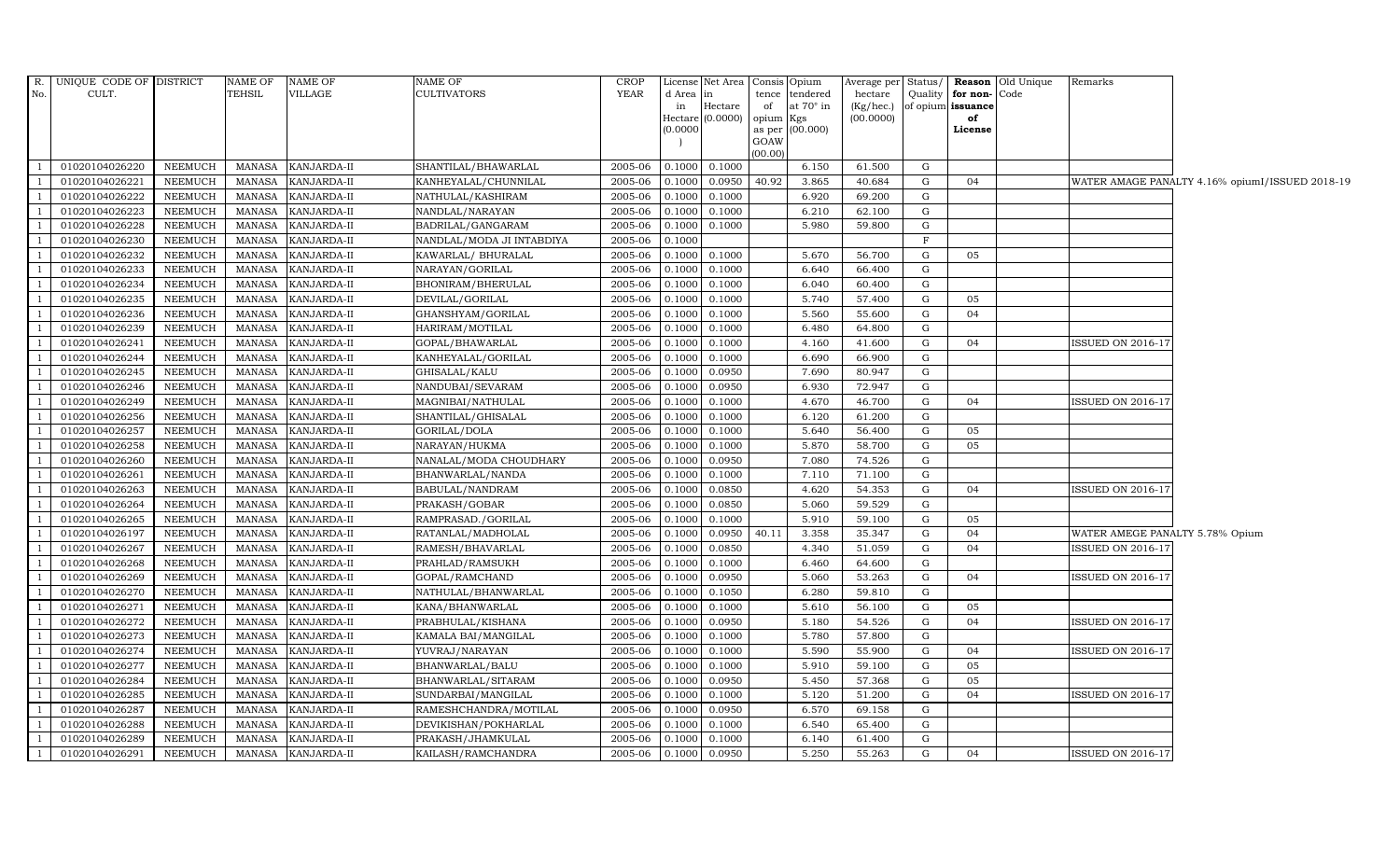| R.             | UNIQUE CODE OF DISTRICT |                | <b>NAME OF</b> | <b>NAME OF</b>     | <b>NAME OF</b>           | CROP        |           | License Net Area   Consis   Opium |           |                  | Average per Status/ |             |                   | <b>Reason</b> Old Unique | Remarks                  |
|----------------|-------------------------|----------------|----------------|--------------------|--------------------------|-------------|-----------|-----------------------------------|-----------|------------------|---------------------|-------------|-------------------|--------------------------|--------------------------|
| No.            | CULT.                   |                | <b>TEHSIL</b>  | <b>VILLAGE</b>     | <b>CULTIVATORS</b>       | <b>YEAR</b> | d Area in |                                   |           | tence tendered   | hectare             | Quality     | for non-          | Code                     |                          |
|                |                         |                |                |                    |                          |             | in        | Hectare                           | of        | at $70^\circ$ in | (Kg/hec.)           |             | of opium issuance |                          |                          |
|                |                         |                |                |                    |                          |             |           | Hectare (0.0000)                  | opium Kgs |                  | (00.0000)           |             | of                |                          |                          |
|                |                         |                |                |                    |                          |             | (0.0000)  |                                   | GOAW      | as per (00.000)  |                     |             | License           |                          |                          |
|                |                         |                |                |                    |                          |             |           |                                   | (00.00)   |                  |                     |             |                   |                          |                          |
|                | 01020104026292          | <b>NEEMUCH</b> | MANASA         | <b>KANJARDA-II</b> | SHYAMLAL/GHISALAL        | 2005-06     | 0.1000    | 0.1000                            |           | 6.100            | 61.000              | G           |                   |                          |                          |
| -1             | 01020104026294          | <b>NEEMUCH</b> | MANASA         | <b>KANJARDA-II</b> | GITABAI/MATA NANIBAI     | 2005-06     | 0.1000    | 0.1000                            |           | 6.140            | 61.400              | $\mathbf G$ |                   |                          |                          |
|                | 01020104026298          | <b>NEEMUCH</b> | <b>MANASA</b>  | KANJARDA-II        | SUNDERLAL/KANWARLAL      | 2005-06     | 0.1000    | 0.1000                            |           | 5.930            | 59.300              | G           |                   |                          |                          |
|                | 01020104026299          | <b>NEEMUCH</b> | MANASA         | KANJARDA-II        | DEU BAI/KACHRUMAL        | 2005-06     | 0.1000    | 0.1000                            |           | 6.140            | 61.400              | $\mathbf G$ |                   |                          |                          |
| $\overline{1}$ | 01020104026303          | <b>NEEMUCH</b> | <b>MANASA</b>  | KANJARDA-II        | NANURAM/HEERA            | 2005-06     | 0.1000    | 0.1000                            |           | 5.970            | 59.700              | ${\rm G}$   | 05                |                          |                          |
| $\overline{1}$ | 01020104026306          | <b>NEEMUCH</b> | <b>MANASA</b>  | KANJARDA-II        | RAMCHAND/PARBHULAL       | 2005-06     | 0.1000    | 0.0950                            |           | 5.800            | 61.053              | $\mathbf G$ |                   |                          |                          |
| $\overline{1}$ | 01020104026307          | <b>NEEMUCH</b> | <b>MANASA</b>  | KANJARDA-II        | LAHARMAL/GISHALAL        | 2005-06     | 0.1000    | 0.1000                            |           | 6.910            | 69.100              | $\mathbf G$ |                   |                          |                          |
| $\overline{1}$ | 01020104026308          | <b>NEEMUCH</b> | <b>MANASA</b>  | KANJARDA-II        | BASANTILAL/MADHAVLAL     | 2005-06     | 0.1000    | 0.1000                            |           | 6.380            | 63.800              | $\mathbf G$ |                   |                          |                          |
|                | 01020104026309          | <b>NEEMUCH</b> | <b>MANASA</b>  | KANJARDA-II        | RADHESHYAM/NANALAL       | 2005-06     | 0.1000    | 0.1000                            |           | 6.680            | 66.800              | $\mathbf G$ |                   |                          |                          |
|                | 01020104026167          | <b>NEEMUCH</b> | <b>MANASA</b>  | KANJARDA-II        | KANHAIYALAL/NARAYAN      | 2005-06     | 0.1000    | 0.1000                            |           | 6.780            | 67.800              | ${\rm G}$   |                   |                          |                          |
| $\overline{1}$ | 01020104026313          | <b>NEEMUCH</b> | <b>MANASA</b>  | KANJARDA-II        | PRAKASHCHANDRA/MADHAVLAL | 2005-06     | 0.1000    | 0.1000                            |           | 6.330            | 63.300              | ${\rm G}$   |                   |                          |                          |
| $\overline{1}$ | 01020104026312          | <b>NEEMUCH</b> | MANASA         | <b>KANJARDA-II</b> | RAMPRASAD/NANALAL        | 2005-06     | 0.1000    | 0.1000                            |           | 6.100            | 61.000              | ${\rm G}$   |                   |                          |                          |
| $\overline{1}$ | 01020104026313          | <b>NEEMUCH</b> | <b>MANASA</b>  | KANJARDA-II        | BHAGATRAM/NANALAL        | 2005-06     | 0.1000    | 0.0950                            |           | 4.990            | 52.526              | $\mathbf G$ | 04                |                          | <b>ISSUED ON 2016-17</b> |
|                | 01020104026314          | <b>NEEMUCH</b> | <b>MANASA</b>  | KANJARDA-II        | CHUNNILAL/MODA           | 2005-06     | 0.1000    | 0.1000                            |           | 5.590            | 55.900              | G           | 04                |                          | <b>ISSUED ON 2016-17</b> |
| $\overline{1}$ | 01020104026315          | <b>NEEMUCH</b> | <b>MANASA</b>  | KANJARDA-II        | RAMCHANDRA/MADANLAL      | 2005-06     | 0.1000    | 0.1000                            |           | 7.770            | 77.700              | G           |                   |                          |                          |
| $\overline{1}$ | 01020104026316          | <b>NEEMUCH</b> | <b>MANASA</b>  | KANJARDA-II        | MOHANLAL/KANHAIYALAL     | 2005-06     | 0.1000    | 0.1000                            |           | 6.770            | 67.700              | ${\rm G}$   |                   |                          |                          |
|                | 01020104026317          | <b>NEEMUCH</b> | MANASA         | KANJARDA-II        | BANSHILAL/LALURAM        | 2005-06     | 0.1000    | 0.1000                            |           | 6.220            | 62.200              | ${\rm G}$   |                   |                          |                          |
| $\overline{1}$ | 01020104026318          | <b>NEEMUCH</b> | MANASA         | <b>KANJARDA-II</b> | HANSHRAJ/MODA            | 2005-06     | 0.1000    | 0.1000                            |           | 6.340            | 63.400              | G           |                   |                          |                          |
|                | 01020104026320          | <b>NEEMUCH</b> | <b>MANASA</b>  | KANJARDA-II        | CHANDIBAI/NANDLAL        | 2005-06     | 0.1000    | 0.1000                            |           | 6.040            | 60.400              | $\mathbf G$ |                   |                          |                          |
|                | 01020104026321          | <b>NEEMUCH</b> | <b>MANASA</b>  | KANJARDA-II        | SURAJMAL/PARTHVIRAJ      | 2005-06     | 0.1000    | 0.1000                            |           | 6.130            | 61.300              | $\mathbf G$ |                   |                          |                          |
| -1             | 01020104026323          | <b>NEEMUCH</b> | <b>MANASA</b>  | KANJARDA-II        | NATHULAL/GENDMAL         | 2005-06     | 0.1000    | 0.0950                            |           | 7.190            | 75.684              | ${\rm G}$   |                   |                          |                          |
|                | 01020104026324          | NEEMUCH        | <b>MANASA</b>  | KANJARDA-II        | DHAPUBAI/KISHANDAS       | 2005-06     | 0.1000    | 0.1000                            |           | 6.000            | 60.000              | ${\rm G}$   |                   |                          |                          |
| $\overline{1}$ | 01020104026325          | <b>NEEMUCH</b> | MANASA         | <b>KANJARDA-II</b> | BHERULAL/RODA            | 2005-06     | 0.1000    | 0.1000                            |           | 5.760            | 57.600              | G           |                   |                          |                          |
|                | 01020104026332          | <b>NEEMUCH</b> | <b>MANASA</b>  | KANJARDA-II        | GANGABAI/KAJODIMAL       | 2005-06     | 0.1000    | 0.1000                            |           | 7.170            | 71.700              | $\mathbf G$ |                   |                          |                          |
|                | 01020104026163          | <b>NEEMUCH</b> | <b>MANASA</b>  | KANJARDA-II        | JANIBAI/RATANLAL         | 2005-06     | 0.1000    | 0.1000                            |           | 5.770            | 57.700              | $\mathbf G$ | 05                |                          |                          |
| - 1            | 01020104026224          | <b>NEEMUCH</b> | <b>MANASA</b>  | KANJARDA-II        | PYARCHAND/BHONA          | 2005-06     | 0.1000    | 0.0950                            |           | 6.920            | 72.842              | G           |                   |                          |                          |
| $\overline{1}$ | 01020104026367          | <b>NEEMUCH</b> | <b>MANASA</b>  | KANJARDA-II        | MOHANLAL/LAHARMAL        | 2005-06     | 0.1000    | 0.1000                            |           | 6.770            | 67.700              | ${\rm G}$   |                   |                          |                          |
| $\overline{1}$ | 01020104026458          | <b>NEEMUCH</b> | MANASA         | KANJARDA-II        | NONDRAM/NARAYAN          | 2005-06     | 0.1000    | 0.1000                            |           | 6.070            | 60.700              | G           |                   |                          |                          |
| $\overline{1}$ | 01020104026472          | <b>NEEMUCH</b> | <b>MANASA</b>  | KANJARDA-II        | PRABHULAL/HIRA           | 2005-06     | 0.1000    | 0.1000                            |           | 6.590            | 65.900              | $\mathbf G$ |                   |                          |                          |
|                | 01020104026477          | <b>NEEMUCH</b> | <b>MANASA</b>  | KANJARDA-II        | MOHANLAL/DEVILAL         | 2005-06     | 0.1000    | 0.0950                            |           | 5.420            | 57.053              | $\mathbf G$ | 05                |                          |                          |
| $\Box$         | 01020104026490          | <b>NEEMUCH</b> | <b>MANASA</b>  | KANJARDA-II        | RAMESHCHAND/KACHRULAL    | 2005-06     | 0.1000    | 0.1000                            |           | 6.300            | 63.000              | G           |                   |                          |                          |
|                | 01020104026492          | <b>NEEMUCH</b> | <b>MANASA</b>  | KANJARDA-II        | DIPCHAND/UDAYRAM         | 2005-06     | 0.1000    | 0.0950                            |           | 5.830            | 61.368              | ${\rm G}$   |                   |                          |                          |
| $\overline{1}$ | 01020104026494          | <b>NEEMUCH</b> | MANASA         | KANJARDA-II        | DHAPU BAI/KANHAIYALAL    | 2005-06     | 0.1000    | 0.0950                            |           | 5.510            | 58.000              | $\mathbf G$ | 05                |                          |                          |
| $\overline{1}$ | 01020104026495          | <b>NEEMUCH</b> | <b>MANASA</b>  | KANJARDA-II        | AMARCHAND/PYARCHAND      | 2005-06     | 0.1000    | 0.1050                            |           | 6.050            | 57.619              | $\mathbf G$ |                   |                          |                          |
|                | 01020104026266          | <b>NEEMUCH</b> | <b>MANASA</b>  | KANJARDA-II        | RATANLAL/MADHOLAL        | 2005-06     | 0.1000    | 0.1000                            |           | 6.950            | 69.500              | $\mathbf G$ |                   |                          |                          |
| $\overline{1}$ | 01020104026001          | <b>NEEMUCH</b> | <b>MANASA</b>  | KANJARDA-I         | NANLAL/BHAURALAL         | 2005-06     | 0.1000    | 0.1000                            |           | 5.950            | 59.500              | ${\rm G}$   |                   |                          |                          |
| $\overline{1}$ | 01020104026002          | <b>NEEMUCH</b> | <b>MANASA</b>  | KANJARDA-I         | MODIRAM/DEVA             | 2005-06     | 0.1000    | 0.0900                            |           | 6.140            | 68.222              | ${\rm G}$   |                   |                          |                          |
| $\overline{1}$ | 01020104026003          | <b>NEEMUCH</b> | <b>MANASA</b>  | KANJARDA-I         | DHAKHI BAI/NARAYAN       | 2005-06     | 0.1000    | 0.0950                            |           | 6.480            | 68.211              | $\mathbf G$ |                   |                          |                          |
| $\overline{1}$ | 01020104026004          | <b>NEEMUCH</b> | <b>MANASA</b>  | KANJARDA-I         | KANHAIYALAL/MOTILAL      | 2005-06     | 0.1000    | 0.1000                            |           | 6.720            | 67.200              | $\mathbf G$ |                   |                          |                          |
|                | 01020104026005          | <b>NEEMUCH</b> | <b>MANASA</b>  | KANJARDA-I         | SITABAI/MANGILAL         | 2005-06     | 0.1000    | 0.1050                            |           | 7.790            | 74.190              | $\mathbf G$ |                   |                          |                          |
| $\mathbf{1}$   | 01020104026006          | <b>NEEMUCH</b> |                | MANASA KANJARDA-I  | DHAPU BAI/BANSHILAL      | 2005-06     | 0.1000    | 0.1000                            |           | 6.330            | 63.300              | G           |                   |                          |                          |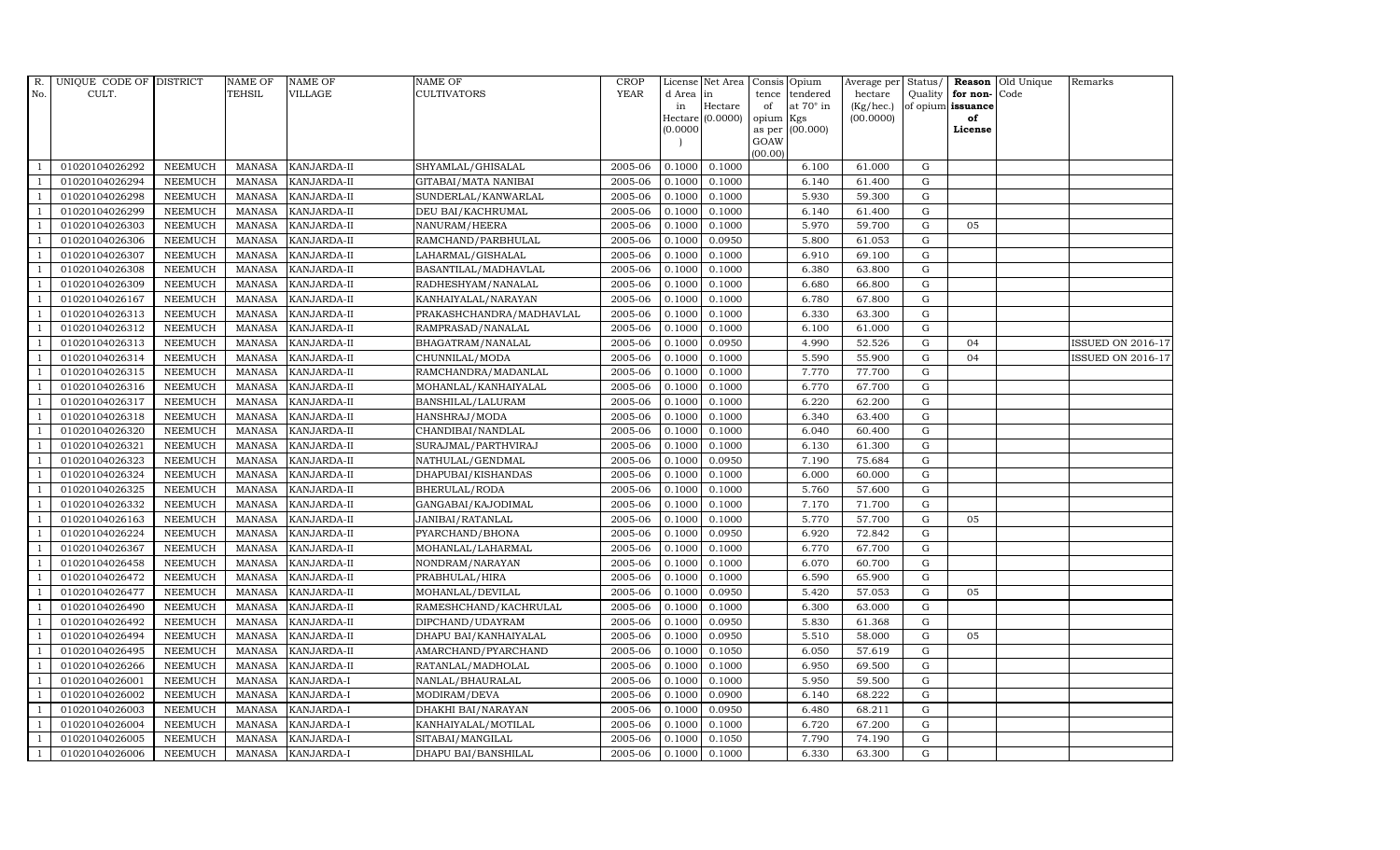| R.             | UNIQUE CODE OF DISTRICT |                | <b>NAME OF</b> | <b>NAME OF</b>    | <b>NAME OF</b>           | CROP        |           | License Net Area |                     | Consis Opium     | Average per     | Status/     | Reason            | Old Unique | Remarks                  |
|----------------|-------------------------|----------------|----------------|-------------------|--------------------------|-------------|-----------|------------------|---------------------|------------------|-----------------|-------------|-------------------|------------|--------------------------|
| No.            | CULT.                   |                | TEHSIL         | <b>VILLAGE</b>    | <b>CULTIVATORS</b>       | <b>YEAR</b> | d Area in |                  | tence               | tendered         | hectare         | Quality     | for non-          | Code       |                          |
|                |                         |                |                |                   |                          |             | in        | Hectare          | of                  | at $70^\circ$ in | $(Kg/$ hec. $)$ |             | of opium issuance |            |                          |
|                |                         |                |                |                   |                          |             | (0.0000)  | Hectare (0.0000) | opium Kgs<br>as per | (00.000)         | (00.0000)       |             | of<br>License     |            |                          |
|                |                         |                |                |                   |                          |             |           |                  | GOAW                |                  |                 |             |                   |            |                          |
|                |                         |                |                |                   |                          |             |           |                  | (00.00)             |                  |                 |             |                   |            |                          |
|                | 01020104026007          | <b>NEEMUCH</b> | <b>MANASA</b>  | KANJARDA-I        | RAMSUKH/LALU             | 2005-06     | 0.1000    | 0.0950           |                     | 6.390            | 67.263          | G           |                   |            |                          |
|                | 01020104026009          | <b>NEEMUCH</b> | <b>MANASA</b>  | KANJARDA-I        | SOKINKUMAR/RAMNARAYAN    | 2005-06     | 0.1000    | 0.1000           |                     | 6.360            | 63.600          | ${\rm G}$   |                   |            |                          |
| $\overline{1}$ | 01020104026012          | <b>NEEMUCH</b> | <b>MANASA</b>  | KANJARDA-I        | DAMARSILAL/KESRIMAL      | 2005-06     | 0.1000    | 0.1050           |                     | 6.420            | 61.143          | G           |                   |            |                          |
|                | 01020104026014          | <b>NEEMUCH</b> | <b>MANASA</b>  | <b>KANJARDA-I</b> | AMARCHAND/CHHAGANLAL     | 2005-06     | 0.1000    | 0.0950           |                     | 7.020            | 73.895          | $\mathbf G$ |                   |            |                          |
| $\overline{1}$ | 01020104026016          | <b>NEEMUCH</b> | <b>MANASA</b>  | KANJARDA-I        | JHAMAKLAL/PRITHVIRAJ     | 2005-06     | 0.1000    | 0.1000           |                     | 6.210            | 62.100          | ${\rm G}$   |                   |            |                          |
| $\overline{1}$ | 01020104026017          | <b>NEEMUCH</b> | <b>MANASA</b>  | KANJARDA-I        | MOTILAL/MEGHRAJ          | 2005-06     | 0.1000    | 0.0950           |                     | 6.420            | 67.579          | ${\rm G}$   |                   |            |                          |
| $\overline{1}$ | 01020104026018          | <b>NEEMUCH</b> | MANASA         | KANJARDA-I        | RAMLAL/NATHU             | 2005-06     | 0.1000    | 0.1000           |                     | 6.620            | 66.200          | $\mathbf G$ |                   |            |                          |
| $\overline{1}$ | 01020104026019          | <b>NEEMUCH</b> | MANASA         | KANJARDA-I        | RADHESHYAM/ RATANLAL     | 2005-06     | 0.1000    | 0.1000           |                     | 6.480            | 64.800          | G           |                   |            |                          |
|                | 01020104026020          | <b>NEEMUCH</b> | <b>MANASA</b>  | KANJARDA-I        | NATHULAL/MEGHRAJ         | 2005-06     | 0.1000    | 0.1000           |                     | 5.750            | 57.500          | $\mathbf G$ |                   |            |                          |
|                | 01020104026021          | NEEMUCH        | <b>MANASA</b>  | KANJARDA-I        | GOPILAL/NEMICHAND        | 2005-06     | 0.1000    |                  |                     |                  |                 | $\mathbf F$ |                   |            |                          |
| -1             | 01020104026022          | <b>NEEMUCH</b> | <b>MANASA</b>  | KANJARDA-I        | SHANKARLAL/CHHAGANLAL    | 2005-06     | 0.1000    | 0.1000           |                     | 6.560            | 65.600          | G           |                   |            |                          |
|                | 01020104026023          | <b>NEEMUCH</b> | <b>MANASA</b>  | KANJARDA-I        | TEJMAL / GORILAL         | 2005-06     | 0.1000    | 0.1000           |                     | 7.340            | 73.400          | ${\bf G}$   |                   |            |                          |
| $\overline{1}$ | 01020104026024          | <b>NEEMUCH</b> | MANASA         | KANJARDA-I        | BHANWARLAL/NANALAL       | 2005-06     | 0.1000    | 0.1000           |                     | 6.460            | 64.600          | G           |                   |            |                          |
|                | 01020104026025          | <b>NEEMUCH</b> | <b>MANASA</b>  | KANJARDA-I        | KANWARLAL/LALA           | 2005-06     | 0.1000    | 0.1000           |                     | 6.670            | 66.700          | $\mathbf G$ |                   |            |                          |
|                | 01020104026026          | NEEMUCH        | <b>MANASA</b>  | KANJARDA-I        | BAPUDAS/GHASIDAS         | 2005-06     | 0.1000    | 0.0950           |                     | 5.560            | 58.526          | $\mathbf G$ | 05                |            | <b>ISSUED ON 2009-10</b> |
| $\overline{1}$ | 01020104026027          | <b>NEEMUCH</b> | <b>MANASA</b>  | KANJARDA-I        | KANHAIYALAL/NARAYAN      | 2005-06     | 0.1000    | 0.1000           |                     | 4.670            | 46.700          | $\mathbf G$ | 0 <sub>4</sub>    |            | <b>ISSUED ON 2016-17</b> |
| -1             | 01020104026028          | <b>NEEMUCH</b> | <b>MANASA</b>  | KANJARDA-I        | BHANWARLAL/NARAYAN       | 2005-06     | 0.1000    | 0.1000           |                     | 6.650            | 66.500          | ${\rm G}$   |                   |            |                          |
| $\overline{1}$ | 01020104026029          | <b>NEEMUCH</b> | MANASA         | KANJARDA-I        | KUSUM BAI/GIRJASHANKAR   | 2005-06     | 0.1000    | 0.1000           |                     | 5.770            | 57.700          | G           |                   |            |                          |
|                | 01020104026030          | <b>NEEMUCH</b> | <b>MANASA</b>  | <b>KANJARDA-I</b> | SUNDERLAL/SHIVLAL        | 2005-06     | 0.1000    | 0.1000           |                     | 6.690            | 66.900          | $\mathbf G$ |                   |            |                          |
|                | 01020104026031          | NEEMUCH        | <b>MANASA</b>  | KANJARDA-I        | NANDA/GABUR              | 2005-06     | 0.1000    | 0.1000           |                     | 6.320            | 63.200          | $\mathbf G$ |                   |            |                          |
| $\overline{1}$ | 01020104026032          | <b>NEEMUCH</b> | <b>MANASA</b>  | KANJARDA-I        | RAMLAL/KANHAIYALAL       | 2005-06     | 0.1000    | 0.1000           |                     | 6.800            | 68.000          | ${\rm G}$   |                   |            |                          |
|                | 01020104026033          | <b>NEEMUCH</b> | <b>MANASA</b>  | KANJARDA-I        | MANGILAL/GOPI            | 2005-06     | 0.1000    | 0.1000           |                     | 6.650            | 66.500          | ${\rm G}$   |                   |            |                          |
| $\overline{1}$ | 01020104026035          | <b>NEEMUCH</b> | MANASA         | KANJARDA-I        | ROHINPRASAD/DURGASHANKAR | 2005-06     | 0.1000    | 0.1000           |                     | 5.580            | 55.800          | $\mathbf G$ | 04                |            | <b>ISSUED ON 2016-17</b> |
|                | 01020104026036          | <b>NEEMUCH</b> | <b>MANASA</b>  | KANJARDA-I        | BHAWARLAL/KISHANA        | 2005-06     | 0.1000    | 0.1000           |                     | 5.560            | 55.600          | $\mathbf G$ | 04                |            | <b>ISSUED ON 2016-17</b> |
|                | 01020104026037          | NEEMUCH        | <b>MANASA</b>  | KANJARDA-I        | <b>GIRJA BAI/BABRU</b>   | 2005-06     | 0.1000    | 0.1000           |                     | 6.230            | 62.300          | $\mathbf G$ |                   |            |                          |
| $\overline{1}$ | 01020104026038          | <b>NEEMUCH</b> | <b>MANASA</b>  | KANJARDA-I        | AMRITRAM/LALURAM         | 2005-06     | 0.1000    | 0.0950           |                     | 6.430            | 67.684          | $\mathbf G$ |                   |            |                          |
| -1             | 01020104026039          | <b>NEEMUCH</b> | <b>MANASA</b>  | KANJARDA-I        | PREMSHANKAR/LAXMAN       | 2005-06     | 0.1000    | 0.1000           |                     | 6.010            | 60.100          | ${\rm G}$   |                   |            |                          |
| $\overline{1}$ | 01020104026040          | NEEMUCH        | <b>MANASA</b>  | KANJARDA-I        | GORILAL/KANHEYALAL       | 2005-06     | 0.1000    | 0.1000           |                     | 6.120            | 61.200          | $\mathbf G$ |                   |            |                          |
|                | 01020104026041          | <b>NEEMUCH</b> | <b>MANASA</b>  | KANJARDA-I        | LAXMAN/RAMSINGH/DHAKAD   | 2005-06     | 0.1000    | 0.1000           |                     | 6.330            | 63.300          | $\mathbf G$ |                   |            |                          |
|                | 01020104026042          | <b>NEEMUCH</b> | <b>MANASA</b>  | KANJARDA-I        | RAJARAM/JAGANNATH        | 2005-06     | 0.1000    | 0.1000           |                     | 5.890            | 58.900          | $\mathbf G$ |                   |            |                          |
|                | 01020104026043          | <b>NEEMUCH</b> | MANASA         | KANJARDA-I        | BABULAL/RAMNARAYAN       | 2005-06     | 0.1000    | 0.1000           |                     | 6.540            | 65.400          | ${\rm G}$   |                   |            |                          |
|                | 01020104026047          | <b>NEEMUCH</b> | <b>MANASA</b>  | KANJARDA-I        | RAMCHAND/VARDICHAND      | 2005-06     | 0.1000    | 0.1000           |                     | 5.780            | 57.800          | ${\rm G}$   | 05                |            | <b>ISSUED ON 2009-10</b> |
| $\overline{1}$ | 01020104026049          | <b>NEEMUCH</b> | <b>MANASA</b>  | KANJARDA-I        | RAMESH GIR/SHANKAR GIR   | 2005-06     | 0.1000    | 0.0900           |                     | 5.420            | 60.222          | $\mathbf G$ |                   |            |                          |
| $\overline{1}$ | 01020104026053          | <b>NEEMUCH</b> | <b>MANASA</b>  | KANJARDA-I        | SHOKINKUMAR/RUGHNATH     | 2005-06     | 0.1000    | 0.1000           |                     | 4.410            | 44.100          | $\mathbf G$ | 04                |            | <b>ISSUED ON 2016-17</b> |
|                | 01020104026054          | <b>NEEMUCH</b> | <b>MANASA</b>  | KANJARDA-I        | AMOLAKSINGH/NANDLAL      | 2005-06     | 0.1000    | 0.1000           |                     | 6.420            | 64.200          | $\mathbf G$ |                   |            |                          |
| $\overline{1}$ | 01020104026058          | <b>NEEMUCH</b> | <b>MANASA</b>  | KANJARDA-I        | MANGILAL/DEVILAL         | 2005-06     | 0.1000    | 0.1000           |                     | 6.090            | 60.900          | $\mathbf G$ |                   |            |                          |
| $\overline{1}$ | 01020104026060          | <b>NEEMUCH</b> | <b>MANASA</b>  | KANJARDA-I        | AASHARAM/BHOLARAM        | 2005-06     | 0.1000    | 0.1000           |                     | 5.230            | 52.300          | ${\rm G}$   | 04                |            | <b>ISSUED ON 2016-17</b> |
| $\overline{1}$ | 01020104026061          | NEEMUCH        | <b>MANASA</b>  | KANJARDA-I        | MADANLAL/NANALAL         | 2005-06     | 0.1000    | 0.0950           |                     | 6.330            | 66.632          | $\mathbf G$ |                   |            | NAME CHANGE              |
| $\overline{1}$ | 01020104026064          | <b>NEEMUCH</b> | <b>MANASA</b>  | KANJARDA-I        | VARJIBAI/KISHANLAL       | 2005-06     | 0.1000    | 0.0950           |                     | 6.740            | 70.947          | $\mathbf G$ |                   |            |                          |
|                | 01020104026065          | <b>NEEMUCH</b> | <b>MANASA</b>  | KANJARDA-I        | SUNDER BAI/BANSHILAL     | 2005-06     | 0.1000    | 0.1000           |                     | 6.470            | 64.700          | $\mathbf G$ |                   |            |                          |
| $\mathbf{1}$   | 01020104026066          | <b>NEEMUCH</b> |                | MANASA KANJARDA-I | MANGI BAI/NANDLAL        | 2005-06     | 0.1000    | 0.1000           |                     | 5.520            | 55.200          | G           | 04                |            | <b>ISSUED ON 2016-17</b> |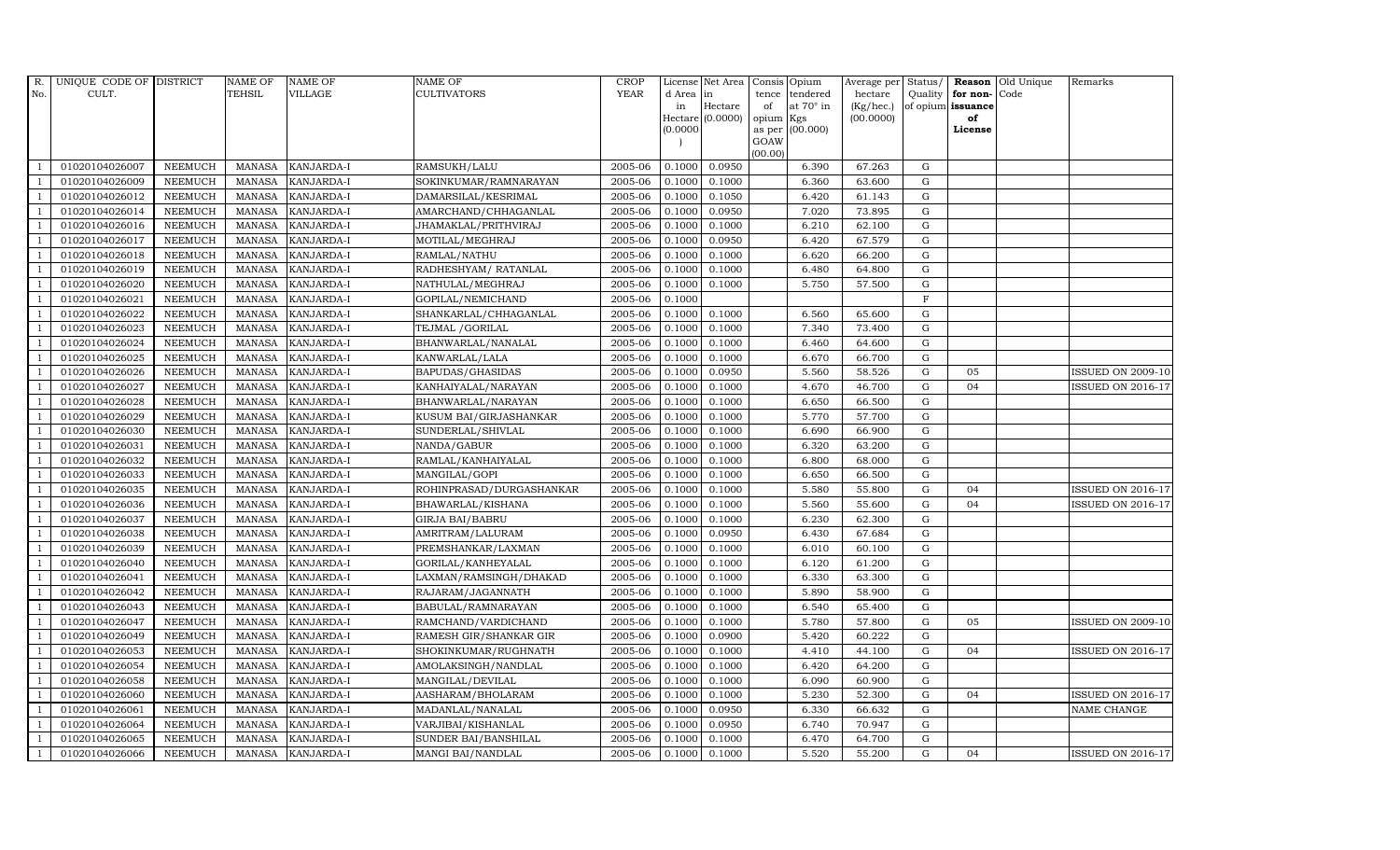| R.             | UNIQUE CODE OF DISTRICT |                | <b>NAME OF</b> | <b>NAME OF</b>    | NAME OF                 | <b>CROP</b> |           | License Net Area |                 | Consis Opium     | Average per | Status/     |                   | Reason Old Unique | Remarks                  |
|----------------|-------------------------|----------------|----------------|-------------------|-------------------------|-------------|-----------|------------------|-----------------|------------------|-------------|-------------|-------------------|-------------------|--------------------------|
| No.            | CULT.                   |                | <b>TEHSIL</b>  | VILLAGE           | CULTIVATORS             | <b>YEAR</b> | d Area in |                  | tence           | tendered         | hectare     | Quality     | for non-Code      |                   |                          |
|                |                         |                |                |                   |                         |             | in        | Hectare          | of              | at $70^\circ$ in | (Kg/hec.)   |             | of opium issuance |                   |                          |
|                |                         |                |                |                   |                         |             | (0.0000)  | Hectare (0.0000) | opium<br>as per | Kgs<br>(00.000)  | (00.0000)   |             | of<br>License     |                   |                          |
|                |                         |                |                |                   |                         |             |           |                  | GOAW            |                  |             |             |                   |                   |                          |
|                |                         |                |                |                   |                         |             |           |                  | (00.00)         |                  |             |             |                   |                   |                          |
|                | 01020104026069          | <b>NEEMUCH</b> | MANASA         | <b>KANJARDA-I</b> | PURALAL/BHERU           | 2005-06     | 0.1000    | 0.1000           |                 | 6.690            | 66.900      | G           |                   |                   |                          |
| -1             | 01020104026070          | <b>NEEMUCH</b> | <b>MANASA</b>  | KANJARDA-I        | SUNDERLAL/DEVA          | 2005-06     | 0.1000    | 0.1000           |                 | 6.160            | 61.600      | $\mathbf G$ |                   |                   |                          |
|                | 01020104026071          | <b>NEEMUCH</b> | <b>MANASA</b>  | KANJARDA-I        | BAPULAL/RAJMAL          | 2005-06     | 0.1000    | 0.1050           |                 | 6.640            | 63.238      | G           |                   |                   |                          |
|                | 01020104026072          | <b>NEEMUCH</b> | <b>MANASA</b>  | <b>KANJARDA-I</b> | KANHEYALAL/RAMSUKH      | 2005-06     | 0.1000    | 0.0950           |                 | 6.640            | 69.895      | ${\rm G}$   |                   |                   |                          |
| $\overline{1}$ | 01020104026073          | <b>NEEMUCH</b> | <b>MANASA</b>  | KANJARDA-I        | BHAGIRATH/GOVINDRAM     | 2005-06     | 0.1000    | 0.0950           |                 | 5.910            | 62.211      | ${\rm G}$   |                   |                   |                          |
|                | 01020104026074          | NEEMUCH        | <b>MANASA</b>  | KANJARDA-I        | BANSILAL/SUKHLAL        | 2005-06     | 0.1000    | 0.1000           |                 | 6.270            | 62.700      | G           |                   |                   |                          |
| $\overline{1}$ | 01020104026075          | <b>NEEMUCH</b> | <b>MANASA</b>  | KANJARDA-I        | KANHEYALAL/MODA         | 2005-06     | 0.1000    | 0.1000           |                 | 5.460            | 54.600      | $\mathbf G$ | 04                |                   | <b>ISSUED ON 2016-17</b> |
| $\overline{1}$ | 01020104026076          | <b>NEEMUCH</b> | <b>MANASA</b>  | KANJARDA-I        | RAMNARAYAN/SHIVRAM      | 2005-06     | 0.1000    | 0.1000           |                 | 6.600            | 66.000      | $\mathbf G$ |                   |                   |                          |
|                | 01020104026077          | <b>NEEMUCH</b> | <b>MANASA</b>  | KANJARDA-I        | <b>JANI BAI/DEVILAL</b> | 2005-06     | 0.1000    | 0.1000           |                 | 5.820            | 58.200      | $\mathbf G$ |                   |                   |                          |
| $\overline{1}$ | 01020104026078          | <b>NEEMUCH</b> | <b>MANASA</b>  | KANJARDA-I        | FHULCHAND/PRABHULAL     | 2005-06     | 0.1000    | 0.1000           |                 | 5.560            | 55.600      | ${\rm G}$   | 04                |                   | <b>ISSUED ON 2016-17</b> |
| -1             | 01020104026080          | <b>NEEMUCH</b> | <b>MANASA</b>  | KANJARDA-I        | BADRILAL/BHERULAL       | 2005-06     | 0.1000    | 0.1000           |                 | 7.160            | 71.600      | ${\rm G}$   |                   |                   |                          |
| $\overline{1}$ | 01020104026081          | <b>NEEMUCH</b> | <b>MANASA</b>  | KANJARDA-I        | SUKHLAL/RAMLAL          | 2005-06     | 0.1000    | 0.1000           |                 | 5.580            | 55.800      | $\mathbf G$ | 04                |                   | <b>ISSUED ON 2016-17</b> |
| $\overline{1}$ | 01020104026084          | <b>NEEMUCH</b> | <b>MANASA</b>  | <b>KANJARDA-I</b> | MOHANLAL/BHAWARLAL      | 2005-06     | 0.1000    | 0.1000           |                 | 5.330            | 53.300      | $\mathbf G$ | 04                |                   | <b>ISSUED ON 2016-17</b> |
|                | 01020104026085          | <b>NEEMUCH</b> | <b>MANASA</b>  | KANJARDA-I        | MOTILAL/BHAWARLAL       | 2005-06     | 0.1000    | 0.1000           |                 | 6.240            | 62.400      | G           |                   |                   |                          |
|                | 01020104026088          | <b>NEEMUCH</b> | <b>MANASA</b>  | KANJARDA-I        | SHANTILAL/SITARAM       | 2005-06     | 0.1000    | 0.1000           |                 | 5.980            | 59.800      | $\mathbf G$ | 05                |                   | <b>ISSUED ON 2009-10</b> |
| $\overline{1}$ | 01020104026089          | <b>NEEMUCH</b> | <b>MANASA</b>  | KANJARDA-I        | DEVKISHAN/GORILAL       | 2005-06     | 0.1000    | 0.0950           |                 | 6.500            | 68.421      | ${\rm G}$   |                   |                   |                          |
| $\overline{1}$ | 01020104026091          | <b>NEEMUCH</b> | <b>MANASA</b>  | KANJARDA-I        | NANDKISHORE/ONKAR       | 2005-06     | 0.1000    | 0.1000           |                 | 6.480            | 64.800      | G           |                   |                   |                          |
| $\overline{1}$ | 01020104026092          | <b>NEEMUCH</b> | <b>MANASA</b>  | KANJARDA-I        | LABHCHAND/LALURAM       | 2005-06     | 0.1000    | 0.0950           |                 | 6.680            | 70.316      | $\mathbf G$ |                   |                   |                          |
|                | 01020104026093          | <b>NEEMUCH</b> | <b>MANASA</b>  | <b>KANJARDA-I</b> | MANGILAL/NANALAL        | 2005-06     | 0.1000    | 0.1000           |                 | 6.200            | 62.000      | $\mathbf G$ |                   |                   |                          |
|                | 01020104026094          | <b>NEEMUCH</b> | <b>MANASA</b>  | KANJARDA-I        | PUKHRAJ/CHUNNILAL       | 2005-06     | 0.1000    | 0.0950           |                 | 6.680            | 70.316      | $\mathbf G$ |                   |                   |                          |
| $\overline{1}$ | 01020104026095          | <b>NEEMUCH</b> | <b>MANASA</b>  | KANJARDA-I        | RAMCHAND/SEVARAM        | 2005-06     | 0.1000    | 0.0950           |                 | 6.880            | 72.421      | G           |                   |                   |                          |
| $\overline{1}$ | 01020104026096          | <b>NEEMUCH</b> | <b>MANASA</b>  | KANJARDA-I        | SURAMAL/NARAYAN         | 2005-06     | 0.1000    | 0.1000           |                 | 6.840            | 68.400      | ${\rm G}$   |                   |                   |                          |
| $\overline{1}$ | 01020104026097          | <b>NEEMUCH</b> | <b>MANASA</b>  | KANJARDA-I        | PRAKASH/SEVARAM         | 2005-06     | 0.1000    | 0.0950           |                 | 6.580            | 69.263      | G           |                   |                   |                          |
|                | 01020104026100          | <b>NEEMUCH</b> | <b>MANASA</b>  | <b>KANJARDA-I</b> | BABULAL/RAMKISHAN       | 2005-06     | 0.1000    | 0.1000           |                 | 7.420            | 74.200      | $\mathbf G$ |                   |                   |                          |
|                | 01020104026101          | <b>NEEMUCH</b> | <b>MANASA</b>  | KANJARDA-I        | NATHULAL/JAMANA         | 2005-06     | 0.1000    | 0.0950           |                 | 6.880            | 72.421      | G           |                   |                   |                          |
| -1             | 01020104026102          | <b>NEEMUCH</b> | <b>MANASA</b>  | KANJARDA-I        | MOHANGIR/ONKARGIR       | 2005-06     | 0.1000    | 0.0900           |                 | 5.590            | 62.111      | G           |                   |                   |                          |
|                | 01020104026103          | <b>NEEMUCH</b> | <b>MANASA</b>  | KANJARDA-I        | RAMLAL/MANGILAL         | 2005-06     | 0.1000    | 0.1000           |                 | 6.470            | 64.700      | ${\rm G}$   |                   |                   |                          |
| $\overline{1}$ | 01020104026104          | <b>NEEMUCH</b> | <b>MANASA</b>  | KANJARDA-I        | CHUNNILAL/NANALAL       | 2005-06     | 0.1000    | 0.0950           |                 | 4.630            | 48.737      | G           | 04                |                   | <b>ISSUED ON 2016-17</b> |
| $\overline{1}$ | 01020104026105          | <b>NEEMUCH</b> | <b>MANASA</b>  | <b>KANJARDA-I</b> | HARISH/PREMCHAND        | 2005-06     | 0.1000    | 0.1000           |                 | 6.110            | 61.100      | $\mathbf G$ |                   |                   |                          |
|                | 01020104026107          | <b>NEEMUCH</b> | <b>MANASA</b>  | KANJARDA-I        | BASANTILAL/DOULATRAM    | 2005-06     | 0.1000    | 0.1000           |                 | 6.190            | 61.900      | $\mathbf G$ |                   |                   |                          |
| $\overline{1}$ | 01020104026108          | <b>NEEMUCH</b> | <b>MANASA</b>  | KANJARDA-I        | GOPAL/BANSILAL          | 2005-06     | 0.1000    | 0.0950           |                 | 6.270            | 66.000      | G           |                   |                   |                          |
|                | 01020104026111          | <b>NEEMUCH</b> | <b>MANASA</b>  | KANJARDA-I        | NANDLAL/MANGILAL        | 2005-06     | 0.1000    | 0.1000           |                 | 6.980            | 69.800      | ${\rm G}$   |                   |                   |                          |
| $\overline{1}$ | 01020104026112          | <b>NEEMUCH</b> | <b>MANASA</b>  | KANJARDA-I        | NANIBAI/RAMESHWAR       | 2005-06     | 0.1000    | 0.1000           |                 | 6.850            | 68.500      | $\mathbf G$ |                   |                   |                          |
| $\overline{1}$ | 01020104026114          | <b>NEEMUCH</b> | <b>MANASA</b>  | KANJARDA-I        | PRAKASH/RAMCHANDRA      | 2005-06     | 0.1000    | 0.1000           |                 | 5.890            | 58.900      | $\mathbf G$ |                   |                   |                          |
|                | 01020104026301          | <b>NEEMUCH</b> | <b>MANASA</b>  | KANJARDA-I        | HEERALAL/NANALAL        | 2005-06     | 0.1000    | 0.0950           |                 | 6.120            | 64.421      | $\mathbf G$ |                   |                   |                          |
| $\overline{1}$ | 01020104026302          | <b>NEEMUCH</b> | <b>MANASA</b>  | KANJARDA-I        | BADRILAL/BHANWARLAL     | 2005-06     | 0.1000    | 0.0950           |                 | 6.130            | 64.526      | ${\rm G}$   |                   |                   |                          |
| $\overline{1}$ | 01020104026328          | <b>NEEMUCH</b> | <b>MANASA</b>  | KANJARDA-I        | GOPAL/ BHURALAL         | 2005-06     | 0.1000    | 0.1000           |                 | 6.730            | 67.300      | ${\rm G}$   |                   |                   |                          |
| $\mathbf{1}$   | 01020104026330          | <b>NEEMUCH</b> | <b>MANASA</b>  | KANJARDA-I        | SHOBALAL/JAGANNATH      | 2005-06     | 0.1000    | 0.1000           |                 | 7.020            | 70.200      | G           |                   |                   |                          |
| $\overline{1}$ | 01020104026334          | <b>NEEMUCH</b> | <b>MANASA</b>  | KANJARDA-I        | DEVILAL/NARAYAN         | 2005-06     | 0.1000    | 0.0950           |                 | 6.470            | 68.105      | $\mathbf G$ |                   |                   |                          |
|                | 01020104026082          | <b>NEEMUCH</b> | <b>MANASA</b>  | KANJARDA-I        | GOPAL/SITARAM           | 2005-06     | 0.1000    | 0.0950           |                 | 6.130            | 64.526      | $\mathbf G$ |                   |                   |                          |
| $\mathbf{1}$   | 01020104026377          | <b>NEEMUCH</b> | MANASA         | KANJARDA-I        | BHERULAL/NARAYAN        | 2005-06     | 0.1000    | 0.0950           |                 | 6.060            | 63.789      | G           |                   |                   |                          |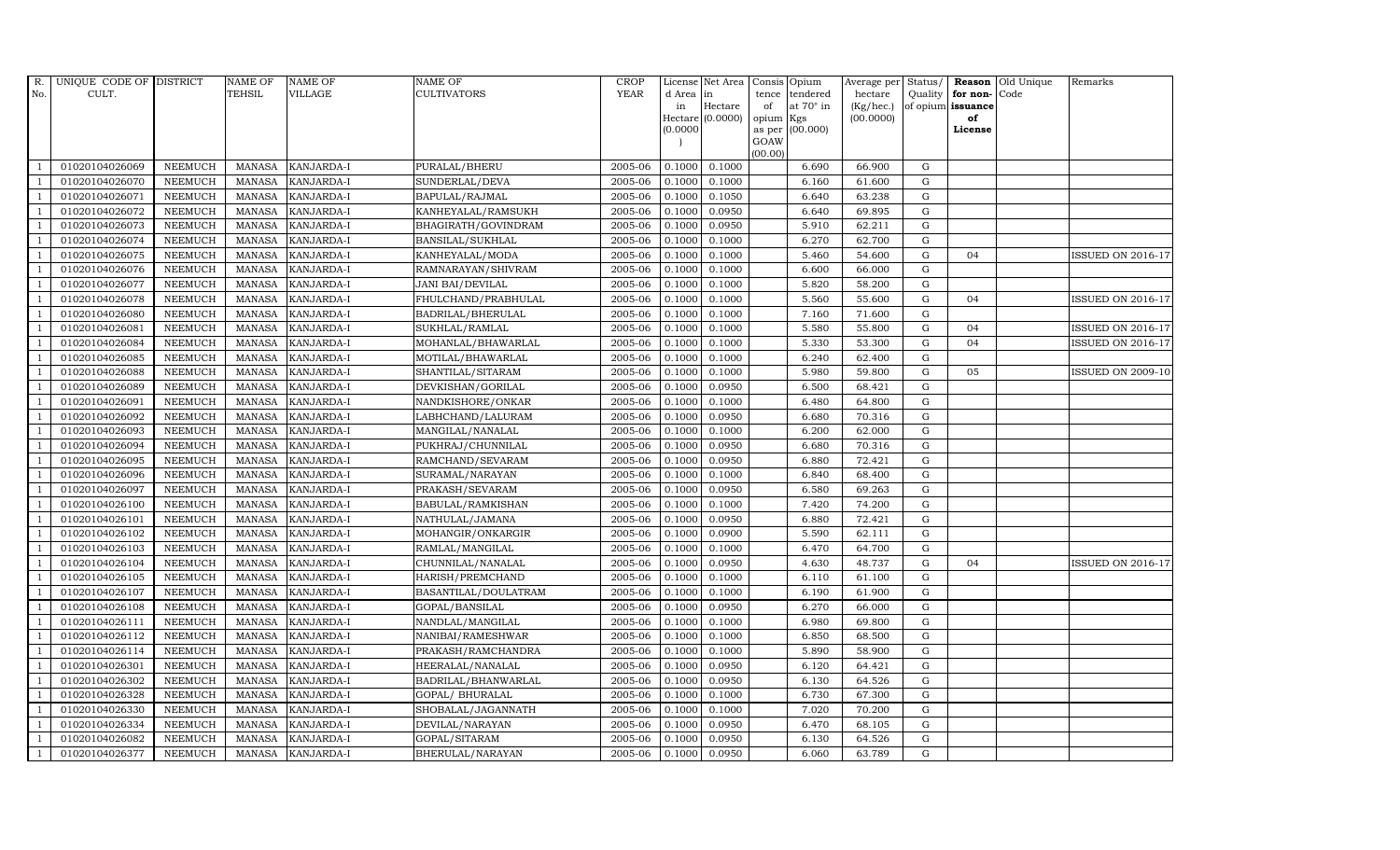| $R$ .<br>No.   | UNIQUE CODE OF DISTRICT<br>CULT. |                | <b>NAME OF</b><br><b>TEHSIL</b> | <b>NAME OF</b><br><b>VILLAGE</b> | <b>NAME OF</b><br><b>CULTIVATORS</b> | <b>CROP</b><br><b>YEAR</b> | d Area<br>in<br>0.0000 | License Net Area Consis<br>$\ln$<br>Hectare<br>Hectare (0.0000) | Opium<br>tendered<br>tence<br>at 70° in<br>of<br>opium Kgs<br>(00.000)<br>as per<br>GOAW<br>(00.00) | Average per<br>hectare<br>(Kg/hec.)<br>(00.0000) | Status/<br>Quality | for non-Code<br>of opium issuance<br>of<br>License | Reason Old Unique | Remarks                        |
|----------------|----------------------------------|----------------|---------------------------------|----------------------------------|--------------------------------------|----------------------------|------------------------|-----------------------------------------------------------------|-----------------------------------------------------------------------------------------------------|--------------------------------------------------|--------------------|----------------------------------------------------|-------------------|--------------------------------|
|                | 01020104026079                   | <b>NEEMUCH</b> | MANASA                          | KANJARDA-I                       | LAXMAN/RAMLAL                        | 2005-06                    | 0.1000                 | 0.1000                                                          | 5.700                                                                                               | 57.000                                           | G                  |                                                    |                   |                                |
|                | 01020104026051                   | <b>NEEMUCH</b> | MANASA                          | KANJARDA-I                       | MOHANLAL/NANDLAL                     | 2005-06                    | 0.1000                 | 0.1000                                                          | 6.710                                                                                               | 67.100                                           | G                  |                                                    |                   |                                |
|                | 01020104026393                   | <b>NEEMUCH</b> | <b>MANASA</b>                   | KANJARDA-I                       | SHANTI BAI/LAXMINARAYAN              | 2005-06                    | 0.1000                 | 0.0950                                                          | 5.460                                                                                               | 57.474                                           | G                  | 05                                                 |                   |                                |
|                | 01020104026290                   | <b>NEEMUCH</b> | <b>MANASA</b>                   | KANJARDA-I                       | BHURALAL/GORILAL                     | 2005-06                    | 0.1000                 | 0.1000                                                          | 6.300                                                                                               | 63.000                                           | G                  |                                                    |                   |                                |
|                | 01020104026489                   | <b>NEEMUCH</b> | <b>MANASA</b>                   | KANJARDA-I                       | RAMCHANDRA/KANWARLAL                 | 2005-06                    | 0.1000                 | 0.1000                                                          | 6.070                                                                                               | 60.700                                           | G                  |                                                    |                   |                                |
|                | 01020104026045                   | NEEMUCH        | <b>MANASA</b>                   | KANJARDA-I                       | GULABCHAND/MOTILAL                   | 2005-06                    | 0.1000                 | 0.1000                                                          | 6.100                                                                                               | 61.000                                           | $\mathbf{G}$       |                                                    |                   |                                |
|                | 01020104026227                   | <b>NEEMUCH</b> | <b>MANASA</b>                   | KANJARDA-I                       | MANGILAL/PRITHVIRAJ                  | 2005-06                    | 0.1000                 | 0.1000                                                          | 5.200                                                                                               | 52.000                                           | ${\rm G}$          | 04                                                 |                   | 102010401018 ISSUED ON 2016-17 |
|                | 01020104026336                   | <b>NEEMUCH</b> | <b>MANASA</b>                   | KANJARDA-I                       | KAILASH/NANALAL                      | 2005-06                    | 0.1000                 | 0.0950                                                          | 5.080                                                                                               | 53.474                                           | G                  | 04                                                 | 1020104007068     |                                |
|                | 01020104026326                   | <b>NEEMUCH</b> | <b>MANASA</b>                   | KANJARDA-I                       | BHURIBAI/GORILAL                     | 2005-06                    | 0.1000                 | 0.1000                                                          | 5.690                                                                                               | 56.900                                           | G                  | 05                                                 |                   | 102010400701 ISSUED ON 2009-10 |
|                | 01020104026132                   | <b>NEEMUCH</b> | <b>MANASA</b>                   | KANJARDA-I                       | BHAWARLAL/NATHU                      | 2005-06                    | 0.1000                 | 0.1000                                                          | 6.610                                                                                               | 66.100                                           | G                  |                                                    | 01020104032021    |                                |
| 3              | 01020104065001                   | <b>NEEMUCH</b> | <b>MANASA</b>                   | KADI ANTRI                       | NANDA/KISHOR                         | 2005-06                    | 0.1000                 | 0.0950                                                          | 5.890                                                                                               | 62.000                                           | $\mathbf{G}$       |                                                    |                   |                                |
| 3              | 01020104065002                   | <b>NEEMUCH</b> | <b>MANASA</b>                   | <b>KADI ANTRI</b>                | RUGHANATH/KACHARU                    | 2005-06                    | 0.1000                 | 0.1000                                                          | 4.160                                                                                               | 41.600                                           | G                  | 04                                                 |                   |                                |
| 3              | 01020104065007                   | <b>NEEMUCH</b> | <b>MANASA</b>                   | KADI ANTRI                       | PRABHULAL/KISHANA                    | 2005-06                    | 0.1000                 | 0.1000                                                          | 6.310                                                                                               | 63.100                                           | G                  |                                                    |                   |                                |
| 3              | 01020104065008                   | <b>NEEMUCH</b> | <b>MANASA</b>                   | <b>KADI ANTRI</b>                | RUKAMANI BAI/MODA                    | 2005-06                    | 0.1000                 | 0.1000                                                          | 6.160                                                                                               | 61.600                                           | G                  |                                                    |                   |                                |
| 3              | 01020104065009                   | <b>NEEMUCH</b> | <b>MANASA</b>                   | KADI ANTRI                       | MANGILAL/RATANLAL                    | 2005-06                    | 0.1000                 | 0.1000                                                          | 6.000                                                                                               | 60.000                                           | ${\rm G}$          | 05                                                 |                   |                                |
| 3              | 01020104065017                   | <b>NEEMUCH</b> | <b>MANASA</b>                   | KADI ANTRI                       | DEVRAM/NARAYAN                       | 2005-06                    | 0.1000                 | 0.0950                                                          | 5.810                                                                                               | 61.158                                           | G                  |                                                    |                   |                                |
| 3              | 01020104065019                   | <b>NEEMUCH</b> | <b>MANASA</b>                   | <b>KADI ANTRI</b>                | HANSRAJ/NARAYAN                      | 2005-06                    | 0.1000                 | 0.0900                                                          | 5.740                                                                                               | 63.778                                           | $\mathbf{G}$       |                                                    |                   |                                |
| 3              | 01020104065020                   | <b>NEEMUCH</b> | <b>MANASA</b>                   | <b>KADI ANTRI</b>                | NATHULAL/RAMLAL                      | 2005-06                    | 0.1000                 | 0.0950                                                          | 5.700                                                                                               | 60.000                                           | G                  |                                                    |                   |                                |
| 3              | 01020104065024                   | <b>NEEMUCH</b> | <b>MANASA</b>                   | <b>KADI ANTRI</b>                | BHAGATRAM/RATANLAL                   | 2005-06                    | 0.1000                 | 0.1000                                                          | 5.860                                                                                               | 58.600                                           | G                  | 05                                                 |                   |                                |
| 3              | 01020104065029                   | <b>NEEMUCH</b> | <b>MANASA</b>                   | <b>KADI ANTRI</b>                | JADI BAI/BHURA JI                    | 2005-06                    | 0.1000                 | 0.1000                                                          | 5.570                                                                                               | 55.700                                           | G                  | 04                                                 |                   |                                |
| 3              | 01020104065031                   | <b>NEEMUCH</b> | <b>MANASA</b>                   | KADI ANTRI                       | BAGDIRAM/SITARAM                     | 2005-06                    | 0.1000                 | 0.0950                                                          | 5.660                                                                                               | 59.579                                           | G                  | 05                                                 |                   |                                |
| 3              | 01020104065034                   | <b>NEEMUCH</b> | <b>MANASA</b>                   | KADI ANTRI                       | BANSHILAL/SITARAM                    | 2005-06                    | 0.1000                 | 0.0950                                                          | 5.520                                                                                               | 58.105                                           | G                  | 05                                                 |                   |                                |
| 3              | 01020104065015                   | <b>NEEMUCH</b> | <b>MANASA</b>                   | KADI ANTRI                       | BHAGWAN/ISMAIL BACHHADA              | 2005-06                    | 0.1000                 | 0.0950                                                          | 5.680                                                                                               | 59.789                                           | G                  | 05                                                 |                   |                                |
| 3              | 01020104065005                   | <b>NEEMUCH</b> | <b>MANASA</b>                   | <b>KADI ANTRI</b>                | MANGILAL/KASHIRAM                    | 2005-06                    | 0.1000                 | 0.1000                                                          | 6.470                                                                                               | 64.700                                           | ${\rm G}$          |                                                    |                   |                                |
| 3              | 01020104065023                   | <b>NEEMUCH</b> | <b>MANASA</b>                   | KADI ANTRI                       | GOPAL/RAMLAL                         | 2005-06                    | 0.1000                 | 0.1000                                                          | 6.590                                                                                               | 65.900                                           | G                  |                                                    |                   |                                |
| 3              | 01020104065018                   | <b>NEEMUCH</b> | <b>MANASA</b>                   | KADI ANTRI                       | BAPULAL/RATANLAL                     | 2005-06                    | 0.1000                 | 0.1000                                                          | 5.820                                                                                               | 58.200                                           | G                  | 05                                                 |                   |                                |
| 2              | 01020104058001                   | <b>NEEMUCH</b> | <b>MANASA</b>                   | <b>KACHOLI</b>                   | GHANSHYAM/DHURA                      | 2005-06                    | 0.1000                 | 0.0950                                                          | 6.480                                                                                               | 68.211                                           | G                  |                                                    |                   |                                |
| 2              | 01020104058005                   | <b>NEEMUCH</b> | <b>MANASA</b>                   | KACHOLI                          | KARULAL/RAMLAL                       | 2005-06                    | 0.1000                 | 0.1000                                                          | 5.810                                                                                               | 58.100                                           | G                  |                                                    |                   |                                |
| 2              | 01020104058026                   | <b>NEEMUCH</b> | <b>MANASA</b>                   | <b>KACHOLI</b>                   | SHAMBHUNATH/MANNANATH                | 2005-06                    | 0.1000                 | 0.0950                                                          | 6.390                                                                                               | 67.263                                           | ${\rm G}$          |                                                    |                   |                                |
| $\overline{2}$ | 01020104058030                   | <b>NEEMUCH</b> | <b>MANASA</b>                   | <b>KACHOLI</b>                   | MANGILAL/SHITALJI                    | 2005-06                    | 0.1000                 |                                                                 |                                                                                                     |                                                  | $\, {\rm N}$       |                                                    |                   |                                |
| 2              | 01020104058031                   | <b>NEEMUCH</b> | MANASA                          | <b>KACHOLI</b>                   | CHAMPALAL/GOPAL                      | 2005-06                    | 0.1000                 | 0.0950                                                          | 6.440                                                                                               | 67.789                                           | G                  |                                                    |                   |                                |
| 2              | 01020104058032                   | <b>NEEMUCH</b> | <b>MANASA</b>                   | <b>KACHOLI</b>                   | MOTYABAI/UDA                         | 2005-06                    | 0.1000                 | 0.1000                                                          | 5.940                                                                                               | 59.400                                           | G                  |                                                    |                   |                                |
| 2              | 01020104058033                   | <b>NEEMUCH</b> | <b>MANASA</b>                   | <b>KACHOLI</b>                   | BAPULAL/KALU                         | 2005-06                    | 0.1000                 | 0.0950                                                          | 6.210                                                                                               | 65.368                                           | G                  |                                                    |                   |                                |
| 2              | 01020104058029                   | <b>NEEMUCH</b> | <b>MANASA</b>                   | <b>KACHOLI</b>                   | MOHANLAL/NARAYAN                     | 2005-06                    | 0.1000                 | 0.0950                                                          | 5.990                                                                                               | 63.053                                           | G                  |                                                    |                   |                                |
|                | 01020104058022                   | <b>NEEMUCH</b> | <b>MANASA</b>                   | <b>KACHOLI</b>                   | MANGILAL/RAMCHANDRA                  | 2005-06                    | 0.1000                 | 0.1000                                                          | 1.260                                                                                               | 12.600                                           | G                  | 04                                                 | 1020104054038     |                                |
| 3              | 01020104076002                   | NEEMUCH        | MANASA                          | <b>JETHALI</b>                   | DALLA/MANNA                          | 2005-06                    | 0.1000                 | 0.0950                                                          | 6.070                                                                                               | 63.895                                           | $\mathbf{G}$       |                                                    |                   |                                |
| 3              | 01020104076006                   | <b>NEEMUCH</b> | <b>MANASA</b>                   | <b>JETHALI</b>                   | GOMALAL/PARTHILAL                    | 2005-06                    | 0.1000                 | 0.1000                                                          | 6.660                                                                                               | 66.600                                           | G                  |                                                    |                   |                                |
| 3              | 01020104076008                   | <b>NEEMUCH</b> | <b>MANASA</b>                   | <b>JETHALI</b>                   | BANSHILAL/BHAWARLAL                  | 2005-06                    | 0.1000                 | 0.0950                                                          | 6.650                                                                                               | 70.000                                           | G                  |                                                    |                   |                                |
| 3              | 01020104076009                   | <b>NEEMUCH</b> | <b>MANASA</b>                   | <b>JETHALI</b>                   | MANSHARAM/LAKKHA JI                  | 2005-06                    | 0.1000                 | 0.1000                                                          | 6.260                                                                                               | 62.600                                           | G                  |                                                    |                   |                                |
| 3              | 01020104076011                   | <b>NEEMUCH</b> | <b>MANASA</b>                   | <b>JETHALI</b>                   | MANGILAL/PARTHA                      | 2005-06                    | 0.1000                 | 0.1000                                                          | 7.130                                                                                               | 71.300                                           | G                  |                                                    |                   |                                |
| 3              | 01020104076016                   | <b>NEEMUCH</b> | <b>MANASA</b>                   | <b>JETHALI</b>                   | DEVILAL/SHANKARLAL                   | 2005-06                    | 0.1000                 | 0.1000                                                          | 6.090                                                                                               | 60.900                                           | G                  |                                                    |                   | TRANSFER/SUTHI/MDS-III         |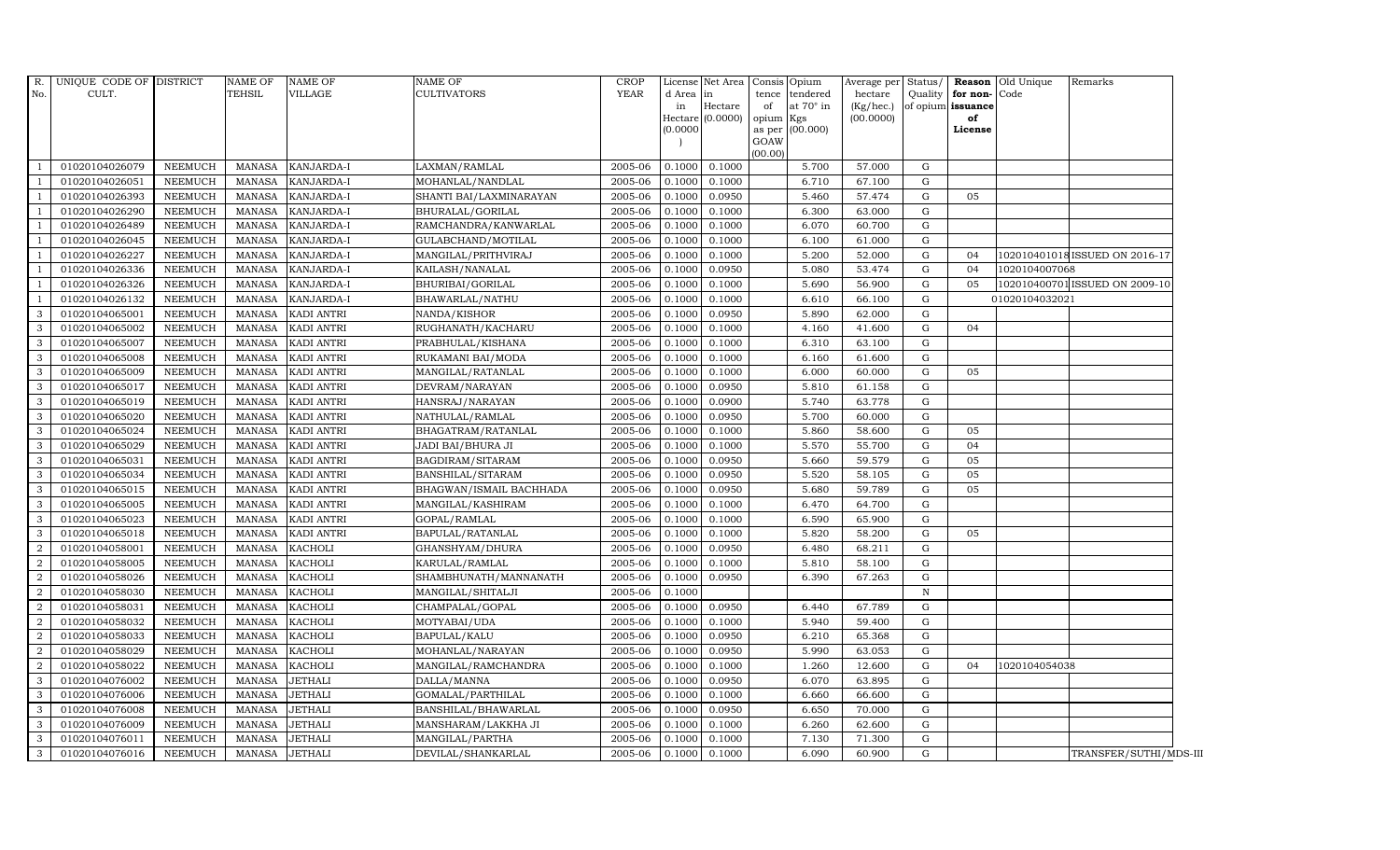| R.             | UNIQUE CODE OF DISTRICT |                | <b>NAME OF</b> | <b>NAME OF</b>        | <b>NAME OF</b>             | CROP        |           | License Net Area   Consis   Opium |           |                  | Average per | Status/     | Reason            | Old Unique | Remarks                  |
|----------------|-------------------------|----------------|----------------|-----------------------|----------------------------|-------------|-----------|-----------------------------------|-----------|------------------|-------------|-------------|-------------------|------------|--------------------------|
| No.            | CULT.                   |                | <b>TEHSIL</b>  | <b>VILLAGE</b>        | <b>CULTIVATORS</b>         | <b>YEAR</b> | d Area in |                                   |           | tence tendered   | hectare     | Quality     | for non-          | Code       |                          |
|                |                         |                |                |                       |                            |             | in        | Hectare                           | of        | at $70^\circ$ in | (Kg/hec.)   |             | of opium issuance |            |                          |
|                |                         |                |                |                       |                            |             |           | Hectare (0.0000)                  | opium Kgs |                  | (00.0000)   |             | of<br>License     |            |                          |
|                |                         |                |                |                       |                            |             | (0.0000)  |                                   | GOAW      | as per (00.000)  |             |             |                   |            |                          |
|                |                         |                |                |                       |                            |             |           |                                   | (00.00)   |                  |             |             |                   |            |                          |
| 3              | 01020104076017          | <b>NEEMUCH</b> | MANASA         | <b>JETHALI</b>        | PRABHULAL/HIRA             | 2005-06     | 0.1000    | 0.1000                            |           | 6.900            | 69.000      | ${\rm G}$   |                   |            |                          |
| $\overline{1}$ | 01020104017002          | <b>NEEMUCH</b> | MANASA         | <b>JAMUNIYA RAOJI</b> | KANHEYALAL/KISHANLAL       | 2005-06     | 0.1000    | 0.0950                            |           | 6.260            | 65.895      | $\mathbf G$ |                   |            |                          |
|                | 01020104017003          | <b>NEEMUCH</b> | <b>MANASA</b>  | <b>JAMUNIYA RAOJI</b> | MISHRILAL/GABURLAL         | 2005-06     | 0.1000    | 0.0700                            |           | 4.010            | 57.286      | G           |                   |            |                          |
|                | 01020104017005          | <b>NEEMUCH</b> | <b>MANASA</b>  | <b>JAMUNIYA RAOJI</b> | DEVENDR KUMAR/KANHEYALAL   | 2005-06     | 0.1000    | 0.0950                            |           | 6.570            | 69.158      | $\mathbf G$ |                   |            |                          |
| $\overline{1}$ | 01020104017007          | <b>NEEMUCH</b> | <b>MANASA</b>  | JAMUNIYA RAOJI        | LEELABAI / NIRAML KUMAR    | 2005-06     | 0.1000    | 0.0950                            |           | 5.790            | 60.947      | ${\rm G}$   |                   |            |                          |
| $\overline{1}$ | 01020104017009          | <b>NEEMUCH</b> | <b>MANASA</b>  | <b>JAMUNIYA RAOJI</b> | RAM SINGH/BHOPAL SINGH     | 2005-06     | 0.1000    | 0.0950                            |           | 6.670            | 70.211      | $\mathbf G$ |                   |            |                          |
| $\overline{1}$ | 01020104017010          | <b>NEEMUCH</b> | <b>MANASA</b>  | <b>JAMUNIYA RAOJI</b> | <b>GENDI BAI/PARTHA</b>    | 2005-06     | 0.1000    | 0.1000                            |           | 6.310            | 63.100      | $\mathbf G$ |                   |            |                          |
| $\overline{1}$ | 01020104017014          | <b>NEEMUCH</b> | <b>MANASA</b>  | JAMUNIYA RAOJI        | MANAKCHAND/GABARLAL        | 2005-06     | 0.1000    | 0.1000                            |           | 6.030            | 60.300      | $\mathbf G$ |                   |            |                          |
|                | 01020104017015          | <b>NEEMUCH</b> | <b>MANASA</b>  | JAMUNIYA RAOJI        | LACHHIRAM/SHANKAR          | 2005-06     | 0.1000    | 0.0950                            |           | 6.030            | 63.474      | $\mathbf G$ |                   |            |                          |
|                | 01020104017016          | <b>NEEMUCH</b> | <b>MANASA</b>  | JAMUNIYA RAOJI        | DOLATRAM/SHANKARLAL        | 2005-06     | 0.1000    | 0.0950                            |           | 6.200            | 65.263      | $\mathbf G$ |                   |            |                          |
| $\overline{1}$ | 01020104017017          | <b>NEEMUCH</b> | <b>MANASA</b>  | JAMUNIYA RAOJI        | SHANTILAL/RATANLAL         | 2005-06     | 0.1000    | 0.0950                            |           | 6.270            | 66.000      | ${\rm G}$   |                   |            |                          |
| $\overline{1}$ | 01020104017018          | <b>NEEMUCH</b> | <b>MANASA</b>  | <b>JAMUNIYA RAOJI</b> | BHURBAI/NANDA              | 2005-06     | 0.1000    | 0.1000                            |           | 6.710            | 67.100      | ${\rm G}$   |                   |            |                          |
| $\overline{1}$ | 01020104017021          | <b>NEEMUCH</b> | <b>MANASA</b>  | JAMUNIYA RAOJI        | GHISALAL/CHIMAN            | 2005-06     | 0.1000    | 0.0950                            |           | 6.570            | 69.158      | $\mathbf G$ |                   |            |                          |
|                | 01020104017022          | <b>NEEMUCH</b> | <b>MANASA</b>  | <b>JAMUNIYA RAOJI</b> | BASANTILAL/GABURLAL        | 2005-06     | 0.1000    | 0.0950                            |           | 6.360            | 66.947      | G           |                   |            |                          |
| $\overline{1}$ | 01020104017023          | <b>NEEMUCH</b> | <b>MANASA</b>  | JAMUNIYA RAOJI        | BHAVARLAL/SITARAM          | 2005-06     | 0.1000    | 0.1000                            |           | 7.480            | 74.800      | G           |                   |            |                          |
| -1             | 01020104017026          | <b>NEEMUCH</b> | <b>MANASA</b>  | JAMUNIYA RAOJI        | KANHAIYALAL/PYARCHAND      | 2005-06     | 0.1000    | 0.0950                            |           | 6.190            | 65.158      | ${\rm G}$   |                   |            |                          |
|                | 01020104017028          | <b>NEEMUCH</b> | <b>MANASA</b>  | <b>JAMUNIYA RAOJI</b> | PARMANAND/DURGA SHANKAR    | 2005-06     | 0.1000    | 0.0950                            |           | 5.930            | 62.421      | G           |                   |            |                          |
| $\overline{1}$ | 01020104017029          | <b>NEEMUCH</b> | MANASA         | <b>JAMUNIYA RAOJI</b> | MADAN SINGH/ CHANDR SINGH  | 2005-06     | 0.1000    | 0.1000                            |           | 6.930            | 69.300      | G           |                   |            |                          |
|                | 01020104017030          | <b>NEEMUCH</b> | <b>MANASA</b>  | <b>JAMUNIYA RAOJI</b> | KHEMRAJ/NANURAM            | 2005-06     | 0.1000    | 0.1050                            |           | 6.710            | 63.905      | $\mathbf G$ |                   |            |                          |
|                | 01020104017031          | <b>NEEMUCH</b> | <b>MANASA</b>  | <b>JAMUNIYA RAOJI</b> | ROSHANLAL/GABURLAL         | 2005-06     | 0.1000    | 0.0950                            |           | 6.610            | 69.579      | $\mathbf G$ |                   |            |                          |
| -1             | 01020104017034          | <b>NEEMUCH</b> | <b>MANASA</b>  | <b>JAMUNIYA RAOJI</b> | <b>JAMNIBAI/ BALA</b>      | 2005-06     | 0.1000    |                                   |           |                  |             | $\mathbf F$ |                   |            |                          |
| $\overline{1}$ | 01020104017035          | <b>NEEMUCH</b> | <b>MANASA</b>  | JAMUNIYA RAOJI        | DEVIKISHAN/GOPAL           | 2005-06     | 0.1000    | 0.0950                            |           | 5.720            | 60.211      | $\mathbf G$ | 05                |            | <b>ISSUED ON 2009-10</b> |
| $\overline{1}$ | 01020104017037          | <b>NEEMUCH</b> | MANASA         | JAMUNIYA RAOJI        | LILA DEVI/PURSHOTAM        | 2005-06     | 0.1000    | 0.1000                            |           | 6.690            | 66.900      | G           |                   |            |                          |
|                | 01020104017040          | <b>NEEMUCH</b> | <b>MANASA</b>  | <b>JAMUNIYA RAOJI</b> | GYANCHAND/KISHANLAL        | 2005-06     | 0.1000    | 0.1000                            |           | 6.090            | 60.900      | $\mathbf G$ |                   |            |                          |
|                | 01020104017041          | <b>NEEMUCH</b> | <b>MANASA</b>  | JAMUNIYA RAOJI        | HANGAMIBAI/MANGILAL        | 2005-06     | 0.1000    | 0.0900                            |           | 5.420            | 60.222      | $\mathbf G$ |                   |            | NAME CHANGE              |
| $\overline{1}$ | 01020104017042          | <b>NEEMUCH</b> | <b>MANASA</b>  | JAMUNIYA RAOJI        | MATHRI BAI/UDAYRAM         | 2005-06     | 0.1000    | 0.0900                            |           | 5.770            | 64.111      | G           |                   |            |                          |
| $\overline{1}$ | 01020104017044          | <b>NEEMUCH</b> | <b>MANASA</b>  | JAMUNIYA RAOJI        | GORALAL/LALA               | 2005-06     | 0.1000    | 0.0950                            |           | 6.560            | 69.053      | ${\rm G}$   |                   |            |                          |
| $\overline{1}$ | 01020104017045          | <b>NEEMUCH</b> | <b>MANASA</b>  | <b>JAMUNIYA RAOJI</b> | GAJRAJ SINGH/LAXMAN SINGH  | 2005-06     | 0.1000    | 0.1000                            |           | 6.610            | 66.100      | $\mathbf G$ |                   |            |                          |
| $\overline{1}$ | 01020104017046          | <b>NEEMUCH</b> | <b>MANASA</b>  | <b>JAMUNIYA RAOJI</b> | KAILASH/NANDA              | 2005-06     | 0.1000    | 0.0950                            |           | 6.780            | 71.368      | $\mathbf G$ |                   |            |                          |
|                | 01020104017049          | <b>NEEMUCH</b> | <b>MANASA</b>  | <b>JAMUNIYA RAOJI</b> | RAMCHANDR/BHAGIRATH        | 2005-06     | 0.1000    | 0.0950                            |           | 6.320            | 66.526      | $\mathbf G$ |                   |            |                          |
| $\overline{1}$ | 01020104017054          | <b>NEEMUCH</b> | <b>MANASA</b>  | JAMUNIYA RAOJI        | SANJAY KUMAR/KAVARLAL      | 2005-06     | 0.1000    | 0.0950                            |           | 6.150            | 64.737      | G           |                   |            |                          |
|                | 01020104017055          | <b>NEEMUCH</b> | MANASA         | <b>JAMUNIYA RAOJI</b> | SAMRATHMAL/RAMCHANDRA      | 2005-06     | 0.1000    | 0.0950                            |           | 7.020            | 73.895      | ${\rm G}$   |                   |            |                          |
| $\overline{1}$ | 01020104017061          | <b>NEEMUCH</b> | <b>MANASA</b>  | JAMUNIYA RAOJI        | AMRA/MAGNA                 | 2005-06     | 0.1000    | 0.0900                            |           | 5.730            | 63.667      | $\mathbf G$ |                   |            |                          |
| $\overline{1}$ | 01020104017062          | <b>NEEMUCH</b> | <b>MANASA</b>  | <b>JAMUNIYA RAOJI</b> | MANGLESH/PYARCHAND         | 2005-06     | 0.1000    | 0.0950                            |           | 5.960            | 62.737      | $\mathbf G$ |                   |            |                          |
|                | 01020104017064          | <b>NEEMUCH</b> | <b>MANASA</b>  | <b>JAMUNIYA RAOJI</b> | LAXMINARAYAN/RAMLAL        | 2005-06     | 0.1000    | 0.0950                            |           | 6.920            | 72.842      | $\mathbf G$ |                   |            |                          |
| $\overline{1}$ | 01020104017065          | <b>NEEMUCH</b> | <b>MANASA</b>  | JAMUNIYA RAOJI        | KANWARLAL/BHANWARLAL       | 2005-06     | 0.1000    | 0.0950                            |           | 5.750            | 60.526      | $\mathbf G$ |                   |            |                          |
| $\overline{1}$ | 01020104017069          | <b>NEEMUCH</b> | <b>MANASA</b>  | JAMUNIYA RAOJI        | DEVBAI/NARAYAN             | 2005-06     | 0.1000    | 0.1000                            |           | 7.260            | 72.600      | ${\rm G}$   |                   |            |                          |
| $\overline{1}$ | 01020104017087          | <b>NEEMUCH</b> | <b>MANASA</b>  | JAMUNIYA RAOJI        | RADHESHYAM/BAPULAL         | 2005-06     | 0.1000    | 0.1000                            |           | 6.570            | 65.700      | $\mathbf G$ |                   |            |                          |
| $\overline{1}$ | 01020104017001          | <b>NEEMUCH</b> | <b>MANASA</b>  | JAMUNIYA RAOJI        | UDAYLAL/MANGILAL/KACHHAVA  | 2005-06     | 0.1000    | 0.0950                            |           | 6.680            | 70.316      | $\mathbf G$ |                   |            |                          |
|                | 01020104017051          | <b>NEEMUCH</b> | <b>MANASA</b>  | <b>JAMUNIYA RAOJI</b> | PURANMAL/MANGILAL          | 2005-06     | 0.1000    | 0.1000                            |           | 6.570            | 65.700      | $\mathbf G$ |                   |            |                          |
| $\mathbf{1}$   | 01020104017048          | <b>NEEMUCH</b> | MANASA         | <b>JAMUNIYA RAOJI</b> | <b>INDAR SINGH/SITARAM</b> | 2005-06     | 0.1000    | 0.1000                            |           | 7.330            | 73.300      | G           |                   |            |                          |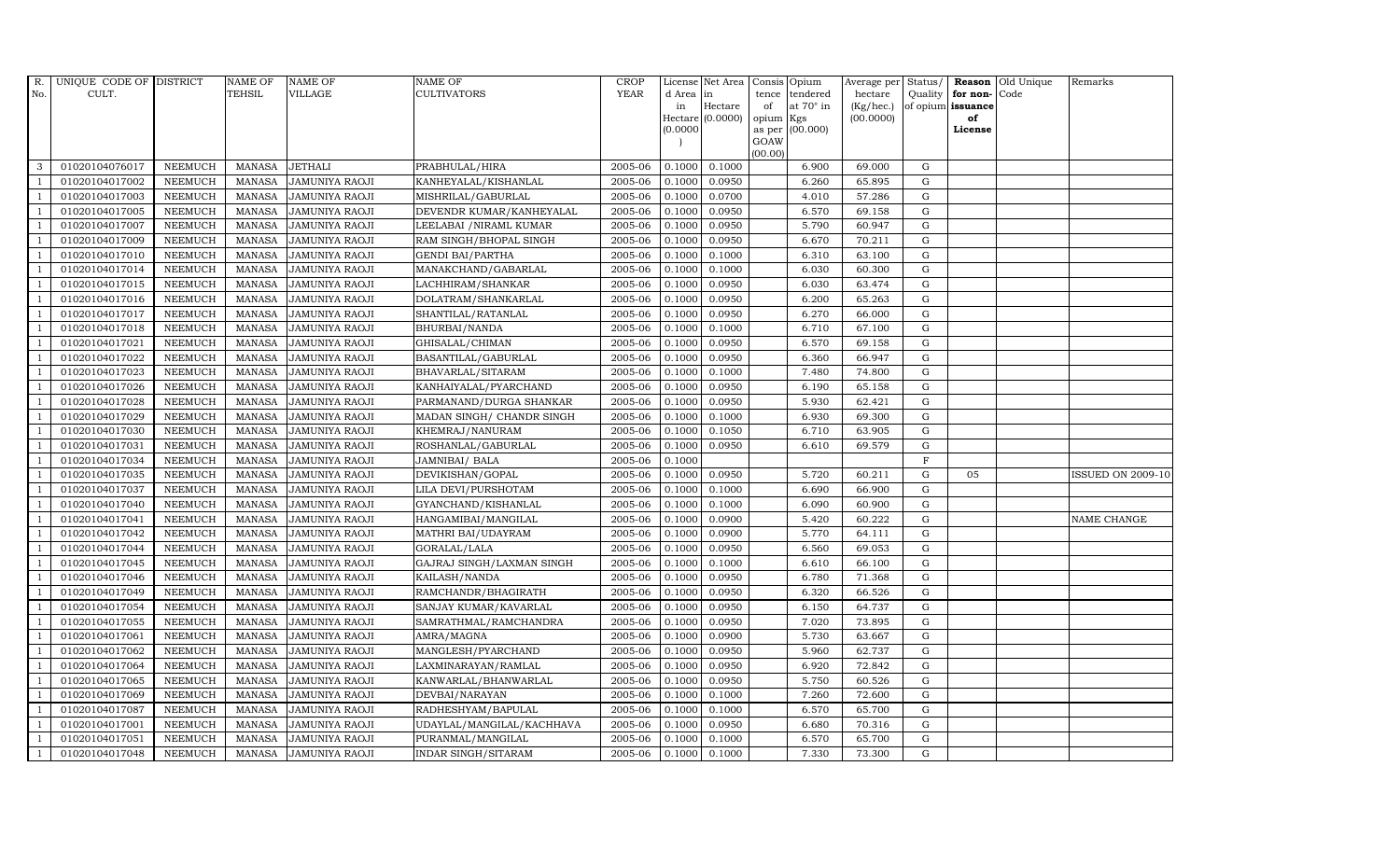| R.             | UNIQUE CODE OF DISTRICT |                | <b>NAME OF</b> | <b>NAME OF</b>        | <b>NAME OF</b>              | CROP        |           | License Net Area | Consis         | Opium            | Average per Status/ |              |                   | <b>Reason</b> Old Unique | Remarks                  |
|----------------|-------------------------|----------------|----------------|-----------------------|-----------------------------|-------------|-----------|------------------|----------------|------------------|---------------------|--------------|-------------------|--------------------------|--------------------------|
| No.            | CULT.                   |                | <b>TEHSIL</b>  | <b>VILLAGE</b>        | <b>CULTIVATORS</b>          | <b>YEAR</b> | d Area in |                  | tence          | tendered         | hectare             | Quality      | for non-Code      |                          |                          |
|                |                         |                |                |                       |                             |             | in        | Hectare          | of             | at $70^\circ$ in | (Kg/hec.)           |              | of opium issuance |                          |                          |
|                |                         |                |                |                       |                             |             | 0.0000    | Hectare (0.0000) | opium          | Kgs<br>(00.000)  | (00.0000)           |              | of<br>License     |                          |                          |
|                |                         |                |                |                       |                             |             |           |                  | as per<br>GOAW |                  |                     |              |                   |                          |                          |
|                |                         |                |                |                       |                             |             |           |                  | (00.00)        |                  |                     |              |                   |                          |                          |
|                | 01020104017033          | <b>NEEMUCH</b> | <b>MANASA</b>  | JAMUNIYA RAOJI        | RUGHNATH / KHEMA NAI        | 2005-06     | 0.1000    | 0.0950           | 56.99          | 4.312            | 45.389              | $\mathbf{I}$ | 02                |                          | <b>ISSUED ON 2009-10</b> |
|                | 01020104017106          | <b>NEEMUCH</b> | <b>MANASA</b>  | JAMUNIYA RAOJI        | BHANWARLAL/NANURAM          | 2005-06     | 0.1000    | 0.1050           |                | 6.120            | 58.286              | G            | 05                |                          | <b>ISSUED ON 2009-10</b> |
| $\overline{1}$ | 01020104017012          | <b>NEEMUCH</b> | <b>MANASA</b>  | <b>JAMUNIYA RAOJI</b> | VARDA/NANDA                 | 2005-06     | 0.1000    | 0.1000           |                | 6.240            | 62.400              | $\mathbf G$  |                   | 01020104003035           |                          |
| 3              | 01020104082002          | <b>NEEMUCH</b> | <b>MANASA</b>  | <b>JALINER</b>        | RADHA BAI/KACHARU           | 2005-06     | 0.1000    | 0.0900           |                | 5.340            | 59.333              | G            |                   |                          |                          |
| 3              | 01020104082003          | <b>NEEMUCH</b> | <b>MANASA</b>  | <b>JALINER</b>        | BHAGWAN / SITARAM           | 2005-06     | 0.1000    | 0.1000           |                | 6.660            | 66.600              | G            |                   |                          |                          |
| $\mathbf{3}$   | 01020104082004          | <b>NEEMUCH</b> | <b>MANASA</b>  | JALINER               | NANDA/HAMERA                | 2005-06     | 0.1000    | 0.0950           |                | 7.130            | 75.053              | G            |                   |                          |                          |
| 3              | 01020104082005          | <b>NEEMUCH</b> | MANASA         | JALINER               | JETRAM/NANURAM              | 2005-06     | 0.1000    | 0.0950           |                | 6.700            | 70.526              | G            |                   |                          |                          |
| 3              | 01020104082009          | <b>NEEMUCH</b> | MANASA         | <b>JALINER</b>        | BABU GIR/SUNDER GIR         | 2005-06     | 0.1000    | 0.0900           |                | 7.150            | 79.444              | G            |                   |                          |                          |
| 3              | 01020104082011          | <b>NEEMUCH</b> | <b>MANASA</b>  | <b>JALINER</b>        | KANIRAM/KACHARU             | 2005-06     | 0.1000    | 0.0950           |                | 6.560            | 69.053              | G            |                   |                          |                          |
| 3              | 01020104082013          | <b>NEEMUCH</b> | <b>MANASA</b>  | JALINER               | BHERULAL/HAMER              | 2005-06     | 0.1000    | 0.1000           |                | 6.630            | 66.300              | G            |                   |                          |                          |
| $\mathbf{3}$   | 01020104082018          | <b>NEEMUCH</b> | <b>MANASA</b>  | JALINER               | KANKU BAI/MANGILAL          | 2005-06     | 0.1000    | 0.1050           |                | 6.830            | 65.048              | G            |                   |                          |                          |
| 3              | 01020104082020          | <b>NEEMUCH</b> | <b>MANASA</b>  | <b>JALINER</b>        | MANGILAL/KANIRAM            | 2005-06     | 0.1000    | 0.0950           |                | 6.650            | 70.000              | G            |                   |                          |                          |
| 3              | 01020104082023          | <b>NEEMUCH</b> | <b>MANASA</b>  | JALINER               | RADHESHAYAM/BHERULAL        | 2005-06     | 0.1000    | 0.1000           |                | 6.690            | 66.900              | $\mathbf G$  |                   |                          |                          |
| 3              | 01020104082031          | <b>NEEMUCH</b> | <b>MANASA</b>  | <b>JALINER</b>        | PRABHULAL/BHAWAR GIR        | 2005-06     | 0.1000    | 0.0900           |                | 6.080            | 67.556              | G            |                   |                          |                          |
| 3              | 01020104082032          | <b>NEEMUCH</b> | <b>MANASA</b>  | <b>JALINER</b>        | KARULAL/MOTI GAYARI         | 2005-06     | 0.1000    | 0.0950           |                | 6.060            | 63.789              | G            |                   |                          |                          |
| 3              | 01020104082033          | <b>NEEMUCH</b> | <b>MANASA</b>  | <b>JALINER</b>        | JAGDISH/NATHULAL            | 2005-06     | 0.1000    | 0.1000           |                | 6.420            | 64.200              | G            |                   |                          |                          |
| 3              | 01020104082036          | <b>NEEMUCH</b> | <b>MANASA</b>  | <b>JALINER</b>        | MAN SINGH/GIRDHARI          | 2005-06     | 0.1000    | 0.1000           |                | 6.680            | 66.800              | G            |                   |                          |                          |
| 3              | 01020104082037          | <b>NEEMUCH</b> | <b>MANASA</b>  | <b>JALINER</b>        | GOVINDRAM/NATHURAM          | 2005-06     | 0.1000    | 0.1000           |                | 6.880            | 68.800              | G            |                   |                          |                          |
| 3              | 01020104082039          | <b>NEEMUCH</b> | <b>MANASA</b>  | <b>JALINER</b>        | INDAR SINGH/PYARCHANDR      | 2005-06     | 0.1000    | 0.1000           |                | 6.320            | 63.200              | G            |                   |                          |                          |
| 3              | 01020104082045          | <b>NEEMUCH</b> | <b>MANASA</b>  | JALINER               | BHAGWATI BAI/RATANLAL       | 2005-06     | 0.1000    | 0.0950           |                | 6.360            | 66.947              | G            |                   |                          |                          |
| $\mathbf{3}$   | 01020104082046          | <b>NEEMUCH</b> | <b>MANASA</b>  | <b>JALINER</b>        | BABULAL/SUKHLAL             | 2005-06     | 0.1000    | 0.1000           |                | 6.770            | 67.700              | G            |                   |                          |                          |
| 3              | 01020104082047          | <b>NEEMUCH</b> | <b>MANASA</b>  | <b>JALINER</b>        | RAMNARAYAN/KANIRAM          | 2005-06     | 0.1000    | 0.1000           |                | 7.020            | 70.200              | G            |                   |                          |                          |
| $\mathbf{3}$   | 01020104082050          | <b>NEEMUCH</b> | <b>MANASA</b>  | <b>JALINER</b>        | PRABHULAL/LAXMAN            | 2005-06     | 0.1000    | 0.1000           |                | 6.240            | 62.400              | G            |                   |                          |                          |
| 3              | 01020104082051          | <b>NEEMUCH</b> | <b>MANASA</b>  | <b>JALINER</b>        | GHISALAL/JETRAM             | 2005-06     | 0.1000    | 0.1050           |                | 5.800            | 55.238              | G            | 04                |                          | <b>ISSUED ON 2016-17</b> |
| 3              | 01020104082057          | <b>NEEMUCH</b> | <b>MANASA</b>  | <b>JALINER</b>        | RAMESHWAR/KISHANLAL         | 2005-06     | 0.1000    | 0.0900           |                | 5.970            | 66.333              | G            |                   |                          |                          |
| $\mathbf{3}$   | 01020104082061          | <b>NEEMUCH</b> | <b>MANASA</b>  | JALINER               | KAVARLAL/MEGHARAJ           | 2005-06     | 0.1000    | 0.1000           |                | 6.690            | 66.900              | G            |                   |                          |                          |
| 3              | 01020104082070          | <b>NEEMUCH</b> | <b>MANASA</b>  | <b>JALINER</b>        | NATHULAL/LALA               | 2005-06     | 0.1000    | 0.1000           |                | 5.850            | 58.500              | G            |                   |                          |                          |
| 3              | 01020104082080          | <b>NEEMUCH</b> | MANASA         | JALINER               | <b>BHOLI BAI/GANGARAM</b>   | 2005-06     | 0.1000    | 0.1000           |                | 6.690            | 66.900              | G            |                   |                          |                          |
| 3              | 01020104082083          | <b>NEEMUCH</b> | <b>MANASA</b>  | <b>JALINER</b>        | PRAKASH/KANIRAM             | 2005-06     | 0.1000    | 0.0950           |                | 5.920            | 62.316              | G            |                   |                          |                          |
| 3              | 01020104082084          | <b>NEEMUCH</b> | <b>MANASA</b>  | JALINER               | SHIVRAM/GOPAL               | 2005-06     | 0.1000    | 0.0950           |                | 5.800            | 61.053              | G            |                   |                          |                          |
| 3              | 01020104082116          | <b>NEEMUCH</b> | <b>MANASA</b>  | JALINER               | KALU GIR/KISHAN GIR         | 2005-06     | 0.1000    | 0.1000           |                | 5.920            | 59.200              | G            |                   |                          |                          |
| 3              | 01020104082120          | <b>NEEMUCH</b> | <b>MANASA</b>  | <b>JALINER</b>        | MANOHARLAL/HEMRAJ           | 2005-06     | 0.1000    | 0.1000           |                | 5.810            | 58.100              | G            |                   |                          |                          |
| $\mathbf{3}$   | 01020104082125          | <b>NEEMUCH</b> | MANASA         | <b>JALINER</b>        | <b>GANESH GIR/MOHAN GIR</b> | 2005-06     | 0.1000    | 0.1000           |                | 6.590            | 65.900              | G            |                   |                          |                          |
| 3              | 01020104082149          | <b>NEEMUCH</b> | <b>MANASA</b>  | <b>JALINER</b>        | BAPULAL/PRABHULAL           | 2005-06     | 0.1000    | 0.0950           |                | 6.020            | 63.368              | G            |                   |                          |                          |
| 3              | 01020104082150          | <b>NEEMUCH</b> | <b>MANASA</b>  | <b>JALINER</b>        | GATTU BAI/SUKHLAL           | 2005-06     | 0.1000    | 0.0950           |                | 5.800            | 61.053              | G            |                   |                          |                          |
| $\mathbf{3}$   | 01020104082062          | <b>NEEMUCH</b> | <b>MANASA</b>  | JALINER               | JANI BAI/RATANLAL           | 2005-06     | 0.1000    | 0.1000           |                | 4.645            | 46.450              | $\mathbf I$  | 02                |                          | <b>ISSUED ON 2009-10</b> |
| 3              | 01020104082065          | <b>NEEMUCH</b> | <b>MANASA</b>  | <b>JALINER</b>        | MANNA/HARIRAM               | 2005-06     | 0.1000    | 0.0950           |                | 6.160            | 64.842              | G            |                   |                          |                          |
| $\mathbf{3}$   | 01020104082001          | <b>NEEMUCH</b> | <b>MANASA</b>  | <b>JALINER</b>        | SHAMBHUGIR/SOHAN GIR        | 2005-06     | 0.1000    | 0.1000           |                | 5.710            | 57.100              | G            |                   |                          |                          |
| 3              | 01020104082012          | <b>NEEMUCH</b> | <b>MANASA</b>  | <b>JALINER</b>        | RAMLAL/HIRA                 | 2005-06     | 0.1000    | 0.0900           |                | 6.120            | 68.000              | G            |                   |                          |                          |
| 3              | 01020104082014          | <b>NEEMUCH</b> | <b>MANASA</b>  | JALINER               | BHERULAL/GOPI               | 2005-06     | 0.1000    | 0.1000           |                | 5.880            | 58.800              | G            |                   |                          |                          |
| $\mathbf{3}$   | 01020104082128          | NEEMUCH        | MANASA         | <b>JALINER</b>        | RAYSINGH/NANURAM            | 2005-06     | 0.1000    | 0.1000           |                | 6.540            | 65.400              | G            |                   |                          |                          |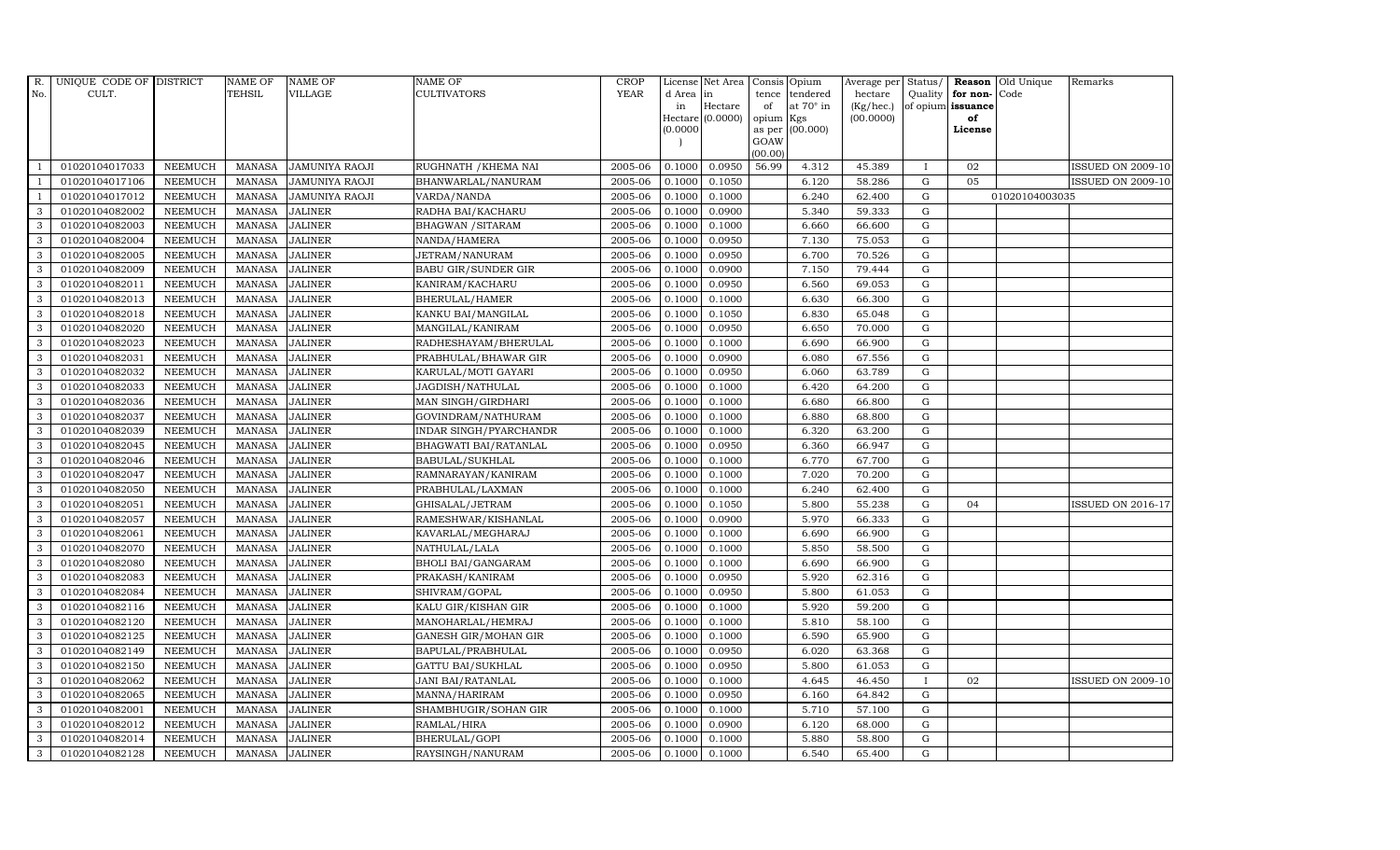| R.               | UNIQUE CODE OF DISTRICT |                | <b>NAME OF</b> | <b>NAME OF</b>   | <b>NAME OF</b>          | CROP        |           | License Net Area            |                     | Consis Opium     | Average per                  | Status/      | Reason                  | Old Unique     | Remarks                        |
|------------------|-------------------------|----------------|----------------|------------------|-------------------------|-------------|-----------|-----------------------------|---------------------|------------------|------------------------------|--------------|-------------------------|----------------|--------------------------------|
| No.              | CULT.                   |                | <b>TEHSIL</b>  | VILLAGE          | <b>CULTIVATORS</b>      | <b>YEAR</b> | d Area in |                             | tence               | tendered         | hectare                      | Quality      | for non-                | Code           |                                |
|                  |                         |                |                |                  |                         |             | in        | Hectare<br>Hectare (0.0000) | of                  | at $70^\circ$ in | $(Kg/$ hec. $)$<br>(00.0000) |              | of opium issuance<br>of |                |                                |
|                  |                         |                |                |                  |                         |             | (0.0000)  |                             | opium Kgs<br>as per | (00.000)         |                              |              | License                 |                |                                |
|                  |                         |                |                |                  |                         |             |           |                             | GOAW                |                  |                              |              |                         |                |                                |
|                  |                         |                |                |                  |                         |             |           |                             | (00.00)             |                  |                              |              |                         |                |                                |
| 3                | 01020104082159          | <b>NEEMUCH</b> | <b>MANASA</b>  | <b>JALINER</b>   | BHUVANIRAM/BHAGIRATH    | 2005-06     | 0.1000    | 0.1000                      |                     | 4.385            | 43.850                       | $\mathbf{I}$ | 02                      |                | <b>ISSUED ON 2009-10</b>       |
| 3                | 01020104082162          | <b>NEEMUCH</b> | <b>MANASA</b>  | <b>JALINER</b>   | MOHANLAL/RATANLAL       | 2005-06     | 0.1000    | 0.1000                      |                     | 6.720            | 67.200                       | ${\rm G}$    |                         |                |                                |
| 3                | 01020104082010          | <b>NEEMUCH</b> | <b>MANASA</b>  | <b>JALINER</b>   | PRABHULAL/NANDA         | 2005-06     | 0.1000    | 0.0950                      |                     | 6.620            | 69.684                       | G            |                         |                |                                |
| 3                | 01020104082114          | <b>NEEMUCH</b> | <b>MANASA</b>  | <b>JALINER</b>   | GANESHRAM/HAMER         | 2005-06     | 0.1000    | 0.1000                      |                     | 4.638            | 46.380                       | $\mathbf{I}$ | 02                      |                | <b>ISSUED ON 2009-10</b>       |
| 3                | 01020104082130          | <b>NEEMUCH</b> | <b>MANASA</b>  | <b>JALINER</b>   | <b>BHONI BAI/BAGDU</b>  | 2005-06     | 0.1000    | 0.0950                      |                     | 5.750            | 60.526                       | G            |                         |                |                                |
| 3                | 01020104082026          | <b>NEEMUCH</b> | <b>MANASA</b>  | <b>JALINER</b>   | MADANLAL/NANDA          | 2005-06     | 0.1000    | 0.1000                      |                     | 3.656            | 36.560                       | T            | 02                      |                | 102010408103 ISSUED ON 2009-10 |
| 3                | 01020104082029          | <b>NEEMUCH</b> | <b>MANASA</b>  | <b>JALINER</b>   | MAN SINGH/BHAWARLAL     | 2005-06     | 0.1000    | 0.1050                      |                     | 4.041            | 38.486                       | $\mathbf{I}$ | 02                      |                | 102010408104 ISSUED ON 2009-10 |
| 3                | 01020104082076          | <b>NEEMUCH</b> | <b>MANASA</b>  | <b>JALINER</b>   | RAM SINGH/HARCHAND      | 2005-06     | 0.1000    | 0.1000                      |                     | 6.280            | 62.800                       | G            |                         | 01020104083045 |                                |
| 3                | 01020104082055          | <b>NEEMUCH</b> | <b>MANASA</b>  | <b>JALINER</b>   | DASHRATH/MOTILALGURJAR  | 2005-06     | 0.1000    | 0.1000                      |                     | 3.773            | 37.730                       |              | 02                      |                |                                |
| $\overline{2}$   | 01020104049001          | <b>NEEMUCH</b> | <b>MANASA</b>  | HATHIPURA MANASA | BANSHILAL/CHENRAM       | 2005-06     | 0.1000    | 0.1000                      |                     | 6.010            | 60.100                       | ${\rm G}$    |                         |                |                                |
| $\overline{2}$   | 01020104049002          | <b>NEEMUCH</b> | <b>MANASA</b>  | HATHIPURA MANASA | DHAPUBAI/AMBALAL        | 2005-06     | 0.1000    | 0.0950                      |                     | 6.170            | 64.947                       | G            |                         |                |                                |
| $\overline{2}$   | 01020104049005          | <b>NEEMUCH</b> | <b>MANASA</b>  | HATHIPURA MANASA | CHAMPALAL/CHENRAM       | 2005-06     | 0.1000    | 0.1000                      |                     | 6.380            | 63.800                       | ${\bf G}$    |                         |                |                                |
| $\overline{2}$   | 01020104049006          | <b>NEEMUCH</b> | <b>MANASA</b>  | HATHIPURA MANASA | SHAMBHU/BHANWARLAL      | 2005-06     | 0.1000    | 0.1050                      |                     | 6.640            | 63.238                       | G            |                         |                |                                |
| $\overline{2}$   | 01020104049007          | <b>NEEMUCH</b> | <b>MANASA</b>  | HATHIPURA MANASA | KALURAM/BADRILAL        | 2005-06     | 0.1000    | 0.1000                      |                     | 6.100            | 61.000                       | $\mathbf G$  |                         |                |                                |
| $\boldsymbol{2}$ | 01020104049009          | <b>NEEMUCH</b> | <b>MANASA</b>  | HATHIPURA MANASA | CHAGANLAL/BADRILAL      | 2005-06     | 0.1000    | 0.1000                      |                     | 6.660            | 66.600                       | $\mathbf G$  |                         |                |                                |
| $\overline{2}$   | 01020104049010          | <b>NEEMUCH</b> | <b>MANASA</b>  | HATHIPURA MANASA | RODILAL/KISHANLAL       | 2005-06     | 0.1000    | 0.1000                      |                     | 6.040            | 60.400                       | $\mathbf G$  |                         |                |                                |
| $\overline{2}$   | 01020104049016          | <b>NEEMUCH</b> | <b>MANASA</b>  | HATHIPURA MANASA | GOPAL/HARIRAM           | 2005-06     | 0.1000    | 0.1000                      |                     | 5.900            | 59.000                       | ${\rm G}$    |                         |                |                                |
| $\overline{2}$   | 01020104049018          | <b>NEEMUCH</b> | <b>MANASA</b>  | HATHIPURA MANASA | RAJMAL/KHETA            | 2005-06     | 0.1000    | 0.1000                      |                     | 5.930            | 59.300                       | ${\rm G}$    |                         |                |                                |
| $\overline{2}$   | 01020104049023          | <b>NEEMUCH</b> | <b>MANASA</b>  | HATHIPURA MANASA | DINESH/SHANTILAL        | 2005-06     | 0.1000    | 0.1000                      |                     | 6.530            | 65.300                       | $\mathbf G$  |                         |                |                                |
| $\overline{2}$   | 01020104049017          | <b>NEEMUCH</b> | <b>MANASA</b>  | HATHIPURA MANASA | RODILAL/KHETA           | 2005-06     | 0.1000    | 0.1000                      |                     | 6.260            | 62.600                       | ${\bf G}$    |                         |                |                                |
| $\overline{2}$   | 01020104049021          | <b>NEEMUCH</b> | <b>MANASA</b>  | HATHIPURA MANASA | CHAMPALAL/MANNALAL      | 2005-06     | 0.1000    | 0.1000                      |                     | 6.330            | 63.300                       | ${\rm G}$    |                         |                |                                |
| $\overline{2}$   | 01020104049003          | <b>NEEMUCH</b> | <b>MANASA</b>  | HATHIPURA MANASA | NAGGA/PRATAP            | 2005-06     | 0.1000    | 0.1000                      |                     | 6.500            | 65.000                       | ${\rm G}$    |                         | 073            |                                |
| $\overline{2}$   | 01020104049013          | <b>NEEMUCH</b> | <b>MANASA</b>  | HATHIPURA MANASA | GABBALAL/NAGGA          | 2005-06     | 0.1000    | 0.1000                      |                     | 6.460            | 64.600                       | $\mathbf G$  |                         | 077            |                                |
| $\overline{2}$   | 01020104039001          | <b>NEEMUCH</b> | <b>MANASA</b>  | <b>HASPURA</b>   | DAKHIBAI/CHUNNILAL      | 2005-06     | 0.1000    | 0.0950                      |                     | 6.530            | 68.737                       | G            |                         |                |                                |
| $\overline{2}$   | 01020104039002          | <b>NEEMUCH</b> | <b>MANASA</b>  | <b>HASPURA</b>   | HARLAL/MOTILAL          | 2005-06     | 0.1000    | 0.1000                      |                     | 6.890            | 68.900                       | ${\rm G}$    |                         |                |                                |
| 2                | 01020104039006          | <b>NEEMUCH</b> | <b>MANASA</b>  | <b>HASPURA</b>   | KAMERIBAI/RAMLAL        | 2005-06     | 0.1000    | 0.0950                      |                     | 6.230            | 65.579                       | $\mathbf G$  |                         |                |                                |
| 2                | 01020104039007          | <b>NEEMUCH</b> | <b>MANASA</b>  | <b>HASPURA</b>   | MANGILAL/KACHRU         | 2005-06     | 0.1000    | 0.1000                      |                     | 6.430            | 64.300                       | ${\rm G}$    |                         |                | NAME CHANGE                    |
| $\overline{2}$   | 01020104039008          | <b>NEEMUCH</b> | <b>MANASA</b>  | <b>HASPURA</b>   | RAMSUKH/DEVILAL         | 2005-06     | 0.1000    | 0.0950                      |                     | 6.820            | 71.789                       | $\mathbf G$  |                         |                |                                |
| 2                | 01020104039009          | <b>NEEMUCH</b> | <b>MANASA</b>  | <b>HASPURA</b>   | RAMLAL/BHERU BOHRA      | 2005-06     | 0.1000    | 0.1000                      |                     | 5.770            | 57.700                       | $\mathbf G$  |                         |                |                                |
| $\overline{2}$   | 01020104039010          | <b>NEEMUCH</b> | <b>MANASA</b>  | <b>HASPURA</b>   | DALURAM/CHUNNILAL       | 2005-06     | 0.1000    | 0.0950                      |                     | 7.960            | 83.789                       | $\mathbf G$  |                         |                |                                |
| $\overline{2}$   | 01020104039012          | <b>NEEMUCH</b> | <b>MANASA</b>  | <b>HASPURA</b>   | NANDLAL/UDA             | 2005-06     | 0.1000    | 0.0950                      |                     | 6.730            | 70.842                       | G            |                         |                |                                |
| $\overline{2}$   | 01020104039013          | <b>NEEMUCH</b> | <b>MANASA</b>  | <b>HASPURA</b>   | AWANTIBAI/DEVILAL       | 2005-06     | 0.1000    | 0.1000                      |                     | 7.260            | 72.600                       | ${\rm G}$    |                         |                | NAME CHANGE                    |
| $\overline{2}$   | 01020104039015          | <b>NEEMUCH</b> | <b>MANASA</b>  | <b>HASPURA</b>   | DEVILAL/BHAGATRAM       | 2005-06     | 0.1000    | 0.0950                      |                     | 6.660            | 70.105                       | ${\rm G}$    |                         |                |                                |
| 2                | 01020104039019          | <b>NEEMUCH</b> | <b>MANASA</b>  | <b>HASPURA</b>   | GOPAL/KASHIRAM          | 2005-06     | 0.1000    | 0.1000                      |                     | 6.180            | 61.800                       | $\mathbf G$  |                         |                |                                |
| 2                | 01020104039020          | <b>NEEMUCH</b> | <b>MANASA</b>  | <b>HASPURA</b>   | GOVERDHANLAL/SHANKARLAL | 2005-06     | 0.1000    | 0.0900                      |                     | 6.540            | 72.667                       | $\mathbf G$  |                         |                |                                |
| $\overline{2}$   | 01020104039021          | <b>NEEMUCH</b> | <b>MANASA</b>  | <b>HASPURA</b>   | BHANWARLAL/BHOLARAM     | 2005-06     | 0.1000    | 0.1000                      |                     | 6.870            | 68.700                       | ${\rm G}$    |                         |                |                                |
| 2                | 01020104039023          | <b>NEEMUCH</b> | <b>MANASA</b>  | <b>HASPURA</b>   | BALRAM/KASHIRAM         | 2005-06     | 0.1000    | 0.1000                      |                     | 6.660            | 66.600                       | ${\rm G}$    |                         |                |                                |
| $\boldsymbol{2}$ | 01020104039025          | <b>NEEMUCH</b> | <b>MANASA</b>  | <b>HASPURA</b>   | SRIRAM/DAMARLAL         | 2005-06     | 0.1000    | 0.0950                      |                     | 6.140            | 64.632                       | ${\rm G}$    |                         |                |                                |
| 2                | 01020104039029          | <b>NEEMUCH</b> | <b>MANASA</b>  | <b>HASPURA</b>   | KANWARLAL/RODILAL       | 2005-06     | 0.1000    | 0.1000                      |                     | 6.590            | 65.900                       | ${\rm G}$    |                         |                |                                |
| 2                | 01020104039031          | <b>NEEMUCH</b> | <b>MANASA</b>  | <b>HASPURA</b>   | BAGDIRAM/RAMA           | 2005-06     | 0.1000    | 0.0950                      |                     | 6.280            | 66.105                       | $\mathbf G$  |                         |                |                                |
| $\overline{2}$   | 01020104039033          | <b>NEEMUCH</b> |                | MANASA HASPURA   | NARAYAN/MODA            | 2005-06     | 0.1000    | 0.1000                      |                     | 6.220            | 62.200                       | G            |                         |                |                                |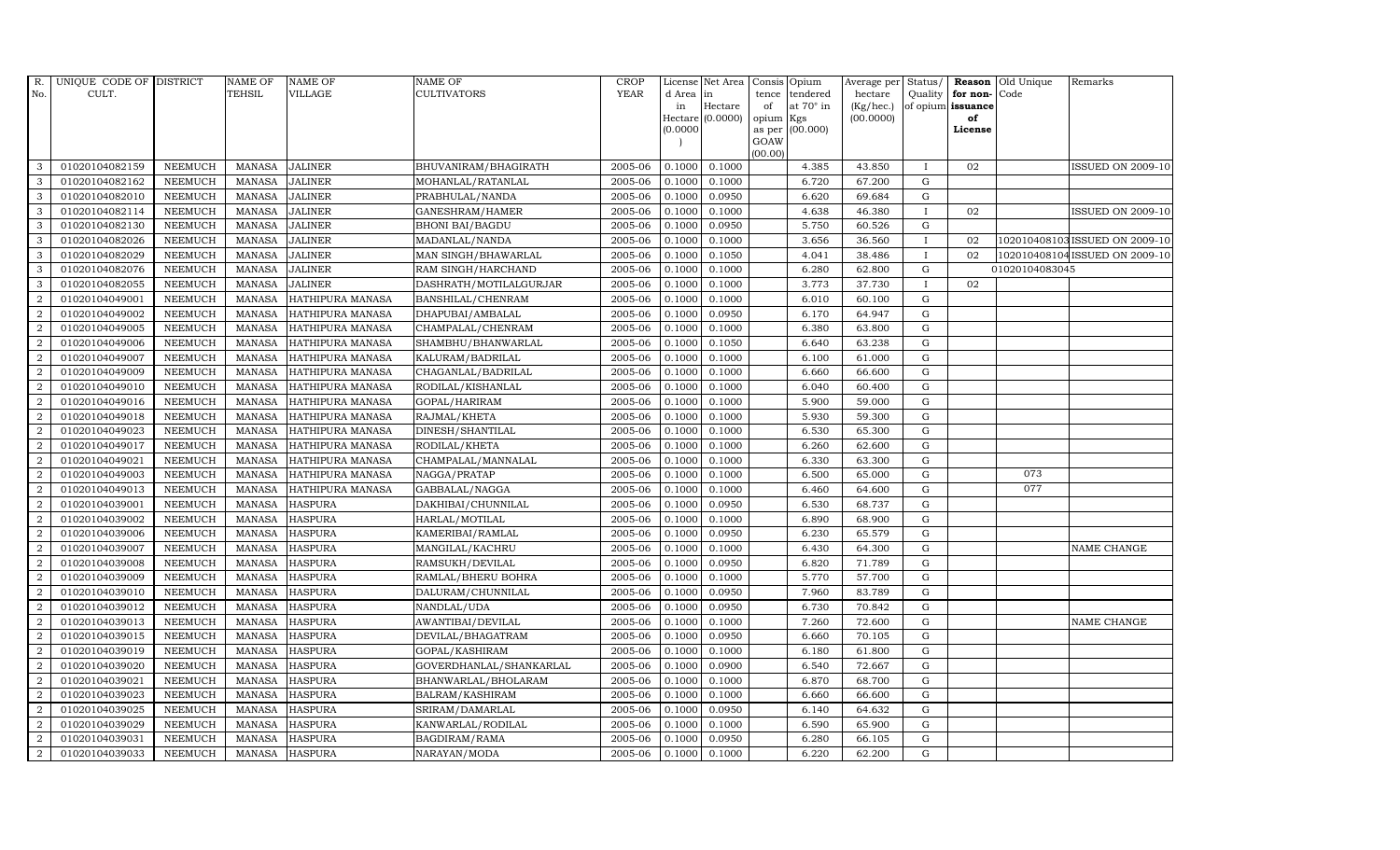| $R_{\cdot}$    | UNIQUE CODE OF DISTRICT |                | <b>NAME OF</b> | <b>NAME OF</b> | <b>NAME OF</b>           | <b>CROP</b> |           | License Net Area |                 | Consis Opium     | Average per  | Status/     |                   | Reason Old Unique | Remarks                  |
|----------------|-------------------------|----------------|----------------|----------------|--------------------------|-------------|-----------|------------------|-----------------|------------------|--------------|-------------|-------------------|-------------------|--------------------------|
| No.            | CULT.                   |                | <b>TEHSIL</b>  | VILLAGE        | <b>CULTIVATORS</b>       | <b>YEAR</b> | d Area in |                  | tence           | tendered         | hectare      | Quality     | for non-Code      |                   |                          |
|                |                         |                |                |                |                          |             | in        | Hectare          | of              | at $70^\circ$ in | $(Kg/$ hec.) |             | of opium issuance |                   |                          |
|                |                         |                |                |                |                          |             | (0.0000)  | Hectare (0.0000) | opium<br>as per | Kgs<br>(00.000)  | (00.0000)    |             | of<br>License     |                   |                          |
|                |                         |                |                |                |                          |             |           |                  | GOAW            |                  |              |             |                   |                   |                          |
|                |                         |                |                |                |                          |             |           |                  | (00.00)         |                  |              |             |                   |                   |                          |
| $\overline{2}$ | 01020104039034          | <b>NEEMUCH</b> |                | MANASA HASPURA | SEETABAI/ONKAR           | 2005-06     | 0.1000    | 0.1000           |                 | 7.030            | 70.300       | G           |                   |                   |                          |
| $\overline{2}$ | 01020104039035          | <b>NEEMUCH</b> | <b>MANASA</b>  | <b>HASPURA</b> | RAMCHANDRA/NARAYAN       | 2005-06     | 0.1000    | 0.0950           |                 | 6.120            | 64.421       | $\mathbf G$ |                   |                   |                          |
| 2              | 01020104039036          | <b>NEEMUCH</b> | <b>MANASA</b>  | <b>HASPURA</b> | BHUWANA/GENDA            | 2005-06     | 0.1000    | 0.0950           |                 | 6.570            | 69.158       | G           |                   |                   |                          |
| $\overline{2}$ | 01020104039037          | <b>NEEMUCH</b> | <b>MANASA</b>  | <b>HASPURA</b> | BHANWARLAL/JAGANNATH     | 2005-06     | 0.1000    | 0.0950           |                 | 6.410            | 67.474       | ${\rm G}$   |                   |                   |                          |
| $\overline{a}$ | 01020104039043          | <b>NEEMUCH</b> | <b>MANASA</b>  | <b>HASPURA</b> | MANOHARDAS/NARAYANDAS    | 2005-06     | 0.1000    | 0.0900           |                 | 6.060            | 67.333       | ${\rm G}$   |                   |                   |                          |
| 2              | 01020104039044          | <b>NEEMUCH</b> | <b>MANASA</b>  | <b>HASPURA</b> | MOHANLAL/KALU            | 2005-06     | 0.1000    | 0.1000           |                 | 6.880            | 68.800       | G           |                   |                   |                          |
| $\overline{2}$ | 01020104039045          | <b>NEEMUCH</b> | <b>MANASA</b>  | <b>HASPURA</b> | SEVA/BHAGWAN             | 2005-06     | 0.1000    | 0.0950           |                 | 6.410            | 67.474       | $\mathbf G$ |                   |                   |                          |
| 2              | 01020104039050          | <b>NEEMUCH</b> | <b>MANASA</b>  | <b>HASPURA</b> | MOHANLAL/FAKIRA          | 2005-06     | 0.1000    | 0.0950           |                 | 5.870            | 61.789       | $\mathbf G$ |                   |                   |                          |
| $\overline{2}$ | 01020104039051          | <b>NEEMUCH</b> | <b>MANASA</b>  | <b>HASPURA</b> | LALIBAI/BHERULAL         | 2005-06     | 0.1000    | 0.0900           |                 | 6.410            | 71.222       | G           |                   |                   |                          |
| $\overline{a}$ | 01020104039054          | <b>NEEMUCH</b> | <b>MANASA</b>  | <b>HASPURA</b> | RUKMANIBAI/AMARCHANDRA   | 2005-06     | 0.1000    | 0.0950           |                 | 6.110            | 64.316       | ${\rm G}$   |                   |                   |                          |
| $\overline{2}$ | 01020104039064          | <b>NEEMUCH</b> | <b>MANASA</b>  | <b>HASPURA</b> | DHAPUBAI/KESHURAM        | 2005-06     | 0.1000    | 0.0950           |                 | 5.580            | 58.737       | ${\rm G}$   |                   |                   |                          |
| 2              | 01020104039066          | <b>NEEMUCH</b> | <b>MANASA</b>  | <b>HASPURA</b> | NANDUBAI/DHURA           | 2005-06     | 0.1000    | 0.1000           |                 | 6.850            | 68.500       | $\mathbf G$ |                   |                   | <b>NAME CHANGE</b>       |
| $\overline{2}$ | 01020104039070          | <b>NEEMUCH</b> | <b>MANASA</b>  | <b>HASPURA</b> | RAMESHCHANDRA/CHATARBHUJ | 2005-06     | 0.1000    | 0.0950           |                 | 6.400            | 67.368       | $\mathbf G$ |                   |                   |                          |
| 2              | 01020104039074          | <b>NEEMUCH</b> | <b>MANASA</b>  | <b>HASPURA</b> | FULCHANDRA/BHANWARLAL    | 2005-06     | 0.1000    | 0.0900           |                 | 6.140            | 68.222       | G           |                   |                   |                          |
| $\overline{2}$ | 01020104039075          | <b>NEEMUCH</b> | <b>MANASA</b>  | <b>HASPURA</b> | RAMPRASAD/DEVRAM         | 2005-06     | 0.1000    | 0.1000           |                 | 6.690            | 66.900       | $\mathbf G$ |                   |                   |                          |
| $\overline{a}$ | 01020104039078          | <b>NEEMUCH</b> | <b>MANASA</b>  | <b>HASPURA</b> | AMRITRAM/GHASIRAM        | 2005-06     | 0.1000    | 0.1000           |                 | 6.910            | 69.100       | ${\rm G}$   |                   |                   |                          |
| 2              | 01020104039079          | <b>NEEMUCH</b> | <b>MANASA</b>  | <b>HASPURA</b> | SURESHCHANDRA/MOHANLAL   | 2005-06     | 0.1000    | 0.1000           |                 | 6.990            | 69.900       | G           |                   |                   |                          |
| $\overline{2}$ | 01020104039080          | <b>NEEMUCH</b> | <b>MANASA</b>  | <b>HASPURA</b> | MANGILAL/UDA             | 2005-06     | 0.1000    | 0.0950           |                 | 5.800            | 61.053       | $\mathbf G$ | 05                |                   | <b>ISSUED ON 2009-10</b> |
| $\overline{a}$ | 01020104039016          | <b>NEEMUCH</b> | <b>MANASA</b>  | <b>HASPURA</b> | RUGHNATHIBAI/GHASHIRAM   | 2005-06     | 0.1000    | 0.0950           |                 | 6.560            | 69.053       | $\mathbf G$ |                   |                   |                          |
| $\overline{2}$ | 01020104039028          | <b>NEEMUCH</b> | <b>MANASA</b>  | <b>HASPURA</b> | JANIBAI/ONKAR            | 2005-06     | 0.1000    | 0.1000           |                 | 6.520            | 65.200       | $\mathbf G$ |                   |                   |                          |
| $\overline{a}$ | 01020104039082          | <b>NEEMUCH</b> | <b>MANASA</b>  | <b>HASPURA</b> | KANWARLAL/DEVILAL        | 2005-06     | 0.1000    | 0.1000           |                 | 7.210            | 72.100       | ${\rm G}$   |                   |                   |                          |
| $\overline{a}$ | 01020104039085          | <b>NEEMUCH</b> | <b>MANASA</b>  | <b>HASPURA</b> | MANGILAL/DEVA            | 2005-06     | 0.1000    | 0.1000           |                 | 6.680            | 66.800       | G           |                   |                   |                          |
| $\overline{2}$ | 01020104039086          | <b>NEEMUCH</b> | <b>MANASA</b>  | <b>HASPURA</b> | RANGLAL/NARAYAN          | 2005-06     | 0.1000    | 0.1000           |                 | 6.640            | 66.400       | G           |                   |                   |                          |
| $\overline{2}$ | 01020104039087          | <b>NEEMUCH</b> | <b>MANASA</b>  | <b>HASPURA</b> | RAMESHCHANDRA/BHERULAL   | 2005-06     | 0.1000    | 0.1000           |                 | 6.610            | 66.100       | $\mathbf G$ |                   |                   |                          |
| $\overline{2}$ | 01020104039088          | <b>NEEMUCH</b> | <b>MANASA</b>  | <b>HASPURA</b> | DEVILAL/BHERULAL         | 2005-06     | 0.1000    | 0.1000           |                 | 6.550            | 65.500       | G           |                   |                   |                          |
| 2              | 01020104039089          | <b>NEEMUCH</b> | <b>MANASA</b>  | <b>HASPURA</b> | DEVILAL/CHATARBHUJ       | 2005-06     | 0.1000    | 0.1000           |                 | 6.760            | 67.600       | G           |                   |                   |                          |
| $\overline{a}$ | 01020104039091          | <b>NEEMUCH</b> | <b>MANASA</b>  | <b>HASPURA</b> | KASHIRAM/HEERALAL        | 2005-06     | 0.1000    | 0.1000           |                 | 6.770            | 67.700       | ${\rm G}$   |                   |                   |                          |
| 2              | 01020104039092          | <b>NEEMUCH</b> | <b>MANASA</b>  | <b>HASPURA</b> | DEUBAI/KISHANLAL         | 2005-06     | 0.1000    | 0.0950           |                 | 5.820            | 61.263       | G           |                   |                   |                          |
| 2              | 01020104039094          | <b>NEEMUCH</b> | <b>MANASA</b>  | <b>HASPURA</b> | MOHANLAL/NARAYAN         | 2005-06     | 0.1000    | 0.0950           |                 | 6.390            | 67.263       | $\mathbf G$ |                   |                   |                          |
| $\overline{2}$ | 01020104039095          | <b>NEEMUCH</b> | <b>MANASA</b>  | <b>HASPURA</b> | KARULAL/PYARA            | 2005-06     | 0.1000    | 0.0900           |                 | 6.310            | 70.111       | $\mathbf G$ |                   |                   |                          |
| 2              | 01020104039096          | <b>NEEMUCH</b> | <b>MANASA</b>  | <b>HASPURA</b> | DEVILAL/RAMLAL           | 2005-06     | 0.1000    | 0.0950           |                 | 6.460            | 68.000       | G           |                   |                   |                          |
| $\overline{a}$ | 01020104039099          | <b>NEEMUCH</b> | <b>MANASA</b>  | <b>HASPURA</b> | KANHAIYALAL/DEVILAL      | 2005-06     | 0.1000    | 0.1000           |                 | 7.020            | 70.200       | ${\rm G}$   |                   |                   |                          |
| $\overline{a}$ | 01020104039038          | NEEMUCH        | <b>MANASA</b>  | <b>HASPURA</b> | JANIBAI/BHERULAL         | 2005-06     | 0.1000    | 0.1000           |                 | 7.160            | 71.600       | G           |                   |                   |                          |
| 2              | 01020104039102          | <b>NEEMUCH</b> | <b>MANASA</b>  | <b>HASPURA</b> | RAMPRASAD/RATANLAL       | 2005-06     | 0.1000    | 0.0950           |                 | 6.750            | 71.053       | $\mathbf G$ |                   |                   |                          |
| $\overline{2}$ | 01020104039103          | <b>NEEMUCH</b> | <b>MANASA</b>  | <b>HASPURA</b> | SHANTIBAI/MOTILAL        | 2005-06     | 0.1000    | 0.0950           |                 | 6.620            | 69.684       | $\mathbf G$ |                   |                   |                          |
| $\overline{a}$ | 01020104039040          | <b>NEEMUCH</b> | <b>MANASA</b>  | <b>HASPURA</b> | BADRILAL/BHANWARLAL      | 2005-06     | 0.1000    | 0.0950           |                 | 6.730            | 70.842       | G           |                   |                   |                          |
| $\overline{2}$ | 01020104039041          | <b>NEEMUCH</b> | <b>MANASA</b>  | <b>HASPURA</b> | BHUWANIBAI/SHIVLAL       | 2005-06     | 0.1000    | 0.1000           |                 | 6.360            | 63.600       | ${\rm G}$   |                   |                   |                          |
| $\overline{a}$ | 01020104039083          | <b>NEEMUCH</b> | <b>MANASA</b>  | <b>HASPURA</b> | MANNALAL/KASHIRAM        | 2005-06     | 0.1000    | 0.0950           |                 | 5.890            | 62.000       | G           |                   |                   |                          |
| 2              | 01020104039100          | <b>NEEMUCH</b> | <b>MANASA</b>  | <b>HASPURA</b> | GOPAL/PANNA              | 2005-06     | 0.1000    | 0.1000           | 55.62           | 2.944            | 29.440       |             | 02                |                   | 16% OPIUM                |
| 2              | 01020104039030          | <b>NEEMUCH</b> | <b>MANASA</b>  | <b>HASPURA</b> | CHATARBHUJ/NANDA         | 2005-06     | 0.1000    | 0.1000           |                 | 6.770            | 67.700       | G           |                   |                   |                          |
| $\overline{a}$ | 01020104039110          | <b>NEEMUCH</b> |                | MANASA HASPURA | DEVILAL/PURALAL          | 2005-06     | 0.1000    | 0.0950           |                 | 6.330            | 66.632       | G           |                   |                   |                          |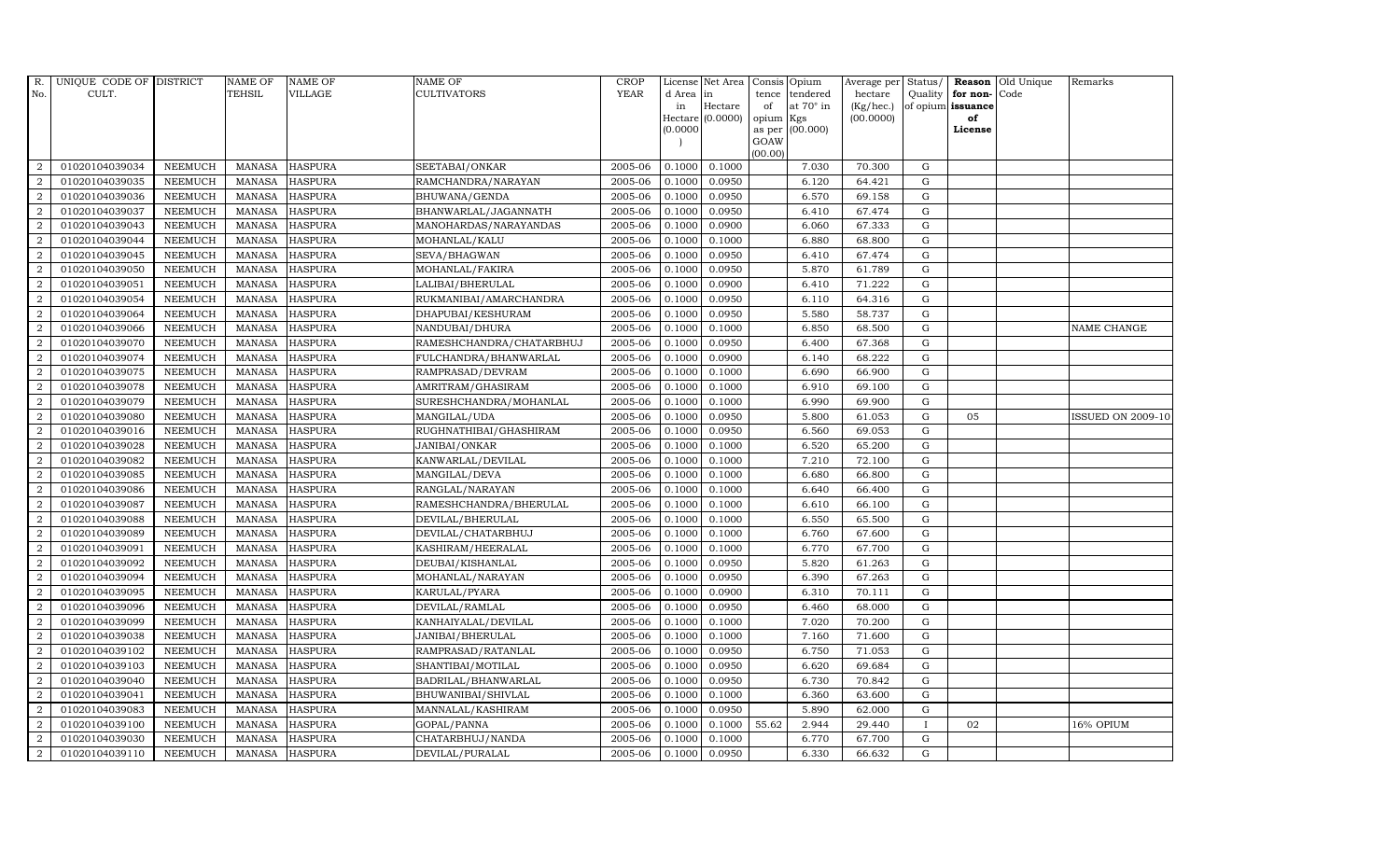| R.             | UNIQUE CODE OF DISTRICT |                | <b>NAME OF</b> | <b>NAME OF</b>     | NAME OF                     | <b>CROP</b> |           | License Net Area |                 | Consis Opium     | Average per | Status/     |                   | Reason Old Unique | Remarks            |
|----------------|-------------------------|----------------|----------------|--------------------|-----------------------------|-------------|-----------|------------------|-----------------|------------------|-------------|-------------|-------------------|-------------------|--------------------|
| No.            | CULT.                   |                | TEHSIL         | VILLAGE            | CULTIVATORS                 | <b>YEAR</b> | d Area in |                  | tence           | tendered         | hectare     | Quality     | for non-Code      |                   |                    |
|                |                         |                |                |                    |                             |             | in        | Hectare          | of              | at $70^\circ$ in | (Kg/hec.)   |             | of opium issuance |                   |                    |
|                |                         |                |                |                    |                             |             | (0.0000)  | Hectare (0.0000) | opium<br>as per | Kgs<br>(00.000)  | (00.0000)   |             | of<br>License     |                   |                    |
|                |                         |                |                |                    |                             |             |           |                  | GOAW            |                  |             |             |                   |                   |                    |
|                |                         |                |                |                    |                             |             |           |                  | (00.00)         |                  |             |             |                   |                   |                    |
| $\overline{2}$ | 01020104039111          | <b>NEEMUCH</b> |                | MANASA HASPURA     | RAMKISHAN/PRITHAVIRAJ       | 2005-06     | 0.1000    | 0.1000           |                 | 6.980            | 69.800      | G           |                   |                   |                    |
| $\overline{2}$ | 01020104039112          | <b>NEEMUCH</b> | <b>MANASA</b>  | <b>HASPURA</b>     | SHAMBHULAL/PRITHAVIRAJ      | 2005-06     | 0.1000    | 0.0950           |                 | 6.360            | 66.947      | $\mathbf G$ |                   |                   |                    |
| 2              | 01020104039032          | <b>NEEMUCH</b> | <b>MANASA</b>  | <b>HASPURA</b>     | DHANNA/BHAGWAN              | 2005-06     | 0.1000    | 0.0900           |                 | 5.640            | 62.667      | G           |                   |                   |                    |
| $\sqrt{2}$     | 01020104039059          | <b>NEEMUCH</b> | <b>MANASA</b>  | <b>HASPURA</b>     | BHERULAL/RATANLAL           | 2005-06     | 0.1000    | 0.0950           |                 | 6.790            | 71.474      | ${\rm G}$   |                   |                   |                    |
| $\overline{a}$ | 01020104039014          | <b>NEEMUCH</b> | <b>MANASA</b>  | <b>HASPURA</b>     | BHAGATRAM/BHANWARLAL        | 2005-06     | 0.1000    | 0.0900           |                 | 5.890            | 65.444      | ${\rm G}$   |                   |                   |                    |
| $\overline{2}$ | 01020104039065          | NEEMUCH        | <b>MANASA</b>  | <b>HASPURA</b>     | CHUNNILAL/RUGHNATH          | 2005-06     | 0.1000    | 0.0950           |                 | 6.670            | 70.211      | G           |                   |                   |                    |
| 2              | 01020104039113          | <b>NEEMUCH</b> | <b>MANASA</b>  | <b>HASPURA</b>     | BHAGIRATH/KISHANLAL         | 2005-06     | 0.1000    | 0.0850           |                 | 6.360            | 74.824      | $\mathbf G$ |                   |                   |                    |
| 2              | 01020104039071          | <b>NEEMUCH</b> | <b>MANASA</b>  | <b>HASPURA</b>     | BALMUKAND/NARAYAN           | 2005-06     | 0.1000    | 0.0900           |                 | 6.240            | 69.333      | G           |                   |                   |                    |
| $\overline{2}$ | 01020104039039          | <b>NEEMUCH</b> | <b>MANASA</b>  | <b>HASPURA</b>     | BHERU/UDA                   | 2005-06     | 0.1000    | 0.0850           |                 | 5.800            | 68.235      | G           |                   | 01020104118059    |                    |
| $\overline{a}$ | 01020104039106          | <b>NEEMUCH</b> | <b>MANASA</b>  | <b>HASPURA</b>     | MANGILAL/PARTHA             | 2005-06     | 0.1000    | 0.0950           |                 | 6.010            | 63.263      | G           |                   | 01020104038063    |                    |
| $\overline{2}$ | 01020104034001          | <b>NEEMUCH</b> | <b>MANASA</b>  | HADIPIPLIYA        | JANKILAL/RADHAKISHAN        | 2005-06     | 0.1000    | 0.1000           |                 | 6.390            | 63.900      | ${\rm G}$   |                   |                   |                    |
| 2              | 01020104034006          | <b>NEEMUCH</b> | <b>MANASA</b>  | HADIPIPLIYA        | ANTARKUNWAR/JUJHARSINGH     | 2005-06     | 0.1000    | 0.1000           |                 | 7.350            | 73.500      | $\mathbf G$ |                   |                   |                    |
| $\overline{2}$ | 01020104034009          | <b>NEEMUCH</b> | <b>MANASA</b>  | HADIPIPLIYA        | KARULAL/BHUWAN              | 2005-06     | 0.1000    | 0.1000           |                 | 6.390            | 63.900      | $\mathbf G$ |                   |                   |                    |
| $\overline{2}$ | 01020104034010          | <b>NEEMUCH</b> | <b>MANASA</b>  | HADIPIPLIYA        | JASKUNWAR/SAJJANSINGH       | 2005-06     | 0.1000    | 0.1000           |                 | 6.300            | 63.000      | G           |                   |                   |                    |
| $\overline{2}$ | 01020104034011          | <b>NEEMUCH</b> | <b>MANASA</b>  | <b>HADIPIPLIYA</b> | SAMANDBAI/JETRAM GURJAR     | 2005-06     | 0.1000    | 0.0950           |                 | 6.520            | 68.632      | $\mathbf G$ |                   |                   |                    |
| $\overline{2}$ | 01020104034012          | <b>NEEMUCH</b> | <b>MANASA</b>  | <b>HADIPIPLIYA</b> | RATANLAL/RADHAKISHAN        | 2005-06     | 0.1000    | 0.0950           |                 | 6.250            | 65.789      | G           |                   |                   |                    |
| $\overline{2}$ | 01020104034013          | <b>NEEMUCH</b> | <b>MANASA</b>  | <b>HADIPIPLIYA</b> | BHAGWAN/PRITHVIRAJ          | 2005-06     | 0.1000    | 0.1000           |                 | 6.050            | 60.500      | G           |                   |                   |                    |
| $\overline{2}$ | 01020104034017          | <b>NEEMUCH</b> | <b>MANASA</b>  | HADIPIPLIYA        | RADHAKISHAN/DEVILAL         | 2005-06     | 0.1000    | 0.1050           |                 | 6.700            | 63.810      | $\mathbf G$ |                   |                   |                    |
| $\overline{a}$ | 01020104034018          | <b>NEEMUCH</b> | <b>MANASA</b>  | HADIPIPLIYA        | <b>BALU/GENDA URF DEVA</b>  | 2005-06     | 0.1000    | 0.1000           |                 | 6.110            | 61.100      | $\mathbf G$ |                   |                   |                    |
| 2              | 01020104034019          | <b>NEEMUCH</b> | <b>MANASA</b>  | <b>HADIPIPLIYA</b> | KAMLABAI/MOHANLAL           | 2005-06     | 0.1000    | 0.1000           |                 | 6.510            | 65.100      | $\mathbf G$ |                   |                   |                    |
| $\overline{a}$ | 01020104034021          | <b>NEEMUCH</b> | <b>MANASA</b>  | <b>HADIPIPLIYA</b> | RAMSUKH/RADHAKISHAN         | 2005-06     | 0.1000    | 0.0950           |                 | 7.190            | 75.684      | G           |                   |                   |                    |
| $\overline{a}$ | 01020104034022          | <b>NEEMUCH</b> | <b>MANASA</b>  | <b>HADIPIPLIYA</b> | VIRENDRA/LAXMINARAYAN       | 2005-06     | 0.1000    | 0.1000           |                 | 6.140            | 61.400      | G           |                   |                   |                    |
| $\overline{2}$ | 01020104034023          | <b>NEEMUCH</b> | <b>MANASA</b>  | HADIPIPLIYA        | LAXMINARAYAN/RADHAKISHAN    | 2005-06     | 0.1000    | 0.1000           |                 | 6.570            | 65.700      | G           |                   |                   |                    |
| $\overline{2}$ | 01020104034024          | <b>NEEMUCH</b> | <b>MANASA</b>  | <b>HADIPIPLIYA</b> | BAPULAL/PARASRAM            | 2005-06     | 0.1000    | 0.0950           |                 | 6.310            | 66.421      | $\mathbf G$ |                   |                   |                    |
| $\overline{2}$ | 01020104034025          | <b>NEEMUCH</b> | <b>MANASA</b>  | HADIPIPLIYA        | HULASIBAI/RODA              | 2005-06     | 0.1000    | 0.1000           |                 | 6.720            | 67.200      | G           |                   |                   | <b>NAME CHANGE</b> |
| $\overline{2}$ | 01020104034027          | <b>NEEMUCH</b> | <b>MANASA</b>  | <b>HADIPIPLIYA</b> | KACHRIBAI/UDAIRAM           | 2005-06     | 0.1000    | 0.0950           |                 | 5.670            | 59.684      | G           |                   |                   |                    |
| $\overline{a}$ | 01020104034028          | <b>NEEMUCH</b> | <b>MANASA</b>  | <b>HADIPIPLIYA</b> | BAPULAL/DEVILAL             | 2005-06     | 0.1000    | 0.1000           |                 | 6.510            | 65.100      | G           |                   |                   |                    |
| 2              | 01020104034029          | <b>NEEMUCH</b> | <b>MANASA</b>  | HADIPIPLIYA        | PARWATSINGH/GOVERDHANSINGH  | 2005-06     | 0.1000    | 0.1000           |                 | 6.360            | 63.600      | G           |                   |                   |                    |
| 2              | 01020104034030          | <b>NEEMUCH</b> | <b>MANASA</b>  | <b>HADIPIPLIYA</b> | GOBARLAL/HAJARILAL          | 2005-06     | 0.1000    | 0.1000           |                 | 6.330            | 63.300      | $\mathbf G$ |                   |                   |                    |
| $\overline{2}$ | 01020104034032          | <b>NEEMUCH</b> | <b>MANASA</b>  | HADIPIPLIYA        | RUPA/BALA                   | 2005-06     | 0.1000    | 0.1000           |                 | 6.180            | 61.800      | $\mathbf G$ |                   |                   |                    |
| 2              | 01020104034035          | <b>NEEMUCH</b> | <b>MANASA</b>  | <b>HADIPIPLIYA</b> | MATHURALAL/RATANLAL         | 2005-06     | 0.1000    | 0.0950           |                 | 6.630            | 69.789      | G           |                   |                   |                    |
| $\overline{a}$ | 01020104034036          | <b>NEEMUCH</b> | <b>MANASA</b>  | <b>HADIPIPLIYA</b> | MADANLAL/HEERALAL           | 2005-06     | 0.1000    | 0.1000           |                 | 6.950            | 69.500      | ${\rm G}$   |                   |                   |                    |
| $\overline{a}$ | 01020104034037          | <b>NEEMUCH</b> | <b>MANASA</b>  | HADIPIPLIYA        | BAPUSINGH/DEVISINGH         | 2005-06     | 0.1000    | 0.1000           |                 | 6.270            | 62.700      | $\mathbf G$ |                   |                   |                    |
| $\overline{2}$ | 01020104034039          | <b>NEEMUCH</b> | <b>MANASA</b>  | <b>HADIPIPLIYA</b> | RAMKUNWARIBAI/MANGILAL      | 2005-06     | 0.1000    | 0.1000           |                 | 6.350            | 63.500      | $\mathbf G$ |                   |                   |                    |
| $\overline{2}$ | 01020104034040          | <b>NEEMUCH</b> | <b>MANASA</b>  | <b>HADIPIPLIYA</b> | BHANWARLAL/BHERA            | 2005-06     | 0.1000    | 0.1000           |                 | 6.710            | 67.100      | $\mathbf G$ |                   |                   |                    |
| $\overline{a}$ | 01020104034042          | <b>NEEMUCH</b> | <b>MANASA</b>  | HADIPIPLIYA        | KARIBAI/BHERULAL            | 2005-06     | 0.1000    | 0.1000           |                 | 6.190            | 61.900      | ${\rm G}$   |                   |                   |                    |
| $\overline{2}$ | 01020104034044          | <b>NEEMUCH</b> | <b>MANASA</b>  | HADIPIPLIYA        | KHUSHALSINGH/GOVERDHANSINGH | 2005-06     | 0.1000    | 0.1000           |                 | 6.800            | 68.000      | ${\rm G}$   |                   |                   |                    |
| $\overline{a}$ | 01020104034045          | <b>NEEMUCH</b> | <b>MANASA</b>  | HADIPIPLIYA        | MOTI/BALA                   | 2005-06     | 0.1000    | 0.1000           |                 | 6.540            | 65.400      | G           |                   |                   |                    |
| 2              | 01020104034046          | <b>NEEMUCH</b> | <b>MANASA</b>  | HADIPIPLIYA        | RADHESHYAM/ONKARLAL         | 2005-06     | 0.1000    | 0.0950           |                 | 6.740            | 70.947      | $\mathbf G$ |                   |                   |                    |
| 2              | 01020104034047          | <b>NEEMUCH</b> | <b>MANASA</b>  | <b>HADIPIPLIYA</b> | RAMCHANDRA/NARAYAN          | 2005-06     | 0.1000    | 0.1000           |                 | 6.140            | 61.400      | $\mathbf G$ |                   |                   |                    |
| $\overline{a}$ | 01020104034048          | <b>NEEMUCH</b> |                | MANASA HADIPIPLIYA | BAPULAL/HEERALAL            | 2005-06     | 0.1000    | 0.1000           |                 | 6.830            | 68.300      | G           |                   |                   |                    |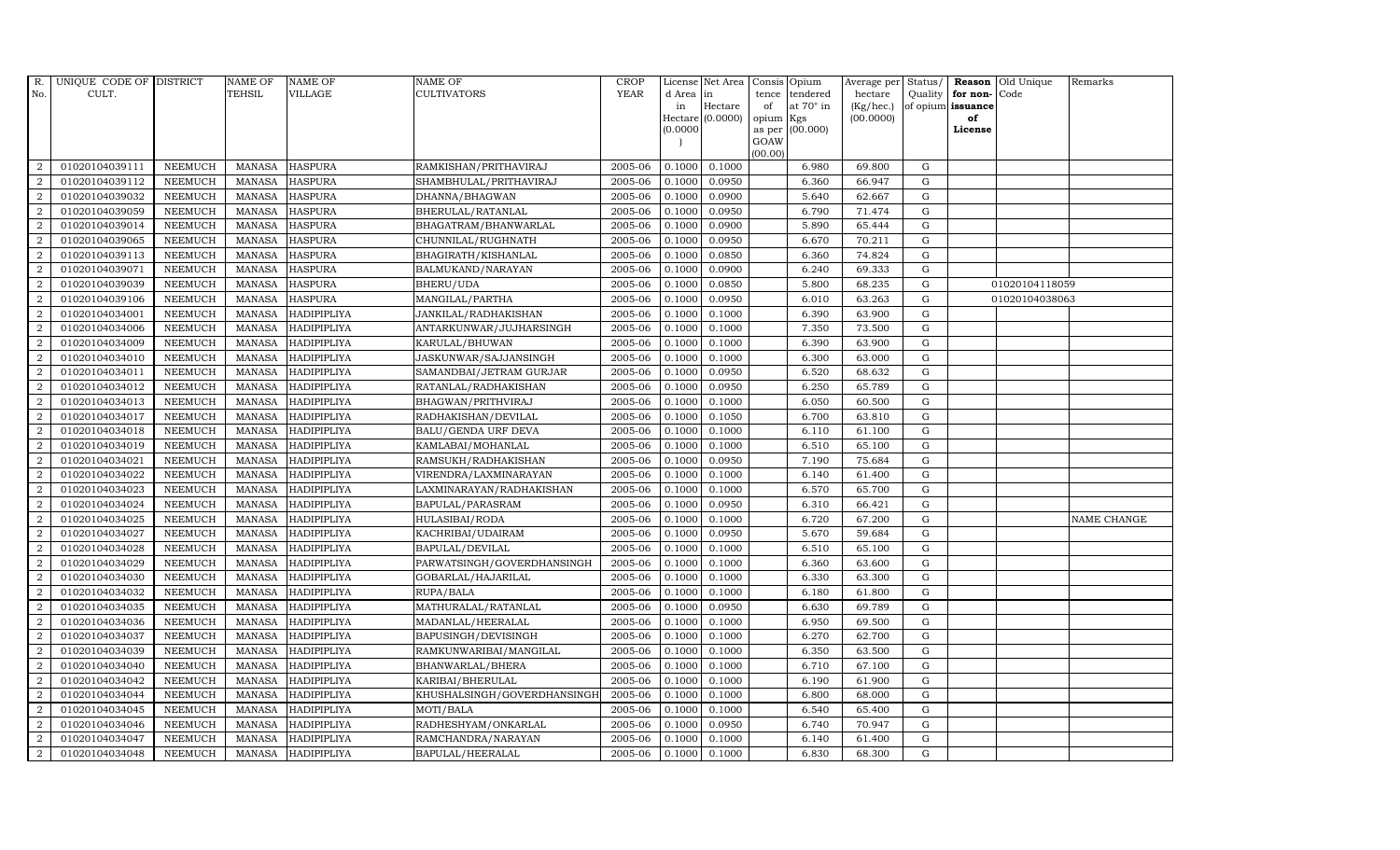| R.               | UNIQUE CODE OF DISTRICT |                | <b>NAME OF</b> | <b>NAME OF</b>       | <b>NAME OF</b>             | CROP        |           | License Net Area   Consis   Opium |           |                  | Average per | Status/     | Reason            | Old Unique | Remarks                  |
|------------------|-------------------------|----------------|----------------|----------------------|----------------------------|-------------|-----------|-----------------------------------|-----------|------------------|-------------|-------------|-------------------|------------|--------------------------|
| No.              | CULT.                   |                | <b>TEHSIL</b>  | <b>VILLAGE</b>       | <b>CULTIVATORS</b>         | <b>YEAR</b> | d Area in |                                   | tence     | tendered         | hectare     | Quality     | for non-          | Code       |                          |
|                  |                         |                |                |                      |                            |             | in        | Hectare                           | of        | at $70^\circ$ in | (Kg/hec.)   |             | of opium issuance |            |                          |
|                  |                         |                |                |                      |                            |             |           | Hectare (0.0000)                  | opium Kgs |                  | (00.0000)   |             | of                |            |                          |
|                  |                         |                |                |                      |                            |             | (0.0000)  |                                   | GOAW      | as per (00.000)  |             |             | License           |            |                          |
|                  |                         |                |                |                      |                            |             |           |                                   | (00.00)   |                  |             |             |                   |            |                          |
| $\overline{2}$   | 01020104034049          | <b>NEEMUCH</b> |                | MANASA HADIPIPLIYA   | BHERULAL/NARAYAN           | 2005-06     | 0.1000    | 0.1000                            |           | 7.330            | 73.300      | $\mathbf G$ |                   |            |                          |
| $\overline{2}$   | 01020104034050          | <b>NEEMUCH</b> | MANASA         | HADIPIPLIYA          | BHERULAL/RAMAJI BHIL       | 2005-06     | 0.1000    | 0.1000                            |           | 6.500            | 65.000      | $\mathbf G$ |                   |            |                          |
| 2                | 01020104034051          | <b>NEEMUCH</b> | <b>MANASA</b>  | HADIPIPLIYA          | DINESH/MEGHRAJ             | 2005-06     | 0.1000    | 0.1000                            |           | 6.740            | 67.400      | G           |                   |            |                          |
| $\overline{2}$   | 01020104034054          | <b>NEEMUCH</b> | MANASA         | <b>HADIPIPLIYA</b>   | HARIRAM/CHOTU              | 2005-06     | 0.1000    | 0.1000                            |           | 6.020            | 60.200      | $\mathbf G$ |                   |            |                          |
| $\overline{a}$   | 01020104034055          | <b>NEEMUCH</b> | <b>MANASA</b>  | <b>HADIPIPLIYA</b>   | JAMANATIBAI/MANGU          | 2005-06     | 0.1000    | 0.1000                            |           | 6.020            | 60.200      | ${\rm G}$   |                   |            |                          |
| $\overline{2}$   | 01020104034056          | <b>NEEMUCH</b> | <b>MANASA</b>  | HADIPIPLIYA          | BAPULAL/RUPAJI             | 2005-06     | 0.1000    | 0.0850                            |           | 5.630            | 66.235      | $\mathbf G$ |                   |            |                          |
| $\overline{a}$   | 01020104034057          | <b>NEEMUCH</b> | <b>MANASA</b>  | HADIPIPLIYA          | SATYANARAYAN/LAXMINARAYAN  | 2005-06     | 0.1000    | 0.1000                            |           | 6.570            | 65.700      | $\mathbf G$ |                   |            |                          |
| $\overline{2}$   | 01020104034058          | <b>NEEMUCH</b> | <b>MANASA</b>  | <b>HADIPIPLIYA</b>   | VARDIBAI/BHANWARLAL        | 2005-06     | 0.1000    | 0.0950                            |           | 6.440            | 67.789      | $\mathbf G$ |                   |            |                          |
| $\overline{2}$   | 01020104034059          | <b>NEEMUCH</b> | <b>MANASA</b>  | HADIPIPLIYA          | BHAGIRATH/HARIKISHAN       | 2005-06     | 0.1000    | 0.1000                            |           | 6.530            | 65.300      | $\mathbf G$ |                   |            |                          |
| $\overline{2}$   | 01020104034060          | <b>NEEMUCH</b> | <b>MANASA</b>  | HADIPIPLIYA          | SUKHLAL/HAMER              | 2005-06     | 0.1000    | 0.1000                            |           | 5.800            | 58.000      | ${\rm G}$   |                   |            |                          |
| $\overline{a}$   | 01020104034061          | <b>NEEMUCH</b> | <b>MANASA</b>  | HADIPIPLIYA          | TEJSINGH/GOVERDHANSINGH    | 2005-06     | 0.1000    | 0.1000                            |           | 7.230            | 72.300      | ${\rm G}$   |                   |            |                          |
| $\overline{2}$   | 01020104034063          | <b>NEEMUCH</b> | MANASA         | HADIPIPLIYA          | FAKIRCHANDRA/KISHAN        | 2005-06     | 0.1000    | 0.0950                            |           | 5.950            | 62.632      | ${\rm G}$   |                   |            |                          |
| 2                | 01020104034067          | <b>NEEMUCH</b> | <b>MANASA</b>  | HADIPIPLIYA          | BAGDIRAM/DHURAJI           | 2005-06     | 0.1000    | 0.1000                            |           | 6.120            | 61.200      | $\mathbf G$ |                   |            |                          |
| $\overline{2}$   | 01020104034068          | <b>NEEMUCH</b> | <b>MANASA</b>  | HADIPIPLIYA          | MOHANLAL/HEERALAL          | 2005-06     | 0.1000    | 0.1000                            |           | 6.730            | 67.300      | $\mathbf G$ |                   |            |                          |
| $\overline{2}$   | 01020104034070          | <b>NEEMUCH</b> | <b>MANASA</b>  | HADIPIPLIYA          | MANNALAL/GHASI             | 2005-06     | 0.1000    | 0.0950                            |           | 6.650            | 70.000      | G           |                   |            |                          |
| $\overline{a}$   | 01020104034074          | <b>NEEMUCH</b> | <b>MANASA</b>  | HADIPIPLIYA          | KASHIBAI/DOLATRAM          | 2005-06     | 0.1000    | 0.1000                            |           | 6.650            | 66.500      | ${\rm G}$   |                   |            |                          |
| 2                | 01020104034075          | <b>NEEMUCH</b> | MANASA         | <b>HADIPIPLIYA</b>   | BALULAL/PARTHA             | 2005-06     | 0.1000    | 0.1000                            |           | 6.130            | 61.300      | ${\rm G}$   |                   |            | NAME CHANGE              |
| 2                | 01020104034007          | <b>NEEMUCH</b> | MANASA         | <b>HADIPIPLIYA</b>   | UMARAVSINGH/GOVERDHANSINGH | 2005-06     | 0.1000    | 0.1000                            |           | 6.480            | 64.800      | G           |                   |            |                          |
| $\overline{2}$   | 01020104034015          | <b>NEEMUCH</b> | <b>MANASA</b>  | HADIPIPLIYA          | GOPAL/ONKARLAL             | 2005-06     | 0.1000    | 0.1000                            |           | 6.640            | 66.400      | $\mathbf G$ |                   |            |                          |
| $\overline{2}$   | 01020104034077          | <b>NEEMUCH</b> | <b>MANASA</b>  | <b>HADIPIPLIYA</b>   | PRAKASHCHANDRA/MADANLAL    | 2005-06     | 0.1000    | 0.1000                            |           | 6.710            | 67.100      | $\mathbf G$ |                   |            |                          |
| $\overline{2}$   | 01020104034078          | <b>NEEMUCH</b> | <b>MANASA</b>  | HADIPIPLIYA          | RADHESHYAM/RATANLAL        | 2005-06     | 0.1000    | 0.1000                            |           | 6.280            | 62.800      | ${\rm G}$   |                   |            |                          |
| $\overline{a}$   | 01020104034080          | <b>NEEMUCH</b> | <b>MANASA</b>  | HADIPIPLIYA          | RAMLAL/HAMER               | 2005-06     | 0.1000    | 0.1000                            |           | 6.430            | 64.300      | ${\rm G}$   |                   |            |                          |
| $\overline{a}$   | 01020104034082          | <b>NEEMUCH</b> | MANASA         | HADIPIPLIYA          | VINODKUMAR/CHOGA           | 2005-06     | 0.1000    | 0.1000                            |           | 6.820            | 68.200      | G           |                   |            |                          |
| $\overline{2}$   | 01020104034083          | <b>NEEMUCH</b> | <b>MANASA</b>  | HADIPIPLIYA          | PRABHULAL/JETRAM           | 2005-06     | 0.1000    | 0.1000                            |           | 6.520            | 65.200      | $\mathbf G$ |                   |            |                          |
| $\boldsymbol{2}$ | 01020104034084          | <b>NEEMUCH</b> | <b>MANASA</b>  | HADIPIPLIYA          | RADHESHYAM/BHONA           | 2005-06     | 0.1000    | 0.1000                            |           | 6.560            | 65.600      | $\mathbf G$ |                   |            |                          |
| $\overline{2}$   | 01020104034085          | <b>NEEMUCH</b> | <b>MANASA</b>  | <b>HADIPIPLIYA</b>   | NANALAL/GOBARLAL           | 2005-06     | 0.1000    | 0.1000                            |           | 6.750            | 67.500      | G           |                   |            |                          |
| $\overline{a}$   | 01020104034086          | <b>NEEMUCH</b> | <b>MANASA</b>  | HADIPIPLIYA          | BABULAL/PRABHULAL          | 2005-06     | 0.1000    | 0.0950                            |           | 5.900            | 62.105      | ${\rm G}$   |                   |            |                          |
| 2                | 01020104034087          | <b>NEEMUCH</b> | MANASA         | <b>HADIPIPLIYA</b>   | RATANLAL/KUKAJI            | 2005-06     | 0.1000    | 0.1000                            |           | 6.400            | 64.000      | $\mathbf G$ |                   |            |                          |
| 2                | 01020104034020          | <b>NEEMUCH</b> | <b>MANASA</b>  | <b>HADIPIPLIYA</b>   | FAKIRCHANDRA/BHUWANA       | 2005-06     | 0.1000    | 0.0950                            |           | 6.100            | 64.211      | $\mathbf G$ |                   |            |                          |
| $\overline{2}$   | 01020104034073          | <b>NEEMUCH</b> | <b>MANASA</b>  | <b>HADIPIPLIYA</b>   | SITABAI/BHANWARLAL         | 2005-06     | 0.1000    | 0.0950                            |           | 6.340            | 66.737      | $\mathbf G$ |                   |            |                          |
| $\overline{2}$   | 01020104034014          | <b>NEEMUCH</b> | MANASA         | <b>HADIPIPLIYA</b>   | SATYANARAYAN/PRITHVIRAJ    | 2005-06     | 0.1000    | 0.1000                            |           | 6.210            | 62.100      | G           |                   |            |                          |
| $\overline{a}$   | 01020104034033          | <b>NEEMUCH</b> | <b>MANASA</b>  | HADIPIPLIYA          | BHANWARSINGH/DEVISINGH     | 2005-06     | 0.1000    | 0.1000                            |           | 6.320            | 63.200      | ${\rm G}$   |                   |            |                          |
| $\overline{1}$   | 01020104018001          | <b>NEEMUCH</b> | MANASA         | <b>GOTHDA</b>        | BHAWARLAL/BHERULAL DHAKAD  | 2005-06     | 0.1000    | 0.0950                            |           | 6.250            | 65.789      | $\mathbf G$ |                   |            |                          |
| $\overline{1}$   | 01020104018003          | <b>NEEMUCH</b> | <b>MANASA</b>  | <b>GOTHDA</b>        | RODA/DEVA BHIL             | 2005-06     | 0.1000    | 0.1000                            |           | 6.340            | 63.400      | $\mathbf G$ |                   |            |                          |
|                  | 01020104018007          | <b>NEEMUCH</b> | <b>MANASA</b>  | <b>GOTHDA</b>        | SHOKINKUMAR/MODIRAM        | 2005-06     | 0.1000    | 0.1000                            |           | 6.790            | 67.900      | $\mathbf G$ |                   |            |                          |
| $\overline{1}$   | 01020104018010          | <b>NEEMUCH</b> | <b>MANASA</b>  | <b>GOTHDA</b>        | MANGILAL/VENA              | 2005-06     | 0.1000    | 0.1000                            |           | 6.090            | 60.900      | ${\rm G}$   |                   |            |                          |
| $\overline{1}$   | 01020104018004          | <b>NEEMUCH</b> | <b>MANASA</b>  | <b>GOTHDA</b>        | BHERU/HEMA                 | 2005-06     | 0.1000    | 0.0950                            |           | 5.850            | 61.579      | ${\rm G}$   |                   |            |                          |
| $\overline{1}$   | 01020104018017          | <b>NEEMUCH</b> | <b>MANASA</b>  | <b>GOTHDA</b>        | NATHU/BHOLE                | 2005-06     | 0.1000    | 0.1000                            |           | 5.770            | 57.700      | $\mathbf G$ | 05                |            | <b>ISSUED ON 2009-10</b> |
| 3                | 01020104067002          | <b>NEEMUCH</b> | <b>MANASA</b>  | <b>GANGNIA KHEDI</b> | RAMCHANDR/HIRALAL          | 2005-06     | 0.1000    | 0.0900                            |           | 5.240            | 58.222      | $\mathbf G$ |                   |            |                          |
| 3                | 01020104067009          | <b>NEEMUCH</b> | <b>MANASA</b>  | <b>GANGNIA KHEDI</b> | BHAGATRAM/NARAYAN          | 2005-06     | 0.1000    | 0.0950                            |           | 5.570            | 58.632      | $\mathbf G$ |                   |            |                          |
| 3                | 01020104067010          | <b>NEEMUCH</b> |                | MANASA GANGNIA KHEDI | <b>BHULI BAI/TULSIRAM</b>  | 2005-06     | 0.1000    | 0.1000                            |           | 7.140            | 71.400      | G           |                   |            |                          |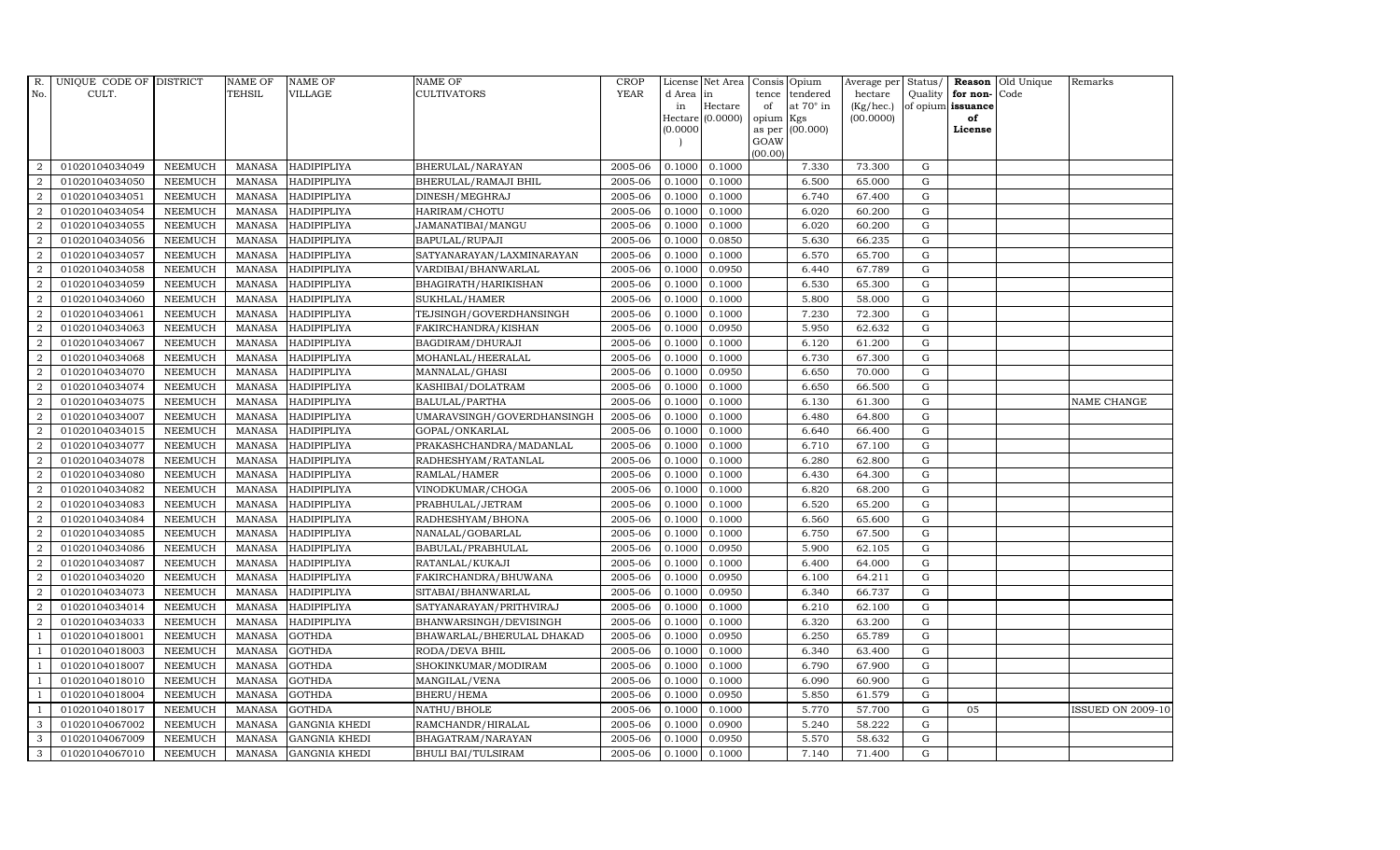|                          | R. UNIQUE CODE OF DISTRICT |                | <b>NAME OF</b> | <b>NAME OF</b>       | NAME OF                  | CROP        |                                | License Net Area | Consis Opium |                  | Average per  | Status/      |                      | <b>Reason</b> Old Unique | Remarks                  |
|--------------------------|----------------------------|----------------|----------------|----------------------|--------------------------|-------------|--------------------------------|------------------|--------------|------------------|--------------|--------------|----------------------|--------------------------|--------------------------|
| No.                      | CULT.                      |                | TEHSIL         | VILLAGE              | <b>CULTIVATORS</b>       | <b>YEAR</b> | d Area                         | in               |              | tence tendered   | hectare      |              | Quality for non-Code |                          |                          |
|                          |                            |                |                |                      |                          |             | in                             | Hectare          | of           | at $70^\circ$ in | $(Kg/$ hec.) |              | of opium issuance    |                          |                          |
|                          |                            |                |                |                      |                          |             | Hectare $(0.0000)$<br>(0.0000) |                  | opium Kgs    | as per (00.000)  | (00.0000)    |              | of<br>License        |                          |                          |
|                          |                            |                |                |                      |                          |             |                                |                  | GOAW         |                  |              |              |                      |                          |                          |
|                          |                            |                |                |                      |                          |             |                                |                  | (00.00)      |                  |              |              |                      |                          |                          |
| $\mathbf{3}$             | 01020104067013             | NEEMUCH        | <b>MANASA</b>  | <b>GANGNIA KHEDI</b> | <b>GITA BAI/MANGILAL</b> | 2005-06     | 0.1000                         | 0.1000           |              | 6.950            | 69.500       | G            |                      |                          |                          |
| 3                        | 01020104067014             | NEEMUCH        | <b>MANASA</b>  | <b>GANGNIA KHEDI</b> | BHUNIRAM/DEVKISHAN       | 2005-06     | 0.1000                         | 0.1000           |              | 6.030            | 60.300       | $\mathbf G$  |                      |                          |                          |
| $\mathbf{3}$             | 01020104067015             | <b>NEEMUCH</b> | <b>MANASA</b>  | <b>GANGNIA KHEDI</b> | KACHRU/KAVARLAL          | 2005-06     | 0.1000                         | 0.0950           |              | 6.230            | 65.579       | $\mathbf G$  |                      |                          |                          |
| 3                        | 01020104067016             | <b>NEEMUCH</b> | <b>MANASA</b>  | <b>GANGNIA KHEDI</b> | KARULAL/NATHURAM         | 2005-06     | 0.1000                         |                  |              |                  |              | $\, {\rm N}$ |                      |                          | TRANSFER/RUPAWAS         |
| 3                        | 01020104067021             | <b>NEEMUCH</b> | <b>MANASA</b>  | <b>GANGNIA KHEDI</b> | BAPULAL/NARAYAN          | 2005-06     | 0.1000                         | 0.1000           |              | 6.010            | 60.100       | G            |                      |                          | NAMECHANGE               |
| $\mathbf{3}$             | 01020104067028             | <b>NEEMUCH</b> | <b>MANASA</b>  | <b>GANGNIA KHEDI</b> | KALURAM/NANURAM          | 2005-06     | 0.1000                         | 0.1000           |              | 6.510            | 65.100       | ${\rm G}$    |                      |                          |                          |
| 3                        | 01020104067030             | <b>NEEMUCH</b> | <b>MANASA</b>  | <b>GANGNIA KHEDI</b> | PRAHLADKUVAR/BADRILAL    | 2005-06     | 0.1000                         | 0.0950           |              | 5.930            | 62.421       | ${\rm G}$    |                      |                          |                          |
| 3                        | 01020104067032             | <b>NEEMUCH</b> | <b>MANASA</b>  | <b>GANGNIA KHEDI</b> | MANGILAL/LALARAM         | 2005-06     | 0.1000                         | 0.1000           |              | 6.740            | 67.400       | G            |                      |                          |                          |
| 3                        | 01020104067003             | <b>NEEMUCH</b> | <b>MANASA</b>  | <b>GANGNIA KHEDI</b> | BHERULAL/LALA            | 2005-06     | 0.1000                         | 0.0900           |              | 6.390            | 71.000       | G            |                      |                          |                          |
| 3                        | 01020104067027             | <b>NEEMUCH</b> | <b>MANASA</b>  | <b>GANGNIA KHEDI</b> | FIROJ KHAN/MUZZAFAR KHAN | 2005-06     | 0.1000                         | 0.0950           |              | 4.950            | 52.105       | ${\rm G}$    | 04                   |                          |                          |
| $\overline{1}$           | 01020104023001             | <b>NEEMUCH</b> | <b>MANASA</b>  | <b>GAFARDA</b>       | NONDRAM/NARAYAN          | 2005-06     | 0.1000                         | 0.1000           |              | 6.560            | 65.600       | ${\rm G}$    |                      |                          |                          |
| $\overline{1}$           | 01020104023002             | <b>NEEMUCH</b> | <b>MANASA</b>  | <b>GAFARDA</b>       | MODIRAM/HEERA            | 2005-06     | 0.1000                         | 0.1000           |              | 6.470            | 64.700       | G            |                      |                          |                          |
| $\overline{1}$           | 01020104023003             | NEEMUCH        | <b>MANASA</b>  | <b>GAFARDA</b>       | RUPIBAI/RAMA             | 2005-06     | 0.1000                         | 0.1000           |              | 6.060            | 60.600       | G            |                      |                          |                          |
| $\overline{1}$           | 01020104023005             | <b>NEEMUCH</b> | <b>MANASA</b>  | <b>GAFARDA</b>       | HEERALAL/HARIRAM         | 2005-06     | 0.1000                         | 0.1050           |              | 4.710            | 44.857       | $\mathbf G$  | 04                   |                          | <b>ISSUED ON 2016-17</b> |
|                          | 01020104023018             | NEEMUCH        | <b>MANASA</b>  | <b>GAFARDA</b>       | RADHESHYAM/ONKARLAL      | 2005-06     | 0.1000                         | 0.1000           |              | 5.200            | 52.000       | G            | 04                   |                          | ISSUED ON 2016-17        |
| $\overline{1}$           | 01020104023009             | <b>NEEMUCH</b> | <b>MANASA</b>  | <b>GAFARDA</b>       | SHANTILAL/MODIRAM        | 2005-06     | 0.1000                         | 0.1000           |              | 6.420            | 64.200       | G            |                      |                          |                          |
| -1                       | 01020104023008             | <b>NEEMUCH</b> | <b>MANASA</b>  | <b>GAFARDA</b>       | BHUWANIRAM/MODIRAM       | 2005-06     | 0.1000                         | 0.1000           |              | 5.560            | 55.600       | G            | 04                   |                          | <b>ISSUED ON 2016-17</b> |
| $\overline{1}$           | 01020104023010             | NEEMUCH        | <b>MANASA</b>  | <b>GAFARDA</b>       | KALURAM/BHURA            | 2005-06     | 0.1000                         | 0.1000           |              | 5.780            | 57.800       | G            |                      |                          |                          |
| $\overline{1}$           | 01020104023011             | <b>NEEMUCH</b> | <b>MANASA</b>  | <b>GAFARDA</b>       | RUPA/HARIRAM             | 2005-06     | 0.1000                         | 0.1000           |              | 5.180            | 51.800       | ${\bf G}$    | 04                   |                          | <b>ISSUED ON 2016-17</b> |
|                          | 01020104023012             | NEEMUCH        | <b>MANASA</b>  | <b>GAFARDA</b>       | BHERU/GOPAL              | 2005-06     | 0.1000                         | 0.1000           |              | 5.200            | 52.000       | G            | 04                   |                          | ISSUED ON 2016-17        |
| $\overline{1}$           | 01020104023014             | <b>NEEMUCH</b> | <b>MANASA</b>  | <b>GAFARDA</b>       | RAMLAL/KESHURAM          | 2005-06     | 0.1000                         | 0.1000           |              | 6.140            | 61.400       | G            |                      |                          |                          |
| - 1                      | 01020104023015             | <b>NEEMUCH</b> | <b>MANASA</b>  | <b>GAFARDA</b>       | RAMNARAYAN/GORILAL       | 2005-06     | 0.1000                         | 0.1000           |              | 5.350            | 53.500       | G            | 04                   |                          | <b>ISSUED ON 2016-17</b> |
| $\overline{1}$           | 01020104023004             | NEEMUCH        | <b>MANASA</b>  | <b>GAFARDA</b>       | MANGIBAI/MODIRAM         | 2005-06     | 0.1000                         | 0.1000           |              | 5.760            | 57.600       | ${\rm G}$    |                      |                          |                          |
| $\overline{1}$           | 01020104023006             | NEEMUCH        | <b>MANASA</b>  | <b>GAFARDA</b>       | LAHRIBAI/NANALAL         | 2005-06     | 0.1000                         | 0.1000           |              | 6.050            | 60.500       | G            |                      |                          |                          |
|                          | 01020104023016             | <b>NEEMUCH</b> | <b>MANASA</b>  | <b>GAFARDA</b>       | MAGNIBAI/NANURAM         | 2005-06     | 0.1000                         | 0.1000           |              | 5.540            | 55.400       | G            | 04                   |                          | ISSUED ON 2016-17        |
| $\overline{1}$           | 01020104023017             | NEEMUCH        | <b>MANASA</b>  | <b>GAFARDA</b>       | MOTILAL/RAJMAL           | 2005-06     | 0.1000                         | 0.1000           |              | 4.920            | 49.200       | G            | 04                   |                          | ISSUED ON 2016-17        |
| -1                       | 01020104023021             | <b>NEEMUCH</b> | <b>MANASA</b>  | <b>GAFARDA</b>       | BABULAL/GORILAL          | 2005-06     | 0.1000                         | 0.1000           |              | 5.200            | 52.000       | G            | 04                   |                          | <b>ISSUED ON 2016-17</b> |
| $\overline{1}$           | 01020104023022             | NEEMUCH        | <b>MANASA</b>  | <b>GAFARDA</b>       | BHAGIRATH/GORILAL        | 2005-06     | 0.1000                         | 0.1000           |              | 6.210            | 62.100       | $\mathbf G$  |                      |                          |                          |
| $\overline{1}$           | 01020104023023             | <b>NEEMUCH</b> | <b>MANASA</b>  | <b>GAFARDA</b>       | BHAGIRATH/RAJMAL         | 2005-06     | 0.1000                         | 0.1000           |              | 5.250            | 52.500       | G            | 04                   |                          | <b>ISSUED ON 2016-17</b> |
|                          | 01020104023024             | <b>NEEMUCH</b> | <b>MANASA</b>  | <b>GAFARDA</b>       | PYARJI/HANSA             | 2005-06     | 0.1000                         | 0.0950           |              | 4.980            | 52.421       | G            | 04                   |                          | ISSUED ON 2016-17        |
| $\overline{1}$           | 01020104023025             | NEEMUCH        | <b>MANASA</b>  | <b>GAFARDA</b>       | LALURAM/MANGILAL         | 2005-06     | 0.1000                         | 0.1000           |              | 5.660            | 56.600       | ${\rm G}$    |                      |                          |                          |
| $\overline{1}$           | 01020104023027             | <b>NEEMUCH</b> | <b>MANASA</b>  | <b>GAFARDA</b>       | NONDRAM/HARIRAM          | 2005-06     | 0.1000                         | 0.1000           |              | 5.640            | 56.400       | ${\rm G}$    | 05                   |                          | <b>ISSUED ON 2009-10</b> |
| $\overline{1}$           | 01020104023033             | NEEMUCH        | <b>MANASA</b>  | <b>GAFARDA</b>       | ONKARLAL/NANALAL         | 2005-06     | 0.1000                         | 0.1000           |              | 5.650            | 56.500       | $\mathbf G$  |                      |                          |                          |
| $\overline{1}$           | 01020104023037             | <b>NEEMUCH</b> | <b>MANASA</b>  | <b>GAFARDA</b>       | BHERULAL/MEGHRAJ         | 2005-06     | 0.1000                         | 0.1000           |              | 5.650            | 56.500       | $\mathbf G$  | 05                   |                          | <b>ISSUED ON 2009-10</b> |
|                          | 01020104023042             | <b>NEEMUCH</b> | <b>MANASA</b>  | <b>GAFARDA</b>       | KANWARLAL/BHERULAL       | 2005-06     | 0.1000                         | 0.1000           |              | 6.100            | 61.000       | G            |                      |                          |                          |
| $\overline{1}$           | 01020104023043             | <b>NEEMUCH</b> | <b>MANASA</b>  | <b>GAFARDA</b>       | NANDLAL/BHERULAL         | 2005-06     | 0.1000                         | 0.1000           |              | 6.220            | 62.200       | ${\rm G}$    |                      |                          |                          |
| $\overline{\phantom{0}}$ | 01020104023051             | NEEMUCH        | <b>MANASA</b>  | <b>GAFARDA</b>       | OMPRAKASH/GORILAL        | 2005-06     | 0.1000                         | 0.1000           |              | 5.800            | 58.000       | G            |                      |                          |                          |
| $\overline{1}$           | 01020104023052             | NEEMUCH        | <b>MANASA</b>  | <b>GAFARDA</b>       | KACHRULAL/MODIRAM        | 2005-06     | 0.1000                         | 0.1000           |              | 7.110            | 71.100       | G            |                      |                          |                          |
| $\overline{1}$           | 01020104023028             | <b>NEEMUCH</b> | <b>MANASA</b>  | <b>GAFARDA</b>       | KHEMRAJ/MEGHA            | 2005-06     | 0.1000                         | 0.1000           |              | 4.760            | 47.600       | $\mathbf G$  | 04                   |                          |                          |
| 2                        | 01020104041001             | <b>NEEMUCH</b> | <b>MANASA</b>  | <b>DURGPURA</b>      | RAMLAL/NARAYAN           | 2005-06     | 0.1000                         | 0.1000           |              | 6.280            | 62.800       | G            |                      |                          |                          |
| $\overline{2}$           | 01020104041002             | <b>NEEMUCH</b> |                | MANASA DURGPURA      | KANHAIYALAL/CHAMPA       | 2005-06     | 0.1000                         | 0.1000           |              | 7.220            | 72.200       | G            |                      |                          |                          |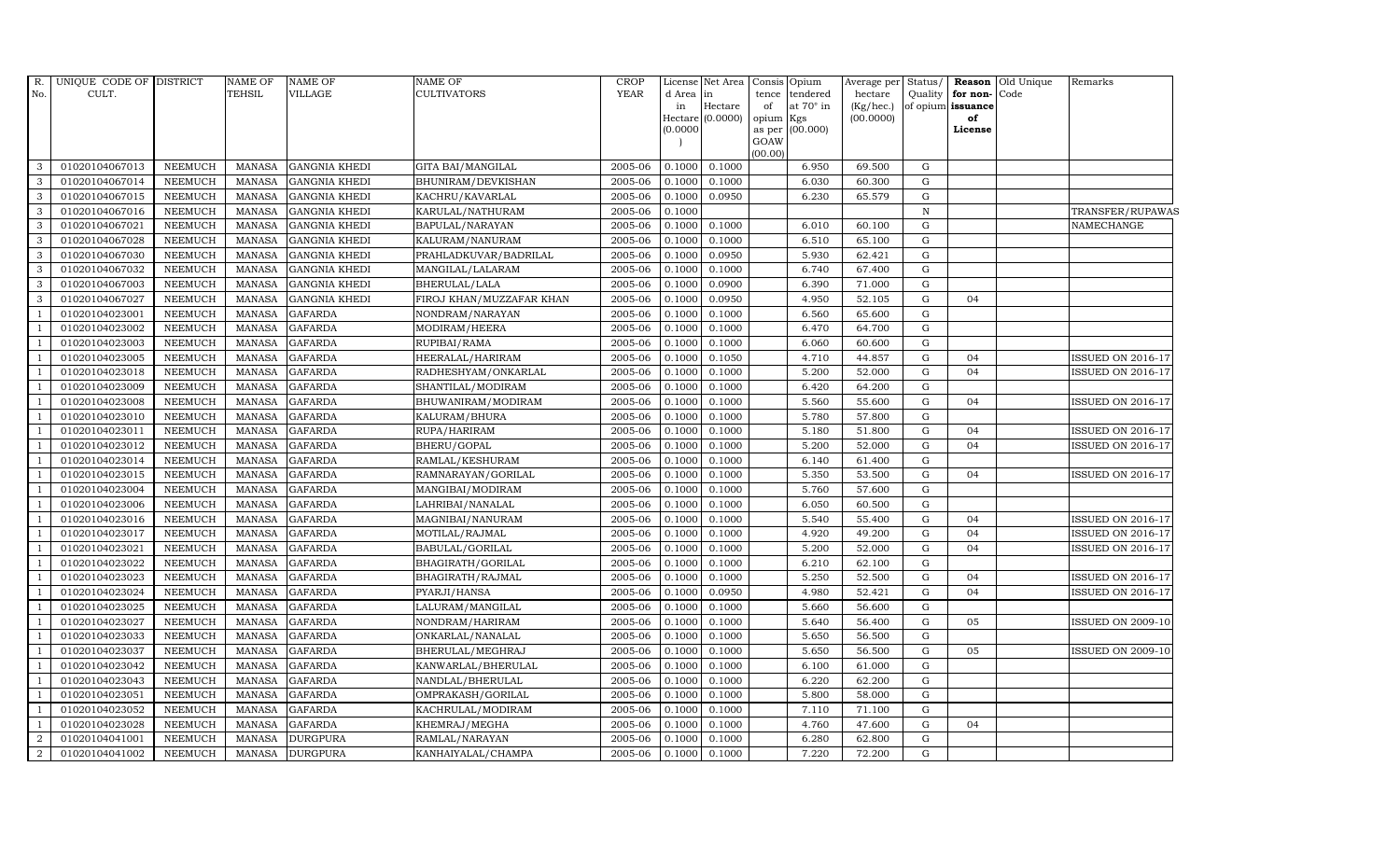| R.             | UNIQUE CODE OF DISTRICT |                | <b>NAME OF</b> | <b>NAME OF</b>  | <b>NAME OF</b>          | <b>CROP</b> |           | License Net Area | Consis Opium            |           | Average per | Status/     |                   | <b>Reason</b> Old Unique | Remarks                  |  |
|----------------|-------------------------|----------------|----------------|-----------------|-------------------------|-------------|-----------|------------------|-------------------------|-----------|-------------|-------------|-------------------|--------------------------|--------------------------|--|
| No.            | CULT.                   |                | TEHSIL         | <b>VILLAGE</b>  | <b>CULTIVATORS</b>      | <b>YEAR</b> | d Area in |                  | tence tendered          |           | hectare     | Quality     | for non-          | Code                     |                          |  |
|                |                         |                |                |                 |                         |             | in        | Hectare          | of                      | at 70° in | (Kg/hec.)   |             | of opium issuance |                          |                          |  |
|                |                         |                |                |                 |                         |             | (0.0000)  | Hectare (0.0000) | opium Kgs               |           | (00.0000)   |             | of<br>License     |                          |                          |  |
|                |                         |                |                |                 |                         |             |           |                  | as per (00.000)<br>GOAW |           |             |             |                   |                          |                          |  |
|                |                         |                |                |                 |                         |             |           |                  | (00.00)                 |           |             |             |                   |                          |                          |  |
| 2              | 01020104041003          | <b>NEEMUCH</b> | MANASA         | <b>DURGPURA</b> | RAMRATAN/BHAGIRATH      | 2005-06     | 0.1000    | 0.1000           |                         | 6.670     | 66.700      | G           |                   |                          |                          |  |
| $\overline{2}$ | 01020104041004          | <b>NEEMUCH</b> | <b>MANASA</b>  | <b>DURGPURA</b> | KALU/BHERA              | 2005-06     | 0.1000    | 0.1000           |                         | 5.840     | 58.400      | G           |                   |                          |                          |  |
| $\overline{2}$ | 01020104041005          | <b>NEEMUCH</b> | <b>MANASA</b>  | <b>DURGPURA</b> | RAJARAM/GIRDHARI        | 2005-06     | 0.1000    | 0.0950           |                         | 6.340     | 66.737      | G           |                   |                          |                          |  |
| $\overline{2}$ | 01020104041006          | <b>NEEMUCH</b> | <b>MANASA</b>  | <b>DURGPURA</b> | BAGDURAM/GHASI          | 2005-06     | 0.1000    | 0.1000           |                         | 5.720     | 57.200      | G           |                   |                          |                          |  |
| 2              | 01020104041007          | <b>NEEMUCH</b> | <b>MANASA</b>  | <b>DURGPURA</b> | VARDICHAND/KASHIRAM     | 2005-06     | 0.1000    | 0.1000           |                         | 6.700     | 67.000      | G           |                   |                          | NAME CHANGE              |  |
| 2              | 01020104041009          | <b>NEEMUCH</b> | MANASA         | <b>DURGPURA</b> | KAMLABAI/LAXMINARAYAN   | 2005-06     | 0.1000    | 0.1000           |                         | 6.270     | 62.700      | G           |                   |                          | NAME CHANGE              |  |
| $\overline{2}$ | 01020104041011          | <b>NEEMUCH</b> | <b>MANASA</b>  | <b>DURGPURA</b> | BHANWARLAL/LAXMINARAYAN | 2005-06     | 0.1000    | 0.0950           |                         | 5.770     | 60.737      | G           |                   |                          |                          |  |
| $\overline{2}$ | 01020104041014          | <b>NEEMUCH</b> | <b>MANASA</b>  | <b>DURGPURA</b> | SURAJMAL/KANIRAM        | 2005-06     | 0.1000    | 0.0950           |                         | 5.880     | 61.895      | G           |                   |                          |                          |  |
| $\overline{2}$ | 01020104041015          | <b>NEEMUCH</b> | <b>MANASA</b>  | <b>DURGPURA</b> | RAMESHWAR/NATHURAM      | 2005-06     | 0.1000    | 0.0950           |                         | 5.760     | 60.632      | G           |                   |                          |                          |  |
| $\overline{2}$ | 01020104041017          | <b>NEEMUCH</b> | <b>MANASA</b>  | <b>DURGPURA</b> | RAMKISHAN/KARU          | 2005-06     | 0.1000    | 0.1000           |                         | 6.400     | 64.000      | G           |                   |                          |                          |  |
| $\overline{2}$ | 01020104041020          | <b>NEEMUCH</b> | <b>MANASA</b>  | <b>DURGPURA</b> | AMARSINGH/KHETA         | 2005-06     | 0.1000    | 0.1000           |                         | 6.370     | 63.700      | G           |                   |                          |                          |  |
| $\overline{2}$ | 01020104041021          | <b>NEEMUCH</b> | <b>MANASA</b>  | <b>DURGPURA</b> | TULSIRAM/KANWARLAL      | 2005-06     | 0.1000    | 0.1000           |                         | 6.280     | 62.800      | G           |                   |                          |                          |  |
| 2              | 01020104041023          | <b>NEEMUCH</b> | <b>MANASA</b>  | <b>DURGPURA</b> | MANGILAL/LALURAM        | 2005-06     | 0.1000    | 0.0950           |                         | 6.220     | 65.474      | G           |                   |                          |                          |  |
| $\overline{2}$ | 01020104041024          | <b>NEEMUCH</b> | <b>MANASA</b>  | <b>DURGPURA</b> | MADANLAL/LAXMINARAYAN   | 2005-06     | 0.1000    | 0.0950           |                         | 5.760     | 60.632      | G           |                   |                          |                          |  |
| $\overline{2}$ | 01020104041025          | <b>NEEMUCH</b> | <b>MANASA</b>  | <b>DURGPURA</b> | DALU/ONKAR              | 2005-06     | 0.1000    | 0.1000           |                         | 6.310     | 63.100      | G           |                   |                          |                          |  |
| 2              | 01020104041032          | <b>NEEMUCH</b> | <b>MANASA</b>  | <b>DURGPURA</b> | HEERABAI/NARAYAN        | 2005-06     | 0.1000    |                  |                         |           |             | $\mathbb N$ |                   |                          |                          |  |
| 2              | 01020104041033          | <b>NEEMUCH</b> | <b>MANASA</b>  | <b>DURGPURA</b> | JAMUNABAI/RAMCHANDRA    | 2005-06     | 0.1000    | 0.1000           |                         | 7.050     | 70.500      | G           |                   |                          |                          |  |
| 2              | 01020104041010          | <b>NEEMUCH</b> | <b>MANASA</b>  | <b>DURGPURA</b> | PANNALAL/BALA           | 2005-06     | 0.1000    | 0.1000           |                         | 6.560     | 65.600      | G           |                   |                          |                          |  |
| $\overline{2}$ | 01020104041038          | <b>NEEMUCH</b> | <b>MANASA</b>  | <b>DURGPURA</b> | DEUBAI/MANGILAL         | 2005-06     | 0.1000    | 0.1000           |                         | 5.740     | 57.400      | G           |                   |                          |                          |  |
|                | 01020104021001          | <b>NEEMUCH</b> | <b>MANASA</b>  | <b>DUDHWA</b>   | HARIRAM/GANGARAM        | 2005-06     | 0.1000    | 0.1000           |                         | 5.950     | 59.500      | G           | 05                |                          |                          |  |
| -1             | 01020104021002          | <b>NEEMUCH</b> | <b>MANASA</b>  | <b>DUDHWA</b>   | PREMCHAND/KANHAIYALAL   | 2005-06     | 0.1000    | 0.1000           |                         | 6.460     | 64.600      | G           |                   |                          | TRANSFER/KANAJARA1       |  |
|                | 01020104021003          | <b>NEEMUCH</b> | <b>MANASA</b>  | <b>DUDHWA</b>   | DOULATRAM/MODA KHATI    | 2005-06     | 0.1000    | 0.1050           |                         | 6.120     | 58.286      | G           | 05                |                          |                          |  |
| $\mathbf{1}$   | 01020104021017          | <b>NEEMUCH</b> | <b>MANASA</b>  | <b>DUDHWA</b>   | <b>BHERULAL/LALA</b>    | 2005-06     | 0.1000    | 0.1050           |                         | 5.160     | 49.143      | G           | 04                |                          |                          |  |
|                | 01020104021021          | <b>NEEMUCH</b> | <b>MANASA</b>  | <b>DUDHWA</b>   | OMPRAKASH/NARAYAN       | 2005-06     | 0.1000    | 0.1000           |                         | 5.310     | 53.100      | G           | 04                |                          | <b>ISSUED ON 2016-17</b> |  |
|                | 01020104021024          | <b>NEEMUCH</b> | <b>MANASA</b>  | <b>DUDHWA</b>   | BHANWARLAL/KANHAIYALAL  | 2005-06     | 0.1000    | 0.1000           |                         | 6.790     | 67.900      | G           |                   |                          | TRANSFER/KHEDLI          |  |
|                | 01020104021029          | <b>NEEMUCH</b> | <b>MANASA</b>  | <b>DUDHWA</b>   | GORILAL/DOLA JI         | 2005-06     | 0.1000    | 0.1000           |                         | 6.840     | 68.400      | G           |                   |                          | TRANSFER/KANAJARA1       |  |
|                | 01020104021011          | <b>NEEMUCH</b> | <b>MANASA</b>  | <b>DUDHWA</b>   | NANALAL/MODA            | 2005-06     | 0.1000    | 0.0950           |                         | 6.910     | 72.737      | G           |                   |                          | TRANSFER/ KHEDLI         |  |
|                | 01020104021014          | <b>NEEMUCH</b> | <b>MANASA</b>  | <b>DUDHWA</b>   | UDAIRAM/MODA            | 2005-06     | 0.1000    | 0.0950           |                         | 5.810     | 61.158      | G           | 05                |                          |                          |  |
|                | 01020104029003          | <b>NEEMUCH</b> | <b>MANASA</b>  | <b>DHAMNIYA</b> | <b>JANIBAI/DEVILAL</b>  | 2005-06     | 0.1000    | 0.1000           |                         | 6.740     | 67.400      | G           |                   |                          |                          |  |
|                | 01020104029004          | <b>NEEMUCH</b> | <b>MANASA</b>  | <b>DHAMNIYA</b> | UDAIRAM/GANGARAM        | 2005-06     | 0.1000    | 0.1050           |                         | 6.830     | 65.048      | G           |                   |                          |                          |  |
|                | 01020104029007          | <b>NEEMUCH</b> | <b>MANASA</b>  | <b>DHAMNIYA</b> | BHURALAL/ MANGU         | 2005-06     | 0.1000    | 0.0950           |                         | 6.390     | 67.263      | G           |                   |                          |                          |  |
|                | 01020104029009          | <b>NEEMUCH</b> | <b>MANASA</b>  | <b>DHAMNIYA</b> | <b>BALU/KISHNA</b>      | 2005-06     | 0.1000    | 0.1000           |                         | 6.410     | 64.100      | G           |                   |                          |                          |  |
|                | 01020104029012          | <b>NEEMUCH</b> | <b>MANASA</b>  | <b>DHAMNIYA</b> | DUDNATH/PARTHA          | 2005-06     | 0.1000    | 0.1000           |                         | 6.870     | 68.700      | G           |                   |                          |                          |  |
|                | 01020104029013          | <b>NEEMUCH</b> | <b>MANASA</b>  | <b>DHAMNIYA</b> | KAMLABAI/JIVA           | 2005-06     | 0.1000    | 0.0950           |                         | 6.390     | 67.263      | G           |                   |                          |                          |  |
|                | 01020104029015          | <b>NEEMUCH</b> | <b>MANASA</b>  | <b>DHAMNIYA</b> | RAMESH/PYARELAL         | 2005-06     | 0.1000    | 0.0950           |                         | 6.220     | 65.474      | G           |                   |                          |                          |  |
|                | 01020104029016          | <b>NEEMUCH</b> | <b>MANASA</b>  | <b>DHAMNIYA</b> | ASHOKKUMAR/NARAYANDAS   | 2005-06     | 0.1000    | 0.1000           |                         | 6.420     | 64.200      | G           |                   |                          |                          |  |
|                | 01020104029017          | <b>NEEMUCH</b> | <b>MANASA</b>  | <b>DHAMNIYA</b> | HANSRAJ/PYARA           | 2005-06     | 0.1000    | 0.0900           |                         | 6.270     | 69.667      | G           |                   |                          |                          |  |
|                | 01020104029019          | <b>NEEMUCH</b> | <b>MANASA</b>  | <b>DHAMNIYA</b> | BHAGIRATH/KISHANLAL     | $2005 - 06$ | 0.1000    | 0.1000           |                         | 7.140     | 71.400      | G           |                   |                          |                          |  |
|                | 01020104029021          | <b>NEEMUCH</b> | <b>MANASA</b>  | <b>DHAMNIYA</b> | DALURAM/TARACHAND       | 2005-06     | 0.1000    | 0.1000           |                         | 6.860     | 68.600      | G           |                   |                          |                          |  |
|                | 01020104029022          | <b>NEEMUCH</b> | <b>MANASA</b>  | <b>DHAMNIYA</b> | RAMSINGH/MANGILAL       | 2005-06     | 0.1000    | 0.1000           |                         | 6.420     | 64.200      | G           |                   |                          |                          |  |
|                | 01020104029023          | <b>NEEMUCH</b> | MANASA         | <b>DHAMNIYA</b> | BHANWARLAL/KHEMA        | 2005-06     | 0.1000    | 0.0950           |                         | 6.010     | 63.263      | G           |                   |                          |                          |  |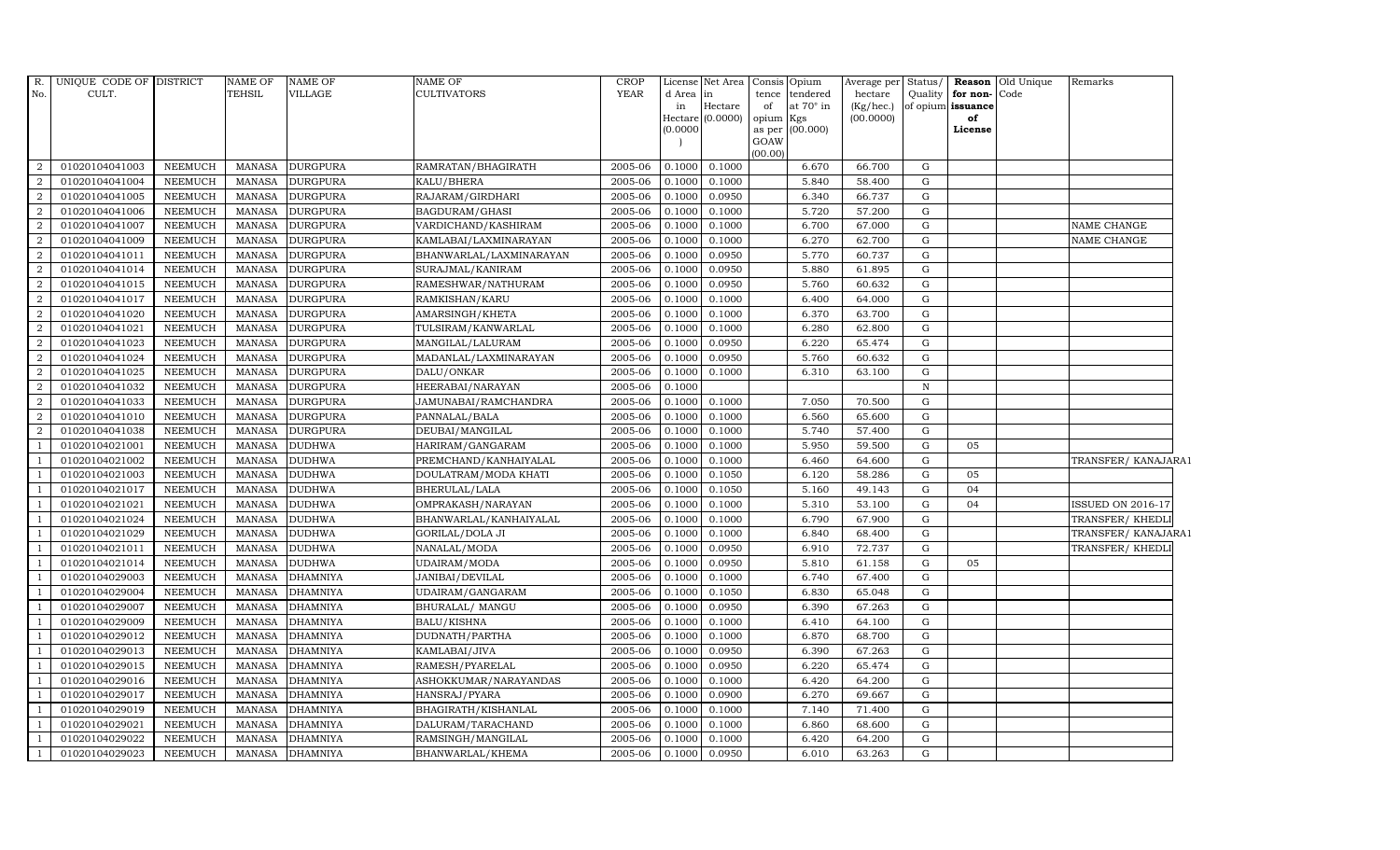| R.             | UNIQUE CODE OF DISTRICT |                | <b>NAME OF</b> | <b>NAME OF</b>  | <b>NAME OF</b>         | <b>CROP</b> |          | License Net Area   |         | Consis Opium     | Average per | Status/     |                      | Reason Old Unique | Remarks                  |
|----------------|-------------------------|----------------|----------------|-----------------|------------------------|-------------|----------|--------------------|---------|------------------|-------------|-------------|----------------------|-------------------|--------------------------|
| No.            | CULT.                   |                | <b>TEHSIL</b>  | VILLAGE         | <b>CULTIVATORS</b>     | <b>YEAR</b> | d Area   | in                 | tence   | tendered         | hectare     |             | Quality $ $ for non- | Code              |                          |
|                |                         |                |                |                 |                        |             | in       | Hectare            | of      | at $70^\circ$ in | (Kg/hec.)   |             | of opium issuance    |                   |                          |
|                |                         |                |                |                 |                        |             |          | Hectare $(0.0000)$ | opium   | Kgs              | (00.0000)   |             | of                   |                   |                          |
|                |                         |                |                |                 |                        |             | (0.0000) |                    | GOAW    | as per (00.000)  |             |             | License              |                   |                          |
|                |                         |                |                |                 |                        |             |          |                    | (00.00) |                  |             |             |                      |                   |                          |
|                | 01020104029024          | <b>NEEMUCH</b> | MANASA         | <b>DHAMNIYA</b> | MANGILAL/NARAYAN GAYRI | 2005-06     | 0.1000   | 0.1000             |         | 6.370            | 63.700      | G           |                      |                   |                          |
| -1             | 01020104029027          | <b>NEEMUCH</b> | MANASA         | <b>DHAMNIYA</b> | DHANRAJ/NARAYAN        | 2005-06     | 0.1000   | 0.0950             |         | 6.380            | 67.158      | $\mathbf G$ |                      |                   |                          |
|                | 01020104029029          | <b>NEEMUCH</b> | <b>MANASA</b>  | <b>DHAMNIYA</b> | SHANTILAL/MANNALAL     | 2005-06     | 0.1000   | 0.0950             |         | 6.660            | 70.105      | G           |                      |                   |                          |
|                | 01020104029033          | <b>NEEMUCH</b> | <b>MANASA</b>  | <b>DHAMNIYA</b> | KARULAL/GANGARAM       | 2005-06     | 0.1000   | 0.1050             |         | 7.090            | 67.524      | G           |                      |                   |                          |
| $\overline{1}$ | 01020104029035          | <b>NEEMUCH</b> | <b>MANASA</b>  | <b>DHAMNIYA</b> | TULSIRAM/KANWARLAL     | 2005-06     | 0.1000   | 0.1000             |         | 6.790            | 67.900      | G           |                      |                   |                          |
| $\overline{1}$ | 01020104029040          | <b>NEEMUCH</b> | <b>MANASA</b>  | <b>DHAMNIYA</b> | SHIVLAL/RUGHNATH       | 2005-06     | 0.1000   | 0.1050             |         | 7.710            | 73.429      | G           |                      |                   |                          |
| $\overline{1}$ | 01020104029044          | <b>NEEMUCH</b> | <b>MANASA</b>  | <b>DHAMNIYA</b> | MOHANLAL/MANGILAL      | 2005-06     | 0.1000   | 0.0950             |         | 6.620            | 69.684      | G           |                      |                   |                          |
|                | 01020104029045          | <b>NEEMUCH</b> | <b>MANASA</b>  | <b>DHAMNIYA</b> | SHANTILAL/JAISINGH     | 2005-06     | 0.1000   | 0.1050             |         | 6.360            | 60.571      | $\mathbf G$ |                      |                   |                          |
|                | 01020104029048          | <b>NEEMUCH</b> | <b>MANASA</b>  | <b>DHAMNIYA</b> | BHONIBAI/BHUWANA       | 2005-06     | 0.1000   | 0.1050             |         | 6.820            | 64.952      | $\mathbf G$ |                      |                   |                          |
|                | 01020104029057          | <b>NEEMUCH</b> | <b>MANASA</b>  | <b>DHAMNIYA</b> | MEHTABBAI/MANGILAL     | 2005-06     | 0.1000   | 0.1000             |         | 6.500            | 65.000      | G           |                      |                   |                          |
| $\overline{1}$ | 01020104029002          | <b>NEEMUCH</b> | <b>MANASA</b>  | <b>DHAMNIYA</b> | RAMLAL/NARAYAN         | 2005-06     | 0.1000   | 0.0950             |         | 6.500            | 68.421      | G           |                      |                   |                          |
|                | 01020104029032          | <b>NEEMUCH</b> | <b>MANASA</b>  | <b>DHAMNIYA</b> | PANNALAL/KANWARLAL     | 2005-06     | 0.1000   | 0.0950             |         | 6.470            | 68.105      | G           |                      |                   |                          |
| $\overline{1}$ | 01020104029063          | <b>NEEMUCH</b> | <b>MANASA</b>  | <b>DHAMNIYA</b> | RATANI BAI/ PRABHULAL  | 2005-06     | 0.1000   | 0.1000             |         | 6.040            | 60.400      | G           |                      | 01020104113022    |                          |
|                | 01020104029061          | <b>NEEMUCH</b> | <b>MANASA</b>  | <b>DHAMNIYA</b> | KESHYA/KALU            | 2005-06     | 0.1000   | 0.1000             |         | 6.290            | 62.900      | G           |                      |                   |                          |
| 3              | 01020104097001          | <b>NEEMUCH</b> | <b>MANASA</b>  | <b>DHAKNI</b>   | HAJARILAL/MANGILAL     | 2005-06     | 0.1000   | 0.0950             |         | 6.440            | 67.789      | G           |                      |                   |                          |
| 3              | 01020104097003          | <b>NEEMUCH</b> | <b>MANASA</b>  | <b>DHAKNI</b>   | GULABCHAND/DHANRAJ     | 2005-06     | 0.1000   | 0.0950             |         | 6.110            | 64.316      | G           |                      |                   |                          |
| 3              | 01020104097011          | <b>NEEMUCH</b> | <b>MANASA</b>  | <b>DHAKNI</b>   | BHAGVANTI BAI/RAMLAL   | 2005-06     | 0.1000   | 0.1000             |         | 6.250            | 62.500      | G           |                      |                   |                          |
| 3              | 01020104097045          | <b>NEEMUCH</b> | MANASA         | <b>DHAKNI</b>   | RAMCHANDR/RUGGA        | 2005-06     | 0.1000   | 0.1000             |         | 6.360            | 63.600      | G           |                      |                   |                          |
| 3              | 01020104097015          | <b>NEEMUCH</b> | <b>MANASA</b>  | <b>DHAKNI</b>   | HARCHAND/SURATRAM      | 2005-06     | 0.1000   | 0.0950             |         | 6.250            | 65.789      | G           |                      |                   |                          |
| 3              | 01020104097052          | <b>NEEMUCH</b> | <b>MANASA</b>  | <b>DHAKNI</b>   | BANSHILAL/BHAJJA       | 2005-06     | 0.1000   | 0.1000             |         | 6.340            | 63.400      | G           |                      |                   |                          |
| $\mathbf{3}$   | 01020104097054          | <b>NEEMUCH</b> | <b>MANASA</b>  | <b>DHAKNI</b>   | BANSHILAL/KISHANLAL    | 2005-06     | 0.1000   | 0.0950             |         | 6.630            | 69.789      | G           |                      |                   |                          |
| 3              | 01020104097021          | NEEMUCH        | <b>MANASA</b>  | <b>DHAKNI</b>   | FUL SINGH/SWARUP SINGH | 2005-06     | 0.1000   | 0.0950             |         | 5.850            | 61.579      | G           |                      |                   |                          |
| 3              | 01020104097023          | <b>NEEMUCH</b> | <b>MANASA</b>  | <b>DHAKNI</b>   | NANDU BAI/NANDLAL      | 2005-06     | 0.1000   | 0.0900             |         | 6.400            | 71.111      | G           |                      |                   |                          |
| 3              | 01020104097027          | <b>NEEMUCH</b> | <b>MANASA</b>  | <b>DHAKNI</b>   | RAM BAKSHA/SALAGRAM    | 2005-06     | 0.1000   | 0.1000             |         | 6.170            | 61.700      | $\mathbf G$ |                      |                   |                          |
| 3              | 01020104097005          | NEEMUCH        | <b>MANASA</b>  | <b>DHAKNI</b>   | BHUVANIRAM/PARASRAM    | 2005-06     | 0.1000   | 0.1000             |         | 6.350            | 63.500      | G           |                      |                   |                          |
| 3              | 01020104097029          | <b>NEEMUCH</b> | <b>MANASA</b>  | <b>DHAKNI</b>   | PREMSUKH/VARDICHAND    | 2005-06     | 0.1000   | 0.1000             |         | 6.440            | 64.400      | G           |                      |                   |                          |
| 3              | 01020104097039          | <b>NEEMUCH</b> | <b>MANASA</b>  | <b>DHAKNI</b>   | GHISALAL/BHUVANIRAM    | 2005-06     | 0.1000   | 0.0950             |         | 6.240            | 65.684      | G           |                      |                   |                          |
| 3              | 01020104097058          | <b>NEEMUCH</b> | MANASA         | <b>DHAKNI</b>   | RAMGOPAL/GULAB         | 2005-06     | 0.1000   | 0.0950             |         | 6.280            | 66.105      | G           |                      |                   |                          |
| 3              | 01020104097040          | <b>NEEMUCH</b> | <b>MANASA</b>  | <b>DHAKNI</b>   | BADRILAL/MOHAN         | 2005-06     | 0.1000   | 0.1000             |         | 6.770            | 67.700      | $\mathbf G$ |                      |                   |                          |
| 3              | 01020104097041          | <b>NEEMUCH</b> | <b>MANASA</b>  | <b>DHAKNI</b>   | KANHEYALAL/NANURAM     | 2005-06     | 0.1000   | 0.0900             |         | 5.510            | 61.222      | $\mathbf G$ |                      |                   |                          |
| 3              | 01020104097064          | <b>NEEMUCH</b> | <b>MANASA</b>  | <b>DHAKNI</b>   | MANGILAL/JAGANNATH     | 2005-06     | 0.1000   | 0.1000             |         | 6.420            | 64.200      | G           |                      |                   |                          |
| 3              | 01020104097057          | <b>NEEMUCH</b> | <b>MANASA</b>  | <b>DHAKNI</b>   | RAMGOPAL/CHHAGANLAL    | 2005-06     | 0.1000   | 0.0900             |         | 5.050            | 56.111      | G           |                      |                   |                          |
| 3              | 01020104097066          | <b>NEEMUCH</b> | MANASA         | <b>DHAKNI</b>   | RAMCHANDR/MOHANLAL     | 2005-06     | 0.1000   | 0.1000             |         | 6.310            | 63.100      | G           |                      |                   |                          |
| 3              | 01020104097067          | <b>NEEMUCH</b> | <b>MANASA</b>  | <b>DHAKNI</b>   | NARAMDA BAI/JAGANNATH  | 2005-06     | 0.1000   | 0.0950             |         | 5.820            | 61.263      | $\mathbf G$ |                      |                   |                          |
| 3              | 01020104097035          | <b>NEEMUCH</b> | <b>MANASA</b>  | <b>DHAKNI</b>   | DEVIKISHAN/MADANLAL    | 2005-06     | 0.1000   | 0.1000             |         | 5.780            | 57.800      | $\mathbf G$ |                      |                   |                          |
| 3              | 01020104097069          | <b>NEEMUCH</b> | <b>MANASA</b>  | <b>DHAKNI</b>   | NARBDA BAI/DEVILAL     | 2005-06     | 0.1000   | 0.0950             |         | 6.370            | 67.053      | G           |                      |                   |                          |
| 3              | 01020104097050          | <b>NEEMUCH</b> | <b>MANASA</b>  | <b>DHAKNI</b>   | BHAGYA/CHATARA         | 2005-06     | 0.1000   | 0.1000             |         | 6.240            | 62.400      | ${\rm G}$   |                      |                   |                          |
| 3              | 01020104097053          | <b>NEEMUCH</b> | <b>MANASA</b>  | <b>DHAKNI</b>   | KANA/BHUVAN JI         | 2005-06     | 0.1000   | 0.1000             |         | 5.540            | 55.400      | ${\rm G}$   | 04                   |                   | <b>ISSUED ON 2016-17</b> |
| 3              | 01020104097004          | <b>NEEMUCH</b> | <b>MANASA</b>  | <b>DHAKNI</b>   | MOHANLAL/NATHULAL      | 2005-06     | 0.1000   | 0.1000             |         | 6.030            | 60.300      | G           | 05                   |                   | <b>ISSUED ON 2009-10</b> |
| 3              | 01020104097043          | <b>NEEMUCH</b> | <b>MANASA</b>  | <b>DHAKNI</b>   | BAGDIRAM/BHANA         | 2005-06     | 0.1000   | 0.1000             |         | 6.420            | 64.200      | $\mathbf G$ |                      |                   |                          |
| 3              | 01020104097074          | <b>NEEMUCH</b> | MANASA DHAKNI  |                 | MADHU/RUGGA            | 2005-06     | 0.1000   | 0.1000             |         | 6.130            | 61.300      | G           |                      |                   |                          |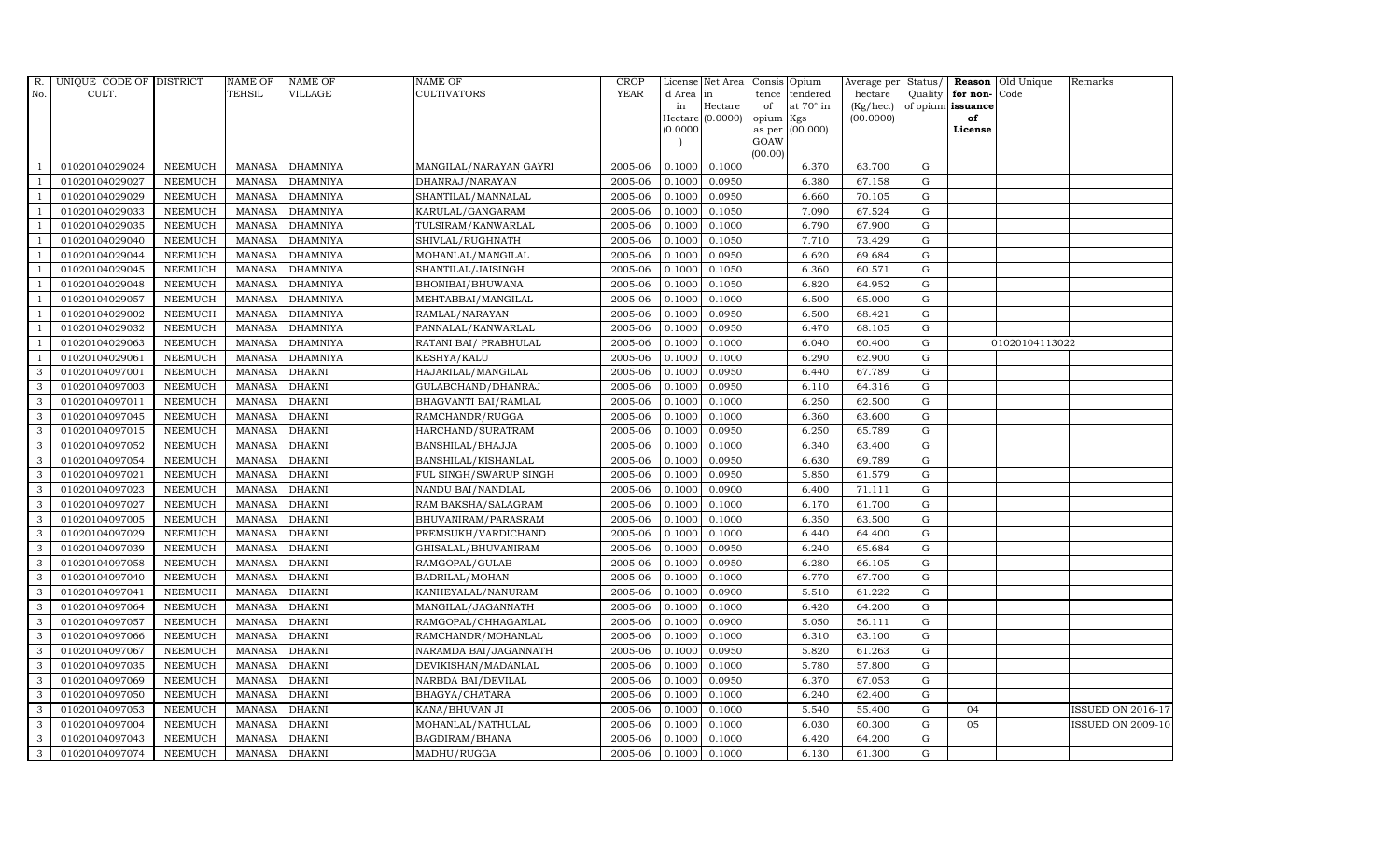| R.             | UNIQUE CODE OF DISTRICT |                | <b>NAME OF</b> | <b>NAME OF</b>          | <b>NAME OF</b>          | CROP    |           | License Net Area   Consis   Opium |           |                  | Average per Status/ |             |                   | <b>Reason</b> Old Unique | Remarks     |
|----------------|-------------------------|----------------|----------------|-------------------------|-------------------------|---------|-----------|-----------------------------------|-----------|------------------|---------------------|-------------|-------------------|--------------------------|-------------|
| No.            | CULT.                   |                | <b>TEHSIL</b>  | <b>VILLAGE</b>          | <b>CULTIVATORS</b>      | YEAR    | d Area in |                                   |           | tence tendered   | hectare             | Quality     | for non-          | Code                     |             |
|                |                         |                |                |                         |                         |         | in        | Hectare                           | of        | at $70^\circ$ in | (Kg/hec.)           |             | of opium issuance |                          |             |
|                |                         |                |                |                         |                         |         |           | Hectare (0.0000)                  | opium Kgs |                  | (00.0000)           |             | of                |                          |             |
|                |                         |                |                |                         |                         |         | (0.0000)  |                                   | GOAW      | as per (00.000)  |                     |             | License           |                          |             |
|                |                         |                |                |                         |                         |         |           |                                   | (00.00)   |                  |                     |             |                   |                          |             |
|                | 01020104024001          | <b>NEEMUCH</b> | MANASA         | <b>DHAKADKHEDI</b>      | KANHAIYALAL/RUPA        | 2005-06 | 0.1000    | 0.1000                            |           | 6.280            | 62.800              | ${\rm G}$   |                   |                          |             |
| -1             | 01020104024002          | <b>NEEMUCH</b> | MANASA         | <b>DHAKADKHEDI</b>      | PREMCHAND/DEVAJI        | 2005-06 | 0.1000    | 0.1050                            |           | 6.300            | 60.000              | $\mathbf G$ |                   |                          |             |
|                | 01020104024003          | <b>NEEMUCH</b> | <b>MANASA</b>  | <b>DHAKADKHEDI</b>      | <b>BANSHILAL/RUPA</b>   | 2005-06 | 0.1000    | 0.1000                            |           | 6.500            | 65.000              | G           |                   |                          |             |
|                | 01020104024006          | <b>NEEMUCH</b> | <b>MANASA</b>  | <b>DHAKADKHEDI</b>      | MATHURALAL/RUPA         | 2005-06 | 0.1000    | 0.1050                            |           | 6.910            | 65.810              | $\mathbf G$ |                   |                          |             |
| -1             | 01020104024007          | <b>NEEMUCH</b> | <b>MANASA</b>  | <b>DHAKADKHEDI</b>      | PRAKASHCHAND/JAGANNATH  | 2005-06 | 0.1000    | 0.1050                            |           | 6.980            | 66.476              | ${\rm G}$   |                   |                          |             |
| $\overline{1}$ | 01020104024008          | <b>NEEMUCH</b> | <b>MANASA</b>  | <b>DHAKADKHEDI</b>      | DEVILAL/RAJU            | 2005-06 | 0.1000    | 0.1000                            |           | 5.970            | 59.700              | $\mathbf G$ |                   |                          |             |
| $\overline{1}$ | 01020104024009          | <b>NEEMUCH</b> | <b>MANASA</b>  | <b>DHAKADKHEDI</b>      | MODIRAM/NARAYAN         | 2005-06 | 0.1000    | 0.0950                            |           | 6.070            | 63.895              | $\mathbf G$ |                   |                          |             |
| $\overline{1}$ | 01020104024012          | <b>NEEMUCH</b> | <b>MANASA</b>  | <b>DHAKADKHEDI</b>      | JAGDISH/PRABHULAL       | 2005-06 | 0.1000    | 0.1000                            |           | 7.010            | 70.100              | $\mathbf G$ |                   |                          |             |
|                | 01020104024017          | <b>NEEMUCH</b> | <b>MANASA</b>  | <b>DHAKADKHEDI</b>      | PREMCHAND/KHIMA         | 2005-06 | 0.1000    | 0.1000                            |           | 6.690            | 66.900              | $\mathbf G$ |                   |                          |             |
|                | 01020104024018          | <b>NEEMUCH</b> | <b>MANASA</b>  | DHAKADKHEDI             | KHEMRAJ/HEERA           | 2005-06 | 0.1000    | 0.1000                            |           | 6.880            | 68.800              | ${\rm G}$   |                   |                          |             |
| $\mathbf{1}$   | 01020104024014          | <b>NEEMUCH</b> | <b>MANASA</b>  | <b>DHAKADKHEDI</b>      | MEGHRAJ/GISHALAL        | 2005-06 | 0.1000    | 0.1000                            |           | 6.170            | 61.700              | ${\rm G}$   |                   |                          |             |
| $\overline{1}$ | 01020104024011          | <b>NEEMUCH</b> | <b>MANASA</b>  | <b>DHAKADKHEDI</b>      | KANWARLAL/BHIMA         | 2005-06 | 0.1000    | 0.1050                            |           | 5.990            | 57.048              | ${\rm G}$   | 05                |                          |             |
| $\overline{1}$ | 01020104024022          | <b>NEEMUCH</b> | <b>MANASA</b>  | <b>DHAKADKHEDI</b>      | SHANKARLAL/KALU         | 2005-06 | 0.1000    | 0.1000                            |           | 5.960            | 59.600              | $\mathbf G$ |                   |                          |             |
|                | 01020104013002          | <b>NEEMUCH</b> | <b>MANASA</b>  | <b>DEVRI PARDA</b>      | DHAPUBAI/DHANNA         | 2005-06 | 0.1000    | 0.0950                            |           | 5.640            | 59.368              | G           |                   |                          |             |
| $\overline{1}$ | 01020104013004          | <b>NEEMUCH</b> | <b>MANASA</b>  | <b>DEVRI PARDA</b>      | SWARUPIBAI/BIHARI       | 2005-06 | 0.1000    | 0.1000                            |           | 6.040            | 60.400              | G           |                   |                          | NAME CHANGE |
| -1             | 01020104013007          | <b>NEEMUCH</b> | <b>MANASA</b>  | <b>DEVRI PARDA</b>      | SHYAMLAL/BIHARILAL      | 2005-06 | 0.1000    | 0.0950                            |           | 6.120            | 64.421              | ${\rm G}$   |                   |                          |             |
| $\overline{1}$ | 01020104013011          | <b>NEEMUCH</b> | <b>MANASA</b>  | <b>DEVRI PARDA</b>      | KAILASHCHAND/ NONDRAM   | 2005-06 | 0.1000    | 0.0950                            |           | 5.760            | 60.632              | ${\rm G}$   |                   |                          |             |
| $\overline{1}$ | 01020104013012          | <b>NEEMUCH</b> | MANASA         | <b>DEVRI PARDA</b>      | KANHAIYALAL/KHEMRAJ     | 2005-06 | 0.1000    | 0.1000                            |           | 5.970            | 59.700              | G           |                   |                          |             |
|                | 01020104013014          | <b>NEEMUCH</b> | <b>MANASA</b>  | <b>DEVRI PARDA</b>      | BANSHILAL/DEVAJI        | 2005-06 | 0.1000    | 0.1000                            |           | 6.130            | 61.300              | $\mathbf G$ |                   |                          |             |
|                | 01020104013016          | <b>NEEMUCH</b> | <b>MANASA</b>  | <b>DEVRI PARDA</b>      | DHAPU BAI/SHOLA         | 2005-06 | 0.1000    | 0.0950                            |           | 6.030            | 63.474              | $\mathbf G$ |                   |                          |             |
| -1             | 01020104013017          | <b>NEEMUCH</b> | <b>MANASA</b>  | <b>DEVRI PARDA</b>      | BHURA/SHOLA             | 2005-06 | 0.1000    | 0.0950                            |           | 6.320            | 66.526              | ${\rm G}$   |                   |                          |             |
| $\overline{1}$ | 01020104013018          | <b>NEEMUCH</b> | <b>MANASA</b>  | <b>DEVRI PARDA</b>      | KHIMA/MEGHA             | 2005-06 | 0.1000    | 0.0900                            |           | 6.300            | 70.000              | ${\rm G}$   |                   |                          |             |
| $\overline{1}$ | 01020104013019          | <b>NEEMUCH</b> | MANASA         | <b>DEVRI PARDA</b>      | CHHAGANLAL/CHHOGALAL    | 2005-06 | 0.1000    | 0.0950                            |           | 6.190            | 65.158              | G           |                   |                          |             |
|                | 01020104013023          | <b>NEEMUCH</b> | <b>MANASA</b>  | <b>DEVRI PARDA</b>      | SEVA/LALU               | 2005-06 | 0.1000    | 0.0950                            |           | 6.080            | 64.000              | $\mathbf G$ |                   |                          |             |
|                | 01020104013024          | <b>NEEMUCH</b> | <b>MANASA</b>  | <b>DEVRI PARDA</b>      | MOHANLAL/LALU           | 2005-06 | 0.1000    | 0.0950                            |           | 5.860            | 61.684              | $\mathbf G$ |                   |                          |             |
| -1             | 01020104013026          | <b>NEEMUCH</b> | <b>MANASA</b>  | <b>DEVRI PARDA</b>      | CHATARSINGH/KALU        | 2005-06 | 0.1000    | 0.1000                            |           | 5.850            | 58.500              | G           |                   |                          |             |
| -1             | 01020104013033          | <b>NEEMUCH</b> | <b>MANASA</b>  | <b>DEVRI PARDA</b>      | SURAJMAL/NARAYAN        | 2005-06 | 0.1000    | 0.0950                            |           | 5.640            | 59.368              | ${\rm G}$   |                   |                          |             |
| $\overline{1}$ | 01020104013034          | <b>NEEMUCH</b> | MANASA         | <b>DEVRI PARDA</b>      | SABU BAI/DURGA          | 2005-06 | 0.1000    | 0.0950                            |           | 5.950            | 62.632              | G           |                   |                          |             |
| $\overline{1}$ | 01020104013035          | <b>NEEMUCH</b> | <b>MANASA</b>  | <b>DEVRI PARDA</b>      | SHANTILAL/DEVA          | 2005-06 | 0.1000    | 0.0950                            |           | 5.970            | 62.842              | $\mathbf G$ |                   |                          |             |
| $\overline{1}$ | 01020104013005          | <b>NEEMUCH</b> | <b>MANASA</b>  | <b>DEVRI PARDA</b>      | JANKIBAI/LAKKHA         | 2005-06 | 0.1000    | 0.1000                            |           | 6.280            | 62.800              | $\mathbf G$ |                   |                          |             |
| $\overline{1}$ | 01020104013020          | <b>NEEMUCH</b> | <b>MANASA</b>  | <b>DEVRI PARDA</b>      | PIRU/SHOLA              | 2005-06 | 0.1000    | 0.1000                            |           | 6.390            | 63.900              | G           |                   |                          |             |
| -1             | 01020104013038          | <b>NEEMUCH</b> | <b>MANASA</b>  | <b>DEVRI PARDA</b>      | GENDA/LALA              | 2005-06 | 0.1000    | 0.0950                            |           | 6.010            | 63.263              | ${\rm G}$   |                   |                          |             |
| $\overline{1}$ | 01020104013021          | <b>NEEMUCH</b> | <b>MANASA</b>  | <b>DEVRI PARDA</b>      | KHETA/KHEMA             | 2005-06 | 0.1000    | 0.1000                            |           | 6.990            | 69.900              | $\mathbf G$ |                   |                          |             |
| $\overline{1}$ | 01020104013003          | <b>NEEMUCH</b> | <b>MANASA</b>  | <b>DEVRI PARDA</b>      | RODILAL/HAJARILAL       | 2005-06 | 0.1000    | 0.1000                            |           | 6.550            | 65.500              | $\mathbf G$ |                   |                          |             |
|                | 01020104013008          | <b>NEEMUCH</b> | <b>MANASA</b>  | <b>DEVRI PARDA</b>      | FULIBAI/LAKKHMA         | 2005-06 | 0.1000    | 0.1000                            |           | 6.400            | 64.000              | $\mathbf G$ |                   | 01020104036064           |             |
| $\overline{a}$ | 01020104045082          | <b>NEEMUCH</b> | <b>MANASA</b>  | DEVRI KHAWASA-II        | HARISHANKAR/RAMNARAYAN  | 2005-06 | 0.1000    | 0.0950                            |           | 5.650            | 59.474              | ${\rm G}$   |                   |                          |             |
| $\overline{2}$ | 01020104045084          | <b>NEEMUCH</b> | <b>MANASA</b>  | <b>DEVRI KHAWASA-II</b> | MOHANLAL/KALURAM        | 2005-06 | 0.1000    | 0.0900                            |           | 6.760            | 75.111              | ${\rm G}$   |                   |                          |             |
| $\overline{a}$ | 01020104045085          | <b>NEEMUCH</b> | <b>MANASA</b>  | DEVRI KHAWASA-II        | SALAGRAM/BHUWANIRAM     | 2005-06 | 0.1000    | 0.1000                            |           | 6.650            | 66.500              | $\mathbf G$ |                   |                          |             |
| $\overline{2}$ | 01020104045087          | <b>NEEMUCH</b> | <b>MANASA</b>  | <b>DEVRI KHAWASA-II</b> | SATYANARAYAN/MULCHANDRA | 2005-06 | 0.1000    | 0.1000                            |           | 7.000            | 70.000              | $\mathbf G$ |                   |                          |             |
| 2              | 01020104045089          | <b>NEEMUCH</b> | <b>MANASA</b>  | <b>DEVRI KHAWASA-II</b> | RAMESHWAR/PYARCHANDRA   | 2005-06 | 0.1000    | 0.1000                            |           | 6.860            | 68.600              | $\mathbf G$ |                   |                          |             |
| $\overline{a}$ | 01020104045090          | <b>NEEMUCH</b> |                | MANASA DEVRI KHAWASA-II | MANGILAL/KALURAM        | 2005-06 | 0.1000    | 0.1000                            |           | 5.850            | 58.500              | G           |                   |                          |             |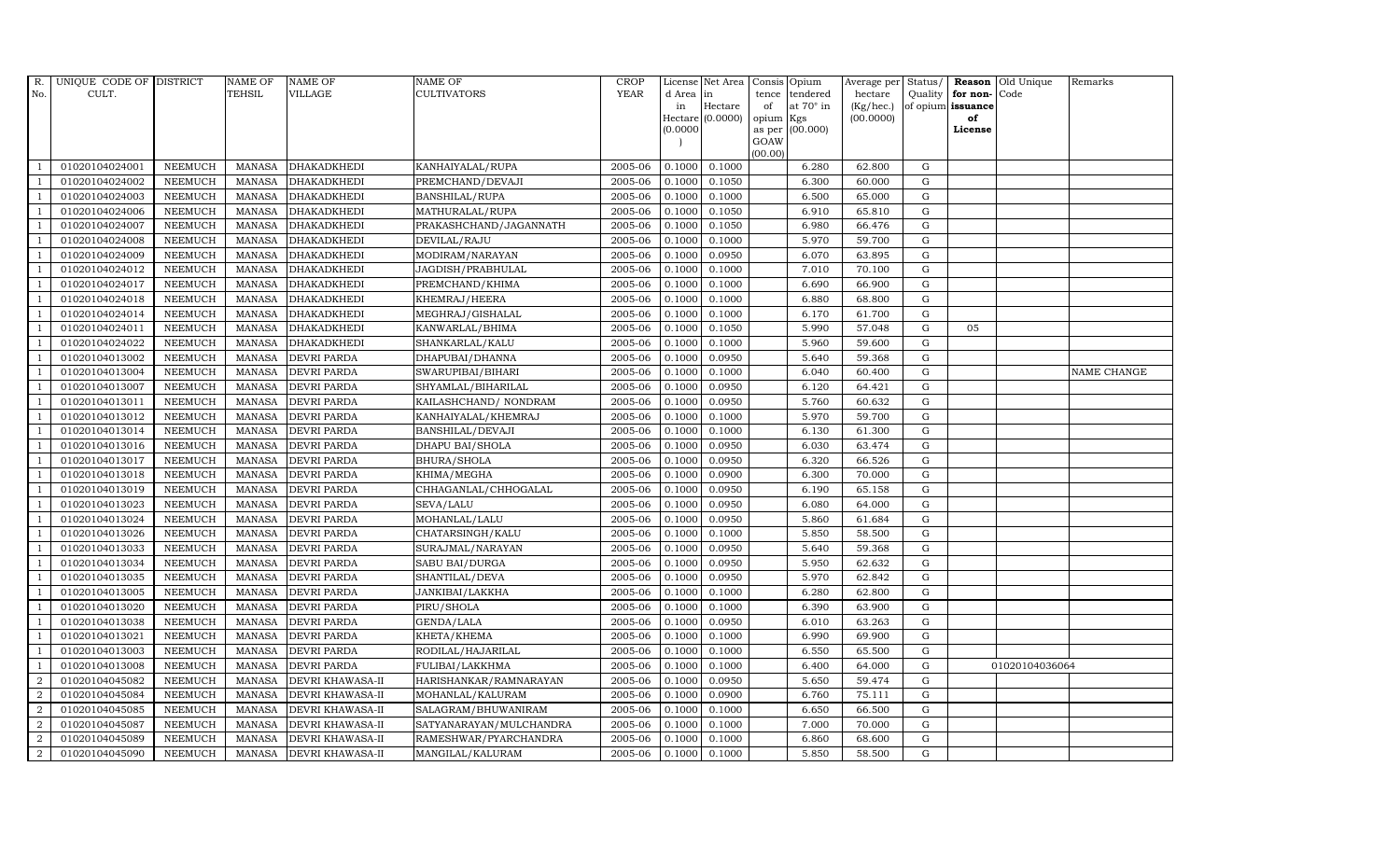| R.               | UNIQUE CODE OF DISTRICT |                | <b>NAME OF</b> | <b>NAME OF</b>   | <b>NAME OF</b>              | CROP        |           | License Net Area |                 | Consis Opium     | Average per | Status/     |                   | Reason Old Unique | Remarks            |
|------------------|-------------------------|----------------|----------------|------------------|-----------------------------|-------------|-----------|------------------|-----------------|------------------|-------------|-------------|-------------------|-------------------|--------------------|
| No.              | CULT.                   |                | <b>TEHSIL</b>  | <b>VILLAGE</b>   | CULTIVATORS                 | <b>YEAR</b> | d Area in |                  | tence           | tendered         | hectare     | Quality     | for non-          | Code              |                    |
|                  |                         |                |                |                  |                             |             | in        | Hectare          | of              | at $70^\circ$ in | (Kg/hec.)   |             | of opium issuance |                   |                    |
|                  |                         |                |                |                  |                             |             | (0.0000)  | Hectare (0.0000) | opium<br>as per | Kgs<br>(00.000)  | (00.0000)   |             | of<br>License     |                   |                    |
|                  |                         |                |                |                  |                             |             |           |                  | GOAW            |                  |             |             |                   |                   |                    |
|                  |                         |                |                |                  |                             |             |           |                  | (00.00)         |                  |             |             |                   |                   |                    |
| 2                | 01020104045093          | <b>NEEMUCH</b> | <b>MANASA</b>  | DEVRI KHAWASA-II | BANSHIDAS/ONKARDAS          | 2005-06     | 0.1000    | 0.1000           |                 | 6.650            | 66.500      | G           |                   |                   |                    |
| $\overline{2}$   | 01020104045094          | <b>NEEMUCH</b> | <b>MANASA</b>  | DEVRI KHAWASA-II | BANSHILAL/BHANWARLAL        | 2005-06     | 0.1000    | 0.1000           |                 | 5.970            | 59.700      | G           |                   |                   |                    |
| 2                | 01020104045095          | <b>NEEMUCH</b> | <b>MANASA</b>  | DEVRI KHAWASA-II | BANSHILAL/BAPULAL           | 2005-06     | 0.1000    | 0.0800           |                 | 5.630            | 70.375      | G           |                   |                   |                    |
| $\overline{2}$   | 01020104045096          | <b>NEEMUCH</b> | <b>MANASA</b>  | DEVRI KHAWASA-II | DHAPUBAI//SUBHASHCHANDRA    | 2005-06     | 0.1000    | 0.0950           |                 | 6.020            | 63.368      | $\mathbf G$ |                   |                   |                    |
| 2                | 01020104045098          | <b>NEEMUCH</b> | <b>MANASA</b>  | DEVRI KHAWASA-II | BHUWANIBAI/CHAGANLAL        | 2005-06     | 0.1000    | 0.1000           |                 | 6.930            | 69.300      | G           |                   |                   |                    |
| $\overline{2}$   | 01020104045100          | <b>NEEMUCH</b> | <b>MANASA</b>  | DEVRI KHAWASA-II | SAMANDBAI/BHAGIRATH         | 2005-06     | 0.1000    | 0.1000           |                 | 6.500            | 65.000      | G           |                   |                   |                    |
| $\overline{2}$   | 01020104045102          | <b>NEEMUCH</b> | <b>MANASA</b>  | DEVRI KHAWASA-II | NANDLAL/RATANLAL            | 2005-06     | 0.1000    | 0.0900           |                 | 6.400            | 71.111      | G           | 01                |                   |                    |
| 2                | 01020104045103          | <b>NEEMUCH</b> | <b>MANASA</b>  | DEVRI KHAWASA-II | HEERALAL/RUPRAM             | 2005-06     | 0.1000    | 0.0950           |                 | 6.650            | 70.000      | G           |                   |                   |                    |
| $\overline{2}$   | 01020104045106          | <b>NEEMUCH</b> | <b>MANASA</b>  | DEVRI KHAWASA-II | SUNDERLAL/ONKARLAL          | 2005-06     | 0.1000    | 0.0950           |                 | 6.350            | 66.842      | $\mathbf G$ |                   |                   |                    |
| $\overline{2}$   | 01020104045108          | <b>NEEMUCH</b> | <b>MANASA</b>  | DEVRI KHAWASA-II | NANDUBAI/NATHULAL           | 2005-06     | 0.1000    | 0.1050           |                 | 6.210            | 59.143      | G           |                   |                   |                    |
| 2                | 01020104045109          | <b>NEEMUCH</b> | <b>MANASA</b>  | DEVRI KHAWASA-II | OMPRAKASH/BHUWANILAL        | 2005-06     | 0.1000    | 0.0950           |                 | 6.400            | 67.368      | G           |                   |                   |                    |
| $\boldsymbol{2}$ | 01020104045110          | <b>NEEMUCH</b> | <b>MANASA</b>  | DEVRI KHAWASA-II | GOPIBAI/BANSILAL            | 2005-06     | 0.1000    | 0.1000           |                 | 6.780            | 67.800      | G           |                   |                   |                    |
| 2                | 01020104045112          | <b>NEEMUCH</b> | <b>MANASA</b>  | DEVRI KHAWASA-II | YASHODABAI/RAMDAYAL         | 2005-06     | 0.1000    | 0.0950           |                 | 6.640            | 69.895      | G           |                   |                   |                    |
| 2                | 01020104045113          | <b>NEEMUCH</b> | <b>MANASA</b>  | DEVRI KHAWASA-II | MANNALAL/GULABCHANDRA       | 2005-06     | 0.1000    | 0.0950           |                 | 6.630            | 69.789      | $\mathbf G$ |                   |                   |                    |
| $\boldsymbol{2}$ | 01020104045115          | <b>NEEMUCH</b> | <b>MANASA</b>  | DEVRI KHAWASA-II | BAGDIRAM/KHEMCHAND          | 2005-06     | 0.1000    | 0.1000           |                 | 6.620            | 66.200      | ${\rm G}$   |                   |                   |                    |
| 2                | 01020104045116          | <b>NEEMUCH</b> | <b>MANASA</b>  | DEVRI KHAWASA-II | RAMNATH/PYARCHANDRA         | 2005-06     | 0.1000    | 0.0950           |                 | 6.200            | 65.263      | G           |                   |                   |                    |
| 2                | 01020104045120          | <b>NEEMUCH</b> | <b>MANASA</b>  | DEVRI KHAWASA-II | RADHESHYAM/BHAGIRATH        | 2005-06     | 0.1000    | 0.1000           |                 | 6.620            | 66.200      | G           |                   |                   |                    |
| $\overline{2}$   | 01020104045121          | <b>NEEMUCH</b> | <b>MANASA</b>  | DEVRI KHAWASA-II | MATHURALAL/BHUWANIRAM       | 2005-06     | 0.1000    | 0.1000           |                 | 6.070            | 60.700      | G           |                   |                   |                    |
| 2                | 01020104045117          | <b>NEEMUCH</b> | <b>MANASA</b>  | DEVRI KHAWASA-II | KAILASHCHANDRA/ONKARLAL     | 2005-06     | 0.1000    | 0.0950           |                 | 6.370            | 67.053      | $\mathbf G$ |                   |                   | <b>NAME CHANGE</b> |
| $\overline{2}$   | 01020104045124          | <b>NEEMUCH</b> | <b>MANASA</b>  | DEVRI KHAWASA-II | INDARMAL/UDAIRAM            | 2005-06     | 0.1000    | 0.0950           |                 | 6.500            | 68.421      | G           |                   |                   |                    |
| 2                | 01020104045129          | <b>NEEMUCH</b> | <b>MANASA</b>  | DEVRI KHAWASA-II | RAMESHNATH/MOHANNATH        | 2005-06     | 0.1000    | 0.0950           |                 | 6.620            | 69.684      | G           |                   |                   |                    |
| $\overline{2}$   | 01020104045130          | <b>NEEMUCH</b> | <b>MANASA</b>  | DEVRI KHAWASA-II | MOHANLAL/MATHURALAL         | 2005-06     | 0.1000    | 0.0950           |                 | 6.060            | 63.789      | G           |                   |                   |                    |
| $\overline{2}$   | 01020104045135          | <b>NEEMUCH</b> | <b>MANASA</b>  | DEVRI KHAWASA-II | CHOGALAL/PRABHULAL          | 2005-06     | 0.1000    | 0.1000           |                 | 6.450            | 64.500      | G           |                   |                   |                    |
| 2                | 01020104045136          | <b>NEEMUCH</b> | <b>MANASA</b>  | DEVRI KHAWASA-II | AMBARAM/BALMUKUND           | 2005-06     | 0.1000    | 0.1000           |                 | 6.580            | 65.800      | G           |                   |                   |                    |
| $\overline{2}$   | 01020104045139          | <b>NEEMUCH</b> | <b>MANASA</b>  | DEVRI KHAWASA-II | NIWASHIBAI/BAPULAL          | 2005-06     | 0.1000    | 0.1000           |                 | 6.700            | 67.000      | G           |                   |                   | NAME CHANGE        |
| 2                | 01020104045145          | <b>NEEMUCH</b> | <b>MANASA</b>  | DEVRI KHAWASA-II | JAGDISHCHANDRA/LAXMINARAYAN | 2005-06     | 0.1000    | 0.0950           |                 | 6.360            | 66.947      | G           |                   |                   |                    |
| 2                | 01020104045147          | <b>NEEMUCH</b> | <b>MANASA</b>  | DEVRI KHAWASA-II | GHASIRAM/BHAGIRATH          | 2005-06     | 0.1000    | 0.1000           |                 | 6.630            | 66.300      | G           |                   |                   |                    |
| $\overline{2}$   | 01020104045150          | <b>NEEMUCH</b> | <b>MANASA</b>  | DEVRI KHAWASA-II | KANHAIYALAL/JETRAM          | 2005-06     | 0.1000    | 0.0850           |                 | 5.210            | 61.294      | G           |                   |                   |                    |
| $\overline{2}$   | 01020104045152          | <b>NEEMUCH</b> | <b>MANASA</b>  | DEVRI KHAWASA-II | RAMPRAHALAD/RAMESHWAR       | 2005-06     | 0.1000    | 0.1000           |                 | 6.690            | 66.900      | $\mathbf G$ |                   |                   |                    |
| $\overline{2}$   | 01020104045155          | <b>NEEMUCH</b> | <b>MANASA</b>  | DEVRI KHAWASA-II | HARISHCHANDRA/JETRAM        | 2005-06     | 0.1000    | 0.1000           |                 | 6.730            | 67.300      | G           |                   |                   |                    |
| $\overline{2}$   | 01020104045156          | <b>NEEMUCH</b> | <b>MANASA</b>  | DEVRI KHAWASA-II | BHAGIRATH/MODIRAM           | 2005-06     | 0.1000    | 0.1000           |                 | 6.420            | 64.200      | G           |                   |                   |                    |
| $\overline{2}$   | 01020104045158          | <b>NEEMUCH</b> | <b>MANASA</b>  | DEVRI KHAWASA-II | KANHAIYALAL/BHANWARLAL      | 2005-06     | 0.1000    | 0.1000           |                 | 6.040            | 60.400      | G           |                   |                   |                    |
| $\overline{2}$   | 01020104045062          | <b>NEEMUCH</b> | <b>MANASA</b>  | DEVRI KHAWASA-II | RAMRATAN/KISHANLAL          | 2005-06     | 0.1000    | 0.0950           |                 | 6.430            | 67.684      | G           |                   |                   |                    |
| $\overline{2}$   | 01020104045159          | <b>NEEMUCH</b> | <b>MANASA</b>  | DEVRI KHAWASA-II | BALCHANDRA/BHAGWAN          | 2005-06     | 0.1000    | 0.0950           |                 | 6.500            | 68.421      | $\mathbf G$ |                   |                   |                    |
| $\overline{2}$   | 01020104045118          | <b>NEEMUCH</b> | <b>MANASA</b>  | DEVRI KHAWASA-II | GOPAL/ONKARLAL              | 2005-06     | 0.1000    | 0.1000           |                 | 6.560            | 65.600      | $\mathbf G$ |                   |                   |                    |
| $\overline{2}$   | 01020104045137          | <b>NEEMUCH</b> | <b>MANASA</b>  | DEVRI KHAWASA-II | KALURAM/RAMNARAYAN          | 2005-06     | 0.1000    | 0.1000           |                 | 6.360            | 63.600      | G           |                   |                   |                    |
| $\overline{2}$   | 01020104045064          | <b>NEEMUCH</b> | <b>MANASA</b>  | DEVRI KHAWASA-II | RAMGOPAL/JAGANNATH          | 2005-06     | 0.1000    | 0.1000           |                 | 5.970            | 59.700      | G           |                   |                   |                    |
| $\boldsymbol{2}$ | 01020104045053          | <b>NEEMUCH</b> | <b>MANASA</b>  | DEVRI KHAWASA-II | RATANLAL/RAMCHANDRA         | 2005-06     | 0.1000    | 0.1000           |                 | 6.380            | 63.800      | G           |                   |                   |                    |
| $\overline{2}$   | 01020104045148          | <b>NEEMUCH</b> | <b>MANASA</b>  | DEVRI KHAWASA-II | RAMESHCHANDRA/SALAGRAM      | 2005-06     | 0.1000    | 0.1000           |                 | 6.270            | 62.700      | G           |                   |                   |                    |
| $\overline{2}$   | 01020104045164          | <b>NEEMUCH</b> | <b>MANASA</b>  | DEVRI KHAWASA-II | INDARMAL/FULCHAND           | 2005-06     | 0.1000    | 0.0900           |                 | 5.630            | 62.556      | $\mathbf G$ |                   |                   |                    |
| $\overline{2}$   | 01020104045125          | <b>NEEMUCH</b> | MANASA         | DEVRI KHAWASA-II | KANWARLAL/RAJARAM           | 2005-06     | 0.1000    | 0.0950           |                 | 6.950            | 73.158      | G           |                   |                   |                    |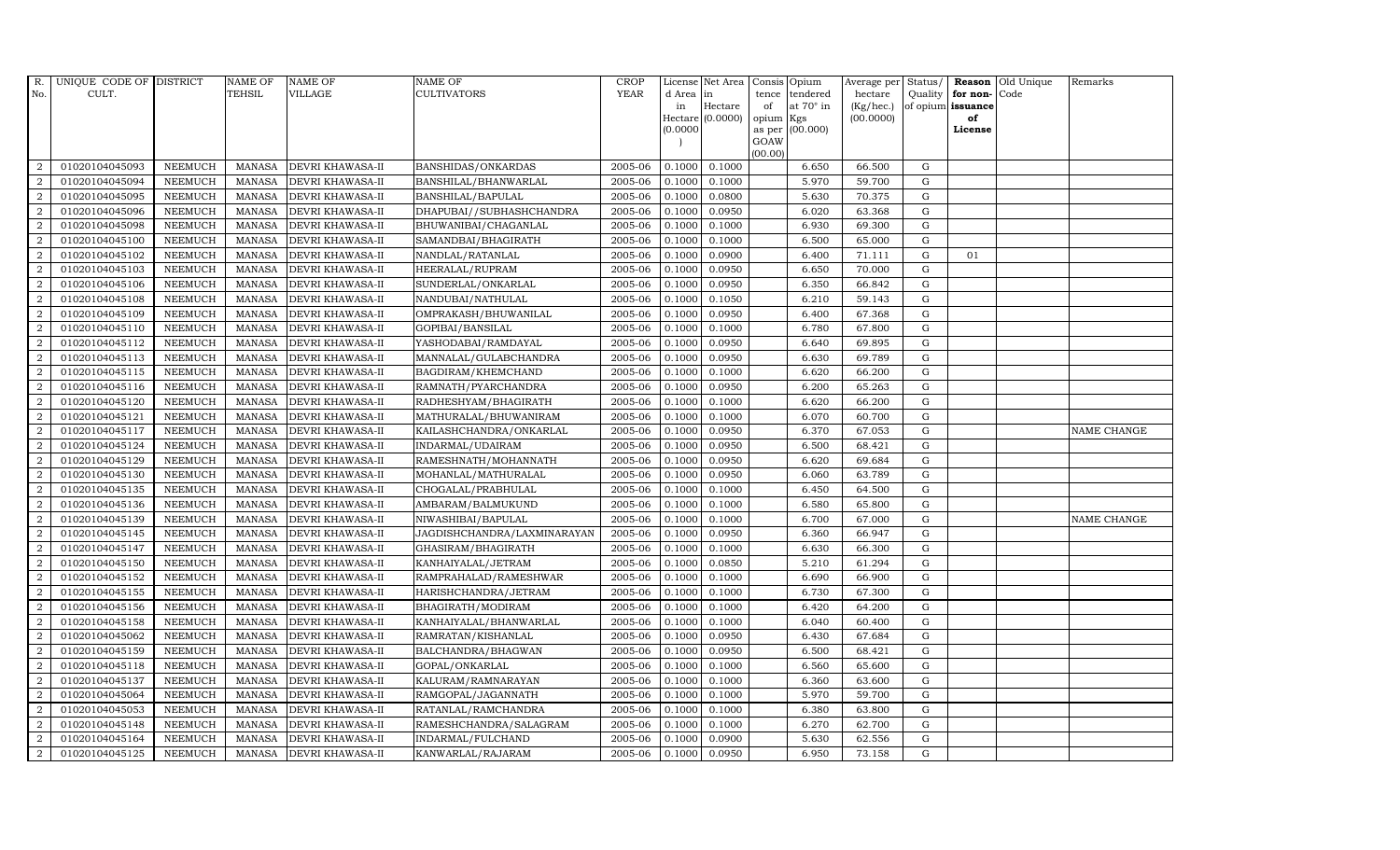| R.               | UNIQUE CODE OF DISTRICT |                | <b>NAME OF</b> | <b>NAME OF</b>         | <b>NAME OF</b>          | CROP        |          | License Net Area   |           | Consis Opium    | Average per | Status/     | Reason            | Old Unique | Remarks     |
|------------------|-------------------------|----------------|----------------|------------------------|-------------------------|-------------|----------|--------------------|-----------|-----------------|-------------|-------------|-------------------|------------|-------------|
| No.              | CULT.                   |                | <b>TEHSIL</b>  | VILLAGE                | CULTIVATORS             | <b>YEAR</b> | d Area   | in                 | tence     | tendered        | hectare     | Quality     | for non-          | Code       |             |
|                  |                         |                |                |                        |                         |             | in       | Hectare            | of        | at 70° in       | (Kg/hec.)   |             | of opium issuance |            |             |
|                  |                         |                |                |                        |                         |             | (0.0000) | Hectare $(0.0000)$ | opium Kgs | as per (00.000) | (00.0000)   |             | of<br>License     |            |             |
|                  |                         |                |                |                        |                         |             |          |                    | GOAW      |                 |             |             |                   |            |             |
|                  |                         |                |                |                        |                         |             |          |                    | (00.00)   |                 |             |             |                   |            |             |
| 2                | 01020104045042          | <b>NEEMUCH</b> | <b>MANASA</b>  | DEVRI KHAWASA-II       | ONKARLAL/GULABCHANDRA   | 2005-06     | 0.1000   | 0.0950             |           | 6.510           | 68.526      | G           |                   |            |             |
| $\overline{2}$   | 01020104045097          | <b>NEEMUCH</b> | <b>MANASA</b>  | DEVRI KHAWASA-II       | RADHABAI/MANGILAL       | 2005-06     | 0.1000   | 0.0950             |           | 6.760           | 71.158      | ${\rm G}$   |                   |            | NAME CHANGE |
| 2                | 01020104045043          | <b>NEEMUCH</b> | <b>MANASA</b>  | DEVRI KHAWASA-II       | UDAIRAM/BHAGWAN         | 2005-06     | 0.1000   | 0.1000             |           | 7.280           | 72.800      | G           |                   |            |             |
| $\overline{2}$   | 01020104045143          | <b>NEEMUCH</b> | <b>MANASA</b>  | DEVRI KHAWASA-II       | KARIBAI/BALMUKUND       | 2005-06     | 0.1000   | 0.1000             |           | 6.540           | 65.400      | $\mathbf G$ |                   |            |             |
| $\overline{2}$   | 01020104045123          | <b>NEEMUCH</b> | <b>MANASA</b>  | DEVRI KHAWASA-II       | KALURAM/SALAGRAM        | 2005-06     | 0.1000   | 0.0950             |           | 6.930           | 72.947      | ${\bf G}$   |                   |            |             |
| $\overline{2}$   | 01020104045119          | <b>NEEMUCH</b> | <b>MANASA</b>  | DEVRI KHAWASA-II       | RAMGOPAL/GULABCHANDRA   | 2005-06     | 0.1000   | 0.1000             |           | 6.470           | 64.700      | $\mathbf G$ |                   |            |             |
| $\overline{2}$   | 01020104045165          | <b>NEEMUCH</b> | <b>MANASA</b>  | DEVRI KHAWASA-II       | VISHNULAL/BHONILAL      | 2005-06     | 0.1000   | 0.0900             |           | 6.730           | 74.778      | ${\bf G}$   |                   |            |             |
| $\overline{2}$   | 01020104045160          | <b>NEEMUCH</b> | <b>MANASA</b>  | DEVRI KHAWASA-II       | RAJARAM/JAGANNATH       | 2005-06     | 0.1000   | 0.0900             |           | 5.540           | 61.556      | $\mathbf G$ |                   |            |             |
| $\overline{2}$   | 01020104045166          | <b>NEEMUCH</b> | <b>MANASA</b>  | DEVRI KHAWASA-II       | RAMLAL/JAGANNATH        | 2005-06     | 0.1000   | 0.1000             |           | 6.710           | 67.100      | G           |                   |            |             |
| $\overline{2}$   | 01020104045091          | <b>NEEMUCH</b> | <b>MANASA</b>  | DEVRI KHAWASA-II       | MADANLAL/RAMPRATAP      | 2005-06     | 0.1000   | 0.1000             |           | 6.730           | 67.300      | ${\rm G}$   |                   |            |             |
| $\overline{2}$   | 01020104045131          | <b>NEEMUCH</b> | <b>MANASA</b>  | DEVRI KHAWASA-II       | KALURAM/CHAGANLAL       | 2005-06     | 0.1000   | 0.1000             |           | 7.040           | 70.400      | ${\rm G}$   |                   |            |             |
| $\overline{2}$   | 01020104045151          | <b>NEEMUCH</b> | <b>MANASA</b>  | DEVRI KHAWASA-II       | SATYANARAYAN/BHAGWAN    | 2005-06     | 0.1000   | 0.1000             |           | 6.900           | 69.000      | $\mathbf G$ |                   |            |             |
| $\overline{2}$   | 01020104045001          | <b>NEEMUCH</b> | <b>MANASA</b>  | <b>DEVRI KHAWASA-I</b> | BALMUKUND/PANNALAL      | 2005-06     | 0.1000   | 0.0950             |           | 6.730           | 70.842      | G           |                   |            |             |
| $\overline{2}$   | 01020104045002          | <b>NEEMUCH</b> | <b>MANASA</b>  | DEVRI KHAWASA-I        | KISHORE/SHANKAR         | 2005-06     | 0.1000   | 0.1000             |           | 6.630           | 66.300      | $\mathbf G$ |                   |            |             |
| $\overline{2}$   | 01020104045003          | <b>NEEMUCH</b> | <b>MANASA</b>  | DEVRI KHAWASA-I        | MOTYABAI/BANSHILAL      | 2005-06     | 0.1000   | 0.1000             |           | 6.860           | 68.600      | ${\bf G}$   |                   |            |             |
| $\overline{2}$   | 01020104045004          | <b>NEEMUCH</b> | <b>MANASA</b>  | DEVRI KHAWASA-I        | LAXMINARAYAN/BHUWANIRAM | 2005-06     | 0.1000   | 0.1000             |           | 6.850           | 68.500      | ${\rm G}$   |                   |            |             |
| $\overline{2}$   | 01020104045005          | <b>NEEMUCH</b> | <b>MANASA</b>  | DEVRI KHAWASA-I        | RAMGOPAL/BHANWARLAL     | 2005-06     | 0.1000   | 0.0900             |           | 5.910           | 65.667      | G           |                   |            |             |
| $\overline{2}$   | 01020104045006          | NEEMUCH        | <b>MANASA</b>  | DEVRI KHAWASA-I        | BANSHILAL/JETRAM        | 2005-06     | 0.1000   | 0.1000             |           | 6.390           | 63.900      | $\mathbf G$ |                   |            | NAME CHANGE |
| $\overline{2}$   | 01020104045008          | <b>NEEMUCH</b> | <b>MANASA</b>  | DEVRI KHAWASA-I        | GANGABAI/MANGILAL       | 2005-06     | 0.1000   | 0.1000             |           | 6.680           | 66.800      | $\mathbf G$ |                   |            |             |
| $\overline{2}$   | 01020104045009          | <b>NEEMUCH</b> | <b>MANASA</b>  | DEVRI KHAWASA-I        | SHANKARLAL/SUKHLAL      | 2005-06     | 0.1000   | 0.1000             |           | 6.300           | 63.000      | ${\rm G}$   |                   |            |             |
| $\overline{2}$   | 01020104045013          | <b>NEEMUCH</b> | <b>MANASA</b>  | DEVRI KHAWASA-I        | MANGILAL/BHUWANIRAM     | 2005-06     | 0.1000   | 0.1050             |           | 6.970           | 66.381      | ${\rm G}$   |                   |            |             |
| $\boldsymbol{2}$ | 01020104045014          | <b>NEEMUCH</b> | <b>MANASA</b>  | DEVRI KHAWASA-I        | RAMESHWAR/NANDRAM       | 2005-06     | 0.1000   | 0.1000             |           | 7.230           | 72.300      | ${\rm G}$   |                   |            |             |
| $\overline{2}$   | 01020104045015          | <b>NEEMUCH</b> | <b>MANASA</b>  | DEVRI KHAWASA-I        | JANKILAL/ONKARLAL       | 2005-06     | 0.1000   | 0.0950             |           | 6.890           | 72.526      | G           |                   |            |             |
| $\overline{2}$   | 01020104045016          | <b>NEEMUCH</b> | <b>MANASA</b>  | DEVRI KHAWASA-I        | DHANSUKH/SUKHLAL        | 2005-06     | 0.1000   | 0.0950             |           | 6.310           | 66.421      | $\mathbf G$ |                   |            |             |
| $\overline{2}$   | 01020104045017          | <b>NEEMUCH</b> | <b>MANASA</b>  | DEVRI KHAWASA-I        | RAJARAM/SUKHLAL         | 2005-06     | 0.1000   | 0.1000             |           | 6.750           | 67.500      | ${\rm G}$   |                   |            |             |
| $\overline{2}$   | 01020104045018          | <b>NEEMUCH</b> | <b>MANASA</b>  | DEVRI KHAWASA-I        | BANSHILAL/SUKHLAL       | 2005-06     | 0.1000   | 0.1000             |           | 6.420           | 64.200      | G           |                   |            |             |
| $\overline{2}$   | 01020104045020          | <b>NEEMUCH</b> | <b>MANASA</b>  | DEVRI KHAWASA-I        | BHANWARLAL/DEVILAL      | 2005-06     | 0.1000   | 0.1000             |           | 6.350           | 63.500      | ${\rm G}$   |                   |            |             |
| $\overline{2}$   | 01020104045022          | <b>NEEMUCH</b> | <b>MANASA</b>  | DEVRI KHAWASA-I        | SHANKARLAL/BHERULAL     | 2005-06     | 0.1000   | 0.1000             |           | 6.440           | 64.400      | $\mathbf G$ |                   |            |             |
| $\overline{2}$   | 01020104045023          | <b>NEEMUCH</b> | <b>MANASA</b>  | DEVRI KHAWASA-I        | AMRITRAM/KHEMRAJ        | 2005-06     | 0.1000   | 0.0950             |           | 5.840           | 61.474      | $\mathbf G$ |                   |            |             |
| $\overline{2}$   | 01020104045024          | <b>NEEMUCH</b> | <b>MANASA</b>  | DEVRI KHAWASA-I        | GHITABAI/MANGILAL       | 2005-06     | 0.1000   | 0.1000             |           | 6.800           | 68.000      | ${\rm G}$   |                   |            | NAME CHANGE |
| $\overline{2}$   | 01020104045025          | <b>NEEMUCH</b> | <b>MANASA</b>  | DEVRI KHAWASA-I        | KALURAM/BHUWANIRAM      | 2005-06     | 0.1000   | 0.1000             |           | 6.500           | 65.000      | G           |                   |            |             |
| $\overline{2}$   | 01020104045030          | <b>NEEMUCH</b> | <b>MANASA</b>  | DEVRI KHAWASA-I        | NANDLAL/ONKAR           | 2005-06     | 0.1000   | 0.1000             |           | 6.870           | 68.700      | ${\rm G}$   |                   |            |             |
| $\overline{2}$   | 01020104045031          | <b>NEEMUCH</b> | <b>MANASA</b>  | DEVRI KHAWASA-I        | LAXMINARAYAN/SUKHLAL    | 2005-06     | 0.1000   | 0.1000             |           | 6.390           | 63.900      | ${\rm G}$   |                   |            |             |
| $\overline{2}$   | 01020104045036          | <b>NEEMUCH</b> | <b>MANASA</b>  | <b>DEVRI KHAWASA-I</b> | GHISIBAI/LAXMNAN        | 2005-06     | 0.1000   | 0.0900             |           | 5.980           | 66.444      | $\mathbf G$ |                   |            |             |
| $\overline{2}$   | 01020104045037          | <b>NEEMUCH</b> | <b>MANASA</b>  | DEVRI KHAWASA-I        | GHASIRAM/BHUWANIRAM     | 2005-06     | 0.1000   | 0.1000             |           | 6.900           | 69.000      | $\mathbf G$ |                   |            |             |
| $\overline{2}$   | 01020104045038          | <b>NEEMUCH</b> | <b>MANASA</b>  | DEVRI KHAWASA-I        | JAYCHANDRA/SURATRAM     | 2005-06     | 0.1000   | 0.0950             |           | 6.360           | 66.947      | G           |                   |            |             |
| $\overline{2}$   | 01020104045039          | <b>NEEMUCH</b> | <b>MANASA</b>  | DEVRI KHAWASA-I        | BAGADIBAI/KASHIRAM      | 2005-06     | 0.1000   | 0.1000             |           | 6.410           | 64.100      | G           |                   |            |             |
| $\boldsymbol{2}$ | 01020104045041          | <b>NEEMUCH</b> | <b>MANASA</b>  | DEVRI KHAWASA-I        | KAMLABAI/KANIRAM        | 2005-06     | 0.1000   | 0.1000             |           | 6.340           | 63.400      | $\mathbf G$ |                   |            |             |
| $\overline{2}$   | 01020104045044          | <b>NEEMUCH</b> | <b>MANASA</b>  | DEVRI KHAWASA-I        | FATEHLAL/MATHURALAL     | 2005-06     | 0.1000   | 0.1000             |           | 7.010           | 70.100      | G           |                   |            |             |
| $\overline{2}$   | 01020104045051          | <b>NEEMUCH</b> | <b>MANASA</b>  | DEVRI KHAWASA-I        | GOTAMNATH/ONKARNATH     | 2005-06     | 0.1000   | 0.0900             |           | 6.400           | 71.111      | $\mathbf G$ |                   |            |             |
| $\overline{2}$   | 01020104045056          | <b>NEEMUCH</b> | MANASA         | <b>DEVRI KHAWASA-I</b> | RADHESHYAM/MULCHANDRA   | 2005-06     | 0.1000   | 0.0950             |           | 6.670           | 70.211      | G           |                   |            |             |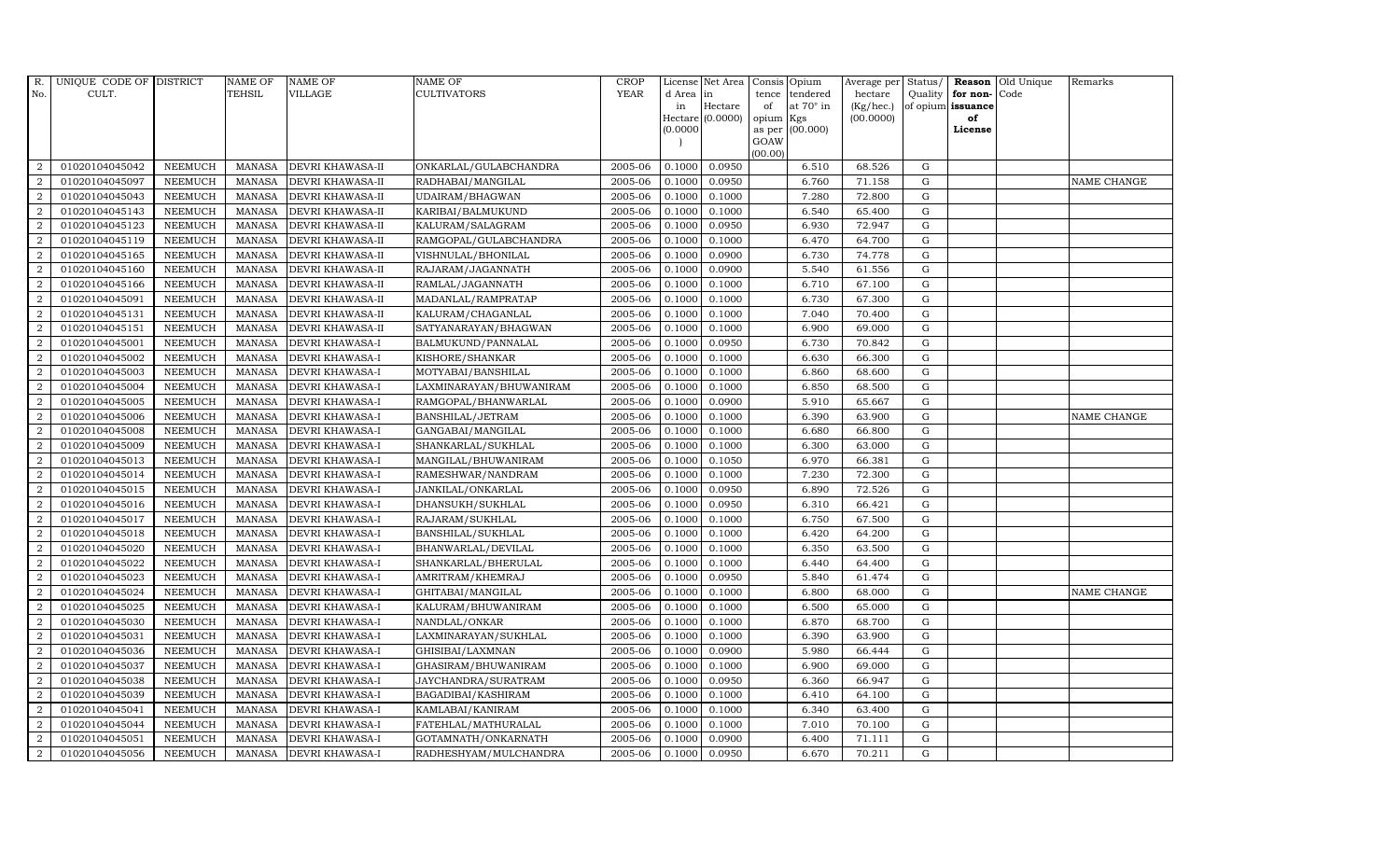| <b>YEAR</b><br>No.<br>CULT.<br>TEHSIL<br>VILLAGE<br><b>CULTIVATORS</b><br>tendered<br>hectare<br>Quality for non-Code<br>d Area in<br>tence<br>Hectare<br>at $70^\circ$ in<br>of opium issuance<br>of<br>$(Kg/$ hec.)<br>in<br>Hectare (0.0000)<br>(00.0000)<br>opium Kgs<br>of<br>(00.000)<br>(0.0000)<br>as per<br>License<br>GOAW<br>(00.00)<br>01020104045059<br>0.1000<br>0.1000<br>6.520<br>$\overline{2}$<br><b>NEEMUCH</b><br>MANASA<br><b>DEVRI KHAWASA-I</b><br>YASHWANTKUMAR/GANGABAI<br>2005-06<br>65.200<br>G<br>01020104045063<br><b>NEEMUCH</b><br><b>DEVRI KHAWASA-I</b><br>SALAGRAM/ONKARLAL<br>2005-06<br>0.1000<br>0.1000<br>6.840<br>$\mathbf{G}$<br>$\overline{2}$<br>MANASA<br>68.400<br>$\overline{2}$<br>01020104045071<br><b>NEEMUCH</b><br><b>DEVRI KHAWASA-I</b><br>BHANWARBAI/DEVILAL<br>2005-06<br>0.1000<br>0.1000<br>7.090<br>70.900<br>MANASA<br>G<br>01020104045076<br><b>NEEMUCH</b><br><b>MANASA</b><br><b>DEVRI KHAWASA-I</b><br>DINESHKUMAR/KASTURIBAI<br>2005-06<br>0.1000<br>0.1000<br>6.740<br>67.400<br>G<br>$\overline{2}$<br>01020104045078<br>6.900<br>$\overline{2}$<br><b>NEEMUCH</b><br><b>MANASA</b><br>DEVRI KHAWASA-I<br>MOHANLAL/SHRINIWAS<br>2005-06<br>0.1000<br>0.1000<br>69.000<br>G<br>$\overline{2}$<br>01020104045079<br><b>NEEMUCH</b><br>2005-06<br>0.1000<br>0.0900<br>6.540<br>72.667<br>G<br><b>MANASA</b><br>DEVRI KHAWASA-I<br>AMBALAL/CHENRAM<br>01020104045019<br><b>NEEMUCH</b><br>BALMUKUND/RAMLAL<br>2005-06<br>0.1000<br>6.530<br>65.300<br>$\mathbf{G}$<br>$\overline{2}$<br><b>MANASA</b><br><b>DEVRI KHAWASA-I</b><br>0.1000<br>01020104045081<br>$\overline{2}$<br><b>NEEMUCH</b><br><b>MANASA</b><br><b>DEVRI KHAWASA-I</b><br>DHAPUBAI/SAJJANNATH<br>2005-06<br>0.1000<br>0.1000<br>6.390<br>63.900<br>G<br>01020104045111<br><b>NEEMUCH</b><br><b>MANASA</b><br><b>DEVRI KHAWASA-I</b><br>RAMKUNWARBAI/ONKARLAL<br>2005-06<br>0.1000<br>0.1000<br>6.610<br>66.100<br>01020104096092<br>$\mathcal{D}_{\mathcal{L}}$<br>G<br>01020104045167<br><b>NEEMUCH</b><br>0102010409609TRANSFER/ANKALI<br><b>MANASA</b><br>DEVRI KHAWASA-I<br>MOHANLAL/RAMCHANDRA<br>2005-06<br>0.1000<br>0.1000<br>6.480<br>64.800<br>G<br>01020104045154<br><b>NEEMUCH</b><br>2005-06<br>0.1000<br>0.1000<br>G<br>01020104085059<br>$\overline{2}$<br><b>MANASA</b><br>DEVRI KHAWASA-I<br>RAMNIWAS/BANSHILAL<br>6.360<br>63.600<br>0102010404723TRANSFER/ MAHAGARH-I<br>01020104045132<br><b>NEEMUCH</b><br>DEVRI KHAWASA-I<br>2005-06<br>0.1000<br>0.1000<br>6.240<br>G<br>$\overline{2}$<br><b>MANASA</b><br>GHANSHYAM/JAGANNATH<br>62.400<br>2<br>01020104045101<br><b>NEEMUCH</b><br>DEVRI KHAWASA-I<br>2005-06<br>0.1000<br>0.1000<br>6.460<br>64.600<br>G<br>01020104047238<br>MANASA<br>NARMADABAI/PREMCHANDRA<br>01020104047239<br>01020104045068<br><b>NEEMUCH</b><br><b>MANASA</b><br><b>DEVRI KHAWASA-I</b><br>JAGANNATH/RAMKISHAN<br>2005-06<br>0.1000<br>0.1000<br>6.760<br>67.600<br>G<br>$\overline{2}$<br>01020104045065<br><b>NEEMUCH</b><br>2005-06<br>01020104047240<br><b>MANASA</b><br>DEVRI KHAWASA-I<br>NATHULAL/KALURAM<br>0.1000<br>0.0950<br>6.860<br>72.211<br>G<br>01020104090004<br><b>NEEMUCH</b><br>2005-06<br>0.1000<br>0.1000<br>G<br>3<br><b>MANASA</b><br><b>DEVRI ANTRI</b><br>BANSHILAL/JETRAM<br>6.640<br>66.400<br>01020104090006<br><b>NEEMUCH</b><br><b>DEVRI ANTRI</b><br><b>BAGDI BAI/KAVARLAL</b><br>2005-06<br>0.1000<br>0.1000<br>5.880<br>58.800<br>3<br><b>MANASA</b><br>G<br>01020104090008<br>3<br><b>NEEMUCH</b><br><b>DEVRI ANTRI</b><br>2005-06<br>0.1000<br>0.1050<br>7.670<br>G<br>MANASA<br>MEGHARAJ/NATHU<br>73.048<br>01020104090010<br><b>NEEMUCH</b><br><b>MANASA</b><br><b>DEVRI ANTRI</b><br>VAGATRAM/NANDA<br>2005-06<br>0.1000<br>0.0950<br>6.200<br>65.263<br>G<br>3<br>01020104090011<br><b>NEEMUCH</b><br>5.860<br>$\mathbf G$<br>3<br><b>MANASA</b><br>DEVRI ANTRI<br>MADHULAL/LAXMAN<br>2005-06<br>0.1000<br>0.0950<br>61.684<br><b>DEVRI ANTRI</b><br>2005-06<br>0.1000<br>0.1000<br>G<br>01020104090013<br><b>NEEMUCH</b><br><b>MANASA</b><br>NATHU SINGH/NANURAM<br>7.130<br>71.300<br>3<br>01020104090019<br><b>NEEMUCH</b><br><b>DEVRI ANTRI</b><br>TEJRAM/DEVRAM<br>2005-06<br>0.1000<br>0.1000<br>6.360<br>63.600<br>3<br><b>MANASA</b><br>G<br>01020104090021<br>3<br><b>NEEMUCH</b><br><b>MANASA</b><br><b>DEVRI ANTRI</b><br>PREMSUKH/NANURAM<br>2005-06<br>0.1000<br>0.1000<br>6.920<br>69.200<br>G<br>01020104090023<br><b>NEEMUCH</b><br><b>MANASA</b><br><b>DEVRI ANTRI</b><br>RATANLAL/BHERULAL<br>2005-06<br>0.1000<br>0.0950<br>5.650<br>59.474<br>G<br>3<br>01020104090027<br><b>NEEMUCH</b><br><b>DEVRI ANTRI</b><br>RAMCHANDR/BHRULAL<br>2005-06<br>0.0950<br>$\mathbf G$<br>3<br><b>MANASA</b><br>0.1000<br>6.000<br>63.158<br>01020104090029<br><b>NEEMUCH</b><br><b>MANASA</b><br><b>DEVRI ANTRI</b><br>2005-06<br>0.1000<br>0.0950<br>5.460<br>57.474<br>G<br>3<br>VAJERAM/BHERULAL<br>01020104090039<br><b>NEEMUCH</b><br><b>DEVRI ANTRI</b><br>DEVU BAI/SHANKARLAL<br>2005-06<br>0.1000<br>0.0900<br>6.170<br>68.556<br>3<br><b>MANASA</b><br>G<br>01020104090005<br>0.0750<br>3<br><b>NEEMUCH</b><br><b>MANASA</b><br><b>DEVRI ANTRI</b><br>MOTILAL/RAMLAL<br>2005-06<br>0.1000<br>4.420<br>58.933<br>G<br>01020104090059<br><b>NEEMUCH</b><br><b>DEVRI ANTRI</b><br>BABRULAL/KARULAL<br>2005-06<br>0.1000<br>0.0900<br>6.120<br>68.000<br>G<br>3<br><b>MANASA</b><br>01020104090028<br><b>NEEMUCH</b><br><b>DEVRI ANTRI</b><br>2005-06<br>3<br><b>MANASA</b><br>BAPULAL/RATANLAL<br>0.1000<br>0.1000<br>6.470<br>64.700<br>G<br>NEEMUCH<br>2005-06<br>0.1000<br>0.0950<br>3<br>01020104090060<br><b>MANASA</b><br><b>DEVRI ANTRI</b><br>RAMESHCHANDR/MADHO JI<br>6.280<br>66.105<br>G<br>01020104090061<br><b>NEEMUCH</b><br><b>DEVRI ANTRI</b><br>2005-06<br>0.1000<br>0.0950<br>6.160<br>64.842<br>3<br><b>MANASA</b><br>SUNDERLAL/PARTHA<br>G<br>01020104072001<br>01020104090062<br><b>NEEMUCH</b><br>2005-06<br>01020104072026<br>3<br>MANASA<br><b>DEVRI ANTRI</b><br>LAL BAI/MANOHAR SINGH<br>0.1000<br>0.0950<br>6.350<br>66.842<br>G<br>01020104090063<br><b>NEEMUCH</b><br><b>MANASA</b><br><b>DEVRI ANTRI</b><br>2005-06<br>0.1000<br>0.0950<br>5.890<br>62.000<br>G<br>01020104072005<br>3<br>KANHAIYALAL/SHANKAR<br>01020104089001<br><b>NEEMUCH</b><br>3<br><b>MANASA</b><br><b>DETHAL</b><br>CHUNNILAL/OKARLAL<br>2005-06<br>0.1000<br>0.1000<br>6.740<br>67.400<br>G<br><b>DETHAL</b><br>2005-06<br>0.1000<br>0.0950<br>5.450<br>G<br>3<br>01020104089003<br><b>NEEMUCH</b><br><b>MANASA</b><br>NANI BAI/KISHANA<br>57.368<br>01020104089006<br><b>NEEMUCH</b><br><b>DETHAL</b><br>BHAWARLAL/NANA JI<br>2005-06<br>0.1000<br>0.1000<br>6.230<br>62.300<br>3<br><b>MANASA</b><br>G<br><b>DETHAL</b><br>3<br>01020104089008<br><b>NEEMUCH</b><br>MANASA<br>SHAMBHU/LALA<br>2005-06<br>0.1000<br>0.0900<br>5.560<br>61.778<br>G<br><b>NAMECHANGE</b><br>01020104089009<br><b>NEEMUCH</b><br><b>DETHAL</b><br>MEGHARAJ/KACHARU<br>2005-06<br>0.1000<br>0.0900<br>4.750<br>52.778<br>G<br>3<br><b>MANASA</b><br>04<br>3<br>01020104089010<br><b>NEEMUCH</b><br><b>MANASA</b><br><b>DETHAL</b><br>BHAGAT SINGH/BHERU SINGH<br>2005-06<br>0.1000<br>0.0950<br>6.390<br>67.263<br>G<br><b>DETHAL</b><br>62.222<br>01020104089013<br>NEEMUCH<br>MANASA<br>2005-06<br>0.1000<br>0.0900<br>5.600<br>G<br>3<br>DEVILAL/BAPU | R. | UNIQUE CODE OF DISTRICT | NAME OF | <b>NAME OF</b> | NAME OF | CROP | License Net Area | Consis Opium | Average per | Status/ | <b>Reason</b> Old Unique | Remarks |
|---------------------------------------------------------------------------------------------------------------------------------------------------------------------------------------------------------------------------------------------------------------------------------------------------------------------------------------------------------------------------------------------------------------------------------------------------------------------------------------------------------------------------------------------------------------------------------------------------------------------------------------------------------------------------------------------------------------------------------------------------------------------------------------------------------------------------------------------------------------------------------------------------------------------------------------------------------------------------------------------------------------------------------------------------------------------------------------------------------------------------------------------------------------------------------------------------------------------------------------------------------------------------------------------------------------------------------------------------------------------------------------------------------------------------------------------------------------------------------------------------------------------------------------------------------------------------------------------------------------------------------------------------------------------------------------------------------------------------------------------------------------------------------------------------------------------------------------------------------------------------------------------------------------------------------------------------------------------------------------------------------------------------------------------------------------------------------------------------------------------------------------------------------------------------------------------------------------------------------------------------------------------------------------------------------------------------------------------------------------------------------------------------------------------------------------------------------------------------------------------------------------------------------------------------------------------------------------------------------------------------------------------------------------------------------------------------------------------------------------------------------------------------------------------------------------------------------------------------------------------------------------------------------------------------------------------------------------------------------------------------------------------------------------------------------------------------------------------------------------------------------------------------------------------------------------------------------------------------------------------------------------------------------------------------------------------------------------------------------------------------------------------------------------------------------------------------------------------------------------------------------------------------------------------------------------------------------------------------------------------------------------------------------------------------------------------------------------------------------------------------------------------------------------------------------------------------------------------------------------------------------------------------------------------------------------------------------------------------------------------------------------------------------------------------------------------------------------------------------------------------------------------------------------------------------------------------------------------------------------------------------------------------------------------------------------------------------------------------------------------------------------------------------------------------------------------------------------------------------------------------------------------------------------------------------------------------------------------------------------------------------------------------------------------------------------------------------------------------------------------------------------------------------------------------------------------------------------------------------------------------------------------------------------------------------------------------------------------------------------------------------------------------------------------------------------------------------------------------------------------------------------------------------------------------------------------------------------------------------------------------------------------------------------------------------------------------------------------------------------------------------------------------------------------------------------------------------------------------------------------------------------------------------------------------------------------------------------------------------------------------------------------------------------------------------------------------------------------------------------------------------------------------------------------------------------------------------------------------------------------------------------------------------------------------------------------------------------------------------------------------------------------------------------------------------------------------------------------------------------------------------------------------------------------------------------------------------------------------------------------------------------------------------------------------------------------------------------------------------------------------------------------------------------------------------------------------------------------------------------------------------------------------------------------------------------------------------------------------------------------------------------------------------------------------------------------------------------------------------------------------------------------------------------------------------------------------------------------------------------------------------------------------------------------------------------------------------------------------------------------------------------------------------------------------------------------------------------------------------------------------------------------------------------------------------------------------------------------------------------------------------------------------------------------------------------------------------------------------------------------------------------|----|-------------------------|---------|----------------|---------|------|------------------|--------------|-------------|---------|--------------------------|---------|
|                                                                                                                                                                                                                                                                                                                                                                                                                                                                                                                                                                                                                                                                                                                                                                                                                                                                                                                                                                                                                                                                                                                                                                                                                                                                                                                                                                                                                                                                                                                                                                                                                                                                                                                                                                                                                                                                                                                                                                                                                                                                                                                                                                                                                                                                                                                                                                                                                                                                                                                                                                                                                                                                                                                                                                                                                                                                                                                                                                                                                                                                                                                                                                                                                                                                                                                                                                                                                                                                                                                                                                                                                                                                                                                                                                                                                                                                                                                                                                                                                                                                                                                                                                                                                                                                                                                                                                                                                                                                                                                                                                                                                                                                                                                                                                                                                                                                                                                                                                                                                                                                                                                                                                                                                                                                                                                                                                                                                                                                                                                                                                                                                                                                                                                                                                                                                                                                                                                                                                                                                                                                                                                                                                                                                                                                                                                                                                                                                                                                                                                                                                                                                                                                                                                                                                                                                                                                                                                                                                                                                                                                                                                                                                                                                                                                                                                                                                                       |    |                         |         |                |         |      |                  |              |             |         |                          |         |
|                                                                                                                                                                                                                                                                                                                                                                                                                                                                                                                                                                                                                                                                                                                                                                                                                                                                                                                                                                                                                                                                                                                                                                                                                                                                                                                                                                                                                                                                                                                                                                                                                                                                                                                                                                                                                                                                                                                                                                                                                                                                                                                                                                                                                                                                                                                                                                                                                                                                                                                                                                                                                                                                                                                                                                                                                                                                                                                                                                                                                                                                                                                                                                                                                                                                                                                                                                                                                                                                                                                                                                                                                                                                                                                                                                                                                                                                                                                                                                                                                                                                                                                                                                                                                                                                                                                                                                                                                                                                                                                                                                                                                                                                                                                                                                                                                                                                                                                                                                                                                                                                                                                                                                                                                                                                                                                                                                                                                                                                                                                                                                                                                                                                                                                                                                                                                                                                                                                                                                                                                                                                                                                                                                                                                                                                                                                                                                                                                                                                                                                                                                                                                                                                                                                                                                                                                                                                                                                                                                                                                                                                                                                                                                                                                                                                                                                                                                                       |    |                         |         |                |         |      |                  |              |             |         |                          |         |
|                                                                                                                                                                                                                                                                                                                                                                                                                                                                                                                                                                                                                                                                                                                                                                                                                                                                                                                                                                                                                                                                                                                                                                                                                                                                                                                                                                                                                                                                                                                                                                                                                                                                                                                                                                                                                                                                                                                                                                                                                                                                                                                                                                                                                                                                                                                                                                                                                                                                                                                                                                                                                                                                                                                                                                                                                                                                                                                                                                                                                                                                                                                                                                                                                                                                                                                                                                                                                                                                                                                                                                                                                                                                                                                                                                                                                                                                                                                                                                                                                                                                                                                                                                                                                                                                                                                                                                                                                                                                                                                                                                                                                                                                                                                                                                                                                                                                                                                                                                                                                                                                                                                                                                                                                                                                                                                                                                                                                                                                                                                                                                                                                                                                                                                                                                                                                                                                                                                                                                                                                                                                                                                                                                                                                                                                                                                                                                                                                                                                                                                                                                                                                                                                                                                                                                                                                                                                                                                                                                                                                                                                                                                                                                                                                                                                                                                                                                                       |    |                         |         |                |         |      |                  |              |             |         |                          |         |
|                                                                                                                                                                                                                                                                                                                                                                                                                                                                                                                                                                                                                                                                                                                                                                                                                                                                                                                                                                                                                                                                                                                                                                                                                                                                                                                                                                                                                                                                                                                                                                                                                                                                                                                                                                                                                                                                                                                                                                                                                                                                                                                                                                                                                                                                                                                                                                                                                                                                                                                                                                                                                                                                                                                                                                                                                                                                                                                                                                                                                                                                                                                                                                                                                                                                                                                                                                                                                                                                                                                                                                                                                                                                                                                                                                                                                                                                                                                                                                                                                                                                                                                                                                                                                                                                                                                                                                                                                                                                                                                                                                                                                                                                                                                                                                                                                                                                                                                                                                                                                                                                                                                                                                                                                                                                                                                                                                                                                                                                                                                                                                                                                                                                                                                                                                                                                                                                                                                                                                                                                                                                                                                                                                                                                                                                                                                                                                                                                                                                                                                                                                                                                                                                                                                                                                                                                                                                                                                                                                                                                                                                                                                                                                                                                                                                                                                                                                                       |    |                         |         |                |         |      |                  |              |             |         |                          |         |
|                                                                                                                                                                                                                                                                                                                                                                                                                                                                                                                                                                                                                                                                                                                                                                                                                                                                                                                                                                                                                                                                                                                                                                                                                                                                                                                                                                                                                                                                                                                                                                                                                                                                                                                                                                                                                                                                                                                                                                                                                                                                                                                                                                                                                                                                                                                                                                                                                                                                                                                                                                                                                                                                                                                                                                                                                                                                                                                                                                                                                                                                                                                                                                                                                                                                                                                                                                                                                                                                                                                                                                                                                                                                                                                                                                                                                                                                                                                                                                                                                                                                                                                                                                                                                                                                                                                                                                                                                                                                                                                                                                                                                                                                                                                                                                                                                                                                                                                                                                                                                                                                                                                                                                                                                                                                                                                                                                                                                                                                                                                                                                                                                                                                                                                                                                                                                                                                                                                                                                                                                                                                                                                                                                                                                                                                                                                                                                                                                                                                                                                                                                                                                                                                                                                                                                                                                                                                                                                                                                                                                                                                                                                                                                                                                                                                                                                                                                                       |    |                         |         |                |         |      |                  |              |             |         |                          |         |
|                                                                                                                                                                                                                                                                                                                                                                                                                                                                                                                                                                                                                                                                                                                                                                                                                                                                                                                                                                                                                                                                                                                                                                                                                                                                                                                                                                                                                                                                                                                                                                                                                                                                                                                                                                                                                                                                                                                                                                                                                                                                                                                                                                                                                                                                                                                                                                                                                                                                                                                                                                                                                                                                                                                                                                                                                                                                                                                                                                                                                                                                                                                                                                                                                                                                                                                                                                                                                                                                                                                                                                                                                                                                                                                                                                                                                                                                                                                                                                                                                                                                                                                                                                                                                                                                                                                                                                                                                                                                                                                                                                                                                                                                                                                                                                                                                                                                                                                                                                                                                                                                                                                                                                                                                                                                                                                                                                                                                                                                                                                                                                                                                                                                                                                                                                                                                                                                                                                                                                                                                                                                                                                                                                                                                                                                                                                                                                                                                                                                                                                                                                                                                                                                                                                                                                                                                                                                                                                                                                                                                                                                                                                                                                                                                                                                                                                                                                                       |    |                         |         |                |         |      |                  |              |             |         |                          |         |
|                                                                                                                                                                                                                                                                                                                                                                                                                                                                                                                                                                                                                                                                                                                                                                                                                                                                                                                                                                                                                                                                                                                                                                                                                                                                                                                                                                                                                                                                                                                                                                                                                                                                                                                                                                                                                                                                                                                                                                                                                                                                                                                                                                                                                                                                                                                                                                                                                                                                                                                                                                                                                                                                                                                                                                                                                                                                                                                                                                                                                                                                                                                                                                                                                                                                                                                                                                                                                                                                                                                                                                                                                                                                                                                                                                                                                                                                                                                                                                                                                                                                                                                                                                                                                                                                                                                                                                                                                                                                                                                                                                                                                                                                                                                                                                                                                                                                                                                                                                                                                                                                                                                                                                                                                                                                                                                                                                                                                                                                                                                                                                                                                                                                                                                                                                                                                                                                                                                                                                                                                                                                                                                                                                                                                                                                                                                                                                                                                                                                                                                                                                                                                                                                                                                                                                                                                                                                                                                                                                                                                                                                                                                                                                                                                                                                                                                                                                                       |    |                         |         |                |         |      |                  |              |             |         |                          |         |
|                                                                                                                                                                                                                                                                                                                                                                                                                                                                                                                                                                                                                                                                                                                                                                                                                                                                                                                                                                                                                                                                                                                                                                                                                                                                                                                                                                                                                                                                                                                                                                                                                                                                                                                                                                                                                                                                                                                                                                                                                                                                                                                                                                                                                                                                                                                                                                                                                                                                                                                                                                                                                                                                                                                                                                                                                                                                                                                                                                                                                                                                                                                                                                                                                                                                                                                                                                                                                                                                                                                                                                                                                                                                                                                                                                                                                                                                                                                                                                                                                                                                                                                                                                                                                                                                                                                                                                                                                                                                                                                                                                                                                                                                                                                                                                                                                                                                                                                                                                                                                                                                                                                                                                                                                                                                                                                                                                                                                                                                                                                                                                                                                                                                                                                                                                                                                                                                                                                                                                                                                                                                                                                                                                                                                                                                                                                                                                                                                                                                                                                                                                                                                                                                                                                                                                                                                                                                                                                                                                                                                                                                                                                                                                                                                                                                                                                                                                                       |    |                         |         |                |         |      |                  |              |             |         |                          |         |
|                                                                                                                                                                                                                                                                                                                                                                                                                                                                                                                                                                                                                                                                                                                                                                                                                                                                                                                                                                                                                                                                                                                                                                                                                                                                                                                                                                                                                                                                                                                                                                                                                                                                                                                                                                                                                                                                                                                                                                                                                                                                                                                                                                                                                                                                                                                                                                                                                                                                                                                                                                                                                                                                                                                                                                                                                                                                                                                                                                                                                                                                                                                                                                                                                                                                                                                                                                                                                                                                                                                                                                                                                                                                                                                                                                                                                                                                                                                                                                                                                                                                                                                                                                                                                                                                                                                                                                                                                                                                                                                                                                                                                                                                                                                                                                                                                                                                                                                                                                                                                                                                                                                                                                                                                                                                                                                                                                                                                                                                                                                                                                                                                                                                                                                                                                                                                                                                                                                                                                                                                                                                                                                                                                                                                                                                                                                                                                                                                                                                                                                                                                                                                                                                                                                                                                                                                                                                                                                                                                                                                                                                                                                                                                                                                                                                                                                                                                                       |    |                         |         |                |         |      |                  |              |             |         |                          |         |
|                                                                                                                                                                                                                                                                                                                                                                                                                                                                                                                                                                                                                                                                                                                                                                                                                                                                                                                                                                                                                                                                                                                                                                                                                                                                                                                                                                                                                                                                                                                                                                                                                                                                                                                                                                                                                                                                                                                                                                                                                                                                                                                                                                                                                                                                                                                                                                                                                                                                                                                                                                                                                                                                                                                                                                                                                                                                                                                                                                                                                                                                                                                                                                                                                                                                                                                                                                                                                                                                                                                                                                                                                                                                                                                                                                                                                                                                                                                                                                                                                                                                                                                                                                                                                                                                                                                                                                                                                                                                                                                                                                                                                                                                                                                                                                                                                                                                                                                                                                                                                                                                                                                                                                                                                                                                                                                                                                                                                                                                                                                                                                                                                                                                                                                                                                                                                                                                                                                                                                                                                                                                                                                                                                                                                                                                                                                                                                                                                                                                                                                                                                                                                                                                                                                                                                                                                                                                                                                                                                                                                                                                                                                                                                                                                                                                                                                                                                                       |    |                         |         |                |         |      |                  |              |             |         |                          |         |
|                                                                                                                                                                                                                                                                                                                                                                                                                                                                                                                                                                                                                                                                                                                                                                                                                                                                                                                                                                                                                                                                                                                                                                                                                                                                                                                                                                                                                                                                                                                                                                                                                                                                                                                                                                                                                                                                                                                                                                                                                                                                                                                                                                                                                                                                                                                                                                                                                                                                                                                                                                                                                                                                                                                                                                                                                                                                                                                                                                                                                                                                                                                                                                                                                                                                                                                                                                                                                                                                                                                                                                                                                                                                                                                                                                                                                                                                                                                                                                                                                                                                                                                                                                                                                                                                                                                                                                                                                                                                                                                                                                                                                                                                                                                                                                                                                                                                                                                                                                                                                                                                                                                                                                                                                                                                                                                                                                                                                                                                                                                                                                                                                                                                                                                                                                                                                                                                                                                                                                                                                                                                                                                                                                                                                                                                                                                                                                                                                                                                                                                                                                                                                                                                                                                                                                                                                                                                                                                                                                                                                                                                                                                                                                                                                                                                                                                                                                                       |    |                         |         |                |         |      |                  |              |             |         |                          |         |
|                                                                                                                                                                                                                                                                                                                                                                                                                                                                                                                                                                                                                                                                                                                                                                                                                                                                                                                                                                                                                                                                                                                                                                                                                                                                                                                                                                                                                                                                                                                                                                                                                                                                                                                                                                                                                                                                                                                                                                                                                                                                                                                                                                                                                                                                                                                                                                                                                                                                                                                                                                                                                                                                                                                                                                                                                                                                                                                                                                                                                                                                                                                                                                                                                                                                                                                                                                                                                                                                                                                                                                                                                                                                                                                                                                                                                                                                                                                                                                                                                                                                                                                                                                                                                                                                                                                                                                                                                                                                                                                                                                                                                                                                                                                                                                                                                                                                                                                                                                                                                                                                                                                                                                                                                                                                                                                                                                                                                                                                                                                                                                                                                                                                                                                                                                                                                                                                                                                                                                                                                                                                                                                                                                                                                                                                                                                                                                                                                                                                                                                                                                                                                                                                                                                                                                                                                                                                                                                                                                                                                                                                                                                                                                                                                                                                                                                                                                                       |    |                         |         |                |         |      |                  |              |             |         |                          |         |
|                                                                                                                                                                                                                                                                                                                                                                                                                                                                                                                                                                                                                                                                                                                                                                                                                                                                                                                                                                                                                                                                                                                                                                                                                                                                                                                                                                                                                                                                                                                                                                                                                                                                                                                                                                                                                                                                                                                                                                                                                                                                                                                                                                                                                                                                                                                                                                                                                                                                                                                                                                                                                                                                                                                                                                                                                                                                                                                                                                                                                                                                                                                                                                                                                                                                                                                                                                                                                                                                                                                                                                                                                                                                                                                                                                                                                                                                                                                                                                                                                                                                                                                                                                                                                                                                                                                                                                                                                                                                                                                                                                                                                                                                                                                                                                                                                                                                                                                                                                                                                                                                                                                                                                                                                                                                                                                                                                                                                                                                                                                                                                                                                                                                                                                                                                                                                                                                                                                                                                                                                                                                                                                                                                                                                                                                                                                                                                                                                                                                                                                                                                                                                                                                                                                                                                                                                                                                                                                                                                                                                                                                                                                                                                                                                                                                                                                                                                                       |    |                         |         |                |         |      |                  |              |             |         |                          |         |
|                                                                                                                                                                                                                                                                                                                                                                                                                                                                                                                                                                                                                                                                                                                                                                                                                                                                                                                                                                                                                                                                                                                                                                                                                                                                                                                                                                                                                                                                                                                                                                                                                                                                                                                                                                                                                                                                                                                                                                                                                                                                                                                                                                                                                                                                                                                                                                                                                                                                                                                                                                                                                                                                                                                                                                                                                                                                                                                                                                                                                                                                                                                                                                                                                                                                                                                                                                                                                                                                                                                                                                                                                                                                                                                                                                                                                                                                                                                                                                                                                                                                                                                                                                                                                                                                                                                                                                                                                                                                                                                                                                                                                                                                                                                                                                                                                                                                                                                                                                                                                                                                                                                                                                                                                                                                                                                                                                                                                                                                                                                                                                                                                                                                                                                                                                                                                                                                                                                                                                                                                                                                                                                                                                                                                                                                                                                                                                                                                                                                                                                                                                                                                                                                                                                                                                                                                                                                                                                                                                                                                                                                                                                                                                                                                                                                                                                                                                                       |    |                         |         |                |         |      |                  |              |             |         |                          |         |
|                                                                                                                                                                                                                                                                                                                                                                                                                                                                                                                                                                                                                                                                                                                                                                                                                                                                                                                                                                                                                                                                                                                                                                                                                                                                                                                                                                                                                                                                                                                                                                                                                                                                                                                                                                                                                                                                                                                                                                                                                                                                                                                                                                                                                                                                                                                                                                                                                                                                                                                                                                                                                                                                                                                                                                                                                                                                                                                                                                                                                                                                                                                                                                                                                                                                                                                                                                                                                                                                                                                                                                                                                                                                                                                                                                                                                                                                                                                                                                                                                                                                                                                                                                                                                                                                                                                                                                                                                                                                                                                                                                                                                                                                                                                                                                                                                                                                                                                                                                                                                                                                                                                                                                                                                                                                                                                                                                                                                                                                                                                                                                                                                                                                                                                                                                                                                                                                                                                                                                                                                                                                                                                                                                                                                                                                                                                                                                                                                                                                                                                                                                                                                                                                                                                                                                                                                                                                                                                                                                                                                                                                                                                                                                                                                                                                                                                                                                                       |    |                         |         |                |         |      |                  |              |             |         |                          |         |
|                                                                                                                                                                                                                                                                                                                                                                                                                                                                                                                                                                                                                                                                                                                                                                                                                                                                                                                                                                                                                                                                                                                                                                                                                                                                                                                                                                                                                                                                                                                                                                                                                                                                                                                                                                                                                                                                                                                                                                                                                                                                                                                                                                                                                                                                                                                                                                                                                                                                                                                                                                                                                                                                                                                                                                                                                                                                                                                                                                                                                                                                                                                                                                                                                                                                                                                                                                                                                                                                                                                                                                                                                                                                                                                                                                                                                                                                                                                                                                                                                                                                                                                                                                                                                                                                                                                                                                                                                                                                                                                                                                                                                                                                                                                                                                                                                                                                                                                                                                                                                                                                                                                                                                                                                                                                                                                                                                                                                                                                                                                                                                                                                                                                                                                                                                                                                                                                                                                                                                                                                                                                                                                                                                                                                                                                                                                                                                                                                                                                                                                                                                                                                                                                                                                                                                                                                                                                                                                                                                                                                                                                                                                                                                                                                                                                                                                                                                                       |    |                         |         |                |         |      |                  |              |             |         |                          |         |
|                                                                                                                                                                                                                                                                                                                                                                                                                                                                                                                                                                                                                                                                                                                                                                                                                                                                                                                                                                                                                                                                                                                                                                                                                                                                                                                                                                                                                                                                                                                                                                                                                                                                                                                                                                                                                                                                                                                                                                                                                                                                                                                                                                                                                                                                                                                                                                                                                                                                                                                                                                                                                                                                                                                                                                                                                                                                                                                                                                                                                                                                                                                                                                                                                                                                                                                                                                                                                                                                                                                                                                                                                                                                                                                                                                                                                                                                                                                                                                                                                                                                                                                                                                                                                                                                                                                                                                                                                                                                                                                                                                                                                                                                                                                                                                                                                                                                                                                                                                                                                                                                                                                                                                                                                                                                                                                                                                                                                                                                                                                                                                                                                                                                                                                                                                                                                                                                                                                                                                                                                                                                                                                                                                                                                                                                                                                                                                                                                                                                                                                                                                                                                                                                                                                                                                                                                                                                                                                                                                                                                                                                                                                                                                                                                                                                                                                                                                                       |    |                         |         |                |         |      |                  |              |             |         |                          |         |
|                                                                                                                                                                                                                                                                                                                                                                                                                                                                                                                                                                                                                                                                                                                                                                                                                                                                                                                                                                                                                                                                                                                                                                                                                                                                                                                                                                                                                                                                                                                                                                                                                                                                                                                                                                                                                                                                                                                                                                                                                                                                                                                                                                                                                                                                                                                                                                                                                                                                                                                                                                                                                                                                                                                                                                                                                                                                                                                                                                                                                                                                                                                                                                                                                                                                                                                                                                                                                                                                                                                                                                                                                                                                                                                                                                                                                                                                                                                                                                                                                                                                                                                                                                                                                                                                                                                                                                                                                                                                                                                                                                                                                                                                                                                                                                                                                                                                                                                                                                                                                                                                                                                                                                                                                                                                                                                                                                                                                                                                                                                                                                                                                                                                                                                                                                                                                                                                                                                                                                                                                                                                                                                                                                                                                                                                                                                                                                                                                                                                                                                                                                                                                                                                                                                                                                                                                                                                                                                                                                                                                                                                                                                                                                                                                                                                                                                                                                                       |    |                         |         |                |         |      |                  |              |             |         |                          |         |
|                                                                                                                                                                                                                                                                                                                                                                                                                                                                                                                                                                                                                                                                                                                                                                                                                                                                                                                                                                                                                                                                                                                                                                                                                                                                                                                                                                                                                                                                                                                                                                                                                                                                                                                                                                                                                                                                                                                                                                                                                                                                                                                                                                                                                                                                                                                                                                                                                                                                                                                                                                                                                                                                                                                                                                                                                                                                                                                                                                                                                                                                                                                                                                                                                                                                                                                                                                                                                                                                                                                                                                                                                                                                                                                                                                                                                                                                                                                                                                                                                                                                                                                                                                                                                                                                                                                                                                                                                                                                                                                                                                                                                                                                                                                                                                                                                                                                                                                                                                                                                                                                                                                                                                                                                                                                                                                                                                                                                                                                                                                                                                                                                                                                                                                                                                                                                                                                                                                                                                                                                                                                                                                                                                                                                                                                                                                                                                                                                                                                                                                                                                                                                                                                                                                                                                                                                                                                                                                                                                                                                                                                                                                                                                                                                                                                                                                                                                                       |    |                         |         |                |         |      |                  |              |             |         |                          |         |
|                                                                                                                                                                                                                                                                                                                                                                                                                                                                                                                                                                                                                                                                                                                                                                                                                                                                                                                                                                                                                                                                                                                                                                                                                                                                                                                                                                                                                                                                                                                                                                                                                                                                                                                                                                                                                                                                                                                                                                                                                                                                                                                                                                                                                                                                                                                                                                                                                                                                                                                                                                                                                                                                                                                                                                                                                                                                                                                                                                                                                                                                                                                                                                                                                                                                                                                                                                                                                                                                                                                                                                                                                                                                                                                                                                                                                                                                                                                                                                                                                                                                                                                                                                                                                                                                                                                                                                                                                                                                                                                                                                                                                                                                                                                                                                                                                                                                                                                                                                                                                                                                                                                                                                                                                                                                                                                                                                                                                                                                                                                                                                                                                                                                                                                                                                                                                                                                                                                                                                                                                                                                                                                                                                                                                                                                                                                                                                                                                                                                                                                                                                                                                                                                                                                                                                                                                                                                                                                                                                                                                                                                                                                                                                                                                                                                                                                                                                                       |    |                         |         |                |         |      |                  |              |             |         |                          |         |
|                                                                                                                                                                                                                                                                                                                                                                                                                                                                                                                                                                                                                                                                                                                                                                                                                                                                                                                                                                                                                                                                                                                                                                                                                                                                                                                                                                                                                                                                                                                                                                                                                                                                                                                                                                                                                                                                                                                                                                                                                                                                                                                                                                                                                                                                                                                                                                                                                                                                                                                                                                                                                                                                                                                                                                                                                                                                                                                                                                                                                                                                                                                                                                                                                                                                                                                                                                                                                                                                                                                                                                                                                                                                                                                                                                                                                                                                                                                                                                                                                                                                                                                                                                                                                                                                                                                                                                                                                                                                                                                                                                                                                                                                                                                                                                                                                                                                                                                                                                                                                                                                                                                                                                                                                                                                                                                                                                                                                                                                                                                                                                                                                                                                                                                                                                                                                                                                                                                                                                                                                                                                                                                                                                                                                                                                                                                                                                                                                                                                                                                                                                                                                                                                                                                                                                                                                                                                                                                                                                                                                                                                                                                                                                                                                                                                                                                                                                                       |    |                         |         |                |         |      |                  |              |             |         |                          |         |
|                                                                                                                                                                                                                                                                                                                                                                                                                                                                                                                                                                                                                                                                                                                                                                                                                                                                                                                                                                                                                                                                                                                                                                                                                                                                                                                                                                                                                                                                                                                                                                                                                                                                                                                                                                                                                                                                                                                                                                                                                                                                                                                                                                                                                                                                                                                                                                                                                                                                                                                                                                                                                                                                                                                                                                                                                                                                                                                                                                                                                                                                                                                                                                                                                                                                                                                                                                                                                                                                                                                                                                                                                                                                                                                                                                                                                                                                                                                                                                                                                                                                                                                                                                                                                                                                                                                                                                                                                                                                                                                                                                                                                                                                                                                                                                                                                                                                                                                                                                                                                                                                                                                                                                                                                                                                                                                                                                                                                                                                                                                                                                                                                                                                                                                                                                                                                                                                                                                                                                                                                                                                                                                                                                                                                                                                                                                                                                                                                                                                                                                                                                                                                                                                                                                                                                                                                                                                                                                                                                                                                                                                                                                                                                                                                                                                                                                                                                                       |    |                         |         |                |         |      |                  |              |             |         |                          |         |
|                                                                                                                                                                                                                                                                                                                                                                                                                                                                                                                                                                                                                                                                                                                                                                                                                                                                                                                                                                                                                                                                                                                                                                                                                                                                                                                                                                                                                                                                                                                                                                                                                                                                                                                                                                                                                                                                                                                                                                                                                                                                                                                                                                                                                                                                                                                                                                                                                                                                                                                                                                                                                                                                                                                                                                                                                                                                                                                                                                                                                                                                                                                                                                                                                                                                                                                                                                                                                                                                                                                                                                                                                                                                                                                                                                                                                                                                                                                                                                                                                                                                                                                                                                                                                                                                                                                                                                                                                                                                                                                                                                                                                                                                                                                                                                                                                                                                                                                                                                                                                                                                                                                                                                                                                                                                                                                                                                                                                                                                                                                                                                                                                                                                                                                                                                                                                                                                                                                                                                                                                                                                                                                                                                                                                                                                                                                                                                                                                                                                                                                                                                                                                                                                                                                                                                                                                                                                                                                                                                                                                                                                                                                                                                                                                                                                                                                                                                                       |    |                         |         |                |         |      |                  |              |             |         |                          |         |
|                                                                                                                                                                                                                                                                                                                                                                                                                                                                                                                                                                                                                                                                                                                                                                                                                                                                                                                                                                                                                                                                                                                                                                                                                                                                                                                                                                                                                                                                                                                                                                                                                                                                                                                                                                                                                                                                                                                                                                                                                                                                                                                                                                                                                                                                                                                                                                                                                                                                                                                                                                                                                                                                                                                                                                                                                                                                                                                                                                                                                                                                                                                                                                                                                                                                                                                                                                                                                                                                                                                                                                                                                                                                                                                                                                                                                                                                                                                                                                                                                                                                                                                                                                                                                                                                                                                                                                                                                                                                                                                                                                                                                                                                                                                                                                                                                                                                                                                                                                                                                                                                                                                                                                                                                                                                                                                                                                                                                                                                                                                                                                                                                                                                                                                                                                                                                                                                                                                                                                                                                                                                                                                                                                                                                                                                                                                                                                                                                                                                                                                                                                                                                                                                                                                                                                                                                                                                                                                                                                                                                                                                                                                                                                                                                                                                                                                                                                                       |    |                         |         |                |         |      |                  |              |             |         |                          |         |
|                                                                                                                                                                                                                                                                                                                                                                                                                                                                                                                                                                                                                                                                                                                                                                                                                                                                                                                                                                                                                                                                                                                                                                                                                                                                                                                                                                                                                                                                                                                                                                                                                                                                                                                                                                                                                                                                                                                                                                                                                                                                                                                                                                                                                                                                                                                                                                                                                                                                                                                                                                                                                                                                                                                                                                                                                                                                                                                                                                                                                                                                                                                                                                                                                                                                                                                                                                                                                                                                                                                                                                                                                                                                                                                                                                                                                                                                                                                                                                                                                                                                                                                                                                                                                                                                                                                                                                                                                                                                                                                                                                                                                                                                                                                                                                                                                                                                                                                                                                                                                                                                                                                                                                                                                                                                                                                                                                                                                                                                                                                                                                                                                                                                                                                                                                                                                                                                                                                                                                                                                                                                                                                                                                                                                                                                                                                                                                                                                                                                                                                                                                                                                                                                                                                                                                                                                                                                                                                                                                                                                                                                                                                                                                                                                                                                                                                                                                                       |    |                         |         |                |         |      |                  |              |             |         |                          |         |
|                                                                                                                                                                                                                                                                                                                                                                                                                                                                                                                                                                                                                                                                                                                                                                                                                                                                                                                                                                                                                                                                                                                                                                                                                                                                                                                                                                                                                                                                                                                                                                                                                                                                                                                                                                                                                                                                                                                                                                                                                                                                                                                                                                                                                                                                                                                                                                                                                                                                                                                                                                                                                                                                                                                                                                                                                                                                                                                                                                                                                                                                                                                                                                                                                                                                                                                                                                                                                                                                                                                                                                                                                                                                                                                                                                                                                                                                                                                                                                                                                                                                                                                                                                                                                                                                                                                                                                                                                                                                                                                                                                                                                                                                                                                                                                                                                                                                                                                                                                                                                                                                                                                                                                                                                                                                                                                                                                                                                                                                                                                                                                                                                                                                                                                                                                                                                                                                                                                                                                                                                                                                                                                                                                                                                                                                                                                                                                                                                                                                                                                                                                                                                                                                                                                                                                                                                                                                                                                                                                                                                                                                                                                                                                                                                                                                                                                                                                                       |    |                         |         |                |         |      |                  |              |             |         |                          |         |
|                                                                                                                                                                                                                                                                                                                                                                                                                                                                                                                                                                                                                                                                                                                                                                                                                                                                                                                                                                                                                                                                                                                                                                                                                                                                                                                                                                                                                                                                                                                                                                                                                                                                                                                                                                                                                                                                                                                                                                                                                                                                                                                                                                                                                                                                                                                                                                                                                                                                                                                                                                                                                                                                                                                                                                                                                                                                                                                                                                                                                                                                                                                                                                                                                                                                                                                                                                                                                                                                                                                                                                                                                                                                                                                                                                                                                                                                                                                                                                                                                                                                                                                                                                                                                                                                                                                                                                                                                                                                                                                                                                                                                                                                                                                                                                                                                                                                                                                                                                                                                                                                                                                                                                                                                                                                                                                                                                                                                                                                                                                                                                                                                                                                                                                                                                                                                                                                                                                                                                                                                                                                                                                                                                                                                                                                                                                                                                                                                                                                                                                                                                                                                                                                                                                                                                                                                                                                                                                                                                                                                                                                                                                                                                                                                                                                                                                                                                                       |    |                         |         |                |         |      |                  |              |             |         |                          |         |
|                                                                                                                                                                                                                                                                                                                                                                                                                                                                                                                                                                                                                                                                                                                                                                                                                                                                                                                                                                                                                                                                                                                                                                                                                                                                                                                                                                                                                                                                                                                                                                                                                                                                                                                                                                                                                                                                                                                                                                                                                                                                                                                                                                                                                                                                                                                                                                                                                                                                                                                                                                                                                                                                                                                                                                                                                                                                                                                                                                                                                                                                                                                                                                                                                                                                                                                                                                                                                                                                                                                                                                                                                                                                                                                                                                                                                                                                                                                                                                                                                                                                                                                                                                                                                                                                                                                                                                                                                                                                                                                                                                                                                                                                                                                                                                                                                                                                                                                                                                                                                                                                                                                                                                                                                                                                                                                                                                                                                                                                                                                                                                                                                                                                                                                                                                                                                                                                                                                                                                                                                                                                                                                                                                                                                                                                                                                                                                                                                                                                                                                                                                                                                                                                                                                                                                                                                                                                                                                                                                                                                                                                                                                                                                                                                                                                                                                                                                                       |    |                         |         |                |         |      |                  |              |             |         |                          |         |
|                                                                                                                                                                                                                                                                                                                                                                                                                                                                                                                                                                                                                                                                                                                                                                                                                                                                                                                                                                                                                                                                                                                                                                                                                                                                                                                                                                                                                                                                                                                                                                                                                                                                                                                                                                                                                                                                                                                                                                                                                                                                                                                                                                                                                                                                                                                                                                                                                                                                                                                                                                                                                                                                                                                                                                                                                                                                                                                                                                                                                                                                                                                                                                                                                                                                                                                                                                                                                                                                                                                                                                                                                                                                                                                                                                                                                                                                                                                                                                                                                                                                                                                                                                                                                                                                                                                                                                                                                                                                                                                                                                                                                                                                                                                                                                                                                                                                                                                                                                                                                                                                                                                                                                                                                                                                                                                                                                                                                                                                                                                                                                                                                                                                                                                                                                                                                                                                                                                                                                                                                                                                                                                                                                                                                                                                                                                                                                                                                                                                                                                                                                                                                                                                                                                                                                                                                                                                                                                                                                                                                                                                                                                                                                                                                                                                                                                                                                                       |    |                         |         |                |         |      |                  |              |             |         |                          |         |
|                                                                                                                                                                                                                                                                                                                                                                                                                                                                                                                                                                                                                                                                                                                                                                                                                                                                                                                                                                                                                                                                                                                                                                                                                                                                                                                                                                                                                                                                                                                                                                                                                                                                                                                                                                                                                                                                                                                                                                                                                                                                                                                                                                                                                                                                                                                                                                                                                                                                                                                                                                                                                                                                                                                                                                                                                                                                                                                                                                                                                                                                                                                                                                                                                                                                                                                                                                                                                                                                                                                                                                                                                                                                                                                                                                                                                                                                                                                                                                                                                                                                                                                                                                                                                                                                                                                                                                                                                                                                                                                                                                                                                                                                                                                                                                                                                                                                                                                                                                                                                                                                                                                                                                                                                                                                                                                                                                                                                                                                                                                                                                                                                                                                                                                                                                                                                                                                                                                                                                                                                                                                                                                                                                                                                                                                                                                                                                                                                                                                                                                                                                                                                                                                                                                                                                                                                                                                                                                                                                                                                                                                                                                                                                                                                                                                                                                                                                                       |    |                         |         |                |         |      |                  |              |             |         |                          |         |
|                                                                                                                                                                                                                                                                                                                                                                                                                                                                                                                                                                                                                                                                                                                                                                                                                                                                                                                                                                                                                                                                                                                                                                                                                                                                                                                                                                                                                                                                                                                                                                                                                                                                                                                                                                                                                                                                                                                                                                                                                                                                                                                                                                                                                                                                                                                                                                                                                                                                                                                                                                                                                                                                                                                                                                                                                                                                                                                                                                                                                                                                                                                                                                                                                                                                                                                                                                                                                                                                                                                                                                                                                                                                                                                                                                                                                                                                                                                                                                                                                                                                                                                                                                                                                                                                                                                                                                                                                                                                                                                                                                                                                                                                                                                                                                                                                                                                                                                                                                                                                                                                                                                                                                                                                                                                                                                                                                                                                                                                                                                                                                                                                                                                                                                                                                                                                                                                                                                                                                                                                                                                                                                                                                                                                                                                                                                                                                                                                                                                                                                                                                                                                                                                                                                                                                                                                                                                                                                                                                                                                                                                                                                                                                                                                                                                                                                                                                                       |    |                         |         |                |         |      |                  |              |             |         |                          |         |
|                                                                                                                                                                                                                                                                                                                                                                                                                                                                                                                                                                                                                                                                                                                                                                                                                                                                                                                                                                                                                                                                                                                                                                                                                                                                                                                                                                                                                                                                                                                                                                                                                                                                                                                                                                                                                                                                                                                                                                                                                                                                                                                                                                                                                                                                                                                                                                                                                                                                                                                                                                                                                                                                                                                                                                                                                                                                                                                                                                                                                                                                                                                                                                                                                                                                                                                                                                                                                                                                                                                                                                                                                                                                                                                                                                                                                                                                                                                                                                                                                                                                                                                                                                                                                                                                                                                                                                                                                                                                                                                                                                                                                                                                                                                                                                                                                                                                                                                                                                                                                                                                                                                                                                                                                                                                                                                                                                                                                                                                                                                                                                                                                                                                                                                                                                                                                                                                                                                                                                                                                                                                                                                                                                                                                                                                                                                                                                                                                                                                                                                                                                                                                                                                                                                                                                                                                                                                                                                                                                                                                                                                                                                                                                                                                                                                                                                                                                                       |    |                         |         |                |         |      |                  |              |             |         |                          |         |
|                                                                                                                                                                                                                                                                                                                                                                                                                                                                                                                                                                                                                                                                                                                                                                                                                                                                                                                                                                                                                                                                                                                                                                                                                                                                                                                                                                                                                                                                                                                                                                                                                                                                                                                                                                                                                                                                                                                                                                                                                                                                                                                                                                                                                                                                                                                                                                                                                                                                                                                                                                                                                                                                                                                                                                                                                                                                                                                                                                                                                                                                                                                                                                                                                                                                                                                                                                                                                                                                                                                                                                                                                                                                                                                                                                                                                                                                                                                                                                                                                                                                                                                                                                                                                                                                                                                                                                                                                                                                                                                                                                                                                                                                                                                                                                                                                                                                                                                                                                                                                                                                                                                                                                                                                                                                                                                                                                                                                                                                                                                                                                                                                                                                                                                                                                                                                                                                                                                                                                                                                                                                                                                                                                                                                                                                                                                                                                                                                                                                                                                                                                                                                                                                                                                                                                                                                                                                                                                                                                                                                                                                                                                                                                                                                                                                                                                                                                                       |    |                         |         |                |         |      |                  |              |             |         |                          |         |
|                                                                                                                                                                                                                                                                                                                                                                                                                                                                                                                                                                                                                                                                                                                                                                                                                                                                                                                                                                                                                                                                                                                                                                                                                                                                                                                                                                                                                                                                                                                                                                                                                                                                                                                                                                                                                                                                                                                                                                                                                                                                                                                                                                                                                                                                                                                                                                                                                                                                                                                                                                                                                                                                                                                                                                                                                                                                                                                                                                                                                                                                                                                                                                                                                                                                                                                                                                                                                                                                                                                                                                                                                                                                                                                                                                                                                                                                                                                                                                                                                                                                                                                                                                                                                                                                                                                                                                                                                                                                                                                                                                                                                                                                                                                                                                                                                                                                                                                                                                                                                                                                                                                                                                                                                                                                                                                                                                                                                                                                                                                                                                                                                                                                                                                                                                                                                                                                                                                                                                                                                                                                                                                                                                                                                                                                                                                                                                                                                                                                                                                                                                                                                                                                                                                                                                                                                                                                                                                                                                                                                                                                                                                                                                                                                                                                                                                                                                                       |    |                         |         |                |         |      |                  |              |             |         |                          |         |
|                                                                                                                                                                                                                                                                                                                                                                                                                                                                                                                                                                                                                                                                                                                                                                                                                                                                                                                                                                                                                                                                                                                                                                                                                                                                                                                                                                                                                                                                                                                                                                                                                                                                                                                                                                                                                                                                                                                                                                                                                                                                                                                                                                                                                                                                                                                                                                                                                                                                                                                                                                                                                                                                                                                                                                                                                                                                                                                                                                                                                                                                                                                                                                                                                                                                                                                                                                                                                                                                                                                                                                                                                                                                                                                                                                                                                                                                                                                                                                                                                                                                                                                                                                                                                                                                                                                                                                                                                                                                                                                                                                                                                                                                                                                                                                                                                                                                                                                                                                                                                                                                                                                                                                                                                                                                                                                                                                                                                                                                                                                                                                                                                                                                                                                                                                                                                                                                                                                                                                                                                                                                                                                                                                                                                                                                                                                                                                                                                                                                                                                                                                                                                                                                                                                                                                                                                                                                                                                                                                                                                                                                                                                                                                                                                                                                                                                                                                                       |    |                         |         |                |         |      |                  |              |             |         |                          |         |
|                                                                                                                                                                                                                                                                                                                                                                                                                                                                                                                                                                                                                                                                                                                                                                                                                                                                                                                                                                                                                                                                                                                                                                                                                                                                                                                                                                                                                                                                                                                                                                                                                                                                                                                                                                                                                                                                                                                                                                                                                                                                                                                                                                                                                                                                                                                                                                                                                                                                                                                                                                                                                                                                                                                                                                                                                                                                                                                                                                                                                                                                                                                                                                                                                                                                                                                                                                                                                                                                                                                                                                                                                                                                                                                                                                                                                                                                                                                                                                                                                                                                                                                                                                                                                                                                                                                                                                                                                                                                                                                                                                                                                                                                                                                                                                                                                                                                                                                                                                                                                                                                                                                                                                                                                                                                                                                                                                                                                                                                                                                                                                                                                                                                                                                                                                                                                                                                                                                                                                                                                                                                                                                                                                                                                                                                                                                                                                                                                                                                                                                                                                                                                                                                                                                                                                                                                                                                                                                                                                                                                                                                                                                                                                                                                                                                                                                                                                                       |    |                         |         |                |         |      |                  |              |             |         |                          |         |
|                                                                                                                                                                                                                                                                                                                                                                                                                                                                                                                                                                                                                                                                                                                                                                                                                                                                                                                                                                                                                                                                                                                                                                                                                                                                                                                                                                                                                                                                                                                                                                                                                                                                                                                                                                                                                                                                                                                                                                                                                                                                                                                                                                                                                                                                                                                                                                                                                                                                                                                                                                                                                                                                                                                                                                                                                                                                                                                                                                                                                                                                                                                                                                                                                                                                                                                                                                                                                                                                                                                                                                                                                                                                                                                                                                                                                                                                                                                                                                                                                                                                                                                                                                                                                                                                                                                                                                                                                                                                                                                                                                                                                                                                                                                                                                                                                                                                                                                                                                                                                                                                                                                                                                                                                                                                                                                                                                                                                                                                                                                                                                                                                                                                                                                                                                                                                                                                                                                                                                                                                                                                                                                                                                                                                                                                                                                                                                                                                                                                                                                                                                                                                                                                                                                                                                                                                                                                                                                                                                                                                                                                                                                                                                                                                                                                                                                                                                                       |    |                         |         |                |         |      |                  |              |             |         |                          |         |
|                                                                                                                                                                                                                                                                                                                                                                                                                                                                                                                                                                                                                                                                                                                                                                                                                                                                                                                                                                                                                                                                                                                                                                                                                                                                                                                                                                                                                                                                                                                                                                                                                                                                                                                                                                                                                                                                                                                                                                                                                                                                                                                                                                                                                                                                                                                                                                                                                                                                                                                                                                                                                                                                                                                                                                                                                                                                                                                                                                                                                                                                                                                                                                                                                                                                                                                                                                                                                                                                                                                                                                                                                                                                                                                                                                                                                                                                                                                                                                                                                                                                                                                                                                                                                                                                                                                                                                                                                                                                                                                                                                                                                                                                                                                                                                                                                                                                                                                                                                                                                                                                                                                                                                                                                                                                                                                                                                                                                                                                                                                                                                                                                                                                                                                                                                                                                                                                                                                                                                                                                                                                                                                                                                                                                                                                                                                                                                                                                                                                                                                                                                                                                                                                                                                                                                                                                                                                                                                                                                                                                                                                                                                                                                                                                                                                                                                                                                                       |    |                         |         |                |         |      |                  |              |             |         |                          |         |
|                                                                                                                                                                                                                                                                                                                                                                                                                                                                                                                                                                                                                                                                                                                                                                                                                                                                                                                                                                                                                                                                                                                                                                                                                                                                                                                                                                                                                                                                                                                                                                                                                                                                                                                                                                                                                                                                                                                                                                                                                                                                                                                                                                                                                                                                                                                                                                                                                                                                                                                                                                                                                                                                                                                                                                                                                                                                                                                                                                                                                                                                                                                                                                                                                                                                                                                                                                                                                                                                                                                                                                                                                                                                                                                                                                                                                                                                                                                                                                                                                                                                                                                                                                                                                                                                                                                                                                                                                                                                                                                                                                                                                                                                                                                                                                                                                                                                                                                                                                                                                                                                                                                                                                                                                                                                                                                                                                                                                                                                                                                                                                                                                                                                                                                                                                                                                                                                                                                                                                                                                                                                                                                                                                                                                                                                                                                                                                                                                                                                                                                                                                                                                                                                                                                                                                                                                                                                                                                                                                                                                                                                                                                                                                                                                                                                                                                                                                                       |    |                         |         |                |         |      |                  |              |             |         |                          |         |
|                                                                                                                                                                                                                                                                                                                                                                                                                                                                                                                                                                                                                                                                                                                                                                                                                                                                                                                                                                                                                                                                                                                                                                                                                                                                                                                                                                                                                                                                                                                                                                                                                                                                                                                                                                                                                                                                                                                                                                                                                                                                                                                                                                                                                                                                                                                                                                                                                                                                                                                                                                                                                                                                                                                                                                                                                                                                                                                                                                                                                                                                                                                                                                                                                                                                                                                                                                                                                                                                                                                                                                                                                                                                                                                                                                                                                                                                                                                                                                                                                                                                                                                                                                                                                                                                                                                                                                                                                                                                                                                                                                                                                                                                                                                                                                                                                                                                                                                                                                                                                                                                                                                                                                                                                                                                                                                                                                                                                                                                                                                                                                                                                                                                                                                                                                                                                                                                                                                                                                                                                                                                                                                                                                                                                                                                                                                                                                                                                                                                                                                                                                                                                                                                                                                                                                                                                                                                                                                                                                                                                                                                                                                                                                                                                                                                                                                                                                                       |    |                         |         |                |         |      |                  |              |             |         |                          |         |
|                                                                                                                                                                                                                                                                                                                                                                                                                                                                                                                                                                                                                                                                                                                                                                                                                                                                                                                                                                                                                                                                                                                                                                                                                                                                                                                                                                                                                                                                                                                                                                                                                                                                                                                                                                                                                                                                                                                                                                                                                                                                                                                                                                                                                                                                                                                                                                                                                                                                                                                                                                                                                                                                                                                                                                                                                                                                                                                                                                                                                                                                                                                                                                                                                                                                                                                                                                                                                                                                                                                                                                                                                                                                                                                                                                                                                                                                                                                                                                                                                                                                                                                                                                                                                                                                                                                                                                                                                                                                                                                                                                                                                                                                                                                                                                                                                                                                                                                                                                                                                                                                                                                                                                                                                                                                                                                                                                                                                                                                                                                                                                                                                                                                                                                                                                                                                                                                                                                                                                                                                                                                                                                                                                                                                                                                                                                                                                                                                                                                                                                                                                                                                                                                                                                                                                                                                                                                                                                                                                                                                                                                                                                                                                                                                                                                                                                                                                                       |    |                         |         |                |         |      |                  |              |             |         |                          |         |
|                                                                                                                                                                                                                                                                                                                                                                                                                                                                                                                                                                                                                                                                                                                                                                                                                                                                                                                                                                                                                                                                                                                                                                                                                                                                                                                                                                                                                                                                                                                                                                                                                                                                                                                                                                                                                                                                                                                                                                                                                                                                                                                                                                                                                                                                                                                                                                                                                                                                                                                                                                                                                                                                                                                                                                                                                                                                                                                                                                                                                                                                                                                                                                                                                                                                                                                                                                                                                                                                                                                                                                                                                                                                                                                                                                                                                                                                                                                                                                                                                                                                                                                                                                                                                                                                                                                                                                                                                                                                                                                                                                                                                                                                                                                                                                                                                                                                                                                                                                                                                                                                                                                                                                                                                                                                                                                                                                                                                                                                                                                                                                                                                                                                                                                                                                                                                                                                                                                                                                                                                                                                                                                                                                                                                                                                                                                                                                                                                                                                                                                                                                                                                                                                                                                                                                                                                                                                                                                                                                                                                                                                                                                                                                                                                                                                                                                                                                                       |    |                         |         |                |         |      |                  |              |             |         |                          |         |
|                                                                                                                                                                                                                                                                                                                                                                                                                                                                                                                                                                                                                                                                                                                                                                                                                                                                                                                                                                                                                                                                                                                                                                                                                                                                                                                                                                                                                                                                                                                                                                                                                                                                                                                                                                                                                                                                                                                                                                                                                                                                                                                                                                                                                                                                                                                                                                                                                                                                                                                                                                                                                                                                                                                                                                                                                                                                                                                                                                                                                                                                                                                                                                                                                                                                                                                                                                                                                                                                                                                                                                                                                                                                                                                                                                                                                                                                                                                                                                                                                                                                                                                                                                                                                                                                                                                                                                                                                                                                                                                                                                                                                                                                                                                                                                                                                                                                                                                                                                                                                                                                                                                                                                                                                                                                                                                                                                                                                                                                                                                                                                                                                                                                                                                                                                                                                                                                                                                                                                                                                                                                                                                                                                                                                                                                                                                                                                                                                                                                                                                                                                                                                                                                                                                                                                                                                                                                                                                                                                                                                                                                                                                                                                                                                                                                                                                                                                                       |    |                         |         |                |         |      |                  |              |             |         |                          |         |
|                                                                                                                                                                                                                                                                                                                                                                                                                                                                                                                                                                                                                                                                                                                                                                                                                                                                                                                                                                                                                                                                                                                                                                                                                                                                                                                                                                                                                                                                                                                                                                                                                                                                                                                                                                                                                                                                                                                                                                                                                                                                                                                                                                                                                                                                                                                                                                                                                                                                                                                                                                                                                                                                                                                                                                                                                                                                                                                                                                                                                                                                                                                                                                                                                                                                                                                                                                                                                                                                                                                                                                                                                                                                                                                                                                                                                                                                                                                                                                                                                                                                                                                                                                                                                                                                                                                                                                                                                                                                                                                                                                                                                                                                                                                                                                                                                                                                                                                                                                                                                                                                                                                                                                                                                                                                                                                                                                                                                                                                                                                                                                                                                                                                                                                                                                                                                                                                                                                                                                                                                                                                                                                                                                                                                                                                                                                                                                                                                                                                                                                                                                                                                                                                                                                                                                                                                                                                                                                                                                                                                                                                                                                                                                                                                                                                                                                                                                                       |    |                         |         |                |         |      |                  |              |             |         |                          |         |
|                                                                                                                                                                                                                                                                                                                                                                                                                                                                                                                                                                                                                                                                                                                                                                                                                                                                                                                                                                                                                                                                                                                                                                                                                                                                                                                                                                                                                                                                                                                                                                                                                                                                                                                                                                                                                                                                                                                                                                                                                                                                                                                                                                                                                                                                                                                                                                                                                                                                                                                                                                                                                                                                                                                                                                                                                                                                                                                                                                                                                                                                                                                                                                                                                                                                                                                                                                                                                                                                                                                                                                                                                                                                                                                                                                                                                                                                                                                                                                                                                                                                                                                                                                                                                                                                                                                                                                                                                                                                                                                                                                                                                                                                                                                                                                                                                                                                                                                                                                                                                                                                                                                                                                                                                                                                                                                                                                                                                                                                                                                                                                                                                                                                                                                                                                                                                                                                                                                                                                                                                                                                                                                                                                                                                                                                                                                                                                                                                                                                                                                                                                                                                                                                                                                                                                                                                                                                                                                                                                                                                                                                                                                                                                                                                                                                                                                                                                                       |    |                         |         |                |         |      |                  |              |             |         |                          |         |
|                                                                                                                                                                                                                                                                                                                                                                                                                                                                                                                                                                                                                                                                                                                                                                                                                                                                                                                                                                                                                                                                                                                                                                                                                                                                                                                                                                                                                                                                                                                                                                                                                                                                                                                                                                                                                                                                                                                                                                                                                                                                                                                                                                                                                                                                                                                                                                                                                                                                                                                                                                                                                                                                                                                                                                                                                                                                                                                                                                                                                                                                                                                                                                                                                                                                                                                                                                                                                                                                                                                                                                                                                                                                                                                                                                                                                                                                                                                                                                                                                                                                                                                                                                                                                                                                                                                                                                                                                                                                                                                                                                                                                                                                                                                                                                                                                                                                                                                                                                                                                                                                                                                                                                                                                                                                                                                                                                                                                                                                                                                                                                                                                                                                                                                                                                                                                                                                                                                                                                                                                                                                                                                                                                                                                                                                                                                                                                                                                                                                                                                                                                                                                                                                                                                                                                                                                                                                                                                                                                                                                                                                                                                                                                                                                                                                                                                                                                                       |    |                         |         |                |         |      |                  |              |             |         |                          |         |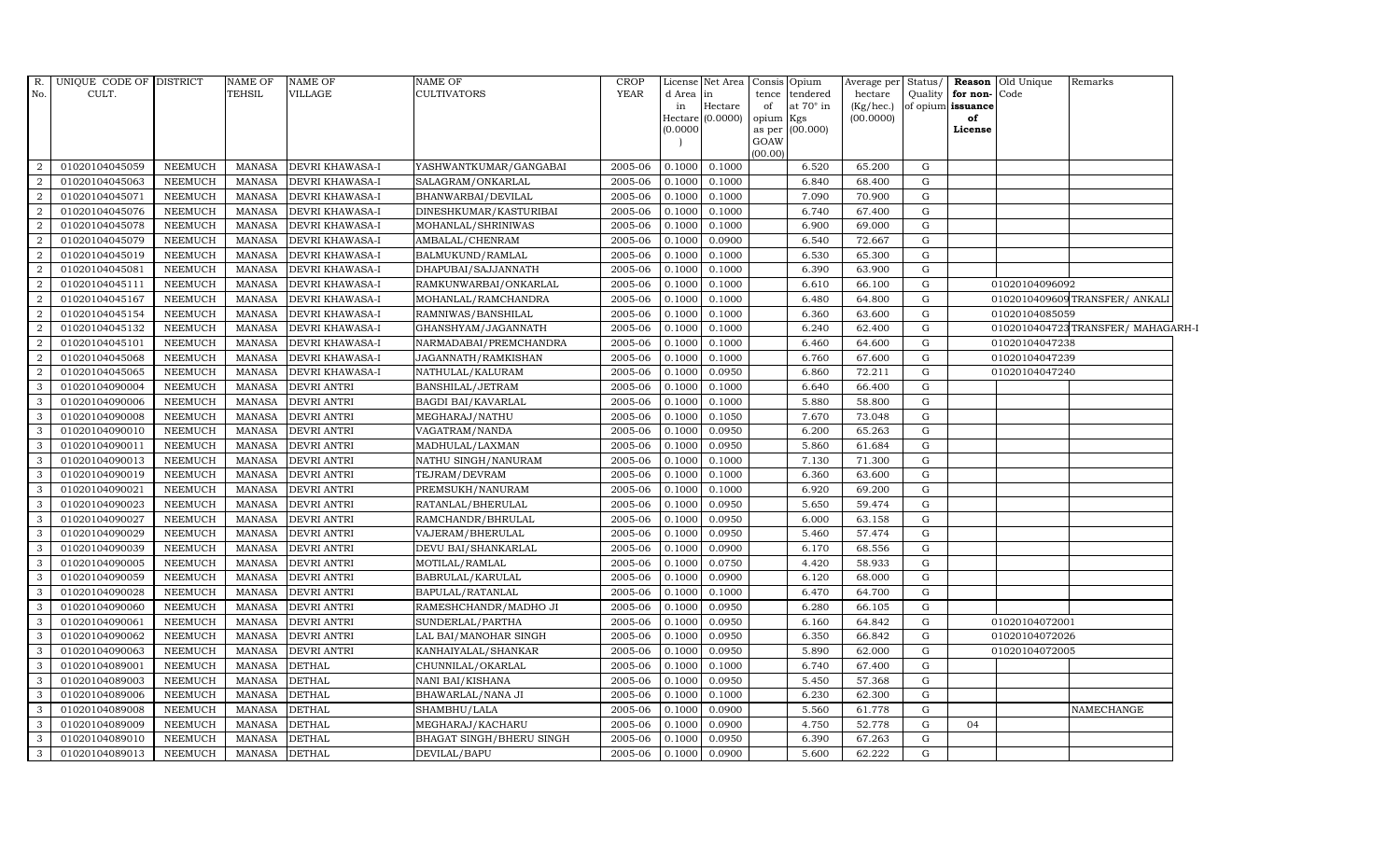| R.           | UNIQUE CODE OF DISTRICT |                | <b>NAME OF</b> | <b>NAME OF</b> | <b>NAME OF</b>           | CROP        |           | License Net Area | Consis Opium    |                  | Average per | Status/     |                   | Reason Old Unique | Remarks |
|--------------|-------------------------|----------------|----------------|----------------|--------------------------|-------------|-----------|------------------|-----------------|------------------|-------------|-------------|-------------------|-------------------|---------|
| No.          | CULT.                   |                | TEHSIL         | VILLAGE        | CULTIVATORS              | <b>YEAR</b> | d Area in |                  | tence           | tendered         | hectare     | Quality     | for non-Code      |                   |         |
|              |                         |                |                |                |                          |             | in        | Hectare          | of              | at $70^\circ$ in | (Kg/hec.)   |             | of opium issuance |                   |         |
|              |                         |                |                |                |                          |             | (0.0000)  | Hectare (0.0000) | opium<br>as per | Kgs<br>(00.000)  | (00.0000)   |             | of<br>License     |                   |         |
|              |                         |                |                |                |                          |             |           |                  | GOAW            |                  |             |             |                   |                   |         |
|              |                         |                |                |                |                          |             |           |                  | (00.00)         |                  |             |             |                   |                   |         |
| 3            | 01020104089014          | <b>NEEMUCH</b> | MANASA         | <b>DETHAL</b>  | JAMNA BAI/HIRA           | 2005-06     | 0.1000    | 0.0900           |                 | 6.230            | 69.222      | G           |                   |                   |         |
| 3            | 01020104089015          | <b>NEEMUCH</b> | <b>MANASA</b>  | <b>DETHAL</b>  | KISHORLAL/BOTLAL         | 2005-06     | 0.1000    | 0.0950           |                 | 7.020            | 73.895      | $\mathbf G$ |                   |                   |         |
| 3            | 01020104089018          | <b>NEEMUCH</b> | <b>MANASA</b>  | <b>DETHAL</b>  | RAJARAM/HIRA             | 2005-06     | 0.1000    | 0.1050           |                 | 6.810            | 64.857      | G           |                   |                   |         |
| 3            | 01020104089024          | <b>NEEMUCH</b> | <b>MANASA</b>  | <b>DETHAL</b>  | KANHYALAL/SURAJMAL       | 2005-06     | 0.1000    | 0.1000           |                 | 7.520            | 75.200      | ${\rm G}$   |                   |                   |         |
| 3            | 01020104089028          | <b>NEEMUCH</b> | <b>MANASA</b>  | <b>DETHAL</b>  | BHONIRAM/NANALAL         | 2005-06     | 0.1000    | 0.0950           |                 | 6.180            | 65.053      | ${\rm G}$   |                   |                   |         |
| $\mathbf{3}$ | 01020104089029          | <b>NEEMUCH</b> | <b>MANASA</b>  | <b>DETHAL</b>  | KARULAL/JAYCHAND         | 2005-06     | 0.1000    | 0.0950           |                 | 6.590            | 69.368      | G           |                   |                   |         |
| 3            | 01020104089030          | <b>NEEMUCH</b> | MANASA         | <b>DETHAL</b>  | JAMNABAI/AMRA            | 2005-06     | 0.1000    | 0.1000           |                 | 6.820            | 68.200      | $\mathbf G$ |                   |                   |         |
| 3            | 01020104089032          | <b>NEEMUCH</b> | <b>MANASA</b>  | <b>DETHAL</b>  | VAJJI BAI/GOPAL          | 2005-06     | 0.1000    | 0.0950           |                 | 6.500            | 68.421      | $\mathbf G$ |                   |                   |         |
| 3            | 01020104089034          | <b>NEEMUCH</b> | <b>MANASA</b>  | <b>DETHAL</b>  | RUKMAN BAI/SHIVNARAYAN   | 2005-06     | 0.1000    | 0.0700           |                 | 4.760            | 68.000      | G           |                   |                   |         |
| 3            | 01020104089035          | <b>NEEMUCH</b> | <b>MANASA</b>  | <b>DETHAL</b>  | JAGANNATH/DHULA          | 2005-06     | 0.1000    | 0.0950           |                 | 5.280            | 55.579      | ${\rm G}$   | 04                |                   |         |
| $\mathbf{3}$ | 01020104089036          | <b>NEEMUCH</b> | <b>MANASA</b>  | <b>DETHAL</b>  | GOPAL/HIRALAL            | 2005-06     | 0.1000    | 0.1000           |                 | 6.230            | 62.300      | ${\rm G}$   |                   |                   |         |
| 3            | 01020104089039          | <b>NEEMUCH</b> | <b>MANASA</b>  | <b>DETHAL</b>  | PRATAP SINGH/DULE SINGH  | 2005-06     | 0.1000    | 0.1000           |                 | 5.920            | 59.200      | $\mathbf G$ |                   |                   |         |
| $\mathbf{3}$ | 01020104089040          | <b>NEEMUCH</b> | <b>MANASA</b>  | <b>DETHAL</b>  | BANE SINGH/BHERU SINGH   | 2005-06     | 0.1000    | 0.0950           |                 | 6.460            | 68.000      | $\mathbf G$ |                   |                   |         |
| 3            | 01020104089044          | <b>NEEMUCH</b> | <b>MANASA</b>  | <b>DETHAL</b>  | PRAHLAD/BHAVARLAL        | 2005-06     | 0.1000    | 0.0950           |                 | 6.450            | 67.895      | G           |                   |                   |         |
| 3            | 01020104089045          | <b>NEEMUCH</b> | <b>MANASA</b>  | <b>DETHAL</b>  | <b>BHUVAN / NANURAM</b>  | 2005-06     | 0.1000    | 0.0900           |                 | 6.160            | 68.444      | ${\rm G}$   |                   |                   |         |
| $\mathbf{3}$ | 01020104089058          | <b>NEEMUCH</b> | <b>MANASA</b>  | <b>DETHAL</b>  | MANGI BAI/BHAWARLAL      | 2005-06     | 0.1000    | 0.0900           |                 | 6.760            | 75.111      | G           |                   |                   |         |
| 3            | 01020104089064          | <b>NEEMUCH</b> | <b>MANASA</b>  | <b>DETHAL</b>  | RAMNARAYAM NANURAM       | 2005-06     | 0.1000    | 0.0950           |                 | 6.280            | 66.105      | G           |                   |                   |         |
| $\mathbf{3}$ | 01020104089072          | <b>NEEMUCH</b> | <b>MANASA</b>  | <b>DETHAL</b>  | GOPILAL/RAMCHANDR        | 2005-06     | 0.1000    | 0.0950           |                 | 6.340            | 66.737      | $\mathbf G$ |                   |                   |         |
| 3            | 01020104089077          | <b>NEEMUCH</b> | <b>MANASA</b>  | <b>DETHAL</b>  | LAXMAN/BHOLA             | 2005-06     | 0.1000    | 0.1000           |                 | 5.880            | 58.800      | $\mathbf G$ |                   |                   |         |
| 3            | 01020104089084          | <b>NEEMUCH</b> | <b>MANASA</b>  | <b>DETHAL</b>  | PRAKASH/KISHOR           | 2005-06     | 0.1000    | 0.1000           |                 | 6.980            | 69.800      | $\mathbf G$ |                   |                   |         |
| 3            | 01020104089085          | <b>NEEMUCH</b> | <b>MANASA</b>  | <b>DETHAL</b>  | MADANLAL/BHAWARLAL       | 2005-06     | 0.1000    | 0.0850           |                 | 6.060            | 71.294      | G           |                   |                   |         |
| 3            | 01020104089089          | <b>NEEMUCH</b> | <b>MANASA</b>  | <b>DETHAL</b>  | CHANDI BAI/UDAYRAM       | 2005-06     | 0.1000    | 0.0950           |                 | 6.480            | 68.211      | G           |                   |                   |         |
| $\mathbf{3}$ | 01020104089090          | <b>NEEMUCH</b> | <b>MANASA</b>  | <b>DETHAL</b>  | FAKIRCHAND/RAMLAL        | 2005-06     | 0.1000    | 0.1000           |                 | 6.680            | 66.800      | G           |                   |                   |         |
| 3            | 01020104089094          | <b>NEEMUCH</b> | <b>MANASA</b>  | <b>DETHAL</b>  | BANSHILAL/RAMLAL         | 2005-06     | 0.1000    | 0.1000           |                 | 6.170            | 61.700      | $\mathbf G$ |                   |                   |         |
| 3            | 01020104089098          | <b>NEEMUCH</b> | <b>MANASA</b>  | <b>DETHAL</b>  | HANSRAJ/RAMLAL           | 2005-06     | 0.1000    | 0.0900           |                 | 6.740            | 74.889      | G           |                   |                   |         |
| 3            | 01020104089100          | <b>NEEMUCH</b> | <b>MANASA</b>  | <b>DETHAL</b>  | KARULAL/LAXMINARAYAN     | 2005-06     | 0.1000    | 0.0900           |                 | 6.730            | 74.778      | G           |                   |                   |         |
| 3            | 01020104089101          | <b>NEEMUCH</b> | <b>MANASA</b>  | <b>DETHAL</b>  | SHIVPRASAD/BHUVANIRAM    | 2005-06     | 0.1000    | 0.0950           |                 | 6.820            | 71.789      | G           |                   |                   |         |
| 3            | 01020104089105          | <b>NEEMUCH</b> | <b>MANASA</b>  | <b>DETHAL</b>  | BAPULAL/AMARJI SUTHAR    | 2005-06     | 0.1000    | 0.0950           |                 | 6.390            | 67.263      | G           |                   |                   |         |
| 3            | 01020104089106          | <b>NEEMUCH</b> | <b>MANASA</b>  | <b>DETHAL</b>  | RAM SINGH/SHAVRAM        | 2005-06     | 0.1000    | 0.1000           |                 | 6.660            | 66.600      | ${\rm G}$   |                   |                   |         |
| 3            | 01020104089107          | <b>NEEMUCH</b> | <b>MANASA</b>  | <b>DETHAL</b>  | BHAGVATIRAM/HIRA         | 2005-06     | 0.1000    | 0.1000           |                 | 6.760            | 67.600      | $\mathbf G$ |                   |                   |         |
| 3            | 01020104089109          | <b>NEEMUCH</b> | <b>MANASA</b>  | <b>DETHAL</b>  | RAM PRASAD/ HARI SHANKAR | 2005-06     | 0.1000    | 0.0950           |                 | 7.970            | 83.895      | G           |                   |                   |         |
| 3            | 01020104089111          | <b>NEEMUCH</b> | <b>MANASA</b>  | <b>DETHAL</b>  | DEVILAL/KARULALPATIDAR   | 2005-06     | 0.1000    | 0.1000           |                 | 6.340            | 63.400      | ${\rm G}$   |                   |                   |         |
| 3            | 01020104089112          | <b>NEEMUCH</b> | <b>MANASA</b>  | <b>DETHAL</b>  | SHIVPRASAD/NANALAL       | 2005-06     | 0.1000    | 0.0950           |                 | 6.340            | 66.737      | G           |                   |                   |         |
| 3            | 01020104089116          | <b>NEEMUCH</b> | <b>MANASA</b>  | <b>DETHAL</b>  | DEVILAL/RAMLAL           | 2005-06     | 0.1000    | 0.1000           |                 | 6.250            | 62.500      | $\mathbf G$ |                   |                   |         |
| 3            | 01020104089117          | <b>NEEMUCH</b> | <b>MANASA</b>  | <b>DETHAL</b>  | SURESH/BHAWARLAL         | 2005-06     | 0.1000    | 0.0950           |                 | 6.310            | 66.421      | $\mathbf G$ |                   |                   |         |
| 3            | 01020104089118          | <b>NEEMUCH</b> | <b>MANASA</b>  | <b>DETHAL</b>  | SUKHLAL/RAJARAM          | 2005-06     | 0.1000    | 0.0850           |                 | 5.160            | 60.706      | ${\rm G}$   |                   |                   |         |
| $\mathbf{3}$ | 01020104089121          | <b>NEEMUCH</b> | <b>MANASA</b>  | <b>DETHAL</b>  | DINESH/KAVARLAL          | 2005-06     | 0.1000    | 0.0950           |                 | 5.900            | 62.105      | ${\rm G}$   |                   |                   |         |
| 3            | 01020104089122          | <b>NEEMUCH</b> | <b>MANASA</b>  | <b>DETHAL</b>  | SHANTI BAI/MANGILAL      | 2005-06     | 0.1000    | 0.0950           |                 | 6.190            | 65.158      | G           |                   |                   |         |
| 3            | 01020104089127          | <b>NEEMUCH</b> | <b>MANASA</b>  | <b>DETHAL</b>  | LALURAM/NARAYAN          | 2005-06     | 0.1000    | 0.0850           |                 | 6.130            | 72.118      | $\mathbf G$ |                   |                   |         |
| 3            | 01020104089130          | <b>NEEMUCH</b> | <b>MANASA</b>  | <b>DETHAL</b>  | FAKIRCHAND/BHURA         | 2005-06     | 0.1000    | 0.0850           |                 | 5.800            | 68.235      | $\mathbf G$ |                   |                   |         |
| 3            | 01020104089132          | <b>NEEMUCH</b> | MANASA         | <b>DETHAL</b>  | AMRULAL/KACHARU          | 2005-06     | 0.1000    | 0.1000           |                 | 6.630            | 66.300      | G           |                   |                   |         |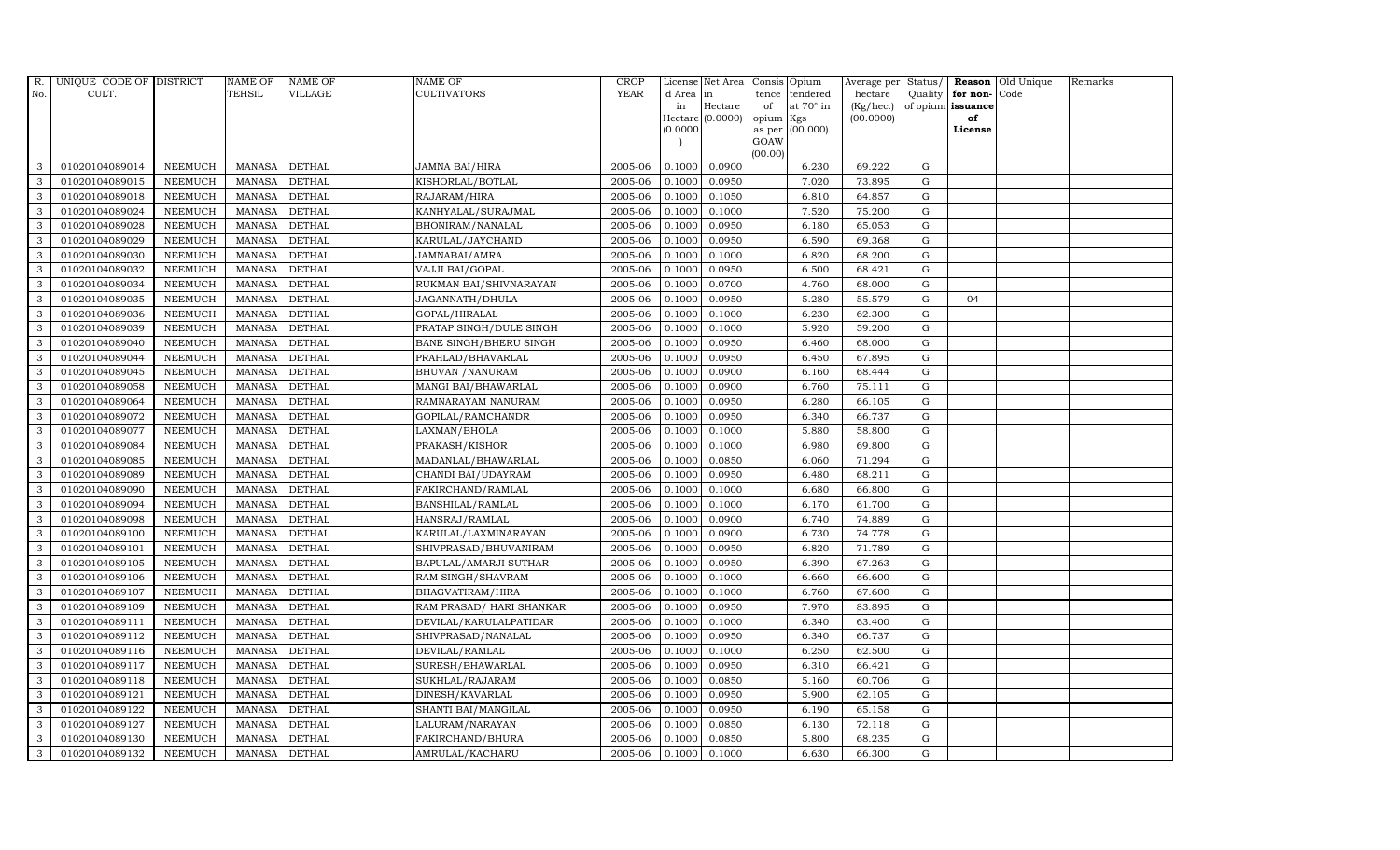| R.  | UNIQUE CODE OF DISTRICT |                | <b>NAME OF</b> | <b>NAME OF</b> | NAME OF                   | <b>CROP</b> |           | License Net Area   |                | Consis Opium     | Average per Status/ |                   |                  | Reason Old Unique | Remarks |
|-----|-------------------------|----------------|----------------|----------------|---------------------------|-------------|-----------|--------------------|----------------|------------------|---------------------|-------------------|------------------|-------------------|---------|
| No. | CULT.                   |                | <b>TEHSIL</b>  | <b>VILLAGE</b> | CULTIVATORS               | <b>YEAR</b> | d Area in |                    | tence          | tendered         | hectare             |                   | Quality for non- | Code              |         |
|     |                         |                |                |                |                           |             | in        | Hectare            | of             | at $70^\circ$ in | (Kg/hec.)           | of opium issuance |                  |                   |         |
|     |                         |                |                |                |                           |             | (0.0000)  | Hectare $(0.0000)$ | opium          | Kgs<br>(00.000)  | (00.0000)           |                   | of<br>License    |                   |         |
|     |                         |                |                |                |                           |             |           |                    | as per<br>GOAW |                  |                     |                   |                  |                   |         |
|     |                         |                |                |                |                           |             |           |                    | (00.00)        |                  |                     |                   |                  |                   |         |
| 3   | 01020104089137          | <b>NEEMUCH</b> | <b>MANASA</b>  | <b>DETHAL</b>  | BANE SINGH/BHAVANI SINGH  | 2005-06     | 0.1000    | 0.0950             |                | 6.250            | 65.789              | G                 |                  |                   |         |
| 3   | 01020104089140          | <b>NEEMUCH</b> | <b>MANASA</b>  | <b>DETHAL</b>  | RAMLAL/NANURAM            | 2005-06     | 0.1000    | 0.1000             |                | 6.860            | 68.600              | $\mathbf G$       |                  |                   |         |
| 3   | 01020104089141          | <b>NEEMUCH</b> | <b>MANASA</b>  | <b>DETHAL</b>  | DHANRAJ/BANSHILAL         | 2005-06     | 0.1000    | 0.0950             |                | 6.290            | 66.211              | G                 |                  |                   |         |
| 3   | 01020104089143          | <b>NEEMUCH</b> | <b>MANASA</b>  | <b>DETHAL</b>  | KARULAL/OKAR              | 2005-06     | 0.1000    | 0.0700             |                | 4.400            | 62.857              | G                 |                  |                   |         |
| 3   | 01020104089144          | <b>NEEMUCH</b> | <b>MANASA</b>  | <b>DETHAL</b>  | DILIP/HIRALAL             | 2005-06     | 0.1000    | 0.0950             |                | 6.480            | 68.211              | G                 |                  |                   |         |
| 3   | 01020104089145          | <b>NEEMUCH</b> | <b>MANASA</b>  | <b>DETHAL</b>  | MUKUND DAS/RAM DAS        | 2005-06     | 0.1000    | 0.0900             |                | 5.650            | 62.778              | G                 |                  |                   |         |
| 3   | 01020104089147          | <b>NEEMUCH</b> | <b>MANASA</b>  | <b>DETHAL</b>  | MANNALAL/BHAWARLAL        | 2005-06     | 0.1000    | 0.1000             |                | 6.520            | 65.200              | G                 |                  |                   |         |
| 3   | 01020104089148          | <b>NEEMUCH</b> | <b>MANASA</b>  | <b>DETHAL</b>  | RAMNARAYAN/KACHRULAL      | 2005-06     | 0.1000    | 0.1050             |                | 6.390            | 60.857              | $\mathbf G$       |                  |                   |         |
| 3   | 01020104089152          | <b>NEEMUCH</b> | <b>MANASA</b>  | <b>DETHAL</b>  | CHENRAM/AMARA             | 2005-06     | 0.1000    | 0.0950             |                | 6.130            | 64.526              | $\mathbf G$       |                  |                   |         |
| 3   | 01020104089154          | <b>NEEMUCH</b> | <b>MANASA</b>  | <b>DETHAL</b>  | NOJI BAI/KISHANLAL        | 2005-06     | 0.1000    | 0.0950             |                | 6.020            | 63.368              | G                 |                  |                   |         |
| 3   | 01020104089163          | <b>NEEMUCH</b> | <b>MANASA</b>  | <b>DETHAL</b>  | PARMANAND/KACHRULAL       | 2005-06     | 0.1000    | 0.0950             |                | 6.390            | 67.263              | G                 |                  |                   |         |
| 3   | 01020104089166          | <b>NEEMUCH</b> | <b>MANASA</b>  | <b>DETHAL</b>  | KARULAL/HAMERA            | 2005-06     | 0.1000    | 0.0950             |                | 5.980            | 62.947              | G                 |                  |                   |         |
| 3   | 01020104089167          | <b>NEEMUCH</b> | <b>MANASA</b>  | <b>DETHAL</b>  | RAMCHANDR/SHANKARLAL      | 2005-06     | 0.1000    | 0.0950             |                | 6.190            | 65.158              | G                 |                  |                   |         |
| 3   | 01020104089168          | <b>NEEMUCH</b> | <b>MANASA</b>  | <b>DETHAL</b>  | SABU BAI/NANALAL          | 2005-06     | 0.1000    | 0.0850             |                | 5.350            | 62.941              | G                 |                  |                   |         |
| 3   | 01020104089173          | <b>NEEMUCH</b> | <b>MANASA</b>  | <b>DETHAL</b>  | KISHOR/HIRALAL            | 2005-06     | 0.1000    | 0.0950             |                | 5.570            | 58.632              | G                 |                  |                   |         |
| 3   | 01020104089174          | <b>NEEMUCH</b> | <b>MANASA</b>  | <b>DETHAL</b>  | MANGILAL/HIRA             | 2005-06     | 0.1000    | 0.0950             |                | 6.620            | 69.684              | G                 |                  |                   |         |
| 3   | 01020104089179          | <b>NEEMUCH</b> | <b>MANASA</b>  | <b>DETHAL</b>  | BHUVANI SINGH/BHERU SINGH | 2005-06     | 0.1000    | 0.0950             |                | 5.970            | 62.842              | G                 |                  |                   |         |
| 3   | 01020104089183          | <b>NEEMUCH</b> | <b>MANASA</b>  | <b>DETHAL</b>  | LAXMINARAYAN/BHUVANIRAM   | 2005-06     | 0.1000    | 0.0900             |                | 6.780            | 75.333              | G                 |                  |                   |         |
| 3   | 01020104089185          | <b>NEEMUCH</b> | <b>MANASA</b>  | <b>DETHAL</b>  | SUNDERLAL/GANGARAM        | 2005-06     | 0.1000    | 0.0950             |                | 6.270            | 66.000              | G                 |                  |                   |         |
| 3   | 01020104089189          | <b>NEEMUCH</b> | <b>MANASA</b>  | <b>DETHAL</b>  | HIRALAL/NANURAM           | 2005-06     | 0.1000    | 0.0950             |                | 6.720            | 70.737              | G                 |                  |                   |         |
| 3   | 01020104089197          | <b>NEEMUCH</b> | <b>MANASA</b>  | <b>DETHAL</b>  | TULSI BAI/NANALAL         | 2005-06     | 0.1000    | 0.0950             |                | 6.340            | 66.737              | G                 |                  |                   |         |
| 3   | 01020104089206          | <b>NEEMUCH</b> | <b>MANASA</b>  | <b>DETHAL</b>  | SOHAN BAI/SITARAM         | 2005-06     | 0.1000    | 0.0900             |                | 5.380            | 59.778              | G                 |                  |                   |         |
| 3   | 01020104089208          | <b>NEEMUCH</b> | <b>MANASA</b>  | <b>DETHAL</b>  | MUKESH/CHARAN SINGH       | 2005-06     | 0.1000    | 0.1000             |                | 6.300            | 63.000              | G                 |                  |                   |         |
| 3   | 01020104089209          | <b>NEEMUCH</b> | <b>MANASA</b>  | <b>DETHAL</b>  | RAMPRASAD/NANDRAM         | 2005-06     | 0.1000    | 0.1000             |                | 7.600            | 76.000              | $\mathbf G$       |                  |                   |         |
| 3   | 01020104089211          | <b>NEEMUCH</b> | <b>MANASA</b>  | <b>DETHAL</b>  | RAJESH/LAXMANPRASAD       | 2005-06     | 0.1000    | 0.1000             |                | 6.940            | 69.400              | G                 |                  |                   |         |
| 3   | 01020104089212          | <b>NEEMUCH</b> | <b>MANASA</b>  | <b>DETHAL</b>  | SANTOSH/NARAYAN           | 2005-06     | 0.1000    | 0.0950             |                | 6.110            | 64.316              | G                 |                  |                   |         |
| 3   | 01020104089213          | <b>NEEMUCH</b> | <b>MANASA</b>  | <b>DETHAL</b>  | KANHEYALAL/NARAYAN        | 2005-06     | 0.1000    | 0.1000             |                | 6.570            | 65.700              | G                 |                  |                   |         |
| 3   | 01020104089214          | <b>NEEMUCH</b> | <b>MANASA</b>  | <b>DETHAL</b>  | DAMARLAL/RAMPRASAD        | 2005-06     | 0.1000    | 0.1000             |                | 7.000            | 70.000              | G                 |                  |                   |         |
| 3   | 01020104089215          | <b>NEEMUCH</b> | <b>MANASA</b>  | <b>DETHAL</b>  | VISHNU/BANSHILAL          | 2005-06     | 0.1000    | 0.1000             |                | 6.180            | 61.800              | $\mathbf G$       |                  |                   |         |
| 3   | 01020104089216          | <b>NEEMUCH</b> | <b>MANASA</b>  | <b>DETHAL</b>  | PRASRAM/MOHANLAL          | 2005-06     | 0.1000    | 0.1000             |                | 7.160            | 71.600              | G                 |                  |                   |         |
| 3   | 01020104089218          | <b>NEEMUCH</b> | <b>MANASA</b>  | <b>DETHAL</b>  | LAXMAN/NANDA              | 2005-06     | 0.1000    | 0.1000             |                | 7.110            | 71.100              | G                 |                  |                   |         |
| 3   | 01020104089219          | <b>NEEMUCH</b> | <b>MANASA</b>  | <b>DETHAL</b>  | TULSI DAS/BHAVANI DAS     | 2005-06     | 0.1000    | 0.1000             |                | 6.750            | 67.500              | G                 |                  |                   |         |
| 3   | 01020104089220          | <b>NEEMUCH</b> | <b>MANASA</b>  | <b>DETHAL</b>  | SHIVNARAYAN/NARAYAN       | 2005-06     | 0.1000    | 0.0950             |                | 6.820            | 71.789              | G                 |                  |                   |         |
| 3   | 01020104089222          | <b>NEEMUCH</b> | <b>MANASA</b>  | <b>DETHAL</b>  | MANGAL DAS/TULSI DAS      | 2005-06     | 0.1000    | 0.1000             |                | 6.670            | 66.700              | $\mathbf G$       |                  |                   |         |
| 3   | 01020104089223          | <b>NEEMUCH</b> | <b>MANASA</b>  | <b>DETHAL</b>  | RADHESHYAM/RAMCHANDR      | 2005-06     | 0.1000    | 0.1000             |                | 6.060            | 60.600              | $\mathbf G$       | 05               |                   |         |
| 3   | 01020104089224          | <b>NEEMUCH</b> | <b>MANASA</b>  | <b>DETHAL</b>  | SHIVNARAYAN/RAMCHAND      | 2005-06     | 0.1000    | 0.0950             |                | 6.000            | 63.158              | G                 |                  |                   |         |
| 3   | 01020104089225          | <b>NEEMUCH</b> | <b>MANASA</b>  | <b>DETHAL</b>  | RAMLAL/MANGILAL           | 2005-06     | 0.1000    | 0.0950             |                | 5.570            | 58.632              | G                 |                  |                   |         |
| 3   | 01020104089226          | <b>NEEMUCH</b> | <b>MANASA</b>  | <b>DETHAL</b>  | HIRALAL/RAJARAM           | 2005-06     | 0.1000    | 0.0950             |                | 5.620            | 59.158              | G                 |                  |                   |         |
| 3   | 01020104089229          | <b>NEEMUCH</b> | <b>MANASA</b>  | <b>DETHAL</b>  | RAMLAL/BHERULAL           | 2005-06     | 0.1000    | 0.0950             |                | 6.300            | 66.316              | G                 |                  |                   |         |
| 3   | 01020104089019          | <b>NEEMUCH</b> | <b>MANASA</b>  | <b>DETHAL</b>  | RATANLAL/BHAWARLAL        | 2005-06     | 0.1000    | 0.1000             |                | 6.830            | 68.300              | $\mathbf G$       |                  |                   |         |
| 3   | 01020104089201          | <b>NEEMUCH</b> | MANASA         | <b>DETHAL</b>  | MAN SINGH/AMRATRAM        | 2005-06     | 0.1000    | 0.1000             |                | 6.340            | 63.400              | G                 |                  |                   |         |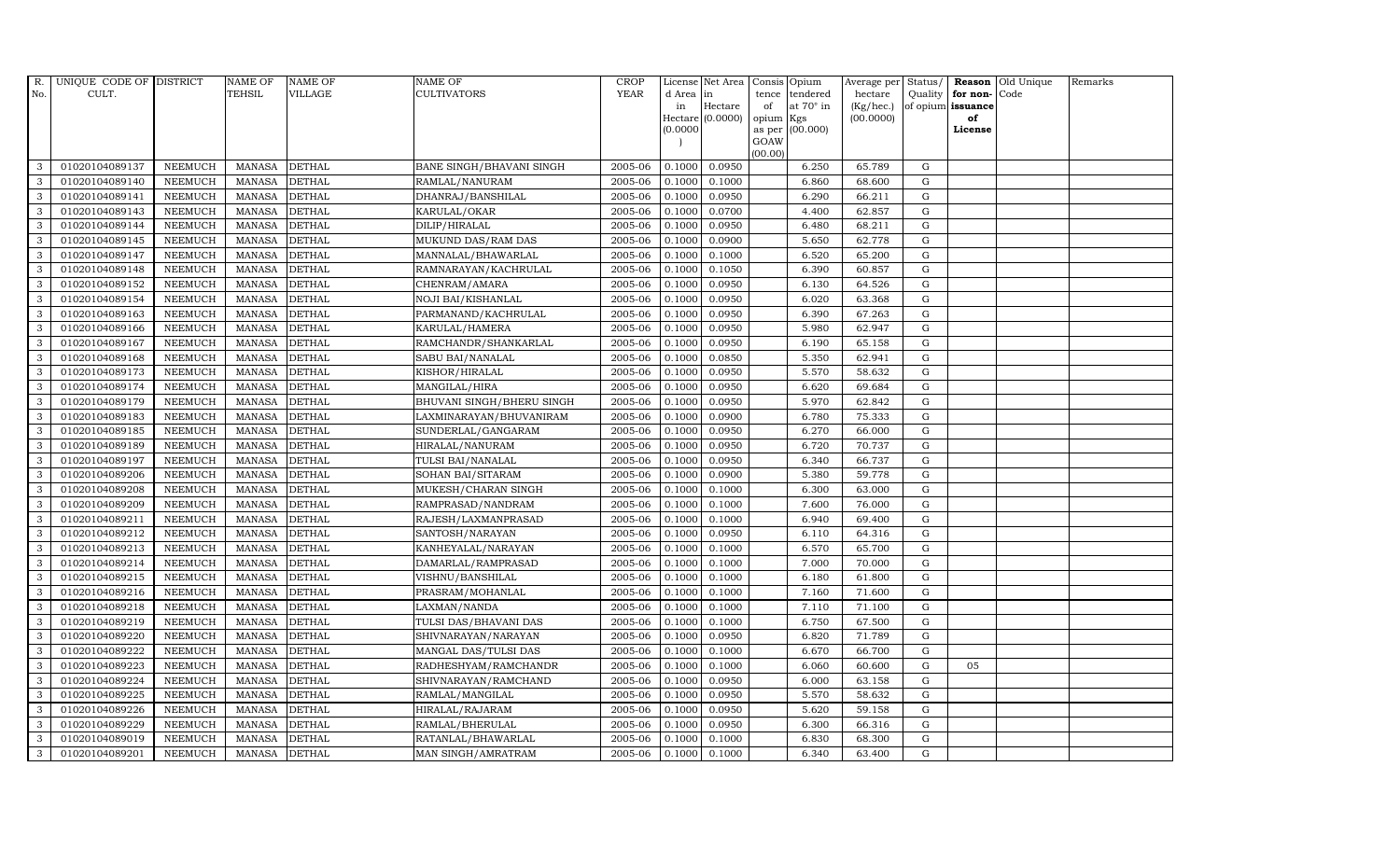| R.             | UNIQUE CODE OF DISTRICT |                | <b>NAME OF</b> | <b>NAME OF</b> | <b>NAME OF</b>              | <b>CROP</b> |           | License Net Area   |         | Consis Opium           | Average per | Status/           |                   | Reason Old Unique | Remarks      |
|----------------|-------------------------|----------------|----------------|----------------|-----------------------------|-------------|-----------|--------------------|---------|------------------------|-------------|-------------------|-------------------|-------------------|--------------|
| No.            | CULT.                   |                | <b>TEHSIL</b>  | VILLAGE        | <b>CULTIVATORS</b>          | <b>YEAR</b> | d Area in |                    | tence   | tendered               | hectare     |                   | Quality for non-  | Code              |              |
|                |                         |                |                |                |                             |             | in        | Hectare            | of      | at $70^\circ$ in       | (Kg/hec.)   |                   | of opium issuance |                   |              |
|                |                         |                |                |                |                             |             | (0.0000)  | Hectare $(0.0000)$ | opium   | Kgs<br>as per (00.000) | (00.0000)   |                   | of<br>License     |                   |              |
|                |                         |                |                |                |                             |             |           |                    | GOAW    |                        |             |                   |                   |                   |              |
|                |                         |                |                |                |                             |             |           |                    | (00.00) |                        |             |                   |                   |                   |              |
| 3              | 01020104089023          | <b>NEEMUCH</b> | MANASA         | <b>DETHAL</b>  | GITA BAI/KISHANLAL          | 2005-06     | 0.1000    | 0.1000             |         | 6.180                  | 61.800      | G                 |                   |                   |              |
| 3              | 01020104089234          | <b>NEEMUCH</b> | MANASA         | <b>DETHAL</b>  | MOTILAL/AMARLAL             | 2005-06     | 0.1000    | 0.1000             |         | 7.020                  | 70.200      | $\mathbf G$       |                   |                   |              |
| 3              | 01020104089049          | <b>NEEMUCH</b> | <b>MANASA</b>  | <b>DETHAL</b>  | SANJAY KUMAR/MADANLAL       | 2005-06     | 0.1000    | 0.0950             |         | 6.090                  | 64.105      | G                 |                   |                   |              |
| 3              | 01020104089096          | <b>NEEMUCH</b> | MANASA         | <b>DETHAL</b>  | GOPAL/MANGU DAS             | 2005-06     | 0.1000    | 0.1000             |         | 5.970                  | 59.700      | G                 |                   |                   |              |
| 3              | 01020104089157          | <b>NEEMUCH</b> | <b>MANASA</b>  | <b>DETHAL</b>  | TULSIRAM/RAMLAL             | 2005-06     | 0.1000    | 0.0900             |         | 5.880                  | 65.333      | G                 |                   |                   |              |
| $\mathbf{3}$   | 01020104089030          | <b>NEEMUCH</b> | MANASA         | <b>DETHAL</b>  | SITABAI/AMARCHAND           | 2005-06     | 0.1000    | 0.1000             |         | 6.480                  | 64.800      | G                 |                   |                   |              |
| 3              | 01020104089080          | <b>NEEMUCH</b> | <b>MANASA</b>  | <b>DETHAL</b>  | KANIRAM/JETRAM              | 2005-06     | 0.1000    | 0.0950             |         | 6.340                  | 66.737      | G                 |                   |                   |              |
| 3              | 01020104089142          | <b>NEEMUCH</b> | <b>MANASA</b>  | <b>DETHAL</b>  | RANGLAL/KANIRAM             | 2005-06     | 0.1000    | 0.1000             |         | 6.050                  | 60.500      | $\mathbf G$       |                   |                   |              |
| 3              | 01020104089076          | <b>NEEMUCH</b> | <b>MANASA</b>  | <b>DETHAL</b>  | DEVILAL/GOPAL               | 2005-06     | 0.1000    | 0.1000             |         | 5.820                  | 58.200      | $\mathbf G$       |                   |                   |              |
| 3              | 01020104089120          | <b>NEEMUCH</b> | <b>MANASA</b>  | <b>DETHAL</b>  | BAPULAL/RAMCHAND            | 2005-06     | 0.1000    | 0.1000             |         | 6.170                  | 61.700      | G                 |                   |                   |              |
| 3              | 01020104089207          | <b>NEEMUCH</b> | <b>MANASA</b>  | <b>DETHAL</b>  | FAKIRCHAND/DOLA             | 2005-06     | 0.1000    | 0.0900             |         | 5.900                  | 65.556      | G                 |                   |                   |              |
| 3              | 01020104089135          | <b>NEEMUCH</b> | MANASA         | <b>DETHAL</b>  | JAGANNATH/HIRA              | 2005-06     | 0.1000    | 0.1000             |         | 6.280                  | 62.800      | G                 |                   |                   |              |
| 3              | 01020104089221          | <b>NEEMUCH</b> | <b>MANASA</b>  | <b>DETHAL</b>  | SALAGRAM/NARAYAN            | 2005-06     | 0.1000    | 0.1000             |         | 7.350                  | 73.500      | $\mathbf G$       |                   |                   |              |
| 3              | 01020104089246          | <b>NEEMUCH</b> | <b>MANASA</b>  | <b>DETHAL</b>  | MANGILAL/RAMDAS             | 2005-06     | 0.1000    | 0.1000             |         | 6.110                  | 61.100      | G                 |                   |                   |              |
| 3              | 01020104089070          | <b>NEEMUCH</b> | MANASA         | <b>DETHAL</b>  | DEVILAL/NANURAM             | 2005-06     | 0.1000    | 0.0950             |         | 5.890                  | 62.000      | G                 |                   |                   |              |
| 3              | 01020104089247          | <b>NEEMUCH</b> | <b>MANASA</b>  | <b>DETHAL</b>  | SUNDER BAI/BHAWARLAL        | 2005-06     | 0.1000    | 0.0900             |         | 5.260                  | 58.444      | G                 |                   |                   |              |
| 3              | 01020104089131          | <b>NEEMUCH</b> | <b>MANASA</b>  | <b>DETHAL</b>  | DHANRAJ/BHAWARLAL           | 2005-06     | 0.1000    | 0.0850             |         | 5.410                  | 63.647      | G                 |                   |                   |              |
| 3              | 01020104089047          | <b>NEEMUCH</b> | MANASA         | <b>DETHAL</b>  | BHERULAL/KALU               | 2005-06     | 0.1000    | 0.0950             |         | 5.890                  | 62.000      | G                 |                   |                   |              |
|                | 01020104003001          | <b>NEEMUCH</b> | MANASA         | <b>DATOLI</b>  | DURGA/NANURAM               | 2005-06     | 0.1000    | 0.0950             |         | 5.750                  | 60.526      | G                 |                   |                   |              |
|                | 01020104003007          | <b>NEEMUCH</b> | <b>MANASA</b>  | <b>DATOLI</b>  | BALWANTSINGH/MADHOSINGH     | 2005-06     | 0.1000    | 0.0950             |         | 5.800                  | 61.053      | G                 |                   |                   |              |
| -1             | 01020104003011          | <b>NEEMUCH</b> | <b>MANASA</b>  | <b>DATOLI</b>  | DHAPUBAI/BHAWSINGH          | 2005-06     | 0.1000    | 0.0950             |         | 5.710                  | 60.105      | G                 |                   |                   |              |
| $\overline{1}$ | 01020104003017          | <b>NEEMUCH</b> | <b>MANASA</b>  | <b>DATOLI</b>  | SURESHCHAND/KISHANLAL       | 2005-06     | 0.1000    | 0.0950             |         | 6.360                  | 66.947      | G                 |                   |                   |              |
| $\overline{1}$ | 01020104003023          | <b>NEEMUCH</b> | MANASA         | <b>DATOLI</b>  | MANGILAL/NATHU              | 2005-06     | 0.1000    | 0.0950             |         | 5.760                  | 60.632      | G                 |                   |                   |              |
|                | 01020104003030          | <b>NEEMUCH</b> | <b>MANASA</b>  | <b>DATOLI</b>  | GENDIBAI/BHAGWANSINGH       | 2005-06     | 0.1000    | 0.1000             |         | 1.590                  | 15.900      | $\mathbf G$       | 04                |                   |              |
|                | 01020104003031          | NEEMUCH        | <b>MANASA</b>  | <b>DATOLI</b>  | JAYSINGH/RATNA              | 2005-06     | 0.1000    | 0.0950             | 45.52   | 1.398                  | 14.716      |                   | 02                |                   | 13% OPIUM    |
| $\overline{1}$ | 01020104003033          | <b>NEEMUCH</b> | <b>MANASA</b>  | <b>DATOLI</b>  | NARENDRA/SURESHCHAND        | 2005-06     | 0.1000    | 0.0950             |         | 6.230                  | 65.579      | G                 |                   |                   |              |
| $\overline{1}$ | 01020104003008          | <b>NEEMUCH</b> | <b>MANASA</b>  | <b>DATOLI</b>  | PREMKUNWAR/BHIMSINGH        | 2005-06     | 0.1000    | 0.0950             |         | 1.690                  | 17.789      | G                 | 04                |                   |              |
| $\overline{1}$ | 01020104003027          | <b>NEEMUCH</b> | MANASA         | <b>DATOLI</b>  | NATHU/SHYAMA                | 2005-06     | 0.1000    | 0.0950             |         | 6.220                  | 65.474      | $\mathbf G$       |                   |                   |              |
| $\overline{1}$ | 01020104003036          | <b>NEEMUCH</b> | <b>MANASA</b>  | <b>DATOLI</b>  | MANGILAL/ONKAR              | 2005-06     | 0.1000    | 0.0950             | 41.69   | 1.200                  | 12.632      | $\mathbf{I}$      | 02                |                   | 2.62 % opium |
|                | 01020104003016          | <b>NEEMUCH</b> | <b>MANASA</b>  | <b>DATOLI</b>  | KOSHLENDRASINGH/BALWANTSING | 2005-06     | 0.1000    | 0.0950             |         | 6.480                  | 68.211      | $\mathbf G$       |                   | 01020104017113    |              |
| $\overline{1}$ | 01020104003012          | <b>NEEMUCH</b> | MANASA         | <b>DATOLI</b>  | SOHANBAI/MANGUSINGH         | 2005-06     | 0.1000    | 0.1000             |         | 6.630                  | 66.300      | G                 |                   |                   |              |
|                | 01020104032001          | <b>NEEMUCH</b> | <b>MANASA</b>  | <b>DATLAI</b>  | BHAGWAN/NARAYAN             | 2005-06     | 0.1000    | 0.1000             |         | 6.070                  | 60.700      | G                 |                   |                   |              |
| $\overline{1}$ | 01020104032002          | <b>NEEMUCH</b> | MANASA         | <b>DATLAI</b>  | NANALAL/BHERU               | 2005-06     | 0.1000    | 0.0950             |         | 6.540                  | 68.842      | G<br>$\mathbf{F}$ |                   |                   |              |
| $\overline{1}$ | 01020104032004          | <b>NEEMUCH</b> | <b>MANASA</b>  | <b>DATLAI</b>  | MOHAN/BADRILAL              | 2005-06     | 0.1000    |                    |         |                        |             |                   |                   |                   |              |
|                | 01020104032006          | <b>NEEMUCH</b> | <b>MANASA</b>  | <b>DATLAI</b>  | DASHRATH/MANGILAL           | 2005-06     | 0.1000    | 0.1000             |         | 7.240                  | 72.400      | $\mathbf G$       |                   |                   |              |
| $\overline{1}$ | 01020104032007          | <b>NEEMUCH</b> | <b>MANASA</b>  | <b>DATLAI</b>  | JAGDISH/BHURALAL            | 2005-06     | 0.1000    | 0.0950             |         | 5.960                  | 62.737      | G                 |                   |                   |              |
|                | 01020104032008          | <b>NEEMUCH</b> | <b>MANASA</b>  | <b>DATLAI</b>  | DEVILAL/NANALAL             | 2005-06     | 0.1000    | 0.0950             |         | 6.800                  | 71.579      | G                 |                   |                   |              |
| $\overline{1}$ | 01020104032009          | <b>NEEMUCH</b> | <b>MANASA</b>  | <b>DATLAI</b>  | KAILASH/MANGILAL            | 2005-06     | 0.1000    | 0.1000             |         | 6.850                  | 68.500      | G                 |                   |                   |              |
| $\overline{1}$ | 01020104032010          | <b>NEEMUCH</b> | <b>MANASA</b>  | <b>DATLAI</b>  | NANURAM/PYARA               | 2005-06     | 0.1000    | 0.1000             |         | 6.130                  | 61.300      | G                 |                   |                   |              |
|                | 01020104032011          | <b>NEEMUCH</b> | <b>MANASA</b>  | <b>DATLAI</b>  | PREMSHANKAR/NATHU           | 2005-06     | 0.1000    | 0.1000             |         | 7.020                  | 70.200      | $\mathbf G$       |                   |                   |              |
| $\mathbf{1}$   | 01020104032013          | <b>NEEMUCH</b> | MANASA DATLAI  |                | RAMESH/MANGILAL             | 2005-06     | 0.1000    | 0.1000             |         | 6.760                  | 67.600      | G                 |                   |                   |              |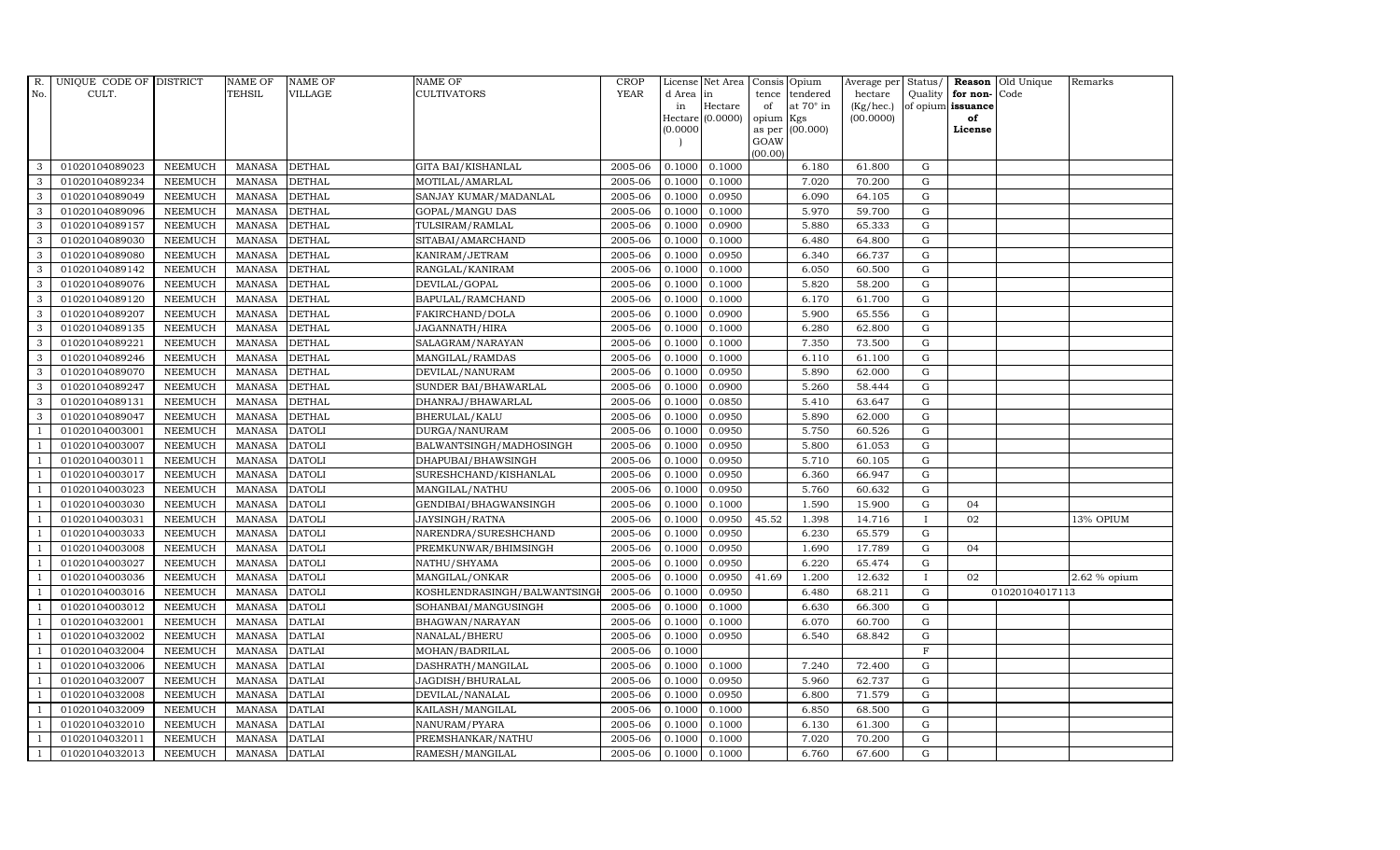| $R$ .          | UNIQUE CODE OF DISTRICT |                | <b>NAME OF</b> | <b>NAME OF</b>                    | NAME OF                                 | <b>CROP</b> |           | License Net Area | Consis Opium |                        | Average per | Status/     |                   | Reason Old Unique | Remarks |
|----------------|-------------------------|----------------|----------------|-----------------------------------|-----------------------------------------|-------------|-----------|------------------|--------------|------------------------|-------------|-------------|-------------------|-------------------|---------|
| No.            | CULT.                   |                | <b>TEHSIL</b>  | VILLAGE                           | <b>CULTIVATORS</b>                      | <b>YEAR</b> | d Area in |                  | tence        | tendered               | hectare     | Quality     | for non-Code      |                   |         |
|                |                         |                |                |                                   |                                         |             | in        | Hectare          | of           | at $70^\circ$ in       | (Kg/hec.)   |             | of opium issuance |                   |         |
|                |                         |                |                |                                   |                                         |             | (0.0000)  | Hectare (0.0000) | opium        | Kgs<br>as per (00.000) | (00.0000)   |             | of<br>License     |                   |         |
|                |                         |                |                |                                   |                                         |             |           |                  | GOAW         |                        |             |             |                   |                   |         |
|                |                         |                |                |                                   |                                         |             |           |                  | (00.00)      |                        |             |             |                   |                   |         |
|                | 01020104032015          | <b>NEEMUCH</b> | MANASA         | <b>DATLAI</b>                     | SHANKAR/PANNA                           | 2005-06     | 0.1000    | 0.1000           |              | 6.560                  | 65.600      | G           |                   |                   |         |
| $\overline{1}$ | 01020104032016          | <b>NEEMUCH</b> | <b>MANASA</b>  | <b>DATLAI</b>                     | GHISA/BHERU                             | 2005-06     | 0.1000    | 0.1050           |              | 6.680                  | 63.619      | G           |                   |                   |         |
|                | 01020104032017          | <b>NEEMUCH</b> | <b>MANASA</b>  | <b>DATLAI</b>                     | GORILAL/MODAJI                          | 2005-06     | 0.1000    | 0.0950           |              | 7.290                  | 76.737      | G           |                   |                   |         |
|                | 01020104032018          | <b>NEEMUCH</b> | <b>MANASA</b>  | <b>DATLAI</b>                     | BABULAL/BADRILAL                        | 2005-06     | 0.1000    | 0.1000           |              | 6.740                  | 67.400      | G           |                   |                   |         |
| $\overline{1}$ | 01020104032005          | <b>NEEMUCH</b> | <b>MANASA</b>  | <b>DATLAI</b>                     | CHHAGANLAL/RUPA                         | 2005-06     | 0.1000    | 0.1000           |              | 6.760                  | 67.600      | G           |                   |                   |         |
| $\overline{a}$ | 01020104038003          | <b>NEEMUCH</b> | <b>MANASA</b>  | <b>DANGADI</b>                    | KANCHANBAI/KISANLAL                     | 2005-06     | 0.1000    | 0.1000           |              | 6.830                  | 68.300      | G           |                   |                   |         |
| $\overline{a}$ | 01020104038008          | <b>NEEMUCH</b> | <b>MANASA</b>  | <b>DANGADI</b>                    | DEVKISAN/MATA KANTABAI                  | 2005-06     | 0.1000    | 0.1000           |              | 7.140                  | 71.400      | $\mathbf G$ |                   |                   |         |
| 2              | 01020104038023          | <b>NEEMUCH</b> | <b>MANASA</b>  | <b>DANGADI</b>                    | NANDLAL/MANGILAL                        | 2005-06     | 0.1000    | 0.1000           |              | 6.450                  | 64.500      | G           |                   |                   |         |
| $\overline{2}$ | 01020104038026          | <b>NEEMUCH</b> | <b>MANASA</b>  | <b>DANGADI</b>                    | BHERULAL/MAGNIRAM                       | 2005-06     | 0.1000    | 0.1000           |              | 6.470                  | 64.700      | $\mathbf G$ |                   |                   |         |
| $\overline{a}$ | 01020104038029          | NEEMUCH        | <b>MANASA</b>  | <b>DANGADI</b>                    | BHAGIRATH/GENDA                         | 2005-06     | 0.1000    | 0.1000           |              | 6.860                  | 68.600      | G           |                   |                   |         |
| 2              | 01020104038050          | <b>NEEMUCH</b> | <b>MANASA</b>  | <b>DANGADI</b>                    | KANHAIYALAL/ONKAR                       | 2005-06     | 0.1000    | 0.1000           |              | 7.250                  | 72.500      | G           |                   |                   |         |
| $\overline{a}$ | 01020104038052          | <b>NEEMUCH</b> | <b>MANASA</b>  | <b>DANGADI</b>                    | BAPULAL/MAGNIRAM                        | 2005-06     | 0.1000    | 0.1000           |              | 6.120                  | 61.200      | $\mathbf G$ |                   |                   |         |
| 2              | 01020104038054          | <b>NEEMUCH</b> | <b>MANASA</b>  | <b>DANGADI</b>                    | CHOTU/BHERA                             | 2005-06     | 0.1000    | 0.1000           |              | 7.080                  | 70.800      | G           |                   |                   |         |
| $\overline{2}$ | 01020104038062          | <b>NEEMUCH</b> | <b>MANASA</b>  | <b>DANGADI</b>                    | NANDA/ONKAR                             | 2005-06     | 0.1000    | 0.1000           |              | 6.750                  | 67.500      | $\mathbf G$ |                   |                   |         |
| $\overline{a}$ | 01020104038065          | <b>NEEMUCH</b> | <b>MANASA</b>  | <b>DANGADI</b>                    | BAPULAL/DHANRAJ                         | 2005-06     | 0.1000    | 0.0950           |              | 6.650                  | 70.000      | G           |                   |                   |         |
| $\overline{a}$ | 01020104038051          | <b>NEEMUCH</b> | <b>MANASA</b>  | <b>DANGADI</b>                    | KESHIBAI/GIRDHARI                       | 2005-06     | 0.1000    | 0.0900           |              | 6.550                  | 72.778      | G           |                   |                   |         |
| $\overline{a}$ | 01020104038001          | <b>NEEMUCH</b> | <b>MANASA</b>  | <b>DANGADI</b>                    | FATEHSINGH/PRATAPSINGH                  | 2005-06     | 0.1000    | 0.0950           |              | 5.780                  | 60.842      | ${\rm G}$   |                   |                   |         |
| 2              | 01020104038074          | <b>NEEMUCH</b> | <b>MANASA</b>  | <b>DANGADI</b>                    | PRABHULAL/GULAB                         | 2005-06     | 0.1000    | 0.1000           |              | 6.950                  | 69.500      | $\mathbf G$ |                   |                   |         |
| 2              | 01020104038020          | <b>NEEMUCH</b> | <b>MANASA</b>  | <b>DANGADI</b>                    | NANDLAL/KISHNA                          | 2005-06     | 0.1000    | 0.1050           |              | 6.160                  | 58.667      | G           |                   |                   |         |
| $\overline{2}$ | 01020104038028          | <b>NEEMUCH</b> | <b>MANASA</b>  | <b>DANGADI</b>                    | GORISHANKAR/NARAYAN                     | 2005-06     | 0.1000    | 0.1000           |              | 6.200                  | 62.000      | $\mathbf G$ |                   |                   |         |
| 2              | 01020104038033          | <b>NEEMUCH</b> | <b>MANASA</b>  | <b>DANGADI</b>                    | SHIVNARAYAN/GHASI                       | 2005-06     | 0.1000    | 0.0950           |              | 6.020                  | 63.368      | G           |                   |                   |         |
| $\overline{a}$ | 01020104038027          | <b>NEEMUCH</b> | <b>MANASA</b>  | <b>DANGADI</b>                    | LAXMIBAI/BAGDU                          | 2005-06     | 0.1000    | 0.1000           |              | 6.360                  | 63.600      | ${\rm G}$   |                   |                   |         |
| $\overline{a}$ | 01020104038030          | <b>NEEMUCH</b> | <b>MANASA</b>  | <b>DANGADI</b>                    | GHASIBAI/NANDA                          | 2005-06     | 0.1000    | 0.0950           |              | 6.330                  | 66.632      | $\mathbf G$ |                   |                   |         |
| $\overline{2}$ | 01020104038079          | <b>NEEMUCH</b> | <b>MANASA</b>  | <b>DANGADI</b>                    | PYARIBAI/BHUWANA                        | 2005-06     | 0.1000    | 0.0950           |              | 6.270                  | 66.000      | G           |                   |                   |         |
| $\overline{2}$ | 01020104037005          | <b>NEEMUCH</b> | <b>MANASA</b>  | DANDHERI CHARBHUJA                | BHAGATRAM/RUGHNATH                      | 2005-06     | 0.1000    | 0.1000           |              | 6.360                  | 63.600      | $\mathbf G$ |                   |                   |         |
| $\overline{2}$ | 01020104037006          | <b>NEEMUCH</b> | <b>MANASA</b>  |                                   | DANDHERI CHARBHUJA   BHARATRAM/RUGHNATH | 2005-06     | 0.1000    | 0.1000           |              | 6.860                  | 68.600      | ${\rm G}$   |                   |                   |         |
| $\overline{a}$ | 01020104037010          | <b>NEEMUCH</b> | <b>MANASA</b>  | DANDHERI CHARBHUJA                | RAMGOPAL/BHANWARLAL                     | 2005-06     | 0.1000    | 0.0950           |              | 6.320                  | 66.526      | G           |                   |                   |         |
| $\overline{a}$ | 01020104037016          | <b>NEEMUCH</b> | <b>MANASA</b>  | DANDHERI CHARBHUJA                | MOTILAL/CHATRA                          | 2005-06     | 0.1000    | 0.0950           |              | 6.550                  | 68.947      | $\mathbf G$ |                   |                   |         |
| 2              | 01020104037018          | <b>NEEMUCH</b> | <b>MANASA</b>  | DANDHERI CHARBHUJA                | SURAJMAL/KESHURAM                       | 2005-06     | 0.1000    | 0.1000           |              | 6.640                  | 66.400      | $\mathbf G$ |                   |                   |         |
| $\overline{2}$ | 01020104037020          | <b>NEEMUCH</b> | <b>MANASA</b>  | DANDHERI CHARBHUJA                | RAMPRASAD/BHANWARLAL                    | 2005-06     | 0.1000    | 0.0850           |              | 5.390                  | 63.412      | $\mathbf G$ |                   |                   |         |
| $\overline{2}$ | 01020104037023          | <b>NEEMUCH</b> | <b>MANASA</b>  |                                   | DANDHERI CHARBHUJA KESHARBAI/BHANWARLAL | 2005-06     | 0.1000    | 0.0950           |              | 6.350                  | 66.842      | ${\rm G}$   |                   |                   |         |
| 2              | 01020104037026          | <b>NEEMUCH</b> | <b>MANASA</b>  | DANDHERI CHARBHUJA LALCHAND/GULAB |                                         | 2005-06     | 0.1000    | 0.1000           |              | 7.000                  | 70.000      | G           |                   |                   |         |
| $\overline{a}$ | 01020104037030          | <b>NEEMUCH</b> | <b>MANASA</b>  | DANDHERI CHARBHUJA                | RAMVILAS/RAMCHANDRA                     | 2005-06     | 0.1000    | 0.1000           |              | 6.700                  | 67.000      | $\mathbf G$ |                   |                   |         |
| 2              | 01020104037035          | <b>NEEMUCH</b> | <b>MANASA</b>  | DANDHERI CHARBHUJA                | KANHAIYALAL/BHANWARLAL                  | 2005-06     | 0.1000    | 0.1000           |              | 6.690                  | 66.900      | G           |                   |                   |         |
| $\overline{2}$ | 01020104037038          | <b>NEEMUCH</b> | <b>MANASA</b>  | DANDHERI CHARBHUJA                | MANGILAL/RODILAL                        | 2005-06     | 0.1000    | 0.1000           |              | 6.230                  | 62.300      | $\mathbf G$ |                   |                   |         |
| $\overline{2}$ | 01020104037021          | <b>NEEMUCH</b> | <b>MANASA</b>  | DANDHERI CHARBHUJA TEJA/RAMA      |                                         | 2005-06     | 0.1000    | 0.0900           |              | 6.530                  | 72.556      | ${\rm G}$   |                   |                   |         |
| 2              | 01020104061001          | <b>NEEMUCH</b> | <b>MANASA</b>  | <b>CHUKNI</b>                     | MANGILAL/KHYALIRAM                      | 2005-06     | 0.1000    | 0.1000           |              | 7.230                  | 72.300      | G           |                   |                   |         |
| $\overline{a}$ | 01020104061002          | <b>NEEMUCH</b> | <b>MANASA</b>  | CHUKNI                            | NANDLAL/AMRITRAM                        | 2005-06     | 0.1000    | 0.0950           |              | 7.260                  | 76.421      | $\mathbf G$ |                   |                   |         |
| $\overline{a}$ | 01020104061003          | <b>NEEMUCH</b> | <b>MANASA</b>  | CHUKNI                            | MANGILAL/KACHRU                         | 2005-06     | 0.1000    | 0.0900           |              | 5.960                  | 66.222      | G           |                   |                   |         |
| $\overline{2}$ | 01020104061004          | <b>NEEMUCH</b> | <b>MANASA</b>  | <b>CHUKNI</b>                     | DHAPUBAI/CHENRAM                        | 2005-06     | 0.1000    | 0.1000           |              | 6.320                  | 63.200      | $\mathbf G$ |                   |                   |         |
| $\overline{2}$ | 01020104061005          | <b>NEEMUCH</b> | MANASA         | <b>CHUKNI</b>                     | KACHRULAL/GAMER                         | 2005-06     | 0.1000    | 0.1000           |              | 7.470                  | 74.700      | G           |                   |                   |         |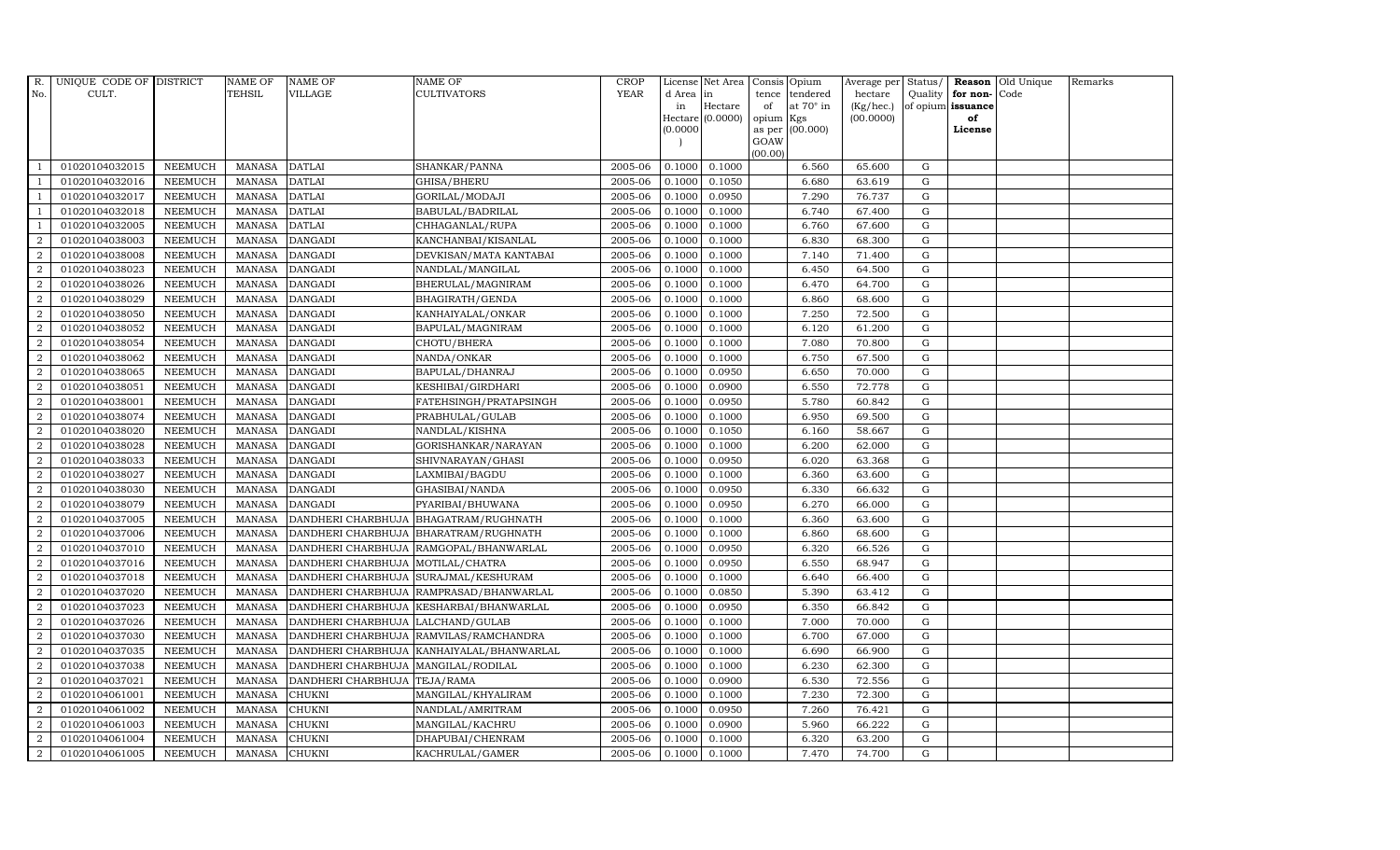| R.             | UNIQUE CODE OF DISTRICT |                | <b>NAME OF</b> | <b>NAME OF</b> | NAME OF                     | <b>CROP</b> |           | License Net Area |                | Consis Opium    | Average per | Status/     |                   | Reason Old Unique | Remarks                  |
|----------------|-------------------------|----------------|----------------|----------------|-----------------------------|-------------|-----------|------------------|----------------|-----------------|-------------|-------------|-------------------|-------------------|--------------------------|
| No.            | CULT.                   |                | <b>TEHSIL</b>  | VILLAGE        | CULTIVATORS                 | <b>YEAR</b> | d Area in |                  | tence          | tendered        | hectare     | Quality     | for non-Code      |                   |                          |
|                |                         |                |                |                |                             |             | in        | Hectare          | of             | at 70° in       | (Kg/hec.)   |             | of opium issuance |                   |                          |
|                |                         |                |                |                |                             |             | (0.0000)  | Hectare (0.0000) | opium          | Kgs<br>(00.000) | (00.0000)   |             | of<br>License     |                   |                          |
|                |                         |                |                |                |                             |             |           |                  | as per<br>GOAW |                 |             |             |                   |                   |                          |
|                |                         |                |                |                |                             |             |           |                  | (00.00)        |                 |             |             |                   |                   |                          |
| $\overline{2}$ | 01020104061006          | <b>NEEMUCH</b> | MANASA         | <b>CHUKNI</b>  | SAJJANBAI/HEERALAL          | 2005-06     | 0.1000    | 0.0950           |                | 6.910           | 72.737      | G           |                   |                   |                          |
| $\overline{2}$ | 01020104061008          | <b>NEEMUCH</b> | <b>MANASA</b>  | CHUKNI         | TULSIRAM/BAPULAL            | 2005-06     | 0.1000    | 0.1000           |                | 6.620           | 66.200      | $\mathbf G$ |                   |                   |                          |
| 2              | 01020104061011          | <b>NEEMUCH</b> | <b>MANASA</b>  | CHUKNI         | MANGILAL/MODA               | 2005-06     | 0.1000    | 0.1000           |                | 6.550           | 65.500      | G           |                   |                   |                          |
| $\sqrt{2}$     | 01020104061013          | <b>NEEMUCH</b> | <b>MANASA</b>  | <b>CHUKNI</b>  | MANGILAL/RAJARAM            | 2005-06     | 0.1000    | 0.1000           |                | 6.760           | 67.600      | ${\rm G}$   |                   |                   |                          |
| $\overline{a}$ | 01020104061014          | <b>NEEMUCH</b> | <b>MANASA</b>  | CHUKNI         | DEVILAL/VARDICHANDRA        | 2005-06     | 0.1000    | 0.1000           |                | 6.580           | 65.800      | ${\rm G}$   |                   |                   |                          |
| $\overline{2}$ | 01020104061015          | <b>NEEMUCH</b> | <b>MANASA</b>  | CHUKNI         | RAMESHCHANDRA/AEKARILAL     | 2005-06     | 0.1000    | 0.0950           |                | 6.880           | 72.421      | G           |                   |                   |                          |
| 2              | 01020104061017          | <b>NEEMUCH</b> | <b>MANASA</b>  | CHUKNI         | KHYALIRAM/RAMA              | 2005-06     | 0.1000    | 0.1000           |                | 6.650           | 66.500      | $\mathbf G$ |                   |                   |                          |
| 2              | 01020104061020          | <b>NEEMUCH</b> | <b>MANASA</b>  | CHUKNI         | RAMPRASAD/SALAGRAM          | 2005-06     | 0.1000    | 0.0900           |                | 6.340           | 70.444      | G           |                   |                   |                          |
| $\overline{2}$ | 01020104061022          | <b>NEEMUCH</b> | <b>MANASA</b>  | CHUKNI         | NARAYAN/BHANWARLAL          | 2005-06     | 0.1000    | 0.1000           |                | 7.410           | 74.100      | $\mathbf G$ |                   |                   |                          |
| $\overline{a}$ | 01020104061023          | <b>NEEMUCH</b> | <b>MANASA</b>  | CHUKNI         | BHERULAL/KANIRAM            | 2005-06     | 0.1000    | 0.1000           |                | 7.110           | 71.100      | G           |                   |                   |                          |
| $\overline{2}$ | 01020104061024          | <b>NEEMUCH</b> | <b>MANASA</b>  | <b>CHUKNI</b>  | NAGJI/PANNALAL              | 2005-06     | 0.1000    | 0.0950           |                | 6.730           | 70.842      | ${\rm G}$   |                   |                   |                          |
| 2              | 01020104061025          | <b>NEEMUCH</b> | <b>MANASA</b>  | <b>CHUKNI</b>  | RAMKUNWARBAI/PYARCHANDRA    | 2005-06     | 0.1000    | 0.0950           |                | 6.200           | 65.263      | $\mathbf G$ |                   |                   |                          |
| $\overline{2}$ | 01020104061026          | <b>NEEMUCH</b> | <b>MANASA</b>  | CHUKNI         | MANGILAL/BHANWARLAL RATHORE | 2005-06     | 0.1000    | 0.1000           |                | 7.020           | 70.200      | $\mathbf G$ |                   |                   |                          |
| $\overline{2}$ | 01020104061027          | <b>NEEMUCH</b> | <b>MANASA</b>  | <b>CHUKNI</b>  | NATHULAL/MULCHANDRA         | 2005-06     | 0.1000    | 0.0950           |                | 6.370           | 67.053      | G           |                   |                   |                          |
| $\overline{2}$ | 01020104061028          | <b>NEEMUCH</b> | <b>MANASA</b>  | <b>CHUKNI</b>  | SALAGRAM/BHURA              | 2005-06     | 0.1000    | 0.0900           |                | 6.680           | 74.222      | ${\rm G}$   |                   |                   |                          |
| $\overline{2}$ | 01020104061031          | <b>NEEMUCH</b> | <b>MANASA</b>  | CHUKNI         | MANGIBAI/CHAGANLAL          | 2005-06     | 0.1000    | 0.0950           |                | 6.600           | 69.474      | G           |                   |                   |                          |
| $\overline{2}$ | 01020104061032          | <b>NEEMUCH</b> | <b>MANASA</b>  | <b>CHUKNI</b>  | KANWARLAL/MANGILAL          | 2005-06     | 0.1000    | 0.1000           |                | 6.320           | 63.200      | G           |                   |                   |                          |
| $\overline{2}$ | 01020104061033          | <b>NEEMUCH</b> | <b>MANASA</b>  | CHUKNI         | HEERALAL/GULAB              | 2005-06     | 0.1000    | 0.1000           |                | 7.080           | 70.800      | $\mathbf G$ |                   |                   |                          |
| $\overline{a}$ | 01020104061034          | <b>NEEMUCH</b> | <b>MANASA</b>  | CHUKNI         | AEKARILAL/GULABCHAND        | 2005-06     | 0.1000    | 0.0950           |                | 6.820           | 71.789      | $\mathbf G$ |                   |                   |                          |
| 2              | 01020104061035          | <b>NEEMUCH</b> | <b>MANASA</b>  | <b>CHUKNI</b>  | BAPULAL/RAMKISHAN           | 2005-06     | 0.1000    | 0.1000           |                | 7.170           | 71.700      | $\mathbf G$ |                   |                   |                          |
| $\overline{a}$ | 01020104061037          | <b>NEEMUCH</b> | <b>MANASA</b>  | <b>CHUKNI</b>  | MANGILAL/GULABCHANDRA       | 2005-06     | 0.1000    | 0.0950           |                | 6.300           | 66.316      | G           |                   |                   |                          |
| $\overline{a}$ | 01020104061038          | <b>NEEMUCH</b> | <b>MANASA</b>  | CHUKNI         | KISHANLAL/MOTILAL           | 2005-06     | 0.1000    | 0.1000           |                | 6.480           | 64.800      | ${\rm G}$   |                   |                   |                          |
| $\overline{2}$ | 01020104061040          | <b>NEEMUCH</b> | <b>MANASA</b>  | <b>CHUKNI</b>  | SHIVLAL/MOTI                | 2005-06     | 0.1000    | 0.1000           |                | 6.220           | 62.200      | G           |                   |                   |                          |
| 2              | 01020104061041          | <b>NEEMUCH</b> | <b>MANASA</b>  | <b>CHUKNI</b>  | RAMKRISHNA/MOTILAL          | 2005-06     | 0.1000    | 0.1000           |                | 6.820           | 68.200      | $\mathbf G$ |                   |                   |                          |
| $\overline{2}$ | 01020104061044          | <b>NEEMUCH</b> | <b>MANASA</b>  | CHUKNI         | PURALAL/MEGHA               | 2005-06     | 0.1000    | 0.0950           |                | 6.550           | 68.947      | G           |                   |                   |                          |
| $\overline{2}$ | 01020104061046          | <b>NEEMUCH</b> | <b>MANASA</b>  | <b>CHUKNI</b>  | AMBARAM/MEGHRAJ             | 2005-06     | 0.1000    | 0.0950           |                | 5.220           | 54.947      | G           | 04                |                   | <b>ISSUED ON 2016-17</b> |
| $\overline{a}$ | 01020104061047          | <b>NEEMUCH</b> | <b>MANASA</b>  | CHUKNI         | BADRILAL/RAJARAM            | 2005-06     | 0.1000    | 0.1000           |                | 6.580           | 65.800      | G           |                   |                   |                          |
| 2              | 01020104061048          | <b>NEEMUCH</b> | <b>MANASA</b>  | <b>CHUKNI</b>  | SHANKARLAL/VARDICHANDRA     | 2005-06     | 0.1000    | 0.1000           |                | 6.210           | 62.100      | G           |                   |                   |                          |
| 2              | 01020104061049          | <b>NEEMUCH</b> | <b>MANASA</b>  | <b>CHUKNI</b>  | RAMESHWAR/KHYALIRAM         | 2005-06     | 0.1000    | 0.1000           |                | 6.510           | 65.100      | $\mathbf G$ |                   |                   |                          |
| $\sqrt{2}$     | 01020104061050          | <b>NEEMUCH</b> | <b>MANASA</b>  | CHUKNI         | MANNALAL/KANWARLAL          | 2005-06     | 0.1000    | 0.0950           |                | 6.530           | 68.737      | $\mathbf G$ |                   |                   |                          |
| 2              | 01020104061051          | <b>NEEMUCH</b> | <b>MANASA</b>  | <b>CHUKNI</b>  | DHULICHANDRA/BANSHILAL      | 2005-06     | 0.1000    | 0.1000           |                | 6.520           | 65.200      | G           |                   |                   |                          |
| $\overline{a}$ | 01020104061052          | <b>NEEMUCH</b> | <b>MANASA</b>  | CHUKNI         | MANNALAL/RATANLAL           | 2005-06     | 0.1000    | 0.1000           |                | 6.420           | 64.200      | ${\rm G}$   |                   |                   |                          |
| $\overline{a}$ | 01020104061053          | <b>NEEMUCH</b> | <b>MANASA</b>  | CHUKNI         | HEERALAL/SALAGRAM           | 2005-06     | 0.1000    | 0.1000           |                | 6.430           | 64.300      | $\mathbf G$ |                   |                   | NAME CHANGE              |
| $\overline{2}$ | 01020104061055          | <b>NEEMUCH</b> | <b>MANASA</b>  | CHUKNI         | MANGUDAS/KISHANDAS          | 2005-06     | 0.1000    | 0.1000           |                | 6.580           | 65.800      | $\mathbf G$ |                   |                   |                          |
| $\overline{2}$ | 01020104061056          | <b>NEEMUCH</b> | <b>MANASA</b>  | CHUKNI         | MATHRIBAI/HAJARI            | 2005-06     | 0.1000    | 0.0950           |                | 6.140           | 64.632      | $\mathbf G$ |                   |                   |                          |
| $\overline{a}$ | 01020104061059          | <b>NEEMUCH</b> | <b>MANASA</b>  | <b>CHUKNI</b>  | RAJMAL/BHAWSINGH            | 2005-06     | 0.1000    | 0.1000           |                | 6.780           | 67.800      | ${\rm G}$   |                   |                   |                          |
| $\overline{2}$ | 01020104061060          | <b>NEEMUCH</b> | <b>MANASA</b>  | <b>CHUKNI</b>  | RAJMAL/BALRAM               | 2005-06     | 0.1000    | 0.0950           |                | 6.110           | 64.316      | ${\rm G}$   |                   |                   |                          |
| $\overline{a}$ | 01020104061061          | <b>NEEMUCH</b> | <b>MANASA</b>  | CHUKNI         | MOJAMBAI/CHANDA             | 2005-06     | 0.1000    | 0.0950           |                | 6.230           | 65.579      | G           |                   |                   |                          |
| 2              | 01020104061062          | <b>NEEMUCH</b> | <b>MANASA</b>  | <b>CHUKNI</b>  | CHANDUBAI/KESHURAM          | 2005-06     | 0.1000    | 0.0950           |                | 6.230           | 65.579      | $\mathbf G$ |                   |                   |                          |
| 2              | 01020104061063          | <b>NEEMUCH</b> | <b>MANASA</b>  | CHUKNI         | ONKARLAL/MATHURALAL         | 2005-06     | 0.1000    | 0.0950           |                | 6.260           | 65.895      | $\mathbf G$ |                   |                   |                          |
| $\overline{a}$ | 01020104061066          | <b>NEEMUCH</b> | MANASA         | <b>CHUKNI</b>  | RAMESHWAR/KISHANLAL         | 2005-06     | 0.1000    | 0.1000           |                | 6.970           | 69.700      | G           |                   |                   |                          |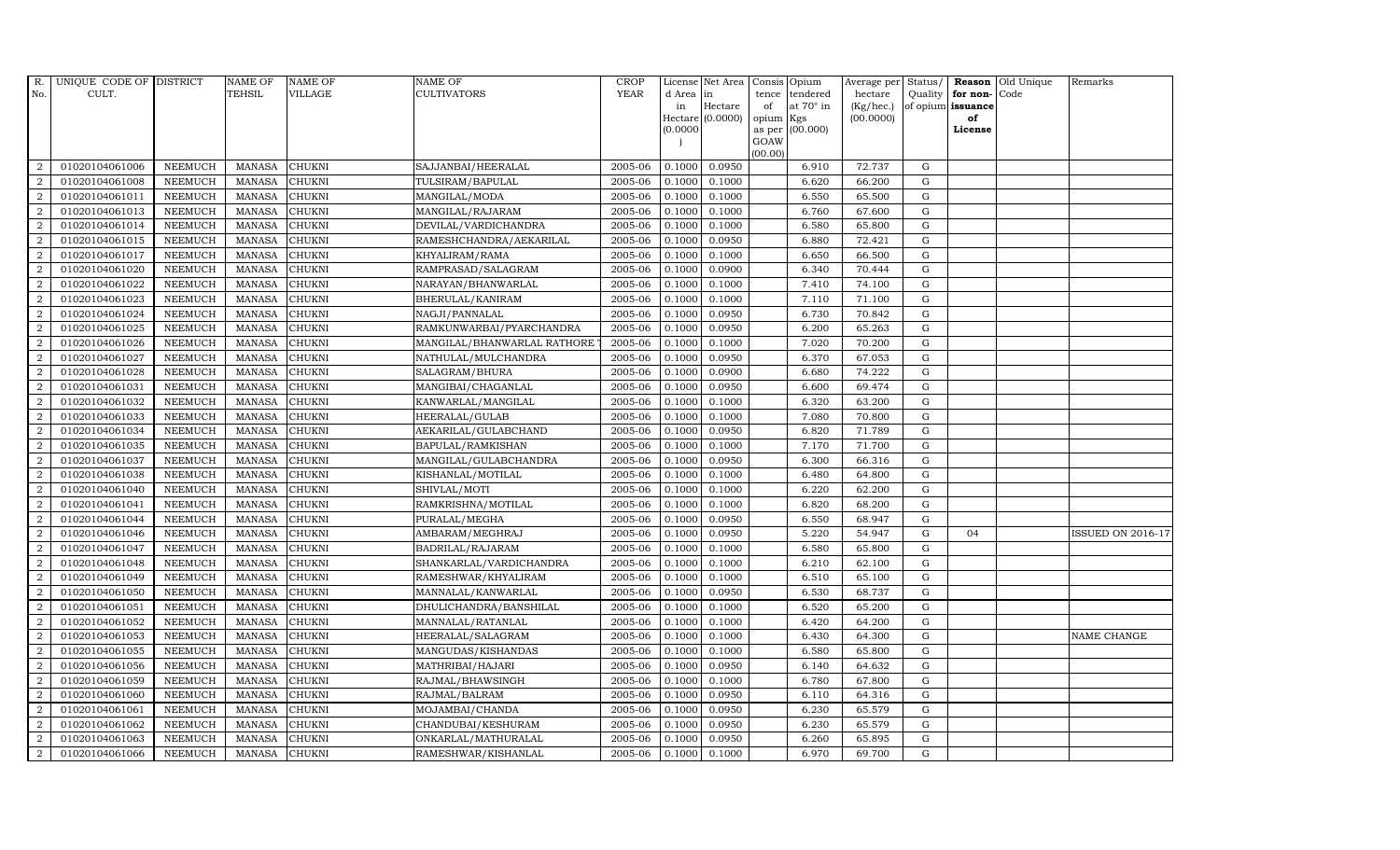| R.             | UNIQUE CODE OF DISTRICT |                | <b>NAME OF</b> | <b>NAME OF</b>  | <b>NAME OF</b>              | <b>CROP</b> |          | License Net Area   |         | Consis Opium     | Average per | Status/     |                      | Reason Old Unique | Remarks                  |
|----------------|-------------------------|----------------|----------------|-----------------|-----------------------------|-------------|----------|--------------------|---------|------------------|-------------|-------------|----------------------|-------------------|--------------------------|
| No.            | CULT.                   |                | <b>TEHSIL</b>  | VILLAGE         | <b>CULTIVATORS</b>          | <b>YEAR</b> | d Area   | in                 | tence   | tendered         | hectare     |             | Quality $ $ for non- | Code              |                          |
|                |                         |                |                |                 |                             |             | in       | Hectare            | of      | at $70^\circ$ in | (Kg/hec.)   |             | of opium issuance    |                   |                          |
|                |                         |                |                |                 |                             |             |          | $Hectare (0.0000)$ | opium   | Kgs              | (00.0000)   |             | of<br>License        |                   |                          |
|                |                         |                |                |                 |                             |             | (0.0000) |                    | GOAW    | as per (00.000)  |             |             |                      |                   |                          |
|                |                         |                |                |                 |                             |             |          |                    | (00.00) |                  |             |             |                      |                   |                          |
| $\overline{2}$ | 01020104061069          | <b>NEEMUCH</b> | MANASA         | <b>CHUKNI</b>   | ONKARLAL/CHENRAM            | 2005-06     | 0.1000   | 0.1000             |         | 6.570            | 65.700      | G           |                      |                   |                          |
| $\overline{2}$ | 01020104061070          | <b>NEEMUCH</b> | <b>MANASA</b>  | <b>CHUKNI</b>   | GHANSHYAM/MATHURALAL        | 2005-06     | 0.1000   | 0.0950             |         | 5.960            | 62.737      | $\mathbf G$ |                      |                   |                          |
| 2              | 01020104061071          | <b>NEEMUCH</b> | <b>MANASA</b>  | <b>CHUKNI</b>   | PYARCHANDRA/RAMPRASAD       | 2005-06     | 0.1000   | 0.0900             |         | 6.470            | 71.889      | G           |                      |                   |                          |
| $\overline{2}$ | 01020104061072          | <b>NEEMUCH</b> | <b>MANASA</b>  | <b>CHUKNI</b>   | DASARATHDAS/MANGUDAS        | 2005-06     | 0.1000   | 0.1000             |         | 6.590            | 65.900      | G           |                      |                   |                          |
| $\overline{a}$ | 01020104061073          | <b>NEEMUCH</b> | <b>MANASA</b>  | <b>CHUKNI</b>   | SHOBHARAM/PRABHULAL         | 2005-06     | 0.1000   | 0.0950             |         | 6.710            | 70.632      | G           |                      |                   |                          |
| 2              | 01020104061074          | <b>NEEMUCH</b> | <b>MANASA</b>  | <b>CHUKNI</b>   | DEVPRASAD/KANHAIYALAL       | 2005-06     | 0.1000   | 0.1000             |         | 6.550            | 65.500      | G           |                      |                   |                          |
| 2              | 01020104061075          | <b>NEEMUCH</b> | <b>MANASA</b>  | <b>CHUKNI</b>   | RAMPRATAP/KISHANLAL         | 2005-06     | 0.1000   | 0.1000             |         | 7.020            | 70.200      | G           |                      |                   |                          |
| $\overline{2}$ | 01020104061076          | <b>NEEMUCH</b> | <b>MANASA</b>  | CHUKNI          | MANGILAL/BHANWARLAL PATIDAR | 2005-06     | 0.1000   | 0.1000             |         | 6.960            | 69.600      | $\mathbf G$ |                      |                   |                          |
| $\overline{2}$ | 01020104061081          | <b>NEEMUCH</b> | <b>MANASA</b>  | <b>CHUKNI</b>   | KANIRAM/BHAGIRATH           | 2005-06     | 0.1000   | 0.1000             |         | 6.570            | 65.700      | $\mathbf G$ |                      |                   |                          |
| $\overline{2}$ | 01020104061082          | <b>NEEMUCH</b> | <b>MANASA</b>  | CHUKNI          | BAGDIRAM/SWAROOP            | 2005-06     | 0.1000   | 0.1000             |         | 6.620            | 66.200      | G           |                      |                   |                          |
| $\overline{a}$ | 01020104061086          | <b>NEEMUCH</b> | <b>MANASA</b>  | <b>CHUKNI</b>   | KISHANLAL/PANNALAL          | 2005-06     | 0.1000   | 0.1000             |         | 6.870            | 68.700      | G           |                      |                   |                          |
| $\overline{2}$ | 01020104061087          | <b>NEEMUCH</b> | <b>MANASA</b>  | <b>CHUKNI</b>   | GANGABAI/GANGARAM           | 2005-06     | 0.1000   | 0.1000             |         | 5.440            | 54.400      | G           | 04                   |                   | <b>ISSUED ON 2016-17</b> |
| 2              | 01020104061088          | <b>NEEMUCH</b> | <b>MANASA</b>  | CHUKNI          | PYARIBAI/DALUJI             | 2005-06     | 0.1000   | 0.0950             |         | 5.970            | 62.842      | $\mathbf G$ |                      |                   |                          |
| 2              | 01020104061089          | <b>NEEMUCH</b> | <b>MANASA</b>  | <b>CHUKNI</b>   | MATHURALAL/NATHUJI          | 2005-06     | 0.1000   | 0.0950             |         | 6.250            | 65.789      | G           |                      |                   |                          |
| $\overline{2}$ | 01020104061092          | <b>NEEMUCH</b> | <b>MANASA</b>  | <b>CHUKNI</b>   | DHANNIBAI/PURILAL           | 2005-06     | 0.1000   | 0.1000             |         | 6.010            | 60.100      | G           |                      |                   |                          |
| $\overline{a}$ | 01020104061094          | <b>NEEMUCH</b> | <b>MANASA</b>  | <b>CHUKNI</b>   | SADDA/CHATRA                | 2005-06     | 0.1000   | 0.1000             |         | 5.830            | 58.300      | G           |                      |                   |                          |
| 2              | 01020104061095          | <b>NEEMUCH</b> | <b>MANASA</b>  | <b>CHUKNI</b>   | UDAIRAM/LAXMICHANDRA        | 2005-06     | 0.1000   | 0.0950             |         | 6.780            | 71.368      | G           |                      |                   |                          |
| 2              | 01020104061096          | <b>NEEMUCH</b> | <b>MANASA</b>  | <b>CHUKNI</b>   | BHERU/MANNA                 | 2005-06     | 0.1000   | 0.0850             |         | 5.880            | 69.176      | G           |                      |                   |                          |
| $\overline{2}$ | 01020104061098          | <b>NEEMUCH</b> | <b>MANASA</b>  | <b>CHUKNI</b>   | MATHRIBAI/GORA              | 2005-06     | 0.1000   | 0.1000             |         | 6.440            | 64.400      | G           |                      |                   |                          |
| $\overline{2}$ | 01020104061102          | <b>NEEMUCH</b> | <b>MANASA</b>  | <b>CHUKNI</b>   | KANHAIYALAL/MANGILAL        | 2005-06     | 0.1000   | 0.1050             |         | 6.530            | 62.190      | G           |                      |                   |                          |
| 2              | 01020104061068          | <b>NEEMUCH</b> | <b>MANASA</b>  | <b>CHUKNI</b>   | BALLA/CHANDA                | 2005-06     | 0.1000   | 0.0950             |         | 6.140            | 64.632      | G           |                      |                   |                          |
| $\overline{a}$ | 01020104061009          | <b>NEEMUCH</b> | <b>MANASA</b>  | <b>CHUKNI</b>   | RAMESHCHANDRA/SITABAI       | 2005-06     | 0.1000   | 0.0950             |         | 7.290            | 76.737      | G           |                      |                   |                          |
| $\overline{2}$ | 01020104061021          | <b>NEEMUCH</b> | <b>MANASA</b>  | <b>CHUKNI</b>   | SURESHKUMAR/GORISHANKAR     | 2005-06     | 0.1000   | 0.0950             |         | 6.580            | 69.263      | G           |                      |                   |                          |
| $\overline{2}$ | 01020104061036          | <b>NEEMUCH</b> | <b>MANASA</b>  | <b>CHUKNI</b>   | SABUBAI/JAGANNATH           | 2005-06     | 0.1000   | 0.1000             |         | 6.840            | 68.400      | $\mathbf G$ |                      |                   |                          |
| 2              | 01020104061010          | NEEMUCH        | <b>MANASA</b>  | <b>CHUKNI</b>   | KASTURIBAI/AMRITRAM         | 2005-06     | 0.1000   | 0.1000             |         | 6.710            | 67.100      | ${\rm G}$   | 09                   |                   |                          |
| $\overline{2}$ | 01020104061077          | <b>NEEMUCH</b> | <b>MANASA</b>  | <b>CHUKNI</b>   | OMPRAKASH/BHAGATRAM         | 2005-06     | 0.1000   | 0.0950             |         | 6.890            | 72.526      | G           |                      |                   |                          |
| 2              | 01020104061105          | <b>NEEMUCH</b> | <b>MANASA</b>  | <b>CHUKNI</b>   | MANGILAL/CHAGANLAL          | 2005-06     | 0.1000   | 0.0950             |         | 6.640            | 69.895      | G           |                      |                   |                          |
| 2              | 01020104061107          | <b>NEEMUCH</b> | <b>MANASA</b>  | <b>CHUKNI</b>   | KAILASHBAI/KANIRAM          | 2005-06     | 0.1000   | 0.1000             |         | 5.120            | 51.200      | $\mathbf G$ | 04                   |                   |                          |
| 2              | 01020104061108          | <b>NEEMUCH</b> | <b>MANASA</b>  | <b>CHUKNI</b>   | SHANTILAL/MANGILAL          | 2005-06     | 0.1000   | 0.1000             |         | 6.380            | 63.800      | $\mathbf G$ |                      |                   |                          |
| $\overline{2}$ | 01020104061109          | <b>NEEMUCH</b> | <b>MANASA</b>  | <b>CHUKNI</b>   | CHATARBHUJ/PANNALAL         | 2005-06     | 0.1000   | 0.0950             |         | 6.730            | 70.842      | $\mathbf G$ |                      |                   |                          |
| $\overline{2}$ | 01020104061111          | <b>NEEMUCH</b> | <b>MANASA</b>  | <b>CHUKNI</b>   | JERILAL/KALU                | 2005-06     | 0.1000   | 0.0950             |         | 5.630            | 59.263      | G           | 05                   |                   | <b>ISSUED ON 2009-10</b> |
| $\overline{2}$ | 01020104061112          | <b>NEEMUCH</b> | <b>MANASA</b>  | <b>CHUKNI</b>   | SURAJBAI/RAMESHWAR          | 2005-06     | 0.1000   | 0.1000             |         | 6.650            | 66.500      | G           |                      |                   |                          |
| $\overline{a}$ | 01020104061113          | <b>NEEMUCH</b> | MANASA         | CHUKNI          | PRABHULAL/VARDICHAND        | 2005-06     | 0.1000   | 0.0950             |         | 6.060            | 63.789      | G           |                      |                   |                          |
| 2              | 01020104061042          | <b>NEEMUCH</b> | <b>MANASA</b>  | <b>CHUKNI</b>   | RAMNIWAS/KESHURAM           | 2005-06     | 0.1000   | 0.1000             |         | 6.720            | 67.200      | G           |                      |                   |                          |
|                | 01020104020001          | <b>NEEMUCH</b> | <b>MANASA</b>  | <b>CHOWKADI</b> | MANGILAL/MYACHAND           | 2005-06     | 0.1000   | 0.1000             |         | 6.520            | 65.200      | $\mathbf G$ |                      |                   |                          |
| $\overline{1}$ | 01020104020002          | <b>NEEMUCH</b> | <b>MANASA</b>  | <b>CHOWKADI</b> | SOHNIBAI/MOTILAL            | 2005-06     | 0.1000   | 0.1050             |         | 6.890            | 65.619      | G           |                      |                   |                          |
|                | 01020104020003          | <b>NEEMUCH</b> | <b>MANASA</b>  | <b>CHOWKADI</b> | KESHURAM/LALURAM            | 2005-06     | 0.1000   | 0.0850             |         | 5.730            | 67.412      | G           |                      |                   |                          |
| $\overline{1}$ | 01020104020004          | <b>NEEMUCH</b> | <b>MANASA</b>  | CHOWKADI        | NATHI BAI/BHAWARLAL         | 2005-06     | 0.1000   | 0.1000             |         | 6.470            | 64.700      | G           |                      |                   |                          |
| $\overline{1}$ | 01020104020005          | <b>NEEMUCH</b> | <b>MANASA</b>  | <b>CHOWKADI</b> | DAMARJI/CHUNNILAL           | 2005-06     | 0.1000   | 0.1000             |         | 6.660            | 66.600      | G           |                      |                   |                          |
|                | 01020104020006          | <b>NEEMUCH</b> | <b>MANASA</b>  | <b>CHOWKADI</b> | DHAPUBAI/BHERULAL           | 2005-06     | 0.1000   | 0.1000             |         | 6.280            | 62.800      | $\mathbf G$ |                      |                   | NAME CHANGE              |
| $\overline{1}$ | 01020104020007          | <b>NEEMUCH</b> |                | MANASA CHOWKADI | MANGILAL/BHARMAL            | 2005-06     | 0.1000   | 0.0950             |         | 6.240            | 65.684      | G           |                      |                   |                          |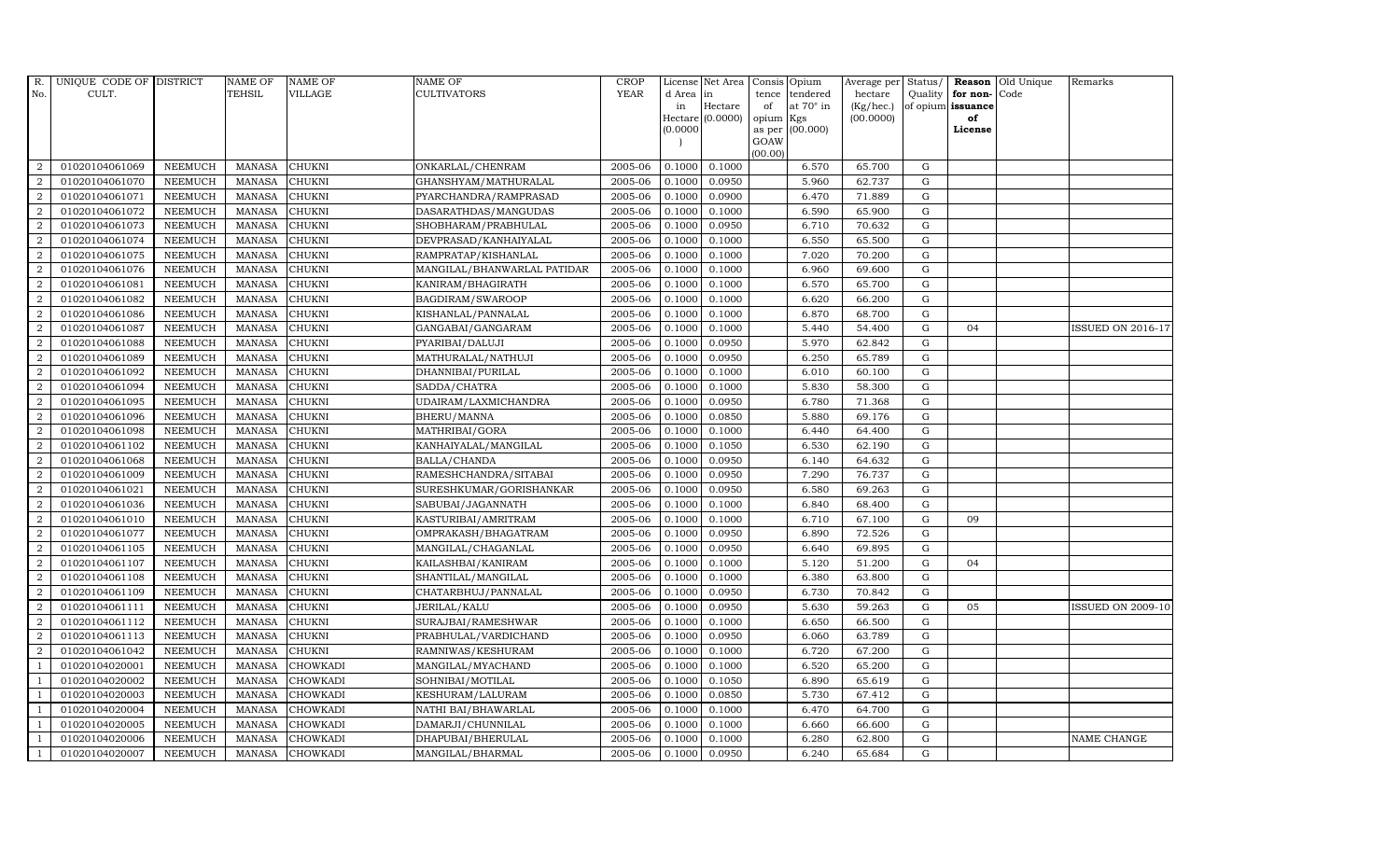| R.  | UNIQUE CODE OF DISTRICT |                | <b>NAME OF</b> | <b>NAME OF</b>  | <b>NAME OF</b>          | <b>CROP</b> |           | License Net Area | Consis          | Opium            | Average per     | Status/     |                   | Reason Old Unique | Remarks                    |
|-----|-------------------------|----------------|----------------|-----------------|-------------------------|-------------|-----------|------------------|-----------------|------------------|-----------------|-------------|-------------------|-------------------|----------------------------|
| No. | CULT.                   |                | <b>TEHSIL</b>  | <b>VILLAGE</b>  | <b>CULTIVATORS</b>      | <b>YEAR</b> | d Area in |                  | tence           | tendered         | hectare         | Quality     | for non-Code      |                   |                            |
|     |                         |                |                |                 |                         |             | in        | Hectare          | of              | at $70^\circ$ in | $(Kg/$ hec. $)$ |             | of opium issuance |                   |                            |
|     |                         |                |                |                 |                         |             | (0.0000)  | Hectare (0.0000) | opium<br>as per | Kgs<br>(00.000)  | (00.0000)       |             | of<br>License     |                   |                            |
|     |                         |                |                |                 |                         |             |           |                  | GOAW            |                  |                 |             |                   |                   |                            |
|     |                         |                |                |                 |                         |             |           |                  | (00.00)         |                  |                 |             |                   |                   |                            |
|     | 01020104020008          | <b>NEEMUCH</b> | <b>MANASA</b>  | <b>CHOWKADI</b> | GISHALAL/VARDICHAND     | 2005-06     | 0.1000    | 0.1000           |                 | 6.170            | 61.700          | G           |                   |                   |                            |
|     | 01020104020010          | <b>NEEMUCH</b> | <b>MANASA</b>  | <b>CHOWKADI</b> | VARDI BAI/BHAWARLAL     | 2005-06     | 0.1000    | 0.0950           |                 | 5.790            | 60.947          | ${\rm G}$   |                   |                   |                            |
|     | 01020104020011          | <b>NEEMUCH</b> | <b>MANASA</b>  | <b>CHOWKADI</b> | TULSIRAM/JAIRAM         | 2005-06     | 0.1000    | 0.1000           |                 | 6.340            | 63.400          | $\mathbf G$ |                   |                   |                            |
|     | 01020104020012          | <b>NEEMUCH</b> | <b>MANASA</b>  | <b>CHOWKADI</b> | NARAYAN/NANALAL         | 2005-06     | 0.1000    | 0.1000           |                 | 6.230            | 62.300          | $\mathbf G$ |                   |                   |                            |
|     | 01020104020013          | <b>NEEMUCH</b> | <b>MANASA</b>  | <b>CHOWKADI</b> | CHHAGANLAL/BHERULAL     | 2005-06     | 0.1000    | 0.1000           |                 | 6.370            | 63.700          | $\mathbf G$ |                   |                   |                            |
|     | 01020104020014          | <b>NEEMUCH</b> | <b>MANASA</b>  | CHOWKADI        | MODIRAM/MEGHA           | 2005-06     | 0.1000    | 0.0950           |                 | 6.430            | 67.684          | ${\rm G}$   |                   |                   |                            |
|     | 01020104020015          | <b>NEEMUCH</b> | <b>MANASA</b>  | <b>CHOWKADI</b> | MOTI/GOPI               | 2005-06     | 0.1000    | 0.1000           |                 | 6.470            | 64.700          | ${\rm G}$   |                   |                   |                            |
|     | 01020104020016          | <b>NEEMUCH</b> | <b>MANASA</b>  | <b>CHOWKADI</b> | RODU/HEERA              | 2005-06     | 0.1000    | 0.0950           |                 | 5.720            | 60.211          | G           |                   |                   |                            |
|     | 01020104020017          | <b>NEEMUCH</b> | <b>MANASA</b>  | <b>CHOWKADI</b> | MANGILAL/ MODA          | 2005-06     | 0.1000    | 0.1000           |                 | 6.620            | 66.200          | $\mathbf G$ |                   |                   |                            |
|     | 01020104020018          | <b>NEEMUCH</b> | MANASA         | <b>CHOWKADI</b> | BOTLAL/NARAYAN          | 2005-06     | 0.1000    | 0.1000           |                 | 6.400            | 64.000          | ${\rm G}$   |                   |                   |                            |
|     | 01020104020019          | <b>NEEMUCH</b> | <b>MANASA</b>  | <b>CHOWKADI</b> | MANGILAL VARDICHAND     | 2005-06     | 0.1000    | 0.1000           |                 | 5.740            | 57.400          | ${\rm G}$   |                   |                   |                            |
|     | 01020104020021          | <b>NEEMUCH</b> | <b>MANASA</b>  | <b>CHOWKADI</b> | CHHAGANLAL/MEGHA        | 2005-06     | 0.1000    | 0.1000           |                 | 6.820            | 68.200          | ${\rm G}$   |                   |                   |                            |
|     | 01020104020022          | <b>NEEMUCH</b> | <b>MANASA</b>  | <b>CHOWKADI</b> | RAMA/MAYACHAND          | 2005-06     | 0.1000    | 0.1000           |                 | 6.220            | 62.200          | G           |                   |                   |                            |
|     | 01020104020023          | <b>NEEMUCH</b> | <b>MANASA</b>  | <b>CHOWKADI</b> | MANGILAL/KARU           | 2005-06     | 0.1000    | 0.0950           |                 | 5.990            | 63.053          | ${\rm G}$   |                   |                   |                            |
|     | 01020104020024          | <b>NEEMUCH</b> | <b>MANASA</b>  | <b>CHOWKADI</b> | DEVILAL/GOPILAL         | 2005-06     | 0.1000    | 0.1000           |                 | 6.100            | 61.000          | ${\rm G}$   |                   |                   |                            |
|     | 01020104020025          | <b>NEEMUCH</b> | <b>MANASA</b>  | <b>CHOWKADI</b> | SOHANLAL/HANSA          | 2005-06     | 0.1000    | 0.1000           |                 | 6.410            | 64.100          | G           |                   |                   |                            |
|     | 01020104020026          | <b>NEEMUCH</b> | <b>MANASA</b>  | <b>CHOWKADI</b> | <b>BABRU/ NANA</b>      | 2005-06     | 0.1000    | 0.0950           |                 | 5.630            | 59.263          | G           |                   |                   |                            |
|     | 01020104020027          | <b>NEEMUCH</b> | <b>MANASA</b>  | <b>CHOWKADI</b> | MATHURALAL/KASHIRAM     | 2005-06     | 0.1000    | 0.0950           |                 | 5.720            | 60.211          | ${\rm G}$   |                   |                   |                            |
|     | 01020104020029          | <b>NEEMUCH</b> | <b>MANASA</b>  | <b>CHOWKADI</b> | RODA/BHAGCHAND          | 2005-06     | 0.1000    | 0.0900           |                 | 5.730            | 63.667          | ${\rm G}$   | 09                |                   | ISSUED 2016-17/NAME CHANGE |
|     | 01020104020030          | NEEMUCH        | <b>MANASA</b>  | <b>CHOWKADI</b> | SOHANLAL/VARDICHAND     | 2005-06     | 0.1000    | 0.1000           |                 | 6.020            | 60.200          | $\mathbf G$ |                   |                   |                            |
|     | 01020104020031          | <b>NEEMUCH</b> | <b>MANASA</b>  | <b>CHOWKADI</b> | MOTILAL/NANDA           | 2005-06     | 0.1000    | 0.1000           |                 | 6.060            | 60.600          | ${\rm G}$   |                   |                   |                            |
|     | 01020104020032          | <b>NEEMUCH</b> | <b>MANASA</b>  | <b>CHOWKADI</b> | SHANKARLAL GHISALAL     | 2005-06     | 0.1000    | 0.1000           |                 | 5.910            | 59.100          | G           |                   |                   |                            |
|     | 01020104020033          | <b>NEEMUCH</b> | MANASA         | CHOWKADI        | KISHANLAL/BHANWARLAL    | 2005-06     | 0.1000    | 0.1000           |                 | 6.730            | 67.300          | ${\rm G}$   |                   |                   |                            |
|     | 01020104020034          | <b>NEEMUCH</b> | <b>MANASA</b>  | <b>CHOWKADI</b> | BANSHILAL/MOHANLAL      | 2005-06     | 0.1000    | 0.1000           |                 | 5.820            | 58.200          | ${\rm G}$   |                   |                   |                            |
|     | 01020104020036          | <b>NEEMUCH</b> | <b>MANASA</b>  | CHOWKADI        | HANSRAJ/CHUNNILAL       | 2005-06     | 0.1000    | 0.1000           |                 | 6.360            | 63.600          | $\mathbf G$ |                   |                   |                            |
|     | 01020104020037          | <b>NEEMUCH</b> | MANASA         | <b>CHOWKADI</b> | CHHAGANLAL/MOTI         | 2005-06     | 0.1000    | 0.0950           |                 | 5.930            | 62.421          | G           |                   |                   |                            |
|     | 01020104020038          | <b>NEEMUCH</b> | <b>MANASA</b>  | <b>CHOWKADI</b> | BHAGCHAND/BHERULAL      | 2005-06     | 0.1000    | 0.1000           |                 | 6.370            | 63.700          | ${\rm G}$   |                   |                   |                            |
|     | 01020104020039          | <b>NEEMUCH</b> | <b>MANASA</b>  | <b>CHOWKADI</b> | MOHANLAL/GHASI          | 2005-06     | 0.1000    | 0.1000           |                 | 6.260            | 62.600          | G           |                   |                   |                            |
|     | 01020104020041          | <b>NEEMUCH</b> | <b>MANASA</b>  | <b>CHOWKADI</b> | MODIGIR/SHAMBHUGIR      | 2005-06     | 0.1000    | 0.1000           |                 | 5.270            | 52.700          | ${\rm G}$   | 04                |                   | <b>ISSUED ON 2016-17</b>   |
|     | 01020104020042          | <b>NEEMUCH</b> | <b>MANASA</b>  | CHOWKADI        | BHANWARI BAI / MODI RAM | 2005-06     | 0.1000    | 0.0950           |                 | 6.250            | 65.789          | ${\rm G}$   |                   |                   |                            |
|     | 01020104020043          | <b>NEEMUCH</b> | <b>MANASA</b>  | <b>CHOWKADI</b> | TULSIRAM/AMARCHAND      | 2005-06     | 0.1000    |                  |                 |                  |                 | $\mathbf F$ |                   |                   |                            |
|     | 01020104020045          | <b>NEEMUCH</b> | <b>MANASA</b>  | <b>CHOWKADI</b> | JADAVCHAND/UDAILAL      | 2005-06     | 0.1000    | 0.1000           |                 | 6.470            | 64.700          | ${\rm G}$   |                   |                   |                            |
|     | 01020104020046          | <b>NEEMUCH</b> | <b>MANASA</b>  | CHOWKADI        | TULSIBAI/DHULGIR        | 2005-06     | 0.1000    | 0.0950           |                 | 5.990            | 63.053          | G           |                   |                   |                            |
|     | 01020104020047          | <b>NEEMUCH</b> | <b>MANASA</b>  | <b>CHOWKADI</b> | NANDLAL/KASHIRAM        | 2005-06     | 0.1000    | 0.0950           |                 | 5.990            | 63.053          | ${\rm G}$   |                   |                   |                            |
|     | 01020104020049          | <b>NEEMUCH</b> | <b>MANASA</b>  | CHOWKADI        | BHANWARLAL/GORILAL      | 2005-06     | 0.1000    | 0.0950           |                 | 6.030            | 63.474          | $\mathbf G$ |                   |                   |                            |
|     | 01020104020050          | <b>NEEMUCH</b> | <b>MANASA</b>  | <b>CHOWKADI</b> | SUKHLAL/GHISALAL        | 2005-06     | 0.1000    | 0.1000           |                 | 6.470            | 64.700          | ${\rm G}$   |                   |                   |                            |
|     | 01020104020052          | <b>NEEMUCH</b> | <b>MANASA</b>  | CHOWKADI        | NANDUBAI/DEVA           | 2005-06     | 0.1000    | 0.1000           |                 | 6.750            | 67.500          | G           |                   |                   |                            |
|     | 01020104020054          | <b>NEEMUCH</b> | <b>MANASA</b>  | CHOWKADI        | KANHAIYALAL/MANGILAL    | 2005-06     | 0.1000    | 0.1000           |                 | 5.960            | 59.600          | G           |                   |                   |                            |
|     | 01020104020055          | <b>NEEMUCH</b> | <b>MANASA</b>  | <b>CHOWKADI</b> | NATHULAL/KISHANLAL      | 2005-06     | 0.1000    | 0.1050           |                 | 6.120            | 58.286          | ${\rm G}$   |                   |                   |                            |
|     | 01020104020056          | <b>NEEMUCH</b> | <b>MANASA</b>  | <b>CHOWKADI</b> | MODIRAM/UDAIRAM         | 2005-06     | 0.1000    | 0.1000           |                 | 6.460            | 64.600          | $\mathbf G$ |                   |                   |                            |
|     | 01020104020057          | <b>NEEMUCH</b> | MANASA         | <b>CHOWKADI</b> | KESHURAM/BHAGCHAND      | 2005-06     | 0.1000    | 0.0950           |                 | 6.700            | 70.526          | $\mathbf G$ |                   |                   |                            |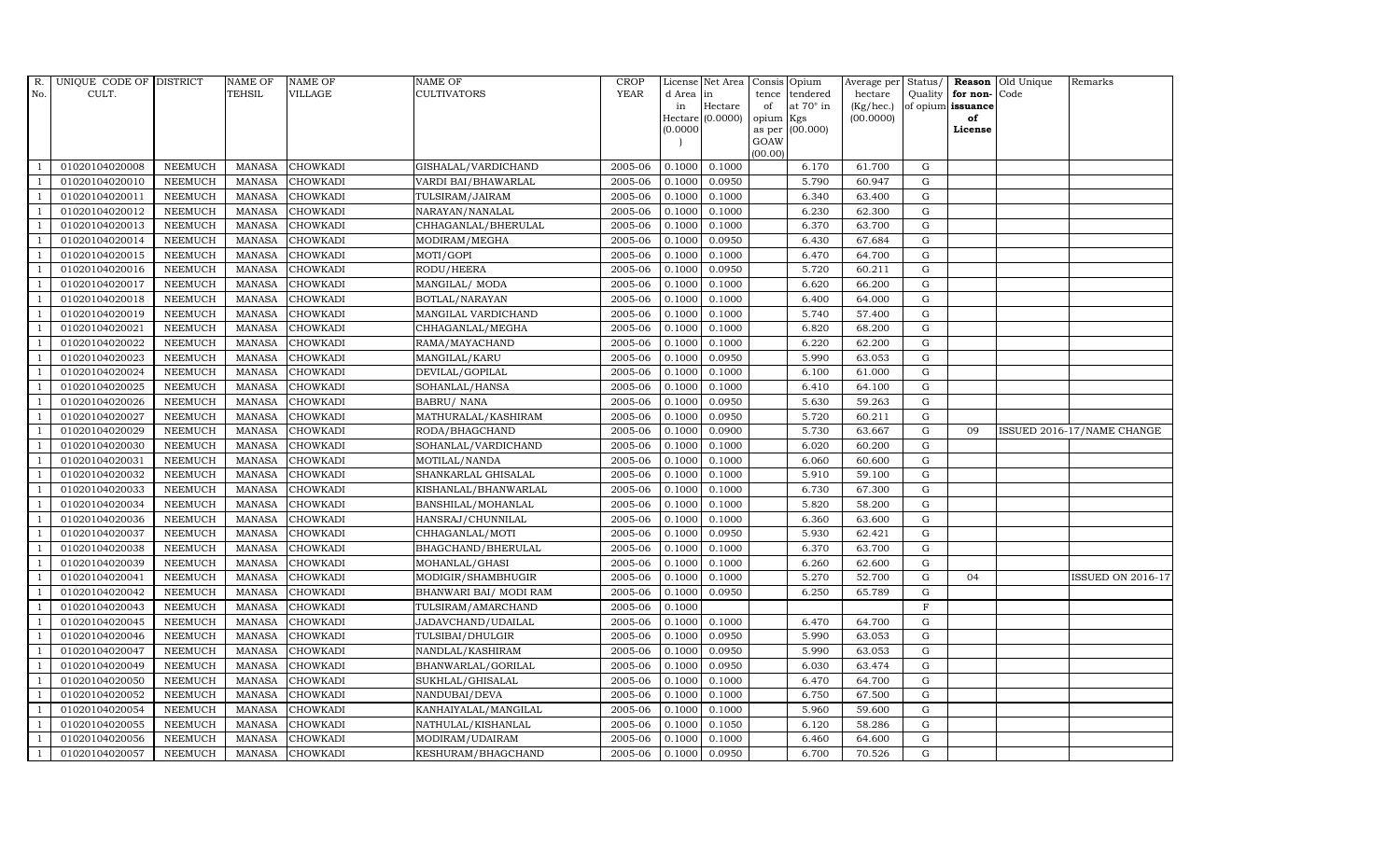| R.             | UNIQUE CODE OF DISTRICT |                | <b>NAME OF</b>  | <b>NAME OF</b>  | <b>NAME OF</b>              | CROP        |           | License Net Area Consis Opium |                |                  | Average per     | Status/      | Reason            | Old Unique | Remarks                  |
|----------------|-------------------------|----------------|-----------------|-----------------|-----------------------------|-------------|-----------|-------------------------------|----------------|------------------|-----------------|--------------|-------------------|------------|--------------------------|
| No.            | CULT.                   |                | <b>TEHSIL</b>   | <b>VILLAGE</b>  | <b>CULTIVATORS</b>          | <b>YEAR</b> | d Area in |                               | tence          | tendered         | hectare         | Quality      | for non-          | Code       |                          |
|                |                         |                |                 |                 |                             |             | in        | Hectare                       | of             | at $70^\circ$ in | $(Kg/$ hec. $)$ |              | of opium issuance |            |                          |
|                |                         |                |                 |                 |                             |             |           | Hectare (0.0000)              | opium Kgs      |                  | (00.0000)       |              | of                |            |                          |
|                |                         |                |                 |                 |                             |             | (0.0000)  |                               | as per<br>GOAW | (00.000)         |                 |              | License           |            |                          |
|                |                         |                |                 |                 |                             |             |           |                               | (00.00)        |                  |                 |              |                   |            |                          |
|                | 01020104020058          | <b>NEEMUCH</b> | <b>MANASA</b>   | <b>CHOWKADI</b> | MOHANLAL/KALU               | 2005-06     | 0.1000    | 0.1000                        |                | 6.670            | 66.700          | G            |                   |            |                          |
|                | 01020104020059          | <b>NEEMUCH</b> | <b>MANASA</b>   | <b>CHOWKADI</b> | MANGILAL/ SUKHLAL           | 2005-06     | 0.1000    | 0.1000                        |                | 6.310            | 63.100          | ${\rm G}$    |                   |            |                          |
| $\overline{1}$ | 01020104020061          | <b>NEEMUCH</b> | <b>MANASA</b>   | <b>CHOWKADI</b> | JAYRAM/BHIMA                | 2005-06     | 0.1000    | 0.0950                        |                | 5.390            | 56.737          | $\mathbf G$  | 05                |            | <b>ISSUED ON 2009-10</b> |
|                | 01020104020062          | <b>NEEMUCH</b> | <b>MANASA</b>   | <b>CHOWKADI</b> | PANNALAL/BHARMAL            | 2005-06     | 0.1000    | 0.0900                        |                | 5.800            | 64.444          | $\mathbf G$  |                   |            |                          |
| $\overline{1}$ | 01020104020063          | <b>NEEMUCH</b> | $\mbox{MANASA}$ | <b>CHOWKADI</b> | MANGILAL/KAILASHCHANDRa     | 2005-06     | 0.1000    | 0.1000                        |                | 5.490            | 54.900          | $\mathbf G$  | 04                |            | <b>ISSUED ON 2016-17</b> |
| $\overline{1}$ | 01020104020064          | <b>NEEMUCH</b> | <b>MANASA</b>   | <b>CHOWKADI</b> | MOTI/NARAYAN                | 2005-06     | 0.1000    | 0.0900                        |                | 5.830            | 64.778          | ${\rm G}$    |                   |            |                          |
| $\overline{1}$ | 01020104020065          | <b>NEEMUCH</b> | MANASA          | <b>CHOWKADI</b> | SHANKARLAL/DEVILAL          | 2005-06     | 0.1000    | 0.0950                        |                | 5.990            | 63.053          | ${\rm G}$    |                   |            |                          |
| $\overline{1}$ | 01020104020066          | <b>NEEMUCH</b> | <b>MANASA</b>   | <b>CHOWKADI</b> | FULCHAND/NANALAL            | 2005-06     | 0.1000    | 0.0900                        |                | 6.290            | 69.889          | G            |                   |            |                          |
|                | 01020104020068          | <b>NEEMUCH</b> | <b>MANASA</b>   | <b>CHOWKADI</b> | BABRU/BHERULAL              | 2005-06     | 0.1000    | 0.1050                        |                | 6.120            | 58.286          | $\mathbf G$  |                   |            |                          |
|                | 01020104020069          | NEEMUCH        | <b>MANASA</b>   | <b>CHOWKADI</b> | MANGILAL/KISHANLAL BADA     | 2005-06     | 0.1000    | 0.0900                        |                | 6.350            | 70.556          | $\mathbf G$  |                   |            |                          |
| -1             | 01020104020071          | <b>NEEMUCH</b> | <b>MANASA</b>   | <b>CHOWKADI</b> | DEVILAL/VARDICHAND          | 2005-06     | 0.1000    | 0.0950                        |                | 6.190            | 65.158          | ${\rm G}$    |                   |            |                          |
| $\overline{1}$ | 01020104020072          | <b>NEEMUCH</b> | <b>MANASA</b>   | <b>CHOWKADI</b> | JHAMKUBAI/PRITHVIRAJ        | 2005-06     | 0.1000    | 0.1000                        |                | 6.180            | 61.800          | ${\rm G}$    |                   |            |                          |
| $\overline{1}$ | 01020104020073          | <b>NEEMUCH</b> | <b>MANASA</b>   | <b>CHOWKADI</b> | RADHESHYAM/BHANWARLAL       | 2005-06     | 0.1000    | 0.1000                        |                | 6.200            | 62.000          | G            |                   |            |                          |
|                | 01020104020074          | <b>NEEMUCH</b> | <b>MANASA</b>   | <b>CHOWKADI</b> | SHIVPRAKASH/BALCHANDRA      | 2005-06     | 0.1000    | 0.0900                        |                | 5.770            | 64.111          | $\mathbf G$  |                   |            |                          |
|                | 01020104020075          | NEEMUCH        | <b>MANASA</b>   | <b>CHOWKADI</b> | RAMNATH/BHANWARLAL          | 2005-06     | 0.1000    | 0.0950                        |                | 6.050            | 63.684          | $\mathbf G$  |                   |            |                          |
| $\overline{1}$ | 01020104020076          | <b>NEEMUCH</b> | <b>MANASA</b>   | <b>CHOWKADI</b> | GOPALDAS/PRABHUDAS          | 2005-06     | 0.1000    | 0.1000                        |                | 6.040            | 60.400          | $\mathbf G$  |                   |            |                          |
| -1             | 01020104020077          | <b>NEEMUCH</b> | <b>MANASA</b>   | <b>CHOWKADI</b> | NATHULAL/MANGILAL           | 2005-06     | 0.1000    | 0.0900                        |                | 5.360            | 59.556          | ${\rm G}$    |                   |            |                          |
| $\overline{1}$ | 01020104020078          | <b>NEEMUCH</b> | MANASA          | <b>CHOWKADI</b> | SHANKARLAL/TULSIRAM         | 2005-06     | 0.1000    | 0.0950                        |                | 6.100            | 64.211          | G            |                   |            |                          |
|                | 01020104020079          | <b>NEEMUCH</b> | <b>MANASA</b>   | <b>CHOWKADI</b> | PARASRAM/LAXMINARAYAN       | 2005-06     | 0.1000    | 0.1000                        |                | 6.170            | 61.700          | $\mathbf G$  |                   |            |                          |
|                | 01020104020080          | NEEMUCH        | <b>MANASA</b>   | <b>CHOWKADI</b> | RAMNARAYAN/LAXMINARAYAN     | 2005-06     | 0.1000    | 0.1000                        |                | 6.530            | 65.300          | $\mathbf G$  |                   |            |                          |
| $\overline{1}$ | 01020104020082          | <b>NEEMUCH</b> | <b>MANASA</b>   | <b>CHOWKADI</b> | SATYANARAYAN/RAMGOPAL       | 2005-06     | 0.1000    | 0.0950                        |                | 5.360            | 56.421          | $\mathbf G$  |                   |            |                          |
|                | 01020104020083          | <b>NEEMUCH</b> | <b>MANASA</b>   | <b>CHOWKADI</b> | GOPAL/MANGILAL              | 2005-06     | 0.1000    | 0.1000                        | 63.16          | 5.779            | 57.790          | $\mathbf{I}$ | 02                |            | <b>ISSUED ON 2009-10</b> |
| $\overline{1}$ | 01020104020084          | <b>NEEMUCH</b> | MANASA          | <b>CHOWKADI</b> | SURESHCHAND/BOTLAL          | 2005-06     | 0.1000    | 0.1000                        |                | 6.110            | 61.100          | $\mathbf G$  |                   |            |                          |
|                | 01020104020087          | <b>NEEMUCH</b> | <b>MANASA</b>   | <b>CHOWKADI</b> | BHUWANISHANKAR/PARTHA       | 2005-06     | 0.1000    | 0.0950                        |                | 6.240            | 65.684          | $\mathbf G$  |                   |            |                          |
|                | 01020104020088          | NEEMUCH        | <b>MANASA</b>   | <b>CHOWKADI</b> | SHAMBHULAL/BHARMAL CHAMAR   | 2005-06     | 0.1000    | 0.0950                        |                | 6.750            | 71.053          | $\mathbf G$  |                   |            |                          |
| $\overline{1}$ | 01020104020092          | <b>NEEMUCH</b> | <b>MANASA</b>   | <b>CHOWKADI</b> | RADHESHYAM/SUKHLAL          | 2005-06     | 0.1000    | 0.1000                        |                | 7.080            | 70.800          | $\mathbf G$  |                   |            |                          |
| -1             | 01020104020093          | <b>NEEMUCH</b> | <b>MANASA</b>   | <b>CHOWKADI</b> | AMRITLAL/SUKHLAL            | 2005-06     | 0.1000    | 0.1000                        |                | 6.190            | 61.900          | ${\rm G}$    |                   |            |                          |
| $\overline{1}$ | 01020104020094          | <b>NEEMUCH</b> | <b>MANASA</b>   | <b>CHOWKADI</b> | SOHANI BAI/ KESHURAM        | 2005-06     | 0.1000    | 0.0950                        |                | 6.630            | 69.789          | $\mathbf G$  |                   |            |                          |
|                | 01020104020095          | <b>NEEMUCH</b> | <b>MANASA</b>   | <b>CHOWKADI</b> | AMARCHAND/NANALAL           | 2005-06     | 0.1000    | 0.0900                        |                | 5.820            | 64.667          | $\mathbf G$  |                   |            |                          |
|                | 01020104020096          | <b>NEEMUCH</b> | <b>MANASA</b>   | <b>CHOWKADI</b> | KAMLI BAI/HIRALAL           | 2005-06     | 0.1000    | 0.0950                        |                | 5.890            | 62.000          | $\mathbf G$  |                   |            |                          |
|                | 01020104020098          | <b>NEEMUCH</b> | MANASA          | <b>CHOWKADI</b> | GHISALAL/ NARAYAN TELI      | 2005-06     | 0.1000    | 0.1000                        |                | 6.870            | 68.700          | G            |                   |            |                          |
|                | 01020104020099          | <b>NEEMUCH</b> | <b>MANASA</b>   | <b>CHOWKADI</b> | BADRILAL/BHANWARLAL         | 2005-06     | 0.1000    | 0.1000                        |                | 6.750            | 67.500          | ${\rm G}$    |                   |            |                          |
| $\overline{1}$ | 01020104020100          | <b>NEEMUCH</b> | <b>MANASA</b>   | <b>CHOWKADI</b> | SHANKARLAL/DAMARSI          | 2005-06     | 0.1000    | 0.1000                        |                | 6.750            | 67.500          | ${\rm G}$    |                   |            |                          |
| $\overline{1}$ | 01020104020103          | <b>NEEMUCH</b> | <b>MANASA</b>   | <b>CHOWKADI</b> | KANKUBAI/CHHAGANLAL         | 2005-06     | 0.1000    | 0.1050                        |                | 6.460            | 61.524          | $\mathbf G$  |                   |            |                          |
|                | 01020104020104          | <b>NEEMUCH</b> | <b>MANASA</b>   | <b>CHOWKADI</b> | PRAKASHCHAND/PANNALAL       | 2005-06     | 0.1000    | 0.0900                        |                | 5.730            | 63.667          | $\mathbf G$  |                   |            |                          |
| $\overline{1}$ | 01020104020105          | <b>NEEMUCH</b> | <b>MANASA</b>   | <b>CHOWKADI</b> | BOTLAL/ GANGARAM            | 2005-06     | 0.1000    | 0.0950                        |                | 6.410            | 67.474          | ${\rm G}$    |                   |            |                          |
| $\overline{1}$ | 01020104020106          | <b>NEEMUCH</b> | <b>MANASA</b>   | <b>CHOWKADI</b> | BHAGWANLAL/HIRALAL          | 2005-06     | 0.1000    | 0.1000                        |                | 7.010            | 70.100          | ${\rm G}$    |                   |            |                          |
| $\overline{1}$ | 01020104020107          | <b>NEEMUCH</b> | <b>MANASA</b>   | <b>CHOWKADI</b> | HEERALAL/CHHAGANLAL         | 2005-06     | 0.1000    | 0.1050                        |                | 6.850            | 65.238          | ${\rm G}$    |                   |            |                          |
| $\overline{1}$ | 01020104020108          | <b>NEEMUCH</b> | <b>MANASA</b>   | <b>CHOWKADI</b> | LABHCHAND/CHHAGANLAL DHAKAD | 2005-06     | 0.1000    | 0.1000                        |                | 6.120            | 61.200          | G            |                   |            |                          |
|                | 01020104020109          | <b>NEEMUCH</b> | <b>MANASA</b>   | <b>CHOWKADI</b> | NANALAL/LAXMICHAND          | 2005-06     | 0.1000    | 0.0950                        |                | 5.880            | 61.895          | $\mathbf G$  |                   |            |                          |
| $\mathbf{1}$   | 01020104020110          | NEEMUCH        |                 | MANASA CHOWKADI | SHANKARLAL/LAXMICHAND       | 2005-06     | 0.1000    | 0.1000                        |                | 6.270            | 62.700          | G            |                   |            |                          |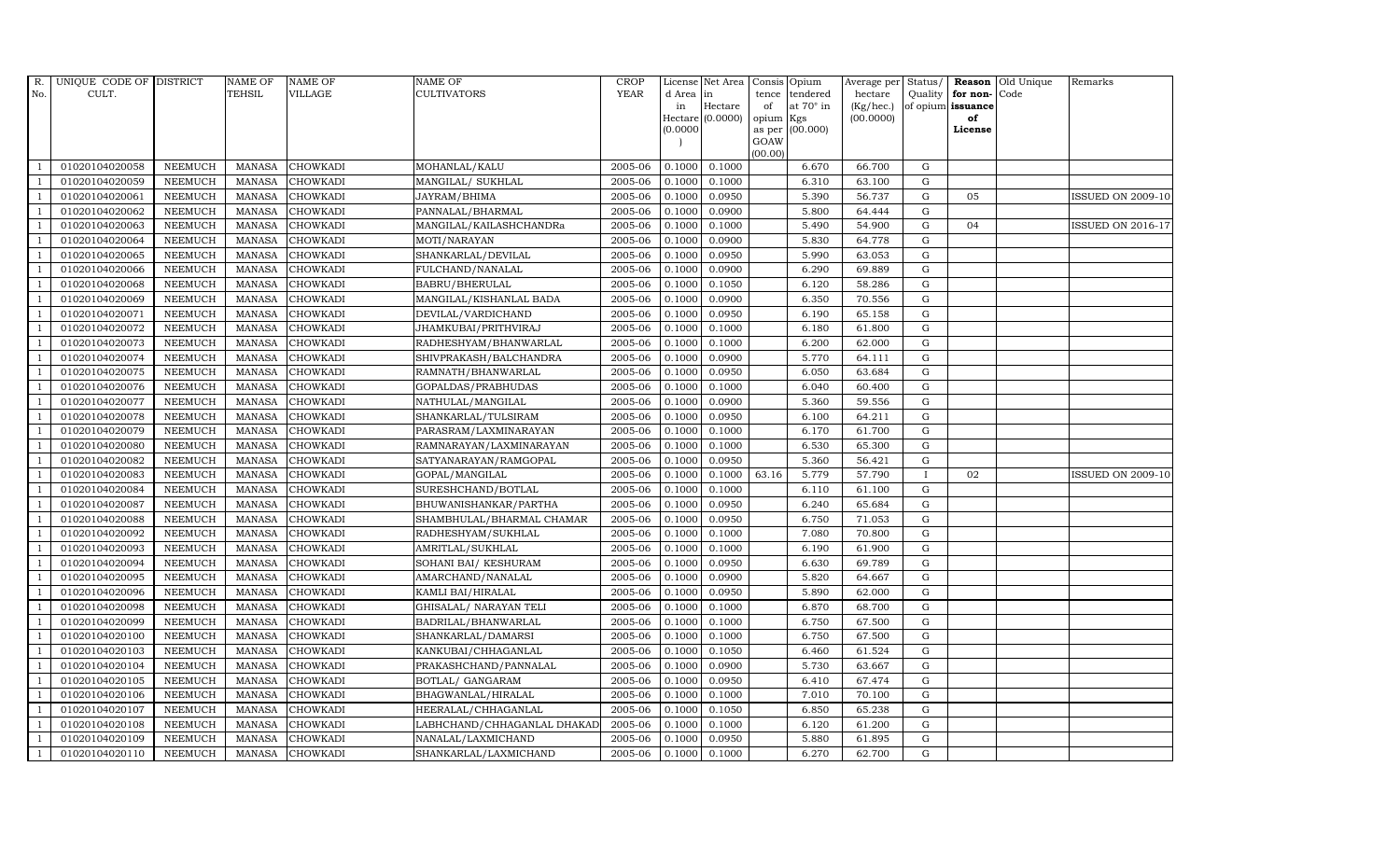| R.             | UNIQUE CODE OF DISTRICT |                | <b>NAME OF</b> | <b>NAME OF</b>  | <b>NAME OF</b>             | CROP        |           | License Net Area | Consis Opium        |                  | Average per     | Status/      | Reason            | Old Unique | Remarks                  |
|----------------|-------------------------|----------------|----------------|-----------------|----------------------------|-------------|-----------|------------------|---------------------|------------------|-----------------|--------------|-------------------|------------|--------------------------|
| No.            | CULT.                   |                | <b>TEHSIL</b>  | <b>VILLAGE</b>  | <b>CULTIVATORS</b>         | <b>YEAR</b> | d Area in |                  | tence               | tendered         | hectare         | Quality      | for non-          | Code       |                          |
|                |                         |                |                |                 |                            |             | in        | Hectare          | of                  | at $70^\circ$ in | $(Kg/$ hec. $)$ |              | of opium issuance |            |                          |
|                |                         |                |                |                 |                            |             | (0.0000)  | Hectare (0.0000) | opium Kgs<br>as per | (00.000)         | (00.0000)       |              | of<br>License     |            |                          |
|                |                         |                |                |                 |                            |             |           |                  | GOAW                |                  |                 |              |                   |            |                          |
|                |                         |                |                |                 |                            |             |           |                  | (00.00)             |                  |                 |              |                   |            |                          |
|                | 01020104020112          | <b>NEEMUCH</b> | MANASA         | <b>CHOWKADI</b> | SHANTILAL/NARAYAN          | 2005-06     | 0.1000    | 0.1000           |                     | 6.760            | 67.600          | G            |                   |            |                          |
|                | 01020104020113          | <b>NEEMUCH</b> | <b>MANASA</b>  | <b>CHOWKADI</b> | BHANWARLAL/KAJOD           | 2005-06     | 0.1000    | 0.1000           |                     | 6.390            | 63.900          | ${\rm G}$    |                   |            |                          |
| $\overline{1}$ | 01020104020114          | <b>NEEMUCH</b> | <b>MANASA</b>  | <b>CHOWKADI</b> | SHIVNARAYAN/NANDLAL        | 2005-06     | 0.1000    | 0.1000           |                     | 6.660            | 66.600          | $\mathbf G$  |                   |            |                          |
|                | 01020104020115          | <b>NEEMUCH</b> | <b>MANASA</b>  | <b>CHOWKADI</b> | MULCHAND/BHERUJI SALVI     | 2005-06     | 0.1000    | 0.1000           |                     | 5.700            | 57.000          | $\mathbf G$  | 05                |            | <b>ISSUED ON 2009-10</b> |
|                | 01020104020116          | NEEMUCH        | <b>MANASA</b>  | <b>CHOWKADI</b> | SHAMBHULAL/DIPA BALAI      | 2005-06     | 0.1000    | 0.1000           |                     | 6.020            | 60.200          | $\mathbf G$  |                   |            |                          |
| $\overline{1}$ | 01020104020117          | NEEMUCH        | <b>MANASA</b>  | CHOWKADI        | <b>BASANTI BAI/SUKHLAL</b> | 2005-06     | 0.1000    | 0.0900           |                     | 5.510            | 61.222          | $\mathbf G$  |                   |            |                          |
| $\overline{1}$ | 01020104020118          | <b>NEEMUCH</b> | <b>MANASA</b>  | <b>CHOWKADI</b> | CHHAGANI BAI/ GHISALAL     | 2005-06     | 0.1000    | 0.0900           |                     | 5.900            | 65.556          | ${\rm G}$    |                   |            | NAME CHANGE              |
| $\overline{1}$ | 01020104020119          | <b>NEEMUCH</b> | <b>MANASA</b>  | <b>CHOWKADI</b> | HANSRAJ/GANGARAM           | 2005-06     | 0.1000    | 0.0950           |                     | 5.740            | 60.421          | $\mathbf G$  |                   |            |                          |
|                | 01020104020120          | <b>NEEMUCH</b> | <b>MANASA</b>  | <b>CHOWKADI</b> | GOURILAL/ROOPA DHAKAD      | 2005-06     | 0.1000    | 0.1000           |                     | 6.390            | 63.900          | $\mathbf G$  |                   |            |                          |
|                | 01020104020166          | <b>NEEMUCH</b> | <b>MANASA</b>  | <b>CHOWKADI</b> | SHANKARLAL/ MANGILAL       | 2005-06     | 0.1000    | 0.0900           |                     | 6.350            | 70.556          | $\mathbf G$  |                   |            |                          |
| $\overline{1}$ | 01020104020124          | <b>NEEMUCH</b> | <b>MANASA</b>  | <b>CHOWKADI</b> | SHANKARLAL/NARAYAN         | 2005-06     | 0.1000    | 0.0950           |                     | 6.100            | 64.211          | $\mathbf G$  |                   |            |                          |
|                | 01020104020125          | <b>NEEMUCH</b> | MANASA         | <b>CHOWKADI</b> | SHANTILAL/ GORILAL         | 2005-06     | 0.1000    | 0.0950           |                     | 6.010            | 63.263          | ${\rm G}$    |                   |            |                          |
| $\overline{1}$ | 01020104020126          | <b>NEEMUCH</b> | <b>MANASA</b>  | <b>CHOWKADI</b> | DINESH/CHUNNILAL           | 2005-06     | 0.1000    | 0.1050           |                     | 7.370            | 70.190          | $\mathbf G$  |                   |            |                          |
|                | 01020104020127          | <b>NEEMUCH</b> | <b>MANASA</b>  | <b>CHOWKADI</b> | BASANTILAL/GORILAL         | 2005-06     | 0.1000    | 0.0950           |                     | 6.320            | 66.526          | $\mathbf G$  |                   |            |                          |
|                | 01020104020128          | <b>NEEMUCH</b> | <b>MANASA</b>  | <b>CHOWKADI</b> | PRABHULAL/HEMRAJ           | 2005-06     | 0.1000    | 0.0900           |                     | 5.610            | 62.333          | $\mathbf G$  |                   |            |                          |
| $\overline{1}$ | 01020104020129          | <b>NEEMUCH</b> | <b>MANASA</b>  | <b>CHOWKADI</b> | BHANWARLAL/DHURAJI         | 2005-06     | 0.1000    | 0.0900           |                     | 6.560            | 72.889          | ${\rm G}$    |                   |            |                          |
| -1             | 01020104020130          | <b>NEEMUCH</b> | <b>MANASA</b>  | <b>CHOWKADI</b> | BHAGCHAND/NARAYAN          | 2005-06     | 0.1000    | 0.1050           |                     | 7.040            | 67.048          | $\mathbf G$  |                   |            |                          |
| $\overline{1}$ | 01020104020131          | <b>NEEMUCH</b> | <b>MANASA</b>  | <b>CHOWKADI</b> | PRABHULAL/MANGILAL         | 2005-06     | 0.1000    | 0.1000           |                     | 6.320            | 63.200          | $\mathbf G$  |                   |            |                          |
|                | 01020104020132          | <b>NEEMUCH</b> | <b>MANASA</b>  | <b>CHOWKADI</b> | NANALAL/RUPA MEGHAWAL      | 2005-06     | 0.1000    | 0.0950           |                     | 6.210            | 65.368          | $\mathbf G$  |                   |            |                          |
|                | 01020104020133          | <b>NEEMUCH</b> | <b>MANASA</b>  | <b>CHOWKADI</b> | MANGILAL/DIPA BALAI        | 2005-06     | 0.1000    | 0.0950           |                     | 5.920            | 62.316          | $\mathbf G$  |                   |            |                          |
|                | 01020104020134          | <b>NEEMUCH</b> | <b>MANASA</b>  | <b>CHOWKADI</b> | TANKUBAI/LALURAM           | 2005-06     | 0.1000    | 0.1000           |                     | 6.540            | 65.400          | ${\rm G}$    |                   |            | NAME CHANGE              |
|                | 01020104020135          | <b>NEEMUCH</b> | <b>MANASA</b>  | <b>CHOWKADI</b> | LABHCHAND/CHHAGANLAL BALAI | 2005-06     | 0.1000    | 0.0950           |                     | 5.540            | 58.316          | $\mathbf G$  | 05                |            | <b>ISSUED ON 2009-10</b> |
| $\overline{1}$ | 01020104020137          | <b>NEEMUCH</b> | <b>MANASA</b>  | <b>CHOWKADI</b> | MANGI BAI/NANDALAL         | 2005-06     | 0.1000    | 0.0900           |                     | 4.470            | 49.667          | ${\rm G}$    | 04                |            | <b>ISSUED ON 2016-17</b> |
|                | 01020104020138          | <b>NEEMUCH</b> | <b>MANASA</b>  | <b>CHOWKADI</b> | RAMLAL/JAIRAM              | 2005-06     | 0.1000    | 0.1050           |                     | 7.150            | 68.095          | $\mathbf G$  |                   |            |                          |
|                | 01020104020139          | <b>NEEMUCH</b> | <b>MANASA</b>  | <b>CHOWKADI</b> | GOPAL/BHERULAL             | 2005-06     | 0.1000    | 0.1000           |                     | 5.450            | 54.500          | G            | 04                |            | <b>ISSUED ON 2016-17</b> |
| $\overline{1}$ | 01020104020140          | <b>NEEMUCH</b> | <b>MANASA</b>  | <b>CHOWKADI</b> | NANI BAI/ PYARCHAND        | 2005-06     | 0.1000    | 0.1000           |                     | 6.430            | 64.300          | $\mathbf G$  |                   |            |                          |
|                | 01020104020141          | <b>NEEMUCH</b> | <b>MANASA</b>  | <b>CHOWKADI</b> | KESHIBAI/MADANLAL          | 2005-06     | 0.1000    | 0.1000           |                     | 6.880            | 68.800          | ${\rm G}$    |                   |            |                          |
|                | 01020104020142          | <b>NEEMUCH</b> | <b>MANASA</b>  | <b>CHOWKADI</b> | PREMCHAND/BABU             | 2005-06     | 0.1000    | 0.1050           |                     | 6.300            | 60.000          | G            |                   |            |                          |
| -1             | 01020104020144          | <b>NEEMUCH</b> | <b>MANASA</b>  | <b>CHOWKADI</b> | PANNALAL/MANGILAL          | 2005-06     | 0.1000    | 0.1000           |                     | 6.400            | 64.000          | ${\rm G}$    |                   |            |                          |
|                | 01020104020145          | <b>NEEMUCH</b> | <b>MANASA</b>  | <b>CHOWKADI</b> | BADRIDAS/NANADAS           | 2005-06     | 0.1000    | 0.1000           |                     | 5.460            | 54.600          | $\mathbf G$  | 04                |            | <b>ISSUED ON 2016-17</b> |
|                | 01020104020146          | <b>NEEMUCH</b> | <b>MANASA</b>  | <b>CHOWKADI</b> | KAILASH/KANHAIYALAL        | 2005-06     | 0.1000    | 0.1000           |                     | 6.350            | 63.500          | $\mathbf G$  |                   |            |                          |
| $\overline{1}$ | 01020104020147          | <b>NEEMUCH</b> | <b>MANASA</b>  | <b>CHOWKADI</b> | ONKARLAL/MANGILAL          | 2005-06     | 0.1000    | 0.0800           |                     | 3.640            | 45.500          | $\mathbf{I}$ | 02                |            | <b>ISSUED ON 2009-10</b> |
| $\overline{1}$ | 01020104020148          | <b>NEEMUCH</b> | <b>MANASA</b>  | <b>CHOWKADI</b> | BABULAL/SHANKARLAL         | 2005-06     | 0.1000    | 0.0950           |                     | 6.030            | 63.474          | $\mathbf G$  |                   |            |                          |
| $\overline{1}$ | 01020104020150          | <b>NEEMUCH</b> | <b>MANASA</b>  | <b>CHOWKADI</b> | HEMRAJ/RODILAL             | 2005-06     | 0.1000    | 0.1000           |                     | 6.760            | 67.600          | $\mathbf G$  |                   |            |                          |
|                | 01020104020152          | <b>NEEMUCH</b> | <b>MANASA</b>  | <b>CHOWKADI</b> | PRABHULAL/BHANWARLAL       | 2005-06     | 0.1000    | 0.1000           |                     | 6.830            | 68.300          | $\mathbf G$  |                   |            |                          |
|                | 01020104020153          | <b>NEEMUCH</b> | <b>MANASA</b>  | <b>CHOWKADI</b> | RAMLAL/PRABHULAL           | 2005-06     | 0.1000    | 0.0950           |                     | 6.220            | 65.474          | G            |                   |            |                          |
|                | 01020104020154          | <b>NEEMUCH</b> | <b>MANASA</b>  | <b>CHOWKADI</b> | BALIBAI/NONDRAM            | 2005-06     | 0.1000    | 0.0950           |                     | 5.900            | 62.105          | ${\rm G}$    |                   |            |                          |
| $\overline{1}$ | 01020104020155          | <b>NEEMUCH</b> | <b>MANASA</b>  | <b>CHOWKADI</b> | SAMRATHMAL/MANGILAL        | 2005-06     | 0.1000    | 0.1000           |                     | 6.210            | 62.100          | ${\rm G}$    |                   |            |                          |
| $\overline{1}$ | 01020104020156          | <b>NEEMUCH</b> | <b>MANASA</b>  | <b>CHOWKADI</b> | MOHAN BAI/ BANSHILAL       | 2005-06     | 0.1000    | 0.1000           |                     | 6.230            | 62.300          | $\mathbf G$  |                   |            |                          |
| $\overline{1}$ |                         |                |                | <b>CHOWKADI</b> | BAGDIRAM/MANGILAL          | 2005-06     | 0.1000    | 0.0900           |                     | 4.940            | 54.889          | $\mathbf G$  | 04                |            | <b>ISSUED ON 2009-10</b> |
|                | 01020104020157          | <b>NEEMUCH</b> | <b>MANASA</b>  |                 |                            |             |           |                  |                     |                  |                 |              |                   |            |                          |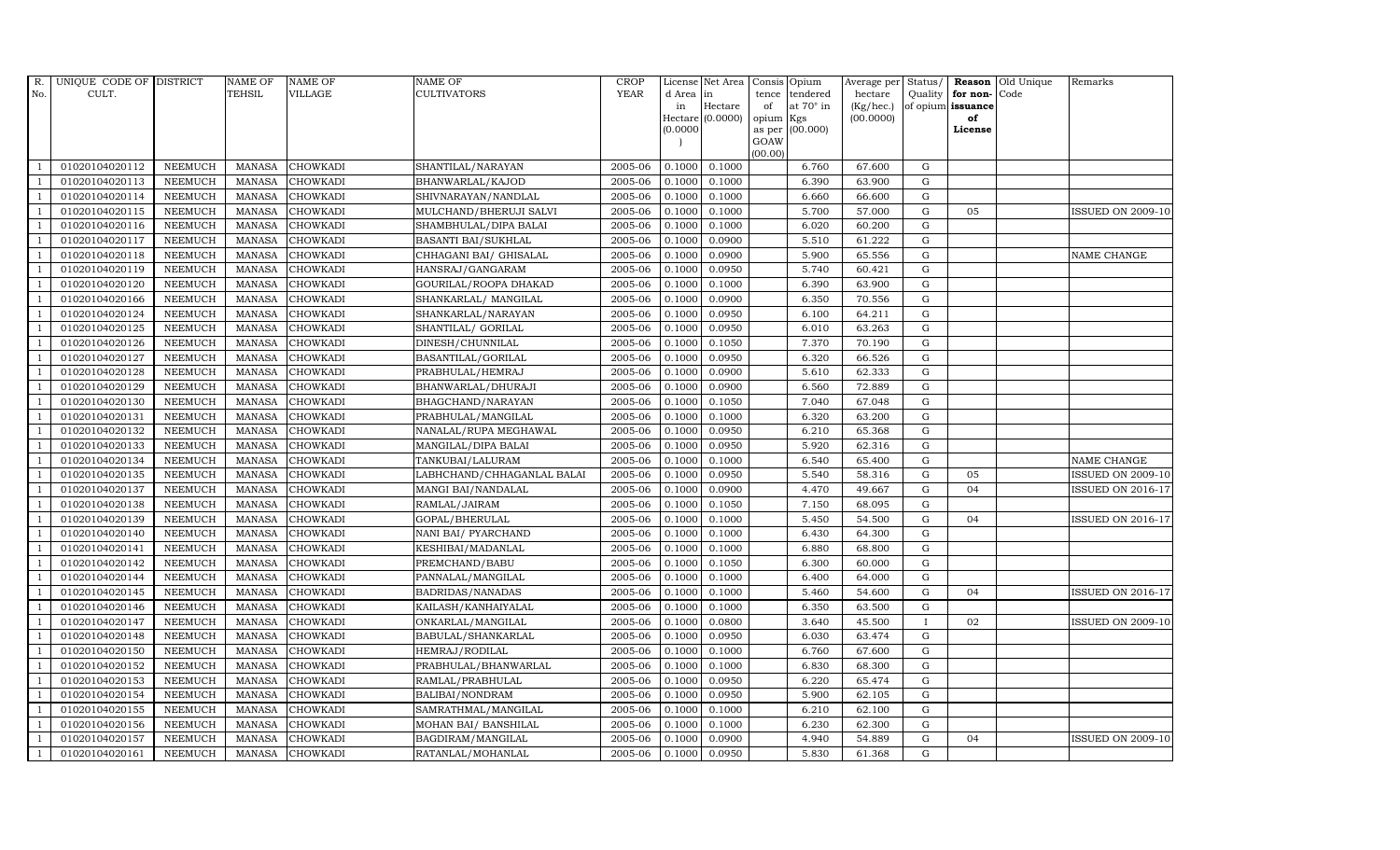| R.             | UNIQUE CODE OF DISTRICT |                | <b>NAME OF</b> | <b>NAME OF</b>  | <b>NAME OF</b>             | <b>CROP</b> |           | License Net Area Consis Opium |           |                 | Average per Status/    |              |                         | <b>Reason</b> Old Unique | Remarks                  |
|----------------|-------------------------|----------------|----------------|-----------------|----------------------------|-------------|-----------|-------------------------------|-----------|-----------------|------------------------|--------------|-------------------------|--------------------------|--------------------------|
| No.            | CULT.                   |                | <b>TEHSIL</b>  | <b>VILLAGE</b>  | <b>CULTIVATORS</b>         | <b>YEAR</b> | d Area in |                               |           | tence tendered  | hectare                |              | Quality   for non- Code |                          |                          |
|                |                         |                |                |                 |                            |             | in        | Hectare<br>Hectare $(0.0000)$ | of        | at 70° in       | (Kg/hec.)<br>(00.0000) |              | of opium issuance<br>of |                          |                          |
|                |                         |                |                |                 |                            |             | (0.0000)  |                               | opium Kgs | as per (00.000) |                        |              | License                 |                          |                          |
|                |                         |                |                |                 |                            |             |           |                               | GOAW      |                 |                        |              |                         |                          |                          |
|                |                         |                |                |                 |                            |             |           |                               | (00.00)   |                 |                        |              |                         |                          |                          |
|                | 01020104020165          | <b>NEEMUCH</b> | MANASA         | <b>CHOWKADI</b> | GOPAL/BHAWANIRAM           | 2005-06     | 0.1000    | 0.0950                        |           | 5.010           | 52.737                 | G            | 04                      |                          | <b>ISSUED ON 2016-17</b> |
| -1             | 01020104020122          | <b>NEEMUCH</b> | <b>MANASA</b>  | <b>CHOWKADI</b> | SHANKARLAL/MANGILAL CHAMAR | 2005-06     | 0.1000    | 0.0800                        |           | 4.490           | 56.125                 | $\mathbf G$  |                         |                          |                          |
|                | 01020104020168          | <b>NEEMUCH</b> | <b>MANASA</b>  | <b>CHOWKADI</b> | KAMLIBAI/NATHULAL          | 2005-06     | 0.1000    | 0.0950                        |           | 6.090           | 64.105                 | G            |                         |                          |                          |
|                | 01020104020169          | <b>NEEMUCH</b> | <b>MANASA</b>  | <b>CHOWKADI</b> | SHOKIN/MANGILAL            | 2005-06     | 0.1000    | 0.1000                        |           | 6.060           | 60.600                 | $\mathbf G$  |                         |                          |                          |
|                | 01020104020170          | <b>NEEMUCH</b> | <b>MANASA</b>  | <b>CHOWKADI</b> | KAILASH/BHANWARLAL         | 2005-06     | 0.1000    | 0.0900                        |           | 5.890           | 65.444                 | ${\bf G}$    |                         |                          |                          |
| $\overline{1}$ | 01020104020171          | <b>NEEMUCH</b> | <b>MANASA</b>  | <b>CHOWKADI</b> | RAMCHANDRA/PANNALAL        | 2005-06     | 0.1000    | 0.0950                        |           | 6.330           | 66.632                 | $\mathbf G$  |                         |                          |                          |
| $\overline{1}$ | 01020104020172          | <b>NEEMUCH</b> | <b>MANASA</b>  | <b>CHOWKADI</b> | KANHAIYALAL/BOTLAL         | 2005-06     | 0.1000    | 0.1000                        |           | 6.130           | 61.300                 | ${\bf G}$    |                         |                          |                          |
| $\overline{1}$ | 01020104020175          | <b>NEEMUCH</b> | <b>MANASA</b>  | <b>CHOWKADI</b> | TANKUBAI/MANGILAL          | 2005-06     | 0.1000    | 0.0950                        |           | 5.820           | 61.263                 | $\mathbf G$  |                         |                          |                          |
|                | 01020104020176          | <b>NEEMUCH</b> | <b>MANASA</b>  | <b>CHOWKADI</b> | SHANKAR/CHAMPA             | 2005-06     | 0.1000    | 0.1000                        |           | 6.680           | 66.800                 | $\mathbf G$  |                         |                          |                          |
| $\overline{1}$ | 01020104020177          | <b>NEEMUCH</b> | <b>MANASA</b>  | <b>CHOWKADI</b> | SHANKARLAL/BHANWARLAL      | 2005-06     | 0.1000    | 0.1000                        |           | 6.320           | 63.200                 | ${\rm G}$    |                         |                          |                          |
| $\overline{1}$ | 01020104020178          | <b>NEEMUCH</b> | <b>MANASA</b>  | <b>CHOWKADI</b> | KANHAIYALAL/KASHIRAM       | 2005-06     | 0.1000    | 0.1000                        |           | 5.960           | 59.600                 | G            |                         |                          |                          |
| $\overline{1}$ | 01020104020179          | <b>NEEMUCH</b> | <b>MANASA</b>  | <b>CHOWKADI</b> | GOPAL/NANALAL              | 2005-06     | 0.1000    | 0.1000                        |           | 6.350           | 63.500                 | $\mathbf G$  |                         |                          |                          |
| $\overline{1}$ | 01020104020180          | <b>NEEMUCH</b> | <b>MANASA</b>  | <b>CHOWKADI</b> | GHISALAL/MOTILAL           | 2005-06     | 0.1000    | 0.0950                        |           | 5.410           | 56.947                 | G            | 05                      |                          | ISSUED ON 2016-17        |
|                | 01020104020181          | <b>NEEMUCH</b> | <b>MANASA</b>  | <b>CHOWKADI</b> | RAMESHWAR/JAYRAM           | 2005-06     | 0.1000    | 0.1000                        |           | 6.380           | 63.800                 | $\mathbf G$  |                         |                          |                          |
|                | 01020104020184          | <b>NEEMUCH</b> | <b>MANASA</b>  | <b>CHOWKADI</b> | NANDLAL/PRITHVIRAJ         | 2005-06     | 0.1000    | 0.0900                        |           | 6.220           | 69.111                 | $\mathbf G$  |                         |                          |                          |
| $\overline{1}$ | 01020104020186          | <b>NEEMUCH</b> | <b>MANASA</b>  | <b>CHOWKADI</b> | KISHNIBAI/SURAJMAL         | 2005-06     | 0.1000    | 0.0900                        |           | 4.440           | 49.333                 | $\mathbf G$  | 04                      |                          | <b>ISSUED ON 2016-17</b> |
| $\overline{1}$ | 01020104020187          | <b>NEEMUCH</b> | <b>MANASA</b>  | <b>CHOWKADI</b> | NANDLAL/JAIRAM             | 2005-06     | 0.1000    | 0.1050                        |           | 6.540           | 62.286                 | $\mathbf G$  |                         |                          |                          |
| $\overline{1}$ | 01020104020188          | <b>NEEMUCH</b> | <b>MANASA</b>  | <b>CHOWKADI</b> | MANGILAL/RUPA              | 2005-06     | 0.1000    |                               |           |                 |                        | $\mathbf{F}$ | 07                      |                          | <b>ISSUED ON 2009-10</b> |
|                | 01020104020189          | <b>NEEMUCH</b> | <b>MANASA</b>  | <b>CHOWKADI</b> | GEETABAI/RADHESHYAM        | 2005-06     | 0.1000    | 0.0900                        |           | 5.970           | 66.333                 | $\mathbf G$  |                         |                          |                          |
|                | 01020104020190          | <b>NEEMUCH</b> | <b>MANASA</b>  | <b>CHOWKADI</b> | JADAVCHAND/GORILAL BADA    | 2005-06     | 0.1000    | 0.1000                        |           | 6.200           | 62.000                 | $\mathbf G$  |                         |                          |                          |
| $\overline{1}$ | 01020104020191          | <b>NEEMUCH</b> | <b>MANASA</b>  | <b>CHOWKADI</b> | DINESH/KANHAIYALAL         | 2005-06     | 0.1000    | 0.1000                        |           | 6.350           | 63.500                 | $\mathbf G$  |                         |                          |                          |
|                | 01020104020159          | <b>NEEMUCH</b> | <b>MANASA</b>  | <b>CHOWKADI</b> | LAXMICHAND/RODILAL         | 2005-06     | 0.1000    | 0.1000                        |           | 6.380           | 63.800                 | ${\rm G}$    |                         |                          |                          |
| $\overline{1}$ | 01020104020160          | <b>NEEMUCH</b> | <b>MANASA</b>  | <b>CHOWKADI</b> | RAMESHWAR/DEVJI            | 2005-06     | 0.1000    | 0.0900                        |           | 5.180           | 57.556                 | G            |                         |                          |                          |
|                | 01020104020162          | <b>NEEMUCH</b> | <b>MANASA</b>  | <b>CHOWKADI</b> | LABHCHAND/SHANKARLAL       | 2005-06     | 0.1000    | 0.0950                        |           | 5.900           | 62.105                 | $\mathbf G$  |                         |                          |                          |
|                | 01020104020163          | <b>NEEMUCH</b> | <b>MANASA</b>  | <b>CHOWKADI</b> | RADHESHYAM/GHISA           | 2005-06     | 0.1000    | 0.1000                        |           | 6.380           | 63.800                 | ${\rm G}$    |                         |                          |                          |
| -1             | 01020104020164          | <b>NEEMUCH</b> | <b>MANASA</b>  | CHOWKADI        | GHISALAL/DEVAJI            | 2005-06     | 0.1000    | 0.0950                        |           | 6.050           | 63.684                 | $\mathbf G$  |                         |                          |                          |
| $\mathbf{1}$   | 01020104020192          | <b>NEEMUCH</b> | <b>MANASA</b>  | <b>CHOWKADI</b> | NANALAL/GULAB              | 2005-06     | 0.1000    | 0.1000                        |           | 6.790           | 67.900                 | ${\rm G}$    |                         |                          |                          |
| $\overline{1}$ | 01020104020193          | <b>NEEMUCH</b> | <b>MANASA</b>  | <b>CHOWKADI</b> | RADHESHYAM/HEMRAJ          | 2005-06     | 0.1000    | 0.0950                        |           | 5.580           | 58.737                 | G            |                         |                          |                          |
|                | 01020104020194          | <b>NEEMUCH</b> | <b>MANASA</b>  | <b>CHOWKADI</b> | MATHURALAL/JIVRAJ          | 2005-06     | 0.1000    | 0.1000                        |           | 6.350           | 63.500                 | $\mathbf G$  |                         |                          |                          |
|                | 01020104020195          | <b>NEEMUCH</b> | <b>MANASA</b>  | <b>CHOWKADI</b> | LABHCHAND/ MATHURALAL      | 2005-06     | 0.1000    | 0.0950                        |           | 6.250           | 65.789                 | $\mathbf G$  |                         |                          |                          |
| -1             | 01020104020199          | <b>NEEMUCH</b> | <b>MANASA</b>  | <b>CHOWKADI</b> | RAMKAVARI BAI/BHAWARLAL    | 2005-06     | 0.1000    | 0.0950                        |           | 4.870           | 51.263                 | G            | 04                      |                          |                          |
|                | 01020104020081          | <b>NEEMUCH</b> | <b>MANASA</b>  | <b>CHOWKADI</b> | DHAPUBAI/AMARCHAND         | 2005-06     | 0.1000    | 0.0950                        |           | 6.180           | 65.053                 | $\mathbf G$  |                         |                          |                          |
| $\overline{1}$ | 01020104020091          | <b>NEEMUCH</b> | MANASA         | CHOWKADI        | NANDLAL/ MOTILAL           | 2005-06     | 0.1000    | 0.1000                        |           | 6.490           | 64.900                 | ${\rm G}$    |                         |                          |                          |
| $\overline{1}$ | 01020104020097          | <b>NEEMUCH</b> | <b>MANASA</b>  | <b>CHOWKADI</b> | NANDLAL/CHHORAM            | 2005-06     | 0.1000    | 0.0900                        |           | 5.660           | 62.889                 | $\mathbf G$  |                         |                          |                          |
|                | 01020104020060          | <b>NEEMUCH</b> | <b>MANASA</b>  | CHOWKADI        | DHAPU BAI/MOTILAL          | 2005-06     | 0.1000    | 0.0900                        |           | 4.530           | 50.333                 | $\mathbf G$  | 04                      |                          | <b>ISSUED ON 2009-10</b> |
| $\overline{1}$ | 01020104020208          | <b>NEEMUCH</b> | <b>MANASA</b>  | <b>CHOWKADI</b> | LABHCHAND/BHANWARLAL       | 2005-06     | 0.1000    | 0.1000                        |           | 6.190           | 61.900                 | G            |                         |                          |                          |
|                | 01020104020209          | <b>NEEMUCH</b> | <b>MANASA</b>  | <b>CHOWKADI</b> | RADHESHYAM/VARDICHAND      | 2005-06     | 0.1000    | 0.1000                        |           | 6.730           | 67.300                 | G            |                         |                          |                          |
| $\overline{1}$ | 01020104020211          | NEEMUCH        | <b>MANASA</b>  | CHOWKADI        | RAMLAL/VAKTAJI             | 2005-06     | 0.1000    | 0.1000                        |           | 4.920           | 49.200                 | ${\rm G}$    | 04                      |                          |                          |
| $\overline{1}$ | 01020104020223          | <b>NEEMUCH</b> | <b>MANASA</b>  | <b>CHOWKADI</b> | BHANWARLAL/LALUJI          | 2005-06     | 0.1000    | 0.1050                        |           | 6.420           | 61.143                 | $\mathbf G$  |                         |                          |                          |
|                | 01020104020224          | <b>NEEMUCH</b> | <b>MANASA</b>  | <b>CHOWKADI</b> | GISHALAL/NANDA             | 2005-06     | 0.1000    | 0.0950                        |           | 6.010           | 63.263                 | $\mathbf G$  |                         |                          |                          |
| 3              | 01020104093029          | NEEMUCH        | MANASA         | <b>CHAPLANA</b> | AMRATRAM/BHERA             | 2005-06     | 0.1000    | 0.0900                        |           | 5.490           | 61.000                 | G            |                         |                          |                          |
|                |                         |                |                |                 |                            |             |           |                               |           |                 |                        |              |                         |                          |                          |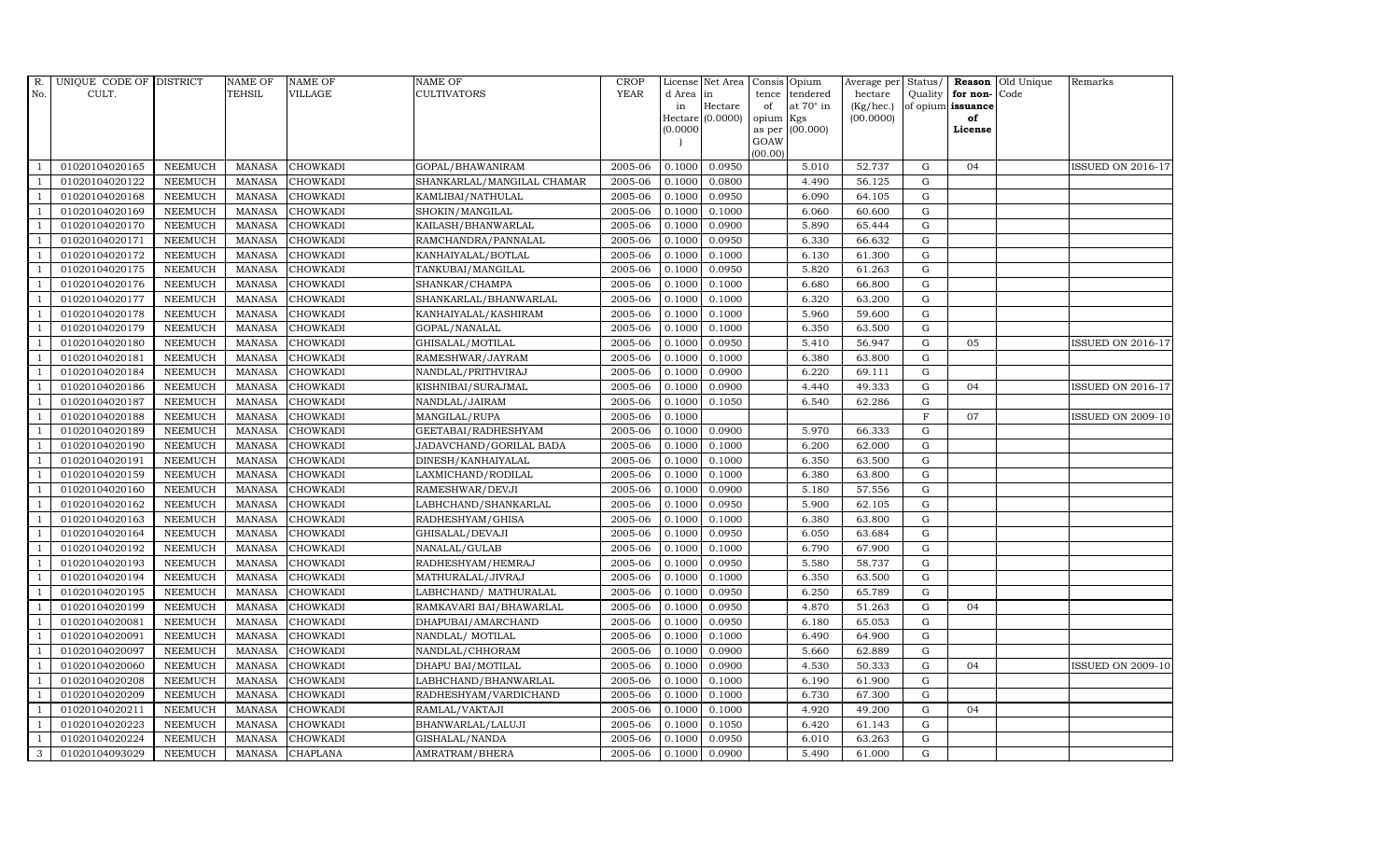| R.           | UNIQUE CODE OF DISTRICT |                | <b>NAME OF</b> | <b>NAME OF</b>  | NAME OF                    | <b>CROP</b> |           | License Net Area |                 | Consis Opium     | Average per | Status/      |                   | Reason Old Unique | Remarks    |
|--------------|-------------------------|----------------|----------------|-----------------|----------------------------|-------------|-----------|------------------|-----------------|------------------|-------------|--------------|-------------------|-------------------|------------|
| No.          | CULT.                   |                | <b>TEHSIL</b>  | VILLAGE         | CULTIVATORS                | <b>YEAR</b> | d Area in |                  | tence           | tendered         | hectare     | Quality      | for non-Code      |                   |            |
|              |                         |                |                |                 |                            |             | in        | Hectare          | of              | at $70^\circ$ in | (Kg/hec.)   |              | of opium issuance |                   |            |
|              |                         |                |                |                 |                            |             | (0.0000)  | Hectare (0.0000) | opium<br>as per | Kgs<br>(00.000)  | (00.0000)   |              | of<br>License     |                   |            |
|              |                         |                |                |                 |                            |             |           |                  | GOAW            |                  |             |              |                   |                   |            |
|              |                         |                |                |                 |                            |             |           |                  | (00.00)         |                  |             |              |                   |                   |            |
| 3            | 01020104093052          | <b>NEEMUCH</b> | MANASA         | <b>CHAPLANA</b> | AMRATRAM/KACHRU            | 2005-06     | 0.1000    | 0.0950           |                 | 6.050            | 63.684      | G            |                   |                   |            |
| 3            | 01020104093044          | <b>NEEMUCH</b> | <b>MANASA</b>  | <b>CHAPLANA</b> | ARJUN SINGH/SHIV SINGH     | 2005-06     | 0.1000    | 0.0950           |                 | 5.920            | 62.316      | $\mathbf G$  |                   |                   |            |
| 3            | 01020104093085          | <b>NEEMUCH</b> | <b>MANASA</b>  | <b>CHAPLANA</b> | <b>BADRI BAI/BHAGATRAM</b> | 2005-06     | 0.1000    | 0.1000           |                 | 6.070            | 60.700      | G            |                   |                   |            |
| 3            | 01020104093063          | <b>NEEMUCH</b> | <b>MANASA</b>  | <b>CHAPLANA</b> | BAGDU/HIRA                 | 2005-06     | 0.1000    | 0.0950           |                 | 6.220            | 65.474      | ${\rm G}$    |                   |                   |            |
| 3            | 01020104093046          | <b>NEEMUCH</b> | <b>MANASA</b>  | <b>CHAPLANA</b> | BAGDULAL/MANGU             | 2005-06     | 0.1000    | 0.0900           |                 | 6.390            | 71.000      | ${\rm G}$    |                   |                   |            |
| $\mathbf{3}$ | 01020104093061          | <b>NEEMUCH</b> | <b>MANASA</b>  | CHAPLANA        | BALURAM/UDAA               | 2005-06     | 0.1000    | 0.0950           |                 | 6.640            | 69.895      | G            |                   |                   |            |
| 3            | 01020104093017          | <b>NEEMUCH</b> | <b>MANASA</b>  | <b>CHAPLANA</b> | BAPULAL/KACHRULAL          | 2005-06     | 0.1000    | 0.0950           |                 | 5.620            | 59.158      | $\mathbf G$  |                   |                   |            |
| 3            | 01020104093084          | <b>NEEMUCH</b> | <b>MANASA</b>  | <b>CHAPLANA</b> | BASANTILAL/RATANLAL        | 2005-06     | 0.1000    | 0.0900           |                 | 6.300            | 70.000      | $\mathbf G$  |                   |                   |            |
| 3            | 01020104093045          | <b>NEEMUCH</b> | <b>MANASA</b>  | <b>CHAPLANA</b> | BHAGWATI BAI/BADRILAL      | 2005-06     | 0.1000    | 0.0950           |                 | 5.620            | 59.158      | G            |                   |                   |            |
| 3            | 01020104093049          | <b>NEEMUCH</b> | <b>MANASA</b>  | <b>CHAPLANA</b> | BHAWARLAL/CHAMPA           | 2005-06     | 0.1000    | 0.1000           |                 | 6.120            | 61.200      | G            |                   |                   |            |
| $\mathbf{3}$ | 01020104093006          | <b>NEEMUCH</b> | <b>MANASA</b>  | <b>CHAPLANA</b> | BHERULAL/OKAR              | 2005-06     | 0.1000    | 0.0950           |                 | 6.560            | 69.053      | ${\rm G}$    |                   |                   |            |
| 3            | 01020104093066          | <b>NEEMUCH</b> | <b>MANASA</b>  | <b>CHAPLANA</b> | <b>BHURI BAI/BHERU</b>     | 2005-06     | 0.1000    | 0.0900           |                 | 5.790            | 64.333      | $\mathbf G$  |                   |                   |            |
| $\mathbf{3}$ | 01020104093008          | <b>NEEMUCH</b> | <b>MANASA</b>  | <b>CHAPLANA</b> | CHHAGANLAL/BHIMA           | 2005-06     | 0.1000    | 0.0900           |                 | 5.320            | 59.111      | $\mathbf G$  |                   |                   |            |
| 3            | 01020104093075          | <b>NEEMUCH</b> | <b>MANASA</b>  | CHAPLANA        | DEV BAI/MOHANLAL           | 2005-06     | 0.1000    | 0.1000           |                 | 6.450            | 64.500      | G            |                   |                   |            |
| 3            | 01020104093042          | <b>NEEMUCH</b> | <b>MANASA</b>  | CHAPLANA        | DHANRAJ/JAGANNATH          | 2005-06     | 0.1000    | 0.0950           |                 | 6.480            | 68.211      | $\mathbf G$  |                   |                   |            |
| $\mathbf{3}$ | 01020104093072          | <b>NEEMUCH</b> | <b>MANASA</b>  | <b>CHAPLANA</b> | FATELAL/NANDA              | 2005-06     | 0.1000    | 0.0900           |                 | 6.130            | 68.111      | ${\rm G}$    |                   |                   |            |
| 3            | 01020104093041          | <b>NEEMUCH</b> | <b>MANASA</b>  | <b>CHAPLANA</b> | GANPATLAL/JAGANNATH        | 2005-06     | 0.1000    | 0.0950           |                 | 6.480            | 68.211      | G            |                   |                   |            |
| $\mathbf{3}$ | 01020104093004          | <b>NEEMUCH</b> | <b>MANASA</b>  | <b>CHAPLANA</b> | GORDHAN/JAGANNATH          | 2005-06     | 0.1000    | 0.1000           |                 | 6.620            | 66.200      | $\mathbf G$  |                   |                   |            |
| 3            | 01020104093079          | <b>NEEMUCH</b> | <b>MANASA</b>  | <b>CHAPLANA</b> | HIRALAL/KASHIRAM           | 2005-06     | 0.1000    | 0.0950           |                 | 5.900            | 62.105      | $\mathbf G$  |                   |                   |            |
| 3            | 01020104093033          | <b>NEEMUCH</b> | <b>MANASA</b>  | <b>CHAPLANA</b> | ISHVAR SINGH/MANOHAR SINGH | 2005-06     | 0.1000    | 0.0950           |                 | 6.290            | 66.211      | $\mathbf G$  |                   |                   |            |
| $\mathbf{3}$ | 01020104093089          | <b>NEEMUCH</b> | <b>MANASA</b>  | <b>CHAPLANA</b> | JANI BAI/KARULAL           | 2005-06     | 0.1000    | 0.1000           |                 | 6.670            | 66.700      | G            |                   |                   |            |
| 3            | 01020104093032          | <b>NEEMUCH</b> | <b>MANASA</b>  | CHAPLANA        | JAVAN SINGH/OKAR SINGH     | 2005-06     | 0.1000    | 0.1000           |                 | 6.100            | 61.000      | G            |                   |                   |            |
| $\mathbf{3}$ | 01020104093024          | <b>NEEMUCH</b> | <b>MANASA</b>  | CHAPLANA        | JUJHAR SINGH/CHATAR SINGH  | 2005-06     | 0.1000    | 0.0950           |                 | 5.920            | 62.316      | G            |                   |                   |            |
| 3            | 01020104093078          | <b>NEEMUCH</b> | <b>MANASA</b>  | <b>CHAPLANA</b> | KAMLA BAI/NANDA            | 2005-06     | 0.1000    | 0.0950           |                 | 6.280            | 66.105      | $\mathbf G$  |                   |                   |            |
| 3            | 01020104093007          | <b>NEEMUCH</b> | <b>MANASA</b>  | <b>CHAPLANA</b> | KAMLASHANKAR/CHHAGANLAL    | 2005-06     | 0.1000    |                  |                 |                  |             | $\mathbf{F}$ |                   |                   |            |
| 3            | 01020104093018          | <b>NEEMUCH</b> | <b>MANASA</b>  | CHAPLANA        | KANHEYALAL/KARULAL         | 2005-06     | 0.1000    | 0.0900           |                 | 5.960            | 66.222      | G            |                   |                   |            |
| 3            | 01020104093023          | <b>NEEMUCH</b> | <b>MANASA</b>  | CHAPLANA        | KANHEYALAL/RAMLAL          | 2005-06     | 0.1000    | 0.0900           |                 | 6.270            | 69.667      | G            |                   |                   |            |
| 3            | 01020104093064          | <b>NEEMUCH</b> | <b>MANASA</b>  | CHAPLANA        | KARULAL/KESHURAM           | 2005-06     | 0.1000    | 0.0950           |                 | 6.410            | 67.474      | G            |                   |                   |            |
| 3            | 01020104093074          | <b>NEEMUCH</b> | <b>MANASA</b>  | <b>CHAPLANA</b> | KARULAL/MANGILAL           | 2005-06     | 0.1000    | 0.0950           |                 | 6.440            | 67.789      | ${\rm G}$    |                   |                   |            |
| 3            | 01020104093071          | <b>NEEMUCH</b> | <b>MANASA</b>  | <b>CHAPLANA</b> | KASTURI BAI/MANGYA         | 2005-06     | 0.1000    | 0.0900           |                 | 5.550            | 61.667      | $\mathbf G$  |                   |                   |            |
| 3            | 01020104093068          | <b>NEEMUCH</b> | <b>MANASA</b>  | CHAPLANA        | KAVARLAL/PANNA             | 2005-06     | 0.1000    | 0.1000           |                 | 5.590            | 55.900      | G            | 04                |                   |            |
| 3            | 01020104093016          | <b>NEEMUCH</b> | <b>MANASA</b>  | <b>CHAPLANA</b> | MUKESH KUMAR/MANGILAL      | 2005-06     | 0.1000    | 0.0950           |                 | 5.760            | 60.632      | G            |                   |                   |            |
| 3            | 01020104093013          | NEEMUCH        | <b>MANASA</b>  | CHAPLANA        | MUKESH KUMAR/RATANLAL      | 2005-06     | 0.1000    | 0.1000           |                 | 6.340            | 63.400      | $\mathbf G$  |                   |                   |            |
| 3            | 01020104093053          | <b>NEEMUCH</b> | <b>MANASA</b>  | CHAPLANA        | NANDLAL/FATTA              | 2005-06     | 0.1000    | 0.0950           |                 | 7.050            | 74.211      | $\mathbf G$  |                   |                   | NAMECHANGE |
| 3            | 01020104093082          | <b>NEEMUCH</b> | <b>MANASA</b>  | CHAPLANA        | NANDU BAI/BHAGWAN          | 2005-06     | 0.1000    | 0.0950           |                 | 5.910            | 62.211      | $\mathbf G$  |                   |                   |            |
| 3            | 01020104093003          | <b>NEEMUCH</b> | <b>MANASA</b>  | CHAPLANA        | ONKAR/GULAB                | 2005-06     | 0.1000    | 0.0950           |                 | 6.900            | 72.632      | ${\rm G}$    |                   |                   |            |
| $\mathbf{3}$ | 01020104093005          | <b>NEEMUCH</b> | <b>MANASA</b>  | CHAPLANA        | PANNALAL/CHHAGANLAL        | 2005-06     | 0.1000    | 0.1000           |                 | 6.270            | 62.700      | ${\rm G}$    |                   |                   |            |
| 3            | 01020104093011          | <b>NEEMUCH</b> | <b>MANASA</b>  | CHAPLANA        | PRAKASH KUVAR/KMAL SINGH   | 2005-06     | 0.1000    | 0.1000           |                 | 5.950            | 59.500      | G            |                   |                   |            |
| 3            | 01020104093040          | <b>NEEMUCH</b> | <b>MANASA</b>  | <b>CHAPLANA</b> | PRASRAM/JAGANNATH          | 2005-06     | 0.1000    | 0.0950           |                 | 5.610            | 59.053      | $\mathbf G$  |                   |                   |            |
| 3            | 01020104093047          | <b>NEEMUCH</b> | <b>MANASA</b>  | CHAPLANA        | RADHESHYAM/BHERA           | 2005-06     | 0.1000    | 0.0800           |                 | 5.360            | 67.000      | $\mathbf G$  |                   |                   |            |
| 3            | 01020104093054          | <b>NEEMUCH</b> | MANASA         | <b>CHAPLANA</b> | RAMI BAI/UDAA              | 2005-06     | 0.1000    | 0.0950           |                 | 5.820            | 61.263      | G            |                   |                   |            |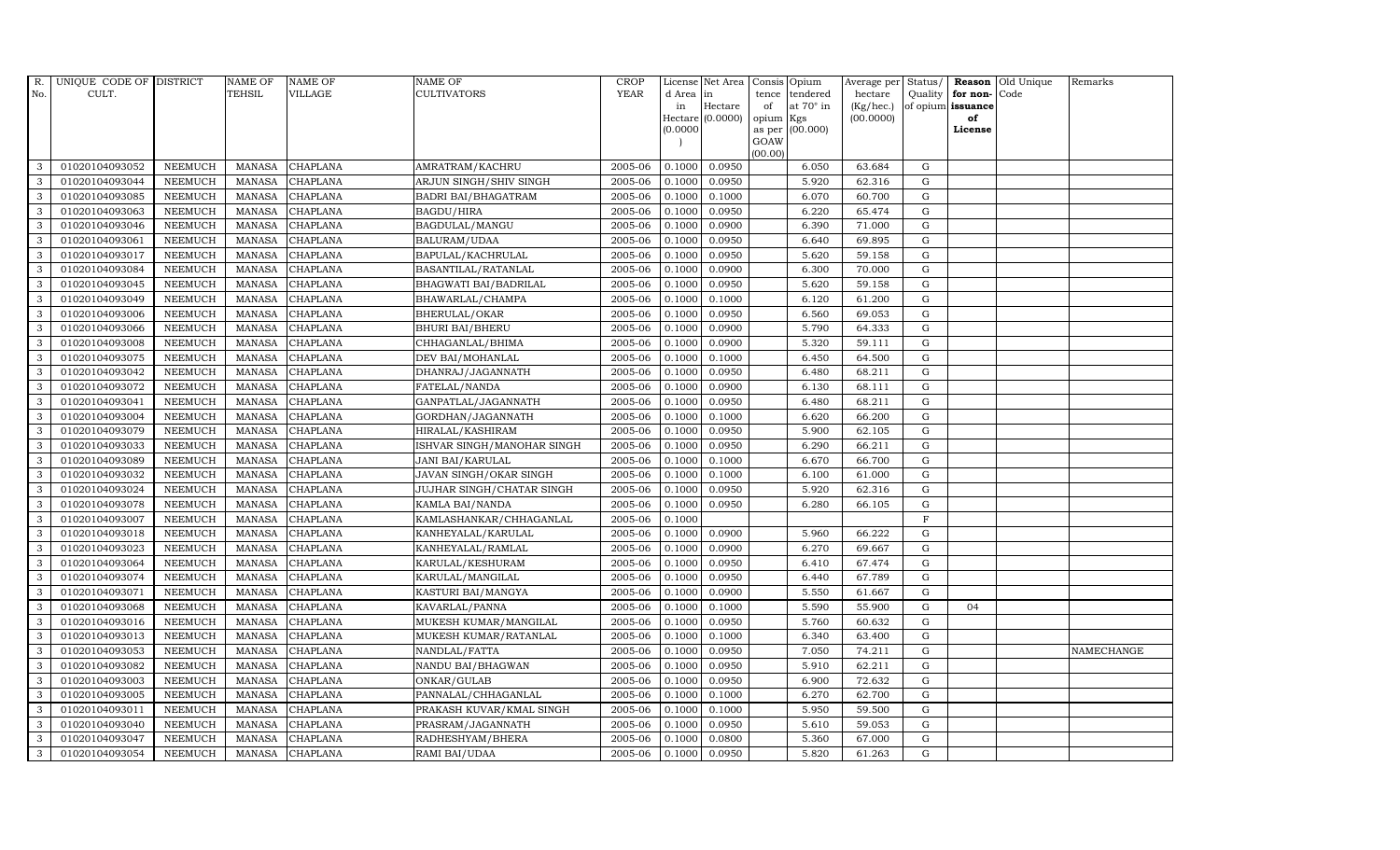| R.             | UNIQUE CODE OF DISTRICT |                | <b>NAME OF</b> | <b>NAME OF</b>      | NAME OF                   | <b>CROP</b> |           | License Net Area |         | Consis Opium           | Average per | Status/     |                   | Reason Old Unique | Remarks                  |
|----------------|-------------------------|----------------|----------------|---------------------|---------------------------|-------------|-----------|------------------|---------|------------------------|-------------|-------------|-------------------|-------------------|--------------------------|
| No.            | CULT.                   |                | TEHSIL         | VILLAGE             | CULTIVATORS               | <b>YEAR</b> | d Area in |                  | tence   | tendered               | hectare     | Quality     | for non-Code      |                   |                          |
|                |                         |                |                |                     |                           |             | in        | Hectare          | of      | at $70^\circ$ in       | (Kg/hec.)   |             | of opium issuance |                   |                          |
|                |                         |                |                |                     |                           |             | (0.0000)  | Hectare (0.0000) | opium   | Kgs<br>as per (00.000) | (00.0000)   |             | of<br>License     |                   |                          |
|                |                         |                |                |                     |                           |             |           |                  | GOAW    |                        |             |             |                   |                   |                          |
|                |                         |                |                |                     |                           |             |           |                  | (00.00) |                        |             |             |                   |                   |                          |
| 3              | 01020104093076          | <b>NEEMUCH</b> | MANASA         | <b>CHAPLANA</b>     | RAMKUVAR BAI/RAMA JI      | 2005-06     | 0.1000    | 0.0950           |         | 6.670                  | 70.211      | G           |                   |                   |                          |
| 3              | 01020104093034          | <b>NEEMUCH</b> | <b>MANASA</b>  | <b>CHAPLANA</b>     | RAN SINGH/HAMER SINGH     | 2005-06     | 0.1000    | 0.1000           |         | 6.420                  | 64.200      | $\mathbf G$ |                   |                   |                          |
| 3              | 01020104093058          | <b>NEEMUCH</b> | <b>MANASA</b>  | <b>CHAPLANA</b>     | RATAN SINGH/CHATAR SINGH  | 2005-06     | 0.1000    | 0.0950           |         | 5.650                  | 59.474      | G           |                   |                   |                          |
| 3              | 01020104093001          | <b>NEEMUCH</b> | <b>MANASA</b>  | <b>CHAPLANA</b>     | RATANLAL/BHAWARLAL        | 2005-06     | 0.1000    | 0.0950           |         | 6.520                  | 68.632      | ${\rm G}$   |                   |                   |                          |
| 3              | 01020104093031          | <b>NEEMUCH</b> | <b>MANASA</b>  | <b>CHAPLANA</b>     | RATANLAL/KISHANA          | 2005-06     | 0.1000    | 0.0950           |         | 5.920                  | 62.316      | ${\rm G}$   |                   |                   |                          |
| $\mathbf{3}$   | 01020104093012          | NEEMUCH        | <b>MANASA</b>  | CHAPLANA            | SHANKARLAL/RATANLAL       | 2005-06     | 0.1000    | 0.0950           |         | 6.210                  | 65.368      | G           |                   |                   |                          |
| $\mathbf{3}$   | 01020104093043          | <b>NEEMUCH</b> | <b>MANASA</b>  | <b>CHAPLANA</b>     | SITA BAI/DALU             | 2005-06     | 0.1000    | 0.1000           |         | 6.170                  | 61.700      | $\mathbf G$ |                   |                   |                          |
| 3              | 01020104093070          | <b>NEEMUCH</b> | <b>MANASA</b>  | CHAPLANA            | SUNDAR BAI/KACHARU        | 2005-06     | 0.1000    | 0.0950           |         | 5.950                  | 62.632      | $\mathbf G$ |                   |                   |                          |
| 3              | 01020104093021          | <b>NEEMUCH</b> | <b>MANASA</b>  | <b>CHAPLANA</b>     | SURESHCHAND/NARAYAN       | 2005-06     | 0.1000    | 0.0950           |         | 5.880                  | 61.895      | G           |                   |                   |                          |
| 3              | 01020104093010          | <b>NEEMUCH</b> | <b>MANASA</b>  | <b>CHAPLANA</b>     | SURESHCHANDRA/BHAGIRATH   | 2005-06     | 0.1000    | 0.0900           |         | 5.630                  | 62.556      | G           |                   |                   |                          |
| $\mathbf{3}$   | 01020104093090          | <b>NEEMUCH</b> | <b>MANASA</b>  | CHAPLANA            | VISHNUPRASAD/SALAGRAM     | 2005-06     | 0.1000    | 0.1000           |         | 7.050                  | 70.500      | ${\rm G}$   |                   |                   |                          |
| $\overline{1}$ | 01020104028120          | <b>NEEMUCH</b> | <b>MANASA</b>  | <b>BHATKHEDI-II</b> | GITABAI/RAMNIWAS          | 2005-06     | 0.1000    | 0.0950           |         | 7.130                  | 75.053      | $\mathbf G$ |                   |                   | <b>NAME CHANGE</b>       |
| 1              | 01020104028121          | <b>NEEMUCH</b> | <b>MANASA</b>  | <b>BHATKHEDI-II</b> | BADRILAL/BIHARI           | 2005-06     | 0.1000    | 0.1000           |         | 6.750                  | 67.500      | $\mathbf G$ |                   |                   |                          |
|                | 01020104028122          | <b>NEEMUCH</b> | <b>MANASA</b>  | <b>BHATKHEDI-II</b> | BHULIBAI/BANSHILAL        | 2005-06     | 0.1000    | 0.0950           |         | 6.370                  | 67.053      | G           |                   |                   |                          |
| $\overline{1}$ | 01020104028123          | <b>NEEMUCH</b> | <b>MANASA</b>  | <b>BHATKHEDI-II</b> | MANGILAL/BADRILAL         | 2005-06     | 0.1000    | 0.0950           |         | 7.250                  | 76.316      | ${\rm G}$   |                   |                   |                          |
| $\overline{1}$ | 01020104028124          | <b>NEEMUCH</b> | <b>MANASA</b>  | <b>BHATKHEDI-II</b> | RADHESHYAM/NANDLAL BADA   | 2005-06     | 0.1000    | 0.1000           |         | 6.850                  | 68.500      | ${\rm G}$   |                   |                   |                          |
| $\overline{1}$ | 01020104028125          | <b>NEEMUCH</b> | <b>MANASA</b>  | <b>BHATKHEDI-II</b> | KARURAM/MULCHAND          | 2005-06     | 0.1000    | 0.1000           |         | 6.840                  | 68.400      | G           |                   |                   |                          |
| $\overline{1}$ | 01020104028126          | <b>NEEMUCH</b> | <b>MANASA</b>  | <b>BHATKHEDI-II</b> | LALURAM/KALU              | 2005-06     | 0.1000    | 0.1050           |         | 6.830                  | 65.048      | $\mathbf G$ |                   |                   |                          |
| $\overline{1}$ | 01020104028127          | <b>NEEMUCH</b> | <b>MANASA</b>  | <b>BHATKHEDI-II</b> | TULSIRAM/BHANWARLAL       | 2005-06     | 0.1000    | 0.0950           |         | 6.590                  | 69.368      | $\mathbf G$ |                   |                   | NAME CHANGE              |
| $\overline{1}$ | 01020104028128          | <b>NEEMUCH</b> | <b>MANASA</b>  | <b>BHATKHEDI-II</b> | MANGILAL/MEGHA            | 2005-06     | 0.1000    | 0.0900           |         | 6.040                  | 67.111      | $\mathbf G$ |                   |                   |                          |
| $\overline{1}$ | 01020104028129          | <b>NEEMUCH</b> | <b>MANASA</b>  | <b>BHATKHEDI-II</b> | NANDLAL/BHAGCHAND         | 2005-06     | 0.1000    | 0.0950           |         | 6.380                  | 67.158      | G           |                   |                   |                          |
| $\overline{1}$ | 01020104028130          | <b>NEEMUCH</b> | <b>MANASA</b>  | <b>BHATKHEDI-II</b> | KANHEYALAL/LAXMINARAYAN   | 2005-06     | 0.1000    | 0.1000           |         | 5.500                  | 55.000      | ${\rm G}$   | 04                |                   | <b>ISSUED ON 2016-17</b> |
| $\overline{1}$ | 01020104028131          | <b>NEEMUCH</b> | MANASA         | <b>BHATKHEDI-II</b> | SHYAM/UDAIRAM             | 2005-06     | 0.1000    | 0.1050           |         | 7.250                  | 69.048      | G           |                   |                   |                          |
| $\overline{1}$ | 01020104028132          | <b>NEEMUCH</b> | <b>MANASA</b>  | <b>BHATKHEDI-II</b> | RAMNIVAS/VARDICHAND       | 2005-06     | 0.1000    | 0.0950           |         | 7.300                  | 76.842      | $\mathbf G$ |                   |                   |                          |
| $\overline{1}$ | 01020104028134          | <b>NEEMUCH</b> | <b>MANASA</b>  | BHATKHEDI-II        | LALU/BHUVANA              | 2005-06     | 0.1000    | 0.1050           |         | 7.100                  | 67.619      | G           |                   |                   |                          |
| -1             | 01020104028189          | <b>NEEMUCH</b> | <b>MANASA</b>  | <b>BHATKHEDI-II</b> | MANGI BAI/RAMCHANDR SUTAR | 2005-06     | 0.1000    | 0.1000           |         | 7.260                  | 72.600      | G           |                   |                   |                          |
| $\overline{1}$ | 01020104028137          | <b>NEEMUCH</b> | <b>MANASA</b>  | <b>BHATKHEDI-II</b> | MOHAN/JAGANNATH           | 2005-06     | 0.1000    | 0.0950           |         | 6.310                  | 66.421      | G           |                   |                   |                          |
| $\overline{1}$ | 01020104028141          | <b>NEEMUCH</b> | <b>MANASA</b>  | <b>BHATKHEDI-II</b> | HIRA/RAMA                 | 2005-06     | 0.1000    | 0.0950           |         | 6.360                  | 66.947      | G           |                   |                   |                          |
| $\overline{1}$ | 01020104028142          | <b>NEEMUCH</b> | <b>MANASA</b>  | <b>BHATKHEDI-II</b> | PURALAL/RAMAJI            | 2005-06     | 0.1000    | 0.1000           |         | 6.940                  | 69.400      | $\mathbf G$ |                   |                   |                          |
|                | 01020104028143          | <b>NEEMUCH</b> | <b>MANASA</b>  | BHATKHEDI-II        | HIRALAL/KISHANA           | 2005-06     | 0.1000    | 0.1000           |         | 6.960                  | 69.600      | $\mathbf G$ |                   |                   |                          |
| $\overline{1}$ | 01020104028144          | <b>NEEMUCH</b> | <b>MANASA</b>  | <b>BHATKHEDI-II</b> | <b>BALCHAND/BHERA</b>     | 2005-06     | 0.1000    | 0.1000           |         | 6.540                  | 65.400      | G           |                   |                   |                          |
| -1             | 01020104028147          | <b>NEEMUCH</b> | <b>MANASA</b>  | <b>BHATKHEDI-II</b> | DHAPUBAI/MANNALAL         | 2005-06     | 0.1000    | 0.1000           |         | 7.100                  | 71.000      | ${\rm G}$   |                   |                   |                          |
| $\overline{1}$ | 01020104028148          | <b>NEEMUCH</b> | <b>MANASA</b>  | <b>BHATKHEDI-II</b> | MOHANLAL/PARTHA           | 2005-06     | 0.1000    | 0.1000           |         | 6.740                  | 67.400      | $\mathbf G$ |                   |                   |                          |
| $\overline{1}$ | 01020104028149          | <b>NEEMUCH</b> | <b>MANASA</b>  | <b>BHATKHEDI-II</b> | SHOBHARAM / RATANLAL      | 2005-06     | 0.1000    | 0.1000           |         | 6.430                  | 64.300      | $\mathbf G$ |                   |                   |                          |
|                | 01020104028150          | <b>NEEMUCH</b> | <b>MANASA</b>  | BHATKHEDI-II        | RAMCHANDRA/KISHANA        | 2005-06     | 0.1000    | 0.1050           |         | 6.830                  | 65.048      | $\mathbf G$ |                   |                   |                          |
| $\overline{1}$ | 01020104028151          | <b>NEEMUCH</b> | <b>MANASA</b>  | <b>BHATKHEDI-II</b> | KAILASH BAI/OKARLAL       | 2005-06     | 0.1000    | 0.1000           |         | 6.280                  | 62.800      | ${\rm G}$   |                   |                   |                          |
| $\overline{1}$ | 01020104028152          | <b>NEEMUCH</b> | <b>MANASA</b>  | <b>BHATKHEDI-II</b> | KAILASHCHAND/NANDLAL      | 2005-06     | 0.1000    | 0.0950           |         | 6.510                  | 68.526      | ${\rm G}$   |                   |                   |                          |
| $\mathbf{1}$   | 01020104028153          | <b>NEEMUCH</b> | <b>MANASA</b>  | BHATKHEDI-II        | YOGESH KUMAR/RAMCHANDRA   | 2005-06     | 0.1000    | 0.1000           |         | 6.290                  | 62.900      | ${\rm G}$   |                   |                   |                          |
| $\overline{1}$ | 01020104028159          | <b>NEEMUCH</b> | <b>MANASA</b>  | <b>BHATKHEDI-II</b> | CHHAGANLAL/RAMLAL         | 2005-06     | 0.1000    | 0.1000           |         | 6.990                  | 69.900      | $\mathbf G$ |                   |                   |                          |
|                | 01020104028161          | <b>NEEMUCH</b> | <b>MANASA</b>  | <b>BHATKHEDI-II</b> | RAMCHANDRA/GANGARAM       | 2005-06     | 0.1000    | 0.1000           |         | 7.300                  | 73.000      | $\mathbf G$ |                   |                   |                          |
| $\mathbf{1}$   | 01020104028162          | <b>NEEMUCH</b> | MANASA         | <b>BHATKHEDI-II</b> | BALCHAND/PARTHA           | 2005-06     | 0.1000    | 0.0950           |         | 6.510                  | 68.526      | G           |                   |                   |                          |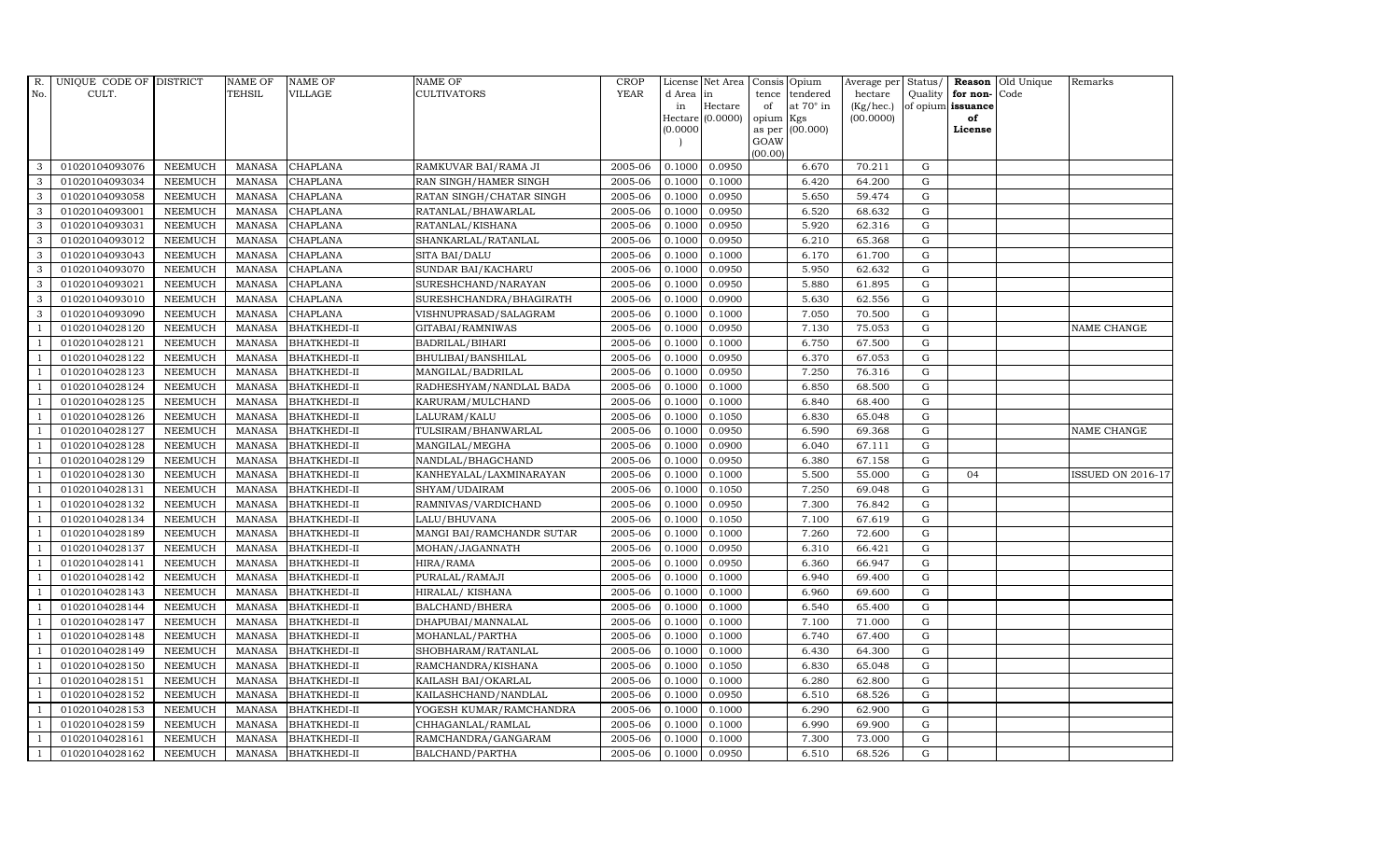| R.             | UNIQUE CODE OF DISTRICT |                | <b>NAME OF</b> | <b>NAME OF</b>      | <b>NAME OF</b>             | <b>CROP</b> |           | License Net Area |         | Consis Opium           | Average per | Status/     |                   | Reason Old Unique | Remarks                  |
|----------------|-------------------------|----------------|----------------|---------------------|----------------------------|-------------|-----------|------------------|---------|------------------------|-------------|-------------|-------------------|-------------------|--------------------------|
| No.            | CULT.                   |                | TEHSIL         | VILLAGE             | CULTIVATORS                | <b>YEAR</b> | d Area in |                  | tence   | tendered               | hectare     | Quality     | for non-Code      |                   |                          |
|                |                         |                |                |                     |                            |             | in        | Hectare          | of      | at $70^\circ$ in       | (Kg/hec.)   |             | of opium issuance |                   |                          |
|                |                         |                |                |                     |                            |             | (0.0000)  | Hectare (0.0000) | opium   | Kgs<br>as per (00.000) | (00.0000)   |             | of<br>License     |                   |                          |
|                |                         |                |                |                     |                            |             |           |                  | GOAW    |                        |             |             |                   |                   |                          |
|                |                         |                |                |                     |                            |             |           |                  | (00.00) |                        |             |             |                   |                   |                          |
|                | 01020104028163          | <b>NEEMUCH</b> | MANASA         | <b>BHATKHEDI-II</b> | NANDLAL/VARDICHAND         | 2005-06     | 0.1000    | 0.1000           |         | 6.680                  | 66.800      | G           |                   |                   |                          |
| -1             | 01020104028164          | <b>NEEMUCH</b> | MANASA         | <b>BHATKHEDI-II</b> | NOJIBAI/KASHIRAM           | 2005-06     | 0.1000    | 0.1000           |         | 7.200                  | 72.000      | $\mathbf G$ |                   |                   |                          |
|                | 01020104028168          | <b>NEEMUCH</b> | <b>MANASA</b>  | <b>BHATKHEDI-II</b> | MOTYABAI/MANGILAL          | 2005-06     | 0.1000    | 0.1000           |         | 7.000                  | 70.000      | G           |                   |                   |                          |
|                | 01020104028170          | <b>NEEMUCH</b> | MANASA         | <b>BHATKHEDI-II</b> | KANCHAN BAI/RAMESHWAR      | 2005-06     | 0.1000    | 0.1000           |         | 6.350                  | 63.500      | ${\rm G}$   |                   |                   |                          |
| $\overline{1}$ | 01020104028171          | <b>NEEMUCH</b> | <b>MANASA</b>  | <b>BHATKHEDI-II</b> | SHYAMSUNDER/BHANWARLAL     | 2005-06     | 0.1000    | 0.1000           |         | 6.530                  | 65.300      | ${\rm G}$   |                   |                   |                          |
| $\overline{1}$ | 01020104028173          | NEEMUCH        | <b>MANASA</b>  | <b>BHATKHEDI-II</b> | GEETABAI/MODIRAM           | 2005-06     | 0.1000    | 0.1000           |         | 7.450                  | 74.500      | G           |                   |                   |                          |
| $\overline{1}$ | 01020104028175          | <b>NEEMUCH</b> | MANASA         | <b>BHATKHEDI-II</b> | PARUBAI/MATHURALAL         | 2005-06     | 0.1000    | 0.1000           |         | 6.490                  | 64.900      | $\mathbf G$ |                   |                   |                          |
| $\overline{1}$ | 01020104028177          | <b>NEEMUCH</b> | <b>MANASA</b>  | <b>BHATKHEDI-II</b> | GHISALAL/RAMCHANDRA        | 2005-06     | 0.1000    | 0.1050           |         | 6.610                  | 62.952      | $\mathbf G$ |                   |                   |                          |
|                | 01020104028179          | <b>NEEMUCH</b> | <b>MANASA</b>  | <b>BHATKHEDI-II</b> | RAMCHANDRA/MANGILAL        | 2005-06     | 0.1000    | 0.1000           |         | 6.860                  | 68.600      | $\mathbf G$ |                   |                   |                          |
| $\overline{1}$ | 01020104028180          | <b>NEEMUCH</b> | <b>MANASA</b>  | <b>BHATKHEDI-II</b> | BAGDIRAM/PARTHA            | 2005-06     | 0.1000    | 0.1000           |         | 6.590                  | 65.900      | G           |                   |                   |                          |
| -1             | 01020104028182          | <b>NEEMUCH</b> | <b>MANASA</b>  | <b>BHATKHEDI-II</b> | KAILASH/MANGILAL MALI      | 2005-06     | 0.1000    | 0.0950           |         | 6.330                  | 66.632      | ${\rm G}$   |                   |                   |                          |
| $\overline{1}$ | 01020104028190          | <b>NEEMUCH</b> | <b>MANASA</b>  | <b>BHATKHEDI-II</b> | BANSHILAL/NANDLAL          | 2005-06     | 0.1000    | 0.0950           |         | 7.030                  | 74.000      | $\mathbf G$ |                   |                   |                          |
| $\overline{1}$ | 01020104028191          | <b>NEEMUCH</b> | <b>MANASA</b>  | <b>BHATKHEDI-II</b> | DALI BAI/CHHAGANLAL        | 2005-06     | 0.1000    | 0.0950           |         | 5.830                  | 61.368      | $\mathbf G$ |                   |                   |                          |
|                | 01020104028192          | <b>NEEMUCH</b> | <b>MANASA</b>  | <b>BHATKHEDI-II</b> | VENKTASHKUMAR/LAXMINARAYAN | 2005-06     | 0.1000    | 0.1000           |         | 6.750                  | 67.500      | G           |                   |                   |                          |
|                | 01020104028194          | <b>NEEMUCH</b> | <b>MANASA</b>  | <b>BHATKHEDI-II</b> | BAPULAL/NANURAM            | 2005-06     | 0.1000    | 0.0950           |         | 6.470                  | 68.105      | ${\rm G}$   |                   |                   |                          |
| $\overline{1}$ | 01020104028195          | <b>NEEMUCH</b> | <b>MANASA</b>  | <b>BHATKHEDI-II</b> | MANGILAL/RUGHNATH          | 2005-06     | 0.1000    | 0.1050           |         | 6.450                  | 61.429      | ${\rm G}$   |                   |                   |                          |
| $\overline{1}$ | 01020104028196          | <b>NEEMUCH</b> | <b>MANASA</b>  | <b>BHATKHEDI-II</b> | RATANIBAI/RATANLAL         | 2005-06     | 0.1000    | 0.0950           |         | 6.250                  | 65.789      | G           |                   |                   |                          |
| $\overline{1}$ | 01020104028198          | <b>NEEMUCH</b> | <b>MANASA</b>  | <b>BHATKHEDI-II</b> | BHANWARLAL/LAXMAN          | 2005-06     | 0.1000    | 0.1050           |         | 6.110                  | 58.190      | $\mathbf G$ | 05                |                   | <b>ISSUED ON 2009-10</b> |
|                | 01020104028201          | <b>NEEMUCH</b> | <b>MANASA</b>  | <b>BHATKHEDI-II</b> | UDAYRAM/NANURAM            | 2005-06     | 0.1000    | 0.1000           |         | 7.240                  | 72.400      | $\mathbf G$ |                   |                   |                          |
| $\overline{1}$ | 01020104028203          | <b>NEEMUCH</b> | <b>MANASA</b>  | BHATKHEDI-II        | BHAGCHAND/PARBHULAL        | 2005-06     | 0.1000    | 0.1000           |         | 6.920                  | 69.200      | $\mathbf G$ |                   |                   | NAME CHANGE              |
| $\overline{1}$ | 01020104028204          | <b>NEEMUCH</b> | <b>MANASA</b>  | <b>BHATKHEDI-II</b> | KISHANLAL/MANA             | 2005-06     | 0.1000    | 0.1000           |         | 6.400                  | 64.000      | G           |                   |                   |                          |
| $\overline{1}$ | 01020104028206          | <b>NEEMUCH</b> | <b>MANASA</b>  | <b>BHATKHEDI-II</b> | LAXMINARAYAN/PARTHA        | 2005-06     | 0.1000    | 0.1050           |         | 7.270                  | 69.238      | ${\rm G}$   |                   |                   |                          |
| $\overline{1}$ | 01020104028212          | <b>NEEMUCH</b> | MANASA         | BHATKHEDI-II        | SHANTILAL/SHANKARLAL       | 2005-06     | 0.1000    | 0.0950           |         | 6.850                  | 72.105      | G           |                   |                   |                          |
|                | 01020104028214          | <b>NEEMUCH</b> | <b>MANASA</b>  | <b>BHATKHEDI-II</b> | KARULAL/RAMA JI            | 2005-06     | 0.1000    | 0.1000           |         | 6.740                  | 67.400      | $\mathbf G$ |                   |                   |                          |
| $\overline{1}$ | 01020104028215          | <b>NEEMUCH</b> | <b>MANASA</b>  | BHATKHEDI-II        | BHERULAL/KHEMA JI          | 2005-06     | 0.1000    | 0.1000           |         | 6.980                  | 69.800      | G           |                   |                   |                          |
| -1             | 01020104028216          | <b>NEEMUCH</b> | <b>MANASA</b>  | <b>BHATKHEDI-II</b> | GORDHANLAL/PYARCHAND       | 2005-06     | 0.1000    | 0.1000           |         | 6.790                  | 67.900      | G           |                   |                   |                          |
| $\overline{1}$ | 01020104028217          | <b>NEEMUCH</b> | <b>MANASA</b>  | <b>BHATKHEDI-II</b> | GOPALCHAND/BALCHAND        | 2005-06     | 0.1000    | 0.1000           |         | 6.880                  | 68.800      | G           |                   |                   |                          |
| $\overline{1}$ | 01020104028218          | <b>NEEMUCH</b> | <b>MANASA</b>  | <b>BHATKHEDI-II</b> | JAGDISH/NARAYAN            | 2005-06     | 0.1000    | 0.1000           |         | 6.810                  | 68.100      | G           |                   |                   |                          |
| $\overline{1}$ | 01020104028219          | <b>NEEMUCH</b> | <b>MANASA</b>  | <b>BHATKHEDI-II</b> | RUPCHANDRA/RAMLAL          | 2005-06     | 0.1000    | 0.1000           |         | 6.160                  | 61.600      | $\mathbf G$ |                   |                   |                          |
|                | 01020104028223          | <b>NEEMUCH</b> | <b>MANASA</b>  | BHATKHEDI-II        | RAMNARAYAN/BHONA SUTHAR    | 2005-06     | 0.1000    | 0.1000           |         | 6.600                  | 66.000      | $\mathbf G$ |                   |                   |                          |
| $\overline{1}$ | 01020104028225          | <b>NEEMUCH</b> | <b>MANASA</b>  | <b>BHATKHEDI-II</b> | PRATAPSINGH/PARTHESINGH    | 2005-06     | 0.1000    | 0.1000           |         | 7.110                  | 71.100      | G           |                   |                   |                          |
| -1             | 01020104028230          | <b>NEEMUCH</b> | <b>MANASA</b>  | <b>BHATKHEDI-II</b> | BHURIBAI/FATTA BALAI       | 2005-06     | 0.1000    | 0.1050           |         | 7.040                  | 67.048      | ${\rm G}$   |                   |                   |                          |
| $\overline{1}$ | 01020104028231          | <b>NEEMUCH</b> | <b>MANASA</b>  | <b>BHATKHEDI-II</b> | GITABAI/NANDLAL            | 2005-06     | 0.1000    | 0.0950           |         | 6.870                  | 72.316      | $\mathbf G$ |                   |                   |                          |
| $\overline{1}$ | 01020104028232          | <b>NEEMUCH</b> | <b>MANASA</b>  | <b>BHATKHEDI-II</b> | MEGHRAJ/KASHIRAM KACHHAVA  | 2005-06     | 0.1000    | 0.1000           |         | 6.480                  | 64.800      | $\mathbf G$ |                   |                   |                          |
|                | 01020104028233          | <b>NEEMUCH</b> | <b>MANASA</b>  | BHATKHEDI-II        | GHISALAL/KACHRULAL         | 2005-06     | 0.1000    | 0.1000           |         | 6.860                  | 68.600      | $\mathbf G$ |                   |                   |                          |
| $\overline{1}$ | 01020104028234          | <b>NEEMUCH</b> | <b>MANASA</b>  | <b>BHATKHEDI-II</b> | CHAMPABAI/PARMANAND        | 2005-06     | 0.1000    | 0.1000           |         | 6.390                  | 63.900      | ${\rm G}$   |                   |                   | NAME CHANGE              |
| $\overline{1}$ | 01020104028235          | <b>NEEMUCH</b> | <b>MANASA</b>  | <b>BHATKHEDI-II</b> | JHAMAKLAL/SHIVNARAYAN      | 2005-06     | 0.1000    | 0.1000           |         | 6.980                  | 69.800      | ${\rm G}$   |                   |                   |                          |
| $\mathbf{1}$   | 01020104028236          | <b>NEEMUCH</b> | <b>MANASA</b>  | BHATKHEDI-II        | BHERULAL/KACHRU            | 2005-06     | 0.1000    | 0.1000           |         | 6.190                  | 61.900      | ${\rm G}$   |                   |                   |                          |
| $\overline{1}$ | 01020104028239          | <b>NEEMUCH</b> | <b>MANASA</b>  | <b>BHATKHEDI-II</b> | MANGILAL/DHANNA            | 2005-06     | 0.1000    | 0.0950           |         | 5.860                  | 61.684      | $\mathbf G$ |                   |                   |                          |
|                | 01020104028240          | <b>NEEMUCH</b> | <b>MANASA</b>  | <b>BHATKHEDI-II</b> | DHANNA/ONKAR               | 2005-06     | 0.1000    | 0.1000           |         | 7.010                  | 70.100      | $\mathbf G$ |                   |                   |                          |
| $\mathbf{1}$   | 01020104028248          | <b>NEEMUCH</b> | MANASA         | <b>BHATKHEDI-II</b> | GHISALAL/JAGANNATH         | 2005-06     | 0.1000    | 0.1000           |         | 6.800                  | 68.000      | G           |                   |                   |                          |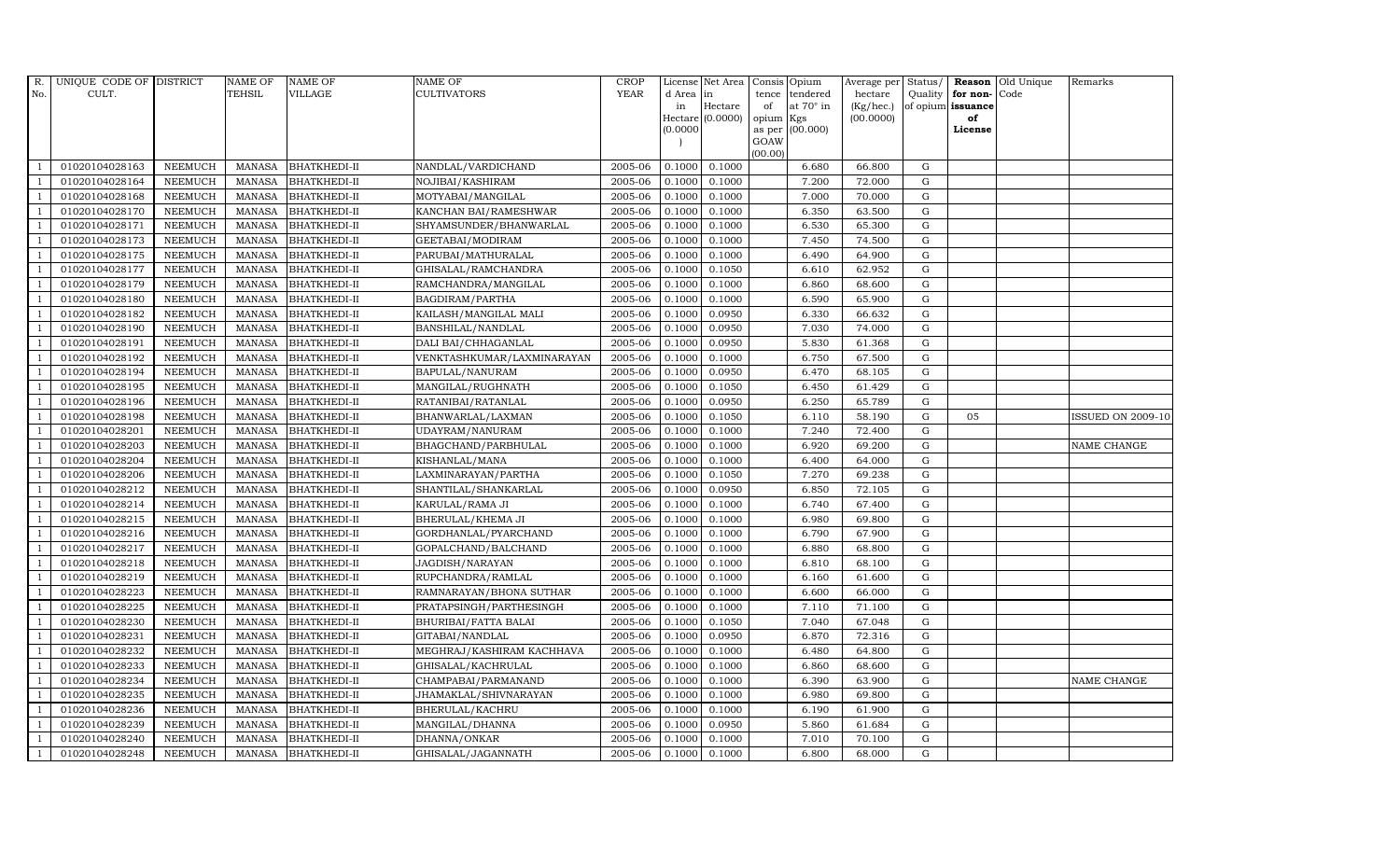| R.             | UNIQUE CODE OF DISTRICT |                | NAME OF       | <b>NAME OF</b>      | <b>NAME OF</b>          | CROP        |           | License Net Area |         | Consis Opium           | Average per | Status/     |                   | <b>Reason</b> Old Unique | Remarks                        |
|----------------|-------------------------|----------------|---------------|---------------------|-------------------------|-------------|-----------|------------------|---------|------------------------|-------------|-------------|-------------------|--------------------------|--------------------------------|
| No.            | CULT.                   |                | TEHSIL        | <b>VILLAGE</b>      | <b>CULTIVATORS</b>      | <b>YEAR</b> | d Area in |                  | tence   | tendered               | hectare     | Quality     | for non-          | Code                     |                                |
|                |                         |                |               |                     |                         |             | in        | Hectare          | of      | at $70^\circ$ in       | (Kg/hec.)   |             | of opium issuance |                          |                                |
|                |                         |                |               |                     |                         |             | (0.0000)  | Hectare (0.0000) | opium   | Kgs<br>as per (00.000) | (00.0000)   |             | of<br>License     |                          |                                |
|                |                         |                |               |                     |                         |             |           |                  | GOAW    |                        |             |             |                   |                          |                                |
|                |                         |                |               |                     |                         |             |           |                  | (00.00) |                        |             |             |                   |                          |                                |
|                | 01020104028178          | <b>NEEMUCH</b> | <b>MANASA</b> | <b>BHATKHEDI-II</b> | GHISIBAI/KASHIRAM       | 2005-06     | 0.1000    | 0.1000           |         | 6.300                  | 63.000      | G           |                   |                          |                                |
|                | 01020104028208          | <b>NEEMUCH</b> | MANASA        | <b>BHATKHEDI-II</b> | BAPULAL/ RAMLAL         | 2005-06     | 0.1000    | 0.1000           |         | 6.690                  | 66.900      | G           |                   |                          |                                |
| $\overline{1}$ | 01020104028249          | <b>NEEMUCH</b> | <b>MANASA</b> | <b>BHATKHEDI-II</b> | MOHANLAL/NANDLAL        | 2005-06     | 0.1000    | 0.0950           |         | 6.430                  | 67.684      | G           |                   |                          |                                |
|                | 01020104028250          | <b>NEEMUCH</b> | MANASA        | <b>BHATKHEDI-II</b> | NARAYABAI/VARDICHAND    | 2005-06     | 0.1000    | 0.1000           |         | 6.950                  | 69.500      | $\mathbf G$ |                   |                          |                                |
| $\overline{1}$ | 01020104028251          | <b>NEEMUCH</b> | MANASA        | <b>BHATKHEDI-II</b> | RAMKISHAN/BADRILAL      | 2005-06     | 0.1000    | 0.1000           |         | 6.810                  | 68.100      | G           |                   |                          |                                |
| $\overline{1}$ | 01020104028327          | <b>NEEMUCH</b> | <b>MANASA</b> | <b>BHATKHEDI-II</b> | PARBHULAL/MOHANLAL      | 2005-06     | 0.1000    | 0.0950           |         | 6.400                  | 67.368      | G           |                   |                          | NAME CHANGE                    |
| $\overline{1}$ | 01020104028254          | <b>NEEMUCH</b> | MANASA        | <b>BHATKHEDI-II</b> | MANGIBAI/RAMCHANDRA DAS | 2005-06     | 0.1000    | 0.1050           |         | 6.720                  | 64.000      | G           |                   |                          |                                |
| $\overline{1}$ | 01020104028261          | <b>NEEMUCH</b> | MANASA        | <b>BHATKHEDI-II</b> | GITABAI/CHAGANLAL       | 2005-06     | 0.1000    | 0.1000           |         | 6.600                  | 66.000      | G           |                   |                          |                                |
|                | 01020104028262          | <b>NEEMUCH</b> | <b>MANASA</b> | <b>BHATKHEDI-II</b> | DHURALAL/BHANWARLAL     | 2005-06     | 0.1000    | 0.1000           |         | 6.600                  | 66.000      | $\mathbf G$ |                   |                          |                                |
|                | 01020104028075          | <b>NEEMUCH</b> | MANASA        | <b>BHATKHEDI-II</b> | DHAPUBAI/NARAYAN        | 2005-06     | 0.1000    | 0.0950           |         | 6.610                  | 69.579      | ${\rm G}$   |                   |                          | NAME CHANGE                    |
| -1             | 01020104028199          | <b>NEEMUCH</b> | <b>MANASA</b> | <b>BHATKHEDI-II</b> | ONKARLAL/NARAYAN        | 2005-06     | 0.1000    | 0.1000           |         | 6.450                  | 64.500      | G           |                   |                          |                                |
| $\overline{1}$ | 01020104028157          | <b>NEEMUCH</b> | MANASA        | <b>BHATKHEDI-II</b> | RAMPYRARIBAI/VISHNULAL  | 2005-06     | 0.1000    | 0.1000           |         | 6.620                  | 66.200      | G           |                   |                          |                                |
| $\overline{1}$ | 01020104028210          | <b>NEEMUCH</b> | MANASA        | <b>BHATKHEDI-II</b> | MANGILAL/HEERALAL       | 2005-06     | 0.1000    | 0.1000           |         | 6.400                  | 64.000      | G           |                   |                          |                                |
|                | 01020104028289          | <b>NEEMUCH</b> | <b>MANASA</b> | <b>BHATKHEDI-II</b> | RODILAL/POKHAR          | 2005-06     | 0.1000    | 0.0950           |         | 6.610                  | 69.579      | $\mathbf G$ |                   |                          |                                |
|                | 01020104028040          | <b>NEEMUCH</b> | <b>MANASA</b> | <b>BHATKHEDI-II</b> | RADHAKISHAN/BABRU       | 2005-06     | 0.1000    | 0.1000           |         | 6.610                  | 66.100      | ${\rm G}$   |                   |                          |                                |
| $\overline{1}$ | 01020104028038          | <b>NEEMUCH</b> | <b>MANASA</b> | <b>BHATKHEDI-II</b> | KASHIRAM/NARAYAN        | 2005-06     | 0.1000    | 0.0950           |         | 6.420                  | 67.579      | G           |                   |                          |                                |
| -1             | 01020104028133          | <b>NEEMUCH</b> | MANASA        | <b>BHATKHEDI-II</b> | RUKHMANIBAI/SEVA        | 2005-06     | 0.1000    | 0.1000           |         | 6.360                  | 63.600      | G           |                   |                          |                                |
| $\overline{1}$ | 01020104028298          | <b>NEEMUCH</b> | MANASA        | <b>BHATKHEDI-II</b> | DHAPUBAI/HIRALAL        | 2005-06     | 0.1000    | 0.0950           |         | 6.720                  | 70.737      | G           |                   |                          |                                |
|                | 01020104028145          | <b>NEEMUCH</b> | <b>MANASA</b> | <b>BHATKHEDI-II</b> | KANKUBAI/NANDLAL        | 2005-06     | 0.1000    | 0.1000           |         | 6.680                  | 66.800      | G           |                   |                          |                                |
|                | 01020104028160          | <b>NEEMUCH</b> | <b>MANASA</b> | <b>BHATKHEDI-II</b> | SHYAMSUNDER/MANGILAL    | 2005-06     | 0.1000    | 0.1000           |         | 6.700                  | 67.000      | ${\rm G}$   |                   |                          |                                |
| $\overline{1}$ | 01020104028185          | <b>NEEMUCH</b> | MANASA        | <b>BHATKHEDI-II</b> | RUGHNATH/DHANNA         | 2005-06     | 0.1000    | 0.1000           |         | 6.710                  | 67.100      | G           |                   |                          |                                |
|                | 01020104028211          | <b>NEEMUCH</b> | <b>MANASA</b> | <b>BHATKHEDI-II</b> | BHANWARLAL/BALCHAND     | 2005-06     | 0.1000    | 0.1000           |         | 6.860                  | 68.600      | G           |                   |                          |                                |
| $\overline{1}$ | 01020104028183          | <b>NEEMUCH</b> | <b>MANASA</b> | <b>BHATKHEDI-II</b> | MANGIBAI/SEVA           | 2005-06     | 0.1000    | 0.0950           |         | 6.570                  | 69.158      | G           |                   |                          |                                |
|                | 01020104028135          | <b>NEEMUCH</b> | <b>MANASA</b> | <b>BHATKHEDI-II</b> | DEVKISHAN/BHERULAL      | 2005-06     | 0.1000    | 0.1000           |         | 6.750                  | 67.500      | G           |                   |                          |                                |
|                | 01020104028080          | <b>NEEMUCH</b> | <b>MANASA</b> | <b>BHATKHEDI-II</b> | BHAGWANSINGH/RAMCHANDRA | 2005-06     | 0.1000    | 0.1000           |         | 6.740                  | 67.400      | G           |                   |                          |                                |
| $\overline{1}$ | 01020104028315          | <b>NEEMUCH</b> | <b>MANASA</b> | <b>BHATKHEDI-II</b> | BADRILAL/BHUWANA        | 2005-06     | 0.1000    | 0.1000           |         | 6.280                  | 62.800      | G           |                   | 01020104011107           |                                |
| -1             | 01020104028158          | <b>NEEMUCH</b> | <b>MANASA</b> | <b>BHATKHEDI-II</b> | SALAGRAM/LAXMICHAND     | 2005-06     | 0.1000    | 0.1050           |         | 5.880                  | 56.000      | G           | 05                |                          | 102010401506 ISSUED ON 2009-10 |
| $\overline{1}$ | 01020104028139          | <b>NEEMUCH</b> | MANASA        | <b>BHATKHEDI-II</b> | PATASIBAI/BADRILAL      | 2005-06     | 0.1000    | 0.1000           |         | 6.630                  | 66.300      | ${\rm G}$   |                   | 01020104004042           |                                |
| $\overline{1}$ | 01020104028003          | <b>NEEMUCH</b> | <b>MANASA</b> | <b>BHATKHEDI-I</b>  | KACHRU/HEERA            | 2005-06     | 0.1000    | 0.1000           |         | 6.730                  | 67.300      | $\mathbf G$ |                   |                          |                                |
|                | 01020104028004          | <b>NEEMUCH</b> | <b>MANASA</b> | <b>BHATKHEDI-I</b>  | BHAGWATIBAI/KACHRU      | 2005-06     | 0.1000    | 0.0950           |         | 6.370                  | 67.053      | G           |                   |                          |                                |
|                | 01020104028005          | <b>NEEMUCH</b> | MANASA        | <b>BHATKHEDI-I</b>  | SEVA/DALU               | 2005-06     | 0.1000    | 0.0950           |         | 6.310                  | 66.421      | G           |                   |                          |                                |
|                | 01020104028007          | <b>NEEMUCH</b> | <b>MANASA</b> | <b>BHATKHEDI-I</b>  | BADRILAL/ONKARLAL       | 2005-06     | 0.1000    | 0.1000           |         | 6.780                  | 67.800      | G           |                   |                          |                                |
| $\overline{1}$ | 01020104028008          | <b>NEEMUCH</b> | MANASA        | <b>BHATKHEDI-I</b>  | BHERULAL/BALA           | 2005-06     | 0.1000    | 0.1000           |         | 6.740                  | 67.400      | G           |                   |                          |                                |
| $\overline{1}$ | 01020104028009          | <b>NEEMUCH</b> | <b>MANASA</b> | <b>BHATKHEDI-I</b>  | RAMPRASAD/MEGHA         | 2005-06     | 0.1000    | 0.1000           |         | 6.970                  | 69.700      | $\mathbf G$ |                   |                          |                                |
|                | 01020104028010          | <b>NEEMUCH</b> | <b>MANASA</b> | <b>BHATKHEDI-I</b>  | RAMSUKH/RATANLAL        | 2005-06     | 0.1000    | 0.0950           |         | 6.710                  | 70.632      | $\mathbf G$ |                   |                          |                                |
| $\overline{1}$ | 01020104028011          | <b>NEEMUCH</b> | <b>MANASA</b> | <b>BHATKHEDI-I</b>  | RUKMANIBAI/RAMCHANDRA   | 2005-06     | 0.1000    | 0.0950           |         | 6.570                  | 69.158      | G           |                   |                          |                                |
| $\overline{1}$ | 01020104028012          | <b>NEEMUCH</b> | <b>MANASA</b> | <b>BHATKHEDI-I</b>  | KANHAIYALAL/SHANKARLAL  | 2005-06     | 0.1000    | 0.1000           |         | 6.730                  | 67.300      | G           |                   |                          |                                |
| $\overline{1}$ | 01020104028014          | <b>NEEMUCH</b> | <b>MANASA</b> | <b>BHATKHEDI-I</b>  | BHANWARLAL/NARAYAN      | 2005-06     | 0.1000    | 0.0950           |         | 6.360                  | 66.947      | G           |                   |                          |                                |
| $\overline{1}$ | 01020104028015          | <b>NEEMUCH</b> | <b>MANASA</b> | <b>BHATKHEDI-I</b>  | SHRINIWAS/NANDLAL       | 2005-06     | 0.1000    | 0.0950           |         | 6.950                  | 73.158      | G           |                   |                          |                                |
|                | 01020104028016          | <b>NEEMUCH</b> | <b>MANASA</b> | <b>BHATKHEDI-I</b>  | MOHANBAI/BHAGCHAND      | 2005-06     | 0.1000    | 0.0950           |         | 6.380                  | 67.158      | $\mathbf G$ |                   |                          |                                |
| $\mathbf{1}$   | 01020104028017          | <b>NEEMUCH</b> |               | MANASA BHATKHEDI-I  | MANGILAL/SHIVLAL        | 2005-06     | 0.1000    | 0.1000           |         | 6.110                  | 61.100      | G           |                   |                          |                                |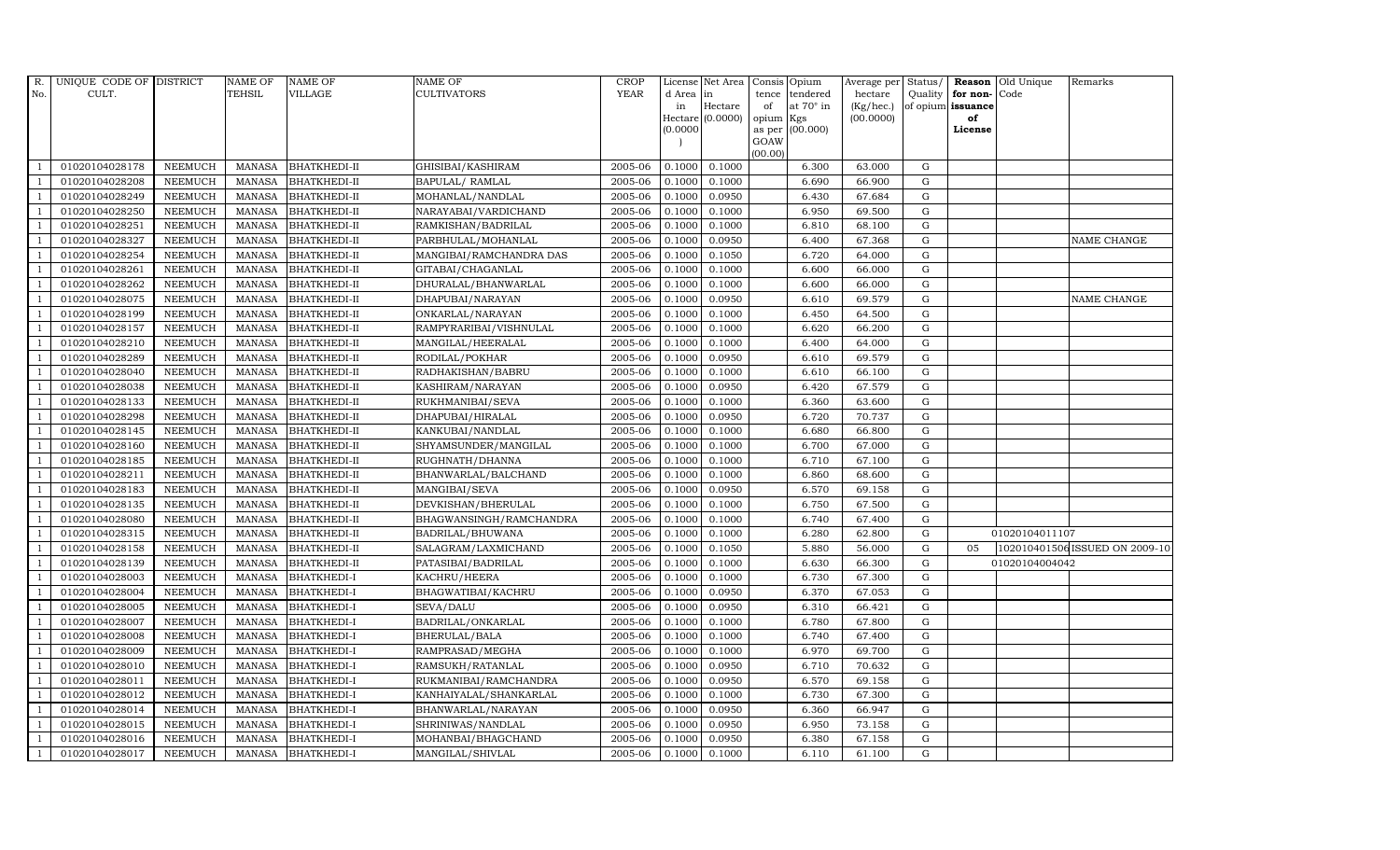| R.             | UNIQUE CODE OF DISTRICT |                | <b>NAME OF</b> | <b>NAME OF</b>     | <b>NAME OF</b>           | <b>CROP</b> |           | License Net Area   |           | Consis Opium     | Average per Status/ |             |                      | <b>Reason</b> Old Unique | Remarks |
|----------------|-------------------------|----------------|----------------|--------------------|--------------------------|-------------|-----------|--------------------|-----------|------------------|---------------------|-------------|----------------------|--------------------------|---------|
| No.            | CULT.                   |                | <b>TEHSIL</b>  | <b>VILLAGE</b>     | <b>CULTIVATORS</b>       | <b>YEAR</b> | d Area in |                    | tence     | tendered         | hectare             |             | Quality $ $ for non- | Code                     |         |
|                |                         |                |                |                    |                          |             | in        | Hectare            | of        | at $70^\circ$ in | (Kg/hec.)           |             | of opium issuance    |                          |         |
|                |                         |                |                |                    |                          |             |           | Hectare $(0.0000)$ | opium Kgs |                  | (00.0000)           |             | of<br>License        |                          |         |
|                |                         |                |                |                    |                          |             | (0.0000)  |                    | GOAW      | as per (00.000)  |                     |             |                      |                          |         |
|                |                         |                |                |                    |                          |             |           |                    | (00.00)   |                  |                     |             |                      |                          |         |
|                | 01020104028019          | <b>NEEMUCH</b> | MANASA         | <b>BHATKHEDI-I</b> | SOHANBAI/FULCHAND        | 2005-06     |           | $0.1000$ $0.1000$  |           | 6.950            | 69.500              | G           |                      |                          |         |
| -1             | 01020104028021          | <b>NEEMUCH</b> | MANASA         | <b>BHATKHEDI-I</b> | VARJIBAI/MOTI            | 2005-06     | 0.1000    | 0.1000             |           | 6.810            | 68.100              | G           |                      |                          |         |
|                | 01020104028022          | <b>NEEMUCH</b> | <b>MANASA</b>  | <b>BHATKHEDI-I</b> | JAGDISH/KISHANLAL        | 2005-06     | 0.1000    | 0.1000             |           | 6.560            | 65.600              | G           |                      |                          |         |
|                | 01020104028023          | <b>NEEMUCH</b> | MANASA         | <b>BHATKHEDI-I</b> | GOPAL/BHAGCHAND          | 2005-06     | 0.1000    | 0.0950             |           | 6.590            | 69.368              | G           |                      |                          |         |
| $\overline{1}$ | 01020104028024          | <b>NEEMUCH</b> | <b>MANASA</b>  | <b>BHATKHEDI-I</b> | KACHRU/MANGILAL          | 2005-06     | 0.1000    | 0.0950             |           | 6.820            | 71.789              | G           |                      |                          |         |
| $\overline{1}$ | 01020104028025          | <b>NEEMUCH</b> | MANASA         | <b>BHATKHEDI-I</b> | RAMPRASAD/LAXMICHAND     | 2005-06     | 0.1000    | 0.1000             |           | 6.530            | 65.300              | G           |                      |                          |         |
| $\overline{1}$ | 01020104028026          | <b>NEEMUCH</b> | MANASA         | <b>BHATKHEDI-I</b> | PRABHULAL/NARAYAN        | 2005-06     | 0.1000    | 0.0950             |           | 7.190            | 75.684              | ${\rm G}$   |                      |                          |         |
| $\overline{1}$ | 01020104028030          | <b>NEEMUCH</b> | <b>MANASA</b>  | <b>BHATKHEDI-I</b> | MADANLAL/RATANLAL        | 2005-06     | 0.1000    | 0.0950             |           | 7.280            | 76.632              | $\mathbf G$ |                      |                          |         |
|                | 01020104028031          | <b>NEEMUCH</b> | MANASA         | <b>BHATKHEDI-I</b> | RATNIBAI/NARAYAN         | 2005-06     | 0.1000    | 0.1000             |           | 7.110            | 71.100              | $\mathbf G$ |                      |                          |         |
|                | 01020104028032          | <b>NEEMUCH</b> | <b>MANASA</b>  | <b>BHATKHEDI-I</b> | MANGILAL/SHANKARLAL      | 2005-06     | 0.1000    | 0.1000             |           | 6.610            | 66.100              | ${\rm G}$   |                      |                          |         |
| $\overline{1}$ | 01020104028034          | <b>NEEMUCH</b> | <b>MANASA</b>  | <b>BHATKHEDI-I</b> | NANDLAL/JAGANNATH        | 2005-06     | 0.1000    | 0.1000             |           | 6.740            | 67.400              | G           |                      |                          |         |
| $\overline{1}$ | 01020104028035          | <b>NEEMUCH</b> | MANASA         | <b>BHATKHEDI-I</b> | NANDLAL/BABRU            | 2005-06     | 0.1000    | 0.0950             |           | 6.770            | 71.263              | G           |                      |                          |         |
| $\overline{1}$ | 01020104028036          | <b>NEEMUCH</b> | <b>MANASA</b>  | <b>BHATKHEDI-I</b> | BHAGIRATH/MOHANLAL       | 2005-06     | 0.1000    | 0.1000             |           | 6.870            | 68.700              | G           |                      |                          |         |
|                | 01020104028037          | <b>NEEMUCH</b> | <b>MANASA</b>  | <b>BHATKHEDI-I</b> | KASTURIBAI/TARACHAND     | 2005-06     | 0.1000    | 0.0950             |           | 6.490            | 68.316              | G           |                      |                          |         |
| $\overline{1}$ | 01020104028039          | <b>NEEMUCH</b> | MANASA         | <b>BHATKHEDI-I</b> | LAXMANSINGH/RAMSINGH     | 2005-06     | 0.1000    | 0.0950             |           | 6.060            | 63.789              | G           |                      |                          |         |
| $\overline{1}$ | 01020104028042          | <b>NEEMUCH</b> | MANASA         | <b>BHATKHEDI-I</b> | HEERALAL/MOHANLAL        | 2005-06     | 0.1000    | 0.0950             |           | 6.770            | 71.263              | G           |                      |                          |         |
|                | 01020104028044          | <b>NEEMUCH</b> | MANASA         | <b>BHATKHEDI-I</b> | DINBANDHU/ JAGANNATH     | 2005-06     | 0.1000    | 0.1000             |           | 6.730            | 67.300              | G           |                      |                          |         |
| $\overline{1}$ | 01020104028045          | <b>NEEMUCH</b> | MANASA         | <b>BHATKHEDI-I</b> | KAILASH/ONKARLAL         | 2005-06     | 0.1000    | 0.1000             |           | 6.840            | 68.400              | G           |                      |                          |         |
|                | 01020104028046          | <b>NEEMUCH</b> | MANASA         | <b>BHATKHEDI-I</b> | LAXMINARAYAN/KHEMRAJ     | 2005-06     | 0.1000    | 0.1000             |           | 7.040            | 70.400              | G           |                      |                          |         |
|                | 01020104028048          | <b>NEEMUCH</b> | <b>MANASA</b>  | <b>BHATKHEDI-I</b> | BADAMBAI/ONKARLAL        | 2005-06     | 0.1000    | 0.1000             |           | 6.510            | 65.100              | G           |                      |                          |         |
| -1             | 01020104028049          | <b>NEEMUCH</b> | <b>MANASA</b>  | <b>BHATKHEDI-I</b> | GHISALAL/NARAYAN         | 2005-06     | 0.1000    | 0.1000             |           | 6.450            | 64.500              | G           |                      |                          |         |
| $\overline{1}$ | 01020104028051          | <b>NEEMUCH</b> | MANASA         | <b>BHATKHEDI-I</b> | MADHUDAS/HARIDAS         | 2005-06     | 0.1000    | 0.1050             |           | 6.410            | 61.048              | G           |                      |                          |         |
| $\overline{1}$ | 01020104028052          | <b>NEEMUCH</b> | MANASA         | <b>BHATKHEDI-I</b> | RUKMANI BAI/MANGILAL     | 2005-06     | 0.1000    | 0.1000             |           | 6.260            | 62.600              | G           |                      |                          |         |
|                | 01020104028053          | <b>NEEMUCH</b> | <b>MANASA</b>  | <b>BHATKHEDI-I</b> | MANGILAL/BHERA           | 2005-06     | 0.1000    | 0.0950             |           | 6.300            | 66.316              | $\mathbf G$ |                      |                          |         |
|                | 01020104028054          | <b>NEEMUCH</b> | <b>MANASA</b>  | <b>BHATKHEDI-I</b> | CHUNNIBAI/NARAYAN        | 2005-06     | 0.1000    | 0.1000             |           | 6.990            | 69.900              | G           |                      |                          |         |
| -1             | 01020104028055          | <b>NEEMUCH</b> | <b>MANASA</b>  | <b>BHATKHEDI-I</b> | KALURAM/LAXMICHAND       | 2005-06     | 0.1000    | 0.1000             |           | 6.500            | 65.000              | G           |                      |                          |         |
| $\overline{1}$ | 01020104028058          | <b>NEEMUCH</b> | <b>MANASA</b>  | <b>BHATKHEDI-I</b> | BABULAL/CHAMPALAL        | 2005-06     | 0.1000    | 0.0950             |           | 6.460            | 68.000              | G           |                      |                          |         |
| $\overline{1}$ | 01020104028059          | <b>NEEMUCH</b> | MANASA         | <b>BHATKHEDI-I</b> | MANNALAL/JAGANNATH       | 2005-06     | 0.1000    | 0.1000             |           | 6.640            | 66.400              | G           |                      |                          |         |
| $\overline{1}$ | 01020104028060          | <b>NEEMUCH</b> | MANASA         | <b>BHATKHEDI-I</b> | BALURAM/KISHANLAL        | 2005-06     | 0.1000    | 0.1000             |           | 6.800            | 68.000              | $\mathbf G$ |                      |                          |         |
|                | 01020104028061          | <b>NEEMUCH</b> | MANASA         | <b>BHATKHEDI-I</b> | GHISALAL/GOKUL           | 2005-06     | 0.1000    | 0.1000             |           | 6.360            | 63.600              | G           |                      |                          |         |
| $\overline{1}$ | 01020104028063          | <b>NEEMUCH</b> | MANASA         | <b>BHATKHEDI-I</b> | MOHANLAL/RAMLAL          | 2005-06     | 0.1000    | 0.1000             |           | 6.680            | 66.800              | G           |                      |                          |         |
|                | 01020104028065          | <b>NEEMUCH</b> | MANASA         | <b>BHATKHEDI-I</b> | KHEMRAJ/CHHAGAN          | 2005-06     | 0.1000    | 0.1000             |           | 7.070            | 70.700              | G           |                      |                          |         |
| $\overline{1}$ | 01020104028066          | <b>NEEMUCH</b> | MANASA         | <b>BHATKHEDI-I</b> | RADHESHYAM/NANDRAM CHOTA | 2005-06     | 0.1000    | 0.1000             |           | 6.190            | 61.900              | G           |                      |                          |         |
| $\overline{1}$ | 01020104028069          | <b>NEEMUCH</b> | <b>MANASA</b>  | <b>BHATKHEDI-I</b> | KASTURIBAI/RAMESHWAR     | 2005-06     | 0.1000    | 0.1000             |           | 7.320            | 73.200              | G           |                      |                          |         |
|                | 01020104028070          | <b>NEEMUCH</b> | <b>MANASA</b>  | <b>BHATKHEDI-I</b> | SHANKARLAL/NANURAM       | 2005-06     | 0.1000    | 0.1050             |           | 6.500            | 61.905              | $\mathbf G$ |                      |                          |         |
| $\overline{1}$ | 01020104028071          | <b>NEEMUCH</b> | <b>MANASA</b>  | <b>BHATKHEDI-I</b> | RAMVILAS/MANGILAL        | 2005-06     | 0.1000    | 0.1000             |           | 7.080            | 70.800              | G           |                      |                          |         |
| $\overline{1}$ | 01020104028072          | <b>NEEMUCH</b> | <b>MANASA</b>  | <b>BHATKHEDI-I</b> | GANPAT/MADHO             | 2005-06     | 0.1000    | 0.0950             |           | 6.670            | 70.211              | G           |                      |                          |         |
| $\overline{1}$ | 01020104028074          | <b>NEEMUCH</b> | MANASA         | <b>BHATKHEDI-I</b> | MANGILAL/NATHU           | 2005-06     | 0.1000    | 0.1000             |           | 6.670            | 66.700              | ${\rm G}$   |                      |                          |         |
| $\overline{1}$ | 01020104028076          | <b>NEEMUCH</b> | <b>MANASA</b>  | <b>BHATKHEDI-I</b> | DINESHCHAND/RATANLAL     | 2005-06     | 0.1000    | 0.1000             |           | 6.900            | 69.000              | G           |                      |                          |         |
|                | 01020104028077          | <b>NEEMUCH</b> | <b>MANASA</b>  | <b>BHATKHEDI-I</b> | SAMANBAI/KANWARLAL       | 2005-06     | 0.1000    | 0.1000             |           | 7.090            | 70.900              | $\mathbf G$ |                      |                          |         |
| $\overline{1}$ | 01020104028078          | <b>NEEMUCH</b> |                | MANASA BHATKHEDI-I | NATHULAL/BHERA           | 2005-06     | 0.1000    | 0.1000             |           | 7.060            | 70.600              | G           |                      |                          |         |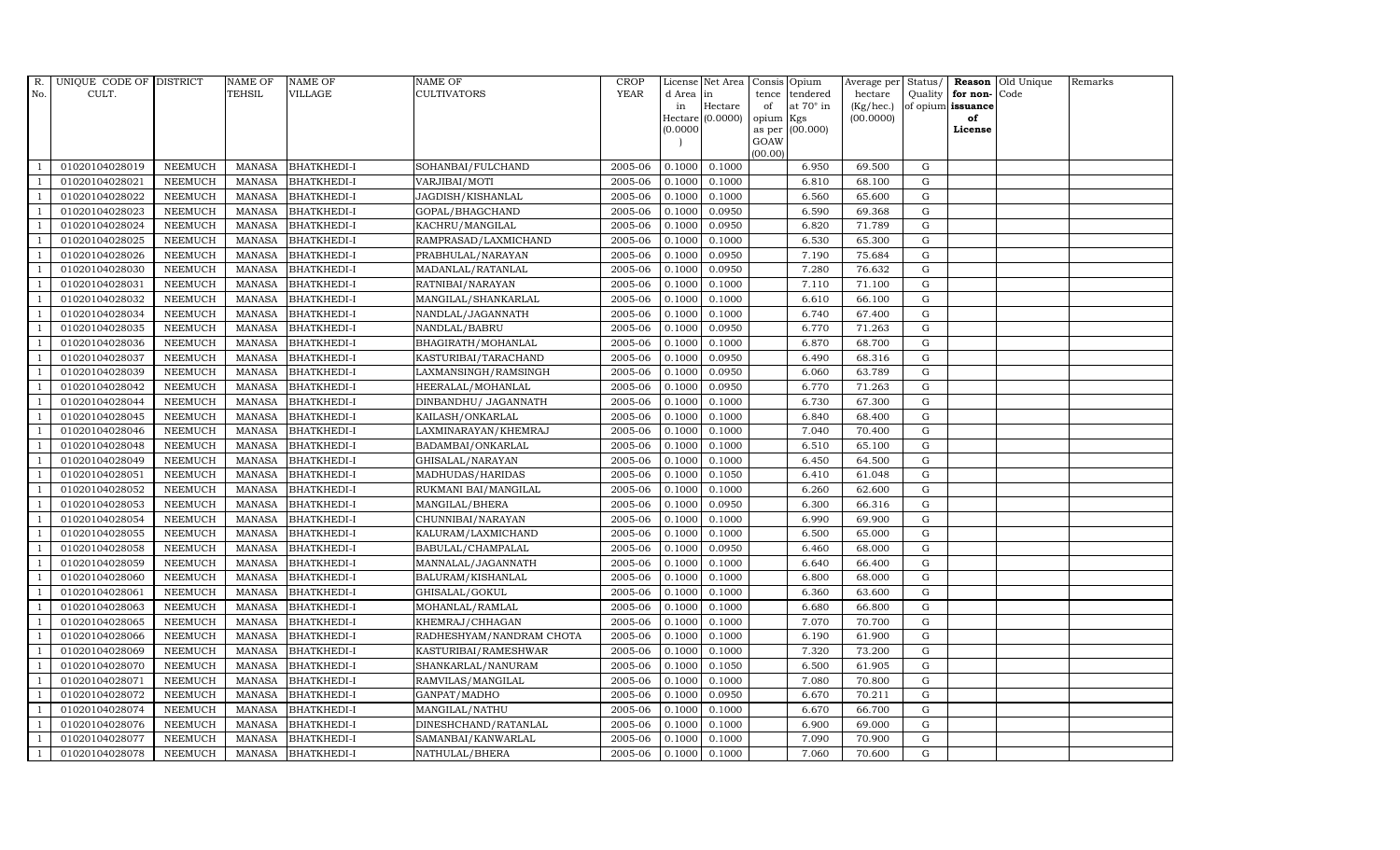| $R_{\cdot}$    | UNIQUE CODE OF DISTRICT |                | <b>NAME OF</b> | <b>NAME OF</b>     | <b>NAME OF</b>         | <b>CROP</b> |           | License Net Area | Consis Opium |                  | Average per | Status/     |                   | <b>Reason</b> Old Unique | Remarks |
|----------------|-------------------------|----------------|----------------|--------------------|------------------------|-------------|-----------|------------------|--------------|------------------|-------------|-------------|-------------------|--------------------------|---------|
| No.            | CULT.                   |                | TEHSIL         | VILLAGE            | CULTIVATORS            | <b>YEAR</b> | d Area in |                  | tence        | tendered         | hectare     | Quality     | for non-Code      |                          |         |
|                |                         |                |                |                    |                        |             | in        | Hectare          | of           | at $70^\circ$ in | (Kg/hec.)   |             | of opium issuance |                          |         |
|                |                         |                |                |                    |                        |             | (0.0000)  | Hectare (0.0000) | opium Kgs    | as per (00.000)  | (00.0000)   |             | of<br>License     |                          |         |
|                |                         |                |                |                    |                        |             |           |                  | GOAW         |                  |             |             |                   |                          |         |
|                |                         |                |                |                    |                        |             |           |                  | (00.00)      |                  |             |             |                   |                          |         |
|                | 01020104028081          | <b>NEEMUCH</b> | MANASA         | <b>BHATKHEDI-I</b> | SUNDERBAI/NANDLAL      | 2005-06     | 0.1000    | 0.1000           |              | 6.800            | 68.000      | G           |                   |                          |         |
| -1             | 01020104028082          | <b>NEEMUCH</b> | MANASA         | <b>BHATKHEDI-I</b> | SAVITRIBAI/GORDHAN     | 2005-06     | 0.1000    | 0.0950           |              | 6.720            | 70.737      | $\mathbf G$ |                   |                          |         |
|                | 01020104028083          | <b>NEEMUCH</b> | <b>MANASA</b>  | <b>BHATKHEDI-I</b> | RATAN/BHONA            | 2005-06     | 0.1000    | 0.1000           |              | 7.380            | 73.800      | G           |                   |                          |         |
|                | 01020104028085          | <b>NEEMUCH</b> | MANASA         | <b>BHATKHEDI-I</b> | KISHANBAI/NANDLAL      | 2005-06     | 0.1000    | 0.1000           |              | 6.180            | 61.800      | G           |                   |                          |         |
| $\overline{1}$ | 01020104028086          | <b>NEEMUCH</b> | <b>MANASA</b>  | <b>BHATKHEDI-I</b> | GANGABAI/BHANWARLAL    | 2005-06     | 0.1000    | 0.1000           |              | 6.600            | 66.000      | ${\rm G}$   |                   |                          |         |
| $\overline{1}$ | 01020104028087          | NEEMUCH        | <b>MANASA</b>  | <b>BHATKHEDI-I</b> | TULSI BAI/BHERULAL     | 2005-06     | 0.1000    | 0.1000           |              | 7.340            | 73.400      | G           |                   |                          |         |
| $\overline{1}$ | 01020104028088          | <b>NEEMUCH</b> | MANASA         | <b>BHATKHEDI-I</b> | KANHAIYALAL/LAXMICHAND | 2005-06     | 0.1000    | 0.1000           |              | 6.890            | 68.900      | $\mathbf G$ |                   |                          |         |
| $\overline{1}$ | 01020104028090          | <b>NEEMUCH</b> | <b>MANASA</b>  | <b>BHATKHEDI-I</b> | GANGABAI/MANGILAL      | 2005-06     | 0.1000    | 0.1000           |              | 6.660            | 66.600      | G           |                   |                          |         |
|                | 01020104028092          | <b>NEEMUCH</b> | <b>MANASA</b>  | <b>BHATKHEDI-I</b> | MANGILAL/UDA           | 2005-06     | 0.1000    | 0.1000           |              | 6.470            | 64.700      | G           |                   |                          |         |
| $\overline{1}$ | 01020104028094          | <b>NEEMUCH</b> | <b>MANASA</b>  | <b>BHATKHEDI-I</b> | SHANKARLAL/NARAYAN     | 2005-06     | 0.1000    | 0.1000           |              | 6.570            | 65.700      | G           |                   |                          |         |
| -1             | 01020104028095          | <b>NEEMUCH</b> | <b>MANASA</b>  | <b>BHATKHEDI-I</b> | VIMLABAI/RUPCHAND      | 2005-06     | 0.1000    | 0.1000           |              | 6.950            | 69.500      | ${\rm G}$   |                   |                          |         |
| $\overline{1}$ | 01020104028096          | <b>NEEMUCH</b> | <b>MANASA</b>  | <b>BHATKHEDI-I</b> | BADRILAL/LAXMICHAND    | 2005-06     | 0.1000    | 0.0950           |              | 6.600            | 69.474      | $\mathbf G$ |                   |                          |         |
| $\overline{1}$ | 01020104028098          | <b>NEEMUCH</b> | <b>MANASA</b>  | <b>BHATKHEDI-I</b> | NANIBAI/BALU           | 2005-06     | 0.1000    | 0.1000           |              | 6.640            | 66.400      | $\mathbf G$ |                   |                          |         |
|                | 01020104028099          | <b>NEEMUCH</b> | <b>MANASA</b>  | <b>BHATKHEDI-I</b> | BAGDIRAM/BHANWARLAL    | 2005-06     | 0.1000    | 0.1000           |              | 6.440            | 64.400      | G           |                   |                          |         |
|                | 01020104028100          | <b>NEEMUCH</b> | <b>MANASA</b>  | BHATKHEDI-I        | DURGASHANKAR/NARAYAN   | 2005-06     | 0.1000    | 0.1000           |              | 6.740            | 67.400      | ${\rm G}$   |                   |                          |         |
| $\overline{1}$ | 01020104028101          | <b>NEEMUCH</b> | <b>MANASA</b>  | <b>BHATKHEDI-I</b> | RAMRATAN/BADRILAL      | 2005-06     | 0.1000    | 0.0950           |              | 6.950            | 73.158      | ${\rm G}$   |                   |                          |         |
| $\overline{1}$ | 01020104028102          | <b>NEEMUCH</b> | <b>MANASA</b>  | <b>BHATKHEDI-I</b> | MOHANLAL/BHANWARLAL    | 2005-06     | 0.1000    | 0.1000           |              | 7.180            | 71.800      | G           |                   |                          |         |
| $\overline{1}$ | 01020104028103          | <b>NEEMUCH</b> | <b>MANASA</b>  | <b>BHATKHEDI-I</b> | TULSIRAM/TARACHAND     | 2005-06     | 0.1000    | 0.1000           |              | 7.070            | 70.700      | $\mathbf G$ |                   |                          |         |
|                | 01020104028106          | <b>NEEMUCH</b> | <b>MANASA</b>  | <b>BHATKHEDI-I</b> | RADHESHYAM/MANGILAL    | 2005-06     | 0.1000    | 0.1000           |              | 6.740            | 67.400      | $\mathbf G$ |                   |                          |         |
| $\overline{1}$ | 01020104028109          | <b>NEEMUCH</b> | <b>MANASA</b>  | <b>BHATKHEDI-I</b> | MANGILAL/DEVAII        | 2005-06     | 0.1000    | 0.1000           |              | 6.880            | 68.800      | $\mathbf G$ |                   |                          |         |
| $\overline{1}$ | 01020104028110          | <b>NEEMUCH</b> | <b>MANASA</b>  | <b>BHATKHEDI-I</b> | TULSIRAM/ONKAR         | 2005-06     | 0.1000    | 0.1000           |              | 6.810            | 68.100      | G           |                   |                          |         |
| $\overline{1}$ | 01020104028112          | <b>NEEMUCH</b> | MANASA         | <b>BHATKHEDI-I</b> | RAMDAYAL/BALCHAND      | 2005-06     | 0.1000    | 0.1000           |              | 6.500            | 65.000      | ${\rm G}$   |                   |                          |         |
| $\overline{1}$ | 01020104028113          | <b>NEEMUCH</b> | MANASA         | <b>BHATKHEDI-I</b> | HEERALAL/KACHRULAL     | 2005-06     | 0.1000    | 0.1000           |              | 6.830            | 68.300      | G           |                   |                          |         |
|                | 01020104028114          | <b>NEEMUCH</b> | <b>MANASA</b>  | <b>BHATKHEDI-I</b> | VISHNU/MANGILAL        | 2005-06     | 0.1000    | 0.1000           |              | 6.570            | 65.700      | $\mathbf G$ |                   |                          |         |
| $\overline{1}$ | 01020104028115          | <b>NEEMUCH</b> | <b>MANASA</b>  | BHATKHEDI-I        | JAGDISHCHAND/GHISALAL  | 2005-06     | 0.1000    | 0.0950           |              | 6.310            | 66.421      | G           |                   |                          |         |
| -1             | 01020104028116          | <b>NEEMUCH</b> | <b>MANASA</b>  | <b>BHATKHEDI-I</b> | RAMESHWAR/LAXMINARAYAN | 2005-06     | 0.1000    | 0.1000           |              | 6.960            | 69.600      | G           |                   |                          |         |
| $\overline{1}$ | 01020104028118          | <b>NEEMUCH</b> | <b>MANASA</b>  | <b>BHATKHEDI-I</b> | RAMESH/NANDLAL         | 2005-06     | 0.1000    | 0.1000           |              | 6.690            | 66.900      | G           |                   |                          |         |
| $\overline{1}$ | 01020104028119          | <b>NEEMUCH</b> | <b>MANASA</b>  | <b>BHATKHEDI-I</b> | GHANSHYAM/BALURAM      | 2005-06     | 0.1000    | 0.1000           |              | 6.970            | 69.700      | G           |                   |                          |         |
| $\overline{1}$ | 01020104028001          | <b>NEEMUCH</b> | <b>MANASA</b>  | <b>BHATKHEDI-I</b> | KESHURAM/NANDLAL       | 2005-06     | 0.1000    | 0.1000           |              | 7.760            | 77.600      | $\mathbf G$ |                   |                          |         |
|                | 01020104028117          | <b>NEEMUCH</b> | <b>MANASA</b>  | BHATKHEDI-I        | NATHULAL/DEVAJI        | 2005-06     | 0.1000    | 0.1000           |              | 7.250            | 72.500      | $\mathbf G$ |                   |                          |         |
| $\overline{1}$ | 01020104028256          | <b>NEEMUCH</b> | <b>MANASA</b>  | <b>BHATKHEDI-I</b> | HIRALAL/NATHU          | 2005-06     | 0.1000    | 0.1000           |              | 6.480            | 64.800      | G           |                   |                          |         |
| -1             | 01020104028257          | <b>NEEMUCH</b> | MANASA         | <b>BHATKHEDI-I</b> | RAMPRASAD/MOHANLAL     | 2005-06     | 0.1000    | 0.1000           |              | 6.880            | 68.800      | ${\rm G}$   |                   |                          |         |
| $\overline{1}$ | 01020104028041          | <b>NEEMUCH</b> | <b>MANASA</b>  | BHATKHEDI-I        | RAMPRATAP/ONKARLAL     | 2005-06     | 0.1000    | 0.1000           |              | 7.120            | 71.200      | $\mathbf G$ |                   |                          |         |
| $\overline{1}$ | 01020104028259          | <b>NEEMUCH</b> | <b>MANASA</b>  | <b>BHATKHEDI-I</b> | DHAPUBAI/BHAGWANDAS    | 2005-06     | 0.1000    | 0.0950           |              | 6.780            | 71.368      | $\mathbf G$ |                   |                          |         |
|                | 01020104028227          | <b>NEEMUCH</b> | <b>MANASA</b>  | BHATKHEDI-I        | DINESH/GHISALAL        | 2005-06     | 0.1000    | 0.0950           |              | 6.800            | 71.579      | $\mathbf G$ |                   |                          |         |
| $\overline{1}$ | 01020104028079          | <b>NEEMUCH</b> | <b>MANASA</b>  | <b>BHATKHEDI-I</b> | LALURAM/RAMA           | 2005-06     | 0.1000    | 0.0950           |              | 6.260            | 65.895      | ${\rm G}$   |                   |                          |         |
| $\overline{1}$ | 01020104028267          | <b>NEEMUCH</b> | <b>MANASA</b>  | <b>BHATKHEDI-I</b> | VARDISHANKAR/RAMRATAN  | 2005-06     | 0.1000    | 0.1000           |              | 6.920            | 69.200      | ${\rm G}$   |                   |                          |         |
| $\mathbf{1}$   | 01020104028268          | <b>NEEMUCH</b> | <b>MANASA</b>  | BHATKHEDI-I        | NANDLAL/RAMLAL DHOBI   | 2005-06     | 0.1000    | 0.1000           |              | 6.590            | 65.900      | ${\rm G}$   |                   |                          |         |
| $\overline{1}$ | 01020104028270          | <b>NEEMUCH</b> | <b>MANASA</b>  | <b>BHATKHEDI-I</b> | OMPRAKASH/NAGDIRAM     | 2005-06     | 0.1000    | 0.1000           |              | 7.170            | 71.700      | $\mathbf G$ |                   |                          |         |
|                | 01020104028271          | <b>NEEMUCH</b> | <b>MANASA</b>  | <b>BHATKHEDI-I</b> | KANHAIYALAL/KACHRU     | 2005-06     | 0.1000    | 0.1000           |              | 6.990            | 69.900      | $\mathbf G$ |                   |                          |         |
| $\mathbf{1}$   | 01020104028272          | <b>NEEMUCH</b> | MANASA         | <b>BHATKHEDI-I</b> | SHANTILAL/SHANKARLAL   | 2005-06     | 0.1000    | 0.0900           |              | 6.460            | 71.778      | G           |                   |                          |         |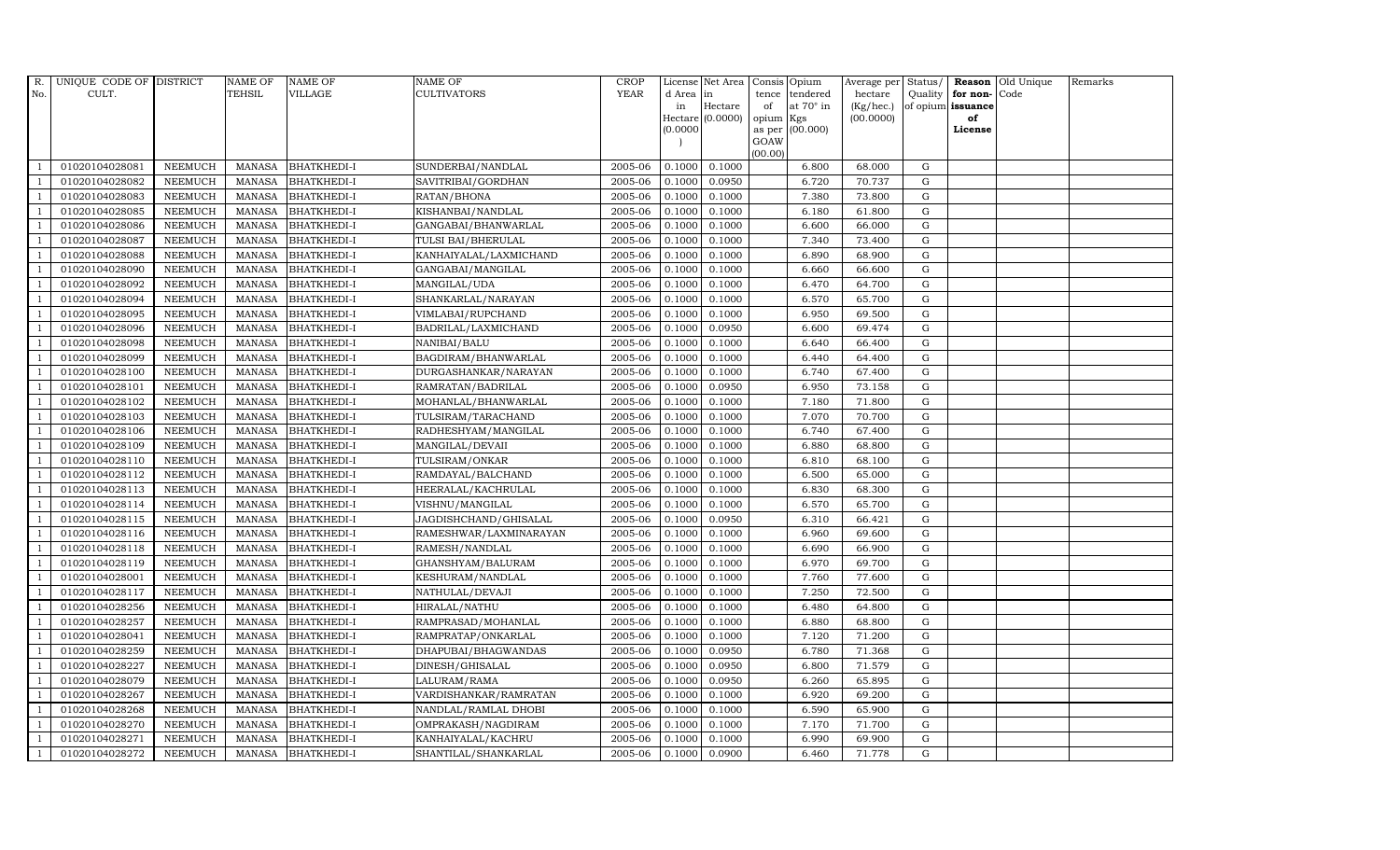| R.             | UNIQUE CODE OF DISTRICT |                | NAME OF       | <b>NAME OF</b>     | <b>NAME OF</b>               | CROP        |           | License Net Area Consis Opium |                |                  | Average per | Status/     | Reason            | Old Unique | Remarks                  |
|----------------|-------------------------|----------------|---------------|--------------------|------------------------------|-------------|-----------|-------------------------------|----------------|------------------|-------------|-------------|-------------------|------------|--------------------------|
| No.            | CULT.                   |                | TEHSIL        | <b>VILLAGE</b>     | <b>CULTIVATORS</b>           | <b>YEAR</b> | d Area in |                               | tence          | tendered         | hectare     | Quality     | for non-          | Code       |                          |
|                |                         |                |               |                    |                              |             | in        | Hectare                       | of             | at $70^\circ$ in | (Kg/hec.)   |             | of opium issuance |            |                          |
|                |                         |                |               |                    |                              |             |           | Hectare (0.0000)              | opium Kgs      |                  | (00.0000)   |             | of                |            |                          |
|                |                         |                |               |                    |                              |             | (0.0000)  |                               | as per<br>GOAW | (00.000)         |             |             | License           |            |                          |
|                |                         |                |               |                    |                              |             |           |                               | (00.00)        |                  |             |             |                   |            |                          |
|                | 01020104028273          | <b>NEEMUCH</b> | <b>MANASA</b> | <b>BHATKHEDI-I</b> | DHANJI/BHERAJI               | 2005-06     | 0.1000    | 0.1000                        |                | 6.690            | 66.900      | ${\rm G}$   |                   |            |                          |
| $\overline{1}$ | 01020104028020          | <b>NEEMUCH</b> | MANASA        | <b>BHATKHEDI-I</b> | RADHAKISHAN/CHHAGANLAL       | 2005-06     | 0.1000    | 0.1000                        |                | 5.460            | 54.600      | $\mathbf G$ | 04                |            | <b>ISSUED ON 2016-17</b> |
| $\overline{1}$ | 01020104028176          | <b>NEEMUCH</b> | <b>MANASA</b> | <b>BHATKHEDI-I</b> | KARULAL/UDAIRAM              | 2005-06     | 0.1000    | 0.1000                        |                | 6.910            | 69.100      | $\mathbf G$ |                   |            | NAME CHANGE              |
|                | 01020104028285          | <b>NEEMUCH</b> | MANASA        | <b>BHATKHEDI-I</b> | PARBHULAL/BALMUKUND          | 2005-06     | 0.1000    | 0.0950                        |                | 6.410            | 67.474      | $\mathbf G$ |                   |            |                          |
| $\overline{1}$ | 01020104028033          | <b>NEEMUCH</b> | <b>MANASA</b> | <b>BHATKHEDI-I</b> | BAGDIRAM/LAKHMA              | 2005-06     | 0.1000    | 0.1000                        |                | 6.580            | 65.800      | ${\rm G}$   |                   |            |                          |
| $\overline{1}$ | 01020104028169          | <b>NEEMUCH</b> | <b>MANASA</b> | <b>BHATKHEDI-I</b> | BHANWARLAL/SHANKARLAL        | 2005-06     | 0.1000    | 0.1000                        |                | 6.480            | 64.800      | ${\rm G}$   |                   |            |                          |
| $\overline{1}$ | 01020104028062          | <b>NEEMUCH</b> | MANASA        | <b>BHATKHEDI-I</b> | BHERULAL/JAGANNATH           | 2005-06     | 0.1000    | 0.1000                        |                | 6.720            | 67.200      | $\mathbf G$ |                   |            |                          |
| $\overline{1}$ | 01020104028313          | <b>NEEMUCH</b> | MANASA        | <b>BHATKHEDI-I</b> | KANHEYALAL/NANALAL           | 2005-06     | 0.1000    | 0.1000                        |                | 6.900            | 69.000      | G           |                   |            |                          |
|                | 01020104028314          | <b>NEEMUCH</b> | <b>MANASA</b> | <b>BHATKHEDI-I</b> | NANDA/BAGDU                  | 2005-06     | 0.1000    | 0.0950                        |                | 6.200            | 65.263      | $\mathbf G$ |                   |            |                          |
|                | 01020104033037          | <b>NEEMUCH</b> | <b>MANASA</b> | <b>BAWDA</b>       | MOHANLAL/NANDLAL             | 2005-06     | 0.1000    | 0.1000                        |                | 6.480            | 64.800      | $\mathbf G$ |                   |            |                          |
| $\overline{1}$ | 01020104033004          | <b>NEEMUCH</b> | <b>MANASA</b> | <b>BAWDA</b>       | KISHANLAL/BAPULAL            | 2005-06     | 0.1000    | 0.0950                        |                | 6.610            | 69.579      | ${\rm G}$   |                   |            |                          |
| $\overline{1}$ | 01020104033005          | <b>NEEMUCH</b> | MANASA        | <b>BAWDA</b>       | BADRILAL/BHUWANA             | 2005-06     | 0.1000    | 0.1000                        |                | 6.450            | 64.500      | $\mathbf G$ |                   |            |                          |
| $\overline{1}$ | 01020104033006          | <b>NEEMUCH</b> | <b>MANASA</b> | <b>BAWDA</b>       | GOVINDRAM/BHAGATRAM          | 2005-06     | 0.1000    | 0.0950                        |                | 6.730            | 70.842      | $\mathbf G$ |                   |            |                          |
|                | 01020104033034          | <b>NEEMUCH</b> | <b>MANASA</b> | <b>BAWDA</b>       | BHUWANA/PIRU                 | 2005-06     | 0.1000    | 0.1000                        |                | 6.710            | 67.100      | $\mathbf G$ |                   |            |                          |
| $\overline{1}$ | 01020104033019          | <b>NEEMUCH</b> | <b>MANASA</b> | <b>BAWDA</b>       | OMPRAKASH/SHREELAL           | 2005-06     | 0.1000    | 0.1000                        |                | 7.210            | 72.100      | $\mathbf G$ |                   |            |                          |
| $\overline{1}$ | 01020104033021          | <b>NEEMUCH</b> | <b>MANASA</b> | <b>BAWDA</b>       | GANESH/KACHRU                | 2005-06     | 0.1000    | 0.0950                        |                | 6.190            | 65.158      | ${\rm G}$   |                   |            |                          |
|                | 01020104033025          | <b>NEEMUCH</b> | <b>MANASA</b> | <b>BAWDA</b>       | VISHNU/RAMPRASAD             | 2005-06     | 0.1000    | 0.0950                        |                | 6.810            | 71.684      | $\mathbf G$ |                   |            |                          |
| $\overline{1}$ | 01020104033026          | <b>NEEMUCH</b> | MANASA        | <b>BAWDA</b>       | SURESH/DHARAMRAJ             | 2005-06     | 0.1000    | 0.0950                        |                | 6.470            | 68.105      | G           |                   |            |                          |
|                | 01020104033014          | <b>NEEMUCH</b> | <b>MANASA</b> | <b>BAWDA</b>       | RAMGOPAL/NANDLAL             | 2005-06     | 0.1000    | 0.1000                        |                | 6.420            | 64.200      | $\mathbf G$ |                   |            |                          |
|                | 01020104033030          | <b>NEEMUCH</b> | <b>MANASA</b> | <b>BAWDA</b>       | GITABAI/MANGILAL             | 2005-06     | 0.1000    | 0.0950                        |                | 6.440            | 67.789      | $\mathbf G$ |                   |            |                          |
| $\overline{1}$ | 01020104033010          | <b>NEEMUCH</b> | <b>MANASA</b> | <b>BAWDA</b>       | SHRILAL/ HAJARILAL           | 2005-06     | 0.1000    | 0.0950                        |                | 6.660            | 70.105      | ${\rm G}$   |                   |            |                          |
| $\overline{1}$ | 01020104033003          | <b>NEEMUCH</b> | <b>MANASA</b> | <b>BAWDA</b>       | CHAGANLAL/LALJI              | 2005-06     | 0.1000    | 0.0900                        |                | 6.370            | 70.778      | G           |                   |            |                          |
| $\overline{1}$ | 01020104033007          | <b>NEEMUCH</b> | <b>MANASA</b> | <b>BAWDA</b>       | NANIBAI/DHARMRAJ             | 2005-06     | 0.1000    | 0.0950                        |                | 6.460            | 68.000      | $\mathbf G$ |                   |            |                          |
|                | 01020104033009          | <b>NEEMUCH</b> | <b>MANASA</b> | <b>BAWDA</b>       | RAMPRATAP/LAXMINARAYN        | 2005-06     | 0.1000    | 0.0950                        |                | 6.610            | 69.579      | $\mathbf G$ |                   |            |                          |
|                | 01020104033011          | <b>NEEMUCH</b> | <b>MANASA</b> | <b>BAWDA</b>       | RATANLAL/BAPULAL             | 2005-06     | 0.1000    | 0.1000                        |                | 6.820            | 68.200      | $\mathbf G$ |                   |            |                          |
| -1             | 01020104033013          | <b>NEEMUCH</b> | <b>MANASA</b> | <b>BAWDA</b>       | NATHULAL/RAMLAL              | 2005-06     | 0.1000    | 0.1000                        |                | 6.770            | 67.700      | ${\rm G}$   |                   |            |                          |
| $\overline{1}$ | 01020104033040          | <b>NEEMUCH</b> | <b>MANASA</b> | <b>BAWDA</b>       | MANNALAL/PREMCHAND           | 2005-06     | 0.1000    | 0.1000                        |                | 6.600            | 66.000      | $\mathbf G$ |                   |            |                          |
| -1             | 01020104033041          | <b>NEEMUCH</b> | MANASA        | <b>BAWDA</b>       | RAJMAL/MANNALAL              | 2005-06     | 0.1000    | 0.1000                        |                | 6.670            | 66.700      | $\mathbf G$ |                   |            |                          |
|                | 01020104033042          | <b>NEEMUCH</b> | <b>MANASA</b> | <b>BAWDA</b>       | GOPAL GIR/KACHARU GIR GOSAI  | 2005-06     | 0.1000    | 0.1000                        |                | 6.220            | 62.200      | $\mathbf G$ |                   |            |                          |
| $\overline{2}$ | 01020104043004          | <b>NEEMUCH</b> | <b>MANASA</b> | <b>BARTHUN</b>     | MAGYA/UDA CHAMAR             | 2005-06     | 0.1000    | 0.0900                        |                | 5.860            | 65.111      | $\mathbf G$ |                   |            |                          |
| $\overline{a}$ | 01020104043005          | <b>NEEMUCH</b> | <b>MANASA</b> | <b>BARTHUN</b>     | BALUSINGH/DEVISINGH          | 2005-06     | 0.1000    | 0.1000                        |                | 6.290            | 62.900      | $\mathbf G$ |                   |            |                          |
| 2              | 01020104043007          | <b>NEEMUCH</b> | MANASA        | <b>BARTHUN</b>     | LAXMINARAYAN/JAGANNATH       | 2005-06     | 0.1000    | 0.1000                        |                | 6.580            | 65.800      | $\mathbf G$ |                   |            |                          |
| $\overline{a}$ | 01020104043009          | <b>NEEMUCH</b> | MANASA        | <b>BARTHUN</b>     | CHATARBHUJ/DALURAM           | 2005-06     | 0.1000    | 0.1000                        |                | 6.010            | 60.100      | $\mathbf G$ |                   |            |                          |
| 2              | 01020104043010          | <b>NEEMUCH</b> | <b>MANASA</b> | <b>BARTHUN</b>     | PRABHULAL/KACHRU             | 2005-06     | 0.1000    | 0.1000                        |                | 6.990            | 69.900      | $\mathbf G$ |                   |            |                          |
| 2              | 01020104043011          | <b>NEEMUCH</b> | <b>MANASA</b> | <b>BARTHUN</b>     | DOULATSINGH/GULABKANWAR      | 2005-06     | 0.1000    | 0.1000                        |                | 6.580            | 65.800      | $\mathbf G$ |                   |            |                          |
| $\overline{a}$ | 01020104043012          | <b>NEEMUCH</b> | <b>MANASA</b> | <b>BARTHUN</b>     | RAMESH/RATANLAL              | 2005-06     | 0.1000    | 0.1000                        |                | 6.480            | 64.800      | ${\rm G}$   |                   |            |                          |
| 2              | 01020104043013          | <b>NEEMUCH</b> | MANASA        | <b>BARTHUN</b>     | GOVINDSINGH/SHIVSINGH        | 2005-06     | 0.1000    | 0.1000                        |                | 7.260            | 72.600      | $\mathbf G$ |                   |            |                          |
| $\overline{2}$ | 01020104043014          | <b>NEEMUCH</b> | MANASA        | <b>BARTHUN</b>     | HEERALAL/BALU                | 2005-06     | 0.1000    | 0.1000                        |                | 6.210            | 62.100      | $\mathbf G$ |                   |            |                          |
| 2              | 01020104043018          | <b>NEEMUCH</b> | <b>MANASA</b> | <b>BARTHUN</b>     | JEETRAM/NANDA                | 2005-06     | 0.1000    | 0.1000                        |                | 7.010            | 70.100      | $\mathbf G$ |                   |            |                          |
| 2              | 01020104043025          | <b>NEEMUCH</b> | <b>MANASA</b> | <b>BARTHUN</b>     | MADHOSINGH/AMARSINGH         | 2005-06     | 0.1000    | 0.1000                        |                | 6.340            | 63.400      | G           |                   |            |                          |
| $\overline{2}$ | 01020104043027          | <b>NEEMUCH</b> |               | MANASA BARTHUN     | YASHWANTSINGH/RAGHUNATHSINGI | 2005-06     | 0.1000    | 0.1000                        |                | 7.000            | 70.000      | $\mathbf G$ |                   |            |                          |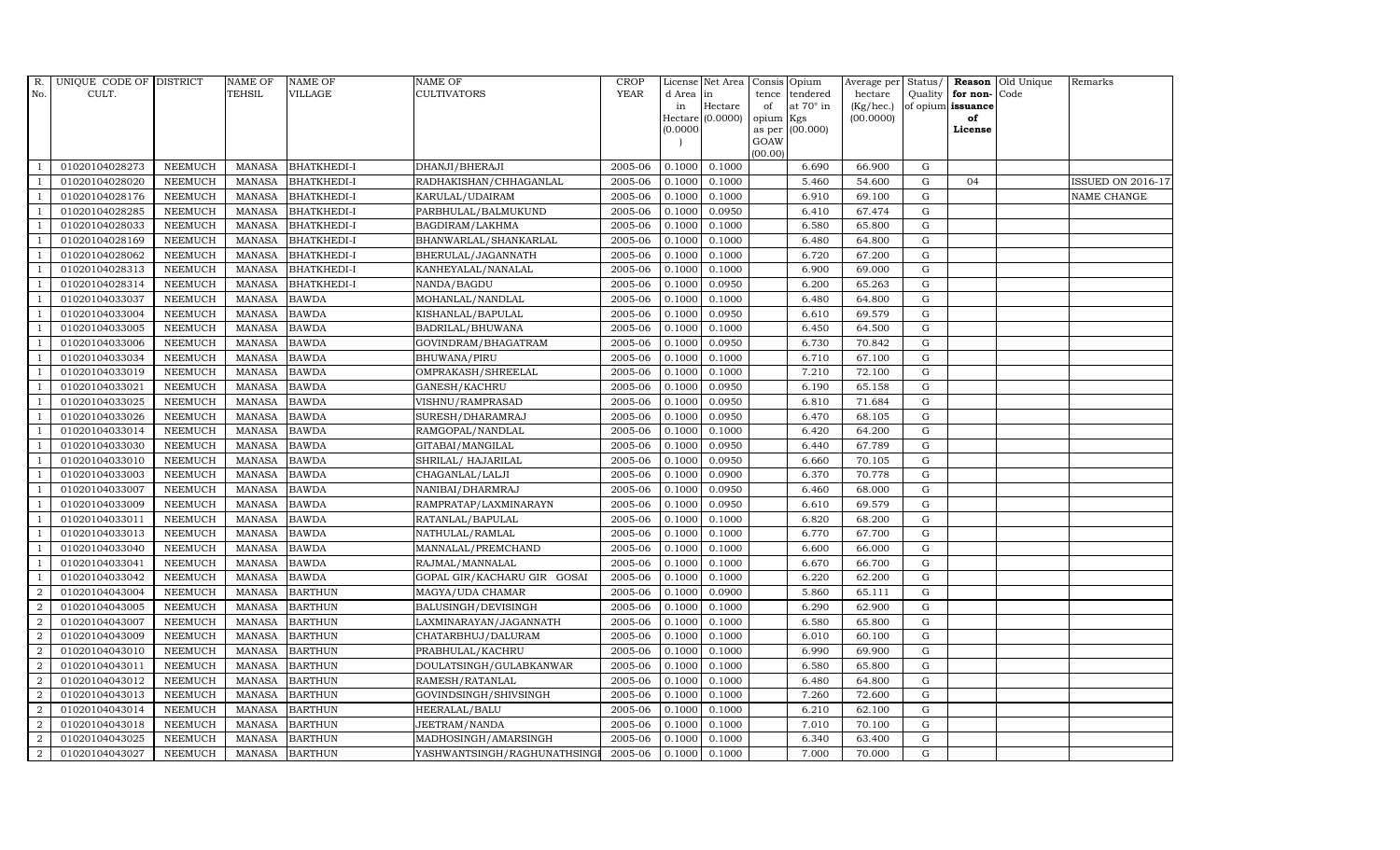| R.             | UNIQUE CODE OF DISTRICT |                | <b>NAME OF</b> | <b>NAME OF</b> | NAME OF                  | <b>CROP</b> |           | License Net Area   | Consis          | Opium            | Average per        | Status/     |                   | Reason Old Unique | Remarks                  |
|----------------|-------------------------|----------------|----------------|----------------|--------------------------|-------------|-----------|--------------------|-----------------|------------------|--------------------|-------------|-------------------|-------------------|--------------------------|
| No.            | CULT.                   |                | <b>TEHSIL</b>  | VILLAGE        | CULTIVATORS              | <b>YEAR</b> | d Area in |                    | tence           | tendered         | hectare            | Quality     | for non-Code      |                   |                          |
|                |                         |                |                |                |                          |             | in        | Hectare            | of              | at $70^\circ$ in | $(Kg/ {\rm hec.})$ |             | of opium issuance |                   |                          |
|                |                         |                |                |                |                          |             | (0.0000)  | $Hectare (0.0000)$ | opium<br>as per | Kgs<br>(00.000)  | (00.0000)          |             | of<br>License     |                   |                          |
|                |                         |                |                |                |                          |             |           |                    | GOAW            |                  |                    |             |                   |                   |                          |
|                |                         |                |                |                |                          |             |           |                    | (00.00)         |                  |                    |             |                   |                   |                          |
| $\overline{2}$ | 01020104043028          | <b>NEEMUCH</b> | <b>MANASA</b>  | <b>BARTHUN</b> | SAJANIBAI/PRABHULAL      | 2005-06     | 0.1000    | 0.1000             |                 | 6.540            | 65.400             | G           |                   |                   |                          |
| $\overline{2}$ | 01020104043030          | <b>NEEMUCH</b> | <b>MANASA</b>  | <b>BARTHUN</b> | PREMSINGH/LAXMANSINGH    | 2005-06     | 0.1000    | 0.1000             |                 | 6.760            | 67.600             | ${\rm G}$   |                   |                   |                          |
| 2              | 01020104043020          | <b>NEEMUCH</b> | <b>MANASA</b>  | <b>BARTHUN</b> | BALURAM/UDAJI            | 2005-06     | 0.1000    | 0.1000             |                 | 6.640            | 66.400             | $\mathbf G$ |                   |                   |                          |
| $\overline{2}$ | 01020104043036          | <b>NEEMUCH</b> | <b>MANASA</b>  | <b>BARTHUN</b> | RAMPAL/RAMNARAYAN        | 2005-06     | 0.1000    | 0.1000             |                 | 7.020            | 70.200             | $\mathbf G$ |                   |                   |                          |
| 2              | 01020104043037          | <b>NEEMUCH</b> | <b>MANASA</b>  | <b>BARTHUN</b> | DINESHCHANDRA/BANSHILAL  | 2005-06     | 0.1000    | 0.1050             |                 | 7.550            | 71.905             | $\mathbf G$ |                   |                   |                          |
| $\overline{2}$ | 01020104043041          | <b>NEEMUCH</b> | <b>MANASA</b>  | <b>BARTHUN</b> | KANHAIYALAL/KACHRU       | 2005-06     | 0.1000    | 0.1000             |                 | 5.720            | 57.200             | G           | 05                |                   | <b>ISSUED ON 2009-10</b> |
| $\overline{a}$ | 01020104043042          | <b>NEEMUCH</b> | <b>MANASA</b>  | <b>BARTHUN</b> | SURESHCHANDRA/AMRITRAM   | 2005-06     | 0.1000    | 0.0950             |                 | 6.160            | 64.842             | G           |                   |                   |                          |
| $\overline{2}$ | 01020104043052          | <b>NEEMUCH</b> | <b>MANASA</b>  | <b>BARTHUN</b> | SAMRATHLAL/MANGILAL      | 2005-06     | 0.1000    | 0.1000             |                 | 6.630            | 66.300             | G           |                   |                   |                          |
| $\overline{2}$ | 01020104043054          | <b>NEEMUCH</b> | <b>MANASA</b>  | <b>BARTHUN</b> | RAMNARAYAN/DULICHANDRA   | 2005-06     | 0.1000    | 0.1000             |                 | 6.560            | 65.600             | $\mathbf G$ |                   |                   |                          |
| $\overline{2}$ | 01020104043067          | <b>NEEMUCH</b> | <b>MANASA</b>  | <b>BARTHUN</b> | BHANWARLAL/GANESHRAM     | 2005-06     | 0.1000    | 0.1000             |                 | 6.770            | 67.700             | $\mathbf G$ |                   |                   |                          |
| $\overline{2}$ | 01020104043069          | <b>NEEMUCH</b> | <b>MANASA</b>  | <b>BARTHUN</b> | RAGHUVEERSINGH/MOTISINGH | 2005-06     | 0.1000    | 0.1000             |                 | 6.530            | 65.300             | G           |                   |                   |                          |
| $\overline{a}$ | 01020104043070          | <b>NEEMUCH</b> | <b>MANASA</b>  | <b>BARTHUN</b> | RAMSINGH/MOTISINGH       | 2005-06     | 0.1000    | 0.1000             |                 | 6.550            | 65.500             | G           |                   |                   |                          |
| 2              | 01020104043071          | <b>NEEMUCH</b> | <b>MANASA</b>  | <b>BARTHUN</b> | LAXMANSINGH/MOTISINGH    | 2005-06     | 0.1000    | 0.1000             |                 | 6.200            | 62.000             | G           |                   |                   |                          |
| $\overline{2}$ | 01020104043079          | <b>NEEMUCH</b> | <b>MANASA</b>  | <b>BARTHUN</b> | BABULAL/BALMUKUND        | 2005-06     | 0.1000    | 0.1000             |                 | 6.230            | 62.300             | $\mathbf G$ |                   |                   |                          |
| $\overline{2}$ | 01020104043080          | <b>NEEMUCH</b> | <b>MANASA</b>  | <b>BARTHUN</b> | BALRAM/BHANWARLAL        | 2005-06     | 0.1000    | 0.0950             |                 | 6.220            | 65.474             | $\mathbf G$ |                   |                   |                          |
| 2              | 01020104043081          | <b>NEEMUCH</b> | <b>MANASA</b>  | <b>BARTHUN</b> | JAGDISHCHANDRA/MANGILAL  | 2005-06     | 0.1000    | 0.1000             |                 | 6.710            | 67.100             | G           |                   |                   |                          |
| $\overline{a}$ | 01020104043084          | <b>NEEMUCH</b> | <b>MANASA</b>  | <b>BARTHUN</b> | PARMANAND/BAPULAL        | 2005-06     | 0.1000    | 0.0950             |                 | 6.200            | 65.263             | G           |                   |                   |                          |
| $\overline{a}$ | 01020104043085          | <b>NEEMUCH</b> | <b>MANASA</b>  | <b>BARTHUN</b> | HARISINGH/HEERALAL       | 2005-06     | 0.1000    | 0.1000             |                 | 5.960            | 59.600             | G           |                   |                   |                          |
| $\overline{2}$ | 01020104043086          | <b>NEEMUCH</b> | <b>MANASA</b>  | <b>BARTHUN</b> | PRAHALAD/VARDICHANDRA    | 2005-06     | 0.1000    | 0.1000             |                 | 6.250            | 62.500             | G           |                   |                   |                          |
| $\sqrt{2}$     | 01020104043087          | <b>NEEMUCH</b> | <b>MANASA</b>  | <b>BARTHUN</b> | MOHANLAL/NANDA           | 2005-06     | 0.1000    | 0.1000             |                 | 6.530            | 65.300             | $\mathbf G$ |                   |                   |                          |
| 2              | 01020104043093          | <b>NEEMUCH</b> | <b>MANASA</b>  | <b>BARTHUN</b> | NANDLAL/MOHANLAL         | 2005-06     | 0.1000    | 0.1000             |                 | 6.550            | 65.500             | G           |                   |                   |                          |
| 2              | 01020104043096          | <b>NEEMUCH</b> | <b>MANASA</b>  | <b>BARTHUN</b> | MANGILAL/SALAGRAM        | 2005-06     | 0.1000    | 0.0950             |                 | 6.330            | 66.632             | G           |                   |                   |                          |
| $\overline{a}$ | 01020104043100          | <b>NEEMUCH</b> | <b>MANASA</b>  | <b>BARTHUN</b> | PURILAL/BHAGIRATH        | 2005-06     | 0.1000    | 0.1000             |                 | 6.820            | 68.200             | $\mathbf G$ |                   |                   |                          |
| 2              | 01020104043101          | <b>NEEMUCH</b> | <b>MANASA</b>  | <b>BARTHUN</b> | BHUWANIRAM/KISHANLAL     | 2005-06     | 0.1000    | 0.1000             |                 | 6.470            | 64.700             | $\mathbf G$ |                   |                   |                          |
| $\overline{2}$ | 01020104043104          | <b>NEEMUCH</b> | <b>MANASA</b>  | <b>BARTHUN</b> | SHOBHARAM/JAGANNATH      | 2005-06     | 0.1000    | 0.1000             |                 | 6.370            | 63.700             | $\mathbf G$ |                   |                   |                          |
| $\overline{2}$ | 01020104043105          | <b>NEEMUCH</b> | <b>MANASA</b>  | <b>BARTHUN</b> | KARULAL/BANSHILAL        | 2005-06     | 0.1000    | 0.0950             |                 | 6.620            | 69.684             | G           |                   |                   |                          |
| $\overline{2}$ | 01020104043112          | <b>NEEMUCH</b> | <b>MANASA</b>  | <b>BARTHUN</b> | BHERULAL/MADHOLAL        | 2005-06     | 0.1000    | 0.0950             |                 | 5.670            | 59.684             | ${\rm G}$   |                   |                   |                          |
| $\overline{a}$ | 01020104043113          | <b>NEEMUCH</b> | <b>MANASA</b>  | <b>BARTHUN</b> | INDRABAI/KANHAIYALAL     | 2005-06     | 0.1000    | 0.0950             |                 | 6.680            | 70.316             | $\mathbf G$ |                   |                   | NAME CHANGE              |
| $\overline{2}$ | 01020104043117          | <b>NEEMUCH</b> | <b>MANASA</b>  | <b>BARTHUN</b> | RAMGOPAL/MANGILAL        | 2005-06     | 0.1000    | 0.1000             |                 | 6.720            | 67.200             | $\mathbf G$ |                   |                   |                          |
| $\overline{2}$ | 01020104043118          | <b>NEEMUCH</b> | <b>MANASA</b>  | <b>BARTHUN</b> | MADANSINGH/SWAROOPSINGH  | 2005-06     | 0.1000    | 0.1000             |                 | 6.270            | 62.700             | $\mathbf G$ |                   |                   |                          |
| $\overline{a}$ | 01020104043119          | <b>NEEMUCH</b> | <b>MANASA</b>  | <b>BARTHUN</b> | MANGILAL/DALURAM         | 2005-06     | 0.1000    | 0.0950             |                 | 6.260            | 65.895             | G           |                   |                   |                          |
| $\overline{2}$ | 01020104043120          | <b>NEEMUCH</b> | <b>MANASA</b>  | <b>BARTHUN</b> | MANGILAL/TORIRAM         | 2005-06     | 0.1000    | 0.0950             |                 | 6.190            | 65.158             | ${\rm G}$   |                   |                   |                          |
| $\overline{a}$ | 01020104043121          | <b>NEEMUCH</b> | <b>MANASA</b>  | <b>BARTHUN</b> | AMARSINGH/NONDRAM        | 2005-06     | 0.1000    | 0.1000             |                 | 6.550            | 65.500             | G           |                   |                   |                          |
| 2              | 01020104043123          | <b>NEEMUCH</b> | <b>MANASA</b>  | <b>BARTHUN</b> | SATYANARAYAN/DHANRAJ     | 2005-06     | 0.1000    | 0.0950             |                 | 6.600            | 69.474             | $\mathbf G$ |                   |                   |                          |
| 2              | 01020104043124          | <b>NEEMUCH</b> | <b>MANASA</b>  | <b>BARTHUN</b> | DAKHIBAI/HEERA           | 2005-06     | 0.1000    | 0.1000             |                 | 6.260            | 62.600             | $\mathbf G$ |                   |                   |                          |
| $\overline{a}$ | 01020104043126          | <b>NEEMUCH</b> | <b>MANASA</b>  | <b>BARTHUN</b> | MOHANBAI/DEVILAL         | 2005-06     | 0.1000    | 0.0900             |                 | 6.210            | 69.000             | G           |                   |                   |                          |
| 2              | 01020104043137          | <b>NEEMUCH</b> | <b>MANASA</b>  | <b>BARTHUN</b> | RAMKISHAN/CHITAR         | 2005-06     | 0.1000    | 0.1000             |                 | 7.010            | 70.100             | G           |                   |                   |                          |
| $\overline{a}$ | 01020104043142          | <b>NEEMUCH</b> | <b>MANASA</b>  | <b>BARTHUN</b> | PRATAPSINGH/BAHADURSINGH | 2005-06     | 0.1000    | 0.1000             |                 | 6.630            | 66.300             | G           |                   |                   |                          |
| $\overline{2}$ | 01020104043143          | <b>NEEMUCH</b> | <b>MANASA</b>  | <b>BARTHUN</b> | HEERALAL/BHERULAL        | 2005-06     | 0.1000    | 0.1000             |                 | 6.580            | 65.800             | $\mathbf G$ |                   |                   |                          |
| 2              | 01020104043146          | <b>NEEMUCH</b> | <b>MANASA</b>  | <b>BARTHUN</b> | GOPAL/BHERULAL           | 2005-06     | 0.1000    | 0.1000             |                 | 6.910            | 69.100             | $\mathbf G$ |                   |                   |                          |
| $\overline{a}$ | 01020104043147          | <b>NEEMUCH</b> | MANASA         | <b>BARTHUN</b> | RAMKANYA/BAPULAL         | 2005-06     | 0.1000    | 0.1000             |                 | 6.480            | 64.800             | G           |                   |                   |                          |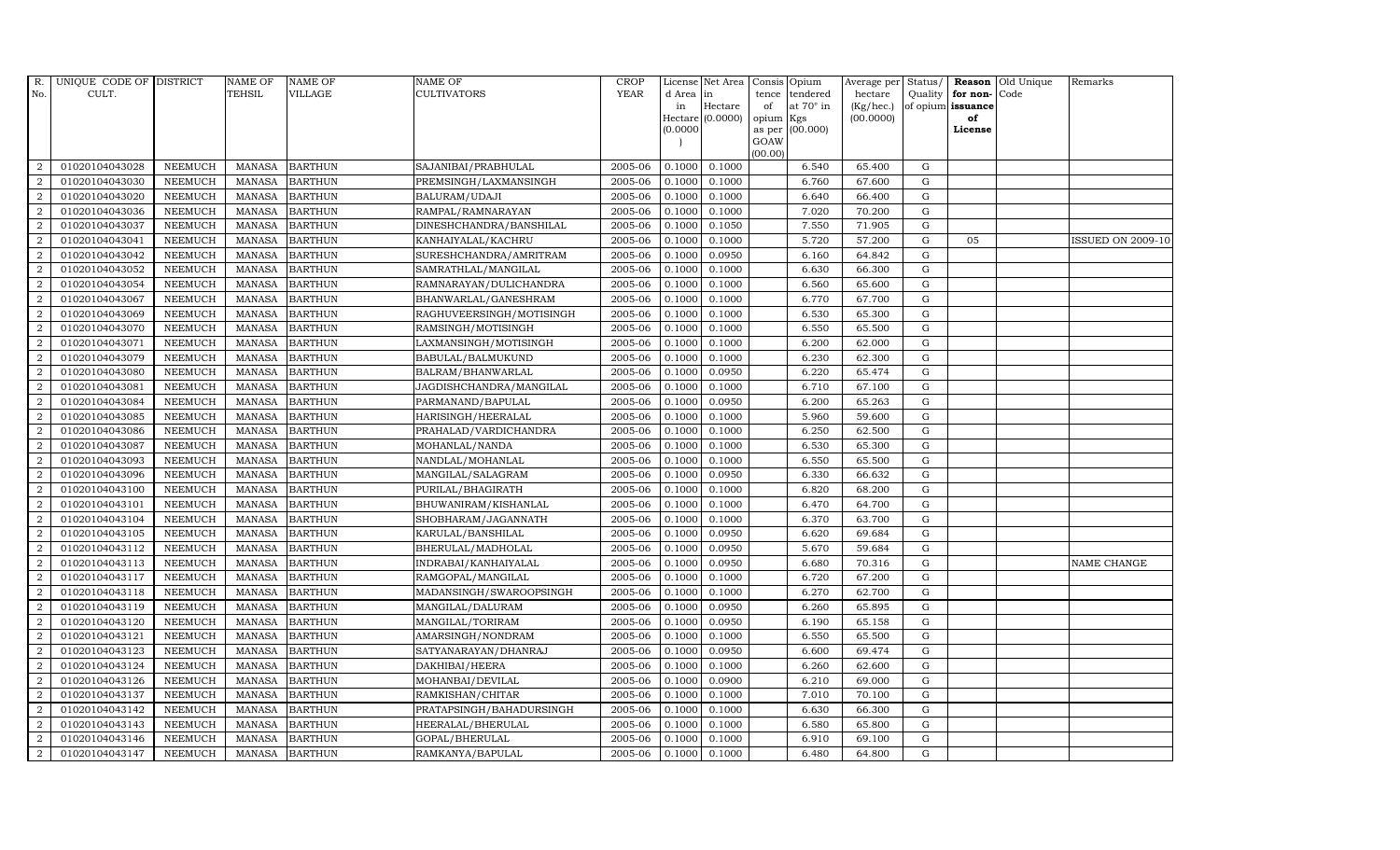| R.             | UNIQUE CODE OF DISTRICT |                | <b>NAME OF</b> | <b>NAME OF</b>        | NAME OF                   | <b>CROP</b> |           | License Net Area |                 | Consis Opium     | Average per | Status/      |                   | Reason Old Unique | Remarks                  |
|----------------|-------------------------|----------------|----------------|-----------------------|---------------------------|-------------|-----------|------------------|-----------------|------------------|-------------|--------------|-------------------|-------------------|--------------------------|
| No.            | CULT.                   |                | <b>TEHSIL</b>  | VILLAGE               | CULTIVATORS               | <b>YEAR</b> | d Area in |                  | tence           | tendered         | hectare     | Quality      | for non-Code      |                   |                          |
|                |                         |                |                |                       |                           |             | in        | Hectare          | of              | at $70^\circ$ in | (Kg/hec.)   |              | of opium issuance |                   |                          |
|                |                         |                |                |                       |                           |             | (0.0000)  | Hectare (0.0000) | opium<br>as per | Kgs<br>(00.000)  | (00.0000)   |              | of<br>License     |                   |                          |
|                |                         |                |                |                       |                           |             |           |                  | GOAW            |                  |             |              |                   |                   |                          |
|                |                         |                |                |                       |                           |             |           |                  | (00.00)         |                  |             |              |                   |                   |                          |
| $\overline{2}$ | 01020104043148          | <b>NEEMUCH</b> | MANASA         | <b>BARTHUN</b>        | MANGILAL/SHANKARLAL       | 2005-06     | 0.1000    | 0.1000           |                 | 6.390            | 63.900      | G            |                   |                   |                          |
| $\overline{2}$ | 01020104043149          | <b>NEEMUCH</b> | <b>MANASA</b>  | <b>BARTHUN</b>        | BHULIBAI/MAGNIRAM         | 2005-06     | 0.1000    | 0.0950           |                 | 6.450            | 67.895      | $\mathbf G$  |                   |                   |                          |
| 2              | 01020104043150          | <b>NEEMUCH</b> | <b>MANASA</b>  | <b>BARTHUN</b>        | RADHESHYAM/NARAYAN        | 2005-06     | 0.1000    | 0.1000           |                 | 6.450            | 64.500      | G            |                   |                   |                          |
| $\sqrt{2}$     | 01020104043152          | <b>NEEMUCH</b> | <b>MANASA</b>  | <b>BARTHUN</b>        | KAILASHBAI/SHRINIWAS      | 2005-06     | 0.1000    | 0.1000           |                 | 6.670            | 66.700      | ${\rm G}$    |                   |                   |                          |
| $\overline{a}$ | 01020104043153          | <b>NEEMUCH</b> | <b>MANASA</b>  | <b>BARTHUN</b>        | DASHRATHSINGH/JUJHARSINGH | 2005-06     | 0.1000    | 0.1000           |                 | 6.310            | 63.100      | ${\rm G}$    |                   |                   |                          |
| $\overline{2}$ | 01020104043111          | NEEMUCH        | <b>MANASA</b>  | <b>BARTHUN</b>        | CHATARKUNWAR/MANSINGH     | 2005-06     | 0.1000    | 0.0950           |                 | 6.150            | 64.737      | G            |                   |                   |                          |
| 2              | 01020104043135          | <b>NEEMUCH</b> | <b>MANASA</b>  | <b>BARTHUN</b>        | KARULAL/JAGANNATH         | 2005-06     | 0.1000    | 0.1000           |                 | 6.300            | 63.000      | $\mathbf G$  |                   |                   |                          |
| 2              | 01020104043003          | <b>NEEMUCH</b> | <b>MANASA</b>  | <b>BARTHUN</b>        | NARAYANIBAI/JAGANNATH     | 2005-06     | 0.1000    | 0.0950           |                 | 5.860            | 61.684      | $\mathbf G$  |                   |                   |                          |
| $\overline{2}$ | 01020104043040          | <b>NEEMUCH</b> | <b>MANASA</b>  | <b>BARTHUN</b>        | MOHANLAL/GANGARAM         | 2005-06     | 0.1000    | 0.1000           |                 | 6.360            | 63.600      | $\mathbf G$  |                   |                   |                          |
| $\overline{a}$ | 01020104043130          | <b>NEEMUCH</b> | <b>MANASA</b>  | <b>BARTHUN</b>        | SHUKHIBAI/MANGILAL        | 2005-06     | 0.1000    | 0.0950           |                 | 5.760            | 60.632      | G            |                   |                   | NAME CHANGE              |
| $\overline{2}$ | 01020104043075          | <b>NEEMUCH</b> | <b>MANASA</b>  | <b>BARTHUN</b>        | KARANSINGH/TEJSINGH       | 2005-06     | 0.1000    | 0.1000           |                 | 5.850            | 58.500      | ${\rm G}$    |                   |                   |                          |
| 2              | 01020104043078          | <b>NEEMUCH</b> | <b>MANASA</b>  | <b>BARTHUN</b>        | RAMPRATAP/RATANLAL        | 2005-06     | 0.1000    | 0.1000           |                 | 6.620            | 66.200      | $\mathbf G$  |                   |                   |                          |
| $\overline{2}$ | 01020104043023          | <b>NEEMUCH</b> | <b>MANASA</b>  | <b>BARTHUN</b>        | RADHABAI/RADHESHYAM       | 2005-06     | 0.1000    | 0.1000           |                 | 6.170            | 61.700      | $\mathbf G$  |                   |                   |                          |
| 2              | 01020104043053          | <b>NEEMUCH</b> | <b>MANASA</b>  | <b>BARTHUN</b>        | NAGUSINGH/PARWATSINGH     | 2005-06     | 0.1000    | 0.1000           |                 | 6.460            | 64.600      | G            |                   |                   |                          |
| $\overline{2}$ | 01020104043138          | <b>NEEMUCH</b> | <b>MANASA</b>  | <b>BARTHUN</b>        | ONKARLAL/UDA              | 2005-06     | 0.1000    | 0.1000           |                 | 6.500            | 65.000      | $\mathbf G$  |                   |                   |                          |
| $\overline{a}$ | 01020104043161          | <b>NEEMUCH</b> | <b>MANASA</b>  | <b>BARTHUN</b>        | RANSINGH/GOVINDSINGH      | 2005-06     | 0.1000    | 0.1000           |                 | 6.320            | 63.200      | ${\rm G}$    |                   |                   |                          |
| $\overline{2}$ | 01020104043092          | <b>NEEMUCH</b> | <b>MANASA</b>  | <b>BARTHUN</b>        | DASHRATHSINGH/BHOPALSINGH | 2005-06     | 0.1000    | 0.0950           |                 | 6.560            | 69.053      | G            |                   |                   |                          |
| $\overline{2}$ | 01020104043031          | <b>NEEMUCH</b> | <b>MANASA</b>  | <b>BARTHUN</b>        | RAMPRAHALAD/JAGANNATH     | 2005-06     | 0.1000    | 0.1000           |                 | 6.720            | 67.200      | $\mathbf G$  |                   |                   |                          |
| $\overline{a}$ | 01020104043033          | <b>NEEMUCH</b> | <b>MANASA</b>  | <b>BARTHUN</b>        | NARAYANSINGH/UDAISINGH    | 2005-06     | 0.1000    | 0.1000           |                 | 6.640            | 66.400      | $\mathbf G$  |                   |                   |                          |
| 2              | 01020104043163          | <b>NEEMUCH</b> | <b>MANASA</b>  | <b>BARTHUN</b>        | NANIBAI/CHAND MOHAMMAD    | 2005-06     | 0.1000    |                  |                 |                  |             | $\, {\rm N}$ |                   |                   |                          |
| $\overline{2}$ | 01020104043064          | <b>NEEMUCH</b> | <b>MANASA</b>  | <b>BARTHUN</b>        | KANWARLAL/BIHARILAL       | 2005-06     | 0.1000    | 0.1000           |                 | 7.230            | 72.300      | G            |                   |                   |                          |
| $\overline{1}$ | 01020104025001          | <b>NEEMUCH</b> | <b>MANASA</b>  | BARKHEDA GHATA        | SHIVRAM/SUKHLAL           | 2005-06     | 0.1000    | 0.0900           |                 | 5.860            | 65.111      | G            |                   |                   |                          |
| -1             | 01020104025003          | <b>NEEMUCH</b> | <b>MANASA</b>  | BARKHEDA GHATA        | CHHAGANLAL/BHANWARLAL     | 2005-06     | 0.1000    | 0.1000           |                 | 6.760            | 67.600      | G            |                   |                   |                          |
| $\overline{1}$ | 01020104025004          | <b>NEEMUCH</b> | <b>MANASA</b>  | <b>BARKHEDA GHATA</b> | MANGILAL/RAMSUKH          | 2005-06     | 0.1000    | 0.1000           |                 | 5.570            | 55.700      | $\mathbf G$  | 04                |                   | <b>ISSUED ON 2009-10</b> |
| $\overline{1}$ | 01020104025005          | <b>NEEMUCH</b> | <b>MANASA</b>  | BARKHEDA GHATA        | KARIBAI BOTALAL           | 2005-06     | 0.1000    | 0.1050           |                 | 6.400            | 60.952      | G            |                   |                   |                          |
| -1             | 01020104025006          | <b>NEEMUCH</b> | <b>MANASA</b>  | BARKHEDA GHATA        | DAYARAM/HARJI             | 2005-06     | 0.1000    | 0.1000           |                 | 6.710            | 67.100      | G            |                   |                   |                          |
| $\overline{1}$ | 01020104025007          | <b>NEEMUCH</b> | <b>MANASA</b>  | BARKHEDA GHATA        | HEMRAJ/HEERA              | 2005-06     | 0.1000    | 0.0950           |                 | 6.190            | 65.158      | G            |                   |                   |                          |
| $\overline{1}$ | 01020104025011          | <b>NEEMUCH</b> | <b>MANASA</b>  | <b>BARKHEDA GHATA</b> | NANALAL/KALU              | 2005-06     | 0.1000    | 0.0900           |                 | 5.920            | 65.778      | G            |                   |                   |                          |
| $\overline{1}$ | 01020104025012          | <b>NEEMUCH</b> | <b>MANASA</b>  | <b>BARKHEDA GHATA</b> | GHISALAL/MANGILAL         | 2005-06     | 0.1000    | 0.0950           |                 | 5.510            | 58.000      | $\mathbf G$  | 05                |                   | <b>ISSUED ON 2009-10</b> |
|                | 01020104025013          | <b>NEEMUCH</b> | <b>MANASA</b>  | BARKHEDA GHATA        | HARLAL/MODA               | 2005-06     | 0.1000    | 0.0950           |                 | 5.890            | 62.000      | $\mathbf G$  |                   |                   |                          |
| $\overline{1}$ | 01020104025016          | <b>NEEMUCH</b> | <b>MANASA</b>  | BARKHEDA GHATA        | CHHAGANLAL/GOKUL          | 2005-06     | 0.1000    | 0.0950           |                 | 4.420            | 46.526      | G            | 04                |                   | <b>ISSUED ON 2016-17</b> |
|                | 01020104025017          | <b>NEEMUCH</b> | <b>MANASA</b>  | BARKHEDA GHATA        | RUGHNATH/RATANA           | 2005-06     | 0.1000    | 0.0900           |                 | 5.660            | 62.889      | G            |                   |                   |                          |
| $\overline{1}$ | 01020104025018          | <b>NEEMUCH</b> | <b>MANASA</b>  | <b>BARKHEDA GHATA</b> | MEGHRAJ/MODA              | 2005-06     | 0.1000    | 0.0900           |                 | 6.110            | 67.889      | $\mathbf G$  |                   |                   |                          |
| $\overline{1}$ | 01020104025019          | <b>NEEMUCH</b> | <b>MANASA</b>  | <b>BARKHEDA GHATA</b> | KANHAIYALAL/CHOKHA        | 2005-06     | 0.1000    | 0.0900           |                 | 6.150            | 68.333      | $\mathbf G$  |                   |                   |                          |
|                | 01020104025020          | <b>NEEMUCH</b> | <b>MANASA</b>  | <b>BARKHEDA GHATA</b> | GOPAL/SHOLA               | 2005-06     | 0.1000    | 0.1000           |                 | 6.930            | 69.300      | $\mathbf G$  |                   |                   |                          |
| $\overline{1}$ | 01020104025021          | <b>NEEMUCH</b> | <b>MANASA</b>  | <b>BARKHEDA GHATA</b> | NANALAL/HANSA             | 2005-06     | 0.1000    | 0.1000           |                 | 6.420            | 64.200      | ${\rm G}$    |                   |                   |                          |
| $\overline{1}$ | 01020104025022          | <b>NEEMUCH</b> | <b>MANASA</b>  | <b>BARKHEDA GHATA</b> | PARBHULAL KHEMRAJ         | 2005-06     | 0.1000    | 0.0900           |                 | 6.370            | 70.778      | ${\rm G}$    |                   |                   |                          |
| $\mathbf{1}$   | 01020104025023          | <b>NEEMUCH</b> | <b>MANASA</b>  | BARKHEDA GHATA        | SHAMBHULAL/PREMCHAND      | 2005-06     | 0.1000    | 0.0950           |                 | 6.820            | 71.789      | G            |                   |                   |                          |
| $\overline{1}$ | 01020104025024          | <b>NEEMUCH</b> | <b>MANASA</b>  | <b>BARKHEDA GHATA</b> | LABHCHAND/CHATARBHUJ      | 2005-06     | 0.1000    | 0.0900           |                 | 5.610            | 62.333      | $\mathbf G$  |                   |                   |                          |
|                | 01020104025025          | <b>NEEMUCH</b> | <b>MANASA</b>  | <b>BARKHEDA GHATA</b> | TAPUBAI/PRITHVIRAJ        | 2005-06     | 0.1000    | 0.1000           |                 | 6.390            | 63.900      | $\mathbf G$  |                   |                   |                          |
| $\mathbf{1}$   | 01020104025026          | <b>NEEMUCH</b> | MANASA         | <b>BARKHEDA GHATA</b> | SOHANLAL/MANGILAL         | 2005-06     | 0.1000    | 0.1000           |                 | 6.270            | 62.700      | G            |                   |                   |                          |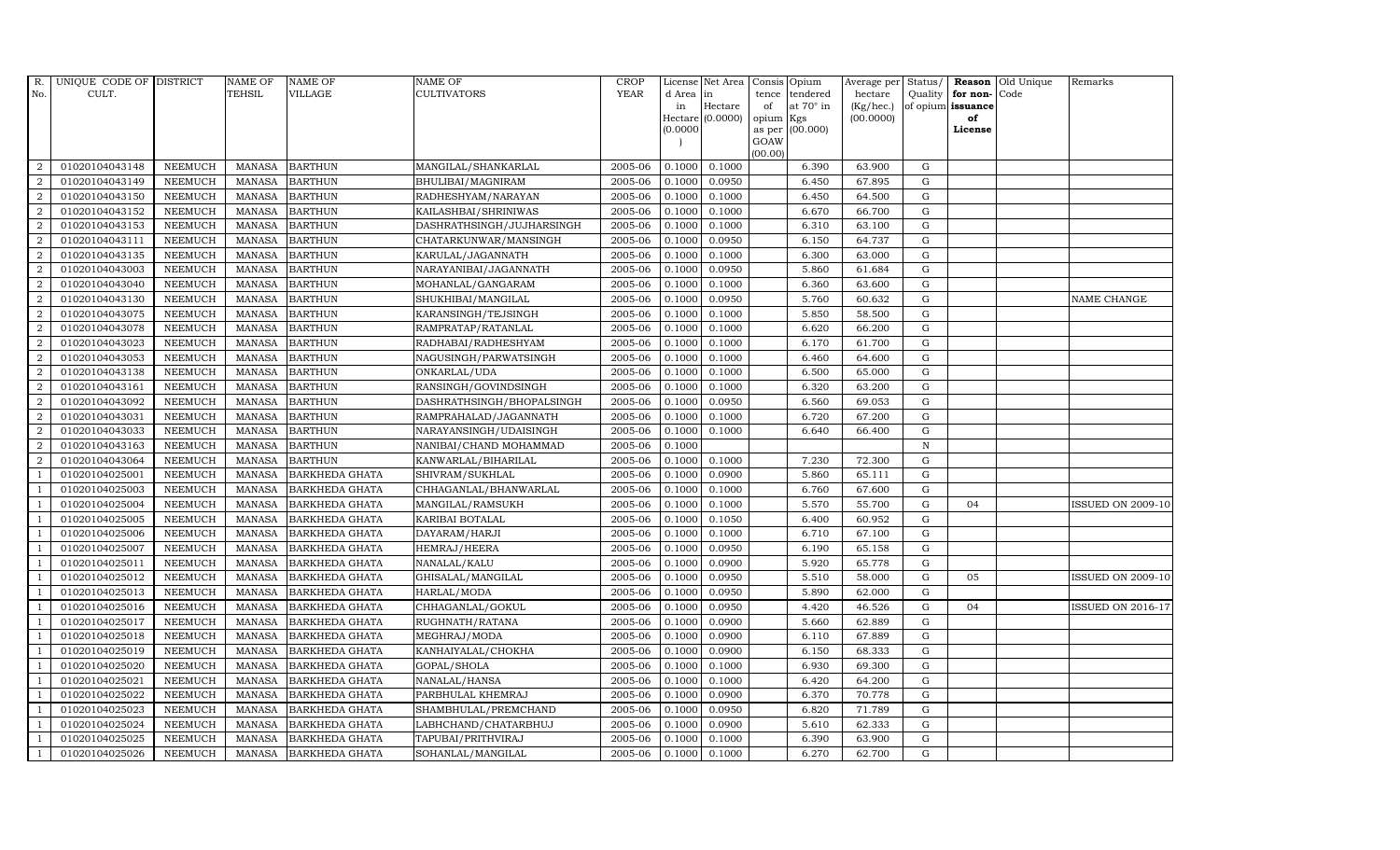| $R_{\cdot}$    | UNIQUE CODE OF DISTRICT |                | <b>NAME OF</b> | <b>NAME OF</b>        | <b>NAME OF</b>        | CROP        |          | License Net Area |           | Consis Opium    | Average per | Status/     | Reason            | Old Unique | Remarks                  |
|----------------|-------------------------|----------------|----------------|-----------------------|-----------------------|-------------|----------|------------------|-----------|-----------------|-------------|-------------|-------------------|------------|--------------------------|
| No.            | CULT.                   |                | <b>TEHSIL</b>  | VILLAGE               | CULTIVATORS           | <b>YEAR</b> | d Area   | in               | tence     | tendered        | hectare     |             | Quality for non-  | Code       |                          |
|                |                         |                |                |                       |                       |             | in       | Hectare          | of        | at 70° in       | (Kg/hec.)   |             | of opium issuance |            |                          |
|                |                         |                |                |                       |                       |             | (0.0000) | Hectare (0.0000) | opium Kgs | as per (00.000) | (00.0000)   |             | of<br>License     |            |                          |
|                |                         |                |                |                       |                       |             |          |                  | GOAW      |                 |             |             |                   |            |                          |
|                |                         |                |                |                       |                       |             |          |                  | (00.00)   |                 |             |             |                   |            |                          |
|                | 01020104025029          | <b>NEEMUCH</b> | <b>MANASA</b>  | <b>BARKHEDA GHATA</b> | DEVILAL/RATNA BADA    | 2005-06     | 0.1000   | 0.1000           |           | 6.580           | 65.800      | ${\rm G}$   |                   |            |                          |
| -1             | 01020104025030          | <b>NEEMUCH</b> | <b>MANASA</b>  | <b>BARKHEDA GHATA</b> | NANALAL/BHUWANA       | 2005-06     | 0.1000   | 0.0950           |           | 5.480           | 57.684      | ${\rm G}$   | 05                |            | <b>ISSUED ON 2009-10</b> |
|                | 01020104025031          | <b>NEEMUCH</b> | <b>MANASA</b>  | <b>BARKHEDA GHATA</b> | SHAMBHULAL/BHAGCHAND  | 2005-06     | 0.1000   | 0.0950           |           | 6.780           | 71.368      | G           |                   |            |                          |
|                | 01020104025032          | <b>NEEMUCH</b> | <b>MANASA</b>  | <b>BARKHEDA GHATA</b> | CHHAGANLAL/KHEMRAJ    | 2005-06     | 0.1000   | 0.0950           |           | 5.540           | 58.316      | $\mathbf G$ |                   |            |                          |
|                | 01020104025033          | <b>NEEMUCH</b> | <b>MANASA</b>  | <b>BARKHEDA GHATA</b> | GORILAL/BHERU         | 2005-06     | 0.1000   | 0.0900           |           | 5.580           | 62.000      | ${\rm G}$   |                   |            |                          |
| $\overline{1}$ | 01020104025034          | <b>NEEMUCH</b> | <b>MANASA</b>  | <b>BARKHEDA GHATA</b> | CHAMPALAL/VARDA       | 2005-06     | 0.1000   | 0.0900           |           | 6.470           | 71.889      | $\mathbf G$ |                   |            |                          |
| - 1            | 01020104025035          | <b>NEEMUCH</b> | <b>MANASA</b>  | <b>BARKHEDA GHATA</b> | HIRALAL/MEGHA         | 2005-06     | 0.1000   | 0.0950           |           | 6.020           | 63.368      | ${\rm G}$   |                   |            |                          |
| $\overline{1}$ | 01020104025036          | NEEMUCH        | <b>MANASA</b>  | <b>BARKHEDA GHATA</b> | MOHANLAL/RAMSUKH      | 2005-06     | 0.1000   | 0.1000           |           | 6.340           | 63.400      | $\mathbf G$ |                   |            |                          |
|                | 01020104025037          | <b>NEEMUCH</b> | <b>MANASA</b>  | <b>BARKHEDA GHATA</b> | BHERULAL/NANURAM      | 2005-06     | 0.1000   | 0.0950           |           | 6.070           | 63.895      | G           |                   |            |                          |
| $\overline{1}$ | 01020104025039          | <b>NEEMUCH</b> | <b>MANASA</b>  | BARKHEDA GHATA        | RAMNATH/BHANWARNATH   | 2005-06     | 0.1000   | 0.0950           |           | 5.450           | 57.368      | ${\rm G}$   | 05                |            | <b>ISSUED ON 2009-10</b> |
| $\overline{1}$ | 01020104025040          | <b>NEEMUCH</b> | <b>MANASA</b>  | BARKHEDA GHATA        | GHISI BAI/PRABHULAL   | 2005-06     | 0.1000   | 0.0950           |           | 5.900           | 62.105      | ${\rm G}$   |                   |            |                          |
| $\overline{1}$ | 01020104025041          | <b>NEEMUCH</b> | <b>MANASA</b>  | <b>BARKHEDA GHATA</b> | GHISALAL/ONKARLAL     | 2005-06     | 0.1000   | 0.0900           |           | 5.090           | 56.556      | G           | 05                |            | <b>ISSUED ON 2009-10</b> |
| $\overline{1}$ | 01020104025042          | <b>NEEMUCH</b> | <b>MANASA</b>  | <b>BARKHEDA GHATA</b> | NANALAL/MODJI         | 2005-06     | 0.1000   | 0.0950           |           | 6.870           | 72.316      | $\mathbf G$ |                   |            |                          |
|                | 01020104025043          | <b>NEEMUCH</b> | <b>MANASA</b>  | <b>BARKHEDA GHATA</b> | BHANWARLAL/KESHURAM   | 2005-06     | 0.1000   | 0.0900           |           | 6.500           | 72.222      | $\mathbf G$ |                   |            |                          |
|                | 01020104025045          | <b>NEEMUCH</b> | <b>MANASA</b>  | BARKHEDA GHATA        | NATHULAL/DEVA         | 2005-06     | 0.1000   | 0.0950           |           | 6.440           | 67.789      | ${\rm G}$   |                   |            |                          |
| $\mathbf{1}$   | 01020104025046          | <b>NEEMUCH</b> | <b>MANASA</b>  | BARKHEDA GHATA        | NANDLAL/KHEMRAJ       | 2005-06     | 0.1000   | 0.0950           |           | 5.820           | 61.263      | ${\rm G}$   |                   |            |                          |
| $\overline{1}$ | 01020104025047          | <b>NEEMUCH</b> | <b>MANASA</b>  | BARKHEDA GHATA        | SHIVLAL/GORILAL       | 2005-06     | 0.1000   | 0.0900           |           | 6.090           | 67.667      | G           |                   |            |                          |
| $\overline{1}$ | 01020104025048          | <b>NEEMUCH</b> | <b>MANASA</b>  | <b>BARKHEDA GHATA</b> | GIRDHARI/ONKARLAL     | 2005-06     | 0.1000   | 0.1000           |           | 6.580           | 65.800      | $\mathbf G$ |                   |            |                          |
|                | 01020104025049          | <b>NEEMUCH</b> | <b>MANASA</b>  | <b>BARKHEDA GHATA</b> | SHANKARLAL/KALURAM    | 2005-06     | 0.1000   | 0.0900           |           | 5.080           | 56.444      | $\mathbf G$ | 05                |            | <b>ISSUED ON 2009-10</b> |
|                | 01020104025050          | <b>NEEMUCH</b> | <b>MANASA</b>  | <b>BARKHEDA GHATA</b> | HIRALAL/HANSA JI      | 2005-06     | 0.1000   | 0.0950           |           | 6.790           | 71.474      | $\mathbf G$ |                   |            |                          |
|                | 01020104025051          | <b>NEEMUCH</b> | <b>MANASA</b>  | BARKHEDA GHATA        | BHURALAL/DEVILAL      | 2005-06     | 0.1000   | 0.0950           |           | 6.600           | 69.474      | ${\rm G}$   |                   |            |                          |
|                | 01020104025052          | <b>NEEMUCH</b> | <b>MANASA</b>  | BARKHEDA GHATA        | BHAGCHANDRA/HANRAJ    | 2005-06     | 0.1000   | 0.1000           |           | 6.660           | 66.600      | ${\rm G}$   |                   |            |                          |
| $\overline{1}$ | 01020104025053          | <b>NEEMUCH</b> | <b>MANASA</b>  | <b>BARKHEDA GHATA</b> | NATHULAL/NANALAL      | 2005-06     | 0.1000   | 0.1000           |           | 5.850           | 58.500      | G           |                   |            |                          |
|                | 01020104025054          | <b>NEEMUCH</b> | <b>MANASA</b>  | <b>BARKHEDA GHATA</b> | PRABHULAL/PREMCHANDRA | 2005-06     | 0.1000   | 0.0950           |           | 5.720           | 60.211      | $\mathbf G$ | 05                |            | <b>ISSUED ON 2009-10</b> |
|                | 01020104025055          | <b>NEEMUCH</b> | <b>MANASA</b>  | BARKHEDA GHATA        | AMARCHANDRA/NARAYAN   | 2005-06     | 0.1000   | 0.0950           |           | 5.480           | 57.684      | $\mathbf G$ |                   |            |                          |
| $\overline{1}$ | 01020104025056          | <b>NEEMUCH</b> | <b>MANASA</b>  | <b>BARKHEDA GHATA</b> | BHAGIRATH/ONKARJI     | 2005-06     | 0.1000   | 0.0900           |           | 5.680           | 63.111      | ${\rm G}$   |                   |            |                          |
|                | 01020104025057          | <b>NEEMUCH</b> | <b>MANASA</b>  | <b>BARKHEDA GHATA</b> | KANHAIYALAL/SUKHLAL   | 2005-06     | 0.1000   | 0.0950           |           | 5.760           | 60.632      | ${\rm G}$   |                   |            |                          |
| - 1            | 01020104025058          | <b>NEEMUCH</b> | <b>MANASA</b>  | <b>BARKHEDA GHATA</b> | GHISALAL/HANSRAJ      | 2005-06     | 0.1000   | 0.1000           |           | 6.770           | 67.700      | $\mathbf G$ |                   |            |                          |
| $\overline{1}$ | 01020104025059          | <b>NEEMUCH</b> | <b>MANASA</b>  | <b>BARKHEDA GHATA</b> | SUKHLAL/RATANLAL      | 2005-06     | 0.1000   | 0.0900           |           | 6.070           | 67.444      | $\mathbf G$ |                   |            |                          |
|                | 01020104025060          | <b>NEEMUCH</b> | <b>MANASA</b>  | BARKHEDA GHATA        | GHISALAL/GOKUL        | 2005-06     | 0.1000   | 0.0900           |           | 4.550           | 50.556      | $\mathbf G$ | 04                |            | <b>ISSUED ON 2016-17</b> |
| -1             | 01020104025061          | <b>NEEMUCH</b> | <b>MANASA</b>  | BARKHEDA GHATA        | TULSIRAM/RATANLAL     | 2005-06     | 0.1000   | 0.0900           |           | 5.810           | 64.556      | G           |                   |            |                          |
| -1             | 01020104025063          | <b>NEEMUCH</b> | <b>MANASA</b>  | <b>BARKHEDA GHATA</b> | DEVILAL/RATANLAL      | 2005-06     | 0.1000   | 0.0900           |           | 6.180           | 68.667      | ${\rm G}$   |                   |            |                          |
| $\overline{1}$ | 01020104025065          | <b>NEEMUCH</b> | <b>MANASA</b>  | <b>BARKHEDA GHATA</b> | PYARCHANDRA/ONKAR     | 2005-06     | 0.1000   | 0.0900           |           | 5.610           | 62.333      | ${\rm G}$   |                   |            |                          |
| $\overline{1}$ | 01020104025067          | <b>NEEMUCH</b> | <b>MANASA</b>  | <b>BARKHEDA GHATA</b> | NANALAL/VARDICHANDRA  | 2005-06     | 0.1000   | 0.0900           |           | 6.140           | 68.222      | $\mathbf G$ |                   |            |                          |
|                | 01020104025068          | <b>NEEMUCH</b> | <b>MANASA</b>  | <b>BARKHEDA GHATA</b> | BHERULAL/ONKARLAL     | 2005-06     | 0.1000   | 0.0900           |           | 5.580           | 62.000      | $\mathbf G$ |                   |            |                          |
| $\overline{1}$ | 01020104025069          | <b>NEEMUCH</b> | <b>MANASA</b>  | BARKHEDA GHATA        | DEVILAL/ONKARLAL      | 2005-06     | 0.1000   | 0.0900           |           | 5.260           | 58.444      | ${\rm G}$   | 05                |            | <b>ISSUED ON 2009-10</b> |
| -1             | 01020104025070          | <b>NEEMUCH</b> | <b>MANASA</b>  | BARKHEDA GHATA        | BABULAL/GHISALAL      | 2005-06     | 0.1000   | 0.1000           |           | 6.360           | 63.600      | ${\rm G}$   |                   |            |                          |
| $\overline{1}$ | 01020104025071          | <b>NEEMUCH</b> | <b>MANASA</b>  | BARKHEDA GHATA        | SHIVRAM/KHEMRAJ       | 2005-06     | 0.1000   | 0.0950           |           | 5.800           | 61.053      | ${\rm G}$   |                   |            |                          |
| $\overline{1}$ | 01020104025072          | <b>NEEMUCH</b> | <b>MANASA</b>  | <b>BARKHEDA GHATA</b> | KANHAIYALAL/MODA      | 2005-06     | 0.1000   | 0.0900           |           | 6.220           | 69.111      | G           |                   |            |                          |
|                | 01020104025073          | <b>NEEMUCH</b> | <b>MANASA</b>  | <b>BARKHEDA GHATA</b> | BOTLAL/KALUJI         | 2005-06     | 0.1000   | 0.0950           |           | 5.880           | 61.895      | $\mathbf G$ |                   |            |                          |
| $\mathbf{1}$   | 01020104025077          | <b>NEEMUCH</b> | MANASA         | <b>BARKHEDA GHATA</b> | BABULAL/BHANWARLAL    | 2005-06     | 0.1000   | 0.1000           |           | 5.780           | 57.800      | G           |                   |            |                          |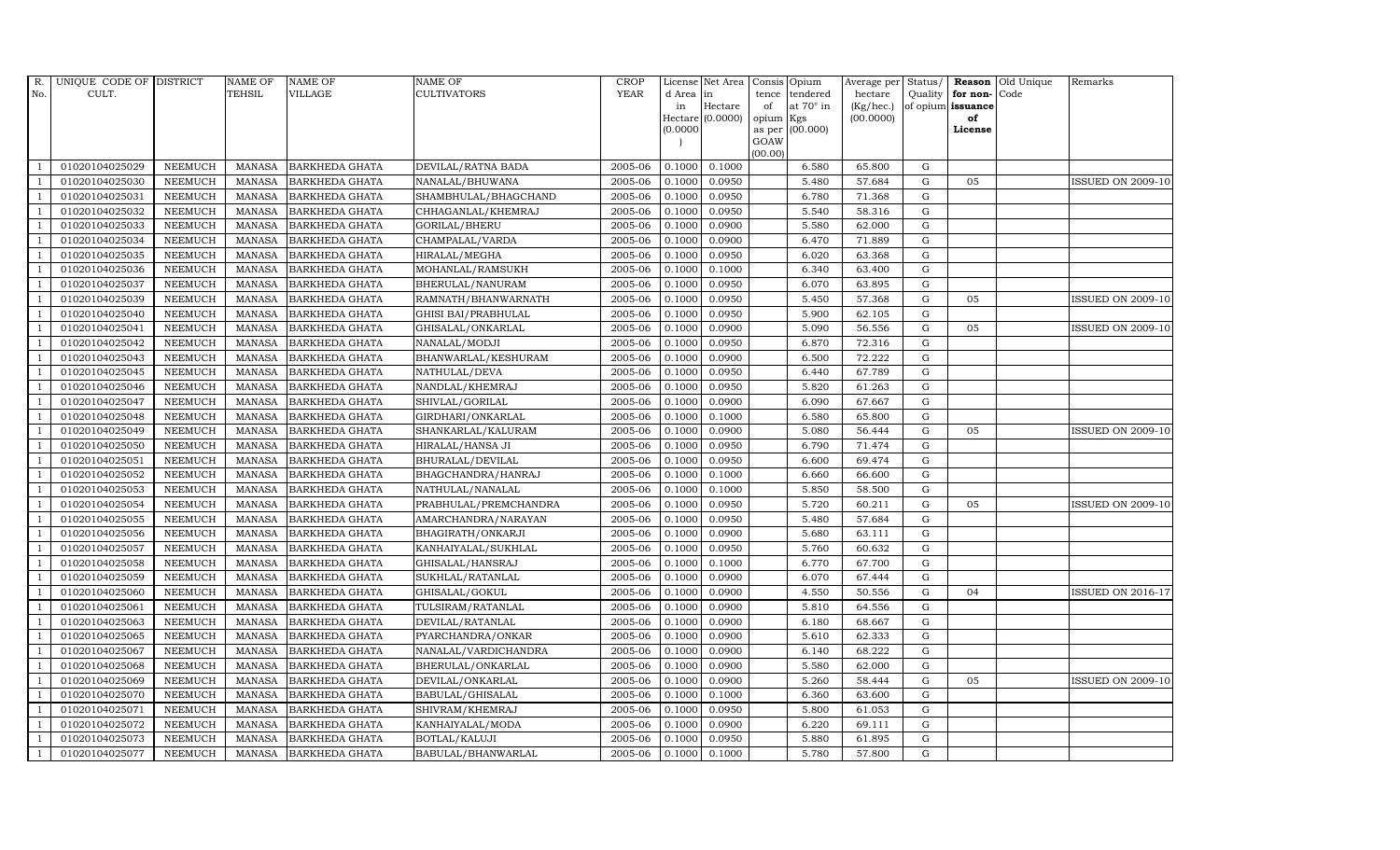| R.               | UNIQUE CODE OF DISTRICT |                | <b>NAME OF</b> | <b>NAME OF</b>        | <b>NAME OF</b>            | CROP        |            | License Net Area | Consis          | Opium            | Average per Status/ |             |                   | <b>Reason</b> Old Unique | Remarks                  |
|------------------|-------------------------|----------------|----------------|-----------------------|---------------------------|-------------|------------|------------------|-----------------|------------------|---------------------|-------------|-------------------|--------------------------|--------------------------|
| No.              | CULT.                   |                | <b>TEHSIL</b>  | <b>VILLAGE</b>        | <b>CULTIVATORS</b>        | <b>YEAR</b> | d Area  in |                  | tence           | tendered         | hectare             | Quality     | for non-Code      |                          |                          |
|                  |                         |                |                |                       |                           |             | in         | Hectare          | of              | at $70^\circ$ in | (Kg/hec.)           |             | of opium issuance |                          |                          |
|                  |                         |                |                |                       |                           |             |            | Hectare (0.0000) | opium           | Kgs              | (00.0000)           |             | of                |                          |                          |
|                  |                         |                |                |                       |                           |             | 0.0000     |                  | as per          | (00.000)         |                     |             | License           |                          |                          |
|                  |                         |                |                |                       |                           |             |            |                  | GOAW<br>(00.00) |                  |                     |             |                   |                          |                          |
|                  | 01020104025078          | <b>NEEMUCH</b> | MANASA         | <b>BARKHEDA GHATA</b> | KAILASH/BHANWARLAL        | 2005-06     | 0.1000     | 0.0900           |                 | 5.420            | 60.222              | G           | 05                |                          | <b>ISSUED ON 2009-10</b> |
| $\overline{1}$   | 01020104025079          | <b>NEEMUCH</b> | <b>MANASA</b>  | <b>BARKHEDA GHATA</b> | RATANLAL/GISHALAL         | 2005-06     | 0.1000     | 0.1000           |                 | 5.400            | 54.000              | G           | 04                |                          | <b>ISSUED ON 2016-17</b> |
| $\overline{1}$   | 01020104025008          | <b>NEEMUCH</b> | <b>MANASA</b>  | <b>BARKHEDA GHATA</b> | PYARCHAND/KHEMA           | 2005-06     | 0.1000     | 0.1000           |                 | 5.210            | 52.100              | $\mathbf G$ | 04                |                          | ISSUED ON 2016-17        |
|                  | 01020104025062          | <b>NEEMUCH</b> | <b>MANASA</b>  | <b>BARKHEDA GHATA</b> | LAXMAN/BHERU              | 2005-06     | 0.1000     | 0.0950           |                 | 6.060            | 63.789              | G           |                   |                          |                          |
| -1               | 01020104025076          | <b>NEEMUCH</b> | <b>MANASA</b>  | <b>BARKHEDA GHATA</b> | MOHANLAL/NARAYAN          | 2005-06     | 0.1000     | 0.1000           |                 | 5.870            | 58.700              | G           |                   |                          |                          |
| $\overline{2}$   | 01020104054002          | <b>NEEMUCH</b> | <b>MANASA</b>  | <b>BARDIYA KENT</b>   | NANALAL/SEVA              | 2005-06     | 0.1000     | 0.0950           |                 | 6.340            | 66.737              | G           |                   |                          |                          |
| $\overline{2}$   | 01020104054004          | <b>NEEMUCH</b> | <b>MANASA</b>  | <b>BARDIYA KENT</b>   | SHIVLAL/LALA              | 2005-06     | 0.1000     | 0.1000           |                 | 6.530            | 65.300              | G           |                   |                          |                          |
| $\overline{2}$   | 01020104054005          | <b>NEEMUCH</b> | <b>MANASA</b>  | <b>BARDIYA KENT</b>   | NANALAL/UDA               | 2005-06     | 0.1000     | 0.0850           |                 | 5.450            | 64.118              | G           |                   |                          |                          |
| $\overline{2}$   | 01020104054007          | <b>NEEMUCH</b> | <b>MANASA</b>  | <b>BARDIYA KENT</b>   | AMRITLAL/RAMLAL           | 2005-06     | 0.1000     | 0.0950           |                 | 6.190            | 65.158              | G           |                   |                          |                          |
| $\overline{2}$   | 01020104054010          | <b>NEEMUCH</b> | <b>MANASA</b>  | <b>BARDIYA KENT</b>   | BHULIBAI/KANWARLAL        | 2005-06     | 0.1000     | 0.0950           |                 | 6.500            | 68.421              | ${\bf G}$   |                   |                          |                          |
| 2                | 01020104054011          | <b>NEEMUCH</b> | <b>MANASA</b>  | <b>BARDIYA KENT</b>   | SHYAMUBAI/KARU            | 2005-06     | 0.1000     | 0.0950           |                 | 6.260            | 65.895              | G           |                   |                          |                          |
| $\overline{2}$   | 01020104054015          | <b>NEEMUCH</b> | <b>MANASA</b>  | <b>BARDIYA KENT</b>   | <b>BALCHAND/HEERA</b>     | 2005-06     | 0.1000     | 0.0900           |                 | 5.750            | 63.889              | G           |                   |                          |                          |
| 2                | 01020104054018          | <b>NEEMUCH</b> | <b>MANASA</b>  | <b>BARDIYA KENT</b>   | DHAPUBAI/GORILAL          | 2005-06     | 0.1000     | 0.1000           |                 | 6.400            | 64.000              | G           |                   |                          |                          |
| $\overline{2}$   | 01020104054022          | <b>NEEMUCH</b> | <b>MANASA</b>  | <b>BARDIYA KENT</b>   | SAMSUBAI/BAPULAL          | 2005-06     | 0.1000     | 0.1000           |                 | 5.990            | 59.900              | G           |                   |                          |                          |
| $\overline{2}$   | 01020104054024          | <b>NEEMUCH</b> | <b>MANASA</b>  | <b>BARDIYA KENT</b>   | MUNNASINGH/PRATAPSINGH    | 2005-06     | 0.1000     | 0.0900           |                 | 5.640            | 62.667              | G           |                   |                          |                          |
| 2                | 01020104054028          | <b>NEEMUCH</b> | <b>MANASA</b>  | <b>BARDIYA KENT</b>   | KARULAL/MEGHA             | 2005-06     | 0.1000     | 0.1000           |                 | 6.270            | 62.700              | G           |                   |                          |                          |
| $\overline{a}$   | 01020104054029          | <b>NEEMUCH</b> | <b>MANASA</b>  | <b>BARDIYA KENT</b>   | GHISALAL/KACHRU           | 2005-06     | 0.1000     | 0.0950           |                 | 6.160            | 64.842              | $\mathbf G$ |                   |                          |                          |
| 2                | 01020104054030          | <b>NEEMUCH</b> | <b>MANASA</b>  | <b>BARDIYA KENT</b>   | GANGARAM/KARULAL          | 2005-06     | 0.1000     | 0.0950           |                 | 6.510            | 68.526              | G           |                   |                          |                          |
| $\overline{2}$   | 01020104054034          | <b>NEEMUCH</b> | <b>MANASA</b>  | <b>BARDIYA KENT</b>   | MANGIBAI/NARAYAN          | 2005-06     | 0.1000     | 0.1000           |                 | 6.420            | 64.200              | G           |                   |                          |                          |
| $\overline{a}$   | 01020104054035          | <b>NEEMUCH</b> | <b>MANASA</b>  | <b>BARDIYA KENT</b>   | CHAMPALAL/MAGNA           | 2005-06     | 0.1000     | 0.1000           |                 | 6.710            | 67.100              | G           |                   |                          |                          |
| 2                | 01020104054014          | <b>NEEMUCH</b> | <b>MANASA</b>  | <b>BARDIYA KENT</b>   | DEVICHAND/HEERA           | 2005-06     | 0.1000     | 0.1000           |                 | 6.140            | 61.400              | G           |                   |                          |                          |
| $\overline{a}$   | 01020104054036          | <b>NEEMUCH</b> | <b>MANASA</b>  | <b>BARDIYA KENT</b>   | BHANWARKUNWAR/NAHARSINGH  | 2005-06     | 0.1000     | 0.0950           |                 | 6.540            | 68.842              | G           |                   |                          |                          |
| 2                | 01020104054031          | <b>NEEMUCH</b> | <b>MANASA</b>  | <b>BARDIYA KENT</b>   | GANPATLAL/KARULAL         | 2005-06     | 0.1000     | 0.1000           |                 | 6.320            | 63.200              | G           |                   |                          |                          |
| $\overline{2}$   | 01020104054001          | <b>NEEMUCH</b> | <b>MANASA</b>  | <b>BARDIYA KENT</b>   | BANSHILAL/MODA            | 2005-06     | 0.1000     | 0.0950           |                 | 5.310            | 55.895              | $\mathbf G$ | 04                |                          | <b>ISSUED ON 2016-17</b> |
| $\overline{2}$   | 01020104054040          | <b>NEEMUCH</b> | <b>MANASA</b>  | <b>BARDIYA KENT</b>   | CHUNNILAL/KASHYA          | 2005-06     | 0.1000     | 0.0950           |                 | 5.740            | 60.421              | G           |                   |                          |                          |
| 2                | 01020104054041          | <b>NEEMUCH</b> | <b>MANASA</b>  | <b>BARDIYA KENT</b>   | BHAGIRATH/KARULAL         | 2005-06     | 0.1000     | 0.1000           |                 | 6.200            | 62.000              | G           |                   |                          |                          |
| $\overline{a}$   | 01020104054042          | <b>NEEMUCH</b> | <b>MANASA</b>  | <b>BARDIYA KENT</b>   | RADHESHYAM/DALLA          | 2005-06     | 0.1000     | 0.0950           |                 | 5.760            | 60.632              | $\mathbf G$ |                   |                          |                          |
| 2                | 01020104054006          | <b>NEEMUCH</b> | <b>MANASA</b>  | <b>BARDIYA KENT</b>   | MOHANLAL/SUNDARBAI        | 2005-06     | 0.1000     | 0.0950           |                 | 6.450            | 67.895              | G           | 05                |                          | <b>ISSUED ON 2009-10</b> |
| $\boldsymbol{2}$ | 01020104050001          | <b>NEEMUCH</b> | <b>MANASA</b>  | <b>BARDIYA JAGIR</b>  | MOTILAL/RATANLAL          | 2005-06     | 0.1000     | 0.0850           |                 | 5.330            | 62.706              | $\mathbf G$ |                   |                          |                          |
| $\boldsymbol{2}$ | 01020104050003          | <b>NEEMUCH</b> | <b>MANASA</b>  | <b>BARDIYA JAGIR</b>  | MOHANLAL/ONKARLAL         | 2005-06     | 0.1000     | 0.1000           |                 | 5.440            | 54.400              | G           | 04                |                          | <b>ISSUED ON 2009-10</b> |
| $\overline{a}$   | 01020104050004          | <b>NEEMUCH</b> | <b>MANASA</b>  | <b>BARDIYA JAGIR</b>  | KANA(KANHAIYA) / RATANLAL | 2005-06     | 0.1000     | 0.1000           |                 | 6.300            | 63.000              | G           |                   |                          |                          |
| $\overline{a}$   | 01020104050008          | <b>NEEMUCH</b> | <b>MANASA</b>  | <b>BARDIYA JAGIR</b>  | SUKHIBAI/RAMCHANDRA       | 2005-06     | 0.1000     | 0.1000           |                 | 5.690            | 56.900              | G           | 05                |                          | <b>ISSUED ON 2009-10</b> |
| 2                | 01020104050009          | <b>NEEMUCH</b> | <b>MANASA</b>  | <b>BARDIYA JAGIR</b>  | BHANWARLAL/RADHAKISHAN    | 2005-06     | 0.1000     | 0.1000           |                 | 6.190            | 61.900              | G           |                   |                          |                          |
| $\overline{2}$   | 01020104050011          | <b>NEEMUCH</b> | <b>MANASA</b>  | <b>BARDIYA JAGIR</b>  | BHANWARLAL/PRABHULAL      | 2005-06     | 0.1000     | 0.1000           |                 | 6.070            | 60.700              | G           |                   |                          |                          |
| 2                | 01020104050012          | <b>NEEMUCH</b> | <b>MANASA</b>  | <b>BARDIYA JAGIR</b>  | CHAGANLAL/PRABHULAL       | 2005-06     | 0.1000     | 0.1000           |                 | 5.990            | 59.900              | G           |                   |                          |                          |
| $\overline{a}$   | 01020104050018          | <b>NEEMUCH</b> | <b>MANASA</b>  | <b>BARDIYA JAGIR</b>  | NANDRAM/MADHURAM          | 2005-06     | 0.1000     | 0.1000           |                 | 5.500            | 55.000              | G           | 04                |                          | ISSUED ON 2016-17        |
| $\overline{a}$   | 01020104050019          | <b>NEEMUCH</b> | <b>MANASA</b>  | <b>BARDIYA JAGIR</b>  | BHAGATRAM/MADHURAM        | 2005-06     | 0.1000     | 0.0950           |                 | 5.550            | 58.421              | G           |                   |                          |                          |
| $\overline{2}$   | 01020104050020          | <b>NEEMUCH</b> | MANASA         | <b>BARDIYA JAGIR</b>  | TULSIRAM/RAMLAL           | 2005-06     | 0.1000     | 0.1000           |                 | 6.530            | 65.300              | G           |                   |                          |                          |
| $\boldsymbol{2}$ | 01020104050021          | <b>NEEMUCH</b> | <b>MANASA</b>  | <b>BARDIYA JAGIR</b>  | UDAILAL/NANDRAM           | 2005-06     | 0.1000     | 0.1050           |                 | 6.880            | 65.524              | G           |                   |                          |                          |
| 2                | 01020104050023          | <b>NEEMUCH</b> | <b>MANASA</b>  | <b>BARDIYA JAGIR</b>  | DHANRAJ/NANDRAM           | 2005-06     | 0.1000     | 0.1000           |                 | 7.240            | 72.400              | G           |                   |                          |                          |
| $\overline{2}$   | 01020104050024          | <b>NEEMUCH</b> | <b>MANASA</b>  | <b>BARDIYA JAGIR</b>  | RADHIBAI/MULCHANDRA       | 2005-06     | 0.1000     | 0.1000           |                 | 6.400            | 64.000              | G           |                   |                          |                          |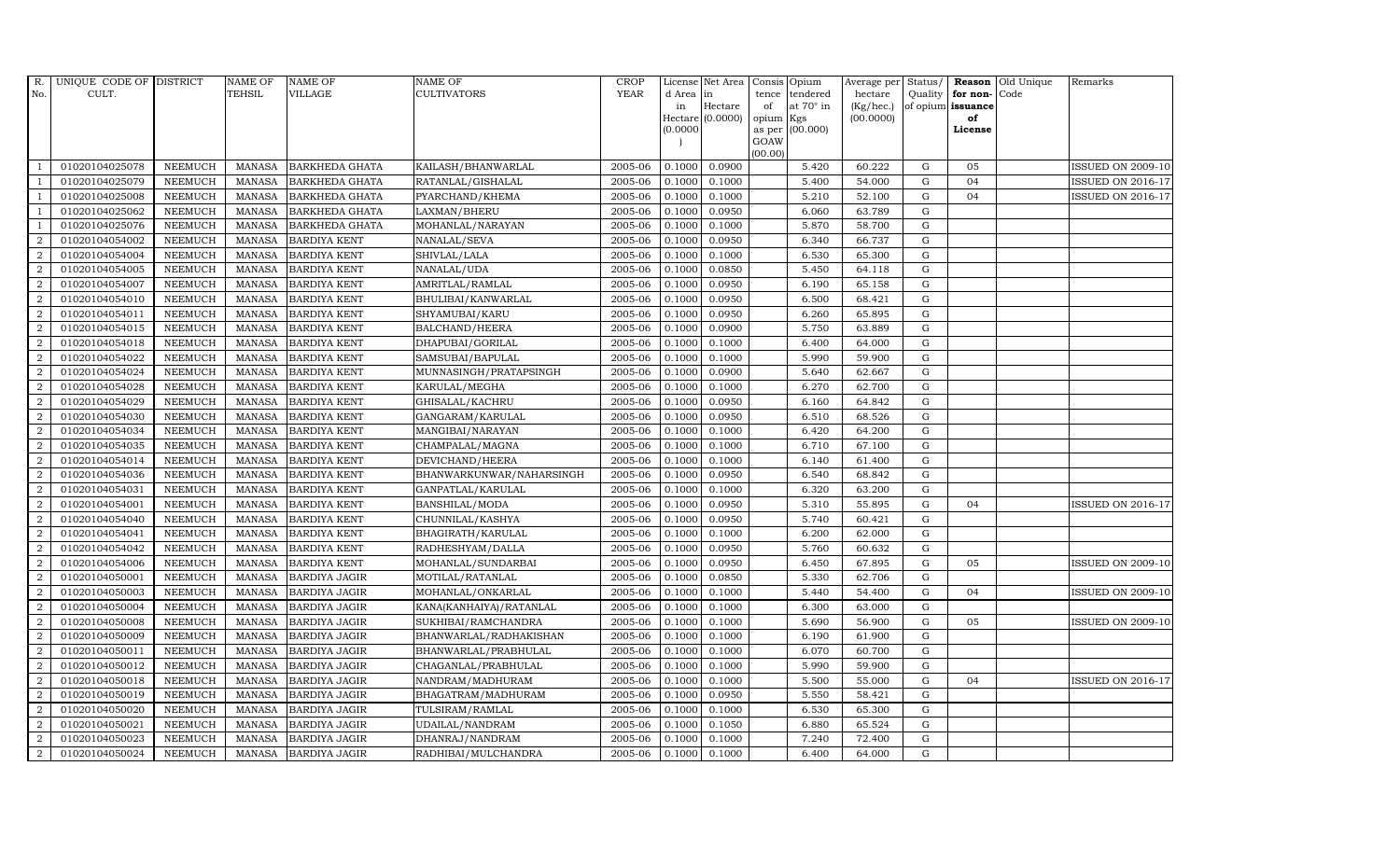| R.               | UNIQUE CODE OF DISTRICT |                | <b>NAME OF</b> | <b>NAME OF</b>       | <b>NAME OF</b>             | CROP        |           | License Net Area   Consis   Opium |           |                  | Average per | Status/      | Reason            | Old Unique | Remarks                  |
|------------------|-------------------------|----------------|----------------|----------------------|----------------------------|-------------|-----------|-----------------------------------|-----------|------------------|-------------|--------------|-------------------|------------|--------------------------|
| No.              | CULT.                   |                | <b>TEHSIL</b>  | <b>VILLAGE</b>       | <b>CULTIVATORS</b>         | <b>YEAR</b> | d Area in |                                   | tence     | tendered         | hectare     | Quality      | for non-          | Code       |                          |
|                  |                         |                |                |                      |                            |             | in        | Hectare                           | of        | at $70^\circ$ in | (Kg/hec.)   |              | of opium issuance |            |                          |
|                  |                         |                |                |                      |                            |             |           | Hectare (0.0000)                  | opium Kgs |                  | (00.0000)   |              | of                |            |                          |
|                  |                         |                |                |                      |                            |             | (0.0000)  |                                   | GOAW      | as per (00.000)  |             |              | License           |            |                          |
|                  |                         |                |                |                      |                            |             |           |                                   | (00.00)   |                  |             |              |                   |            |                          |
| $\overline{2}$   | 01020104050025          | <b>NEEMUCH</b> | MANASA         | <b>BARDIYA JAGIR</b> | NATHIBAI/BHERULAL          | 2005-06     | 0.1000    | 0.1000                            |           | 4.874            | 48.740      | $\mathbf{I}$ | 02                |            | <b>ISSUED ON 2009-10</b> |
| $\overline{2}$   | 01020104050027          | <b>NEEMUCH</b> | MANASA         | <b>BARDIYA JAGIR</b> | RANCHOR/RATANLAL           | 2005-06     | 0.1000    | 0.0950                            |           | 6.480            | 68.211      | $\mathbf G$  |                   |            |                          |
| 2                | 01020104050028          | <b>NEEMUCH</b> | <b>MANASA</b>  | <b>BARDIYA JAGIR</b> | DEVILAL/RAMLAL             | 2005-06     | 0.1000    | 0.1000                            |           | 6.920            | 69.200      | G            |                   |            |                          |
| $\overline{2}$   | 01020104050029          | <b>NEEMUCH</b> | <b>MANASA</b>  | <b>BARDIYA JAGIR</b> | CHAGANLAL/DULICHANDRA      | 2005-06     | 0.1000    | 0.1000                            |           | 6.620            | 66.200      | $\mathbf G$  |                   |            |                          |
| $\overline{a}$   | 01020104050033          | <b>NEEMUCH</b> | <b>MANASA</b>  | <b>BARDIYA JAGIR</b> | SOHANBAI/AMIRCHAND         | 2005-06     | 0.1000    | 0.0750                            |           | 5.040            | 67.200      | ${\rm G}$    |                   |            |                          |
| $\overline{2}$   | 01020104050034          | <b>NEEMUCH</b> | <b>MANASA</b>  | <b>BARDIYA JAGIR</b> | RAMCHANDRA/KALU            | 2005-06     | 0.1000    | 0.0850                            |           | 6.160            | 72.471      | $\mathbf G$  |                   |            |                          |
| $\overline{a}$   | 01020104050036          | <b>NEEMUCH</b> | <b>MANASA</b>  | <b>BARDIYA JAGIR</b> | MATHARIBAI/UDA             | 2005-06     | 0.1000    | 0.1000                            |           | 6.240            | 62.400      | $\mathbf G$  |                   |            |                          |
| $\overline{2}$   | 01020104050037          | <b>NEEMUCH</b> | <b>MANASA</b>  | <b>BARDIYA JAGIR</b> | SURAJBAI/RATANNATH         | 2005-06     | 0.1000    | 0.0950                            |           | 6.180            | 65.053      | $\mathbf G$  |                   |            |                          |
| $\overline{2}$   | 01020104050038          | <b>NEEMUCH</b> | <b>MANASA</b>  | <b>BARDIYA JAGIR</b> | BALARAM/MADHURAM           | 2005-06     | 0.1000    | 0.0950                            |           | 5.940            | 62.526      | $\mathbf G$  |                   |            |                          |
| $\overline{2}$   | 01020104050039          | <b>NEEMUCH</b> | <b>MANASA</b>  | <b>BARDIYA JAGIR</b> | RAJIBAI/KALURAM            | 2005-06     | 0.1000    | 0.1000                            |           | 6.970            | 69.700      | $\mathbf G$  |                   |            |                          |
| $\overline{a}$   | 01020104050040          | <b>NEEMUCH</b> | <b>MANASA</b>  | <b>BARDIYA JAGIR</b> | MULCHANDRA/NANDRAM PATIDAR | 2005-06     | 0.1000    | 0.1000                            |           | 7.080            | 70.800      | ${\rm G}$    |                   |            |                          |
| $\overline{2}$   | 01020104050041          | <b>NEEMUCH</b> | <b>MANASA</b>  | <b>BARDIYA JAGIR</b> | KANHAIYALAL/ONKAR          | 2005-06     | 0.1000    | 0.0950                            |           | 7.270            | 76.526      | ${\rm G}$    |                   |            |                          |
| 2                | 01020104050046          | <b>NEEMUCH</b> | <b>MANASA</b>  | <b>BARDIYA JAGIR</b> | CHATARSINGH/ARJUNSINGH     | 2005-06     | 0.1000    | 0.1000                            |           | 6.520            | 65.200      | $\mathbf G$  |                   |            |                          |
| $\overline{2}$   | 01020104050049          | <b>NEEMUCH</b> | <b>MANASA</b>  | <b>BARDIYA JAGIR</b> | BHANWARLAL/MANGILAL        | 2005-06     | 0.1000    | 0.0950                            |           | 6.490            | 68.316      | $\mathbf G$  |                   |            |                          |
| $\overline{2}$   | 01020104050051          | <b>NEEMUCH</b> | <b>MANASA</b>  | <b>BARDIYA JAGIR</b> | BRIJLAL/ONKARLAL           | 2005-06     | 0.1000    | 0.1000                            |           | 6.300            | 63.000      | G            |                   |            |                          |
| $\overline{2}$   | 01020104050052          | <b>NEEMUCH</b> | <b>MANASA</b>  | <b>BARDIYA JAGIR</b> | JAGANNATH/RAMLAL           | 2005-06     | 0.1000    | 0.0950                            |           | 6.560            | 69.053      | ${\rm G}$    |                   |            |                          |
| 2                | 01020104050054          | <b>NEEMUCH</b> | <b>MANASA</b>  | <b>BARDIYA JAGIR</b> | RAJMAL/LAXMAN              | 2005-06     | 0.1000    | 0.0650                            |           | 4.140            | 63.692      | ${\rm G}$    |                   |            |                          |
| 2                | 01020104050057          | <b>NEEMUCH</b> | MANASA         | <b>BARDIYA JAGIR</b> | BASANTILAL/KANHAIYALAL     | 2005-06     | 0.1000    | 0.1000                            |           | 6.960            | 69.600      | G            |                   |            |                          |
| $\overline{2}$   | 01020104050059          | <b>NEEMUCH</b> | <b>MANASA</b>  | <b>BARDIYA JAGIR</b> | MADANLAL/LAXMAN            | 2005-06     | 0.1000    | 0.0950                            |           | 6.570            | 69.158      | $\mathbf G$  |                   |            |                          |
| $\overline{2}$   | 01020104050060          | <b>NEEMUCH</b> | <b>MANASA</b>  | <b>BARDIYA JAGIR</b> | NATHULAL/SHANKARLAL        | 2005-06     | 0.1000    | 0.0950                            |           | 6.200            | 65.263      | $\mathbf G$  |                   |            |                          |
| $\overline{2}$   | 01020104050068          | <b>NEEMUCH</b> | <b>MANASA</b>  | <b>BARDIYA JAGIR</b> | DAMARLAL/CHOGALAL          | 2005-06     | 0.1000    | 0.1000                            |           | 6.350            | 63.500      | ${\rm G}$    |                   |            |                          |
| $\overline{a}$   | 01020104050069          | <b>NEEMUCH</b> | <b>MANASA</b>  | <b>BARDIYA JAGIR</b> | RADHESHYAM/KANWARLAL       | 2005-06     | 0.1000    | 0.0950                            |           | 6.190            | 65.158      | $\mathbf G$  |                   |            |                          |
| $\overline{a}$   | 01020104050071          | <b>NEEMUCH</b> | MANASA         | <b>BARDIYA JAGIR</b> | DEVNATH/SHANKARNATH        | 2005-06     | 0.1000    | 0.0900                            |           | 4.220            | 46.889      | G            | 04                |            |                          |
| $\overline{2}$   | 01020104050070          | <b>NEEMUCH</b> | <b>MANASA</b>  | <b>BARDIYA JAGIR</b> | KAMLESH KUMAR/KESHARIMAL   | 2005-06     | 0.1000    | 0.0800                            |           | 5.320            | 66.500      | $\mathbf G$  |                   |            |                          |
| $\boldsymbol{2}$ | 01020104050074          | <b>NEEMUCH</b> | <b>MANASA</b>  | <b>BARDIYA JAGIR</b> | BASANTIBAI/BHUWANA         | 2005-06     | 0.1000    | 0.1000                            |           | 4.510            | 45.100      |              | 02                |            | <b>ISSUED ON 2009-10</b> |
| $\overline{2}$   | 01020104050075          | <b>NEEMUCH</b> | <b>MANASA</b>  | <b>BARDIYA JAGIR</b> | MANGILAL/ONKARLAL          | 2005-06     | 0.1000    | 0.1000                            |           | 6.970            | 69.700      | G            |                   |            |                          |
| $\overline{a}$   | 01020104050078          | <b>NEEMUCH</b> | <b>MANASA</b>  | <b>BARDIYA JAGIR</b> | BHERULAL/NANDA             | 2005-06     | 0.1000    | 0.1000                            |           | 6.120            | 61.200      | ${\rm G}$    |                   |            |                          |
| 2                | 01020104050079          | <b>NEEMUCH</b> | MANASA         | <b>BARDIYA JAGIR</b> | JAGDISH/BHANWARLAL         | 2005-06     | 0.1000    | 0.1000                            |           | 5.840            | 58.400      | G            |                   |            |                          |
| 2                | 01020104050083          | <b>NEEMUCH</b> | <b>MANASA</b>  | <b>BARDIYA JAGIR</b> | YASHODABAI/SAVANTRAM       | 2005-06     | 0.1000    | 0.1000                            |           | 6.490            | 64.900      | $\mathbf G$  |                   |            |                          |
| $\overline{2}$   | 01020104050073          | <b>NEEMUCH</b> | <b>MANASA</b>  | <b>BARDIYA JAGIR</b> | PUNNIBAI/LAXMAN            | 2005-06     | 0.1000    | 0.1000                            |           | 6.450            | 64.500      | $\mathbf G$  |                   |            |                          |
| $\overline{2}$   | 01020104050013          | <b>NEEMUCH</b> | <b>MANASA</b>  | <b>BARDIYA JAGIR</b> | ISHWARLAL/NANURAM          | 2005-06     | 0.1000    | 0.1000                            |           | 7.210            | 72.100      | G            |                   |            |                          |
| $\overline{a}$   | 01020104050061          | <b>NEEMUCH</b> | <b>MANASA</b>  | <b>BARDIYA JAGIR</b> | KANKUBAI/KESHURAM          | 2005-06     | 0.1000    | 0.1000                            |           | 6.400            | 64.000      | ${\rm G}$    |                   |            |                          |
| $\overline{2}$   | 01020104040002          | <b>NEEMUCH</b> | MANASA         | <b>BANI</b>          | DEVRAM/BHANWARLAL          | 2005-06     | 0.1000    | 0.1000                            |           | 6.970            | 69.700      | $\mathbf G$  |                   |            |                          |
| 2                | 01020104040003          | <b>NEEMUCH</b> | <b>MANASA</b>  | <b>BANI</b>          | MANGILAL/RAMCHANDRA        | 2005-06     | 0.1000    | 0.0950                            |           | 7.080            | 74.526      | $\mathbf G$  |                   |            |                          |
| $\overline{2}$   | 01020104040004          | <b>NEEMUCH</b> | <b>MANASA</b>  | <b>BANI</b>          | RAMNARAYAN/KALURAM         | 2005-06     | 0.1000    |                                   |           |                  |             | $\,$ N       |                   |            |                          |
| $\overline{a}$   | 01020104040005          | <b>NEEMUCH</b> | <b>MANASA</b>  | <b>BANI</b>          | AMBARAM/BAPULAL            | 2005-06     | 0.1000    | 0.0950                            |           | 7.040            | 74.105      | G            |                   |            |                          |
| $\overline{2}$   | 01020104040006          | <b>NEEMUCH</b> | <b>MANASA</b>  | <b>BANI</b>          | JARILAL/HARCHANDRA         | 2005-06     | 0.1000    | 0.0950                            |           | 6.870            | 72.316      | ${\rm G}$    |                   |            |                          |
| $\overline{a}$   | 01020104040007          | <b>NEEMUCH</b> | MANASA         | <b>BANI</b>          | BHULIBAI/RAMLAL            | 2005-06     | 0.1000    | 0.0900                            |           | 5.920            | 65.778      | $\mathbf G$  |                   |            |                          |
| $\overline{2}$   | 01020104040008          | <b>NEEMUCH</b> | <b>MANASA</b>  | <b>BANI</b>          | DAYARAM/CHITARLAL          | 2005-06     | 0.1000    | 0.0950                            |           | 7.210            | 75.895      | $\mathbf G$  |                   |            |                          |
| 2                | 01020104040011          | <b>NEEMUCH</b> | <b>MANASA</b>  | <b>BANI</b>          | BHANWARLAL/AMRITRAM        | 2005-06     | 0.1000    | 0.1000                            |           | 6.980            | 69.800      | $\mathbf G$  |                   |            |                          |
| $\overline{a}$   | 01020104040012          | <b>NEEMUCH</b> | MANASA         | <b>BANI</b>          | MOTILAL/AMRITRAM           | 2005-06     | 0.1000    | 0.0950                            |           | 6.830            | 71.895      | G            |                   |            |                          |
|                  |                         |                |                |                      |                            |             |           |                                   |           |                  |             |              |                   |            |                          |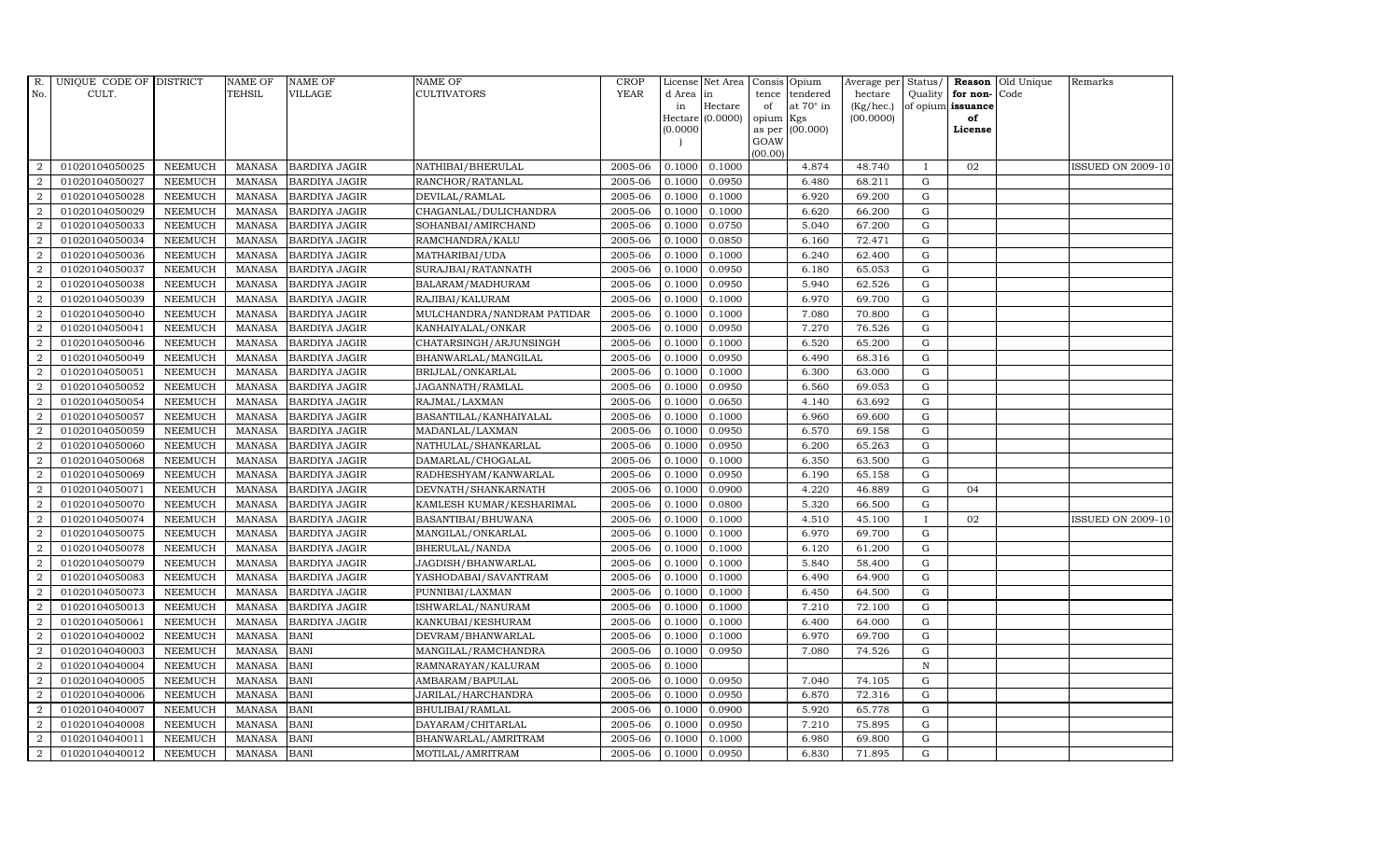| <b>TEHSIL</b><br><b>YEAR</b><br><b>VILLAGE</b><br><b>CULTIVATORS</b><br>No.<br>CULT.<br>d Area in<br>tence<br>tendered<br>hectare<br>at $70^\circ$ in<br>Hectare<br>(Kg/hec.)<br>in<br>of<br>Hectare (0.0000)<br>(00.0000)<br>opium Kgs | Quality<br>of opium issuance | Old Unique<br>for non-<br>Code |
|-----------------------------------------------------------------------------------------------------------------------------------------------------------------------------------------------------------------------------------------|------------------------------|--------------------------------|
|                                                                                                                                                                                                                                         |                              |                                |
|                                                                                                                                                                                                                                         |                              |                                |
|                                                                                                                                                                                                                                         |                              | of                             |
| as per (00.000)<br>(0.0000)<br>GOAW                                                                                                                                                                                                     |                              | License                        |
| (00.00)                                                                                                                                                                                                                                 |                              |                                |
| $\overline{2}$<br>01020104040013<br>MANASA<br><b>BANI</b><br>2005-06<br>0.1000<br>0.1000<br>6.760<br>67.600<br><b>NEEMUCH</b><br>JASKUNWAR/RAMDAYAL                                                                                     | ${\rm G}$                    |                                |
| 01020104040014<br><b>BANI</b><br>2005-06<br>0.1000<br>7.010<br>70.100<br>$\overline{2}$<br><b>NEEMUCH</b><br><b>MANASA</b><br>KISHANLAL/CHOTELAL<br>0.1000                                                                              | $\mathbf G$                  |                                |
| 2<br>2005-06<br>0.1000<br>6.900<br>01020104040018<br><b>NEEMUCH</b><br><b>MANASA</b><br><b>BANI</b><br>NANDLAL/JARILAL<br>0.1000<br>69.000                                                                                              | G                            |                                |
| $\overline{2}$<br>2005-06<br>0.0950<br>01020104040020<br><b>NEEMUCH</b><br><b>MANASA</b><br><b>BANI</b><br>BHUWANIRAM/MATHURALAL<br>0.1000<br>6.710<br>70.632                                                                           | $\mathbf G$                  |                                |
| $\overline{a}$<br>01020104040022<br><b>MANASA</b><br><b>BANI</b><br>KARULAL/MOTILAL<br>2005-06<br>0.0950<br>6.970<br>73.368<br><b>NEEMUCH</b><br>0.1000                                                                                 | ${\rm G}$                    |                                |
| $\overline{2}$<br><b>NEEMUCH</b><br><b>BANI</b><br>2005-06<br>0.0950<br>6.800<br>71.579<br>01020104040038<br>MANASA<br>CHITARMAL/KANHAIYALAL<br>0.1000                                                                                  | $\mathbf G$                  |                                |
| 2005-06<br>0.0950<br>71.789<br>$\overline{a}$<br>01020104040039<br><b>NEEMUCH</b><br><b>MANASA</b><br><b>BANI</b><br>0.1000<br>6.820<br>RAMNIWAS/NATHURAM                                                                               | $\mathbf G$                  |                                |
| $\overline{2}$<br>01020104040040<br><b>NEEMUCH</b><br><b>MANASA</b><br>2005-06<br>0.1000<br>6.420<br>64.200<br><b>BANI</b><br>MOHANLAL/RATANLAL<br>0.1000                                                                               | $\mathbf G$                  |                                |
| $\overline{2}$<br><b>NEEMUCH</b><br><b>MANASA</b><br><b>BANI</b><br>2005-06<br>0.1000<br>7.280<br>01020104040045<br>RAMPRATAP/HEERALAL<br>0.1000<br>72.800                                                                              | $\mathbf G$                  |                                |
| $\overline{2}$<br>01020104040047<br><b>MANASA</b><br><b>BANI</b><br>2005-06<br>0.1000<br>0.0900<br>6.280<br>69.778<br><b>NEEMUCH</b><br>BHERULAL/FULCHANDRA                                                                             | $\mathbf G$                  |                                |
| $\overline{a}$<br><b>NEEMUCH</b><br><b>MANASA</b><br><b>BANI</b><br>2005-06<br>0.1000<br>6.830<br>68.300<br>01020104040048<br>RAMPRAHALAD/BHANWARLAL<br>0.1000                                                                          | ${\rm G}$                    |                                |
| 01020104040050<br><b>MANASA</b><br>2005-06<br>0.1000<br>7.170<br>71.700<br>$\overline{2}$<br><b>NEEMUCH</b><br><b>BANI</b><br>MANOHARSINGH/NATHUSINGH<br>0.1000                                                                         | ${\rm G}$                    |                                |
| 2<br>01020104040025<br><b>NEEMUCH</b><br><b>MANASA</b><br><b>BANI</b><br>2005-06<br>0.1000<br>0.0950<br>6.500<br>68.421<br>RAJENDRAKUMAR/RADHESHYAM                                                                                     | $\mathbf G$                  |                                |
| $\overline{2}$<br>01020104040019<br><b>NEEMUCH</b><br><b>MANASA</b><br><b>BANI</b><br>2005-06<br>0.0900<br>6.410<br>71.222<br>BHUWANIRAM/JAGANNATH<br>0.1000                                                                            | G                            | 01020104039105                 |
| $\overline{2}$<br>01020104040036<br><b>MANASA</b><br><b>BANI</b><br>2005-06<br>0.1000<br>0.1000<br>7.190<br>71.900<br><b>NEEMUCH</b><br>ASHARAM/HAJARILAL                                                                               | G                            | 01020104127030                 |
| $\overline{2}$<br><b>NEEMUCH</b><br><b>MANASA</b><br><b>BANI</b><br>2005-06<br>0.0950<br>6.680<br>70.316<br>01020104040009<br>AMBARAM/PURALAL<br>0.1000                                                                                 | ${\rm G}$                    | 01020104127029                 |
| 2<br>01020104040046<br><b>NEEMUCH</b><br><b>MANASA</b><br><b>BANI</b><br>2005-06<br>0.1000<br>RADHESHYAM/BHAGIRATH                                                                                                                      | $\,$ N                       | 01020104127028                 |
| 2<br>01020104040016<br><b>NEEMUCH</b><br><b>MANASA</b><br><b>BANI</b><br>2005-06<br>0.1000<br>0.0900<br>6.480<br>72.000<br>BANSHILAL/BHAGIRATH                                                                                          | $\mathbf G$                  | 01020104127026                 |
| 3<br>01020104079004<br><b>NEEMUCH</b><br><b>MANASA</b><br><b>BAMNI</b><br>RAMLAL/HARIRAM<br>2005-06<br>0.1000<br>0.1000<br>6.360<br>63.600                                                                                              | $\mathbf G$                  |                                |
| 3<br><b>MANASA</b><br>2005-06<br>0.0950<br>6.260<br>01020104079001<br><b>NEEMUCH</b><br><b>BAMNI</b><br>HARLAL/GULAB<br>0.1000<br>65.895                                                                                                | G                            |                                |
| $\mathbf{3}$<br>01020104079003<br><b>NEEMUCH</b><br><b>MANASA</b><br><b>BAMNI</b><br>BAPULAL/JAY SINGH<br>2005-06<br>0.1000<br>0.0950<br>6.280<br>66.105                                                                                | ${\rm G}$                    |                                |
| 01020104079005<br>NEEMUCH<br><b>MANASA</b><br><b>BAMNI</b><br>2005-06<br>0.1000<br>6.220<br>62.200<br>3<br>HARIRAM/HEMA<br>0.1000                                                                                                       | ${\rm G}$                    |                                |
| $\mathbf{3}$<br>2005-06<br>0.0900<br>01020104079007<br><b>NEEMUCH</b><br><b>MANASA</b><br><b>BAMNI</b><br>0.1000<br>6.000<br>66.667<br>RAMDAYAL/PANNALAL                                                                                | G                            |                                |
| <b>BAMNI</b><br>2005-06<br>0.1000<br>3<br>01020104079010<br><b>NEEMUCH</b><br><b>MANASA</b><br>BHERULAL/NATHULAL<br>0.1000<br>6.320<br>63.200                                                                                           | $\mathbf G$                  |                                |
| 3<br><b>MANASA</b><br><b>BAMNI</b><br>2005-06<br>0.0950<br>6.490<br>01020104079012<br><b>NEEMUCH</b><br>KISHANLAL/DHANNA<br>0.1000<br>68.316                                                                                            | $\mathbf G$                  |                                |
| 3<br>01020104079014<br><b>NEEMUCH</b><br><b>MANASA</b><br><b>BAMNI</b><br>2005-06<br>0.1000<br>0.0950<br>6.400<br>67.368<br>BHUVANIRAM/HEMA                                                                                             | G                            |                                |
| 01020104079015<br><b>NEEMUCH</b><br><b>MANASA</b><br><b>BAMNI</b><br>2005-06<br>0.1000<br>0.0950<br>5.960<br>62.737<br>3<br>VAKTAVAR/NARAYAN                                                                                            | ${\rm G}$                    | <b>ISSUED ON 2009-10</b><br>05 |
| 3<br>01020104079026<br>2005-06<br>0.1000<br>6.280<br><b>NEEMUCH</b><br><b>MANASA</b><br><b>BAMNI</b><br>0.1000<br>62.800<br>MANGILAL/RAMLAL                                                                                             | $\mathbf G$                  |                                |
| 3<br>01020104079031<br><b>NEEMUCH</b><br><b>MANASA</b><br><b>BAMNI</b><br>HARCHAND/RAMPRASAD<br>2005-06<br>0.1000<br>0.0900<br>5.950<br>66.111                                                                                          | $\mathbf G$                  |                                |
| 3<br>01020104079033<br><b>NEEMUCH</b><br><b>MANASA</b><br><b>BAMNI</b><br>2005-06<br>0.1000<br>5.990<br>59.900<br>NARAYAN/GIRDHARI<br>0.1000                                                                                            | $\mathbf G$                  | 05<br><b>ISSUED ON 2009-10</b> |
| 3<br>01020104079036<br><b>NEEMUCH</b><br><b>MANASA</b><br><b>BAMNI</b><br>2005-06<br>0.1000<br>0.1000<br>6.210<br>62.100<br>MANGILAL/SITARAM                                                                                            | G                            |                                |
| 01020104079029<br><b>MANASA</b><br>2005-06<br>0.1000<br>6.130<br>3<br><b>NEEMUCH</b><br><b>BAMNI</b><br>SHYAMLAL/AMARLAL<br>0.1000<br>61.300                                                                                            | ${\rm G}$                    |                                |
| 01020104007001<br><b>NEEMUCH</b><br>2005-06<br>0.1000<br>0.1000<br>6.430<br>64.300<br>$\overline{1}$<br><b>MANASA</b><br><b>BALAJI KA KHEDA</b><br>RAMCHANDRA/CHUNNILAL                                                                 | $\mathbf G$                  |                                |
| 2005-06<br>0.1000<br>5.710<br>01020104007003<br><b>NEEMUCH</b><br><b>MANASA</b><br><b>BALAJI KA KHEDA</b><br>BHERULAL/RUPA<br>0.1000<br>57.100<br>$\overline{1}$                                                                        | $\mathbf G$                  | 05                             |
| 01020104007005<br><b>NEEMUCH</b><br><b>MANASA</b><br><b>BALAJI KA KHEDA</b><br>NANDA/VARDICHAND<br>2005-06<br>0.1000<br>56.99<br>5.266<br>52.660<br>0.1000                                                                              | $\mathbf{I}$                 | 02<br><b>ISSUED ON 2009-10</b> |
| 01020104007006<br><b>NEEMUCH</b><br><b>MANASA</b><br>NANDA/GULAB<br>2005-06<br>0.1000<br>0.1000<br>56.99<br>4.133<br>41.330<br>$\overline{1}$<br><b>BALAJI KA KHEDA</b>                                                                 | $\mathbf I$                  | 02<br><b>ISSUED ON 2009-10</b> |
| 01020104007010<br>2005-06<br>0.0950<br>7.120<br>74.947<br><b>NEEMUCH</b><br><b>MANASA</b><br>BALAJI KA KHEDA<br>CHHAGANLAL/BHANWARLAL<br>0.1000<br>$\overline{1}$                                                                       | ${\rm G}$                    |                                |
| 01020104007012<br><b>NEEMUCH</b><br>2005-06<br>0.1000<br>0.1000<br>6.830<br>68.300<br><b>MANASA</b><br><b>BALAJI KA KHEDA</b><br>MANGILAL/HAJARILAL<br>$\overline{1}$                                                                   | $\mathbf G$                  |                                |
| 2005-06<br>0.0950<br>5.870<br>01020104007013<br><b>NEEMUCH</b><br><b>MANASA</b><br><b>BALAJI KA KHEDA</b><br>MATHURA/RAMA<br>0.1000<br>61.789<br>$\overline{1}$                                                                         | $\mathbf G$                  | 05                             |
| 01020104007014<br><b>NEEMUCH</b><br><b>MANASA</b><br><b>BALAJI KA KHEDA</b><br>SHANTILAL/VARDICHAND<br>2005-06<br>0.1000<br>7.220<br>72.200<br>0.1000                                                                                   | G                            |                                |
| 01020104007016<br><b>NEEMUCH</b><br>MANASA BALAJI KA KHEDA<br>2005-06<br>0.1000<br>0.1000<br>0.000<br>$\mathbf{1}$<br>MANGIBAI/NANALAL                                                                                                  | $\Omega$                     | THEFT CASE<br>11               |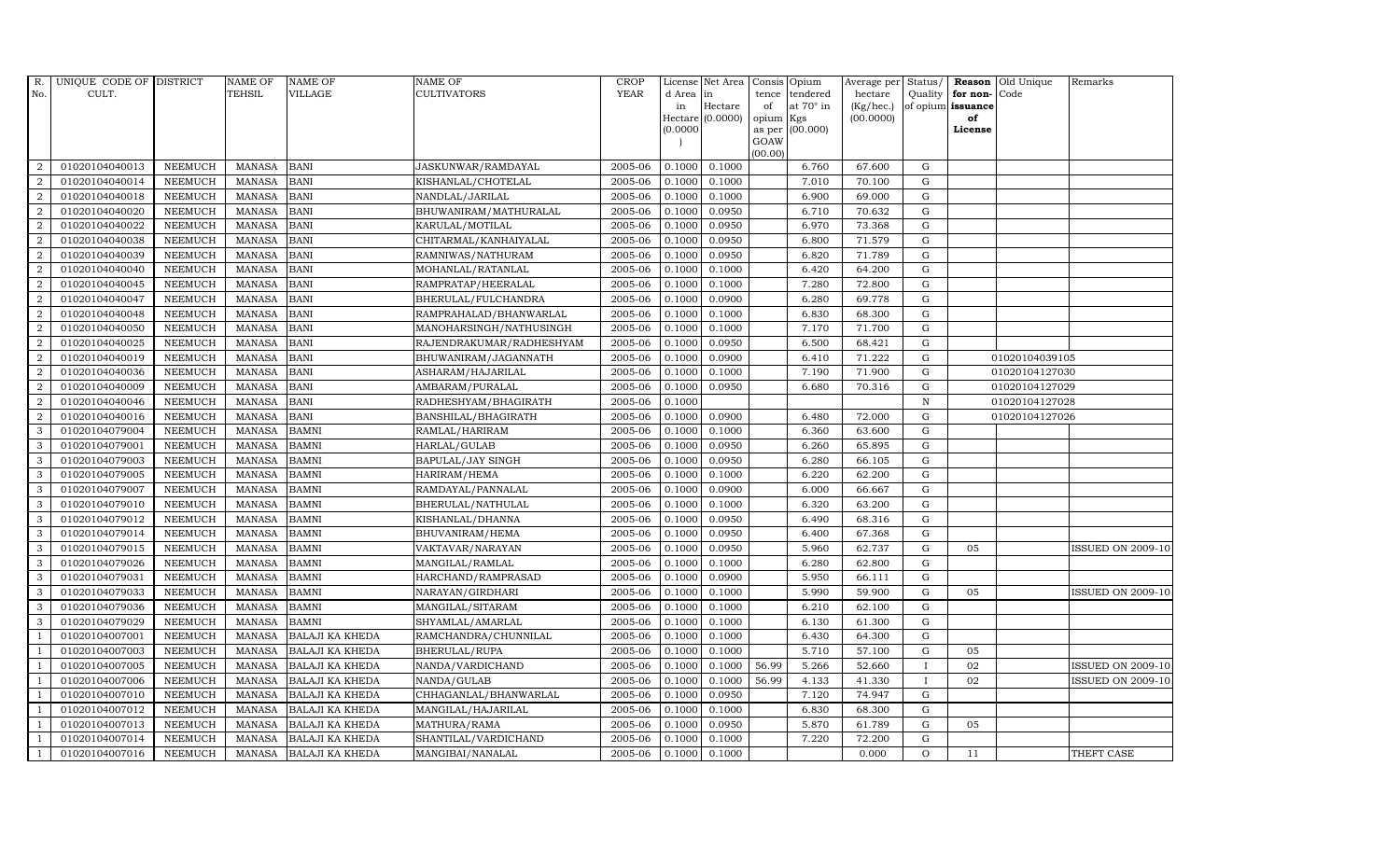| R.             | UNIQUE CODE OF DISTRICT |                | <b>NAME OF</b> | <b>NAME OF</b>         | <b>NAME OF</b>            | <b>CROP</b> |           | License Net Area |         | Consis Opium           | Average per     | Status/      |                   | Reason Old Unique | Remarks                  |
|----------------|-------------------------|----------------|----------------|------------------------|---------------------------|-------------|-----------|------------------|---------|------------------------|-----------------|--------------|-------------------|-------------------|--------------------------|
| No.            | CULT.                   |                | TEHSIL         | VILLAGE                | CULTIVATORS               | <b>YEAR</b> | d Area in |                  | tence   | tendered               | hectare         | Quality      | for non-Code      |                   |                          |
|                |                         |                |                |                        |                           |             | in        | Hectare          | of      | at $70^\circ$ in       | $(Kg/$ hec. $)$ |              | of opium issuance |                   |                          |
|                |                         |                |                |                        |                           |             | (0.0000)  | Hectare (0.0000) | opium   | Kgs<br>as per (00.000) | (00.0000)       |              | of<br>License     |                   |                          |
|                |                         |                |                |                        |                           |             |           |                  | GOAW    |                        |                 |              |                   |                   |                          |
|                |                         |                |                |                        |                           |             |           |                  | (00.00) |                        |                 |              |                   |                   |                          |
|                | 01020104007017          | <b>NEEMUCH</b> | MANASA         | <b>BALAJI KA KHEDA</b> | BHANWARLAL/CHUNNILAL      | 2005-06     | 0.1000    | 0.1000           |         | 6.180                  | 61.800          | G            |                   |                   |                          |
| -1             | 01020104007018          | <b>NEEMUCH</b> | <b>MANASA</b>  | <b>BALAJI KA KHEDA</b> | RAMESH/SHOBHALAL          | 2005-06     | 0.1000    | 0.1000           |         | 6.990                  | 69.900          | $\mathbf G$  |                   |                   |                          |
|                | 01020104007019          | <b>NEEMUCH</b> | <b>MANASA</b>  | <b>BALAJI KA KHEDA</b> | LABHCHAND/BHANWARLAL      | 2005-06     | 0.1000    | 0.0950           |         | 6.090                  | 64.105          | G            |                   |                   |                          |
|                | 01020104007020          | <b>NEEMUCH</b> | <b>MANASA</b>  | <b>BALAJI KA KHEDA</b> | PRABHULAL/SUNDERLAL       | 2005-06     | 0.1000    | 0.1000           |         | 6.650                  | 66.500          | ${\rm G}$    |                   |                   |                          |
| $\overline{1}$ | 01020104007025          | <b>NEEMUCH</b> | <b>MANASA</b>  | <b>BALAJI KA KHEDA</b> | RAMLAL/VADRILAL           | 2005-06     | 0.1000    | 0.1000           |         | 6.980                  | 69.800          | ${\rm G}$    |                   |                   |                          |
| $\overline{1}$ | 01020104007027          | NEEMUCH        | <b>MANASA</b>  | <b>BALAJI KA KHEDA</b> | MOHANLAL/GOPI             | 2005-06     | 0.1000    | 0.0950           |         | 6.090                  | 64.105          | G            |                   |                   |                          |
| $\overline{1}$ | 01020104007029          | <b>NEEMUCH</b> | <b>MANASA</b>  | <b>BALAJI KA KHEDA</b> | KHEMRAJ/NANALAL           | 2005-06     | 0.1000    | 0.1000           |         | 6.660                  | 66.600          | $\mathbf G$  |                   |                   |                          |
| $\overline{1}$ | 01020104007030          | <b>NEEMUCH</b> | <b>MANASA</b>  | <b>BALAJI KA KHEDA</b> | MOHANLAL/BHIMA            | 2005-06     | 0.1000    | 0.1000           |         | 6.820                  | 68.200          | $\mathbf G$  |                   |                   |                          |
|                | 01020104007034          | <b>NEEMUCH</b> | <b>MANASA</b>  | <b>BALAJI KA KHEDA</b> | MADANLAL/KHEMRAJ          | 2005-06     | 0.1000    | 0.1000           | 56.99   | 4.457                  | 44.570          |              | 02                |                   | <b>ISSUED ON 2009-10</b> |
| $\overline{1}$ | 01020104007035          | <b>NEEMUCH</b> | <b>MANASA</b>  | <b>BALAJI KA KHEDA</b> | JAGDISH/PRABHULAL         | 2005-06     | 0.1000    | 0.1000           |         | 6.670                  | 66.700          | $\mathbf G$  |                   |                   |                          |
| -1             | 01020104007037          | <b>NEEMUCH</b> | <b>MANASA</b>  | <b>BALAJI KA KHEDA</b> | KHEMRAJ/RODA              | 2005-06     | 0.1000    | 0.1050           |         | 5.980                  | 56.952          | ${\rm G}$    | 05                |                   |                          |
| $\overline{1}$ | 01020104007039          | <b>NEEMUCH</b> | <b>MANASA</b>  | <b>BALAJI KA KHEDA</b> | MANGILAL/DEVA             | 2005-06     | 0.1000    | 0.0950           |         | 5.620                  | 59.158          | $\mathbf G$  | 05                |                   |                          |
| $\overline{1}$ | 01020104007042          | <b>NEEMUCH</b> | <b>MANASA</b>  | <b>BALAJI KA KHEDA</b> | CHHOGALAL/RAMAJI          | 2005-06     | 0.1000    | 0.1000           |         | 6.360                  | 63.600          | $\mathbf G$  |                   |                   |                          |
|                | 01020104007046          | <b>NEEMUCH</b> | <b>MANASA</b>  | <b>BALAJI KA KHEDA</b> | BHANWARLAL/TULSIRAM       | 2005-06     | 0.1000    | 0.1000           |         | 6.650                  | 66.500          | G            |                   |                   |                          |
|                | 01020104007048          | <b>NEEMUCH</b> | <b>MANASA</b>  | BALAJI KA KHEDA        | PREMCHAND/NATHU           | 2005-06     | 0.1000    | 0.1000           |         | 5.850                  | 58.500          | ${\rm G}$    | 05                |                   |                          |
| $\overline{1}$ | 01020104007055          | <b>NEEMUCH</b> | <b>MANASA</b>  | <b>BALAJI KA KHEDA</b> | BHERULAL/MEGHRAJ          | 2005-06     | 0.1000    | 0.1050           |         | 7.150                  | 68.095          | ${\rm G}$    |                   |                   |                          |
| $\overline{1}$ | 01020104007057          | <b>NEEMUCH</b> | <b>MANASA</b>  | <b>BALAJI KA KHEDA</b> | SHANKARLAL/GORILAL        | 2005-06     | 0.1000    | 0.1000           |         | 6.540                  | 65.400          | G            |                   |                   |                          |
| $\overline{1}$ | 01020104007058          | <b>NEEMUCH</b> | <b>MANASA</b>  | <b>BALAJI KA KHEDA</b> | HARIRAM/ VARDICHAND       | 2005-06     | 0.1000    | 0.1000           |         | 6.490                  | 64.900          | $\mathbf G$  |                   |                   |                          |
|                | 01020104007061          | <b>NEEMUCH</b> | <b>MANASA</b>  | <b>BALAJI KA KHEDA</b> | KAMLIBAI/MANGU            | 2005-06     | 0.1000    | 0.1050           | 56.99   | 2.889                  | 27.514          | $\mathbf{I}$ | 02                |                   | <b>ISSUED ON 2009-10</b> |
|                | 01020104007062          | <b>NEEMUCH</b> | <b>MANASA</b>  | <b>BALAJI KA KHEDA</b> | PYARIBAI/NANALAL          | 2005-06     | 0.1000    | 0.1000           |         | 6.450                  | 64.500          | $\mathbf G$  |                   |                   |                          |
| $\overline{1}$ | 01020104007071          | <b>NEEMUCH</b> | <b>MANASA</b>  | <b>BALAJI KA KHEDA</b> | HARIRAM/SURAJMAL          | 2005-06     | 0.1000    | 0.1000           |         | 7.070                  | 70.700          | G            |                   |                   |                          |
| $\overline{1}$ | 01020104007074          | <b>NEEMUCH</b> | <b>MANASA</b>  | BALAJI KA KHEDA        | MOHANLAL/BHANWARLAL       | 2005-06     | 0.1000    | 0.1000           |         | 5.720                  | 57.200          | ${\rm G}$    | 05                |                   |                          |
| $\overline{1}$ | 01020104011001          | <b>NEEMUCH</b> | <b>MANASA</b>  | <b>BALAGANJ</b>        | BAPULAL/AMARLAL           | 2005-06     | 0.1000    | 0.0950           |         | 6.730                  | 70.842          | G            |                   |                   |                          |
|                | 01020104011002          | <b>NEEMUCH</b> | <b>MANASA</b>  | <b>BALAGANJ</b>        | PRASRAM/UDAA              | 2005-06     | 0.1000    | 0.0900           |         | 5.210                  | 57.889          | $\mathbf G$  |                   |                   |                          |
| $\overline{1}$ | 01020104011003          | <b>NEEMUCH</b> | <b>MANASA</b>  | <b>BALAGANJ</b>        | GANGA BAI/MANGILAL        | 2005-06     | 0.1000    | 0.1000           |         | 6.770                  | 67.700          | G            |                   |                   |                          |
| -1             | 01020104011004          | <b>NEEMUCH</b> | <b>MANASA</b>  | <b>BALAGANJ</b>        | AMBALAL/BABRU             | 2005-06     | 0.1000    | 0.0950           |         | 6.550                  | 68.947          | G            |                   |                   |                          |
| $\overline{1}$ | 01020104011005          | <b>NEEMUCH</b> | <b>MANASA</b>  | <b>BALAGANJ</b>        | DEVIKISHAN/ONKAR          | 2005-06     | 0.1000    | 0.1000           |         | 6.620                  | 66.200          | ${\rm G}$    |                   |                   |                          |
| $\overline{1}$ | 01020104011006          | <b>NEEMUCH</b> | <b>MANASA</b>  | <b>BALAGANJ</b>        | MEGHRAJ/SHANKARLAL        | 2005-06     | 0.1000    | 0.1000           |         | 6.510                  | 65.100          | G            |                   |                   |                          |
| $\overline{1}$ | 01020104011010          | <b>NEEMUCH</b> | <b>MANASA</b>  | <b>BALAGANJ</b>        | NANDU BAI/TEKCHAND        | 2005-06     | 0.1000    | 0.1000           |         | 6.470                  | 64.700          | $\mathbf G$  |                   |                   |                          |
|                | 01020104011012          | <b>NEEMUCH</b> | <b>MANASA</b>  | <b>BALAGANJ</b>        | NARAYANI BAI/LALURAM      | 2005-06     | 0.1000    | 0.1000           |         | 7.020                  | 70.200          | $\mathbf G$  |                   |                   |                          |
| $\overline{1}$ | 01020104011013          | <b>NEEMUCH</b> | <b>MANASA</b>  | <b>BALAGANJ</b>        | DHURA/PIRU                | 2005-06     | 0.1000    | 0.0950           |         | 6.120                  | 64.421          | G            |                   |                   |                          |
| -1             | 01020104011014          | <b>NEEMUCH</b> | <b>MANASA</b>  | <b>BALAGANJ</b>        | <b>GENDI BAI/MANGILAL</b> | 2005-06     | 0.1000    | 0.0900           |         | 5.950                  | 66.111          | ${\rm G}$    |                   |                   |                          |
| $\overline{1}$ | 01020104011016          | NEEMUCH        | <b>MANASA</b>  | <b>BALAGANJ</b>        | MITTHULAL/NARAYAN         | 2005-06     | 0.1000    | 0.1000           |         | 6.580                  | 65.800          | $\mathbf G$  |                   |                   |                          |
| $\overline{1}$ | 01020104011017          | <b>NEEMUCH</b> | <b>MANASA</b>  | <b>BALAGANJ</b>        | CHEINRAM/NARAYAN          | 2005-06     | 0.1000    | 0.1000           |         | 6.740                  | 67.400          | $\mathbf G$  |                   |                   |                          |
|                | 01020104011020          | <b>NEEMUCH</b> | <b>MANASA</b>  | <b>BALAGANJ</b>        | GORA/DEVA                 | 2005-06     | 0.1000    | 0.0950           |         | 6.380                  | 67.158          | $\mathbf G$  |                   |                   |                          |
| $\overline{1}$ | 01020104011021          | <b>NEEMUCH</b> | <b>MANASA</b>  | <b>BALAGANJ</b>        | MANGILAL/DHANNA           | 2005-06     | 0.1000    | 0.1000           |         | 6.770                  | 67.700          | ${\rm G}$    |                   |                   |                          |
| $\overline{1}$ | 01020104011028          | <b>NEEMUCH</b> | <b>MANASA</b>  | <b>BALAGANJ</b>        | NATHA/DALLA               | 2005-06     | 0.1000    | 0.0900           |         | 5.640                  | 62.667          | ${\rm G}$    |                   |                   |                          |
| $\mathbf{1}$   | 01020104011030          | <b>NEEMUCH</b> | <b>MANASA</b>  | <b>BALAGANJ</b>        | MANNALAL/GABBA            | 2005-06     | 0.1000    | 0.0950           |         | 5.830                  | 61.368          | ${\rm G}$    |                   |                   |                          |
| $\overline{1}$ | 01020104011032          | <b>NEEMUCH</b> | <b>MANASA</b>  | <b>BALAGANJ</b>        | KAMLA BAI/BHONA           | 2005-06     | 0.1000    | 0.0950           |         | 6.850                  | 72.105          | $\mathbf G$  |                   |                   |                          |
|                | 01020104011037          | <b>NEEMUCH</b> | <b>MANASA</b>  | <b>BALAGANJ</b>        | NATHULAL/KISHANA          | 2005-06     | 0.1000    | 0.1000           |         | 6.870                  | 68.700          | $\mathbf G$  |                   |                   |                          |
| $\mathbf{1}$   | 01020104011038          | <b>NEEMUCH</b> |                | MANASA BALAGANJ        | RUPA/DALA SINGH           | 2005-06     | 0.1000    | 0.0950           |         | 6.230                  | 65.579          | G            |                   |                   |                          |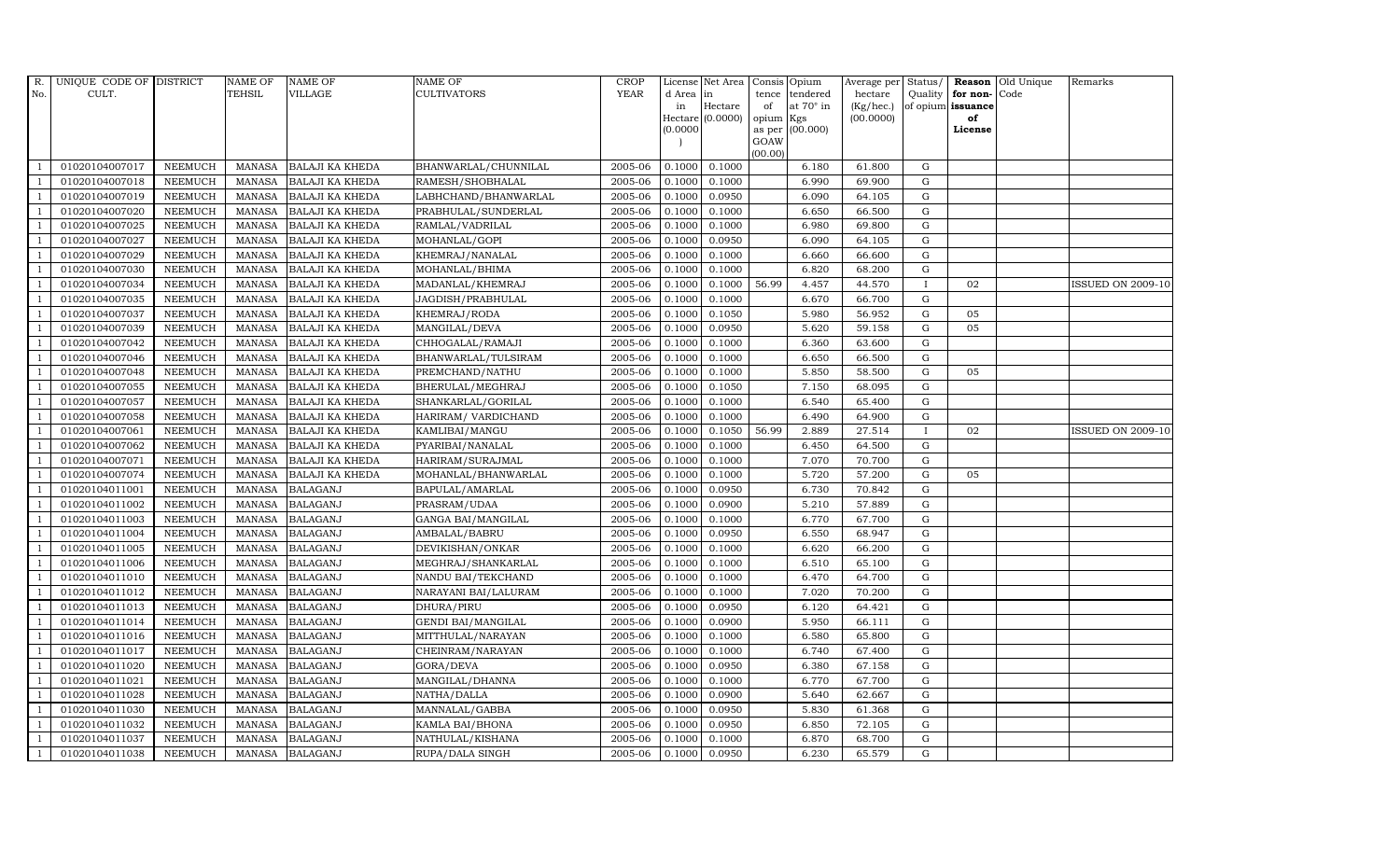| R.             | UNIQUE CODE OF DISTRICT |                | <b>NAME OF</b> | <b>NAME OF</b>  | <b>NAME OF</b>        | CROP        |           | License Net Area   |         | Consis Opium           | Average per Status/ |             |                      | <b>Reason</b> Old Unique | Remarks                  |
|----------------|-------------------------|----------------|----------------|-----------------|-----------------------|-------------|-----------|--------------------|---------|------------------------|---------------------|-------------|----------------------|--------------------------|--------------------------|
| No.            | CULT.                   |                | <b>TEHSIL</b>  | VILLAGE         | <b>CULTIVATORS</b>    | <b>YEAR</b> | d Area in |                    | tence   | tendered               | hectare             |             | Quality $ $ for non- | Code                     |                          |
|                |                         |                |                |                 |                       |             | in        | Hectare            | of      | at $70^\circ$ in       | (Kg/hec.)           |             | of opium issuance    |                          |                          |
|                |                         |                |                |                 |                       |             | (0.0000)  | Hectare $(0.0000)$ | opium   | Kgs<br>as per (00.000) | (00.0000)           |             | of<br>License        |                          |                          |
|                |                         |                |                |                 |                       |             |           |                    | GOAW    |                        |                     |             |                      |                          |                          |
|                |                         |                |                |                 |                       |             |           |                    | (00.00) |                        |                     |             |                      |                          |                          |
|                | 01020104011039          | <b>NEEMUCH</b> | MANASA         | <b>BALAGANJ</b> | DURGA/DALSINGH        | 2005-06     | 0.1000    | 0.1000             |         | 6.430                  | 64.300              | G           |                      |                          |                          |
| -1             | 01020104011043          | <b>NEEMUCH</b> | MANASA         | <b>BALAGANJ</b> | BADRI/MANGU           | 2005-06     | 0.1000    | 0.0950             |         | 5.990                  | 63.053              | $\mathbf G$ |                      |                          |                          |
|                | 01020104011044          | <b>NEEMUCH</b> | <b>MANASA</b>  | <b>BALAGANJ</b> | PANNI BAI/NARAYAN     | 2005-06     | 0.1000    | 0.0950             |         | 6.270                  | 66.000              | G           |                      |                          |                          |
|                | 01020104011048          | <b>NEEMUCH</b> | MANASA         | <b>BALAGANJ</b> | KAMLA BAI/GABBA       | 2005-06     | 0.1000    | 0.0950             |         | 6.230                  | 65.579              | G           |                      |                          |                          |
| $\overline{1}$ | 01020104011050          | <b>NEEMUCH</b> | <b>MANASA</b>  | <b>BALAGANJ</b> | BANSILAL/GIRWAR       | 2005-06     | 0.1000    | 0.0950             |         | 6.280                  | 66.105              | G           |                      |                          |                          |
| $\overline{1}$ | 01020104011051          | <b>NEEMUCH</b> | MANASA         | <b>BALAGANJ</b> | AMARSINGH/MANGILAL    | 2005-06     | 0.1000    | 0.0950             |         | 5.940                  | 62.526              | G           |                      |                          |                          |
| $\overline{1}$ | 01020104011052          | <b>NEEMUCH</b> | <b>MANASA</b>  | <b>BALAGANJ</b> | BIHARI/LALA           | 2005-06     | 0.1000    | 0.1000             |         | 6.630                  | 66.300              | ${\rm G}$   |                      |                          |                          |
| $\overline{1}$ | 01020104011053          | <b>NEEMUCH</b> | <b>MANASA</b>  | <b>BALAGANJ</b> | NATHU/RAMA            | 2005-06     | 0.1000    | 0.1000             |         | 5.650                  | 56.500              | ${\rm G}$   | 05                   |                          | <b>ISSUED ON 2009-10</b> |
|                | 01020104011054          | <b>NEEMUCH</b> | <b>MANASA</b>  | <b>BALAGANJ</b> | BHURALAL/SOJI         | 2005-06     | 0.1000    | 0.0900             |         | 5.890                  | 65.444              | $\mathbf G$ |                      |                          | <b>NAME CHANGE</b>       |
|                | 01020104011058          | <b>NEEMUCH</b> | <b>MANASA</b>  | <b>BALAGANJ</b> | SHANTILAL/NANURAM     | 2005-06     | 0.1000    | 0.0950             |         | 6.250                  | 65.789              | ${\rm G}$   |                      |                          |                          |
| $\overline{1}$ | 01020104011059          | <b>NEEMUCH</b> | <b>MANASA</b>  | <b>BALAGANJ</b> | GANPAT/GIRVAR         | 2005-06     | 0.1000    | 0.0950             |         | 6.580                  | 69.263              | G           |                      |                          |                          |
| $\overline{1}$ | 01020104011064          | <b>NEEMUCH</b> | MANASA         | <b>BALAGANJ</b> | DURGA/RAMA            | 2005-06     | 0.1000    | 0.0950             |         | 6.080                  | 64.000              | G           |                      |                          |                          |
| $\overline{1}$ | 01020104011067          | <b>NEEMUCH</b> | <b>MANASA</b>  | <b>BALAGANJ</b> | OKAR SINGH/RAYSINGH   | 2005-06     | 0.1000    | 0.0950             |         | 6.450                  | 67.895              | $\mathbf G$ |                      |                          |                          |
|                | 01020104011068          | <b>NEEMUCH</b> | <b>MANASA</b>  | <b>BALAGANJ</b> | DURGA/SHOJI           | 2005-06     | 0.1000    | 0.0900             |         | 5.970                  | 66.333              | $\mathbf G$ |                      |                          |                          |
| $\overline{1}$ | 01020104011069          | <b>NEEMUCH</b> | <b>MANASA</b>  | <b>BALAGANJ</b> | GYANMAL/SOHANLAL      | 2005-06     | 0.1000    | 0.0950             |         | 5.910                  | 62.211              | G           |                      |                          |                          |
| $\overline{1}$ | 01020104011071          | <b>NEEMUCH</b> | MANASA         | <b>BALAGANJ</b> | RAJU/LAKKHA           | 2005-06     | 0.1000    | 0.0950             |         | 6.230                  | 65.579              | G           |                      |                          |                          |
|                | 01020104011072          | <b>NEEMUCH</b> | <b>MANASA</b>  | <b>BALAGANJ</b> | KISHANLAL/RAMA        | 2005-06     | 0.1000    | 0.0900             |         | 6.180                  | 68.667              | G           |                      |                          |                          |
| $\overline{1}$ | 01020104011075          | <b>NEEMUCH</b> | MANASA         | <b>BALAGANJ</b> | INDU SINGH/SABBA      | 2005-06     | 0.1000    | 0.1000             |         | 6.290                  | 62.900              | G           |                      |                          |                          |
|                | 01020104011077          | <b>NEEMUCH</b> | <b>MANASA</b>  | <b>BALAGANJ</b> | KESHURAM/LALA         | 2005-06     | 0.1000    | 0.0950             |         | 6.160                  | 64.842              | G           |                      |                          |                          |
|                | 01020104011078          | <b>NEEMUCH</b> | <b>MANASA</b>  | <b>BALAGANJ</b> | INDU SINGH/GOURA      | 2005-06     | 0.1000    | 0.0950             |         | 6.150                  | 64.737              | G           |                      |                          |                          |
| -1             | 01020104011079          | <b>NEEMUCH</b> | <b>MANASA</b>  | <b>BALAGANJ</b> | SHYAMLAL/MANGILAL     | 2005-06     | 0.1000    | 0.1000             |         | 6.700                  | 67.000              | G           |                      |                          |                          |
|                | 01020104011084          | NEEMUCH        | <b>MANASA</b>  | <b>BALAGANJ</b> | NANDUBAI/MEGHA        | 2005-06     | 0.1000    | 0.0950             |         | 6.020                  | 63.368              | G           |                      |                          |                          |
| $\overline{1}$ | 01020104011085          | <b>NEEMUCH</b> | MANASA         | <b>BALAGANJ</b> | LAKHMICHAND/NARAYAN   | 2005-06     | 0.1000    | 0.1000             |         | 6.670                  | 66.700              | G           |                      |                          |                          |
|                | 01020104011086          | <b>NEEMUCH</b> | <b>MANASA</b>  | <b>BALAGANJ</b> | TEJA/PARSA            | 2005-06     | 0.1000    | 0.0950             |         | 6.480                  | 68.211              | $\mathbf G$ |                      |                          |                          |
|                | 01020104011087          | <b>NEEMUCH</b> | <b>MANASA</b>  | <b>BALAGANJ</b> | JAMNALAL/BANSHILAL    | 2005-06     | 0.1000    | 0.1000             |         | 6.630                  | 66.300              | G           |                      |                          |                          |
| - 1            | 01020104011096          | <b>NEEMUCH</b> | <b>MANASA</b>  | <b>BALAGANJ</b> | SHANTILAL/MANGILAL    | 2005-06     | 0.1000    | 0.0950             |         | 6.070                  | 63.895              | G           |                      |                          |                          |
| $\overline{1}$ | 01020104011098          | <b>NEEMUCH</b> | <b>MANASA</b>  | <b>BALAGANJ</b> | SADDA/BHAVSINGH       | 2005-06     | 0.1000    | 0.1000             |         | 6.300                  | 63.000              | G           |                      |                          |                          |
| $\overline{1}$ | 01020104011099          | <b>NEEMUCH</b> | MANASA         | <b>BALAGANJ</b> | GANGARAM/GABBA        | 2005-06     | 0.1000    | 0.0950             |         | 6.360                  | 66.947              | G           |                      |                          |                          |
| $\overline{1}$ | 01020104011061          | <b>NEEMUCH</b> | <b>MANASA</b>  | <b>BALAGANJ</b> | GABBA/MAN SINGH       | 2005-06     | 0.1000    | 0.0950             |         | 6.470                  | 68.105              | $\mathbf G$ |                      |                          |                          |
|                | 01020104011045          | <b>NEEMUCH</b> | <b>MANASA</b>  | <b>BALAGANJ</b> | GOVINDRAM/BADRILAL    | 2005-06     | 0.1000    | 0.0950             |         | 7.190                  | 75.684              | G           |                      |                          |                          |
| $\overline{1}$ | 01020104011018          | <b>NEEMUCH</b> | MANASA         | <b>BALAGANJ</b> | CHAINRAM/MOTILAL      | 2005-06     | 0.1000    | 0.0950             |         | 6.460                  | 68.000              | G           |                      |                          |                          |
|                | 01020104011062          | <b>NEEMUCH</b> | <b>MANASA</b>  | <b>BALAGANJ</b> | TEJA/NENA             | 2005-06     | 0.1000    | 0.0950             |         | 5.950                  | 62.632              | G           |                      |                          |                          |
| $\overline{1}$ | 01020104011070          | <b>NEEMUCH</b> | MANASA         | <b>BALAGANJ</b> | SHOLA/PIRU            | 2005-06     | 0.1000    | 0.0900             |         | 4.850                  | 53.889              | ${\rm G}$   | 04                   |                          | <b>ISSUED ON 2009-10</b> |
| $\overline{1}$ | 01020104011082          | <b>NEEMUCH</b> | <b>MANASA</b>  | <b>BALAGANJ</b> | RADHA KISHAN/HAJARI   | 2005-06     | 0.1000    | 0.0950             |         | 6.060                  | 63.789              | $\mathbf G$ |                      |                          |                          |
|                | 01020104011049          | <b>NEEMUCH</b> | <b>MANASA</b>  | <b>BALAGANJ</b> | <b>BHAWSINGH/PIRU</b> | 2005-06     | 0.1000    | 0.0950             |         | 6.340                  | 66.737              | $\mathbf G$ |                      |                          |                          |
| $\overline{1}$ | 01020104011060          | <b>NEEMUCH</b> | <b>MANASA</b>  | <b>BALAGANJ</b> | SADDA/MANSINGH CHOTA  | 2005-06     | 0.1000    | 0.0950             |         | 6.390                  | 67.263              | G           |                      |                          |                          |
|                | 01020104011095          | <b>NEEMUCH</b> | <b>MANASA</b>  | <b>BALAGANJ</b> | DURGA/MANSINGH        | 2005-06     | 0.1000    | 0.0950             |         | 6.200                  | 65.263              | ${\rm G}$   |                      |                          |                          |
| $\overline{1}$ | 01020104011103          | <b>NEEMUCH</b> | <b>MANASA</b>  | <b>BALAGANJ</b> | BIHARI/PIRU           | 2005-06     | 0.1000    | 0.0950             |         | 6.510                  | 68.526              | G           |                      |                          |                          |
| $\overline{1}$ | 01020104011104          | <b>NEEMUCH</b> | <b>MANASA</b>  | <b>BALAGANJ</b> | DAYARAM/NANURAM       | 2005-06     | 0.1000    | 0.0950             |         | 6.660                  | 70.105              | G           |                      |                          |                          |
|                | 01020104011105          | <b>NEEMUCH</b> | <b>MANASA</b>  | <b>BALAGANJ</b> | KESHURAM/DHURA        | 2005-06     | 0.1000    | 0.0900             |         | 6.040                  | 67.111              | $\mathbf G$ |                      |                          |                          |
| $\mathbf{1}$   | 01020104011106          | <b>NEEMUCH</b> |                | MANASA BALAGANJ | RUPA/MAN SINGH        | 2005-06     | 0.1000    | 0.0900             |         | 5.890                  | 65.444              | G           |                      |                          |                          |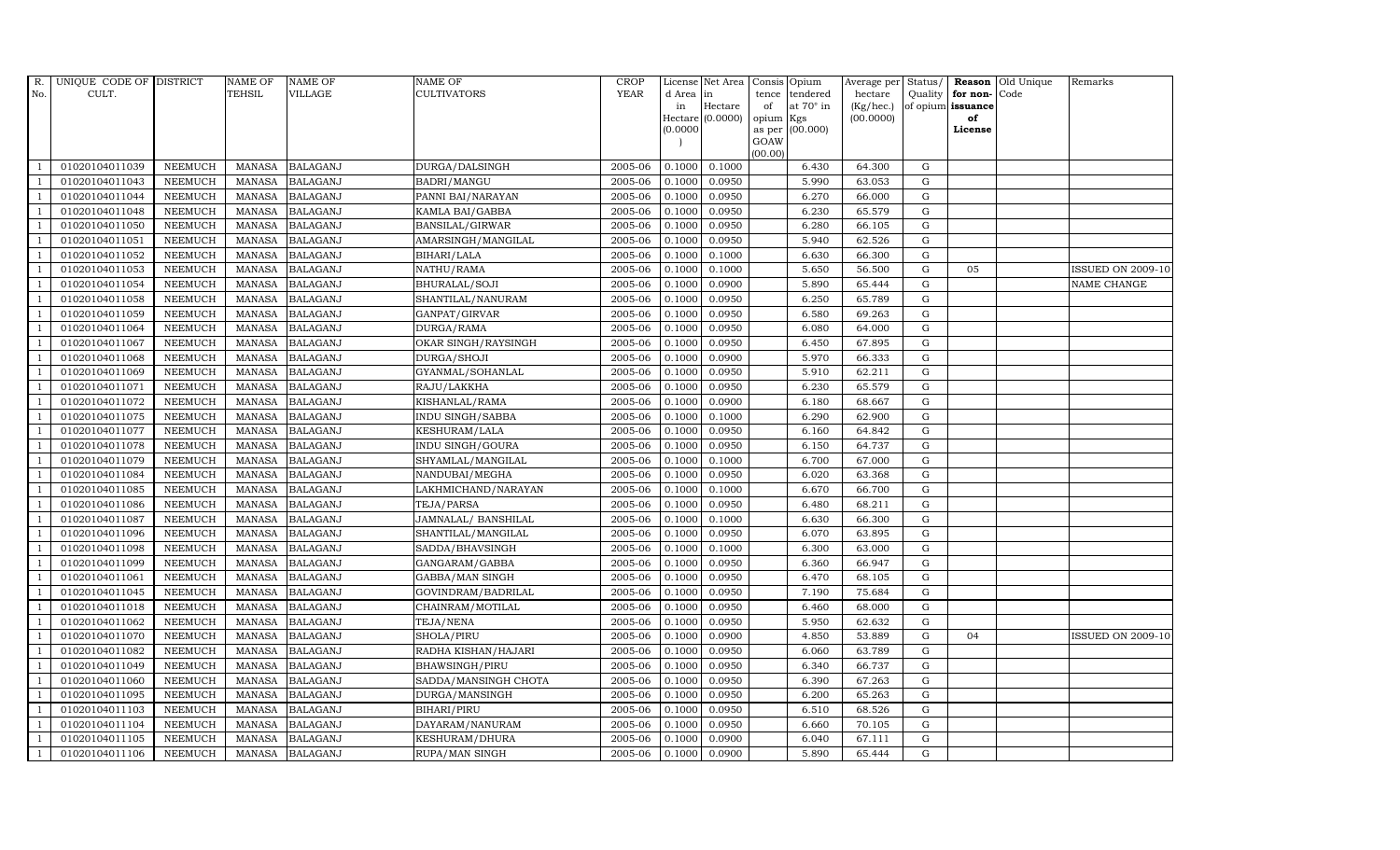| R.             | UNIQUE CODE OF DISTRICT |                | <b>NAME OF</b> | <b>NAME OF</b>  | <b>NAME OF</b>            | <b>CROP</b> |           | License Net Area   |           | Consis Opium    | Average per | Status/     | Reason            | Old Unique     | Remarks                  |
|----------------|-------------------------|----------------|----------------|-----------------|---------------------------|-------------|-----------|--------------------|-----------|-----------------|-------------|-------------|-------------------|----------------|--------------------------|
| No.            | CULT.                   |                | <b>TEHSIL</b>  | VILLAGE         | CULTIVATORS               | <b>YEAR</b> | d Area in |                    | tence     | tendered        | hectare     |             | Quality for non-  | Code           |                          |
|                |                         |                |                |                 |                           |             | in        | Hectare            | of        | at 70° in       | (Kg/hec.)   |             | of opium issuance |                |                          |
|                |                         |                |                |                 |                           |             | (0.0000)  | Hectare $(0.0000)$ | opium Kgs | as per (00.000) | (00.0000)   |             | of<br>License     |                |                          |
|                |                         |                |                |                 |                           |             |           |                    | GOAW      |                 |             |             |                   |                |                          |
|                |                         |                |                |                 |                           |             |           |                    | (00.00)   |                 |             |             |                   |                |                          |
|                | 01020104011109          | <b>NEEMUCH</b> | MANASA         | <b>BALAGANJ</b> | SHOLA/MAN SINGH           | 2005-06     | 0.1000    | 0.0950             |           | 6.250           | 65.789      | G           |                   |                |                          |
|                | 01020104011110          | <b>NEEMUCH</b> | <b>MANASA</b>  | <b>BALAGANJ</b> | JAMNALAL/UDAYRAM          | 2005-06     | 0.1000    | 0.0950             |           | 6.200           | 65.263      | ${\rm G}$   |                   |                |                          |
|                | 01020104011076          | <b>NEEMUCH</b> | <b>MANASA</b>  | <b>BALAGANJ</b> | DURGA/MEGHA               | 2005-06     | 0.1000    | 0.0900             |           | 6.180           | 68.667      | G           |                   |                |                          |
|                | 01020104011112          | <b>NEEMUCH</b> | <b>MANASA</b>  | <b>BALAGANJ</b> | NANURAM/GOUTAM            | 2005-06     | 0.1000    | 0.0950             |           | 6.050           | 63.684      | ${\rm G}$   |                   |                |                          |
|                | 01020104011114          | <b>NEEMUCH</b> | <b>MANASA</b>  | <b>BALAGANJ</b> | RAJENDRA/BANSHILAL        | 2005-06     | 0.1000    | 0.0950             |           | 6.200           | 65.263      | ${\rm G}$   |                   |                |                          |
| $\overline{1}$ | 01020104011092          | NEEMUCH        | <b>MANASA</b>  | <b>BALAGANJ</b> | SADDA/RAMA                | 2005-06     | 0.1000    | 0.1000             |           | 6.150           | 61.500      | ${\rm G}$   |                   | 01020104004052 |                          |
| - 1            | 01020104011116          | <b>NEEMUCH</b> | <b>MANASA</b>  | <b>BALAGANJ</b> | GHANSHAYAM/BHAWARLAL      | 2005-06     | 0.1000    | 0.0950             |           | 6.410           | 67.474      | ${\rm G}$   |                   | 01020104017104 |                          |
| 3              | 01020104069003          | <b>NEEMUCH</b> | <b>MANASA</b>  | <b>BADKUWAN</b> | RUKMAN BAI/BHERU JI       | 2005-06     | 0.1000    | 0.0950             |           | 5.980           | 62.947      | $\mathbf G$ |                   |                |                          |
| 3              | 01020104069005          | <b>NEEMUCH</b> | <b>MANASA</b>  | <b>BADKUWAN</b> | GOVINDRAM/GANESHRAM       | 2005-06     | 0.1000    | 0.1000             |           | 6.360           | 63.600      | G           |                   |                |                          |
| 3              | 01020104069006          | <b>NEEMUCH</b> | <b>MANASA</b>  | <b>BADKUWAN</b> | KARI BAI/BAGDU            | 2005-06     | 0.1000    | 0.0950             |           | 6.310           | 66.421      | ${\rm G}$   |                   |                |                          |
| 3              | 01020104069011          | <b>NEEMUCH</b> | <b>MANASA</b>  | <b>BADKUWAN</b> | SUKHALAL/DHANNALAL        | 2005-06     | 0.1000    | 0.0950             |           | 6.120           | 64.421      | ${\rm G}$   |                   |                |                          |
| 3              | 01020104069012          | <b>NEEMUCH</b> | <b>MANASA</b>  | <b>BADKUWAN</b> | SHANU BAI/MANGILAL        | 2005-06     | 0.1000    | 0.1000             |           | 6.760           | 67.600      | G           |                   |                |                          |
| 3              | 01020104069013          | <b>NEEMUCH</b> | <b>MANASA</b>  | <b>BADKUWAN</b> | JAGANNATH/CHATARBHUJ      | 2005-06     | 0.1000    | 0.0950             |           | 5.980           | 62.947      | G           |                   |                |                          |
| 3              | 01020104069014          | <b>NEEMUCH</b> | <b>MANASA</b>  | <b>BADKUWAN</b> | RAMESH/MOTILAL            | 2005-06     | 0.1000    | 0.1000             |           | 6.180           | 61.800      | G           |                   |                |                          |
| 3              | 01020104069018          | <b>NEEMUCH</b> | <b>MANASA</b>  | <b>BADKUWAN</b> | NANURAM/MOTILAL           | 2005-06     | 0.1000    | 0.0950             |           | 5.800           | 61.053      | ${\bf G}$   |                   |                |                          |
| 3              | 01020104069020          | <b>NEEMUCH</b> | <b>MANASA</b>  | <b>BADKUWAN</b> | RAM SINGH/NANURAM         | 2005-06     | 0.1000    | 0.0900             |           | 5.150           | 57.222      | ${\rm G}$   |                   |                |                          |
| 3              | 01020104069021          | <b>NEEMUCH</b> | <b>MANASA</b>  | <b>BADKUWAN</b> | VISHRAM/MODA              | 2005-06     | 0.1000    | 0.0950             |           | 6.100           | 64.211      | G           |                   |                |                          |
| 3              | 01020104069026          | <b>NEEMUCH</b> | <b>MANASA</b>  | <b>BADKUWAN</b> | <b>BADRILAL/BAGDU</b>     | 2005-06     | 0.1000    | 0.0950             |           | 6.940           | 73.053      | $\mathbf G$ |                   |                |                          |
| 3              | 01020104069027          | <b>NEEMUCH</b> | <b>MANASA</b>  | <b>BADKUWAN</b> | BADRILAL/RAJARAM          | 2005-06     | 0.1000    | 0.0950             |           | 5.590           | 58.842      | $\mathbf G$ |                   |                |                          |
| 3              | 01020104069029          | <b>NEEMUCH</b> | <b>MANASA</b>  | <b>BADKUWAN</b> | DALU/KESHURAM             | 2005-06     | 0.1000    | 0.0900             |           | 5.880           | 65.333      | ${\rm G}$   |                   |                |                          |
| 3              | 01020104069030          | <b>NEEMUCH</b> | <b>MANASA</b>  | <b>BADKUWAN</b> | BHAGATRAM/GOTAM           | 2005-06     | 0.1000    | 0.1000             |           | 6.630           | 66.300      | ${\rm G}$   |                   |                |                          |
| 3              | 01020104069034          | <b>NEEMUCH</b> | <b>MANASA</b>  | <b>BADKUWAN</b> | <b>GENDI BAI/RAJMAL</b>   | 2005-06     | 0.1000    | 0.1000             |           | 5.720           | 57.200      | ${\rm G}$   | 05                |                | <b>ISSUED ON 2009-10</b> |
| 3              | 01020104069035          | <b>NEEMUCH</b> | <b>MANASA</b>  | <b>BADKUWAN</b> | BHERULAL/RUGHANATH        | 2005-06     | 0.1000    | 0.0900             |           | 5.110           | 56.778      | G           | 05                |                | <b>ISSUED ON 2009-10</b> |
| 3              | 01020104069037          | <b>NEEMUCH</b> | <b>MANASA</b>  | <b>BADKUWAN</b> | PRABHULAL/BHAWARLAL       | 2005-06     | 0.1000    | 0.1050             |           | 6.300           | 60.000      | $\mathbf G$ |                   |                |                          |
| 3              | 01020104069044          | <b>NEEMUCH</b> | <b>MANASA</b>  | <b>BADKUWAN</b> | SALAGRAM/MODA             | 2005-06     | 0.1000    | 0.0750             |           | 4.610           | 61.467      | ${\rm G}$   |                   |                |                          |
| 3              | 01020104069045          | <b>NEEMUCH</b> | <b>MANASA</b>  | <b>BADKUWAN</b> | DHAPU BAI/SITARAM         | 2005-06     | 0.1000    | 0.0950             |           | 6.420           | 67.579      | G           |                   |                |                          |
| 3              | 01020104069046          | <b>NEEMUCH</b> | <b>MANASA</b>  | <b>BADKUWAN</b> | RATAN/BHANA               | 2005-06     | 0.1000    | 0.1000             |           | 6.130           | 61.300      | ${\rm G}$   |                   |                |                          |
| 3              | 01020104069048          | <b>NEEMUCH</b> | <b>MANASA</b>  | <b>BADKUWAN</b> | SHANKAR/GOUTAM            | 2005-06     | 0.1000    | 0.1000             |           | 6.860           | 68.600      | G           |                   |                |                          |
| 3              | 01020104069050          | <b>NEEMUCH</b> | <b>MANASA</b>  | <b>BADKUWAN</b> | KESHAR BAI/KANA           | 2005-06     | 0.1000    | 0.1000             |           | 6.560           | 65.600      | $\mathbf G$ |                   |                |                          |
| 3              | 01020104069053          | <b>NEEMUCH</b> | <b>MANASA</b>  | <b>BADKUWAN</b> | PRABHULAL/BAGDU           | 2005-06     | 0.1000    | 0.0950             |           | 6.200           | 65.263      | ${\rm G}$   |                   |                |                          |
| 3              | 01020104069056          | <b>NEEMUCH</b> | <b>MANASA</b>  | <b>BADKUWAN</b> | ISHAK MOHAMMAD/ALLAH BELI | 2005-06     | 0.1000    | 0.1000             |           | 6.530           | 65.300      | G           |                   |                |                          |
| 3              | 01020104069057          | <b>NEEMUCH</b> | <b>MANASA</b>  | <b>BADKUWAN</b> | MATHURALAL/GOTAM          | 2005-06     | 0.1000    | 0.0950             |           | 7.170           | 75.474      | ${\rm G}$   |                   |                |                          |
| 3              | 01020104069058          | NEEMUCH        | <b>MANASA</b>  | <b>BADKUWAN</b> | RATANLAL/RAMA JI          | 2005-06     | 0.1000    | 0.1000             |           | 6.700           | 67.000      | ${\rm G}$   |                   |                |                          |
| 3              | 01020104069059          | <b>NEEMUCH</b> | <b>MANASA</b>  | <b>BADKUWAN</b> | NANDLAL/MULCHAND          | 2005-06     | 0.1000    | 0.0950             |           | 6.250           | 65.789      | $\mathbf G$ |                   |                |                          |
| 3              | 01020104069060          | <b>NEEMUCH</b> | <b>MANASA</b>  | <b>BADKUWAN</b> | DHAKHI BAI/KISHANLAL      | 2005-06     | 0.1000    | 0.1000             |           | 6.380           | 63.800      | $\mathbf G$ |                   |                |                          |
| 3              | 01020104069061          | <b>NEEMUCH</b> | <b>MANASA</b>  | <b>BADKUWAN</b> | DEVILAL/BHUNARAM          | 2005-06     | 0.1000    | 0.1000             |           | 5.960           | 59.600      | ${\rm G}$   | 05                |                | <b>ISSUED ON 2009-10</b> |
| 3              | 01020104069064          | <b>NEEMUCH</b> | <b>MANASA</b>  | <b>BADKUWAN</b> | SITARAM/NANURAM           | 2005-06     | 0.1000    | 0.1000             |           | 6.320           | 63.200      | G           |                   |                |                          |
| 3              | 01020104069066          | NEEMUCH        | <b>MANASA</b>  | <b>BADKUWAN</b> | MATHURALAL/MOTILAL        | 2005-06     | 0.1000    | 0.0950             |           | 6.340           | 66.737      | ${\rm G}$   |                   |                |                          |
| 3              | 01020104069067          | <b>NEEMUCH</b> | <b>MANASA</b>  | <b>BADKUWAN</b> | RAMESH CHANDR/DEVILAL     | 2005-06     | 0.1000    | 0.1050             |           | 6.700           | 63.810      | G           |                   |                |                          |
| 3              | 01020104069071          | <b>NEEMUCH</b> | <b>MANASA</b>  | <b>BADKUWAN</b> | JAMANI BAI/LAL JI         | 2005-06     | 0.1000    | 0.0950             |           | 5.860           | 61.684      | $\mathbf G$ |                   |                |                          |
| 3              | 01020104069081          | <b>NEEMUCH</b> | MANASA         | <b>BADKUWAN</b> | KASTURI BAI/JAGANNATH     | 2005-06     | 0.1000    | 0.1000             |           | 6.580           | 65.800      | G           |                   |                |                          |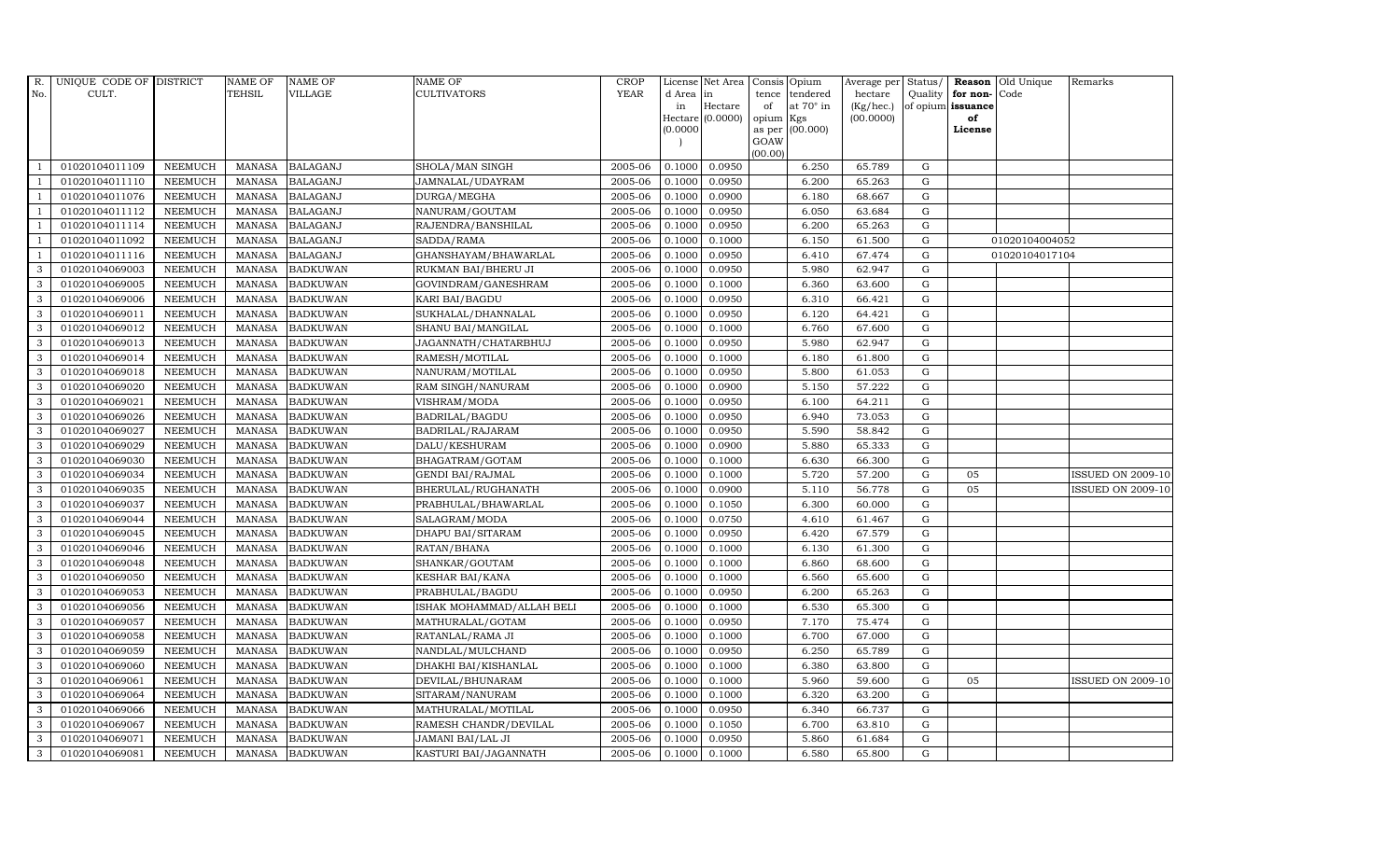| R.  | UNIQUE CODE OF DISTRICT |                | <b>NAME OF</b> | <b>NAME OF</b>     | <b>NAME OF</b>             | <b>CROP</b> |           | License Net Area Consis Opium |           |                  | Average per Status/ |             |                   | <b>Reason</b> Old Unique | Remarks                  |
|-----|-------------------------|----------------|----------------|--------------------|----------------------------|-------------|-----------|-------------------------------|-----------|------------------|---------------------|-------------|-------------------|--------------------------|--------------------------|
| No. | CULT.                   |                | <b>TEHSIL</b>  | VILLAGE            | <b>CULTIVATORS</b>         | <b>YEAR</b> | d Area in |                               |           | tence tendered   | hectare             | Quality     | for non-          | Code                     |                          |
|     |                         |                |                |                    |                            |             | in        | Hectare                       | of        | at $70^\circ$ in | (Kg/hec.)           |             | of opium issuance |                          |                          |
|     |                         |                |                |                    |                            |             | (0.0000)  | $Hectare (0.0000)$            | opium Kgs | as per (00.000)  | (00.0000)           |             | of<br>License     |                          |                          |
|     |                         |                |                |                    |                            |             |           |                               | GOAW      |                  |                     |             |                   |                          |                          |
|     |                         |                |                |                    |                            |             |           |                               | (00.00)   |                  |                     |             |                   |                          |                          |
| 3   | 01020104069015          | <b>NEEMUCH</b> | <b>MANASA</b>  | <b>BADKUWAN</b>    | DEVRAM/VARDICHAND          | 2005-06     | 0.1000    | 0.0950                        |           | 5.820            | 61.263              | G           | 05                |                          | <b>ISSUED ON 2009-10</b> |
| 3   | 01020104069089          | NEEMUCH        | <b>MANASA</b>  | <b>BADKUWAN</b>    | BHAGATRAM/RAMLAL           | 2005-06     | 0.1000    | 0.0950                        |           | 5.790            | 60.947              | $\mathbf G$ |                   |                          |                          |
| 3   | 01020104069031          | <b>NEEMUCH</b> | <b>MANASA</b>  | <b>BADKUWAN</b>    | KALU/DEVA                  | 2005-06     | 0.1000    | 0.0950                        |           | 6.140            | 64.632              | $\mathbf G$ |                   |                          |                          |
| 3   | 01020104069094          | <b>NEEMUCH</b> | <b>MANASA</b>  | <b>BADKUWAN</b>    | NANDU BAI/PRABHULAL        | 2005-06     | 0.1000    | 0.1000                        |           | 6.370            | 63.700              | ${\rm G}$   |                   |                          |                          |
| 3   | 01020104069098          | <b>NEEMUCH</b> | <b>MANASA</b>  | <b>BADKUWAN</b>    | JAGANNATH/DEVA             | 2005-06     | 0.1000    | 0.0950                        |           | 5.810            | 61.158              | G           |                   |                          |                          |
| 3   | 01020104095004          | <b>NEEMUCH</b> | <b>MANASA</b>  | ARNIYA MALI        | RAMLAL/MODA                | 2005-06     | 0.1000    | 0.0950                        |           | 6.590            | 69.368              | ${\rm G}$   |                   |                          |                          |
| 3   | 01020104095011          | NEEMUCH        | <b>MANASA</b>  | ARNIYA MALI        | BHAWARLAL/KALURAM          | 2005-06     | 0.1000    | 0.0950                        |           | 6.670            | 70.211              | $\mathbf G$ |                   |                          |                          |
| 3   | 01020104095012          | <b>NEEMUCH</b> | <b>MANASA</b>  | <b>ARNIYA MALI</b> | BHAWARLAL/JODHA            | 2005-06     | 0.1000    | 0.1000                        |           | 6.600            | 66.000              | G           |                   |                          |                          |
| 3   | 01020104095013          | <b>NEEMUCH</b> | <b>MANASA</b>  | <b>ARNIYA MALI</b> | MOTIRAM/NANURAM            | 2005-06     | 0.1000    | 0.1050                        |           | 5.970            | 56.857              | $\mathbf G$ |                   |                          |                          |
| 3   | 01020104095016          | <b>NEEMUCH</b> | <b>MANASA</b>  | ARNIYA MALI        | KHUMAN SINGH/GOBAR SINGH   | 2005-06     | 0.1000    | 0.0950                        |           | 6.270            | 66.000              | $\mathbf G$ |                   |                          |                          |
| 3   | 01020104095019          | <b>NEEMUCH</b> | <b>MANASA</b>  | ARNIYA MALI        | RAMRATAN/BABULAL           | 2005-06     | 0.1000    | 0.0900                        |           | 6.290            | 69.889              | ${\rm G}$   |                   |                          |                          |
| 3   | 01020104095022          | <b>NEEMUCH</b> | <b>MANASA</b>  | ARNIYA MALI        | BHOPAL SINGH/GOBAR SINGH   | 2005-06     | 0.1000    | 0.0950                        |           | 6.610            | 69.579              | $\mathbf G$ |                   |                          |                          |
| 3   | 01020104095026          | <b>NEEMUCH</b> | <b>MANASA</b>  | <b>ARNIYA MALI</b> | RUP SINGH/SWARUP SINGH     | 2005-06     | 0.1000    | 0.1000                        |           | 6.460            | 64.600              | $\mathbf G$ |                   |                          |                          |
| 3   | 01020104095028          | <b>NEEMUCH</b> | <b>MANASA</b>  | <b>ARNIYA MALI</b> | KAVARLAL/SITARAM/MALI      | 2005-06     | 0.1000    | 0.0950                        |           | 5.530            | 58.211              | $\mathbf G$ |                   |                          |                          |
| 3   | 01020104095030          | <b>NEEMUCH</b> | <b>MANASA</b>  | ARNIYA MALI        | RADHESHYAM/RAMLAL          | 2005-06     | 0.1000    | 0.1000                        |           | 6.430            | 64.300              | G           |                   |                          |                          |
| 3   | 01020104095031          | <b>NEEMUCH</b> | <b>MANASA</b>  | <b>ARNIYA MALI</b> | KARULAL/NANURAM            | 2005-06     | 0.1000    | 0.0950                        |           | 5.860            | 61.684              | ${\rm G}$   | 05                |                          | <b>ISSUED ON 2009-10</b> |
| 3   | 01020104095032          | <b>NEEMUCH</b> | <b>MANASA</b>  | ARNIYA MALI        | UMRAV SINGH/RUP SINGH      | 2005-06     | 0.1000    | 0.1000                        |           | 6.600            | 66.000              | $\mathbf G$ |                   |                          |                          |
| 3   | 01020104095033          | <b>NEEMUCH</b> | <b>MANASA</b>  | <b>ARNIYA MALI</b> | CHHITAR SINGH/SWARUP SINGH | 2005-06     | 0.1000    | 0.0950                        |           | 6.360            | 66.947              | G           |                   |                          |                          |
| 3   | 01020104095037          | <b>NEEMUCH</b> | <b>MANASA</b>  | ARNIYA MALI        | NAVAL SINGH/BHAWAR SINGH   | 2005-06     | 0.1000    | 0.1000                        |           | 7.390            | 73.900              | ${\rm G}$   |                   |                          |                          |
| 3   | 01020104095038          | <b>NEEMUCH</b> | <b>MANASA</b>  | ARNIYA MALI        | MOHANLAL/NANURAM           | 2005-06     | 0.1000    | 0.1000                        |           | 6.400            | 64.000              | $\mathbf G$ |                   |                          |                          |
| 3   | 01020104095043          | <b>NEEMUCH</b> | <b>MANASA</b>  | ARNIYA MALI        | LAL SINGH/BHAWAR SINGH     | 2005-06     | 0.1000    | 0.1000                        |           | 6.680            | 66.800              | G           |                   |                          |                          |
| 3   | 01020104095045          | <b>NEEMUCH</b> | <b>MANASA</b>  | ARNIYA MALI        | GOVIND SINGH/KALU SINGH    | 2005-06     | 0.1000    | 0.0950                        |           | 5.700            | 60.000              | $\mathbf G$ |                   |                          |                          |
| 3   | 01020104095047          | <b>NEEMUCH</b> | <b>MANASA</b>  | ARNIYA MALI        | DASHRATH / BHUVANIRAM      | 2005-06     | 0.1000    | 0.0850                        |           | 5.390            | 63.412              | ${\rm G}$   |                   |                          |                          |
| 3   | 01020104095050          | <b>NEEMUCH</b> | <b>MANASA</b>  | <b>ARNIYA MALI</b> | GANGARAM/CHATRU            | 2005-06     | 0.1000    | 0.0950                        |           | 6.030            | 63.474              | $\mathbf G$ |                   |                          |                          |
| 3   | 01020104095051          | <b>NEEMUCH</b> | <b>MANASA</b>  | ARNIYA MALI        | SWARUP SINGH/KESHAR SINGH  | 2005-06     | 0.1000    | 0.0950                        |           | 6.280            | 66.105              | $\mathbf G$ |                   |                          |                          |
| 3   | 01020104095053          | <b>NEEMUCH</b> | <b>MANASA</b>  | ARNIYA MALI        | BHAWANIRAM/NANURAM         | 2005-06     | 0.1000    | 0.0850                        |           | 5.550            | 65.294              | G           |                   |                          |                          |
| 3   | 01020104095059          | <b>NEEMUCH</b> | <b>MANASA</b>  | <b>ARNIYA MALI</b> | TILABAI/NANDLAL            | 2005-06     | 0.1000    | 0.1000                        |           | 6.520            | 65.200              | G           |                   |                          | <b>NAMECHANGE</b>        |
| 3   | 01020104095060          | <b>NEEMUCH</b> | <b>MANASA</b>  | <b>ARNIYA MALI</b> | SULTAN SINGH/RAM SINGH     | 2005-06     | 0.1000    | 0.0950                        |           | 6.340            | 66.737              | ${\rm G}$   |                   |                          |                          |
| 3   | 01020104095062          | <b>NEEMUCH</b> | <b>MANASA</b>  | <b>ARNIYA MALI</b> | AMAR SINGH/DHANNA          | 2005-06     | 0.1000    | 0.1000                        |           | 6.220            | 62.200              | ${\rm G}$   |                   |                          |                          |
| 3   | 01020104095065          | <b>NEEMUCH</b> | <b>MANASA</b>  | ARNIYA MALI        | KALU SINGH/KISHAN SINGH    | 2005-06     | 0.1000    | 0.0950                        |           | 6.610            | 69.579              | G           |                   |                          |                          |
| 3   | 01020104095069          | <b>NEEMUCH</b> | <b>MANASA</b>  | ARNIYA MALI        | VILAS BAI/RAMCHAND         | 2005-06     | 0.1000    | 0.0950                        |           | 5.980            | 62.947              | G           |                   |                          |                          |
| 3   | 01020104095001          | <b>NEEMUCH</b> | <b>MANASA</b>  | ARNIYA MALI        | KANKU BAI/LALURAM          | 2005-06     | 0.1000    | 0.0950                        |           | 6.450            | 67.895              | $\mathbf G$ |                   |                          |                          |
| 3   | 01020104095070          | <b>NEEMUCH</b> | <b>MANASA</b>  | ARNIYA MALI        | GIRVAR SINGH/MAN SINGH     | 2005-06     | 0.1000    | 0.0950                        |           | 5.730            | 60.316              | ${\rm G}$   | 05                |                          | <b>ISSUED ON 2009-10</b> |
| 3   | 01020104095039          | <b>NEEMUCH</b> | <b>MANASA</b>  | <b>ARNIYA MALI</b> | ANUPAMSINGH/SULTAN SINGH   | 2005-06     | 0.1000    | 0.1000                        |           | 6.080            | 60.800              | ${\rm G}$   |                   |                          |                          |
| 3   | 01020104095044          | <b>NEEMUCH</b> | <b>MANASA</b>  | <b>ARNIYA MALI</b> | BAPURAM/KANIRAM            | 2005-06     | 0.1000    | 0.0950                        |           | 6.420            | 67.579              | G           |                   |                          |                          |
| 3   | 01020104095073          | <b>NEEMUCH</b> | <b>MANASA</b>  | ARNIYA MALI        | FHULA BAI/LAL SINGH        | 2005-06     | 0.1000    | 0.1000                        |           | 6.840            | 68.400              | G           |                   |                          |                          |
| 3   | 01020104095010          | <b>NEEMUCH</b> | <b>MANASA</b>  | ARNIYA MALI        | RAM SINGH/ DUNGAR SINGH    | 2005-06     | 0.1000    | 0.1000                        |           | 6.340            | 63.400              | ${\rm G}$   |                   |                          |                          |
| 3   | 01020104095021          | <b>NEEMUCH</b> | <b>MANASA</b>  | ARNIYA MALI        | RUP SINGH/KISHOR SINGH     | 2005-06     | 0.1000    | 0.0900                        |           | 5.990            | 66.556              | $\mathbf G$ |                   |                          |                          |
| 3   | 01020104095015          | <b>NEEMUCH</b> | <b>MANASA</b>  | <b>ARNIYA MALI</b> | BAGDIRAM/CHUNNILAL         | 2005-06     | 0.1000    | 0.0950                        |           | 6.660            | 70.105              | G           |                   |                          |                          |
| 3   | 01020104095049          | <b>NEEMUCH</b> | <b>MANASA</b>  | ARNIYA MALI        | PRABHU SINGH/KISHAN SINGH  | 2005-06     | 0.1000    | 0.0950                        |           | 6.310            | 66.421              | G           |                   |                          |                          |
| 3   | 01020104095014          | <b>NEEMUCH</b> |                | MANASA ARNIYA MALI | KISHAN SINGH/SULTAN SINGH  | 2005-06     | 0.1000    | 0.1000                        |           | 6.180            | 61.800              | $\mathbf G$ |                   |                          |                          |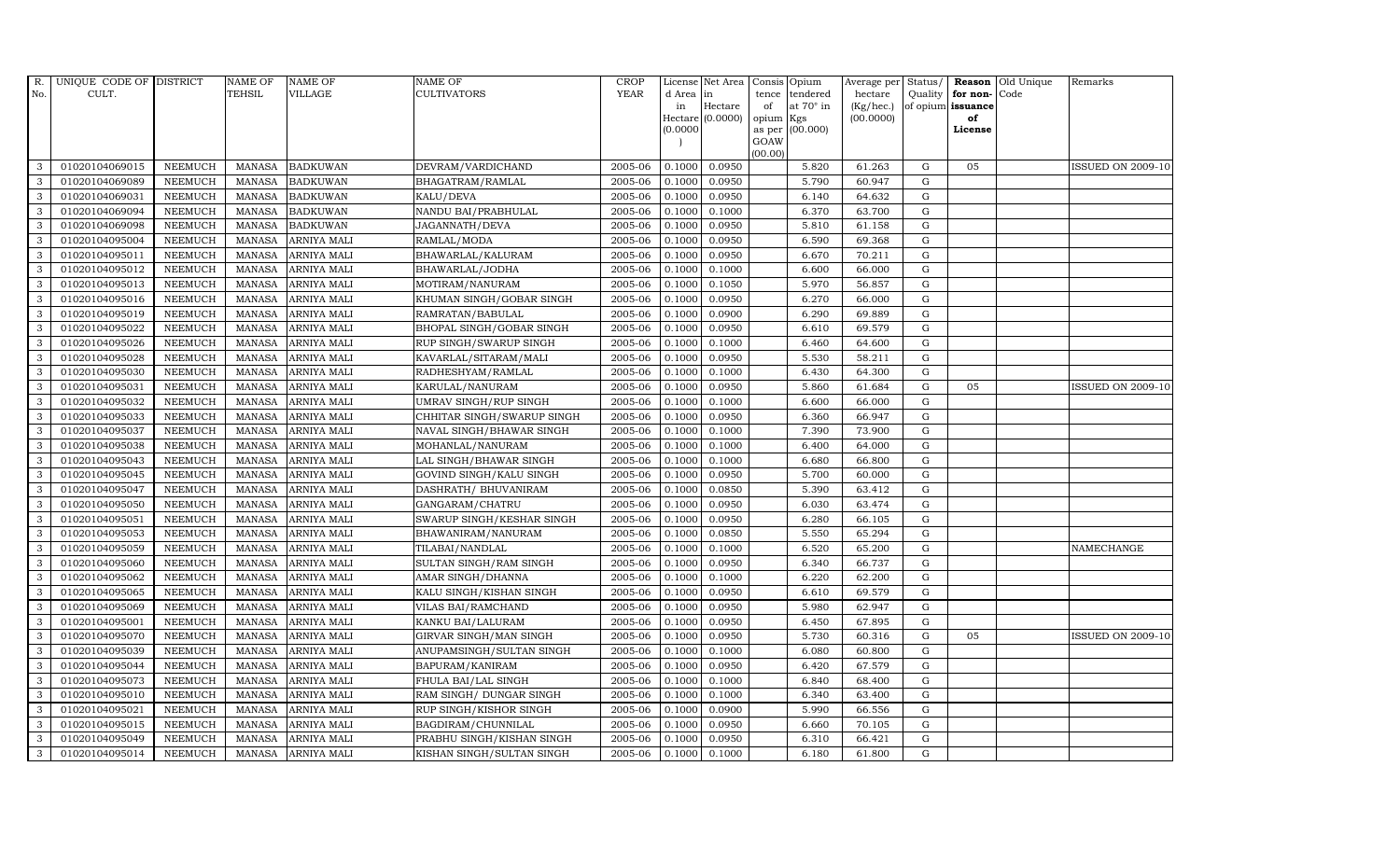| R.               | UNIQUE CODE OF DISTRICT |                | <b>NAME OF</b> | <b>NAME OF</b>      | <b>NAME OF</b>             | CROP        |           | License Net Area            |                 | Consis Opium     | Average per     | Status/     |                   | <b>Reason</b> Old Unique | Remarks                  |
|------------------|-------------------------|----------------|----------------|---------------------|----------------------------|-------------|-----------|-----------------------------|-----------------|------------------|-----------------|-------------|-------------------|--------------------------|--------------------------|
| No.              | CULT.                   |                | <b>TEHSIL</b>  | <b>VILLAGE</b>      | <b>CULTIVATORS</b>         | <b>YEAR</b> | d Area in |                             | tence           | tendered         | hectare         | Quality     | for non-          | Code                     |                          |
|                  |                         |                |                |                     |                            |             | in        | Hectare<br>Hectare (0.0000) | of              | at $70^\circ$ in | $(Kg/$ hec. $)$ |             | of opium issuance |                          |                          |
|                  |                         |                |                |                     |                            |             | (0.0000)  |                             | opium<br>as per | Kgs<br>(00.000)  | (00.0000)       |             | of<br>License     |                          |                          |
|                  |                         |                |                |                     |                            |             |           |                             | GOAW            |                  |                 |             |                   |                          |                          |
|                  |                         |                |                |                     |                            |             |           |                             | (00.00)         |                  |                 |             |                   |                          |                          |
| $\overline{2}$   | 01020104035001          | <b>NEEMUCH</b> | <b>MANASA</b>  | ARNIYA CHANDRAWAT   | GORA/DURGA                 | 2005-06     | 0.1000    | 0.1000                      |                 | 6.880            | 68.800          | G           |                   |                          |                          |
| $\overline{2}$   | 01020104035002          | <b>NEEMUCH</b> | <b>MANASA</b>  | ARNIYA CHANDRAWAT   | LAXMIBAI/GANGARAM          | 2005-06     | 0.1000    | 0.1000                      |                 | 6.380            | 63.800          | G           |                   |                          |                          |
| $\overline{2}$   | 01020104035003          | <b>NEEMUCH</b> | <b>MANASA</b>  | ARNIYA CHANDRAWAT   | NANDUBAI/GABBA             | 2005-06     | 0.1000    | 0.1000                      |                 | 6.920            | 69.200          | G           |                   |                          |                          |
| $\overline{2}$   | 01020104035006          | <b>NEEMUCH</b> | <b>MANASA</b>  | ARNIYA CHANDRAWAT   | SADDA/DURGA                | 2005-06     | 0.1000    | 0.0950                      |                 | 6.570            | 69.158          | G           |                   |                          |                          |
| $\overline{2}$   | 01020104035008          | <b>NEEMUCH</b> | <b>MANASA</b>  | ARNIYA CHANDRAWAT   | MATHRIBAI/TEJA             | 2005-06     | 0.1000    | 0.1000                      |                 | 6.650            | 66.500          | G           |                   |                          |                          |
| $\overline{2}$   | 01020104035010          | <b>NEEMUCH</b> | <b>MANASA</b>  | ARNIYA CHANDRAWAT   | RATANLAL/KALU              | 2005-06     | 0.1000    | 0.1000                      |                 | 6.470            | 64.700          | G           |                   |                          |                          |
| 2                | 01020104035011          | <b>NEEMUCH</b> | <b>MANASA</b>  | ARNIYA CHANDRAWAT   | NATHU/BRIJBHAN             | 2005-06     | 0.1000    | 0.1000                      |                 | 5.860            | 58.600          | G           | 05                |                          | <b>ISSUED ON 2009-10</b> |
| $\overline{2}$   | 01020104035012          | <b>NEEMUCH</b> | <b>MANASA</b>  | ARNIYA CHANDRAWAT   | MANGILAL/HEMA              | 2005-06     | 0.1000    | 0.1000                      |                 | 6.620            | 66.200          | G           |                   |                          |                          |
| $\overline{2}$   | 01020104035013          | <b>NEEMUCH</b> | <b>MANASA</b>  | ARNIYA CHANDRAWAT   | SWAROOPIBAI/BHAGGA         | 2005-06     | 0.1000    | 0.1000                      |                 | 6.710            | 67.100          | G           |                   |                          |                          |
| $\overline{2}$   | 01020104035014          | <b>NEEMUCH</b> | <b>MANASA</b>  | ARNIYA CHANDRAWAT   | DALLUBAI/RUPA              | 2005-06     | 0.1000    | 0.1000                      |                 | 6.660            | 66.600          | G           |                   |                          |                          |
| $\overline{2}$   | 01020104035015          | <b>NEEMUCH</b> | <b>MANASA</b>  | ARNIYA CHANDRAWAT   | KANIRAM/LALA               | 2005-06     | 0.1000    | 0.1000                      |                 | 7.140            | 71.400          | G           |                   |                          |                          |
| $\overline{2}$   | 01020104035019          | <b>NEEMUCH</b> | <b>MANASA</b>  | ARNIYA CHANDRAWAT   | DURGA/PARTHA               | 2005-06     | 0.1000    | 0.1000                      |                 | 5.760            | 57.600          | ${\rm G}$   | 05                |                          | <b>ISSUED ON 2009-10</b> |
| $\overline{2}$   | 01020104035020          | <b>NEEMUCH</b> | <b>MANASA</b>  | ARNIYA CHANDRAWAT   | AMARSINGH/MANGILAL         | 2005-06     | 0.1000    | 0.1000                      |                 | 6.460            | 64.600          | $\mathbf G$ |                   |                          |                          |
| $\overline{2}$   | 01020104035021          | <b>NEEMUCH</b> | <b>MANASA</b>  | ARNIYA CHANDRAWAT   | PANNALAL/CHATRA            | 2005-06     | 0.1000    | 0.1000                      |                 | 6.680            | 66.800          | $\mathbf G$ |                   |                          |                          |
| $\boldsymbol{2}$ | 01020104035023          | <b>NEEMUCH</b> | <b>MANASA</b>  | ARNIYA CHANDRAWAT   | AMARSINGH/GORILAL          | 2005-06     | 0.1000    | 0.1000                      |                 | 6.970            | 69.700          | G           |                   |                          |                          |
| $\overline{2}$   | 01020104035024          | <b>NEEMUCH</b> | <b>MANASA</b>  | ARNIYA CHANDRAWAT   | RAJMAL/RAMA                | 2005-06     | 0.1000    | 0.1000                      |                 | 6.950            | 69.500          | G           |                   |                          |                          |
| $\overline{2}$   | 01020104035025          | <b>NEEMUCH</b> | <b>MANASA</b>  | ARNIYA CHANDRAWAT   | JEEVA/BHERA                | 2005-06     | 0.1000    | 0.1000                      |                 | 6.660            | 66.600          | G           |                   |                          |                          |
| $\overline{2}$   | 01020104035026          | <b>NEEMUCH</b> | <b>MANASA</b>  | ARNIYA CHANDRAWAT   | GORILAL/RUPA               | 2005-06     | 0.1000    | 0.1000                      |                 | 6.660            | 66.600          | G           |                   |                          |                          |
| $\overline{2}$   | 01020104035029          | <b>NEEMUCH</b> | <b>MANASA</b>  | ARNIYA CHANDRAWAT   | SURAJMAL/DURGA             | 2005-06     | 0.1000    | 0.1000                      |                 | 6.620            | 66.200          | G           |                   |                          |                          |
| $\overline{2}$   | 01020104035030          | <b>NEEMUCH</b> | <b>MANASA</b>  | ARNIYA CHANDRAWAT   | HEERALAL/HAJARI            | 2005-06     | 0.1000    | 0.1000                      |                 | 6.530            | 65.300          | G           |                   |                          |                          |
| $\overline{2}$   | 01020104035032          | <b>NEEMUCH</b> | <b>MANASA</b>  | ARNIYA CHANDRAWAT   | BANSHILAL/BHAGIRATH        | 2005-06     | 0.1000    | 0.1000                      |                 | 6.990            | 69.900          | G           |                   |                          |                          |
| $\overline{2}$   | 01020104035034          | <b>NEEMUCH</b> | <b>MANASA</b>  | ARNIYA CHANDRAWAT   | PARASRAM/RUPA              | 2005-06     | 0.1000    | 0.1000                      |                 | 7.300            | 73.000          | G           |                   |                          |                          |
| $\overline{2}$   | 01020104035035          | <b>NEEMUCH</b> | <b>MANASA</b>  | ARNIYA CHANDRAWAT   | MANGU/LALA                 | 2005-06     | 0.1000    | 0.0950                      |                 | 6.950            | 73.158          | G           |                   |                          |                          |
| $\overline{2}$   | 01020104035037          | <b>NEEMUCH</b> | <b>MANASA</b>  | ARNIYA CHANDRAWAT   | SAJANIBAI/KANIRAM          | 2005-06     | 0.1000    | 0.1000                      |                 | 6.560            | 65.600          | G           |                   |                          |                          |
| $\overline{2}$   | 01020104035007          | <b>NEEMUCH</b> | <b>MANASA</b>  | ARNIYA CHANDRAWAT   | DURGA/CHATRA               | 2005-06     | 0.1000    | 0.1000                      |                 | 6.860            | 68.600          | G           |                   |                          |                          |
| 3                | 01020104092004          | <b>NEEMUCH</b> | <b>MANASA</b>  | ANTRI BUJURG        | BANSHILAL/DHURA            | 2005-06     | 0.1000    | 0.0950                      |                 | 6.290            | 66.211          | G           |                   |                          |                          |
| 3                | 01020104092006          | <b>NEEMUCH</b> | <b>MANASA</b>  | <b>ANTRI BUJURG</b> | DHAPU BAI/MANGILAL         | 2005-06     | 0.1000    | 0.0950                      |                 | 6.560            | 69.053          | G           |                   |                          |                          |
| $\mathbf{3}$     | 01020104092008          | <b>NEEMUCH</b> | <b>MANASA</b>  | <b>ANTRI BUJURG</b> | MANGILAL/NANURAM BRAMAN    | 2005-06     | 0.1000    | 0.0950                      |                 | 7.240            | 76.211          | ${\rm G}$   |                   |                          |                          |
| 3                | 01020104092009          | <b>NEEMUCH</b> | <b>MANASA</b>  | <b>ANTRI BUJURG</b> | BADRILAL/RAMLAL            | 2005-06     | 0.1000    | 0.1000                      |                 | 7.010            | 70.100          | $\mathbf G$ |                   |                          |                          |
| 3                | 01020104092010          | <b>NEEMUCH</b> | <b>MANASA</b>  | <b>ANTRI BUJURG</b> | RAMPRASAD/BHERULAL         | 2005-06     | 0.1000    | 0.0950                      |                 | 6.170            | 64.947          | G           |                   |                          |                          |
| 3                | 01020104092011          | <b>NEEMUCH</b> | <b>MANASA</b>  | ANTRI BUJURG        | CHATRA/DEVA                | 2005-06     | 0.1000    | 0.0950                      |                 | 6.720            | 70.737          | G           |                   |                          |                          |
| 3                | 01020104092012          | <b>NEEMUCH</b> | <b>MANASA</b>  | <b>ANTRI BUJURG</b> | SHIV SINGH/BHUVANI SINGH   | 2005-06     | 0.1000    | 0.0950                      |                 | 6.530            | 68.737          | G           |                   |                          |                          |
| 3                | 01020104092013          | <b>NEEMUCH</b> | <b>MANASA</b>  | <b>ANTRI BUJURG</b> | NARAYAN SINGH/PRATAP SINGH | 2005-06     | 0.1000    | 0.1000                      |                 | 6.330            | 63.300          | G           |                   |                          |                          |
| 3                | 01020104092014          | <b>NEEMUCH</b> | <b>MANASA</b>  | <b>ANTRI BUJURG</b> | GYANMAL/SHANTILALANTILAL   | 2005-06     | 0.1000    | 0.0950                      |                 | 6.630            | 69.789          | G           |                   |                          |                          |
| 3                | 01020104092016          | <b>NEEMUCH</b> | <b>MANASA</b>  | <b>ANTRI BUJURG</b> | GOPAL/RUGHANATH            | 2005-06     | 0.1000    | 0.0950                      |                 | 5.240            | 55.158          | $\mathbf G$ | 04                |                          |                          |
| 3                | 01020104092017          | <b>NEEMUCH</b> | <b>MANASA</b>  | ANTRI BUJURG        | MANNA/NARAYAN              | 2005-06     | 0.1000    | 0.1000                      |                 | 7.030            | 70.300          | G           |                   |                          |                          |
| 3                | 01020104092018          | <b>NEEMUCH</b> | <b>MANASA</b>  | <b>ANTRI BUJURG</b> | LAXMINARAYAN/GOPAL         | 2005-06     | 0.1000    | 0.1000                      |                 | 6.020            | 60.200          | G           | 05                |                          |                          |
| 3                | 01020104092021          | <b>NEEMUCH</b> | <b>MANASA</b>  | <b>ANTRI BUJURG</b> | SHIVRAM/RUGHANATH          | 2005-06     | 0.1000    | 0.0950                      |                 | 5.870            | 61.789          | G           | 05                |                          |                          |
| 3                | 01020104092022          | <b>NEEMUCH</b> | <b>MANASA</b>  | <b>ANTRI BUJURG</b> | RAHIM BAKSH/CHAND KHA      | 2005-06     | 0.1000    | 0.0950                      |                 | 5.490            | 57.789          | G           | 05                |                          | <b>ISSUED 2009-10</b>    |
| 3                | 01020104092024          | <b>NEEMUCH</b> | <b>MANASA</b>  | <b>ANTRI BUJURG</b> | NONDRAM/UDA JI             | 2005-06     | 0.1000    | 0.0900                      |                 | 5.740            | 63.778          | $\mathbf G$ |                   |                          |                          |
| 3                | 01020104092025          | <b>NEEMUCH</b> | MANASA         | <b>ANTRI BUJURG</b> | NANDA/KALU                 | 2005-06     | 0.1000    | 0.0900                      |                 | 6.090            | 67.667          | G           |                   |                          |                          |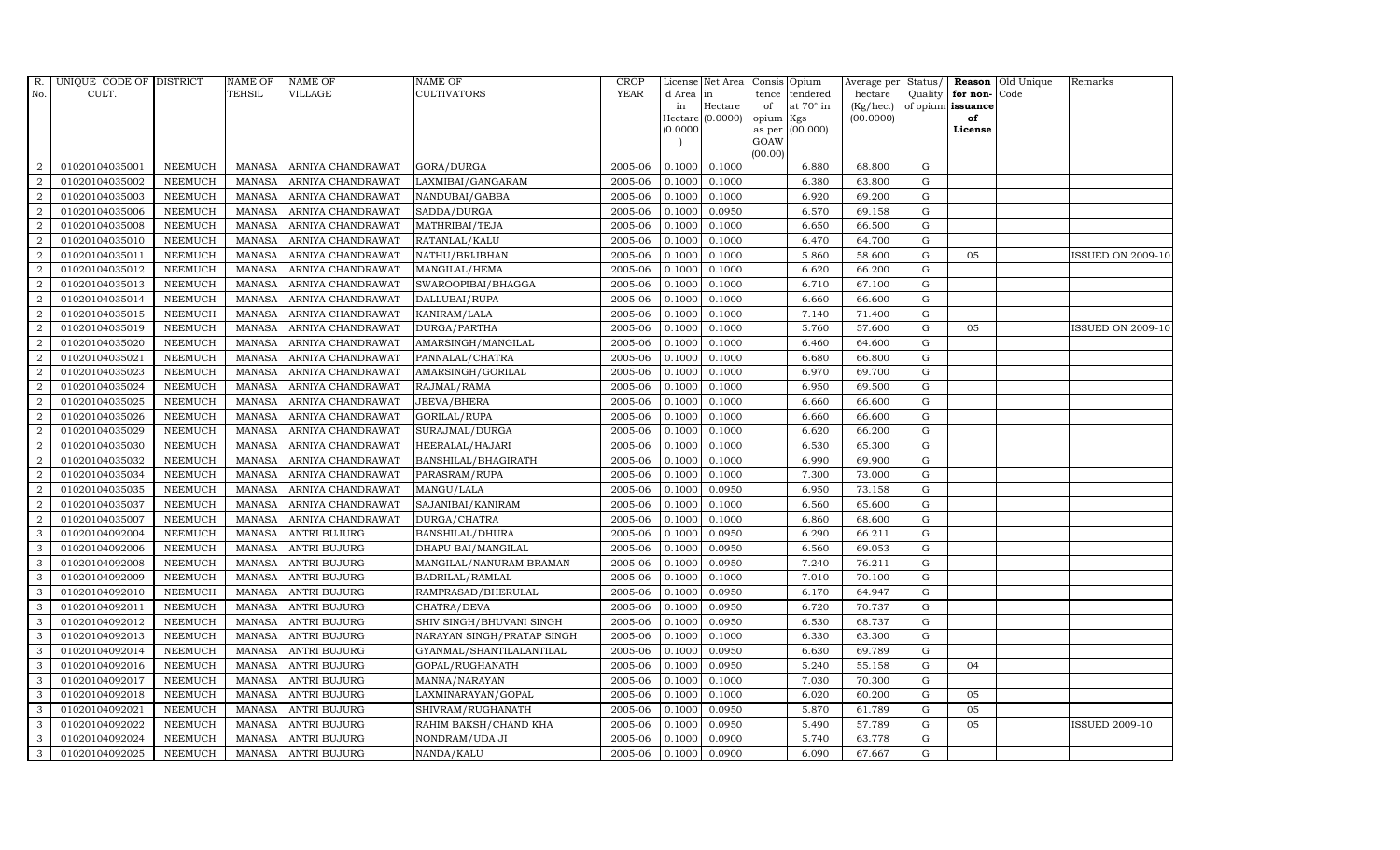| R.           | UNIQUE CODE OF DISTRICT |                | <b>NAME OF</b> | <b>NAME OF</b>      | <b>NAME OF</b>              | <b>CROP</b> |           | License Net Area   | Consis         | Opium            | Average per | Status/     |                   | Reason Old Unique | Remarks |
|--------------|-------------------------|----------------|----------------|---------------------|-----------------------------|-------------|-----------|--------------------|----------------|------------------|-------------|-------------|-------------------|-------------------|---------|
| No.          | CULT.                   |                | <b>TEHSIL</b>  | VILLAGE             | CULTIVATORS                 | <b>YEAR</b> | d Area in |                    | tence          | tendered         | hectare     | Quality     | for non-Code      |                   |         |
|              |                         |                |                |                     |                             |             | in        | Hectare            | of             | at $70^\circ$ in | (Kg/hec.)   |             | of opium issuance |                   |         |
|              |                         |                |                |                     |                             |             | (0.0000)  | $Hectare (0.0000)$ | opium          | Kgs<br>(00.000)  | (00.0000)   |             | of<br>License     |                   |         |
|              |                         |                |                |                     |                             |             |           |                    | as per<br>GOAW |                  |             |             |                   |                   |         |
|              |                         |                |                |                     |                             |             |           |                    | (00.00)        |                  |             |             |                   |                   |         |
| 3            | 01020104092027          | <b>NEEMUCH</b> | MANASA         | <b>ANTRI BUJURG</b> | SHEKH MOHAMMAD/NOOR MOHAMM  | 2005-06     | 0.1000    | 0.1000             |                | 6.670            | 66.700      | G           |                   |                   |         |
| 3            | 01020104092028          | <b>NEEMUCH</b> | <b>MANASA</b>  | <b>ANTRI BUJURG</b> | GATTUBAI/BHONAJI            | 2005-06     | 0.1000    | 0.0950             |                | 6.170            | 64.947      | ${\rm G}$   |                   |                   |         |
| 3            | 01020104092029          | <b>NEEMUCH</b> | <b>MANASA</b>  | <b>ANTRI BUJURG</b> | GORDHAN SINGH/PRATAP SINGH  | 2005-06     | 0.1000    | 0.1000             |                | 5.660            | 56.600      | G           |                   |                   |         |
| 3            | 01020104092030          | <b>NEEMUCH</b> | <b>MANASA</b>  | <b>ANTRI BUJURG</b> | GOPAL/MANGILAL              | 2005-06     | 0.1000    | 0.1000             |                | 6.300            | 63.000      | $\mathbf G$ |                   |                   |         |
| 3            | 01020104092031          | <b>NEEMUCH</b> | <b>MANASA</b>  | <b>ANTRI BUJURG</b> | PARASMAL/DULICHAND          | 2005-06     | 0.1000    | 0.0900             |                | 6.070            | 67.444      | G           |                   |                   |         |
| 3            | 01020104092033          | <b>NEEMUCH</b> | <b>MANASA</b>  | ANTRI BUJURG        | TAMIJAN BAI/NANHE KHAN      | 2005-06     | 0.1000    | 0.0950             |                | 6.060            | 63.789      | G           |                   |                   |         |
| 3            | 01020104092034          | <b>NEEMUCH</b> | <b>MANASA</b>  | <b>ANTRI BUJURG</b> | MANGU SINGH/JAVAN SINGH     | 2005-06     | 0.1000    | 0.1000             |                | 5.520            | 55.200      | ${\rm G}$   | 04                |                   |         |
| 3            | 01020104092038          | <b>NEEMUCH</b> | <b>MANASA</b>  | <b>ANTRI BUJURG</b> | NIJAM KHA/CHAND KHA         | 2005-06     | 0.1000    | 0.0950             |                | 6.050            | 63.684      | G           |                   |                   |         |
| 3            | 01020104092039          | <b>NEEMUCH</b> | <b>MANASA</b>  | <b>ANTRI BUJURG</b> | GOVIND KUVAR/DALPAT SINGH   | 2005-06     | 0.1000    | 0.0900             |                | 5.510            | 61.222      | $\mathbf G$ |                   |                   |         |
| 3            | 01020104092040          | <b>NEEMUCH</b> | <b>MANASA</b>  | ANTRI BUJURG        | RISAL KUVAR/MOTI SINGH      | 2005-06     | 0.1000    | 0.0950             |                | 6.220            | 65.474      | ${\rm G}$   |                   |                   |         |
| 3            | 01020104092041          | <b>NEEMUCH</b> | <b>MANASA</b>  | ANTRI BUJURG        | AMAR SINGH/SAJJAN SINGH     | 2005-06     | 0.1000    | 0.0950             |                | 6.270            | 66.000      | G           |                   |                   |         |
| 3            | 01020104092044          | <b>NEEMUCH</b> | <b>MANASA</b>  | <b>ANTRI BUJURG</b> | VIJAY SINGH/BAHADUR SINGH   | 2005-06     | 0.1000    | 0.1000             |                | 6.050            | 60.500      | G           | 05                |                   |         |
| 3            | 01020104092045          | <b>NEEMUCH</b> | <b>MANASA</b>  | <b>ANTRI BUJURG</b> | KALU SINGH/INDAR SINGH      | 2005-06     | 0.1000    | 0.1000             |                | 6.140            | 61.400      | G           |                   |                   |         |
| 3            | 01020104092046          | <b>NEEMUCH</b> | <b>MANASA</b>  | <b>ANTRI BUJURG</b> | BHERU SINGH/INDAR SINGH     | 2005-06     | 0.1000    | 0.0950             |                | 5.840            | 61.474      | $\mathbf G$ |                   |                   |         |
| 3            | 01020104092047          | <b>NEEMUCH</b> | <b>MANASA</b>  | <b>ANTRI BUJURG</b> | BHERULAL/RATANLAL           | 2005-06     | 0.1000    | 0.0950             |                | 5.820            | 61.263      | $\mathbf G$ |                   |                   |         |
| 3            | 01020104092049          | <b>NEEMUCH</b> | <b>MANASA</b>  | <b>ANTRI BUJURG</b> | BABULAL/BIHARILAL           | 2005-06     | 0.1000    | 0.1000             |                | 5.840            | 58.400      | G           | 05                |                   |         |
| 3            | 01020104092050          | <b>NEEMUCH</b> | <b>MANASA</b>  | <b>ANTRI BUJURG</b> | SUNDERLAL/NARAYAN           | 2005-06     | 0.1000    | 0.1000             |                | 6.110            | 61.100      | G           |                   |                   |         |
| $\mathbf{3}$ | 01020104092052          | <b>NEEMUCH</b> | <b>MANASA</b>  | <b>ANTRI BUJURG</b> | RAMPRASAD/HIRALAL           | 2005-06     | 0.1000    | 0.0900             |                | 6.120            | 68.000      | G           |                   |                   |         |
| 3            | 01020104092054          | <b>NEEMUCH</b> | <b>MANASA</b>  | <b>ANTRI BUJURG</b> | GANPAT/KANHEYALAL           | 2005-06     | 0.1000    | 0.0900             |                | 5.200            | 57.778      | G           | 05                |                   |         |
| 3            | 01020104092055          | <b>NEEMUCH</b> | <b>MANASA</b>  | <b>ANTRI BUJURG</b> | DINESH/MANNALAL             | 2005-06     | 0.1000    | 0.1000             |                | 6.650            | 66.500      | $\mathbf G$ |                   |                   |         |
| 3            | 01020104092056          | <b>NEEMUCH</b> | <b>MANASA</b>  | <b>ANTRI BUJURG</b> | BHARATRAM/MANGILAL          | 2005-06     | 0.1000    | 0.1000             |                | 6.450            | 64.500      | G           |                   |                   |         |
| 3            | 01020104092057          | <b>NEEMUCH</b> | <b>MANASA</b>  | <b>ANTRI BUJURG</b> | SURESH CHANDR/NARAYAN       | 2005-06     | 0.1000    | 0.0900             |                | 6.440            | 71.556      | G           |                   |                   |         |
| 3            | 01020104092061          | <b>NEEMUCH</b> | <b>MANASA</b>  | <b>ANTRI BUJURG</b> | RADHESHYAM/BHAWARLAL        | 2005-06     | 0.1000    | 0.0900             |                | 5.410            | 60.111      | $\mathbf G$ | 05                |                   |         |
| 3            | 01020104092062          | <b>NEEMUCH</b> | <b>MANASA</b>  | <b>ANTRI BUJURG</b> | SATYANARAYAN/BHAWARLAL      | 2005-06     | 0.1000    | 0.0900             |                | 5.430            | 60.333      | $\mathbf G$ | 05                |                   |         |
| 3            | 01020104092064          | <b>NEEMUCH</b> | <b>MANASA</b>  | <b>ANTRI BUJURG</b> | HARIVALLABH/BADRILAL        | 2005-06     | 0.1000    | 0.0950             |                | 6.670            | 70.211      | $\mathbf G$ |                   |                   |         |
| 3            | 01020104092065          | <b>NEEMUCH</b> | <b>MANASA</b>  | ANTRI BUJURG        | BABULAL/RAMGOPAL            | 2005-06     | 0.1000    | 0.1000             |                | 6.590            | 65.900      | G           |                   |                   |         |
| 3            | 01020104092068          | <b>NEEMUCH</b> | <b>MANASA</b>  | <b>ANTRI BUJURG</b> | NANHE KHA/NURA KHA          | 2005-06     | 0.1000    | 0.0950             |                | 6.520            | 68.632      | ${\rm G}$   |                   |                   |         |
| 3            | 01020104092070          | <b>NEEMUCH</b> | <b>MANASA</b>  | <b>ANTRI BUJURG</b> | KISHOR/LAL SINGH            | 2005-06     | 0.1000    | 0.0950             |                | 6.300            | 66.316      | ${\rm G}$   |                   |                   |         |
| 3            | 01020104092071          | <b>NEEMUCH</b> | <b>MANASA</b>  | <b>ANTRI BUJURG</b> | KAILASH/HIRALAL             | 2005-06     | 0.1000    | 0.0950             |                | 6.040            | 63.579      | $\mathbf G$ |                   |                   |         |
| 3            | 01020104092073          | <b>NEEMUCH</b> | <b>MANASA</b>  | <b>ANTRI BUJURG</b> | SAMRATHLAL/RAMGOPAL         | 2005-06     | 0.1000    | 0.0950             |                | 6.210            | 65.368      | $\mathbf G$ |                   |                   |         |
| 3            | 01020104092074          | <b>NEEMUCH</b> | <b>MANASA</b>  | <b>ANTRI BUJURG</b> | KAILASH/SATYANARAYAN        | 2005-06     | 0.1000    | 0.0950             |                | 6.130            | 64.526      | G           |                   |                   |         |
| 3            | 01020104092077          | <b>NEEMUCH</b> | <b>MANASA</b>  | <b>ANTRI BUJURG</b> | RAMLAL/MANGILAL             | 2005-06     | 0.1000    | 0.1000             |                | 5.970            | 59.700      | ${\rm G}$   | 05                |                   |         |
| 3            | 01020104092078          | <b>NEEMUCH</b> | <b>MANASA</b>  | <b>ANTRI BUJURG</b> | LAXMAN/NAHAR SINGH          | 2005-06     | 0.1000    | 0.0950             |                | 6.160            | 64.842      | G           |                   |                   |         |
| 3            | 01020104092079          | <b>NEEMUCH</b> | <b>MANASA</b>  | <b>ANTRI BUJURG</b> | DINESH/BABUGIR              | 2005-06     | 0.1000    | 0.1000             |                | 6.790            | 67.900      | $\mathbf G$ |                   |                   |         |
| 3            | 01020104092080          | <b>NEEMUCH</b> | <b>MANASA</b>  | <b>ANTRI BUJURG</b> | LAL SINGH/BHAWAR SINGH      | 2005-06     | 0.1000    | 0.1000             |                | 6.580            | 65.800      | $\mathbf G$ |                   |                   |         |
| 3            | 01020104092081          | <b>NEEMUCH</b> | <b>MANASA</b>  | ANTRI BUJURG        | PARVAT SINGH/SHIV SINGH     | 2005-06     | 0.1000    | 0.0950             |                | 6.510            | 68.526      | G           |                   |                   |         |
| 3            | 01020104092083          | <b>NEEMUCH</b> | <b>MANASA</b>  | <b>ANTRI BUJURG</b> | NASIR MOHAMMAD/SHAKUR MOHAM | 2005-06     | 0.1000    | 0.1000             |                | 6.750            | 67.500      | G           |                   |                   |         |
| 3            | 01020104092084          | <b>NEEMUCH</b> | <b>MANASA</b>  | <b>ANTRI BUJURG</b> | TIKAMSINGH/SHIVSINGH        | 2005-06     | 0.1000    | 0.0950             |                | 6.400            | 67.368      | G           |                   |                   |         |
| 3            | 01020104092085          | <b>NEEMUCH</b> | <b>MANASA</b>  | <b>ANTRI BUJURG</b> | BANESINGH/SAJJAN SINGH      | 2005-06     | 0.1000    | 0.0900             |                | 5.730            | 63.667      | $\mathbf G$ |                   |                   |         |
| 3            | 01020104092087          | <b>NEEMUCH</b> | <b>MANASA</b>  | <b>ANTRI BUJURG</b> | DINESH KUMAR/KANHEYALAL     | 2005-06     | 0.1000    | 0.0950             |                | 5.670            | 59.684      | $\mathbf G$ | 05                |                   |         |
| 3            | 01020104092089          | <b>NEEMUCH</b> | MANASA         | <b>ANTRI BUJURG</b> | NARAYAN SINGH/SHIV SINGH    | 2005-06     | 0.1000    | 0.1000             |                | 6.200            | 62.000      | G           |                   |                   |         |
|              |                         |                |                |                     |                             |             |           |                    |                |                  |             |             |                   |                   |         |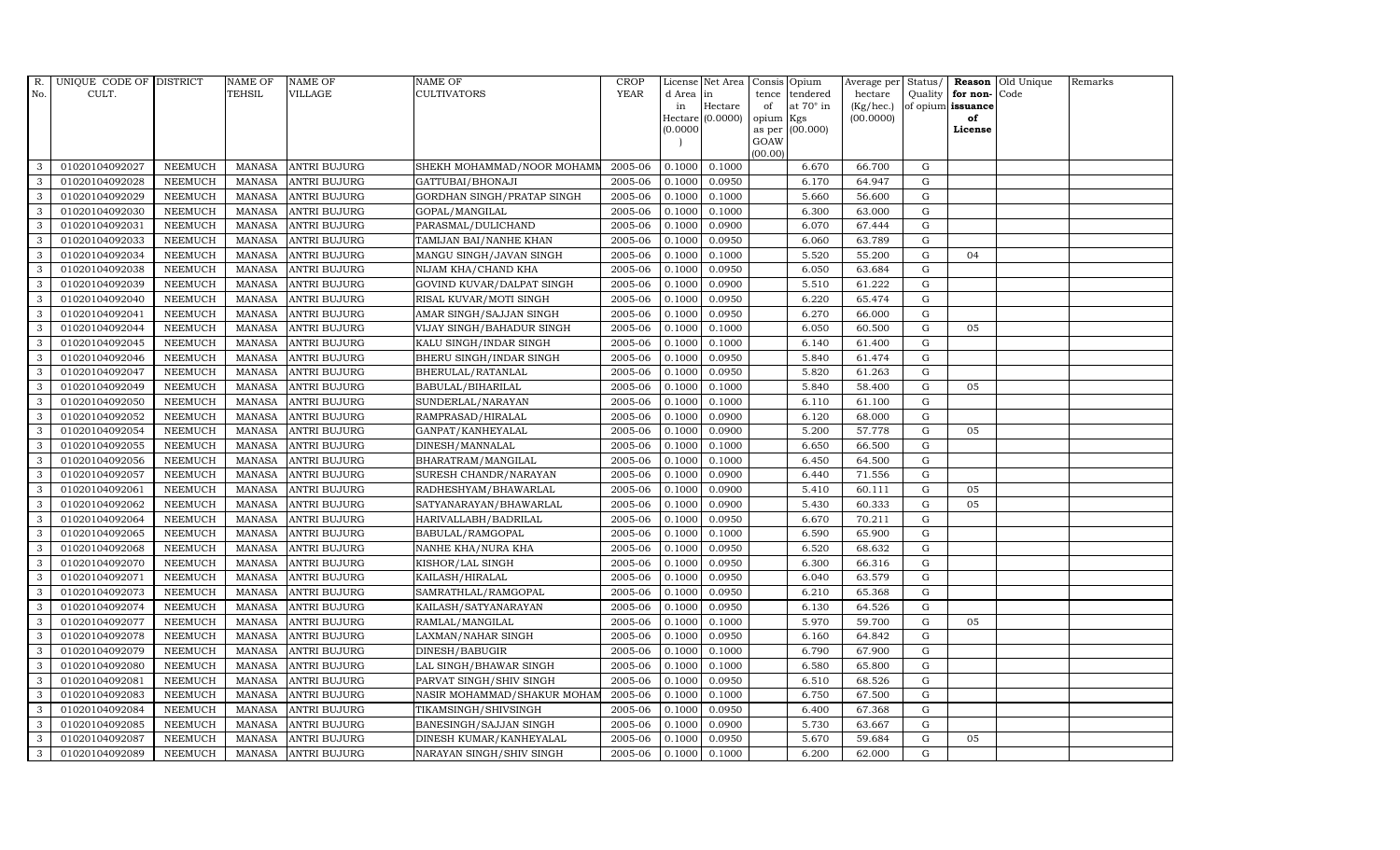| R.           | UNIQUE CODE OF DISTRICT |                | <b>NAME OF</b> | <b>NAME OF</b>      | <b>NAME OF</b>            | <b>CROP</b> |           | License Net Area   | Consis          | Opium            | Average per | Status/     |                   | <b>Reason</b> Old Unique | Remarks |
|--------------|-------------------------|----------------|----------------|---------------------|---------------------------|-------------|-----------|--------------------|-----------------|------------------|-------------|-------------|-------------------|--------------------------|---------|
| No.          | CULT.                   |                | TEHSIL         | VILLAGE             | CULTIVATORS               | <b>YEAR</b> | d Area in |                    | tence           | tendered         | hectare     | Quality     | for non-Code      |                          |         |
|              |                         |                |                |                     |                           |             | in        | Hectare            | of              | at $70^\circ$ in | (Kg/hec.)   |             | of opium issuance |                          |         |
|              |                         |                |                |                     |                           |             | (0.0000)  | $Hectare (0.0000)$ | opium<br>as per | Kgs<br>(00.000)  | (00.0000)   |             | of<br>License     |                          |         |
|              |                         |                |                |                     |                           |             |           |                    | GOAW            |                  |             |             |                   |                          |         |
|              |                         |                |                |                     |                           |             |           |                    | (00.00)         |                  |             |             |                   |                          |         |
| 3            | 01020104092090          | <b>NEEMUCH</b> | MANASA         | <b>ANTRI BUJURG</b> | YASHVANT/HARI VALLABH     | 2005-06     | 0.1000    | 0.0950             |                 | 6.630            | 69.789      | G           |                   |                          |         |
| 3            | 01020104092091          | <b>NEEMUCH</b> | <b>MANASA</b>  | <b>ANTRI BUJURG</b> | HARPRASAD/BIHARI          | 2005-06     | 0.1000    | 0.1000             |                 | 6.640            | 66.400      | ${\rm G}$   |                   |                          |         |
| 3            | 01020104092092          | <b>NEEMUCH</b> | <b>MANASA</b>  | <b>ANTRI BUJURG</b> | BHARAT SINGH/NAHAR SINGH  | 2005-06     | 0.1000    | 0.0950             |                 | 6.010            | 63.263      | G           |                   |                          |         |
| 3            | 01020104092093          | <b>NEEMUCH</b> | <b>MANASA</b>  | <b>ANTRI BUJURG</b> | HIRALAL/RAMCHANDR         | 2005-06     | 0.1000    | 0.1000             |                 | 6.120            | 61.200      | $\mathbf G$ | 05                |                          |         |
| 3            | 01020104092095          | <b>NEEMUCH</b> | <b>MANASA</b>  | <b>ANTRI BUJURG</b> | CHENRAM/PRATAP            | 2005-06     | 0.1000    | 0.1000             |                 | 5.390            | 53.900      | $\mathbf G$ | 04                |                          |         |
| 3            | 01020104092096          | <b>NEEMUCH</b> | <b>MANASA</b>  | ANTRI BUJURG        | JITENDRA KUMAR/SHANTILAL  | 2005-06     | 0.1000    | 0.0900             |                 | 5.620            | 62.444      | G           |                   |                          |         |
| 3            | 01020104092097          | <b>NEEMUCH</b> | <b>MANASA</b>  | <b>ANTRI BUJURG</b> | MANOJ KUMAR/BAPULAL       | 2005-06     | 0.1000    | 0.0950             |                 | 6.240            | 65.684      | G           |                   |                          |         |
| 3            | 01020104092098          | <b>NEEMUCH</b> | <b>MANASA</b>  | <b>ANTRI BUJURG</b> | DHARAMCHAND/HIRALAL       | 2005-06     | 0.1000    | 0.0950             |                 | 5.830            | 61.368      | G           |                   |                          |         |
| 3            | 01020104092099          | <b>NEEMUCH</b> | <b>MANASA</b>  | <b>ANTRI BUJURG</b> | GOPAL / SATYANARAYAN      | 2005-06     | 0.1000    | 0.0950             |                 | 5.860            | 61.684      | $\mathbf G$ |                   |                          |         |
| 3            | 01020104092102          | <b>NEEMUCH</b> | <b>MANASA</b>  | ANTRI BUJURG        | KANHEYALAL/FAKIRCHAND     | 2005-06     | 0.1000    | 0.0900             |                 | 5.530            | 61.444      | $\mathbf G$ | 05                |                          |         |
| 3            | 01020104092103          | <b>NEEMUCH</b> | <b>MANASA</b>  | ANTRI BUJURG        | SHRINIVAS/CHHAGANLAL      | 2005-06     | 0.1000    | 0.0900             |                 | 5.590            | 62.111      | G           |                   |                          |         |
| 3            | 01020104092106          | <b>NEEMUCH</b> | <b>MANASA</b>  | <b>ANTRI BUJURG</b> | BADRILAL/BHUVAN           | 2005-06     | 0.1000    | 0.1000             |                 | 6.390            | 63.900      | G           |                   |                          |         |
| 3            | 01020104092110          | <b>NEEMUCH</b> | <b>MANASA</b>  | <b>ANTRI BUJURG</b> | JAGANNATH/NANURAM         | 2005-06     | 0.1000    | 0.0900             |                 | 5.700            | 63.333      | G           |                   |                          |         |
| 3            | 01020104092115          | <b>NEEMUCH</b> | <b>MANASA</b>  | <b>ANTRI BUJURG</b> | PADAM SINGH/KALU SINGH    | 2005-06     | 0.1000    | 0.1000             |                 | 5.880            | 58.800      | $\mathbf G$ |                   |                          |         |
| 3            | 01020104092117          | <b>NEEMUCH</b> | <b>MANASA</b>  | <b>ANTRI BUJURG</b> | HIRALAL/PRABHULAL         | 2005-06     | 0.1000    | 0.1000             |                 | 5.740            | 57.400      | $\mathbf G$ | 05                |                          |         |
| 3            | 01020104092119          | <b>NEEMUCH</b> | <b>MANASA</b>  | <b>ANTRI BUJURG</b> | RATANLAL/KESHURAM         | 2005-06     | 0.1000    | 0.1000             |                 | 6.200            | 62.000      | G           |                   |                          |         |
| 3            | 01020104092122          | <b>NEEMUCH</b> | <b>MANASA</b>  | <b>ANTRI BUJURG</b> | BHAWARLAL/BASANTILAL      | 2005-06     | 0.1000    | 0.0900             |                 | 6.060            | 67.333      | G           |                   |                          |         |
| $\mathbf{3}$ | 01020104092123          | <b>NEEMUCH</b> | <b>MANASA</b>  | <b>ANTRI BUJURG</b> | RAMGOPAL/BASANTILAL       | 2005-06     | 0.1000    | 0.1000             |                 | 5.790            | 57.900      | G           |                   |                          |         |
| 3            | 01020104092125          | <b>NEEMUCH</b> | <b>MANASA</b>  | <b>ANTRI BUJURG</b> | NAHARSINGH/VAKTAVARSINGH  | 2005-06     | 0.1000    | 0.0950             |                 | 6.080            | 64.000      | G           |                   |                          |         |
| 3            | 01020104092126          | <b>NEEMUCH</b> | <b>MANASA</b>  | <b>ANTRI BUJURG</b> | <b>IMAM BAKSH/NATHU</b>   | 2005-06     | 0.1000    | 0.0950             |                 | 6.290            | 66.211      | $\mathbf G$ |                   |                          |         |
| 3            | 01020104092127          | <b>NEEMUCH</b> | <b>MANASA</b>  | <b>ANTRI BUJURG</b> | KHAJAN BAI/SHAKUR KHA     | 2005-06     | 0.1000    | 0.0900             |                 | 5.600            | 62.222      | G           | 05                |                          |         |
| 3            | 01020104092128          | <b>NEEMUCH</b> | <b>MANASA</b>  | <b>ANTRI BUJURG</b> | KANHEYALAL/BHAWANIRAM     | 2005-06     | 0.1000    | 0.1000             |                 | 6.080            | 60.800      | G           |                   |                          |         |
| 3            | 01020104092129          | <b>NEEMUCH</b> | <b>MANASA</b>  | <b>ANTRI BUJURG</b> | ALLAH BAKSH/RAMJU KHA     | 2005-06     | 0.1000    | 0.0900             |                 | 5.750            | 63.889      | G           |                   |                          |         |
| 3            | 01020104092130          | <b>NEEMUCH</b> | <b>MANASA</b>  | <b>ANTRI BUJURG</b> | PRABHULAL/NARAYAN         | 2005-06     | 0.1000    | 0.1000             |                 | 6.520            | 65.200      | $\mathbf G$ |                   |                          |         |
| 3            | 01020104092131          | <b>NEEMUCH</b> | <b>MANASA</b>  | <b>ANTRI BUJURG</b> | NANA/NABI BAKSHA          | 2005-06     | 0.1000    | 0.1000             |                 | 6.870            | 68.700      | $\mathbf G$ |                   |                          |         |
| 3            | 01020104092132          | <b>NEEMUCH</b> | <b>MANASA</b>  | ANTRI BUJURG        | BHAVANISHANKAR/NARAYAN    | 2005-06     | 0.1000    | 0.0950             |                 | 5.950            | 62.632      | G           |                   |                          |         |
| 3            | 01020104092134          | <b>NEEMUCH</b> | <b>MANASA</b>  | <b>ANTRI BUJURG</b> | DHANNA/BHUVAN JI          | 2005-06     | 0.1000    | 0.1000             |                 | 6.200            | 62.000      | ${\rm G}$   |                   |                          |         |
| 3            | 01020104092140          | <b>NEEMUCH</b> | <b>MANASA</b>  | <b>ANTRI BUJURG</b> | KACHRU/RAMLAL             | 2005-06     | 0.1000    | 0.1000             |                 | 6.130            | 61.300      | $\mathbf G$ |                   |                          |         |
| 3            | 01020104092143          | <b>NEEMUCH</b> | <b>MANASA</b>  | <b>ANTRI BUJURG</b> | RAMKISHAN/BHAWARLAL       | 2005-06     | 0.1000    | 0.0950             |                 | 5.580            | 58.737      | $\mathbf G$ | 05                |                          |         |
| 3            | 01020104092144          | <b>NEEMUCH</b> | <b>MANASA</b>  | <b>ANTRI BUJURG</b> | BHERULAL/NANDA            | 2005-06     | 0.1000    | 0.1000             |                 | 6.300            | 63.000      | $\mathbf G$ |                   |                          |         |
| 3            | 01020104092146          | <b>NEEMUCH</b> | <b>MANASA</b>  | <b>ANTRI BUJURG</b> | RAGHUVIR DAS/KISHOR DAS   | 2005-06     | 0.1000    | 0.1000             |                 | 6.460            | 64.600      | G           |                   |                          |         |
| 3            | 01020104092147          | <b>NEEMUCH</b> | <b>MANASA</b>  | <b>ANTRI BUJURG</b> | ISHAK MOHAMAD/TAYYAB JI   | 2005-06     | 0.1000    | 0.0900             |                 | 5.490            | 61.000      | G           |                   |                          |         |
| 3            | 01020104092148          | <b>NEEMUCH</b> | <b>MANASA</b>  | <b>ANTRI BUJURG</b> | MOHAN KUVAR/BHERU SINGH   | 2005-06     | 0.1000    | 0.1000             |                 | 6.260            | 62.600      | G           |                   |                          |         |
| 3            | 01020104092149          | <b>NEEMUCH</b> | <b>MANASA</b>  | <b>ANTRI BUJURG</b> | SAMPAT BAI/RAMNARAYAN     | 2005-06     | 0.1000    | 0.0900             |                 | 6.010            | 66.778      | $\mathbf G$ |                   |                          |         |
| 3            | 01020104092150          | <b>NEEMUCH</b> | <b>MANASA</b>  | <b>ANTRI BUJURG</b> | MANGILAL/BHONA            | 2005-06     | 0.1000    | 0.0900             |                 | 6.340            | 70.444      | $\mathbf G$ |                   |                          |         |
| 3            | 01020104092151          | <b>NEEMUCH</b> | <b>MANASA</b>  | ANTRI BUJURG        | BABU GIR/NARAYAN GIR      | 2005-06     | 0.1000    | 0.0950             |                 | 6.430            | 67.684      | G           |                   |                          |         |
| 3            | 01020104092155          | <b>NEEMUCH</b> | <b>MANASA</b>  | <b>ANTRI BUJURG</b> | KAILASH KUVAR/MOHAN SINGH | 2005-06     | 0.1000    | 0.0950             |                 | 5.680            | 59.789      | G           |                   |                          |         |
| 3            | 01020104092157          | <b>NEEMUCH</b> | <b>MANASA</b>  | <b>ANTRI BUJURG</b> | KAILASH CHANDR/KANHEYALAL | 2005-06     | 0.1000    | 0.0850             |                 | 4.830            | 56.824      | G           | 05                |                          |         |
| 3            | 01020104092158          | <b>NEEMUCH</b> | <b>MANASA</b>  | <b>ANTRI BUJURG</b> | GHASI/BHERU BHIL          | 2005-06     | 0.1000    | 0.0950             |                 | 5.470            | 57.579      | $\mathbf G$ | 05                |                          |         |
| 3            | 01020104092160          | <b>NEEMUCH</b> | <b>MANASA</b>  | <b>ANTRI BUJURG</b> | KANHEYALAL/SURAJMAL       | 2005-06     | 0.1000    | 0.0950             |                 | 5.870            | 61.789      | G           |                   |                          |         |
| 3            | 01020104092137          | <b>NEEMUCH</b> | MANASA         | <b>ANTRI BUJURG</b> | MANGU SINGH/INDAR SINGH   | 2005-06     | 0.1000    | 0.0950             |                 | 5.990            | 63.053      | G           |                   |                          |         |
|              |                         |                |                |                     |                           |             |           |                    |                 |                  |             |             |                   |                          |         |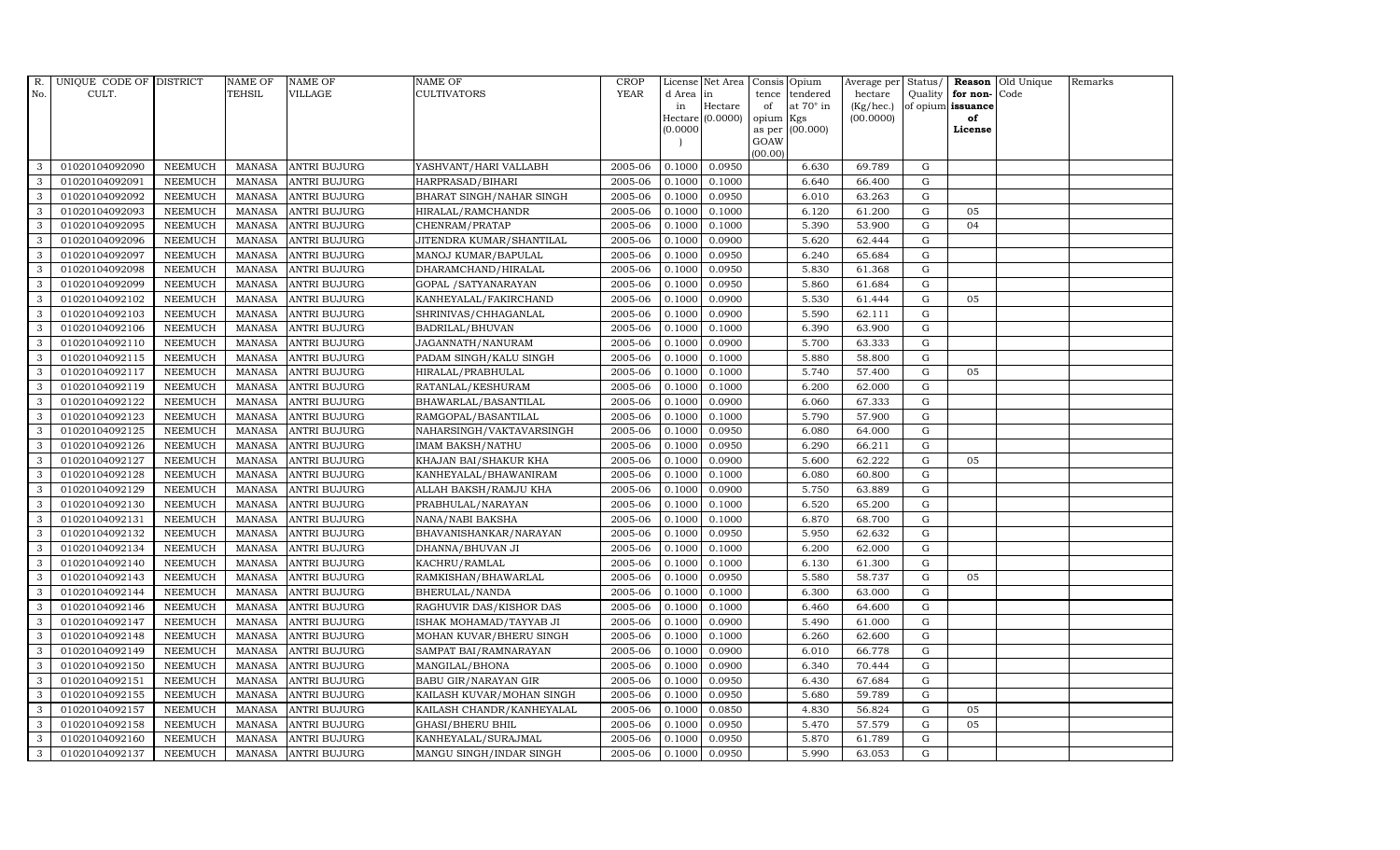| R.           | UNIQUE CODE OF DISTRICT |                | <b>NAME OF</b> | <b>NAME OF</b>      | NAME OF                     | <b>CROP</b> |           | License Net Area |                | Consis Opium     | Average per | Status/     |                   | Reason Old Unique | Remarks |
|--------------|-------------------------|----------------|----------------|---------------------|-----------------------------|-------------|-----------|------------------|----------------|------------------|-------------|-------------|-------------------|-------------------|---------|
| No.          | CULT.                   |                | <b>TEHSIL</b>  | VILLAGE             | CULTIVATORS                 | <b>YEAR</b> | d Area in |                  | tence          | tendered         | hectare     | Quality     | for non-Code      |                   |         |
|              |                         |                |                |                     |                             |             | in        | Hectare          | of             | at $70^\circ$ in | (Kg/hec.)   |             | of opium issuance |                   |         |
|              |                         |                |                |                     |                             |             |           | Hectare (0.0000) | opium          | Kgs              | (00.0000)   |             | of<br>License     |                   |         |
|              |                         |                |                |                     |                             |             | (0.0000)  |                  | as per<br>GOAW | (00.000)         |             |             |                   |                   |         |
|              |                         |                |                |                     |                             |             |           |                  | (00.00)        |                  |             |             |                   |                   |         |
| 3            | 01020104092138          | <b>NEEMUCH</b> | MANASA         | <b>ANTRI BUJURG</b> | MOHAN KUWAR//NARENDRA SINGH | 2005-06     | 0.1000    | 0.0900           |                | 6.030            | 67.000      | G           |                   |                   |         |
| 3            | 01020104092072          | <b>NEEMUCH</b> | MANASA         | <b>ANTRI BUJURG</b> | SHAMBHULAL/BHONA            | 2005-06     | 0.1000    | 0.1000           |                | 6.190            | 61.900      | $\mathbf G$ |                   |                   |         |
| 3            | 01020104092161          | <b>NEEMUCH</b> | <b>MANASA</b>  | <b>ANTRI BUJURG</b> | SATYANARAYAN/SHANKARLAL     | 2005-06     | 0.1000    | 0.0950           |                | 6.140            | 64.632      | G           |                   |                   |         |
| 3            | 01020104092171          | <b>NEEMUCH</b> | <b>MANASA</b>  | <b>ANTRI BUJURG</b> | LAXMINARAYAN / NANURAM      | 2005-06     | 0.1000    | 0.0900           |                | 5.790            | 64.333      | ${\rm G}$   |                   |                   |         |
| 3            | 01020104092043          | <b>NEEMUCH</b> | <b>MANASA</b>  | <b>ANTRI BUJURG</b> | CHUNNILAL/UDAA              | 2005-06     | 0.1000    | 0.0950           |                | 5.780            | 60.842      | ${\rm G}$   | 05                |                   |         |
| $\mathbf{3}$ | 01020104092104          | <b>NEEMUCH</b> | <b>MANASA</b>  | <b>ANTRI BUJURG</b> | RAJMAL/BHERULAL             | 2005-06     | 0.1000    | 0.0950           |                | 5.790            | 60.947      | G           | 05                |                   |         |
| 3            | 01020104092032          | <b>NEEMUCH</b> | <b>MANASA</b>  | <b>ANTRI BUJURG</b> | MANJUR HUSAIN/NANHE KHA     | 2005-06     | 0.1000    | 0.0900           |                | 6.070            | 67.444      | $\mathbf G$ |                   |                   |         |
| 3            | 01020104092058          | <b>NEEMUCH</b> | <b>MANASA</b>  | <b>ANTRI BUJURG</b> | SHAKUNTALA BAI/BASHILAL     | 2005-06     | 0.1000    | 0.1000           |                | 5.300            | 53.000      | G           | 04                |                   |         |
| 3            | 01020104092063          | <b>NEEMUCH</b> | <b>MANASA</b>  | <b>ANTRI BUJURG</b> | AMRATLAL/BHAVARLAL          | 2005-06     | 0.1000    | 0.0950           |                | 6.150            | 64.737      | G           |                   |                   |         |
| 3            | 01020104092152          | <b>NEEMUCH</b> | <b>MANASA</b>  | <b>ANTRI BUJURG</b> | VISHNULAL/KACHRU            | 2005-06     | 0.1000    | 0.0950           |                | 5.440            | 57.263      | G           | 05                |                   |         |
| $\mathbf{3}$ | 01020104092015          | <b>NEEMUCH</b> | <b>MANASA</b>  | <b>ANTRI BUJURG</b> | KAMALA BAI/HIRALAL          | 2005-06     | 0.1000    | 0.0950           |                | 5.620            | 59.158      | ${\rm G}$   |                   |                   |         |
| 3            | 01020104092005          | <b>NEEMUCH</b> | <b>MANASA</b>  | <b>ANTRI BUJURG</b> | BHAWARLAL/GOPAL             | 2005-06     | 0.1000    | 0.0900           |                | 5.420            | 60.222      | $\mathbf G$ | 05                |                   |         |
| $\mathbf{3}$ | 01020104096002          | <b>NEEMUCH</b> | <b>MANASA</b>  | <b>ANKLI</b>        | MANGILAL/DEVA               | 2005-06     | 0.1000    | 0.1000           |                | 6.980            | 69.800      | $\mathbf G$ |                   |                   |         |
| 3            | 01020104096003          | <b>NEEMUCH</b> | <b>MANASA</b>  | <b>ANKLI</b>        | DEVILAL/LADU                | 2005-06     | 0.1000    | 0.0950           |                | 6.260            | 65.895      | G           |                   |                   |         |
| 3            | 01020104096006          | <b>NEEMUCH</b> | <b>MANASA</b>  | <b>ANKLI</b>        | ANIL KUMAR/RAJMAL           | 2005-06     | 0.1000    | 0.1000           |                | 6.650            | 66.500      | ${\rm G}$   |                   |                   |         |
| $\mathbf{3}$ | 01020104088007          | <b>NEEMUCH</b> | <b>MANASA</b>  | <b>ANKLI</b>        | RAMNARAYAN/NATHU            | 2005-06     | 0.1000    | 0.0900           |                | 5.710            | 63.444      | G           |                   |                   |         |
| 3            | 01020104088014          | <b>NEEMUCH</b> | <b>MANASA</b>  | <b>ANKLI</b>        | PURALAL/GHASIRAM            | 2005-06     | 0.1000    | 0.1000           |                | 6.920            | 69.200      | G           |                   |                   |         |
| $\mathbf{3}$ | 01020104096016          | <b>NEEMUCH</b> | <b>MANASA</b>  | <b>ANKLI</b>        | PRAHALAD/MANNALAL           | 2005-06     | 0.1000    | 0.0900           |                | 6.500            | 72.222      | $\mathbf G$ |                   |                   |         |
| 3            | 01020104088019          | <b>NEEMUCH</b> | <b>MANASA</b>  | <b>ANKLI</b>        | GANESHRAM/DHANNA            | 2005-06     | 0.1000    | 0.0950           |                | 6.530            | 68.737      | $\mathbf G$ |                   |                   |         |
| 3            | 01020104088026          | <b>NEEMUCH</b> | <b>MANASA</b>  | <b>ANKLI</b>        | KAVARLAL/AMRA               | 2005-06     | 0.1000    | 0.0950           |                | 6.030            | 63.474      | $\mathbf G$ |                   |                   |         |
| $\mathbf{3}$ | 01020104096028          | <b>NEEMUCH</b> | <b>MANASA</b>  | <b>ANKLI</b>        | GOPAL/BAGDIRAM              | 2005-06     | 0.1000    | 0.1000           |                | 6.460            | 64.600      | G           |                   |                   |         |
| 3            | 01020104096031          | <b>NEEMUCH</b> | <b>MANASA</b>  | <b>ANKLI</b>        | MANOHAR SINGH/DEVI SINGH    | 2005-06     | 0.1000    | 0.1000           |                | 6.040            | 60.400      | G           |                   |                   |         |
| $\mathbf{3}$ | 01020104096032          | <b>NEEMUCH</b> | <b>MANASA</b>  | <b>ANKLI</b>        | NAGULAL/KISHOR              | 2005-06     | 0.1000    | 0.0900           |                | 6.180            | 68.667      | G           |                   |                   |         |
| 3            | 01020104096033          | <b>NEEMUCH</b> | <b>MANASA</b>  | <b>ANKLI</b>        | SHANTILAL/BHAWARLAL         | 2005-06     | 0.1000    | 0.0900           |                | 5.950            | 66.111      | $\mathbf G$ |                   |                   |         |
| 3            | 01020104096046          | <b>NEEMUCH</b> | <b>MANASA</b>  | ANKLI               | FAKIRA/KISHANA              | 2005-06     | 0.1000    | 0.1000           |                | 6.000            | 60.000      | G           |                   |                   |         |
| 3            | 01020104096056          | <b>NEEMUCH</b> | <b>MANASA</b>  | <b>ANKLI</b>        | KASTURI BAI/MANGILAL        | 2005-06     | 0.1000    | 0.1000           |                | 5.870            | 58.700      | G           |                   |                   |         |
| 3            | 01020104096057          | <b>NEEMUCH</b> | <b>MANASA</b>  | <b>ANKLI</b>        | BHERULAL/BABRU              | 2005-06     | 0.1000    | 0.1000           |                | 6.360            | 63.600      | G           |                   |                   |         |
| 3            | 01020104096069          | <b>NEEMUCH</b> | <b>MANASA</b>  | <b>ANKLI</b>        | NANI BAI/MANGILAL           | 2005-06     | 0.1000    | 0.1000           |                | 6.730            | 67.300      | G           |                   |                   |         |
| 3            | 01020104096071          | <b>NEEMUCH</b> | <b>MANASA</b>  | <b>ANKLI</b>        | NANDA/PARTHA                | 2005-06     | 0.1000    | 0.1000           |                | 6.050            | 60.500      | $\mathbf G$ |                   |                   |         |
| 3            | 01020104096080          | <b>NEEMUCH</b> | <b>MANASA</b>  | ANKLI               | OMPRAKASH/SALAGRAM          | 2005-06     | 0.1000    | 0.1000           |                | 6.580            | 65.800      | $\mathbf G$ |                   |                   |         |
| 3            | 01020104096081          | <b>NEEMUCH</b> | <b>MANASA</b>  | <b>ANKLI</b>        | BHAGATRAM/RAMCHANDR         | 2005-06     | 0.1000    | 0.1000           |                | 7.280            | 72.800      | G           |                   |                   |         |
| 3            | 01020104096082          | <b>NEEMUCH</b> | <b>MANASA</b>  | <b>ANKLI</b>        | VARDICHAND/SURATRAM         | 2005-06     | 0.1000    | 0.1000           |                | 6.770            | 67.700      | ${\rm G}$   |                   |                   |         |
| 3            | 01020104096085          | <b>NEEMUCH</b> | <b>MANASA</b>  | <b>ANKLI</b>        | RAMNIVAS/MATHURALAL         | 2005-06     | 0.1000    | 0.1000           |                | 6.940            | 69.400      | G           |                   |                   |         |
| 3            | 01020104096087          | <b>NEEMUCH</b> | <b>MANASA</b>  | <b>ANKLI</b>        | SHYAMLAL/SITARAM            | 2005-06     | 0.1000    | 0.1000           |                | 6.180            | 61.800      | $\mathbf G$ |                   |                   |         |
| 3            | 01020104096015          | <b>NEEMUCH</b> | <b>MANASA</b>  | <b>ANKLI</b>        | BHAWARLAL/MANGILAL          | 2005-06     | 0.1000    | 0.0900           |                | 5.880            | 65.333      | $\mathbf G$ |                   |                   |         |
| 3            | 01020104096024          | <b>NEEMUCH</b> | <b>MANASA</b>  | <b>ANKLI</b>        | BAPULAL/NARAYAN             | 2005-06     | 0.1000    | 0.0950           |                | 6.120            | 64.421      | ${\rm G}$   |                   |                   |         |
| $\mathbf{3}$ | 01020104096023          | <b>NEEMUCH</b> | <b>MANASA</b>  | <b>ANKLI</b>        | KISHOR SINGH/MADAN SINGH    | 2005-06     | 0.1000    | 0.1000           |                | 6.490            | 64.900      | ${\rm G}$   |                   |                   |         |
| 3            | 01020104096054          | <b>NEEMUCH</b> | <b>MANASA</b>  | ANKLI               | DULE SINGH/OKAR SINGH       | 2005-06     | 0.1000    | 0.1000           |                | 5.980            | 59.800      | G           |                   |                   |         |
| 3            | 01020104096075          | <b>NEEMUCH</b> | <b>MANASA</b>  | <b>ANKLI</b>        | BHAWARLAL/GANGARAM          | 2005-06     | 0.1000    | 0.1000           |                | 6.250            | 62.500      | $\mathbf G$ |                   |                   |         |
| 3            | 01020104096025          | <b>NEEMUCH</b> | <b>MANASA</b>  | <b>ANKLI</b>        | BAPULAL/ RAM CHANDR         | 2005-06     | 0.1000    | 0.1000           |                | 6.860            | 68.600      | $\mathbf G$ |                   |                   |         |
| 3            | 01020104096076          | <b>NEEMUCH</b> | MANASA         | <b>ANKLI</b>        | NARAYAN/KANA CHAMAR         | 2005-06     | 0.1000    | 0.1000           |                | 6.170            | 61.700      | G           |                   |                   |         |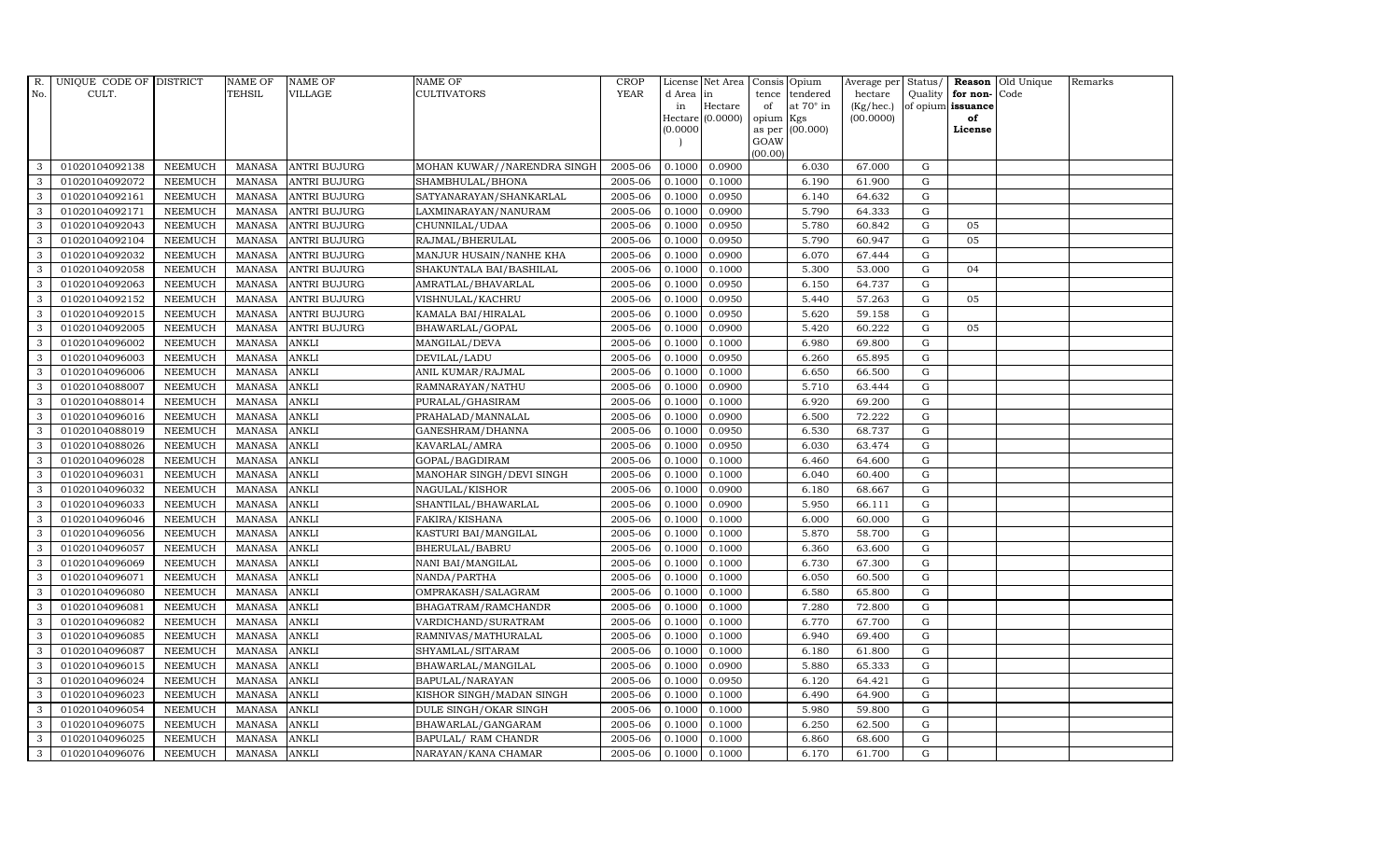| R.             | UNIQUE CODE OF DISTRICT |                | <b>NAME OF</b> | <b>NAME OF</b>        | <b>NAME OF</b>              | CROP        |           | License Net Area |         | Consis Opium           | Average per | Status/     |                   | Reason Old Unique | Remarks                  |
|----------------|-------------------------|----------------|----------------|-----------------------|-----------------------------|-------------|-----------|------------------|---------|------------------------|-------------|-------------|-------------------|-------------------|--------------------------|
| No.            | CULT.                   |                | TEHSIL         | VILLAGE               | <b>CULTIVATORS</b>          | <b>YEAR</b> | d Area in |                  | tence   | tendered               | hectare     | Quality     | for non-          | Code              |                          |
|                |                         |                |                |                       |                             |             | in        | Hectare          | of      | at $70^\circ$ in       | (Kg/hec.)   |             | of opium issuance |                   |                          |
|                |                         |                |                |                       |                             |             | (0.0000)  | Hectare (0.0000) | opium   | Kgs<br>as per (00.000) | (00.0000)   |             | of<br>License     |                   |                          |
|                |                         |                |                |                       |                             |             |           |                  | GOAW    |                        |             |             |                   |                   |                          |
|                |                         |                |                |                       |                             |             |           |                  | (00.00) |                        |             |             |                   |                   |                          |
| 3              | 01020104096077          | <b>NEEMUCH</b> | <b>MANASA</b>  | <b>ANKLI</b>          | MADAN SINGH/JAY SINGH       | 2005-06     | 0.1000    | 0.0950           |         | 7.380                  | 77.684      | G           |                   |                   |                          |
| 3              | 01020104096038          | <b>NEEMUCH</b> | <b>MANASA</b>  | <b>ANKLI</b>          | ARJUNSINGH/DEVISINGH        | 2005-06     | 0.1000    | 0.1000           |         | 6.220                  | 62.200      | G           |                   |                   |                          |
| 3              | 01020104096050          | <b>NEEMUCH</b> | <b>MANASA</b>  | <b>ANKLI</b>          | BAGDIRAM/AMRA JI            | 2005-06     | 0.1000    | 0.0950           |         | 5.800                  | 61.053      | G           |                   |                   |                          |
| 3              | 01020104096012          | <b>NEEMUCH</b> | MANASA         | <b>ANKLI</b>          | RAMLAL/MOTILAL              | 2005-06     | 0.1000    | 0.1000           |         | 5.910                  | 59.100      | $\mathbf G$ |                   |                   |                          |
| 3              | 01020104096051          | <b>NEEMUCH</b> | MANASA         | <b>ANKLI</b>          | PRABHULAL/HARIRAM           | 2005-06     | 0.1000    | 0.1000           |         | 6.300                  | 63.000      | G           |                   |                   |                          |
| $\overline{2}$ | 01020104052046          | <b>NEEMUCH</b> | <b>MANASA</b>  | <b>ALHED JAGIR-II</b> | KAMLABAI/BHAGATRAM          | 2005-06     | 0.1000    | 0.1000           |         | 7.430                  | 74.300      | G           |                   |                   |                          |
| $\overline{a}$ | 01020104052048          | <b>NEEMUCH</b> | MANASA         | <b>ALHED JAGIR-II</b> | NANURAM/LAXMAN              | 2005-06     | 0.1000    | 0.1000           |         | 6.700                  | 67.000      | G           |                   |                   |                          |
| 2              | 01020104052053          | <b>NEEMUCH</b> | MANASA         | <b>ALHED JAGIR-II</b> | JAGDISH/MANGILAL            | 2005-06     | 0.1000    | 0.1000           |         | 6.070                  | 60.700      | G           |                   |                   |                          |
| 2              | 01020104052055          | <b>NEEMUCH</b> | <b>MANASA</b>  | <b>ALHED JAGIR-II</b> | BHAGUBAI/NANDLAL            | 2005-06     | 0.1000    | 0.1000           |         | 6.890                  | 68.900      | $\mathbf G$ |                   |                   |                          |
| $\overline{2}$ | 01020104052056          | <b>NEEMUCH</b> | MANASA         | ALHED JAGIR-II        | KANHAIYALAL/NANURAM RATHORE | 2005-06     | 0.1000    | 0.0950           |         | 6.350                  | 66.842      | G           |                   |                   |                          |
| 2              | 01020104052059          | <b>NEEMUCH</b> | <b>MANASA</b>  | <b>ALHED JAGIR-II</b> | BHUWANIRAM/MAGNIRAM         | 2005-06     | 0.1000    | 0.1000           |         | 6.080                  | 60.800      | G           |                   |                   |                          |
| $\overline{a}$ | 01020104052064          | <b>NEEMUCH</b> | MANASA         | <b>ALHED JAGIR-II</b> | RAMNARAYAN/LAXMAN           | 2005-06     | 0.1000    | 0.0950           |         | 6.550                  | 68.947      | G           |                   |                   |                          |
| $\overline{2}$ | 01020104052070          | <b>NEEMUCH</b> | MANASA         | <b>ALHED JAGIR-II</b> | KANIRAM/LAXMAN              | 2005-06     | 0.1000    | 0.0950           |         | 6.700                  | 70.526      | G           |                   |                   |                          |
| $\overline{2}$ | 01020104052072          | <b>NEEMUCH</b> | MANASA         | <b>ALHED JAGIR-II</b> | RUGHNATH/BHERULAL           | 2005-06     | 0.1000    | 0.0950           |         | 6.830                  | 71.895      | $\mathbf G$ |                   |                   |                          |
| $\overline{a}$ | 01020104052073          | <b>NEEMUCH</b> | <b>MANASA</b>  | ALHED JAGIR-II        | BALARAM/PRABHULAL           | 2005-06     | 0.1000    | 0.0950           |         | 5.600                  | 58.947      | ${\rm G}$   |                   |                   |                          |
| $\overline{a}$ | 01020104052074          | <b>NEEMUCH</b> | <b>MANASA</b>  | <b>ALHED JAGIR-II</b> | GOPAL/MAGNA                 | 2005-06     | 0.1000    | 0.0700           |         | 4.660                  | 66.571      | G           |                   |                   |                          |
| $\overline{a}$ | 01020104052076          | <b>NEEMUCH</b> | MANASA         | ALHED JAGIR-II        | GIRDHARI/KESHURAM           | 2005-06     | 0.1000    | 0.0950           |         | 7.060                  | 74.316      | G           |                   |                   |                          |
| $\overline{2}$ | 01020104052078          | <b>NEEMUCH</b> | MANASA         | ALHED JAGIR-II        | PRABHU/KACHRU               | 2005-06     | 0.1000    | 0.0950           |         | 6.550                  | 68.947      | G           |                   |                   |                          |
| $\overline{2}$ | 01020104052080          | <b>NEEMUCH</b> | <b>MANASA</b>  | <b>ALHED JAGIR-II</b> | MANGILAL/RUPA               | 2005-06     | 0.1000    | 0.1000           |         | 6.040                  | 60.400      | G           |                   |                   |                          |
| $\overline{2}$ | 01020104052082          | <b>NEEMUCH</b> | <b>MANASA</b>  | <b>ALHED JAGIR-II</b> | MANGILAL/KACHARU PATIDAR    | 2005-06     | 0.1000    | 0.0950           |         | 6.690                  | 70.421      | ${\rm G}$   |                   |                   |                          |
| $\overline{2}$ | 01020104052085          | <b>NEEMUCH</b> | MANASA         | <b>ALHED JAGIR-II</b> | CHAINRAM/NANDLAL            | 2005-06     | 0.1000    | 0.0950           |         | 6.790                  | 71.474      | G           |                   |                   |                          |
| $\overline{a}$ | 01020104052086          | <b>NEEMUCH</b> | <b>MANASA</b>  | ALHED JAGIR-II        | RATANLAL/LALJI              | 2005-06     | 0.1000    | 0.1000           |         | 6.870                  | 68.700      | G           |                   |                   |                          |
| $\overline{a}$ | 01020104052092          | <b>NEEMUCH</b> | <b>MANASA</b>  | ALHED JAGIR-II        | KACHRULAL/ONKARLAL          | 2005-06     | 0.1000    | 0.1000           |         | 6.690                  | 66.900      | G           |                   |                   |                          |
| 2              | 01020104052094          | <b>NEEMUCH</b> | <b>MANASA</b>  | <b>ALHED JAGIR-II</b> | RADHABAI/ONKAR              | 2005-06     | 0.1000    | 0.0950           |         | 6.480                  | 68.211      | G           |                   |                   |                          |
| $\overline{2}$ | 01020104052096          | <b>NEEMUCH</b> | <b>MANASA</b>  | <b>ALHED JAGIR-II</b> | GIRDHARI/RUPA               | 2005-06     | 0.1000    | 0.0950           |         | 5.930                  | 62.421      | G           |                   |                   |                          |
| 2              | 01020104052099          | <b>NEEMUCH</b> | <b>MANASA</b>  | <b>ALHED JAGIR-II</b> | BAPULAL/CHATARBHUJ          | 2005-06     | 0.1000    | 0.1000           |         | 6.640                  | 66.400      | G           |                   |                   |                          |
| 2              | 01020104052103          | <b>NEEMUCH</b> | <b>MANASA</b>  | ALHED JAGIR-II        | JADAVBAI/NANDALAL           | 2005-06     | 0.1000    | 0.1000           |         | 6.880                  | 68.800      | G           |                   |                   | NAME CHANGE              |
| $\overline{a}$ | 01020104052109          | <b>NEEMUCH</b> | MANASA         | <b>ALHED JAGIR-II</b> | HARDARIBAI/TIKARAM          | 2005-06     | 0.1000    | 0.1000           |         | 5.790                  | 57.900      | ${\rm G}$   | 05                |                   |                          |
| $\overline{2}$ | 01020104052118          | <b>NEEMUCH</b> | <b>MANASA</b>  | <b>ALHED JAGIR-II</b> | RAMPRASAD/KHYALIRAM         | 2005-06     | 0.1000    | 0.0950           |         | 6.740                  | 70.947      | $\mathbf G$ |                   |                   |                          |
| $\overline{2}$ | 01020104052122          | <b>NEEMUCH</b> | <b>MANASA</b>  | ALHED JAGIR-II        | NANIBAI/SEVA                | 2005-06     | 0.1000    | 0.1000           |         | 6.640                  | 66.400      | $\mathbf G$ |                   |                   |                          |
| $\overline{2}$ | 01020104052125          | <b>NEEMUCH</b> | MANASA         | ALHED JAGIR-II        | NANALAL/GOPI                | 2005-06     | 0.1000    | 0.0900           |         | 5.000                  | 55.556      | G           | 04                |                   | <b>ISSUED ON 2016-17</b> |
| $\overline{2}$ | 01020104052127          | <b>NEEMUCH</b> | <b>MANASA</b>  | <b>ALHED JAGIR-II</b> | RAMPRASAD/LAXMAN            | 2005-06     | 0.1000    | 0.1000           |         | 6.730                  | 67.300      | G           |                   |                   |                          |
| $\overline{a}$ | 01020104052130          | <b>NEEMUCH</b> | MANASA         | <b>ALHED JAGIR-II</b> | NANDLAL/HEMRAJ              | 2005-06     | 0.1000    | 0.0950           |         | 6.500                  | 68.421      | G           |                   |                   |                          |
| $\overline{2}$ | 01020104052131          | <b>NEEMUCH</b> | <b>MANASA</b>  | <b>ALHED JAGIR-II</b> | HARLAL/KESHURAM             | 2005-06     | 0.1000    | 0.1000           |         | 6.320                  | 63.200      | G           |                   |                   |                          |
| 2              | 01020104052133          | <b>NEEMUCH</b> | <b>MANASA</b>  | ALHED JAGIR-II        | NANIBAI/KASHIRAM            | 2005-06     | 0.1000    | 0.1000           |         | 7.020                  | 70.200      | $\mathbf G$ |                   |                   |                          |
| $\overline{a}$ | 01020104052137          | <b>NEEMUCH</b> | <b>MANASA</b>  | ALHED JAGIR-II        | RAMRATAN/BHAGIRATH          | 2005-06     | 0.1000    | 0.1000           |         | 6.990                  | 69.900      | G           |                   |                   |                          |
| 2              | 01020104052157          | <b>NEEMUCH</b> | <b>MANASA</b>  | ALHED JAGIR-II        | BHANWARLAL/KACHRU           | 2005-06     | 0.1000    | 0.0950           |         | 5.800                  | 61.053      | G           |                   |                   |                          |
| $\overline{a}$ | 01020104052158          | <b>NEEMUCH</b> | <b>MANASA</b>  | ALHED JAGIR-II        | KISHORILAL/BHUWANILAL       | 2005-06     | 0.1000    | 0.1000           |         | 7.420                  | 74.200      | ${\rm G}$   |                   |                   |                          |
| $\overline{2}$ | 01020104052247          | <b>NEEMUCH</b> | <b>MANASA</b>  | <b>ALHED JAGIR-II</b> | FULCHAND/LALA               | 2005-06     | 0.1000    | 0.0950           |         | 5.620                  | 59.158      | G           | 09                |                   |                          |
| 2              | 01020104052140          | <b>NEEMUCH</b> | <b>MANASA</b>  | ALHED JAGIR-II        | KAMLABAI/SALAGRAM           | 2005-06     | 0.1000    | 0.1000           |         | 5.610                  | 56.100      | G           |                   |                   |                          |
| $\overline{a}$ | 01020104052036          | <b>NEEMUCH</b> |                | MANASA ALHED JAGIR-II | RATANIBAI/VARDICHAND        | 2005-06     | 0.1000    | 0.1000           |         | 6.190                  | 61.900      | G           |                   |                   |                          |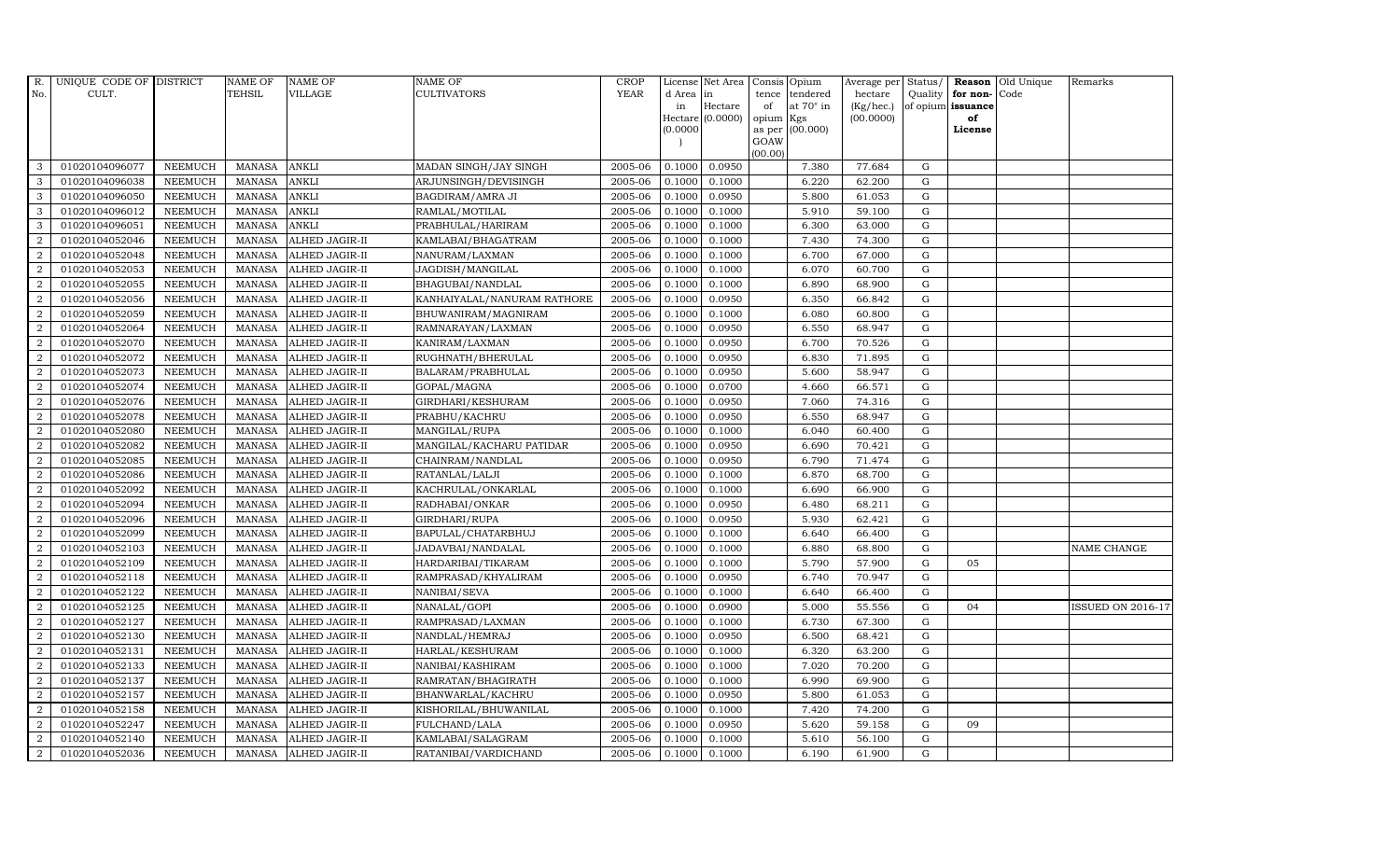| R.             | UNIQUE CODE OF DISTRICT |                | <b>NAME OF</b> | <b>NAME OF</b>        | NAME OF                    | <b>CROP</b> |           | License Net Area |                 | Consis Opium     | Average per | Status/     |                   | Reason Old Unique | Remarks            |
|----------------|-------------------------|----------------|----------------|-----------------------|----------------------------|-------------|-----------|------------------|-----------------|------------------|-------------|-------------|-------------------|-------------------|--------------------|
| No.            | CULT.                   |                | <b>TEHSIL</b>  | VILLAGE               | CULTIVATORS                | <b>YEAR</b> | d Area in |                  | tence           | tendered         | hectare     | Quality     | for non-Code      |                   |                    |
|                |                         |                |                |                       |                            |             | in        | Hectare          | of              | at $70^\circ$ in | (Kg/hec.)   |             | of opium issuance |                   |                    |
|                |                         |                |                |                       |                            |             | (0.0000)  | Hectare (0.0000) | opium<br>as per | Kgs<br>(00.000)  | (00.0000)   |             | of<br>License     |                   |                    |
|                |                         |                |                |                       |                            |             |           |                  | GOAW            |                  |             |             |                   |                   |                    |
|                |                         |                |                |                       |                            |             |           |                  | (00.00)         |                  |             |             |                   |                   |                    |
| $\overline{2}$ | 01020104052167          | <b>NEEMUCH</b> | MANASA         | ALHED JAGIR-II        | HARIRAM/BHUVANIRAM         | 2005-06     | 0.1000    | 0.0950           |                 | 6.030            | 63.474      | G           |                   |                   |                    |
| $\overline{2}$ | 01020104052169          | <b>NEEMUCH</b> | MANASA         | ALHED JAGIR-II        | GOPAL/BHAGATRAM            | 2005-06     | 0.1000    | 0.1000           |                 | 7.210            | 72.100      | $\mathbf G$ |                   |                   |                    |
| 2              | 01020104052010          | <b>NEEMUCH</b> | <b>MANASA</b>  | ALHED JAGIR-II        | LAXMINARAYAN/LADURAM       | 2005-06     | 0.1000    | 0.1000           |                 | 6.580            | 65.800      | G           |                   |                   |                    |
| $\sqrt{2}$     | 01020104052095          | <b>NEEMUCH</b> | <b>MANASA</b>  | <b>ALHED JAGIR-II</b> | JADAVBAI/BHAGIRATH         | 2005-06     | 0.1000    | 0.1000           |                 | 6.370            | 63.700      | ${\rm G}$   |                   |                   |                    |
| $\overline{a}$ | 01020104052052          | <b>NEEMUCH</b> | <b>MANASA</b>  | ALHED JAGIR-II        | BALKISHAN/BAPULAL          | 2005-06     | 0.1000    | 0.0900           |                 | 6.340            | 70.444      | ${\rm G}$   |                   |                   |                    |
| 2              | 01020104052251          | <b>NEEMUCH</b> | <b>MANASA</b>  | ALHED JAGIR-II        | MANGIBAI/KRISHNAGOPAL      | 2005-06     | 0.1000    | 0.0950           |                 | 6.560            | 69.053      | G           |                   |                   |                    |
| 2              | 01020104052237          | <b>NEEMUCH</b> | MANASA         | ALHED JAGIR-II        | CHANDRSHEKHAR/KACHARULAL   | 2005-06     | 0.1000    | 0.1000           |                 | 6.310            | 63.100      | $\mathbf G$ |                   |                   |                    |
| 2              | 01020104052013          | <b>NEEMUCH</b> | <b>MANASA</b>  | ALHED JAGIR-II        | SITA BAI/BHAWARLAL/PATIDAR | 2005-06     | 0.1000    | 0.0950           |                 | 5.730            | 60.316      | G           |                   |                   |                    |
| $\overline{2}$ | 01020104052180          | <b>NEEMUCH</b> | <b>MANASA</b>  | ALHED JAGIR-II        | PRABHULAL/PYAR JI          | 2005-06     | 0.1000    | 0.0950           |                 | 6.830            | 71.895      | $\mathbf G$ |                   |                   |                    |
| $\overline{a}$ | 01020104052229          | <b>NEEMUCH</b> | <b>MANASA</b>  | ALHED JAGIR-II        | HARIRAM/KISHORE            | 2005-06     | 0.1000    | 0.1000           |                 | 6.080            | 60.800      | G           |                   |                   |                    |
| $\overline{2}$ | 01020104052112          | <b>NEEMUCH</b> | <b>MANASA</b>  | ALHED JAGIR-II        | BABULAL/NANALAL            | 2005-06     | 0.1000    | 0.1000           |                 | 6.270            | 62.700      | ${\rm G}$   |                   |                   |                    |
| 2              | 01020104052038          | <b>NEEMUCH</b> | <b>MANASA</b>  | ALHED JAGIR-II        | JAYPRAKASH/MANGILAL SUTHAR | 2005-06     | 0.1000    | 0.1000           |                 | 6.230            | 62.300      | $\mathbf G$ |                   |                   | <b>NAME CHANGE</b> |
| $\overline{2}$ | 01020104052150          | <b>NEEMUCH</b> | <b>MANASA</b>  | ALHED JAGIR-II        | SHYAMLAL/UDA               | 2005-06     | 0.1000    | 0.1000           |                 | 6.170            | 61.700      | $\mathbf G$ |                   |                   |                    |
| 2              | 01020104052119          | <b>NEEMUCH</b> | <b>MANASA</b>  | ALHED JAGIR-II        | MANGILAL/JAGANNATH         | 2005-06     | 0.1000    | 0.0950           |                 | 6.550            | 68.947      | G           |                   |                   |                    |
| $\overline{2}$ | 01020104052043          | <b>NEEMUCH</b> | <b>MANASA</b>  | ALHED JAGIR-II        | BASANTIBAI/SHAMBHULAL      | 2005-06     | 0.1000    | 0.1000           |                 | 6.370            | 63.700      | ${\rm G}$   |                   |                   |                    |
| $\overline{2}$ | 01020104052151          | <b>NEEMUCH</b> | <b>MANASA</b>  | ALHED JAGIR-II        | KAMLABAI/KANHAIYALAL       | 2005-06     | 0.1000    | 0.1000           |                 | 6.160            | 61.600      | ${\rm G}$   |                   | 01020104120264    |                    |
| $\overline{2}$ | 01020104052001          | <b>NEEMUCH</b> | <b>MANASA</b>  | ALHED JAGIR-I         | RAMCHANDRA/BHANWARLAL      | 2005-06     | 0.1000    | 0.1000           |                 | 6.990            | 69.900      | G           |                   |                   |                    |
| $\overline{2}$ | 01020104052002          | <b>NEEMUCH</b> | <b>MANASA</b>  | ALHED JAGIR-I         | RATANLAL/FAKIRCHAND        | 2005-06     | 0.1000    | 0.1000           |                 | 5.950            | 59.500      | $\mathbf G$ |                   |                   |                    |
| $\overline{a}$ | 01020104052008          | <b>NEEMUCH</b> | <b>MANASA</b>  | ALHED JAGIR-I         | <b>NOJI BAI/GHISULAL</b>   | 2005-06     | 0.1000    | 0.0950           |                 | 6.610            | 69.579      | $\mathbf G$ |                   |                   |                    |
| 2              | 01020104052009          | <b>NEEMUCH</b> | <b>MANASA</b>  | ALHED JAGIR-I         | GODAVARI BAI/JARILAL       | 2005-06     | 0.1000    | 0.1000           |                 | 6.580            | 65.800      | $\mathbf G$ |                   |                   |                    |
| $\overline{a}$ | 01020104052011          | <b>NEEMUCH</b> | <b>MANASA</b>  | ALHED JAGIR-I         | MANGILAL/DOULA             | 2005-06     | 0.1000    | 0.1000           |                 | 6.740            | 67.400      | G           |                   |                   |                    |
| $\overline{a}$ | 01020104052012          | <b>NEEMUCH</b> | <b>MANASA</b>  | ALHED JAGIR-I         | PRABHULAL/HARIRAM          | 2005-06     | 0.1000    | 0.1000           |                 | 6.590            | 65.900      | ${\rm G}$   |                   |                   |                    |
| 2              | 01020104052014          | <b>NEEMUCH</b> | <b>MANASA</b>  | ALHED JAGIR-I         | BANSHILAL/BADRILAL         | 2005-06     | 0.1000    | 0.1050           |                 | 6.990            | 66.571      | G           |                   |                   | <b>NAME CHANGE</b> |
| $\overline{2}$ | 01020104052016          | <b>NEEMUCH</b> | <b>MANASA</b>  | ALHED JAGIR-I         | PHOOLKUNWAR/RAMESHWAR      | 2005-06     | 0.1000    | 0.1000           |                 | 6.580            | 65.800      | $\mathbf G$ |                   |                   |                    |
| $\sqrt{2}$     | 01020104052018          | <b>NEEMUCH</b> | <b>MANASA</b>  | ALHED JAGIR-I         | BHONIRAM/BHERULAL          | 2005-06     | 0.1000    | 0.0950           |                 | 5.780            | 60.842      | G           |                   |                   |                    |
| $\overline{2}$ | 01020104052021          | <b>NEEMUCH</b> | <b>MANASA</b>  | ALHED JAGIR-I         | <b>BADAM BAI/RAMLAL</b>    | 2005-06     | 0.1000    | 0.1000           |                 | 6.290            | 62.900      | G           |                   |                   |                    |
| $\overline{a}$ | 01020104052023          | <b>NEEMUCH</b> | <b>MANASA</b>  | ALHED JAGIR-I         | BHUWANA/KESURAM            | 2005-06     | 0.1000    | 0.1000           |                 | 6.760            | 67.600      | G           |                   |                   |                    |
| 2              | 01020104052027          | <b>NEEMUCH</b> | <b>MANASA</b>  | ALHED JAGIR-I         | SAJJANBAI/RAMNATH          | 2005-06     | 0.1000    | 0.0850           |                 | 6.270            | 73.765      | G           |                   |                   |                    |
| 2              | 01020104052028          | <b>NEEMUCH</b> | <b>MANASA</b>  | <b>ALHED JAGIR-I</b>  | TEJARAM/AMARJI             | 2005-06     | 0.1000    | 0.1000           |                 | 6.610            | 66.100      | $\mathbf G$ |                   |                   |                    |
| $\overline{2}$ | 01020104052030          | <b>NEEMUCH</b> | <b>MANASA</b>  | ALHED JAGIR-I         | KESURAM/KISHANA            | 2005-06     | 0.1000    | 0.0900           |                 | 5.840            | 64.889      | $\mathbf G$ |                   |                   |                    |
| 2              | 01020104052031          | <b>NEEMUCH</b> | <b>MANASA</b>  | ALHED JAGIR-I         | PURANMAL/RATANLAL          | 2005-06     | 0.1000    | 0.0900           |                 | 6.150            | 68.333      | G           |                   |                   |                    |
| $\overline{a}$ | 01020104052033          | <b>NEEMUCH</b> | <b>MANASA</b>  | ALHED JAGIR-I         | SURATRAM/HEMRAJ            | 2005-06     | 0.1000    | 0.0900           |                 | 6.310            | 70.111      | G           |                   |                   |                    |
| $\overline{a}$ | 01020104052044          | <b>NEEMUCH</b> | <b>MANASA</b>  | ALHED JAGIR-I         | MOHANLAL/MODIRAM           | 2005-06     | 0.1000    | 0.0950           |                 | 6.360            | 66.947      | $\mathbf G$ |                   |                   |                    |
| $\overline{2}$ | 01020104052171          | <b>NEEMUCH</b> | <b>MANASA</b>  | <b>ALHED JAGIR-I</b>  | SEETARAM/GHASILAL          | 2005-06     | 0.1000    | 0.1000           |                 | 6.920            | 69.200      | $\mathbf G$ |                   |                   |                    |
| $\overline{2}$ | 01020104052172          | <b>NEEMUCH</b> | <b>MANASA</b>  | ALHED JAGIR-I         | LAXMINARAYAN/KANWARLAL     | 2005-06     | 0.1000    | 0.0950           |                 | 6.310            | 66.421      | $\mathbf G$ |                   |                   |                    |
| $\overline{a}$ | 01020104052173          | <b>NEEMUCH</b> | <b>MANASA</b>  | ALHED JAGIR-I         | HEERALAL/RUPA              | 2005-06     | 0.1000    | 0.0950           |                 | 6.330            | 66.632      | ${\rm G}$   |                   |                   |                    |
| $\overline{2}$ | 01020104052174          | <b>NEEMUCH</b> | <b>MANASA</b>  | ALHED JAGIR-I         | KANHAIYALAL/NANDA          | 2005-06     | 0.1000    | 0.1000           |                 | 6.760            | 67.600      | ${\rm G}$   |                   |                   |                    |
| $\overline{a}$ | 01020104052175          | <b>NEEMUCH</b> | <b>MANASA</b>  | ALHED JAGIR-I         | UDAIRAM/PRABHULAL          | 2005-06     | 0.1000    | 0.1000           |                 | 6.650            | 66.500      | G           |                   |                   |                    |
| 2              | 01020104052184          | <b>NEEMUCH</b> | <b>MANASA</b>  | ALHED JAGIR-I         | PURANMAL/PYARAJI           | 2005-06     | 0.1000    | 0.1050           |                 | 6.870            | 65.429      | $\mathbf G$ |                   |                   |                    |
| 2              | 01020104052186          | <b>NEEMUCH</b> | <b>MANASA</b>  | ALHED JAGIR-I         | RAMNIWAS/KANHAIYALAL       | 2005-06     | 0.1000    | 0.1000           |                 | 6.290            | 62.900      | $\mathbf G$ |                   |                   |                    |
| $\overline{a}$ | 01020104052187          | <b>NEEMUCH</b> | MANASA         | <b>ALHED JAGIR-I</b>  | SHRIRAM/KHYALIRAM          | 2005-06     | 0.1000    | 0.1000           |                 | 5.800            | 58.000      | G           |                   |                   |                    |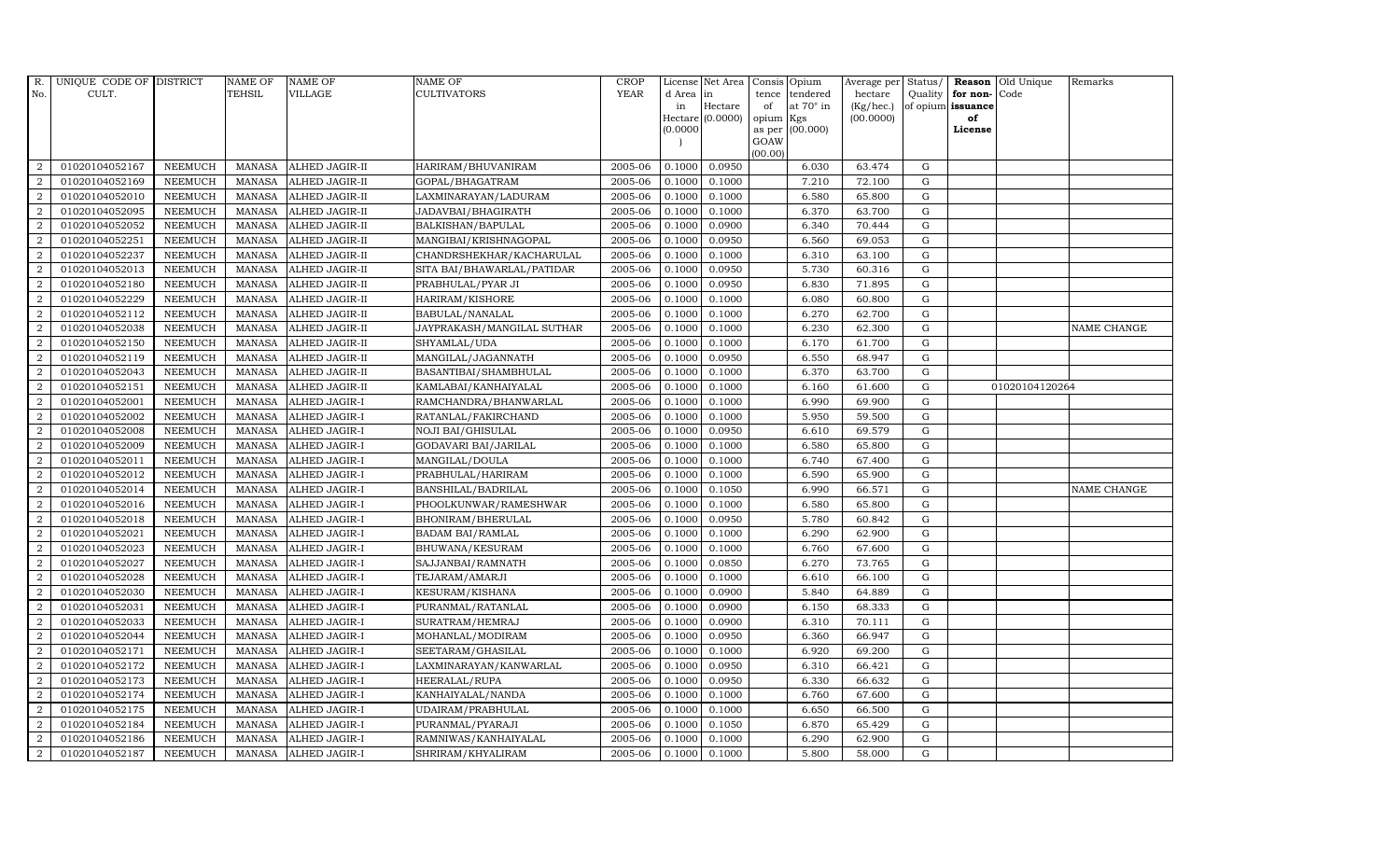| R.             | UNIQUE CODE OF DISTRICT |                | <b>NAME OF</b> | <b>NAME OF</b>       | NAME OF                     | <b>CROP</b> |           | License Net Area | Consis Opium |                        | Average per | Status/     |                   | Reason Old Unique | Remarks |
|----------------|-------------------------|----------------|----------------|----------------------|-----------------------------|-------------|-----------|------------------|--------------|------------------------|-------------|-------------|-------------------|-------------------|---------|
| No.            | CULT.                   |                | TEHSIL         | VILLAGE              | CULTIVATORS                 | <b>YEAR</b> | d Area in |                  | tence        | tendered               | hectare     | Quality     | for non-Code      |                   |         |
|                |                         |                |                |                      |                             |             | in        | Hectare          | of           | at $70^\circ$ in       | (Kg/hec.)   |             | of opium issuance |                   |         |
|                |                         |                |                |                      |                             |             | (0.0000)  | Hectare (0.0000) | opium        | Kgs<br>as per (00.000) | (00.0000)   |             | of<br>License     |                   |         |
|                |                         |                |                |                      |                             |             |           |                  | GOAW         |                        |             |             |                   |                   |         |
|                |                         |                |                |                      |                             |             |           |                  | (00.00)      |                        |             |             |                   |                   |         |
| $\overline{2}$ | 01020104052193          | <b>NEEMUCH</b> | MANASA         | <b>ALHED JAGIR-I</b> | MANGILAL/CHHOGA             | 2005-06     | 0.1000    | 0.0950           |              | 6.020                  | 63.368      | G           |                   |                   |         |
| $\overline{2}$ | 01020104052196          | <b>NEEMUCH</b> | MANASA         | <b>ALHED JAGIR-I</b> | MUKUND/RUPA                 | 2005-06     | 0.1000    | 0.0900           |              | 5.790                  | 64.333      | $\mathbf G$ |                   |                   |         |
| 2              | 01020104052197          | <b>NEEMUCH</b> | <b>MANASA</b>  | <b>ALHED JAGIR-I</b> | SURESHKUMAR/RATANLAL        | 2005-06     | 0.1000    | 0.1000           |              | 6.210                  | 62.100      | G           |                   |                   |         |
| $\sqrt{2}$     | 01020104052198          | <b>NEEMUCH</b> | MANASA         | <b>ALHED JAGIR-I</b> | VARDICHANDRA/RUPAJI         | 2005-06     | 0.1000    | 0.0950           |              | 6.870                  | 72.316      | G           |                   |                   |         |
| $\overline{a}$ | 01020104052200          | <b>NEEMUCH</b> | <b>MANASA</b>  | ALHED JAGIR-I        | RAMPRASAD/BHONA KANCHI      | 2005-06     | 0.1000    | 0.1000           |              | 6.430                  | 64.300      | ${\rm G}$   |                   |                   |         |
| $\overline{2}$ | 01020104052202          | <b>NEEMUCH</b> | <b>MANASA</b>  | ALHED JAGIR-I        | DULICHANDRA/RAMNARAYAN      | 2005-06     | 0.1000    | 0.0950           |              | 6.510                  | 68.526      | G           |                   |                   |         |
| 2              | 01020104052203          | <b>NEEMUCH</b> | MANASA         | ALHED JAGIR-I        | RAMLAL/BHONIRAM             | 2005-06     | 0.1000    | 0.0900           |              | 6.180                  | 68.667      | $\mathbf G$ |                   |                   |         |
| 2              | 01020104052204          | <b>NEEMUCH</b> | <b>MANASA</b>  | <b>ALHED JAGIR-I</b> | LAXMINARAYAN/BHONIRAM       | 2005-06     | 0.1000    | 0.1000           |              | 6.670                  | 66.700      | G           |                   |                   |         |
| $\overline{2}$ | 01020104052205          | <b>NEEMUCH</b> | <b>MANASA</b>  | ALHED JAGIR-I        | DASHRATH/BALKISHAN          | 2005-06     | 0.1000    | 0.1000           |              | 7.350                  | 73.500      | G           |                   |                   |         |
| $\overline{a}$ | 01020104052206          | <b>NEEMUCH</b> | <b>MANASA</b>  | ALHED JAGIR-I        | DINESH CHANDRA/CHHAGANLAL   | 2005-06     | 0.1000    | 0.1000           |              | 6.280                  | 62.800      | G           |                   |                   |         |
| $\overline{2}$ | 01020104052207          | <b>NEEMUCH</b> | <b>MANASA</b>  | ALHED JAGIR-I        | RAMPRASAD/BHONIRAM PATIDAR  | 2005-06     | 0.1000    | 0.1000           |              | 6.570                  | 65.700      | ${\rm G}$   |                   |                   |         |
| 2              | 01020104052210          | <b>NEEMUCH</b> | <b>MANASA</b>  | ALHED JAGIR-I        | PRABHULAL/JAGGA             | 2005-06     | 0.1000    | 0.1000           |              | 6.500                  | 65.000      | $\mathbf G$ |                   |                   |         |
| $\overline{2}$ | 01020104052212          | <b>NEEMUCH</b> | <b>MANASA</b>  | <b>ALHED JAGIR-I</b> | OMPRAKASH/BALKISHAN         | 2005-06     | 0.1000    | 0.0800           |              | 5.800                  | 72.500      | $\mathbf G$ |                   |                   |         |
| 2              | 01020104052213          | <b>NEEMUCH</b> | <b>MANASA</b>  | ALHED JAGIR-I        | GOMABAI/GIRDHARI            | 2005-06     | 0.1000    | 0.1000           |              | 6.780                  | 67.800      | G           |                   |                   |         |
| $\overline{2}$ | 01020104052215          | <b>NEEMUCH</b> | <b>MANASA</b>  | ALHED JAGIR-I        | BADRILAL/KACHRUJI           | 2005-06     | 0.1000    | 0.1000           |              | 6.970                  | 69.700      | ${\rm G}$   |                   |                   |         |
| $\overline{2}$ | 01020104052216          | <b>NEEMUCH</b> | <b>MANASA</b>  | ALHED JAGIR-I        | SURENDRAKUMAR/DINDAYAL      | 2005-06     | 0.1000    | 0.1000           |              | 6.350                  | 63.500      | G           |                   |                   |         |
| $\overline{2}$ | 01020104052221          | <b>NEEMUCH</b> | <b>MANASA</b>  | ALHED JAGIR-I        | RAMCHANDRA/GHISALAL         | 2005-06     | 0.1000    | 0.1000           |              | 7.020                  | 70.200      | G           |                   |                   |         |
| $\overline{2}$ | 01020104052222          | <b>NEEMUCH</b> | <b>MANASA</b>  | ALHED JAGIR-I        | DHANRAJ/BHAGATRAM GURJAR    | 2005-06     | 0.1000    | 0.1000           |              | 6.100                  | 61.000      | $\mathbf G$ |                   |                   |         |
| $\overline{a}$ | 01020104052223          | <b>NEEMUCH</b> | <b>MANASA</b>  | <b>ALHED JAGIR-I</b> | BHONILAL/MANGILAL PATIDAR   | 2005-06     | 0.1000    | 0.1000           |              | 6.670                  | 66.700      | $\mathbf G$ |                   |                   |         |
| 2              | 01020104052227          | <b>NEEMUCH</b> | <b>MANASA</b>  | ALHED JAGIR-I        | DINDAYAL/HARIVALLABH        | 2005-06     | 0.1000    | 0.1000           |              | 6.250                  | 62.500      | G           |                   |                   |         |
| $\overline{a}$ | 01020104052228          | <b>NEEMUCH</b> | <b>MANASA</b>  | ALHED JAGIR-I        | KANWARLAL/MANGILAL          | 2005-06     | 0.1000    | 0.1000           |              | 6.780                  | 67.800      | G           |                   |                   |         |
| $\overline{a}$ | 01020104052230          | <b>NEEMUCH</b> | <b>MANASA</b>  | ALHED JAGIR-I        | AMBARAM/RAMCHANDRA          | 2005-06     | 0.1000    | 0.1000           |              | 7.730                  | 77.300      | G           |                   |                   |         |
| 2              | 01020104052231          | <b>NEEMUCH</b> | <b>MANASA</b>  | ALHED JAGIR-I        | LALURAM/MODIRAM             | 2005-06     | 0.1000    | 0.0950           |              | 6.450                  | 67.895      | G           |                   |                   |         |
| $\overline{2}$ | 01020104052232          | <b>NEEMUCH</b> | <b>MANASA</b>  | <b>ALHED JAGIR-I</b> | TULSIRAM/MODIRAM            | 2005-06     | 0.1000    | 0.0900           |              | 6.640                  | 73.778      | $\mathbf G$ |                   |                   |         |
| $\overline{2}$ | 01020104052238          | <b>NEEMUCH</b> | <b>MANASA</b>  | ALHED JAGIR-I        | JAGDISH CHANDRA/KANHAIYALAL | 2005-06     | 0.1000    | 0.1000           |              | 6.760                  | 67.600      | G           |                   |                   |         |
| $\overline{2}$ | 01020104052239          | <b>NEEMUCH</b> | <b>MANASA</b>  | ALHED JAGIR-I        | SHANTILAL/PRABHULAL         | 2005-06     | 0.1000    | 0.1000           |              | 6.270                  | 62.700      | G           |                   |                   |         |
| $\overline{a}$ | 01020104052243          | <b>NEEMUCH</b> | <b>MANASA</b>  | ALHED JAGIR-I        | SHIVNARAYAN/BALKISHAN       | 2005-06     | 0.1000    | 0.1000           |              | 6.990                  | 69.900      | G           |                   |                   |         |
| 2              | 01020104052245          | <b>NEEMUCH</b> | <b>MANASA</b>  | ALHED JAGIR-I        | MOHANLAL/PRABHULAL          | 2005-06     | 0.1000    | 0.1000           |              | 6.590                  | 65.900      | G           |                   |                   |         |
| 2              | 01020104052249          | <b>NEEMUCH</b> | <b>MANASA</b>  | <b>ALHED JAGIR-I</b> | BALURAM/FAKIRCHAND          | 2005-06     | 0.1000    | 0.1000           |              | 6.850                  | 68.500      | $\mathbf G$ |                   |                   |         |
| $\overline{2}$ | 01020104052142          | <b>NEEMUCH</b> | <b>MANASA</b>  | ALHED JAGIR-I        | GANESHLAL/MANGILAL          | 2005-06     | 0.1000    | 0.1000           |              | 6.790                  | 67.900      | $\mathbf G$ |                   |                   |         |
| 2              | 01020104052191          | <b>NEEMUCH</b> | <b>MANASA</b>  | ALHED JAGIR-I        | RATANLAL/MANGILAL BALAI     | 2005-06     | 0.1000    | 0.0950           |              | 6.330                  | 66.632      | G           |                   |                   |         |
| -1             | 01020104004002          | <b>NEEMUCH</b> | <b>MANASA</b>  | <b>AKHEPUR</b>       | MANGIBAI BHAGIRATH          | 2005-06     | 0.1000    | 0.0900           |              | 5.460                  | 60.667      | G           |                   |                   |         |
| $\overline{1}$ | 01020104004004          | <b>NEEMUCH</b> | <b>MANASA</b>  | <b>AKHEPUR</b>       | RAMVILAS/DEVA               | 2005-06     | 0.1000    | 0.1000           |              | 6.360                  | 63.600      | G           |                   |                   |         |
| $\overline{1}$ | 01020104004013          | <b>NEEMUCH</b> | <b>MANASA</b>  | <b>AKHEPUR</b>       | MOHANLAL/RADHAKISAN         | 2005-06     | 0.1000    | 0.1000           |              | 6.730                  | 67.300      | $\mathbf G$ |                   |                   |         |
|                | 01020104004016          | <b>NEEMUCH</b> | <b>MANASA</b>  | <b>AKHEPUR</b>       | LAXMAN/KACHRU               | 2005-06     | 0.1000    | 0.0950           |              | 6.360                  | 66.947      | $\mathbf G$ |                   |                   |         |
| $\overline{1}$ | 01020104004017          | <b>NEEMUCH</b> | <b>MANASA</b>  | <b>AKHEPUR</b>       | JAGDISH/PURALAL             | 2005-06     | 0.1000    | 0.0900           |              | 6.000                  | 66.667      | ${\rm G}$   |                   |                   |         |
| $\overline{1}$ | 01020104004018          | <b>NEEMUCH</b> | <b>MANASA</b>  | <b>AKHEPUR</b>       | PRAKASH/MADHOLAL            | 2005-06     | 0.1000    | 0.1000           |              | 6.260                  | 62.600      | ${\rm G}$   |                   |                   |         |
| 1              | 01020104004024          | <b>NEEMUCH</b> | <b>MANASA</b>  | <b>AKHEPUR</b>       | SHYAMLAL/PURALAL            | 2005-06     | 0.1000    | 0.1050           |              | 6.630                  | 63.143      | G           |                   |                   |         |
| $\overline{1}$ | 01020104004030          | <b>NEEMUCH</b> | <b>MANASA</b>  | <b>AKHEPUR</b>       | GOPAL/BALURAM               | 2005-06     | 0.1000    | 0.1000           |              | 6.630                  | 66.300      | $\mathbf G$ |                   |                   |         |
|                | 01020104004037          | <b>NEEMUCH</b> | <b>MANASA</b>  | <b>AKHEPUR</b>       | KANHAIYALAL/KANWARLAL       | 2005-06     | 0.1000    | 0.1000           |              | 6.260                  | 62.600      | $\mathbf G$ |                   |                   |         |
| $\mathbf{1}$   | 01020104004039          | <b>NEEMUCH</b> |                | MANASA AKHEPUR       | KAWARLAL/ MANGILAL          | 2005-06     | 0.1000    | 0.0900           |              | 6.050                  | 67.222      | G           |                   |                   |         |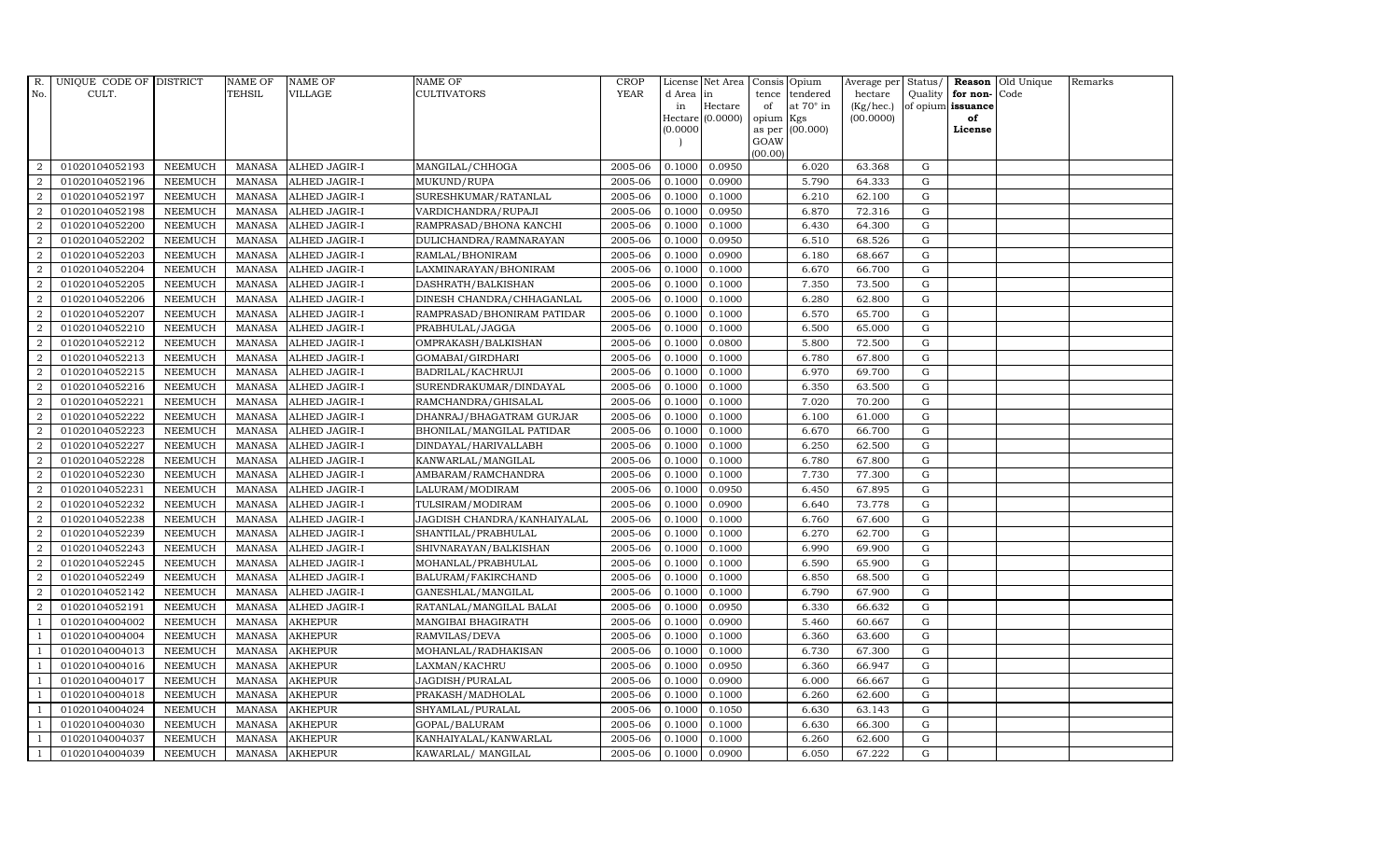| R.<br>No.      | UNIQUE CODE OF DISTRICT<br>CULT. |                                  | <b>NAME OF</b><br>TEHSIL       | NAME OF<br>VILLAGE                   | <b>NAME OF</b><br><b>CULTIVATORS</b> | <b>CROP</b><br><b>YEAR</b> | d Area in        | License Net Area Consis Opium | tence     | tendered        | Average per Status/<br>hectare | Quality      | for non-Code      | <b>Reason</b> Old Unique | Remarks                  |
|----------------|----------------------------------|----------------------------------|--------------------------------|--------------------------------------|--------------------------------------|----------------------------|------------------|-------------------------------|-----------|-----------------|--------------------------------|--------------|-------------------|--------------------------|--------------------------|
|                |                                  |                                  |                                |                                      |                                      |                            | in               | Hectare                       | of        | at 70° in       | (Kg/hec.)                      |              | of opium issuance |                          |                          |
|                |                                  |                                  |                                |                                      |                                      |                            |                  | Hectare $(0.0000)$            | opium Kgs |                 | (00.0000)                      |              | of                |                          |                          |
|                |                                  |                                  |                                |                                      |                                      |                            | (0.0000)         |                               | GOAW      | as per (00.000) |                                |              | License           |                          |                          |
|                |                                  |                                  |                                |                                      |                                      |                            |                  |                               | (00.00)   |                 |                                |              |                   |                          |                          |
|                | 01020104004041                   | <b>NEEMUCH</b>                   | MANASA                         | <b>AKHEPUR</b>                       | BHARATRAM/BHAGIRATH                  | 2005-06                    | 0.1000           | 0.1000                        |           | 6.740           | 67.400                         | G            |                   |                          |                          |
|                | 01020104004019                   | <b>NEEMUCH</b>                   | <b>MANASA</b>                  | <b>AKHEPUR</b>                       | GANGARAM/DHANRAJ                     | 2005-06                    | 0.1000           | 0.1000                        |           | 6.360           | 63.600                         | G            |                   |                          |                          |
|                | 01020104004008                   | <b>NEEMUCH</b>                   | <b>MANASA</b>                  | <b>AKHEPUR</b>                       | JAGDISH/JAYNARAYAN                   | 2005-06                    | 0.1000           | 0.1000                        |           | 6.760           | 67.600                         | G            |                   |                          |                          |
|                | 01020104004029                   | <b>NEEMUCH</b>                   | <b>MANASA</b>                  | <b>AKHEPUR</b>                       | GOPAL/LAXMAN                         | 2005-06                    | 0.1000           | 0.1000                        |           | 6.780           | 67.800                         | G            |                   |                          | NAME CHANGE              |
|                | 01020104004010                   | <b>NEEMUCH</b>                   | <b>MANASA</b>                  | AKHEPUR                              | BASANTILAL/SHOBHARAM                 | 2005-06                    | 0.1000           | 0.0950                        |           | 6.220           | 65.474                         | ${\rm G}$    |                   |                          | TRANSFER/ BAWADA         |
|                | 01020104004047                   | <b>NEEMUCH</b>                   | <b>MANASA</b>                  | <b>AKHEPUR</b>                       | RAMESHCHAND/BAURAM                   | 2005-06                    | 0.1000           | 0.1000                        |           | 6.680           | 66.800                         | G            |                   |                          |                          |
| $\mathbf{1}$   | 01020104004007                   | NEEMUCH                          | <b>MANASA</b>                  | AKHEPUR                              | JAGDISH / SHANKARLAL                 | 2005-06                    | 0.1000           | 0.1000                        |           | 6.510           | 65.100                         | G            |                   |                          |                          |
|                | 01020104004026                   | <b>NEEMUCH</b>                   | MANASA                         | <b>AKHEPUR</b>                       | PURALAL/KACHRU                       | 2005-06                    | 0.1000           | 0.1000                        |           | 6.310           | 63.100                         | G            |                   |                          |                          |
|                | 01020104004059                   | <b>NEEMUCH</b>                   | <b>MANASA</b>                  | <b>AKHEPUR</b>                       | GORILAL/BHANWAR SINGH                | 2005-06                    | 0.1000           | 0.1000                        |           | 6.100           | 61.000                         | G            |                   |                          |                          |
|                | 01020104004020                   | <b>NEEMUCH</b>                   | <b>MANASA</b>                  | <b>AKHEPUR</b>                       | JAGDISH/DHANRAJ                      | 2005-06                    | 0.1000           | 0.0950                        |           | 6.280           | 66.105                         | $\mathbf G$  |                   |                          |                          |
| $\overline{1}$ | 01020104004003                   | <b>NEEMUCH</b>                   | <b>MANASA</b>                  | <b>AKHEPUR</b>                       | BADRILAL/SHOBHARAM                   | 2005-06                    | 0.1000           | 0.0950                        |           | 4.047           | 42.600                         | $\bf{I}$     | 02                |                          | <b>ISSUED ON 2009-10</b> |
|                | 01020104004063                   | <b>NEEMUCH</b>                   | <b>MANASA</b>                  | <b>AKHEPUR</b>                       | KOUSHALYABAI/BANSHILAL               | 2005-06                    | 0.1000           | 0.1000                        |           | 6.910           | 69.100                         | G            |                   |                          |                          |
| 3              | 01020104088032                   | <b>NEEMUCH</b>                   | <b>MANASA</b>                  | <b>ACHALPURA</b>                     | DASHRATH/MOHANLAL                    | 2005-06                    | 0.1000           | 0.0900                        |           | 5.570           | 61.889                         | G            |                   |                          |                          |
| 3              | 01020104088075                   | <b>NEEMUCH</b>                   | <b>MANASA</b>                  | <b>ACHALPURA</b>                     | BANSHILAL/OKARLAL                    | 2005-06                    | 0.1000           | 0.1000                        |           | 6.540           | 65.400                         | G            |                   |                          |                          |
| 3              | 01020104088076                   | <b>NEEMUCH</b>                   | <b>MANASA</b>                  | <b>ACHALPURA</b>                     | BAPULAL/RATANLAL                     | 2005-06                    | 0.1000           | 0.0800                        |           | 5.320           | 66.500                         | G            |                   |                          |                          |
| 3              | 01020104088017                   | <b>NEEMUCH</b>                   | <b>MANASA</b>                  | <b>ACHALPURA</b>                     | SATYANARAYN/BAPULAL                  | 2005-06                    | 0.1000           | 0.0900                        |           | 6.720           | 74.667                         | G            |                   |                          |                          |
| 3              | 01020104088025                   | <b>NEEMUCH</b>                   | <b>MANASA</b>                  | <b>ACHALPURA</b>                     | GHISALAL/DAYARAM                     | 2005-06                    | 0.1000           | 0.0950                        |           | 6.390           | 67.263                         | G            |                   |                          |                          |
| 3              | 01020104088028                   | <b>NEEMUCH</b>                   | MANASA                         | <b>ACHALPURA</b>                     | DAYARAM/RAMA JI                      | 2005-06                    | 0.1000           | 0.0950                        |           | 6.430           | 67.684                         | G            |                   |                          |                          |
| 3              | 01020104088031                   | <b>NEEMUCH</b>                   | <b>MANASA</b>                  | <b>ACHALPURA</b>                     | SURAJMAL/HIRALAL                     | 2005-06                    | 0.1000           | 0.0900                        |           | 6.250           | 69.444                         | G            |                   |                          |                          |
| 3              | 01020104088053                   | <b>NEEMUCH</b>                   | <b>MANASA</b>                  | <b>ACHALPURA</b>                     | NARAYAN/NANDA                        | 2005-06                    | 0.1000           |                               |           |                 |                                | $\, {\rm N}$ |                   |                          |                          |
| 3<br>3         | 01020104088024<br>01020104088051 | <b>NEEMUCH</b><br><b>NEEMUCH</b> | <b>MANASA</b><br><b>MANASA</b> | <b>ACHALPURA</b><br><b>ACHALPURA</b> | KISHANLAL/LAXMICHAND                 | 2005-06<br>2005-06         | 0.1000<br>0.1000 | 0.0850<br>0.0950              |           | 5.510<br>6.520  | 64.824<br>68.632               | G<br>G       |                   |                          |                          |
| 3              | 01020104088018                   | <b>NEEMUCH</b>                   | <b>MANASA</b>                  | <b>ACHALPURA</b>                     | NARAYAN/NATHU<br>RAMKISHAN/BHAVARLAL | 2005-06                    | 0.1000           | 0.0900                        |           | 6.000           | 66.667                         | G            |                   |                          |                          |
| 3              | 01020104088055                   | <b>NEEMUCH</b>                   | <b>MANASA</b>                  | <b>ACHALPURA</b>                     | DHANGIR/BHERU GIR                    | 2005-06                    | 0.1000           | 0.0950                        |           | 6.900           | 72.632                         | G            |                   |                          |                          |
| 3              | 01020104088054                   | <b>NEEMUCH</b>                   | <b>MANASA</b>                  | <b>ACHALPURA</b>                     | <b>BHAGIRATH/MODA</b>                | 2005-06                    | 0.1000           | 0.0900                        |           | 5.670           | 63.000                         | $\mathbf G$  |                   |                          |                          |
| 3              | 01020104088005                   | <b>NEEMUCH</b>                   | <b>MANASA</b>                  | <b>ACHALPURA</b>                     | MANGU GIR/BHERU GIR                  | 2005-06                    | 0.1000           | 0.0950                        |           | 5.410           | 56.947                         | G            |                   |                          |                          |
| 3              | 01020104088041                   | <b>NEEMUCH</b>                   | <b>MANASA</b>                  | <b>ACHALPURA</b>                     | KISHANLAL/HIRALAL                    | 2005-06                    | 0.1000           | 0.1000                        |           | 6.660           | 66.600                         | G            |                   |                          |                          |
| 3              | 01020104088042                   | <b>NEEMUCH</b>                   | MANASA                         | <b>ACHALPURA</b>                     | KAVARLAL/GOBARLAL                    | 2005-06                    | 0.1000           | 0.0950                        |           | 7.070           | 74.421                         | G            |                   |                          |                          |
| 3              | 01020104088008                   | <b>NEEMUCH</b>                   | <b>MANASA</b>                  | <b>ACHALPURA</b>                     | BANSHILAL/KALURAM                    | 2005-06                    | 0.1000           | 0.0900                        |           | 6.030           | 67.000                         | G            |                   |                          |                          |
| 3              | 01020104088011                   | <b>NEEMUCH</b>                   | <b>MANASA</b>                  | <b>ACHALPURA</b>                     | DEVILAL/DAYARAM                      | 2005-06                    | 0.1000           | 0.0900                        |           | 6.300           | 70.000                         | $\mathbf G$  |                   |                          |                          |
| 3              | 01020104088015                   | <b>NEEMUCH</b>                   | <b>MANASA</b>                  | <b>ACHALPURA</b>                     | RAMNIVAS/DALURAM                     | 2005-06                    | 0.1000           | 0.1000                        |           | 4.280           | 42.800                         | G            | 04                |                          |                          |
| 3              | 01020104088066                   | <b>NEEMUCH</b>                   | <b>MANASA</b>                  | <b>ACHALPURA</b>                     | MANGILAL/CHOGA                       | 2005-06                    | 0.1000           | 0.0950                        |           | 4.950           | 52.105                         | G            | 04                |                          |                          |
| 3              | 01020104088033                   | <b>NEEMUCH</b>                   | MANASA                         | <b>ACHALPURA</b>                     | TULSIRAM/CHUNNILAL                   | 2005-06                    | 0.1000           | 0.0900                        |           | 5.880           | 65.333                         | G            |                   |                          |                          |
| 3              | 01020104088043                   | <b>NEEMUCH</b>                   | <b>MANASA</b>                  | <b>ACHALPURA</b>                     | <b>GANGA BAI/NANURAM</b>             | 2005-06                    | 0.1000           | 0.0950                        |           | 5.190           | 54.632                         | G            | 04                |                          | <b>ISSUED ON 2016-17</b> |
| 3              | 01020104088072                   | <b>NEEMUCH</b>                   | <b>MANASA</b>                  | <b>ACHALPURA</b>                     | RAMCHANDRA/NANURAM                   | 2005-06                    | 0.1000           | 0.0900                        |           | 6.300           | 70.000                         | $\mathbf G$  |                   |                          |                          |
| 3              | 01020104088039                   | <b>NEEMUCH</b>                   | <b>MANASA</b>                  | <b>ACHALPURA</b>                     | GHANSHYAM/RAMCHANDRA                 | 2005-06                    | 0.1000           | 0.0950                        |           | 5.930           | 62.421                         | G            |                   |                          |                          |
| 3              | 01020104088062                   | <b>NEEMUCH</b>                   | <b>MANASA</b>                  | <b>ACHALPURA</b>                     | KACHRU GIR/MANGU GIR                 | 2005-06                    | 0.1000           | 0.0950                        |           | 6.080           | 64.000                         | G            |                   |                          |                          |
| 3              | 01020104088016                   | <b>NEEMUCH</b>                   | MANASA                         | <b>ACHALPURA</b>                     | RADHA BAI/GOPAL                      | 2005-06                    | 0.1000           | 0.0900                        |           | 6.120           | 68.000                         | G            |                   |                          |                          |
| 3              | 01020104088048                   | <b>NEEMUCH</b>                   | <b>MANASA</b>                  | <b>ACHALPURA</b>                     | KHEMRAJ/MULCHAND                     | 2005-06                    | 0.1000           | 0.0900                        |           | 6.540           | 72.667                         | G            |                   |                          |                          |
| 3              | 01020104088030                   | <b>NEEMUCH</b>                   | <b>MANASA</b>                  | ACHALPURA                            | GHISALAL/NARAYAN                     | 2005-06                    | 0.1000           | 0.1000                        |           | 7.260           | 72.600                         | $\mathbf G$  |                   |                          |                          |
| 3              | 01020104088021                   | NEEMUCH                          | MANASA                         | <b>ACHALPURA</b>                     | BASANTILAL/BHAWARLAL                 | 2005-06                    |                  | $0.1000$ 0.1000               |           | 5.720           | 57.200                         | G            |                   |                          |                          |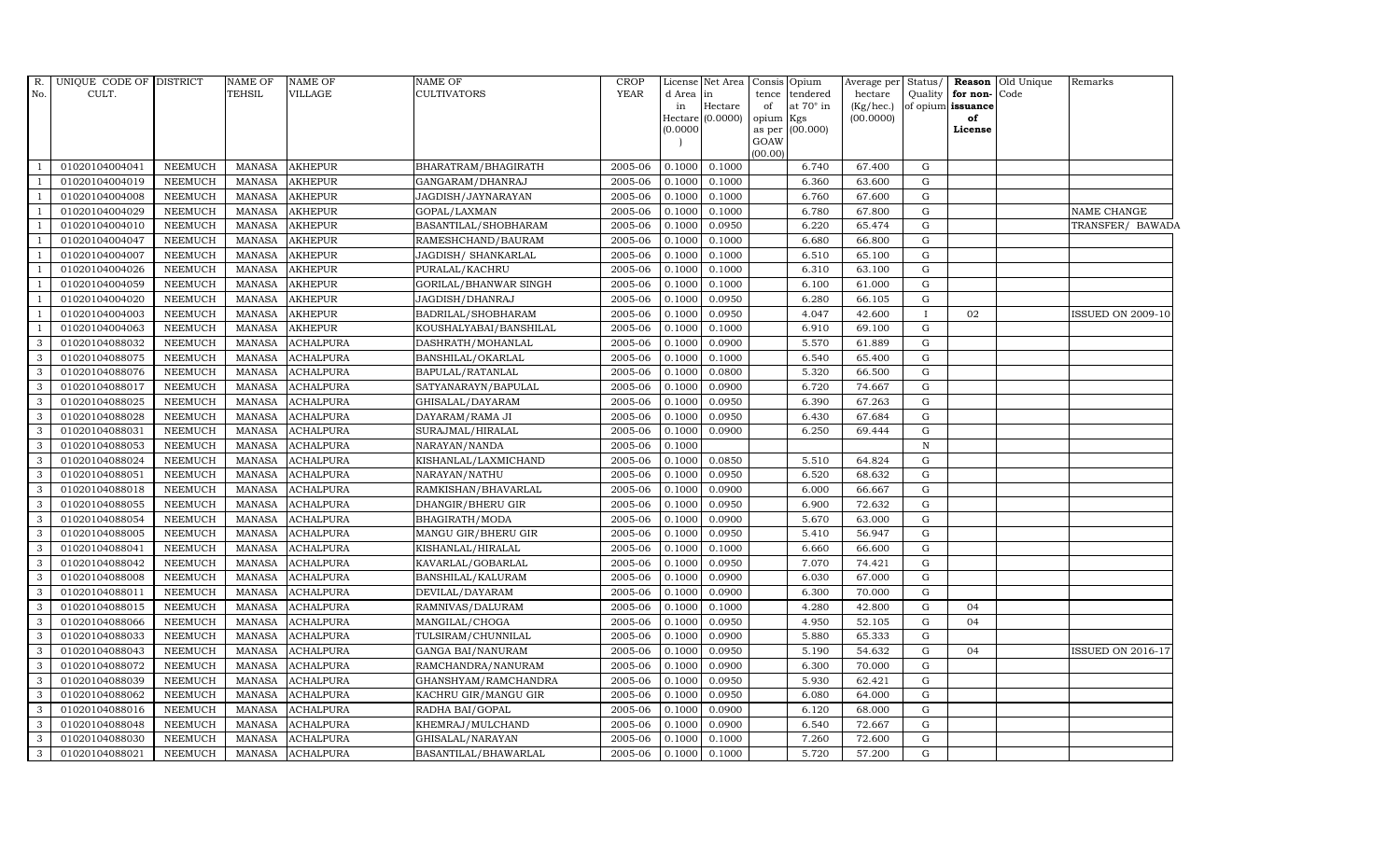| R.             | UNIQUE CODE OF DISTRICT |                | <b>NAME OF</b> | <b>NAME OF</b>     | <b>NAME OF</b>         | CROP        |           | License Net Area | Consis Opium |                  | Average per Status/ |             |                   | <b>Reason</b> Old Unique | Remarks                  |
|----------------|-------------------------|----------------|----------------|--------------------|------------------------|-------------|-----------|------------------|--------------|------------------|---------------------|-------------|-------------------|--------------------------|--------------------------|
| No.            | CULT.                   |                | TEHSIL         | <b>VILLAGE</b>     | <b>CULTIVATORS</b>     | <b>YEAR</b> | d Area in |                  |              | tence tendered   | hectare             | Quality     | for non-Code      |                          |                          |
|                |                         |                |                |                    |                        |             | in        | Hectare          | of           | at $70^\circ$ in | (Kg/hec.)           |             | of opium issuance |                          |                          |
|                |                         |                |                |                    |                        |             | 0.0000    | Hectare (0.0000) | opium Kgs    | as per (00.000)  | (00.0000)           |             | of<br>License     |                          |                          |
|                |                         |                |                |                    |                        |             |           |                  | GOAW         |                  |                     |             |                   |                          |                          |
|                |                         |                |                |                    |                        |             |           |                  | (00.00)      |                  |                     |             |                   |                          |                          |
| 3              | 01020104088058          | <b>NEEMUCH</b> | <b>MANASA</b>  | <b>ACHALPURA</b>   | HIRA BAI/DHANRAJ       | 2005-06     | 0.1000    | 0.1000           |              | 6.680            | 66.800              | $\mathbf G$ |                   |                          |                          |
| 3              | 01020104088001          | <b>NEEMUCH</b> | <b>MANASA</b>  | <b>ACHALPURA</b>   | MOHANLAL/HIRALAL       | 2005-06     | 0.1000    | 0.1000           |              | 6.230            | 62.300              | $\mathbf G$ |                   |                          |                          |
| 3              | 01020104088064          | <b>NEEMUCH</b> | <b>MANASA</b>  | <b>ACHALPURA</b>   | BHAWARLAL/BHURA        | 2005-06     | 0.1000    | 0.1000           |              | 5.730            | 57.300              | $\mathbf G$ | 05                |                          | <b>ISSUED ON 2009-10</b> |
| 3              | 01020104088023          | <b>NEEMUCH</b> | <b>MANASA</b>  | <b>ACHALPURA</b>   | BANSHILAL/NANURAM      | 2005-06     | 0.1000    | 0.0950           |              | 5.910            | 62.211              | G           |                   |                          |                          |
| 3              | 01020104098002          | <b>NEEMUCH</b> | <b>MANASA</b>  | <b>ABAKHEDI</b>    | BHERU/KALU             | 2005-06     | 0.1000    | 0.0900           |              | 6.380            | 70.889              | $\mathbf G$ |                   |                          |                          |
| 3              | 01020104098003          | <b>NEEMUCH</b> | <b>MANASA</b>  | <b>ABAKHEDI</b>    | MOHANLAL/HIRA          | 2005-06     | 0.1000    | 0.1000           |              | 6.740            | 67.400              | $\mathbf G$ |                   |                          |                          |
| 3              | 01020104098004          | <b>NEEMUCH</b> | <b>MANASA</b>  | <b>ABAKHEDI</b>    | DHAPUBAI/GHISALAL      | 2005-06     | 0.1000    | 0.1000           |              | 6.850            | 68.500              | $\mathbf G$ |                   |                          |                          |
| 3              | 01020104098007          | <b>NEEMUCH</b> | <b>MANASA</b>  | <b>ABAKHEDI</b>    | JANKILAL/BHERULAL      | 2005-06     | 0.1000    | 0.0950           |              | 6.390            | 67.263              | G           |                   |                          |                          |
| 3              | 01020104098009          | <b>NEEMUCH</b> | <b>MANASA</b>  | <b>ABAKHEDI</b>    | RAMPRASAD/KHUBCHAND    | 2005-06     | 0.1000    | 0.1000           |              | 6.850            | 68.500              | $\mathbf G$ |                   |                          |                          |
| 3              | 01020104098010          | <b>NEEMUCH</b> | <b>MANASA</b>  | <b>ABAKHEDI</b>    | MURLI/MADHO            | 2005-06     | 0.1000    | 0.1000           |              | 6.460            | 64.600              | $\mathbf G$ |                   |                          |                          |
| $\mathbf{3}$   | 01020104098011          | <b>NEEMUCH</b> | <b>MANASA</b>  | <b>ABAKHEDI</b>    | RAMLAL/BHONA           | 2005-06     | 0.1000    | 0.0950           |              | 6.410            | 67.474              | G           |                   |                          |                          |
| 3              | 01020104098012          | <b>NEEMUCH</b> | <b>MANASA</b>  | <b>ABAKHEDI</b>    | <b>BHERULAL/HIRA</b>   | 2005-06     | 0.1000    | 0.0950           |              | 6.810            | 71.684              | $\mathbf G$ |                   |                          |                          |
| 3              | 01020104098013          | <b>NEEMUCH</b> | <b>MANASA</b>  | <b>ABAKHEDI</b>    | TULSI BAI/PEMA         | 2005-06     | 0.1000    | 0.1000           |              | 6.740            | 67.400              | $\mathbf G$ |                   |                          |                          |
| 3              | 01020104098008          | <b>NEEMUCH</b> | <b>MANASA</b>  | <b>ABAKHEDI</b>    | RAMESHCHANDR/GHISALAL  | 2005-06     | 0.1000    | 0.1000           |              | 6.750            | 67.500              | G           |                   |                          |                          |
| 3              | 01020104098014          | <b>NEEMUCH</b> | <b>MANASA</b>  | ABAKHEDI           | RANGLAL/GENDMAL        | 2005-06     | 0.1000    | 0.0950           |              | 6.250            | 65.789              | $\mathbf G$ |                   |                          |                          |
| 3              | 01020104098016          | <b>NEEMUCH</b> | <b>MANASA</b>  | <b>ABAKHEDI</b>    | JITENDRAKUMAR / SEVA   | 2005-06     | 0.1000    | 0.0950           |              | 6.530            | 68.737              | G           |                   |                          |                          |
| $\overline{4}$ | 01020104109001          | <b>NEEMUCH</b> | <b>MANASA</b>  | <b>UDAKHEDA</b>    | DURGASHNKAR/MOTILA     | 2005-06     | 0.1000    | 0.1000           |              | 6.600            | 66.000              | ${\bf G}$   |                   |                          |                          |
| $\overline{4}$ | 01020104109002          | <b>NEEMUCH</b> | <b>MANASA</b>  | <b>UDAKHEDA</b>    | SHAMBHUDAYAL/UDAIRAM   | 2005-06     | 0.1000    | 0.1000           |              | 6.780            | 67.800              | ${\rm G}$   |                   |                          |                          |
|                | 01020104109003          | <b>NEEMUCH</b> | <b>MANASA</b>  | <b>UDAKHEDA</b>    | MUNNALAL/HEERA         | 2005-06     | 0.1000    | 0.1000           |              | 6.430            | 64.300              | $\mathbf G$ |                   |                          |                          |
| $\overline{4}$ | 01020104109005          | <b>NEEMUCH</b> | <b>MANASA</b>  | <b>UDAKHEDA</b>    | RADHAKISHAN/GORDHAN    | 2005-06     | 0.1000    | 0.1000           |              | 6.410            | 64.100              | $\mathbf G$ |                   |                          |                          |
| $\overline{4}$ | 01020104109011          | <b>NEEMUCH</b> | <b>MANASA</b>  | <b>UDAKHEDA</b>    | MANGIBAI/BOTLAL        | 2005-06     | 0.1000    | 0.1000           |              | 6.540            | 65.400              | G           | 09                |                          |                          |
| $\overline{4}$ | 01020104109012          | <b>NEEMUCH</b> | <b>MANASA</b>  | <b>UDAKHEDA</b>    | JAMANALAL/KASHIRAM     | 2005-06     | 0.1000    | 0.1000           |              | 6.160            | 61.600              | $\mathbf G$ |                   |                          |                          |
| $\overline{4}$ | 01020104109014          | <b>NEEMUCH</b> | <b>MANASA</b>  | <b>UDAKHEDA</b>    | RAMI BAI/CHUNNILAL     | 2005-06     | 0.1000    | 0.1050           |              | 6.130            | 58.381              | $\mathbf G$ |                   |                          |                          |
| $\overline{4}$ | 01020104109015          | <b>NEEMUCH</b> | <b>MANASA</b>  | <b>UDAKHEDA</b>    | SHANKARLAL/KISHANLAL   | 2005-06     | 0.1000    | 0.1000           |              | 7.060            | 70.600              | G           |                   |                          |                          |
| $\overline{4}$ | 01020104109006          | <b>NEEMUCH</b> | <b>MANASA</b>  | <b>UDAKHEDA</b>    | KANHAIYALAL/SHANKAR    | 2005-06     | 0.1000    | 0.1000           |              | 6.580            | 65.800              | ${\rm G}$   |                   |                          |                          |
| $\overline{4}$ | 01020104125006          | <b>NEEMUCH</b> | <b>MANASA</b>  | SUNDI              | JADIBAI/DEVILAL        | 2005-06     | 0.1000    | 0.1000           |              | 6.840            | 68.400              | G           |                   | 01020104124040           |                          |
| $\overline{4}$ | 01020104125002          | <b>NEEMUCH</b> | <b>MANASA</b>  | <b>SUNDI</b>       | RADHESHYAM/KISHAN      | 2005-06     | 0.1000    | 0.1000           |              | 7.130            | 71.300              | ${\rm G}$   |                   | 01020104124035           |                          |
| $\overline{4}$ | 01020104125003          | <b>NEEMUCH</b> | <b>MANASA</b>  | <b>SUNDI</b>       | <b>BAPULAL/HEERA</b>   | 2005-06     | 0.1000    | 0.1000           |              | 6.690            | 66.900              | $\mathbf G$ |                   | 01020104124036           |                          |
| $\overline{4}$ | 01020104125008          | <b>NEEMUCH</b> | <b>MANASA</b>  | <b>SUNDI</b>       | KAVARLAL/SUKHALAL      | 2005-06     | 0.1000    | 0.1000           |              | 6.390            | 63.900              | $\mathbf G$ |                   | 01020104124037           |                          |
| $\overline{4}$ | 01020104125010          | <b>NEEMUCH</b> | <b>MANASA</b>  | <b>SUNDI</b>       | BAGDIRAM/BAPULAL       | 2005-06     | 0.1000    | 0.1000           |              | 6.760            | 67.600              | ${\rm G}$   |                   | 01020104124038           |                          |
| $\overline{4}$ | 01020104125009          | <b>NEEMUCH</b> | <b>MANASA</b>  | <b>SUNDI</b>       | BHAGWAN/GULAB          | 2005-06     | 0.1000    | 0.1000           |              | 6.160            | 61.600              | G           |                   | 01020104147045           |                          |
| $\overline{4}$ | 01020104126002          | <b>NEEMUCH</b> | <b>MANASA</b>  | <b>SEMLI JAGIR</b> | RAMCHANDRA/DEVCHANDRA  | 2005-06     | 0.1000    | 0.1000           |              | 7.360            | 73.600              | ${\rm G}$   |                   |                          |                          |
| $\overline{4}$ | 01020104126003          | <b>NEEMUCH</b> | <b>MANASA</b>  | <b>SEMLI JAGIR</b> | GHANSHYAM/PRABHULAL    | 2005-06     | 0.1000    | 0.1000           |              | 6.790            | 67.900              | $\mathbf G$ |                   |                          |                          |
| $\overline{4}$ | 01020104126005          | <b>NEEMUCH</b> | <b>MANASA</b>  | <b>SEMLI JAGIR</b> | RAMNARAYAN/MANNA       | 2005-06     | 0.1000    | 0.1000           |              | 7.140            | 71.400              | $\mathbf G$ |                   |                          |                          |
| $\overline{4}$ | 01020104126006          | <b>NEEMUCH</b> | <b>MANASA</b>  | <b>SEMLI JAGIR</b> | SUNDERLAL/NANDA        | 2005-06     | 0.1000    | 0.0950           |              | 5.950            | 62.632              | $\mathbf G$ |                   |                          |                          |
| $\overline{4}$ | 01020104126008          | <b>NEEMUCH</b> | <b>MANASA</b>  | <b>SEMLI JAGIR</b> | RAMABAI/RAMLAL         | 2005-06     | 0.1000    | 0.0550           |              | 3.750            | 68.182              | $\mathbf G$ |                   |                          |                          |
| $\overline{4}$ | 01020104126010          | <b>NEEMUCH</b> | <b>MANASA</b>  | <b>SEMLI JAGIR</b> | DEVILAL/NARAYAN        | 2005-06     | 0.1000    | 0.0950           |              | 6.740            | 70.947              | ${\rm G}$   |                   |                          |                          |
| $\overline{4}$ | 01020104126013          | <b>NEEMUCH</b> | <b>MANASA</b>  | <b>SEMLI JAGIR</b> | GOPAL/KANWARLAL        | 2005-06     | 0.1000    | 0.1000           |              | 6.010            | 60.100              | G           |                   |                          |                          |
| $\overline{4}$ | 01020104126017          | <b>NEEMUCH</b> | <b>MANASA</b>  | <b>SEMLI JAGIR</b> | DEVILAL/JAYCHAND       | 2005-06     | 0.1000    | 0.0900           |              | 6.140            | 68.222              | $\mathbf G$ |                   |                          |                          |
| $\overline{4}$ | 01020104126018          | <b>NEEMUCH</b> | <b>MANASA</b>  | <b>SEMLI JAGIR</b> | BALMUKUND/JAYCHAND     | 2005-06     | 0.1000    | 0.0950           |              | 6.880            | 72.421              | $\mathbf G$ |                   |                          |                          |
| $\overline{4}$ | 01020104126019          | <b>NEEMUCH</b> | MANASA         | <b>SEMLI JAGIR</b> | SURESHCHANDRA/ONKARLAL | 2005-06     |           | $0.1000$ 0.0950  |              | 6.410            | 67.474              | G           |                   |                          |                          |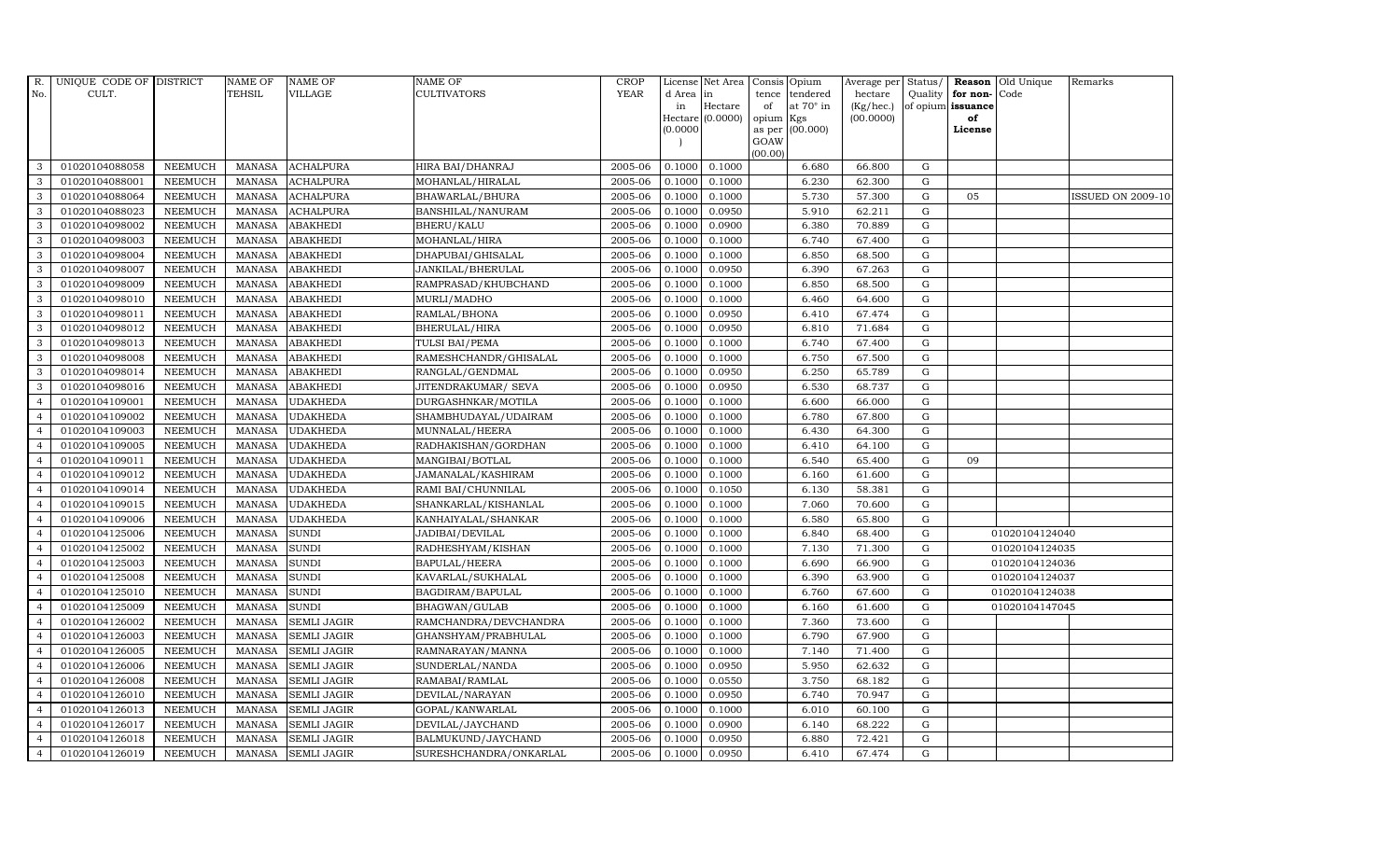| R.             | UNIQUE CODE OF DISTRICT |                | <b>NAME OF</b> | <b>NAME OF</b>         | <b>NAME OF</b>               | <b>CROP</b> |           | License Net Area |           | Consis Opium     | Average per | Status/     | Reason            | Old Unique | Remarks                  |
|----------------|-------------------------|----------------|----------------|------------------------|------------------------------|-------------|-----------|------------------|-----------|------------------|-------------|-------------|-------------------|------------|--------------------------|
| No.            | CULT.                   |                | <b>TEHSIL</b>  | VILLAGE                | <b>CULTIVATORS</b>           | <b>YEAR</b> | d Area in |                  | tence     | tendered         | hectare     |             | Quality for non-  | Code       |                          |
|                |                         |                |                |                        |                              |             | in        | Hectare          | of        | at $70^\circ$ in | (Kg/hec.)   |             | of opium issuance |            |                          |
|                |                         |                |                |                        |                              |             | (0.0000)  | Hectare (0.0000) | opium Kgs | as per (00.000)  | (00.0000)   |             | of<br>License     |            |                          |
|                |                         |                |                |                        |                              |             |           |                  | GOAW      |                  |             |             |                   |            |                          |
|                |                         |                |                |                        |                              |             |           |                  | (00.00)   |                  |             |             |                   |            |                          |
| $\overline{4}$ | 01020104126020          | <b>NEEMUCH</b> | MANASA         | <b>SEMLI JAGIR</b>     | MANSINGH/PURALAL             | 2005-06     | 0.1000    | 0.0950           |           | 6.470            | 68.105      | G           |                   |            |                          |
| $\overline{4}$ | 01020104126024          | <b>NEEMUCH</b> | <b>MANASA</b>  | <b>SEMLI JAGIR</b>     | JAGANNATH/PARTHA             | 2005-06     | 0.1000    | 0.0950           |           | 6.000            | 63.158      | ${\bf G}$   |                   |            |                          |
| $\overline{4}$ | 01020104126028          | <b>NEEMUCH</b> | <b>MANASA</b>  | <b>SEMLI JAGIR</b>     | KAVARLAL/NANURAM             | 2005-06     | 0.1000    | 0.1000           |           | 6.100            | 61.000      | G           |                   |            |                          |
| $\overline{4}$ | 01020104126029          | <b>NEEMUCH</b> | <b>MANASA</b>  | <b>SEMLI JAGIR</b>     | AHMADNOOR/NANHEKHAN          | 2005-06     | 0.1000    | 0.0900           |           | 5.580            | 62.000      | $\mathbf G$ |                   |            |                          |
| $\overline{4}$ | 01020104126001          | <b>NEEMUCH</b> | <b>MANASA</b>  | SEMLI JAGIR            | GODILAL/MODIRAM              | 2005-06     | 0.1000    | 0.0900           |           | 5.960            | 66.222      | ${\bf G}$   |                   |            |                          |
| $\overline{4}$ | 01020104126014          | <b>NEEMUCH</b> | <b>MANASA</b>  | <b>SEMLI JAGIR</b>     | PANNALAL/PYARA               | 2005-06     | 0.1000    | 0.1000           |           | 6.590            | 65.900      | $\mathbf G$ |                   |            |                          |
| $\overline{4}$ | 01020104126011          | <b>NEEMUCH</b> | <b>MANASA</b>  | <b>SEMLI JAGIR</b>     | DHAPU/BHUWANA                | 2005-06     | 0.1000    | 0.0800           |           | 5.280            | 66.000      | ${\rm G}$   |                   |            |                          |
| $\overline{4}$ | 01020104126015          | <b>NEEMUCH</b> | <b>MANASA</b>  | <b>SEMLI JAGIR</b>     | RAMVILAS/GODIRAM             | 2005-06     | 0.1000    | 0.0900           |           | 6.350            | 70.556      | $\mathbf G$ |                   |            |                          |
| $\overline{4}$ | 01020104126023          | <b>NEEMUCH</b> | <b>MANASA</b>  | <b>SEMLI JAGIR</b>     | DEVILAL/PURA                 | 2005-06     | 0.1000    | 0.0950           |           | 6.590            | 69.368      | G           |                   |            |                          |
| $\overline{4}$ | 01020104137002          | <b>NEEMUCH</b> | <b>MANASA</b>  | <b>SEMLI ISHTMURAR</b> | AMBALAL/JAGANNATH            | 2005-06     | 0.1000    | 0.1000           |           | 6.030            | 60.300      | ${\rm G}$   |                   |            |                          |
| $\overline{4}$ | 01020104137005          | <b>NEEMUCH</b> | <b>MANASA</b>  | SEMLI ISHTMURAR        | CHHAGAN BAI/MANGILAL         | 2005-06     | 0.1000    | 0.1000           |           | 6.570            | 65.700      | ${\rm G}$   |                   |            |                          |
| $\overline{4}$ | 01020104137006          | <b>NEEMUCH</b> | <b>MANASA</b>  | <b>SEMLI ISHTMURAR</b> | GULAB KUVAR/GULAB SINGH      | 2005-06     | 0.1000    | 0.1000           |           | 6.540            | 65.400      | G           |                   |            |                          |
| $\overline{4}$ | 01020104137007          | <b>NEEMUCH</b> | <b>MANASA</b>  | <b>SEMLI ISHTMURAR</b> | BHOPALSINGH/LAXMAN           | 2005-06     | 0.1000    | 0.1000           |           | 6.310            | 63.100      | G           |                   |            |                          |
| $\overline{4}$ | 01020104137008          | <b>NEEMUCH</b> | <b>MANASA</b>  | SEMLI ISHTMURAR        | ONKARSINGH/RUPSINGH          | 2005-06     | 0.1000    | 0.1000           |           | 6.570            | 65.700      | $\mathbf G$ |                   |            |                          |
| $\overline{4}$ | 01020104137009          | <b>NEEMUCH</b> | <b>MANASA</b>  | SEMLI ISHTMURAR        | <b>GULAB BAI/ PRABHU LAL</b> | 2005-06     | 0.1000    | 0.1000           |           | 6.110            | 61.100      | ${\bf G}$   |                   |            |                          |
| $\overline{4}$ | 01020104137012          | <b>NEEMUCH</b> | <b>MANASA</b>  | SEMLI ISHTMURAR        | GANGA SINGH/NAHAR SINGH      | 2005-06     | 0.1000    | 0.0950           |           | 6.110            | 64.316      | G           |                   |            |                          |
| $\overline{4}$ | 01020104137017          | <b>NEEMUCH</b> | <b>MANASA</b>  | SEMLI ISHTMURAR        | BANSHILAL/LAXMICHANDRA       | 2005-06     | 0.1000    | 0.1000           |           | 6.360            | 63.600      | G           |                   |            |                          |
| $\overline{4}$ | 01020104137018          | <b>NEEMUCH</b> | <b>MANASA</b>  | <b>SEMLI ISHTMURAR</b> | GOVINDSINGH/JORAVARSINGH     | 2005-06     | 0.1000    | 0.1000           |           | 6.180            | 61.800      | $\mathbf G$ |                   |            |                          |
| $\overline{4}$ | 01020104137019          | <b>NEEMUCH</b> | <b>MANASA</b>  | <b>SEMLI ISHTMURAR</b> | PAPPUSINGH/BAHADURSINGH      | 2005-06     | 0.1000    | 0.1050           |           | 6.660            | 63.429      | $\mathbf G$ |                   |            |                          |
| $\overline{4}$ | 01020104137020          | <b>NEEMUCH</b> | <b>MANASA</b>  | SEMLI ISHTMURAR        | KANHYALAL/UDA                | 2005-06     | 0.1000    | 0.1050           |           | 6.010            | 57.238      | ${\rm G}$   |                   |            |                          |
| $\overline{4}$ | 01020104137023          | <b>NEEMUCH</b> | <b>MANASA</b>  | SEMLI ISHTMURAR        | BHARAT SINGH/SAJJAN SINGH    | 2005-06     | 0.1000    | 0.1000           |           | 5.870            | 58.700      | ${\rm G}$   |                   |            |                          |
| $\overline{4}$ | 01020104137025          | <b>NEEMUCH</b> | <b>MANASA</b>  | SEMLI ISHTMURAR        | TEJABAI/KISHA                | 2005-06     | 0.1000    | 0.0950           |           | 6.390            | 67.263      | G           |                   |            |                          |
| $\overline{4}$ | 01020104137028          | <b>NEEMUCH</b> | <b>MANASA</b>  | <b>SEMLI ISHTMURAR</b> | MOTYA BAI/KHEMRAJ            | 2005-06     | 0.1000    | 0.0950           |           | 6.720            | 70.737      | G           |                   |            |                          |
| $\overline{4}$ | 01020104137029          | <b>NEEMUCH</b> | <b>MANASA</b>  | <b>SEMLI ISHTMURAR</b> | GAJRAJ SINGH/MANGU SINGH     | 2005-06     | 0.1000    | 0.1000           |           | 5.950            | 59.500      | $\mathbf G$ | 05                |            | <b>ISSUED ON 2009-10</b> |
| $\overline{4}$ | 01020104137032          | <b>NEEMUCH</b> | <b>MANASA</b>  | SEMLI ISHTMURAR        | RAJARAM/NONDRAM              | 2005-06     | 0.1000    | 0.0950           |           | 6.430            | 67.684      | $\mathbf G$ |                   |            |                          |
| $\overline{4}$ | 01020104137033          | <b>NEEMUCH</b> | <b>MANASA</b>  | <b>SEMLI ISHTMURAR</b> | UDAIRAM/HEERALAL             | 2005-06     | 0.1000    | 0.1000           |           | 6.810            | 68.100      | G           |                   |            |                          |
| $\overline{4}$ | 01020104137037          | <b>NEEMUCH</b> | <b>MANASA</b>  | SEMLI ISHTMURAR        | MANOHARLAL/JERIRAM           | 2005-06     | 0.1000    | 0.0950           |           | 5.880            | 61.895      | ${\rm G}$   |                   |            |                          |
| $\overline{4}$ | 01020104137038          | <b>NEEMUCH</b> | <b>MANASA</b>  | SEMLI ISHTMURAR        | BHERUSINGH/GULABSINGH        | 2005-06     | 0.1000    | 0.1000           |           | 6.660            | 66.600      | $\mathbf G$ |                   |            |                          |
| $\overline{4}$ | 01020104137043          | <b>NEEMUCH</b> | <b>MANASA</b>  | <b>SEMLI ISHTMURAR</b> | CHENRAM/MANGILAL             | 2005-06     | 0.1000    | 0.1000           |           | 6.550            | 65.500      | $\mathbf G$ |                   |            |                          |
| $\overline{4}$ | 01020104137044          | <b>NEEMUCH</b> | <b>MANASA</b>  | <b>SEMLI ISHTMURAR</b> | MANGU SINGH/RAM SINGH        | 2005-06     | 0.1000    | 0.0950           |           | 6.440            | 67.789      | ${\rm G}$   |                   |            |                          |
| $\overline{4}$ | 01020104137046          | <b>NEEMUCH</b> | <b>MANASA</b>  | SEMLI ISHTMURAR        | KAVARLAL/GABBA               | 2005-06     | 0.1000    | 0.1050           |           | 6.600            | 62.857      | G           |                   |            |                          |
| $\overline{4}$ | 01020104137047          | <b>NEEMUCH</b> | <b>MANASA</b>  | SEMLI ISHTMURAR        | VARDICHANDRA/JARILAL         | 2005-06     | 0.1000    | 0.1000           |           | 6.160            | 61.600      | ${\rm G}$   |                   |            |                          |
| $\overline{4}$ | 01020104137049          | <b>NEEMUCH</b> | <b>MANASA</b>  | SEMLI ISHTMURAR        | FATEHSINGH/RAMSINGH          | 2005-06     | 0.1000    | 0.0950           |           | 6.230            | 65.579      | ${\rm G}$   |                   |            |                          |
| $\overline{4}$ | 01020104137051          | <b>NEEMUCH</b> | <b>MANASA</b>  | SEMLI ISHTMURAR        | NARENDR SINGH/BHAWAR SINGH   | 2005-06     | 0.1000    | 0.0950           |           | 6.070            | 63.895      | $\mathbf G$ |                   |            |                          |
| $\overline{4}$ | 01020104137052          | <b>NEEMUCH</b> | <b>MANASA</b>  | SEMLI ISHTMURAR        | RAGHUVIR SINGH/NAHAR SINGH   | 2005-06     | 0.1000    | 0.0900           |           | 5.870            | 65.222      | $\mathbf G$ |                   |            |                          |
| $\overline{4}$ | 01020104137053          | <b>NEEMUCH</b> | <b>MANASA</b>  | SEMLI ISHTMURAR        | BHAGWAN SINGH/GORDHAN SINGH  | 2005-06     | 0.1000    | 0.1050           |           | 7.160            | 68.190      | ${\rm G}$   |                   |            |                          |
| $\overline{4}$ | 01020104137058          | <b>NEEMUCH</b> | <b>MANASA</b>  | SEMLI ISHTMURAR        | MANGU SINGH/GANPAT SINGH     | 2005-06     | 0.1000    | 0.0950           |           | 6.130            | 64.526      | ${\rm G}$   |                   |            |                          |
| $\overline{4}$ | 01020104137059          | <b>NEEMUCH</b> | <b>MANASA</b>  | SEMLI ISHTMURAR        | RAJENDR SINGH/BHAGWAN SINGH  | 2005-06     | 0.1000    | 0.1000           |           | 7.060            | 70.600      | ${\rm G}$   |                   |            |                          |
| $\overline{4}$ | 01020104137060          | <b>NEEMUCH</b> | <b>MANASA</b>  | SEMLI ISHTMURAR        | BOPAL SINGH/ GULAB SINGH     | 2005-06     | 0.1000    | 0.1000           |           | 6.770            | 67.700      | G           |                   |            | NAME CORRECTION          |
| $\overline{4}$ | 01020104137067          | <b>NEEMUCH</b> | <b>MANASA</b>  | <b>SEMLI ISHTMURAR</b> | PRAHALAD/MANGILAL            | 2005-06     | 0.1000    | 0.0950           |           | 6.660            | 70.105      | $\mathbf G$ |                   |            |                          |
| $\overline{4}$ | 01020104137034          | <b>NEEMUCH</b> | MANASA         | SEMLI ISHTMURAR        | PRAHLADSINGH/JUJHARSINGH     | 2005-06     | 0.1000    | 0.0950           |           | 6.240            | 65.684      | G           |                   |            |                          |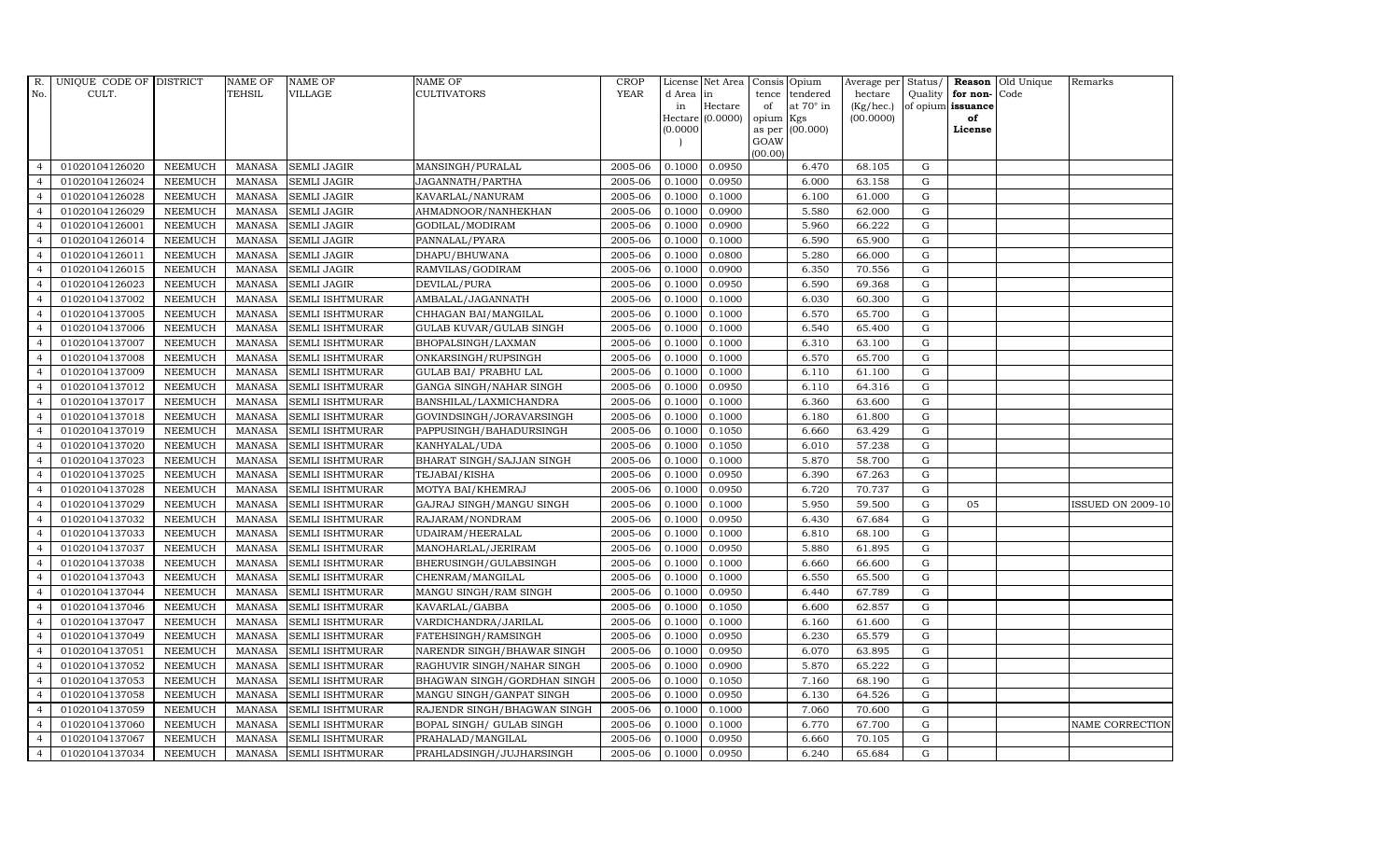| R.             | UNIQUE CODE OF DISTRICT |                | <b>NAME OF</b> | <b>NAME OF</b>         | <b>NAME OF</b>            | CROP        |           | License Net Area   Consis   Opium |           |                  | Average per Status/ |             | Reason            | Old Unique     | Remarks                  |
|----------------|-------------------------|----------------|----------------|------------------------|---------------------------|-------------|-----------|-----------------------------------|-----------|------------------|---------------------|-------------|-------------------|----------------|--------------------------|
| No.            | CULT.                   |                | <b>TEHSIL</b>  | <b>VILLAGE</b>         | <b>CULTIVATORS</b>        | <b>YEAR</b> | d Area in |                                   |           | tence tendered   | hectare             | Quality     | for non-          | Code           |                          |
|                |                         |                |                |                        |                           |             | in        | Hectare                           | of        | at $70^\circ$ in | (Kg/hec.)           |             | of opium issuance |                |                          |
|                |                         |                |                |                        |                           |             |           | Hectare (0.0000)                  | opium Kgs |                  | (00.0000)           |             | of                |                |                          |
|                |                         |                |                |                        |                           |             | (0.0000)  |                                   | GOAW      | as per (00.000)  |                     |             | License           |                |                          |
|                |                         |                |                |                        |                           |             |           |                                   | (00.00)   |                  |                     |             |                   |                |                          |
| $\overline{4}$ | 01020104137055          | <b>NEEMUCH</b> | MANASA         | <b>SEMLI ISHTMURAR</b> | JAGDISH/BHAWARLAL         | 2005-06     | 0.1000    | 0.0900                            |           | 5.600            | 62.222              | ${\rm G}$   |                   |                |                          |
| $\overline{a}$ | 01020104137072          | <b>NEEMUCH</b> | <b>MANASA</b>  | <b>SEMLI ISHTMURAR</b> | MULCHAND/CHENRAM          | 2005-06     | 0.1000    | 0.0950                            |           | 6.430            | 67.684              | ${\rm G}$   |                   |                |                          |
| $\overline{4}$ | 01020104137063          | <b>NEEMUCH</b> | <b>MANASA</b>  | SEMLI ISHTMURAR        | MANOHARSINGH/DEVI SINGH   | 2005-06     | 0.1000    | 0.0950                            |           | 6.280            | 66.105              | G           |                   | 01020104127031 |                          |
|                | 01020104129004          | <b>NEEMUCH</b> | <b>MANASA</b>  | <b>SARELYA</b>         | GANGARAM/BAPULAL          | 2005-06     | 0.1000    | 0.0950                            |           | 5.670            | 59.684              | $\mathbf G$ |                   |                |                          |
| $\overline{4}$ | 01020104129010          | <b>NEEMUCH</b> | <b>MANASA</b>  | <b>SARELYA</b>         | BADRILAL/NARAYAN          | 2005-06     | 0.1000    | 0.0950                            |           | 6.130            | 64.526              | ${\rm G}$   |                   |                |                          |
| $\overline{4}$ | 01020104129016          | <b>NEEMUCH</b> | MANASA         | <b>SARELYA</b>         | BANSHILAL/SHANKARLAL      | 2005-06     | 0.1000    | 0.1000                            |           | 5.860            | 58.600              | ${\rm G}$   |                   |                |                          |
| $\overline{4}$ | 01020104129018          | <b>NEEMUCH</b> | <b>MANASA</b>  | <b>SARELYA</b>         | RADHABAI/JANKIDAS         | 2005-06     | 0.1000    | 0.0950                            |           | 5.750            | 60.526              | $\mathbf G$ |                   |                |                          |
| $\overline{4}$ | 01020104129025          | <b>NEEMUCH</b> | <b>MANASA</b>  | <b>SARELYA</b>         | ARJUN SINGH/BHUVANI SINGH | 2005-06     | 0.1000    | 0.0950                            |           | 6.080            | 64.000              | $\mathbf G$ |                   |                |                          |
|                | 01020104129030          | <b>NEEMUCH</b> | <b>MANASA</b>  | <b>SARELYA</b>         | RAMPRASAD/PRABHULAL       | 2005-06     | 0.1000    | 0.0950                            |           | 6.020            | 63.368              | $\mathbf G$ |                   |                |                          |
| $\overline{4}$ | 01020104129031          | <b>NEEMUCH</b> | <b>MANASA</b>  | <b>SARELYA</b>         | GOPAL/LAXMICHANDRA        | 2005-06     | 0.1000    | 0.1000                            |           | 6.680            | 66.800              | $\mathbf G$ |                   |                |                          |
| $\overline{4}$ | 01020104129003          | <b>NEEMUCH</b> | <b>MANASA</b>  | <b>SARELYA</b>         | BAGDU/RUPA                | 2005-06     | 0.1000    | 0.0900                            |           | 5.510            | 61.222              | ${\rm G}$   |                   |                |                          |
| $\overline{4}$ | 01020104129019          | <b>NEEMUCH</b> | <b>MANASA</b>  | <b>SARELYA</b>         | DHANRAJ/HEERALAL          | 2005-06     | 0.1000    | 0.0950                            |           | 6.070            | 63.895              | ${\rm G}$   |                   |                |                          |
| $\overline{4}$ | 01020104134002          | <b>NEEMUCH</b> | <b>MANASA</b>  | <b>RATANPURA</b>       | FAKIRCHANDRA/BHERA        | 2005-06     | 0.1000    | 0.0900                            |           | 6.050            | 67.222              | $\mathbf G$ |                   |                |                          |
| $\overline{4}$ | 01020104134003          | <b>NEEMUCH</b> | <b>MANASA</b>  | <b>RATANPURA</b>       | RAMLAL/JETRAM             | 2005-06     | 0.1000    | 0.0950                            |           | 5.690            | 59.895              | $\mathbf G$ |                   |                |                          |
| $\overline{4}$ | 01020104134004          | <b>NEEMUCH</b> | <b>MANASA</b>  | <b>RATANPURA</b>       | NATHU/MANGU               | 2005-06     | 0.1000    | 0.1000                            |           | 6.540            | 65.400              | G           |                   |                |                          |
| $\overline{4}$ | 01020104134009          | <b>NEEMUCH</b> | <b>MANASA</b>  | <b>RATANPURA</b>       | GIRDHARI/ONKAR            | 2005-06     | 0.1000    | 0.1000                            |           | 6.490            | 64.900              | ${\rm G}$   |                   |                |                          |
| $\overline{4}$ | 01020104134010          | <b>NEEMUCH</b> | <b>MANASA</b>  | <b>RATANPURA</b>       | NATHULAL/NANDA            | 2005-06     | 0.1000    | 0.0950                            |           | 6.040            | 63.579              | ${\rm G}$   |                   |                |                          |
| $\overline{4}$ | 01020104134014          | <b>NEEMUCH</b> | MANASA         | <b>RATANPURA</b>       | RAMCHANDRA/NANURAM        | 2005-06     | 0.1000    | 0.1050                            |           | 6.800            | 64.762              | G           |                   |                |                          |
| $\overline{4}$ | 01020104134015          | <b>NEEMUCH</b> | <b>MANASA</b>  | <b>RATANPURA</b>       | SAJJANBAI/BHANWARLAL      | 2005-06     | 0.1000    | 0.1000                            |           | 6.330            | 63.300              | $\mathbf G$ |                   |                |                          |
| $\overline{4}$ | 01020104134016          | <b>NEEMUCH</b> | <b>MANASA</b>  | <b>RATANPURA</b>       | GANGARAM/RATANLAL         | 2005-06     | 0.1000    | 0.0950                            |           | 6.530            | 68.737              | $\mathbf G$ |                   |                |                          |
| 4              | 01020104134029          | <b>NEEMUCH</b> | <b>MANASA</b>  | <b>RATANPURA</b>       | RAMKISHAN/BHANWRALAL      | 2005-06     | 0.1000    | 0.1000                            |           | 5.930            | 59.300              | ${\rm G}$   |                   |                |                          |
| $\overline{4}$ | 01020104134032          | NEEMUCH        | <b>MANASA</b>  | <b>RATANPURA</b>       | NANALAL/GANGARAM          | 2005-06     | 0.1000    | 0.0950                            |           | 6.440            | 67.789              | ${\rm G}$   |                   |                |                          |
| $\overline{4}$ | 01020104134033          | <b>NEEMUCH</b> | MANASA         | <b>RATANPURA</b>       | KARULAL//JETRAM           | 2005-06     | 0.1000    | 0.1000                            |           | 6.760            | 67.600              | G           |                   |                |                          |
| $\overline{4}$ | 01020104134034          | <b>NEEMUCH</b> | <b>MANASA</b>  | <b>RATANPURA</b>       | MANOHARLAL/GANGARAM       | 2005-06     | 0.1000    | 0.1000                            |           | 6.630            | 66.300              | $\mathbf G$ |                   |                |                          |
| $\overline{4}$ | 01020104134035          | <b>NEEMUCH</b> | <b>MANASA</b>  | <b>RATANPURA</b>       | KACHRULAL/BHAWARLAL       | 2005-06     | 0.1000    | 0.1000                            |           | 6.200            | 62.000              | $\mathbf G$ |                   |                |                          |
| $\overline{4}$ | 01020104134036          | <b>NEEMUCH</b> | <b>MANASA</b>  | <b>RATANPURA</b>       | GANPAT/GIRDHARI           | 2005-06     | 0.1000    | 0.0900                            |           | 5.720            | 63.556              | G           |                   |                |                          |
| $\overline{4}$ | 01020104134037          | <b>NEEMUCH</b> | <b>MANASA</b>  | <b>RATANPURA</b>       | RAMPAL/RAMCHANDRA         | 2005-06     | 0.1000    | 0.0950                            |           | 5.700            | 60.000              | ${\rm G}$   |                   |                |                          |
| $\overline{4}$ | 01020104134039          | <b>NEEMUCH</b> | MANASA         | <b>RATANPURA</b>       | HANSRAJ/PYARA             | 2005-06     | 0.1000    | 0.1000                            |           | 4.740            | 47.400              | $\mathbf G$ | 04                |                | ISSUED ON 2016-17        |
| $\overline{4}$ | 01020104134040          | <b>NEEMUCH</b> | <b>MANASA</b>  | <b>RATANPURA</b>       | BALURAM/FAKIRCHANDRA      | 2005-06     | 0.1000    | 0.0950                            |           | 6.160            | 64.842              | $\mathbf G$ |                   |                |                          |
| $\overline{4}$ | 01020104134042          | <b>NEEMUCH</b> | <b>MANASA</b>  | <b>RATANPURA</b>       | DEVILAL/NATHULAL          | 2005-06     | 0.1000    | 0.1050                            |           | 6.840            | 65.143              | $\mathbf G$ |                   |                |                          |
| 4              | 01020104134043          | <b>NEEMUCH</b> | <b>MANASA</b>  | <b>RATANPURA</b>       | RAMLAL/BHURA              | 2005-06     | 0.1000    | 0.1000                            |           | 6.540            | 65.400              | G           |                   |                |                          |
| $\overline{4}$ | 01020104134044          | <b>NEEMUCH</b> | <b>MANASA</b>  | <b>RATANPURA</b>       | BHAGIRATH/RATANLAL        | 2005-06     | 0.1000    | $\frac{1}{0.1000}$                |           | 6.490            | 64.900              | ${\rm G}$   |                   |                |                          |
| $\overline{4}$ | 01020104134047          | <b>NEEMUCH</b> | MANASA         | <b>RATANPURA</b>       | GOKUL/KACHARU             | 2005-06     | 0.1000    | 0.0950                            |           | 6.350            | 66.842              | $\mathbf G$ |                   |                |                          |
| $\overline{4}$ | 01020104134050          | <b>NEEMUCH</b> | <b>MANASA</b>  | <b>RATANPURA</b>       | KANCHAN BAI/RATANLAL      | 2005-06     | 0.1000    | 0.1050                            |           | 6.890            | 65.619              | $\mathbf G$ |                   |                |                          |
| $\overline{4}$ | 01020104134051          | <b>NEEMUCH</b> | <b>MANASA</b>  | <b>RATANPURA</b>       | MAGDHUBAI/GANESH          | 2005-06     | 0.1000    | 0.1000                            |           | 6.140            | 61.400              | $\mathbf G$ |                   |                |                          |
| $\overline{4}$ | 01020104134020          | <b>NEEMUCH</b> | <b>MANASA</b>  | <b>RATANPURA</b>       | BHANWARLAL/FAKIRCHANDRA   | 2005-06     | 0.1000    | 0.1000                            |           | 5.190            | 51.900              | ${\rm G}$   | 04                |                | <b>ISSUED ON 2016-17</b> |
| $\overline{4}$ | 01020104134028          | <b>NEEMUCH</b> | <b>MANASA</b>  | <b>RATANPURA</b>       | MOTILAL/RATANLAL          | 2005-06     | 0.1000    | 0.1000                            |           | 6.290            | 62.900              | ${\rm G}$   |                   |                |                          |
| $\overline{4}$ | 01020104134031          | <b>NEEMUCH</b> | <b>MANASA</b>  | <b>RATANPURA</b>       | JAGDISHCHANDRA/RATANLAL   | 2005-06     | 0.1000    | 0.1000                            |           | 6.310            | 63.100              | $\mathbf G$ |                   |                |                          |
| $\overline{4}$ | 01020104134030          | <b>NEEMUCH</b> | <b>MANASA</b>  | <b>RATANPURA</b>       | PRABHULAL/NATHULAL        | 2005-06     | 0.1000    | 0.0950                            |           | 6.170            | 64.947              | $\mathbf G$ |                   |                |                          |
| $\overline{4}$ | 01020104134006          | <b>NEEMUCH</b> | <b>MANASA</b>  | <b>RATANPURA</b>       | RAM SINGH/NONDRAM         | 2005-06     | 0.1000    | 0.0950                            |           | 6.040            | 63.579              | $\mathbf G$ |                   |                |                          |
| $\overline{4}$ | 01020104134022          | <b>NEEMUCH</b> |                | MANASA RATANPURA       | BHAGIRATH/HEERA           | 2005-06     | 0.1000    | 0.0950                            |           | 6.370            | 67.053              | G           |                   |                |                          |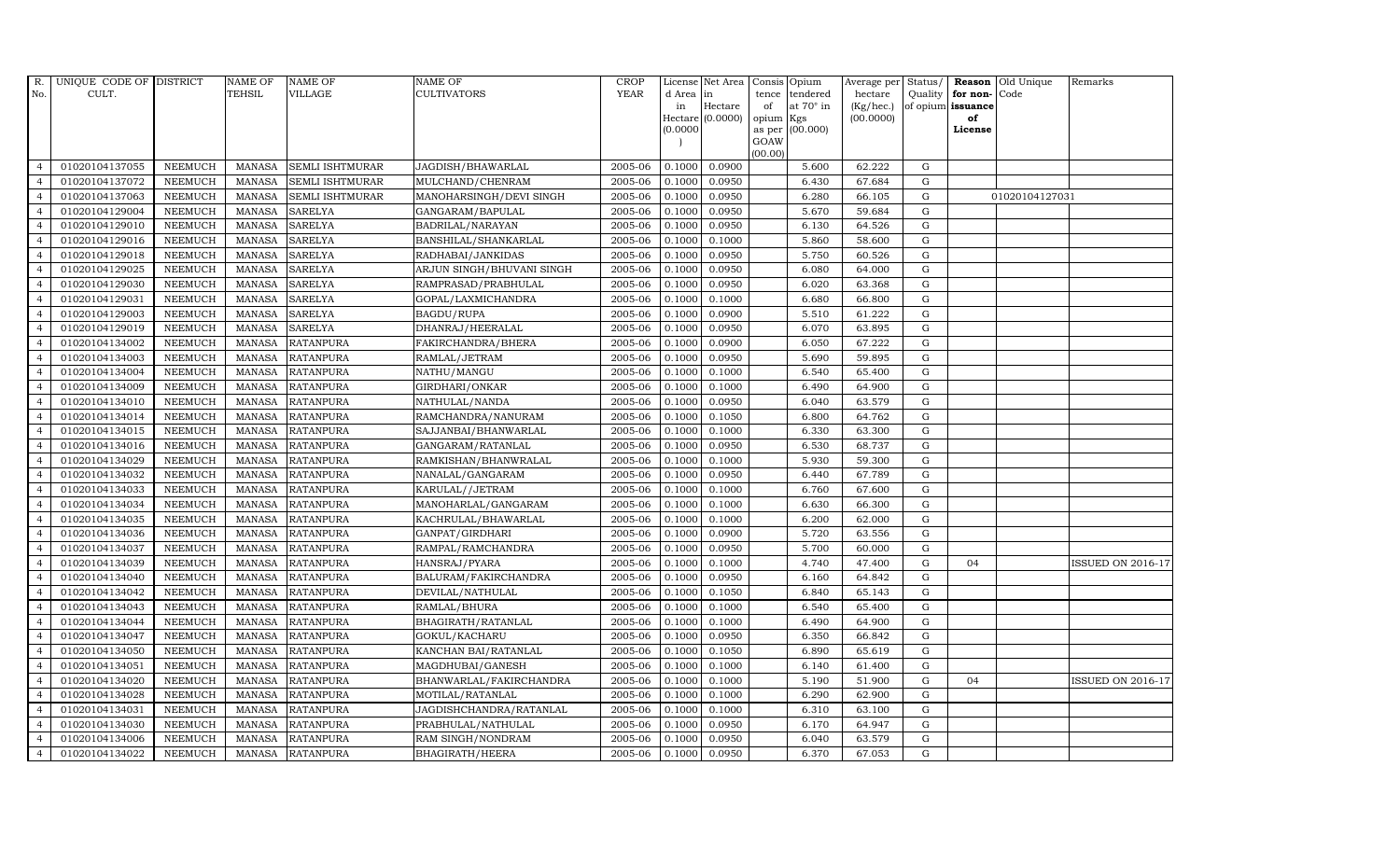| $R_{\cdot}$    | UNIQUE CODE OF DISTRICT |                | <b>NAME OF</b> | <b>NAME OF</b>   | <b>NAME OF</b>              | CROP        |           | License Net Area   Consis   Opium |                 |                 | Average per Status/ |             |                   | <b>Reason</b> Old Unique | Remarks                   |
|----------------|-------------------------|----------------|----------------|------------------|-----------------------------|-------------|-----------|-----------------------------------|-----------------|-----------------|---------------------|-------------|-------------------|--------------------------|---------------------------|
| No.            | CULT.                   |                | <b>TEHSIL</b>  | VILLAGE          | <b>CULTIVATORS</b>          | <b>YEAR</b> | d Area in |                                   |                 | tence tendered  | hectare             | Quality     | for non-          | Code                     |                           |
|                |                         |                |                |                  |                             |             | in        | Hectare                           | of              | at 70° in       | (Kg/hec.)           |             | of opium issuance |                          |                           |
|                |                         |                |                |                  |                             |             |           | Hectare [0.0000]                  | opium Kgs       |                 | (00.0000)           |             | of                |                          |                           |
|                |                         |                |                |                  |                             |             | (0.0000)  |                                   |                 | as per (00.000) |                     |             | License           |                          |                           |
|                |                         |                |                |                  |                             |             |           |                                   | GOAW<br>(00.00) |                 |                     |             |                   |                          |                           |
| $\overline{4}$ | 01020104134018          | <b>NEEMUCH</b> | MANASA         | <b>RATANPURA</b> | GANGARAM/KISHAN             | 2005-06     | 0.1000    | 0.1000                            |                 | 6.060           | 60.600              | G           |                   |                          |                           |
| $\overline{4}$ | 01020104134012          | <b>NEEMUCH</b> | <b>MANASA</b>  | <b>RATANPURA</b> | MANGUDAS/BHUVANI DAS        | 2005-06     | 0.1000    | 0.1000                            |                 | 5.590           | 55.900              | G           | 0 <sub>4</sub>    |                          | <b>ISSUED ON 2009-10</b>  |
| $\overline{4}$ | 01020104134008          | <b>NEEMUCH</b> | <b>MANASA</b>  | <b>RATANPURA</b> | JAMNABAI/HEERALAL           | 2005-06     | 0.1000    | 0.0900                            |                 | 5.350           | 59.444              | G           |                   |                          | 0102010402021 NAME CHANGE |
| $\overline{4}$ | 01020104118001          | <b>NEEMUCH</b> | <b>MANASA</b>  | PIPLIYA GHOTA    | KISHANLAL/UDAYRAM           | 2005-06     | 0.1000    | 0.1000                            |                 | 6.710           | 67.100              | ${\rm G}$   |                   |                          |                           |
| $\overline{4}$ | 01020104118002          | <b>NEEMUCH</b> | <b>MANASA</b>  | PIPLIYA GHOTA    | BALKISHAN/JANKILAL          | 2005-06     | 0.1000    | 0.1000                            |                 | 6.590           | 65.900              | $\mathbf G$ |                   |                          |                           |
| $\overline{4}$ | 01020104118005          | <b>NEEMUCH</b> | MANASA         | PIPLIYA GHOTA    | RAMLAL/PYARCHAND            | 2005-06     | 0.1000    | 0.1050                            |                 | 6.650           | 63.333              | ${\rm G}$   |                   |                          |                           |
| $\overline{4}$ | 01020104118006          | NEEMUCH        | <b>MANASA</b>  | PIPLIYA GHOTA    | RAMVILAS/JAGANNATH          | 2005-06     | 0.1000    | 0.1000                            |                 | 7.020           | 70.200              | ${\rm G}$   |                   |                          |                           |
| $\overline{4}$ | 01020104118007          | <b>NEEMUCH</b> | <b>MANASA</b>  | PIPLIYA GHOTA    | DHANRAJ/BAPULAL             | 2005-06     | 0.1000    | 0.1000                            |                 | 6.140           | 61.400              | $\mathbf G$ |                   |                          |                           |
| $\overline{4}$ | 01020104118018          | <b>NEEMUCH</b> | <b>MANASA</b>  | PIPLIYA GHOTA    | ONKAR/NANDA                 | 2005-06     | 0.1000    | 0.0950                            |                 | 6.420           | 67.579              | ${\rm G}$   |                   |                          |                           |
| $\overline{4}$ | 01020104118019          | <b>NEEMUCH</b> | <b>MANASA</b>  | PIPLIYA GHOTA    | KISHANIBAI/RAJARAM          | 2005-06     | 0.1000    | 0.1000                            |                 | 6.900           | 69.000              | $\mathbf G$ |                   |                          |                           |
| $\overline{4}$ | 01020104118024          | <b>NEEMUCH</b> | <b>MANASA</b>  | PIPLIYA GHOTA    | VIRENDRASINGH/BAHADUR       | 2005-06     | 0.1000    | 0.1000                            |                 | 6.630           | 66.300              | $\mathbf G$ |                   |                          |                           |
| $\overline{4}$ | 01020104118026          | <b>NEEMUCH</b> | <b>MANASA</b>  | PIPLIYA GHOTA    | RAMESH/NARAYAN              | 2005-06     | 0.1000    | 0.1000                            |                 | 6.500           | 65.000              | ${\rm G}$   |                   |                          |                           |
| $\overline{4}$ | 01020104118027          | <b>NEEMUCH</b> | <b>MANASA</b>  | PIPLIYA GHOTA    | SHYAMLAL/KISANLAL           | 2005-06     | 0.1000    | 0.1000                            |                 | 6.560           | 65.600              | G           |                   |                          |                           |
| $\overline{4}$ | 01020104118034          | <b>NEEMUCH</b> | <b>MANASA</b>  | PIPLIYA GHOTA    | BHERUSINGH/BAPUSINGH        | 2005-06     | 0.1000    | 0.1000                            |                 | 6.650           | 66.500              | ${\rm G}$   |                   |                          |                           |
| $\overline{4}$ | 01020104118036          | <b>NEEMUCH</b> | <b>MANASA</b>  | PIPLIYA GHOTA    | RUP SINGH/BANE SINGH        | 2005-06     | 0.1000    | 0.0950                            |                 | 6.140           | 64.632              | $\mathbf G$ |                   |                          |                           |
| $\overline{4}$ | 01020104118037          | <b>NEEMUCH</b> | <b>MANASA</b>  | PIPLIYA GHOTA    | KISHOR/BHAGAWAN             | 2005-06     | 0.1000    | 0.1000                            |                 | 6.610           | 66.100              | ${\rm G}$   |                   |                          |                           |
| $\overline{4}$ | 01020104118038          | NEEMUCH        | <b>MANASA</b>  | PIPLIYA GHOTA    | SHOBHARAM/BHAGAVAN          | 2005-06     | 0.1000    | 0.1000                            |                 | 6.220           | 62.200              | ${\rm G}$   |                   |                          |                           |
| $\overline{4}$ | 01020104118041          | <b>NEEMUCH</b> | <b>MANASA</b>  | PIPLIYA GHOTA    | NANDLAL/GIRDHARI            | 2005-06     | 0.1000    | 0.1000                            |                 | 6.200           | 62.000              | $\mathbf G$ |                   |                          |                           |
| $\overline{4}$ | 01020104118046          | <b>NEEMUCH</b> | <b>MANASA</b>  | PIPLIYA GHOTA    | DEVKISHAN/NARAYAN           | 2005-06     | 0.1000    | 0.0900                            |                 | 5.730           | 63.667              | ${\rm G}$   |                   |                          |                           |
| $\overline{4}$ | 01020104118047          | <b>NEEMUCH</b> | <b>MANASA</b>  | PIPLIYA GHOTA    | BANESINGH/LALSINGH          | 2005-06     | 0.1000    | 0.0950                            |                 | 6.200           | 65.263              | G           |                   |                          |                           |
| $\overline{4}$ | 01020104118050          | <b>NEEMUCH</b> | <b>MANASA</b>  | PIPLIYA GHOTA    | BHAWARI BAI/BHERULAL        | 2005-06     | 0.1000    | 0.0900                            |                 | 5.770           | 64.111              | $\mathbf G$ |                   |                          |                           |
| $\overline{4}$ | 01020104118056          | <b>NEEMUCH</b> | MANASA         | PIPLIYA GHOTA    | MANGISINGH/VIJAYSINGH       | 2005-06     | 0.1000    | 0.1000                            |                 | 6.690           | 66.900              | $\mathbf G$ |                   |                          |                           |
| $\overline{4}$ | 01020104118030          | <b>NEEMUCH</b> | <b>MANASA</b>  | PIPLIYA GHOTA    | SAMRATH SINGH/BALVANT SINGH | 2005-06     | 0.1000    | 0.1000                            |                 | 6.720           | 67.200              | $\mathbf G$ |                   |                          |                           |
| $\overline{4}$ | 01020104118028          | <b>NEEMUCH</b> | <b>MANASA</b>  | PIPLIYA GHOTA    | HEERALAL/NANURAM            | 2005-06     | 0.1000    | 0.1000                            |                 | 7.080           | 70.800              | ${\rm G}$   |                   |                          |                           |
| $\overline{4}$ | 01020104118039          | <b>NEEMUCH</b> | <b>MANASA</b>  | PIPLIYA GHOTA    | HARPAL SINGH/NATHU SINGH    | 2005-06     | 0.1000    | 0.1000                            |                 | 6.670           | 66.700              | $\mathbf G$ |                   | 01020104116054           |                           |
| $\overline{4}$ | 01020104118015          | <b>NEEMUCH</b> | <b>MANASA</b>  | PIPLIYA GHOTA    | GULABSINGH/KHUMANSINGH      | 2005-06     | 0.1000    | 0.0950                            |                 | 6.750           | 71.053              | $\mathbf G$ |                   | 01020104120266           |                           |
| $\overline{4}$ | 01020104119002          | NEEMUCH        | <b>MANASA</b>  | PHOOLPURA        | BAPULAL/DEV JI              | 2005-06     | 0.1000    | 0.1000                            |                 | 6.910           | 69.100              | $\mathbf G$ |                   |                          |                           |
| $\overline{4}$ | 01020104119004          | <b>NEEMUCH</b> | <b>MANASA</b>  | PHOOLPURA        | MANNA / SITARAM             | 2005-06     | 0.1000    | 0.0850                            |                 | 6.100           | 71.765              | $\mathbf G$ |                   |                          |                           |
| $\overline{4}$ | 01020104119005          | <b>NEEMUCH</b> | <b>MANASA</b>  | PHOOLPURA        | BAPULAL/NARAYAN             | 2005-06     | 0.1000    | 0.1000                            |                 | 6.200           | 62.000              | $\mathbf G$ |                   |                          |                           |
| $\overline{4}$ | 01020104119006          | <b>NEEMUCH</b> | <b>MANASA</b>  | PHOOLPURA        | KALULAL/UDAIRAM             | 2005-06     | 0.1000    | 0.1000                            |                 | 6.750           | 67.500              | G           |                   |                          |                           |
| $\overline{4}$ | 01020104119010          | <b>NEEMUCH</b> | <b>MANASA</b>  | PHOOLPURA        | KISHANLAL/NANURAM           | 2005-06     | 0.1000    | 0.1050                            |                 | 7.610           | 72.476              | ${\rm G}$   |                   |                          |                           |
| $\overline{4}$ | 01020104119013          | <b>NEEMUCH</b> | <b>MANASA</b>  | PHOOLPURA        | MANNALAL/KISHORE            | 2005-06     | 0.1000    | 0.1000                            |                 | 6.980           | 69.800              | ${\bf G}$   |                   |                          |                           |
| $\overline{4}$ | 01020104119015          | <b>NEEMUCH</b> | <b>MANASA</b>  | PHOOLPURA        | KARULAL/DEVI                | 2005-06     | 0.1000    | 0.1000                            |                 | 7.000           | 70.000              | $\mathbf G$ |                   |                          |                           |
| $\overline{4}$ | 01020104119018          | <b>NEEMUCH</b> | <b>MANASA</b>  | PHOOLPURA        | AMRITRAM/UDA                | 2005-06     | 0.1000    | 0.1050                            |                 | 7.690           | 73.238              | $\mathbf G$ |                   |                          |                           |
| $\overline{4}$ | 01020104119019          | <b>NEEMUCH</b> | <b>MANASA</b>  | PHOOLPURA        | RODILAL/MEGHA               | 2005-06     | 0.1000    | 0.1000                            |                 | 6.570           | 65.700              | $\mathbf G$ |                   |                          |                           |
| $\overline{4}$ | 01020104119021          | <b>NEEMUCH</b> | <b>MANASA</b>  | PHOOLPURA        | BAPULAL/KISHORE             | 2005-06     | 0.1000    | 0.0950                            |                 | 6.480           | 68.211              | ${\rm G}$   |                   |                          |                           |
| $\overline{4}$ | 01020104119022          | <b>NEEMUCH</b> | <b>MANASA</b>  | PHOOLPURA        | NANDLAL/MANNALAL            | 2005-06     | 0.1000    | 0.0900                            |                 | 5.740           | 63.778              | ${\rm G}$   |                   |                          |                           |
| $\overline{4}$ | 01020104119008          | <b>NEEMUCH</b> | <b>MANASA</b>  | PHOOLPURA        | BHERULAL/HEERA              | 2005-06     | 0.1000    | 0.0950                            |                 | 6.110           | 64.316              | G           |                   |                          |                           |
| $\overline{4}$ | 01020104119024          | <b>NEEMUCH</b> | <b>MANASA</b>  | PHOOLPURA        | VARDI BAI/BHIMA             | 2005-06     | 0.1000    | 0.0600                            |                 | 4.100           | 68.333              | $\mathbf G$ |                   |                          |                           |
| $\overline{4}$ | 01020104119028          | <b>NEEMUCH</b> | MANASA         | PHOOLPURA        | HEERABAI/BAPULAL            | 2005-06     | 0.1000    | 0.0950                            |                 | 6.470           | 68.105              | G           |                   |                          |                           |
| $\overline{4}$ | 01020104119027          | <b>NEEMUCH</b> |                | MANASA PHOOLPURA | PREMCHANDRA/RAMCHANDRA      | 2005-06     | 0.1000    | 0.0950                            |                 | 6.560           | 69.053              | G           |                   |                          |                           |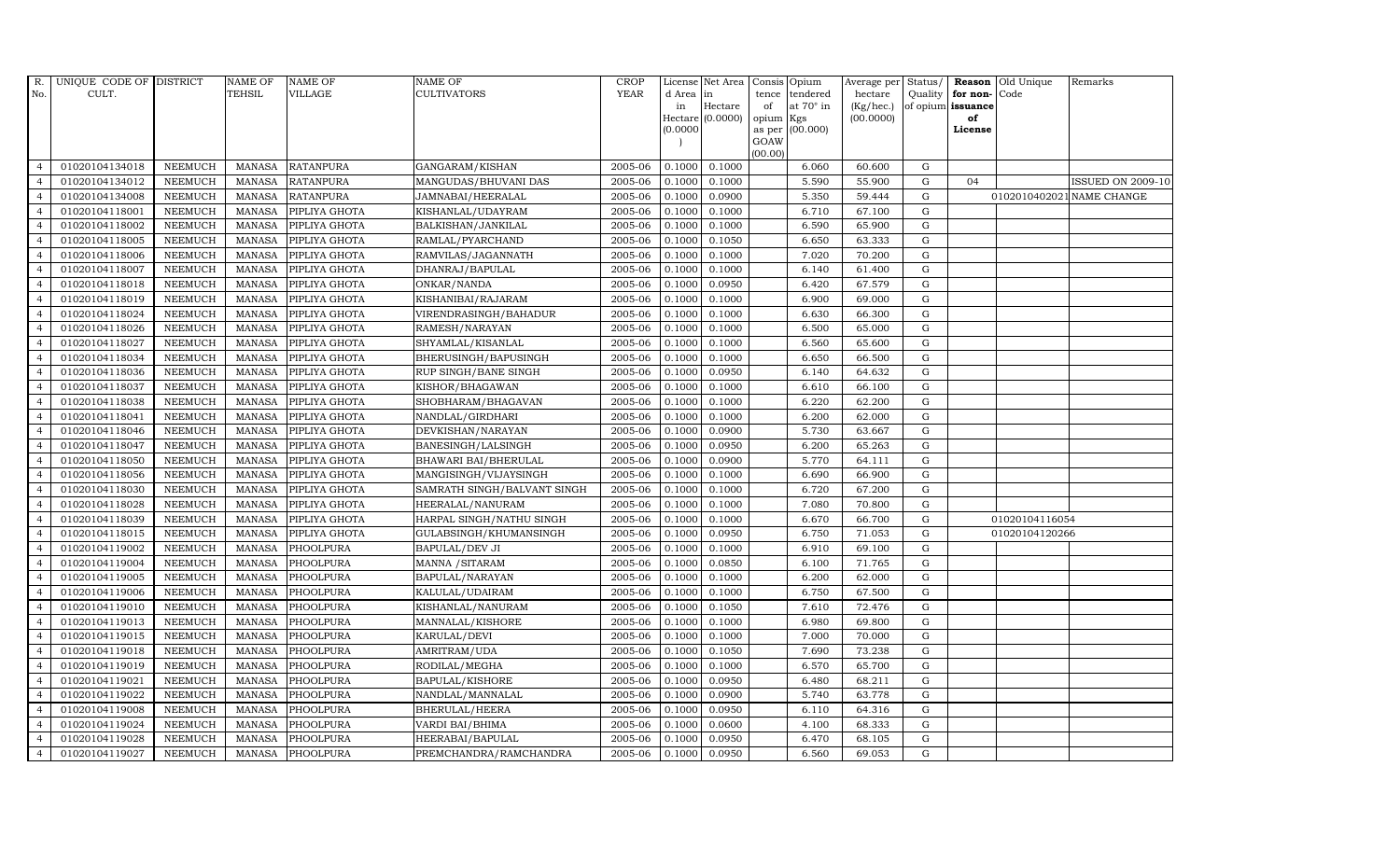| R.             | UNIQUE CODE OF DISTRICT |                | <b>NAME OF</b> | <b>NAME OF</b> | <b>NAME OF</b>          | CROP        |           | License Net Area            |             | Consis Opium            | Average per            | Status/      |                         | <b>Reason</b> Old Unique | Remarks                  |
|----------------|-------------------------|----------------|----------------|----------------|-------------------------|-------------|-----------|-----------------------------|-------------|-------------------------|------------------------|--------------|-------------------------|--------------------------|--------------------------|
| No.            | CULT.                   |                | <b>TEHSIL</b>  | <b>VILLAGE</b> | CULTIVATORS             | <b>YEAR</b> | d Area in |                             | tence       | tendered                | hectare                | Quality      | for non-                | Code                     |                          |
|                |                         |                |                |                |                         |             | in        | Hectare<br>Hectare (0.0000) | of<br>opium | at $70^\circ$ in<br>Kgs | (Kg/hec.)<br>(00.0000) |              | of opium issuance<br>of |                          |                          |
|                |                         |                |                |                |                         |             | (0.0000)  |                             | as per      | (00.000)                |                        |              | License                 |                          |                          |
|                |                         |                |                |                |                         |             |           |                             | GOAW        |                         |                        |              |                         |                          |                          |
|                |                         |                |                |                |                         |             |           |                             | (00.00)     |                         |                        |              |                         |                          |                          |
| $\overline{4}$ | 01020104140005          | <b>NEEMUCH</b> | <b>MANASA</b>  | <b>PAVTI</b>   | KANIRAM/BHAGWAN         | 2005-06     | 0.1000    | 0.0950                      |             | 6.190                   | 65.158                 | G            |                         |                          |                          |
| $\overline{4}$ | 01020104140008          | <b>NEEMUCH</b> | <b>MANASA</b>  | <b>PAVTI</b>   | MANGILAL/BHURA          | 2005-06     | 0.1000    | 0.1000                      |             | 6.250                   | 62.500                 | G            |                         |                          |                          |
| $\overline{4}$ | 01020104140009          | <b>NEEMUCH</b> | <b>MANASA</b>  | <b>PAVTI</b>   | KACHRU/NANALAL          | 2005-06     | 0.1000    | 0.0950                      |             | 5.700                   | 60.000                 | G            |                         |                          |                          |
| $\overline{4}$ | 01020104140010          | <b>NEEMUCH</b> | <b>MANASA</b>  | <b>PAVTI</b>   | RAMLAL/UDA              | 2005-06     | 0.1000    | 0.1000                      |             | 6.120                   | 61.200                 | G            |                         |                          |                          |
| $\overline{4}$ | 01020104140012          | <b>NEEMUCH</b> | <b>MANASA</b>  | <b>PAVTI</b>   | PANNALAL/BHAGWAN        | 2005-06     | 0.1000    | 0.1000                      |             | 6.200                   | 62.000                 | G            |                         |                          |                          |
| $\overline{4}$ | 01020104140011          | <b>NEEMUCH</b> | <b>MANASA</b>  | <b>PAVTI</b>   | NANDLAL/BHAGIRATH       | 2005-06     | 0.1000    | 0.0950                      |             | 6.250                   | 65.789                 | G            |                         |                          |                          |
| $\overline{4}$ | 01020104140022          | <b>NEEMUCH</b> | <b>MANASA</b>  | <b>PAVTI</b>   | LAXMINARAYAN/AMRA       | 2005-06     | 0.1000    | 0.0900                      |             | 5.740                   | 63.778                 | G            |                         |                          |                          |
| $\overline{4}$ | 01020104140023          | <b>NEEMUCH</b> | <b>MANASA</b>  | <b>PAVTI</b>   | LACHCHHIBAI/BHANWARLAL  | 2005-06     | 0.1000    | 0.1000                      |             | 6.230                   | 62.300                 | G            |                         |                          |                          |
| $\overline{4}$ | 01020104140002          | <b>NEEMUCH</b> | <b>MANASA</b>  | <b>PAVTI</b>   | MOHANLAL/UDA            | 2005-06     | 0.1000    | 0.0950                      |             | 6.610                   | 69.579                 | G            |                         |                          |                          |
|                | 01020104140004          | <b>NEEMUCH</b> | <b>MANASA</b>  | <b>PAVTI</b>   | HARIRAM/CHATARBHUJ      | 2005-06     | 0.1000    | 0.0950                      |             | 6.470                   | 68.105                 | G            |                         |                          |                          |
| $\overline{4}$ | 01020104144006          | <b>NEEMUCH</b> | <b>MANASA</b>  | <b>NALWA</b>   | VAJORAM/JAGANNATH       | 2005-06     | 0.1000    | 0.1000                      |             | 6.590                   | 65.900                 | G            |                         |                          |                          |
| $\overline{4}$ | 01020104144010          | <b>NEEMUCH</b> | <b>MANASA</b>  | <b>NALWA</b>   | VINOD KUMAR/RAMNATH     | 2005-06     | 0.1000    | 0.1000                      |             | 6.160                   | 61.600                 | G            |                         |                          |                          |
| $\overline{4}$ | 01020104144011          | <b>NEEMUCH</b> | <b>MANASA</b>  | <b>NALWA</b>   | RAMESHWAR/BHAWARLAL     | 2005-06     | 0.1000    | 0.0950                      |             | 6.190                   | 65.158                 | G            |                         |                          |                          |
| $\overline{4}$ | 01020104144012          | <b>NEEMUCH</b> | <b>MANASA</b>  | <b>NALWA</b>   | VIDHYA BAI/GHISALAL     | 2005-06     | 0.1000    | 0.1000                      |             | 6.300                   | 63.000                 | $\mathbf G$  |                         |                          |                          |
| $\overline{4}$ | 01020104144015          | <b>NEEMUCH</b> | <b>MANASA</b>  | <b>NALWA</b>   | PRAHALAD/SHAMBHULAL     | 2005-06     | 0.1000    | 0.1000                      |             | 6.800                   | 68.000                 | ${\rm G}$    |                         |                          |                          |
| $\overline{4}$ | 01020104144017          | <b>NEEMUCH</b> | <b>MANASA</b>  | <b>NALWA</b>   | BABULAL/DEVILAL         | 2005-06     | 0.1000    | 0.1000                      |             | 6.690                   | 66.900                 | G            |                         |                          |                          |
| $\overline{4}$ | 01020104144022          | <b>NEEMUCH</b> | <b>MANASA</b>  | <b>NALWA</b>   | PREM BAI/BANSHILAL      | 2005-06     | 0.1000    | 0.0950                      |             | 6.290                   | 66.211                 | G            |                         |                          |                          |
| $\overline{4}$ | 01020104144024          | <b>NEEMUCH</b> | <b>MANASA</b>  | <b>NALWA</b>   | BHANWAR/GANESH          | 2005-06     | 0.1000    | 0.1000                      |             | 6.930                   | 69.300                 | G            |                         |                          |                          |
| $\overline{4}$ | 01020104144026          | <b>NEEMUCH</b> | <b>MANASA</b>  | <b>NALWA</b>   | GANPAT/LAXMINARAYAN     | 2005-06     | 0.1000    | 0.0950                      |             | 5.870                   | 61.789                 | G            |                         |                          |                          |
|                | 01020104144027          | <b>NEEMUCH</b> | <b>MANASA</b>  | <b>NALWA</b>   | RAMDAYAL/SHANKARLAL     | 2005-06     | 0.1000    | 0.1000                      |             | 6.250                   | 62.500                 | G            |                         |                          |                          |
| $\overline{4}$ | 01020104144028          | <b>NEEMUCH</b> | <b>MANASA</b>  | <b>NALWA</b>   | BABULAL/BHAWARLAL       | 2005-06     | 0.1000    | 0.1000                      |             | 6.620                   | 66.200                 | G            |                         |                          |                          |
| $\overline{4}$ | 01020104144034          | <b>NEEMUCH</b> | <b>MANASA</b>  | <b>NALWA</b>   | RAMCHANDR/AMRAJI        | 2005-06     | 0.1000    | 0.1000                      |             | 6.160                   | 61.600                 | G            |                         |                          |                          |
| $\overline{4}$ | 01020104144037          | <b>NEEMUCH</b> | <b>MANASA</b>  | <b>NALWA</b>   | KACHRULAL/RATANLAL      | 2005-06     | 0.1000    | 0.0950                      |             | 5.490                   | 57.789                 | G            |                         |                          |                          |
| $\overline{4}$ | 01020104144040          | <b>NEEMUCH</b> | <b>MANASA</b>  | <b>NALWA</b>   | <b>GITA BAI/NANURAM</b> | 2005-06     | 0.1000    | 0.1050                      |             | 6.500                   | 61.905                 | G            |                         |                          |                          |
| $\overline{4}$ | 01020104144059          | <b>NEEMUCH</b> | <b>MANASA</b>  | <b>NALWA</b>   | NANURAM/BHERA           | 2005-06     | 0.1000    | 0.1050                      |             | 7.010                   | 66.762                 | G            |                         |                          |                          |
| $\overline{4}$ | 01020104144014          | <b>NEEMUCH</b> | <b>MANASA</b>  | <b>NALWA</b>   | RADHA BAI/KARULAL       | 2005-06     | 0.1000    | 0.1000                      |             | 5.880                   | 58.800                 | G            |                         |                          |                          |
| $\overline{4}$ | 01020104133002          | <b>NEEMUCH</b> | <b>MANASA</b>  | <b>MOYA</b>    | GANGABAI/RAMCHANDRA     | 2005-06     | 0.1000    | 0.1000                      |             | 6.090                   | 60.900                 | G            |                         |                          |                          |
| $\overline{4}$ | 01020104133004          | <b>NEEMUCH</b> | <b>MANASA</b>  | <b>MOYA</b>    | BHAGUBAI/BHAVARLAL      | 2005-06     | 0.1000    | 0.1000                      |             | 6.360                   | 63.600                 | G            |                         |                          |                          |
| $\overline{4}$ | 01020104133005          | <b>NEEMUCH</b> | <b>MANASA</b>  | <b>MOYA</b>    | BHERULAL/MATHURALAL     | 2005-06     | 0.1000    | 0.1000                      |             | 6.560                   | 65.600                 | $\mathbf G$  |                         |                          |                          |
| $\overline{4}$ | 01020104133006          | <b>NEEMUCH</b> | <b>MANASA</b>  | <b>MOYA</b>    | CHANDI BAI/IBRAHIM      | 2005-06     | 0.1000    | 0.1000                      |             | 6.370                   | 63.700                 | G            |                         |                          |                          |
| $\overline{4}$ | 01020104133008          | <b>NEEMUCH</b> | <b>MANASA</b>  | MOYA           | BAPULAL/DEVILAL         | 2005-06     | 0.1000    | 0.0900                      |             | 5.790                   | 64.333                 | G            |                         |                          |                          |
| $\overline{4}$ | 01020104133009          | <b>NEEMUCH</b> | <b>MANASA</b>  | <b>MOYA</b>    | RAMESH/PRITHVIRAJ       | 2005-06     | 0.1000    | 0.0950                      |             | 6.090                   | 64.105                 | G            |                         |                          |                          |
| $\overline{4}$ | 01020104133010          | <b>NEEMUCH</b> | <b>MANASA</b>  | <b>MOYA</b>    | JAGDISH/PRATHVIRAJ      | 2005-06     | 0.1000    | 0.0950                      |             | 6.510                   | 68.526                 | G            |                         |                          |                          |
| $\overline{4}$ | 01020104133014          | <b>NEEMUCH</b> | <b>MANASA</b>  | <b>MOYA</b>    | MUNIR/IBRAHIM           | 2005-06     | 0.1000    | 0.0950                      |             | 5.950                   | 62.632                 | G            |                         |                          |                          |
| $\overline{4}$ | 01020104133022          | <b>NEEMUCH</b> | <b>MANASA</b>  | <b>MOYA</b>    | TEJ SINGH/BHAWAR SINGH  | 2005-06     | 0.1000    |                             |             |                         |                        | $\mathbf{F}$ |                         |                          |                          |
| $\overline{4}$ | 01020104133030          | <b>NEEMUCH</b> | <b>MANASA</b>  | <b>MOYA</b>    | GHISALAL/BHAWARLAL      | 2005-06     | 0.1000    | 0.0950                      |             | 5.300                   | 55.789                 | G            | 04                      |                          | <b>ISSUED ON 2009-10</b> |
| $\overline{4}$ | 01020104133033          | <b>NEEMUCH</b> | <b>MANASA</b>  | <b>MOYA</b>    | RAMNARAYAN/ONKARLAL     | 2005-06     | 0.1000    | 0.0900                      |             | 5.040                   | 56.000                 | G            |                         |                          |                          |
| $\overline{4}$ | 01020104133040          | <b>NEEMUCH</b> | <b>MANASA</b>  | <b>MOYA</b>    | RATANLAL/SITARAM        | 2005-06     | 0.1000    | 0.1000                      |             | 5.780                   | 57.800                 | G            |                         |                          |                          |
| $\overline{4}$ | 01020104133042          | <b>NEEMUCH</b> | <b>MANASA</b>  | <b>MOYA</b>    | SATYANARAYAN/RAMCHANDRA | 2005-06     | 0.1000    | 0.1000                      |             | 6.050                   | 60.500                 | G            |                         |                          |                          |
| $\overline{4}$ | 01020104133043          | <b>NEEMUCH</b> | <b>MANASA</b>  | <b>MOYA</b>    | SATYANARAYAN/KANHEYALAL | 2005-06     | 0.1000    | 0.0900                      |             | 6.430                   | 71.444                 | $\mathbf G$  |                         |                          |                          |
| $\overline{4}$ | 01020104133051          | <b>NEEMUCH</b> | MANASA         | <b>MOYA</b>    | ALTABHUSSAIN/AHMADNOOR  | 2005-06     | 0.1000    | 0.0950                      |             | 5.610                   | 59.053                 | G            |                         |                          |                          |
|                |                         |                |                |                |                         |             |           |                             |             |                         |                        |              |                         |                          |                          |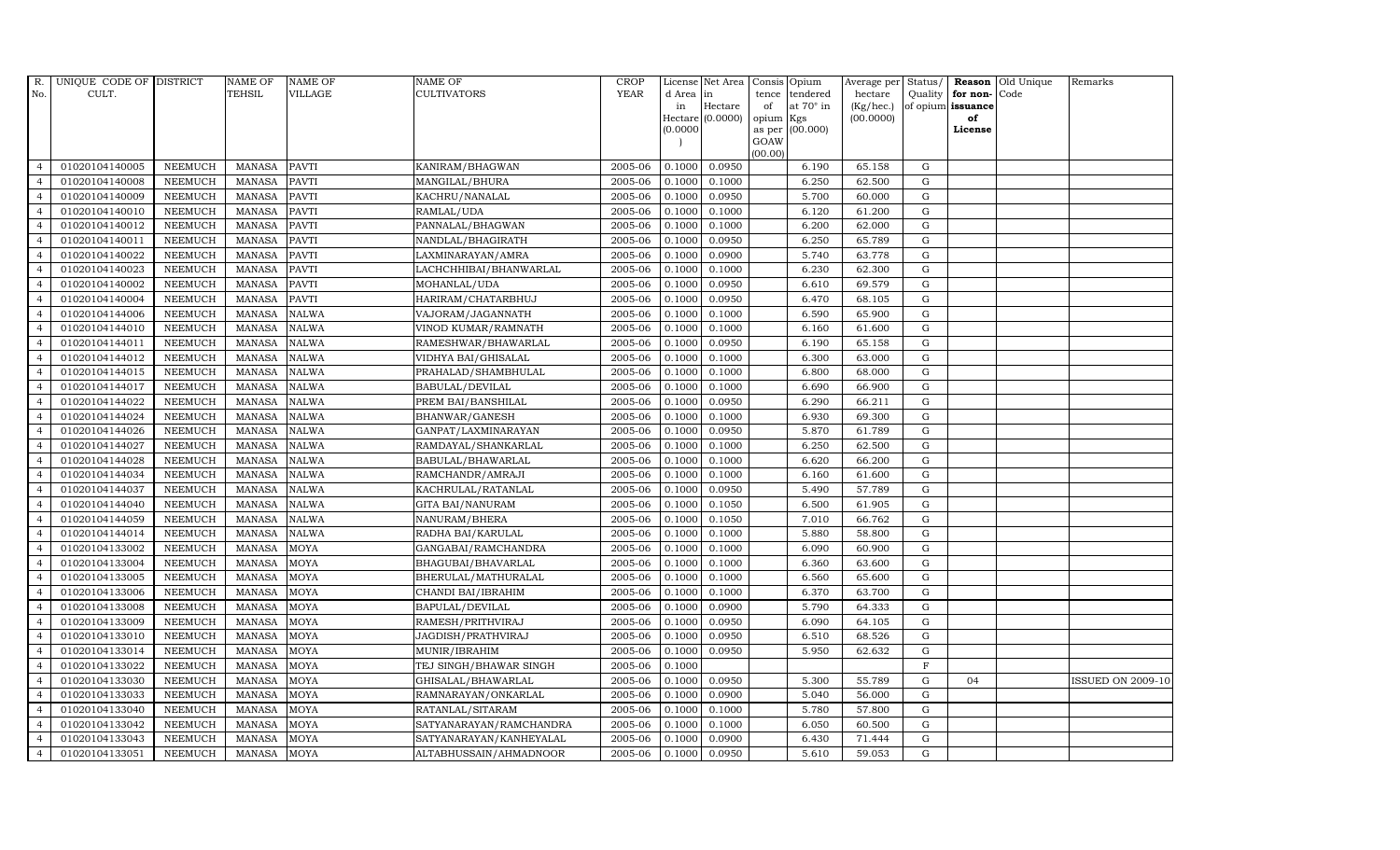| R.             | UNIQUE CODE OF DISTRICT |                | <b>NAME OF</b> | <b>NAME OF</b>  | NAME OF                     | <b>CROP</b> |           | License Net Area   | Consis          | Opium            | Average per     | Status/     |                   | Reason Old Unique | Remarks                  |
|----------------|-------------------------|----------------|----------------|-----------------|-----------------------------|-------------|-----------|--------------------|-----------------|------------------|-----------------|-------------|-------------------|-------------------|--------------------------|
| No.            | CULT.                   |                | <b>TEHSIL</b>  | VILLAGE         | CULTIVATORS                 | <b>YEAR</b> | d Area in |                    | tence           | tendered         | hectare         | Quality     | for non-Code      |                   |                          |
|                |                         |                |                |                 |                             |             | in        | Hectare            | of              | at $70^\circ$ in | $(Kg/$ hec. $)$ |             | of opium issuance |                   |                          |
|                |                         |                |                |                 |                             |             | (0.0000)  | $Hectare (0.0000)$ | opium<br>as per | Kgs<br>(00.000)  | (00.0000)       |             | of<br>License     |                   |                          |
|                |                         |                |                |                 |                             |             |           |                    | GOAW            |                  |                 |             |                   |                   |                          |
|                |                         |                |                |                 |                             |             |           |                    | (00.00)         |                  |                 |             |                   |                   |                          |
| 4              | 01020104133067          | <b>NEEMUCH</b> | <b>MANASA</b>  | <b>MOYA</b>     | <b>BHULI BAI/BHONIRAM</b>   | 2005-06     | 0.1000    | 0.0950             |                 | 5.940            | 62.526          | G           |                   |                   |                          |
| $\overline{4}$ | 01020104133069          | <b>NEEMUCH</b> | <b>MANASA</b>  | <b>MOYA</b>     | SHARIFHUSAIN/SABIR          | 2005-06     | 0.1000    | 0.0950             |                 | 6.210            | 65.368          | ${\rm G}$   |                   |                   |                          |
| $\overline{4}$ | 01020104133070          | <b>NEEMUCH</b> | <b>MANASA</b>  | <b>MOYA</b>     | SHAKILMO./AHMADNOOR         | 2005-06     | 0.1000    | 0.1000             |                 | 6.640            | 66.400          | $\mathbf G$ |                   |                   |                          |
| $\overline{4}$ | 01020104133072          | <b>NEEMUCH</b> | <b>MANASA</b>  | <b>MOYA</b>     | HAMID KHA/KHAJU KHA         | 2005-06     | 0.1000    | 0.1050             |                 | 6.110            | 58.190          | $\mathbf G$ |                   |                   |                          |
| $\overline{4}$ | 01020104133021          | <b>NEEMUCH</b> | <b>MANASA</b>  | MOYA            | HEERALAL/KESHURAM           | 2005-06     | 0.1000    | 0.0950             |                 | 6.820            | 71.789          | $\mathbf G$ |                   |                   |                          |
| $\overline{4}$ | 01020104133025          | <b>NEEMUCH</b> | <b>MANASA</b>  | MOYA            | SHAMBHU SINGH/BHAWAR SINGH  | 2005-06     | 0.1000    | 0.1000             |                 | 6.550            | 65.500          | G           |                   |                   |                          |
| $\overline{4}$ | 01020104133054          | <b>NEEMUCH</b> | <b>MANASA</b>  | <b>MOYA</b>     | HUSAINKHAN/MURADKHAN        | 2005-06     | 0.1000    | 0.0900             |                 | 5.650            | 62.778          | G           |                   |                   |                          |
| $\overline{4}$ | 01020104133032          | <b>NEEMUCH</b> | <b>MANASA</b>  | <b>MOYA</b>     | BABULAL/GANGARAM            | 2005-06     | 0.1000    | 0.0900             |                 | 5.240            | 58.222          | G           |                   |                   |                          |
| $\overline{4}$ | 01020104133036          | <b>NEEMUCH</b> | <b>MANASA</b>  | <b>MOYA</b>     | SULTAN KHA/IBRAHIM KHA      | 2005-06     | 0.1000    | 0.1000             |                 | 2.520            | 25.200          | $\mathbf G$ | 04                | 1020104140020     |                          |
| $\overline{4}$ | 01020104116001          | <b>NEEMUCH</b> | <b>MANASA</b>  | <b>MOKADI</b>   | JASVANT SINGH/BHAWAR SINGH  | 2005-06     | 0.1000    | 0.1000             |                 | 6.810            | 68.100          | $\mathbf G$ |                   |                   |                          |
| $\overline{4}$ | 01020104116002          | <b>NEEMUCH</b> | <b>MANASA</b>  | <b>MOKADI</b>   | BHANWARSINGH/BHUWANISINGH   | 2005-06     | 0.1000    | 0.1000             |                 | 6.120            | 61.200          | G           |                   |                   |                          |
| $\overline{4}$ | 01020104116004          | <b>NEEMUCH</b> | <b>MANASA</b>  | <b>MOKADI</b>   | PYARA/KACHARU               | 2005-06     | 0.1000    | 0.1000             |                 | 6.520            | 65.200          | ${\rm G}$   |                   |                   |                          |
| $\overline{4}$ | 01020104116005          | <b>NEEMUCH</b> | <b>MANASA</b>  | <b>MOKADI</b>   | KISHORE/BHANWARLAL          | 2005-06     | 0.1000    | 0.0950             |                 | 6.410            | 67.474          | G           |                   |                   |                          |
| $\overline{4}$ | 01020104116007          | <b>NEEMUCH</b> | <b>MANASA</b>  | <b>MOKADI</b>   | PRABHAKUNWAR/BAHADURSINGH   | 2005-06     | 0.1000    | 0.0900             |                 | 5.690            | 63.222          | $\mathbf G$ |                   |                   |                          |
| $\overline{4}$ | 01020104116009          | <b>NEEMUCH</b> | <b>MANASA</b>  | <b>MOKADI</b>   | DALPAT SINGH/BHAWAR SINGH   | 2005-06     | 0.1000    | 0.1000             |                 | 6.540            | 65.400          | ${\rm G}$   |                   |                   |                          |
| $\overline{4}$ | 01020104116010          | <b>NEEMUCH</b> | <b>MANASA</b>  | <b>MOKADI</b>   | NARAYANSINGH/BHAVARSINGH    | 2005-06     | 0.1000    | 0.1000             |                 | 6.280            | 62.800          | G           |                   |                   |                          |
| $\overline{4}$ | 01020104116012          | <b>NEEMUCH</b> | <b>MANASA</b>  | <b>MOKADI</b>   | RUGHNATH/ANSU               | 2005-06     | 0.1000    | 0.0950             |                 | 6.340            | 66.737          | G           |                   |                   |                          |
| $\overline{4}$ | 01020104116013          | <b>NEEMUCH</b> | <b>MANASA</b>  | <b>MOKADI</b>   | SUKHIBAI/PRITHVIRAJ         | 2005-06     | 0.1000    | 0.0950             |                 | 6.050            | 63.684          | G           |                   |                   |                          |
| $\overline{4}$ | 01020104116014          | <b>NEEMUCH</b> | <b>MANASA</b>  | <b>MOKADI</b>   | INDRA SINGH/RAN SINGH       | 2005-06     | 0.1000    | 0.1000             |                 | 6.700            | 67.000          | G           |                   |                   |                          |
| $\overline{4}$ | 01020104116016          | <b>NEEMUCH</b> | <b>MANASA</b>  | <b>MOKADI</b>   | GIRVAR SINGH/RAN SINGH      | 2005-06     | 0.1000    | 0.1000             |                 | 6.110            | 61.100          | $\mathbf G$ |                   |                   |                          |
| $\overline{4}$ | 01020104116019          | <b>NEEMUCH</b> | <b>MANASA</b>  | <b>MOKADI</b>   | BHAWAR SINGH/MAN SINGH      | 2005-06     | 0.1000    | 0.1000             |                 | 6.140            | 61.400          | G           |                   |                   |                          |
| $\overline{4}$ | 01020104116020          | <b>NEEMUCH</b> | <b>MANASA</b>  | <b>MOKADI</b>   | MADAN SINGH/BHUVANI SINGH   | 2005-06     | 0.1000    | 0.1000             |                 | 6.390            | 63.900          | G           |                   |                   |                          |
| $\overline{4}$ | 01020104116026          | <b>NEEMUCH</b> | <b>MANASA</b>  | <b>MOKADI</b>   | PYARA/HUKMA                 | 2005-06     | 0.1000    | 0.1000             |                 | 6.120            | 61.200          | $\mathbf G$ |                   |                   |                          |
| $\overline{4}$ | 01020104116032          | <b>NEEMUCH</b> | <b>MANASA</b>  | <b>MOKADI</b>   | RAGHUVIR SINGH/BHERU SINGH  | 2005-06     | 0.1000    | 0.1000             |                 | 5.930            | 59.300          | $\mathbf G$ |                   |                   |                          |
| $\overline{4}$ | 01020104116042          | <b>NEEMUCH</b> | <b>MANASA</b>  | <b>MOKADI</b>   | BHANWARLAL/BHONA            | 2005-06     | 0.1000    | 0.1000             |                 | 6.800            | 68.000          | $\mathbf G$ |                   |                   |                          |
| $\overline{4}$ | 01020104116046          | <b>NEEMUCH</b> | <b>MANASA</b>  | <b>MOKADI</b>   | GORU/DEVA                   | 2005-06     | 0.1000    | 0.1050             |                 | 5.820            | 55.429          | G           | 04                |                   | <b>ISSUED ON 2009-10</b> |
| $\overline{4}$ | 01020104116051          | <b>NEEMUCH</b> | <b>MANASA</b>  | <b>MOKADI</b>   | BHAWAR DAS/MANGILAL         | 2005-06     | 0.1000    | 0.0950             |                 | 5.920            | 62.316          | ${\rm G}$   |                   |                   |                          |
| $\overline{4}$ | 01020104116044          | <b>NEEMUCH</b> | <b>MANASA</b>  | <b>MOKADI</b>   | BALVANT SINGH/NIRBHAY SINGH | 2005-06     | 0.1000    | 0.1050             |                 | 7.180            | 68.381          | ${\rm G}$   |                   |                   |                          |
| $\overline{4}$ | 01020104116028          | <b>NEEMUCH</b> | <b>MANASA</b>  | <b>MOKADI</b>   | BHERUSINGH/BHUWANISINGH     | 2005-06     | 0.1000    | 0.1000             |                 | 6.600            | 66.000          | $\mathbf G$ |                   |                   | <b>NAME CHANGE</b>       |
| $\overline{4}$ | 01020104116015          | <b>NEEMUCH</b> | <b>MANASA</b>  | <b>MOKADI</b>   | SANGRAMSINGH/INDERSINGH     | 2005-06     | 0.1000    | 0.0950             |                 | 6.240            | 65.684          | $\mathbf G$ |                   |                   |                          |
| $\overline{4}$ | 01020104116018          | <b>NEEMUCH</b> | <b>MANASA</b>  | <b>MOKADI</b>   | HARISINGH/MOKAMSINGH        | 2005-06     | 0.1000    | 0.1050             |                 | 7.270            | 69.238          | G           |                   |                   |                          |
| $\overline{4}$ | 01020104116034          | <b>NEEMUCH</b> | <b>MANASA</b>  | <b>MOKADI</b>   | JHAMKUBAI/HEERA             | 2005-06     | 0.1000    | 0.1000             |                 | 6.160            | 61.600          | ${\rm G}$   |                   |                   |                          |
| $\overline{4}$ | 01020104116049          | <b>NEEMUCH</b> | <b>MANASA</b>  | <b>MOKADI</b>   | VIKRAM SINGH/NATHU SINGH    | 2005-06     | 0.1000    | 0.1050             |                 | 6.990            | 66.571          | G           |                   | 01020104118032    |                          |
| $\overline{4}$ | 01020104117001          | <b>NEEMUCH</b> | <b>MANASA</b>  | <b>MALAHEDA</b> | KALURAM/BAPULAL             | 2005-06     | 0.1000    | 0.1000             |                 | 6.420            | 64.200          | $\mathbf G$ |                   |                   |                          |
| $\overline{4}$ | 01020104117002          | <b>NEEMUCH</b> | <b>MANASA</b>  | <b>MALAHEDA</b> | OMPRAKASH/NANDLAL           | 2005-06     | 0.1000    | 0.1000             |                 | 6.030            | 60.300          | $\mathbf G$ |                   |                   |                          |
| $\overline{4}$ | 01020104117004          | <b>NEEMUCH</b> | <b>MANASA</b>  | MALAHEDA        | HEERALAL/BHUVANIRAM         | 2005-06     | 0.1000    | 0.1000             |                 | 6.220            | 62.200          | G           |                   |                   |                          |
| $\overline{4}$ | 01020104117011          | <b>NEEMUCH</b> | <b>MANASA</b>  | <b>MALAHEDA</b> | GHISALAL/SUKKHA             | 2005-06     | 0.1000    | 0.0800             |                 | 5.090            | 63.625          | G           |                   |                   |                          |
| $\overline{4}$ | 01020104117012          | <b>NEEMUCH</b> | <b>MANASA</b>  | <b>MALAHEDA</b> | NATHULAL/MEGHRAJ            | 2005-06     | 0.1000    | 0.1000             |                 | 5.960            | 59.600          | G           |                   |                   |                          |
| $\overline{4}$ | 01020104117018          | <b>NEEMUCH</b> | <b>MANASA</b>  | <b>MALAHEDA</b> | SHOBHARAM/JAGANNATH         | 2005-06     | 0.1000    | 0.1000             |                 | 5.830            | 58.300          | $\mathbf G$ |                   |                   |                          |
| $\overline{4}$ | 01020104117019          | <b>NEEMUCH</b> | <b>MANASA</b>  | <b>MALAHEDA</b> | GATTUBAI/SHANKAR            | 2005-06     | 0.1000    | 0.0900             |                 | 5.540            | 61.556          | G           |                   |                   |                          |
| $\overline{4}$ | 01020104117025          | <b>NEEMUCH</b> | MANASA         | <b>MALAHEDA</b> | GORILAL/BHERA               | 2005-06     | 0.1000    | 0.1000             |                 | 2.330            | 23.300          | G           | 04                |                   |                          |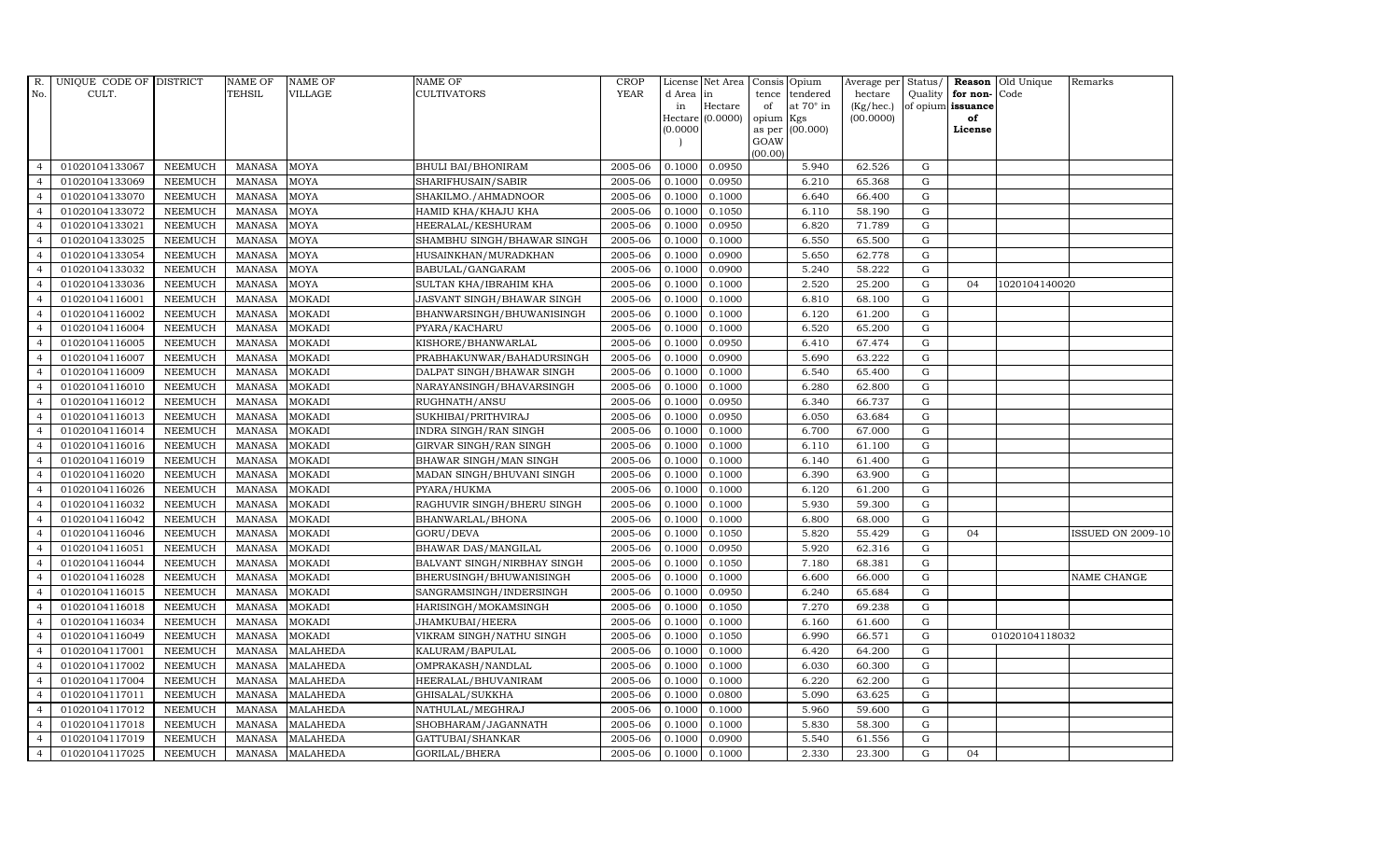| R.             | UNIQUE CODE OF DISTRICT |                | <b>NAME OF</b> | <b>NAME OF</b>        | <b>NAME OF</b>              | <b>CROP</b> |           | License Net Area   | Consis         | Opium            | Average per     | Status/     |                   | <b>Reason</b> Old Unique | Remarks |
|----------------|-------------------------|----------------|----------------|-----------------------|-----------------------------|-------------|-----------|--------------------|----------------|------------------|-----------------|-------------|-------------------|--------------------------|---------|
| No.            | CULT.                   |                | TEHSIL         | VILLAGE               | CULTIVATORS                 | <b>YEAR</b> | d Area in |                    | tence          | tendered         | hectare         | Quality     | for non-Code      |                          |         |
|                |                         |                |                |                       |                             |             | in        | Hectare            | of             | at $70^\circ$ in | $(Kg/$ hec. $)$ |             | of opium issuance |                          |         |
|                |                         |                |                |                       |                             |             |           | $Hectare (0.0000)$ | opium          | Kgs              | (00.0000)       |             | of                |                          |         |
|                |                         |                |                |                       |                             |             | (0.0000)  |                    | as per<br>GOAW | (00.000)         |                 |             | License           |                          |         |
|                |                         |                |                |                       |                             |             |           |                    | (00.00)        |                  |                 |             |                   |                          |         |
| $\overline{4}$ | 01020104117041          | <b>NEEMUCH</b> | <b>MANASA</b>  | <b>MALAHEDA</b>       | PYARCHAND/NANDA             | 2005-06     | 0.1000    | 0.0950             |                | 5.480            | 57.684          | G           |                   |                          |         |
| $\overline{4}$ | 01020104117010          | <b>NEEMUCH</b> | <b>MANASA</b>  | <b>MALAHEDA</b>       | RUPA/NATHU                  | 2005-06     | 0.1000    | 0.1000             |                | 2.390            | 23.900          | ${\rm G}$   | 04                |                          |         |
| $\overline{4}$ | 01020104117003          | <b>NEEMUCH</b> | <b>MANASA</b>  | <b>MALAHEDA</b>       | VIDHYABAI/NANDLAL           | 2005-06     | 0.1000    | 0.1000             |                | 5.980            | 59.800          | $\mathbf G$ |                   |                          |         |
| $\overline{4}$ | 01020104117020          | <b>NEEMUCH</b> | <b>MANASA</b>  | <b>MALAHEDA</b>       | LAXMINARAYAN/RAMCHANDRA     | 2005-06     | 0.1000    | 0.1000             |                | 5.970            | 59.700          | $\mathbf G$ |                   |                          |         |
| $\overline{4}$ | 01020104124001          | <b>NEEMUCH</b> | <b>MANASA</b>  | MAHESHPURIYA          | KANHAIYALAL/BHANWARLAL      | 2005-06     | 0.1000    | 0.1000             |                | 7.730            | 77.300          | $\mathbf G$ |                   |                          |         |
| $\overline{4}$ | 01020104124002          | <b>NEEMUCH</b> | <b>MANASA</b>  | MAHESHPURIYA          | RAMKISHAN/OKAR              | 2005-06     | 0.1000    | 0.1000             |                | 7.240            | 72.400          | G           |                   |                          |         |
| $\overline{4}$ | 01020104124003          | <b>NEEMUCH</b> | <b>MANASA</b>  | MAHESHPURIYA          | KASHIRAM/NANURAM            | 2005-06     | 0.1000    | 0.0900             |                | 6.700            | 74.444          | ${\rm G}$   |                   |                          |         |
| $\overline{4}$ | 01020104124004          | <b>NEEMUCH</b> | <b>MANASA</b>  | MAHESHPURIYA          | LAXMINARAYAN/HARLAL         | 2005-06     | 0.1000    | 0.0950             |                | 6.800            | 71.579          | G           |                   |                          |         |
| $\overline{4}$ | 01020104124005          | <b>NEEMUCH</b> | <b>MANASA</b>  | MAHESHPURIYA          | JAGANNATH/BHAWARLAL         | 2005-06     | 0.1000    | 0.1000             |                | 7.340            | 73.400          | $\mathbf G$ |                   |                          |         |
| $\overline{4}$ | 01020104124006          | <b>NEEMUCH</b> | <b>MANASA</b>  | MAHESHPURIYA          | JANKILAL/HARLAL             | 2005-06     | 0.1000    | 0.1000             |                | 7.020            | 70.200          | $\mathbf G$ |                   |                          |         |
| $\overline{4}$ | 01020104124007          | <b>NEEMUCH</b> | <b>MANASA</b>  | MAHESHPURIYA          | MANNALAL/BHAWARLAL          | 2005-06     | 0.1000    | 0.1000             |                | 6.900            | 69.000          | G           |                   |                          |         |
| $\overline{4}$ | 01020104124010          | <b>NEEMUCH</b> | <b>MANASA</b>  | MAHESHPURIYA          | NARENDR SINGH/SHAMBHU SINGH | 2005-06     | 0.1000    | 0.0950             |                | 6.850            | 72.105          | G           |                   |                          |         |
| $\overline{4}$ | 01020104124011          | <b>NEEMUCH</b> | <b>MANASA</b>  | MAHESHPURIYA          | PRABHULAL/PANNALAL          | 2005-06     | 0.1000    | 0.1000             |                | 7.070            | 70.700          | G           |                   |                          |         |
| $\overline{4}$ | 01020104124014          | <b>NEEMUCH</b> | <b>MANASA</b>  | MAHESHPURIYA          | AMARLAL/NANDA               | 2005-06     | 0.1000    | 0.1000             |                | 6.930            | 69.300          | $\mathbf G$ |                   |                          |         |
| $\overline{4}$ | 01020104124016          | <b>NEEMUCH</b> | <b>MANASA</b>  | MAHESHPURIYA          | SITARAM/KHUBA               | 2005-06     | 0.1000    | 0.1000             |                | 6.300            | 63.000          | ${\rm G}$   |                   |                          |         |
| $\overline{4}$ | 01020104124021          | <b>NEEMUCH</b> | <b>MANASA</b>  | MAHESHPURIYA          | SHIVLAL/RAMKISHAN           | 2005-06     | 0.1000    | 0.1000             |                | 7.160            | 71.600          | G           |                   |                          |         |
| $\overline{4}$ | 01020104124024          | <b>NEEMUCH</b> | <b>MANASA</b>  | MAHESHPURIYA          | AMRATRAM/FHULCHAND          | 2005-06     | 0.1000    | 0.1000             |                | 6.770            | 67.700          | G           |                   |                          |         |
| $\overline{4}$ | 01020104124028          | <b>NEEMUCH</b> | <b>MANASA</b>  | MAHESHPURIYA          | RAMCHANDR/LAXMINARAYAN      | 2005-06     | 0.1000    | 0.0950             |                | 6.790            | 71.474          | G           |                   |                          |         |
| $\overline{4}$ | 01020104124031          | <b>NEEMUCH</b> | <b>MANASA</b>  | MAHESHPURIYA          | RUGHNATH SINGH/RAM SINGH    | 2005-06     | 0.1000    | 0.1000             |                | 7.270            | 72.700          | G           |                   |                          |         |
| $\overline{4}$ | 01020104124020          | <b>NEEMUCH</b> | <b>MANASA</b>  | MAHESHPURIYA          | JUJHARLAL/GHISALAL          | 2005-06     | 0.1000    | 0.1000             |                | 7.030            | 70.300          | $\mathbf G$ |                   |                          |         |
| $\overline{4}$ | 01020104124015          | <b>NEEMUCH</b> | <b>MANASA</b>  | MAHESHPURIYA          | RAMCHANDR/BHUVANA           | 2005-06     | 0.1000    | 0.1000             |                | 6.950            | 69.500          | G           |                   |                          |         |
| $\overline{4}$ | 01020104124012          | <b>NEEMUCH</b> | <b>MANASA</b>  | MAHESHPURIYA          | CHAMPALAL/BHUVANA           | 2005-06     | 0.1000    | 0.1000             |                | 7.120            | 71.200          | G           |                   |                          |         |
| $\overline{4}$ | 01020104124017          | <b>NEEMUCH</b> | <b>MANASA</b>  | MAHESHPURIYA          | JAGANNATH/FHULCHAND         | 2005-06     | 0.1000    | 0.1000             |                | 7.420            | 74.200          | $\mathbf G$ |                   |                          |         |
| $\overline{4}$ | 01020104124013          | <b>NEEMUCH</b> | <b>MANASA</b>  | MAHESHPURIYA          | PRAHALAD/BHAGIRATH          | 2005-06     | 0.1000    | 0.1000             |                | 6.730            | 67.300          | $\mathbf G$ |                   |                          |         |
| $\overline{4}$ | 01020104124023          | <b>NEEMUCH</b> | <b>MANASA</b>  | MAHESHPURIYA          | RAMPRASAD/KANHAIYALAL       | 2005-06     | 0.1000    | 0.0950             |                | 6.820            | 71.789          | $\mathbf G$ |                   |                          |         |
| $\overline{4}$ | 01020104124026          | <b>NEEMUCH</b> | <b>MANASA</b>  | MAHESHPURIYA          | RADHESHYAM/GOPAL            | 2005-06     | 0.1000    | 0.1000             |                | 6.890            | 68.900          | G           |                   |                          |         |
| $\overline{4}$ | 01020104124019          | <b>NEEMUCH</b> | <b>MANASA</b>  | MAHESHPURIYA          | BHERULAL/DHURA              | 2005-06     | 0.1000    | 0.1000             |                | 6.850            | 68.500          | ${\rm G}$   |                   |                          |         |
| $\overline{4}$ | 01020104124018          | <b>NEEMUCH</b> | <b>MANASA</b>  | MAHESHPURIYA          | DHANNALAL/RAMLAL            | 2005-06     | 0.1000    | 0.1000             |                | 6.810            | 68.100          | $\mathbf G$ |                   |                          |         |
| $\overline{4}$ | 01020104145001          | <b>NEEMUCH</b> | <b>MANASA</b>  | <b>LASUDIYA ANTRI</b> | KACHRU/BHAGWAN              | 2005-06     | 0.1000    | 0.1000             |                | 6.480            | 64.800          | $\mathbf G$ |                   |                          |         |
| $\overline{4}$ | 01020104145002          | <b>NEEMUCH</b> | <b>MANASA</b>  | LASUDIYA ANTRI        | HANSRAJ/LALA                | 2005-06     | 0.1000    | 0.0950             |                | 5.490            | 57.789          | $\mathbf G$ |                   |                          |         |
| $\overline{4}$ | 01020104145004          | <b>NEEMUCH</b> | <b>MANASA</b>  | LASUDIYA ANTRI        | VARDI BAI/MANGILAL          | 2005-06     | 0.1000    | 0.0850             |                | 4.980            | 58.588          | G           |                   |                          |         |
| $\overline{4}$ | 01020104145005          | <b>NEEMUCH</b> | <b>MANASA</b>  | <b>LASUDIYA ANTRI</b> | SHELENDRA KUMAR/RAMNATH     | 2005-06     | 0.1000    | 0.1000             |                | 6.210            | 62.100          | ${\rm G}$   |                   |                          |         |
| $\overline{4}$ | 01020104145006          | <b>NEEMUCH</b> | <b>MANASA</b>  | LASUDIYA ANTRI        | NENKIYA/BHERA               | 2005-06     | 0.1000    | 0.1000             |                | 6.210            | 62.100          | $\mathbf G$ |                   |                          |         |
| $\overline{4}$ | 01020104145007          | <b>NEEMUCH</b> | <b>MANASA</b>  | <b>LASUDIYA ANTRI</b> | RAMNARAYAN/NANALAL          | 2005-06     | 0.1000    | 0.1000             |                | 6.000            | 60.000          | $\mathbf G$ |                   |                          |         |
| $\overline{4}$ | 01020104145009          | <b>NEEMUCH</b> | <b>MANASA</b>  | <b>LASUDIYA ANTRI</b> | BHAGYAVATIBAI/BHONANATH     | 2005-06     | 0.1000    | 0.1000             |                | 5.920            | 59.200          | $\mathbf G$ |                   |                          |         |
| $\overline{4}$ | 01020104145010          | <b>NEEMUCH</b> | <b>MANASA</b>  | <b>LASUDIYA ANTRI</b> | SATYANARAYAN/BAPULAL        | 2005-06     | 0.1000    | 0.1050             |                | 6.830            | 65.048          | G           |                   |                          |         |
| $\overline{4}$ | 01020104145012          | <b>NEEMUCH</b> | <b>MANASA</b>  | <b>LASUDIYA ANTRI</b> | GOPAL/HEERA                 | 2005-06     | 0.1000    | 0.1000             |                | 6.500            | 65.000          | G           |                   |                          |         |
| $\overline{4}$ | 01020104145013          | <b>NEEMUCH</b> | <b>MANASA</b>  | LASUDIYA ANTRI        | RAMNARAYAN/KACHRU           | 2005-06     | 0.1000    | 0.0900             |                | 6.320            | 70.222          | G           |                   |                          |         |
| $\overline{4}$ | 01020104145014          | <b>NEEMUCH</b> | <b>MANASA</b>  | <b>LASUDIYA ANTRI</b> | KARUNATH/SHANKARNATH        | 2005-06     | 0.1000    | 0.0950             |                | 6.040            | 63.579          | $\mathbf G$ |                   |                          |         |
| $\overline{4}$ | 01020104145015          | <b>NEEMUCH</b> | <b>MANASA</b>  | <b>LASUDIYA ANTRI</b> | BAGDU/KACHRU                | 2005-06     | 0.1000    | 0.0900             |                | 6.390            | 71.000          | $\mathbf G$ |                   |                          |         |
| $\overline{4}$ | 01020104145016          | <b>NEEMUCH</b> | MANASA         | <b>LASUDIYA ANTRI</b> | RAMNARAYAN/SEETARAM         | 2005-06     | 0.1000    | 0.1000             |                | 6.450            | 64.500          | G           |                   |                          |         |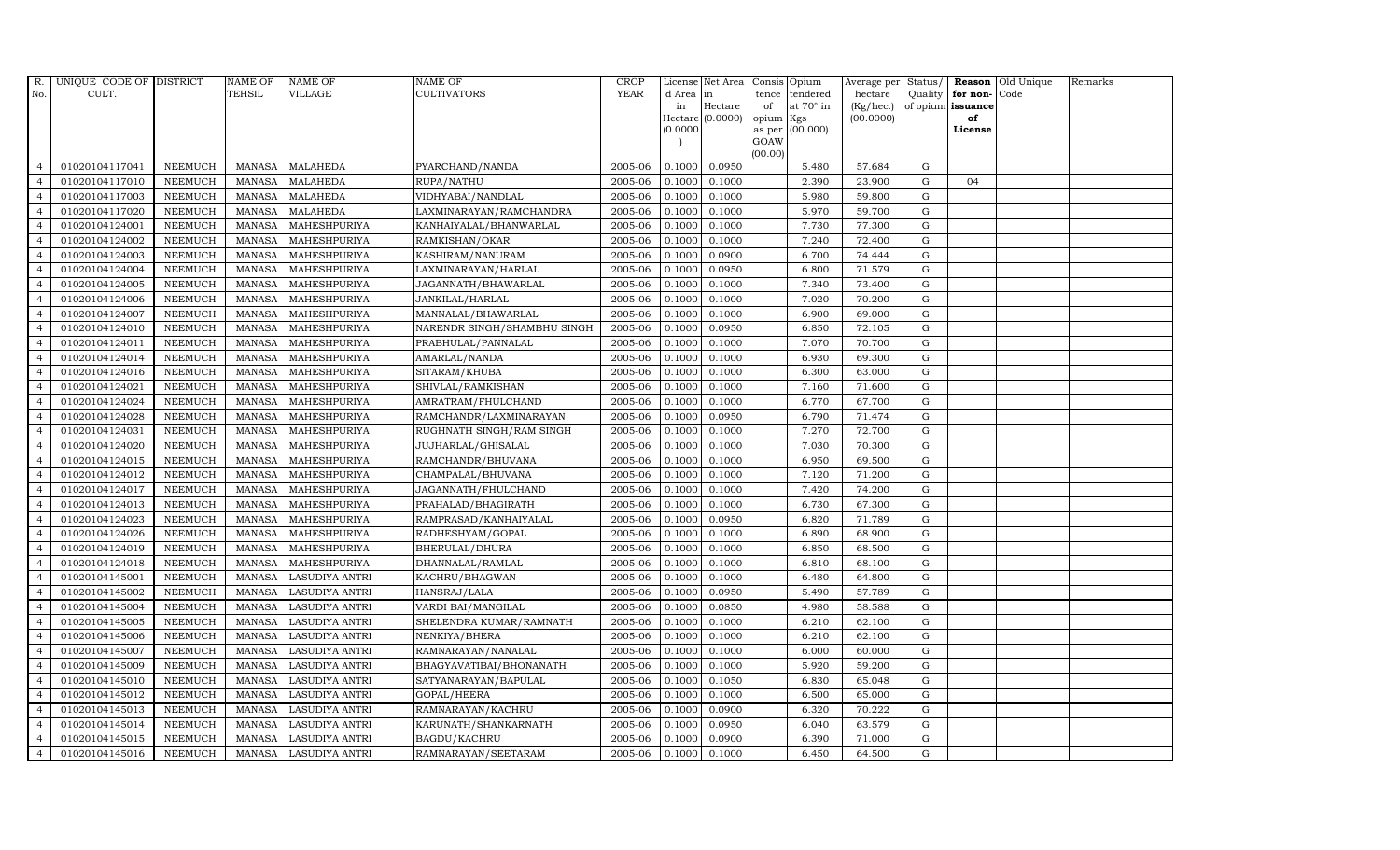| R.             | UNIQUE CODE OF DISTRICT |                | <b>NAME OF</b> | <b>NAME OF</b>        | <b>NAME OF</b>            | CROP        |           | License Net Area Consis Opium |           |                  | Average per | Status/      | Reason            | Old Unique     | Remarks                  |
|----------------|-------------------------|----------------|----------------|-----------------------|---------------------------|-------------|-----------|-------------------------------|-----------|------------------|-------------|--------------|-------------------|----------------|--------------------------|
| No.            | CULT.                   |                | <b>TEHSIL</b>  | VILLAGE               | <b>CULTIVATORS</b>        | <b>YEAR</b> | d Area in |                               |           | tence tendered   | hectare     | Quality      | for non-          | Code           |                          |
|                |                         |                |                |                       |                           |             | in        | Hectare                       | of        | at $70^\circ$ in | (Kg/hec.)   |              | of opium issuance |                |                          |
|                |                         |                |                |                       |                           |             | (0.0000)  | Hectare (0.0000)              | opium Kgs | as per (00.000)  | (00.0000)   |              | of<br>License     |                |                          |
|                |                         |                |                |                       |                           |             |           |                               | GOAW      |                  |             |              |                   |                |                          |
|                |                         |                |                |                       |                           |             |           |                               | (00.00)   |                  |             |              |                   |                |                          |
| $\overline{4}$ | 01020104145018          | <b>NEEMUCH</b> | MANASA         | <b>LASUDIYA ANTRI</b> | <b>BAPULAL/KISHORE</b>    | 2005-06     | 0.1000    | 0.1000                        |           | 6.400            | 64.000      | ${\rm G}$    |                   |                |                          |
| $\overline{4}$ | 01020104145022          | <b>NEEMUCH</b> | MANASA         | <b>LASUDIYA ANTRI</b> | RAMLAL/BAGDU              | 2005-06     | 0.1000    | 0.0950                        |           | 6.080            | 64.000      | $\mathbf G$  |                   |                |                          |
| $\overline{4}$ | 01020104145023          | <b>NEEMUCH</b> | <b>MANASA</b>  | <b>LASUDIYA ANTRI</b> | KISHORE/BHONA             | 2005-06     | 0.1000    | 0.1000                        |           | 6.320            | 63.200      | G            |                   |                |                          |
|                | 01020104145027          | <b>NEEMUCH</b> | <b>MANASA</b>  | <b>LASUDIYA ANTRI</b> | RAMCHANDRA/HEERA          | 2005-06     | 0.1000    | 0.1000                        |           | 6.190            | 61.900      | $\mathbf G$  |                   |                |                          |
| $\overline{4}$ | 01020104145031          | <b>NEEMUCH</b> | <b>MANASA</b>  | LASUDIYA ANTRI        | SHAMBHUNATH/DHURANATH     | 2005-06     | 0.1000    | 0.1050                        |           | 6.640            | 63.238      | ${\rm G}$    |                   |                |                          |
| $\overline{4}$ | 01020104145033          | <b>NEEMUCH</b> | <b>MANASA</b>  | <b>LASUDIYA ANTRI</b> | DHAPU BAI/BHERA           | 2005-06     | 0.1000    | 0.1050                        |           | 6.280            | 59.810      | ${\rm G}$    |                   |                |                          |
| $\overline{4}$ | 01020104145034          | <b>NEEMUCH</b> | <b>MANASA</b>  | <b>LASUDIYA ANTRI</b> | <b>BHULI BAI/MOTILAL</b>  | 2005-06     | 0.1000    | 0.1000                        |           | 6.620            | 66.200      | ${\rm G}$    |                   |                |                          |
| $\overline{4}$ | 01020104145035          | <b>NEEMUCH</b> | <b>MANASA</b>  | <b>LASUDIYA ANTRI</b> | RATNIBAI/GANESH           | 2005-06     | 0.1000    | 0.1000                        |           | 6.990            | 69.900      | $\mathbf G$  |                   |                |                          |
| $\overline{4}$ | 01020104145038          | <b>NEEMUCH</b> | <b>MANASA</b>  | <b>LASUDIYA ANTRI</b> | BAGDIRAM/VAKTARAM         | 2005-06     | 0.1000    | 0.1000                        |           | 6.200            | 62.000      | G            |                   |                |                          |
| $\overline{4}$ | 01020104145008          | <b>NEEMUCH</b> | <b>MANASA</b>  | <b>LASUDIYA ANTRI</b> | JAYCHANDRA/GANGARAM       | 2005-06     | 0.1000    | 0.1000                        |           | 6.750            | 67.500      | ${\rm G}$    |                   |                |                          |
| $\overline{4}$ | 01020104145029          | <b>NEEMUCH</b> | <b>MANASA</b>  | <b>LASUDIYA ANTRI</b> | MOHAN/BHERA               | 2005-06     | 0.1000    | 0.1000                        |           | 6.290            | 62.900      | $\mathbf G$  |                   |                |                          |
| $\overline{4}$ | 01020104120048          | <b>NEEMUCH</b> | MANASA         | KUKDESHWAR-II         | BADRILAL/BHANWARLAL       | 2005-06     | 0.1000    |                               |           |                  |             | $\mathbf{F}$ |                   | 01020104010202 |                          |
| $\overline{4}$ | 01020104120190          | <b>NEEMUCH</b> | <b>MANASA</b>  | KUKDESHWAR-II         | BALMUKAND/BHUVANILAL      | 2005-06     | 0.1000    | 0.0950                        |           | 6.530            | 68.737      | G            |                   |                |                          |
| $\overline{a}$ | 01020104120223          | <b>NEEMUCH</b> | <b>MANASA</b>  | KUKDESHWAR-II         | BANSHILAL/MODA            | 2005-06     | 0.1000    | 0.1000                        |           | 6.870            | 68.700      | $\mathbf G$  |                   |                |                          |
| $\overline{4}$ | 01020104120221          | <b>NEEMUCH</b> | MANASA         | KUKDESHWAR-II         | BHAGATRAM/KANWARLAL       | 2005-06     | 0.1000    | 0.1000                        |           | 6.270            | 62.700      | ${\rm G}$    |                   |                |                          |
| $\overline{4}$ | 01020104120081          | <b>NEEMUCH</b> | <b>MANASA</b>  | KUKDESHWAR-II         | BHANUKUMAR/NANDLAL        | 2005-06     | 0.1000    | 0.1000                        |           | 6.440            | 64.400      | G            |                   |                |                          |
| $\overline{4}$ | 01020104120196          | <b>NEEMUCH</b> | <b>MANASA</b>  | KUKDESHWAR-II         | BHANWARLAL/JHAMAKLAL      | 2005-06     | 0.1000    | 0.1000                        |           | 4.714            | 47.140      | $\mathbf{I}$ | 02                |                | <b>ISSUED ON 2009-10</b> |
| $\overline{4}$ | 01020104120228          | <b>NEEMUCH</b> | <b>MANASA</b>  | KUKDESHWAR-II         | BHANWARLAL/KASHIRAM       | 2005-06     | 0.1000    | 0.1000                        |           | 6.290            | 62.900      | G            |                   |                |                          |
| $\overline{4}$ | 01020104120174          | <b>NEEMUCH</b> | <b>MANASA</b>  | KUKDESHWAR-II         | BHAWARLAL/MODA            | 2005-06     | 0.1000    | 0.1000                        |           | 4.790            | 47.900      | $\mathbf G$  | 04                |                | <b>ISSUED ON 2016-17</b> |
|                | 01020104120183          | <b>NEEMUCH</b> | <b>MANASA</b>  | KUKDESHWAR-II         | CHHAGANIBAI/BHANWARLAL    | 2005-06     | 0.1000    | 0.1000                        |           | 6.170            | 61.700      | $\mathbf G$  |                   |                |                          |
| $\overline{4}$ | 01020104120213          | <b>NEEMUCH</b> | <b>MANASA</b>  | KUKDESHWAR-II         | CHHAGANLAL/CHANDANMAL     | 2005-06     | 0.1000    | 0.0950                        |           | 6.700            | 70.526      | $\mathbf G$  |                   |                |                          |
| $\overline{4}$ | 01020104120163          | <b>NEEMUCH</b> | <b>MANASA</b>  | KUKDESHWAR-II         | DEVILAL/DAMARSI           | 2005-06     | 0.1000    | 0.1000                        |           | 4.893            | 48.930      | $\mathbf{I}$ | 02                |                | <b>ISSUED ON 2009-10</b> |
| $\overline{4}$ | 01020104120217          | <b>NEEMUCH</b> | <b>MANASA</b>  | KUKDESHWAR-II         | DHANNIBAI/BALCHANDRA      | 2005-06     | 0.1000    | 0.1000                        |           | 6.710            | 67.100      | $\mathbf G$  |                   |                |                          |
| $\overline{4}$ | 01020104120229          | <b>NEEMUCH</b> | <b>MANASA</b>  | KUKDESHWAR-II         | DHAPUBAI/SHANKARLAL       | 2005-06     | 0.1000    | 0.1000                        |           | 5.460            | 54.600      | $\mathbf G$  | 04                |                | <b>ISSUED ON 2016-17</b> |
| $\overline{4}$ | 01020104120173          | <b>NEEMUCH</b> | <b>MANASA</b>  | KUKDESHWAR-II         | GANPAT/PRITHVIRAJ         | 2005-06     | 0.1000    | 0.1000                        |           | 6.230            | 62.300      | $\mathbf G$  |                   |                |                          |
| $\overline{4}$ | 01020104120210          | <b>NEEMUCH</b> | <b>MANASA</b>  | KUKDESHWAR-II         | GHISALAL/KASHIRAM         | 2005-06     | 0.1000    |                               |           |                  |             | $\mathbf F$  |                   |                |                          |
| $\overline{4}$ | 01020104120181          | <b>NEEMUCH</b> | <b>MANASA</b>  | KUKDESHWAR-II         | GENDIBAI/GORDHAN          | 2005-06     | 0.1000    | 0.1050                        |           | 6.130            | 58.381      | $\mathbf G$  |                   |                |                          |
| $\overline{4}$ | 01020104120215          | <b>NEEMUCH</b> | <b>MANASA</b>  | KUKDESHWAR-II         | GOPAL/KANHAIYALAL         | 2005-06     | 0.1000    | 0.1000                        |           | 6.050            | 60.500      | $\mathbf G$  |                   |                |                          |
| $\overline{4}$ | 01020104120256          | <b>NEEMUCH</b> | <b>MANASA</b>  | KUKDESHWAR-II         | HEERABAI/KANWARLAL        | 2005-06     | 0.1000    | 0.1000                        |           | 6.710            | 67.100      | $\mathbf G$  |                   |                |                          |
| $\overline{4}$ | 01020104120194          | <b>NEEMUCH</b> | <b>MANASA</b>  | KUKDESHWAR-II         | HEERALAL/SEVA             | 2005-06     | 0.1000    | 0.1000                        |           | 6.920            | 69.200      | $\mathbf G$  |                   |                |                          |
| $\overline{4}$ | 01020104120243          | <b>NEEMUCH</b> | <b>MANASA</b>  | KUKDESHWAR-II         | JAMANIBAI/BHANWARLAL      | 2005-06     | 0.1000    | 0.1000                        |           | 6.880            | 68.800      | $\mathbf G$  |                   |                |                          |
| $\overline{4}$ | 01020104120003          | <b>NEEMUCH</b> | <b>MANASA</b>  | KUKDESHWAR-II         | KACHRIBAI/NANDLAL         | 2005-06     | 0.1000    | 0.1050                        |           | 7.420            | 70.667      | ${\rm G}$    |                   |                |                          |
| $\overline{4}$ | 01020104120205          | <b>NEEMUCH</b> | <b>MANASA</b>  | KUKDESHWAR-II         | KANHEYALAL/KALU           | 2005-06     | 0.1000    | 0.1000                        |           | 7.470            | 74.700      | $\mathbf G$  |                   |                |                          |
| $\overline{4}$ | 01020104120165          | <b>NEEMUCH</b> | <b>MANASA</b>  | KUKDESHWAR-II         | KANHAIYALAL/MANGILAL      | 2005-06     | 0.1000    | 0.1050                        |           | 6.080            | 57.905      | $\mathbf G$  |                   |                |                          |
| $\overline{4}$ | 01020104120028          | <b>NEEMUCH</b> | <b>MANASA</b>  | KUKDESHWAR-II         | KANKU BAI/BOTLAL          | 2005-06     | 0.1000    | 0.1000                        |           | 6.750            | 67.500      | $\mathbf G$  |                   |                |                          |
| $\overline{4}$ | 01020104120114          | <b>NEEMUCH</b> | <b>MANASA</b>  | KUKDESHWAR-II         | KISHNIBAI/BHUVANISHANKAR  | 2005-06     | 0.1000    | 0.1000                        |           | 5.880            | 58.800      | G            |                   |                |                          |
| $\overline{4}$ | 01020104120241          | <b>NEEMUCH</b> | <b>MANASA</b>  | KUKDESHWAR-II         | MOHAMMAD HUSSAIN/ABDUL JI | 2005-06     | 0.1000    | 0.1000                        |           | 6.360            | 63.600      | ${\rm G}$    |                   |                | NAME CHANGE              |
| $\overline{4}$ | 01020104120177          | <b>NEEMUCH</b> | <b>MANASA</b>  | KUKDESHWAR-II         | MOHANLAL/HEMRAJ           | 2005-06     | 0.1000    | 0.1000                        |           | 6.260            | 62.600      | ${\rm G}$    |                   |                |                          |
| $\overline{4}$ | 01020104120250          | <b>NEEMUCH</b> | <b>MANASA</b>  | KUKDESHWAR-II         | NANDLAL/MOHANLAL          | 2005-06     | 0.1000    | 0.1000                        |           | 5.820            | 58.200      | $\mathbf G$  |                   |                |                          |
| $\overline{4}$ | 01020104120006          | <b>NEEMUCH</b> | <b>MANASA</b>  | KUKDESHWAR-II         | NANDLAL/RADHAKISHAN       | 2005-06     | 0.1000    | 0.1000                        |           | 6.220            | 62.200      | $\mathbf G$  |                   | 01020104026353 |                          |
| $\overline{4}$ | 01020104120261          | <b>NEEMUCH</b> |                | MANASA KUKDESHWAR-II  | NARAYAN/GHASI             | 2005-06     | 0.1000    | 0.1050                        |           | 4.709            | 44.848      |              | 02                |                | <b>ISSUED ON 2009-10</b> |
|                |                         |                |                |                       |                           |             |           |                               |           |                  |             |              |                   |                |                          |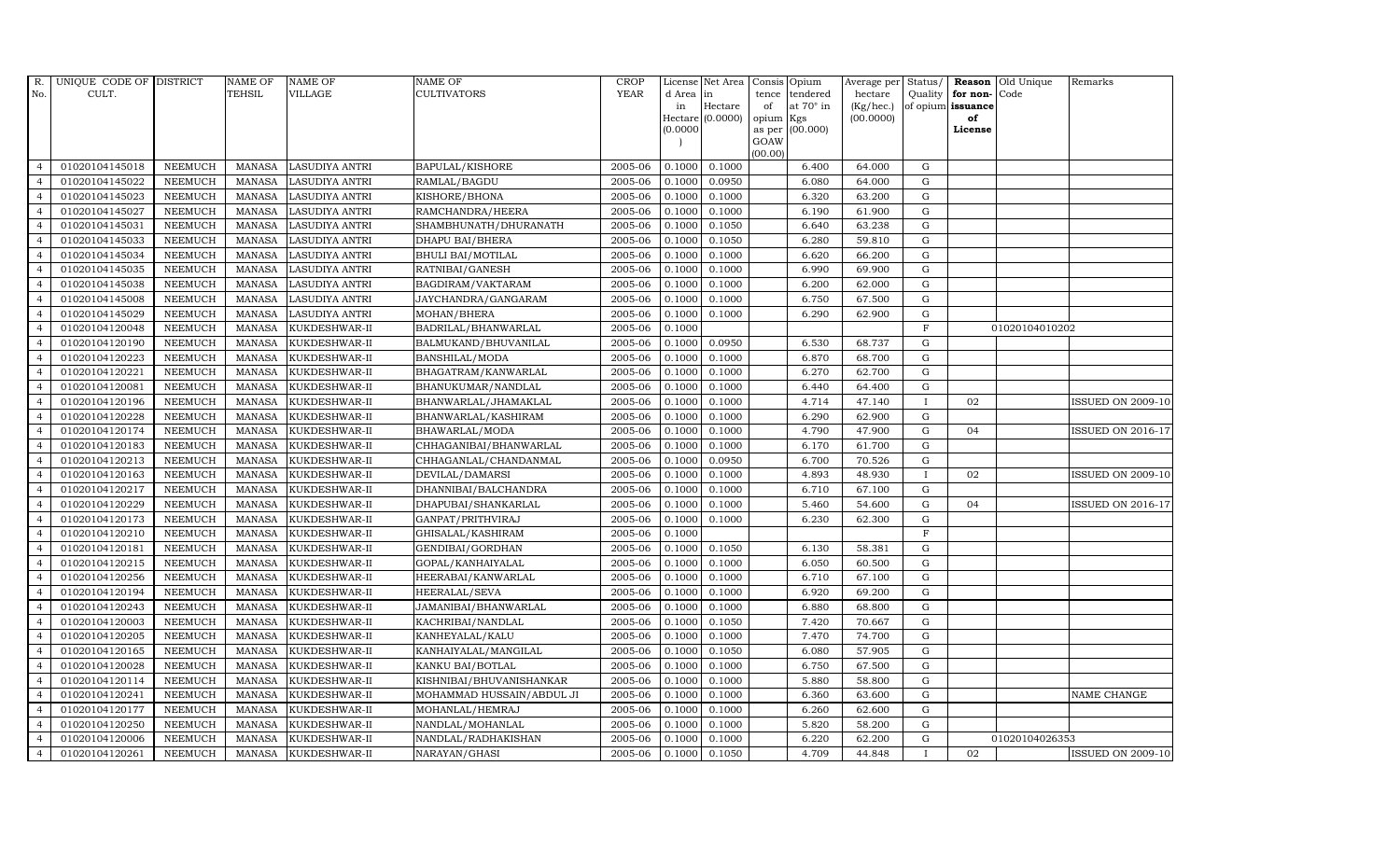| R.             | UNIQUE CODE OF DISTRICT |                | <b>NAME OF</b> | <b>NAME OF</b> | <b>NAME OF</b>         | CROP    |           | License Net Area   Consis   Opium |           |                  | Average per | Status/     | Reason            | Old Unique     | Remarks                  |
|----------------|-------------------------|----------------|----------------|----------------|------------------------|---------|-----------|-----------------------------------|-----------|------------------|-------------|-------------|-------------------|----------------|--------------------------|
| No.            | CULT.                   |                | <b>TEHSIL</b>  | <b>VILLAGE</b> | <b>CULTIVATORS</b>     | YEAR    | d Area in |                                   |           | tence tendered   | hectare     | Quality     | for non-          | Code           |                          |
|                |                         |                |                |                |                        |         | in        | Hectare                           | of        | at $70^\circ$ in | (Kg/hec.)   |             | of opium issuance |                |                          |
|                |                         |                |                |                |                        |         |           | Hectare (0.0000)                  | opium Kgs |                  | (00.0000)   |             | of                |                |                          |
|                |                         |                |                |                |                        |         | (0.0000)  |                                   | GOAW      | as per (00.000)  |             |             | License           |                |                          |
|                |                         |                |                |                |                        |         |           |                                   | (00.00)   |                  |             |             |                   |                |                          |
| $\overline{4}$ | 01020104120226          | <b>NEEMUCH</b> | MANASA         | KUKDESHWAR-II  | NARAYAN/MODA           | 2005-06 | 0.1000    | 0.1000                            |           | 6.580            | 65.800      | ${\rm G}$   |                   |                |                          |
| $\overline{a}$ | 01020104120133          | <b>NEEMUCH</b> | MANASA         | KUKDESHWAR-II  | NATHIBAI/HEERALAL      | 2005-06 | 0.1000    | 0.1050                            |           | 6.790            | 64.667      | $\mathbf G$ |                   |                |                          |
| $\overline{4}$ | 01020104120199          | <b>NEEMUCH</b> | <b>MANASA</b>  | KUKDESHWAR-II  | NONDRAM/MEGHRAJ        | 2005-06 | 0.1000    | 0.1000                            |           | 5.930            | 59.300      | G           |                   |                |                          |
|                | 01020104120160          | <b>NEEMUCH</b> | <b>MANASA</b>  | KUKDESHWAR-II  | PARWATIBAI/BANSHILAL   | 2005-06 | 0.1000    | 0.1000                            |           | 6.690            | 66.900      | $\mathbf G$ |                   |                |                          |
| $\overline{4}$ | 01020104120111          | <b>NEEMUCH</b> | <b>MANASA</b>  | KUKDESHWAR-II  | PAWANKUMAR/TULSIRAM    | 2005-06 | 0.1000    | 0.1000                            |           | 6.760            | 67.600      | ${\rm G}$   |                   |                |                          |
| $\overline{4}$ | 01020104120275          | <b>NEEMUCH</b> | <b>MANASA</b>  | KUKDESHWAR-II  | RADHESHYAM/KHYALIRAM   | 2005-06 | 0.1000    | 0.1000                            |           | 6.090            | 60.900      | ${\rm G}$   |                   | 01020104136021 |                          |
| $\overline{4}$ | 01020104120202          | <b>NEEMUCH</b> | <b>MANASA</b>  | KUKDESHWAR-II  | RAJENDRA/NARAYAN       | 2005-06 | 0.1000    | 0.1050                            |           | 7.310            | 69.619      | $\mathbf G$ |                   |                |                          |
| $\overline{4}$ | 01020104120231          | <b>NEEMUCH</b> | <b>MANASA</b>  | KUKDESHWAR-II  | RAMCHANDRA/NATHU       | 2005-06 | 0.1000    | 0.1000                            |           | 6.940            | 69.400      | $\mathbf G$ |                   |                |                          |
|                | 01020104120220          | <b>NEEMUCH</b> | <b>MANASA</b>  | KUKDESHWAR-II  | RAMESH/DEVKISHAN       | 2005-06 | 0.1000    | 0.1000                            |           | 6.490            | 64.900      | $\mathbf G$ |                   | 01020104026421 |                          |
| $\overline{4}$ | 01020104120068          | <b>NEEMUCH</b> | <b>MANASA</b>  | KUKDESHWAR-II  | RAMKANYABAI/BADRILAL   | 2005-06 | 0.1000    | 0.1000                            |           | 5.990            | 59.900      | ${\rm G}$   |                   |                |                          |
| $\overline{4}$ | 01020104120238          | <b>NEEMUCH</b> | <b>MANASA</b>  | KUKDESHWAR-II  | RAMKISHAN/MOTILAL      | 2005-06 | 0.1000    | 0.1000                            |           | 7.060            | 70.600      | ${\rm G}$   |                   |                |                          |
| $\overline{4}$ | 01020104120193          | <b>NEEMUCH</b> | <b>MANASA</b>  | KUKDESHWAR-II  | RAMLAL/LAXMAN          | 2005-06 | 0.1000    | 0.1000                            |           | 5.970            | 59.700      | ${\rm G}$   |                   |                |                          |
| $\overline{4}$ | 01020104120115          | <b>NEEMUCH</b> | <b>MANASA</b>  | KUKDESHWAR-II  | RAMNARAYAN/SHANKAR     | 2005-06 | 0.1000    | 0.1000                            |           | 7.340            | 73.400      | $\mathbf G$ |                   |                |                          |
| $\overline{4}$ | 01020104120064          | <b>NEEMUCH</b> | <b>MANASA</b>  | KUKDESHWAR-II  | SATYANARAYAN/BHERULAL  | 2005-06 | 0.1000    | 0.1000                            |           | 6.870            | 68.700      | $\mathbf G$ |                   |                | NAME CHANGE              |
| $\overline{4}$ | 01020104120155          | <b>NEEMUCH</b> | <b>MANASA</b>  | KUKDESHWAR-II  | SATYANARAYAN/LAXMAN    | 2005-06 | 0.1000    | 0.1050                            |           | 7.130            | 67.905      | G           |                   | 01020104142024 |                          |
| $\overline{4}$ | 01020104120263          | <b>NEEMUCH</b> | <b>MANASA</b>  | KUKDESHWAR-II  | SATYANARAYAN/RAMCHANDR | 2005-06 | 0.1000    | 0.1000                            |           | 6.720            | 67.200      | ${\rm G}$   |                   | 01020104026400 |                          |
| $\overline{4}$ | 01020104120066          | <b>NEEMUCH</b> | <b>MANASA</b>  | KUKDESHWAR-II  | SHANKAR/NANURAM        | 2005-06 | 0.1000    | 0.1000                            |           | 6.880            | 68.800      | ${\rm G}$   |                   |                |                          |
| $\overline{4}$ | 01020104120150          | <b>NEEMUCH</b> | MANASA         | KUKDESHWAR-II  | SHIVPRASAD/BHANWARLAL  | 2005-06 | 0.1000    | 0.0950                            |           | 6.510            | 68.526      | G           |                   |                |                          |
| $\overline{4}$ | 01020104120010          | <b>NEEMUCH</b> | <b>MANASA</b>  | KUKDESHWAR-II  | SUNDERLAL/KANWARLAL    | 2005-06 | 0.1000    | 0.0950                            |           | 6.760            | 71.158      | $\mathbf G$ |                   |                |                          |
| $\overline{4}$ | 01020104120153          | <b>NEEMUCH</b> | <b>MANASA</b>  | KUKDESHWAR-II  | TULSIRAM/DALCHANDRA    | 2005-06 | 0.1000    | 0.1000                            |           | 5.640            | 56.400      | $\mathbf G$ | 05                |                | <b>ISSUED ON 2009-10</b> |
| 4              | 01020104120073          | <b>NEEMUCH</b> | <b>MANASA</b>  | KUKDESHWAR-II  | TULSIRAM/SHANAKARLAL   | 2005-06 | 0.1000    | 0.1000                            |           | 6.740            | 67.400      | ${\rm G}$   |                   |                |                          |
| $\overline{4}$ | 01020104120140          | <b>NEEMUCH</b> | <b>MANASA</b>  | KUKDESHWAR-II  | VARDICHANDRA/RODILAL   | 2005-06 | 0.1000    | 0.0950                            |           | 6.760            | 71.158      | ${\rm G}$   |                   |                |                          |
| $\overline{4}$ | 01020104120032          | <b>NEEMUCH</b> | MANASA         | KUKDESHWAR-II  | VISHNUGIR/RATANGIR     | 2005-06 | 0.1000    | 0.0950                            |           | 6.350            | 66.842      | G           |                   |                |                          |
| $\overline{4}$ | 01020104120042          | <b>NEEMUCH</b> | <b>MANASA</b>  | KUKDESHWAR-II  | YASHWANT/BAPULAL       | 2005-06 | 0.1000    | 0.1000                            |           | 7.300            | 73.000      | $\mathbf G$ |                   |                |                          |
| $\overline{4}$ | 01020104120001          | <b>NEEMUCH</b> | <b>MANASA</b>  | KUKDESHWAR-I   | TRILOKCHANDRA/BHERA    | 2005-06 | 0.1000    | 0.1000                            |           | 7.140            | 71.400      | $\mathbf G$ |                   |                |                          |
| $\overline{4}$ | 01020104120002          | <b>NEEMUCH</b> | <b>MANASA</b>  | KUKDESHWAR-I   | DEVILAL/CHUNNILAL      | 2005-06 | 0.1000    | 0.1000                            |           | 6.320            | 63.200      | G           |                   |                |                          |
| $\overline{4}$ | 01020104120005          | <b>NEEMUCH</b> | <b>MANASA</b>  | KUKDESHWAR-I   | CHUNNILAL/BHERA        | 2005-06 | 0.1000    | 0.1000                            |           | 7.040            | 70.400      | ${\rm G}$   |                   |                |                          |
| $\overline{4}$ | 01020104120008          | <b>NEEMUCH</b> | <b>MANASA</b>  | KUKDESHWAR-I   | GORDHAN/MODA           | 2005-06 | 0.1000    | 0.1000                            |           | 7.080            | 70.800      | $\mathbf G$ |                   |                |                          |
| $\overline{4}$ | 01020104120009          | <b>NEEMUCH</b> | <b>MANASA</b>  | KUKDESHWAR-I   | LAXMINARAYAN/JAMNALAL  | 2005-06 | 0.1000    | 0.1000                            |           | 6.060            | 60.600      | $\mathbf G$ |                   |                |                          |
| $\overline{4}$ | 01020104120015          | <b>NEEMUCH</b> | <b>MANASA</b>  | KUKDESHWAR-I   | MADAN/SHANKAR          | 2005-06 | 0.1000    | 0.1000                            |           | 6.950            | 69.500      | $\mathbf G$ |                   |                |                          |
| $\overline{4}$ | 01020104120017          | <b>NEEMUCH</b> | <b>MANASA</b>  | KUKDESHWAR-I   | KASTURIBAI/CHUNNILAL   | 2005-06 | 0.1000    | 0.1000                            |           | 6.630            | 66.300      | G           |                   |                |                          |
| $\overline{4}$ | 01020104120019          | <b>NEEMUCH</b> | <b>MANASA</b>  | KUKDESHWAR-I   | PRABHULAL/BAPULAL      | 2005-06 | 0.1000    | 0.1000                            |           | 6.090            | 60.900      | ${\rm G}$   |                   |                |                          |
| $\overline{4}$ | 01020104120020          | <b>NEEMUCH</b> | <b>MANASA</b>  | KUKDESHWAR-I   | <b>BADRILAL/BHERA</b>  | 2005-06 | 0.1000    | 0.0950                            |           | 5.830            | 61.368      | $\mathbf G$ |                   |                |                          |
| $\overline{4}$ | 01020104120021          | <b>NEEMUCH</b> | <b>MANASA</b>  | KUKDESHWAR-I   | BHAGIBAI/HEERALAL      | 2005-06 | 0.1000    | 0.1000                            |           | 6.490            | 64.900      | $\mathbf G$ |                   |                |                          |
| $\overline{4}$ | 01020104120024          | <b>NEEMUCH</b> | <b>MANASA</b>  | KUKDESHWAR-I   | TULSIRAM/BHANWARLAL    | 2005-06 | 0.1000    | 0.0950                            |           | 5.990            | 63.053      | $\mathbf G$ |                   |                |                          |
| $\overline{4}$ | 01020104120025          | <b>NEEMUCH</b> | <b>MANASA</b>  | KUKDESHWAR-I   | GORDHAN/SHANKARLAL     | 2005-06 | 0.1000    | 0.1050                            |           | 7.120            | 67.810      | $\mathbf G$ |                   |                |                          |
| $\overline{4}$ | 01020104120038          | <b>NEEMUCH</b> | <b>MANASA</b>  | KUKDESHWAR-I   | LAXMINARAYAN/NATHULAL  | 2005-06 | 0.1000    | 0.1050                            |           | 7.310            | 69.619      | ${\rm G}$   |                   |                |                          |
| $\overline{4}$ | 01020104120047          | <b>NEEMUCH</b> | <b>MANASA</b>  | KUKDESHWAR-I   | DEVILAL/SHANKARLAL     | 2005-06 | 0.1000    | 0.1000                            |           | 6.250            | 62.500      | $\mathbf G$ |                   |                |                          |
| $\overline{4}$ | 01020104120050          | <b>NEEMUCH</b> | <b>MANASA</b>  | KUKDESHWAR-I   | PRABHULAL/BAPULAL      | 2005-06 | 0.1000    | 0.1000                            |           | 6.700            | 67.000      | $\mathbf G$ |                   |                |                          |
| $\overline{4}$ | 01020104120056          | <b>NEEMUCH</b> | <b>MANASA</b>  | KUKDESHWAR-I   | KAILASH/RAMCHANDRA     | 2005-06 | 0.1000    | 0.1000                            |           | 6.380            | 63.800      | $\mathbf G$ |                   |                |                          |
| $\overline{4}$ | 01020104120063          | <b>NEEMUCH</b> | MANASA         | KUKDESHWAR-I   | RAJENDRA/GORDHAN       | 2005-06 | 0.1000    | 0.1000                            |           | 6.220            | 62.200      | G           |                   |                |                          |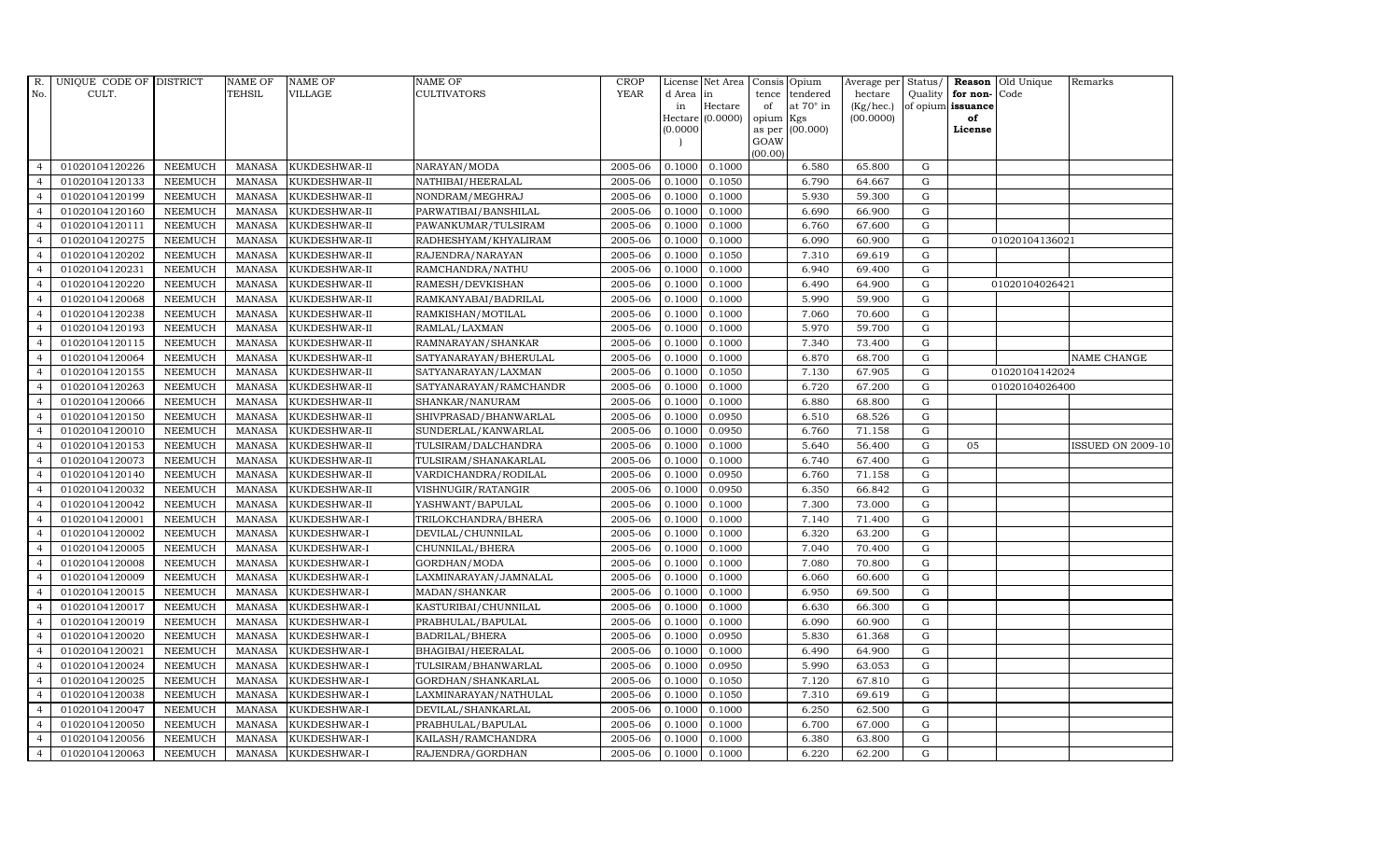| R.             | UNIQUE CODE OF DISTRICT |                | <b>NAME OF</b> | <b>NAME OF</b>      | <b>NAME OF</b>              | CROP        |           | License Net Area   |           | Consis Opium     | Average per Status/ |             |                      | <b>Reason</b> Old Unique | Remarks                  |
|----------------|-------------------------|----------------|----------------|---------------------|-----------------------------|-------------|-----------|--------------------|-----------|------------------|---------------------|-------------|----------------------|--------------------------|--------------------------|
| No.            | CULT.                   |                | TEHSIL         | VILLAGE             | <b>CULTIVATORS</b>          | <b>YEAR</b> | d Area in |                    | tence     | tendered         | hectare             |             | Quality $ $ for non- | Code                     |                          |
|                |                         |                |                |                     |                             |             | in        | Hectare            | of        | at $70^\circ$ in | (Kg/hec.)           |             | of opium issuance    |                          |                          |
|                |                         |                |                |                     |                             |             | (0.0000)  | Hectare $(0.0000)$ | opium Kgs | as per (00.000)  | (00.0000)           |             | of<br>License        |                          |                          |
|                |                         |                |                |                     |                             |             |           |                    | GOAW      |                  |                     |             |                      |                          |                          |
|                |                         |                |                |                     |                             |             |           |                    | (00.00)   |                  |                     |             |                      |                          |                          |
| $\overline{4}$ | 01020104120069          | <b>NEEMUCH</b> | MANASA         | KUKDESHWAR-I        | RAMDAYAL/SATYANARAYAN       | 2005-06     | 0.1000    | 0.1000             |           | 6.900            | 69.000              | G           |                      |                          |                          |
| $\overline{a}$ | 01020104120072          | <b>NEEMUCH</b> | MANASA         | KUKDESHWAR-I        | DEVILAL/RADHAKISHAN         | 2005-06     | 0.1000    | 0.0900             |           | 6.300            | 70.000              | ${\rm G}$   |                      |                          |                          |
| $\overline{4}$ | 01020104120075          | <b>NEEMUCH</b> | <b>MANASA</b>  | KUKDESHWAR-I        | GIRJASHANKAR/VARDICHANDRA   | 2005-06     | 0.1000    | 0.0950             |           | 7.040            | 74.105              | G           |                      |                          |                          |
|                | 01020104120077          | <b>NEEMUCH</b> | MANASA         | KUKDESHWAR-I        | RAMKISAN/MATHURALAL         | 2005-06     | 0.1000    | 0.1050             |           | 6.960            | 66.286              | G           |                      |                          |                          |
| $\overline{4}$ | 01020104120097          | <b>NEEMUCH</b> | <b>MANASA</b>  | KUKDESHWAR-I        | RAMCHANDRA/DEVILAL          | 2005-06     | 0.1000    | 0.1000             |           | 7.250            | 72.500              | G           |                      |                          |                          |
| $\overline{4}$ | 01020104120102          | <b>NEEMUCH</b> | <b>MANASA</b>  | KUKDESHWAR-I        | REKHAPUROHIT/GHANSHYAM      | 2005-06     | 0.1000    | 0.1000             |           | 6.190            | 61.900              | G           |                      |                          |                          |
| $\overline{4}$ | 01020104120110          | <b>NEEMUCH</b> | <b>MANASA</b>  | KUKDESHWAR-I        | RAJENDRA/UTTAMCHANDRA       | 2005-06     | 0.1000    | 0.1000             |           | 6.540            | 65.400              | ${\rm G}$   |                      |                          |                          |
| $\overline{4}$ | 01020104120112          | <b>NEEMUCH</b> | <b>MANASA</b>  | KUKDESHWAR-I        | KANHAIYALAL/MOTILAL         | 2005-06     | 0.1000    | 0.1050             |           | 6.960            | 66.286              | ${\rm G}$   |                      |                          |                          |
| $\overline{4}$ | 01020104120120          | <b>NEEMUCH</b> | <b>MANASA</b>  | KUKDESHWAR-I        | KAILASH/KANWARLAL           | 2005-06     | 0.1000    | 0.1050             |           | 6.490            | 61.810              | $\mathbf G$ |                      |                          |                          |
| $\overline{4}$ | 01020104120121          | <b>NEEMUCH</b> | <b>MANASA</b>  | KUKDESHWAR-I        | BHANWARLAL/KANWARLAL        | 2005-06     | 0.1000    | 0.1000             |           | 7.510            | 75.100              | ${\rm G}$   |                      |                          |                          |
| $\overline{4}$ | 01020104120122          | <b>NEEMUCH</b> | <b>MANASA</b>  | KUKDESHWAR-I        | JAGDISH/PANNALAL            | 2005-06     | 0.1000    | 0.1000             |           | 6.460            | 64.600              | G           |                      |                          |                          |
| $\overline{4}$ | 01020104120126          | <b>NEEMUCH</b> | MANASA         | KUKDESHWAR-I        | VISHNUPRASAD/PARSURAM       | 2005-06     | 0.1000    | 0.0950             |           | 6.050            | 63.684              | G           |                      |                          |                          |
| $\overline{4}$ | 01020104120131          | <b>NEEMUCH</b> | <b>MANASA</b>  | KUKDESHWAR-I        | DHAPUBAI/VARDICHANDRA       | 2005-06     | 0.1000    | 0.1000             |           | 6.040            | 60.400              | ${\rm G}$   |                      |                          |                          |
| $\overline{4}$ | 01020104120031          | <b>NEEMUCH</b> | <b>MANASA</b>  | KUKDESHWAR-I        | RAMCHANDRA/KHEMRAJ          | 2005-06     | 0.1000    | 0.1000             |           | 7.070            | 70.700              | G           |                      |                          |                          |
| 4              | 01020104120033          | <b>NEEMUCH</b> | <b>MANASA</b>  | KUKDESHWAR-I        | KANWARLAL/BHERA             | 2005-06     | 0.1000    | 0.0900             |           | 7.000            | 77.778              | G           |                      |                          |                          |
| $\overline{4}$ | 01020104120076          | <b>NEEMUCH</b> | <b>MANASA</b>  | KUKDESHWAR-I        | RATANLAL/JAMUNALAL          | 2005-06     | 0.1000    | 0.1000             |           | 6.280            | 62.800              | G           |                      |                          |                          |
| $\overline{4}$ | 01020104120227          | <b>NEEMUCH</b> | <b>MANASA</b>  | KUKDESHWAR-I        | LAXMINARAYAN/BHAGWAN        | 2005-06     | 0.1000    | 0.1000             |           | 6.200            | 62.000              | G           |                      |                          |                          |
| $\overline{4}$ | 01020104120125          | <b>NEEMUCH</b> | MANASA         | KUKDESHWAR-I        | NARAYAN/NONDRAM             | 2005-06     | 0.1000    | 0.1000             |           | 5.160            | 51.600              | G           | 04                   |                          | ISSUED ON 2016-17        |
| $\overline{4}$ | 01020104120014          | <b>NEEMUCH</b> | <b>MANASA</b>  | KUKDESHWAR-I        | BANSILAL/DEVA               | 2005-06     | 0.1000    | 0.1000             |           | 6.690            | 66.900              | G           |                      |                          |                          |
| $\overline{4}$ | 01020104120023          | <b>NEEMUCH</b> | <b>MANASA</b>  | KUKDESHWAR-I        | GIRJASHANKAR/BHAWANILAL     | 2005-06     | 0.1000    | 0.1050             |           | 6.930            | 66.000              | G           |                      |                          |                          |
| 4              | 01020104120035          | <b>NEEMUCH</b> | <b>MANASA</b>  | KUKDESHWAR-I        | BHERU/UTTAMCHANDRA          | 2005-06     | 0.1000    | 0.1000             |           | 6.710            | 67.100              | G           |                      |                          |                          |
| $\overline{4}$ | 01020104120043          | <b>NEEMUCH</b> | <b>MANASA</b>  | KUKDESHWAR-I        | BADRILAL/NARAYAN            | 2005-06     | 0.1000    | 0.1000             |           | 5.750            | 57.500              | G           |                      |                          |                          |
| $\overline{4}$ | 01020104120044          | <b>NEEMUCH</b> | MANASA         | KUKDESHWAR-I        | RAMCHANDR/ NARAYAN CHOUDHAR | 2005-06     | 0.1000    | 0.1050             |           | 7.090            | 67.524              | G           |                      |                          |                          |
| $\overline{4}$ | 01020104120045          | <b>NEEMUCH</b> | <b>MANASA</b>  | KUKDESHWAR-I        | RAMCHANDRA/NARAYAN/BIJLOT   | 2005-06     | 0.1000    | 0.1000             |           | 6.370            | 63.700              | $\mathbf G$ |                      |                          |                          |
| $\overline{4}$ | 01020104120046          | <b>NEEMUCH</b> | <b>MANASA</b>  | KUKDESHWAR-I        | RAMNARAYAN/HEERALAL         | 2005-06     | 0.1000    | 0.0950             |           | 6.540            | 68.842              | G           |                      |                          |                          |
| $\overline{4}$ | 01020104120054          | <b>NEEMUCH</b> | <b>MANASA</b>  | KUKDESHWAR-I        | BHERULAL/HEERALAL           | 2005-06     | 0.1000    | 0.1000             |           | 6.740            | 67.400              | G           |                      |                          |                          |
| $\overline{4}$ | 01020104120062          | <b>NEEMUCH</b> | <b>MANASA</b>  | KUKDESHWAR-I        | GANGARAM/GORDHAN            | 2005-06     | 0.1000    | 0.1050             |           | 7.250            | 69.048              | G           |                      |                          |                          |
| $\overline{4}$ | 01020104120080          | <b>NEEMUCH</b> | MANASA         | KUKDESHWAR-I        | MOTILAL/JAMNALAL            | 2005-06     | 0.1000    | 0.1050             |           | 6.820            | 64.952              | G           |                      |                          |                          |
| $\overline{4}$ | 01020104120085          | <b>NEEMUCH</b> | <b>MANASA</b>  | KUKDESHWAR-I        | BALCHANDRA/NANURAM          | 2005-06     | 0.1000    | 0.1050             |           | 6.610            | 62.952              | $\mathbf G$ |                      |                          |                          |
| $\overline{4}$ | 01020104120092          | <b>NEEMUCH</b> | <b>MANASA</b>  | KUKDESHWAR-I        | CHUNNILAL/GORDHANLAL        | 2005-06     | 0.1000    | 0.1050             |           | 6.520            | 62.095              | G           |                      |                          |                          |
| $\overline{4}$ | 01020104120106          | <b>NEEMUCH</b> | <b>MANASA</b>  | KUKDESHWAR-I        | MANGILAL/NARAYAN            | 2005-06     | 0.1000    | 0.1050             |           | 6.730            | 64.095              | G           |                      |                          |                          |
| $\overline{4}$ | 01020104120119          | <b>NEEMUCH</b> | <b>MANASA</b>  | KUKDESHWAR-I        | SHANTILAL/KANWARLAL         | 2005-06     | 0.1000    | 0.1000             |           | 6.680            | 66.800              | G           |                      |                          |                          |
| $\overline{4}$ | 01020104120124          | <b>NEEMUCH</b> | <b>MANASA</b>  | KUKDESHWAR-I        | RAMLAL/BAGDIRAM             | 2005-06     | 0.1000    | 0.1000             |           | 6.580            | 65.800              | G           |                      |                          |                          |
| $\overline{4}$ | 01020104120129          | <b>NEEMUCH</b> | <b>MANASA</b>  | KUKDESHWAR-I        | KAILASH/MOHANLAL            | 2005-06     | 0.1000    | 0.1000             |           | 5.730            | 57.300              | G           |                      |                          |                          |
| $\overline{4}$ | 01020104120083          | <b>NEEMUCH</b> | <b>MANASA</b>  | KUKDESHWAR-I        | KANHAIYALAL/NANKU           | 2005-06     | 0.1000    | 0.1000             |           | 6.250            | 62.500              | $\mathbf G$ |                      |                          |                          |
| $\overline{4}$ | 01020104120270          | <b>NEEMUCH</b> | <b>MANASA</b>  | KUKDESHWAR-I        | MANGILAL/LALA               | 2005-06     | 0.1000    | 0.1000             |           | 6.510            | 65.100              | G           |                      |                          |                          |
| $\overline{4}$ | 01020104120216          | <b>NEEMUCH</b> | <b>MANASA</b>  | KUKDESHWAR-I        | DEUBAI/NANALAL              | 2005-06     | 0.1000    | 0.1000             |           | 5.430            | 54.300              | G           | 04                   |                          | <b>ISSUED ON 2009-10</b> |
| $\overline{4}$ | 01020104120059          | <b>NEEMUCH</b> | <b>MANASA</b>  | KUKDESHWAR-I        | PARASRAM/NATHULAL           | 2005-06     | 0.1000    | 0.1000             |           | 5.720            | 57.200              | ${\rm G}$   |                      |                          |                          |
| $\overline{4}$ | 01020104120142          | <b>NEEMUCH</b> | <b>MANASA</b>  | KUKDESHWAR-I        | SHANTILAL/INDERSINGH        | 2005-06     | 0.1000    | 0.1000             |           | 6.530            | 65.300              | G           |                      |                          |                          |
| $\overline{4}$ | 01020104120246          | <b>NEEMUCH</b> | <b>MANASA</b>  | KUKDESHWAR-I        | RAMCHANDRA/BHERULAL         | 2005-06     | 0.1000    | 0.0900             |           | 6.030            | 67.000              | $\mathbf G$ |                      |                          |                          |
| $\overline{4}$ | 01020104120273          | <b>NEEMUCH</b> |                | MANASA KUKDESHWAR-I | HUKMICHANDRA/KISHANLAL      | 2005-06     | 0.1000    | 0.1050             |           | 6.680            | 63.619              | G           |                      |                          |                          |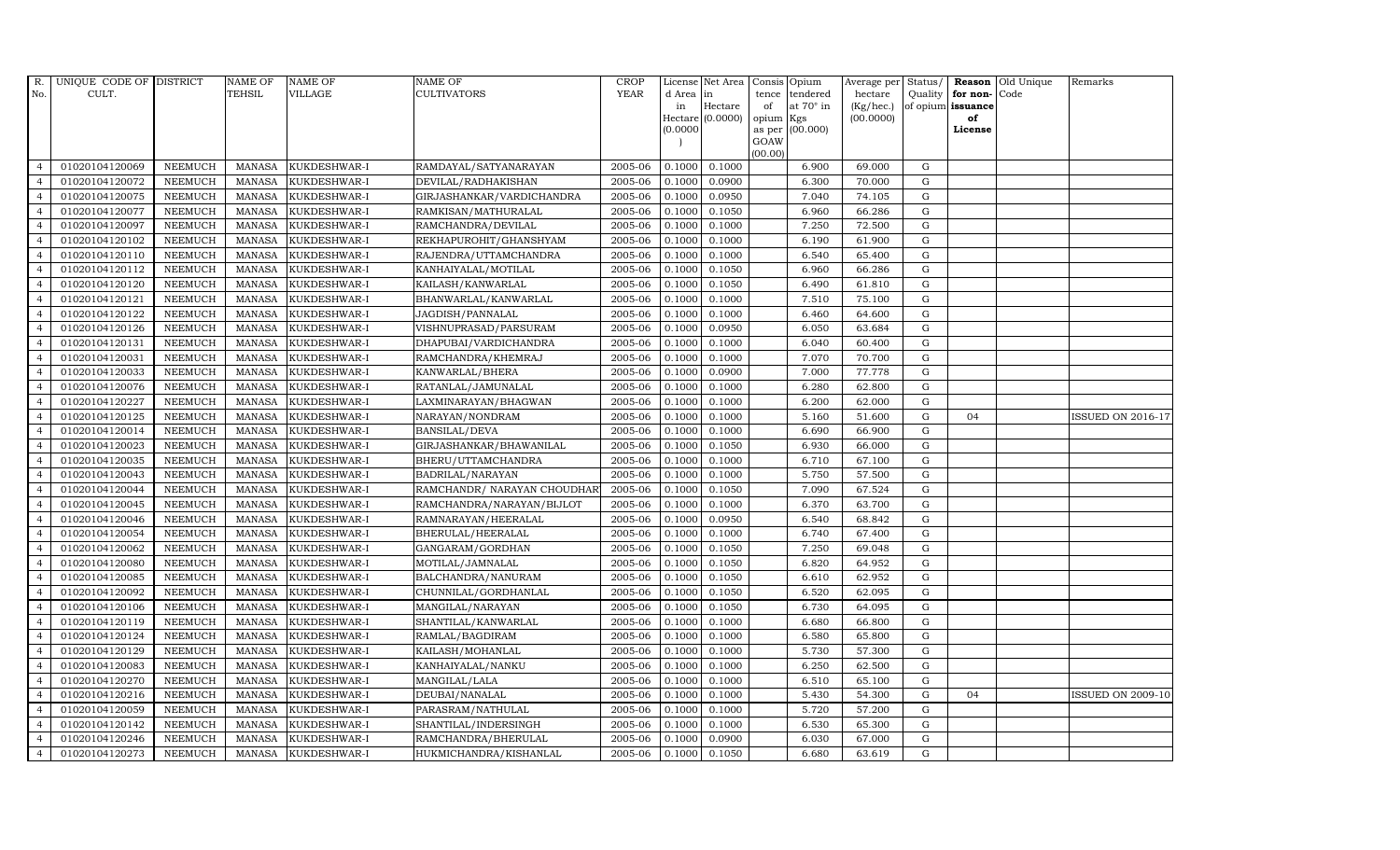| R.             | UNIQUE CODE OF DISTRICT |                | <b>NAME OF</b> | <b>NAME OF</b>    | <b>NAME OF</b>              | <b>CROP</b> |           | License Net Area |         | Consis Opium           | Average per | Status/      |                   | Reason Old Unique | Remarks                  |
|----------------|-------------------------|----------------|----------------|-------------------|-----------------------------|-------------|-----------|------------------|---------|------------------------|-------------|--------------|-------------------|-------------------|--------------------------|
| No.            | CULT.                   |                | TEHSIL         | VILLAGE           | CULTIVATORS                 | <b>YEAR</b> | d Area in |                  | tence   | tendered               | hectare     | Quality      | for non-Code      |                   |                          |
|                |                         |                |                |                   |                             |             | in        | Hectare          | of      | at $70^\circ$ in       | (Kg/hec.)   |              | of opium issuance |                   |                          |
|                |                         |                |                |                   |                             |             | (0.0000)  | Hectare (0.0000) | opium   | Kgs<br>as per (00.000) | (00.0000)   |              | of<br>License     |                   |                          |
|                |                         |                |                |                   |                             |             |           |                  | GOAW    |                        |             |              |                   |                   |                          |
|                |                         |                |                |                   |                             |             |           |                  | (00.00) |                        |             |              |                   |                   |                          |
| $\overline{4}$ | 01020104120158          | <b>NEEMUCH</b> | MANASA         | KUKDESHWAR-I      | GOPALKRISHNA/BHUWANISHANKAR | 2005-06     | 0.1000    | 0.0850           |         | 4.990                  | 58.706      | G            |                   |                   |                          |
| $\overline{4}$ | 01020104120053          | <b>NEEMUCH</b> | <b>MANASA</b>  | KUKDESHWAR-I      | KAILASH/MOHANLAL            | 2005-06     | 0.1000    | 0.1000           |         | 6.470                  | 64.700      | $\mathbf G$  |                   |                   |                          |
| $\overline{4}$ | 01020104120166          | <b>NEEMUCH</b> | <b>MANASA</b>  | KUKDESHWAR-I      | PRABHULAL/MANGILAL          | 2005-06     | 0.1000    |                  |         |                        |             | F            |                   |                   |                          |
| $\overline{4}$ | 01020104120204          | <b>NEEMUCH</b> | <b>MANASA</b>  | KUKDESHWAR-I      | NANDUBAI/HEERALAL           | 2005-06     | 0.1000    | 0.1000           |         | 6.610                  | 66.100      | $\mathbf G$  |                   |                   |                          |
| $\overline{4}$ | 01020104120004          | <b>NEEMUCH</b> | <b>MANASA</b>  | KUKDESHWAR-I      | KARULAL/CHUNNILAL           | 2005-06     | 0.1000    | 0.1000           |         | 4.980                  | 49.800      | ${\rm G}$    | 04                |                   | <b>ISSUED ON 2016-17</b> |
| $\overline{4}$ | 01020104120082          | <b>NEEMUCH</b> | <b>MANASA</b>  | KUKDESHWAR-I      | NANURAM/NANDLAL             | 2005-06     | 0.1000    | 0.1000           |         | 5.910                  | 59.100      | G            |                   |                   |                          |
| $\overline{4}$ | 01020104120148          | <b>NEEMUCH</b> | <b>MANASA</b>  | KUKDESHWAR-I      | MOHANBAI/GORDHANSINGH       | 2005-06     | 0.1000    |                  |         |                        |             | $\mathbf{F}$ |                   |                   |                          |
| $\overline{4}$ | 01020104120224          | <b>NEEMUCH</b> | <b>MANASA</b>  | KUKDESHWAR-I      | PRABHULAL/LAXMAN            | 2005-06     | 0.1000    | 0.0950           |         | 6.180                  | 65.053      | G            |                   |                   |                          |
| $\overline{4}$ | 01020104115007          | <b>NEEMUCH</b> | <b>MANASA</b>  | <b>KHADAWDA</b>   | SAJJAN SINGH/SARDAR SINGH   | 2005-06     | 0.1000    | 0.0950           |         | 6.530                  | 68.737      | $\mathbf G$  |                   |                   |                          |
| $\overline{4}$ | 01020104115010          | <b>NEEMUCH</b> | <b>MANASA</b>  | <b>KHADAWDA</b>   | KISHORKUMAR/SHIVSHANKAR     | 2005-06     | 0.1000    | 0.1000           |         | 5.950                  | 59.500      | G            |                   |                   |                          |
| $\overline{4}$ | 01020104115015          | <b>NEEMUCH</b> | <b>MANASA</b>  | <b>KHADAWDA</b>   | PRABHULAL/AMRA              | 2005-06     | 0.1000    | 0.0950           |         | 6.760                  | 71.158      | ${\rm G}$    |                   |                   |                          |
| $\overline{4}$ | 01020104115022          | <b>NEEMUCH</b> | <b>MANASA</b>  | <b>KHADAWDA</b>   | RAMESH/ONKAR                | 2005-06     | 0.1000    | 0.0950           |         | 6.160                  | 64.842      | $\mathbf G$  |                   |                   |                          |
| $\overline{4}$ | 01020104115033          | <b>NEEMUCH</b> | <b>MANASA</b>  | <b>KHADAWDA</b>   | NARAYAN/CHUNNILAL           | 2005-06     | 0.1000    | 0.0950           |         | 5.730                  | 60.316      | $\mathbf G$  |                   |                   |                          |
| $\overline{4}$ | 01020104115042          | <b>NEEMUCH</b> | <b>MANASA</b>  | <b>KHADAWDA</b>   | MUNNI BAI/NANURAM           | 2005-06     | 0.1000    | 0.0950           |         | 6.190                  | 65.158      | G            |                   |                   |                          |
| $\overline{4}$ | 01020104115052          | <b>NEEMUCH</b> | <b>MANASA</b>  | <b>KHADAWDA</b>   | BHERU/KEDAR                 | 2005-06     | 0.1000    | 0.0800           |         | 5.310                  | 66.375      | ${\rm G}$    |                   |                   |                          |
| $\overline{4}$ | 01020104115056          | <b>NEEMUCH</b> | <b>MANASA</b>  | <b>KHADAWDA</b>   | ONKAR/DHURA                 | 2005-06     | 0.1000    | 0.1000           |         | 6.570                  | 65.700      | ${\rm G}$    |                   |                   |                          |
| $\overline{4}$ | 01020104115059          | <b>NEEMUCH</b> | <b>MANASA</b>  | <b>KHADAWDA</b>   | SURAJ BAI/LALA              | 2005-06     | 0.1000    | 0.0950           |         | 6.460                  | 68.000      | G            |                   |                   |                          |
| $\overline{4}$ | 01020104115070          | <b>NEEMUCH</b> | <b>MANASA</b>  | <b>KHADAWDA</b>   | MANOHAR SINGH/LAL SINGH     | 2005-06     | 0.1000    | 0.0950           |         | 6.360                  | 66.947      | $\mathbf G$  |                   |                   |                          |
| $\overline{4}$ | 01020104115034          | <b>NEEMUCH</b> | <b>MANASA</b>  | <b>KHADAWDA</b>   | RUPA/SHYAMA                 | 2005-06     | 0.1000    | 0.1050           |         | 7.070                  | 67.333      | $\mathbf G$  |                   |                   |                          |
| $\overline{4}$ | 01020104115020          | <b>NEEMUCH</b> | MANASA         | <b>KHADAWDA</b>   | NATHU/DEVA                  | 2005-06     | 0.1000    | 0.1000           |         | 6.490                  | 64.900      | $\mathbf G$  |                   |                   |                          |
| $\overline{4}$ | 01020104115024          | <b>NEEMUCH</b> | <b>MANASA</b>  | <b>KHADAWDA</b>   | MOHAN BAI/BHAWAR SINGH      | 2005-06     | 0.1000    | 0.1000           |         | 6.560                  | 65.600      | G            |                   |                   |                          |
| $\overline{4}$ | 01020104115013          | <b>NEEMUCH</b> | <b>MANASA</b>  | <b>KHADAWDA</b>   | BHARAT SINGH/SAJJAN SINGH   | 2005-06     | 0.1000    | 0.0950           |         | 6.190                  | 65.158      | ${\rm G}$    |                   |                   |                          |
| $\overline{4}$ | 01020104115035          | <b>NEEMUCH</b> | <b>MANASA</b>  | <b>KHADAWDA</b>   | UMRAWBAI/BHERULAL           | 2005-06     | 0.1000    | 0.0950           |         | 6.090                  | 64.105      | G            |                   |                   |                          |
| $\overline{4}$ | 01020104115021          | <b>NEEMUCH</b> | <b>MANASA</b>  | <b>KHADAWDA</b>   | BAPULAL/JAGANNATH           | 2005-06     | 0.1000    | 0.0950           |         | 5.850                  | 61.579      | $\mathbf G$  |                   |                   |                          |
| $\overline{4}$ | 01020104115062          | <b>NEEMUCH</b> | <b>MANASA</b>  | <b>KHADAWDA</b>   | PRAHLADKUNWAR/VIJAYKUNWAR   | 2005-06     | 0.1000    | 0.0950           |         | 6.250                  | 65.789      | G            |                   |                   |                          |
| $\overline{4}$ | 01020104146001          | <b>NEEMUCH</b> | <b>MANASA</b>  | KADI KHURD        | KACHRU/KISHANLAL            | 2005-06     | 0.1000    | 0.1000           |         | 7.030                  | 70.300      | G            |                   |                   |                          |
| $\overline{4}$ | 01020104146002          | <b>NEEMUCH</b> | <b>MANASA</b>  | KADI KHURD        | BHERULAL/GANGARAM           | 2005-06     | 0.1000    | 0.1000           |         | 7.620                  | 76.200      | ${\rm G}$    |                   |                   |                          |
| $\overline{4}$ | 01020104146003          | <b>NEEMUCH</b> | <b>MANASA</b>  | KADI KHURD        | DEVILAL/UDAYRAM             | 2005-06     | 0.1000    | 0.0950           |         | 6.280                  | 66.105      | G            |                   |                   |                          |
| $\overline{4}$ | 01020104146007          | <b>NEEMUCH</b> | <b>MANASA</b>  | KADI KHURD        | HARIRAM/NONDRAM             | 2005-06     | 0.1000    | 0.0950           |         | 6.070                  | 63.895      | $\mathbf G$  |                   |                   |                          |
| $\overline{4}$ | 01020104146008          | <b>NEEMUCH</b> | <b>MANASA</b>  | KADI KHURD        | GANGARAM/PARTHA             | 2005-06     | 0.1000    | 0.0900           |         | 5.990                  | 66.556      | $\mathbf G$  |                   |                   |                          |
| $\overline{4}$ | 01020104146010          | <b>NEEMUCH</b> | <b>MANASA</b>  | KADI KHURD        | MEGHRAJ/UDAYRAM             | 2005-06     | 0.1000    | 0.0950           |         | 7.120                  | 74.947      | G            |                   |                   |                          |
| $\overline{4}$ | 01020104146012          | <b>NEEMUCH</b> | <b>MANASA</b>  | KADI KHURD        | JETRAM/GANGARAM             | 2005-06     | 0.1000    | 0.1000           |         | 7.120                  | 71.200      | ${\rm G}$    |                   |                   |                          |
| $\overline{4}$ | 01020104146013          | <b>NEEMUCH</b> | <b>MANASA</b>  | KADI KHURD        | BHANWARILAL/KACHRU          | 2005-06     | 0.1000    | 0.1050           |         | 7.380                  | 70.286      | $\mathbf G$  |                   |                   |                          |
| $\overline{4}$ | 01020104146014          | <b>NEEMUCH</b> | <b>MANASA</b>  | KADI KHURD        | SITARAM/KISHANLAL           | 2005-06     | 0.1000    | 0.0950           |         | 6.180                  | 65.053      | $\mathbf G$  |                   |                   |                          |
| $\overline{4}$ | 01020104146015          | <b>NEEMUCH</b> | <b>MANASA</b>  | KADI KHURD        | GOPAL/RATANLAL              | 2005-06     | 0.1000    | 0.0950           |         | 6.710                  | 70.632      | $\mathbf G$  |                   |                   |                          |
| $\overline{4}$ | 01020104146016          | <b>NEEMUCH</b> | <b>MANASA</b>  | KADI KHURD        | BHAGIRATH/BAGDU             | 2005-06     | 0.1000    | 0.1000           |         | 6.820                  | 68.200      | ${\rm G}$    |                   |                   |                          |
| $\overline{4}$ | 01020104146017          | <b>NEEMUCH</b> | <b>MANASA</b>  | KADI KHURD        | RAMESH/BAPULAL              | 2005-06     | 0.1000    | 0.1000           |         | 6.850                  | 68.500      | ${\rm G}$    |                   |                   |                          |
| $\overline{4}$ | 01020104146018          | <b>NEEMUCH</b> | <b>MANASA</b>  | KADI KHURD        | PRABHULAL/KANIRAM           | 2005-06     | 0.1000    | 0.0950           |         | 6.710                  | 70.632      | G            |                   |                   |                          |
| $\overline{4}$ | 01020104146019          | <b>NEEMUCH</b> | <b>MANASA</b>  | KADI KHURD        | PRAKASH GIR/RAMGIR          | 2005-06     | 0.1000    | 0.1000           |         | 6.920                  | 69.200      | $\mathbf G$  |                   |                   |                          |
| $\overline{4}$ | 01020104146020          | <b>NEEMUCH</b> | <b>MANASA</b>  | KADI KHURD        | BHAGWAN/RAMLAL              | 2005-06     | 0.1000    | 0.1000           |         | 6.560                  | 65.600      | $\mathbf G$  |                   |                   |                          |
| $\overline{4}$ | 01020104146021          | <b>NEEMUCH</b> |                | MANASA KADI KHURD | CHHAGANLAL/KANIRAM          | 2005-06     | 0.1000    | 0.0950           |         | 6.240                  | 65.684      | G            |                   |                   |                          |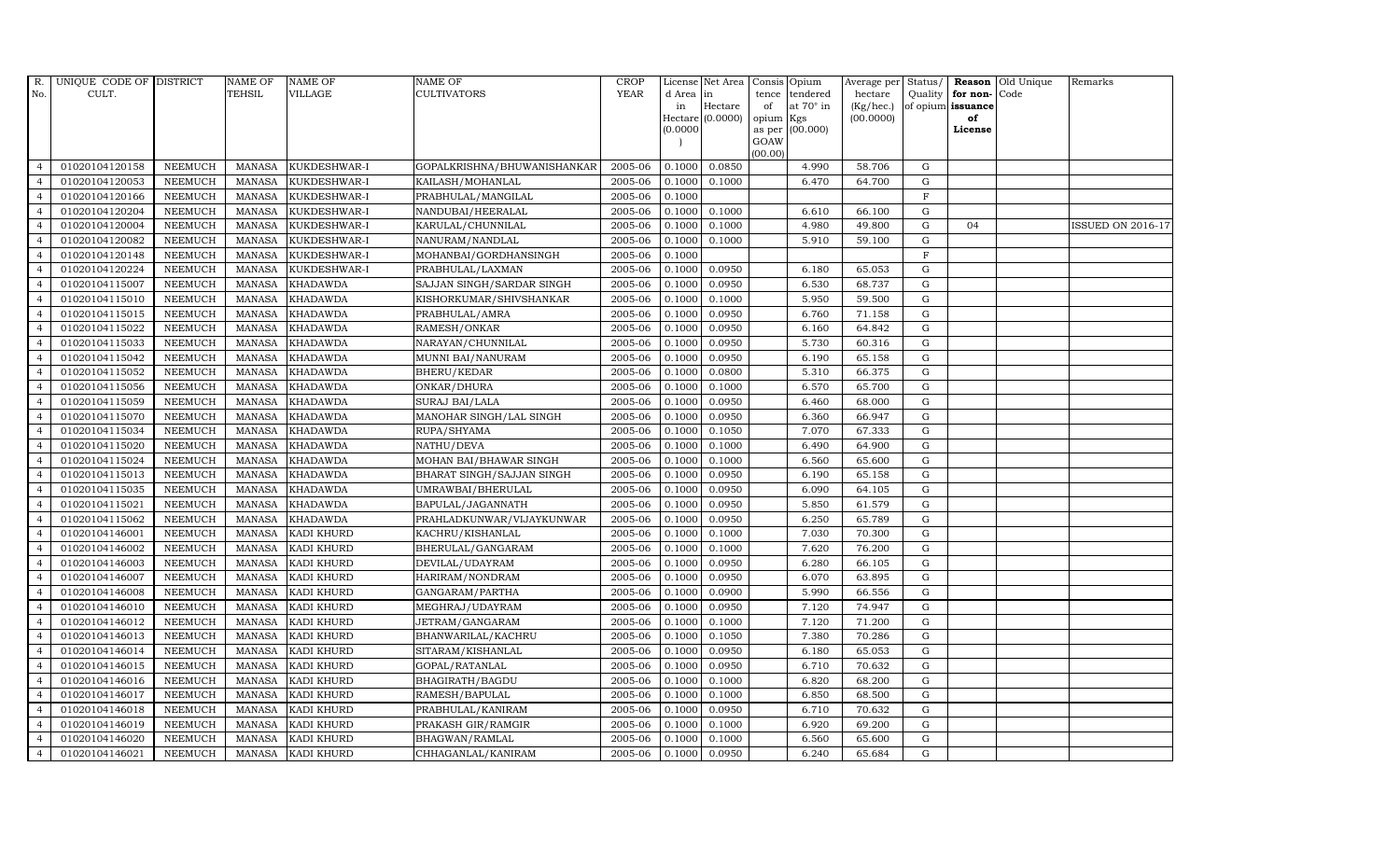| R.             | UNIQUE CODE OF DISTRICT |                | <b>NAME OF</b> | <b>NAME OF</b>     | <b>NAME OF</b>              | CROP        |           | License Net Area Consis Opium |           |                  | Average per | Status/     | Reason            | Old Unique     | Remarks     |
|----------------|-------------------------|----------------|----------------|--------------------|-----------------------------|-------------|-----------|-------------------------------|-----------|------------------|-------------|-------------|-------------------|----------------|-------------|
| No.            | CULT.                   |                | <b>TEHSIL</b>  | <b>VILLAGE</b>     | <b>CULTIVATORS</b>          | <b>YEAR</b> | d Area in |                               |           | tence tendered   | hectare     | Quality     | for non-          | Code           |             |
|                |                         |                |                |                    |                             |             | in        | Hectare                       | of        | at $70^\circ$ in | (Kg/hec.)   |             | of opium issuance |                |             |
|                |                         |                |                |                    |                             |             |           | Hectare (0.0000)              | opium Kgs |                  | (00.0000)   |             | of                |                |             |
|                |                         |                |                |                    |                             |             | (0.0000)  |                               | GOAW      | as per (00.000)  |             |             | License           |                |             |
|                |                         |                |                |                    |                             |             |           |                               | (00.00)   |                  |             |             |                   |                |             |
| $\overline{4}$ | 01020104146022          | <b>NEEMUCH</b> | MANASA         | <b>KADI KHURD</b>  | JAMANALAL/HANSRAJ           | 2005-06     | 0.1000    | 0.0900                        |           | 6.280            | 69.778      | ${\rm G}$   |                   |                |             |
| $\overline{a}$ | 01020104146023          | <b>NEEMUCH</b> | MANASA         | KADI KHURD         | NANI BAI/KHEMRAJ            | 2005-06     | 0.1000    | 0.1000                        |           | 6.200            | 62.000      | $\mathbf G$ |                   |                |             |
| $\overline{4}$ | 01020104146024          | <b>NEEMUCH</b> | <b>MANASA</b>  | <b>KADI KHURD</b>  | RAMLAL/KALU GIR             | 2005-06     | 0.1000    | 0.1000                        |           | 7.320            | 73.200      | G           |                   |                |             |
|                | 01020104146025          | <b>NEEMUCH</b> | MANASA         | KADI KHURD         | RATANLAL/MANNA              | 2005-06     | 0.1000    | 0.1000                        |           | 6.640            | 66.400      | $\mathbf G$ |                   |                |             |
| $\overline{4}$ | 01020104146028          | <b>NEEMUCH</b> | <b>MANASA</b>  | KADI KHURD         | MOTILAL/MEGHARAJ            | 2005-06     | 0.1000    | 0.0950                        |           | 6.380            | 67.158      | ${\rm G}$   |                   |                |             |
| $\overline{4}$ | 01020104146029          | <b>NEEMUCH</b> | <b>MANASA</b>  | <b>KADI KHURD</b>  | JAY SINGH/KUVARA            | 2005-06     | 0.1000    | 0.0950                        |           | 6.310            | 66.421      | $\mathbf G$ |                   |                |             |
| $\overline{4}$ | 01020104146030          | <b>NEEMUCH</b> | <b>MANASA</b>  | KADI KHURD         | MOTYA BAI/VAKHATRAM         | 2005-06     | 0.1000    | 0.0950                        |           | 6.310            | 66.421      | $\mathbf G$ |                   |                |             |
| $\overline{4}$ | 01020104146031          | <b>NEEMUCH</b> | <b>MANASA</b>  | KADI KHURD         | <b>GHASI DAS/MANGU DAS</b>  | 2005-06     | 0.1000    | 0.1000                        |           | 6.510            | 65.100      | $\mathbf G$ |                   |                |             |
|                | 01020104146036          | <b>NEEMUCH</b> | <b>MANASA</b>  | <b>KADI KHURD</b>  | KESHAR BAI/BADRILAL         | 2005-06     | 0.1000    | 0.0950                        |           | 6.330            | 66.632      | $\mathbf G$ |                   |                |             |
| $\overline{4}$ | 01020104146037          | <b>NEEMUCH</b> | <b>MANASA</b>  | KADI KHURD         | SHYAMLAL/BADRILAL           | 2005-06     | 0.1000    | 0.1000                        |           | 6.660            | 66.600      | ${\bf G}$   |                   |                |             |
| $\overline{4}$ | 01020104146038          | <b>NEEMUCH</b> | <b>MANASA</b>  | KADI KHURD         | DEVILAL/BANSHILAL           | 2005-06     | 0.1000    | 0.0900                        |           | 6.540            | 72.667      | ${\rm G}$   |                   |                |             |
| $\overline{4}$ | 01020104146011          | <b>NEEMUCH</b> | MANASA         | <b>KADI KHURD</b>  | SHYAMU DAS/PRABHU DAS       | 2005-06     | 0.1000    | 0.1000                        |           | 6.740            | 67.400      | $\mathbf G$ |                   |                |             |
| $\overline{4}$ | 01020104146006          | <b>NEEMUCH</b> | <b>MANASA</b>  | KADI KHURD         | MODIRAM/RAMA                | 2005-06     | 0.1000    | 0.1000                        |           | 6.660            | 66.600      | $\mathbf G$ |                   |                |             |
| $\overline{4}$ | 01020104146041          | <b>NEEMUCH</b> | <b>MANASA</b>  | KADI KHURD         | SITARAM/HIRA JI             | 2005-06     | 0.1000    | 0.0950                        |           | 6.690            | 70.421      | G           |                   |                |             |
| $\overline{4}$ | 01020104146053          | <b>NEEMUCH</b> | <b>MANASA</b>  | <b>KADI KHURD</b>  | GOPI BAI/RATAN DAS          | 2005-06     | 0.1000    | 0.1000                        |           | 6.330            | 63.300      | G           |                   |                |             |
| $\overline{4}$ | 01020104146057          | <b>NEEMUCH</b> | <b>MANASA</b>  | KADI KHURD         | HAJARI/MEGHA                | 2005-06     | 0.1000    | 0.1000                        |           | 6.410            | 64.100      | ${\rm G}$   |                   |                |             |
| $\overline{4}$ | 01020104146058          | <b>NEEMUCH</b> | MANASA         | KADI KHURD         | HAMERI BAI/RATANLAL         | 2005-06     | 0.1000    | 0.0850                        |           | 5.990            | 70.471      | G           |                   |                |             |
| $\overline{4}$ | 01020104146059          | <b>NEEMUCH</b> | MANASA         | <b>KADI KHURD</b>  | BHAGIRATH/UDAIRAM           | 2005-06     | 0.1000    | 0.0850                        |           | 6.130            | 72.118      | G           |                   |                |             |
| $\overline{4}$ | 01020104146060          | <b>NEEMUCH</b> | <b>MANASA</b>  | KADI KHURD         | TULSI BAI/BHUVANI SINGH     | 2005-06     | 0.1000    | 0.1000                        |           | 6.340            | 63.400      | $\mathbf G$ |                   |                |             |
| $\overline{4}$ | 01020104146061          | <b>NEEMUCH</b> | <b>MANASA</b>  | <b>KADI KHURD</b>  | NARAYAN SINGH/BHUVANI SINGH | 2005-06     | 0.1000    | 0.1000                        |           | 6.560            | 65.600      | G           |                   |                |             |
| 4              | 01020104146062          | <b>NEEMUCH</b> | <b>MANASA</b>  | KADI KHURD         | BAPU/JAYRAM                 | 2005-06     | 0.1000    | 0.0950                        |           | 6.350            | 66.842      | ${\rm G}$   |                   | 01020104108029 |             |
| $\overline{4}$ | 01020104146063          | <b>NEEMUCH</b> | <b>MANASA</b>  | KADI KHURD         | MAGANA/JAYRAM               | 2005-06     | 0.1000    | 0.1000                        |           | 6.170            | 61.700      | ${\rm G}$   |                   | 01020104108033 |             |
| $\overline{4}$ | 01020104146064          | <b>NEEMUCH</b> | MANASA         | <b>KADI KHURD</b>  | BHERU/DUDHA                 | 2005-06     | 0.1000    | 0.1000                        |           | 6.780            | 67.800      | G           |                   | 01020104108014 |             |
| $\overline{4}$ | 01020104146065          | <b>NEEMUCH</b> | <b>MANASA</b>  | KADI KHURD         | BHAVARLAL/BHONA             | 2005-06     | 0.1000    | 0.1000                        |           | 6.640            | 66.400      | $\mathbf G$ |                   | 01020104108022 |             |
| $\overline{4}$ | 01020104141005          | <b>NEEMUCH</b> | <b>MANASA</b>  | HANUMANTIYA        | KAMAL BAI/BHAGWAN           | 2005-06     | 0.1000    | 0.0950                        |           | 6.320            | 66.526      | ${\rm G}$   |                   |                |             |
| $\overline{4}$ | 01020104141006          | <b>NEEMUCH</b> | <b>MANASA</b>  | <b>HANUMANTIYA</b> | KAMALA BAI/BHAWARLAL        | 2005-06     | 0.1000    | 0.0950                        |           | 5.830            | 61.368      | G           |                   |                |             |
| $\overline{4}$ | 01020104141008          | <b>NEEMUCH</b> | <b>MANASA</b>  | <b>HANUMANTIYA</b> | RADHESHYAM/FATEHCHANDR4     | 2005-06     | 0.1000    | 0.1000                        |           | 6.160            | 61.600      | ${\rm G}$   |                   |                |             |
| $\overline{4}$ | 01020104141009          | <b>NEEMUCH</b> | MANASA         | <b>HANUMANTIYA</b> | HIMMAT SINGH/PRATAP SINGH   | 2005-06     | 0.1000    | 0.1000                        |           | 6.490            | 64.900      | G           |                   |                |             |
| $\overline{4}$ | 01020104141011          | <b>NEEMUCH</b> | <b>MANASA</b>  | <b>HANUMANTIYA</b> | RAJARAM / MANGILAL          | 2005-06     | 0.1000    | 0.1000                        |           | 6.510            | 65.100      | $\mathbf G$ |                   |                |             |
| $\overline{4}$ | 01020104141012          | <b>NEEMUCH</b> | <b>MANASA</b>  | <b>HANUMANTIYA</b> | RAMESHCHANDRA/KANWARLAL     | 2005-06     | 0.1000    | 0.1000                        |           | 6.320            | 63.200      | $\mathbf G$ |                   |                |             |
| $\overline{4}$ | 01020104141013          | <b>NEEMUCH</b> | <b>MANASA</b>  | <b>HANUMANTIYA</b> | LAXMINARAYAN/CHAMPA         | 2005-06     | 0.1000    | 0.1000                        |           | 6.460            | 64.600      | G           |                   |                |             |
| $\overline{4}$ | 01020104141018          | <b>NEEMUCH</b> | <b>MANASA</b>  | <b>HANUMANTIYA</b> | PREMNARAYAN./PURALAL        | 2005-06     | 0.1000    | 0.0950                        |           | 5.520            | 58.105      | ${\rm G}$   |                   |                |             |
| $\overline{4}$ | 01020104141020          | <b>NEEMUCH</b> | <b>MANASA</b>  | HANUMANTIYA        | GANPAT/DEVILAL              | 2005-06     | 0.1000    | 0.1000                        |           | 6.600            | 66.000      | $\mathbf G$ |                   |                |             |
| $\overline{4}$ | 01020104141022          | <b>NEEMUCH</b> | <b>MANASA</b>  | <b>HANUMANTIYA</b> | RAM SINGH/RATANLAL          | 2005-06     | 0.1000    | 0.1000                        |           | 6.280            | 62.800      | $\mathbf G$ |                   |                |             |
| $\overline{4}$ | 01020104141023          | <b>NEEMUCH</b> | <b>MANASA</b>  | <b>HANUMANTIYA</b> | BHAWARLAL/NARAYAN           | 2005-06     | 0.1000    | 0.0950                        |           | 6.100            | 64.211      | $\mathbf G$ |                   |                | NAME CHANGE |
| $\overline{4}$ | 01020104141026          | <b>NEEMUCH</b> | <b>MANASA</b>  | HANUMANTIYA        | VAJJI BAI/PURALAL           | 2005-06     | 0.1000    | 0.1000                        |           | 6.670            | 66.700      | ${\rm G}$   |                   |                |             |
| $\overline{4}$ | 01020104141030          | <b>NEEMUCH</b> | <b>MANASA</b>  | <b>HANUMANTIYA</b> | VAJJI BAI/BHERA             | 2005-06     | 0.1000    | 0.1000                        |           | 6.960            | 69.600      | ${\rm G}$   |                   |                |             |
| $\overline{4}$ | 01020104141031          | <b>NEEMUCH</b> | <b>MANASA</b>  | HANUMANTIYA        | RAMESH/NATHU                | 2005-06     | 0.1000    | 0.0950                        |           | 6.000            | 63.158      | $\mathbf G$ |                   |                |             |
| $\overline{4}$ | 01020104141007          | <b>NEEMUCH</b> | <b>MANASA</b>  | <b>HANUMANTIYA</b> | NARAYAN/BHONA               | 2005-06     | 0.1000    | 0.1000                        |           | 6.600            | 66.000      | $\mathbf G$ |                   |                |             |
| $\overline{4}$ | 01020104141027          | <b>NEEMUCH</b> | <b>MANASA</b>  | <b>HANUMANTIYA</b> | RADHESHYAM/BOTLAL           | 2005-06     | 0.1000    | 0.1000                        |           | 6.940            | 69.400      | $\mathbf G$ |                   |                |             |
| $\overline{4}$ | 01020104141046          | <b>NEEMUCH</b> |                | MANASA HANUMANTIYA | BAGDIBAI/RAMCHANDRA         | 2005-06     | 0.1000    | 0.0900                        |           | 6.310            | 70.111      | G           |                   |                |             |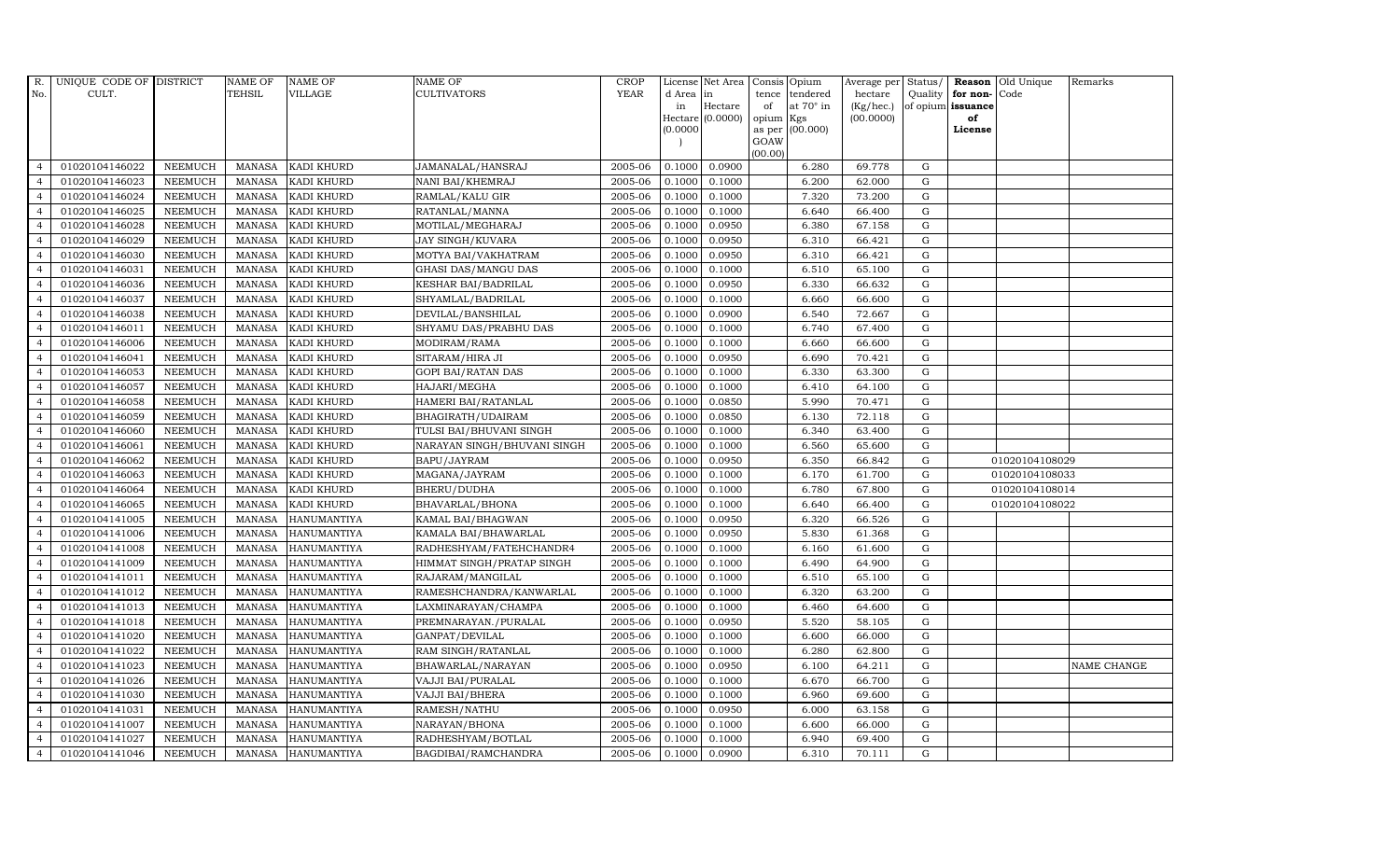| R.             | UNIQUE CODE OF DISTRICT |                | <b>NAME OF</b> | <b>NAME OF</b>     | <b>NAME OF</b>               | CROP        |           | License Net Area   Consis   Opium |           |                  | Average per | Status/     | Reason            | Old Unique     | Remarks                  |
|----------------|-------------------------|----------------|----------------|--------------------|------------------------------|-------------|-----------|-----------------------------------|-----------|------------------|-------------|-------------|-------------------|----------------|--------------------------|
| No.            | CULT.                   |                | <b>TEHSIL</b>  | <b>VILLAGE</b>     | <b>CULTIVATORS</b>           | <b>YEAR</b> | d Area in |                                   |           | tence tendered   | hectare     | Quality     | for non-          | Code           |                          |
|                |                         |                |                |                    |                              |             | in        | Hectare                           | of        | at $70^\circ$ in | (Kg/hec.)   |             | of opium issuance |                |                          |
|                |                         |                |                |                    |                              |             |           | Hectare (0.0000)                  | opium Kgs |                  | (00.0000)   |             | of<br>License     |                |                          |
|                |                         |                |                |                    |                              |             | (0.0000)  |                                   | GOAW      | as per (00.000)  |             |             |                   |                |                          |
|                |                         |                |                |                    |                              |             |           |                                   | (00.00)   |                  |             |             |                   |                |                          |
| $\overline{4}$ | 01020104141028          | <b>NEEMUCH</b> | MANASA         | <b>HANUMANTIYA</b> | RAMCHANDRI BAI/ CHHITAR MAL  | 2005-06     | 0.1000    | 0.0950                            |           | 6.380            | 67.158      | G           |                   | 01020104124033 |                          |
| $\overline{a}$ | 01020106100004          | <b>NEEMUCH</b> | MANASA         | <b>GANESHPURA</b>  | JAGANNATH/BHONA              | 2005-06     | 0.1000    | 0.0950                            |           | 5.670            | 59.684      | $\mathbf G$ |                   |                |                          |
| $\overline{4}$ | 01020106100005          | <b>NEEMUCH</b> | <b>MANASA</b>  | <b>GANESHPURA</b>  | BHERULAL/NANDLAL             | 2005-06     | 0.1000    | 0.0950                            |           | 5.940            | 62.526      | G           |                   |                |                          |
|                | 01020106100032          | <b>NEEMUCH</b> | MANASA         | <b>GANESHPURA</b>  | RAMESHWAR/RATANLAL           | 2005-06     | 0.1000    | 0.1000                            |           | 6.280            | 62.800      | $\mathbf G$ |                   |                |                          |
| $\overline{4}$ | 01020106100077          | <b>NEEMUCH</b> | <b>MANASA</b>  | <b>GANESHPURA</b>  | <b>UDI BAI/RAMA</b>          | 2005-06     | 0.1000    | 0.0900                            |           | 5.630            | 62.556      | ${\rm G}$   |                   |                |                          |
| $\overline{4}$ | 01020106100081          | <b>NEEMUCH</b> | <b>MANASA</b>  | <b>GANESHPURA</b>  | OMPRAKASH/AMBARAM            | 2005-06     | 0.1000    | 0.1050                            |           | 6.670            | 63.524      | $\mathbf G$ |                   |                |                          |
| $\overline{4}$ | 01020106100082          | <b>NEEMUCH</b> | <b>MANASA</b>  | <b>GANESHPURA</b>  | GHISA/PURA                   | 2005-06     | 0.1000    | 0.0950                            |           | 4.440            | 46.737      | $\mathbf G$ | 04                |                |                          |
| $\overline{4}$ | 01020106100087          | <b>NEEMUCH</b> | <b>MANASA</b>  | <b>GANESHPURA</b>  | SUKKHI BAI/MOHANLAL          | 2005-06     | 0.1000    | 0.1000                            |           | 5.660            | 56.600      | $\mathbf G$ |                   |                |                          |
|                | 01020106100047          | <b>NEEMUCH</b> | <b>MANASA</b>  | <b>GANESHPURA</b>  | GOPAL/JAGANNATH              | 2005-06     | 0.1000    | 0.0950                            |           | 5.060            | 53.263      | $\mathbf G$ | 04                |                | <b>ISSUED ON 2009-10</b> |
| $\overline{4}$ | 01020106100089          | <b>NEEMUCH</b> | <b>MANASA</b>  | <b>GANESHPURA</b>  | FHULCHAND/PRABHULAL          | 2005-06     | 0.1000    | 0.1050                            |           | 4.020            | 38.286      | $\mathbf G$ | 04                |                |                          |
| $\overline{4}$ | 01020106100090          | <b>NEEMUCH</b> | <b>MANASA</b>  | <b>GANESHPURA</b>  | MANGILAL/BAPULAL             | 2005-06     | 0.1000    | 0.1000                            |           | 5.750            | 57.500      | ${\rm G}$   |                   | 01020106108023 |                          |
| $\overline{4}$ | 01020104142004          | <b>NEEMUCH</b> | <b>MANASA</b>  | <b>FOFLIYA</b>     | SUNDER BAI/KHEMRAJ           | 2005-06     | 0.1000    | 0.1000                            |           | 6.320            | 63.200      | $\mathbf G$ |                   |                |                          |
| $\overline{4}$ | 01020104142012          | <b>NEEMUCH</b> | <b>MANASA</b>  | <b>FOFLIYA</b>     | MOHANLAL/NATHULAL            | 2005-06     | 0.1000    | 0.1000                            |           | 6.590            | 65.900      | $\mathbf G$ |                   |                |                          |
| $\overline{4}$ | 01020104142016          | <b>NEEMUCH</b> | <b>MANASA</b>  | <b>FOFLIYA</b>     | CHANDMAL/SATYANARAYAN        | 2005-06     | 0.1000    | 0.0950                            |           | 6.420            | 67.579      | $\mathbf G$ |                   |                |                          |
| $\overline{4}$ | 01020104142014          | <b>NEEMUCH</b> | <b>MANASA</b>  | <b>FOFLIYA</b>     | SITABAI/MANGILAL             | 2005-06     | 0.1000    | 0.1000                            |           | 5.830            | 58.300      | G           |                   |                |                          |
| $\overline{4}$ | 01020104142011          | <b>NEEMUCH</b> | <b>MANASA</b>  | <b>FOFLIYA</b>     | KAILASHCHANDRA/BHERULAL CHHO | 2005-06     | 0.1000    | 0.1000                            |           | 6.280            | 62.800      | ${\rm G}$   |                   |                |                          |
| $\overline{4}$ | 01020104142002          | <b>NEEMUCH</b> | <b>MANASA</b>  | <b>FOFLIYA</b>     | MANGI LAL/ SHOBA RAM         | 2005-06     | 0.1000    | 0.0950                            |           | 6.510            | 68.526      | ${\rm G}$   |                   | 01020104119029 |                          |
| $\overline{4}$ | 01020104112016          | <b>NEEMUCH</b> | MANASA         | <b>DEVRI SOMYA</b> | SAMRATHLAL/MANNALAL          | 2005-06     | 0.1000    | 0.1000                            |           | 5.700            | 57.000      | G           |                   |                |                          |
| $\overline{4}$ | 01020104112019          | <b>NEEMUCH</b> | <b>MANASA</b>  | <b>DEVRI SOMYA</b> | DHURI BAI/TEJA               | 2005-06     | 0.1000    | 0.1000                            |           | 5.980            | 59.800      | $\mathbf G$ |                   |                |                          |
| $\overline{4}$ | 01020104112025          | <b>NEEMUCH</b> | <b>MANASA</b>  | <b>DEVRI SOMYA</b> | ANANTKUMAR/SAMPATLAL         | 2005-06     | 0.1000    | 0.1000                            |           | 5.880            | 58.800      | $\mathbf G$ |                   |                |                          |
| 4              | 01020104112026          | <b>NEEMUCH</b> | <b>MANASA</b>  | <b>DEVRI SOMYA</b> | BASANTKUMAR/SAMPATLAL        | 2005-06     | 0.1000    | 0.1000                            |           | 5.790            | 57.900      | ${\rm G}$   |                   |                |                          |
| $\overline{4}$ | 01020104112011          | NEEMUCH        | <b>MANASA</b>  | <b>DEVRI SOMYA</b> | MAHENDRA/SAMRATH             | 2005-06     | 0.1000    | 0.1000                            |           | 5.990            | 59.900      | ${\rm G}$   |                   |                |                          |
| $\overline{4}$ | 01020104112030          | <b>NEEMUCH</b> | MANASA         | <b>DEVRI SOMYA</b> | BHANWARIBAI/BALCHAND         | 2005-06     | 0.1000    | 0.1000                            |           | 6.350            | 63.500      | G           |                   |                |                          |
| $\overline{4}$ | 01020104112031          | <b>NEEMUCH</b> | <b>MANASA</b>  | <b>DEVRI SOMYA</b> | HARISHSHANKAR/BALCHANDRA     | 2005-06     | 0.1000    | 0.1000                            |           | 6.240            | 62.400      | $\mathbf G$ |                   |                |                          |
| $\overline{4}$ | 01020104112032          | <b>NEEMUCH</b> | <b>MANASA</b>  | <b>DEVRI SOMYA</b> | PANNALAL/JAGNNATH            | 2005-06     | 0.1000    | 0.0950                            |           | 6.010            | 63.263      | $\mathbf G$ |                   |                |                          |
| $\overline{4}$ | 01020104112033          | <b>NEEMUCH</b> | <b>MANASA</b>  | <b>DEVRI SOMYA</b> | SITARAM/RUGHANATH            | 2005-06     | 0.1000    | 0.1000                            |           | 6.420            | 64.200      | G           |                   |                |                          |
| $\overline{4}$ | 01020104112001          | <b>NEEMUCH</b> | <b>MANASA</b>  | <b>DEVRI SOMYA</b> | VARDICHAND/UDA               | 2005-06     | 0.1000    | 0.0950                            |           | 6.150            | 64.737      | ${\rm G}$   |                   |                |                          |
| $\overline{4}$ | 01020104112037          | <b>NEEMUCH</b> | <b>MANASA</b>  | <b>DEVRI SOMYA</b> | KASTURIBAI/NARAYAN           | 2005-06     | 0.1000    | 0.1000                            |           | 6.610            | 66.100      | G           |                   |                |                          |
| $\overline{4}$ | 01020106127024          | <b>NEEMUCH</b> | <b>MANASA</b>  | <b>BORKHEDI</b>    | BAGDIBAI/BHAVANIRAM          | 2005-06     | 0.1000    | 0.1000                            |           | 6.650            | 66.500      | $\mathbf G$ |                   |                |                          |
| $\overline{4}$ | 01020106127002          | <b>NEEMUCH</b> | <b>MANASA</b>  | <b>BORKHEDI</b>    | UDAILAL/BHAGIRATH            | 2005-06     | 0.1000    | 0.1000                            |           | 6.440            | 64.400      | $\mathbf G$ |                   |                |                          |
| 4              | 01020106127003          | <b>NEEMUCH</b> | <b>MANASA</b>  | <b>BORKHEDI</b>    | MEHTAB/LAXMAN                | 2005-06     | 0.1000    | 0.1000                            |           | 6.730            | 67.300      | G           |                   |                |                          |
| $\overline{4}$ | 01020106127004          | <b>NEEMUCH</b> | <b>MANASA</b>  | <b>BORKHEDI</b>    | SAMANDLAL/GOPAL              | 2005-06     | 0.1000    | 0.0950                            |           | 5.720            | 60.211      | ${\rm G}$   |                   |                |                          |
| $\overline{4}$ | 01020106127005          | <b>NEEMUCH</b> | MANASA         | <b>BORKHEDI</b>    | MANSINGH/GAMERSINGH          | 2005-06     | 0.1000    | 0.1000                            |           | 6.410            | 64.100      | $\mathbf G$ |                   |                |                          |
| $\overline{4}$ | 01020106127007          | <b>NEEMUCH</b> | <b>MANASA</b>  | <b>BORKHEDI</b>    | JORAWARSINGH/DOULATSINGH     | 2005-06     | 0.1000    | 0.1000                            |           | 6.540            | 65.400      | $\mathbf G$ |                   |                |                          |
| $\overline{4}$ | 01020106127010          | <b>NEEMUCH</b> | <b>MANASA</b>  | <b>BORKHEDI</b>    | DEVILAL/MOHANLAL             | 2005-06     | 0.1000    | 0.1000                            |           | 6.360            | 63.600      | $\mathbf G$ |                   |                |                          |
| $\overline{4}$ | 01020106127011          | <b>NEEMUCH</b> | <b>MANASA</b>  | <b>BORKHEDI</b>    | PURSHOTTAM/KISHANLAL         | 2005-06     | 0.1000    | 0.1000                            |           | 6.640            | 66.400      | $\mathbf G$ |                   |                |                          |
| $\overline{4}$ | 01020106127017          | <b>NEEMUCH</b> | <b>MANASA</b>  | <b>BORKHEDI</b>    | BHANWARLAL/GOPAL             | 2005-06     | 0.1000    | 0.1000                            |           | 6.010            | 60.100      | ${\rm G}$   |                   |                |                          |
| $\overline{4}$ | 01020106127019          | <b>NEEMUCH</b> | <b>MANASA</b>  | <b>BORKHEDI</b>    | RADHAKISAN/BAPULAL           | 2005-06     | 0.1000    | 0.1000                            |           | 6.920            | 69.200      | $\mathbf G$ |                   |                |                          |
| $\overline{4}$ | 01020106127020          | <b>NEEMUCH</b> | <b>MANASA</b>  | <b>BORKHEDI</b>    | PRAHLAD/KASHIRAM             | 2005-06     | 0.1000    | 0.1000                            |           | 6.600            | 66.000      | $\mathbf G$ |                   |                |                          |
| $\overline{4}$ | 01020106127021          | <b>NEEMUCH</b> | <b>MANASA</b>  | <b>BORKHEDI</b>    | SHIVNARAYAN/RADHAKISHAN      | 2005-06     | 0.1000    | 0.1000                            |           | 6.810            | 68.100      | $\mathbf G$ |                   |                |                          |
| $\overline{4}$ | 01020106127022          | <b>NEEMUCH</b> |                | MANASA BORKHEDI    | LAXMINARAYAN/BAPULAL         | 2005-06     | 0.1000    | 0.1000                            |           | 6.820            | 68.200      | G           |                   |                |                          |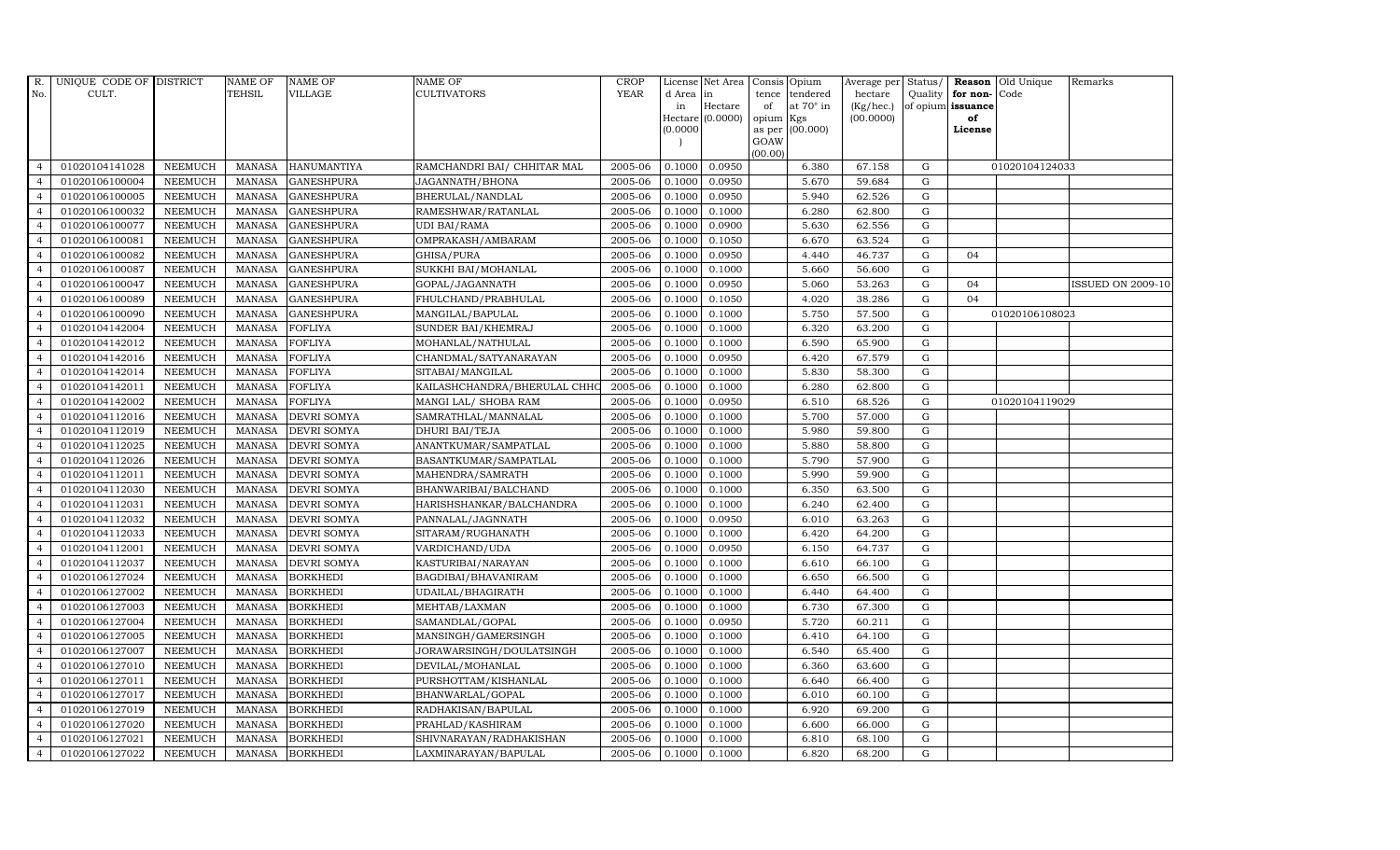| R.             | UNIQUE CODE OF DISTRICT |                | <b>NAME OF</b> | <b>NAME OF</b>         | <b>NAME OF</b>          | <b>CROP</b> |           | License Net Area |                | Consis Opium     | Average per | Status/     |                   | Reason Old Unique | Remarks            |
|----------------|-------------------------|----------------|----------------|------------------------|-------------------------|-------------|-----------|------------------|----------------|------------------|-------------|-------------|-------------------|-------------------|--------------------|
| No.            | CULT.                   |                | TEHSIL         | VILLAGE                | CULTIVATORS             | <b>YEAR</b> | d Area in |                  | tence          | tendered         | hectare     | Quality     | for non-Code      |                   |                    |
|                |                         |                |                |                        |                         |             | in        | Hectare          | of             | at $70^\circ$ in | (Kg/hec.)   |             | of opium issuance |                   |                    |
|                |                         |                |                |                        |                         |             |           | Hectare (0.0000) | opium          | Kgs              | (00.0000)   |             | of                |                   |                    |
|                |                         |                |                |                        |                         |             | (0.0000)  |                  | as per<br>GOAW | (00.000)         |             |             | License           |                   |                    |
|                |                         |                |                |                        |                         |             |           |                  | (00.00)        |                  |             |             |                   |                   |                    |
| $\overline{4}$ | 01020106127023          | <b>NEEMUCH</b> | MANASA         | <b>BORKHEDI</b>        | HARDAYAL/PURALAL        | 2005-06     | 0.1000    | 0.1000           |                | 6.570            | 65.700      | G           |                   |                   |                    |
| $\overline{a}$ | 01020104139003          | <b>NEEMUCH</b> | <b>MANASA</b>  | <b>BHATKHEDI KHURD</b> | GAMERIBAI/RAMLAL        | 2005-06     | 0.1000    | 0.1000           |                | 6.380            | 63.800      | $\mathbf G$ |                   |                   |                    |
| $\overline{4}$ | 01020104139004          | <b>NEEMUCH</b> | <b>MANASA</b>  | <b>BHATKHEDI KHURD</b> | PRABHULAL/RODILAL       | 2005-06     | 0.1000    | 0.0950           |                | 7.020            | 73.895      | G           |                   |                   |                    |
|                | 01020104139005          | <b>NEEMUCH</b> | <b>MANASA</b>  | <b>BHATKHEDI KHURD</b> | KALU/VARDA              | 2005-06     | 0.1000    | 0.1000           |                | 6.820            | 68.200      | ${\rm G}$   |                   |                   |                    |
| $\overline{4}$ | 01020104139006          | <b>NEEMUCH</b> | <b>MANASA</b>  | <b>BHATKHEDI KHURD</b> | AMARSINGH/PRATAPSINGH   | 2005-06     | 0.1000    | 0.1050           |                | 7.080            | 67.429      | ${\rm G}$   |                   |                   |                    |
| $\overline{4}$ | 01020104139009          | <b>NEEMUCH</b> | <b>MANASA</b>  | <b>BHATKHEDI KHURD</b> | NAGUSINGH/NARAYANSINGH  | 2005-06     | 0.1000    | 0.0950           |                | 6.520            | 68.632      | G           |                   |                   |                    |
| $\overline{4}$ | 01020104139010          | <b>NEEMUCH</b> | <b>MANASA</b>  | <b>BHATKHEDI KHURD</b> | DHANNALAL/KARULAL       | 2005-06     | 0.1000    | 0.1000           |                | 7.080            | 70.800      | $\mathbf G$ |                   |                   |                    |
| $\overline{4}$ | 01020104139014          | <b>NEEMUCH</b> | <b>MANASA</b>  | <b>BHATKHEDI KHURD</b> | RAJARAM/BHONA           | 2005-06     | 0.1000    | 0.1000           |                | 7.080            | 70.800      | $\mathbf G$ |                   |                   |                    |
| $\overline{4}$ | 01020104139015          | <b>NEEMUCH</b> | <b>MANASA</b>  | <b>BHATKHEDI KHURD</b> | TIKAMSINGH/DUNGARSINGH  | 2005-06     | 0.1000    | 0.1000           |                | 7.450            | 74.500      | $\mathbf G$ |                   |                   |                    |
| $\overline{4}$ | 01020104139016          | <b>NEEMUCH</b> | <b>MANASA</b>  | <b>BHATKHEDI KHURD</b> | BANESINGH/JHUJARSINGH   | 2005-06     | 0.1000    | 0.1000           |                | 7.290            | 72.900      | G           |                   |                   |                    |
| $\overline{4}$ | 01020104139019          | <b>NEEMUCH</b> | <b>MANASA</b>  | <b>BHATKHEDI KHURD</b> | BHARATSINGH/MANGUSINGH  | 2005-06     | 0.1000    | 0.1000           |                | 6.940            | 69.400      | ${\rm G}$   |                   |                   |                    |
| $\overline{4}$ | 01020104139020          | <b>NEEMUCH</b> | <b>MANASA</b>  | <b>BHATKHEDI KHURD</b> | NANIBAI/SHYAMDAS        | 2005-06     | 0.1000    | 0.0950           |                | 7.190            | 75.684      | $\mathbf G$ |                   |                   |                    |
| $\overline{4}$ | 01020104139022          | <b>NEEMUCH</b> | <b>MANASA</b>  | <b>BHATKHEDI KHURD</b> | KANCHANBAI/BHAWANWARLAL | 2005-06     | 0.1000    | 0.1000           |                | 7.230            | 72.300      | $\mathbf G$ |                   |                   |                    |
| $\overline{4}$ | 01020104139024          | <b>NEEMUCH</b> | <b>MANASA</b>  | <b>BHATKHEDI KHURD</b> | BHANWARKUNWAR/BAPUSINGH | 2005-06     | 0.1000    | 0.1000           |                | 6.740            | 67.400      | G           |                   |                   |                    |
| $\overline{4}$ | 01020104139002          | <b>NEEMUCH</b> | <b>MANASA</b>  | <b>BHATKHEDI KHURD</b> | RUKHMANIBAI/KASHIRAM    | 2005-06     | 0.1000    | 0.0850           |                | 5.790            | 68.118      | ${\rm G}$   |                   |                   |                    |
| $\overline{4}$ | 01020104139001          | <b>NEEMUCH</b> | <b>MANASA</b>  | <b>BHATKHEDI KHURD</b> | HARISINGH/RAMSINGH      | 2005-06     | 0.1000    | 0.0950           |                | 6.880            | 72.421      | ${\rm G}$   |                   | 01020104124034    |                    |
| $\overline{4}$ | 01020104139038          | <b>NEEMUCH</b> | <b>MANASA</b>  | <b>BHATKHEDI KHURD</b> | SURAJBAI/MOHANLAL       | 2005-06     | 0.1000    | 0.1000           |                | 6.480            | 64.800      | G           |                   | 01020104136012    |                    |
| $\overline{4}$ | 01020104135001          | <b>NEEMUCH</b> | <b>MANASA</b>  | <b>BHADWA</b>          | AMRITRAM/RATANLAL       | 2005-06     | 0.1000    | 0.0950           |                | 5.960            | 62.737      | $\mathbf G$ |                   |                   |                    |
| $\overline{4}$ | 01020104135003          | <b>NEEMUCH</b> | <b>MANASA</b>  | <b>BHADWA</b>          | BHULIBAI/SEWARAM        | 2005-06     | 0.1000    | 0.1000           |                | 6.880            | 68.800      | $\mathbf G$ |                   |                   |                    |
| $\overline{4}$ | 01020104135005          | <b>NEEMUCH</b> | <b>MANASA</b>  | <b>BHADWA</b>          | KALU/HAMERA             | 2005-06     | 0.1000    | 0.1000           |                | 5.880            | 58.800      | $\mathbf G$ |                   |                   |                    |
| $\overline{4}$ | 01020104135007          | <b>NEEMUCH</b> | <b>MANASA</b>  | <b>BHADWA</b>          | BHURANATH/PYARANATH     | 2005-06     | 0.1000    | 0.0950           |                | 6.060            | 63.789      | G           |                   |                   |                    |
| $\overline{4}$ | 01020104135011          | <b>NEEMUCH</b> | <b>MANASA</b>  | <b>BHADWA</b>          | GOPAL/NANDA             | 2005-06     | 0.1000    | 0.1000           |                | 6.820            | 68.200      | G           |                   |                   |                    |
| $\overline{4}$ | 01020104135014          | <b>NEEMUCH</b> | <b>MANASA</b>  | <b>BHADWA</b>          | TULSIBAI/BHAGWAN        | 2005-06     | 0.1000    | 0.0900           |                | 6.180            | 68.667      | G           |                   |                   |                    |
| $\overline{4}$ | 01020104135017          | <b>NEEMUCH</b> | <b>MANASA</b>  | <b>BHADWA</b>          | MANGILAL/PRABHULAL      | 2005-06     | 0.1000    | 0.1000           |                | 6.560            | 65.600      | $\mathbf G$ |                   |                   |                    |
| $\overline{4}$ | 01020104135019          | <b>NEEMUCH</b> | <b>MANASA</b>  | <b>BHADWA</b>          | SATYANARAYAN/MANGILAL   | 2005-06     | 0.1000    | 0.0950           |                | 6.680            | 70.316      | G           |                   |                   |                    |
| 4              | 01020104135020          | <b>NEEMUCH</b> | <b>MANASA</b>  | <b>BHADWA</b>          | GOPAL/PRITHVIRAJ        | 2005-06     | 0.1000    | 0.1000           |                | 6.280            | 62.800      | G           |                   |                   |                    |
| $\overline{4}$ | 01020104135029          | <b>NEEMUCH</b> | <b>MANASA</b>  | <b>BHADWA</b>          | BANSHILAL/BHANWARLAL    | 2005-06     | 0.1000    | 0.1000           |                | 6.130            | 61.300      | G           |                   |                   |                    |
| $\overline{4}$ | 01020104135030          | <b>NEEMUCH</b> | <b>MANASA</b>  | <b>BHADWA</b>          | RAMCHANDRA/RATAN        | 2005-06     | 0.1000    | 0.0850           |                | 5.310            | 62.471      | G           |                   |                   |                    |
| $\overline{4}$ | 01020104135038          | <b>NEEMUCH</b> | <b>MANASA</b>  | <b>BHADWA</b>          | DASHRATH/NANALAL        | 2005-06     | 0.1000    | 0.1000           |                | 6.630            | 66.300      | $\mathbf G$ |                   |                   |                    |
| $\overline{4}$ | 01020104135040          | <b>NEEMUCH</b> | <b>MANASA</b>  | <b>BHADWA</b>          | NATHULAL/RAJARAM        | 2005-06     | 0.1000    | 0.1000           |                | 6.070            | 60.700      | $\mathbf G$ |                   |                   |                    |
| $\overline{4}$ | 01020104135043          | <b>NEEMUCH</b> | <b>MANASA</b>  | <b>BHADWA</b>          | NARENDRA/RAMNATH        | 2005-06     | 0.1000    | 0.1000           |                | 6.290            | 62.900      | G           |                   |                   |                    |
| $\overline{4}$ | 01020104135008          | <b>NEEMUCH</b> | <b>MANASA</b>  | <b>BHADWA</b>          | KACHRUNATH/SEVANATH     | 2005-06     | 0.1000    | 0.0950           |                | 6.900            | 72.632      | ${\rm G}$   |                   |                   |                    |
| $\overline{4}$ | 01020104135022          | <b>NEEMUCH</b> | <b>MANASA</b>  | <b>BHADWA</b>          | PRABHU/BHURANATH        | 2005-06     | 0.1000    | 0.0950           |                | 6.180            | 65.053      | $\mathbf G$ |                   |                   |                    |
| $\overline{4}$ | 01020104135031          | <b>NEEMUCH</b> | <b>MANASA</b>  | <b>BHADWA</b>          | BHARATRAM/DULICHANDRA   | 2005-06     | 0.1000    | 0.1000           |                | 6.370            | 63.700      | $\mathbf G$ |                   |                   |                    |
| $\overline{4}$ | 01020104136001          | <b>NEEMUCH</b> | <b>MANASA</b>  | <b>BATTISADI</b>       | <b>KESHAR BAI/JENA</b>  | 2005-06     | 0.1000    | 0.1000           |                | 6.800            | 68.000      | $\mathbf G$ |                   |                   | <b>NAME CHANGE</b> |
| $\overline{4}$ | 01020104136002          | <b>NEEMUCH</b> | <b>MANASA</b>  | <b>BATTISADI</b>       | HARIDWARBAI/BHAWARLAL   | 2005-06     | 0.1000    | 0.0950           |                | 6.710            | 70.632      | ${\rm G}$   |                   |                   |                    |
| $\overline{4}$ | 01020104136005          | <b>NEEMUCH</b> | <b>MANASA</b>  | <b>BATTISADI</b>       | CHAMPA/KISHNA           | 2005-06     | 0.1000    | 0.0950           |                | 6.030            | 63.474      | ${\rm G}$   |                   |                   |                    |
| $\overline{4}$ | 01020104136007          | <b>NEEMUCH</b> | <b>MANASA</b>  | <b>BATTISADI</b>       | BANSHILAL/RAMLAL        | 2005-06     | 0.1000    | 0.0950           |                | 6.890            | 72.526      | ${\rm G}$   |                   |                   |                    |
| $\overline{4}$ | 01020104136009          | <b>NEEMUCH</b> | <b>MANASA</b>  | <b>BATTISADI</b>       | NANURAM/HEERALAL        | 2005-06     | 0.1000    | 0.1000           |                | 6.340            | 63.400      | $\mathbf G$ |                   |                   |                    |
| $\overline{4}$ | 01020104136011          | <b>NEEMUCH</b> | <b>MANASA</b>  | <b>BATTISADI</b>       | UDAIRAM/BHANWARLAL      | 2005-06     | 0.1000    | 0.0950           |                | 6.190            | 65.158      | $\mathbf G$ |                   |                   |                    |
| $\overline{4}$ | 01020104136015          | <b>NEEMUCH</b> |                | MANASA BATTISADI       | KANKUBAI/PURALA         | 2005-06     | 0.1000    | 0.0950           |                | 6.190            | 65.158      | G           |                   |                   |                    |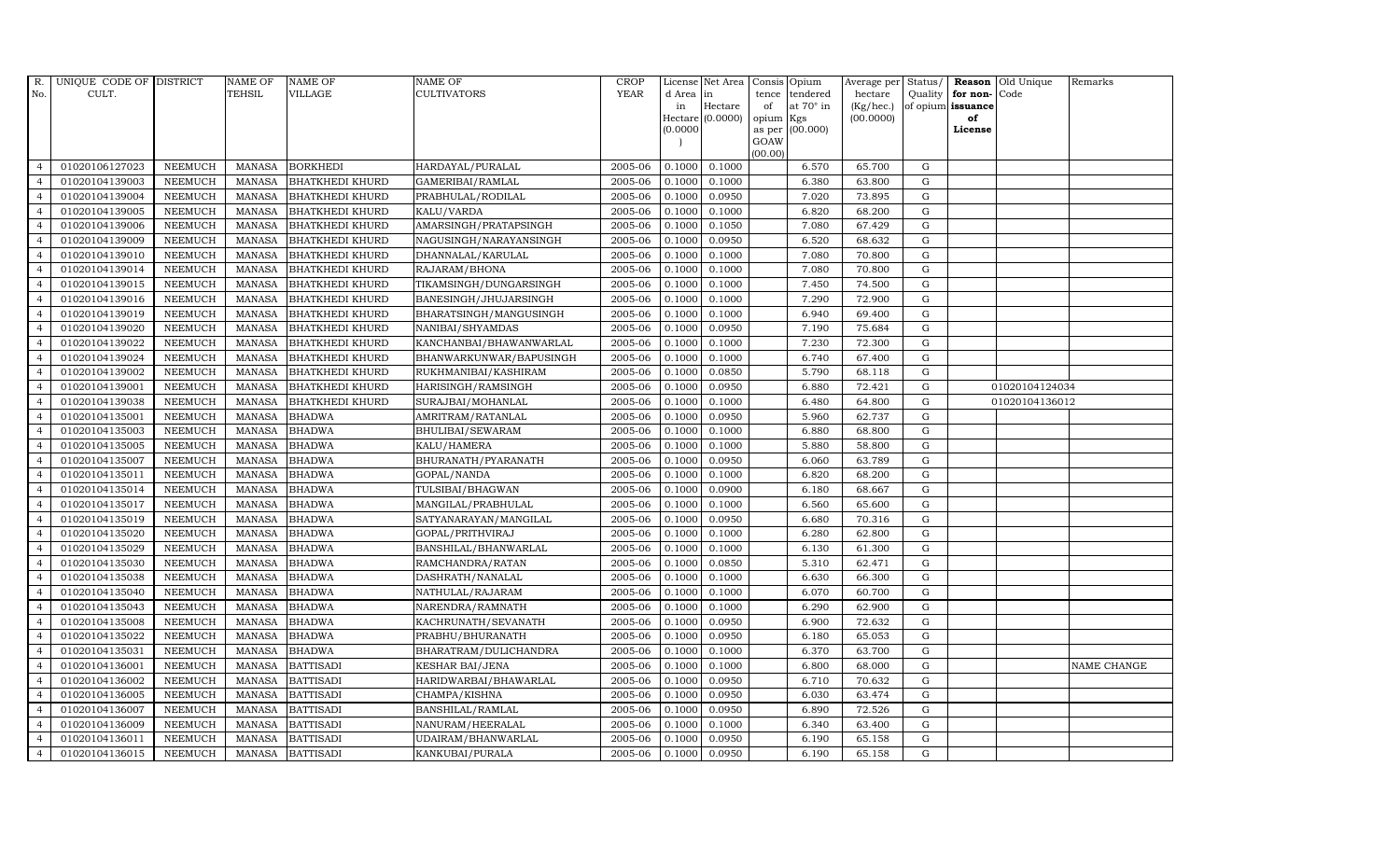| R.             | UNIQUE CODE OF DISTRICT |                | <b>NAME OF</b> | <b>NAME OF</b>   | <b>NAME OF</b>            | <b>CROP</b> |           | License Net Area | Consis          | Opium            | Average per  | Status/     |                   | Reason Old Unique | Remarks |
|----------------|-------------------------|----------------|----------------|------------------|---------------------------|-------------|-----------|------------------|-----------------|------------------|--------------|-------------|-------------------|-------------------|---------|
| No.            | CULT.                   |                | <b>TEHSIL</b>  | VILLAGE          | CULTIVATORS               | <b>YEAR</b> | d Area in |                  | tence           | tendered         | hectare      | Quality     | for non-Code      |                   |         |
|                |                         |                |                |                  |                           |             | in        | Hectare          | of              | at $70^\circ$ in | $(Kg/$ hec.) |             | of opium issuance |                   |         |
|                |                         |                |                |                  |                           |             | (0.0000)  | Hectare (0.0000) | opium<br>as per | Kgs<br>(00.000)  | (00.0000)    |             | of<br>License     |                   |         |
|                |                         |                |                |                  |                           |             |           |                  | GOAW            |                  |              |             |                   |                   |         |
|                |                         |                |                |                  |                           |             |           |                  | (00.00)         |                  |              |             |                   |                   |         |
| $\overline{4}$ | 01020104136016          | <b>NEEMUCH</b> | <b>MANASA</b>  | <b>BATTISADI</b> | MOHANLAL/BABU             | 2005-06     | 0.1000    | 0.1000           |                 | 6.530            | 65.300       | G           |                   |                   |         |
| $\overline{4}$ | 01020104136018          | <b>NEEMUCH</b> | <b>MANASA</b>  | <b>BATTISADI</b> | PRABHULAL/NANDA           | 2005-06     | 0.1000    | 0.1000           |                 | 6.010            | 60.100       | ${\rm G}$   |                   |                   |         |
| $\overline{4}$ | 01020104136019          | <b>NEEMUCH</b> | <b>MANASA</b>  | <b>BATTISADI</b> | HANSRAJ/KALU              | 2005-06     | 0.1000    | 0.0950           |                 | 5.550            | 58.421       | $\mathbf G$ |                   |                   |         |
| $\overline{4}$ | 01020104136027          | <b>NEEMUCH</b> | <b>MANASA</b>  | <b>BATTISADI</b> | BHANWARLAL/SHAMBHUSINGH   | 2005-06     | 0.1000    | 0.0950           |                 | 6.540            | 68.842       | $\mathbf G$ |                   |                   |         |
| $\overline{4}$ | 01020104136006          | <b>NEEMUCH</b> | <b>MANASA</b>  | <b>BATTISADI</b> | RATANLAL/HARIRAM          | 2005-06     | 0.1000    | 0.1000           |                 | 6.400            | 64.000       | $\mathbf G$ |                   |                   |         |
| $\overline{4}$ | 01020104136017          | <b>NEEMUCH</b> | <b>MANASA</b>  | <b>BATTISADI</b> | MOTILAL/MOHAN             | 2005-06     | 0.1000    | 0.0950           |                 | 5.590            | 58.842       | G           |                   |                   |         |
| $\overline{4}$ | 01020104136020          | <b>NEEMUCH</b> | <b>MANASA</b>  | <b>BATTISADI</b> | NARMDABAI/GANGARAM        | 2005-06     | 0.1000    | 0.0950           |                 | 6.180            | 65.053       | G           |                   |                   |         |
| $\overline{4}$ | 01020104136032          | <b>NEEMUCH</b> | <b>MANASA</b>  | <b>BATTISADI</b> | SHAMBHUSINGH/RAMSINGH     | 2005-06     | 0.1000    | 0.0950           |                 | 6.630            | 69.789       | G           |                   |                   |         |
| $\overline{4}$ | 01020104138012          | <b>NEEMUCH</b> | <b>MANASA</b>  | <b>BATTISADA</b> | KANHAIYALAL/BHANWARLAL    | 2005-06     | 0.1000    | 0.0950           |                 | 6.140            | 64.632       | $\mathbf G$ |                   |                   |         |
| $\overline{4}$ | 01020104138015          | <b>NEEMUCH</b> | <b>MANASA</b>  | <b>BATTISADA</b> | BHERULAL/GOPAL            | 2005-06     | 0.1000    | 0.0950           |                 | 6.490            | 68.316       | $\mathbf G$ |                   |                   |         |
| $\overline{4}$ | 01020104138016          | <b>NEEMUCH</b> | <b>MANASA</b>  | <b>BATTISADA</b> | BHANWARLAL/KALU           | 2005-06     | 0.1000    | 0.0950           |                 | 5.700            | 60.000       | G           |                   |                   |         |
| $\overline{4}$ | 01020104138004          | <b>NEEMUCH</b> | <b>MANASA</b>  | <b>BATTISADA</b> | <b>BASANTIBAI/PURA</b>    | 2005-06     | 0.1000    | 0.0950           |                 | 6.580            | 69.263       | ${\rm G}$   |                   |                   |         |
| $\overline{4}$ | 01020104138008          | <b>NEEMUCH</b> | <b>MANASA</b>  | <b>BATTISADA</b> | MOTILAL/RADHAKISHAN       | 2005-06     | 0.1000    | 0.1000           |                 | 6.890            | 68.900       | G           |                   |                   |         |
| $\overline{4}$ | 01020104138010          | <b>NEEMUCH</b> | <b>MANASA</b>  | <b>BATTISADA</b> | MANGILAL/MADHU            | 2005-06     | 0.1000    | 0.1000           |                 | 7.160            | 71.600       | $\mathbf G$ |                   |                   |         |
| $\overline{4}$ | 01020104128001          | <b>NEEMUCH</b> | <b>MANASA</b>  | <b>BARKHEDI</b>  | NARAYAN/KANA              | 2005-06     | 0.1000    | 0.1000           |                 | 6.740            | 67.400       | $\mathbf G$ |                   |                   |         |
| $\overline{4}$ | 01020104128004          | <b>NEEMUCH</b> | <b>MANASA</b>  | <b>BARKHEDI</b>  | KISHANSINGH/DUNGARSINGH   | 2005-06     | 0.1000    | 0.0950           |                 | 5.650            | 59.474       | G           |                   |                   |         |
| $\overline{4}$ | 01020104128006          | <b>NEEMUCH</b> | <b>MANASA</b>  | <b>BARKHEDI</b>  | BHUWANIDAS/RODIDAS        | 2005-06     | 0.1000    | 0.1000           |                 | 6.620            | 66.200       | G           |                   |                   |         |
| $\overline{4}$ | 01020104128007          | <b>NEEMUCH</b> | <b>MANASA</b>  | <b>BARKHEDI</b>  | ARJUNSINGH/GOPALSINGH     | 2005-06     | 0.1000    | 0.0950           |                 | 6.720            | 70.737       | G           |                   |                   |         |
| $\overline{4}$ | 01020104128008          | <b>NEEMUCH</b> | <b>MANASA</b>  | <b>BARKHEDI</b>  | LALSINGH/GOPALSINGH       | 2005-06     | 0.1000    | 0.1000           |                 | 6.980            | 69.800       | G           |                   |                   |         |
| $\overline{4}$ | 01020104128009          | <b>NEEMUCH</b> | <b>MANASA</b>  | <b>BARKHEDI</b>  | MADANSINGH/BHUWANISINGH   | 2005-06     | 0.1000    | 0.1000           |                 | 6.320            | 63.200       | $\mathbf G$ |                   |                   |         |
| $\overline{4}$ | 01020104128011          | <b>NEEMUCH</b> | <b>MANASA</b>  | <b>BARKHEDI</b>  | BHANWARLAL/NANDA          | 2005-06     | 0.1000    | 0.1000           |                 | 6.710            | 67.100       | G           |                   |                   |         |
| $\overline{4}$ | 01020104128014          | <b>NEEMUCH</b> | <b>MANASA</b>  | <b>BARKHEDI</b>  | SUJANSINGH/BHERUSINGH     | 2005-06     | 0.1000    | 0.1000           |                 | 6.550            | 65.500       | G           |                   |                   |         |
| $\overline{4}$ | 01020104128015          | <b>NEEMUCH</b> | <b>MANASA</b>  | <b>BARKHEDI</b>  | BANESINGH/GUMANSINGH      | 2005-06     | 0.1000    | 0.1000           |                 | 6.860            | 68.600       | $\mathbf G$ |                   |                   |         |
| $\overline{4}$ | 01020104128016          | <b>NEEMUCH</b> | <b>MANASA</b>  | <b>BARKHEDI</b>  | MOTISINGH/GOPALSINGH      | 2005-06     | 0.1000    | 0.1000           |                 | 6.690            | 66.900       | $\mathbf G$ |                   |                   |         |
| $\overline{4}$ | 01020104128017          | <b>NEEMUCH</b> | <b>MANASA</b>  | <b>BARKHEDI</b>  | GHISALAL/RAMLAL           | 2005-06     | 0.1000    | 0.0850           |                 | 6.160            | 72.471       | $\mathbf G$ |                   |                   |         |
| $\overline{4}$ | 01020104128018          | <b>NEEMUCH</b> | <b>MANASA</b>  | <b>BARKHEDI</b>  | JUJHARSINGH/BHIMSINGH     | 2005-06     | 0.1000    | 0.0950           |                 | 6.590            | 69.368       | G           |                   |                   |         |
| $\overline{4}$ | 01020104128020          | <b>NEEMUCH</b> | <b>MANASA</b>  | <b>BARKHEDI</b>  | KALYANSINGH/LALSINGH      | 2005-06     | 0.1000    | 0.1000           |                 | 6.950            | 69.500       | ${\rm G}$   |                   |                   |         |
| $\overline{4}$ | 01020104128021          | <b>NEEMUCH</b> | <b>MANASA</b>  | <b>BARKHEDI</b>  | RAJENDRASINGH/MADAN       | 2005-06     | 0.1000    | 0.1050           |                 | 6.620            | 63.048       | G           |                   |                   |         |
| $\overline{4}$ | 01020104128022          | <b>NEEMUCH</b> | <b>MANASA</b>  | <b>BARKHEDI</b>  | DOULATKUMAR/DASHRATH      | 2005-06     | 0.1000    | 0.0950           |                 | 6.410            | 67.474       | $\mathbf G$ |                   |                   |         |
| $\overline{4}$ | 01020104128023          | <b>NEEMUCH</b> | <b>MANASA</b>  | <b>BARKHEDI</b>  | CHENSINGH/GUMANSINGH      | 2005-06     | 0.1000    | 0.1000           |                 | 6.670            | 66.700       | $\mathbf G$ |                   |                   |         |
| $\overline{4}$ | 01020104128028          | <b>NEEMUCH</b> | <b>MANASA</b>  | <b>BARKHEDI</b>  | DINESH/RADHESHYAM         | 2005-06     | 0.1000    | 0.1000           |                 | 6.650            | 66.500       | G           |                   |                   |         |
| $\overline{4}$ | 01020104128002          | <b>NEEMUCH</b> | <b>MANASA</b>  | <b>BARKHEDI</b>  | BHIMSINGH/JORAWARSINGH    | 2005-06     | 0.1000    | 0.1000           |                 | 7.090            | 70.900       | G           |                   |                   |         |
| $\overline{4}$ | 01020104128013          | <b>NEEMUCH</b> | <b>MANASA</b>  | <b>BARKHEDI</b>  | LAXMANSINGH/PRATAPSINGH   | 2005-06     | 0.1000    | 0.0950           |                 | 6.580            | 69.263       | G           |                   |                   |         |
| $\overline{4}$ | 01020104128019          | <b>NEEMUCH</b> | <b>MANASA</b>  | <b>BARKHEDI</b>  | BHAVARKUNVAR/NIRBHAYSINGH | 2005-06     | 0.1000    | 0.0950           |                 | 6.030            | 63.474       | $\mathbf G$ |                   |                   |         |
| $\overline{4}$ | 01020104128012          | <b>NEEMUCH</b> | <b>MANASA</b>  | <b>BARKHEDI</b>  | JASWANTSINGH/BHERUSINGH   | 2005-06     | 0.1000    | 0.1000           |                 | 6.700            | 67.000       | $\mathbf G$ |                   |                   |         |
| $\overline{4}$ | 01020104128003          | <b>NEEMUCH</b> | <b>MANASA</b>  | <b>BARKHEDI</b>  | BAPULAL/BHUWANA           | 2005-06     | 0.1000    | 0.1000           |                 | 6.660            | 66.600       | G           |                   |                   |         |
| $\overline{4}$ | 01020104131002          | <b>NEEMUCH</b> | <b>MANASA</b>  | <b>BARKHEDA</b>  | RAMA/BHAWARLAL            | 2005-06     | 0.1000    | 0.1000           |                 | 6.690            | 66.900       | G           |                   |                   |         |
| $\overline{4}$ | 01020104131003          | <b>NEEMUCH</b> | <b>MANASA</b>  | <b>BARKHEDA</b>  | PYARSINGH/GOPAL SINGH     | 2005-06     | 0.1000    | 0.1000           |                 | 6.460            | 64.600       | G           |                   |                   |         |
| $\overline{4}$ | 01020104131005          | <b>NEEMUCH</b> | <b>MANASA</b>  | <b>BARKHEDA</b>  | RAMI BAI/NANDA            | 2005-06     | 0.1000    | 0.0950           |                 | 6.710            | 70.632       | G           |                   |                   |         |
| $\overline{4}$ | 01020104131006          | <b>NEEMUCH</b> | <b>MANASA</b>  | <b>BARKHEDA</b>  | SHANTI BAI/RAMESHWAR      | 2005-06     | 0.1000    | 0.1000           |                 | 6.780            | 67.800       | $\mathbf G$ |                   |                   |         |
| $\overline{4}$ | 01020104131009          | <b>NEEMUCH</b> | MANASA         | <b>BARKHEDA</b>  | PARTHA/CHATARBHUJ         | 2005-06     | 0.1000    | 0.0900           |                 | 5.750            | 63.889       | G           |                   |                   |         |